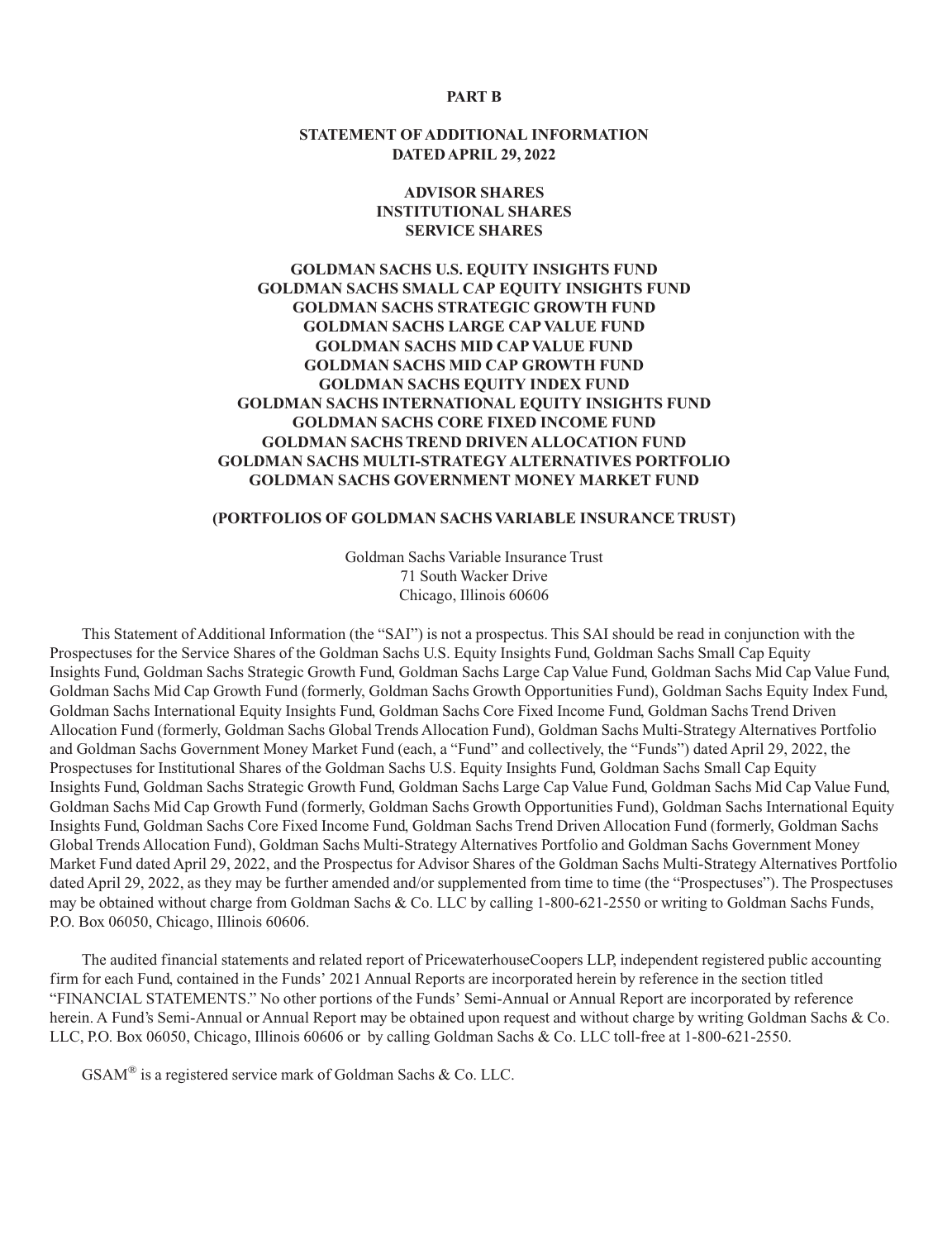# **TABLE OF CONTENTS**

| <b>INTRODUCTION</b>                                                | $B-2$        |
|--------------------------------------------------------------------|--------------|
| INVESTMENT OBJECTIVES AND POLICIES                                 | $B-2$        |
| DESCRIPTION OF INVESTMENT SECURITIES AND PRACTICES                 | $B-19$       |
| <b>INVESTMENT RESTRICTIONS</b>                                     | $B-111$      |
| TRUSTEES AND OFFICERS                                              | $B-116$      |
| MANAGEMENT SERVICES                                                | $B-130$      |
| POTENTIAL CONFLICTS OF INTEREST                                    | $B-144$      |
| PORTFOLIO TRANSACTIONS AND BROKERAGE                               | $B-161$      |
| NET ASSET VALUE                                                    | <b>B-166</b> |
| <b>SHARES OF THE TRUST</b>                                         | $B-169$      |
| <b>TAXATION</b>                                                    | $B-171$      |
| PROXY VOTING                                                       | $B-174$      |
| PAYMENTS TO OTHERS (INCLUDING INTERMEDIARIES)                      | $B-175$      |
| <b>OTHER INFORMATION</b>                                           | B-183        |
| FINANCIAL STATEMENTS                                               | <b>B-188</b> |
| DISTRIBUTION AND SERVICE PLANS (Service Shares and Advisor Shares) | B-189        |
| APPENDIX A DESCRIPTION OF SECURITIES RATINGS                       | $1-A$        |
| APPENDIX B GSAM PROXY VOTING GUIDELINES SUMMARY                    | $1 - B$      |
| APPENDIX C STATE STREET GLOBAL ADVISORS PROXY VOTING POLICY        | $1-C$        |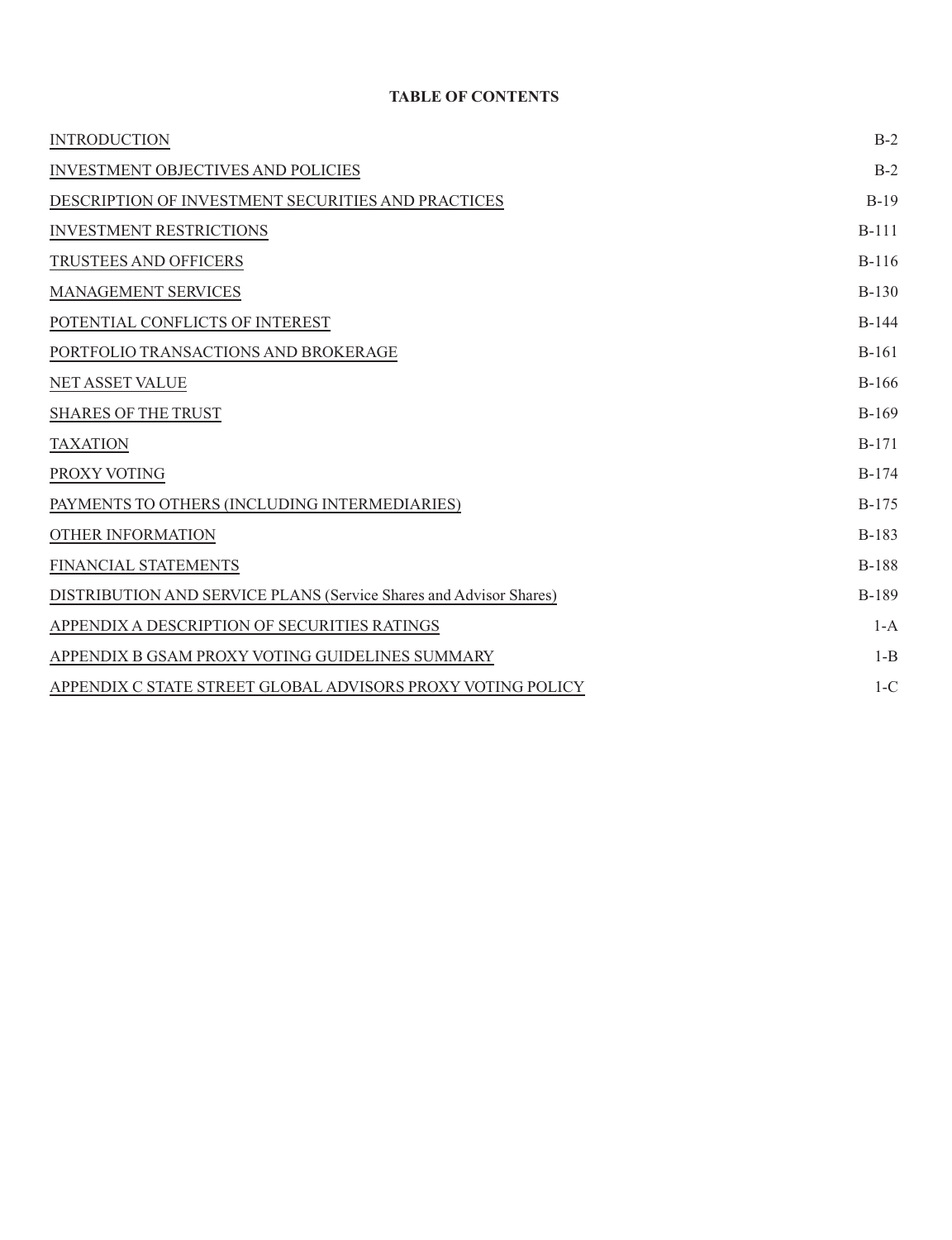## **GOLDMAN SACHS ASSET MANAGEMENT, L.P.**

Investment Adviser to: Goldman Sachs U.S. Equity Insights Fund Goldman Sachs Small Cap Equity Insights Fund Goldman Sachs Strategic Growth Fund Goldman Sachs Large Cap Value Fund Goldman Sachs Mid Cap Value Fund Goldman Sachs Mid Cap Growth Fund Goldman Sachs Equity Index Fund Goldman Sachs International Equity Insights Fund Goldman Sachs Core Fixed Income Fund Goldman Sachs Trend Driven Allocation Fund Goldman Sachs Multi-Strategy Alternatives Portfolio Goldman Sachs Government Money Market Fund

## **SSGA Funds Management, Inc.**

Investment Sub-Adviser to:

Toll free (in U.S.) 800-621-2550

Goldman Sachs Equity Index Fund One Iron Street Boston, Massachusetts 02210

# **GOLDMAN SACHS & CO. LLC**

Distributor 200 West Street New York, New York 10282

# **GOLDMAN SACHS & CO. LLC**

Transfer Agent 71 South Wacker Drive Chicago, IL 60606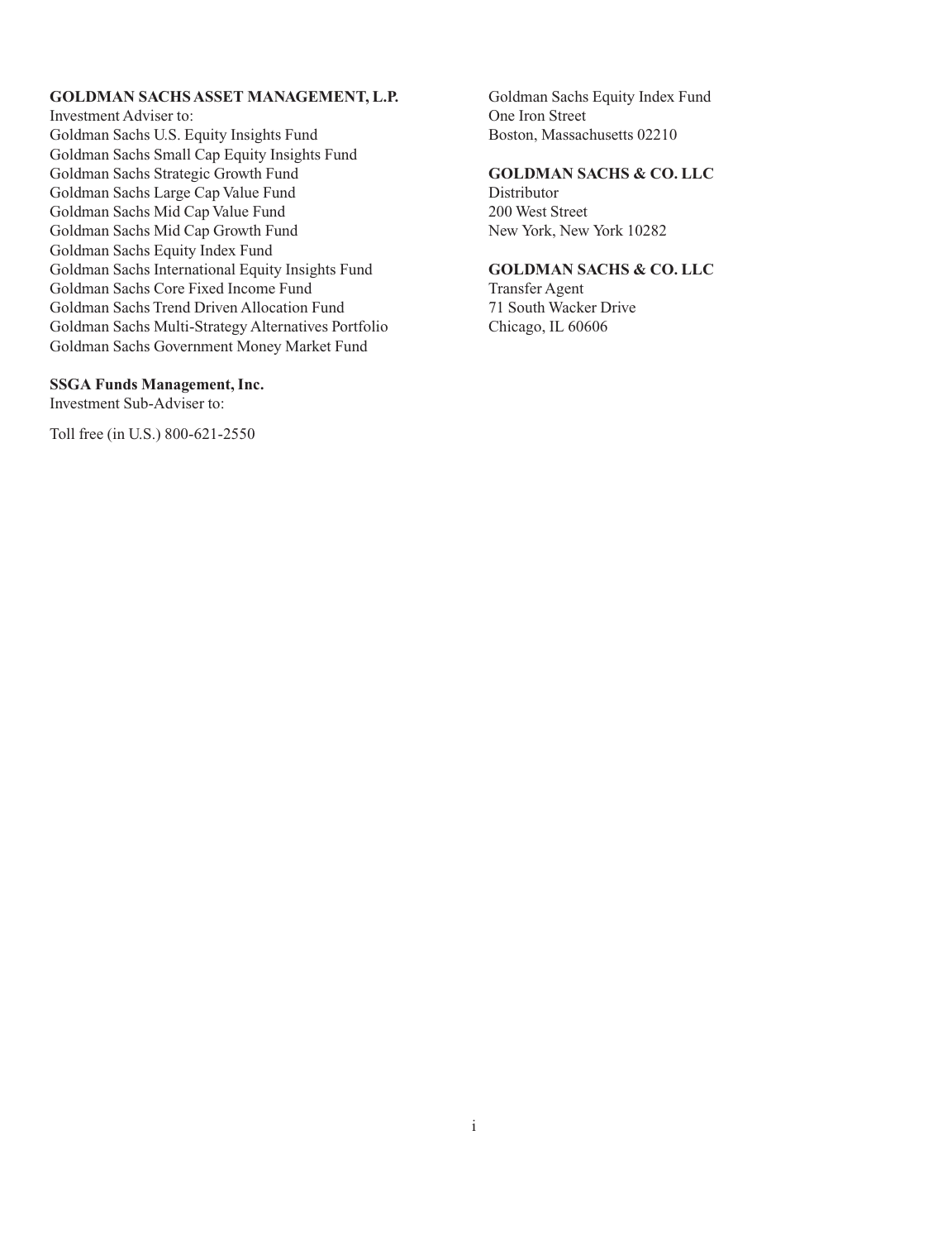## **INTRODUCTION**

<span id="page-3-0"></span>Goldman Sachs Variable Insurance Trust (the "Trust") is an open-end, management investment company. Service Shares, Institutional Shares and Advisor Shares of the Trust may be purchased and held by the separate accounts ("Separate Accounts") of participating life insurance companies ("Participating Insurance Companies") for the purpose of funding variable annuity contracts and variable life insurance policies. Service Shares, Institutional Shares and Advisor Shares of the Trust are not offered directly to the general public. The following series of the Trust are described in this SAI: Goldman Sachs U.S. Equity Insights Fund ("U.S. Equity Insights Fund"), Goldman Sachs Small Cap Equity Insights Fund ("Small Cap Equity Insights Fund"), Goldman Sachs Strategic Growth Fund ("Strategic Growth Fund"), Goldman Sachs Large Cap Value Fund ("Large Cap Value Fund"), Goldman Sachs Mid Cap Value Fund ("Mid Cap Value Fund"), Goldman Sachs Mid Cap Growth Fund (prior to April 29, 2022, the Goldman Sachs Growth Opportunities Fund) ("Mid Cap Growth Fund"), Goldman Sachs Equity Index Fund ("Equity Index Fund"), Goldman Sachs International Equity Insights Fund (prior to April 23, 2018, the Goldman Sachs Strategic International Equity Fund) ("International Equity Insights Fund"), Goldman Sachs Core Fixed Income Fund ("Core Fixed Income Fund"), Goldman Sachs Trend Driven Allocation Fund (prior to December 31, 2021, the Goldman Sachs Global Trends Allocation Fund) ("Trend Driven Allocation Fund"), Goldman Sachs Multi-Strategy Alternatives Portfolio ("Multi-Strategy Alternatives Portfolio" or the "Portfolio") and Goldman Sachs Government Money Market Fund (prior to April 15, 2016, the Goldman Sachs Money Market Fund) ("Government Money Market Fund") (each a "Fund," and collectively, the "Funds"; as the context requires, references herein to "a Fund," "the Fund" or "the Funds" may refer to the specific Fund or Funds first named in a particular paragraph or section within this SAI).

Each Fund is a series of Goldman Sachs Variable Insurance Trust, which was formed under the laws of the State of Delaware on September 16, 1997. The Trustees of the Trust have authority under the Declaration of Trust to create and classify shares of beneficial interest into separate series and to classify and reclassify any series or portfolio of shares into one or more classes without further action by shareholders. Pursuant thereto, the Trustees have created the Funds. Additional series and classes may be added in the future from time to time. Each Fund currently offers Service Shares; the U.S. Equity Insights Fund, Small Cap Equity Insights Fund, Strategic Growth Fund, Large Cap Value Fund, Mid Cap Value Fund, International Equity Insights Fund, Mid Cap Growth Fund, Core Fixed Income Fund, Trend Driven Allocation Fund, Multi-Strategy Alternatives Portfolio and Government Money Market Fund offer Institutional Shares; and the Multi-Strategy Alternatives Portfolio offer Advisor Shares. See "SHARES OF THE TRUST."

Goldman Sachs Asset Management, L.P. ("GSAM" or the "Investment Adviser"), an affiliate of Goldman Sachs & Co. LLC ("Goldman Sachs"), serves as the investment adviser to each Fund. SSGA Funds Management, Inc. ("SSGA FM") serves as investment sub-adviser to the Equity Index Fund. SSGA FM is referred to herein as the "Sub-Adviser." In addition, Goldman Sachs serves as each Fund's distributor (the "Distributor") and transfer agent (the "Transfer Agent"). The Bank of New York Mellon ("BNYM") is the custodian for each Fund.

The following information relates to and supplements the description of each Fund's investment policies contained in the Prospectuses. See the Prospectuses for more complete descriptions of the Funds' investment objectives and policies. Investing in the Funds entails certain risks, and there is no assurance that a Fund will achieve its objective. Capitalized terms used but not defined herein have the same meaning as in the Prospectuses.

## **INVESTMENT OBJECTIVES AND POLICIES**

Each Fund has a distinct investment objective and policies. There can be no assurance that a Fund's objective will be achieved. Each Fund, other than Strategic Growth Fund, is a diversified open-end management company as defined in the Investment Company Act of 1940, as amended (the "Act"). The Strategic Growth Fund is a non-diversified, open-end management company as defined in the Act. The investment objective and policies of each Fund, and the associated risks of each Fund, are discussed in the Funds' Prospectuses, which should be read carefully before an investment is made. All investment objectives and investment policies not specifically designated as fundamental may be changed without shareholder approval. However, with respect to the U.S. Equity Insights, Small Cap Equity Insights, Large Cap Value, Mid Cap Growth, Mid Cap Value, International Equity Insights, Equity Index, High Quality Floating Rate, Core Fixed Income and Government Money Market Funds, shareholders will be provided with sixty (60) days' notice in the manner prescribed by the U.S. Securities and Exchange Commission ("SEC") before any change in a Fund's policy to invest at least 80% of its net assets plus any borrowings for investment purposes (measured at the time of purchase) in the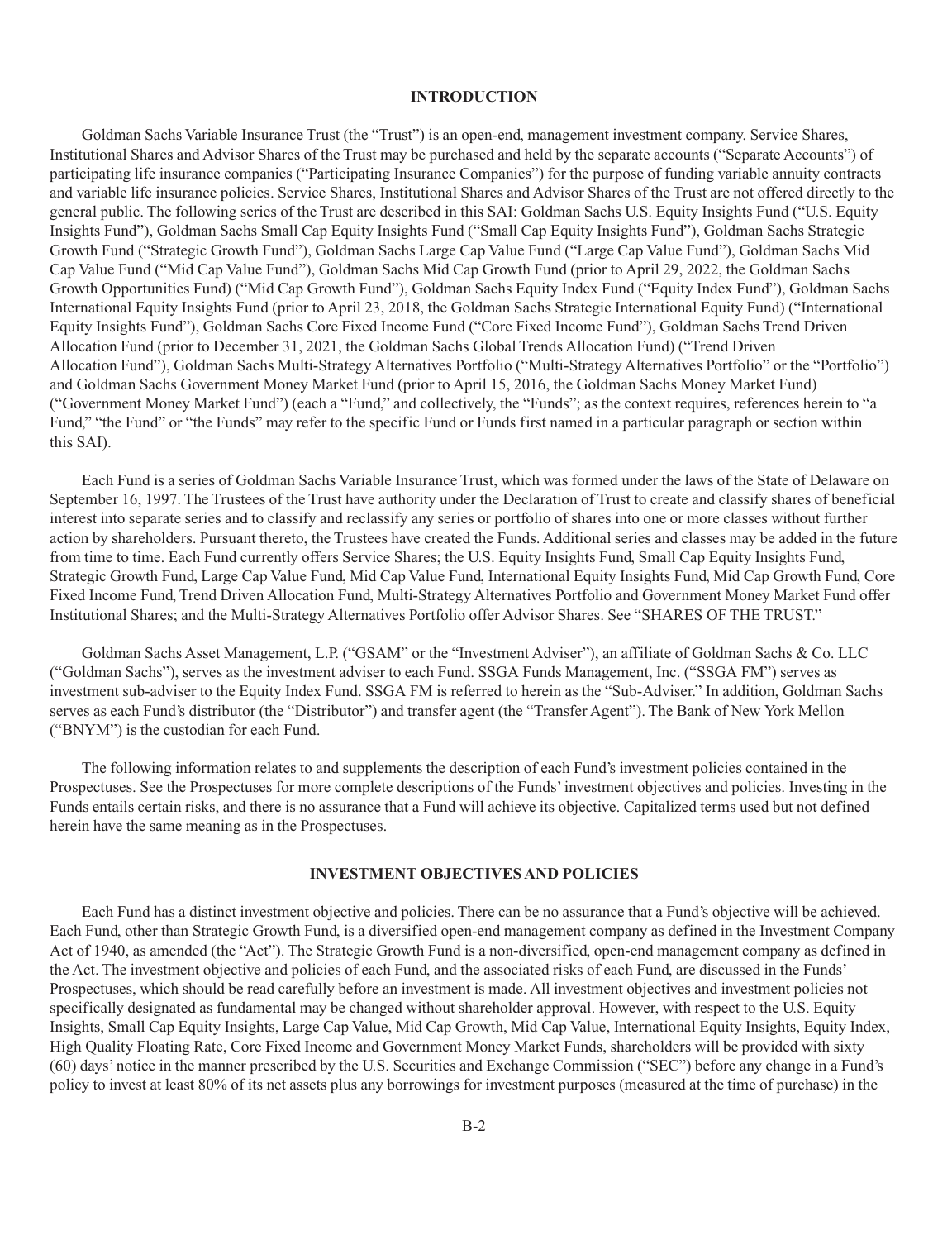particular type of investment suggested by its name. Additional information about the Funds, their policies, and the investment instruments they may hold is provided below.

Each of the U.S. Equity Insights, Small Cap Equity Insights, Strategic Growth, Large Cap Value, Mid Cap Value, Mid Cap Growth, Equity Index and International Equity Insights Funds may be referred to in this SAI individually as an "Equity Fund" and collectively as the "Equity Funds." The Core Fixed Income Fund may be referred to in this SAI as a "Fixed Income Fund." The Multi-Strategy Alternatives Portfolio invests in a combination of underlying variable insurance funds and mutual funds that currently exist or that may become available for investment in the future for which GSAM or an affiliate now or in the future acts as investment adviser. These funds are identified below under General Information Regarding the Multi-Strategy Alternatives Portfolio, and are referred to in this SAI collectively as the "Underlying Funds."

Each Fund's share price will fluctuate with market, economic and, to the extent applicable, foreign exchange conditions, so that an investment in any of the Funds may be worth more or less when redeemed than when purchased (although the Government Money Market Fund seeks to preserve the value of your investment at \$1.00 per share, it cannot guarantee it will do so). The Equity Index Fund's performance depends on the ability of the Sub-Adviser to successfully execute the Fund's investment strategies. None of the Funds should be relied upon as a complete investment program.

The Investment Adviser is subject to registration and regulation as a "commodity pool operator" ("CPO") under the Commodity Exchange Act ("CEA") with respect to its service as investment adviser to Trend Driven Allocation Fund and Multi-Strategy Alternatives Portfolio. The Investment Adviser, on behalf of the U.S. Equity Insights Fund, Mid Cap Growth Fund and Equity Index Fund, has filed a notice of eligibility claiming an exclusion from the definition of the term CPO under the CEA and therefore is not subject to registration or regulation as a CPO under the CEA with respect to those Funds. The Investment Adviser has claimed temporary relief from registration as a CPO under the CEA for the Small Cap Equity Insights Fund, Strategic Growth Fund, Large Cap Value Fund, Mid Cap Value Fund, International Equity Insights Fund and Core Fixed Income Fund and therefore is not subject to registration or regulation as a CPO under the CEA with respect to those Funds.

The following discussion supplements the information in the Funds' Prospectuses.

## **General Information Regarding the Equity Funds (Other than the Equity Index Fund)**

The Investment Adviser may purchase for the Equity Funds common stocks, preferred stocks, interests in real estate investment trusts ("REITs"), convertible debt obligations, convertible preferred stocks, equity interests in trusts, partnerships, joint ventures, limited liability companies and similar enterprises, master limited partnerships ("MLPs"), shares of other investment companies (including exchange traded funds ("ETFs")), warrants, stock purchase rights and synthetic and derivative instruments (such as swaps and futures contracts) that have economic characteristics similar to equity securities ("equity investments"). The Investment Adviser utilizes first-hand fundamental research, including visiting company facilities to assess operations and to meet decision-makers, in choosing an Equity Fund's securities. The Investment Adviser may also use macro analysis of numerous economic and valuation variables to anticipate changes in company earnings and the overall investment climate. The Investment Adviser is able to draw on the research and market expertise of the Goldman Sachs Global Investment Research Department and other affiliates of the Investment Adviser, as well as information provided by other securities dealers. Equity investments in an Equity Fund's portfolio will generally be sold when the Investment Adviser believes that the market price fully reflects or exceeds the investments' fundamental valuation or when other more attractive investments are identified.

**Value Style Funds**. The Large Cap Value and Mid Cap Value Funds are managed using a value oriented approach. The Investment Adviser evaluates securities using fundamental analysis and intends to purchase equity investments that are, in its view, underpriced relative to a combination of such companies' long-term earnings prospects, growth rate, free cash flow and/or dividend-paying ability. Consideration will be given to the business quality of the issuer. Factors positively affecting the Investment Adviser's view of that quality include the competitiveness and degree of regulation in the markets in which the company operates, the existence of a management team with a record of success, the position of the company in the markets in which it operates, the level of the company's financial leverage and the sustainable return on capital invested in the business. The Funds may also purchase securities of companies that have experienced difficulties and that, in the opinion of the Investment Adviser, are available at attractive prices.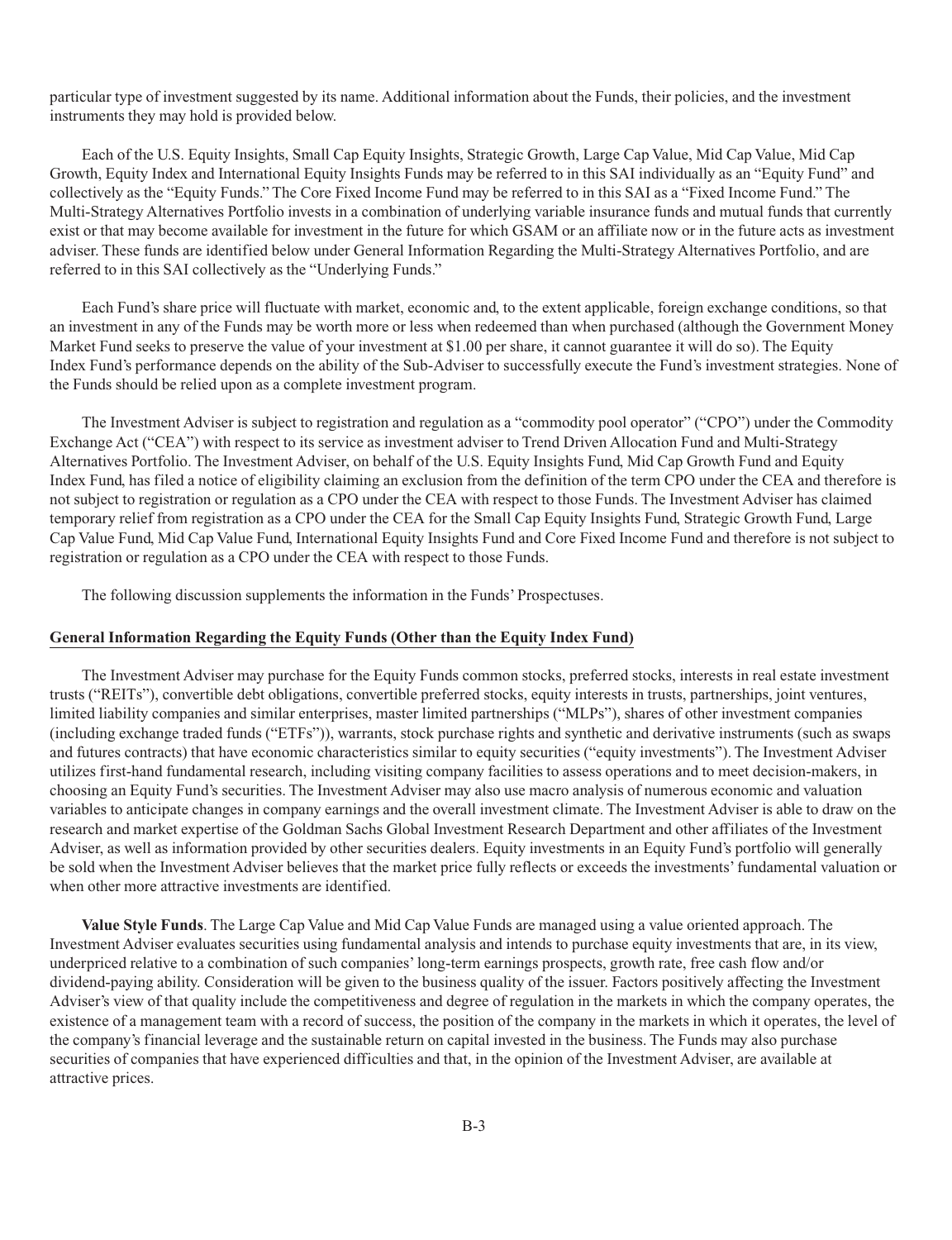**Growth Style Funds**. The Strategic Growth and Mid Cap Growth Funds are managed using a growth equity oriented approach. Equity investments for these Funds are selected based on their long-term prospects for above average growth. The Investment Adviser employs an investment strategy with three primary components. The first is to buy a business with the belief that wealth is created by the long-term ownership of a growing business. The second is to buy a high-quality business that exhibits high-quality growth criteria including strong business franchise, favorable long-term trends and excellent management. The third component of the strategy is to buy the business at an attractive valuation. The Investment Adviser maintains a long-term outlook when implementing this disciplined investment process.

**Quantitative Style Equity Funds.** The International Equity Insights, U.S. Equity Insights and Small Cap Equity Insights Funds (the "Equity Insights Funds") are managed using both quantitative and fundamental techniques, and, from time to time in the Investment Adviser's discretion, in combination with a qualitative overlay. The investment process and the proprietary multifactor models used to implement it are discussed below.

*Investment Process*. The Investment Adviser begins with a broad universe of U.S. equity investments for the U.S. Equity Insights and Small Cap Equity Insights Funds and a broad universe of non-U.S. equity investments for the International Equity Insights Fund. As described more fully below, the Investment Adviser uses proprietary multifactor models (the "Multifactor Models") that attempt to forecast the returns of different markets, currencies and individual securities.

The Multifactor Models rely on some or all of the following investment pillars and themes to forecast the returns of individual securities (although additional pillars and themes may be added in the future without prior notice):

- Fundamental Mispricings
	- Valuation: The Valuation theme attempts to capture potential mispricings of securities, typically by comparing a measure of the company's intrinsic value to its market value.
- High Quality Business Models
	- Profitability: The Profitability theme seeks to assess whether a company is earning more than its cost of capital.
	- Quality: The Quality theme assesses both firm and management quality.
	- Management: The Management theme assesses the characteristics, policies and strategic decisions of company management.
- Market Themes and Trends
	- Momentum: The Momentum theme seeks to predict drifts in stock prices caused by delayed investor reaction to company-specific information and information about related companies.
- Sentiment Analysis
	- Sentiment: The Sentiment theme reflects selected investment views and decisions of individuals and financial intermediaries.

In building a diversified portfolio for each Equity Insights Fund, the Investment Adviser utilizes optimization techniques to seek to construct the most efficient risk/return portfolio given each Equity Insights Fund's benchmark. Each portfolio is primarily composed of securities that the Investment Adviser believes maximize the portfolio's risk/return tradeoff characteristics. Each portfolio holds industry weightings similar to those of the relevant Fund's benchmark.

*Multifactor Models*. The Multifactor Models are systematic rating systems that seek to forecast the returns of individual equity investments according to fundamental and other investment characteristics. Each Fund uses one or more Multifactor Models (and, from time to time in the Investment Adviser's discretion, in combination with a qualitative overlay) that seek to forecast the returns of securities in its portfolio. Each Multifactor Model may incorporate common variables including, but not limited to, measures of fundamental mispricings, high quality business models, market themes & trends, quality, management and sentiment analysis. The Investment Adviser believes that all of the factors used in the Multifactor Models impact the performance of the securities in the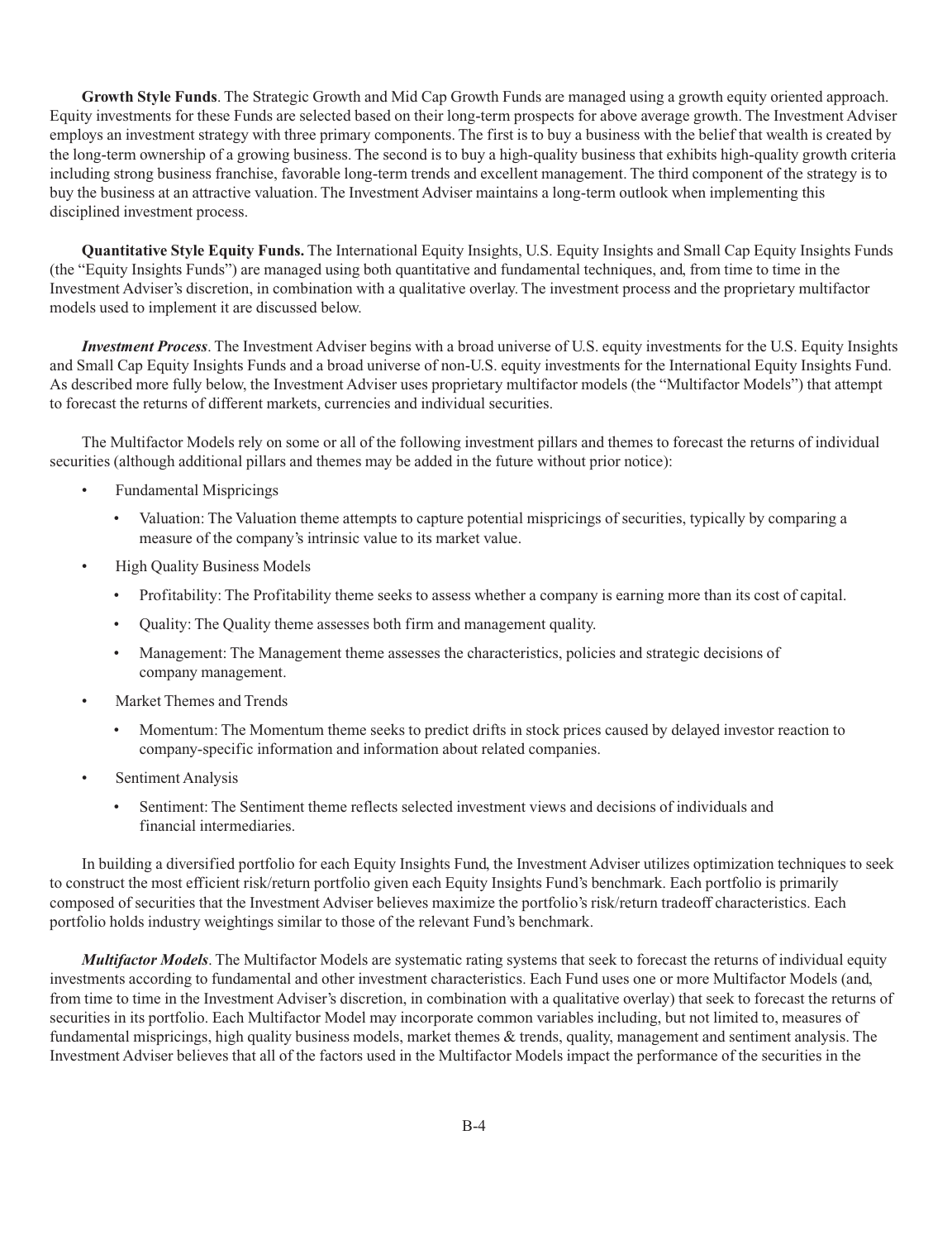forecast universe. As a result of the qualitative overlay, the Funds' investments may not correspond to, and the Funds may invest in securities other than those generated by the Multifactor Models.

The weightings assigned to the factors in the Multifactor Models can be but are not necessarily derived using a statistical formulation that considers each factor's historical performance, volatility and stability of ranking in different market environments, and judgment. Because they include many disparate factors, the Investment Adviser believes that all the Multifactor Models are broader in scope and provide a more thorough evaluation than traditional investment processes. Securities and markets ranked highest by the relevant Multifactor Model do not have one dominant investment characteristic; rather, they possess an attractive combination of investment characteristics. By using a variety of relevant factors to select securities, currencies or markets, the Investment Adviser believes that the Fund will be better balanced and have more consistent performance than an investment portfolio that uses only one or two factors to select such investments.

The Multifactor Models assess a wide range of indicators, which may include certain environmental, social and governance ("ESG") indicators. These ESG indicators may include, but are not limited to, emission intensity, labor satisfaction, reputational concerns, governance and management incentives. The Investment Adviser also seeks to address climate transition risk in the portfolio construction process by using proprietary emissions metrics.

The Investment Adviser in its sole discretion may periodically update the indicators used in the investment decision-making process of the Funds. The indicators applied by the Investment Adviser are assessed in reliance on one or a number of third-party ESG vendors. The Investment Adviser, in its sole discretion, retains the right to disapply data and/or ratings provided by third-party vendors where it deems the data and/or ratings to be inaccurate or inappropriate.

From time to time, the Investment Adviser will monitor, and may make changes to, the selection or weight of individual or groups of securities, currencies or markets. Such changes (which may be the result of changes in the Multifactor Models, the method of applying the Multifactor Models or the judgment of the Investment Adviser) may include: (i) evolutionary changes to the structure of the Multifactor Models (e.g., the addition of new factors or a new means of weighting the factors); (ii) changes in trading procedures (e.g., trading frequency or the manner in which a Fund uses futures); or (iii) changes to the weight of individual or groups of securities, currencies or markets based on the Investment Adviser's judgment. Any such changes will preserve a Fund's basic investment philosophy of selecting investments using a disciplined investment process combining quantitative methods with a qualitative overlay when determined appropriate in the Investment Adviser's discretion.

The Investment Adviser employs a dynamic investment process that considers a wide range of indicators and risks, and no one indicator, risk or consideration is determinative.

**Other Information**. Because normal settlement for equity investments is two trading days (for certain international markets settlement may be longer), the Equity Funds will need to hold cash balances to satisfy shareholder redemption requests. Such cash balances will normally range from 2% to 5% of a Fund's net assets in order to keep their effective equity exposure close to 100%. The U.S. Equity Insights Fund may enter into futures transactions only with respect to the Standard & Poor's 500 Composite Stock Price Index (the "S&P 500® Index"), and the Small Cap Equity Insights Fund may enter into futures transactions only with respect to a representative index. The International Equity Insights Fund may purchase other types of futures contracts. For example, if cash balances are equal to 5% of the net assets, the Fund may enter into long futures contracts covering an amount equal to 5% of the Fund's net assets. As cash balances fluctuate based on new contributions or withdrawals, a Fund may enter into additional contracts or close out existing positions.

#### **Information About the Equity Index Fund**

The Equity Index Fund will attempt to replicate the investment results of the  $S\&P 500^{\circledast}$  Index while minimizing transactional costs and other expenses. Stocks in the S&P 500® Index are ranked in accordance with their statistical weighting from highest to lowest. The method used to select investments for the Fund involves investing in common stocks in approximately the order of their weighting in the S&P 500<sup>®</sup> Index, beginning with those having the highest weighting. The Fund uses the S&P 500<sup>®</sup> Index as the performance standard because it represents over 70 percent of the total market value of all publicly-traded common stocks in the U.S. and is widely regarded as representative of the performance of common stocks publicly-traded in the United States. Many, but not all,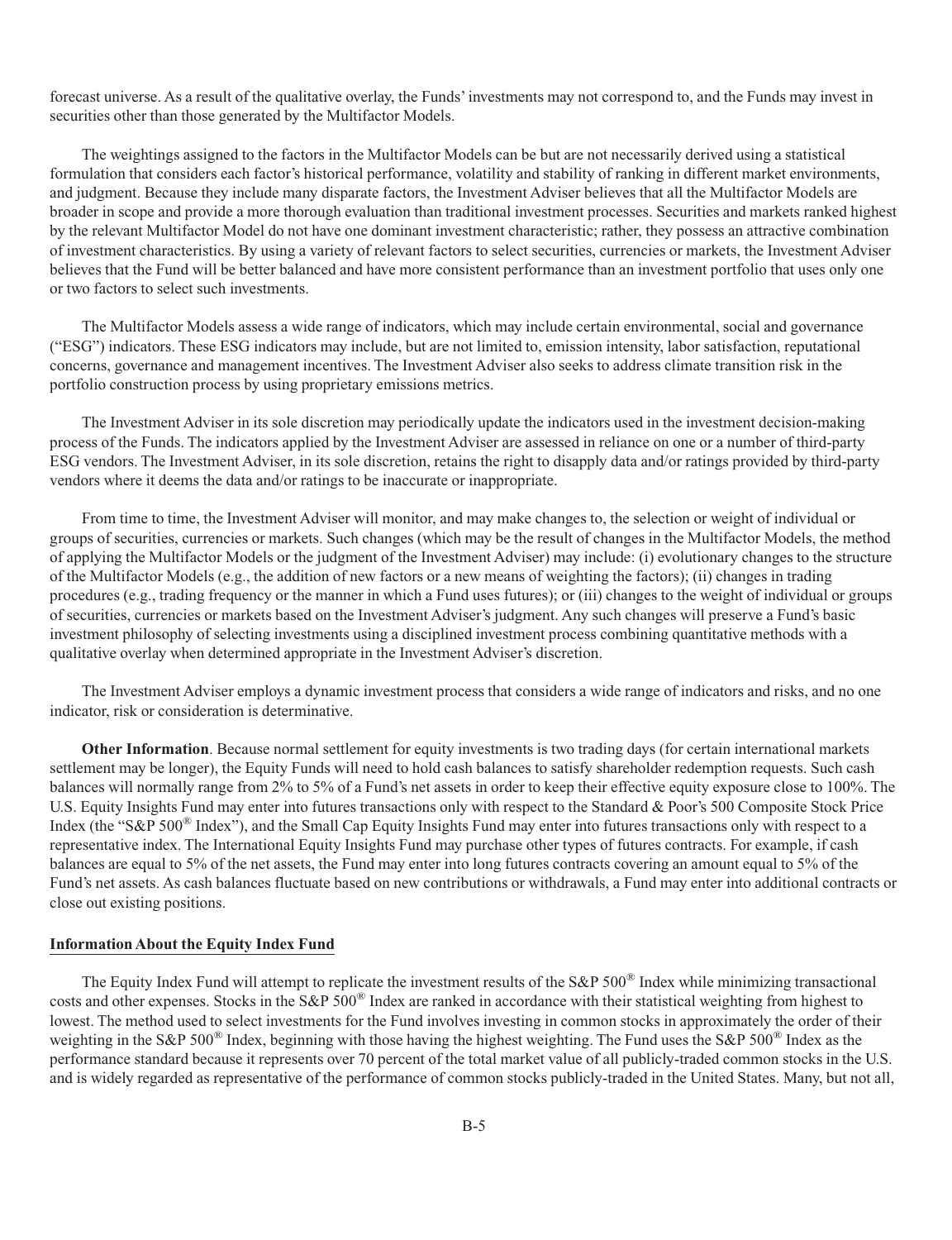of the stocks in the S&P 500<sup>®</sup> Index are issued by companies that are among the 500 largest as measured by the aggregate market value of their outstanding stock (market price per share multiplied by number of shares outstanding). Inclusion of a stock in the S&P 500® Index does not imply that Standard & Poor's, a division of S&P Global ("S&P"), has endorsed it as an investment. With respect to investing in common stocks, there can be no assurance of capital appreciation, and there is a substantial risk of market decline.

The Fund's ability to duplicate the performance of the S&P 500 $^{\circledR}$  Index will be influenced by the size and timing of cash flows into or out of the Fund, the liquidity of the securities included in the S&P 500® Index, transaction and operating expenses and other factors. In addition, the Investment Adviser and/or Sub-Adviser may be restricted from purchasing certain securities on behalf of the Fund due to various regulatory requirements applicable to such securities. Such regulatory requirements (e.g. regulations applicable to banking entities, insurance companies and public utility holdings companies) may limit the amount of securities that may be owned by accounts over which an investment adviser or its affiliates have discretionary authority or control. As a result, there may be times when the Fund is unable to purchase securities that would otherwise be purchased to replicate the performance of the S&P 500<sup>®</sup> Index. These factors, among others, may result in "tracking error," which is a measure of the degree to which the Fund's results differ from those of the S&P 500® Index.

Tracking error is measured by the difference between total return for the  $S\&P 500^{\circ}$  Index with dividends reinvested and total return for the Fund with dividends reinvested prior to deductions for fund or product expenses. Tracking error is monitored by the Sub-Adviser on a regular basis. All tracking error deviations are reviewed to determine the effectiveness of investment policies and techniques. If the tracking error deviation exceeds industry standards for the Fund's asset size, the Sub-Adviser will bring the deviation to the attention of the Trustees.

While the Board of Trustees of the Trust has selected the  $S\&P 500^{\circ}$  Index as the index the Fund will attempt to replicate, the Trustees reserve the right to select another index at any time without seeking shareholder approval if they believe that the S&P 500<sup>®</sup> Index no longer represents a broad spectrum of common stocks that are publicly traded in the United States or if there are legal, economic or other factors limiting the use of any particular index. If the Trustees change the index which the Fund attempts to replicate, the Fund may incur significant transaction costs in switching from one index to another.

The Fund will invest only in those stocks, and in such amounts, as the Investment Adviser and/or the Sub-Adviser determines to be necessary or appropriate for the Fund to approximate the S&P  $500^\circ$  Index. As the size of the Fund increases, the Fund may purchase a larger number of stocks included in the S&P 500® Index, and the percentage of its assets invested in most stocks included in the S&P 500<sup>®</sup> Index will approach the percentage that each such stock represents in the S&P 500<sup>®</sup> Index. However, there is no minimum or maximum number of stocks included in the S&P 500 Index which the Fund will hold. Under normal circumstances, it is expected that the Fund will hold approximately 500 different companies included in the S&P 500 $^{\circ}$  Index. The Fund may compensate for the omission of a stock that is included in the S&P 500 $^{\circ}$  Index, or for purchasing stocks in other than the same proportions that they are represented in the S&P  $500^{\circledast}$  Index, by purchasing stocks which are believed to have characteristics which correspond to those of the omitted stocks.

The Fund may invest in short-term debt securities to maintain liquidity, or pending investment in stocks. Such investments will not be made for defensive purposes or in anticipation of a general decline in the market price of stocks in which the Fund invests; investors in the Fund bear the risk of general declines in the stock markets. The Fund also may take advantage of tender offers, resulting in higher returns than are reflected in the performance of the S&P 500® Index. In addition, the Fund may hold warrants, preferred stocks and debt securities, whether or not convertible into common stock or with rights attached, if acquired as a result of in-kind dividend distributions, mergers, acquisitions or other corporate activity involving the common stocks held by the Fund. Such investment transactions and securities holdings may result in positive or negative tracking error.

The Fund may purchase or sell futures contracts on stock indexes for hedging purposes and in order to maintain equity exposure while maintaining sufficient liquidity to meet possible net redemptions. The effectiveness of a strategy of investing in stock index futures contracts will depend upon the continued availability of futures contracts based on the S&P 500® Index or which tend to move together with stocks included in the S&P 500 $^{\circ\circ}$  Index. The Fund will not enter into futures contracts on stock indexes for speculative purposes.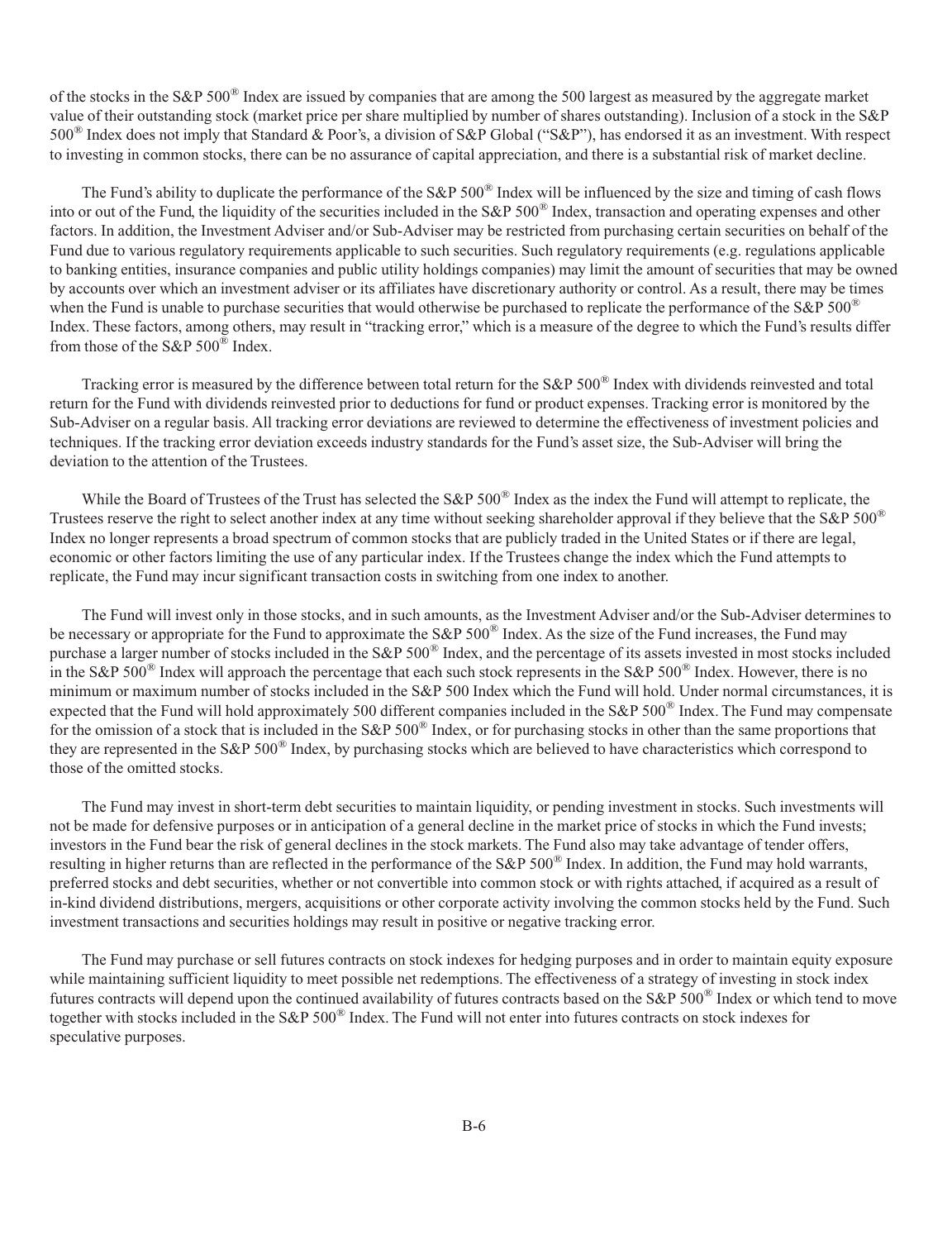The Fund may invest up to 15% of its total assets in foreign securities (not including its investments in American Depositary Receipts ("ADRs")). The Fund may also invest up to 15% of its net assets in illiquid investments that are assets (as discussed below).

Because of its policy of tracking the S&P 500® Index, the Fund is not managed according to traditional methods of active investment management, which involve the buying and selling of securities based upon investment analysis of economic, financial and market factors. Consequently, the projected adverse financial performance of a company normally would not result in the sale of the company's stock, and projected superior financial performance by a company normally would not lead to an increase in the holdings of the company. From time to time, the Sub-Adviser may make adjustments in the portfolio because of cash flows, mergers, changes in the composition of the S&P 500® Index and other similar reasons.

Standard & Poor's is not in any way affiliated with the Fund or the Trust. "Standard & Poor's," "Standard & Poor's 500," "S&P 500" and "500" are registered trademarks of Standard & Poor's Corporation.

#### **Information About the Core Fixed Income Fund**

The Core Fixed Income Fund is designed for investors seeking a total return consisting of capital appreciation and income. Such investors also prefer liquidity, experienced professional management and administration, a sophisticated investment process, and the convenience of a mutual fund structure. The Fund may be appropriate as part of a balanced investment strategy consisting of stocks, bonds and cash or as a complement to positions in other types of fixed income investments.

The Fund's benchmark, the Bloomberg U.S. Aggregate Bond Index (the "Index"), currently includes U.S. Government Securities and fixed-rate, publicly issued, U.S. dollar-denominated fixed income securities rated at least Baa by Moody's Investors Service, Inc. ("Moody's"), or if a Moody's rating is unavailable, the comparable Standard & Poor's Ratings Group ("Standard & Poor's") rating is used. The securities currently included in the Index have at least one year remaining to maturity; and are issued by the following types of issuers, with each category receiving a different weighting in the Index: U.S. Treasury; agencies, authorities or instrumentalities of the U.S. government; issuers of mortgage-backed securities; utilities; industrial issuers; financial institutions; foreign issuers; and issuers of asset-backed securities. The Index is a trademark of Bloomberg. Inclusion of a security in the Index does not imply an opinion by Bloomberg as to its attractiveness or appropriateness for investment. Although Bloomberg obtains factual information used in connection with the Index from sources which it considers reliable, Bloomberg claims no responsibility for the accuracy, completeness or timeliness of such information and has no liability to any person for any loss arising from results obtained from the use of the Index data.

The Fund's overall returns are generally likely to move in the opposite direction from interest rates. Therefore, when interest rates decline, the Fund's return is likely to increase. Conversely, when interest rates increase, the Fund's return is likely to decline. However, the Investment Adviser believes that, given the flexibility of managers to invest in a diversified portfolio of securities, the Fund's return is not likely to decline as quickly as that of other fixed income funds with comparable average portfolio durations. In exchange for accepting a higher degree of potential share price fluctuation, investors have the opportunity to achieve a higher return from the Fund than from shorter-term investments.

A number of investment strategies will be used to attempt to achieve the Fund's investment objective, including market sector selection, determination of yield curve exposure, and issuer selection. In addition, the Investment Adviser will attempt to take advantage of pricing inefficiencies in the fixed income markets. Market sector selection is the underweighting or overweighting of one or more of the five market sectors (i.e., U.S. Treasuries, U.S. government agencies, corporate securities, mortgage-backed securities and asset-backed securities) in which the Fund primarily invests. The decision to overweight or underweight a given market sector is based on expectations of future yield spreads among different sectors. Yield curve exposure strategy consists of overweighting or underweighting different maturity sectors to take advantage of the shape of the yield curve. Issuer selection is the purchase and sale of corporate securities based on a corporation's current and expected credit standing. To take advantage of price discrepancies between securities resulting from supply and demand imbalances or other technical factors, the Fund may simultaneously purchase and sell comparable, but not identical, securities. The Investment Adviser will usually have access to the research of, and proprietary technical models developed by, Goldman Sachs and will apply quantitative and qualitative analysis in determining the appropriate allocations among the categories of issuers and types of securities.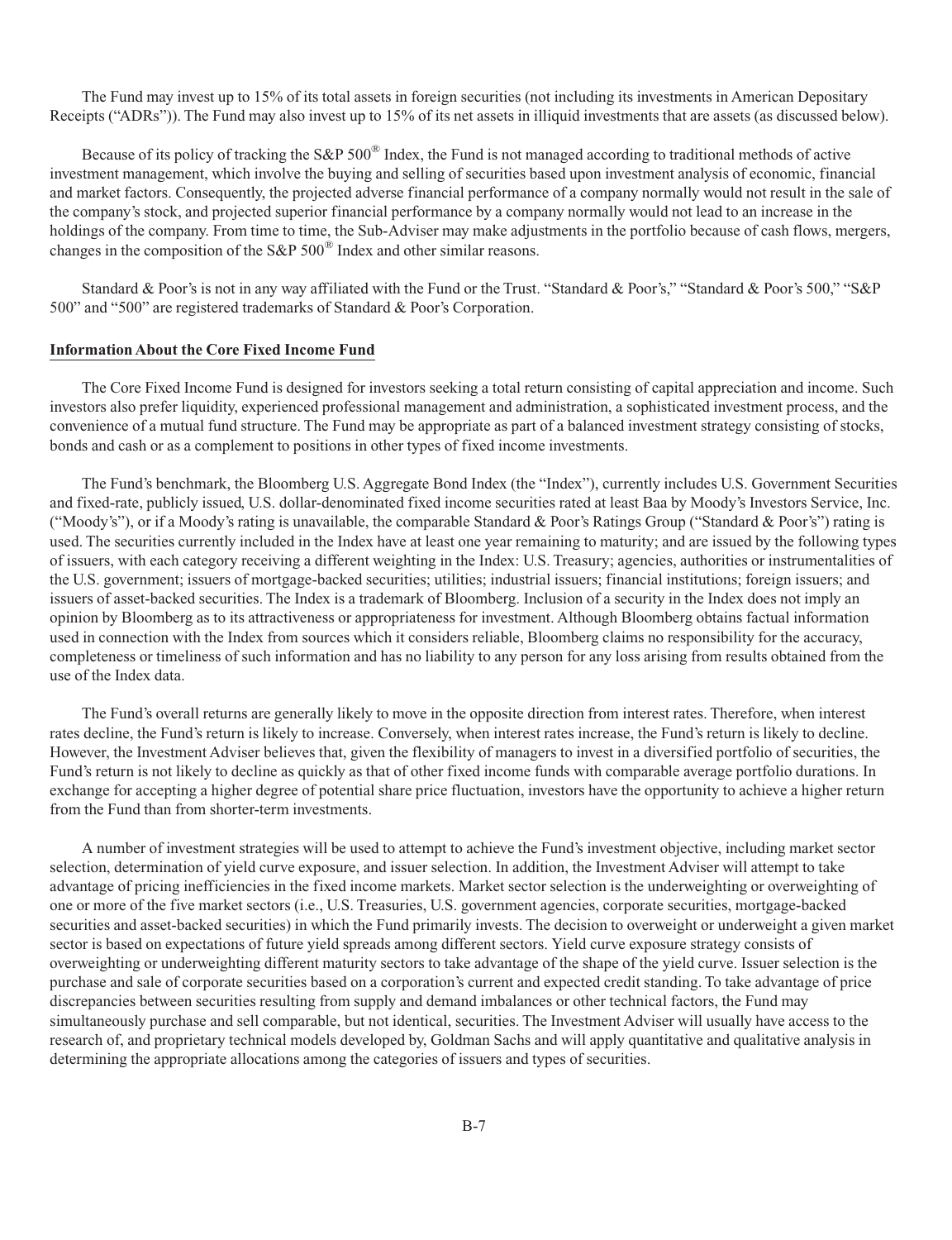**A Sophisticated Investment Process.** The Fund will attempt to control its exposure to interest rate risk, including overall market exposure and the spread risk of particular sectors and securities, through active portfolio management techniques. The Fund's investment process starts with a review of trends for the overall economy as well as for different sectors of the fixed income securities markets. The Investment Adviser's portfolio managers then analyze yield spreads, implied volatility and the shape of the yield curve. In planning the Fund's portfolio investment strategies, the Investment Adviser is able to draw upon the economic and fixed income research resources of Goldman Sachs. The Investment Adviser will use a sophisticated analytical process including Goldman Sachs' proprietary mortgage prepayment model and option-adjusted spread model to assist in structuring and maintaining the Fund's investment portfolio. In determining the Fund's investment strategy and making market timing decisions, the Investment Adviser will have access to input from Goldman Sachs' economists, fixed income analysts and mortgage specialists.

"Core" in the Core Fixed Income Fund's name means that the Fund focuses its investments in intermediate- and long-term investment grade bonds.

#### **Information About the Trend Driven Allocation Fund**

The Fund primarily seeks to achieve its investment objective by investing in a portfolio of U.S. and non-U.S. equity securities and U.S. fixed income securities. The Fund may invest in one or a combination of the following securities and instruments: pooled investment vehicles, including ETFs and other investment companies; equity securities of U.S. and non-U.S. issuers; U.S. fixed income securities; and derivatives that provide exposure to a broad spectrum of asset classes and geographic regions. Under normal market conditions, the Fund expects to invest at least 50% of its assets in equity investments and at least 30% of its assets in fixed income investments.

The Investment Adviser makes investment decisions based upon its analysis of "trends" from around the world. Trends are used by the Investment Adviser to allocate the Fund's relative weighting to equity and fixed income securities. The trends analyzed by the Investment Adviser are based on, but are not limited to, relative considerations around the prices and volatility of the underlying markets.

Further, as a result of the trends analysis, the Investment Adviser may allocate more of the Fund's assets to investments with relatively strong recent trends and allocate assets away from investments with relatively poor recent trends. The percentage of the Fund's portfolio exposed to any asset class or geographic region will vary from time to time as the weightings of the Fund change, and the Fund may not be invested in each asset class at all times. At times, the Fund may be heavily invested in certain asset classes or geographic regions, depending on the asset allocation of the strategy. The Fund may invest without restriction as to issuer capitalization, currency, maturity or credit rating.

As part of the Fund's investment strategy, the Investment Adviser seeks to manage volatility and limit losses by allocating the Fund's assets away from risky investments in distressed or volatile market environments. In this context, volatility is a statistical measurement of the magnitude of up and/or down fluctuations in the value of a financial instrument or index. In distressed or volatile market environments, the Fund may also hold significant amounts of U.S. Treasury, short-term, or other fixed income investments, including money market funds and repurchase agreements or cash, and at times may invest up to 100% of its assets in such investments. While the Investment Adviser attempts to manage the Fund's volatility, there can be no guarantee that the Fund will be successful.

The Fund's investments in derivatives may include: (i) futures contracts, including futures based on securities and/or indices; (ii) swaps, including interest rate, total return, variance, and/or index swaps, and swaps on futures contracts; (iii) options, including long and short positions in call options and put options on indices, or currencies, swaptions and options on futures contracts; and (iv) structured notes. The Fund may engage in forward foreign currency transactions for both investment and hedging purposes.

The Fund may, from time to time, take temporary defensive positions that are inconsistent with the Fund's principal investment strategy in attempting to respond to adverse market, political or other conditions. For temporary defensive purposes, the Fund may invest up to 100% of its total assets in securities issued or guaranteed by the U.S. government, its agencies, instrumentalities or sponsored enterprises ("U.S. Government Securities"); commercial paper rated at least A-2 by S&P Global Ratings ("Standard & Poor's"), P-2 by Moody's Investors Service, Inc. ("Moody's"), or having a comparable credit rating from another nationally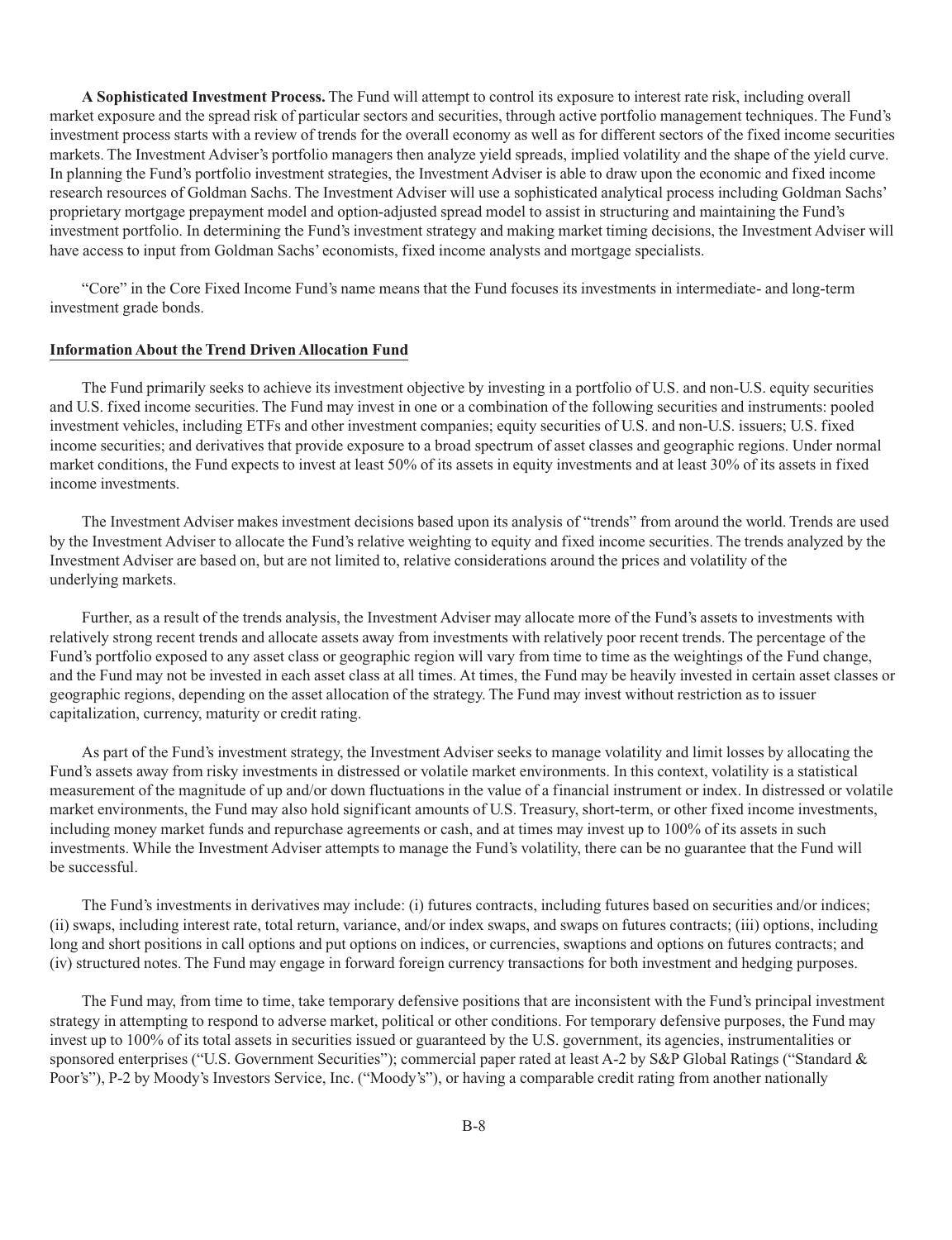recognized statistical rating organization ("NRSRO") (or if unrated, determined by the Investment Adviser to be of comparable quality); certificates of deposit, bankers' acceptances, repurchase agreements, non-convertible preferred stocks and non-convertible corporate bonds with a remaining maturity of less than one year; ETFs and other investment companies and cash items. When the Fund's assets are invested in such instruments, the Fund may not be achieving its investment objective.

#### **Information About the Multi-Strategy Alternatives Portfolio**

The Portfolio seeks to achieve its objective by investing in the Underlying Funds. These Underlying Funds are currently expected to include: Goldman Sachs Emerging Markets Debt Fund ("Emerging Markets Debt Fund"), Goldman Sachs Emerging Markets Equity Insights Fund ("Emerging Markets Equity Insights Fund"), Goldman Sachs Financial Square Government Fund ("Financial Square Government Fund"), Goldman Sachs Global Infrastructure Fund ("Global Infrastructure Fund"), Goldman Sachs High Yield Fund ("High Yield Fund"), Goldman Sachs High Yield Floating Rate Fund ("High Yield Floating Rate Fund"), Goldman Sachs Long Short Credit Strategies Fund ("Long Short Credit Strategies Fund"), Goldman Sachs Managed Futures Strategy Fund ("Managed Futures Strategy Fund"), Goldman Sachs Strategic Income Fund ("Strategic Income Fund") and Government Money Market Fund. The particular Underlying Funds in which the Portfolio may invest may be changed from time to time without shareholder approval or notice. The value of the Underlying Funds' investments and the net asset value ("NAV") of the shares of both the Underlying Funds and the Portfolio will fluctuate with market, economic and, to the extent applicable, foreign exchange conditions, so that an investment in the Portfolio may be worth more or less when redeemed than when purchased.

The Portfolio may also invest directly in other securities and instruments, including ETFs and derivative instruments (such as futures contracts, swaps, options, forward contracts and other instruments). Although it does not currently intend to do so, the Portfolio may also invest through a wholly-owned subsidiary, which would be advised by the Investment Adviser and would seek to gain commodities exposure, or invest in certain commodity-linked investments.

## **Descriptions of Underlying Funds**

The following descriptions provide additional information regarding the Underlying Funds and the types of investments that the Underlying Funds may make, and supplement the information in the Portfolio's Prospectuses.

### **Emerging Markets Debt Fund**

Objective. The Emerging Markets Debt Fund seeks a high level of total return consisting of income and capital appreciation.

Primary Investment Focus. The Emerging Markets Debt Fund invests, under normal circumstances, at least 80% of its Net Assets in sovereign and corporate debt securities and other instruments of issuers in emerging market countries. Such instruments may include credit linked notes and other investments with similar economic exposures.

The Underlying Fund's portfolio managers seek to build a portfolio across the emerging markets debt market consistent with the Underlying Fund's overall risk budget and the views of the Investment Adviser's Global Fixed Income top-down teams. As market conditions change, the volatility and attractiveness of sectors, securities and strategies can change as well. To optimize the Underlying Fund's risk/return potential within its long-term risk budget, the portfolio managers may adjust the mix of top-down and bottom-up strategies in the Underlying Fund's portfolio. As part of the Investment Adviser's fundamental investment process, the Investment Adviser may integrate ESG factors alongside traditional fundamental factors. No one factor or consideration is determinative in the fundamental investment process

The Underlying Fund may invest in all types of foreign and emerging country fixed income securities, including the following:

- Debt issued by governments, their agencies and instrumentalities, or by their central banks, including Brady Bonds;
- Interests in structured securities;
- Fixed and floating rate, senior and subordinated corporate debt obligations (such as bonds, debentures, notes and commercial paper);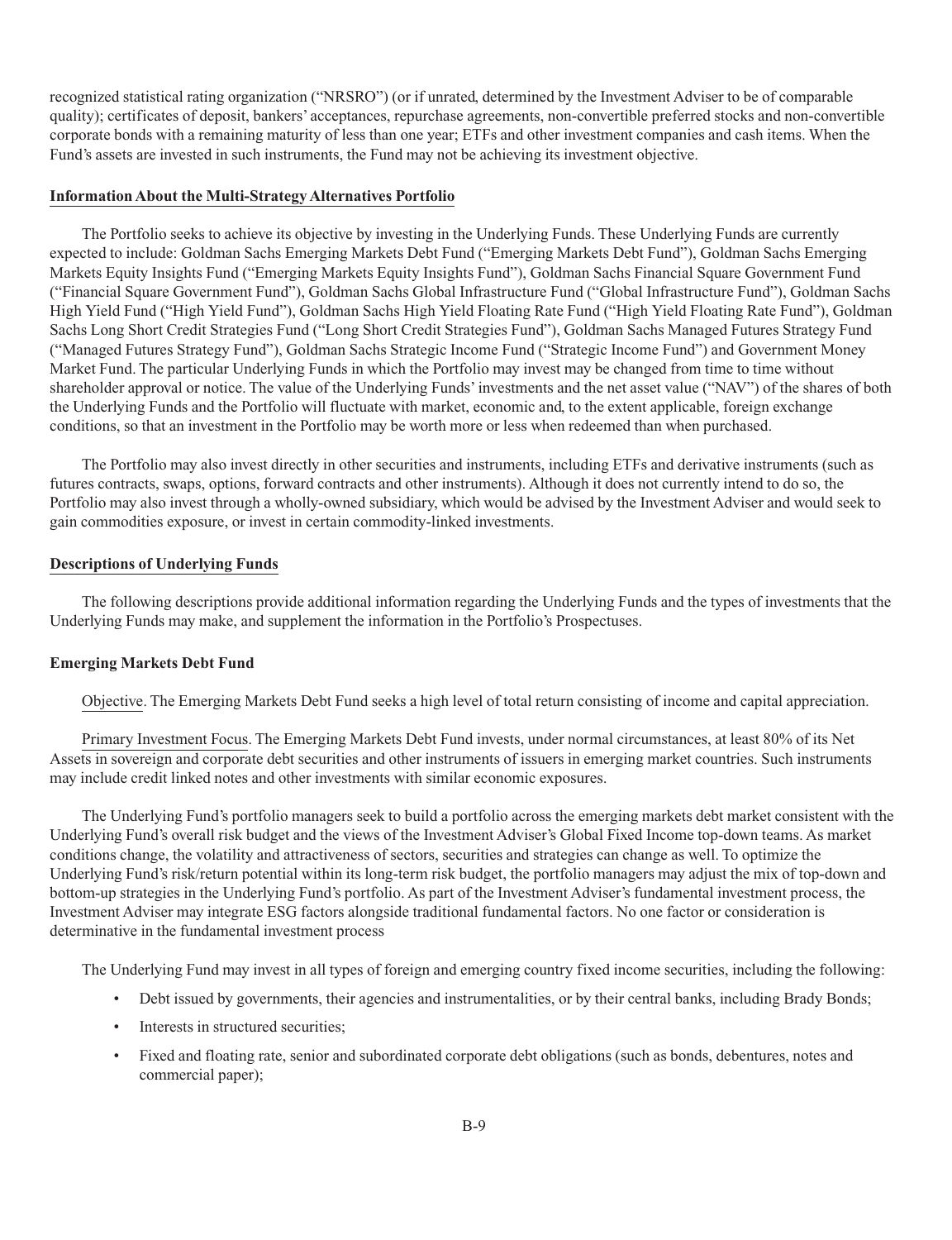- Loan participations; and
- Repurchase agreements with respect to the foregoing.

Foreign securities include securities of issuers located outside the U.S. or securities quoted or denominated in a currency other than the U.S. Dollar.

The Underlying Fund intends to use structured securities or derivatives, including but not limited to credit linked notes, financial future contracts, forward contracts and swap contracts to gain exposure to certain countries or currencies.

The Underlying Fund may also seek to obtain exposure to fixed income investments through investments in affiliated or unaffiliated investment companies, including ETFs.

The Underlying Fund intends to use structured securities or derivatives, including but not limited to credit linked notes, financial future contracts, forward contracts and swap contracts to gain exposure to certain countries or currencies. The Underlying Fund may invest in securities without regard to credit rating. The countries in which the Underlying Fund invests may have sovereign ratings that are below investment grade or are unrated. Moreover, to the extent the Underlying Fund invests in corporate or other privately issued debt obligations, many of the issuers of such obligations will be smaller companies with stock market capitalizations of \$1 billion or less at the time of investment. Securities of these issuers may be rated below investment grade (so-called "high yield" or "junk" bonds) or unrated. Although a majority of the Underlying Fund's assets may be denominated in U.S. Dollars, the Underlying Fund may invest in securities denominated in any currency and may be subject to the risk of adverse currency fluctuations.

For purposes of the Underlying Fund's policy to invest at least 80% of its Net Assets in securities and instruments of issuers in "emerging market countries", the Investment Adviser generally expects a country to be an "emerging market country" if the country is identified as an "emerging market country" in the Underlying Fund's benchmark index. Such countries are likely to be located in Africa, Asia, the Middle East, Eastern and Central Europe and Central and South America. Sovereign debt consists of debt securities issued by governments or any of their agencies, political subdivisions or instrumentalities. Sovereign debt may also include nominal and real inflation-linked securities. An emerging market country issuer is an issuer economically tied to an emerging market country.

The Underlying Fund's target duration range under normal interest rate conditions is expected to approximate that of the J.P. Morgan Emerging Markets Bond Index (EMBISM) Global Diversified Index (Gross, USD, Unhedged), plus or minus 2 years, and over the last five years ended June 30, 2021, the duration of this Index has ranged between 6.38 and 8.06 years. "Duration" is a measure of a debt security's price sensitivity to changes in interest rates. The longer the duration of the Underlying Fund (or an individual debt security), the more sensitive its market price to changes in interest rates. For example, if market interest rates increase by 1%, the market price of a debt security with a positive duration of 3 will generally decrease by approximately 3%. Conversely, a 1% decline in market interest rates will generally result in an increase of approximately 3% of that security's market price.

The Underlying Fund's benchmark index is the J.P. Morgan Emerging Markets Bond Index (EMBISM) Global Diversified Index (Gross, USD, Unhedged).

## **Emerging Markets Equity Insights Fund**

Objective. The Emerging Markets Equity Insights Fund seeks long-term growth of capital.

Primary Investment Focus. The Emerging Markets Equity Insights Fund invests, under normal circumstances, at least 80% of its Net Assets in a diversified portfolio of equity investments in emerging country issuers. Currently, emerging countries include, among others, Central and South American, African, Asian and Eastern European countries. Under normal circumstances, the Underlying Fund maintains investments in at least six emerging countries.

The portfolio management team uses two distinct strategies—a bottom-up stock selection strategy and a top-down country/currency selection strategy—to manage the Underlying Fund.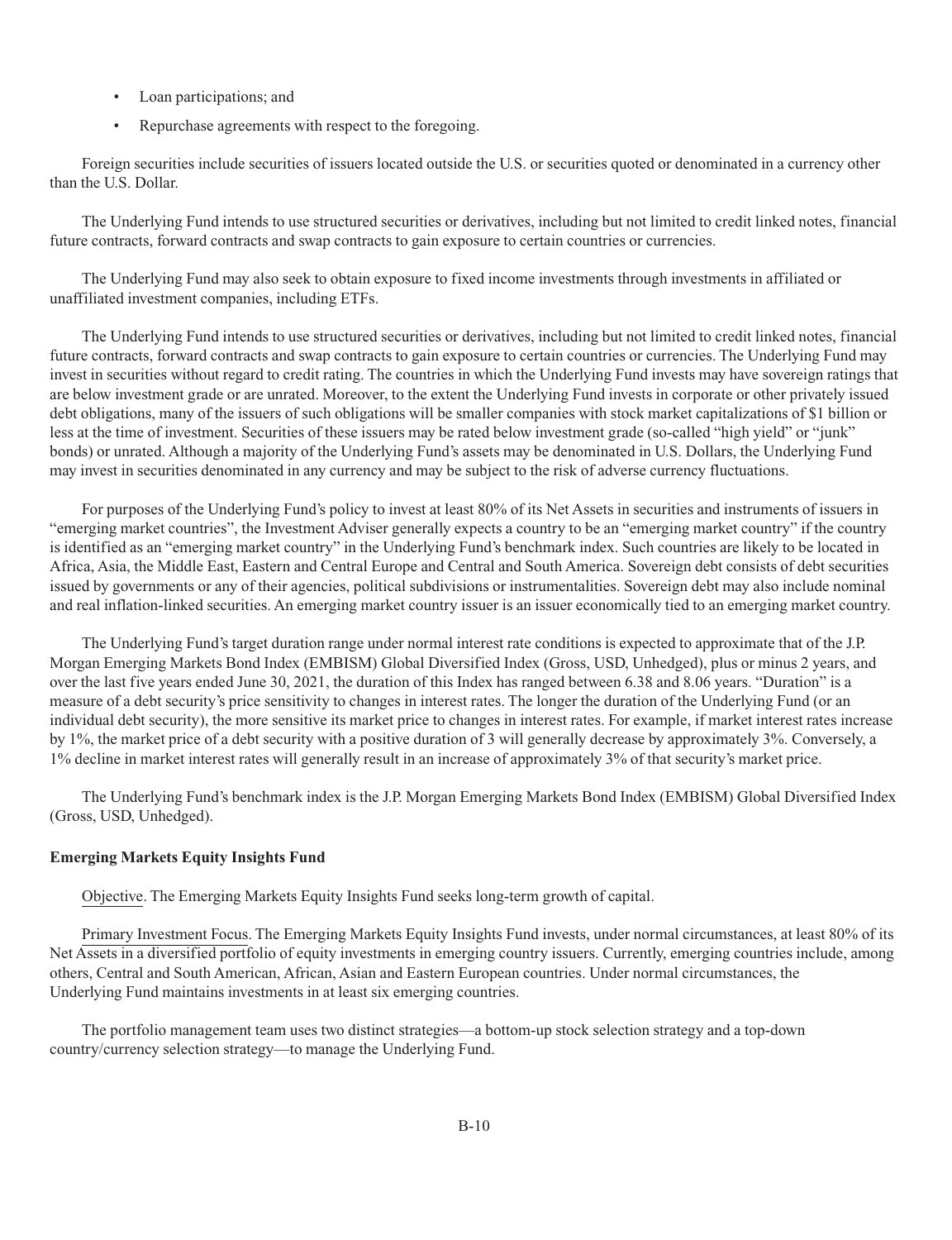The Underlying Fund uses a quantitative style of management, in combination with a qualitative overlay, that emphasizes fundamentally-based stock and country/currency selection, careful portfolio construction and efficient implementation. The Underlying Fund's investments are selected using fundamental research and a variety of quantitative techniques based on certain investment themes, including, among others, Fundamental Mispricings, High Quality Business Models, Sentiment Analysis and Market Themes & Trends. Fundamental Mispricings seeks to identify high-quality businesses trading at a fair price, which the Investment Adviser believes leads to strong performance over the long-run. High Quality Business Models seeks to identify companies that are generating high-quality revenues with sustainable business models and aligned management incentives. Sentiment Analysis seeks to identify stocks experiencing improvements in their overall market sentiment. Market Themes and Trends seeks to identify companies positively positioned to benefit from themes and trends in the market and macroeconomic environment. As a part of the Investment Adviser's investment selection process, the Investment Adviser utilizes proprietary models that assess a wide range of indicators, which may include certain ESG indicators. No one indicator, risk or consideration is determinative in the investment selection process. The Underlying Fund may make investment decisions that deviate from those generated by the Investment Adviser's proprietary models, at the discretion of the Investment Adviser. In addition, the Investment Adviser may, in its discretion, make changes to its quantitative techniques, or use other quantitative techniques that are based on the Investment Adviser's proprietary research.

The Underlying Fund seeks to maximize its expected return, while maintaining risk, style and capitalization characteristics similar to the Morgan Stanley Capital International ("MSCI") Emerging Markets Standard Index (Net, USD, Unhedged), adjusted for the Investment Adviser's country views. Additionally, the portfolio management team's views of the relative attractiveness of emerging countries and currencies are considered in allocating the Underlying Fund's assets among emerging countries. The MSCI Emerging Markets Standard Index (Net, USD, Unhedged) is designed to measure equity market performance of the large and mid market capitalization segments of emerging markets.

The Underlying Fund may also invest in fixed income securities that are considered to be cash equivalents.

The Underlying Fund's benchmark index is the MSCI Emerging Markets Standard Index (Net, USD, Unhedged).

## THE UNDERLYING FUND IS "NON-DIVERSIFIED" UNDER THE ACT, AND MAY INVEST A LARGER PERCENTAGE OF ITS ASSETS IN FEWER ISSUERS THAN DIVERSIFIED MUTUAL FUNDS.

#### **Financial Square Government Fund**

Objective. The Financial Square Government Fund seeks to maximize current income to the extent consistent with the preservation of capital and the maintenance of liquidity by investing exclusively in high quality money market instruments.

Primary Investment Focus. The Financial Square Government Fund pursues its investment objective by investing only in "government securities," as such term is defined in or interpreted under the Act, and repurchase agreements collateralized by such securities. "Government securities" generally are securities issued or guaranteed by the United States or certain U.S. government agencies or instrumentalities ("U.S. Government Securities").

The Underlying Fund intends to be a "government money market fund," as such term is defined in or interpreted under Rule 2a-7 under the Act. "Government money market funds" are money market funds that invest at least 99.5% of their total assets in cash, U.S. Government Securities, and/or repurchase agreements that are collateralized fully by cash or U.S. Government Securities. "Government money market funds" are exempt from requirements that permit money market funds to impose a "liquidity fee" and/or "redemption gate" that temporarily restricts redemptions. As a "government money market fund," the Underlying Fund values its securities using the amortized cost method. The Underlying Fund seeks to maintain a stable NAV of \$1.00 per share

Under Rule 2a-7, the Underlying Fund may invest only in U.S. dollar-denominated securities that meet certain risk-limiting conditions relating to portfolio quality, maturity and liquidity.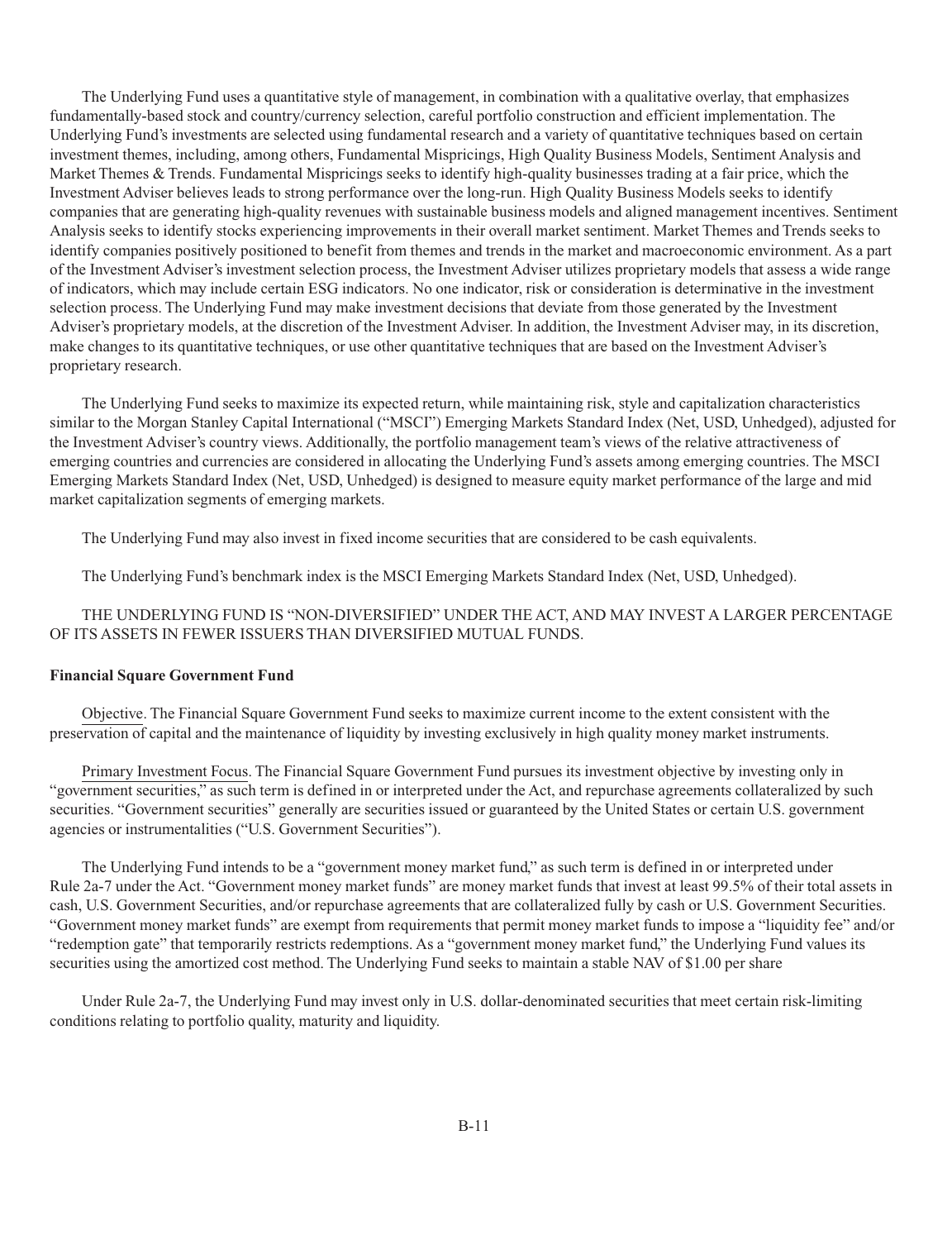## **Global Infrastructure Fund**

Objective. The Global Infrastructure Fund seeks total return comprised of long-term growth of capital and income.

Primary Investment Focus. The Underlying Fund invests, under normal circumstances, at least 80% of its Net Assets in a portfolio of investments in issuers that are engaged in or related to the infrastructure group of industries ("infrastructure companies"). The Underlying Fund will invest primarily in the common stock of infrastructure companies.

An issuer is engaged in or related to the infrastructure group of industries if it is involved in the ownership, development, construction, renovation, financing, management, sale or operation of infrastructure assets, or that provide the services and raw materials necessary for the construction and maintenance of infrastructure assets. Infrastructure assets include, but are not limited to, utilities, energy, transportation, real estate, media, telecommunications and capital goods.

The Underlying Fund will invest in the securities of infrastructure companies that are economically tied to at least three countries, including the United States. Although the Underlying Fund will invest, under normal circumstances, primarily in the securities of infrastructure companies that are economically tied to developed countries (namely developed countries in North America and Europe), the Underlying Fund may also invest in the securities of infrastructure companies that are economically tied to countries with emerging markets or economies.

The Underlying Fund may invest without restriction as to issuer capitalization (including small- and mid-capitalization companies). A portion of the Underlying Fund's securities are denominated in foreign currencies and held outside the United States.

The Underlying Fund may invest in REITs. The Underlying Fund may also invest up to 20% of its total assets (measured at time of purchase) in MLPs that are taxed as partnerships and up to 20% of its Net Assets (measured at time of purchase) in issuers that are not infrastructure companies.

ETFs that provide exposure to infrastructure companies and derivative instruments, such as futures, that have similar economic exposures to infrastructure companies will be counted towards the Underlying Fund's 80% policy discussed above.

The Underlying Fund's investment strategy combines bottom-up company analysis with fundamental real asset research. The Investment Adviser may integrate ESG factors alongside traditional fundamental factors as part of its fundamental research process. No one factor or consideration is determinative in the stock selection process. The Investment Adviser may decide to sell a position for various reasons, including valuation and price considerations or for risk management purposes.

The Underlying Fund concentrates its investments in the securities of issuers in the infrastructure group of industries.

## THE UNDERLYING FUND IS "NON-DIVERSIFIED" UNDER THE ACT, AND MAY INVEST A LARGER PERCENTAGE OF ITS ASSETS IN FEWER ISSUERS THAN DIVERSIFIED MUTUAL FUNDS.

The Underlying Fund's benchmark index is the Dow Jones Brookfield Global Infrastructure Index (Net, USD, Unhedged).

## **High Yield Fund**

Objective. The High Yield Fund seeks a high level of current income and may also consider the potential for capital appreciation.

Primary Investment Focus. The High Yield Fund invests, under normal circumstances, at least 80% of its Net Assets in high-yield, fixed income securities that, at the time of purchase, are non-investment grade securities. Non-investment grade securities are securities rated BB+, Ba1 or below by an NRSRO, or, if unrated, determined by the Investment Adviser to be of comparable credit quality, and are commonly referred to as "junk bonds." The Underlying Fund may invest in all types of fixed income securities, including loan participations.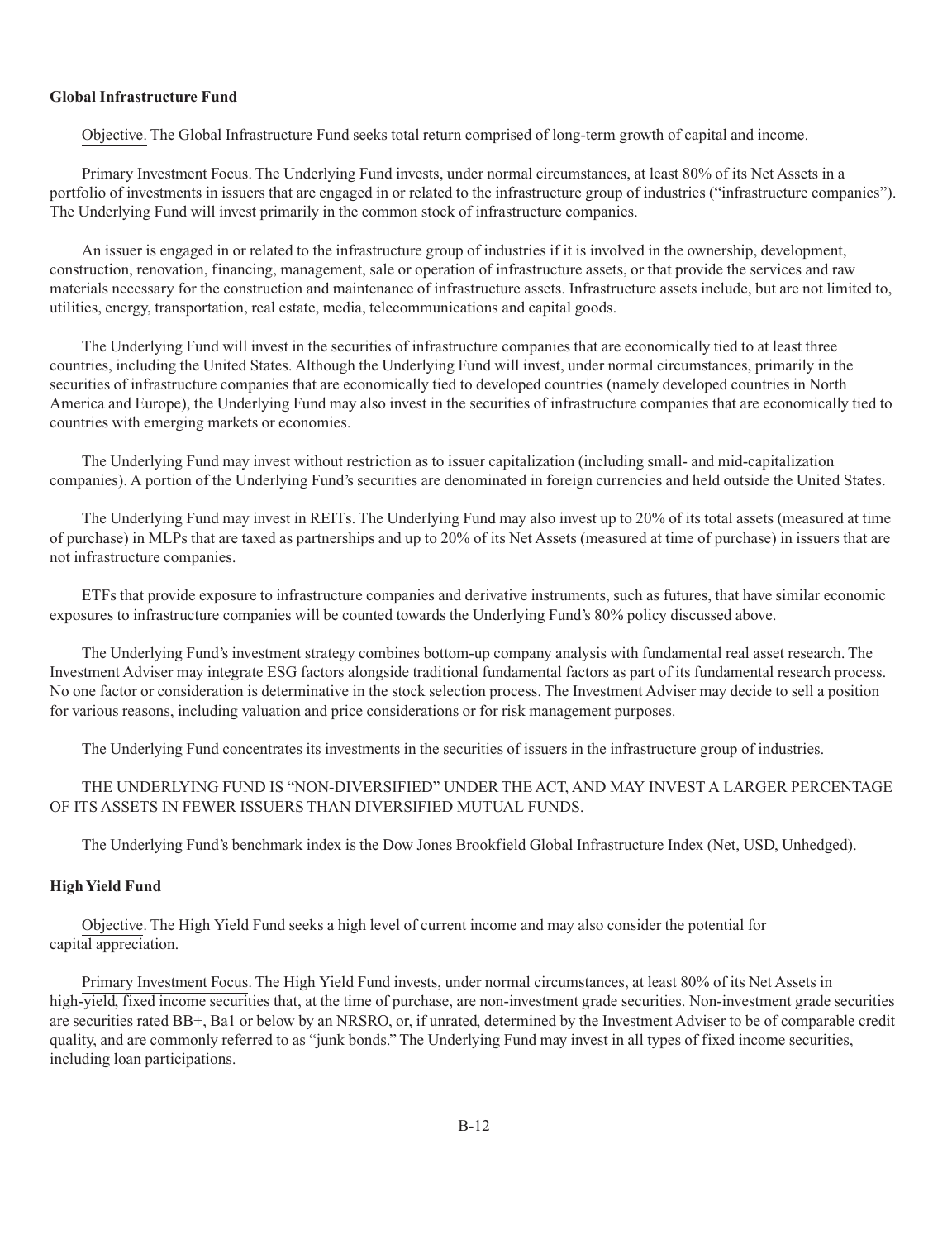The Underlying Fund may invest up to 25% of its total assets in obligations of domestic and foreign issuers which are denominated in currencies other than the U.S. dollar and in securities of issuers located in emerging countries denominated in any currency. However, to the extent that the Investment Adviser has entered into transactions that are intended to hedge the Underlying Fund's position in a non-dollar denominated obligation against currency risk, such obligation will not be counted when calculating compliance with the 25% limitation on obligations in non-U.S. currency.

Under normal market conditions, the Underlying Fund may invest up to 20% of its Net Assets in investment grade fixed income securities, including securities issued or guaranteed by the U.S. government, its agencies, instrumentalities or sponsored enterprises ("U.S. Government Securities").

The Underlying Fund may invest in derivatives, including (i) credit default swap indices (or CDX) and total return swaps for hedging purposes or to seek to increase total return, and (ii) interest rate futures, forwards and swaps to manage the portfolio's duration.

The Underlying Fund may also seek to obtain exposure to fixed income investments through investments in affiliated or unaffiliated investment companies, including ETFs.

The Underlying Fund's target duration range under normal interest rate conditions is expected to approximate that of the Bloomberg U.S. High-Yield 2% Issuer Capped Bond Index, plus or minus 2.5 years, and over the last five years ended June 30, 2021, the duration of this Index has ranged between 3.12 and 4.24 years. "Duration" is a measure of a debt security's price sensitivity to changes in interest rates. The longer the duration of the Underlying Fund (or an individual debt security), the more sensitive its market price to changes in interest rates. For example, if market interest rates increase by 1%, the market price of a debt security with a positive duration of 3 will generally decrease by approximately 3%. Conversely, a 1% decline in market interest rates will generally result in an increase of approximately 3% of that security's market price.

The Underlying Fund's investments are selected using a bottom-up analysis that incorporates fundamental research, a focus on market conditions and pricing trends, quantitative research, and news or market events. As part of the Investment Adviser's fundamental investment process, the Investment Adviser may integrate ESG factors alongside traditional fundamental factors. The selection of individual investments is based on the overall risk and return profile of the investment taking into account liquidity, structural complexity, cash flow uncertainty and downside potential. Research analysts and portfolio managers systematically assess portfolio positions, taking into consideration, among other factors, broader macroeconomic conditions and industry and company-specific financial performance and outlook. Based upon this analysis, the Investment Adviser will sell positions determined to be overvalued and reposition the portfolio in more attractive investment opportunities on a relative basis given the current climate. No one factor or consideration is determinative in the fundamental investment process.

The Underlying Fund's benchmark index is the Bloomberg U.S. High-Yield 2% Issuer Capped Bond Index.

## **High Yield Floating Rate Fund**

Objective. The High Yield Floating Rate Fund seeks a high level of current income.

Primary Investment Focus. The High Yield Floating Rate Fund invests, under normal circumstances, at least 80% of its Net Assets in domestic or foreign floating rate loans and other floating or variable rate obligations rated below investment grade. Non-investment grade obligations are those rated BB+, Ba1 or below by a NRSRO, or, if unrated, determined by the Investment Adviser to be of comparable credit quality, and are commonly referred to as "junk bonds."

The Underlying Fund's investments in floating and variable rate obligations may include, without limitation, senior secured loans (including assignments and participations), second lien loans, senior unsecured and subordinated loans, senior and subordinated corporate debt obligations (such as bonds, debentures, notes and commercial paper), debt issued by governments, their agencies and instrumentalities, and debt issued by central banks. The Underlying Fund may invest indirectly in loans by purchasing participations or sub-participations from financial institutions. Participations and sub-participations represent the right to receive a portion of the principal of, and all of the interest relating to such portion of, the applicable loan. The Underlying Fund expects to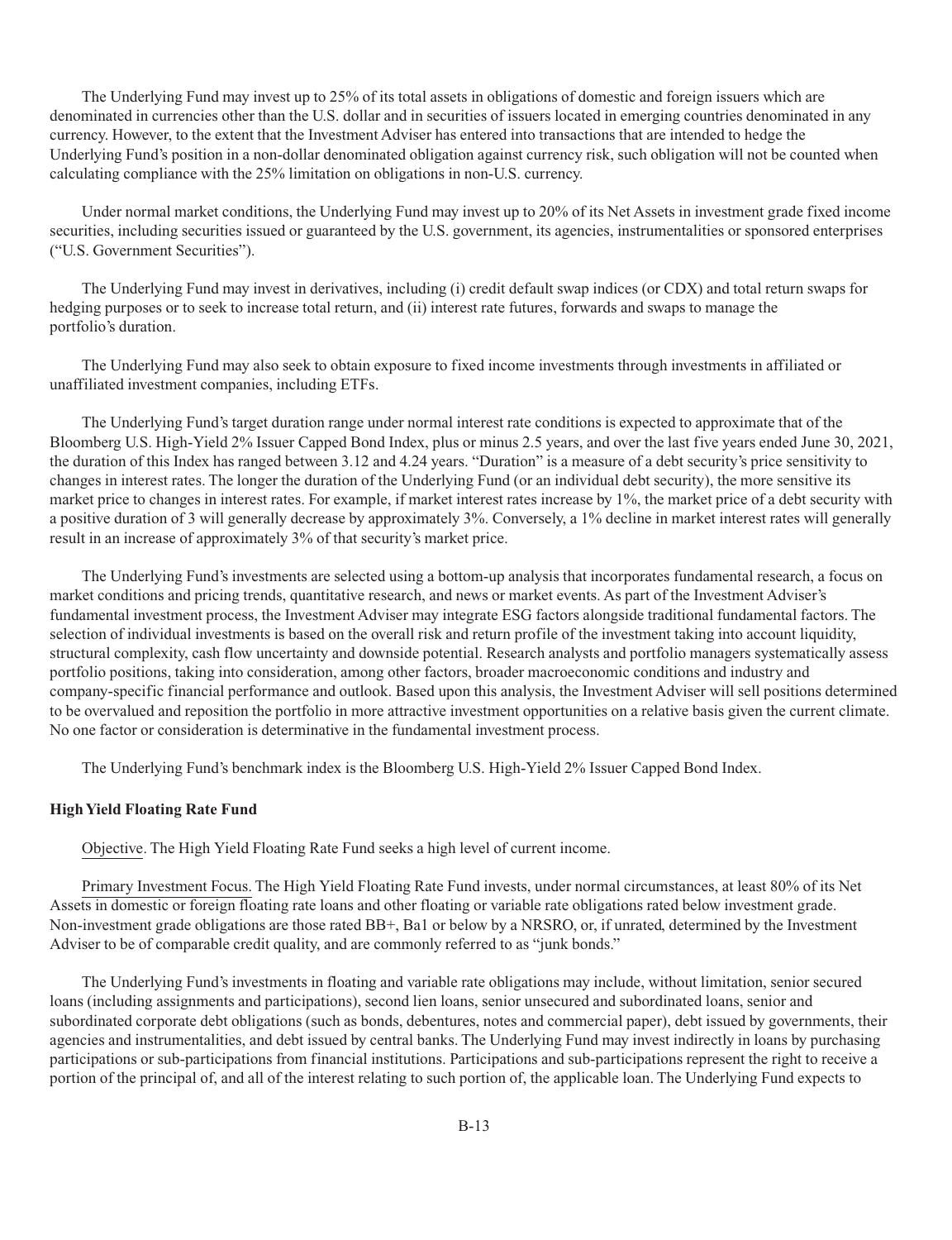invest principally in the U.S. loan market and, to a lesser extent, in the European loan market. The Underlying Fund may also invest in other loan markets, although it does not currently intend to do so.

Under normal conditions, the Underlying Fund may invest up to 20% of its Net Assets in fixed income instruments, of any credit rating, including fixed rate corporate bonds, government bonds, convertible debt obligations, and mezzanine fixed income instruments. The Underlying Fund may also invest in floating or variable rate instruments that are rated investment grade and in preferred stock, repurchase agreements and cash securities.

The Underlying Fund may also invest in derivative instruments. Derivatives are instruments that have a value based on another instrument, exchange rate or index. The Underlying Fund's investments in derivatives may include credit default swaps on credit and loan indices, forward contracts and total return swaps, among others. The Underlying Fund may use currency management techniques, such as forward foreign currency contracts, for hedging or non-hedging purposes. The Underlying Fund may invest in interest rate futures and swaps to manage the portfolio's duration. Derivatives that provide exposure to floating or variable rate loans or obligations rated below investment grade are counted towards the Underlying Fund's 80% policy.

The Underlying Fund may also seek to obtain exposure to fixed income investments through investments in affiliated or unaffiliated investment companies, including ETFs.

The Underlying Fund's target duration range under normal interest rate conditions is expected to approximate that of the Credit Suisse Leveraged Loan Index, plus or minus one year, and over the last five years ended June 30, 2021, the duration of the Index has ranged between 0.03 and 1.76 years. The Underlying Fund's investments in floating rate obligations will generally have short to intermediate maturities (approximately 4-7 years). "Duration" is a measure of a debt security's price sensitivity to changes in interest rates. The longer the duration of the Underlying Fund (or an individual debt security), the more sensitive its market price to changes in interest rates. For example, if market interest rates increase by 1%, the market price of a debt security with a positive duration of 3 years will generally decrease by approximately 3%. Conversely, a 1% decline in market interest rates will generally result in an increase of approximately 3% of that security's market price.

The Underlying Fund's investments are selected using a bottom-up analysis that incorporates fundamental research, a focus on market conditions and pricing trends, quantitative research, and news or market events. As part of the Investment Adviser's fundamental investment process, the Investment Adviser may integrate ESG factors alongside traditional fundamental factors. The selection of individual investments is based on the overall risk and return profile of the investment taking into account liquidity, structural complexity, cash flow uncertainty and downside potential. Research analysts and portfolio managers systematically assess portfolio positions, taking into consideration, among other factors, broader macroeconomic conditions and industry and company-specific financial performance and outlook. Based upon this analysis, the Investment Adviser will sell positions determined to be overvalued and reposition the portfolio in more attractive investment opportunities on a relative basis given the current climate. No one factor or consideration is determinative in the fundamental investment process.

The Underlying Fund's benchmark index is the Credit Suisse Leveraged Loan Index.

#### **Long Short Credit Strategies Fund**

Objective. The Long Short Credit Strategies Fund seeks an absolute return comprised of income and capital appreciation.

Primary Investment Focus. The Long Short Credit Strategies Fund will seek to achieve its investment objective through long and short exposures to "credit related instruments." Under normal market conditions, the Underlying Fund will invest at least 80% of its net assets plus any borrowings for investment purposes (measured at the time of purchase) ("Net Assets") in the following credit related instruments: (i) fixed rate and floating rate income securities; (ii) loans and loan participations including: (a) senior secured floating rate and fixed rate loans or debt ("Senior Loans"), (b) second lien or other subordinated or unsecured floating rate and fixed rate loans or debt ("Second Lien Loans") and (c) other types of secured or unsecured loans with fixed, floating, or variable interest rates; (iii) convertible securities; (iv) collateralized debt, bond and loan obligations; (v) bank and corporate debt obligations; (vi) securities issued or guaranteed by the U.S. government or its agencies, instrumentalities or sponsored enterprises ("U.S. Government Securities"), and securities issued by or on behalf of states, territories, and possessions of the United States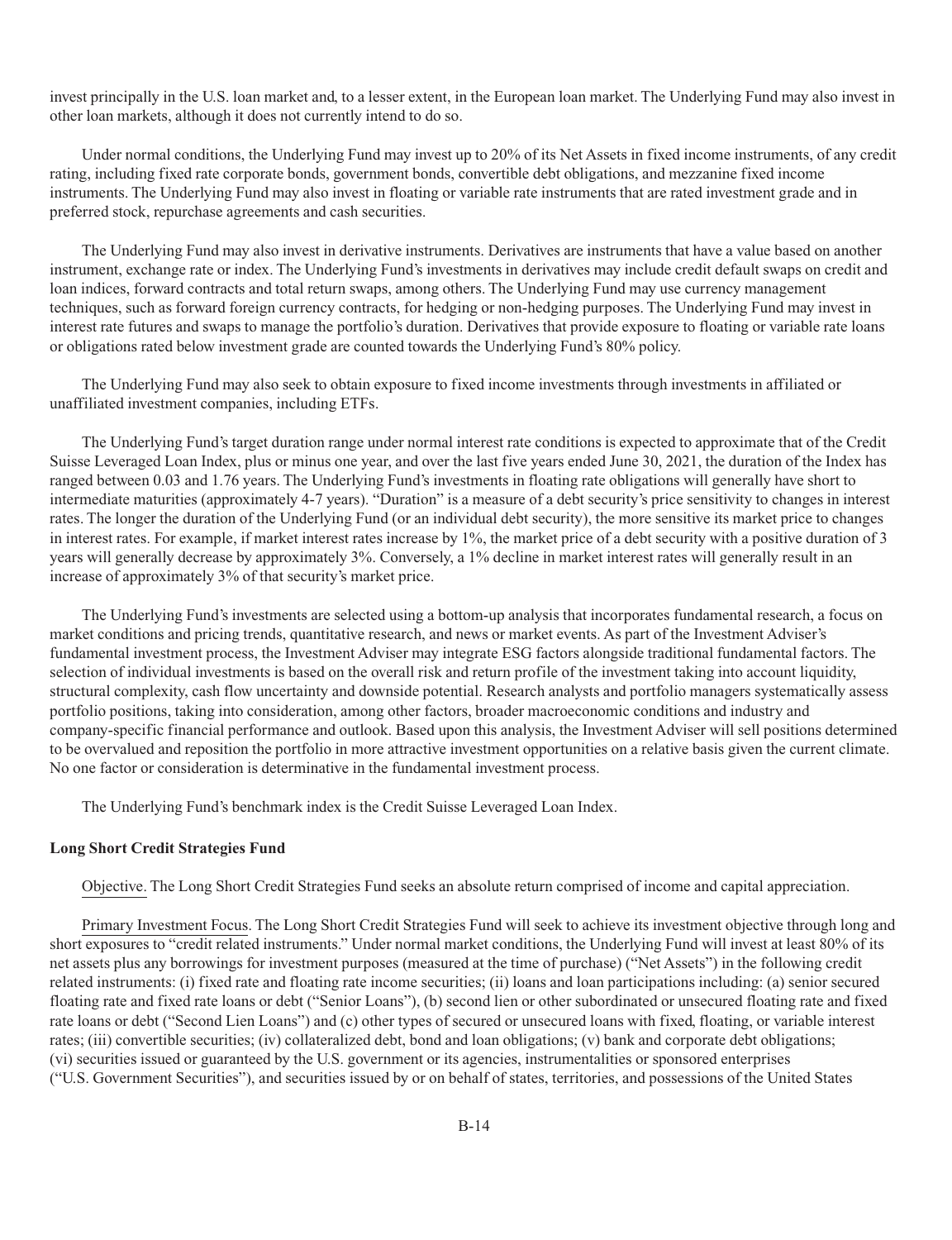(including the District of Columbia); (vii) preferred securities and trust preferred securities; (viii) structured securities, including credit-linked notes; and/or (ix) listed and unlisted, public and private, rated and unrated debt instruments and other obligations, including those of financially troubled companies (sometimes known as "distressed securities" or "defaulted securities").

The Underlying Fund may invest in instruments and obligations directly, or indirectly by investing in derivative or synthetic instruments, including, without limitation, credit default swaps (including credit default swaps on credit related indices) and loan credit default swaps. The Underlying Fund will opportunistically seek short exposures to credit related instruments through the use of such derivatives or synthetic instruments, including, but not limited to, credit default swaps (including credit default swaps on credit related indices).

The Underlying Fund intends to implement short positions for hedging purposes or to seek to enhance absolute return, and may do so by using swaps or futures, or through short sales of any instrument that the Underlying Fund may purchase for investment. For example, the Underlying Fund may buy credit default swaps. Credit default swaps involve the receipt of floating or fixed rate payments in exchange for assuming potential credit losses on an underlying security (or group of securities). When the Underlying Fund is the buyer of a credit default swap (buying protection), it may make periodic payments to the seller of the credit default swap to obtain protection against a credit default on a specified underlying asset (or group of assets). If a default occurs, the seller of a credit default swap may be required to pay the Underlying Fund the notional amount of the credit default swap on a specified security (or group of securities). On the other hand, when the Underlying Fund is a seller of a credit default swap (commonly known as selling protection), in addition to the credit exposure the Underlying Fund has on the other assets held in its portfolio, the Underlying Fund is also subject to the credit exposure on the notional amount of the swap since, in the event of a credit default, the Underlying Fund may be required to pay the notional amount of the credit default swap on a specified security (or group of securities) to the buyer of the credit swap. The Underlying Fund will be the seller of a credit default swap only when the credit of the underlying asset is deemed by the Investment Adviser to meet the Underlying Fund's minimum credit criteria at the time the swap is first entered into.

The Underlying Fund may also seek to obtain exposure to fixed income investments through investments in affiliated or unaffiliated investment companies, including ETFs

The Underlying Fund may invest in U.S. dollar denominated as well as non-U.S. dollar denominated (foreign) securities. The Underlying Fund may also hold cash, and/or invest in cash equivalents.

There is no minimum credit rating for instruments in which the Underlying Fund may invest, and the Underlying Fund may invest without limitation in securities below investment grade. Non-investment grade fixed income securities (commonly known as "junk bonds") are rated BB+, Ba1 or below by a NRSRO, or, if unrated, determined by the Investment Adviser to be of comparable credit quality. The Underlying Fund may also invest in credit instruments of any maturity or duration.

When making investments, the Investment Adviser seeks to identify securities that are both fundamentally mispriced and have a potential catalyst for value creation. Within this universe, the Investment Adviser seeks perceived risk-adjusted return opportunities with a focus on:

- Asymmetric return profile (i.e., upside versus downside potential);
- Relative value analysis and impact on the current portfolio;
- Technical dynamics in the market (i.e., understanding the price movements in the market relative to supply and demand); and
- Overall risk/return potential.

The Underlying Fund employs a sell discipline aimed at minimizing losses. Although the portfolio management team considers many factors when implementing trades, there are three primary reasons why the Underlying Fund would exit an investment or trade:

• Position Target Achieved—Position targets are established at the time of investment and monitored on both an absolute and relative value basis. An asset is typically sold as it approaches the target, unless changes in circumstances dictate a revised target.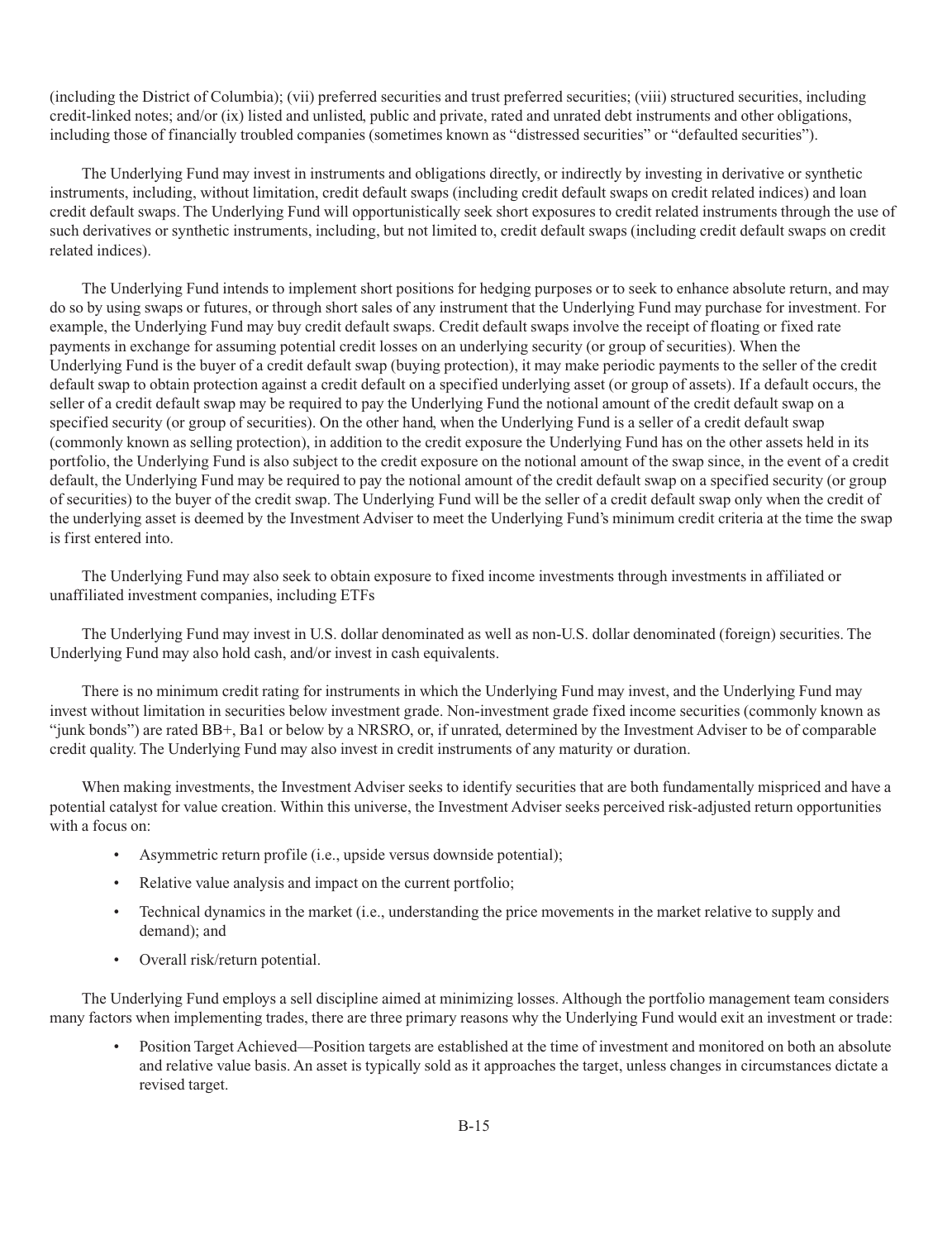- Credit Profile Change/Credit Event—The loss of (or change to) a catalyst or change in fundamentals which no longer support the initial investment decision will cause the team to exit a position.
- Portfolio Re-Allocation—Each position is monitored on a relative value basis versus other holdings and market opportunities. Positions are sold or reduced to maintain proper portfolio diversification.

The Underlying Fund seeks an absolute return comprised of income and capital appreciation. Absolute return performance may be uncorrelated to fixed income and equity markets over the long-term. The Underlying Fund's investment strategies are intended to reduce volatility (i.e., the Underlying Fund may be less impacted by market fluctuations in rising and falling market conditions).

The Underlying Fund's benchmark index is the ICE Bank of America Merrill Lynch Three-Month U.S. Treasury Bill Index.

### **Managed Futures Strategy Fund**

Objective. The Managed Futures Strategy Fund seeks to generate long-term absolute return.

Primary Investment Focus. The Managed Futures Strategy Fund implements a trend-following strategy that takes long and/or short positions in a wide range of asset classes, including equities, fixed income, commodities and currencies, among others, to seek long-term absolute return. The Underlying Fund seeks to achieve its investment objective by investing primarily in a portfolio of equities, equity index futures, bonds, bond futures, equity swaps, interest rate swaps, currency forwards and non-deliverable forwards, options, ETFs and structured securities. As a result of the Underlying Fund's use of derivatives, the Underlying Fund may also hold significant amounts of U.S. Treasuries or short-term investments, including money market funds, repurchase agreements, cash and time deposits. The Underlying Fund's investments will be made without restriction as to issuer capitalization, country, currency, maturity, or credit rating.

The Investment Adviser seeks to identify price trends in various asset classes over short-, medium-, and long-term horizons via a proprietary investment model, in combination with a qualitative overlay. The proprietary investment model uses past asset prices and other market information to seek to determine the direction and the magnitude of the price trend. The investment model tends to have positive view on assets with positive trends and negative view on assets with negative trends. For certain assets where market events produce predictable price patterns, the model adjusts such asset views accordingly. Based on the investment model views, the Underlying Fund will take a long or short position in the instrument or asset. Long positions benefit from an increase in price of the underlying instrument or asset, while short positions benefit from a decrease in price of the underlying instrument or asset. The size of the Underlying Fund's position in an instrument or asset will primarily be related to the strength of the overall trend identified by the investment model as well as its forecasted risk. The Underlying Fund may make investment decisions that deviate from those generated by the Investment Adviser's proprietary investment model, at the discretion of the Investment Adviser. In addition, the Investment Adviser may, in its discretion, make changes to its investment model, or use other investment models that are based on the Investment Adviser's proprietary research.

The Underlying Fund may implement short positions and may do so by using swaps or futures, or through short sales of any instrument that the Underlying Fund may purchase for investment. For example, the Underlying Fund may enter into a futures contract pursuant to which it agrees to sell an asset (that it does not currently own) at a specified price at a specified point in the future. This gives the Underlying Fund a short position with respect to that asset.

The Underlying Fund may use leverage (e.g., by borrowing or through derivatives). As a result, the sum of the Underlying Fund's investment exposures may at times exceed the amount of assets invested in the Underlying Fund, although these exposures may vary over time.

The Underlying Fund may seek exposure to the commodities markets by investing in commodity index-linked structured notes. The Underlying Fund may also take long and/or short positions in commodities by investing in other investment companies, ETFs or other pooled investment vehicles. The Underlying Fund may also gain exposure to the commodities markets by investing in a wholly-owned subsidiary of the Underlying Fund organized as a limited liability company under the laws of the Cayman Islands (the "MFS Subsidiary"). The MFS Subsidiary is advised by the Investment Adviser and seeks to gain commodities exposure.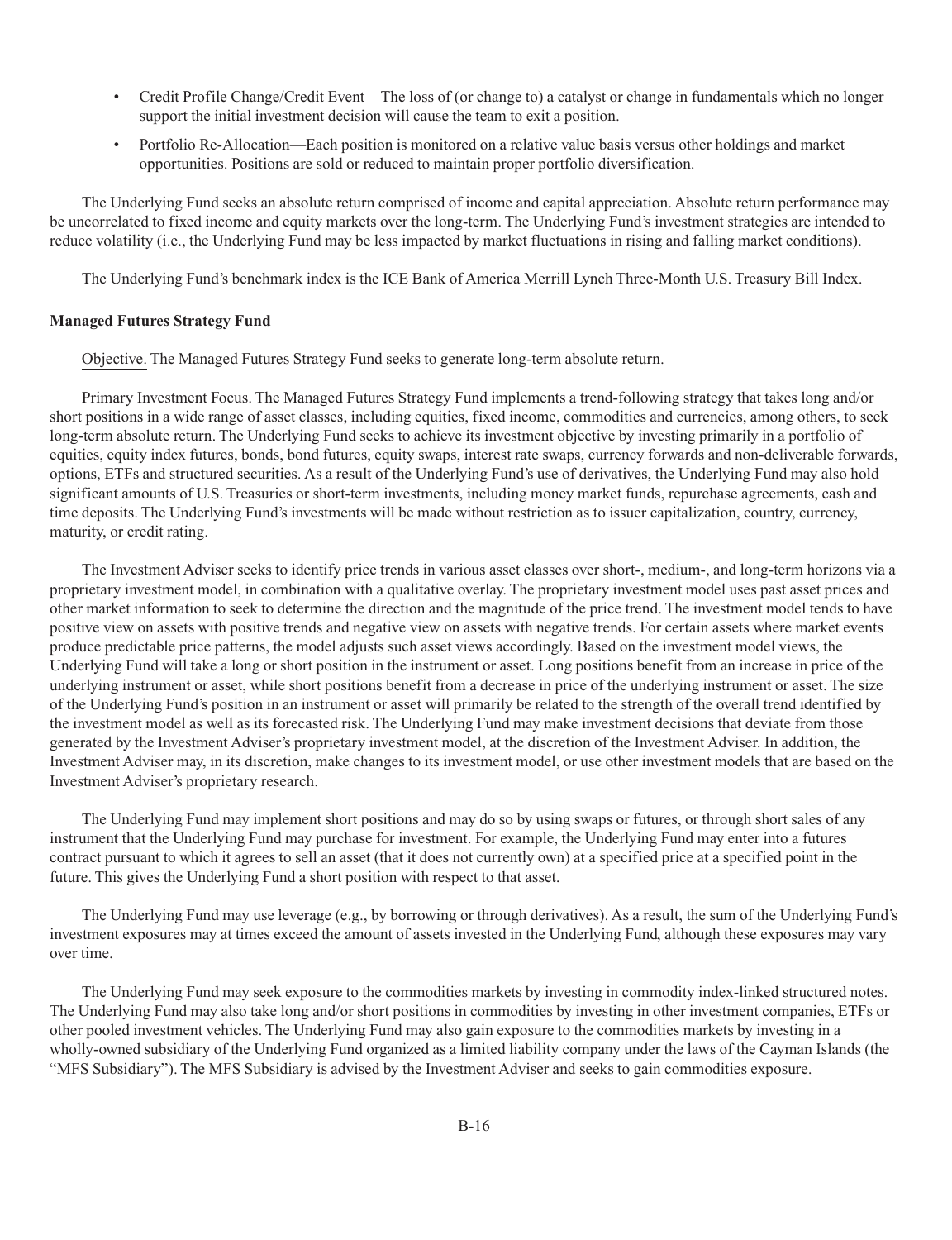*Investment in the Subsidiary*. The Underlying Fund may invest up to 25% of its total assets in the MFS Subsidiary. The MFS Subsidiary primarily obtains its commodity exposure by investing in commodity-linked derivative instruments, which may include but are not limited to total return swaps, commodity (U.S. or foreign) futures and commodity-linked notes. Commodity-linked swaps are derivative instruments whereby the cash flows agreed upon between counterparties are dependent upon the price of the underlying commodity or commodity index over the life of the swap. Commodity futures contracts are standardized, exchange-traded contracts that provide for the sale or purchase of, or economic exposure to the price of, a commodity or a specified basket of commodities at a future time. The value of these commodity-linked derivatives will rise and fall in response to changes in the underlying commodity or commodity index. Commodity-linked derivatives expose the MFS Subsidiary and the Underlying Fund economically to movements in commodity prices. Such instruments may be leveraged so that small changes in the underlying commodity prices would result in disproportionate changes in the value of the instrument. Neither the Underlying Fund nor the MFS Subsidiary invests directly in physical commodities. The MFS Subsidiary may also invest in other instruments, including fixed income securities, either as investments or to serve as margin or collateral for its swap positions, as well as volatility index derivatives and foreign currency transactions (including forward contracts).

The Underlying Fund's benchmark index is the ICE Bank of America Merrill Lynch Three-Month U.S. Treasury Bill Index.

## **Strategic Income Fund**

Objective. The Strategic Income Fund seeks total return comprised of income and capital appreciation.

Primary Investment Focus. The Strategic Income Fund invests in a broadly diversified portfolio of U.S. and foreign investment grade and non-investment grade fixed income investments including, but not limited to: U.S. Government securities (such as U.S. Treasury securities or Treasury inflation protected securities and including agency issued adjustable rate and fixed rate mortgage-backed securities or other mortgage-related securities ("Agency Mortgage-Backed Securities")), non-U.S. sovereign debt, agency securities, corporate debt securities, privately issued adjustable rate and fixed rate mortgage-backed securities or other mortgage-related securities ("Private Mortgage-Backed Securities" and, together with Agency Mortgage-Backed Securities, "Mortgage-Backed Securities"), asset-backed securities (including collateralized loan obligations ("CLOs")), custodial receipts, municipal securities, loan participations and loan assignments and convertible securities. The Underlying Fund's investments in loan participations and loan assignments may include, but are not limited to: (a) senior secured floating rate and fixed rate loans or debt ("Senior Loans"), (b) second lien or other subordinated or unsecured floating rate and fixed rate loans or debt ("Second Lien Loans") and (c) other types of secured or unsecured loans with fixed, floating or variable interest rates. The Underlying Fund may invest in fixed income securities of any maturity.

Non-investment grade fixed income securities are securities rated BB+, Ba1 or below by a NRSRO, or, if unrated, determined by the Investment Adviser to be of comparable credit quality.

The Underlying Fund may invest in sovereign and corporate debt securities and other instruments of issuers in emerging market countries. Such investments may include sovereign debt issued by emerging countries that have sovereign ratings below investment grade or that are unrated. There is no limitation to the amount the Underlying Fund invests in non-investment grade or emerging market securities. From time to time, the Underlying Fund may also invest in preferred stock. The Underlying Fund's investments may be denominated in currencies other than the U.S. dollar.

The Underlying Fund may engage in forward foreign currency transactions for both hedging and non-hedging purposes. The Underlying Fund also intends to invest in other derivative instruments. Derivatives are instruments that have a value based on another instrument, exchange rate, interest rate or index. The Underlying Fund's investments in derivatives may include, in addition to forward foreign currency exchange contracts, futures contracts (including interest rate futures and treasury and sovereign bond futures), options (including options on futures contracts, swaps, bonds, stocks and indexes), swaps (including credit default, index, basis, total return, volatility, interest rate and currency swaps), and other forward contracts. The Underlying Fund may use derivatives instead of buying and selling bonds to manage duration, to gain exposure or to short individual securities or to gain exposure to a credit or asset backed index. The Underlying Fund may gain exposure to Agency Mortgage-Backed Securities through several methods, including by utilizing to-be-announced ("TBA") agreements in Agency Mortgage-Backed Securities or through the use of reverse repurchase agreements. TBA agreements for Agency Mortgage-Backed Securities are standardized contracts for future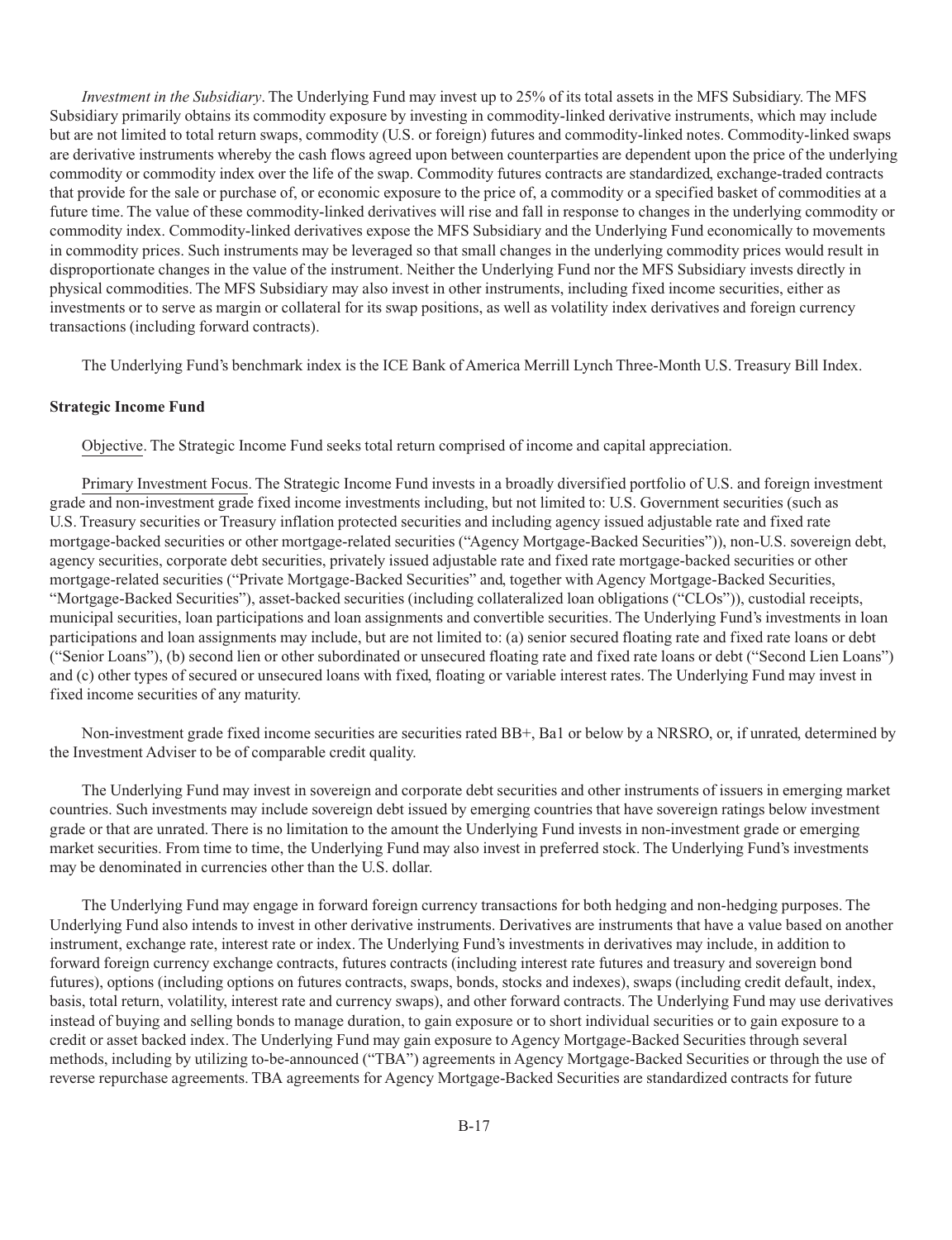delivery of fixed-rate mortgage pass-through securities in which the exact mortgage pools to be delivered are not specified until shortly before settlement. A reverse repurchase agreement enables the Underlying Fund to gain exposure to specified pools of Agency Mortgage-Backed Securities by purchasing them on a forward settling basis and using the proceeds of the reverse repurchase agreement to settle the trade.

The Underlying Fund may implement short positions and may do so by using swaps, options or futures, TBA agreements in Agency Mortgage-Backed Securities, or through short sales of any instrument that the Underlying Fund may purchase for investment. For example, the Underlying Fund may enter into a futures contract pursuant to which it agrees to sell an asset (that it does not currently own) at a specified price at a specified point in the future. This gives the Underlying Fund a short position with respect to that asset. The Underlying Fund may utilize short positions to implement macro views on securities valuations, long term views on relative value or short term views on security mispricings, as well as any other views the Investment Adviser deems appropriate. For example, the Underlying Fund may enter into a TBA agreement to sell an Agency Mortgage-Backed Security that it believes will underperform. The Underlying Fund will benefit from a short position to the extent the asset decreases in value (and will be harmed to the extent the asset increases in value) between the time it enters into the futures contract and the agreed date of sale. Alternatively, the Underlying Fund may sell an instrument (e.g., a bond, or a futures contract) it does not own in anticipation of a decline in the market value of the instrument, and then borrow the instrument to make delivery to the buyer. In these transactions, the Underlying Fund is obligated to replace the instrument borrowed by purchasing it at the market price at the time of replacement.

The Underlying Fund may also seek to obtain exposure to fixed income investments through investments in affiliated or unaffiliated investment companies, including ETFs.

"Strategic" in the Underlying Fund's name means that the Underlying Fund seeks both current income and capital appreciation as elements of total return. The Underlying Fund attempts to exploit pricing anomalies throughout the global fixed income and currency markets. Additionally, the Underlying Fund uses short positions and derivatives for both investment and hedging purposes. The Underlying Fund may sell investments that the portfolio managers believe are no longer favorable with regard to these factors.

The Investment Adviser employs a fundamental investment process may integrate ESG factors alongside traditional fundamental factors. No one factor or consideration is determinative in the fundamental investment process.

The Underlying Fund's benchmark index is the ICE Bank of America Merrill Lynch Three-Month U.S. Treasury Bill Index.

#### **Government Money Market Fund**

Objective. The Government Money Market Fund seeks to maximize current income to the extent consistent with the preservation of capital and the maintenance of liquidity by investing exclusively in high quality money market instruments.

Primary Investment Focus. The Government Money Market Fund pursues its investment objective by investing only in "government securities," as such term is defined in or interpreted under the Act, and repurchase agreements collateralized by such securities. "Government securities" generally are securities issued or guaranteed by the United States or certain U.S. government agencies or instrumentalities.

The Underlying Fund intends to be a "government money market fund," as such term is defined in or interpreted under Rule 2a-7 under the Act. "Government money market funds" are money market funds that invest at least 99.5% of their total assets in cash, U.S. Government Securities, and/or repurchase agreements that are collateralized fully by cash or U.S. Government Securities. "Government money market funds" are exempt from requirements that permit money market funds to impose a "liquidity fee" and/or "redemption gate" that temporarily restricts redemptions. As a "government money market fund," the Underlying Fund values its securities using the amortized cost method. The Underlying Fund seeks to maintain a stable NAV of \$1.00 per share.

Under Rule 2a-7, the Underlying Fund may invest only in U.S. dollar-denominated securities that meet certain risk-limiting conditions relating to portfolio quality, maturity and liquidity.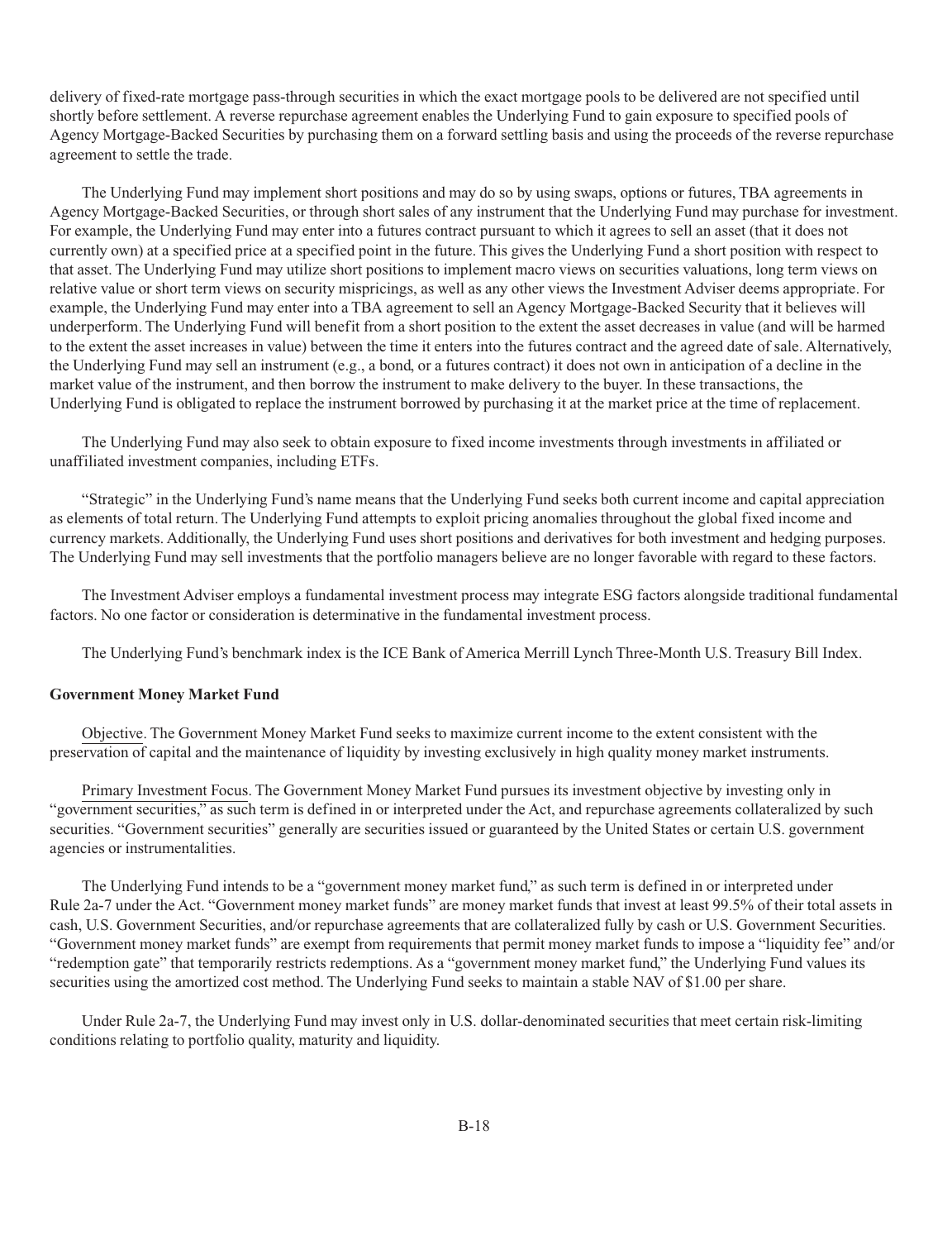## **DESCRIPTION OF INVESTMENT SECURITIES AND PRACTICES**

<span id="page-20-0"></span>The investment securities and practices and related risks applicable to each Fund are presented below in alphabetical order, and not in the order of importance or potential exposure.

With respect to the Multi-Strategy Alternatives Portfolio, the following description applies generally to the Underlying Funds and to the Portfolio (unless otherwise indicated), to the extent that the Portfolio invests directly in securities and other financial instruments, including derivative instruments (such as futures contracts, swaps, options, forward contracts and other instruments), other than the Underlying Funds. Further information about the Underlying Funds and their respective investment objectives and policies is included in their respective prospectuses and Statements of Additional Information. There is no assurance that the Portfolio or any Underlying Fund will achieve its objective.

For purposes of this "Description of Investment Securities and Practices" section, and as the context requires, references to "a Fund," "the Fund" or "the Funds" includes the Fund, Funds and/or Underlying Funds identified in the beginning of a particular paragraph or sub-section. References to "a Fund," "the Fund" or "the Funds" do not include the Portfolio unless expressly noted. References to "the Investment Adviser" include, as the context requires, GSAM and SSGA FM.

#### **Asset-Backed and Receivables-Backed Securities**

Each Fund (except the U.S. Equity Insights, Small Cap Equity Insights, International Equity Insights, Equity Index, Trend Driven Allocation and Government Money Market Funds) and certain Underlying Funds may invest in asset-backed and receivables-backed securities. Asset-backed and receivables-backed securities represent participations in, or are secured by and payable from, pools of assets such as mortgages, motor vehicle installment sale contracts, installment loan contracts, leases of various types of real and personal property, receivables from revolving credit (credit card) agreements, corporate receivables, and other categories of receivables. Such asset pools are securitized through the use of privately-formed trusts or special purpose vehicles. Payments or distributions of principal and interest may be guaranteed up to certain amounts and for a certain time period by a letter of credit or a pool insurance policy issued by a financial institution unaffiliated with the trust or vehicle or other credit enhancements may be present. The value of a Fund's investments in asset-backed and receivables-backed securities may be adversely affected by prepayment of the underlying obligations. In addition, the risk of prepayment may cause the value of these investments to be more volatile than a Fund's other investments.

Through the use of trusts and special purpose corporations, various types of assets, including automobile loans, computer leases, trade receivables and credit card receivables, are being securitized in pass-through structures similar to mortgage pass-through structures. Consistent with their respective investment objectives and policies, the Funds may invest in these and other types of assetbacked securities that may be developed. This SAI may be amended or supplemented as necessary to reflect the intention of one or more Funds to invest in asset-backed securities with characteristics that are materially different from the securities described above. However, a Fund will generally not invest in an asset-backed security if the income received with respect to its investment constitutes rental income or other income not treated as qualifying income under the 90% test described in "TAXATION" below.

As set forth below, several types of asset-backed and receivables-backed securities are offered to investors, including for example, Certificates for Automobile Receivables<sup>SM</sup> ("CARS") and interests in pools of credit card receivables. CARS represent undivided fractional interests in a trust ("CAR Trust") whose assets consist of a pool of motor vehicle retail installment sales contracts and security interests in the vehicles securing the contracts. Payments of principal and interest on CARS are passed through monthly to certificate holders, and are guaranteed up to certain amounts and for a certain time period by a letter of credit issued by a financial institution unaffiliated with the trustee or originator of the CAR Trust. An investor's return on CARS may be affected by early prepayment of principal on the underlying vehicle sales contracts. If the letter of credit is exhausted, the CAR Trust may be prevented from realizing the full amount due on a sales contract because of state law requirements and restrictions relating to foreclosure sales of vehicles and the obtaining of deficiency judgments following such sales or because of depreciation, damage or loss of a vehicle, the application of federal and state bankruptcy and insolvency laws, or other factors. As a result, certificate holders may experience delays in payments or losses if the letter of credit is exhausted.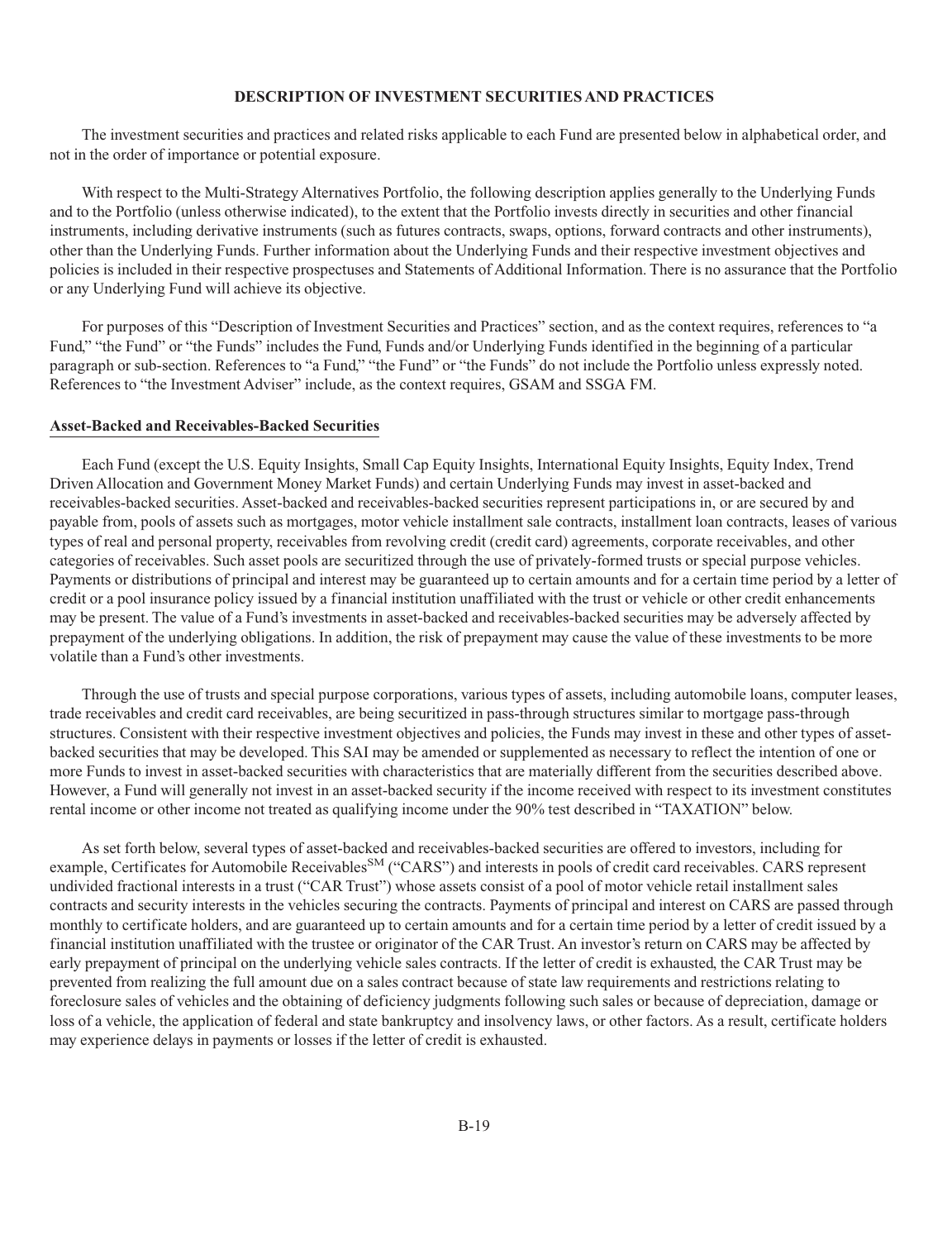Asset-backed securities and receivables-backed securities are often subject to more rapid repayment than their stated maturity date would indicate as a result of the pass-through of prepayments of principal on the underlying loans. During periods of declining interest rates, prepayment of loans underlying asset-backed securities can be expected to accelerate. Accordingly, a Fund's ability to maintain positions in such securities will be affected by reductions in the principal amount of such securities resulting from prepayments, and its ability to reinvest the returns of principal at comparable yields is subject to generally prevailing interest rates at that time. To the extent that a Fund invests in asset-backed securities, the values of such Fund's portfolio securities will vary with changes in market interest rates generally and the differentials in yields among various kinds of asset-backed securities.

Asset-backed securities present certain additional risks because asset-backed securities generally do not have the benefit of a security interest in collateral that is comparable to mortgage assets. Credit card receivables are generally unsecured and the debtors on such receivables are entitled to the protection of a number of state and federal consumer credit laws, many of which give such debtors the right to set off certain amounts owed on the credit cards, thereby reducing the balance due. Automobile receivables generally are secured, but by automobiles rather than residential real property. Most issuers of automobile receivables permit the loan servicers to retain possession of the underlying obligations. If the servicer were to sell these obligations to another party, there is a risk that the purchaser would acquire an interest superior to that of the holders of the asset-backed securities. In addition, because of the large number of vehicles involved in a typical issuance and technical requirements under state laws, the trustee for the holders of the automobile receivables may not have a proper security interest in the underlying automobiles. Therefore, if the issuer of an asset-backed security defaults on its payment obligations, there is the possibility that, in some cases, a Fund will be unable to possess and sell the underlying collateral and that the Fund's recoveries on repossessed collateral may not be available to support payments on these securities.

Asset-backed securities are often backed by a pool of assets representing the obligations of a number of different parties. To lessen the effect of failures by obligors on underlying assets to make payments, the securities may contain elements of credit support which fall into two categories: (i) liquidity protection, and (ii) protection against losses resulting from ultimate default by an obligor or servicer. Liquidity protection refers to the provision of advances, generally by the entity administering the pool of assets, the provision of a reserve fund, or a combination thereof to ensure, subject to certain limitations, that scheduled payments on the underlying pool are made in a timely fashion. Protection against losses resulting from default ensures ultimate payment of the obligations on at least a portion of the assets in the pool. This protection may be provided through guarantees, policies or letters of credit obtained by the issuer or sponsor from third parties, through various means of structuring the transactions or through a combination of such approaches. The degree of credit support provided for each issue is generally based on historical information reflecting the level of credit risk associated with the underlying assets. Delinquency or loss in excess of that anticipated or failure of the credit support could adversely affect the value of or return on an investment in such a security.

The availability of asset-backed securities may be affected by legislative or regulatory developments. It is possible that such developments could require the Fund to dispose of any then-existing holdings of such securities.

To the extent consistent with its investment objective and policies, each Fund may invest in new types of mortgage-related securities and in other asset-backed securities that may be developed in the future.

### **Asset Segregation**

As investment companies registered with the SEC, the Funds and Underlying Funds must identify on their books (often referred to as "asset segregation") liquid assets, or engage in other SEC- or SEC staff-approved or other appropriate measures, to "cover" open positions with respect to certain kinds of derivative instruments. In the case of swaps, futures contracts, options, forward contracts and other derivative instruments that do not cash settle, for example, a Fund must identify on its books liquid assets equal to the full notional amount of the instrument while the positions are open, to the extent there is not a permissible offsetting position or a contractual "netting" agreement with respect to swaps (other than credit default swaps where a Fund is the protection seller). However, with respect to certain swaps, futures contracts, options, forward contracts and other derivative instruments that are required to cash settle, a Fund may identify liquid assets in an amount equal to the Fund's daily marked-to-market net obligations (i.e., the Fund's daily net liability) under the instrument, if any, rather than the full notional amount. Forwards and futures contracts that do not cash settle may be treated as cash settled for asset segregation purposes when the Funds have entered into a contractual arrangement with a third party futures commission merchant ("FCM") or other counterparty to off-set the Funds' exposure under the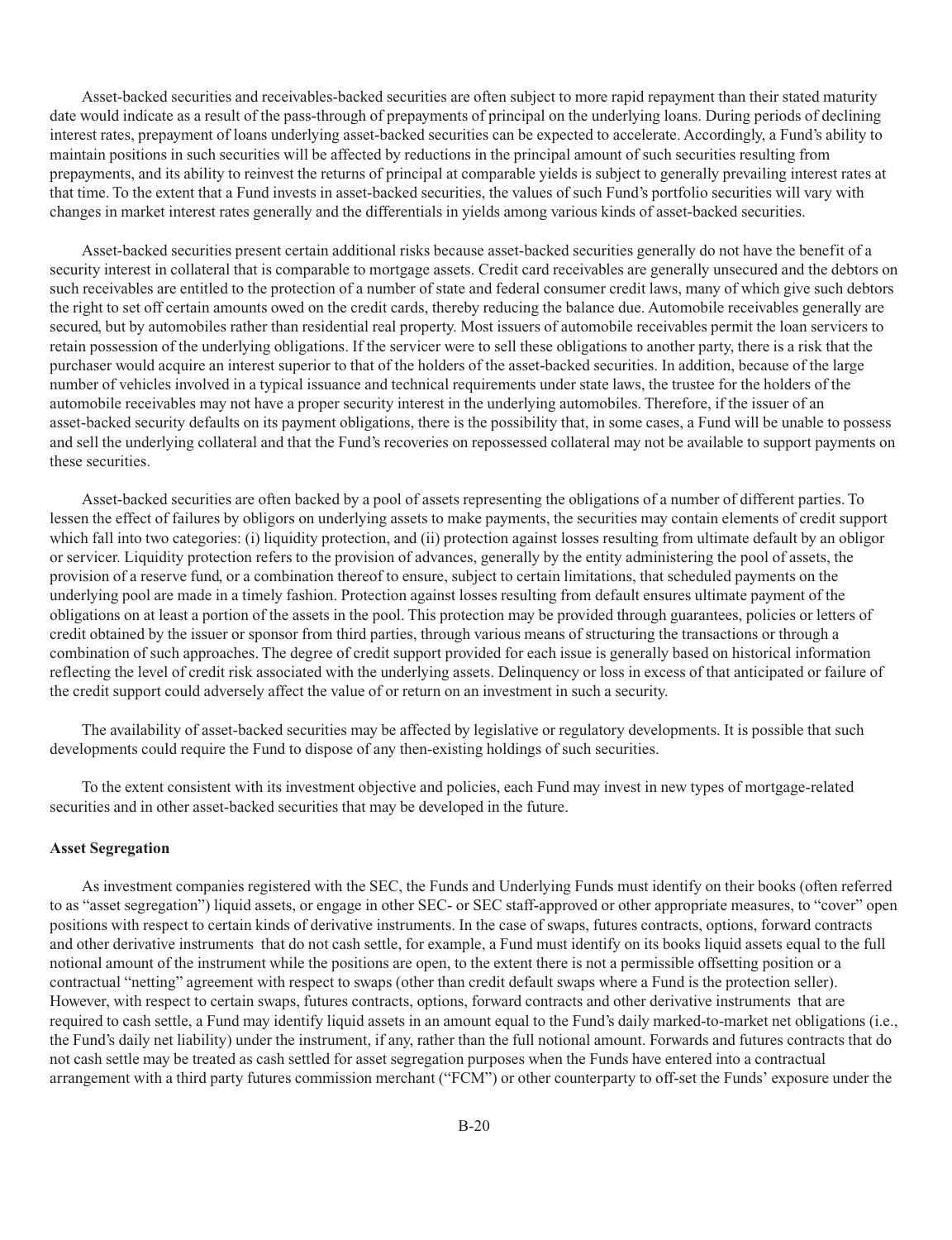contract and, failing that, to assign the delivery obligations under the contract to the counterparty. The Funds reserve the right to modify the asset segregation policies in the future in the discretion, consistent with the Act and SEC or SEC staff guidance. By identifying assets equal to only its net obligations under certain instruments, a Fund will have the ability to employ leverage to a greater extent than if the Fund was required to identify assets equal to the full notional amount of the instrument.

In October 2020, the SEC adopted a final rule related to the use of derivatives, short sales, reverse repurchase agreements and certain other transactions by registered investment companies. In connection with the final rule, the SEC and its staff will rescind and withdraw applicable guidance and relief regarding asset segregation and coverage transactions reflected in a Fund's asset segregation and cover practices discussed herein. Subject to certain exceptions, the final rule requires a Fund to trade derivatives and other transactions that create future payment or delivery obligations subject to a value-at-risk ("VaR") leverage limit and certain derivatives risk management program and reporting requirements. Generally, these requirements apply unless a Fund satisfies a "limited derivatives users" exception that is included in the final rule. Under the final rule, when a Fund trades reverse repurchase agreements or similar financing transactions, including certain tender option bonds, it needs to aggregate the amount of indebtedness associated with the reverse repurchase agreements or similar financing transactions with the aggregate amount of any other senior securities representing indebtedness (e.g., bank borrowings, if applicable) when calculating a Fund's asset coverage ratio or treat all such transactions as derivatives transactions. Reverse repurchase agreements or similar financing transactions aggregated with other indebtedness do not need to be included in the calculation of whether a Fund satisfies the limited derivatives users exception, but for funds subject to the VaR testing requirement, reverse repurchase agreements and similar financing transactions must be included for purposes of such testing whether treated as derivatives transactions or not. The SEC also provided guidance in connection with the final rule regarding the use of securities lending collateral that may limit securities lending activities. Compliance with these new requirements will be required after an eighteen-month transition period. Following the compliance date, these requirements may limit the ability of a Fund to use derivatives, short sales, and reverse repurchase agreements and similar financing transactions as part of its investment strategies. These requirements may increase the cost of a Fund's investments and cost of doing business, which could adversely affect investors. The Investment Adviser cannot predict the effects of these regulations on a Fund. The Investment Adviser intends to monitor developments and seek to manage each Fund in a manner consistent with achieving a Fund's investment objective.

### **Bank Obligations**

Bank obligations in which each Fund (other than the Government Money Market Fund) and Underlying Fund may invest include certificates of deposit, unsecured bank promissory notes, bankers' acceptances, fixed time deposits and other debt obligations. Bank obligations may be issued or guaranteed by U.S. banks or foreign banks. Certificates of deposit are negotiable certificates issued against funds deposited in a commercial bank for a definite period of time and earning a specified return.

Bankers' acceptances are negotiable drafts or bills of exchange, normally drawn by an importer or exporter to pay for specific merchandise, which are "accepted" by a bank, meaning, in effect, that the bank unconditionally agrees to pay the face value of the instrument on maturity. Fixed time deposits are bank obligations payable at a stated maturity date and bearing interest at a fixed rate. Fixed time deposits may be withdrawn on demand by the investor, but may be subject to early withdrawal penalties which vary depending upon market conditions and the remaining maturity of the obligation. There are no contractual restrictions on the right to transfer a beneficial interest in a fixed time deposit to a third party, although there is no market for such deposits. Bank notes and bankers' acceptances rank junior to domestic deposit liabilities of the bank and pari passu with other senior, unsecured obligations of the bank. Bank notes are not insured by the Federal Deposit Insurance Corporation ("FDIC") or any other insurer. Deposit notes are generally insured by the FDIC only to the extent of \$250,000 per depositor, per insured bank, for each account ownership category.

The activities of U.S. banks and most foreign banks are subject to comprehensive regulations which, in the case of U.S. regulations, have undergone substantial changes in the past decade. The enactment of new legislation or regulations, as well as changes in interpretation and enforcement of current laws, may affect the manner of operations and profitability of domestic and foreign banks. Significant developments in the U.S. banking industry have included increased competition from other types of financial institutions, increased acquisition activity and geographic expansion. Banks may be particularly susceptible to certain economic factors, such as interest rate changes and adverse developments in the market for real estate. Fiscal and monetary policy and general economic cycles can affect the availability and cost of funds, loan demand and asset quality and thereby impact the earnings and financial conditions of banks.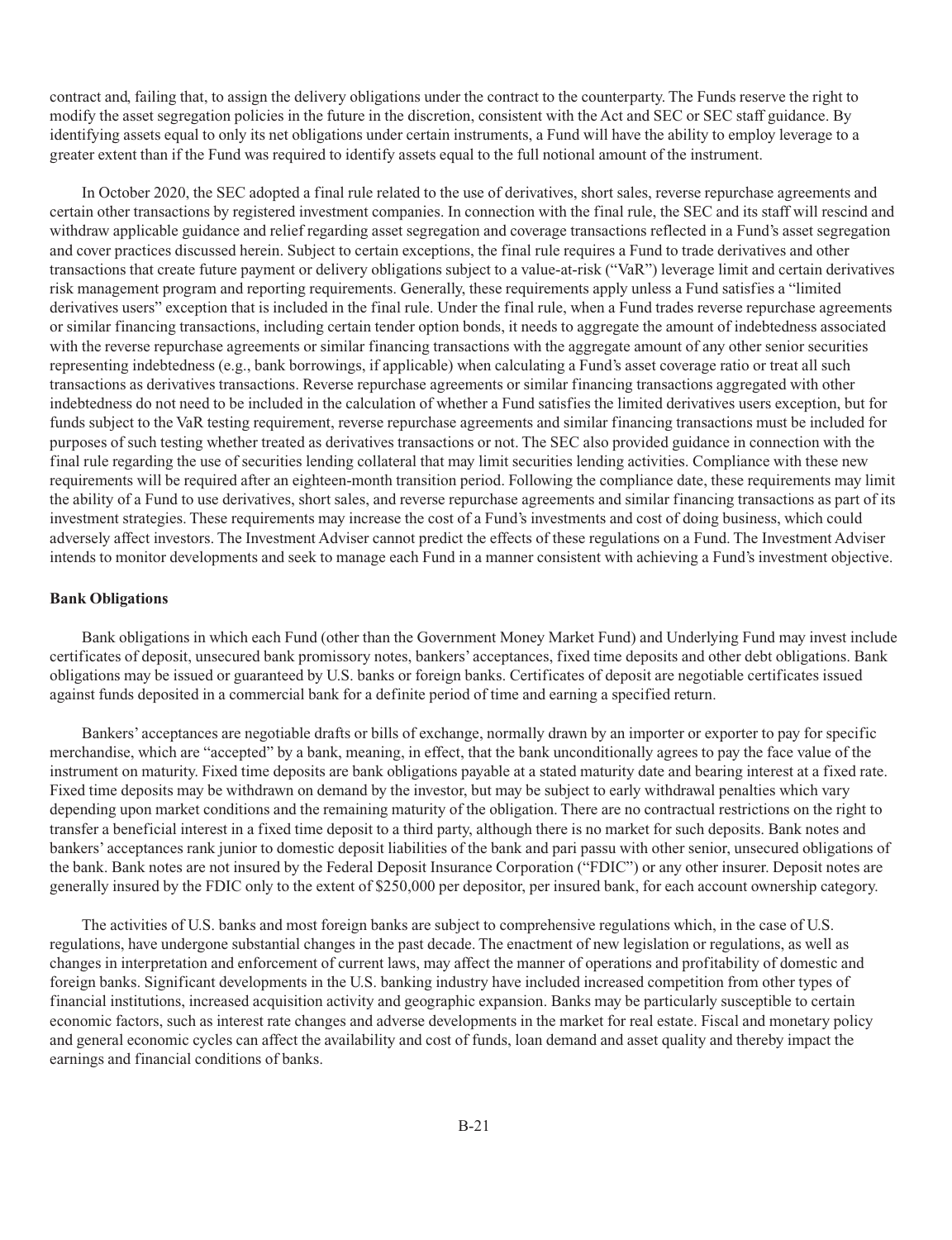Banks are subject to extensive but different governmental regulations which may limit both the amount and types of loans which may be made and interest rates which may be charged. Foreign banks are subject to different regulations and are generally permitted to engage in a wider variety of activities than U.S. banks. In addition, the profitability of the banking industry is largely dependent upon the availability and cost of funds for the purpose of financing lending operations under prevailing money market conditions. General economic conditions as well as exposure to credit losses arising from possible financial difficulties of borrowers play an important part in the operation of this industry.

Certificates of deposit are certificates evidencing the obligation of a bank to repay funds deposited with it for a specified period of time at a specified rate. Certificates of deposit are negotiable instruments and are similar to saving deposits but have a definite maturity and are evidenced by a certificate instead of a passbook entry. Banks are required to keep reserves against all certificates of deposit. Fixed time deposits are bank obligations payable at a stated maturity date and bearing interest at a fixed rate. Fixed time deposits may be withdrawn on demand by the investor, but may be subject to early withdrawal penalties which vary depending upon market conditions and the remaining maturity of the obligation. The Funds and Underlying Funds may invest in deposits in U.S. and European banks satisfying the standards set forth above.

#### **Collateralized Loan Obligations and Other Collateralized Debt Obligations**

The Core Fixed Income Fund and certain Underlying Funds may invest in collateralized loan obligations ("CLOs") and other similarly structured investments. A CLO is an asset-backed security whose underlying collateral is a pool of loans, which may include, among others, domestic and foreign floating rate and fixed rate senior secured loans, senior unsecured loans, and subordinate corporate loans, including loans that may be rated below investment grade or equivalent unrated loans. In addition to the normal risks associated with loan- and credit-related securities discussed elsewhere in the Prospectus (e.g., loan-related investments risk, interest rate risk and default risk), investments in CLOs carry additional risks including, but not limited to, the risk that: (i) distributions from the collateral may not be adequate to make interest or other payments; (ii) the quality of the collateral may decline in value or default; (iii) the Core Fixed Income Fund and certain Underlying Funds may invest in tranches of CLOs that are subordinate to other tranches; (iv) the structure and complexity of the transaction and the legal documents could lead to disputes among investors regarding the characterization of proceeds; and (v) the CLO's manager may perform poorly. CLOs may charge management and other administrative fees, which are in addition to those of the Core Fixed Income Fund and certain Underlying Funds.

CLOs issue classes or "tranches" that offer various maturity, risk and yield characteristics. Losses caused by defaults on underlying assets are borne first by the holders of subordinate tranches. Tranches are categorized as senior, mezzanine and subordinated/equity, according to their degree of risk. If there are defaults or the CLO's collateral otherwise underperforms, scheduled payments to senior tranches take precedence over those of mezzanine tranches, and scheduled payments to mezzanine tranches take precedence over those of subordinated/equity tranches. The riskiest portion is the "equity" tranche which bears the bulk of defaults from the collateral and serves to protect the other, more senior tranches from default in all but the most severe circumstances. Because it is partially protected from defaults, a senior tranche from a CLO trust typically has higher ratings and lower yields than its underlying collateral and may be rated investment grade. Despite the protection from the equity and mezzanine tranches, more senior tranches of CLOs can experience losses due to actual defaults, increased sensitivity to defaults due to collateral default and disappearance of more subordinate tranches, market anticipation of defaults, as well as aversion to CLO securities as a class. The Core Fixed Income Fund's and certain Underlying Funds' investments in CLOs principally consist of senior tranches and, to a lesser extent, mezzanine tranches.

Typically, CLOs are privately offered and sold, and thus, are not registered under the securities laws. As a result, investments in CLOs may have limited independent pricing transparency. However, an active dealer market may exist for CLOs that qualify under the Rule 144A "safe harbor" from the registration requirements of the Securities Act for resales of certain securities to qualified institutional buyers. These and other factors discussed in the section below, entitled "Illiquid Investments," may impact the liquidity of investments in CLOs.

The Core Fixed Income Fund and certain Underlying Funds may also invest in collateralized debt obligations ("CDOs"), which are structured similarly to CLOs, but are backed by pools of assets that are debt securities (rather than being limited only to loans), typically including bonds, other structured finance securities (including other asset-backed securities and other CDOs) and/or synthetic instruments. Like CLOs, the risks of an investment in a CDO depend largely on the type and quality of the collateral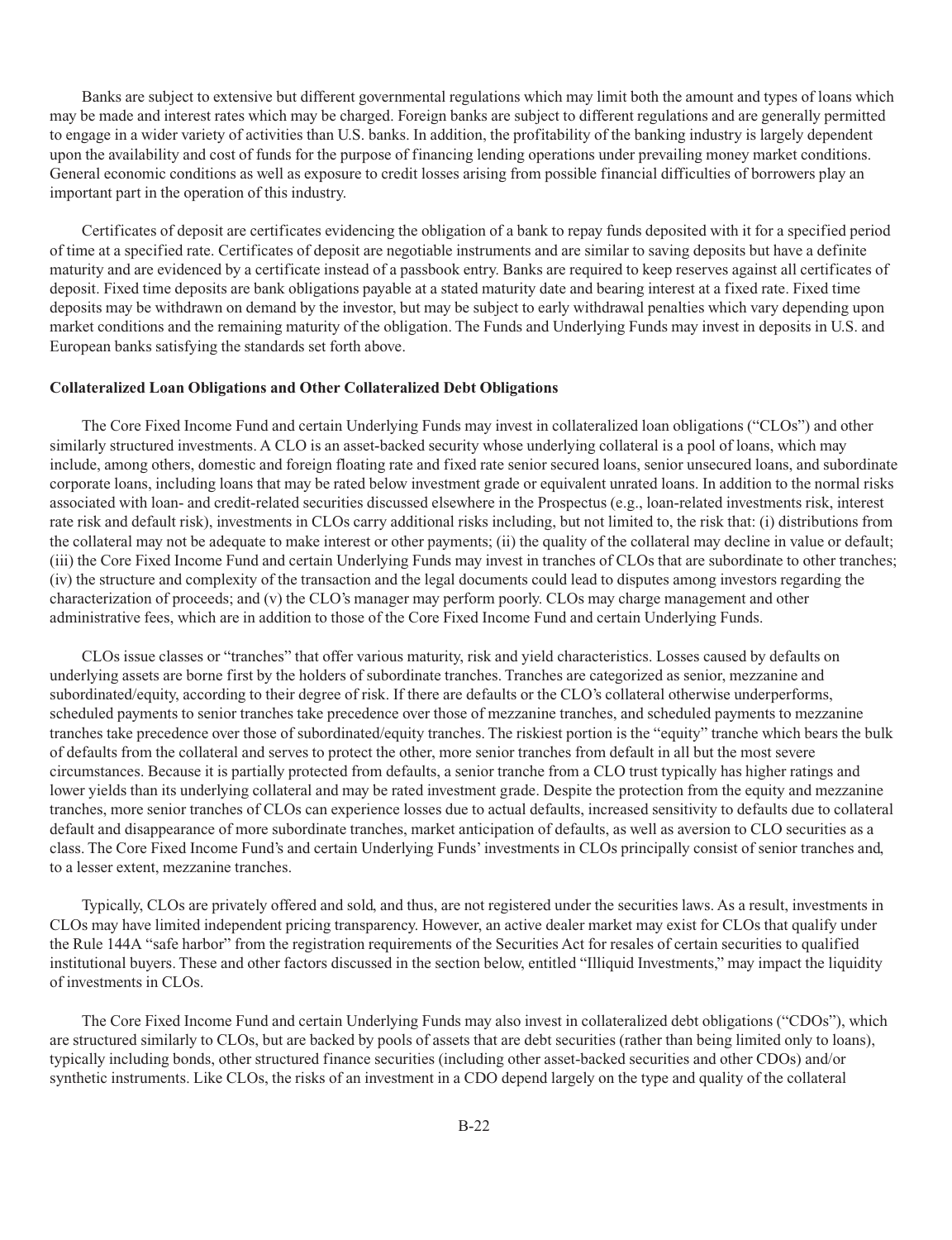securities and the tranche of the CDO in which the Core Fixed Income Fund and certain Underlying Funds invests. CDOs collateralized by pools of asset-backed securities carry the same risks as investments in asset-backed securities directly, including losses with respect to the collateral underlying those asset-backed securities. In addition, certain CDOs may not hold their underlying collateral directly, but rather, use derivatives such as swaps to create "synthetic" exposure to the collateral pool. Such CDOs entail the risks associated with derivative instruments.

## **Combined Transactions**

The Fixed Income Funds and certain Underlying Funds may enter into multiple transactions, including multiple options transactions, multiple futures transactions, multiple currency transactions (as applicable) (including forward currency contracts) and multiple interest rate and other swap transactions and any combination of futures, options, currency and swap transactions ("component" transactions) as part of a single or combined strategy when, in the opinion of the Investment Adviser, it is in the best interests of a Fund to do so. A combined transaction will usually contain elements of risk that are present in each of its component transactions. Although combined transactions are normally entered into based on the Investment Adviser's judgment that the combined strategies will reduce risk or otherwise more effectively achieve the desired portfolio management goal, it is possible that the combination will instead increase such risks or hinder achievement of the portfolio management objective.

### **Commercial Paper and Other Short-Term Corporate Obligations**

The Funds (other than the Government Money Market Fund) and certain Underlying Funds may invest in commercial paper and other short-term obligations issued or guaranteed by U.S. corporations, non-U.S. corporations or other entities. Commercial paper represents short-term unsecured promissory notes issued in bearer form by banks or bank holding companies, corporations and finance companies.

### **Commodity-Linked Investments**

Certain Underlying Funds may seek to provide exposure to the investment returns of real assets that trade in the commodity markets through investments in commodity-linked derivative securities, such as structured notes, discussed below, which are designed to provide this exposure without direct investment in physical commodities or commodities futures contracts. Certain Underlying Funds may also seek to provide exposure to the investment returns of real assets that trade in the commodity markets through investments in a subsidiary. Real assets are assets such as oil, gas, industrial and precious metals, livestock, and agricultural or meat products, or other items that have tangible properties, as compared to stocks or bonds, which are financial instruments. In choosing investments, the Investment Adviser seeks to provide exposure to various commodities and commodity sectors. The value of commodity-linked derivative securities held by an Underlying Fund and/or a subsidiary may be affected by a variety of factors, including, but not limited to, overall market movements and other factors affecting the value of particular industries or commodities, such as weather, disease, embargoes, acts of war or terrorism, or political and regulatory developments.

The prices of commodity-linked derivative instruments may move in different directions than investments in traditional equity and debt securities when the value of those traditional securities is declining due to adverse economic conditions. As an example, during periods of rising inflation, debt securities have historically tended to decline in value due to the general increase in prevailing interest rates. Conversely, during those same periods of rising inflation, the prices of certain commodities, such as oil and metals, have historically tended to increase. Of course, there cannot be any guarantee that these investments will perform in that manner in the future, and at certain times the price movements of commodity-linked instruments have been parallel to those of debt and equity securities.

Commodities have historically tended to increase and decrease in value during different parts of the business cycle than financial assets. Nevertheless, at various times, commodities prices may move in tandem with the prices of financial assets and thus may not provide overall portfolio diversification benefits. Under favorable economic conditions, an Underlying Fund's investments may be expected to underperform an investment in traditional securities. Over the long term, the returns on an Underlying Fund's investments are expected to exhibit low or negative correlation with stocks and bonds.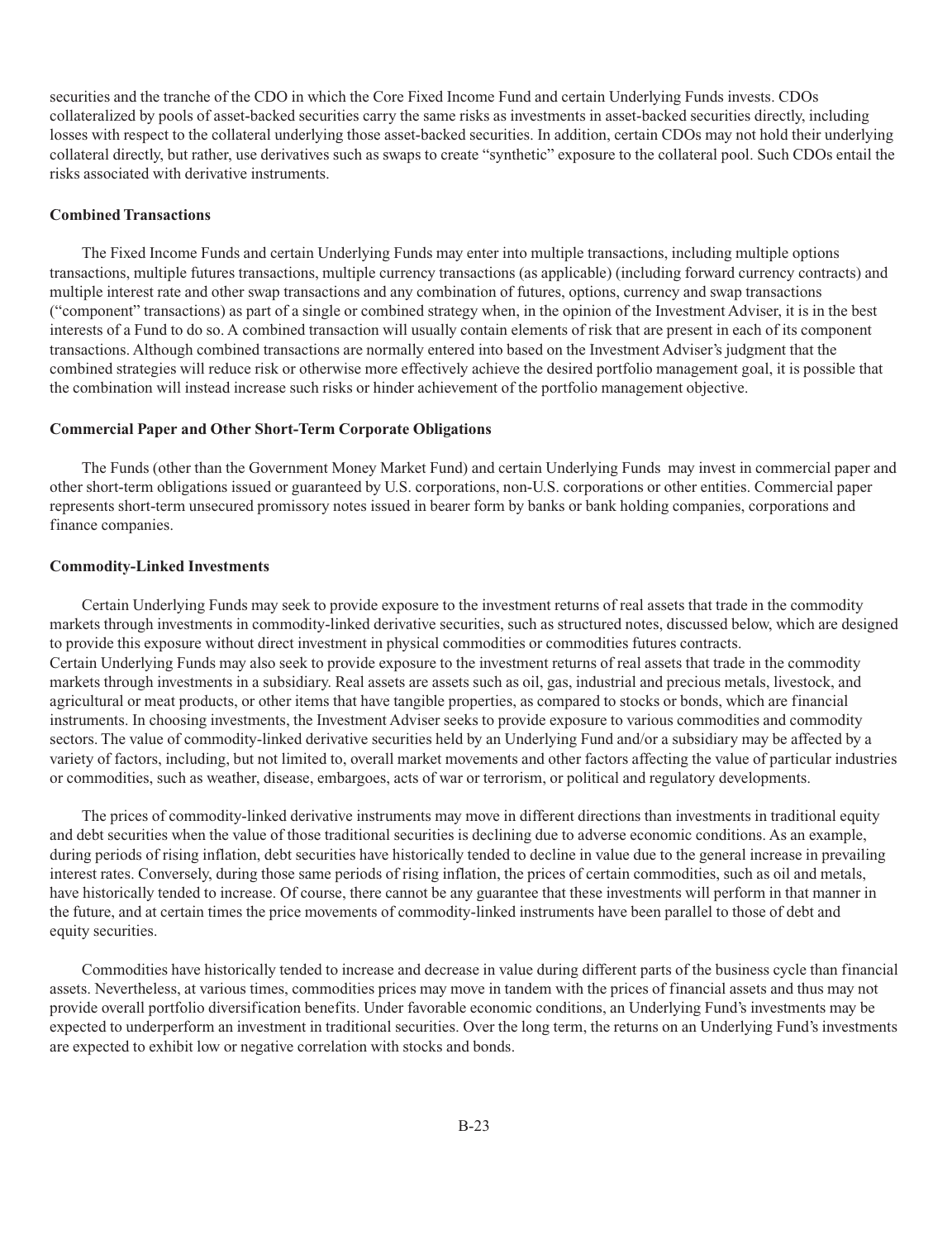Because commodity-linked investments are available from a relatively small number of issuers, an Underlying Fund's investments will be particularly subject to counterparty risk, which is the risk that the issuer of the commodity-linked derivative (which issuer may also serve as counterparty to a substantial number of the Underlying Fund's commodity-linked and other derivative investments) will not fulfill its contractual obligations.

#### **Convertible Securities**

Each Fund (other than the Trend Driven Allocation and Government Money Market Funds) and certain Underlying Funds may invest in convertible securities. Convertible securities are bonds, debentures, notes, preferred stocks or other securities that may be converted into or exchanged for a specified amount of common stock (or other securities) of the same or different issuer within a particular period of time at a specified price or formula. A convertible security entitles the holder to receive interest that is generally paid or accrued on debt or a dividend that is paid or accrued on preferred stock until the convertible security matures or is redeemed, converted or exchanged. Convertible securities have unique investment characteristics, in that they generally (i) have higher yields than common stocks, but lower yields than comparable non-convertible securities, (ii) are less subject to fluctuation in value than the underlying common stock due to their fixed income characteristics and (iii) provide the potential for capital appreciation if the market price of the underlying common stock increases.

The value of a convertible security is a function of its "investment value" (determined by its yield in comparison with the yields of other securities of comparable maturity and quality that do not have a conversion privilege) and its "conversion value" (the security's worth, at market value, if converted into the underlying common stock). The investment value of a convertible security is influenced by changes in interest rates, with investment value normally declining as interest rates increase and increasing as interest rates decline. The credit standing of the issuer and other factors may also have an effect on the convertible security's investment value. The conversion value of a convertible security is determined by the market price of the underlying common stock. If the conversion value is low relative to the investment value, the price of the convertible security is governed principally by its investment value. To the extent the market price of the underlying common stock approaches or exceeds the conversion price, the price of the convertible security will be increasingly influenced by its conversion value. A convertible security generally will sell at a premium over its conversion value by the extent to which investors place value on the right to acquire the underlying common stock while holding a fixed income security.

A convertible security may be subject to redemption at the option of the issuer at a price established in the convertible security's governing instrument. If a convertible security held by a Fund is called for redemption, the Fund will be required to convert the security into the underlying common stock, sell it to a third party, or permit the issuer to redeem the security. Any of these actions could have an adverse effect on a Fund's ability to achieve its investment objective, which, in turn, could result in losses to the Fund.

In evaluating a convertible security, the Investment Adviser will give primary emphasis to the attractiveness of the underlying common stock. Convertible debt securities are equity investments for purposes of each Equity Fund's and certain Underlying Funds' investment policies.

#### **Corporate Debt Obligations**

Each Fund (other than the Government Money Market Fund) and certain Underlying Funds may invest in corporate debt obligations, including obligations of industrial, utility and financial issuers. Corporate debt obligations include bonds, notes, debentures and other obligations of corporations to pay interest and repay principal. The U.S. Equity Insights, Small Cap Equity Insights, International Equity Insights and Equity Index Funds may only invest in debt securities that are cash equivalents. Corporate debt obligations are subject to the risk of an issuer's inability to meet principal and interest payments on the obligations and may also be subject to price volatility due to such factors as market interest rates, market perception of the creditworthiness of the issuer and general market liquidity.

Corporate debt obligations rated BBB or Baa are considered medium-grade obligations with speculative characteristics, and adverse economic conditions or changing circumstances may weaken their issuers' capacity to pay interest and repay principal. Medium to lower rated and comparable non-rated securities tend to offer higher yields than higher rated securities with the same maturities because the historical financial condition of the issuers of such securities may not have been as strong as that of other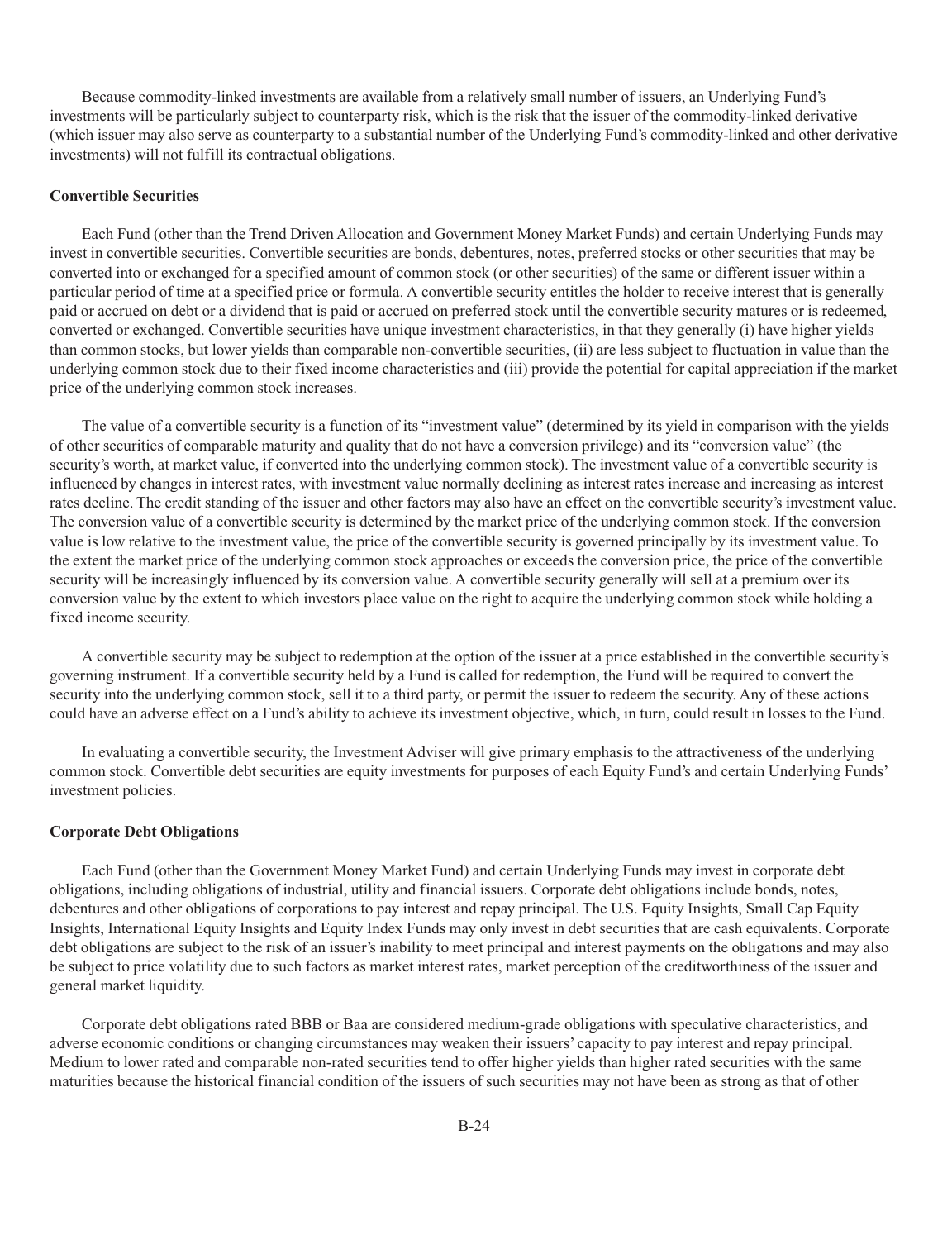issuers. The price of corporate debt obligations will generally fluctuate in response to fluctuations in supply and demand for similarly rated securities. In addition, the price of corporate debt obligations will generally fluctuate in response to interest rate levels. Fluctuations in the prices of portfolio securities subsequent to their acquisition will not affect cash income from such securities but will be reflected in each Fund's NAV.

Because medium to lower rated securities generally involve greater risks of loss of income and principal than higher rated securities, investors should consider carefully the relative risks associated with investment in securities which carry medium to lower ratings and in comparable unrated securities. In addition to the risk of default, there are the related costs of recovery on defaulted issues. The Investment Adviser will attempt to reduce these risks through portfolio diversification and by analysis of each issuer and its ability to make timely payments of income and principal, as well as broad economic trends and corporate developments.

The Investment Adviser employs its own credit research and analysis, which includes a study of existing debt, capital structure, ability to service debt and pay dividends, sensitivity to economic conditions, operating history and current earnings trend. The Investment Adviser continually monitors the investments in the Fund's portfolio and evaluates whether to dispose of or to retain corporate debt obligations whose credit ratings or credit quality may have changed. If after its purchase, the Fund security is assigned a lower rating or ceases to be rated, the Fund may continue to hold the security if the Investment Adviser believes it is in the best interest of the Fund and its shareholders.

### **Custodial Receipts and Trust Certificates**

Each Fund (other than the Government Money Market Fund) and certain Underlying Funds may invest in custodial receipts and trust certificates, which may be underwritten by securities dealers or banks, representing interests in securities held by a custodian or trustee. The securities so held may include U.S. Government Securities (as defined below), municipal securities or other types of securities in which the Funds may invest. The custodial receipts or trust certificates are underwritten by securities dealers or banks and may evidence ownership of future interest payments, principal payments or both on the underlying securities, or, in some cases, the payment obligation of a third party that has entered into an interest rate swap or other arrangement with the custodian or trustee. For purposes of certain securities laws, custodial receipts and trust certificates may not be considered obligations of the U.S. Government or other issuer of the securities held by the custodian or trustee. As a holder of custodial receipts and trust certificates, the Fund will bear the proportionate share of the fees and expenses charged to the custodial account or trust. The Fund and certain Underlying Funds may also invest in separately issued interests in custodial receipts and trust certificates.

Although under the terms of a custodial receipt or trust certificate the Fund would typically be authorized to assert the rights directly against the issuer of the underlying obligation, the Fund could be required to assert through the custodian bank or trustee those rights as may exist against the underlying issuers. Thus, in the event an underlying issuer fails to pay principal and/or interest when due, the Fund may be subject to delays, expenses and risks that are greater than those that would have been involved if the Fund had purchased a direct obligation of the issuer. In addition, in the event that the trust or custodial account in which the underlying securities have been deposited is determined to be an association taxable as a corporation, instead of a non-taxable entity, the yield on the underlying securities would be reduced in recognition of any taxes paid.

Certain custodial receipts and trust certificates may be synthetic or derivative instruments that have interest rates that reset inversely to changing short-term rates and/or have embedded interest rate floors and caps that require the issuer to pay an adjusted interest rate if market rates fall below or rise above a specified rate. Because some of these instruments represent relatively recent innovations, and the trading market for these instruments is less developed than the markets for traditional types of instruments, it is uncertain how these instruments will perform under different economic and interest-rate scenarios. Also, because these instruments may be leveraged, their market values may be more volatile than other types of fixed income instruments and may present greater potential for capital gain or loss. The possibility of default by an issuer or the issuer's credit provider may be greater for these derivative instruments than for other types of instruments. In some cases, it may be difficult to determine the fair value of a derivative instrument because of a lack of reliable objective information and an established secondary market for some instruments may not exist. In many cases, the Internal Revenue Service ("IRS") has not ruled on the tax treatment of the interest or payments received on the derivative instruments and, accordingly, purchases of such instruments are based on the opinion of counsel to the sponsors of the instruments.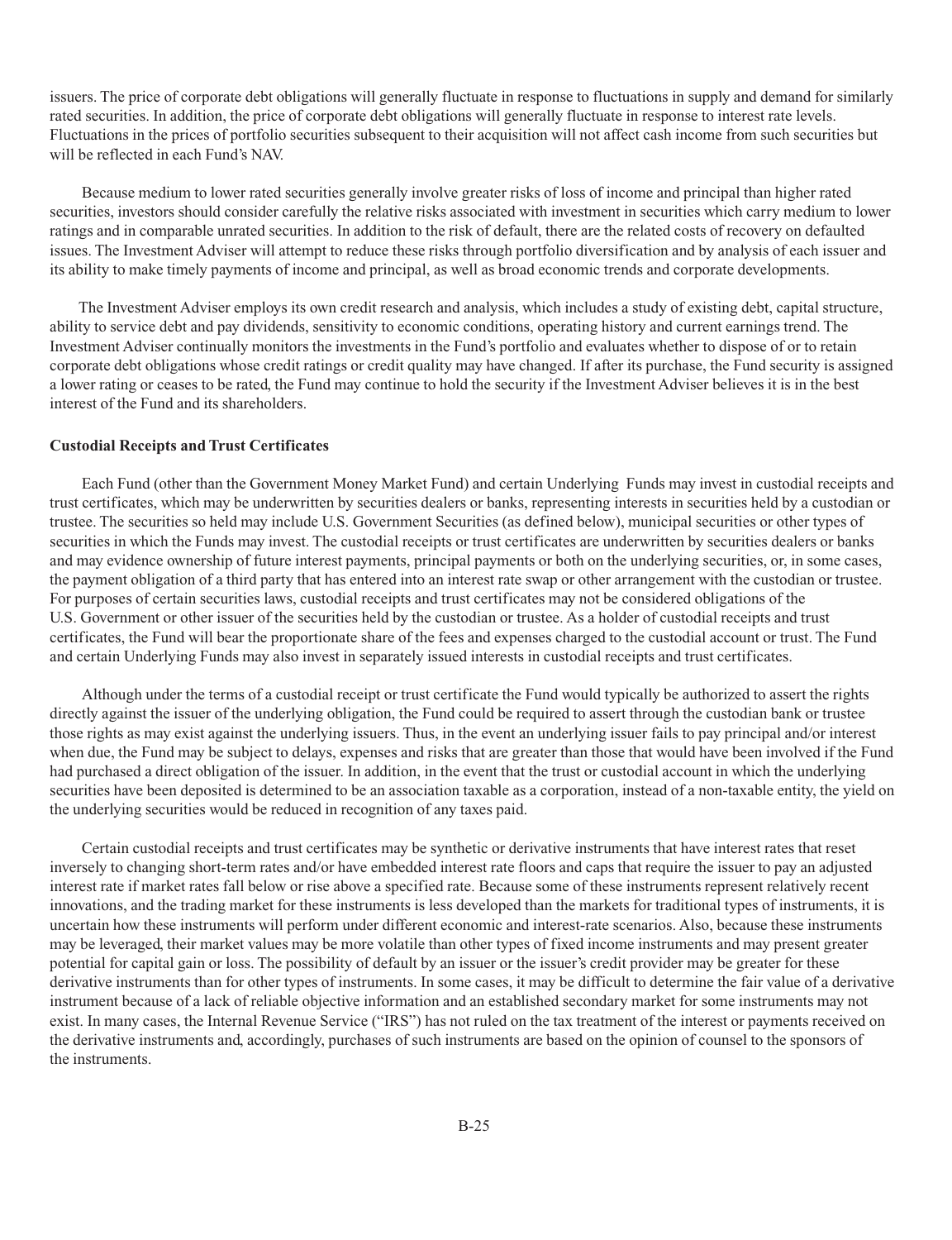## **Distressed Debt**

Certain Underlying Funds may invest in the securities and other obligations of financially troubled companies, including stressed, distressed and bankrupt issuers and debt obligations that are in covenant or payment default. In addition, investments of a Fund may become distressed or bankrupt following the Fund's initial acquisition of the security. Historically, economic downturns or increases in interest rates have, under certain circumstances, resulted in a higher occurrence of default by the issuers of these instruments. Such investments generally trade significantly below par and are considered speculative. The repayment of defaulted obligations is subject to significant uncertainties. Defaulted obligations might be repaid only after lengthy workout or bankruptcy proceedings, during which the issuer might not make any interest or other payments. Typically, such workout or bankruptcy proceedings result in only partial recovery of cash payments or an exchange of the defaulted obligation for other debt or equity securities of the issuer or its affiliates, which may in turn be speculative.

In any investment involving stressed and distressed debt obligations, there exists the risk that the transaction involving such debt obligations will be unsuccessful, take considerable time or will result in a distribution of cash or a new security or obligation in exchange for the stressed and distressed debt obligations, the value of which may be less than the Fund's purchase price of such debt obligations. Furthermore, if an anticipated transaction does not occur, the Fund may be required to sell its investment at a loss.

Distressed investments may require active participation by the Investment Adviser in the restructuring of a Fund's investment or other actions intended to protect the Fund's investment; however, there may be situations where the Investment Adviser may determine to not so participate due to regulatory, tax or other considerations. In addition, a Fund may participate on creditors' committees to negotiate with the management of financially troubled issuers of securities held by the Fund. Such participation may subject a Fund to additional expenses (including legal fees) and may make a Fund an "insider" of the issuer for purposes of the federal securities laws. This may result in increased litigation risks to a Fund or may restrict the Investment Adviser's ability to dispose of the security.

There are a number of significant risks inherent in the bankruptcy process. Many events in a bankruptcy are the product of contested matters and adversary proceedings and are beyond the control of the creditors. A bankruptcy filing by an issuer may adversely and permanently affect the issuer, and if the proceeding is converted to a liquidation, the value of the issuer may not equal the liquidation value that was believed to exist at the time of the investment. The duration of a bankruptcy proceeding is difficult to predict, and a creditor's return on investment can be adversely affected by delays until the plan of reorganization ultimately becomes effective. The administrative costs in connection with a bankruptcy proceeding are frequently high and would be paid out of the debtor's estate prior to any return to creditors. Because the standards for classification of claims under bankruptcy law are vague, there exists the risk that the Fund's influence with respect to the class of securities or other obligations it owns can be lost by increases in the number and amount of claims in the same class or by different classification and treatment. In the early stages of the bankruptcy process it is often difficult to estimate the extent of, or even to identify, any contingent claims that might be made. In addition, certain claims that have priority by law (for example, claims for taxes) may be substantial.

These and other factors discussed in the section below, entitled "Illiquid Investments," may impact the liquidity of investments in securities and other obligations of financially troubled companies.

#### **Dividend-Paying Investments**

A Fund's investments in dividend-paying securities could cause the Fund to underperform other funds that invest in similar asset classes but employ a different investment style. Securities that pay dividends, as a group, can fall out of favor with the market, causing such securities to underperform securities that do not pay dividends. Depending upon market conditions and political and legislative responses to such conditions, dividend-paying securities that meet a Fund's investment criteria may not be widely available and/or may be highly concentrated in only a few market sectors. For example, in response to the outbreak of a novel strain of coronavirus (known as COVID-19), the U.S. Government passed the Coronavirus Aid, Relief and Economic Security Act in March 2020, which established loan programs for certain issuers impacted by COVID-19. Among other conditions, borrowers under these loan programs are generally restricted from paying dividends. The adoption of new legislation could further limit or restrict the ability of issuers to pay dividends. To the extent that dividend-paying securities are concentrated in only a few market sectors, a Fund may be subject to the risks of volatile economic cycles and/or conditions or developments that may be particular to a sector to a greater extent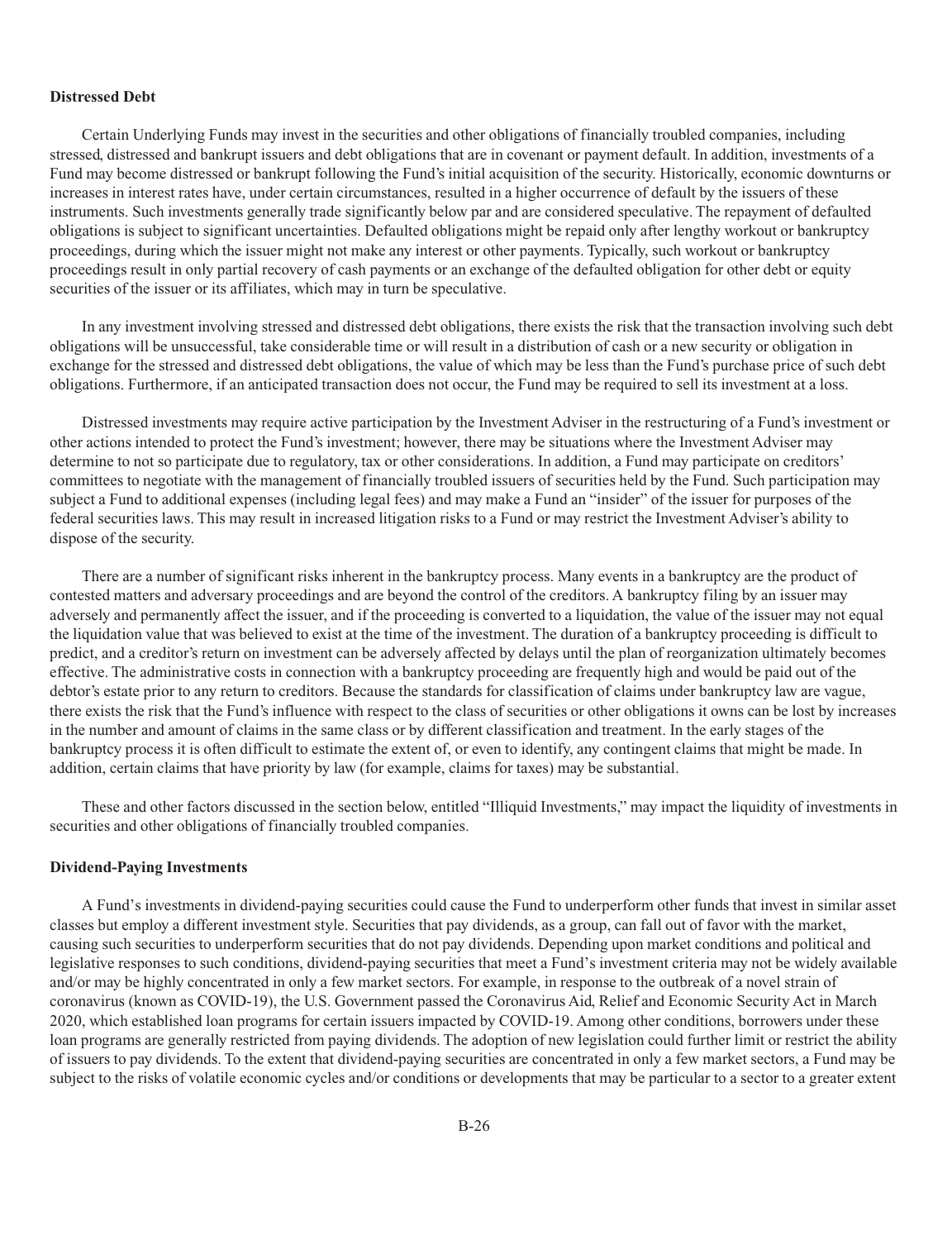than if its investments were diversified across different sectors. In addition, issuers that have paid regular dividends or distributions to shareholders may not continue to do so at the same level or at all in the future. A sharp rise in interest rates or an economic downturn could cause an issuer to abruptly reduce or eliminate its dividend. This may limit the ability of the Fund to produce current income.

### **Equity Investments**

Certain Underlying Funds may purchase equity investments. In addition, after its purchase, a portfolio investment (such as a convertible debt obligation) may convert to an equity security. The Underlying Fund may also acquire equity securities in connection with a restructuring event related to one or more of its investments. If this occurs, the Underlying Fund may continue to hold the investment if the Investment Adviser believes it is in the best interest of the Underlying Fund and its shareholders.

### **Floating Rate Loans and Other Variable and Floating Rate Securities**

The interest rates payable on certain debt securities in which a Fund and certain Underlying Funds may invest are not fixed and may fluctuate based upon changes in market rates. Variable and floating rate obligations are debt instruments issued by companies or other entities with interest rates that reset periodically (typically, daily, monthly, quarterly, or semi-annually) in response to changes in the market rate of interest on which the interest rate is based. Moreover, such obligations may fluctuate in value in response to interest rate changes if there is a delay between changes in market interest rates and the interest reset date for the obligation, or for other reasons. The value of these obligations is generally more stable than that of a fixed rate obligation in response to changes in interest rate levels, but they may decline in value if their interest rates do not rise as much, or as quickly, as interest rates in general. Conversely, floating rate securities will not generally increase in value if interest rates decline.

Certain Underlying Funds may invest in floating rate loans. Floating rate loans consist generally of obligations of companies or other entities (*e.g.*, a U.S. or foreign bank, insurance company or finance company) (collectively, "borrowers") incurred for a variety of purposes. Floating rate loans may be acquired by direct investment as a lender or as an assignment of the portion of a floating rate loan previously attributable to a different lender. Certain Underlying Funds may also invest in floating rate loans through a participation interest (which represents a fractional interest in a floating rate loan) issued by a lender or other financial institution.

Floating rate loans may be obligations of borrowers who are highly leveraged. Floating rate loans may be structured to include both term loans, which are generally fully funded at the time of the making of the loan, and revolving credit facilities, which would require additional investments upon the borrower's demand. A revolving credit facility may require a purchaser to increase its investment in a floating rate loan at a time when it would not otherwise have done so, even if the borrower's condition makes it unlikely that the amount will ever be repaid.

A floating rate loan offered as part of the original lending syndicate typically is purchased at par value. As part of the original lending syndicate, a purchaser generally earns a yield equal to the stated interest rate. In addition, members of the original syndicate typically are paid a commitment fee. In secondary market trading, floating rate loans may be purchased or sold above, at, or below par, which can result in a yield that is below, equal to, or above the stated interest rate, respectively. At certain times when reduced opportunities exist for investing in new syndicated floating rate loans, floating rate loans may be available only through the secondary market. There can be no assurance that an adequate supply of floating rate loans will be available for purchase.

Historically, floating rate loans have not been registered with the SEC or any state securities commission or listed on any securities exchange. As a result, the amount of public information available about a specific floating rate loan historically has been less extensive than if the floating rate loan were registered or exchange-traded. As a result, no active market may exist for some floating rate loans.

Purchasers of floating rate loans and other forms of debt obligations depend primarily upon the creditworthiness of the borrower for payment of interest and repayment of principal. If scheduled interest or principal payments are not made, the value of the obligation may be adversely affected. Floating rate loans and other debt obligations that are fully secured provide more protections than unsecured obligations in the event of failure to make scheduled interest or principal payments. Indebtedness of borrowers whose creditworthiness is poor involves substantially greater risks and may be highly speculative. Borrowers that are in bankruptcy or restructuring may never pay off their indebtedness, or may pay only a small fraction of the amount owed. Some floating rate loans and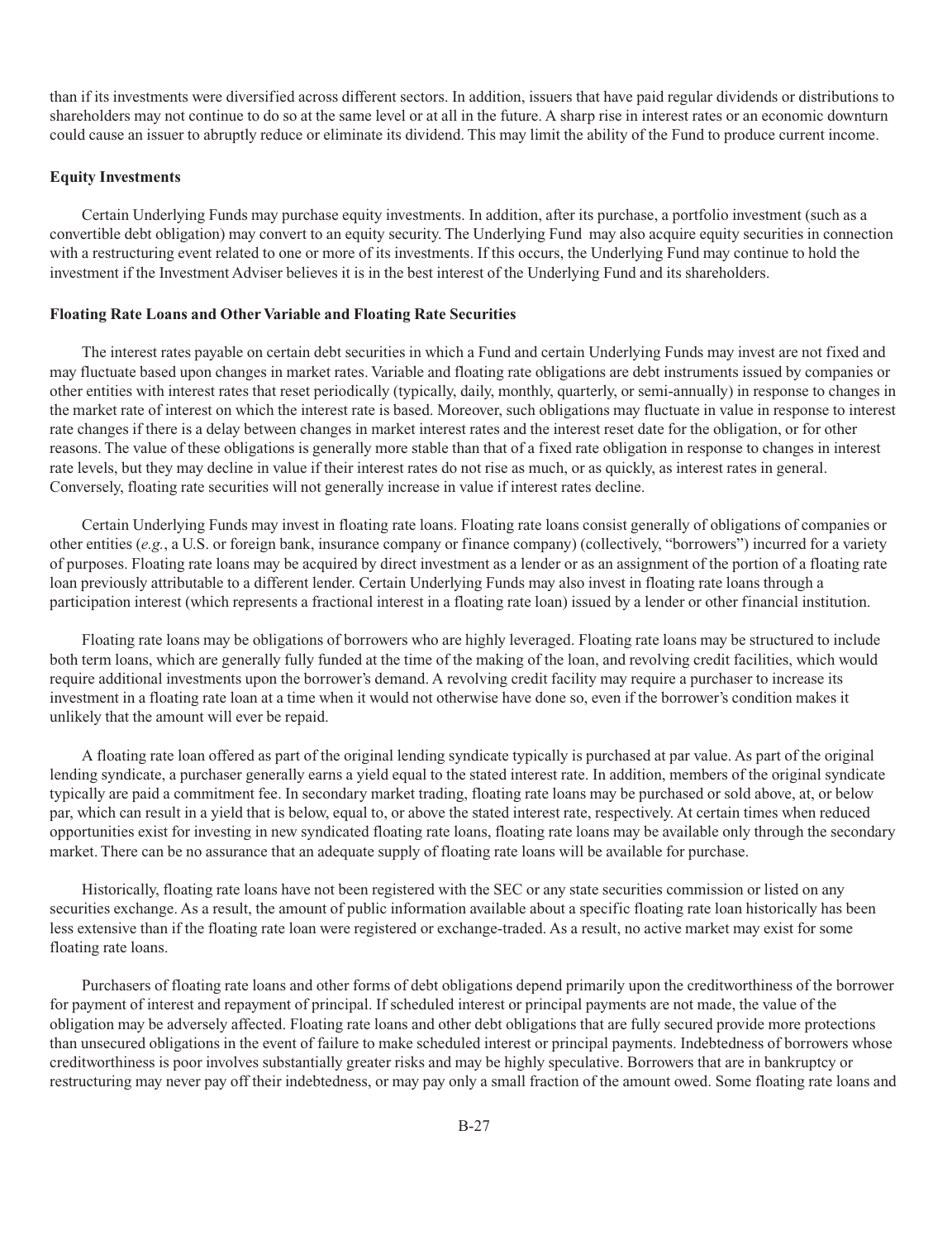other debt obligations are not rated by any NRSRO. In connection with the restructuring of a floating rate loan or other debt obligation outside of bankruptcy court in a negotiated work-out or in the context of bankruptcy proceedings, equity securities or junior debt obligations may be received in exchange for all or a portion of an interest in the obligation.

From time to time, Goldman Sachs and its affiliates may borrow money from various banks in connection with their business activities. These banks also may sell floating rate loans to a Fund or acquire floating rate loans from the Fund, or may be intermediate participants with respect to floating rate loans owned by the Fund. These banks also may act as agents for floating rate loans that the Fund owns.

*Agents.* Floating rate loans typically are originated, negotiated, and structured by a bank, insurance company, finance company, or other financial institution (the "agent") for a lending syndicate of financial institutions. The borrower and the lender or lending syndicate enter into a loan agreement. In addition, an institution (typically, but not always, the agent) holds any collateral on behalf of the lenders.

In a typical floating rate loan, the agent administers the terms of the loan agreement and is responsible for the collection of principal and interest and fee payments from the borrower and the apportionment of these payments to all lenders that are parties to the loan agreement. Purchasers will rely on the agent to use appropriate creditor remedies against the borrower. Typically, under loan agreements, the agent is given broad discretion in monitoring the borrower's performance and is obligated to use the same care it would use in the management of its own property. Upon an event of default, the agent typically will enforce the loan agreement after instruction from the lenders. The borrower compensates the agent for these services. This compensation may include special fees paid on structuring and funding the floating rate loan and other fees paid on a continuing basis. The typical practice of an agent or a lender in relying exclusively or primarily on reports from the borrower may involve a risk of fraud by the borrower.

If an agent becomes insolvent, or has a receiver, conservator, or similar official appointed for it by the appropriate bank or other regulatory authority, or becomes a debtor in a bankruptcy proceeding, the agent's appointment may be terminated, and a successor agent would be appointed. If an appropriate regulator or court determines that assets held by the agent for the benefit of the purchasers of floating rate loans are subject to the claims of the agent's general or secured creditors, the purchasers might incur certain costs and delays in realizing payment on a floating rate loan or suffer a loss of principal and/or interest. Furthermore, in the event of the borrower's bankruptcy or insolvency, the borrower's obligation to repay a floating rate loan may be subject to certain defenses that the borrower can assert as a result of improper conduct by the agent.

*Assignments.* The Funds may purchase an assignment of a portion of a floating rate loan from an agent or from another group of investors. The purchase of an assignment typically succeeds to all the rights and obligations under the original loan agreement; however, assignments may also be arranged through private negotiations between potential assignees and potential assignors, and the rights and obligations acquired by the purchaser of an assignment may differ from, and be more limited than, those held by the assigning agent or investor.

*Loan Participation Interests.* Purchasers of participation interests do not have any direct contractual relationship with the borrower. Purchasers rely on the lender who sold the participation interest not only for the enforcement of the purchaser's rights against the borrower but also for the receipt and processing of payments due under the floating rate loan. For additional information, see the section "Loans and Loan Participations" below.

*Liquidity.* Floating rate loans may be transferable among financial institutions, but may not have the liquidity of conventional debt securities and are often subject to legal or contractual restrictions on resale. Floating rate loans are not currently listed on any securities exchange or automatic quotation system. As a result, no active market may exist for some floating rate loans. To the extent a secondary market exists for other floating rate loans, such market may be subject to irregular trading activity, wide bid/ask spreads, and extended trade settlement periods. The lack of a highly liquid secondary market for floating rate loans may have an adverse effect on the value of such loans and may make it more difficult to value the loans for purposes of calculating their respective NAV. These and other factors discussed in the section below, entitled "Illiquid Investments," may impact the liquidity of investments in floating rate loans and other variable and floating rate securities.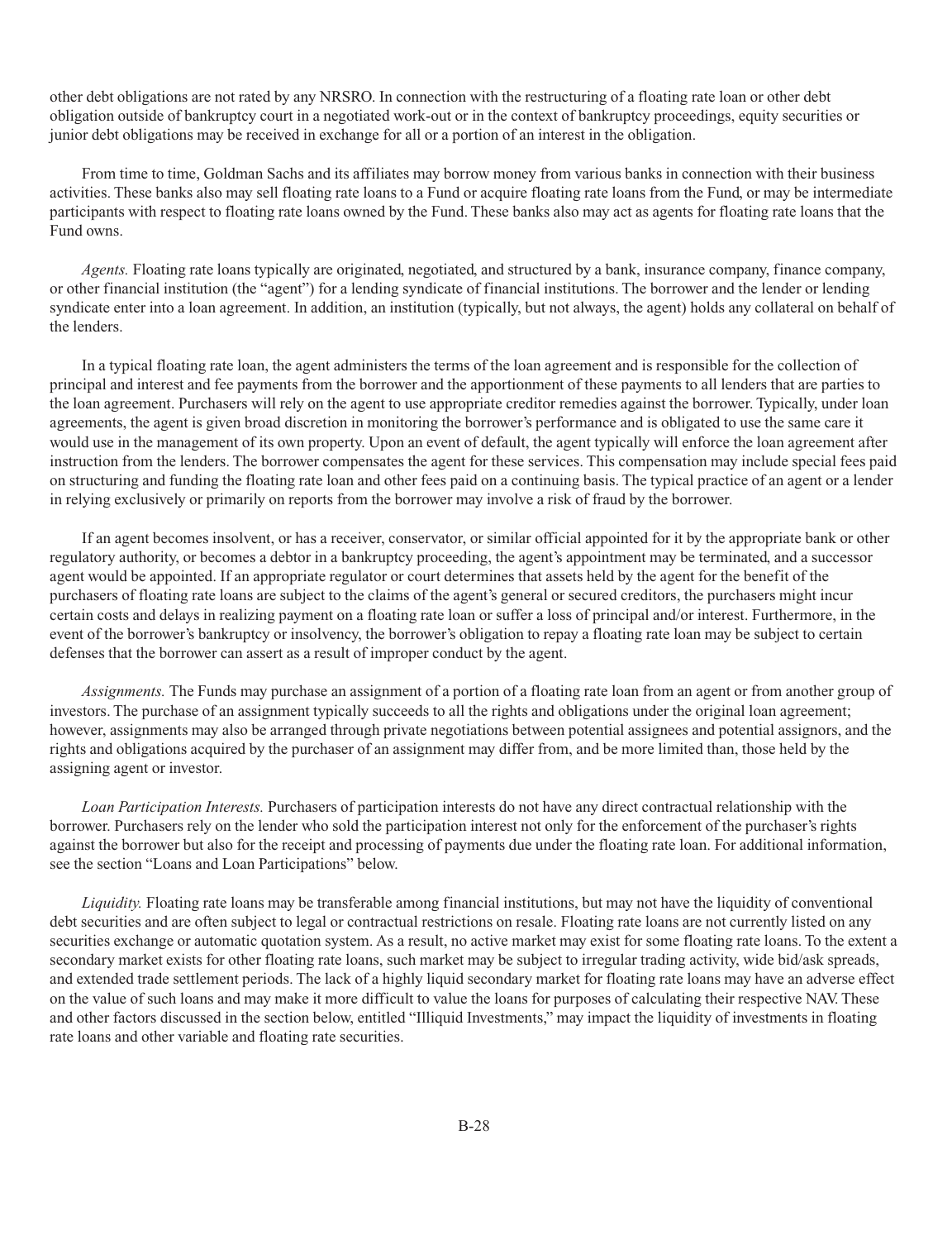*Extended Trade Settlement Periods.* Because transactions in many floating rate loans are subject to extended trade settlement periods, a Fund may not receive the proceeds from the sale of a loan for a period after the sale. As a result, sale proceeds related to the sale of floating rate loans may not be available to make additional investments or to meet a Fund's redemption obligations for a period after the sale of the loans, and, as a result, the Fund may have to sell other investments or engage in borrowing transactions, such as borrowing from its credit facility, if necessary to raise cash to meet its obligations.

*Collateral.* Most floating rate loans are secured by specific collateral of the borrower and are senior to most other securities or obligations of the borrower. The collateral typically has a market value, at the time the floating rate loan is made, that equals or exceeds the principal amount of the floating rate loan. The value of the collateral may decline, be insufficient to meet the obligations of the borrower, or be difficult to liquidate. As a result, a floating rate loan may not be fully collateralized and can decline significantly in value.

Floating rate loan collateral may consist of various types of assets or interests, including working capital assets, such as accounts receivable or inventory; tangible or intangible assets; or assets or other types of guarantees of affiliates of the borrower.

Generally, floating rate loans are secured unless (i) the purchaser's security interest in the collateral is invalidated for any reason by a court, or (ii) the collateral is fully released with the consent of the agent bank and lenders or under the terms of a loan agreement as the creditworthiness of the borrower improves. Collateral impairment is the risk that the value of the collateral for a floating rate loan will be insufficient in the event that a borrower defaults. Although the terms of a floating rate loan generally require that the collateral at issuance have a value at least equal to 100% of the amount of such floating rate loan, the value of the collateral may decline subsequent to the purchase of a floating rate loan. In most loan agreements there is no formal requirement to pledge additional collateral. There is no guarantee that the sale of collateral would allow a borrower to meet its obligations should the borrower be unable to repay principal or pay interest or that the collateral could be sold quickly or easily.

In addition, most borrowers pay their debts from the cash flow they generate. If the borrower's cash flow is insufficient to pay its debts as they come due, the borrower may seek to restructure its debts rather than sell collateral.

Borrowers may try to restructure their debts by filing for protection under the federal bankruptcy laws or negotiating a work-out. If a borrower becomes involved in bankruptcy proceedings, access to the collateral may be limited by bankruptcy and other laws. In the event that a court decides that access to the collateral is limited or void, it is unlikely that purchasers could recover the full amount of the principal and interest due.

There may be temporary periods when the principal asset held by a borrower is the stock of a related company, which may not legally be pledged to secure a floating rate loan. On occasions when such stock cannot be pledged, the floating rate loan will be temporarily unsecured until the stock can be pledged or is exchanged for, or replaced by, other assets.

Some floating rate loans are unsecured. The claims of holders under unsecured loans are subordinated to claims of creditors holding secured indebtedness and possibly also to claims of other creditors holding unsecured debt. Unsecured loans have a greater risk of default than secured loans, particularly during periods of deteriorating economic conditions. If the borrower defaults on an unsecured floating rate loan, there is no specific collateral on which the purchaser can foreclose.

*Floating Interest Rates.* The rate of interest payable on floating rate loans and other floating or variable rate obligations is the sum of a base lending rate plus a specified spread. Base lending rates are generally the London Interbank Offered Rate ("LIBOR"), the Prime Rate of a designated U.S. bank, the Federal Funds Rate, or another base lending rate used by commercial lenders. A borrower usually has the right to select the base lending rate and to change the base lending rate at specified intervals. The applicable spread may be fixed at time of issuance or may adjust upward or downward to reflect changes in credit quality of the borrower.

The interest rate on LIBOR-based floating rate loans/obligations is reset periodically at intervals ranging from 30 to 180 days, while the interest rate on Prime Rate- or Federal Funds Rate-based floating rate loans/obligations floats daily as those rates change. Investment in floating rate loans/obligations with longer interest rate reset periods can increase fluctuations in the floating rate loans' values when interest rates change.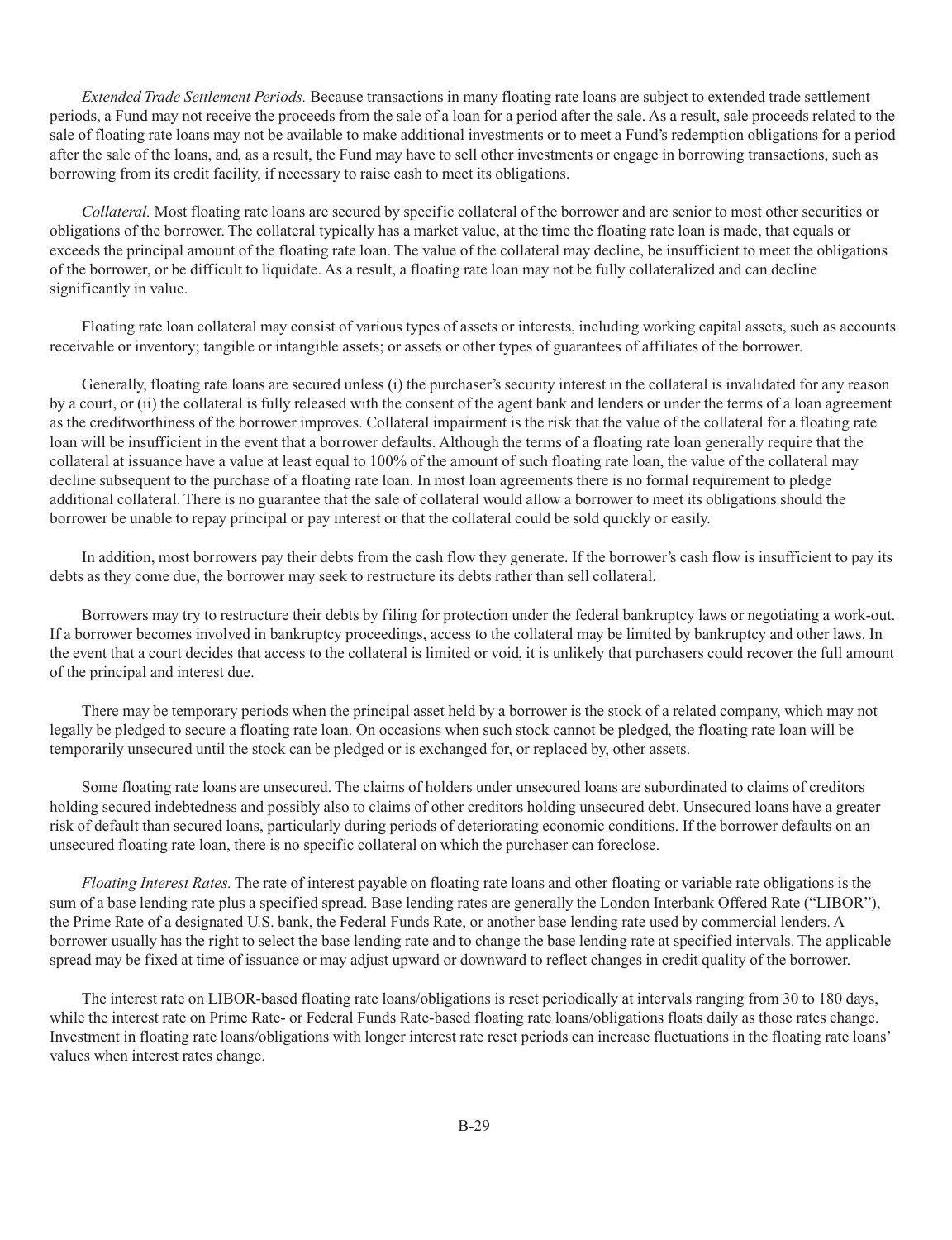The yield on a floating rate loan/obligation will primarily depend on the terms of the underlying floating rate loan/obligation and the base lending rate chosen by the borrower. The relationship between LIBOR, the Prime Rate, and the Federal Funds Rate will vary as market conditions change.

*Maturity.* Floating rate loans typically will have a stated term of five to nine years. However, because floating rate loans are frequently prepaid, their average maturity is expected to be two to three years. The degree to which borrowers prepay floating rate loans, whether as a contractual requirement or at their election, may be affected by general business conditions, the borrower's financial condition, and competitive conditions among lenders. Prepayments cannot be predicted with accuracy. Prepayments of principal to the purchaser of a floating rate loan may result in the principal's being reinvested in floating rate loans with lower yields.

*Supply of Floating Rate Loans.* The legislation of state or federal regulators that regulate certain financial institutions may impose additional requirements or restrictions on the ability of such institutions to make loans, particularly with respect to highly leveraged transactions. The supply of floating rate loans may be limited from time to time due to a lack of sellers in the market for existing floating rate loans or the number of new floating rate loans currently being issued. As a result, the floating rate loans available for purchase may be lower quality or higher priced.

*Restrictive Covenants.* A borrower must comply with various restrictive covenants contained in the loan agreement. In addition to requiring the scheduled payment of interest and principal, these covenants may include restrictions on dividend payments and other distributions to stockholders, provisions requiring the borrower to maintain specific financial ratios, and limits on total debt. The loan agreement may also contain a covenant requiring the borrower to prepay the floating rate loan with any free cash flow. A breach of a covenant that is not waived by the agent (or by the lenders directly) is normally an event of default, which provides the agent or the lenders the right to call the outstanding floating rate loan.

*Fees.* Purchasers of floating rate loans may receive and/or pay certain fees. These fees are in addition to interest payments received and may include facility fees, commitment fees, commissions, and prepayment penalty fees. When a purchaser buys a floating rate loan, it may receive a facility fee; and when it sells a floating rate loan, it may pay a facility fee. A purchaser may receive a commitment fee based on the undrawn portion of the underlying line of credit portion of a floating rate loan or a prepayment penalty fee on the prepayment of a floating rate loan. A purchaser may also receive other fees, including covenant waiver fees and covenant modification fees.

*Other Types of Floating Rate Debt Obligations.* Floating rate debt obligations include other forms of indebtedness of borrowers such as notes and bonds, obligations with fixed rate interest payments in conjunction with a right to receive floating rate interest payments, and shares of other investment companies. These instruments are generally subject to the same risks as floating rate loans but are often more widely issued and traded.

*Inverse Floating Rate Debt Obligations.* Certain Funds may invest in "leveraged" inverse floating rate debt instruments ("inverse floaters"), including "leveraged inverse floaters." The interest rate on inverse floaters resets in the opposite direction from the market rate of interest to which the inverse floater is indexed. An inverse floater may be considered to be leveraged to the extent that its interest rate varies by a magnitude that exceeds the magnitude of the change in the index rate of interest. The higher the degree of leverage inherent in inverse floaters is associated with greater volatility in their market values. Accordingly, the duration of an inverse floater may exceed its stated final maturity.

### **Foreign Investments**

Each Equity Fund, the Core Fixed Income Fund, the Trend Driven Allocation Fund and certain Underlying Funds may invest in securities of foreign issuers, including securities quoted or denominated in a currency other than U.S. dollars. The Strategic Growth, Mid Cap Growth and Equity Index Funds may invest in the aggregate up to 25%, 25% and 15%, respectively, of their total assets in foreign securities. The Mid Cap Value and Large Cap Value Funds may invest in the aggregate up to 25% and 20%, respectively, of their net assets plus any borrowings in securities of foreign issuers. The International Equity Insights Fund will invest primarily in foreign securities under normal circumstances. The International Equity Insights Fund is intended for long-term investors who can accept the risks associated with investing primarily in equity and equity-related securities of foreign issuers, including emerging country issuers, as well as the risks associated with investments quoted or denominated in foreign currencies. With respect to the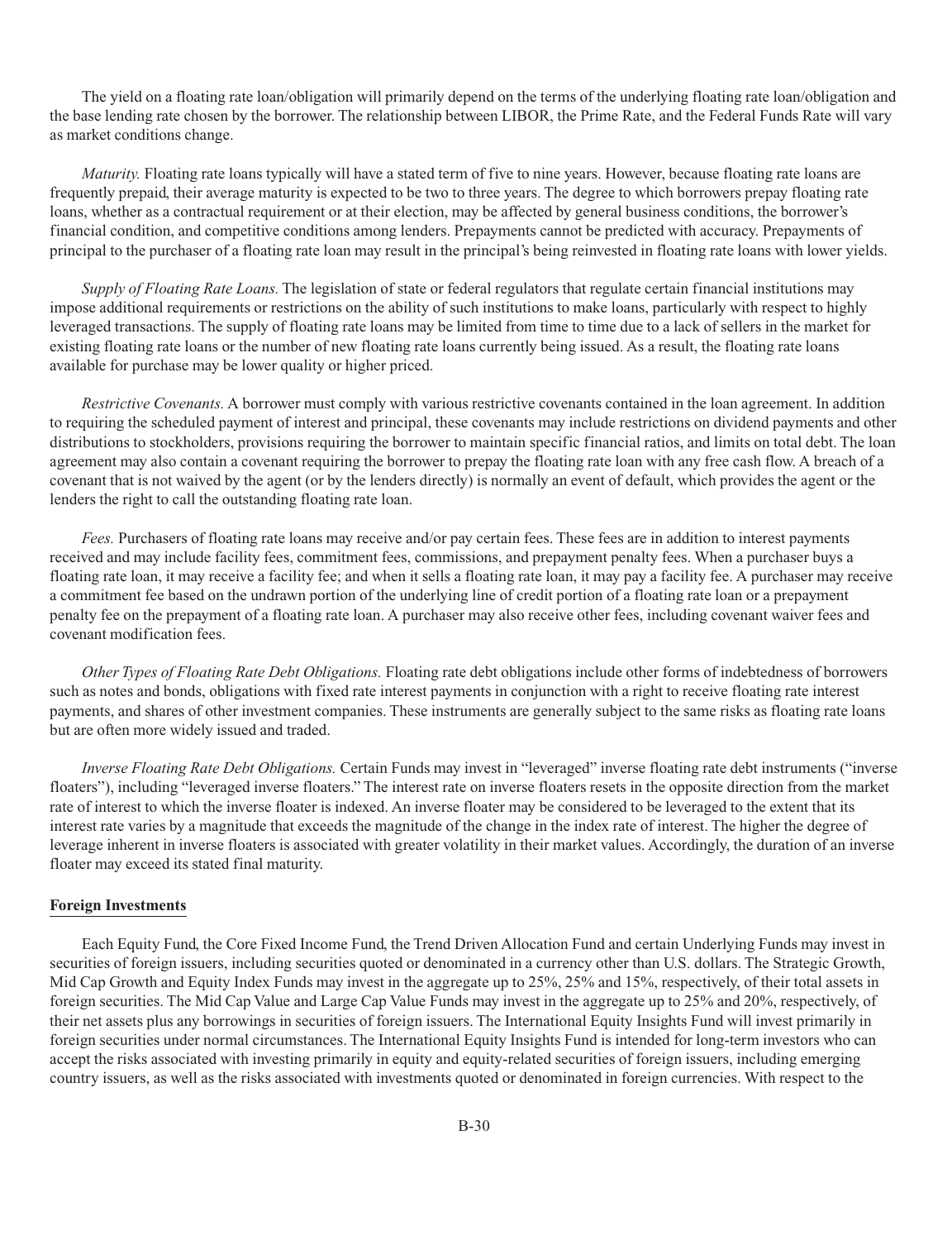U.S. Equity Insights and Small Cap Equity Insights Funds, equity securities of foreign issuers must be traded in the United States. The Core Fixed Income Fund may also invest in securities of foreign issuers and in fixed income securities quoted or denominated in a currency other than U.S. dollars.

Investments in foreign securities may offer potential benefits not available from investments solely in U.S. dollar-denominated or quoted securities of domestic issuers. Such benefits may include the opportunity to invest in foreign issuers that appear, in the opinion of the Investment Adviser, to offer the potential for better long-term growth of capital and income than investments in U.S. securities, the opportunity to invest in foreign countries with economic policies or business cycles different from those of the United States and the opportunity to reduce fluctuations in portfolio value by taking advantage of foreign securities markets that do not necessarily move in a manner parallel to U.S. markets. Investing in the securities of foreign issuers also involves, however, certain special risks, including those discussed in the Funds' Prospectuses and those set forth below, which are not typically associated with investing in U.S. dollar-denominated securities or quoted securities of U.S. issuers. Many of these risks are more pronounced for investments in emerging economies.

With respect to investments in certain foreign countries, there exist certain economic, political and social risks, including the risk of adverse political developments, nationalization, military unrest, social instability, war and terrorism, confiscation without fair compensation, expropriation or confiscatory taxation, limitations on the movement of funds and other assets between different countries, or diplomatic developments, any of which could adversely affect a Fund's investments in those countries. Governments in certain foreign countries continue to participate to a significant degree, through ownership interest or regulation, in their respective economies. Action by these governments could have a significant effect on market prices of securities and dividend payments.

From time to time, certain of the companies in which a Fund may invest may operate in, or have dealings with, countries subject to sanctions or embargos imposed by the U.S. Government and the United Nations and/or countries identified by the U.S. Government as state sponsors of terrorism. For example, the United Nations Security Council has imposed certain sanctions relating to Iran and Sudan and both countries are embargoed countries by the Office of Foreign Assets Control (OFAC) of the U.S. Treasury.

In addition, from time to time, certain of the companies in which a Fund may invest may engage in, or have dealings with countries or companies that engage in, activities that may not be considered socially and/or environmentally responsible. Such activities may relate to human rights issues (such as patterns of human rights abuses or violations, persecution or discrimination), impacts to local communities in which companies operate and environmental sustainability. For a description of the Investment Adviser's approach to responsible and sustainable investing, please see GSAM's Statement on Responsible and Sustainable Investing at: https://www.gsam.com/content/dam/gsam/pdfs/common/en/public/miscellaneous/ GSAM\_statement\_on\_respon\_sustainable\_investing.pdf.

As a result, a company may suffer damage to its reputation if it is identified as a company which engages in, or has dealings with countries or companies that engage in, the above referenced activities. As an investor in such companies, a Fund would be indirectly subject to those risks.

The Investment Adviser is committed to complying fully with sanctions in effect as of the date of this Statement of Additional Information and any other applicable sanctions that may be enacted in the future with respect to Sudan or any other country.

Many countries throughout the world are dependent on a healthy U.S. economy and are adversely affected when the U.S. economy weakens or its markets decline. Additionally, many foreign country economies are heavily dependent on international trade and are adversely affected by protective trade barriers and economic conditions of their trading partners. Protectionist trade legislation enacted by those trading partners could have a significant adverse effect on the securities markets of those countries. Individual foreign economies may differ favorably or unfavorably from the U.S. economy in such respects as growth of gross national product, rate of inflation, capital reinvestment, resource self-sufficiency and balance of payments position.

Investments in foreign securities often involve currencies of foreign countries. Accordingly, a Fund may be affected favorably or unfavorably by changes in currency rates and in exchange control regulations and may incur costs in connection with conversions between various currencies. Certain Funds may be subject to currency exposure independent of their securities positions. To the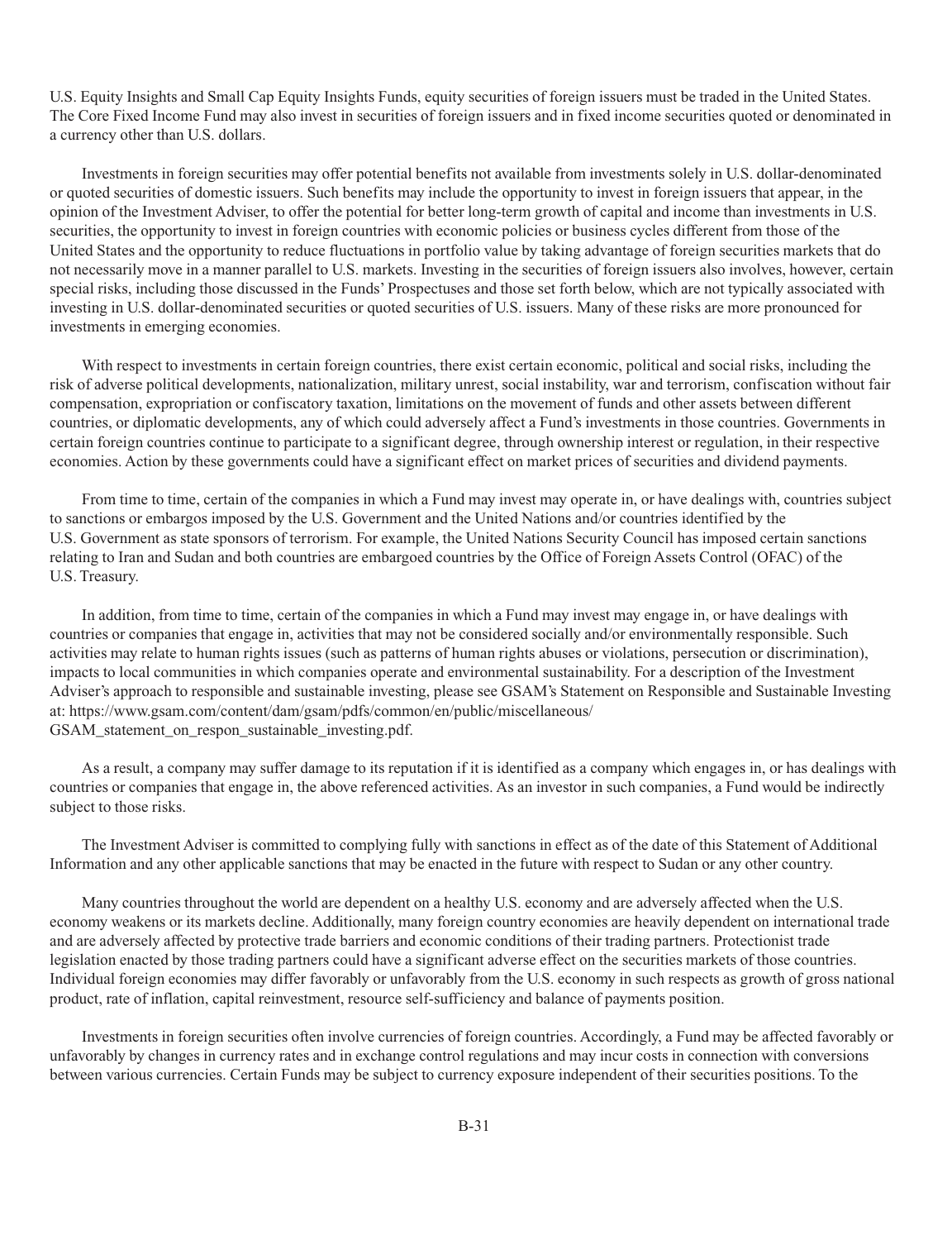extent that a Fund is fully invested in foreign securities while also maintaining net currency positions, it may be exposed to greater combined risk. Currency exchange rates may fluctuate significantly over short periods of time. They generally are determined by the forces of supply and demand in the foreign exchange markets and the relative merits of investments in different countries, actual or anticipated changes in interest rates and other complex factors, as seen from an international perspective. Currency exchange rates also can be affected unpredictably by intervention (or the failure to intervene) by U.S. or foreign governments or central banks or the failure to intervene or by currency controls or political developments in the United States or abroad. To the extent that a portion of a Fund's total assets, adjusted to reflect the Fund's net position after giving effect to currency transactions, is denominated or quoted in the currencies of foreign countries, the Fund will be more susceptible to the risk of adverse economic and political developments within those countries. A Fund's net currency positions may expose it to risks independent of its securities positions.

Because foreign issuers generally are not subject to uniform accounting, auditing and financial reporting standards, practices and requirements comparable to those applicable to U.S. companies, there may be less publicly available information about a foreign company than about a U.S. company. Volume and liquidity in most foreign securities markets are less than in the United States markets and securities of many foreign companies are less liquid and more volatile than securities of comparable U.S. companies. The securities of foreign issuers may be listed on foreign securities exchanges or traded in foreign over-the-counter markets. Fixed commissions on foreign securities exchanges are generally higher than negotiated commissions on U.S. exchanges, although each Fund endeavors to achieve the most favorable net results on its portfolio transactions. There is generally less government supervision and regulation of foreign securities exchanges, brokers, dealers and listed and unlisted companies than in the United States, and the legal remedies for investors may be more limited than the remedies available in the United States. For example, there may be no comparable provisions under certain foreign laws to insider trading and similar investor protections that apply with respect to securities transactions consummated in the United States. Mail service between the United States and foreign countries may be slower or less reliable than within the United States, thus increasing the risk of delayed settlement of portfolio transactions or loss of certificates for portfolio securities.

Foreign markets also have different clearance and settlement procedures, and in certain markets there have been times when settlements have been unable to keep pace with the volume of securities transactions, making it difficult to conduct such transactions. Such delays in settlement could result in temporary periods when some of a Fund's assets are uninvested and no return is earned on such assets. The inability of a Fund to make intended security purchases due to settlement problems could cause the Fund to miss attractive investment opportunities. Inability to dispose of portfolio securities due to settlement problems could result either in losses to the Fund due to subsequent declines in value of the portfolio securities, or, if the Fund has entered into a contract to sell the securities, in possible liability to the purchaser.

Each Equity Fund, the Trend Driven Allocation Fund and certain Underlying Funds may invest in foreign securities which take the form of sponsored and unsponsored ADRs, Global Depositary Receipts ("GDRs") and (except for the U.S. Equity Insights, Small Cap Equity Insights and Equity Index Funds) European Depositary Receipts ("EDRs") or other similar instruments representing securities of foreign issuers (together, "Depositary Receipts"). ADRs represent the right to receive securities of foreign issuers deposited in a domestic bank or a correspondent bank. ADRs are traded on domestic exchanges or in the U.S. over-the-counter market and, generally, are in registered form. EDRs and GDRs are receipts evidencing an arrangement with a non-U.S. bank similar to that for ADRs and are designed for use in the non-U.S. securities markets. EDRs and GDRs are not necessarily quoted in the same currency as the underlying security. To the extent a Fund acquires Depositary Receipts through banks which do not have a contractual relationship with the foreign issuer of the security underlying the Depositary Receipts to issue and service such unsponsored Depositary Receipts, there is an increased possibility that the Fund will not become aware of and be able to respond to corporate actions such as stock splits or rights offerings involving the foreign issuer in a timely manner. In addition, the lack of information may result in inefficiencies in the valuation of such instruments. Investment in Depositary Receipts does not eliminate all the risks inherent in investing in securities of non-U.S. issuers. The market value of Depositary Receipts is dependent upon the market value of the underlying securities and fluctuations in the relative value of the currencies in which the Depositary Receipts and the underlying securities are quoted. However, by investing in Depositary Receipts, such as ADRs, which are quoted in U.S. dollars, a Fund may avoid currency risks during the settlement period for purchases and sales.

As described more fully below, each Equity Fund (except the Equity Index Fund), the Core Fixed Income Fund, the Trend Driven Allocation Fund and certain Underlying Funds may invest in countries with emerging economies or securities markets. Political and economic structures in many of such countries may be undergoing significant evolution and rapid development, and such countries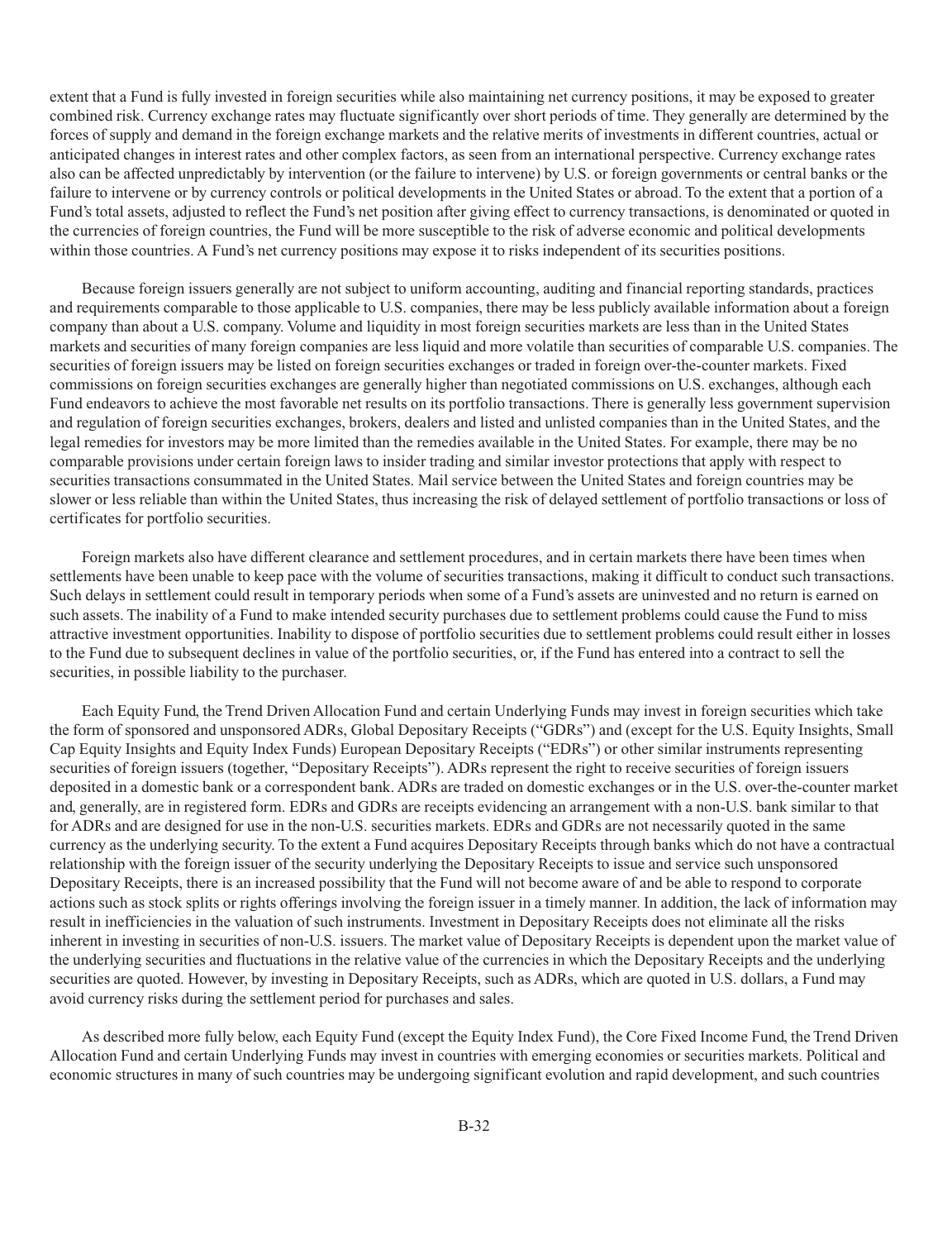may lack the social, political and economic stability characteristic of more developed countries. Certain of such countries have in the past failed to recognize private property rights and have at times nationalized or expropriated the assets of, or ignored internationally accepted standards of due process against, private companies. In addition, a country may take these and other retaliatory actions against a specific private company, including a Fund or the Investment Adviser. There may not be legal recourse against these actions, which could arise in connection with the commercial activities of Goldman Sachs or its affiliates or otherwise, and a Fund could be subject to substantial losses. In addition, a Fund or the Investment Adviser may determine not invest in, or may limit its overall investment in, a particular issuer, country or geographic region due to, among other things, heightened risks regarding repatriation restrictions, confiscation of assets and property, expropriation or nationalization.

These and other factors discussed in the section below, entitled "Illiquid Investments," may impact the liquidity of investments in securities of foreign issuers.

Foreign Government Obligations. The International Equity Insights, Core Fixed Income, Trend Driven Allocation and certain Underlying Funds may invest in foreign government obligations. Foreign government obligations include securities, instruments and obligations issued or guaranteed by a foreign government, its agencies, instrumentalities or sponsored enterprises. Investment in foreign government obligations can involve a high degree of risk. The governmental entity that controls the repayment of foreign government obligations may not be able or willing to repay the principal and/or interest when due in accordance with the terms of such debt. A governmental entity's willingness or ability to repay principal and interest due in a timely manner may be affected by, among other factors, its cash flow situation, the extent of its foreign reserves, the availability of sufficient foreign exchange on the date a payment is due, the relative size of the debt service burden to the economy as a whole, the governmental entity's policy towards the International Monetary Fund and the political constraints to which a governmental entity may be subject. Governmental entities may also be dependent on expected disbursements from foreign governments, multilateral agencies and others abroad to reduce principal and interest on their debt. The commitment on the part of these governments, agencies and others to make such disbursements may be conditioned on a governmental entity's implementation of economic reforms and/or economic performance and the timely service of such debtor's obligations. Failure to implement such reforms, achieve such levels of economic performance or repay principal or interest when due may result in the cancellation of such third parties' commitments to lend funds to the governmental entity, which may further impair such debtor's ability or willingness to service its debts in a timely manner. Consequently, governmental entities may default on their debt. Holders of foreign government obligations (including certain Funds or Underlying Funds) may be requested to participate in the rescheduling of such debt and to extend further loans to governmental agencies.

## **Investing in Emerging Countries**

The securities markets of emerging countries are less liquid and subject to greater price volatility, and have a smaller market capitalization, than the U.S. securities markets. In certain countries, there may be fewer publicly traded securities and the market may be dominated by a few issuers or sectors. Issuers and securities markets in such countries are not subject to as stringent, extensive and frequent accounting, auditing, financial and other reporting requirements or as comprehensive government regulations as are issuers and securities markets in the U.S., and the degree of cooperation between issuers in emerging and frontier market countries with foreign and U.S. financial regulators may vary significantly. In particular, the assets and profits appearing on the financial statements of emerging country issuers may not reflect their financial position or results of operations in the same manner as financial statements for U.S. issuers. Substantially less information may be publicly available about emerging country issuers than is available about issuers in the United States. In addition, U.S. regulators may not have sufficient access to adequately audit and oversee issuers. For example, the Public Company Accounting Oversight Board (the "PCAOB") is responsible for inspecting and auditing the accounting practices and products of U.S.-listed companies, regardless of the issuer's domicile. However, certain emerging market countries, including China, do not provide sufficient access to the PCAOB to conduct its inspections and audits. As a result, U.S. investors, including the Funds, may be subject to risks associated with less stringent accounting oversight.

Emerging country securities markets are typically marked by a high concentration of market capitalization and trading volume in a small number of issuers representing a limited number of industries, as well as a high concentration of ownership of such securities by a limited number of investors. The markets for securities in certain emerging countries are in the earliest stages of their development. Even the markets for relatively widely traded securities in emerging countries may not be able to absorb, without price disruptions, a significant increase in trading volume or trades of a size customarily undertaken by institutional investors in the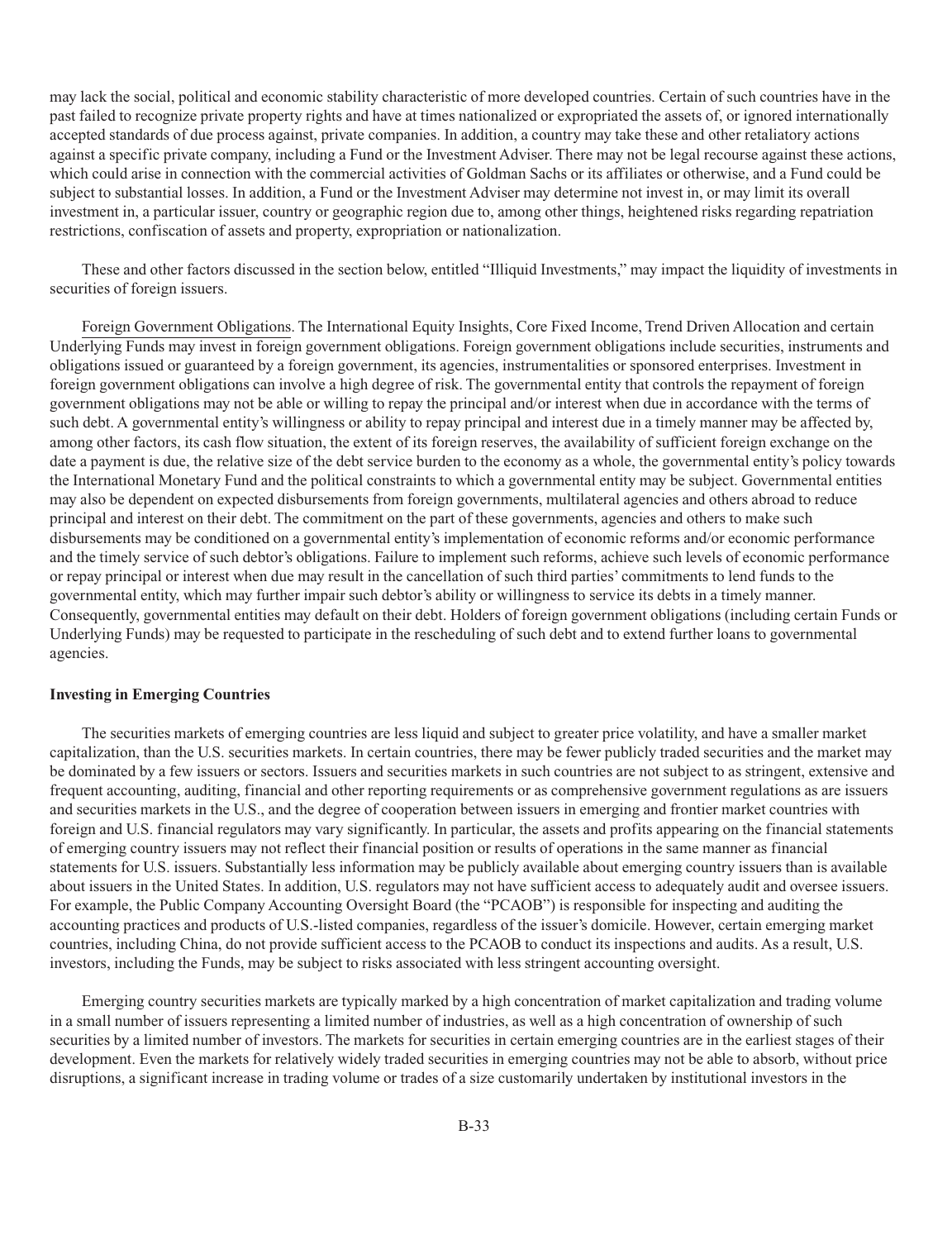securities markets of developed countries. The limited size of many of these securities markets can cause prices to be erratic for reasons apart from factors that affect the soundness and competitiveness of the securities issuers. For example, prices may be unduly influenced by traders who control large positions in these markets. Additionally, market making and arbitrage activities are generally less extensive in such markets, which may contribute to increased volatility and reduced liquidity of such markets. The limited liquidity of emerging country securities may also affect a Fund's ability to accurately value its portfolio securities or to acquire or dispose of securities at the price and time it wishes to do so or in order to meet redemption requests. In addition, emerging market countries are often characterized by limited reliable access to capital.

With respect to investments in certain emerging market countries, antiquated legal systems may have an adverse impact on the Fund. For example, while the potential liability of a shareholder in a U.S. corporation with respect to acts of the corporation is generally limited to the amount of the shareholder's investment, the notion of limited liability is less clear in certain emerging market countries. Similarly, the rights of investors in emerging market companies may be more limited than those of shareholders of U.S. corporations, and it may be more difficult for shareholders to bring derivative litigation. Moreover, the legal remedies for investors in emerging markets may be more limited than the remedies available in the United States, and the ability of U.S. authorities (e.g., SEC and the U.S. Department of Justice) to bring actions against bad actors may be limited. In addition, emerging countries may have less established accounting and financial reporting systems than those in more developed markets.

Transaction costs, including brokerage commissions or dealer mark-ups, in emerging countries may be higher than in the United States and other developed securities markets. In addition, existing laws and regulations are often inconsistently applied. As legal systems in emerging countries develop, foreign investors may be adversely affected by new or amended laws and regulations. In circumstances where adequate laws exist, it may not be possible to obtain swift and equitable enforcement of the law.

Custodial and/or settlement systems in emerging and frontier market countries may not be fully developed. To the extent a Fund invests in emerging markets, Fund assets that are traded in such markets and which have been entrusted to such sub-custodians in those markets may be exposed to risks for which the sub-custodian will have no liability.

Foreign investment in the securities markets of certain emerging countries is restricted or controlled to varying degrees. These restrictions may limit a Fund's investment in certain emerging countries and may increase the expenses of the Fund. Certain emerging countries require governmental approval prior to investments by foreign persons or limit investment by foreign persons to only a specified percentage of an issuer's outstanding securities or a specific class of securities which may have less advantageous terms (including price) than securities of the company available for purchase by nationals.

The repatriation of investment income, capital or the proceeds of securities sales from emerging countries may be subject to restrictions which require governmental consents or prohibit repatriation entirely for a period of time, which may make it difficult for a Fund to invest in such emerging countries. A Fund could be adversely affected by delays in, or a refusal to grant, any required governmental approval for such repatriation. Even where there is no outright restriction on repatriation of capital, the mechanics of repatriation may affect certain aspects of the operation of a Fund. A Fund may be required to establish special custodial or other arrangements before investing in certain emerging countries.

Emerging countries may be subject to a substantially greater degree of economic, political and social instability and disruption than is the case in the United States, Japan and most Western European countries. This instability may result from, among other things, the following: (i) authoritarian governments or military involvement in political and economic decision making, including changes or attempted changes in governments through extra-constitutional means; (ii) popular unrest associated with demands for improved political, economic or social conditions; (iii) internal insurgencies; (iv) hostile relations with neighboring countries; (v) ethnic, religious and racial disaffection or conflict; and (vi) the absence of developed legal structures governing foreign private investments and private property. Such economic, political and social instability could disrupt the principal financial markets in which the Fund may invest and adversely affect the value of the Fund's assets. A Fund's investments can also be adversely affected by any increase in taxes or by political, economic or diplomatic developments.

In addition, because of ongoing regional armed conflict in Europe, including a large-scale invasion of Ukraine by Russia in February 2022, Russia has been the subject of economic sanctions imposed by countries throughout the world, including the United States. Such sanctions have included, among other things, freezing the assets of particular entities and persons. The imposition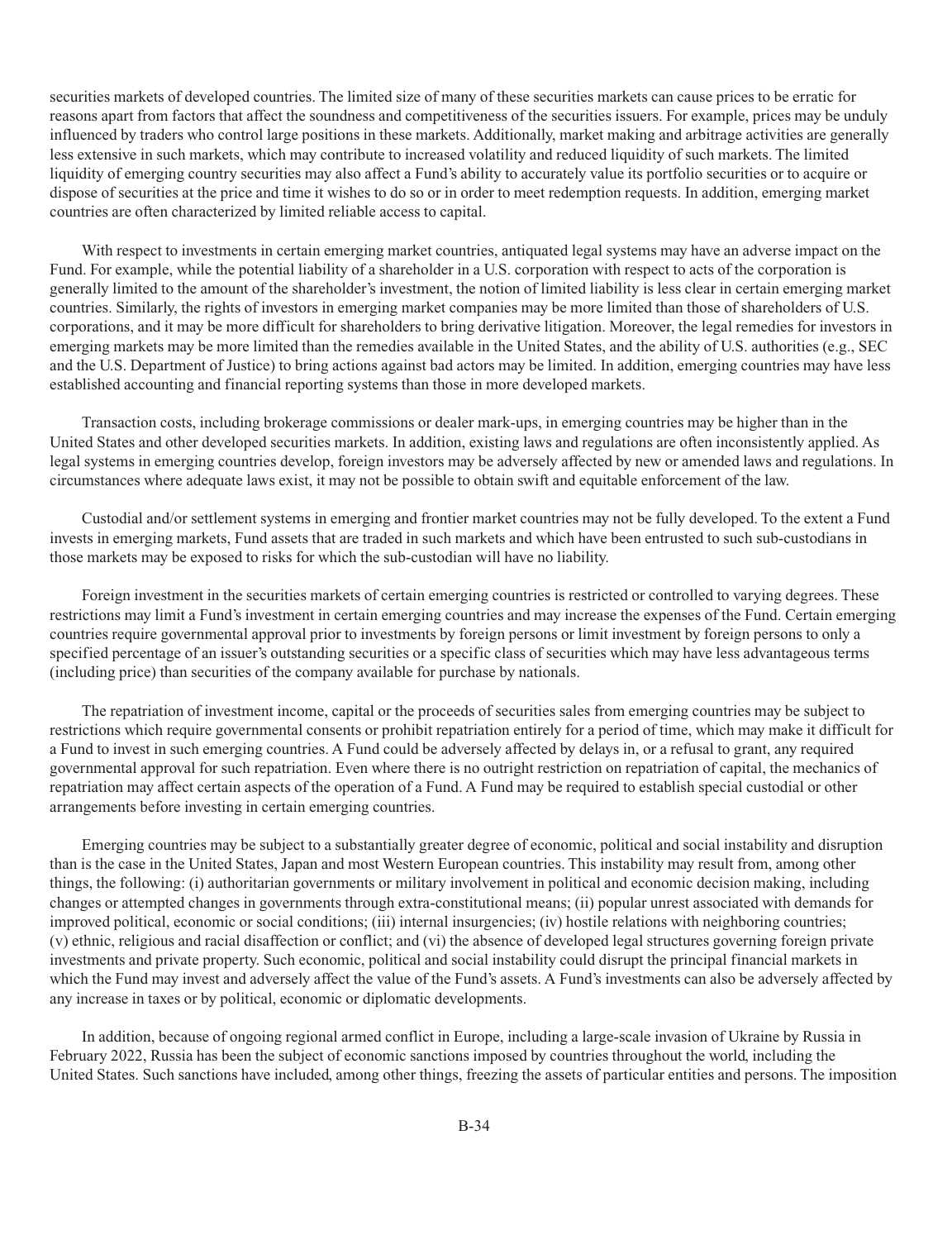of sanctions and other similar measures could, among other things, cause a decline in the value and/or liquidity of securities issued by Russia or companies located in or economically tied to Russia, downgrades in the credit ratings of Russian securities or those of companies located in or economically tied to Russia, devaluation of Russia's currency, and increased market volatility and disruption in Russia and throughout the world. Sanctions and other similar measures, including banning Russia from global payments systems that facilitate cross-border payments, could limit or prevent the Fund from buying and selling securities (in Russia and other markets), significantly delay or prevent the settlement of securities transactions, and significantly impact the Fund's liquidity and performance. Sanctions could also result in Russia taking counter measures or retaliatory actions which may further impair the value and liquidity of Russian securities. Moreover, disruptions caused by Russian military action or other actions (including cyberattacks and espionage) or resulting actual and threatened responses to such activity, including cyberattacks on the Russian government, Russian companies or Russian individuals, including politicians, may impact Russia's economy and Russian issuers of securities in which the Fund invests.

The economies of emerging countries may differ unfavorably from the U.S. economy in such respects as growth of gross domestic product, rate of inflation, capital reinvestment, resources, self-sufficiency and balance of payments. Many emerging countries have experienced in the past, and continue to experience, high rates of inflation. In certain countries inflation has at times accelerated rapidly to hyperinflationary levels, creating a negative interest rate environment and sharply eroding the value of outstanding financial assets in those countries. Other emerging countries, on the other hand, have recently experienced deflationary pressures and are in economic recessions. The economies of many emerging countries are heavily dependent upon international trade and are accordingly affected by protective trade barriers and the economic conditions of their trading partners. In addition, the economies of some emerging countries are vulnerable to weakness in world prices for their commodity exports.

An Underlying Fund may seek investment opportunities within former "Eastern bloc" countries. Most of these countries had a centrally planned, socialist economy for a substantial period of time. The governments of many of these countries have more recently been implementing reforms directed at political and economic liberalization, including efforts to decentralize the economic decision-making process and move towards a market economy. However, business entities in Eastern European countries do not have an extended history of operating in a market-oriented economy, and the ultimate impact of these countries' attempts to move toward more market-oriented economies is currently unclear. Any change in the leadership or policies of these countries may halt the expansion of or reverse the liberalization of foreign investment policies now occurring and adversely affect existing investment opportunities.

A Fund's or Underlying Fund's income and, in some cases, capital gains from foreign stocks and securities will be subject to applicable taxation in certain of the countries in which it invests, and treaties between the U.S. and such countries may not be available in some cases to reduce the otherwise applicable tax rates. See "TAXATION."

Foreign markets also have different clearance and settlement procedures, and in certain markets there have been times when settlements have been unable to keep pace with the volume of securities transactions, making it difficult to conduct such transactions. Such delays in settlement could result in temporary periods when a portion of the assets of an Underlying Fund remain uninvested and no return is earned on such assets. The inability of an Underlying Fund to make intended security purchases or sales due to settlement problems could result either in losses to an Underlying Fund due to subsequent declines in value of the portfolio securities or, if an Underlying Fund has entered into a contract to sell the securities, could result in possible liability to the purchaser.

# **Investing in Asia**

Although many countries in Asia have experienced a relatively stable political environment over the last decade, there is no guarantee that such stability will be maintained in the future. As an emerging region, many factors may affect such stability on a country-by-country as well as on a regional basis – increasing gaps between the rich and poor, agrarian unrest, instability of existing coalitions in politically-fractionated countries, hostile relations with neighboring countries, and ethnic, religious and racial disaffection – and may result in adverse consequences to a Fund or Underlying Fund . The political history of some Asian countries has been characterized by political uncertainty, intervention by the military in civilian and economic spheres, and political corruption. Such developments, if they continue to occur, could reverse favorable trends toward market and economic reform, privatization, and removal of trade barriers, and could result in significant disruption to securities markets.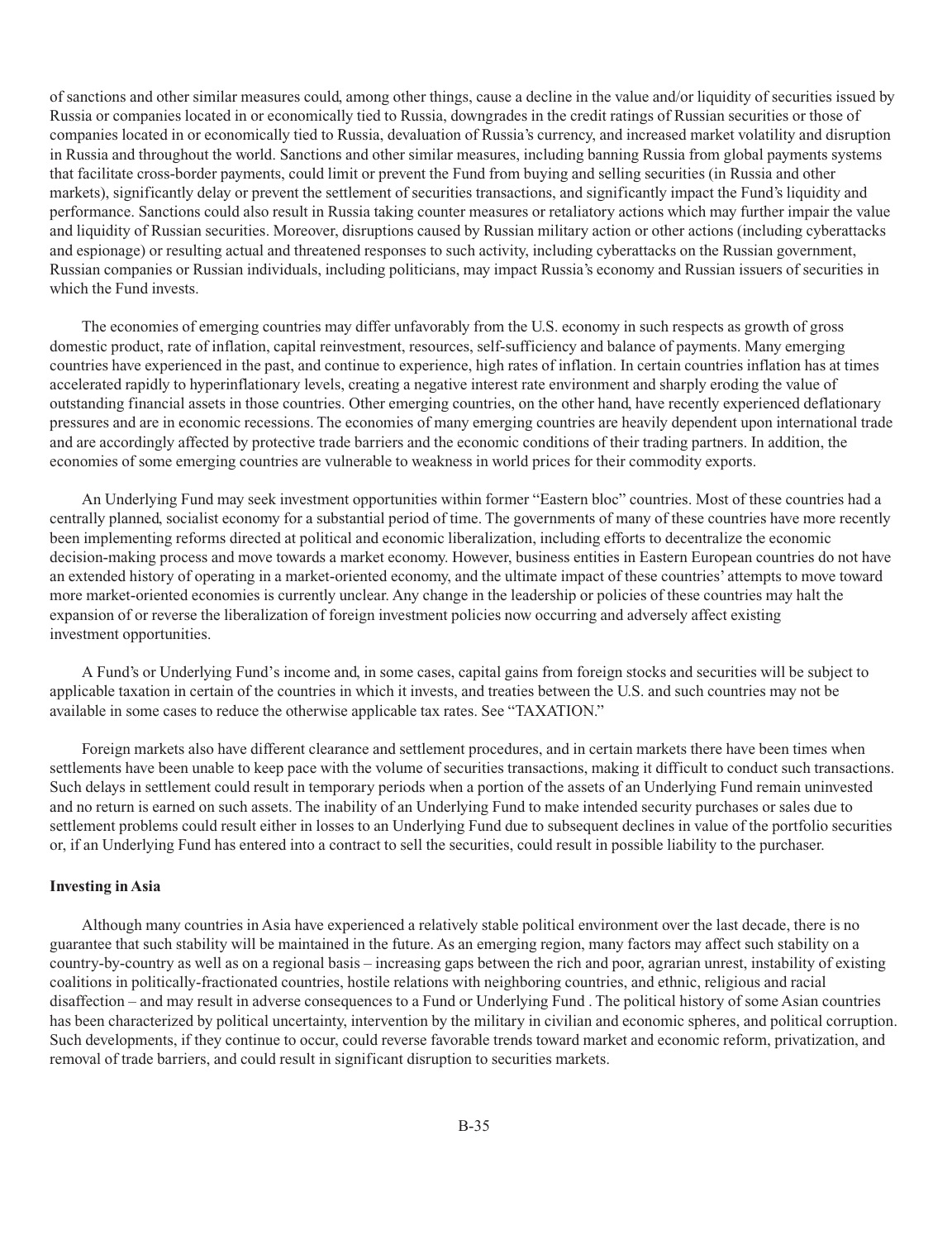The legal infrastructure in each of the countries in Asia is unique and often undeveloped. In most cases, securities laws are evolving and far from adequate for the protection of the public from serious fraud. Investment in Asian securities involves considerations and possible risks not typically involved with investment in other issuers, including changes in governmental administration or economic or monetary policy or changed circumstances in dealings between nations. The application of tax laws (e.g., the imposition of withholding taxes on dividend or interest payments) or confiscatory taxation may also affect investment in Asian securities. Higher expenses may result from investments in Asian securities than would from investments in other securities because of the costs that must be incurred in connection with conversions between various currencies and brokerage commissions that may be higher than more established markets. Asian securities markets also may be less liquid, more volatile and less subject to governmental supervision than elsewhere. Investments in countries in the region could be affected by other factors not present elsewhere, including lack of uniform accounting, auditing and financial reporting standards, inadequate settlement procedures and potential difficulties in enforcing contractual obligations.

Some Asian economies have limited natural resources, resulting in dependence on foreign sources for energy and raw materials and economic vulnerability to global fluctuations of price and supply. Certain countries in Asia are especially prone to natural disasters, such as flooding, drought and earthquakes. Combined with the possibility of man-made disasters, the occurrence of such disasters may adversely affect companies in which a Fund is invested and, as a result, may result in adverse consequences to the Fund.

Many of the countries in Asia periodically have experienced significant inflation. Should the governments and central banks of the countries in Asia fail to control inflation, this may have an adverse effect on the performance of a Fund's investments in Asian securities. Several of the countries in Asia remain dependent on the U.S. economy as their largest export customer, and future barriers to entry into the U.S. market or other important markets could adversely affect a Fund's performance. Intraregional trade is becoming an increasingly significant percentage of total trade for the countries in Asia. Consequently, the intertwined economies are becoming increasingly dependent on each other, and any barriers to entry to markets in Asia in the future may adversely affect a Fund's performance.

Certain Asian countries may have managed currencies which are maintained at artificial levels to the U.S. dollar rather than at levels determined by the market. This type of system can lead to sudden and large adjustments in the currency which, in turn, can have a disruptive and negative effect on foreign investors. Certain Asian countries also may restrict the free conversion of their currency into foreign currencies, including the U.S. dollar. There is no significant foreign exchange market for certain currencies, and it would, as a result, be difficult to engage in foreign currency transactions designed to protect the value of a Fund's interests in securities denominated in such currencies.

Although a Fund will generally attempt to invest in those markets which provide the greatest freedom of movement of foreign capital, there is no assurance that this will be possible or that certain countries in Asia will not restrict the movement of foreign capital in the future. Changes in securities laws and foreign ownership laws may have an adverse effect on a Fund.

Investing in Bangladesh. Bangladesh is facing many economic hurdles, including weak political institutions, poor infrastructure, lack of privatization of industry, and unemployment. Recent confrontational tendencies in Bangladeshi politics, including violent protests, raise concerns about political stability and could weigh on business sentiment and capital investment. Inadequate investment in the power sector has led to electricity shortages which continue to hamper Bangladesh's business environment. Many Bangladeshi industries are dependent upon exports and international trade and may demonstrate high volatility in response to economic conditions abroad.

Bangladesh's developing capital markets rely primarily on domestic investors. The 2010-2011 overheating of the stock market and subsequent correction underscored weaknesses in capital markets and regulatory oversight.

Bangladesh is located in a part of the world that has historically been prone to natural disasters such as monsoons, earthquakes and typhoons, and is economically sensitive to environmental events. Any such event could result in a significant adverse impact on Bangladesh's economy.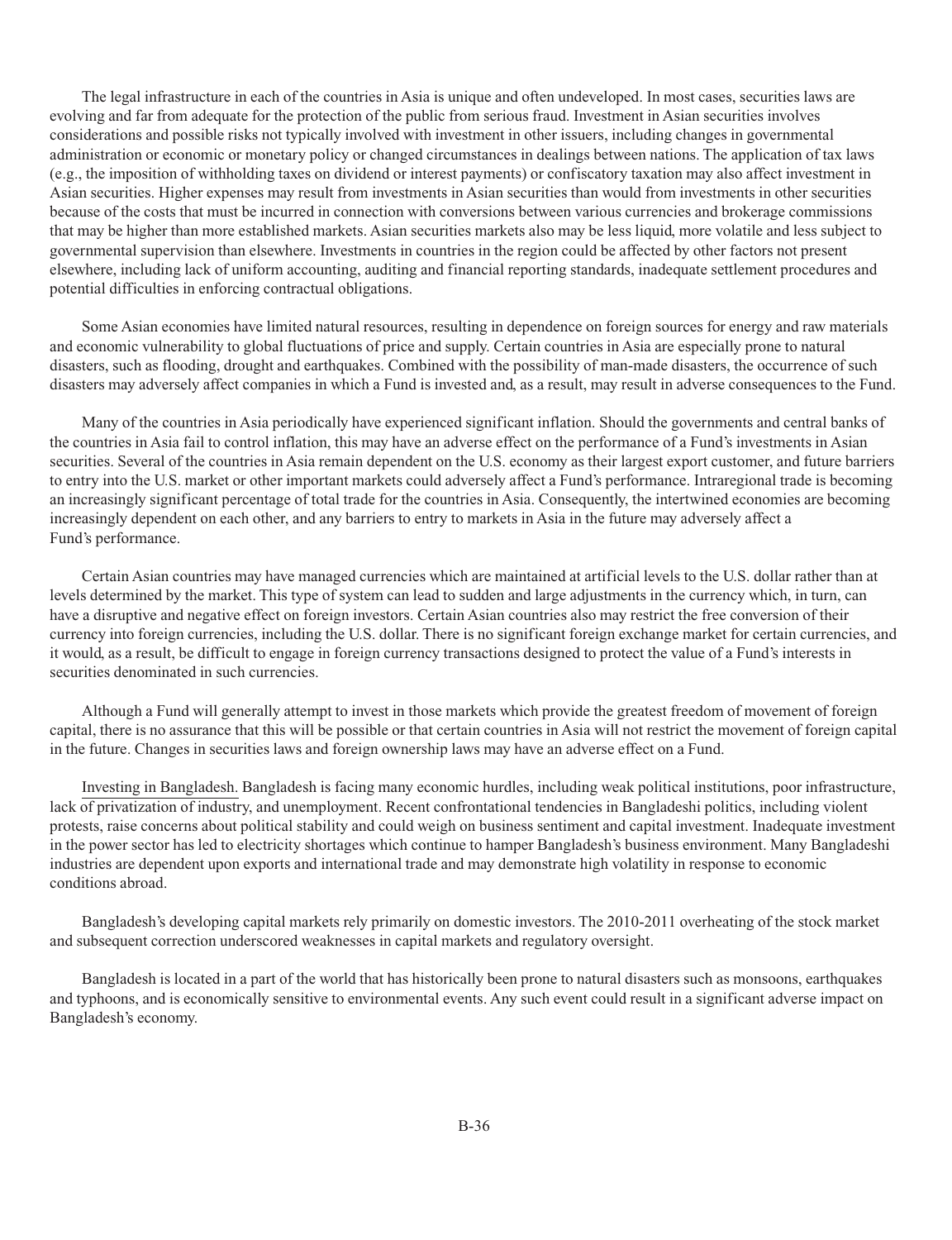#### **Investing in Brazil**

In addition to the risks listed above under "Foreign Securities" and "Investing in Emerging Countries," investing in Brazil presents additional risks.

Under current Brazilian law, an Underlying Fund may repatriate income received from dividends and interest earned on its investments in Brazilian securities. An Underlying Fund may also repatriate net realized capital gains from its investments in Brazilian securities. Additionally, whenever there occurs a serious imbalance in Brazil's balance of payments or serious reasons to foresee the imminence of such an imbalance, under current Brazilian law the Monetary Council may, for a limited period, impose restrictions on foreign capital remittances abroad. Exchange control regulations may restrict repatriation of investment income, capital or the proceeds of securities sales by foreign investors.

Brazil suffers from chronic structural public sector deficits. In addition, disparities of wealth, the pace and success of democratization and capital market development, and ethnic and racial hostilities have led to social and labor unrest and violence in the past, and may do so again in the future.

Additionally, the Brazilian securities markets are smaller, less liquid and more volatile than domestic markets. The market for Brazilian securities is influenced by economic and market conditions of certain countries, especially emerging market countries in Central and South America. Brazil has historically experienced high rates of inflation and may continue to do so in the future.

Appreciation of the Brazilian currency (the real) relative to the U.S. dollar may lead to a deterioration of Brazil's current account and balance of payments as well as limit the growth of exports. Inflationary pressures may lead to further government intervention in the economy, including the introduction of government policies that may adversely affect the overall performance of the Brazilian economy, which in turn could adversely affect an Underlying Fund's investments.

### **Investing in Canada**

Certain Funds and Underlying Funds may invest in issuers located in Canada or that have significant exposure to the Canadian economy. The Canadian market is relatively concentrated in issuers involved in the production and distribution of natural resources, and therefore the Canadian economy is very dependent on the supply and demand for natural resources. There is a risk that any changes in these sectors could have an adverse impact on the Canadian economy. The Canadian economy is dependent on the economy of the United States as the United States is Canada's largest trading partner and foreign investor. Reduction in spending on Canadian products and services or changes in the U.S. economy may cause an impact in the Canadian economy. Past periodic demands by the Province of Quebec for sovereignty have also significantly affected equity valuations and foreign currency movements in the Canadian market.

#### **Investing in Central and South American Countries**

A significant portion of certain Underlying Funds' portfolios may be invested in issuers located in Central and South American countries. The economies of Central and South American countries have experienced considerable difficulties in the past decade, including high inflation rates, high interest rates and currency devaluations. As a result, Central and South American securities markets have experienced great volatility. In addition, many of the region's economies have become highly dependent upon foreign credit and loans from external sources to fuel their state-sponsored economic plans. A number of Central and South American countries are among the largest emerging country debtors. There have been moratoria on, and reschedulings of, repayment with respect to these debts. Such events can restrict the flexibility of these debtor nations in the international markets and result in the imposition of onerous conditions on their economies.

In the past, many Central and South American countries have experienced substantial, and in some periods extremely high, rates of inflation for many years. High inflation rates have also led to high interest rates. Inflation and rapid fluctuations in inflation rates have had, and could, in the future, have very negative effects on the economies and securities markets of certain Central and South American countries. Many of the currencies of Central and South American countries have experienced steady devaluation relative to the U.S. dollar, and major devaluations have historically occurred in certain countries. Any devaluations in the currencies in which a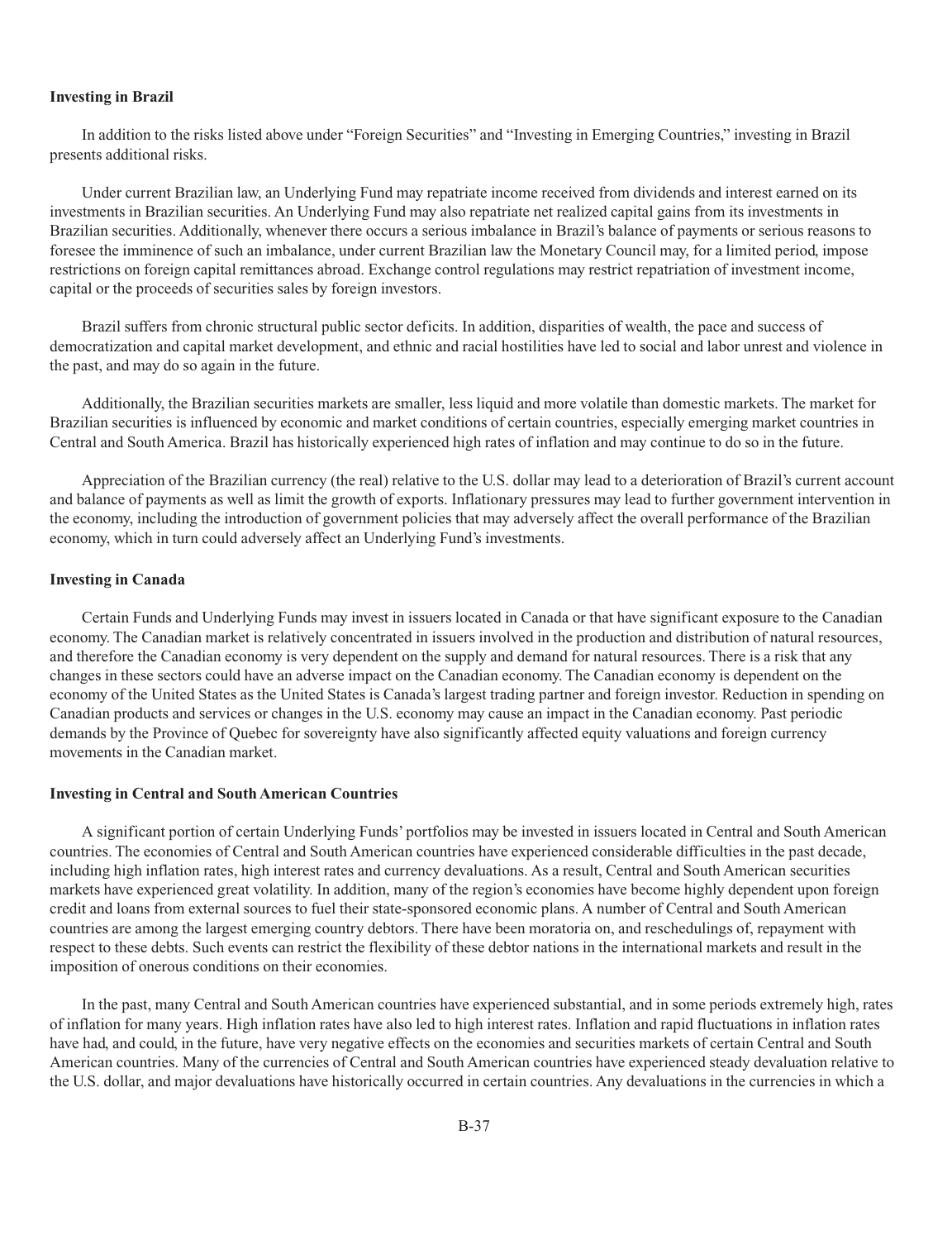Fund's portfolio securities are denominated may have a detrimental impact on the Fund. There is also a risk that certain Central and South American countries may restrict the free conversion of their currencies into other currencies. Some Central and South American countries may have managed currencies which are not free floating against the U.S. dollar. This type of system can lead to sudden and large adjustments in the currency that, in turn, can have a disruptive and negative effect on foreign investors. Certain Central and South American currencies may not be internationally traded and it would be difficult for a Fund to engage in foreign currency transactions designed to protect the value of the Fund's interests in securities denominated in such currencies.

In addition, substantial limitations may exist in certain countries with respect to a Fund's ability to repatriate investment income, capital or the proceeds of sales of securities by foreign investors. A Fund could be adversely affected by delays in, or a refusal to grant, any required governmental approval for repatriation of capital, as well as by the application to the Fund of any restrictions on investments.

The emergence of the Central and South American economies and securities markets will require continued economic and fiscal discipline that has been lacking at times in the past, as well as stable political and social conditions. Governments of many Central and South American countries have exercised and continue to exercise substantial influence over many aspects of the private sector. The political history of certain Central and South American countries has been characterized by political uncertainty, intervention by the military in civilian and economic spheres and political corruption. Now democracy is beginning to become well established in some countries. Domestic economies have been deregulated, state-owned companies privatized, and foreign trade restrictions relaxed. Such developments, if they do not continue, could reverse favorable trends toward market and economic reform, privatization and removal of trade barriers. Social inequality and poverty may contribute to political and economic instability in this region.

International economic conditions, particularly those in the United States, as well as world prices for oil and other commodities may also influence the recovery of the Central and South American economies. Because commodities such as oil, gas, minerals and metals represent a significant percentage of the region's exports, the economies of Central and South American countries are particularly sensitive to fluctuations in commodity prices. As a result, the economies in many of these countries can experience significant volatility.

Certain Central and South American countries have entered into regional trade agreements that would, among other things, reduce barriers among countries, increase competition among companies and reduce government subsidies in certain industries. No assurance can be given that these changes will result in the economic stability intended. There is a possibility that these trade arrangements will not be implemented, will be implemented but not completed or will be completed but then partially or completely unwound. It is also possible that a significant participant could choose to abandon a trade agreement, which could diminish its credibility and influence.

Any of these occurrences could have adverse effects on the markets of both participating and non-participating countries, including share appreciation or depreciation of participant's national currencies and a significant increase in exchange rate volatility, a resurgence in economic protectionism, an undermining of confidence in the Central and South American markets, an undermining of Central and South American economic stability, the collapse or slowdown of the drive toward Central and South American economic unity, and/or reversion of the attempts to lower government debt and inflation rates that were introduced in anticipation of such trade agreements.

Such developments could have an adverse impact on the Fund's investments in Central and South America generally or in specific countries participating in such trade agreements.

# **Investing in Eastern Europe**

In addition to the risks listed under "Foreign Securities," "Investing in Emerging Countries" and "Investing in Europe," investing in Eastern Europe presents additional risks. Certain of the Funds and Underlying Funds may seek investment opportunities within Eastern Europe. Most Eastern European countries had a centrally planned, socialist economy for a substantial period of time. The governments of many Eastern European countries have more recently been implementing reforms directed at political and economic liberalization, including efforts to decentralize the economic decision-making process and move towards a market economy. However, business entities in many Eastern European countries do not have an extended history of operating in a market-oriented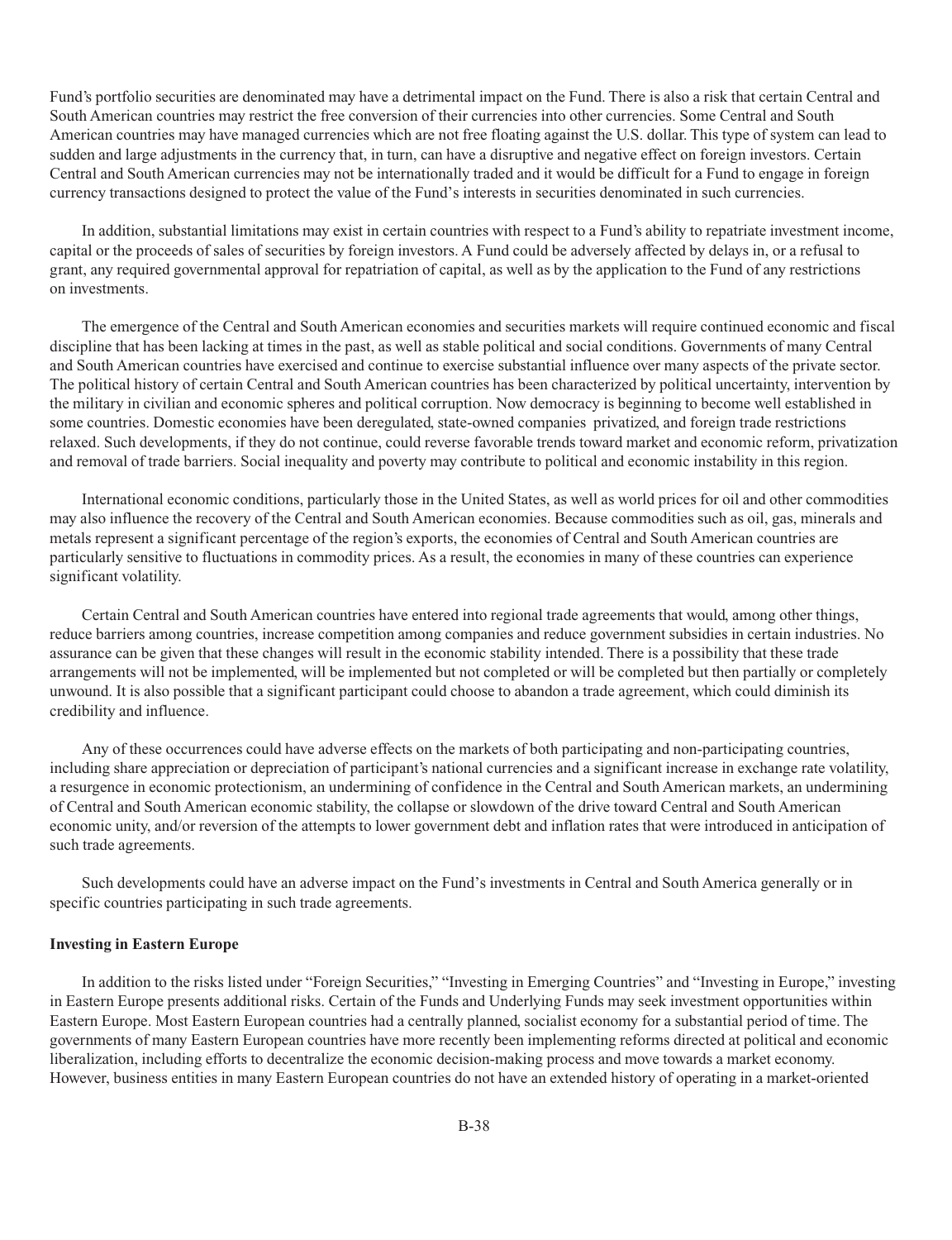economy, and the ultimate impact of Eastern European countries' attempts to move toward more market-oriented economies is currently unclear. In addition, any change in the leadership or policies of Eastern European countries may halt the expansion of or reverse the liberalization of foreign investment policies now occurring and adversely affect existing investment opportunities. In addition, Eastern European markets are particularly sensitive to social, economic and currency events in Western Europe and Russia. Russia may attempt to assert its influence in the region through military measures.

Where a Fund invests in securities issued by companies incorporated in or whose principal operations are located in Eastern Europe, other risks may also be encountered. Legal, political, economic and fiscal uncertainties in Eastern European markets may affect the value of a Fund's investment in such securities. The currencies in which these investments may be denominated may be unstable, may be subject to significant depreciation and may not be freely convertible. Existing laws and regulations may not be consistently applied. The markets of the countries of Eastern Europe are still in the early stages of their development, have less volume, are less highly regulated, are less liquid and experience greater volatility than more established markets. Settlement of transactions may be subject to delay and administrative uncertainties. Custodians are not able to offer the level of service and safekeeping, settlement and administration services that is customary in more developed markets, and there is a risk that a Fund will not be recognized as the owner of securities held on its behalf by a sub-custodian.

# **Investing in Egypt**

Historically, Egypt's national politics have been characterized by periods of instability and social unrest. Poor living standards, disparities of wealth and limitations on political freedom have contributed to the unstable environment. Unanticipated or sudden political or social developments may result in sudden and significant investment losses. Egypt has experienced acts of terrorism, internal political conflict, popular unrest associated with demands for improved political, economic and social conditions, strained international relations due to territorial disputes, regional military conflicts, internal insurgencies and other security concerns. These situations may cause uncertainty in the Egyptian market and may adversely affect the performance of the Egyptian economy.

Egypt's economy is dependent on trade with certain key trading partners including the United States. Reduction in spending by these economies on Egyptian products and services or negative changes in any of these economies may cause an adverse impact on Egypt's economy. Trade may also be negatively affected by trade barriers, exchange controls, managed adjustments in relative currency values and other government imposed or negotiated protectionist measures.

Egypt and the U.S. have entered into a bilateral investment treaty, which is designed to encourage and protect U.S. investment in Egypt. However, there may be a risk of loss due to expropriation and/or nationalization of assets, confiscation of assets and property or the imposition of restrictions on foreign investments and on repatriation of capital invested. Other diplomatic developments could adversely affect investments in Egypt, particularly as Egypt is involved in negotiations for various regional conflicts.

The Egyptian economy is heavily dependent on tourism, export of oil and gas, and shipping services revenues from the Suez Canal. Tourism receipts are vulnerable to terrorism, spillovers from conflicts in the region, and potential political instability. As Egypt produces and exports oil and gas, any acts of terrorism or armed conflict causing disruptions of oil and gas exports could affect the Egyptian economy and, thus, adversely affect the financial condition, results of operations or prospects of companies in which certain Underlying Funds may invest. Furthermore, any acts of terrorism or armed conflict in Egypt or regionally could divert demand for the use of the Suez Canal, thereby reducing revenues from the Suez Canal.

## **Investing in Europe**

The Funds (except the Government Money Market Fund) and certain Underlying Funds may operate in euros and/or may hold euros and/or euro-denominated bonds and other obligations. The euro requires participation of multiple sovereign states forming the Euro zone and is therefore sensitive to the credit, general economic and political position of each such state, including each state's actual and intended ongoing engagement with and/or support for the other sovereign states then forming the EU, in particular those within the Euro zone. Changes in these factors might materially adversely impact the value of securities that a Fund has invested in.

European countries can be significantly affected by the tight fiscal and monetary controls that the European Economic and Monetary Union ("EMU") imposes for membership. Europe's economies are diverse, its governments are decentralized, and its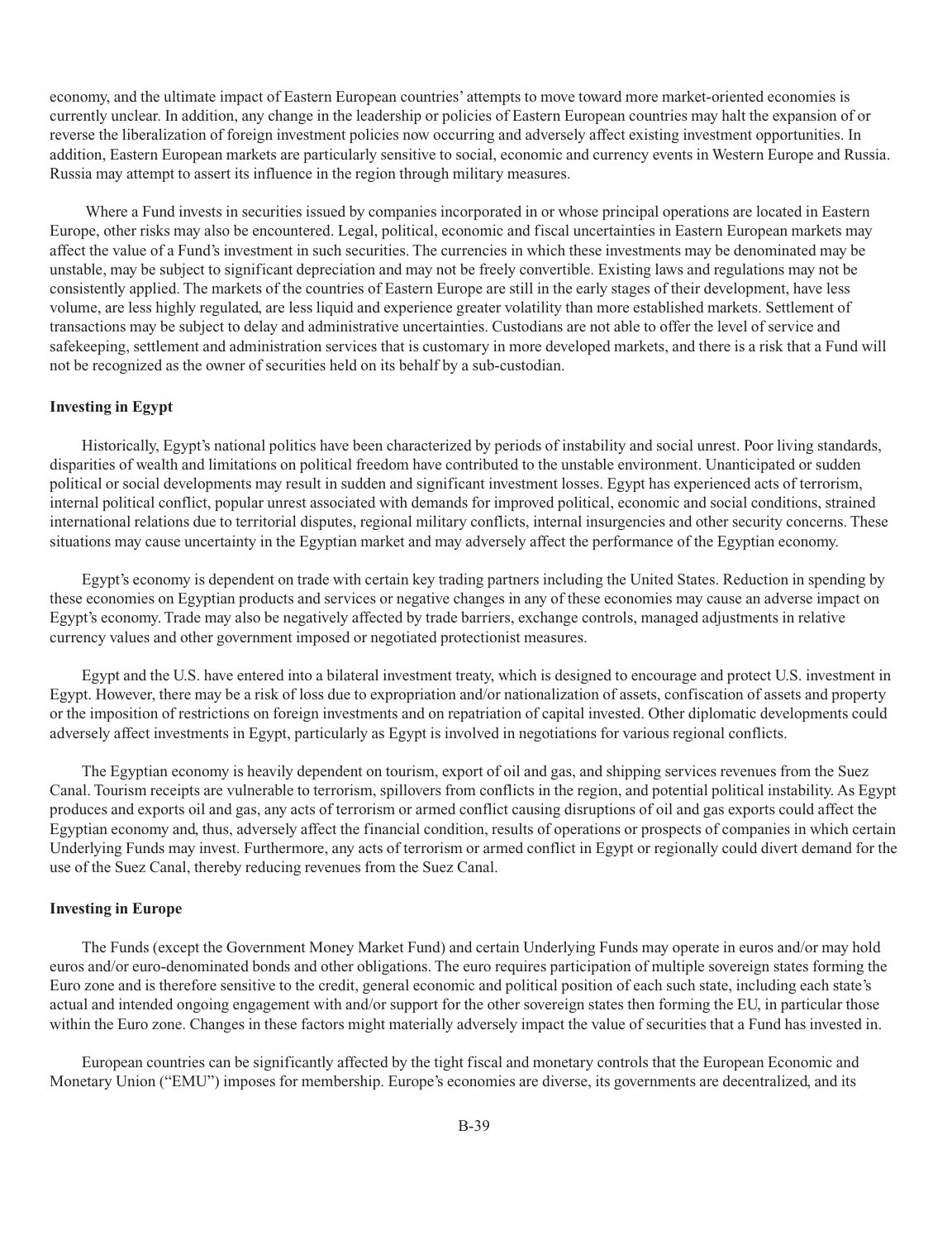cultures vary widely. Several EU countries, including Greece, Ireland, Italy, Spain and Portugal have faced budget issues, some of which may have negative long-term effects for the economies of those countries and other EU countries. There is continued concern about national-level support for the euro and the accompanying coordination of fiscal and wage policy among EMU member countries. Member countries are required to maintain tight control over inflation, public debt, and budget deficit to qualify for membership in the EMU. These requirements can severely limit the ability of EMU member countries to implement monetary policy to address regional economic conditions.

Geopolitical developments in Europe have caused, or may in the future cause, significant volatility in financial markets. For example, in a June 2016 referendum, citizens of the United Kingdom voted to leave the EU. In March 2017, the United Kingdom formally notified the European Council of its intention to withdraw from the EU (commonly known as "Brexit") by invoking Article 50 of the Treaty on European Union, which triggered a two-year period of negotiations on the terms of Brexit. Brexit has resulted in volatility in European and global markets and may also lead to weakening in political, regulatory, consumer, corporate and financial confidence in the markets of the United Kingdom and throughout Europe. The longer term economic, legal, political, regulatory and social framework between the United Kingdom and the EU remains unclear and may lead to ongoing political, regulatory and economic uncertainty and periods of exacerbated volatility in both the United Kingdom and in wider European markets for some time. Additionally, the decision made in the British referendum may lead to a call for similar referenda in other European jurisdictions, which may cause increased economic volatility in European and global markets. The mid-to long-term uncertainty may have an adverse effect on the economy generally and on the value of a Fund's investments. This may be due to, among other things: fluctuations in asset values and exchange rates; increased illiquidity of investments located, traded or listed within the United Kingdom, the EU or elsewhere; changes in the willingness or ability of counterparties to enter into transactions at the price and terms on which a Fund is prepared to transact; and/or changes in legal and regulatory regimes to which certain of a Fund's assets are or become subject. Fluctuations in the value of the British Pound and/or the Euro, along with the potential downgrading of the United Kingdom's sovereign credit rating, may also have an impact on the performance of a Fund's assets or investments economically tied to the United Kingdom or Europe.

The full effects of Brexit will depend, in part, on whether the United Kingdom is able to negotiate agreements to retain access to EU markets including, but not limited to, trade and finance agreements. Brexit could lead to legal and tax uncertainty and potentially divergent national laws and regulations as the United Kingdom determines which EU laws to replace or replicate. The extent of the impact of the withdrawal and the resulting economic arrangements in the United Kingdom and in global markets as well as any associated adverse consequences remain unclear, and the uncertainty may have a significant negative effect on the value of a Fund's investments. While certain measures have been proposed and/or implemented within the UK and at the EU level or at the member state level, which are designed to minimize disruption in the financial markets, it is not currently possible to determine whether such measures would achieve their intended effects.

On January 31, 2020, the United Kingdom withdrew from the EU and the United Kingdom entered a transition period that expired on December 31, 2020. On December 24, 2020, negotiators representing the United Kingdom and the EU came to a preliminary trade agreement, the EU-UK Trade and Cooperation Agreement ("TCA"), which is an agreement on the terms governing certain aspects of the EU's and United Kingdom's relationship following the end of the transition period. On December 30, 2020, the United Kingdom and the EU signed the TCA, which was ratified by the British Parliament on the same day. The TCA was subsequently ratified by the EU Parliament and entered into force on May 1, 2021. However, many aspects of the UK-EU trade relationship remain subject to further negotiation. Due to political uncertainty, it is not possible to anticipate the form or nature of the future trading relationship between the United Kingdom and the EU.

Other economic challenges facing the region include high levels of public debt, significant rates of unemployment, aging populations, and heavy regulation in certain economic sectors. European policy makers have taken unprecedented steps to respond to the economic crisis and to boost growth in the region, which has increased the risk that regulatory uncertainty could negatively affect the value of a Fund's investments.

Certain countries have applied to become new member countries of the EU, and these candidate countries' accessions may become more controversial to the existing EU members. Some member states may repudiate certain candidate countries joining the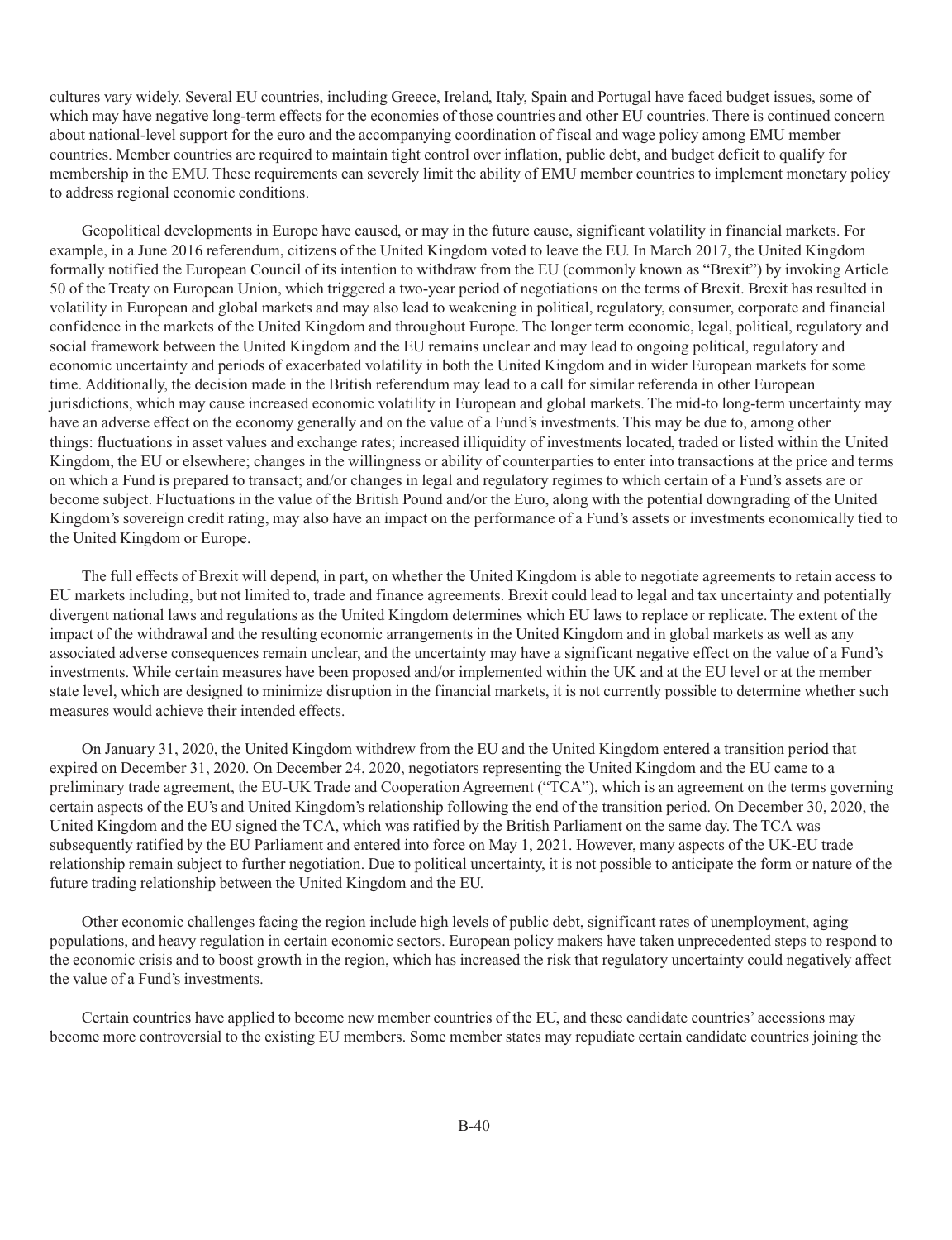EU upon concerns about the possible economic, immigration and cultural implications. Also, Russia may be opposed to the expansion of the EU to members of the former Soviet bloc and may, at times, take actions that could negatively impact EU economic activity.

### **Investing in Greater China**

Investing in Greater China (Mainland China, Hong Kong and Taiwan) involves a high degree of risk and special considerations not typically associated with investing in other more established economies or securities markets. Such risks may include: (a) greater social, economic and political uncertainty (including the risk of armed conflict); (b) the risk of nationalization or expropriation of assets or confiscatory taxation; (c) dependency on exports and the corresponding importance of international trade; (d) the imposition of tariffs or other trade barriers by the U.S. or foreign governments on exports from Mainland China; (e) increasing competition from Asia's other low-cost emerging economies; (f) greater price volatility and smaller market capitalization of securities markets; (g) decreased liquidity, particularly of certain share classes of Chinese securities; (h) currency exchange rate fluctuations (with respect to investments in Mainland China and Taiwan) and the lack of available currency hedging instruments; (i) higher rates of inflation; (j) controls on foreign investment and limitations on repatriation of invested capital and on a Fund's ability to exchange local currencies for U.S. dollars; (k) greater governmental involvement in and control over the economy; (1) uncertainty regarding the People's Republic of China's commitment to economic reforms; (m) the fact that Chinese companies may be smaller, less seasoned and newly-organized companies; (n) the differences in, or lack of, auditing and financial reporting standards which may result in unavailability of material information about issuers; (o) the fact that statistical information regarding the economy of Greater China may be inaccurate or not comparable to statistical information regarding the U.S. or other economies; (p) less extensive, and still developing, legal systems and regulatory frameworks regarding the securities markets, business entities and commercial transactions; (q) the fact that the settlement period of securities transactions in foreign markets may be longer; (r) the fact that it may be more difficult, or impossible, to obtain and/or enforce a judgment than in other countries; and (s) the rapid and erratic nature of growth, particularly in the People's Republic of China, resulting in inefficiencies and dislocations.

Mainland China. Investments in Mainland China are subject to the risks associated with greater governmental control over the economy, political and legal uncertainties and currency fluctuations or blockage. In particular, the Chinese Communist Party exercises significant control over economic growth in Mainland China through the allocation of resources, controlling payment of foreign currency-denominated obligations, setting monetary policy and providing preferential treatment to particular industries or companies.

Because the local legal system is still developing, it may be more difficult to obtain or enforce judgments with respect to investments in Mainland China. Chinese companies may not be subject to the same disclosure, accounting, auditing and financial reporting standards and practices as U.S. companies. Thus, there may be less information publicly available about Chinese companies than about most U.S. companies. Government supervision and regulation of Chinese stock exchanges, currency markets, trading systems and brokers may be more or less rigorous than that present in the U.S. The procedures and rules governing transactions and custody in Mainland China also may involve delays in payment, delivery or recovery of money or investments. The imposition of tariffs or other trade barriers by the U.S. or other foreign governments on exports from Mainland China may also have an adverse impact on Chinese issuers and China's economy as a whole.

Foreign investments in Mainland China are somewhat restricted. Securities listed on the Shanghai and Shenzhen Stock Exchanges are divided into two classes of shares: A Shares and B Shares. Ownership of A Shares is restricted to Chinese investors, Qualified Foreign Institutional Investors ("QFIIs") who have obtained a QFII license, and participants in the Shanghai-Hong Kong and Shenzhen-Hong Kong Stock Connect programs ("Stock Connect"). B Shares may be owned by Chinese and foreign investors. The Funds may obtain exposure to the A share market in the People's Republic of China by either investing directly in A shares through participation in Stock Connect, or by investing in participatory notes issued by banks, broker-dealers and other financial institutions, or other structured or derivative instruments that are designed to replicate, or otherwise provide exposure to, the performance of A shares of Chinese companies. The Funds may also invest directly in B shares on the Shanghai and Shenzhen Stock Exchanges.

As a result of investing in the People's Republic of China, a Fund may be subject to withholding and various other taxes imposed by the People's Republic of China. To date, a 10% withholding tax has been levied on cash dividends, distributions and interest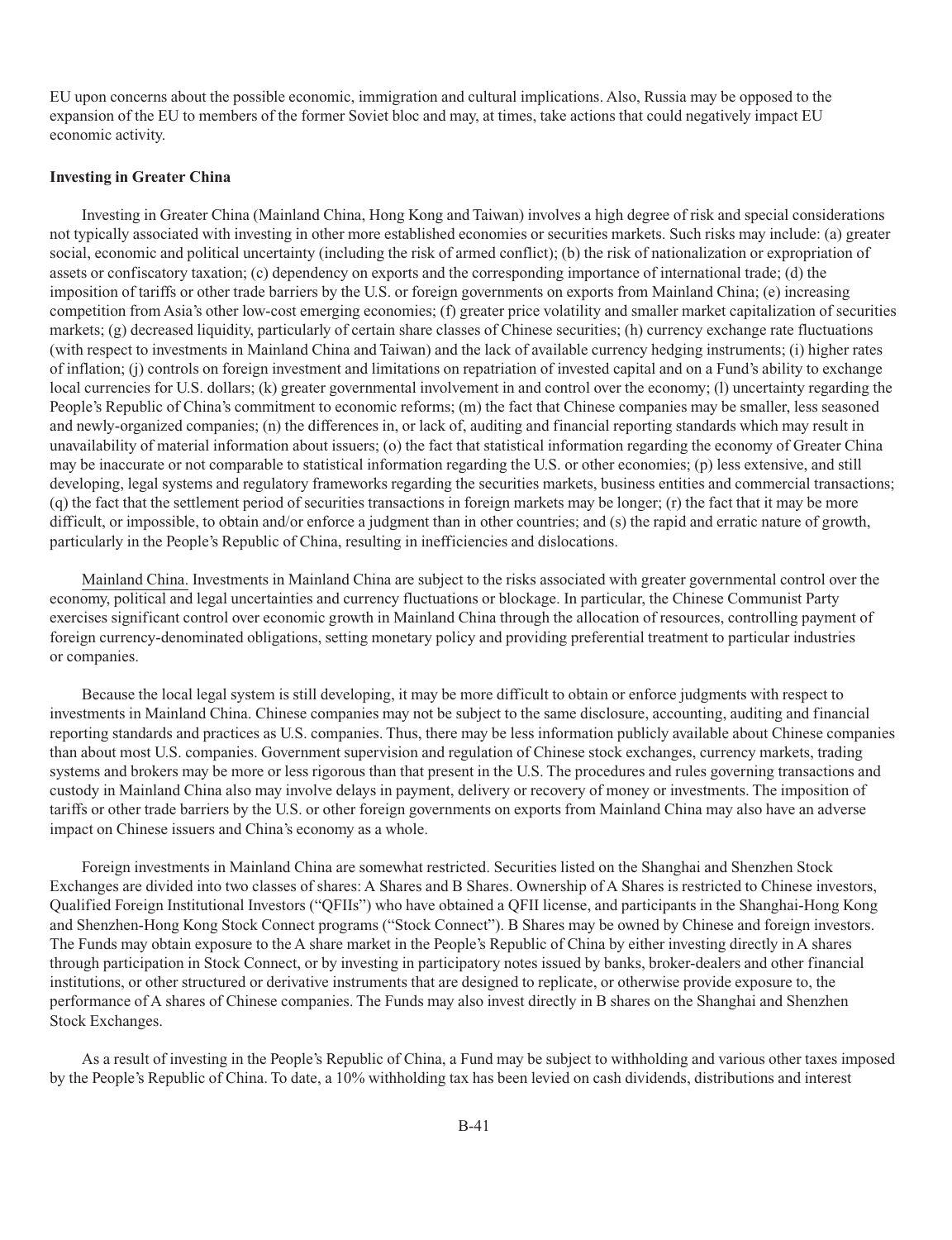payments from companies listed in the People's Republic of China to foreign investors, unless the withholding tax can be reduced by an applicable income tax treaty.

As of November 17, 2014, foreign mutual funds, which qualify as Qualified Foreign Institutional Investors ("QFIIs") and/or RMB Qualified Foreign Institutional Investors ("RQFIIs"), are temporarily exempt from enterprise income tax on capital gains arising from securities trading in the People's Republic of China. It is currently unclear when this preferential treatment would end. If the preferential treatment were to end, such capital gains would be subject to a 10% withholding tax in the People's Republic of China. Meanwhile, the purchase and sale of publicly traded equities by a QFII/RQFII is exempt from value-added tax in the People's Republic of China.

The tax law and regulations of the People's Republic of China are constantly changing, and they may be changed with retrospective effect to the advantage or disadvantage of shareholders. The interpretation and applicability of the tax law and regulations by tax authorities may not be as consistent and transparent as those of more developed nations, and may vary from region to region. It should also be noted that any provision for taxation made by the Investment Adviser may be excessive or inadequate to meet final tax liabilities. Consequently, shareholders may be advantaged or disadvantaged depending upon the final tax liabilities, the level of provision and when they subscribed and/or redeemed their shares of a Fund.

Hong Kong. Hong Kong is a Special Administrative Region of the People's Republic of China. Since Hong Kong reverted to Chinese sovereignty in 1997, it has been governed by the Basic Law, a "quasi-constitution." The Basic Law guarantees a high degree of autonomy in certain matters, including economic matters, until 2047. Attempts by the government of the People's Republic of China to exert greater control over Hong Kong's economic, political or legal structures or its existing social policy, could negatively affect investor confidence in Hong Kong, which in turn could negatively affect markets and business performance.

In addition, the Hong Kong dollar trades within a fixed trading band rate to (or is "pegged" to) the U.S. dollar. This fixed exchange rate has contributed to the growth and stability of the economy, but could be discontinued. It is uncertain what effect any discontinuance of the currency peg and the establishment of an alternative exchange rate system would have on the Hong Kong economy.

Taiwan. The prospect of political reunification of the People's Republic of China and Taiwan has engendered hostility between the two regions' governments. This situation poses a significant threat to Taiwan's economy, as heightened conflict could potentially lead to distortions in Taiwan's capital accounts and have an adverse impact on the value of investments throughout Greater China.

Investing through Stock Connect. Certain Underlying Funds may invest in eligible securities ("Stock Connect Securities") listed and traded on the Shanghai and Shenzhen Stock Exchanges through the Shanghai–Hong Kong and Shenzhen–Hong Kong Stock Connect ("Stock Connect") program. Stock Connect is a mutual market access program that allows Chinese investors to trade Stock Connect Securities listed on the Hong Kong Stock Exchange via Chinese brokers and non-Chinese investors (such as an Underlying Fund) to purchase certain Shanghai and Shenzhen-listed equities ("China A-Shares") via brokers in Hong Kong. Although Stock Connect allows non-Chinese investors to trade Chinese equities without obtaining a special license (in contrast to earlier direct investment programs), purchases of securities through Stock Connect are subject to market-wide trading volume and market cap quota limitations, which may prevent an Underlying Fund from purchasing Stock Connect securities when it is otherwise desirable to do so. Additionally, restrictions on the timing of permitted trading activity in Stock Connect Securities, including the imposition of local holidays in either Hong Kong or China and restrictions on purchasing and selling the same security on the same day, may subject an Underlying Fund's Stock Connect Securities to price fluctuations at times where it is unable to add to or exit its position.

The eligibility of China A-Shares to be accessed through Stock Connect is subject to change by Chinese regulators. Only certain securities are accessible through Stock Connect and such eligibility may be revoked at any time, resulting in an Underlying Fund's inability to add to (but not subtract from) any existing positions in Stock Connect Securities. There can be no assurance that further regulations will not affect the availability of securities in the program or impose other limitations.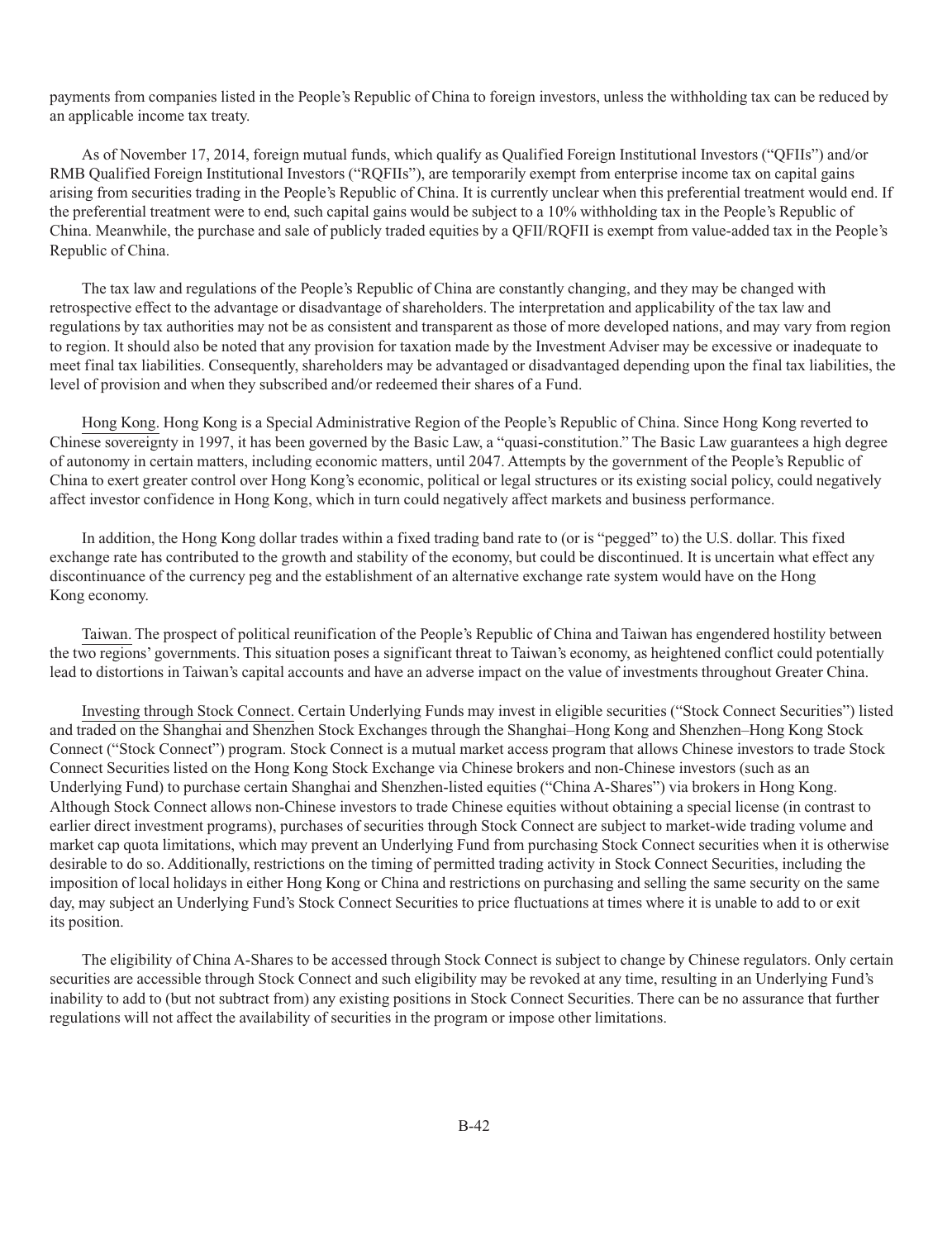Because Stock Connect is relatively new, its effects on the market for trading China A-Shares are uncertain. In addition, the trading, settlement and information technology systems used to operate Stock Connect are relatively new and are continuing to evolve. In the event that these systems do not function properly, trading through Stock Connect could be disrupted.

Stock Connect is subject to regulation by both Hong Kong and China. Regulators in both jurisdictions may suspend or terminate Stock Connect trading in certain circumstances. In addition, Chinese regulators have previously suspended trading in Chinese issuers (or permitted such issuers to suspend trading) during market disruptions and may do so again in the event of future disruptions and/or various company-specific events. Such suspensions may be widespread and may adversely affect the Underlying Fund's ability to trade Stock Connect Securities during periods of heightened market volatility. There can be no assurance that any such suspensions or terminations will not be exercised against certain market participants.

Stock Connect transactions are not subject to the investor protection programs of the Hong Kong, Shanghai or Shenzhen Stock Exchanges, though established Hong Kong law may provide other remedies as to any default by a Hong Kong broker. In China, Stock Connect Securities are held on behalf of ultimate investors (such as an Underlying Fund) by the Hong Kong Securities Clearing Company Limited ("HKSCC") as nominee. Although Chinese regulators have affirmed that ultimate investors hold a beneficial interest in Stock Connect Securities, the legal mechanisms available to beneficial owners for enforcing their rights are untested and therefore may expose ultimate investors to risks. Further, Chinese law surrounding the rights of beneficial owners of securities is relatively underdeveloped and courts in China have relatively limited experience in applying the concept of beneficial ownership. As the law continues to evolve, there is a risk that an Underlying Fund's ability to enforce its ownership rights may be uncertain, which could subject an Underlying Fund to significant losses.

The Underlying Fund may be unable to participate in corporate actions affecting Stock Connect Securities due to time constraints or for other operational reasons. In addition, an Underlying Fund will not be able to vote in shareholders' meetings except through HKSCC and will not be able to attend shareholders' meetings.

Trades in Stock Connect Securities are subject to certain pre-trade requirements and checks designed to confirm that, for purchases, there is sufficient Stock Connect quota to complete the purchase, and, for sales, the seller has sufficient Stock Connect Securities to complete the sale. Investment quota limitations are subject to change. In addition, these pre-trade requirements may, in practice, limit the number of brokers that an Underlying Fund may use to execute trades. While the Underlying Fund may use special segregated accounts in lieu of pre-trade requirements and checks, some market participants in Stock Connect Securities, either in China or others investing through Stock Connect or other foreign direct investment programs, have yet to fully implement information technology systems necessary to complete trades involving shares in such accounts in a timely manner. Market practice with respect to special segregated accounts is continuing to evolve.

The Underlying Fund will not be able to buy or sell Stock Connect Securities when either the Chinese and Hong Kong markets are closed for trading, and the Chinese and/or Hong Kong markets may be closed for trading for extended periods of time because of local holidays. When the Chinese and Hong Kong markets are not both open on the same day, an Underlying Fund may be unable to buy or sell a Stock Connect Security at the desired time. Stock Connect trades are settled in Renminbi (RMB), the official Chinese currency, and investors must have timely access to a reliable supply of RMB in Hong Kong, which cannot be guaranteed.

Certain Underlying Funds and the Investment Adviser (on behalf of themselves and their other clients) will also be subject to restrictions on trading (including restriction on retention of proceeds) in China A-Shares as a result of their interest in China A-Shares and are responsible for compliance with all notifications, reporting and other applicable requirements in connection with such interests. For example, under current Chinese law, once an investor (and, potentially, related investors) holds up to 5% of the shares of a Chinese-listed company, the investor is required to disclose its interest within three days in accordance with applicable regulations and during the reporting period it cannot trade the shares of that company. The investor is also required to disclose any change in its holdings and comply with applicable trading restrictions in accordance with Chinese law.

Trades in Stock Connect Securities may also be subject to various fees, taxes and market charges imposed by Chinese market participants and regulatory authorities. These fees may result in greater trading expenses, which could be borne by the Underlying Fund.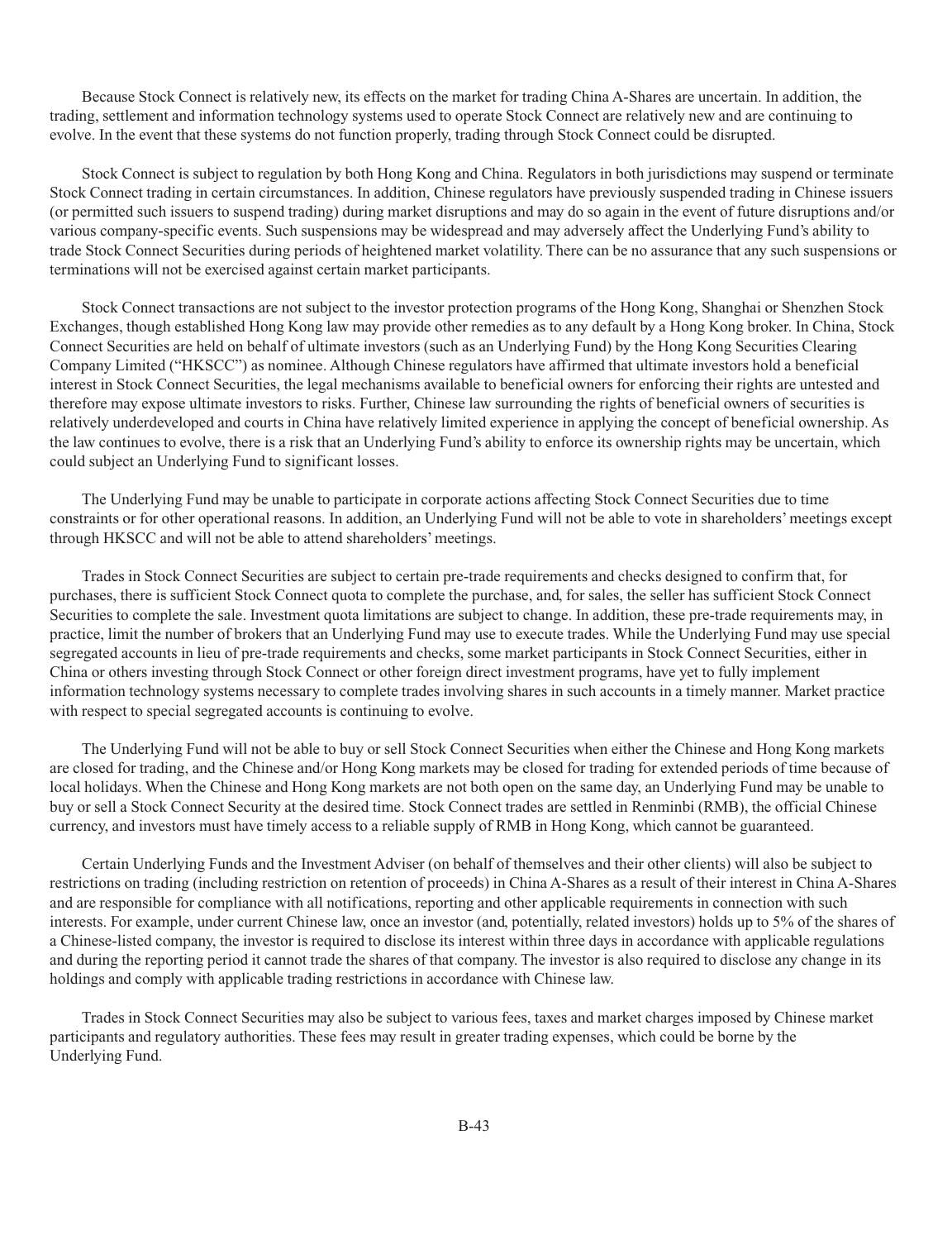# **Investing in India**

In addition to the risks listed under "Foreign Securities" and "Investing in Emerging Countries," investing in India presents additional risks.

The value of an Underlying Fund's investments in Indian securities may be affected by political and economic developments, changes in government regulation and government intervention, high rates of inflation or interest rates and withholding tax affecting India. The risk of loss may also be increased because there may be less information available about Indian issuers because they are not subject to the extensive accounting, auditing and financial reporting standards and practices which are applicable in the U.S. and other developed countries. A large proportion of the shares of many Indian companies may be held by a limited number of persons and financial institutions, which may limit the number of shares available for investment. There is also a lower level of regulation and monitoring of the Indian securities market and its participants than in other more developed markets.

The laws in India relating to limited liability of corporate shareholders, fiduciary duties of officers and directors, and the bankruptcy of state enterprises are generally less well developed than or different from such laws in the United States. It may be more difficult to obtain or enforce a judgment in the courts in India than it is in the United States. India also has less developed clearance and settlement procedures, and there have been times when settlements have been unable to keep pace with the volume of securities and have been significantly delayed. The Indian stock exchanges have in the past been subject to repeated closure and there can be no certainty that this will not recur. In addition, significant delays are common in registering transfers of securities and an Underlying Fund may be unable to sell securities until the registration process is completed and may experience delays in receipt of dividends and other entitlements.

Foreign investment in the securities of issuers in India is usually restricted or controlled to some degree. In India, "foreign portfolio investors" ("FPIs") may predominately invest in exchange-traded securities (and securities to be listed, or those approved on the over-the-counter exchange of India) subject to the conditions specified in certain guidelines for direct foreign investment. FPIs have to apply for registration with a designated depository participant in India on behalf of the Securities and Exchange Board of India ("SEBI"). Certain Underlying Funds are registered as FPIs. Such Underlying Fund's continued ability to invest in India is dependent on its continuing to meet current and future requirements placed on FPIs by SEBI regulations. If an Underlying Fund were to fail to meet applicable requirements in the future, an Underlying Fund would no longer be permitted to invest directly in Indian securities, may not be able to pursue its principal strategy and may be forced to liquidate. FPIs are required to observe certain investment restrictions, including an account ownership ceiling of 10% of the total issued share capital of any one company. The shareholdings of all registered FPIs, together with the shareholdings of non-resident Indian individuals and foreign corporate bodies substantially owned by non-resident Indians, may not exceed a specified percentage of the issued share capital of any one company (subject to that company's approval).

Only registered FPIs that comply with certain statutory conditions may make direct portfolio investments in exchange-traded Indian securities. Under the current guidelines, income, gains and initial capital with respect to such investments are freely repatriable, subject to payment of applicable Indian taxes. However, the guidelines covering foreign investment are relatively new and evolving and there can be no assurance that these investment control regimes will not change in a way that makes it more difficult or impossible for an Underlying Fund to implement its investment objective or repatriate its income, gains and initial capital from India. Further, SEBI has recently, in September 2019, notified new regulations governing FPIs which among other amend the categories of FPIs, and issued operational guidelines which lay down the process to implement the new regulations. There can be no assurance that an Underlying Fund will continue to qualify for its FPI license. Loss of the FPI registration could adversely impact the ability of an Underlying Fund to make investments in India.

With effect from April 1, 2018, a tax of 10% plus surcharges is imposed on gains from sales of equities held more than one year, provided such securities were both acquired and sold on a recognized stock exchange in India. For shares acquired prior to February 1, 2018, a step-up in the cost of acquisition may be available in certain circumstances. A tax of 15% plus surcharges is currently imposed on gains from sales of equities held not more than one year and sold on a recognized stock exchange in India. Gains from sales of equity securities in other cases are taxed at a rate of 30% plus surcharges (for securities held not more than one year) and 10% (for securities held for more than one year). Securities transaction tax applies for specified transactions at specified rates. India generally imposes a tax on interest income on debt securities at a rate of 20% plus surcharges. In certain cases, the tax rate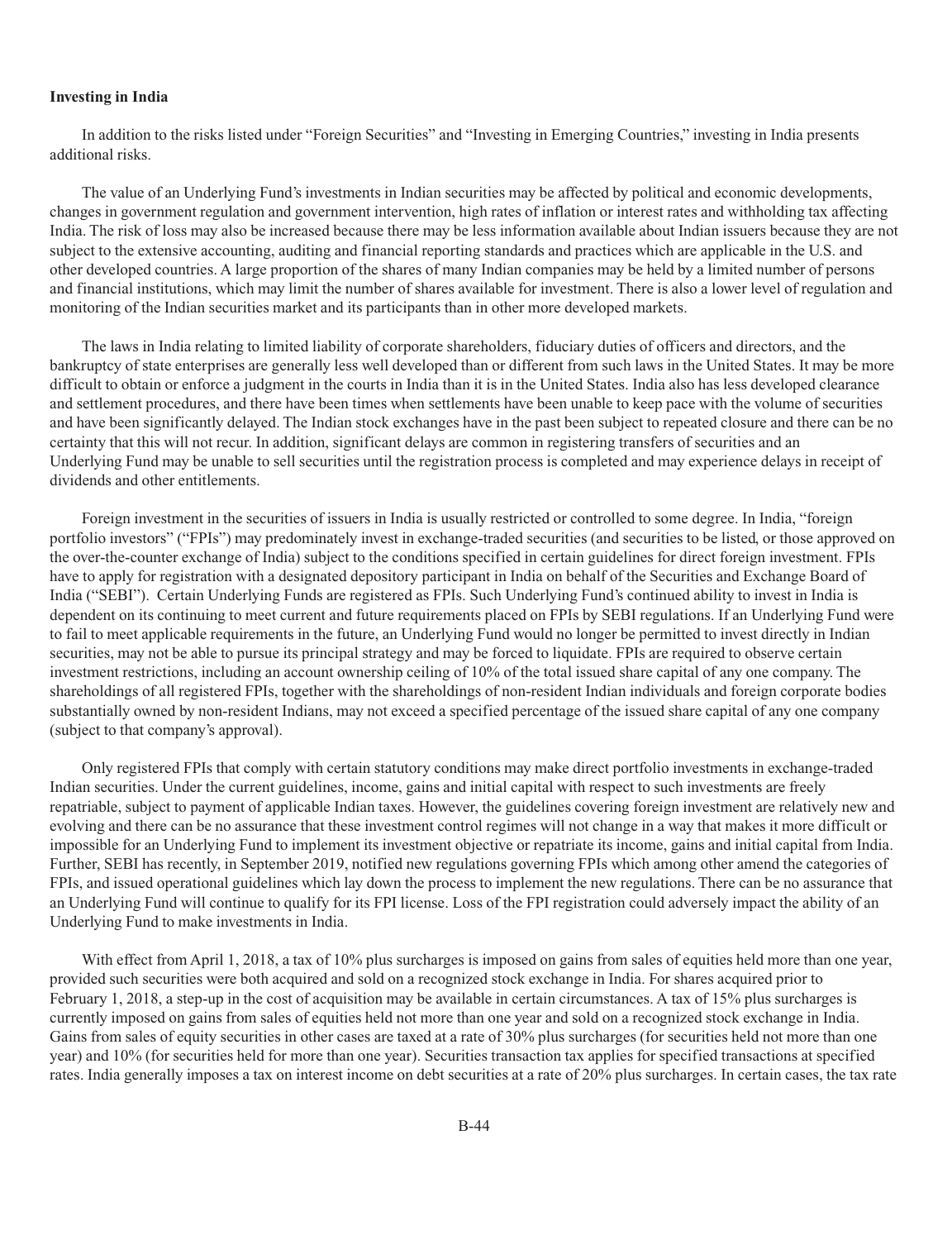may be reduced to 5%. This tax is imposed on the investor. India imposes a tax on dividends paid by an Indian company at a rate of 15% plus surcharges (on a gross up basis). This tax is imposed on the company that pays the dividends. The Investment Adviser will take into account the effects of local taxation on investment returns. In the past, these taxes have sometimes been substantial.

The Indian population is composed of diverse religious, linguistic and ethnic groups. Religious and border disputes continue to pose problems for India. From time to time, India has experienced internal disputes between religious groups within the country. In addition, India has faced, and continues to face, military hostilities with neighboring countries and regional countries. These events could adversely influence the Indian economy and, as a result, negatively affect an Underlying Fund's investments.

### **Investing in Indonesia**

Indonesia has experienced currency devaluations, substantial rates of inflation, widespread corruption and economic recessions. The Indonesian government may exercise substantial influence over many aspects of the private sector and may own or control many companies. Indonesia's securities laws are unsettled and judicial enforcement of contracts with foreign entities is inconsistent, often as a result of pervasive corruption. Indonesia has a history of political and military unrest including acts of terrorism, outbreaks of violence and civil unrest due to territorial disputes, historical animosities and domestic ethnic and religious conflicts. Indonesia's democracy has a relatively short history, increasing the risk of political instability.

The Indonesian securities market is an emerging market characterized by a small number of company listings, high price volatility and a relatively illiquid secondary trading environment. These factors, coupled with restrictions on investment by foreigners and other factors, limit the supply of securities available for investment by an Underlying Fund. This will affect the rate at which an Underlying Fund is able to invest in Indonesian securities, the purchase and sale prices for such securities and the timing of purchases and sales. The limited liquidity of the Indonesian securities markets may also affect an Underlying Fund's ability to acquire or dispose of securities at a price and time that it wishes to do so. Accordingly, in periods of rising market prices, an Underlying Fund may be unable to participate in such price increases fully to the extent that it is unable to acquire desired portfolio positions quickly; conversely an Underlying Fund's inability to dispose fully and promptly of positions in declining markets will cause its NAV to decline as the value of unsold positions is marked to lower prices.

The market for Indonesian securities is directly influenced by the flow of international capital, and economic and market conditions of certain countries. Adverse economic conditions or developments in other emerging market countries, especially in the Southeast Asia region, have at times significantly affected the availability of credit in the Indonesian economy and resulted in considerable outflows of funds and declines in the amount of foreign currency invested in Indonesia. Adverse conditions or changes in relationships with Indonesia's major trading partners, including Japan, China, and the U.S., may also significantly impact on the Indonesian economy. As a commodity exporter, Indonesia is susceptible to world prices for their exports, including crude oil.

Indonesia is located in a part of the world that has historically been prone to natural disasters such as tsunamis, earthquakes, volcanoes, and typhoons, and is economically sensitive to environmental events. Any such event could result in a significant adverse impact on Indonesia's economy.

# **Investing in Japan**

Japan's economy is heavily dependent upon international trade and is especially sensitive to any adverse effects arising from trade tariffs and other protectionist measures, as well as the economic condition of its trading partners. Japan's high volume of exports has caused trade tensions with Japan's primary trading partners, particularly with the United States. The relaxing of official and de facto barriers to imports, or hardships created by the actions of trading partners, could adversely affect Japan's economy. Because the Japanese economy is so dependent on exports, any fall-off in exports may be seen as a sign of economic weakness, which may adversely affect Japanese markets.

In addition, Japan's export industry, its most important economic sector, depends heavily on imported raw materials and fuels, including iron ore, copper, oil and many forest products. Japan has historically depended on oil for most of its energy requirements. Almost all of its oil is imported, the majority from the Middle East. In the past, oil prices have had a major impact on the domestic economy, but more recently Japan has worked to reduce its dependence on oil by encouraging energy conservation and use of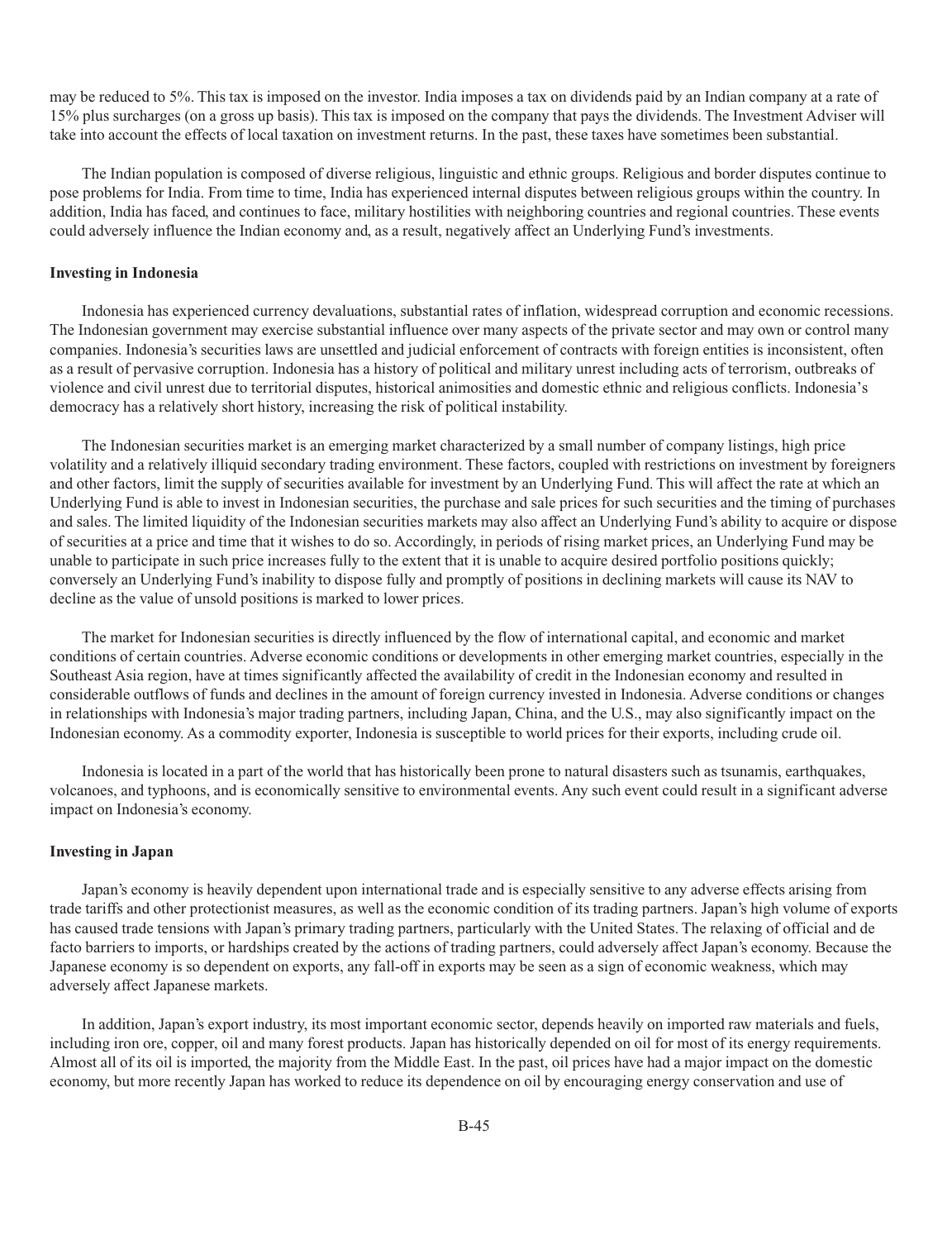alternative fuels. However, Japan remains sensitive to fluctuations in commodity prices, and a substantial rise in world oil or commodity prices could have a negative effect on its economy.

The Japanese yen has fluctuated widely during recent periods and may be affected by currency volatility elsewhere in Asia, especially Southeast Asia. In addition, the yen has had a history of unpredictable and volatile movements against the U.S. dollar. A weak yen is disadvantageous to U.S. shareholders investing in yen-denominated securities. A strong yen, however, could be an impediment to strong continued exports and economic recovery, because it makes Japanese goods sold in other countries more expensive and reduces the value of foreign earnings repatriated to Japan.

The performance of the global economy could have a major impact upon equity returns in Japan. As a result of the strong correlation with the economy of the U.S., Japan's economy and its stock market are vulnerable to any unfavorable economic conditions in the U.S. and poor performance of U.S. stock markets. The growing economic relationship between Japan and its other neighboring countries in the Southeast Asia region, especially China, also exposes Japan's economy to changes to the economic climates in those countries.

Like many developed countries, Japan faces challenges to its competitiveness. Growth slowed markedly in the 1990s and Japan's economy fell into a long recession. After a few years of mild recovery in the mid-2000s, the Japanese economy fell into another recession in part due to the recent global economic crisis. This economic recession was likely compounded by an unstable financial sector, low domestic consumption, and certain corporate structural weaknesses, which remain some of the major issues facing the Japanese economy. Japan is reforming its political process and deregulating its economy to address this situation. However, there is no guarantee that these efforts will succeed in making the performance of the Japanese economy more competitive.

Japan has experienced natural disasters, such as earthquakes and tidal waves, of varying degrees of severity. The risks of such phenomena, and the resulting damage, continue to exist and could have a severe and negative impact on the Fund's holdings in Japanese securities. Japan also has one of the world's highest population densities. A significant percentage of the total population of Japan is concentrated in the metropolitan areas of Tokyo, Osaka, and Nagoya. Therefore, a natural disaster centered in or very near to one of these cities could have a particularly devastating effect on Japan's financial markets. Japan's recovery from the recession has been affected by economic distress resulting from the earthquake and resulting tsunami that struck northeastern Japan in March 2011 causing major damage along the coast, including damage to nuclear power plants in the region. Since the earthquake, Japan's financial markets have fluctuated dramatically. The disaster caused large personal losses, reduced energy supplies, disrupted manufacturing, resulted in significant declines in stock market prices and resulted in an appreciable decline in Japan's economic output. Although production levels are recovering in some industries as work is shifted to factories in areas not directly affected by the disaster, the timing of a full economic recovery is uncertain, and foreign business whose supply chains are dependent on production or manufacturing in Japan may decrease their reliance on Japanese industries in the future.

# **Investing in Mexico**

Since the period of economic turmoil surrounding the devaluation of the peso in 1994, which triggered the worst recession in over 50 years, Mexico has experienced a period of general economic recovery. Mexico's economic growth continues to attract direct foreign investment, although at a slower pace than in the past due to the global deceleration. Economic and social concerns persist, however, with respect to low real wages, underemployment for a large segment of the population, inequitable income distribution and few advancement opportunities for the large impoverished population in the southern states. Although inflation currently remains under control, Mexico has a history of high inflation and substantial devaluations of the peso, causing currency instabilities. These economic and political issues have caused volatility in the Mexican securities markets.

Mexico's free market economy contains a mixture of modern and outmoded industry and agriculture, increasingly dominated by the private sector. Recent administrations have begun a process of privatization of certain entities and industries including seaports, railroads, telecommunications, electricity generation, natural gas distribution and airports. In some instances, however, newly privatized entities have suffered losses due to an inability to adjust quickly to a competitive environment or to changing regulatory and legal standards. Recently, the Mexican government has been aiming to improve competitiveness and economic growth of the Mexican economy through a legislative reform agenda. The Mexican government has passed education, energy, financial, fiscal and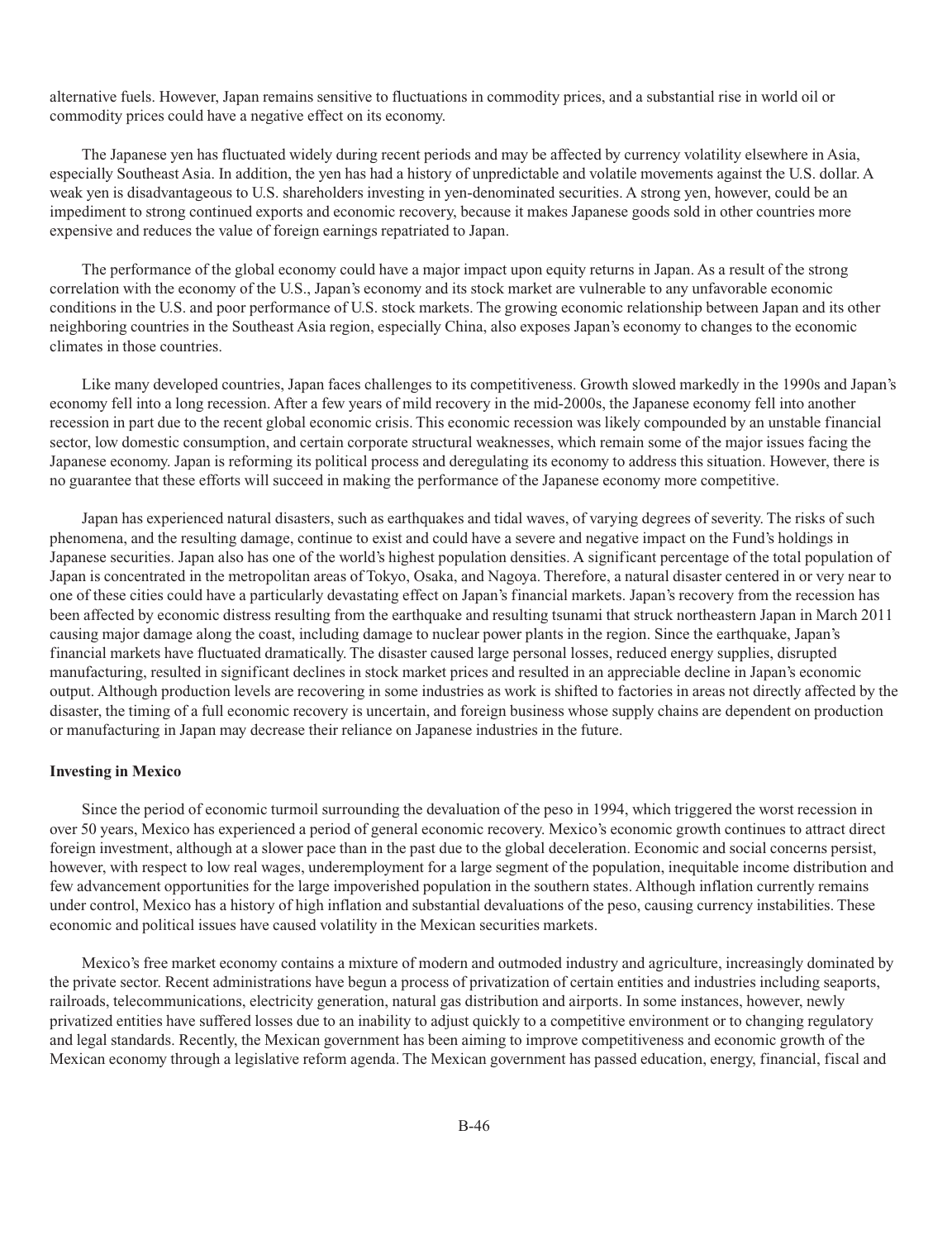telecommunications reform legislation. However, an Underlying Fund cannot predict whether these reforms will result in positive changes in Mexican governmental and economic policy.

The Mexican economy is heavily dependent on trade with, and foreign investment from, the U.S. and Canada, which are Mexico's principal trading partners. Any changes in the supply, demand, price or other economic components of Mexico's imports or exports, as well as any reductions in foreign investment from, or changes in the economies of, the U.S. or Canada, may have an adverse impact on the Mexican economy. In particular, Mexico's economy is very dependent on oil exports and susceptible to fluctuations in the price of oil. Mexico and the U.S. entered into the North American Free Trade Agreement (NAFTA) in 1994 as well as a second treaty, the Security and Prosperity Partnership of North America, in 2005. In an effort to expand trade with Pacific countries, Mexico formally joined the Trans-Pacific Partnership negotiations in 2012 and formed the Pacific Alliance with Peru, Columbia and Chile. The United States-Mexico-Canada Agreement, the successor to NAFTA, took effect on July 1, 2020. This treaty may impact the trading relationship between Mexico and the U.S. and further Mexico's dependency on the U.S. economy.

Mexico is subject to social and political instability as a result of a recent rise in criminal activity, including violent crimes and terrorist actions committed by certain political and drug trade organizations. A general escalation of violent crime has led to uncertainty in the Mexican market and adversely affected the performance of the Mexican economy. Violence near border areas, as well as border-related political disputes, may lead to strained international relations.

Some recent elections have been contentious and closely-decided, and changes in political parties or other political events may affect the economy and cause instability. Corruption remains widespread in Mexican institutions and infrastructure is underdeveloped. Mexico has historically been prone to natural disasters such as tsunamis, volcanoes, hurricanes and destructive earthquakes, which may adversely impact its economy.

### **Investing in Nigeria**

Nigeria is endowed with vast resources of oil and gas, which provide strong potential for economic growth. However, dependence on oil revenues leaves Nigeria vulnerable to volatility in world oil prices and dependent on international trade. In addition, Nigeria suffers from poverty, marginalization of key regions, and ethnic and religious divides. Under-investment and corruption have slowed infrastructure development, leading to major electricity shortages, among other things. Electricity shortages have led many businesses to make costly private arrangements for generation of power. Excessive regulation, an unreliable justice system, government corruption, and high inflation are other risks faced by Nigerian companies.

Because Nigeria is heavily dependent upon international trade, its economy would be negatively affected by any trade barriers, exchange controls (including repatriation restrictions), managed adjustments in relative currency values or other protectionist measures imposed or negotiated by the countries with which it trades. Nigeria has imposed capital controls to varying degrees in the past, which may make it difficult for an Underlying Fund to invest in companies in Nigeria or repatriate investment income, capital or the proceeds of securities sales from Nigeria. An Underlying Fund could be adversely affected by delays in, or a refusal to grant, any required governmental approval for such repatriation. The Nigerian economy may also be adversely affected by economic conditions in the countries with which it trades.

Militancy in the Niger Delta region, which has had a significant impact on crude oil production in recent years, has subsided following a government amnesty initiative in 2009. However, political activism and violence in the Delta region, as well as religious riots in the north, continue to have an effect on the Nigerian economy. Religious tension, often fueled by politicians, may increase in the near future, especially as other African countries are experiencing similar religious and political discontent.

Nigeria is also subject to the risks of investing in African countries generally. Many African countries historically have suffered from political, economic, and social instability. Political risks may include substantial government control over the private sector, corrupt leaders, expropriation and/or nationalization of assets, restrictions on and government intervention in international trade, confiscatory taxation, civil unrest, social instability as a result of religious, ethnic and/or socioeconomic unrest, suppression of opposition parties or fixed elections, terrorism, coups, and war. Certain African markets may face a higher concentration of market capitalization, greater illiquidity and greater price volatility than that found in more developed markets of Western Europe or the United States. Certain governments in Africa restrict or control to varying degrees the ability of foreign investors to invest in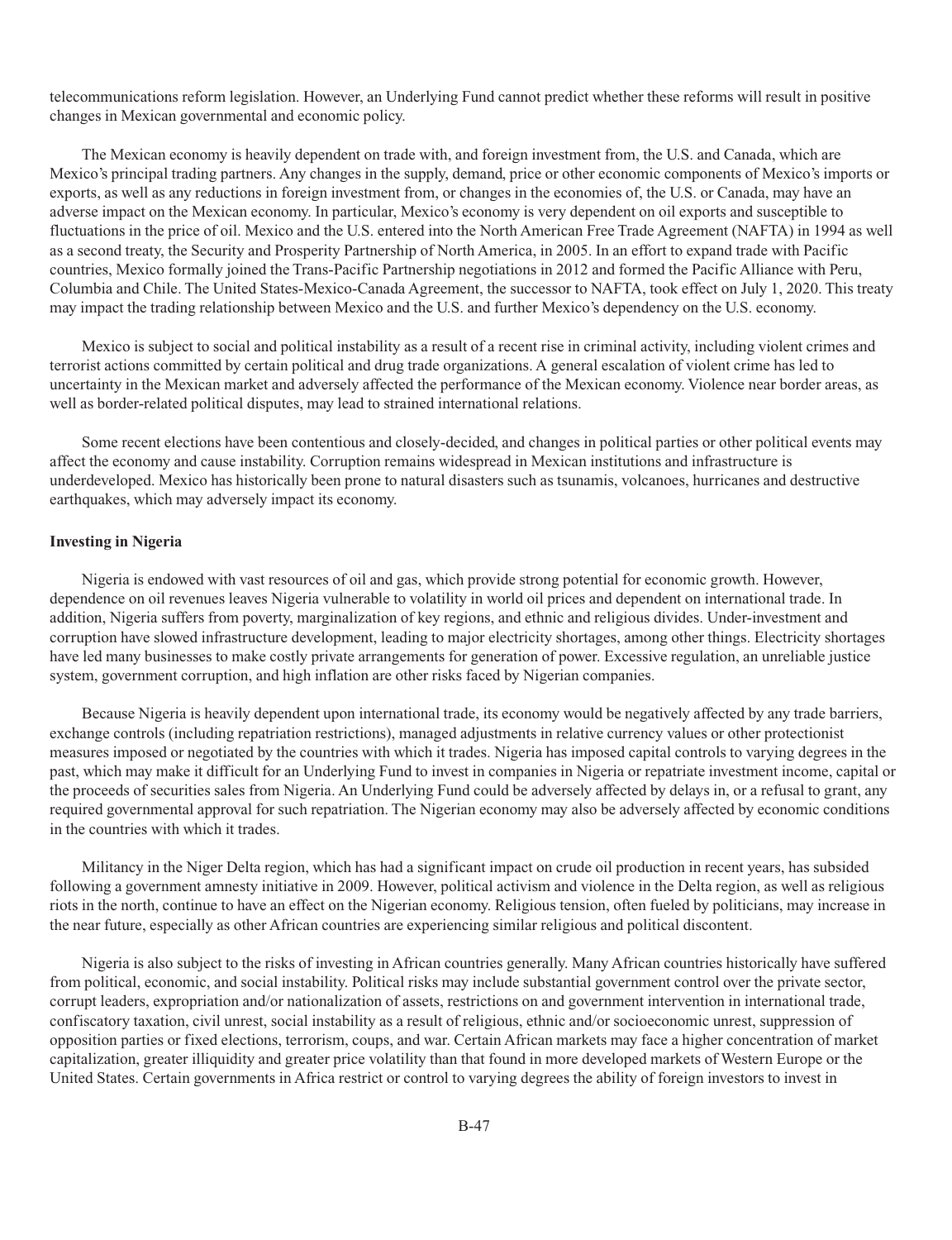securities of issuers located or operating in those countries. Securities laws in many countries in Africa are relatively new and unsettled and, consequently, there is a risk of rapid and unpredictable change in laws regarding foreign investment, securities regulation, title to securities and shareholder rights. Accordingly, foreign investors may be adversely affected by new or amended laws and regulations.

## **Investing in Pakistan**

The Pakistani population is comprised of diverse religious, linguistic and ethnic groups which may sometimes be resistant to the central government's control. Acts of terrorism and armed clashes between Pakistani troops, local tribesmen, the Taliban and foreign extremists have resulted in population displacement and civil unrest. Pakistan, a nuclear power, also has a history of hostility with neighboring countries, most notably with India, also a nuclear power. These hostilities sometimes result in armed conflict and acts of terrorism. Even in the absence of armed conflict, the potential threat of war with India may depress economic growth in Pakistan. Further, Pakistan's geographic location between Afghanistan and Iran increases the risk that it may be involved in or affected by international conflicts. Pakistan's economic growth is due in large part to high levels of foreign aid, loans and debt forgiveness. However, this support may be reduced or terminated in response to a change in the political leadership of Pakistan. Unanticipated political or social developments may affect the value of an Underlying Fund's investments and the availability to an Underlying Fund of additional investments.

Pakistan's economy is heavily dependent on exports. Pakistan's key trading and foreign investment partner is the United States. Reduction in spending on Pakistani products and services, or changes in the U.S. economy, foreign policy, trade regulation or currency exchange rate may adversely impact the Pakistani economy.

The stock markets in the region are undergoing a period of growth and change, which may result in trading or price volatility and difficulties in the settlement and recording of transactions, and in interpreting and applying the relevant laws and regulations. The securities industries in Pakistan are comparatively underdeveloped. An Underlying Fund may be unable to sell securities where the registration process is incomplete and may experience delays in receipt of dividends. If trading volume is limited by operational difficulties, the ability of an Underlying Fund to invest its assets in Pakistan may be impaired. Settlement of securities transactions in Pakistan are subject to risk of loss, may be delayed and are generally less frequent than in the United States, which could affect the liquidity of an Underlying Fund's assets. In addition, disruptions due to work stoppages and trading improprieties in these securities markets have caused such markets to close. If extended closings were to occur in stock markets where an Underlying Fund was heavily invested, an Underlying Fund's ability to redeem Fund shares could become correspondingly impaired.

Pakistan is located in a part of the world that has historically been prone to natural disasters including floods and earthquakes and is economically sensitive to environmental events. Any such event could result in a significant adverse impact on Pakistan's economy.

#### **Investing in the Philippines**

Investments in the Philippines may be negatively affected by slow or negative growth rates and economic instability in the Philippines and in Asia. The Philippines' economy is heavily dependent on exports, particularly electronics and semiconductors. The Philippines' reliance on these sectors makes it vulnerable to economic declines in the information technology sector. In addition, the Philippines' dependence on exports ties the growth of its economy to those of its key trading partners, including the U.S., China, Japan and Singapore. Nonetheless, as a result of minimal exposure to troubled international securities, lower dependence on exports, high domestic rates of consumption and large remittances received from large overseas populations, the Philippines was able to weather the recent global economic and financial downturns better than its regional peers. However, reduction in spending on products and services from the Philippines, or changes in trade regulations or currency exchange rates in any of these countries, may adversely impact the Philippine economy.

In the past, the Philippines has experienced periods of slow or negative growth, high inflation, significant devaluation of the peso, imposition of exchange controls, debt restructuring and electricity shortages and blackouts. From mid-1997 to 1999, the Asian economic crisis adversely affected the Philippine economy and caused a significant depreciation of the Peso and increases in interest rates. These factors had a material adverse impact on the ability of many Philippine companies to meet their debt-servicing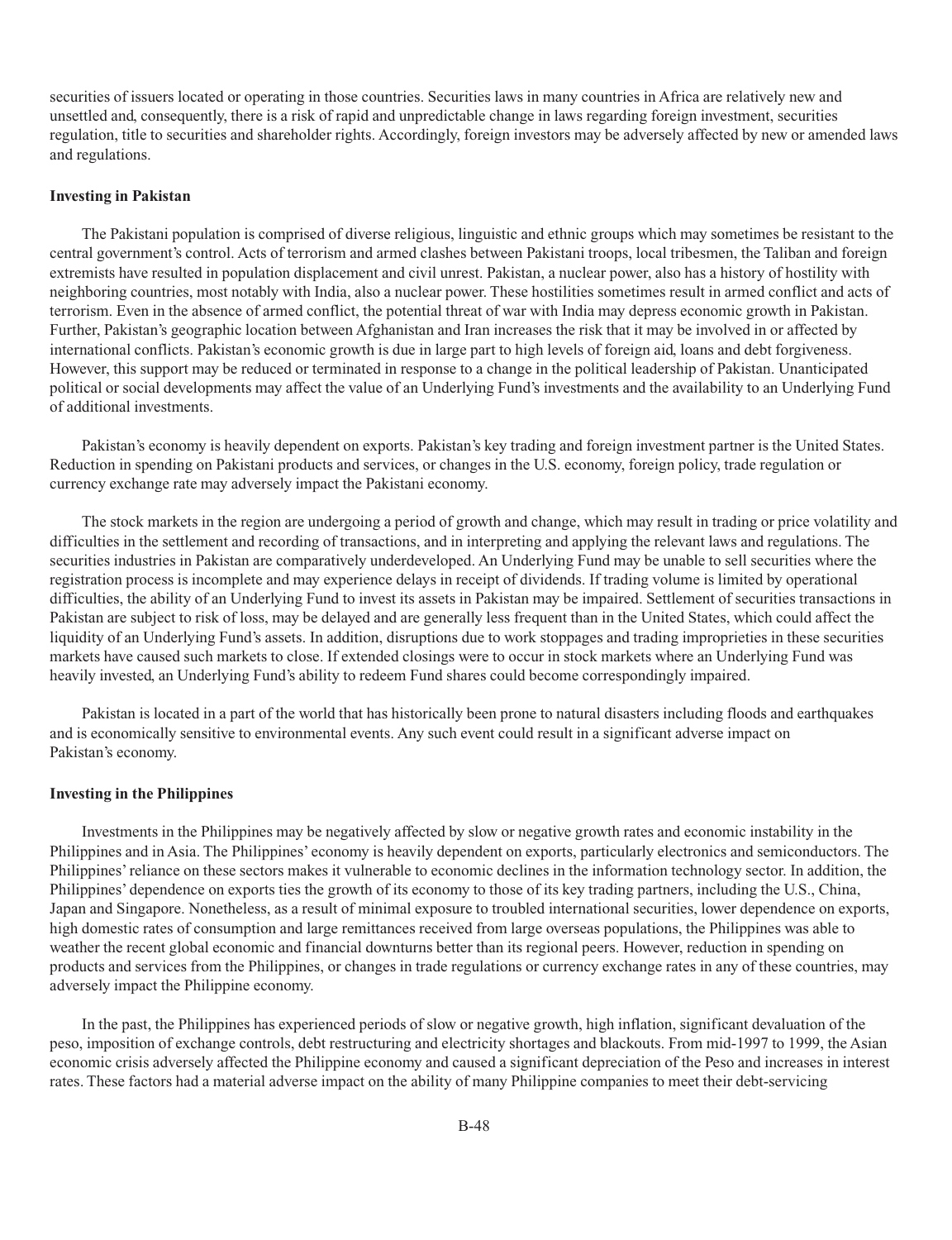obligations. While the Philippines has recovered from the Asian economic crisis, it continues to face a significant budget deficit, limited foreign currency reserves and a volatile Peso exchange rate.

Political concerns, including uncertainties over the economic policies of the Philippine government, the large budget deficit and unsettled political conditions, could materially affect the financial and economic conditions of Philippine companies in which an Underlying Fund may invest. The Philippines has experienced a high level of debt and public spending, which may stifle economic growth or contribute to prolonged periods of recession. Investments in Philippine companies will also subject an Underlying Fund to risks associated with government corruption, including lack of transparency and contradictions in regulations, appropriation of assets, graft, excessive and/or unpredictable taxation, and an unreliable judicial system.

The Philippines has historically been prone to incidents of political and religious related violence and terrorism, and may continue to experience this in the future.

The Philippines is located in a part of the world that has historically been prone to natural disasters such as tsunamis, earthquakes, volcanoes, and typhoons and is economically sensitive to environmental events. Any such event could result in a significant adverse impact on the Philippines' economy.

#### **Investing in Russia**

In addition to the risks listed above under "Foreign Securities" and "Investing in Emerging Countries," investing in Russia presents additional risks. Investing in Russian securities is highly speculative and involves significant risks and special considerations not typically associated with investing in the securities markets of the U.S. and most other developed countries. Over the past century, Russia has experienced political, social and economic turbulence and has endured decades of communist rule under which tens of millions of its citizens were collectivized into state agricultural and industrial enterprises. Since the collapse of the Soviet Union, Russia's government has been faced with the daunting task of stabilizing its domestic economy, while transforming it into a modern and efficient structure able to compete in international markets and respond to the needs of its citizens. However, to date, many of the country's economic reform initiatives have floundered as the proceeds of International Monetary Fund and other economic assistance have been squandered or stolen. In this environment, there is always the risk that the nation's government will abandon the current program of economic reform and replace it with radically different political and economic policies that would be detrimental to the interests of foreign investors. This could entail a return to a centrally planned economy and nationalization of private enterprises similar to what existed under the old Soviet Union.

Poor accounting standards, inept management, pervasive corruption, insider trading and crime, and inadequate regulatory protection for the rights of investors all pose a significant risk, particularly to foreign investors. In addition, there is the risk that the Russian tax system will not be reformed to prevent inconsistent, retroactive, and/or exorbitant taxation, or, in the alternative, the risk that a reformed tax system may result in the inconsistent and unpredictable enforcement of the new tax laws.

Compared to most national stock markets, the Russian securities market suffers from a variety of problems not encountered in more developed markets. There is little long-term historical data on the Russian securities market because it is relatively new and a substantial proportion of securities transactions in Russia are privately negotiated outside of stock exchanges. The inexperience of the Russian securities market and the limited volume of trading in securities in the market may make obtaining accurate prices on portfolio securities from independent sources more difficult than in more developed markets. Additionally, because of less stringent auditing and financial reporting standards that apply to U.S. companies, there is little solid corporate information available to investors. As a result, it may be difficult to assess the value or prospects of an investment in Russian companies. Stocks of Russian companies also may experience greater price volatility than stocks of U.S. companies.

Because of the relatively recent formation of the Russian securities market as well as the underdeveloped state of the banking and telecommunications systems, settlement, clearing and registration of securities transactions are subject to significant risks. Prior to 2013, there was no central registration system for share registration in Russia and registration was carried out by the companies themselves or by registrars located throughout Russia. These registrars were not necessarily subject to effective state supervision nor were they licensed with any governmental entity. In 2013, Russia implemented the National Settlement Depository (NSD) as a recognized central securities depository (CSD). Title to Russian equities is now based on the records of the NSD rather than the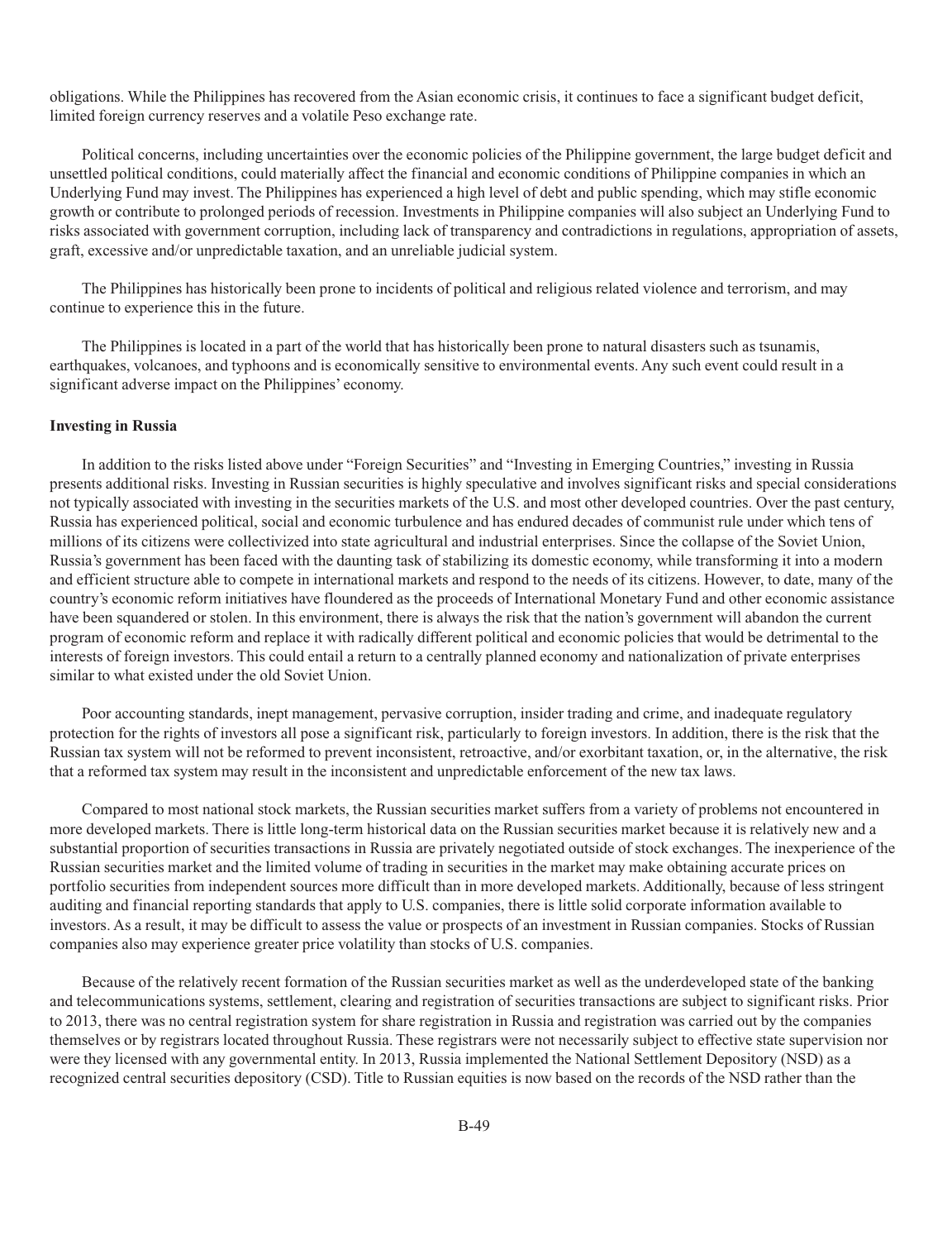registrars. The implementation of the NSD is expected to enhance the efficiency and transparency of the Russian securities market and decrease risk of loss in connection with recording and transferring title to securities. An Underlying Fund also may experience difficulty in obtaining and/or enforcing judgments in Russia.

The Russian economy is heavily dependent upon the export of a range of commodities including most industrial metals, forestry products, oil, and gas. Accordingly, it is strongly affected by international commodity prices and is particularly vulnerable to any weakening in global demand for these products.

Foreign investors also face a high degree of currency risk when investing in Russian securities and a lack of available currency hedging instruments. In a surprise move in August 1998, Russia devalued the ruble, defaulted on short-term domestic bonds, and imposed a moratorium on the repayment of its international debt and the restructuring of the repayment terms. These actions negatively affected Russian borrowers' ability to access international capital markets and had a damaging impact on the Russian economy. In addition, there is the risk that the government may impose capital controls on foreign portfolio investments in the event of extreme financial or political crisis. Such capital controls would prevent the sale of a portfolio of foreign assets and the repatriation of investment income and capital.

Russia's government has begun to take bolder steps, including use of the military, to re-assert its regional geo-political influence. In February 2022, Russia launched a large-scale invasion of Ukraine. These steps have increased tensions between its neighbors and Western countries, which may adversely affect its economic growth. These developments may continue for some time and create uncertainty in the region. Russia's actions have induced the United States and other countries to impose economic sanctions and may result in additional sanctions in the future. Such sanctions, which impact many sectors of the Russian economy, may cause a decline in the value and liquidity of Russian securities and adversely affect the performance of an Underlying Fund or make it difficult for an Underlying Fund to achieve its investment objectives. In certain instances, sanctions and other similar measures could prohibit an Underlying Fund from buying or selling Russian securities, rendering any such securities held by an Underlying Fund unmarketable for an indefinite period of time. In addition, such sanctions, and the Russian government's response, could result in a downgrade in Russia's credit rating, devaluation of its currency and/or increased volatility with respect to Russian securities. Moreover, disruptions caused by Russian military action or other actions (including cyberattacks and espionage) or resulting actual and threatened responses to such activity, including purchasing and financing restrictions, boycotts or changes in consumer or purchaser preferences, sanctions, tariffs or cyberattacks on the Russian government, Russian companies or Russian individuals, including politicians, may impact Russia's economy and Russian issuers of securities in which the Fund invests.

# **Investing in South Africa**

South Africa suffers from significant wealth and income inequality and high rates of unemployment. This may cause civil and social unrest, which could adversely impact the South African economy. Although economic reforms have been enacted to promote growth and foreign investments, there can be no assurance that these programs will achieve the desired results. South Africa has privatized or has begun the process of privatization of certain entities and industries. In some instances, investors in certain newly privatized entities have suffered losses due to the inability of the newly privatized entities to adjust quickly to a competitive environment or to changing regulatory and legal standards. Despite significant reform and privatization, the South African government continues to control a large share of South African economic activity. The agriculture and mining sectors of South Africa's economy account for a large portion of its exports, and thus the South African economy is susceptible to fluctuations in these commodity markets. South Africa is particularly susceptible to extended droughts and water shortages. Such episodes could intensify as a result of future climate changes and could potentially lead to political instability and lower economic productivity. The South African economy is heavily dependent upon the economies of Europe, Asia (particularly Japan) and the United States. Reduction in spending by these economies on South African products and services or negative changes in any of these economies may cause an adverse impact on the South African economy.

Investing in South Africa involves risks of less uniformity in accounting and reporting requirements, less reliable securities valuation, and greater risk associated with custody of securities, than investing in developed countries. Investments in South Africa may also be more likely to experience inflation risk and rapid changes in economic conditions than investments in more developed markets. As a result of these and other risks, an Underlying Fund's investments in South Africa may be subject to a greater risk of loss than investments in more developed markets.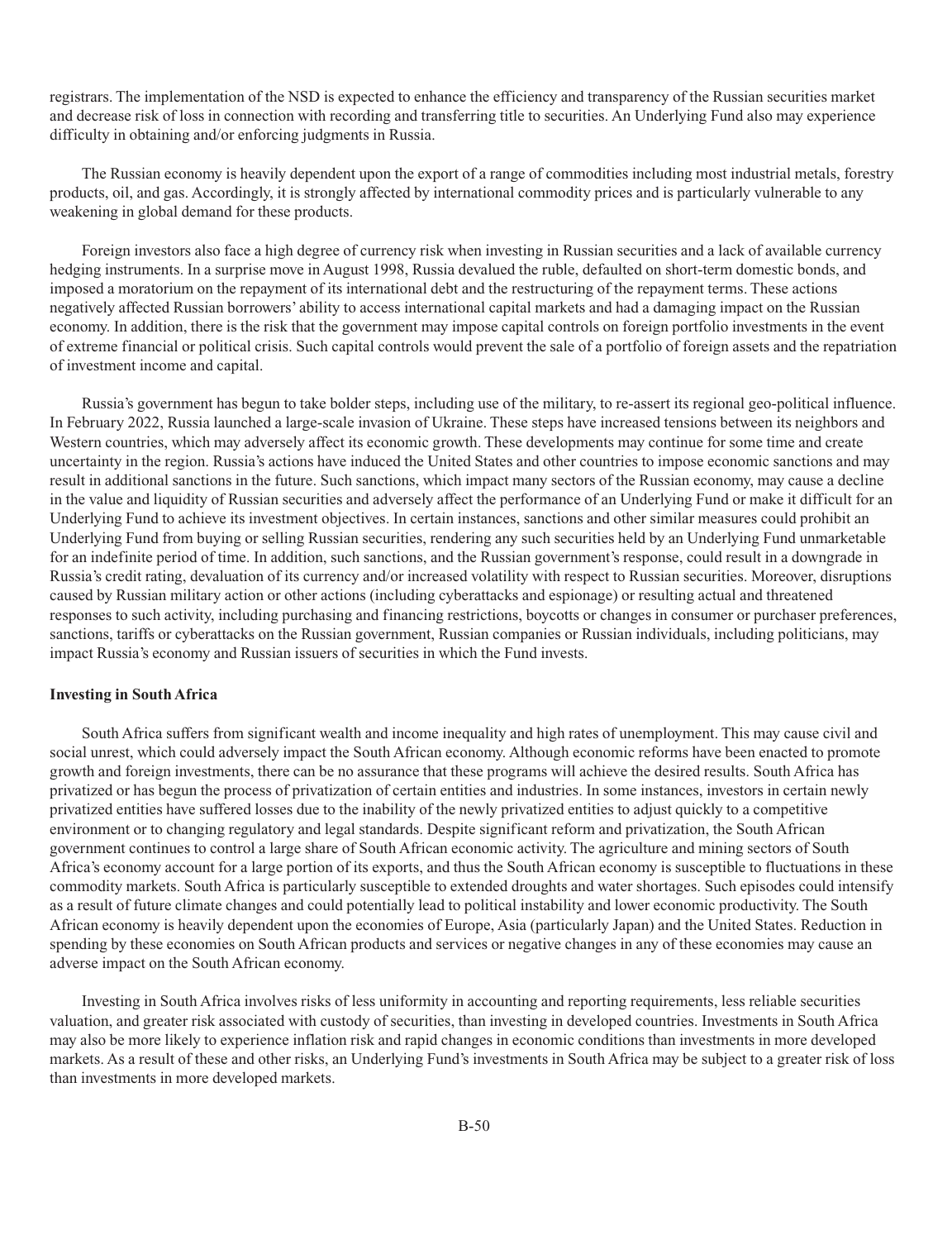### **Investing in Turkey**

Certain political, economic, legal and currency risks have contributed to a high level of price volatility in the Turkish equity and currency markets. Turkey has experienced periods of substantial inflation, currency devaluations and severe economic recessions, any of which may have a negative effect on the Turkish economy and securities market. Turkey has also experienced a high level of debt and public spending, which may stifle Turkish economic growth, contribute to prolonged periods of recession or lower Turkey's sovereign debt rating.

Turkey has begun a process of privatization of certain entities and industries. In some instances, however, newly privatized entities have suffered losses due to an inability to adjust quickly to a competitive environment or to changing regulatory and legal standards. Privatized industries also run the risk of re-nationalization.

Historically, Turkey's national politics have been unpredictable and subject to influence by the military, and its government may be subject to sudden change. Disparities of wealth, the pace and success of democratization and capital market development and religious and racial disaffection have also led to social and political unrest. Unanticipated or sudden political or social developments may result in sudden and significant investment losses.

### **Investing in Vietnam**

While Vietnam has been experiencing a period of rapid economic growth, the country remains relatively poor, with under-developed infrastructure and a lack of sophisticated or high tech industries. Risks of investing in Vietnam include, among others, expropriation and/or nationalization of assets, political instability, including authoritarian and/or military involvement in governmental decision-making, and social instability as a result of religious, ethnic and/or socioeconomic unrest.

Vietnam has at times experienced a high inflation rate, at least partially as a result of the country's large trade deficit. The inflation rate could return to a high level and economic stability could be threatened.

Vietnam may be heavily dependent upon international trade and, consequently, may have been and may continue to be, negatively affected by trade barriers, exchange controls, managed adjustments in relative currency values and other protectionist measures imposed or negotiated by the countries with which it trades. The economy of Vietnam also has been and may continue to be adversely affected by economic conditions in the countries with which it trades.

The Vietnamese economy also has suffered from excessive intervention by the Communist government. Many companies listed on the exchanges are still partly state-owned and have a degree of state influence in their operations. The government of Vietnam continues to hold a large share of the equity in privatized enterprises. State owned and operated companies tend to be less efficient than privately owned companies, due to lack of market competition.

The government of Vietnam may restrict or control to varying degrees the ability of foreign investors to invest in securities of issuers operating in Vietnam. Only a small percentage of the shares of privatized companies are held by investors. These restrictions and/or controls may at times limit or prevent foreign investment in securities of issuers located in Vietnam. Moreover, governmental approval prior to investments by foreign investors may be required in Vietnam and may limit the amount of investments by foreign investors in a particular industry and/or issuer and may limit such foreign investment to a certain class of securities of an issuer that may have less advantageous rights than the classes available for purchase by domiciliaries of Vietnam and/or impose additional taxes on foreign investors. These factors make investing in issuers located in Vietnam significantly riskier than investing in issuers located in more developed countries, and could a cause a decline in the value of an Underlying Fund's shares. In addition, the government of Vietnam may levy withholding or other taxes on dividend and interest income. Although a portion of these taxes may be recoverable, any non-recovered portion of foreign withholding taxes will reduce the income received from investments in such countries.

Investment in Vietnam may be subject to a greater degree of risk associated with governmental approval in connection with the repatriation of capital by foreign investors. Vietnamese authorities have in the past imposed arbitrary repatriation taxes on foreign owners. In addition, there is the risk that if Vietnam's balance of payments declines, Vietnam may impose temporary restrictions on foreign capital remittances. Consequently, an Underlying Fund could be adversely affected by delays in, or a refusal to grant, any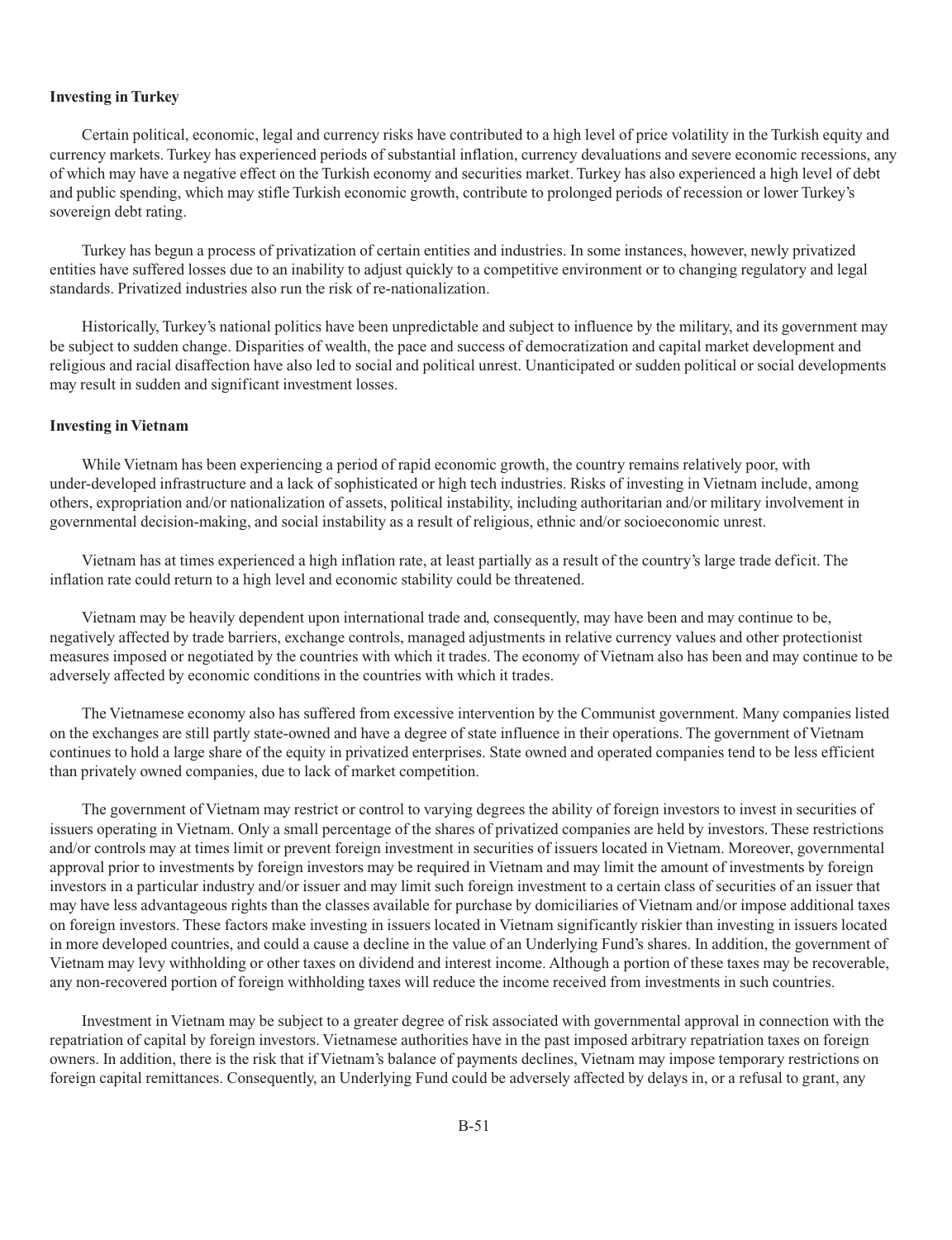required governmental approval for repatriation of capital, as well as by the application to an Underlying Fund of any restrictions on investments. Additionally, investments in Vietnam may require an Underlying Fund to adopt special procedures, seek local government approvals or take other actions, each of which may involve additional costs to an Underlying Fund.

Current investment regulations in Vietnam require funds to execute trades of securities of Vietnamese companies through a single broker. As a result, the Adviser will have less flexibility to choose among brokers on behalf of an Underlying Fund than is typically the case for investment managers. In addition, because the process of purchasing securities in Vietnam requires that payment to the local broker occur prior to receipt of securities, failure of the broker to deliver the securities will adversely affect the applicable Underlying Fund.

Vietnam is also subject to certain environmental risks, including typhoons and floods, as well as rapid environmental degradation due to industrialization and lack of regulation.

# **Investing in Other N-11 Countries**

In addition to the risks listed above under "Foreign Securities" and "Investing in Emerging Countries," investments in N-11 countries present additional risks. The "N-11 countries" are countries that have been identified by the Goldman Sachs Global Economics, Commodities, and Strategy Research Team as the "Next Eleven" emerging countries (i.e., after Brazil, Russia, India and China) that share the potential to experience high economic growth and be important contributors to global gross domestic product ("GDP") in the future. The N-11 countries are Bangladesh, Egypt, Indonesia, Iran, Mexico, Nigeria, Pakistan, Philippines, South Korea, Turkey and Vietnam. An Underlying Fund will not invest in issuers organized under the laws of Iran, or domiciled in Iran, or in certain other issuers as necessary to comply with U.S. economic sanctions against Iran.

#### **Restrictions on Investment and Repatriation**

Certain emerging countries require governmental approval prior to investments by foreign persons or limit investments by foreign persons to only a specified percentage of an issuer's outstanding securities or a specific class of securities which may have less advantageous terms (including price) than securities of the issuer available for purchase by nationals. Repatriation of investment income and capital from certain emerging countries is subject to certain governmental consents. Even where there is no outright restriction on repatriation of capital, the mechanics of repatriation may affect the operation of the Fund or Underlying Fund .

Emerging Country Government Obligations. Emerging country governmental entities are among the largest debtors to commercial banks, foreign governments, international financial organizations and other financial institutions. Certain emerging country governmental entities have not been able to make payments of interest on or principal of debt obligations as those payments have come due. Obligations arising from past restructuring agreements may affect the economic performance and political and social stability of those entities.

The ability of emerging country governmental entities to make timely payments on their obligations is likely to be influenced strongly by the entity's balance of payments, including export performance, and its access to international credits and investments. An emerging country whose exports are concentrated in a few commodities could be vulnerable to a decline in the international prices of one or more of those commodities. Increased protectionism on the part of an emerging country's trading partners could also adversely affect the country's exports and tarnish its trade account surplus, if any. To the extent that emerging countries receive payment for their exports in currencies other than dollars or non-emerging country currencies, the emerging country governmental entity's ability to make debt payments denominated in dollars or non-emerging market currencies could be affected.

To the extent that an emerging country cannot generate a trade surplus, it must depend on continuing loans from foreign governments, multilateral organizations or private commercial banks, aid payments from foreign governments and on inflows of foreign investment. The access of emerging countries to these forms of external funding may not be certain, and a withdrawal of external funding could adversely affect the capacity of emerging country governmental entities to make payments on their obligations. In addition, the cost of servicing emerging country debt obligations can be affected by a change in international interest rates because the majority of these obligations carry interest rates that are adjusted periodically based upon international rates.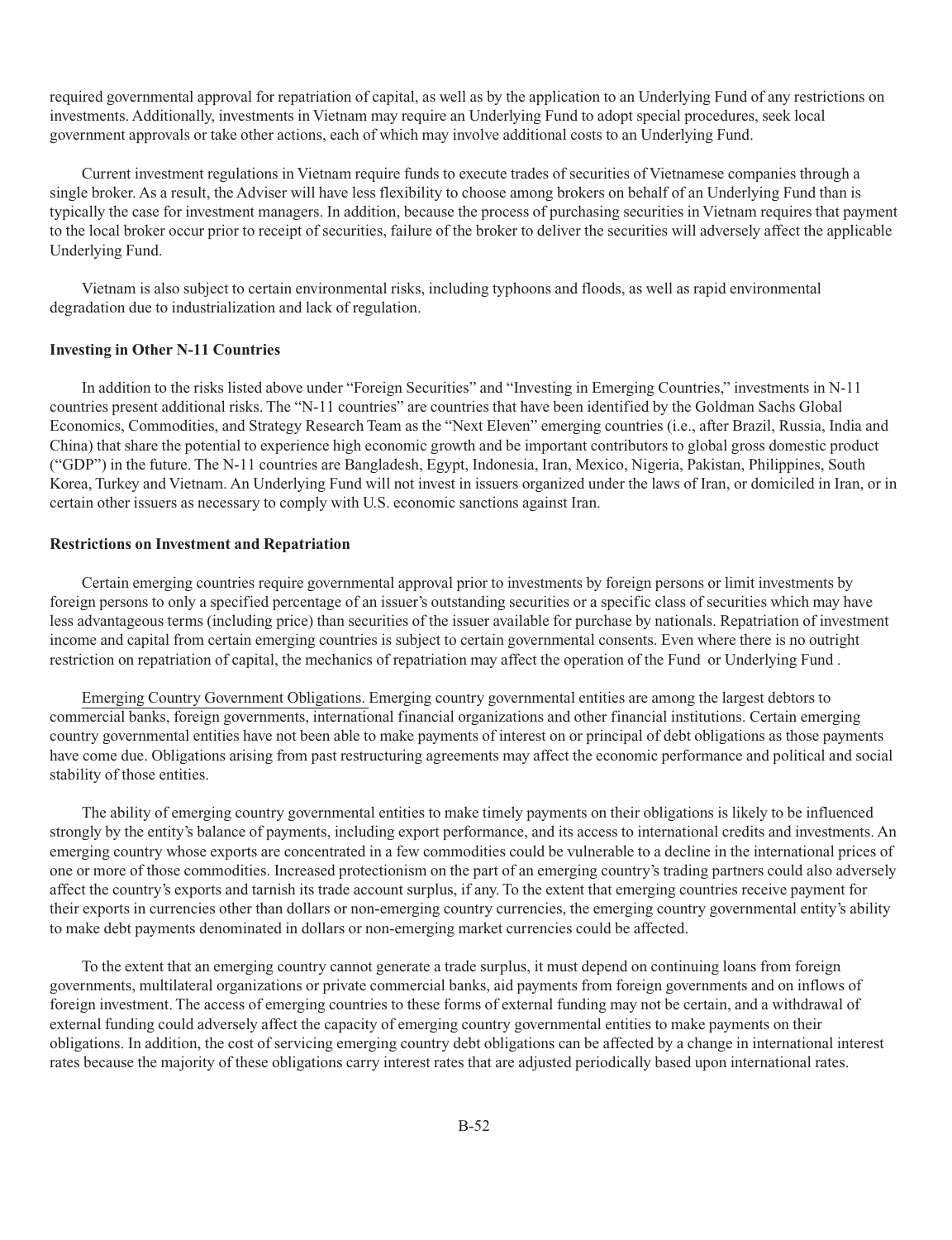Another factor bearing on the ability of emerging countries to repay debt obligations is the level of international reserves of a country. Fluctuations in the level of these reserves affect the amount of foreign exchange readily available for external debt payments and thus could have a bearing on the capacity of emerging countries to make payments on these debt obligations.

As a result of the foregoing or other factors, a governmental obligor, especially in an emerging country, may default on its obligations. If such an event occurs, a Fund or Underlying Fund may have limited legal recourse against the issuer and/or guarantor. Remedies must, in some cases, be pursued in the courts of the defaulting party itself, and the ability of the holder of foreign government obligations to obtain recourse may be subject to the political climate in the relevant country. In addition, no assurance can be given that the holders of commercial bank debt will not contest payments to the holders of other foreign government obligations in the event of default under the commercial bank loan agreements.

Brady Bonds. Certain foreign debt obligations commonly referred to as "Brady Bonds" are created through the exchange of existing commercial bank loans to foreign borrowers for new obligations in connection with debt restructurings under a plan introduced by former U.S. Secretary of the Treasury, Nicholas F. Brady (the "Brady Plan").

Brady Bonds may be collateralized or uncollateralized and issued in various currencies (although most are dollar-denominated) and they are actively traded in the over-the-counter secondary market. Certain Brady Bonds are collateralized in full as to principal due at maturity by zero coupon obligations issued or guaranteed by the U.S. Government, its agencies or instrumentalities having the same maturity ("Collateralized Brady Bonds"). Brady Bonds are not, however, considered to be U.S. Government securities.

Dollar-denominated, Collateralized Brady Bonds may be fixed rate bonds or floating rate bonds. Interest payments on Brady Bonds are often collateralized by cash or securities in an amount that, in the case of fixed rate bonds, is equal to at least one year of rolling interest payments or, in the case of floating rate bonds, initially is equal to at least one year's rolling interest payments based on the applicable interest rate at that time and is adjusted at regular intervals thereafter. Certain Brady Bonds are entitled to "value recovery payments" in certain circumstances, which in effect constitute supplemental interest payments but generally are not collateralized.

Brady Bonds are often viewed as having three or four valuation components: (i) collateralized repayment of principal at final maturity; (ii) collateralized interest payments; (iii) uncollateralized interest payments; and (iv) any uncollateralized repayment of principal at maturity (these uncollateralized amounts constitute the "residual risk"). In the event of a default with respect to Collateralized Brady Bonds as a result of which the payment obligations of the issuer are accelerated, the U.S. Treasury zero coupon obligations held as collateral for the payment of principal will not be distributed to investors, nor will such obligations be sold and the proceeds distributed. The collateral will be held by the collateral agent to the scheduled maturity of the defaulted Brady Bonds, which will continue to be outstanding, at which time the face amount of the collateral will equal the principal payments which would have been due on the Brady Bonds in the normal course. In addition, in light of the residual risk of Brady Bonds and, among other factors, the history of defaults with respect to commercial bank loans by public and private entities of countries issuing Brady Bonds, investments in Brady Bonds should be viewed as speculative.

Restructured Investments. Certain Underlying Funds may invest in restructured investments. Included among the issuers of emerging country debt securities are entities organized and operated solely for the purpose of restructuring the investment characteristics of various securities. These entities are often organized by investment banking firms which receive fees in connection with establishing each entity and arranging for the placement of its securities. This type of restructuring involves the deposit with or purchase by an entity, such as a corporation or trust, or specified instruments, such as Brady Bonds, and the issuance by the entity of one or more classes of securities ("Restructured Investments") backed by, or representing interests in, the underlying instruments. The cash flow on the underlying instruments may be apportioned among the newly issued Restructured Investments to create securities with different investment characteristics such as varying maturities, payment priorities or investment rate provisions. Because Restructured Investments of the type in which the Fund may invest typically involve no credit enhancement, their credit risk will generally be equivalent to that of the underlying instruments.

Certain Underlying Funds may be permitted to invest in a class of Restructured Investments that is either subordinated or unsubordinated to the right of payment of another class. Subordinated Restructured Investments typically have higher yields and present greater risks than unsubordinated Restructured Investments. Although the Fund's purchases of subordinated Restructured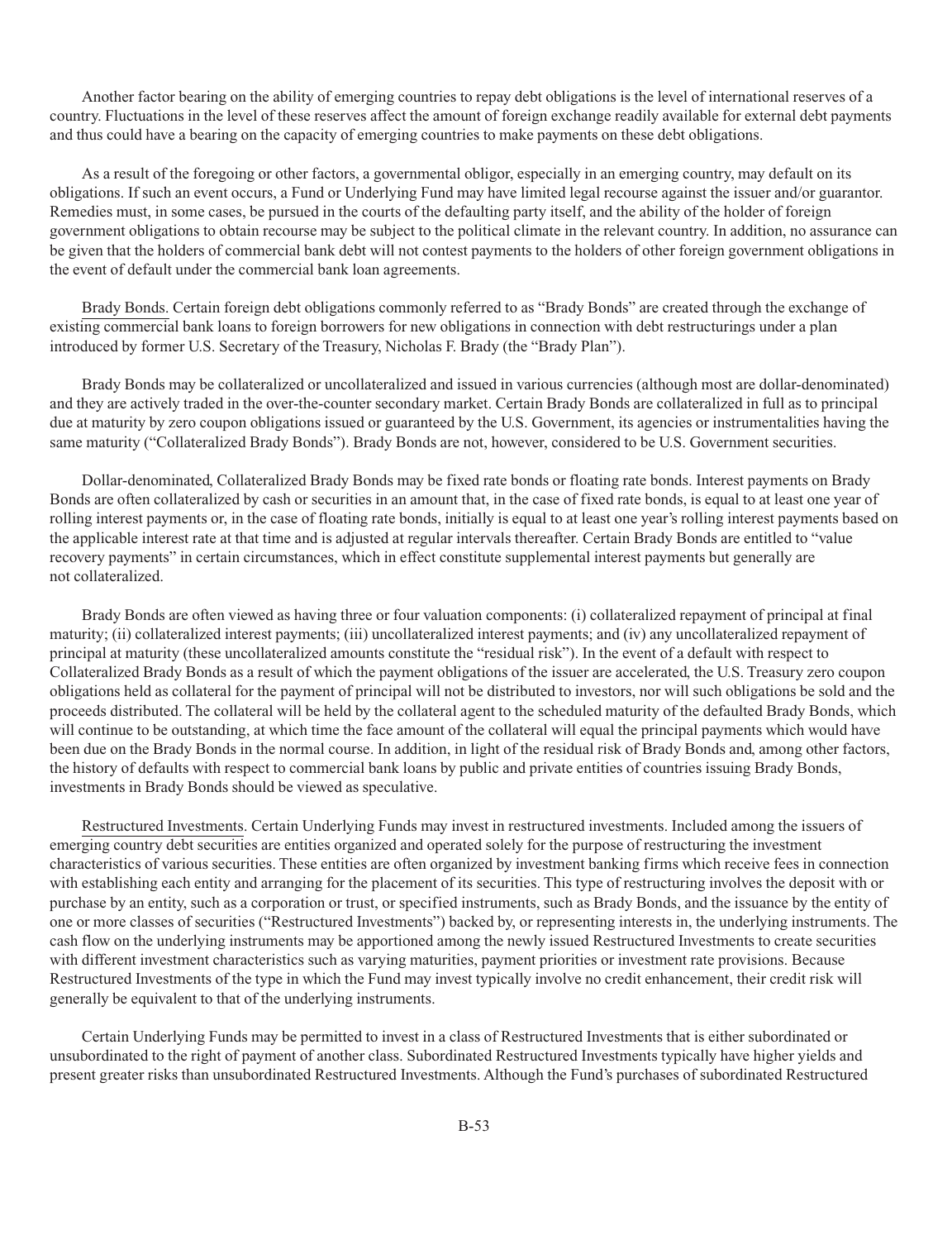Investments would have a similar economic effect to that of borrowing against the underlying securities, such purchases will not be deemed to be borrowing for purposes of the limitations placed on the extent of the Fund's assets that may be used for borrowing.

Certain issuers of Restructured Investments may be deemed to be "investment companies" as defined in the Act. As a result, the Fund's investments in these Restructured Investments may be limited by the restrictions contained in the Act. Restructured Investments are typically sold in private placement transactions, and there currently is no active trading market for most Restructured Investments.

# **Forward Foreign Currency Exchange Contracts**

The U.S. Equity Insights, Small Cap Equity Insights, Strategic Growth, Large Cap Value, Mid Cap Value, Mid Cap Growth and Equity Index Funds and certain Underlying Funds may, to the extent consistent with their investment policies, enter into forward foreign currency exchange contracts for hedging purposes and to seek to protect against anticipated changes in future foreign currency exchange rates. The Core Fixed Income Fund and certain Underlying Funds may enter into forward foreign currency exchange contracts for hedging purposes and to seek to increase total return. The International Equity Insights Fund and Trend Driven Allocation Fund may enter into forward foreign currency exchange contracts for hedging purposes, to seek to protect against anticipated changes in future foreign currency exchange rates and to seek to increase total return. A forward foreign currency exchange contract involves an obligation to purchase or sell a specific currency at a future date, which may be any fixed number of days from the date of the contract agreed upon by the parties, at a price set at the time of the contract. These contracts are traded in the interbank market between currency traders (usually large commercial banks) and their customers. A forward contract generally has no deposit requirement, and no commissions are generally charged at any stage for trades.

At the maturity of a forward contract a Fund may either accept or make delivery of the currency specified in the contract or, at or prior to maturity, enter into a closing purchase transaction involving the purchase or sale of an offsetting contract. Closing purchase transactions with respect to forward contracts are usually effected with the currency trader who is a party to the original forward contract.

A Fund may, from time to time, engage in non-deliverable forward transactions to manage currency risk or to gain exposure to a currency without purchasing securities denominated in that currency. A non-deliverable forward is a transaction that represents an agreement between a Fund and a counterparty (usually a commercial bank) to pay the other party the amount that it would have cost based on current market rates as of the termination date to buy or sell a specified (notional) amount of a particular currency at an agreed upon foreign exchange rate on an agreed upon future date. If the counterparty defaults, a Fund will have contractual remedies pursuant to the agreement related to the transaction, but the Fund may be delayed or prevented from obtaining payments owed to it pursuant to non-deliverable forward transactions. Such non-deliverable forward transactions will be settled in cash.

A Fund may enter into forward foreign currency exchange contracts in several circumstances. First, when a Fund enters into a contract for the purchase or sale of a security denominated or quoted in a foreign currency, or when a Fund anticipates the receipt in a foreign currency of a dividend or interest payment on such a security which it holds, the Fund may desire to "lock in" the U.S. dollar price of the security or the U.S. dollar equivalent of such dividend or interest payment, as the case may be. By entering into a forward contract for the purchase or sale, for a fixed amount of U.S. dollars, of the amount of foreign currency involved in the underlying transactions, a Fund may attempt to protect itself against an adverse change in the relationship between the U.S. dollar and the subject foreign currency during the period between the date on which the security is purchased or sold, or on which the dividend or interest payment is declared, and the date on which such payments are made or received.

Additionally, when the Investment Adviser believes that the currency of a particular foreign country may suffer a substantial decline against the U.S. dollar, it may enter into a forward contract to sell, for a fixed amount of U.S. dollars, the amount of foreign currency approximating the value of some or all of a Fund's portfolio securities quoted or denominated in such foreign currency. The precise matching of the forward contract amounts and the value of the securities involved will not generally be possible because the future value of such securities in foreign currencies will change as a consequence of market movements in the value of those securities between the date on which the contract is entered into and the date it matures. Using forward contracts to protect the value of a Fund's portfolio securities against a decline in the value of a currency does not eliminate fluctuations in the underlying prices of the securities. It simply establishes a rate of exchange, which a Fund can achieve at some future point in time. The precise projection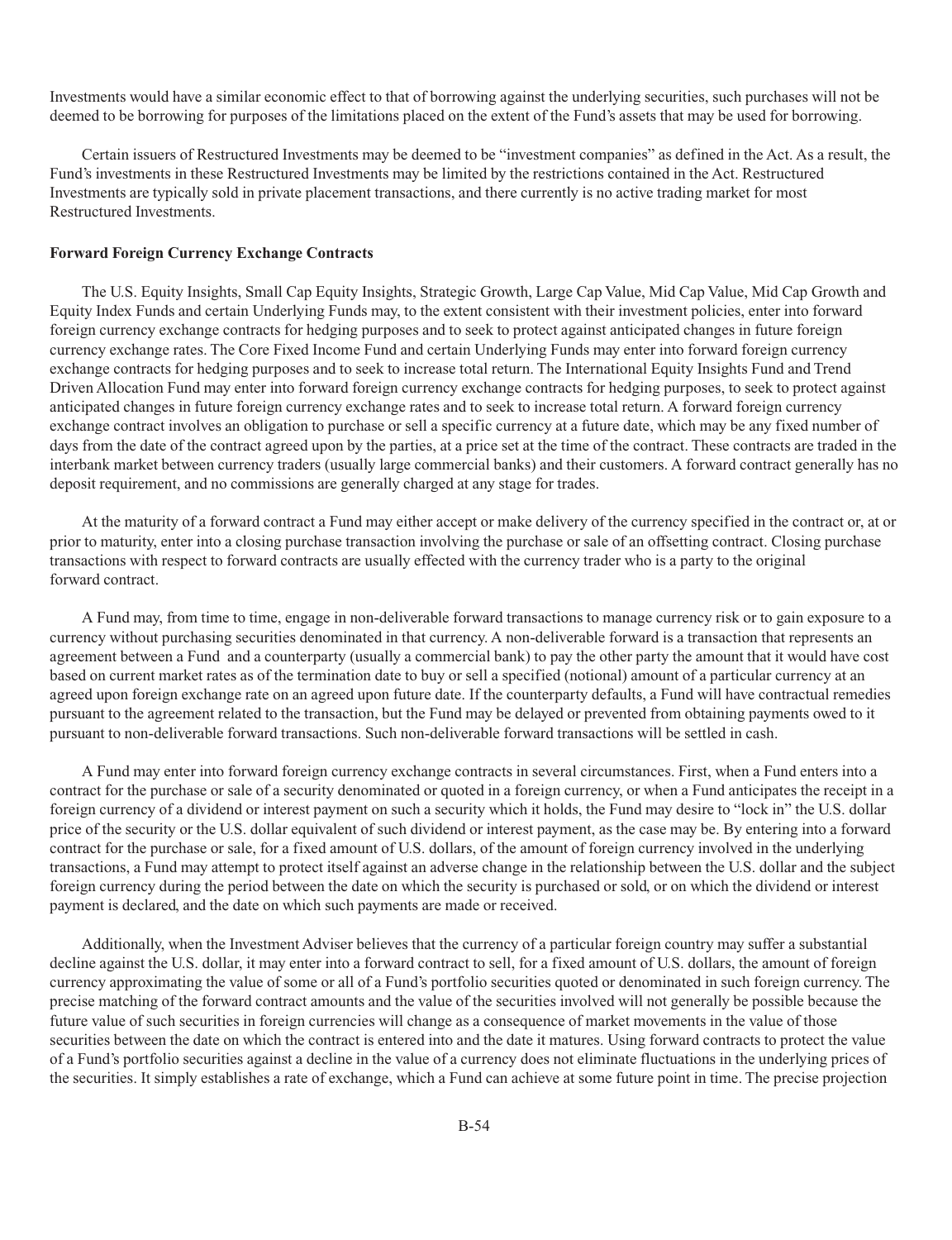of short-term currency market movements is not possible, and short-term hedging provides a means of fixing the U.S. dollar value of only a portion of a Fund's foreign assets.

Certain Funds and Underlying Funds may engage in cross-hedging by using forward contracts in one currency to hedge against fluctuations in the value of securities quoted or denominated in a different currency. In addition, certain Funds may enter into foreign currency transactions to seek a closer correlation between the Fund's overall currency exposure and the currency exposure of a Fund's performance benchmark.

A Fund is not required to post cash collateral with its non-U.S. counterparties in certain foreign currency transactions. Accordingly, a Fund may remain more fully invested (and more of a Fund's assets may be subject to investment and market risk) than if it was required to post collateral with its counterparties (which is the case with U.S. counterparties). Because a Fund's non-U.S. counterparties are not required to post cash collateral with the Fund, the Fund will be subject to additional counterparty risk.

While a Fund may enter into forward contracts to seek to reduce currency exchange rate risks, transactions in such contracts involve certain other risks. Thus, while a Fund may benefit from such transactions, unanticipated changes in currency prices may result in a poorer overall performance for the Fund than if it had not engaged in any such transactions. Moreover, there may be imperfect correlation between a Fund's portfolio holdings of securities quoted or denominated in a particular currency and forward contracts entered into by such Fund. Such imperfect correlation may cause a Fund to sustain losses which will prevent the Fund from achieving a complete hedge or expose the Fund to risk of foreign exchange loss.

Certain forward foreign currency exchange contracts and other currency transactions are not exchange traded or cleared. Markets for trading such forward foreign currency contracts offer less protection against defaults than is available when trading in currency instruments on an exchange. Such forward contracts are subject to the risk that the counterparty to the contract will default on its obligations. Since these contracts are not guaranteed by an exchange or clearinghouse, a default on a contract would deprive a Fund of unrealized profits, transaction costs or the benefits of a currency hedge or force the Fund to cover its purchase or sale commitments, if any, at the current market price. In addition, the institutions that deal in forward currency contracts are not required to continue to make markets in the currencies they trade and these markets can experience periods of illiquidity.

To the extent that a portion of a Fund's total assets, adjusted to reflect the Fund's net position after giving effect to currency transactions, is denominated or quoted in the currencies of foreign countries, the Fund will be more susceptible to the risk of adverse economic and political developments within those countries.

These and other factors discussed in the section below, entitled "Illiquid Investments," may impact the liquidity of investments in issuers of emerging country securities.

# **Futures Contracts and Options on Futures Contracts**

Each Fund (other than the Government Money Market Fund) and certain Underlying Funds may purchase and sell futures contracts and may also purchase and write call and put options on futures contracts. The Small Cap Equity Insights Fund may only enter into such transactions with respect to a representative index. The U.S. Equity Insights Fund may enter into futures transactions only with respect to the S&P 500<sup>®</sup> Index. The International Equity Insights Fund may purchase other types of futures contracts. The other Funds and certain Underlying Funds may purchase and sell futures contracts based on various securities, securities indices, foreign currencies and other financial instruments and indices. Financial futures contracts used by the Fixed Income Fund, the Trend Driven Allocation Fund and certain Underlying Funds include interest rate futures contracts including, among others, Eurodollar futures contracts. Eurodollar futures contracts are U.S. dollar-denominated futures contracts that are based on the implied forward LIBOR of a three-month deposit. Each Fund (other than the Government Money Market Fund) and certain Underlying Funds may engage in futures and related options transactions in order to seek to increase total return or to hedge against changes in interest rates, securities prices or currency exchange rates, or to otherwise manage its term structure, sector selection and duration in accordance with its investment objective and policies. Each Fund (other than the Government Money Market Fund) may also enter into closing purchase and sale transactions with respect to such contracts and options.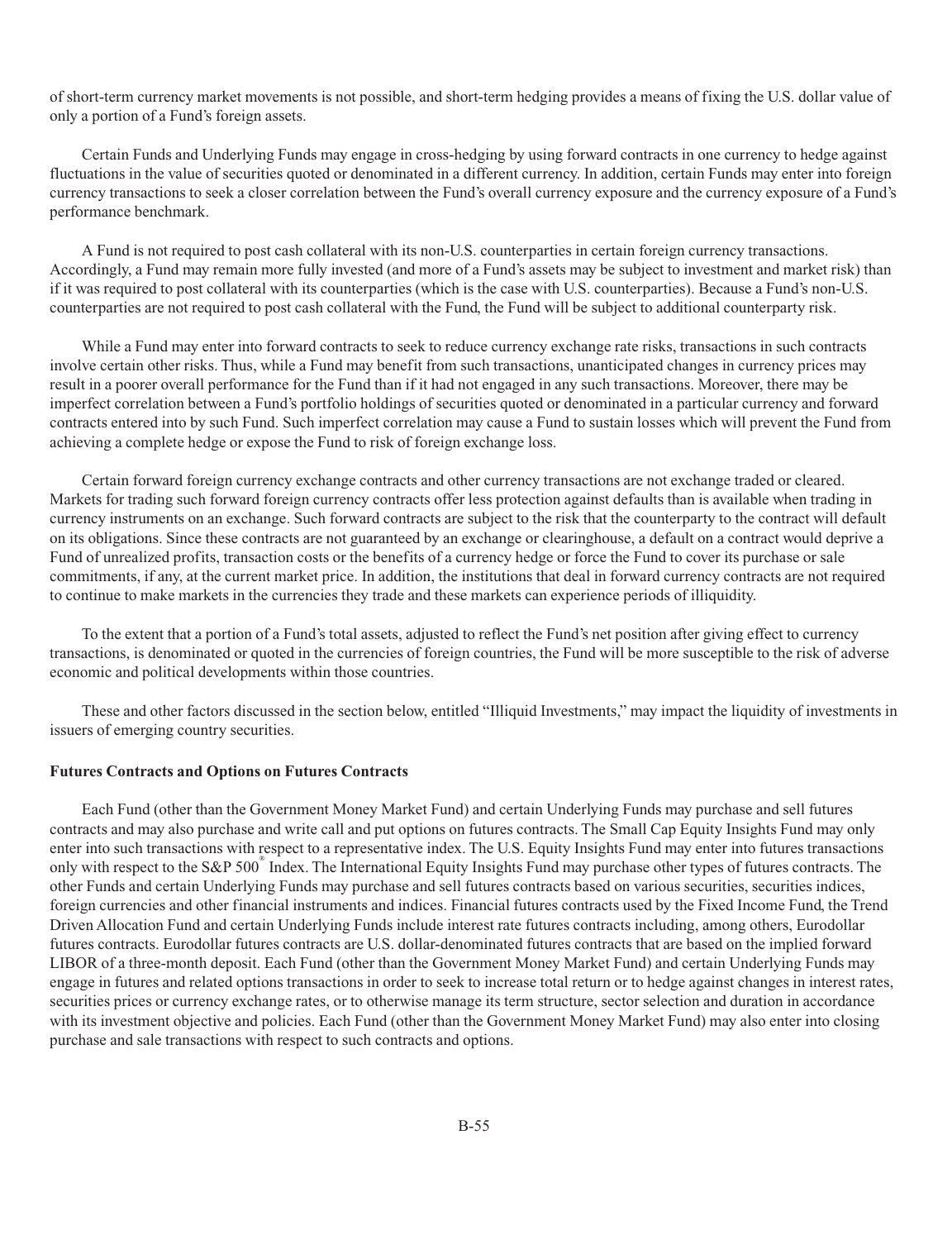Futures contracts entered into by a Fund have historically been traded on U.S. exchanges or boards of trade that are licensed and regulated by the Commodity Futures Trading Commission ("CFTC") or with respect to certain funds, on foreign exchanges. More recently, certain futures may also be traded either over-the-counter or on trading facilities such as derivatives transaction execution facilities, exempt boards of trade or electronic trading facilities that are licensed and/or regulated to varying degrees by the CFTC. Also, certain single stock futures and narrow based security index futures may be traded either over-the-counter or on trading facilities such as contract markets, derivatives transaction execution facilities and electronic trading facilities that are licensed and/or regulated to varying degrees by both the CFTC and the SEC, or on foreign exchanges.

Neither the CFTC, National Futures Association ("NFA"), SEC nor any domestic exchange regulates activities of any foreign exchange or boards of trade, including the execution, delivery and clearing of transactions, or has the power to compel enforcement of the rules of a foreign exchange or board of trade or any applicable foreign law. This is true even if the exchange is formally linked to a domestic market so that a position taken on the market may be liquidated by a transaction on another market. Moreover, such laws or regulations will vary depending on the foreign country in which the foreign futures or foreign options transaction occurs. For these reasons, a Fund's investments in foreign futures or foreign options transactions may not be provided the same protections in respect of transactions on United States exchanges. In particular, persons who trade foreign futures or foreign options contracts may not be afforded certain of the protective measures provided by the CEA, the CFTC's regulations and the rules of the NFA and any domestic exchange, including the right to use reparations proceedings before the CFTC and arbitration proceedings provided by the NFA or any domestic futures exchange. Similarly, those persons may not have the protection of the U.S. securities laws.

Futures Contracts. A futures contract may generally be described as an agreement between two parties to buy and sell particular financial instruments for an agreed price during a designated month (or to deliver the final cash settlement price, in the case of a contract relating to an index or otherwise not calling for physical delivery at the end of trading in the contract).

When interest rates are rising or securities prices are falling, a Fund can seek through the sale of futures contracts to offset a decline in the value of its current portfolio securities. When interest rates are falling or securities prices are rising, a Fund, through the purchase of futures contracts, can attempt to secure better rates or prices than might later be available in the market when it effects anticipated purchases. Similarly, each Fund (other than the U.S. Equity Insights, Small Cap Equity Insights, International Equity Insights, Equity Index and Government Money Market Funds) and certain Underlying Funds can purchase and sell futures contracts on a specified currency in order to seek to increase total return or to protect against changes in currency exchange rates. For example, each Fund (other than the U.S. Equity Insights, Small Cap Equity Insights, International Equity Insights, Equity Index and Government Money Market Funds) and certain Underlying Funds can purchase futures contracts on foreign currency to establish the price in U.S. dollars of a security quoted or denominated in such currency that the Fund has acquired or expects to acquire, or to seek to affect anticipated changes in the value of a currency in which such Fund's portfolio securities, or securities that it intends to purchase, are quoted or denominated. In addition, certain Funds and Underlying Funds may enter into futures transactions to seek a closer correlation between a Fund's overall currency exposures and the currency exposures of a Fund's performance benchmark.

Positions taken in the futures market are not normally held to maturity, but are instead liquidated through offsetting transactions which may result in a profit or a loss. While a Fund will usually liquidate futures contracts on securities or currency in this manner, the Fund may instead make or take delivery of the underlying securities or currency whenever it appears economically advantageous for the Fund to do so. A clearing corporation associated with the exchange on which futures are traded guarantees that, if still open, the sale or purchase will be performed on the settlement date.

Hedging Strategies Using Futures Contracts. When a Fund uses futures for hedging purposes, the Fund often seeks to establish with more certainty than would otherwise be possible the effective price or rate of return on portfolio securities (or securities that the Fund proposes to acquire) or the exchange rate of currencies in which portfolio securities are quoted or denominated. A Fund or Underlying Fund may, for example, take a "short" position in the futures market by selling futures contracts to seek to hedge against an anticipated rise in interest rates or a decline in market prices or (other than the U.S. Equity Insights, Small Cap Equity Insights, International Equity Insights and Equity Index) foreign currency rates that would adversely affect the dollar value of such Fund's portfolio securities. Such futures contracts may include contracts for the future delivery of securities held by a Fund or securities with characteristics similar to those of a Fund's portfolio securities. Similarly, each Fund (other than the U.S. Equity Insights, Small Cap Equity Insights, International Equity Insights, Equity Index and Government Money Market Funds) and certain Underlying Funds may sell futures contracts on a currency in which its portfolio securities are quoted or denominated, or sell futures contracts on one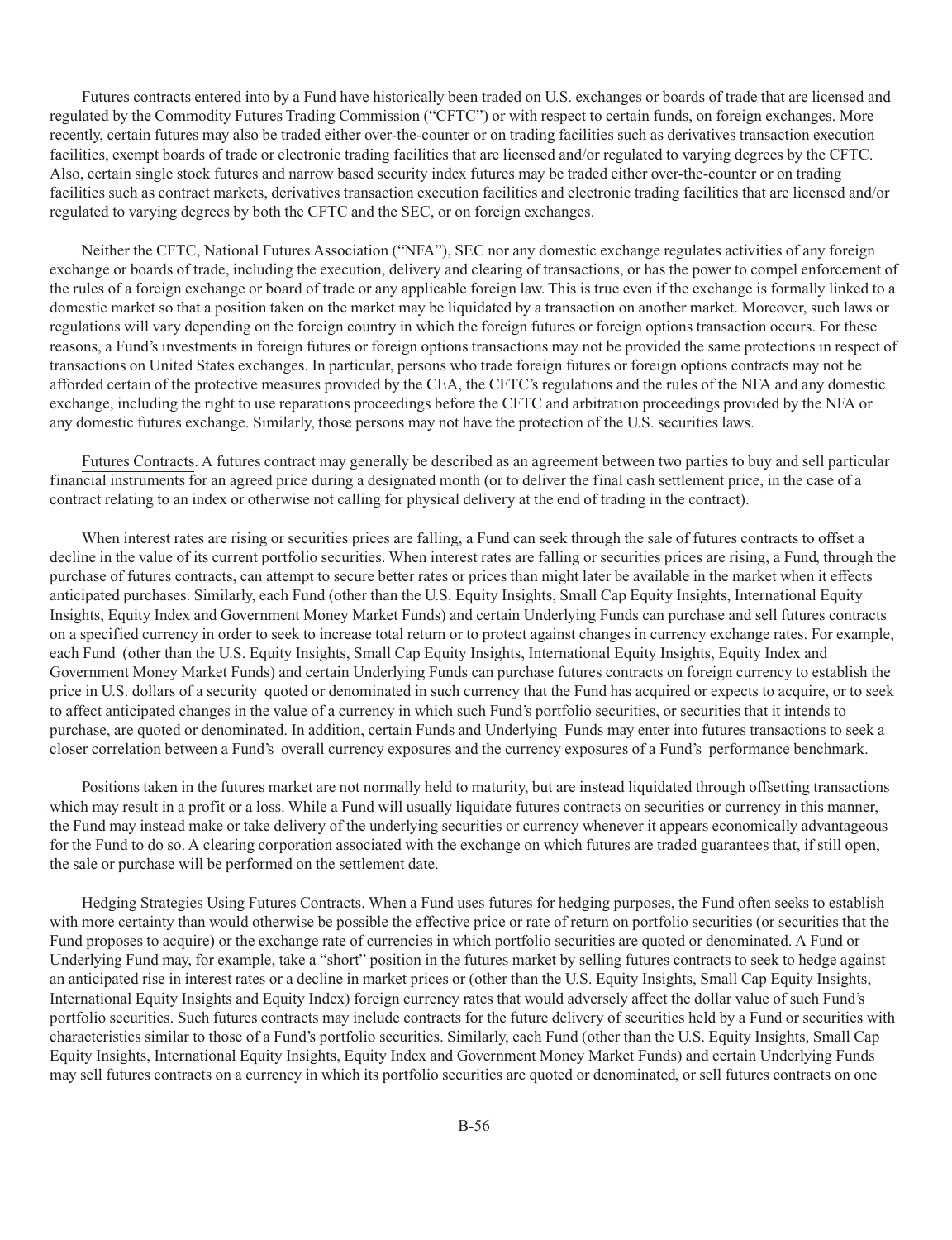currency to seek to hedge against fluctuations in the value of securities quoted or denominated in a different currency if there is an established historical pattern of correlation between the two currencies. If, in the opinion of the applicable Investment Adviser, there is a sufficient degree of correlation between price trends for a Fund's portfolio securities and futures contracts based on other financial instruments, securities indices or other indices, the Fund may also enter into such futures contracts as part of its hedging strategy. Although under some circumstances prices of securities in a Fund's portfolio may be more or less volatile than prices of such futures contracts, the Investment Adviser will attempt to estimate the extent of this volatility difference based on historical patterns and compensate for any such differential by having the Fund enter into a greater or lesser number of futures contracts or by attempting to achieve only a partial hedge against price changes affecting a Fund's portfolio securities. When hedging of this character is successful, any depreciation in the value of portfolio securities will be substantially offset by appreciation in the value of the futures position. On the other hand, any unanticipated appreciation in the value of a Fund's portfolio securities would be substantially offset by a decline in the value of the futures position.

On other occasions, a Fund may take a "long" position by purchasing such futures contracts. This may be done, for example, when a Fund anticipates the subsequent purchase of particular securities when it has the necessary cash, but expects the prices or currency exchange rates then available in the applicable market to be less favorable than prices or rates that are currently available.

Options on Futures Contracts. The acquisition of put and call options on futures contracts will give a Fund the right (but not the obligation), for a specified price, to sell or to purchase, respectively, the underlying futures contract at any time during the option period. As the purchaser of an option on a futures contract, a Fund obtains the benefit of the futures position if prices move in a favorable direction but limits its risk of loss in the event of an unfavorable price movement to the loss of the premium and transaction costs.

The writing of a call option on a futures contract generates a premium which may partially offset a decline in the value of a Fund's assets. By writing a call option, a Fund becomes obligated, in exchange for the premium, to sell a futures contract if the option is exercised, which may have a value higher than the exercise price. The writing of a put option on a futures contract generates a premium, which may partially offset an increase in the price of securities that a Fund intends to purchase. However, a Fund becomes obligated (upon the exercise of the option) to purchase a futures contract if the option is exercised, which may have a value lower than the exercise price. Thus, the loss incurred by a Fund in writing options on futures is potentially unlimited and may exceed the amount of the premium received. A Fund will incur transaction costs in connection with the writing of options on futures.

The holder or writer of an option on a futures contract may terminate its position by selling or purchasing an offsetting option on the same financial instrument. There is no guarantee that such closing transactions can be effected. A Fund's ability to establish and close out positions on such options will be subject to the development and maintenance of a liquid market.

Other Considerations. A Fund will engage in transactions in futures contracts and related options transactions only to the extent such transactions are consistent with the requirements of the Internal Revenue Code of 1986, as amended (the "Code") for maintaining its qualification as a regulated investment company for federal income tax purposes. Transactions in futures contracts and options on futures involve brokerage costs, require margin deposits and, in certain cases, require the Fund to identify on its books cash or liquid assets. A Fund may cover its transactions in futures contracts and related options by identifying on its books cash or liquid assets or by other means, in any manner permitted by applicable law. For more information about these practices, see "Description of Investment Securities and Practices – Asset Segregation."

While transactions in futures contracts and options on futures may reduce certain risks, such transactions themselves entail certain other risks. Thus, unanticipated changes in interest rates, securities prices or currency exchange rates may result in a poorer overall performance for a Fund than if it had not entered into any futures contracts or options transactions. When futures contracts and options are used for hedging purposes, perfect correlation between a Fund's futures positions and portfolio positions may be impossible to achieve, particularly where futures contracts based on individual equity or corporate fixed income securities are currently not available. In the event of an imperfect correlation between a futures position and a portfolio position which is intended to be protected, the desired protection may not be obtained and a Fund may be exposed to risk of loss.

In addition, it is not possible for a Fund to hedge fully or perfectly against currency fluctuations affecting the value of securities quoted or denominated in foreign currencies because the value of such securities is likely to fluctuate as a result of independent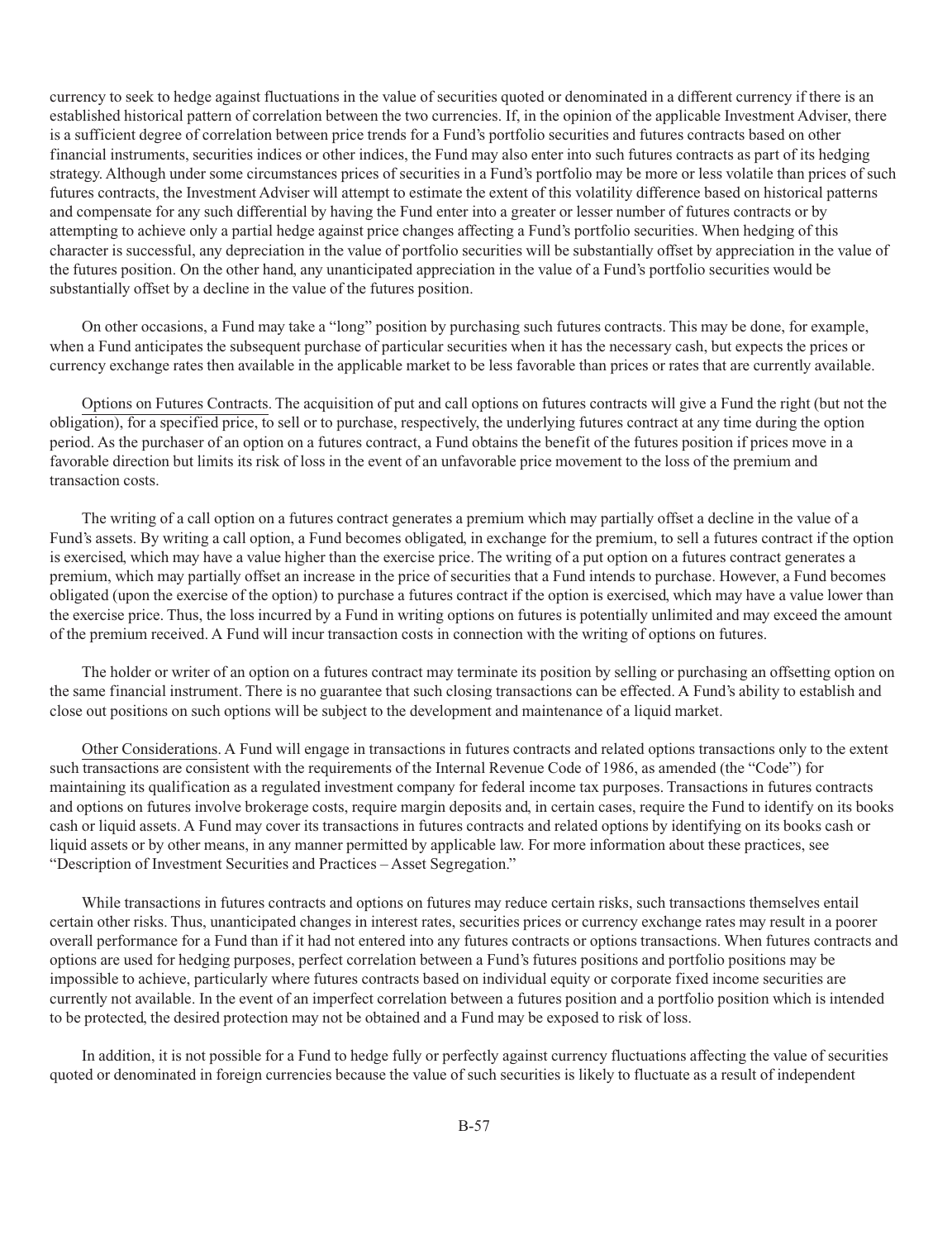factors unrelated to currency fluctuations. The profitability of a Fund's trading in futures depends upon the ability of the Investment Adviser to analyze correctly the futures markets.

#### **High Yield Securities**

The Strategic Growth, Large Cap Value, Mid Cap Value, Mid Cap Growth and Trend Driven Allocation Funds and certain Underlying Funds may invest in bonds rated BB+ or below by Standard & Poor's or Ba1 or below by Moody's (B or higher by Standard & Poor's or by Moody's for the Mid Cap Value Fund) or comparable rated and unrated securities. These bonds are commonly referred to as "junk bonds," are non-investment grade, and are considered speculative. The ability of issuers of high yield securities to make principal and interest payments may be questionable because such issuers are often less creditworthy or are highly leveraged and are generally less able than more established or less leveraged entities to make scheduled payments of principal and interest. High yield securities are also issued by governmental issuers that may have difficulty in making all scheduled interest and principal payments. In some cases, high yield securities may be highly speculative, have poor prospects for reaching investment grade standing and be in default. As a result, investment in such bonds will entail greater risks than those associated with investments in investment grade bonds (i.e., bonds rated AAA, AA, A or BBB by S&P Global Ratings or Aaa, Aa, A or Baa by Moody's). Analysis of the creditworthiness of issuers of high yield securities may be more complex than for issuers of higher quality debt securities, and the ability of a Fund to achieve its investment objective may, to the extent of its investments in high yield securities, be more dependent upon such creditworthiness analysis than would be the case if the Fund were investing in higher quality securities. See Appendix A for a description of the corporate bond and preferred stock ratings by S&P Global Ratings, Moody's, Fitch, Inc. and Dominion Bond Rating Service Limited.

The market values of high yield securities tend to reflect individual corporate or municipal developments to a greater extent than do those of higher rated securities, which react primarily to fluctuations in the general level of interest rates. Issuers of high yield securities that are highly leveraged may not be able to make use of more traditional methods of financing. Their ability to service debt obligations may be more adversely affected by economic downturns or their inability to meet specific projected business forecasts than would be the case for issuers of higher-rated securities. Negative publicity about the junk bond market and investor perceptions regarding lower-rated securities, whether or not based on fundamental analysis, may depress the prices for such high yield securities. In the lower quality segments of the fixed income securities market, changes in perceptions of issuers' creditworthiness tend to occur more frequently and in a more pronounced manner than do changes in higher quality segments of the fixed income securities market, resulting in greater yield and price volatility. Another factor which causes fluctuations in the prices of high yield securities is the supply and demand for similarly rated securities. In addition, the prices of investments fluctuate in response to the general level of interest rates. Fluctuations in the prices of portfolio securities subsequent to their acquisition will not affect cash income from such securities but will be reflected in the NAV of a Fund.

The risk of loss from default for the holders of high yield securities is significantly greater than is the case for holders of other debt securities because such high yield securities are generally unsecured and are often subordinated to the rights of other creditors of the issuers of such securities. Investment by a Fund in already defaulted securities poses an additional risk of loss should nonpayment of principal and interest continue in respect of such securities. Even if such securities are held to maturity, recovery by a Fund of its initial investment and any anticipated income or appreciation is uncertain. In addition, a Fund may incur additional expenses to the extent that it is required to seek recovery relating to the default in the payment of principal or interest on such securities or otherwise protect its interests. A Fund may be required to liquidate other portfolio securities to satisfy annual distribution obligations of the Fund in respect of accrued interest income on securities which are subsequently written off, even though the Fund has not received any cash payments of such interest.

The secondary market for high yield securities is concentrated in relatively few markets and is dominated by institutional investors, including mutual funds, insurance companies and other financial institutions. Accordingly, the secondary market for such securities may not be as liquid as and may be more volatile than the secondary market for higher-rated securities. In addition, the trading volume for high yield securities is generally lower than that of higher rated securities. The secondary market for high yield securities could contract under adverse market or economic conditions independent of any specific adverse changes in the condition of a particular issuer. These factors may have an adverse effect on the ability of the Funds to dispose of particular portfolio investments when needed to meet their redemption requests or other liquidity needs. The Investment Adviser could find it difficult to sell these investments or may be able to sell the investments only at prices lower than if such investments were widely traded. Prices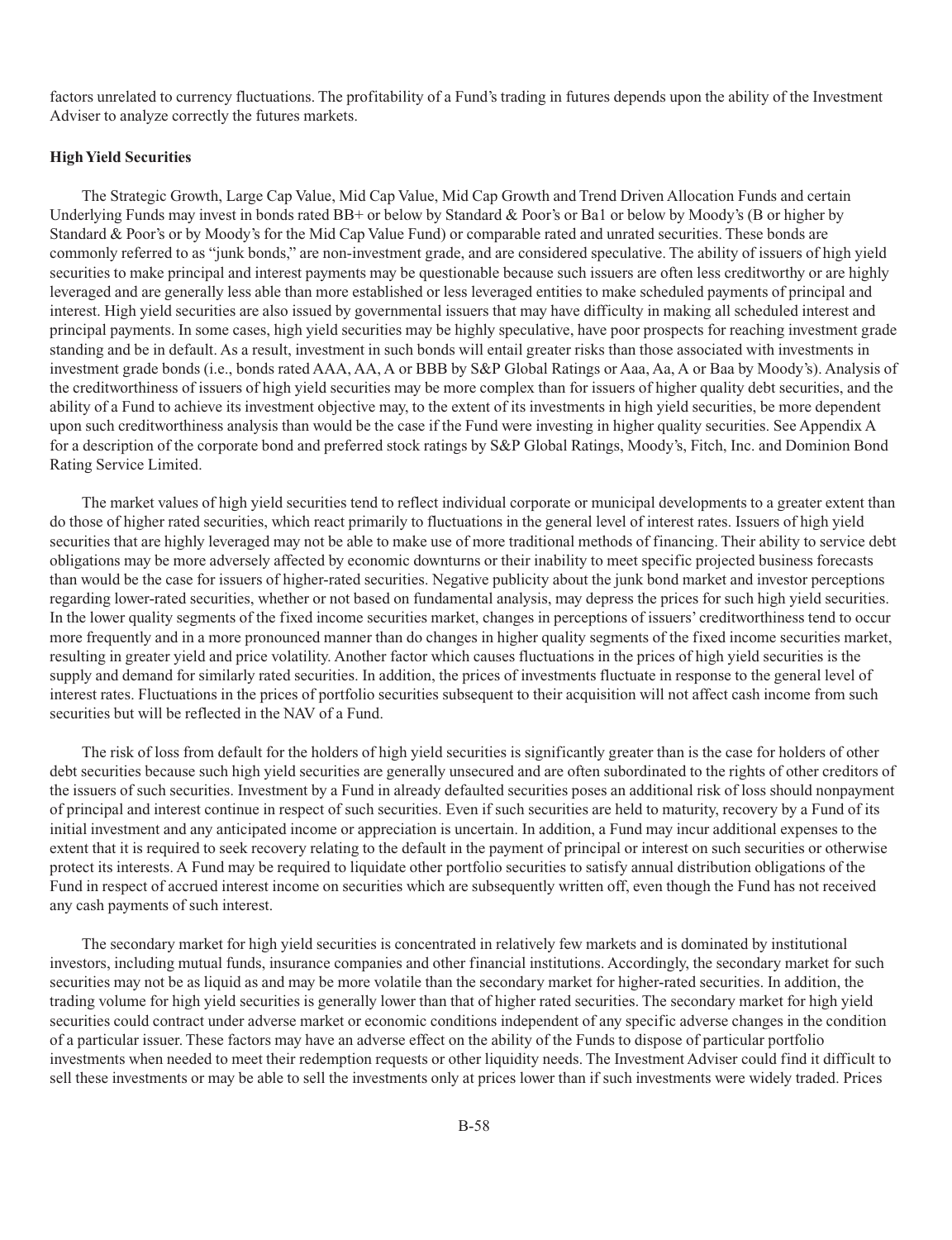realized upon the sale of such lower rated or unrated securities, under these circumstances, may be less than the prices used in calculating the NAVs of the Funds. A less liquid secondary market also may make it more difficult for the Funds to obtain precise valuations of the high yield securities in the portfolios.

The adoption of new legislation could adversely affect the secondary market for high yield securities and the financial condition of issuers of these securities. The form of any future legislation, and the probability of such legislation being enacted, is uncertain.

Non-investment grade or high yield securities also present risks based on payment expectations. High yield securities frequently contain "call" or buy-back features which permit the issuer to call or repurchase the security from its holder. If an issuer exercises such a "call option" and redeems the security, a Fund may have to replace such security with a lower-yielding security, resulting in a decreased return for investors. In addition, if a Fund experiences net redemptions of its shares, it may be forced to sell its higher-rated securities, resulting in a decline in the overall credit quality of its portfolio and increasing its exposure to the risks of high yield securities.

Credit ratings issued by credit rating agencies are designed to evaluate the safety of principal and interest payments of rated securities. They do not, however, evaluate the market value risk of high yield securities and, therefore, may not fully reflect the true risks of an investment. In addition, credit rating agencies may or may not make timely changes in a rating to reflect changes in the economy or in the conditions of the issuer that affect the market value of the security. Consequently, credit ratings are used only as a preliminary indicator of investment quality. Investments in non-investment grade and comparable unrated obligations will be more dependent on the Investment Adviser's credit analysis than would be the case with investments in investment-grade debt obligations. The Investment Adviser employs its own credit research and analysis, which includes a study of an issuer's existing debt, capital structure, ability to service debt and to pay dividends, sensitivity to economic conditions, operating history and current earnings trends. The Investment Adviser continually monitors the investments in the Funds' portfolios and evaluates whether to dispose of or to retain non-investment grade and comparable unrated securities whose credit ratings or credit quality may have changed. If after its purchase, a portfolio security is assigned a lower rating or ceases to be rated, a Fund may continue to hold the security if the Investment Adviser believes it is in the best interest of the Fund and its shareholders.

An economic downturn could severely affect the ability of highly leveraged issuers of junk bond investments to service their debt obligations or to repay their obligations upon maturity. Factors having an adverse impact on the market value of junk bonds will have an adverse effect on a Fund's NAV to the extent it invests in such investments. In addition, a Fund may incur additional expenses to the extent it is required to seek recovery upon a default in payment of principal or interest on its portfolio holdings.

These and other factors discussed in the section below, entitled "Illiquid Investments," may impact the liquidity of investments in high yield securities.

# **Illiquid Investments**

Pursuant to Rule 22e-4 under the 1940 Act, a Fund may not acquire any "illiquid investment" if, immediately after the acquisition, a Fund would have invested more than 15% of its net assets in illiquid investments that are assets. An "illiquid investment" is any investment that a Fund reasonably expects cannot be sold or disposed of in current market conditions in seven calendar days or less without the sale or disposition significantly changing the market value of the investment. The Trust has implemented a liquidity risk management program and related procedures to categorize each Fund's portfolio investments and identify illiquid investments pursuant to Rule 22e-4, and the Trustees have approved the designation of the Investment Adviser to administer the Trust's liquidity risk management program and related procedures. In determining whether an investment is an illiquid investment, the Investment Adviser will take into account actual or estimated daily transaction volume of an investment, group of related investments or asset class and other relevant market, trading, and investment-specific considerations. In addition, in determining the liquidity of an investment, the Investment Adviser must determine whether trading varying portions of a position in a particular portfolio investment or asset class, in sizes that a Fund would reasonably anticipate trading, is reasonably expected to significantly affect its liquidity, and if so, a Fund must take this determination into account when classifying the liquidity of that investment or asset class.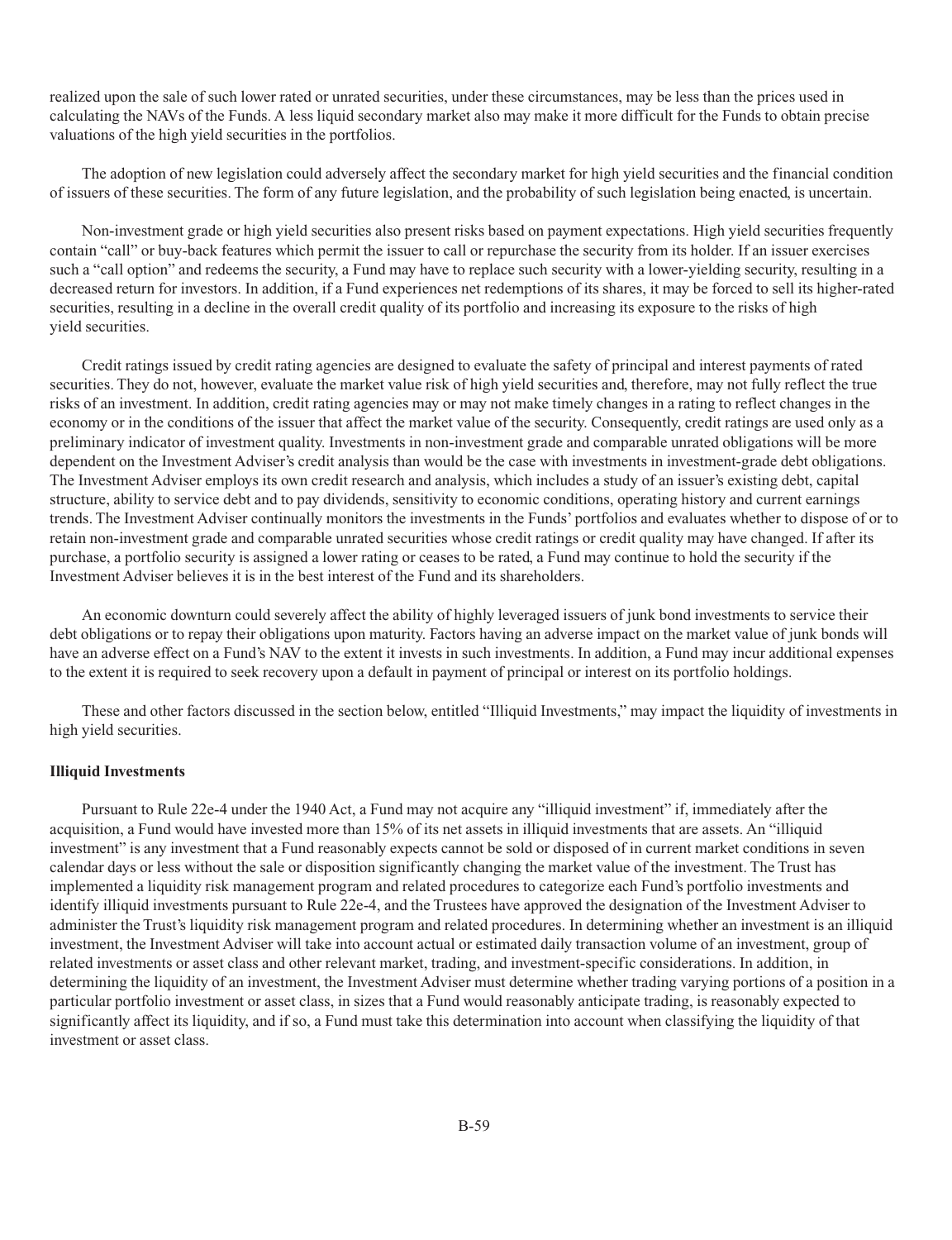In addition to actual or estimated daily transaction volume of an investment, group of related investments or asset class and other relevant market, trading, and investment-specific considerations, the following factors, among others, will generally impact the classification of an investment as an "illiquid investment": (i) any investment that is placed on the Investment Adviser's restricted trading list; and (ii) any investment that is delisted or for which there is a trading halt at the close of the trading day on the primary listing exchange at the time of classification (and in respect of which no active secondary market exists). Investments purchased by a Fund that are liquid at the time of purchase may subsequently become illiquid due to these and other events and circumstances. If one or more investments in a Fund's portfolio become illiquid, a Fund may exceed the 15% limitation in illiquid investments. In the event that changes in the portfolio or other external events cause a Fund to exceed this limit, a Fund must take steps to bring its illiquid investments that are assets to or below 15% of its net assets within a reasonable period of time. This requirement would not force a Fund to liquidate any portfolio instrument where the Fund would suffer a loss on the sale of that instrument.

# **Index Swaps, Interest Rate Swaps, Equity Swaps, Mortgage Swaps, Credit Swaps, Total Return Swaps, Currency Swaps, Volatility and Variance Swaps, Inflation and Inflation Asset Swaps, Correlation Swaps, Options on Swaps and Interest Rate Swaps, Caps, Floors and Collars**

Each Fixed Income Fund, the Trend Driven Allocation Fund and certain Underlying Funds may enter into interest rate, mortgage, equity, credit and total return swaps for hedging purposes or to seek to increase total return (except that the Trend Driven Allocation Fund may not enter into mortgage swaps); may enter into interest rate caps, floors and collars; and may purchase and write (sell) options contracts on swaps, commonly referred to as swaptions. The Trend Driven Allocation Fund may enter into index swaps for hedging purposes or to seek to increase total returns. These Funds may enter into swap transactions for hedging purposes or to seek to increase total return. The Mid Cap Value, Large Cap Value, Strategic Growth, Mid Cap Growth, International Equity Insights, Core Fixed Income and Trend Driven Allocation Funds and certain Underlying Funds may enter into currency swaps for both hedging purposes and to seek to increase total return. Currency swaps involve the exchange by a Fund with another party of their respective rights to make or receive payments in specified currencies. As examples, a Fund may enter into swap transactions for the purpose of attempting to obtain or preserve a particular return or spread at a lower cost than obtaining a return or spread through purchases and/or sales of instruments in other markets, as a duration management technique, to protect against any increase in the price of securities a Fund anticipates purchasing at a later date, or to gain exposure to certain markets in an economical way.

In a standard "swap" transaction, two parties agree to exchange the returns (or differentials in rates of return) or some other amount earned or realized on particular predetermined investments or instruments, which may be adjusted for an interest factor. The gross returns to be exchanged or "swapped" between the parties are generally calculated with respect to a "notional amount," i.e., the return on or increase in value of a particular dollar amount invested at a particular interest rate, in a particular foreign currency or security, or in a "basket" of securities representing a particular index. Bilateral swap agreements are two party contracts entered into primarily by institutional investors. Cleared swaps are transacted through FCMs that are members of central clearinghouses with the clearinghouse serving as a central counterparty similar to transactions in futures contracts. Funds post initial and variation margin by making payments to their clearing member FCMs.

Index swaps involve the exchange by a Fund with another party of payments based on a notional principal amount of a specified index or indices. Interest rate swaps involve the exchange by a Fund with another party of their respective commitments to pay or receive payments for floating rate payments based on interest rates at specified intervals in the future. Two types of interest rate swaps include "fixed-for-floating rate swaps" and "basis swaps." Fixed-for-floating rate swaps involve the exchange of payments based on a fixed interest rate for payments based on a floating interest rate index. By contrast, basis swaps involve the exchange of payments based on two different floating interest rate indices. Equity swap contracts may be structured in different ways. For example, as a total return swap where a counterparty may agree to pay a Fund the amount, if any, by which the notional amount of the equity swap contract would have increased in value had it been invested in particular stocks (or a group of stocks), plus the dividends that would have been received on those stocks. In other cases, the counterparty and a Fund may each agree to pay the other the difference between the relative investment performances that would have been achieved if the notional amount of the equity swap contract had been invested in different stocks (or a group of stocks). Mortgage swaps are similar to interest rate swaps in that they represent commitments to pay and receive interest. The notional principal amount, however, is tied to a reference pool or pools of mortgages. Credit default swaps (also referred to as credit swaps) involve the exchange of a floating or fixed rate payment in return for assuming potential credit losses of an underlying security, or pool of securities. Total return swaps are contracts that obligate a party to pay or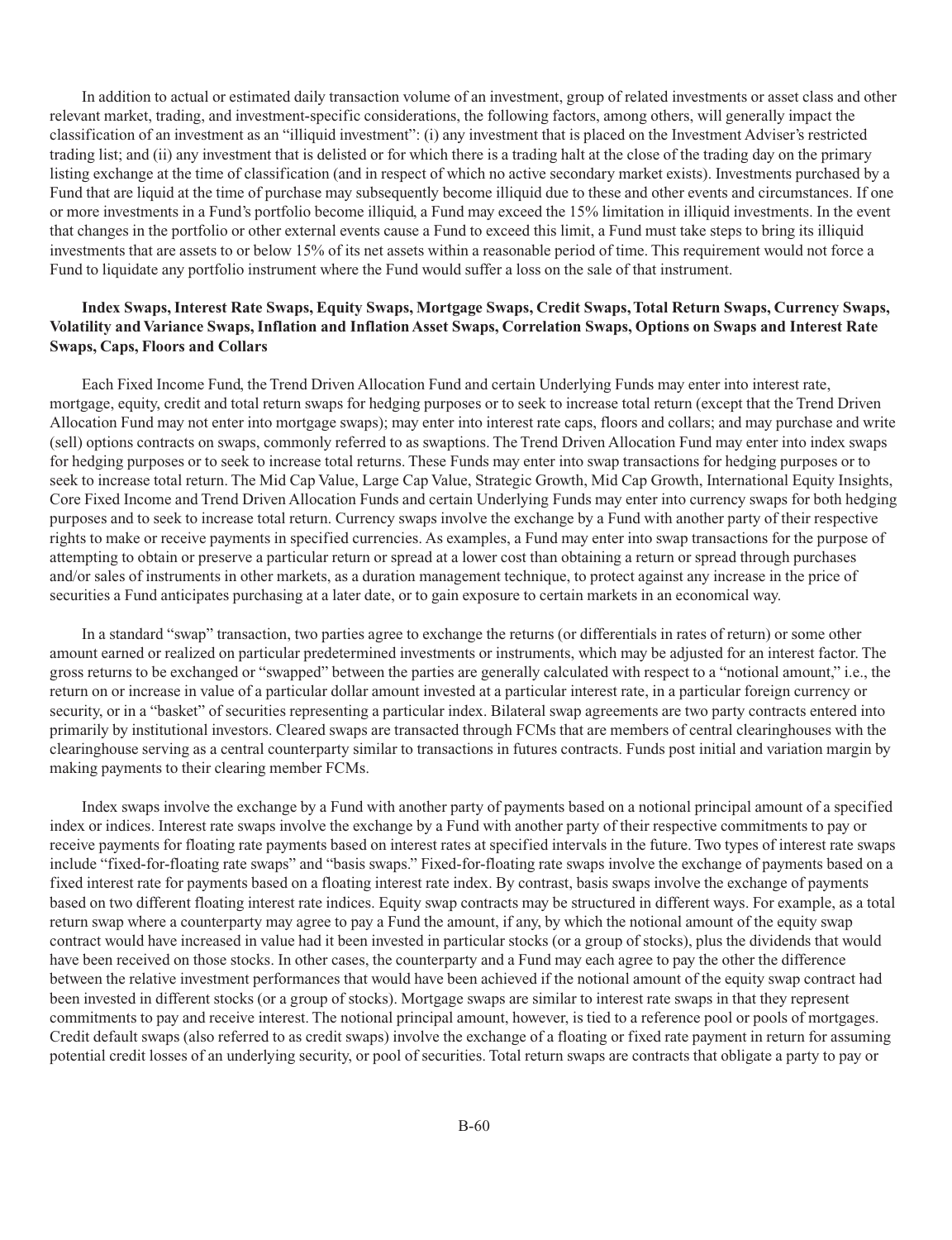receive interest in exchange for payment by the other party of the total return generated by a security, a basket of securities, an index, or an index component.

An Underlying Fund may enter into correlation, inflation, inflation asset, variance and volatility swaps. A volatility swap is an agreement between two parties to make payments based on changes in the volatility of a reference instrument over a stated period of time. Volatility swaps can be used to adjust the volatility profile of an Underlying Fund. For example, an Underlying Fund may buy a volatility swap to take the position that the reference instrument's volatility will increase over a stated period of time. If this occurs, an Underlying Fund will receive a payment based upon the amount by which the realized volatility level of the reference instrument exceeds an agreed upon volatility level. If volatility is less than the agreed upon volatility level, then the Underlying Fund will make a payment to the counterparty calculated in the same manner. A variance swap is an agreement between two parties to exchange cash payments based on changes in the variance of a reference instrument over a stated period of time. Volatility is the mathematical square root of variance, and variance swaps are used for similar purposes as volatility swaps.

An inflation swap is an agreement between two parties in which one party agrees to pay the cumulative percentage increase in a reference inflation index (e.g., the Consumer Price Index) and the other party agrees to pay a compounded fixed rate over a stated period of time. In an inflation asset swap, the reference instrument is a bond with a value that is tied to inflation (e.g., Treasury Inflation-Protected Security) and one party pays the cash flows from the reference instrument in exchange for a payment based on a fixed rate from the other party. An Underlying Fund may enter into inflation swaps and inflation asset swaps to protect the Underlying Fund against changes in the rate of inflation.

A correlation swap is an agreement in which two parties agree to exchange cash payments based on the correlation between specified reference instruments over a set period of time. Two assets would be considered closely correlated if, for example, their daily returns vary in similar proportions or along similar trajectories. For example, an Underlying Fund may enter correlation swaps to change its exposure to increases or decreases in the correlation between prices or returns of different Underlying Fund holdings.

A swaption is an option to enter into a swap agreement. Like other types of options, the buyer of a swaption pays a non-refundable premium for the option and obtains the right, but not the obligation, to enter into an underlying swap or to modify the terms of an existing swap on agreed-upon terms. The seller of a swaption, in exchange for the premium, becomes obligated (if the option is exercised) to enter into or modify an underlying swap on agreed-upon terms, which generally entails a greater risk of loss than incurred in buying a swaption. The purchase of an interest rate cap entitles the purchaser, to the extent that a specified index exceeds a predetermined interest rate, to receive payment of interest on a notional principal amount from the party selling such interest rate cap. The purchase of an interest rate floor entitles the purchaser, to the extent that a specified index falls below a predetermined interest rate, to receive payments of interest on a notional principal amount from the party selling the interest rate floor. An interest rate collar is the combination of a cap and a floor that preserves a certain return within a predetermined range of interest rates. Because interest rate, mortgage swaps and interest rate caps, floors and collars are individually negotiated, a Fund expects to achieve an acceptable degree of correlation between its portfolio investments and its swap, cap, floor and collar positions.

A great deal of flexibility may be possible in the way swap transactions are structured. However, generally a Fund will enter into interest rate, total return, credit, equity, mortgage and index swaps on a net basis, which means that the two payment streams are netted out, with the Fund receiving or paying, as the case may be, only the net amount of the two payments. Interest rate, total return, credit, equity, mortgage and index swaps do not normally involve the delivery of securities, other underlying assets or principal. Accordingly, the risk of loss with respect to interest rate, total return, credit, equity, mortgage and index swaps is normally limited to the net amount of payments that a Fund is contractually obligated to make. If the other party to an interest rate, total return, credit, equity, mortgage or index swap defaults, a Fund's risk of loss consists of the net amount of payments that such Fund is contractually entitled to receive, if any. In contrast, currency swaps usually involve the delivery of a gross payment stream in one designated currency in exchange for the gross payment stream in another designated currency. Therefore, the entire payment stream under a currency swap is subject to the risk that the other party to the swap will default on its contractual delivery obligations.

As a result of recent regulatory developments, certain standardized swaps are currently subject to mandatory central clearing and some of these cleared swaps must be traded on an exchange or swap execution facility ("SEF"). A SEF is a trading platform in which multiple market participants can execute swap transactions by accepting bids and offers made by multiple other participants on the platform. Transactions executed on a SEF may increase market transparency and liquidity but may cause a Fund to incur increased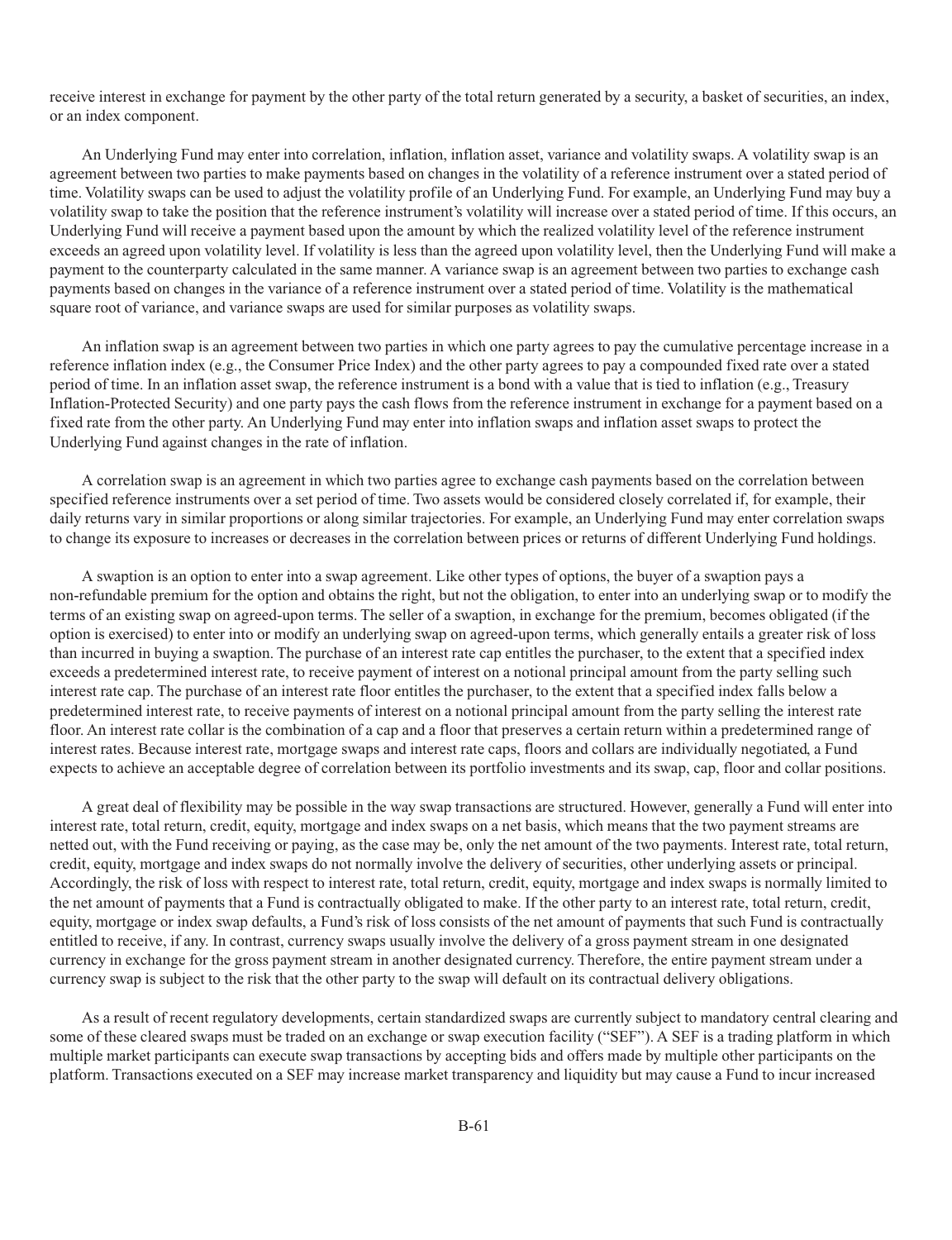expenses to execute swaps. Central clearing should decrease counterparty risk and increase liquidity compared to bilateral swaps because central clearing interposes the central clearinghouse as the counterparty to each participant's swap. However, central clearing does not eliminate counterparty risk or liquidity risk entirely. In addition, depending on the size of a Fund and other factors, the margin required under the rules of a clearinghouse and by a clearing member may be in excess of the collateral required to be posted by the Fund to support its obligation under a similar bilateral swap. However, the CFTC and other applicable regulators have adopted rules imposing certain margin requirements, including minimums, on uncleared swaps which may result in a Fund and its counterparties posting higher margin amounts for uncleared swaps. Requiring margin on uncleared swaps may reduce, but not eliminate, counterparty credit risk.

Certain Underlying Funds may obtain exposure to Senior Loans through the use of derivative instruments including loan credit default swaps. Investments in loan credit default swaps involve many of the risks associated with investments in derivatives more generally.

A credit swap may have as reference obligations one or more securities that may, or may not, be currently held by a Fund. The protection "buyer" in a credit swap is generally obligated to pay the protection "seller" an upfront or a periodic stream of payments over the term of the swap provided that no credit event, such as a default, on a reference obligation has occurred. If a credit event occurs, the seller generally must pay the buyer the "par value" (full notional value) of the swap in exchange for an equal face amount of deliverable obligations of the reference entity described in the swap, or the seller may be required to deliver the related net cash amount, if the swap is cash settled. A Fund may be either the protection buyer or seller in the transaction. If the Fund is a buyer and no credit event occurs, the Fund may recover nothing if the swap is held through its termination date. However, if a credit event occurs, the buyer generally may elect to receive the full notional value of the swap in exchange for an equal face amount of deliverable obligations of the reference entity whose value may have significantly decreased. As a seller, a Fund generally receives an upfront payment or a rate of income throughout the term of the swap provided that there is no credit event. As the seller, a Fund would effectively add leverage to its portfolio because, in addition to its total net assets, a Fund would be subject to investment exposure on the notional amount of the swap. If a credit event occurs, the value of any deliverable obligation received by the Fund as seller, coupled with the upfront or periodic payments previously received, may be less than the full notional value it pays to the buyer, resulting in a loss of value to the Fund.

If there is a default by the other party to such a transaction, a Fund will have contractual remedies pursuant to the agreements related to the transaction.

The use of swaps and swaptions, as well as interest rate caps, floors and collars, is a highly specialized activity which involves investment techniques and risks different from those associated with ordinary portfolio securities transactions. The use of a swap requires an understanding not only of the reference asset, reference rate, or index, but also of the swap itself, without the benefit of observing the performance of the swap under all possible market conditions. If the Investment Adviser is incorrect in its forecasts of market values, credit quality, interest rates and currency exchange rates, the investment performance of a Fund would be less favorable than it would have been if this investment technique were not used.

In addition, these transactions can involve greater risks than if a Fund had invested in the reference obligation directly since in addition to general market risks, swaps are subject to liquidity risk, counterparty risk, credit risk, and pricing risk. Regulators also may impose limits on an entity's or group of entities' positions in certain swaps. However, certain risks are reduced (but not eliminated) if a Fund invests in cleared swaps. Bilateral swap agreements are two party contracts that may have terms of greater than seven days. Moreover, a Fund bears the risk of loss of the amount expected to be received under a swap agreement in the event of the default or bankruptcy of a swap counterparty. Many swaps are complex and often valued subjectively. Swaps and other derivatives may also be subject to pricing or "basis" risk, which exists when the price of a particular derivative diverges from the price of corresponding cash market instruments. Under certain market conditions it may not be economically feasible to imitate a transaction or liquidate a position in time to avoid a loss or take advantage of an opportunity. If a swap transaction is particularly large or if the relevant market is illiquid, it may not be possible to initiate a transaction or liquidate a position at an advantageous time or price, which may result in significant losses.

Certain rules also require centralized reporting of detailed information about many types of cleared and uncleared swaps. This information is available to regulators and, to a more limited extent and on an anonymous basis, to the public. Reporting of swap data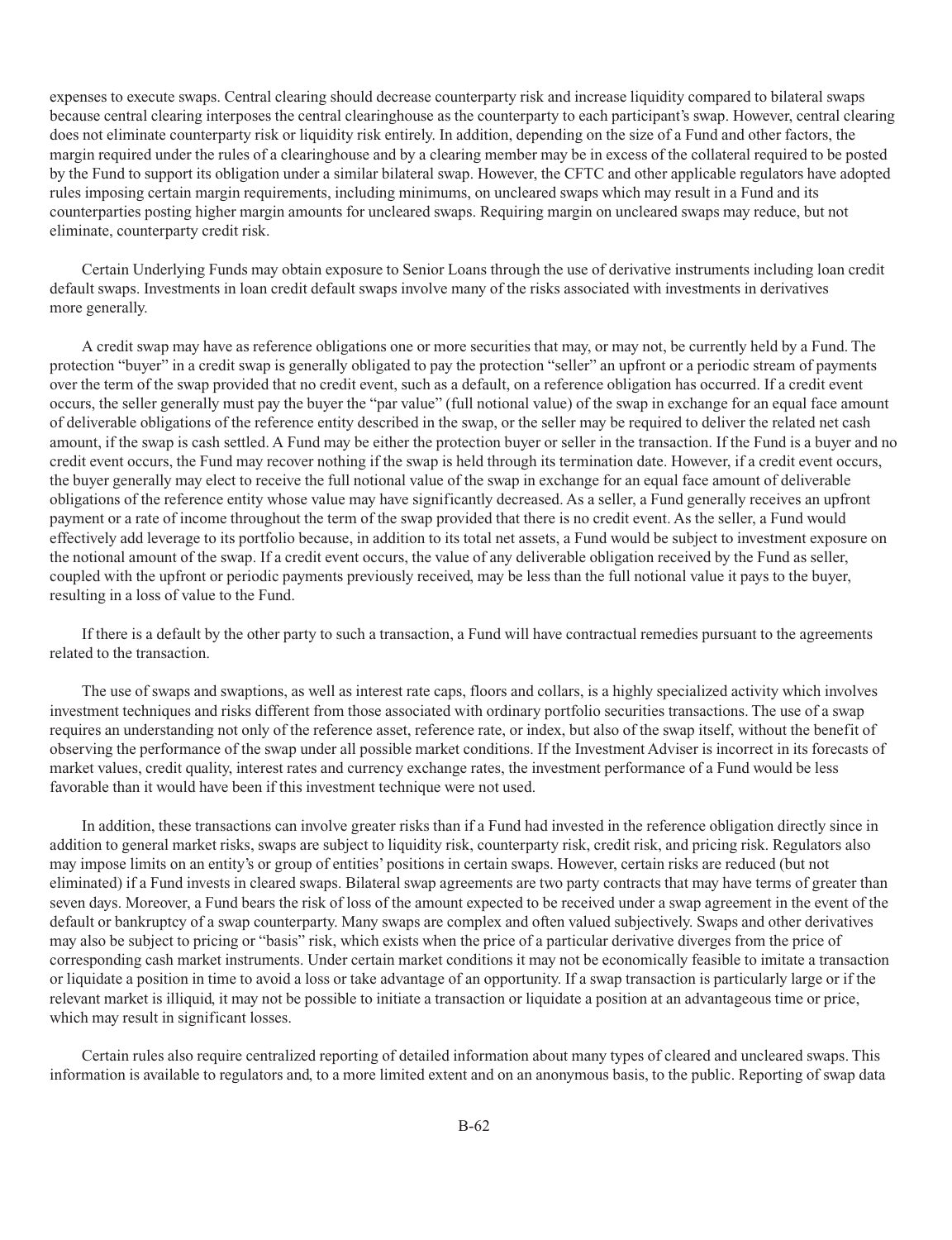may result in greater market transparency, which may be beneficial to funds that use swaps to implement trading strategies. However, these rules place potential additional administrative obligations on these funds, and the safeguards established to protect anonymity may not function as expected.

The swap market has grown substantially in recent years with a large number of banks and investment banking firms acting both as principals and as agents utilizing standardized swap documentation. As a result, the swap market has become relatively liquid in comparison with the markets for other similar instruments which are traded in the interbank market. These and other factors discussed in the section above, entitled "Illiquid Investments," may impact the liquidity of investments in swaps.

### **Investments in Unseasoned Companies**

Each Equity Fund and certain Underlying Funds may invest in companies (including predecessors) which have operated less than three years. The securities of such companies may have limited liquidity, which can result in their being priced higher or lower than might otherwise be the case. In addition, investments in unseasoned companies are more speculative and entail greater risk than do investments in companies with an established operating record.

## **Investments in theWholly-Owned Subsidiaries**

Certain Underlying Funds may invest in a subsidiary. Investments in a subsidiary are expected to provide an Underlying Fund with exposure to the commodity markets within the limitations of Subchapter M of the Code and IRS revenue rulings. Historically, the Internal Revenue Service ("IRS") has issued private letter rulings in which the IRS specifically concluded that income and gains from investments in commodity index-linked structured notes (the "Notes Rulings") or a wholly-owned foreign subsidiary that invests in commodity-linked instruments are "qualifying income" for purposes of compliance with Subchapter M of the Internal Revenue Code of 1986, as amended (the "Code"). Certain Underlying Funds have received a private letter ruling concluding that income and gains from investments in a wholly-owned foreign subsidiary that invests in commodity-linked instruments are "qualifying income" for purposes of compliance with Subchapter M of the Code. However, other Underlying Funds have not received such a ruling and are unable to rely on private letter rulings issued to other taxpayers. The IRS issued a revenue procedure, which states that the IRS will not in the future issue private letter rulings that would require a determination of whether an asset (such as a commodity index-linked note) is a "security" under the Investment Company Act. In connection with issuing such revenue procedure, the IRS has revoked the Note Rulings on a prospective basis. In light of the revocation of the Note Rulings, the Underlying Funds intend to limit their investments in commodity index-linked structured notes. The IRS recently issued final regulations that would generally treat an Underlying Fund's income inclusion with respect to a subsidiary as qualifying income either if (i) there is a distribution out of the earnings and profits of a subsidiary that are attributable to such income inclusion or (ii) such inclusion is derived with respect to the Underlying Fund's business of investing in stock, securities, or currencies. The tax treatment of certain Underlying Funds' investments in a subsidiary may be adversely affected by future legislation, Treasury Regulations and/or guidance issued by the IRS (which may be retroactive) that could affect whether income derived from such investments is "qualifying income" under Subchapter M of Code, or otherwise affect the character, timing and/or amount of the Underlying Funds' taxable income or any gains and distributions made by the Underlying Funds. In connection with investments in a subsidiary, certain Underlying Funds have obtained or may seek to obtain an opinion of counsel that their income from such investments should constitute "qualifying income." However, no assurances can be provided that the IRS would not be able to successfully assert that the Underlying Funds' income from such investments was not "qualifying income," in which case an Underlying Fund would fail to qualify as a regulated investment company under Subchapter M of the Code if over 10% of its gross income was derived from these investments. If an Underlying Fund failed to qualify as a regulated investment company, it would be subject to federal and state income tax on all of its taxable income at regular corporate tax rates with no deduction for any distributions paid to shareholders, which would significantly adversely affect the returns to, and could cause substantial losses for, Underlying Fund shareholders.

The subsidiaries are limited liability companies organized under the laws of the Cayman Islands, and each subsidiary is overseen by its own board of managers. Each of the relevant Underlying Funds is currently the sole shareholder of its respective subsidiary. The subsidiaries may invest without limitation in commodity index-linked securities (including leveraged and unleveraged structured notes) and other commodity-linked securities and derivative instruments that provide exposure to the performance of the commodity markets. Although an Underlying Fund may invest in commodity-linked derivative instruments directly, the Underlying Fund may gain exposure to these derivative instruments indirectly by investing in its respective subsidiary. Each subsidiary also invests in fixed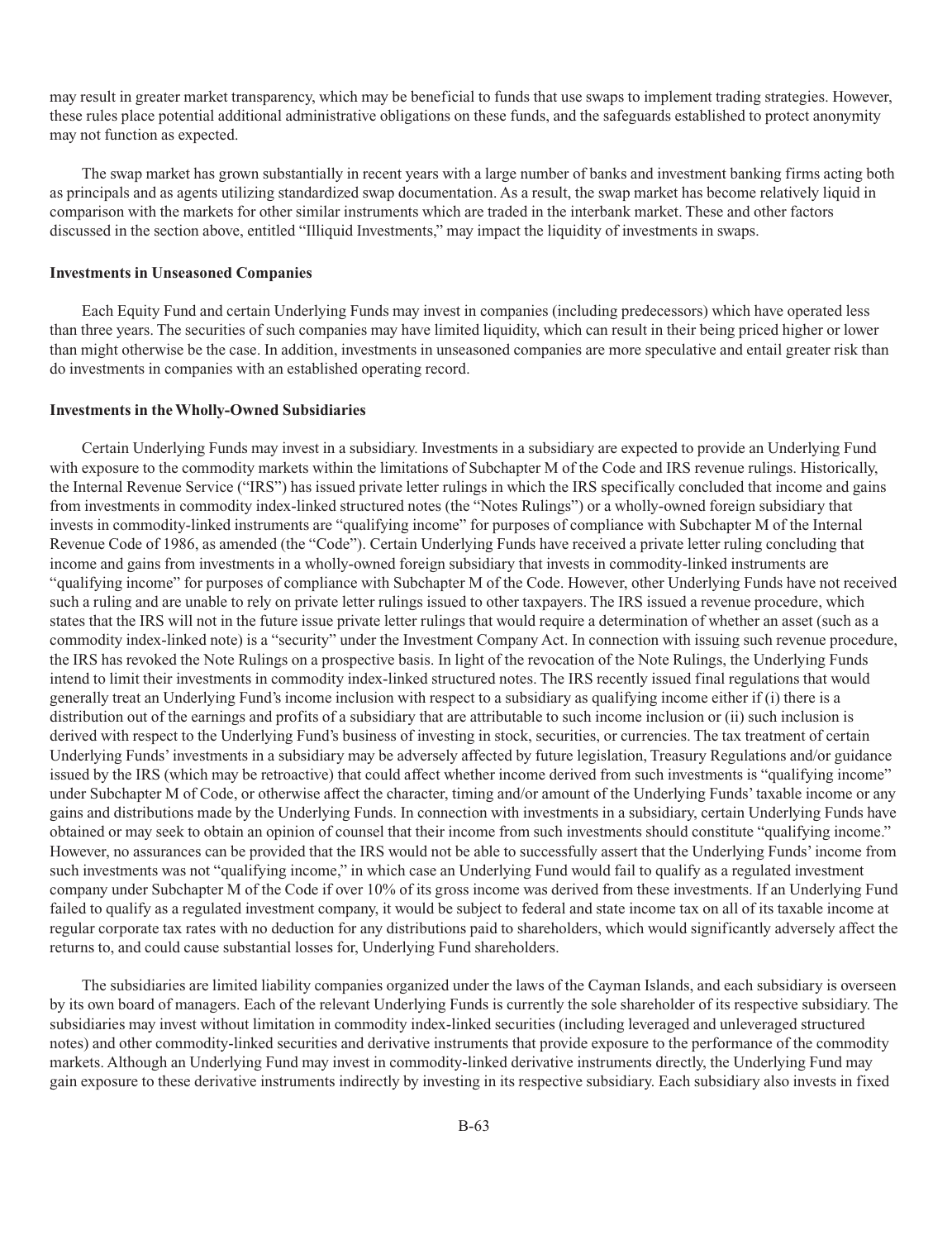income securities, which are intended to serve as margin or collateral for the subsidiary's derivative positions. To the extent that an Underlying Fund invests in its respective subsidiary, it may be subject to the risks associated with those derivative instruments and other securities, which are discussed elsewhere in the applicable Prospectus and SAI.

Each Subsidiary is not an investment company registered under the Act and, unless otherwise noted in the applicable Prospectus and SAI, is not subject to all of the investor protections of the Act and other U.S. regulations. Changes in the laws of the United States and/or the Cayman Islands could result in the inability of the Underlying Funds and/or the subsidiaries to operate as described in the applicable Prospectus and SAI and could negatively affect the Underlying Funds and their shareholders.

#### **Lending of Portfolio Securities**

The Equity Index, Trend Driven Allocation, Mid Cap Growth, Large Cap Value, Mid Cap Value, Multi-Strategy Alternatives, Small Cap Equity Insights, Strategic Growth, International Equity Insights and U.S. Equity Insights Funds and certain Underlying Funds may lend their portfolio securities to brokers, dealers and other institutions, including Goldman Sachs. By lending its securities, a Fund attempts to increase its net investment income.

Securities loans are required to be secured continuously by collateral in cash, cash equivalents, letters of credit or U.S. Government Securities equal to at least 100% of the value of the loaned securities. This collateral must be valued, or "marked to market," daily. Borrowers are required to furnish additional collateral to the Fund as necessary to fully cover their obligations.

With respect to loans that are collateralized by cash, the Fund may reinvest that cash in short-term investments and pay the borrower a pre-negotiated fee or "rebate" from any return earned on the investment. Investing the collateral subjects it to market depreciation or appreciation, and a Fund is responsible for any loss that may result from its investment of the borrowed collateral. Cash collateral may be invested in, among other things, other registered or unregistered funds, including private investing funds or money market funds that are managed by the Investment Adviser or its affiliates, and which pay the Investment Adviser or its affiliates for their services. If a Fund were to receive non-cash collateral, the Fund receives a fee from the borrower equal to a negotiated percentage of the market value of the loaned securities.

For the duration of any securities loan, a Fund will continue to receive the equivalent of the interest, dividends or other distributions paid by the issuer on the loaned securities. A Fund will not have the right to vote its loaned securities during the period of the loan, but the Fund may attempt to recall a loaned security in anticipation of a material vote if it desires to do so. A Fund will have the right to terminate a loan at any time and recall the loaned securities within the normal and customary settlement time for securities transactions.

Securities lending involves certain risks. A Fund may lose money on its investment of cash collateral, resulting in a loss of principal, or may fail to earn sufficient income on its investment to cover the fee or rebate it has agreed to pay the borrower. A Fund may incur losses in connection with its securities lending activities that exceed the value of the interest income and fees received in connection with such transactions. Securities lending subjects a Fund to the risk of loss resulting from problems in the settlement and accounting process, and to additional credit, counterparty and market risk. These risks could be greater with respect to non-U.S. securities. Engaging in securities lending could have a leveraging effect, which may intensify the other risks associated with investments in a Fund. In addition, a Fund bears the risk that the price of the securities on loan will increase while they are on loan, or that the price of the collateral will decline in value during the period of the loan, and that the counterparty will not provide, or will delay in providing, additional collateral. A Fund also bears the risk that a borrower may fail to return securities in a timely manner or at all, either because the borrower fails financially or for other reasons. If a borrower of securities fails financially, a Fund may also lose its rights in the collateral. A Fund could experience delays and costs in recovering loaned securities or in gaining access to and liquidating the collateral, which could result in actual financial loss and which could interfere with portfolio management decisions or the exercise of ownership rights in the loaned securities. If a Fund is not able to recover the securities lent, the Fund may sell the collateral and purchase replacement securities in the market. However, a Fund will incur transaction costs on the purchase of replacement securities. These events could trigger adverse tax consequences for the Fund. In determining whether to lend securities to a particular borrower, and throughout the period of the loan, the creditworthiness of the borrower will be considered and monitored. Loans will only be made to firms deemed to be of good standing, and where the consideration that can be earned currently from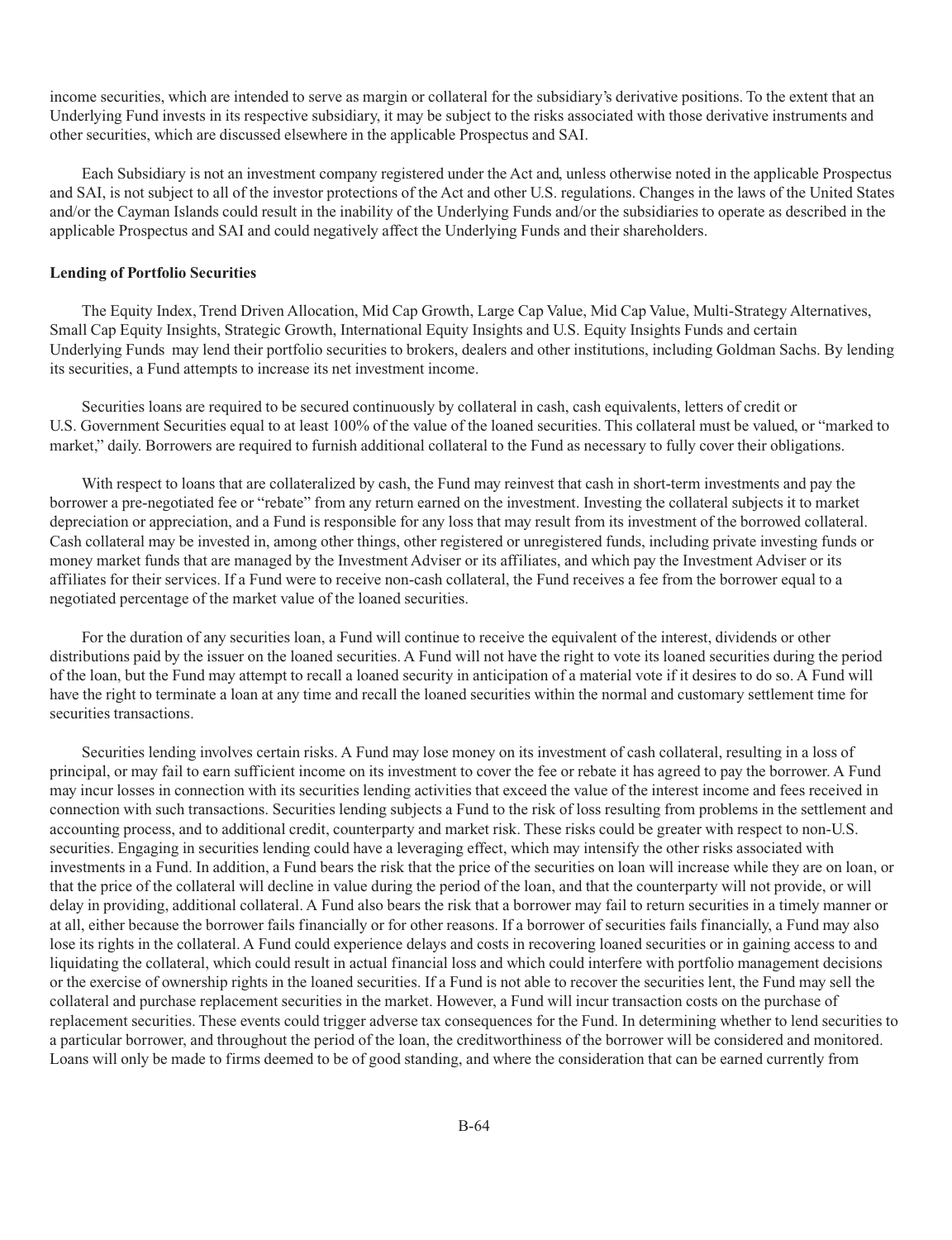securities loans of this type is deemed to justify the attendant risk. It is intended that the value of securities loaned by a Fund will not exceed one-third of the value of the Fund's total assets (including the loan collateral).

A Fund will consider the loaned securities as assets of the Fund, but will not consider any collateral as a Fund asset except when determining total assets for the purpose of the above one-third limitation. Loan collateral (including any investment of the collateral) is not subject to the percentage limitations stated elsewhere in this SAI or in the Prospectuses regarding investing in fixed income securities and cash equivalents.

The Board of Trustees for the Funds and Underlying Funds have approved the Equity Index, Trend Driven Allocation, Mid Cap Growth, Large Cap Value, Mid Cap Value, Multi-Strategy Alternatives, Small Cap Equity Insights, Strategic Growth, International Equity Insights and U.S. Equity Insights Funds' and certain Underlying Funds' participation in a securities lending program and have adopted policies and procedures relating thereto. Under the current securities lending program, the Equity Index, Trend Driven Allocation, Small Cap Equity Insights, International Equity Insights and U.S. Equity Insights Funds and certain Underlying Funds have retained an affiliate of the Investment Adviser to serve as the securities lending agent for the Funds.

For its services, the securities lending agent may receive a fee from a Fund and certain Underlying Funds , including a fee based on the returns earned on the Fund's investment of cash received as collateral for the loaned securities. In addition, a Fund may make brokerage and other payments to Goldman Sachs and its affiliates in connection with the Fund's portfolio investment transactions. The Fund's Board of Trustees periodically reviews reports on securities loan transactions for which a Goldman Sachs affiliate has acted as lending agent for compliance with the Fund's securities lending procedures. Goldman Sachs may also be approved as a borrower under a Fund's securities lending program, subject to certain conditions.

## **Loans and Loan Participations**

Certain Underlying Funds may invest in loans and loan participations. A loan participation is an interest in a loan to a U.S. or foreign company or other borrower which is administered and sold by a financial intermediary. In a typical corporate loan syndication, a number of lenders, usually banks (co-lenders), lend a corporate borrower a specified sum pursuant to the terms and conditions of a loan agreement. One of the co-lenders usually agrees to act as the agent bank with respect to the loan.

Participation interests acquired by the Fund may take the form of a direct or co-lending relationship with the corporate borrower, an assignment of an interest in the loan by a co-lender or another participant, or a participation in the seller's share of the loan. The participation by the Fund in a lender's portion of a loan typically will result in the Fund having a contractual relationship only with such lender, not with the business entity borrowing the funds (the "Borrower"). As a result, the Fund may have the right to receive payments of principal, interest and any fees to which it is entitled only from the lender selling the participation and only upon receipt by such lender of payments from the Borrower. Such indebtedness may be secured or unsecured. Under the terms of the loan participation, the Fund may be regarded as a creditor of the agent bank (rather than of the underlying corporate borrower), so that the Fund may also be subject to the risk that the agent bank may become insolvent. Loan participations typically represent direct participations in a loan to a Borrower, and generally are offered by banks or other financial institutions or lending syndicates. The Fund may participate in such syndicates, or can buy part of a loan, becoming a part lender. The participation interests in which the Fund may invest may not be rated by any NRSRO. The secondary market, if any, for loan participations may be limited.

When the Fund acts as co-lender in connection with a participation interest or when the Fund acquires certain participation interests, the Fund may have direct recourse against the borrower if the borrower fails to pay scheduled principal and interest. In cases where the Fund lacks direct recourse, it will look to the agent bank to enforce appropriate credit remedies against the borrower. In these cases, the Fund may be subject to delays, expenses and risks that are greater than those that would have been involved if the Fund had purchased a direct obligation (such as commercial paper) of such borrower. For example, in the event of the bankruptcy or insolvency of the corporate borrower, a loan participation may be subject to certain defenses by the borrower as a result of improper conduct by the agent bank.

For purposes of certain investment limitations pertaining to diversification of the Fund's portfolio investments, the issuer of a loan participation will be the underlying borrower. However, in cases where the Fund does not have recourse directly against the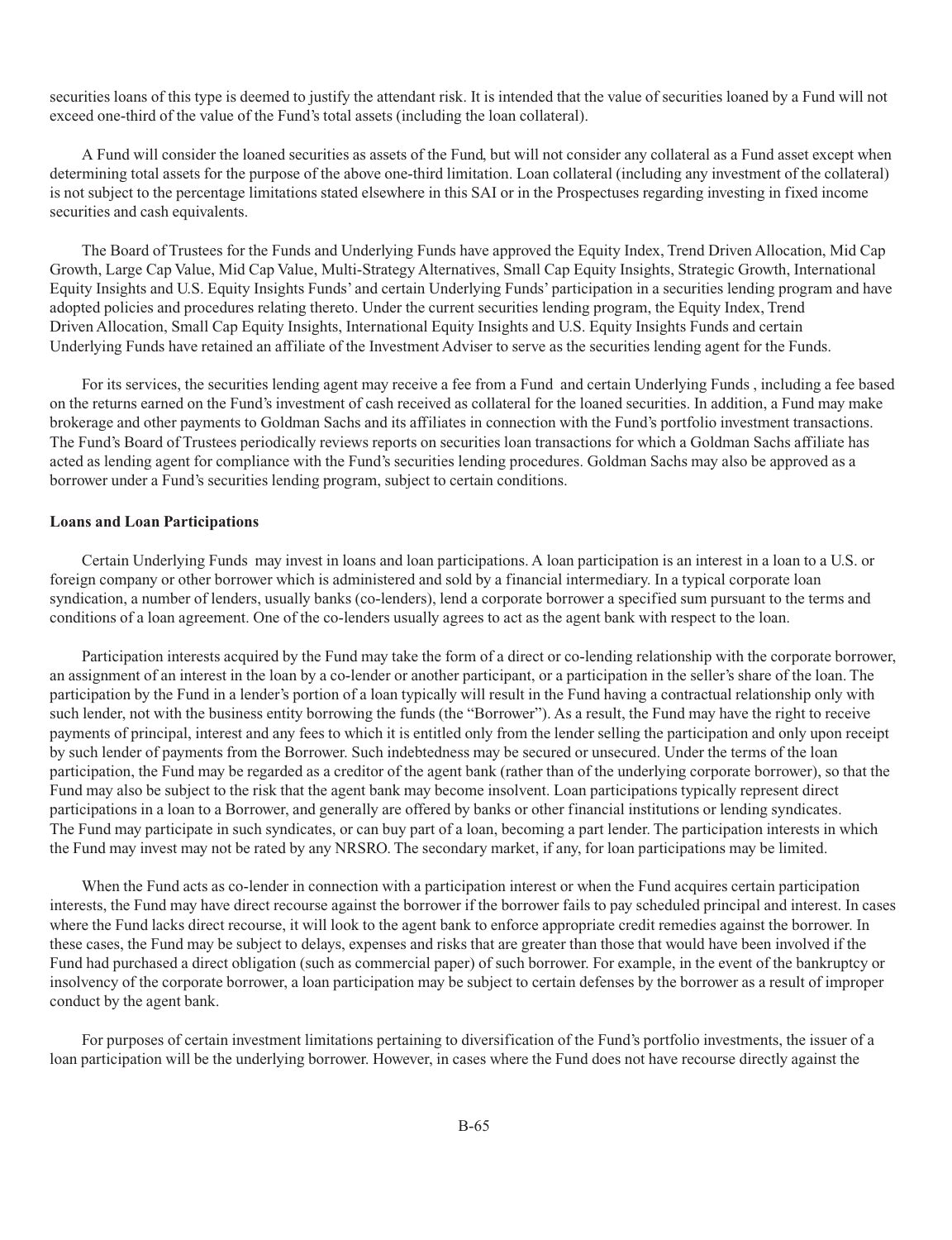borrower, both the borrower and each agent bank and co-lender interposed between the Fund and the borrower will be deemed issuers of a loan participation.

Senior Loans. Certain Underlying Funds may invest in Senior Loans. Senior Loans hold the most senior position in the capital structure of a business entity (the "Borrower"), are typically secured with specific collateral and have a claim on the assets and/or stock of the Borrower that is senior to that held by subordinated debt holders and stockholders of the Borrower. The proceeds of Senior Loans primarily are used to finance leveraged buyouts, recapitalizations, mergers, acquisitions, stock repurchases, refinancings and to finance internal growth and for other corporate purposes. Senior Loans typically have rates of interest which are redetermined daily, monthly, quarterly or semi-annually by reference to a base lending rate, plus a premium or credit spread. These base lending rates are primarily the LIBOR and secondarily the prime rate offered by one or more major U.S. banks and the certificate of deposit rate or other base lending rates used by commercial lenders.

Senior Loans typically have a stated term of between five and nine years, and have rates of interest which typically are redetermined daily, monthly, quarterly or semi-annually. Longer interest rate reset periods would generally increase fluctuations in the Fund's NAV as a result of changes in market interest rates. The Fund is not subject to any restrictions with respect to the maturity of Senior Loans held in its portfolio. As a result, as short-term interest rates increase, interest payable to the Fund from its investments in Senior Loans should increase, and as short-term interest rates decrease, interest payable to the Fund from its investments in Senior Loans should decrease. Because of prepayments, it is expected that the average lives of the Senior Loans in which the Fund invests to be shorter than the stated maturity.

Senior Loans are subject to the risk of non-payment of scheduled interest or principal. Such non-payment would result in a reduction of income to the Fund, a reduction in the value of the investment and a potential decrease in the Fund's NAV. There can be no assurance that the liquidation of any collateral securing a Senior Loan would satisfy the Borrower's obligation in the event of non-payment of scheduled interest or principal payments, or that such collateral could be readily liquidated. In the event of bankruptcy of a Borrower, the Fund could experience delays or limitations with respect to its ability to realize the benefits of the collateral securing a Senior Loan. The collateral securing a Senior Loan may lose all or substantially all of its value in the event of the bankruptcy of a Borrower. Some Senior Loans are subject to the risk that a court, pursuant to fraudulent conveyance or other similar laws, could subordinate such Senior Loans to presently existing or future indebtedness of the Borrower or take other action detrimental to the holders of Senior Loans including, in certain circumstances, invalidating such Senior Loans or causing interest previously paid to be refunded to the Borrower. If interest were required to be refunded, it could negatively affect the Fund's performance.

Many Senior Loans in which the Fund may invest may not be rated by a rating agency, will not be registered with the SEC or any state securities commission, and will not be listed on any national securities exchange. The amount of public information available with respect to Senior Loans will generally be less extensive than that available for registered or exchange-listed securities. In evaluating the creditworthiness of Borrowers, the Investment Adviser will consider, and may rely in part, on analyses performed by others. Borrowers may have outstanding debt obligations that are rated below investment grade by a rating agency. Many of the Senior Loans in which the Fund may invest will have been assigned below investment grade ratings by independent rating agencies. In the event Senior Loans are not rated, they are likely to be the equivalent of below investment grade quality. Because of the protective features of Senior Loans, the Investment Adviser believes that Senior Loans tend to have more favorable loss recovery rates as compared to more junior types of below investment grade debt obligations. The Investment Adviser does not view ratings as the determinative factor in its investment decisions and rely more upon its credit analysis abilities than upon ratings. Investors in loans, such as the Fund, may not be entitled to rely on the anti-fraud protections of the federal securities laws, although they may be entitled to certain contractual remedies.

No active trading market may exist for some Senior Loans, and some loans may be subject to restrictions on resale. A secondary market may be subject to irregular trading activity, wide bid/ask spreads and extended trade settlement periods, which may impair the ability to realize full value and thus cause a material decline in the NAV of the Fund. Because transactions in many Senior Loans are subject to extended trade settlement periods, the Fund may not receive the proceeds from the sale of Senior Loans for a period after the sale of the Senior Loans. In addition, the Fund may not be able to readily dispose of its Senior Loans at prices that approximate those at which the Fund could sell such loans if they were more widely-traded and, as a result of the relative illiquidity of the trading markets for Senior Loans, the Fund may have to sell other investments or engage in borrowing transactions, such as borrowing from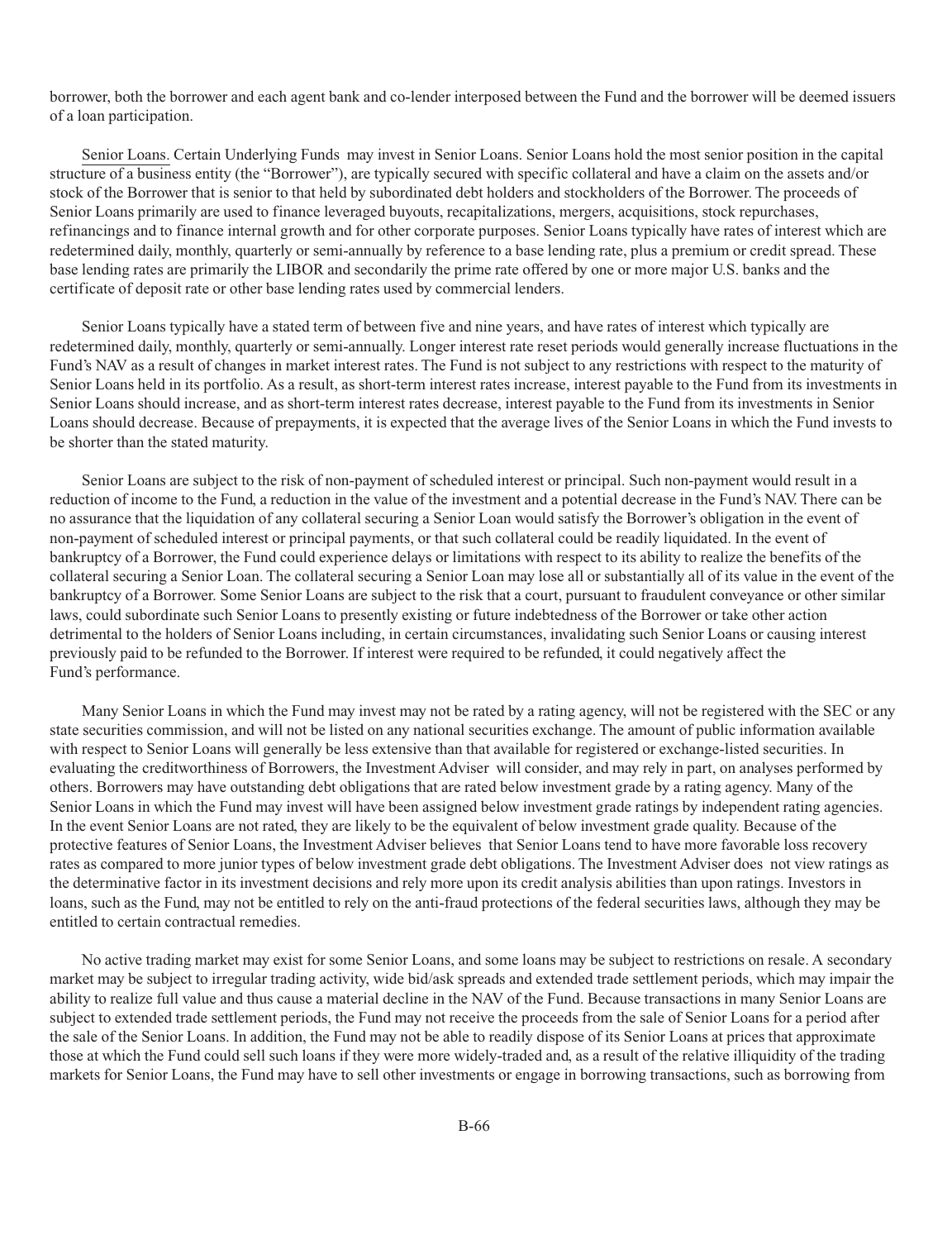its credit facility, if necessary to raise cash to meet its obligations, including redemption obligations. During periods of limited supply and liquidity of Senior Loans, the Fund's yield may be lower.

When interest rates decline, the value of the Fund invested in fixed rate obligations can be expected to rise. Conversely, when interest rates rise, the value of the Fund invested in fixed rate obligations can be expected to decline. Although changes in prevailing interest rates can be expected to cause some fluctuations in the value of Senior Loans (due to the fact that floating rates on Senior Loans only reset periodically), the value of Senior Loans is substantially less sensitive to changes in market interest rates than fixed rate instruments. As a result, to the extent the Fund invests in floating-rate Senior Loans, the Fund's portfolio may be less volatile and less sensitive to changes in market interest rates than if the Fund invested in fixed rate obligations. Similarly, a sudden and significant increase in market interest rates may cause a decline in the value of these investments and in the Fund's NAV. Other factors (including, but not limited to, rating downgrades, credit deterioration, a large downward movement in stock prices, a disparity in supply and demand of certain securities or market conditions that reduce liquidity) can reduce the value of Senior Loans and other debt obligations, impairing the NAV of the Fund.

The Fund may purchase and retain in its portfolio a Senior Loan where the Borrower has experienced, or may be perceived to be likely to experience, credit problems, including involvement in or recent emergence from bankruptcy reorganization proceedings or other forms of debt restructuring. Such investments may provide opportunities for enhanced income as well as capital appreciation, although they also will be subject to greater risk of loss. At times, in connection with the restructuring of a Senior Loan either outside of bankruptcy court or in the context of bankruptcy court proceedings, the Fund may determine or be required to accept equity securities or junior credit securities in exchange for all or a portion of a Senior Loan.

The Fund may also purchase Senior Loans on a direct assignment basis. If the Fund purchases a Senior Loan on direct assignment, it typically succeeds to all the rights and obligations under the loan agreement of the assigning lender and becomes a lender under the loan agreement with the same rights and obligations as the assigning lender. Investments in Senior Loans on a direct assignment basis may involve additional risks to the Funds. For example, if such loan is foreclosed, the Fund could become part owner of any collateral, and would bear the costs and liabilities associated with owning and disposing of the collateral.

Loans and other types of direct indebtedness may not be readily marketable and may be subject to restrictions on resale. In some cases, negotiations involved in disposing of indebtedness may require weeks to complete. Consequently, some indebtedness may be difficult or impossible to dispose of readily at what the Investment Adviser believes to be a fair price. In addition, valuation of less readily marketable indebtedness involves a greater degree of judgment in determining the NAV of the Fund than if that valuation were based on available market quotations, and could result in significant variations in the Fund's daily share price. At the same time, some loan interests are regularly traded among certain financial institutions. As the market for different types of indebtedness develops, the liquidity of the market for these instruments is expected to improve. The Fund currently intends to treat loan indebtedness as liquid when there is a readily available market for the investment. To the extent a readily available market ceases to exist for a particular investment, such investment would generally be treated as illiquid for purposes of the limitation on illiquid investments. Investments in loans and loan participations are considered to be debt obligations for purposes of the Fund's investment restriction relating to the lending of funds or assets by the Fund.

These and other factors discussed in the section above, entitled "Illiquid Investments," may impact the liquidity of investments in loans and loan participations.

Second Lien Loans. Certain Underlying Funds may invest in Second Lien Loans, which have the same characteristics as Senior Loans except that such loans are second in lien property rather than first. Second Lien Loans typically have adjustable floating rate interest payments. Accordingly, the risks associated with Second Lien Loans are higher than the risk of loans with first priority over the collateral. In the event of default on a Second Lien Loan, the first priority lien holder has first claim to the underlying collateral of the loan. It is possible that no collateral value would remain for the second priority lien holder and therefore result in a loss of investment to the Fund. This risk is generally higher for subordinated unsecured loans or debt, which are not backed by a security interest in any specific collateral. Second Lien Loans generally have greater price volatility than Senior Loans and may be less liquid. There is also a possibility that originators will not be able to sell participations in Second Lien Loans, which would create greater credit risk exposure for the holders of such loans. Second Lien Loans share the same risks as other below investment grade securities.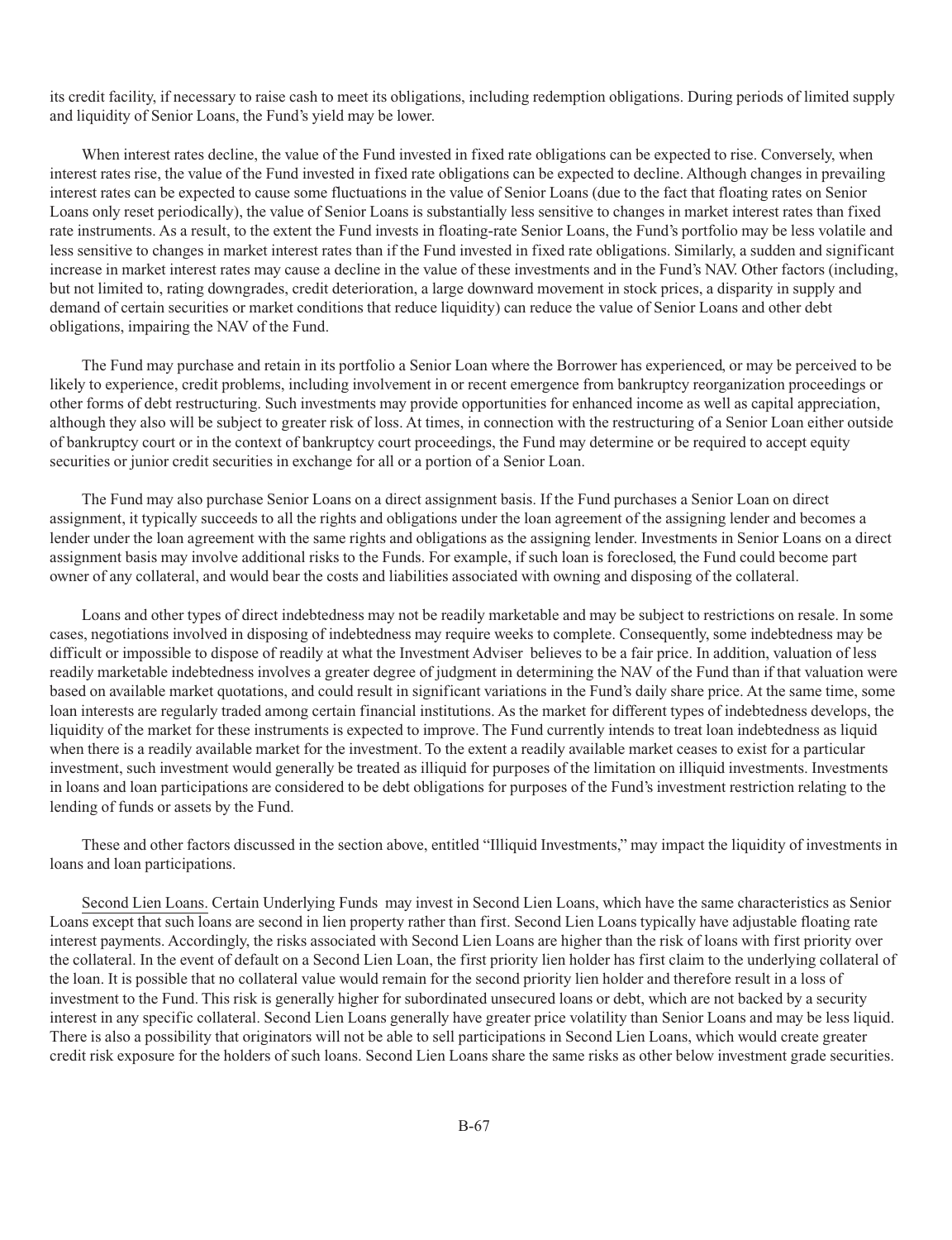#### **Master Limited Partnerships**

Certain Underlying Funds may invest in MLPs. An MLP is an entity receiving partnership taxation treatment under the Code, and whose interests or "units" are traded on securities exchanges like shares of corporate stock. A typical MLP consists of a general partner and limited partners; however, some entities receiving partnership taxation treatment under the Code are established as limited liability companies. The general partner manages the partnership; has an ownership stake in the partnership; and is typically eligible to receive an incentive distribution. The limited partners provide capital to the partnership, have a limited (if any) role in the operation and management of the partnership, and receive cash distributions. Due to their partnership structure, MLPs generally do not pay income taxes.

Holders of MLP units could potentially become subject to liability for all of the obligations of an MLP, if a court determines that the rights of the unitholders to take certain action under the limited partnership agreement would constitute "control" of the business of that MLP, or if a court or governmental agency determines that the MLP is conducting business in a state without complying with the limited partnership statute of that state.

To be treated as a partnership for U.S. federal income tax purposes, an MLP must derive at least 90% of its gross income for each taxable year from qualifying sources, including activities such as the exploration, development, mining, production, processing, refining, transportation, storage and certain marketing of mineral or natural resources. Many of the MLPs in which an Underlying Fund may invest operate oil, gas or petroleum facilities, or other facilities within the energy sector.

Midstream MLPs are generally engaged in the treatment, gathering, compression, processing, transportation, transmission, fractionation, storage and terminalling of natural gas, natural gas liquids, crude oil, refined products or coal. Midstream MLPs may also operate ancillary businesses including marketing of energy products and logistical services. An Underlying Fund may also invest in "upstream" and "downstream" MLPs. Upstream MLPs are primarily engaged in the exploration, recovery, development and production of crude oil, natural gas and natural gas liquids. Downstream MLPs are primarily engaged in the processing, treatment, and refining of natural gas liquids and crude oil. The MLPs in which an Underlying Fund invests may also engage in owning, managing and transporting alternative energy assets, including alternative fuels such as ethanol, hydrogen and biodiesel.

*MLP Equity Securities.* Equity securities issued by MLPs generally consist of common units, subordinated units and preferred units, as described more fully below.

*MLP Common Units.* The common units of many MLPs are listed and traded on U.S. securities exchanges, including the NYSE and the National Association of Securities Dealers Automated Quotations System ("NASDAQ"). An Underlying Fund may purchase such common units through open market transactions and underwritten offerings, but may also acquire common units through direct placements and privately negotiated transactions. Holders of MLP common units typically have very limited control and voting rights. Holders of such common units are typically entitled to receive a minimum quarterly distribution ("MQD") from the issuer, and typically have a right, to the extent that an MLP fails to make a previous MQD, to recover in future distributions the amount by which the MQD was short ("arrearage rights"). Generally, an MLP must pay (or set aside for payment) the MQD to holders of common units before any distributions may be paid to subordinated unit holders. In addition, incentive distributions are typically not paid to the general partner or managing member unless the quarterly distributions on the common units exceed specified threshold levels above the MQD. In the event of a liquidation, common unit holders are intended to have a preference with respect to the remaining assets of the issuer over holders of subordinated units. MLPs issue different classes of common units that may have different voting, trading, and distribution rights. An Underlying Fund may invest in different classes of common units.

*MLP Subordinated Units*. Subordinated units, which, like common units, represent limited partner or member interests, are not typically listed or traded on an exchange. An Underlying Fund may purchase outstanding subordinated units through negotiated transactions directly with holders of such units or newly issued subordinated units directly from the issuer. Holders of such subordinated units are generally entitled to receive a distribution only after the MQD and any arrearages from prior quarters have been paid to holders of common units. Holders of subordinated units typically have the right to receive distributions before any incentive distributions are payable to the general partner or managing member. Subordinated units generally do not provide arrearage rights. Most MLP subordinated units are convertible into common units after the passage of a specified period of time or upon the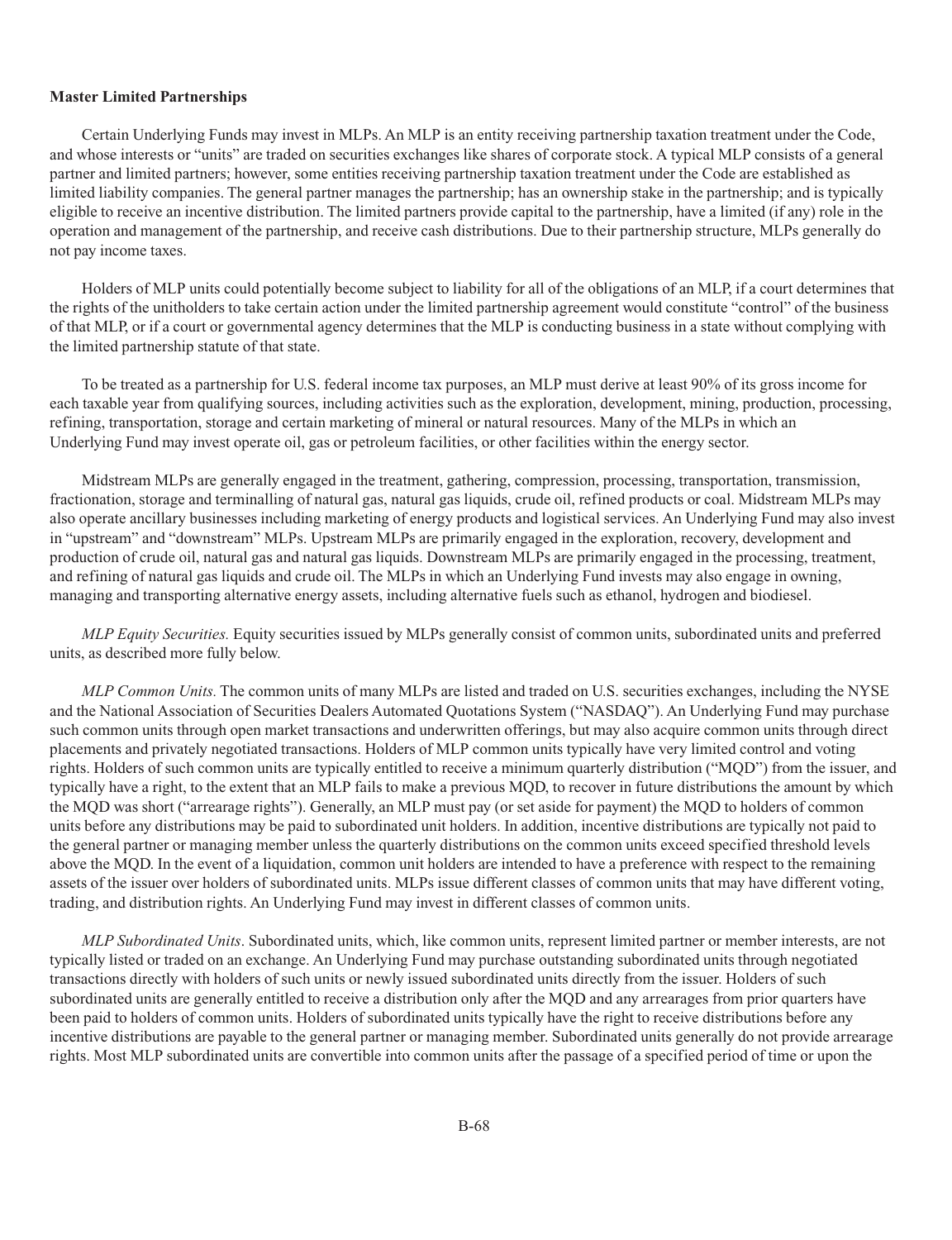achievement by the issuer of specified financial goals. MLPs issue different classes of subordinated units that may have different voting, trading, and distribution rights. An Underlying Fund may invest in different classes of subordinated units.

*MLP Convertible Subordinated Units.* MLP convertible subordinated units are typically issued by MLPs to founders, corporate general partners of MLPs, entities that sell assets to MLPs, and institutional investors. Convertible subordinated units increase the likelihood that, during the subordination period, there will be available cash to be distributed to common unitholders. MLP convertible subordinated units generally are not entitled to distributions until holders of common units have received their specified MQD, plus any arrearages, and may receive less than common unitholders in distributions upon liquidation. Convertible subordinated unitholders generally are entitled to MQD prior to the payment of incentive distributions to the general partner, but are not entitled to arrearage rights. Therefore, MLP convertible subordinated units generally entail greater risk than MLP common units. Convertible subordinated units are generally convertible automatically into senior common units of the same issuer at a one-to-one ratio upon the passage of time or the satisfaction of certain financial tests. Convertible subordinated units do not trade on a national exchange or over-the-counter ("OTC"), and there is no active market for them. The value of a convertible subordinated unit is a function of its worth if converted into the underlying common units. Convertible subordinated units generally have similar voting rights as do MLP common units. Distributions may be paid in cash or in-kind.

*MLP Preferred Units.* MLP preferred units are not typically listed or traded on an exchange. An Underlying Fund may purchase MLP preferred units through negotiated transactions directly with MLPs, affiliates of MLPs and institutional holders of such units. Holders of MLP preferred units can be entitled to a wide range of voting and other rights, depending on the structure of each separate security.

*MLP General Partner or Managing Member Interests.* The general partner or managing member interest in an MLP is typically retained by the original sponsors of an MLP, such as its founders, corporate partners and entities that sell assets to the MLP. The holder of the general partner or managing member interest can be liable in certain circumstances for amounts greater than the amount of the holder's investment in the general partner or managing member. General partner or managing member interests often confer direct board participation rights in, and in many cases control over the operations of, the MLP. General partner or managing member interests can be privately held or owned by publicly traded entities. General partner or managing member interests receive cash distributions, typically in an amount of up to 2% of available cash, which is contractually defined in the partnership or limited liability company agreement. In addition, holders of general partner or managing member interests typically receive incentive distribution rights ("IDRs"), which provide them with an increasing share of the entity's aggregate cash distributions upon the payment of per common unit distributions that exceed specified threshold levels above the MQD. Incentive distributions to a general partner are designed to encourage the general partner, who controls and operates the partnership, to maximize the partnership's cash flow and increase distributions to the limited partners. Due to the IDRs, general partners of MLPs have higher distribution growth prospects than their underlying MLPs, but quarterly incentive distribution payments would also decline at a greater rate than the decline rate in quarterly distributions to common and subordinated unit holders in the event of a reduction in the MLP's quarterly distribution. The ability of the limited partners or members to remove the general partner or managing member without cause is typically very limited. In addition, some MLPs permit the holder of IDRs to reset, under specified circumstances, the incentive distribution levels and receive compensation in exchange for the distribution rights given up in the reset.

*MLP Debt Securities.* Debt securities issued by MLPs may include those rated below investment grade. An Underlying Fund may invest in MLP debt securities without regard to credit quality or maturity. Investments in such securities may not offer the tax characteristics of equity securities of MLPs.

Limited Liability Company Common Units. Some energy companies in which certain Underlying Funds may invest have been organized as limited liability companies ("MLP LLCs"). Such MLP LLCs are treated in the same manner as MLPs for federal income tax purposes. Consistent with its investment objective and policies, an Underlying Fund may invest in common units or other securities of such MLP LLCs. MLP LLC common units represent an equity ownership interest in an MLP LLC, entitling the holders to a share of the MLP LLC's success through distributions and/or capital appreciation. Similar to MLPs, MLP LLCs typically do not pay federal income tax at the entity level and are required by their operating agreements to distribute a large percentage of their current operating earnings. MLP LLC common unitholders generally have first right to an MQD prior to distributions to subordinated unitholders and typically have arrearage rights if the MQD is not met. In the event of liquidation, MLP LLC common unitholders have first right to the MLP LLC's remaining assets after bondholders, other debt holders and preferred unitholders, if any,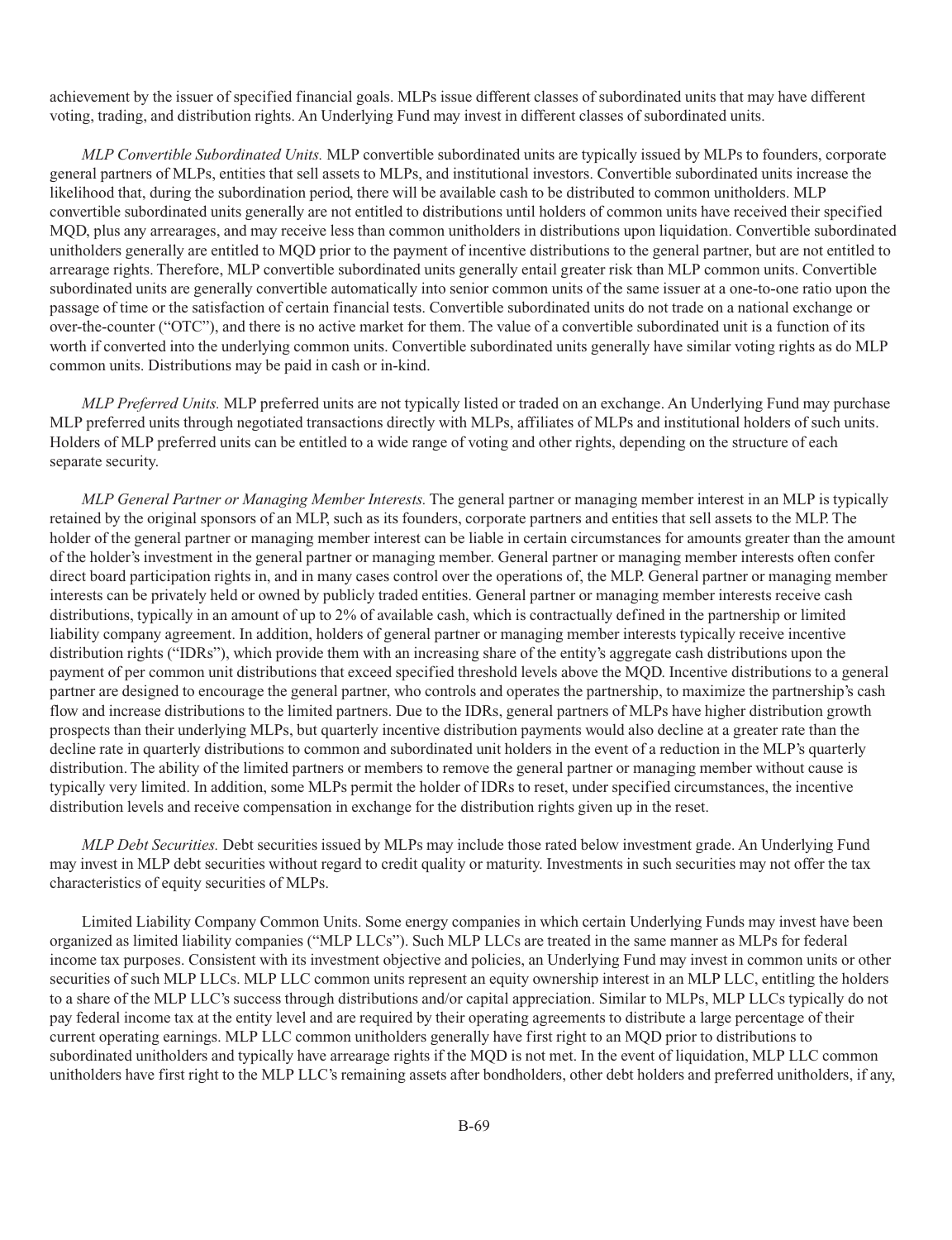have been paid in full. MLP LLC common units trade on a national securities exchange or OTC. In contrast to MLPs, MLP LLCs have no general partner and there are generally no incentives that entitle management or other unitholders to increased percentages of cash distributions as distributions reach higher target levels. In addition, MLP LLC common unitholders typically have voting rights with respect to the MLP LLC, whereas MLP common units have limited voting rights.

### **MLP Affiliates and I-Units**

*Other MLP Equity and Debt Securities.* Certain Underlying Funds, may invest in equity and debt securities issued by affiliates of MLPs, including the general partners or managing members of MLPs and companies that own MLP general partner interests and are energy companies. Such issuers may be organized and/or taxed as corporations and therefore may not offer the advantageous tax characteristics of MLP units. An Underlying Fund may purchase such other MLP equity securities through market transactions, but may also do so through direct placements.

*I-Units.* I-Units represent an indirect ownership interest in an MLP and are issued by an MLP affiliate. The MLP affiliate uses the proceeds from the sale of I-Units to purchase limited partnership interests in its affiliated MLP. Thus, I-Units represent an indirect interest in an MLP. I-Units have limited voting rights and are similar in that respect to MLP common units. I-Units differ from MLP common units primarily in that instead of receiving cash distributions, holders of I-Units will receive distributions of additional I-Units in an amount equal to the cash distributions received by common unit holders. I-Units are traded on the NYSE. Issuers of MLP I-Units are treated as corporations and not partnerships for tax purposes.

## **Greenfield Projects**

Greenfield projects are energy-related projects built by private joint ventures formed by energy companies. Greenfield projects may include the creation of a new pipeline, processing plant or storage facility or other energy infrastructure asset that is integrated with the company's existing assets. Certain Underlying Funds, may invest in the equity of greenfield projects and also may invest in the secured debt of greenfield projects. However, an investment also may be structured as pay-in-kind securities with minimal or no cash interest or dividends until construction is completed, at which time interest payments or dividends would be paid in cash. The Investment Adviser believes that this niche leverages the organizational and operating expertise of large, publicly traded companies and provides certain Underlying Funds with the opportunity to earn higher returns. Greenfield projects involve less investment risk than typical private equity financing arrangements. The primary risk involved with greenfield projects is execution risk or construction risk. Changing project requirements, elevated costs for labor and materials, and unexpected construction hurdles all can increase construction costs. Financing risk exists should changes in construction costs or financial markets occur. Regulatory risk exists should changes in regulation occur during construction or the necessary permits are not secured prior to beginning construction.

# **Income Trusts**

Certain Underlying Funds may invest in income trusts, including business trusts and oil royalty trusts. Income trusts are operating businesses that have been put into a trust. They pay out the bulk of their free cash flow to unit holders. The businesses that are sold into these trusts are usually mature and stable income-producing companies that lend themselves to fixed (monthly or quarterly) distributions. These trusts are regarded as equity investments with fixed-income attributes or high-yield debt with no fixed maturity date. These trusts typically offer regular income payments and a significant premium yield compared to other types of fixed income investments.

*Business Trusts.* A business trust is an income trust where the principal business of the underlying corporation or other entity is in the manufacturing, service or general industrial sectors. It is anticipated that the number of businesses constituted or reorganized as income trusts will increase significantly in the future. Conversion to the income trust structure is attractive to many existing mature businesses with relatively high, stable cash flows and low capital expenditure requirements, due to tax efficiency and investor demand for high-yielding equity securities. One of the primary attractions of business trusts, in addition to their relatively high yield, is their ability to enhance diversification in the portfolio as they cover a broad range of industries and geographies, including public refrigerated warehousing, mining, coal distribution, sugar distribution, forest products, retail sales, food sales and processing, chemical recovery and processing, data processing, gas marketing and check printing. Each business represented is typically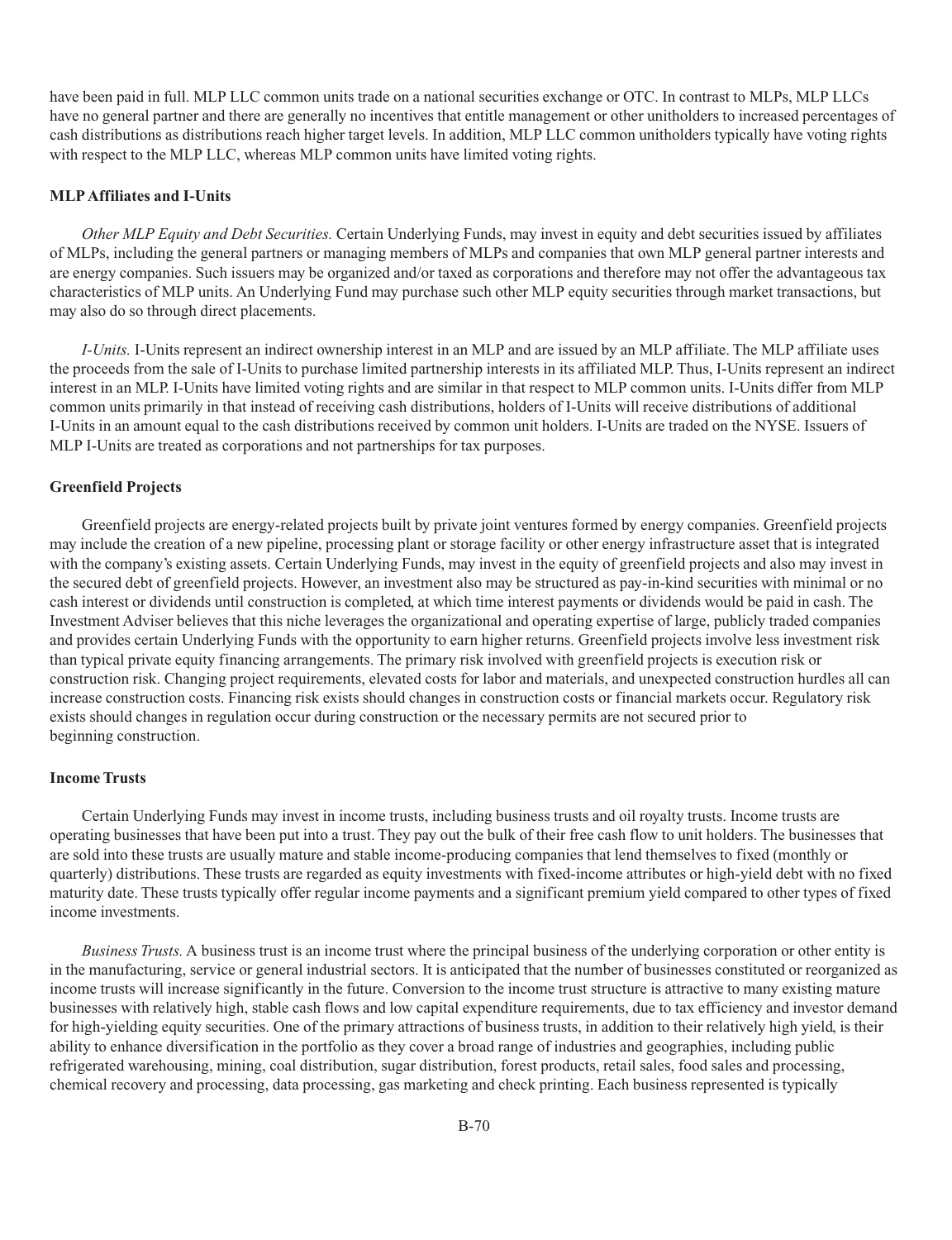characterized by long life assets or businesses that have exhibited a high degree of stability. Investments in business trusts are subject to various risks, including risks related to the underlying operating companies controlled by such trusts. These risks may include lack of or limited operating histories and increased susceptibility to interest rate risks.

*Oil Royalty Trusts.* A royalty trust typically controls an operating company which purchases oil and gas properties using the trust's capital. The royalty trust then receives royalties and/or interest payments from its operating company, and distributes them as income to its unit holders. Units of the royalty trust represent an economic interest in the underlying assets of the trust.

An Underlying Fund may invest in oil royalty trusts that are traded on stock exchanges. Oil royalty trusts are income trusts that own or control oil and gas operating companies. Oil royalty trusts pay out substantially all of the cash flow they receive from the production and sale of underlying crude oil and natural gas reserves to shareholders (unitholders) in the form of monthly dividends (distributions). As a result of distributing the bulk of their cash flow to unitholders, royalty trusts are effectively precluded from internally originating new oil and gas prospects. Therefore, these royalty trusts typically grow through acquisition of producing companies or those with proven reserves of oil and gas, funded through the issuance of additional equity or, where the trust is able, additional debt. Consequently, oil royalty trusts are considered less exposed to the uncertainties faced by a traditional exploration and production corporation. However, they are still exposed to commodity risk and reserve risk, as well as operating risk.

The operations and financial condition of oil royalty trusts, and the amount of distributions or dividends paid on their securities is dependent on oil prices. Prices for commodities vary and are determined by supply and demand factors, including weather, and general economic and political conditions. A decline in oil prices could have a substantial adverse effect on the operations and financial conditions of the trusts. Such trusts are also subject to the risk of an adverse change in the regulations of the natural resource industry and other operational risks relating to the energy sector. In addition, the underlying operating companies held or controlled by the trusts are usually involved in oil exploration; however, such companies may not be successful in holding, discovering, or exploiting adequate commercial quantities of oil, the failure of which will adversely affect their values. Even if successful, oil and gas prices have fluctuated widely during the most recent years and may continue to do so in the future. The Investment Adviser expects that the combination of global demand growth and depleting reserves, together with current geopolitical instability, will continue to support strong crude oil prices over the long term. However, there is no guarantee that these prices will not decline. Declining crude oil prices may cause an Underlying Fund to incur losses on its investments. In addition, the demand in and supply to the developing markets could be affected by other factors such as restrictions on imports, increased taxation, and creation of government monopolies, as well as social, economic and political uncertainty and instability. Furthermore, there is no guarantee that non-conventional sources of natural gas will not be discovered which would adversely affect the oil industry.

Moreover, as the underlying oil and gas reserves are produced the remaining reserves attributable to the royalty trust are depleted. The ability of a royalty trust to replace reserves is therefore fundamental to its ability to maintain distribution levels and unit prices over time. Certain royalty trusts have demonstrated consistent positive reserve growth year-over-year and, as such, certain royalty trusts have been successful to date in this respect and are thus currently trading at unit prices significantly higher than those of five or ten years ago. Oil royalty trusts manage reserve depletion through reserve additions resulting from internal capital development activities and through acquisitions. When an Underlying Fund invests in foreign oil royalty trusts, it will also be subject to foreign securities risks, which are described above under "Foreign Securities."

## **MMD Rate Locks**

Certain Underlying Funds may purchase and sell Municipal Market Data AAA Cash Curve forward contracts, also known as "MMD rate locks." A Fund may use these transactions for hedging purposes or, to the extent consistent with its investment policies, to enhance income or gain or to increase the Fund's yield, for example, during periods of steep interest rate yield curves (i.e., wide differences between short term and long term interest rates).

An MMD rate lock permits a Fund to lock in a specified municipal interest rate for a portion of its portfolio to preserve a return on a particular investment, as a duration management technique, or to protect against any increase in the price of securities to be purchased at a later date. By using an MMD rate lock, a Fund can create a synthetic long or short position, allowing the Fund to select the most attractive part of the yield curve. An MMD rate lock is a forward contract between a Fund and an MMD rate lock provider pursuant to which the parties agree to make payments to each other on a notional amount, contingent upon whether the Municipal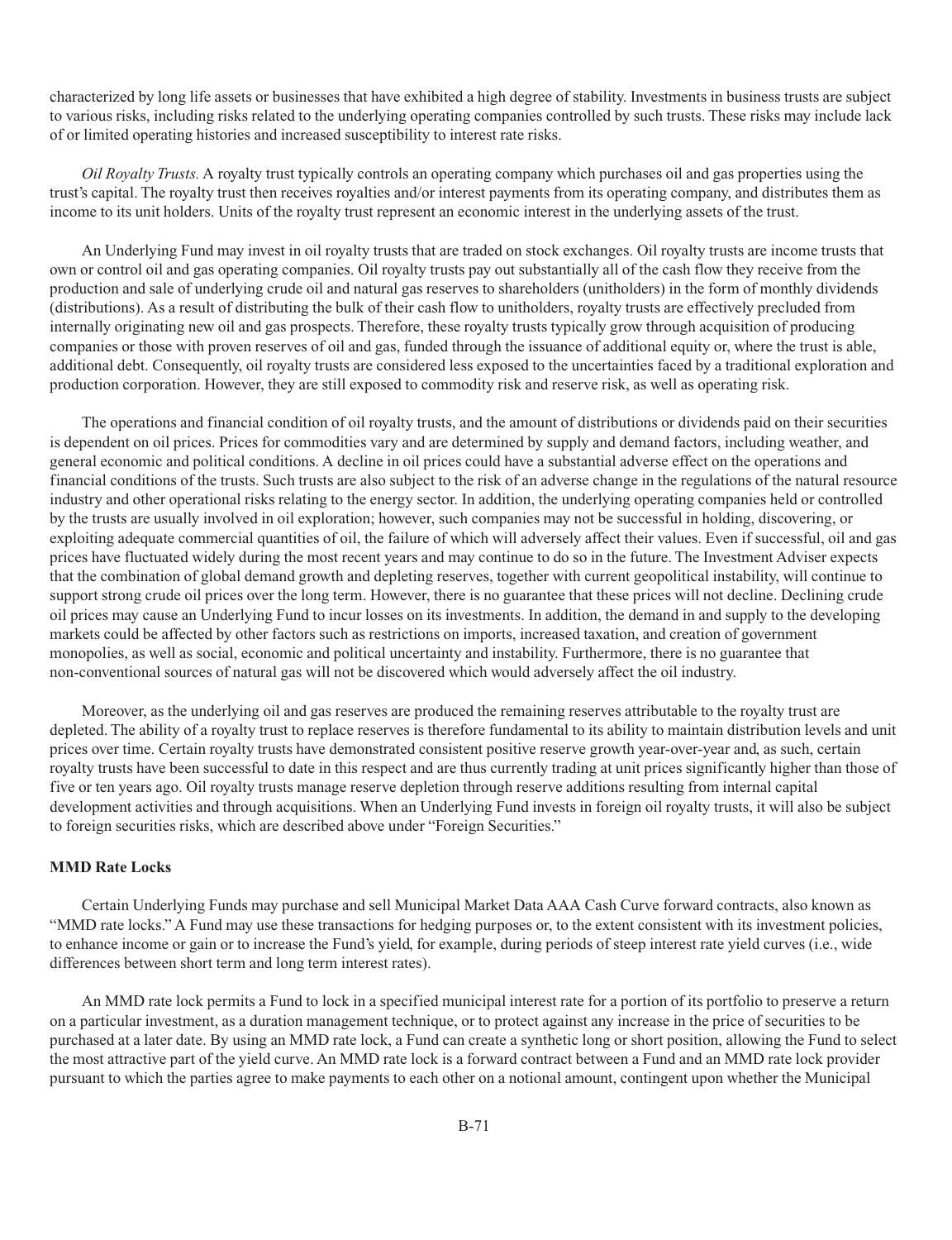Market Data AAA General Obligations Scale is above or below a specified level on the expiration date of the contract. In connection with investments in MMD rate locks, there is a risk that municipal yields will move in the opposite direction than that anticipated by a Fund, which would cause the Fund to make payments to its counterparty in the transaction that could adversely affect the Fund's performance.

### **Mortgage Dollar Rolls**

The Fixed Income Funds and certain Underlying Funds may enter into mortgage dollar rolls, in which a Fund sells securities for delivery in the current month and simultaneously contracts with the same counterparty to repurchase similar, but not identical securities on a specified future date. During the roll period, a Fund loses the right to receive principal and interest paid on the securities sold. However, a Fund would benefit to the extent of any difference between the price received for the securities sold and the lower forward price for the future purchase or fee income plus the interest earned on the cash proceeds of the securities sold until the settlement date of the forward purchase. All cash proceeds will be invested in instruments that are permissible investments for the applicable Fund. Each Fund will, until the settlement date, identify cash or liquid assets on its books, as permitted by applicable law, in an amount equal to its forward purchase price.

For financial reporting and tax purposes, the Fund treats mortgage dollar rolls as two separate transactions; one involving the purchase of a security and a separate transaction involving a sale. The Fund does not currently intend to enter into mortgage dollar rolls for financing and does not treat them as borrowings.

Mortgage dollar rolls involve certain risks including the following: if the broker-dealer to whom a Fund sells the security becomes insolvent, a Fund's right to purchase or repurchase the mortgage-related securities subject to the mortgage dollar roll may be restricted. Also, the instrument which a Fund is required to repurchase may be worth less than an instrument which a Fund originally held. Successful use of mortgage dollar rolls will depend upon the Investment Adviser's ability to manage a Fund's interest rate and mortgage prepayments exposure. For these reasons, there is no assurance that mortgage dollar rolls can be successfully employed. The use of this technique may diminish the investment performance of a Fund compared with what such performance would have been without the use of mortgage dollar rolls.

#### **Mortgage Loans and Mortgage-Backed Securities**

Each Fund (except the U.S. Equity Insights, Small Cap Equity Insights, International Equity Insights, Equity Index, Trend Driven Allocation and Government Money Market Funds) and certain Underlying Funds may invest in mortgage loans, mortgage pass-through securities and other securities representing an interest in or collateralized by adjustable and fixed-rate mortgage loans , including collateralized mortgage obligations, real estate mortgage investment conduits ("REMICs") and stripped mortgage-backed securities ("SMBS"), as described below ("Mortgage-Backed Securities").

Mortgage-Backed Securities are subject to both call risk and extension risk. Because of these risks, these securities can have significantly greater price and yield volatility than traditional fixed income securities.

### General Characteristics of Mortgage Backed Securities

In general, each mortgage pool underlying Mortgage-Backed Securities consists of mortgage loans evidenced by promissory notes secured by first mortgages or first deeds of trust or other similar security instruments creating a first lien on owner occupied and non-owner occupied one-unit to four-unit residential properties, multi-family (i.e., five-units or more) properties, agricultural properties, commercial properties and mixed use properties (the "Mortgaged Properties"). The Mortgaged Properties may consist of detached individual dwelling units, multi-family dwelling units, individual condominiums, townhouses, duplexes, triplexes, fourplexes, row houses, individual units in planned unit developments, other attached dwelling units ("Residential Mortgaged Properties") or commercial properties, such as office properties, retail properties, hospitality properties, industrial properties, healthcare related properties or other types of income producing real property ("Commercial Mortgaged Properties"). Residential Mortgaged Properties may also include residential investment properties and second homes. In addition, the Mortgage-Backed Securities which are residential mortgage-backed securities may also consist of mortgage loans evidenced by promissory notes secured entirely or in part by second priority mortgage liens on Residential Mortgaged Properties.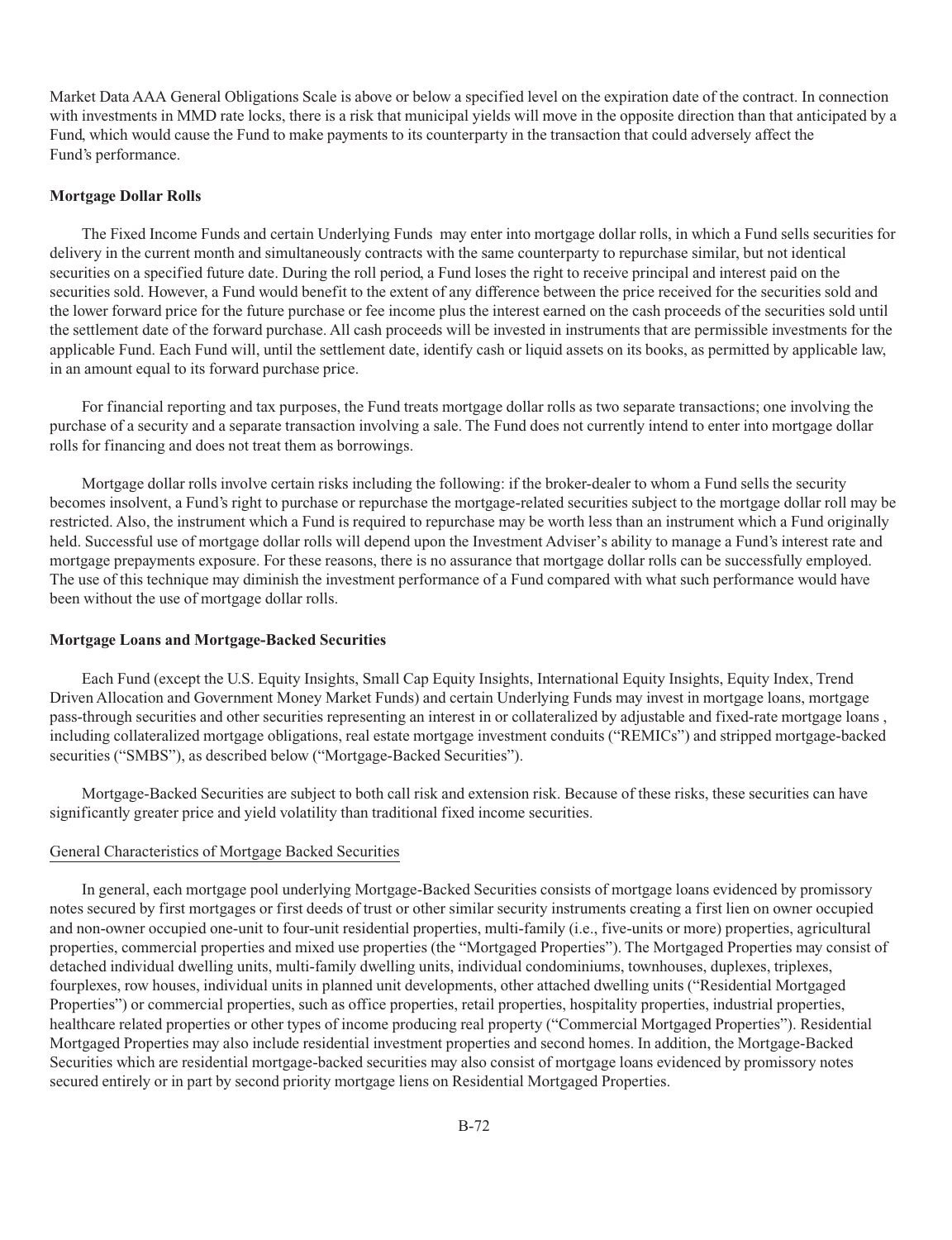The investment characteristics of adjustable and fixed rate Mortgage-Backed Securities differ from those of traditional fixed income securities. The major differences include the payment of interest and principal on Mortgage-Backed Securities on a more frequent (usually monthly) schedule, and the possibility that principal may be prepaid at any time due to prepayments on the underlying mortgage loans or other assets. These differences can result in significantly greater price and yield volatility than is the case with traditional fixed income securities. As a result, if a Fund purchases Mortgage-Backed Securities at a premium, a faster than expected prepayment rate will reduce both the market value and the yield to maturity from their anticipated levels. A prepayment rate that is slower than expected will have the opposite effect, increasing yield to maturity and market value. Conversely, if a Fund purchases Mortgage-Backed Securities at a discount, faster than expected prepayments will increase, while slower than expected prepayments will reduce yield to maturity and market value. To the extent that a Fund invests in Mortgage-Backed Securities, the Investment Adviser may seek to manage these potential risks by investing in a variety of Mortgage-Backed Securities and by using certain hedging techniques.

Prepayments on a pool of mortgage loans are influenced by changes in current interest rates and a variety of economic, geographic, social and other factors (such as changes in mortgagor housing needs, job transfers, unemployment, mortgagor equity in the mortgage properties and servicing decisions). The timing and level of prepayments cannot be predicted. A predominant factor affecting the prepayment rate on a pool of mortgage loans is the difference between the interest rates on outstanding mortgage loans and prevailing mortgage loan interest rates (giving consideration to the cost of any refinancing). Generally, prepayments on mortgage loans will increase during a period of falling mortgage interest rates and decrease during a period of rising mortgage interest rates. Accordingly, the amounts of prepayments available for reinvestment by a Fund are likely to be greater during a period of declining mortgage interest rates. If general interest rates decline, such prepayments are likely to be reinvested at lower interest rates than a Fund was earning on the Mortgage-Backed Securities that were prepaid. Due to these factors, Mortgage-Backed Securities may be less effective than U.S. Treasury and other types of debt securities of similar maturity at maintaining yields during periods of declining interest rates. Because a Fund's investments in Mortgage-Backed Securities are interest-rate sensitive, a Fund's performance will depend in part upon the ability of a Fund to anticipate and respond to fluctuations in market interest rates and to utilize appropriate strategies to maximize returns to a Fund while attempting to minimize the associated risks to its investment capital. Prepayments may have a disproportionate effect on certain Mortgage-Backed Securities and other multiple class pass-through securities, which are discussed below.

The rate of interest paid on Mortgage-Backed Securities is normally lower than the rate of interest paid on the mortgages included in the underlying pool due to (among other things) the fees paid to any servicer, special servicer and trustee for the trust fund which holds the mortgage pool, other costs and expenses of such trust fund, fees paid to any guarantor, such as Ginnie Mae (as defined below) or to any credit enhancers, mortgage pool insurers, bond insurers and/or hedge providers, and due to any yield retained by the issuer. Actual yield to the holder may vary from the coupon rate, even if adjustable, if the Mortgage-Backed Securities are purchased or traded in the secondary market at a premium or discount. In addition, there is normally some delay between the time the issuer receives mortgage payments from the servicer and the time the issuer (or the trustee of the trust fund which holds the mortgage pool) makes the payments on the Mortgage-Backed Securities, and this delay reduces the effective yield to the holder of such securities.

The issuers of certain mortgage-backed obligations may elect to have the pool of mortgage loans (or indirect interests in mortgage loans) underlying the securities treated as a REMIC, which is subject to special federal income tax rules. A description of the types of mortgage loans and Mortgage-Backed Securities in which a Fund may invest is provided below. The descriptions are general and summary in nature, and do not detail every possible variation of the types of securities that are permissible investments for a Fund.

Delinquencies, defaults and losses on residential mortgage loans may increase substantially over certain periods, which may affect the performance of the Mortgage-Backed Securities in which a Fund may invest. Mortgage loans backing non-agency Mortgage-Backed Securities are more sensitive to economic factors that could affect the ability of borrowers to pay their obligations under the mortgage loans backing these securities. In addition, housing prices and appraisal values in many states and localities over certain periods have declined or stopped appreciating. A sustained decline or an extended flattening of those values may result in additional increases in delinquencies and losses on Mortgage-Backed Securities generally (including the Mortgaged-Backed Securities that the Funds may invest in as described above).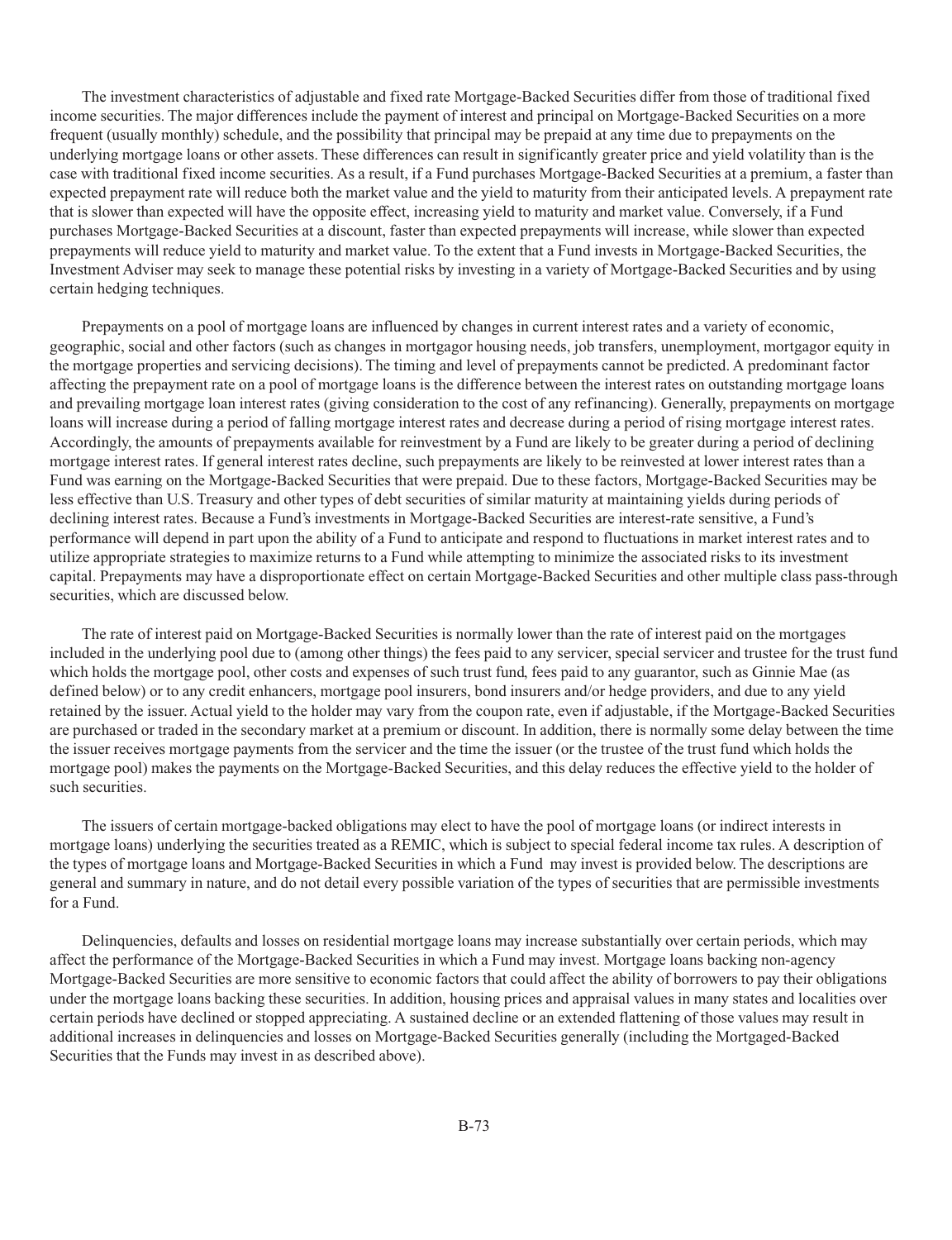Adverse changes in market conditions and regulatory climate may reduce the cash flow which a Fund, to the extent it invests in Mortgage-Backed Securities or other asset-backed securities, receives from such securities and increase the incidence and severity of credit events and losses in respect of such securities. In the event that interest rate spreads for Mortgage-Backed Securities and other asset-backed securities widen following the purchase of such assets by a Fund, the market value of such securities is likely to decline and, in the case of a substantial spread widening, could decline by a substantial amount. Furthermore, adverse changes in market conditions may result in reduced liquidity in the market for Mortgage-Backed Securities and other asset-backed securities (including the Mortgage-Backed Securities and other asset-backed securities in which the Fund may invest) and an unwillingness by banks, financial institutions and investors to extend credit to servicers, originators and other participants in the market for Mortgage-Backed and other asset-backed securities. As a result, the liquidity and/or the market value of any Mortgage-Backed or asset-backed securities that are owned by a Fund may experience declines after they are purchased by a Fund.

#### General Regulatory Considerations of Mortgage-Backed Securities

The unprecedented disruption in the mortgage- and asset-backed securities markets in 2008-2009 resulted in significant downward price pressures as well as foreclosures and defaults in residential and commercial real estate. As a result of these events, the liquidity of the mortgage- and asset-backed securities markets was negatively impacted during that time. Following the market dislocation, the U.S. Congress passed the Dodd-Frank Wall Street Reform and Consumer Protection Act (the "Dodd-Frank Act"), which imposed a new regulatory framework over the U.S. financial services industry and the consumer credit markets in general. Among its other provisions, the Dodd-Frank Act creates a liquidation framework under which the Federal Deposit Insurance Corporation ("FDIC"), may be appointed as receiver following a "systemic risk determination" by the Secretary of Treasury (in consultation with the President) for the resolution of certain nonbank financial companies and other entities, defined as "covered financial companies", and commonly referred to as "systemically important entities", in the event such a company is in default or in danger of default and the resolution of such a company under other applicable law would have serious adverse effects on financial stability in the United States, and also for the resolution of certain of their subsidiaries. No assurances can be given that this new liquidation framework would not apply to the originators of asset-backed securities, including Mortgage-Backed Securities, or their respective subsidiaries, including the issuers and depositors of such securities, although the expectation embedded in the Dodd-Frank Act is that the framework will be invoked only very rarely. Guidance from the FDIC indicates that such new framework will largely be exercised in a manner consistent with the existing bankruptcy laws, which is the insolvency regime that would otherwise apply to the sponsors, depositors and issuing entities with respect to asset-backed securities, including Mortgage-Backed Securities. The application of such liquidation framework to such entities could result in decreases or delays in amounts paid on, and hence the market value of, the Mortgage-Backed or asset-backed securities that may be owned by a Fund.

### Certain General Characteristics of Mortgage Loans

Adjustable Rate Mortgage Loans ("ARMs"). Each Fund (other than the U.S. Equity Insights, Small Cap Equity Insights, International Equity Insights, Equity Index, Trend Driven Allocation and Government Money Market Funds) and certain Underlying Funds may invest in ARMs. ARMs generally provide for a fixed initial mortgage interest rate for a specified period of time. Thereafter, the interest rates (the "Mortgage Interest Rates") may be subject to periodic adjustment based on changes in the applicable index rate (the "Index Rate"). The adjusted rate would be equal to the Index Rate plus a fixed percentage spread over the Index Rate established for each ARM at the time of its origination. ARMs allow a Fund to participate in increases in interest rates through periodic increases in the securities coupon rates. During periods of declining interest rates, coupon rates may readjust downward resulting in lower yields to a Fund.

Adjustable interest rates can cause payment increases that some mortgagors may find difficult to make. However, certain ARMs may provide that the Mortgage Interest Rate may not be adjusted to a rate above an applicable lifetime maximum rate or below an applicable lifetime minimum rate for such ARM. Certain ARMs may also be subject to limitations on the maximum amount by which the Mortgage Interest Rate may adjust for any single adjustment period (the "Maximum Adjustment"). Other ARMs ("Negatively Amortizing ARMs") may provide instead or as well for limitations on changes in the monthly payment on such ARMs. Limitations on monthly payments can result in monthly payments which are greater or less than the amount necessary to amortize a Negatively Amortizing ARM by its maturity at the Mortgage Interest Rate in effect in any particular month. In the event that a monthly payment is not sufficient to pay the interest accruing on a Negatively Amortizing ARM, any such excess interest is added to the principal balance of the loan, causing negative amortization, and will be repaid through future monthly payments. It may take borrowers under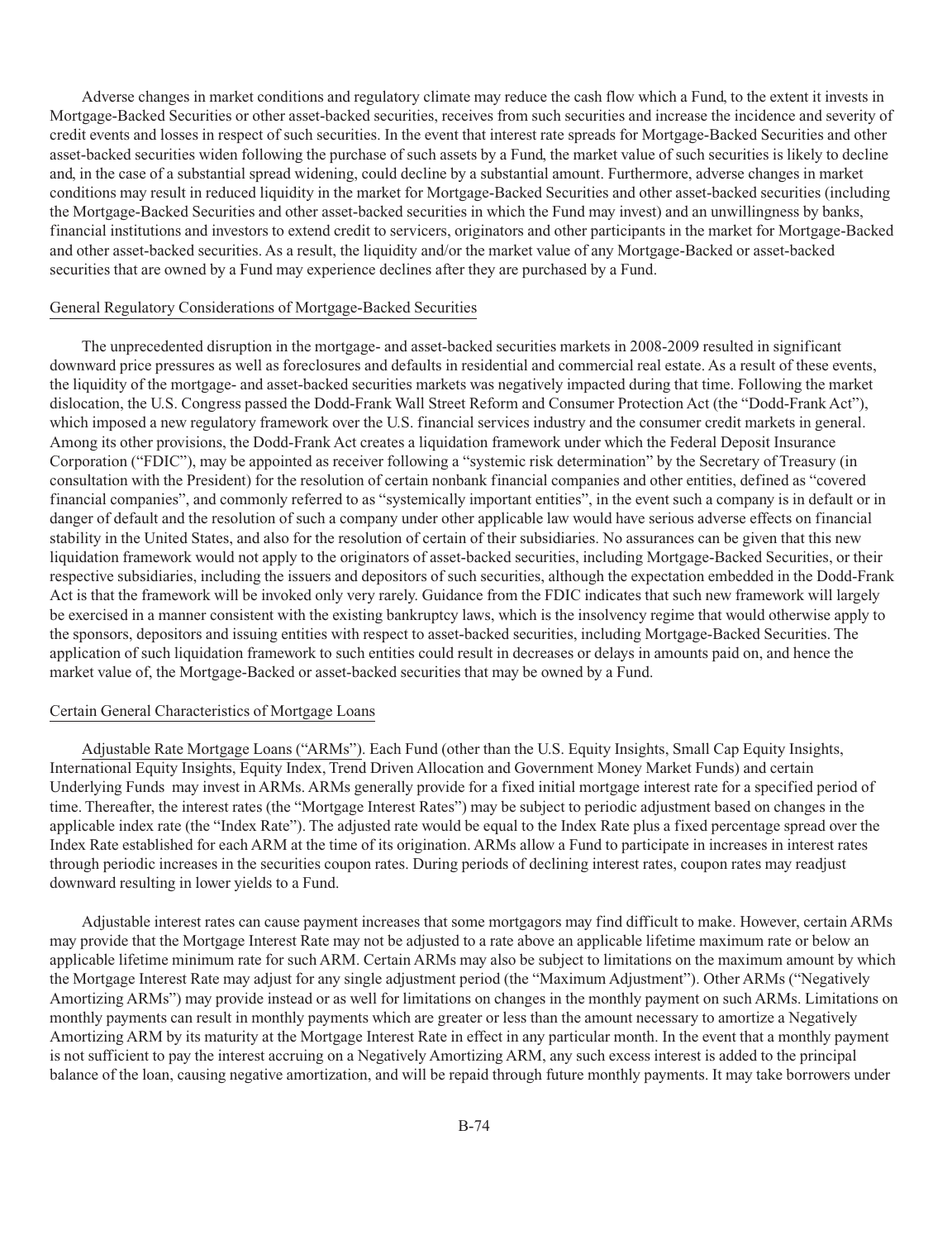Negatively Amortizing ARMs longer periods of time to build up equity and may increase the likelihood of default by such borrowers. In the event that a monthly payment exceeds the sum of the interest accrued at the applicable Mortgage Interest Rate and the principal payment which would have been necessary to amortize the outstanding principal balance over the remaining term of the loan, the excess (or "accelerated amortization") further reduces the principal balance of the ARM. Negatively Amortizing ARMs do not provide for the extension of their original maturity to accommodate changes in their Mortgage Interest Rate. As a result, unless there is a periodic recalculation of the payment amount (which there generally is), the final payment may be substantially larger than the other payments. After the expiration of the initial fixed rate period and upon the periodic recalculation of the payment to cause timely amortization of the related mortgage loan, the monthly payment on such mortgage loan may increase substantially which may, in turn, increase the risk of the borrower defaulting in respect of such mortgage loan. These limitations on periodic increases in interest rates and on changes in monthly payments protect borrowers from unlimited interest rate and payment increases, but may result in increased credit exposure and prepayment risks for lenders. When interest due on a mortgage loan is added to the principal balance of such mortgage loan, the related mortgaged property provides proportionately less security for the repayment of such mortgage loan. Therefore, if the related borrower defaults on such mortgage loan, there is a greater likelihood that a loss will be incurred upon any liquidation of the mortgaged property which secures such mortgage loan.

ARMs also have the risk of prepayment. The rate of principal prepayments with respect to ARMs has fluctuated in recent years. The value of Mortgage-Backed Securities collateralized by ARMs is less likely to rise during periods of declining interest rates than the value of fixed-rate securities during such periods. Accordingly, ARMs may be subject to a greater rate of principal repayments in a declining interest rate environment resulting in lower yields to a Fund. For example, if prevailing interest rates fall significantly, ARMs could be subject to higher prepayment rates (than if prevailing interest rates remain constant or increase) because the availability of low fixed-rate mortgages may encourage mortgagors to refinance their ARMs to "lock-in" a fixed-rate mortgage. On the other hand, during periods of rising interest rates, the value of ARMs will lag behind changes in the market rate. ARMs are also typically subject to maximum increases and decreases in the interest rate adjustment which can be made on any one adjustment date, in any one year, or during the life of the security. In the event of dramatic increases or decreases in prevailing market interest rates, the value of a Fund's investment in ARMs may fluctuate more substantially because these limits may prevent the security from fully adjusting its interest rate to the prevailing market rates. As with fixed-rate mortgages, ARM prepayment rates vary in both stable and changing interest rate environments.

There are two main categories of indices which provide the basis for rate adjustments on ARMs: those based on U.S. Treasury securities and those derived from a calculated measure, such as a cost of funds index or a moving average of mortgage rates. Indices commonly used for this purpose include the one-year, three-year and five-year constant maturity Treasury rates, the three-month Treasury bill rate, the 180-day Treasury bill rate, rates on longer-term Treasury securities, the 11th District Federal Home Loan Bank Cost of Funds, the National Median Cost of Funds, the one-month, three-month, six-month or one-year LIBOR, the prime rate of a specific bank, or commercial paper rates. Some indices, such as the one-year constant maturity Treasury rate, closely mirror changes in market interest rate levels. Others, such as the 11th District Federal Home Loan Bank Cost of Funds index, tend to lag behind changes in market rate levels and tend to be somewhat less volatile. The degree of volatility in the market value of ARMs in a Fund's portfolio and, therefore, in the NAV of a Fund's shares, will be a function of the length of the interest rate reset periods and the degree of volatility in the applicable indices.

Fixed-Rate Mortgage Loans. Generally, fixed-rate mortgage loans included in mortgage pools (the "Fixed-Rate Mortgage Loans") will bear simple interest at fixed annual rates and have original terms to maturity ranging from 5 to 40 years. Fixed-Rate Mortgage Loans generally provide for monthly payments of principal and interest in substantially equal installments for the term of the mortgage note in sufficient amounts to fully amortize principal by maturity, although certain Fixed-Rate Mortgage Loans provide for a large final "balloon" payment upon maturity.

Certain Legal Considerations of Mortgage Loans. The following is a discussion of certain legal and regulatory aspects of the mortgage loans in which a Fund may invest. This discussion is not exhaustive, and does not address all of the legal or regulatory aspects affecting mortgage loans. These regulations may impair the ability of a mortgage lender to enforce its rights under the mortgage documents. These regulations may also adversely affect a Fund's investments in Mortgage-Backed Securities (including those issued or guaranteed by the U.S. Government, its agencies or instrumentalities) by delaying the Fund's receipt of payments derived from principal or interest on mortgage loans affected by such regulations.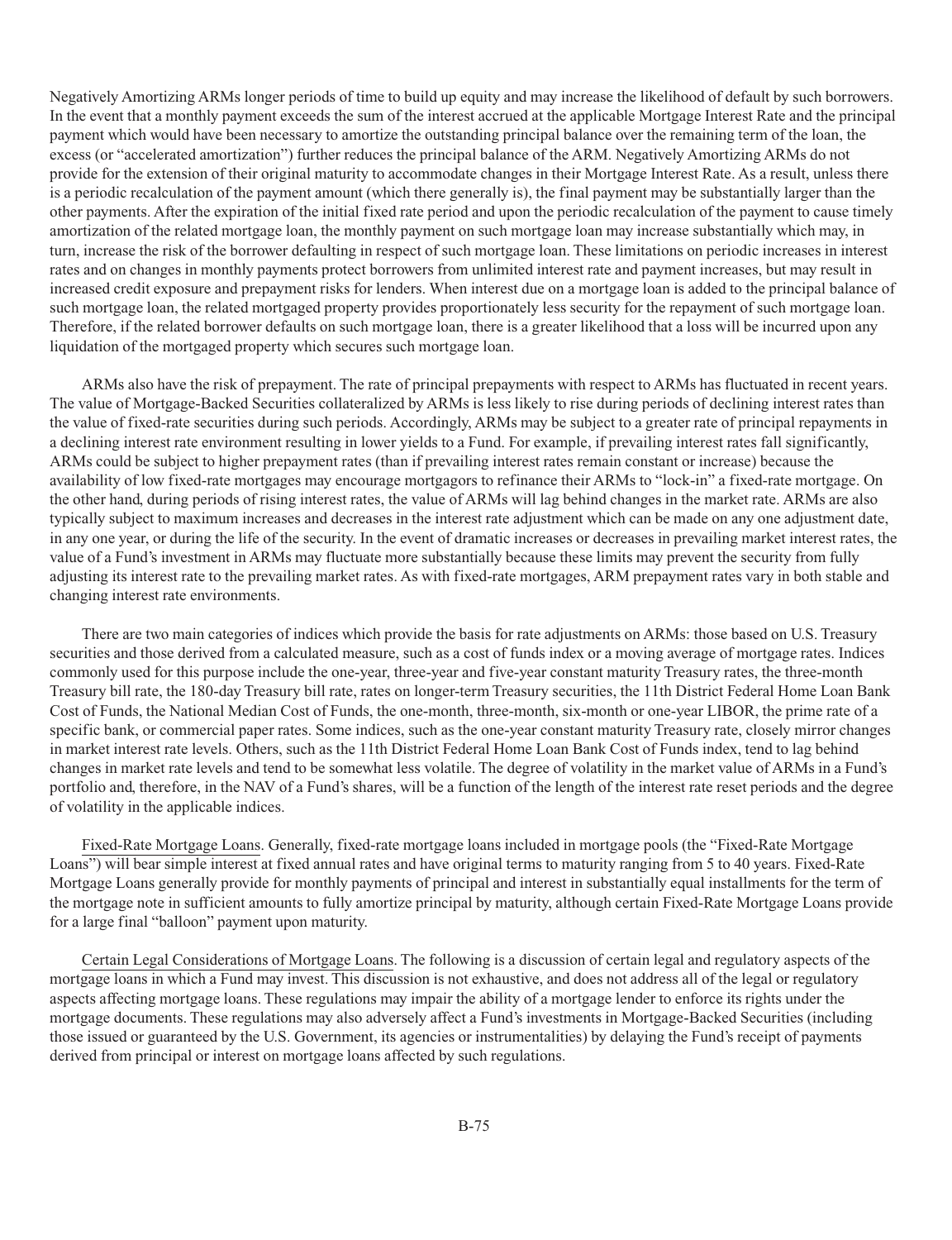- 1. Foreclosure. A foreclosure of a defaulted mortgage loan may be delayed due to compliance with statutory notice or service of process provisions, difficulties in locating necessary parties or legal challenges to the mortgagee's right to foreclose. Depending upon market conditions, the ultimate proceeds of the sale of foreclosed property may not equal the amounts owed on the Mortgage-Backed Securities. Furthermore, courts in some cases have imposed general equitable principles upon foreclosure generally designed to relieve the borrower from the legal effect of default and have required lenders to undertake affirmative and expensive actions to determine the causes for the default and the likelihood of loan reinstatement.
- 2. Rights of Redemption. In some states, after foreclosure of a mortgage loan, the borrower and foreclosed junior lienors are given a statutory period in which to redeem the property, which right may diminish the mortgagee's ability to sell the property.
- 3. Legislative Limitations. In addition to anti-deficiency and related legislation, numerous other federal and state statutory provisions, including the federal bankruptcy laws and state laws affording relief to debtors, may interfere with or affect the ability of a secured mortgage lender to enforce its security interest. For example, a bankruptcy court may grant the debtor a reasonable time to cure a default on a mortgage loan, including a payment default. The court in certain instances may also reduce the monthly payments due under such mortgage loan, change the rate of interest, reduce the principal balance of the loan to the then-current appraised value of the related mortgaged property, alter the mortgage loan repayment schedule and grant priority of certain liens over the lien of the mortgage loan. If a court relieves a borrower's obligation to repay amounts otherwise due on a mortgage loan, the mortgage loan servicer will not be required to advance such amounts, and any loss may be borne by the holders of securities backed by such loans. In addition, numerous federal and state consumer protection laws impose penalties for failure to comply with specific requirements in connection with origination and servicing of mortgage loans.
- 4. "Due-on-Sale" Provisions. Fixed-rate mortgage loans may contain a so-called "due-on-sale" clause permitting acceleration of the maturity of the mortgage loan if the borrower transfers the property. The Garn-St. Germain Depository Institutions Act of 1982 sets forth nine specific instances in which no mortgage lender covered by that Act may exercise a "due-on-sale" clause upon a transfer of property. The inability to enforce a "due-on-sale" clause or the lack of such a clause in mortgage loan documents may result in a mortgage loan being assumed by a purchaser of the property that bears an interest rate below the current market rate.
- 5. Usury Laws. Some states prohibit charging interest on mortgage loans in excess of statutory limits. If such limits are exceeded, substantial penalties may be incurred and, in some cases, enforceability of the obligation to pay principal and interest may be affected.
- 6. Governmental Action, Legislation and Regulation. Legislative, regulatory and enforcement actions seeking to prevent or restrict foreclosures or providing forbearance relief to borrowers of residential mortgage loans may adversely affect the value of Mortgage-Backed Securities (e.g., the Coronavirus Aid, Relief, and Economic Security (CARES) Act). Legislative or regulatory initiatives by federal, state or local legislative bodies or administrative agencies, if enacted or adopted, could delay foreclosure or the exercise of other remedies, provide new defenses to foreclosure, or otherwise impair the ability of the loan servicer to foreclose or realize on a defaulted residential mortgage loan included in a pool of residential mortgage loans backing such residential Mortgage-Backed Securities. While the nature or extent of limitations on foreclosure or exercise of other remedies that may be enacted cannot be predicted, any such governmental actions that interfere with the foreclosure process or are designed to protect customers could increase the costs of such foreclosures or exercise of other remedies in respect of residential mortgage loans which collateralize Mortgage-Backed Securities held by a Fund, delay the timing or reduce the amount of recoveries on defaulted residential mortgage loans which collateralize Mortgage-Backed Securities held by a Fund, and consequently, could adversely impact the yields and distributions a Fund may receive in respect of its ownership of Mortgage-Backed Securities collateralized by residential mortgage loans.

Government Guaranteed Mortgage-Backed Securities. There are several types of government guaranteed Mortgage-Backed Securities currently available, including guaranteed mortgage pass-through certificates and multiple class securities, which include guaranteed Real Estate Mortgage Investment Conduit Certificates ("REMIC Certificates"), other collateralized mortgage obligations and stripped Mortgage-Backed Securities. A Fund or Underlying Fund is permitted to invest in other types of Mortgage-Backed Securities that may be available in the future, to the extent consistent with its investment policies and objective.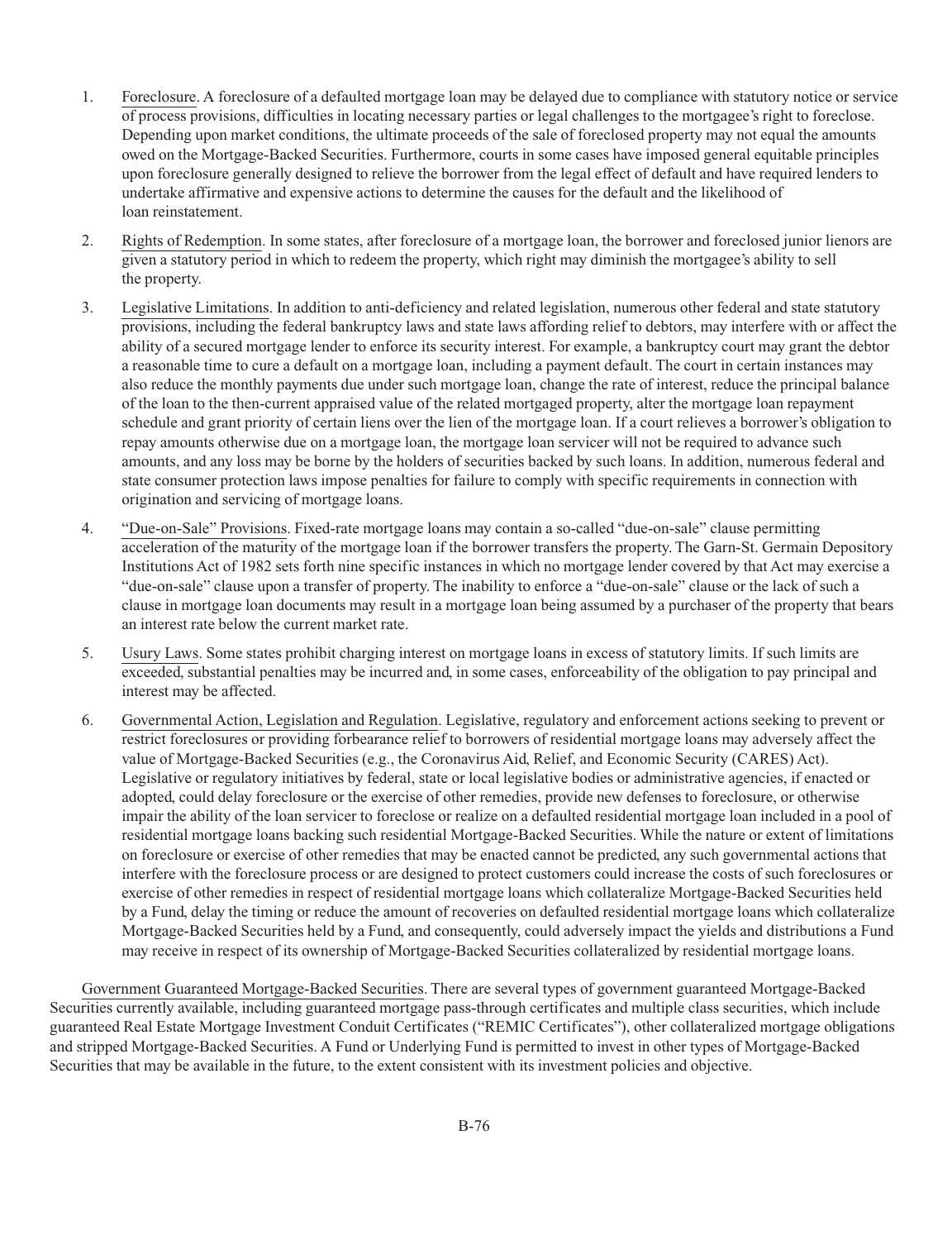Each Fund's investments in Mortgage-Backed Securities may include securities issued or guaranteed by the U.S. Government or one of its agencies, authorities, instrumentalities or sponsored enterprises, such as the Government National Mortgage Association ("Ginnie Mae"), Fannie Mae and Freddie Mac. Ginnie Mae securities are backed by the full faith and credit of the U.S. Government, which means that the U.S. Government guarantees that the interest and principal will be paid when due. Fannie Mae and Freddie Mac securities are not backed by the full faith and credit of the U.S. Government. Fannie Mae and Freddie Mac have the ability to borrow from the U.S. Treasury, and as a result, they have historically been viewed by the market as high quality securities with low credit risks. From time to time, proposals have been introduced before Congress for the purpose of restricting or eliminating federal sponsorship of Fannie Mae and Freddie Mac. The Trust cannot predict what legislation, if any, may be proposed in the future in Congress as regards such sponsorship or which proposals, if any, might be enacted. Such proposals, if enacted, might materially and adversely affect the availability of government guaranteed Mortgage-Backed Securities and the liquidity and value of a Fund's portfolio.

There is risk that the U.S. Government will not provide financial support to its agencies, authorities, instrumentalities or sponsored enterprises. A Fund or Underlying Fund may purchase U.S. Government Securities that are not backed by the full faith and credit of the U.S. Government, such as those issued by Fannie Mae and Freddie Mac. The maximum potential liability of the issuers of some U.S. Government Securities held by a Fund may greatly exceed such issuers' current resources, including such issuers' legal right to support from the U.S. Treasury. It is possible that these issuers will not have the funds to meet their payment obligations in the future.

Below is a general discussion of certain types of guaranteed Mortgage-Backed Securities in which the Fund may invest.

- Ginnie Mae Certificates. Ginnie Mae is a wholly-owned corporate instrumentality of the United States. Ginnie Mae is authorized to guarantee the timely payment of the principal of and interest on certificates that are based on and backed by a pool of mortgage loans insured by the Federal Housing Administration ("FHA"), or guaranteed by the Veterans Administration ("VA"), or by pools of other eligible mortgage loans. In order to meet its obligations under any guaranty, Ginnie Mae is authorized to borrow from the U.S. Treasury in an unlimited amount. The National Housing Act provides that the full faith and credit of the U.S. Government is pledged to the timely payment of principal and interest by Ginnie Mae of amounts due on Ginnie Mae certificates.
- Fannie Mae Certificates. Fannie Mae is a stockholder-owned corporation chartered under an act of the U.S. Congress. Generally, Fannie Mae Certificates are issued and guaranteed by Fannie Mae and represent an undivided interest in a pool of mortgage loans (a "Pool") formed by Fannie Mae. A Pool consists of residential mortgage loans either previously owned by Fannie Mae or purchased by it in connection with the formation of the Pool. The mortgage loans may be either conventional mortgage loans (i.e., not insured or guaranteed by any U.S. Government agency) or mortgage loans that are either insured by the FHA or guaranteed by the VA. However, the mortgage loans in Fannie Mae Pools are primarily conventional mortgage loans. The lenders originating and servicing the mortgage loans are subject to certain eligibility requirements established by Fannie Mae. Fannie Mae has certain contractual responsibilities. With respect to each Pool, Fannie Mae is obligated to distribute scheduled installments of principal and interest after Fannie Mae's servicing and guaranty fee, whether or not received, to Certificate holders. Fannie Mae also is obligated to distribute to holders of Certificates an amount equal to the full principal balance of any foreclosed mortgage loan, whether or not such principal balance is actually recovered. The obligations of Fannie Mae under its guaranty of the Fannie Mae Certificates are obligations solely of Fannie Mae. See "Certain Additional Information with Respect to Freddie Mac and Fannie Mae" below.
- Freddie Mac Certificates. Freddie Mac is a publicly held U.S. Government sponsored enterprise. A principal activity of Freddie Mac currently is the purchase of first lien, conventional, residential and multifamily mortgage loans and participation interests in such mortgage loans and their resale in the form of mortgage securities, primarily Freddie Mac Certificates. A Freddie Mac Certificate represents a pro rata interest in a group of mortgage loans or participations in mortgage loans (a "Freddie Mac Certificate group") purchased by Freddie Mac. Freddie Mac guarantees to each registered holder of a Freddie Mac Certificate the timely payment of interest at the rate provided for by such Freddie Mac Certificate (whether or not received on the underlying loans). Freddie Mac also guarantees to each registered Certificate holder ultimate collection of all principal of the related mortgage loans, without any offset or deduction, but does not, generally, guarantee the timely payment of scheduled principal. The obligations of Freddie Mac under its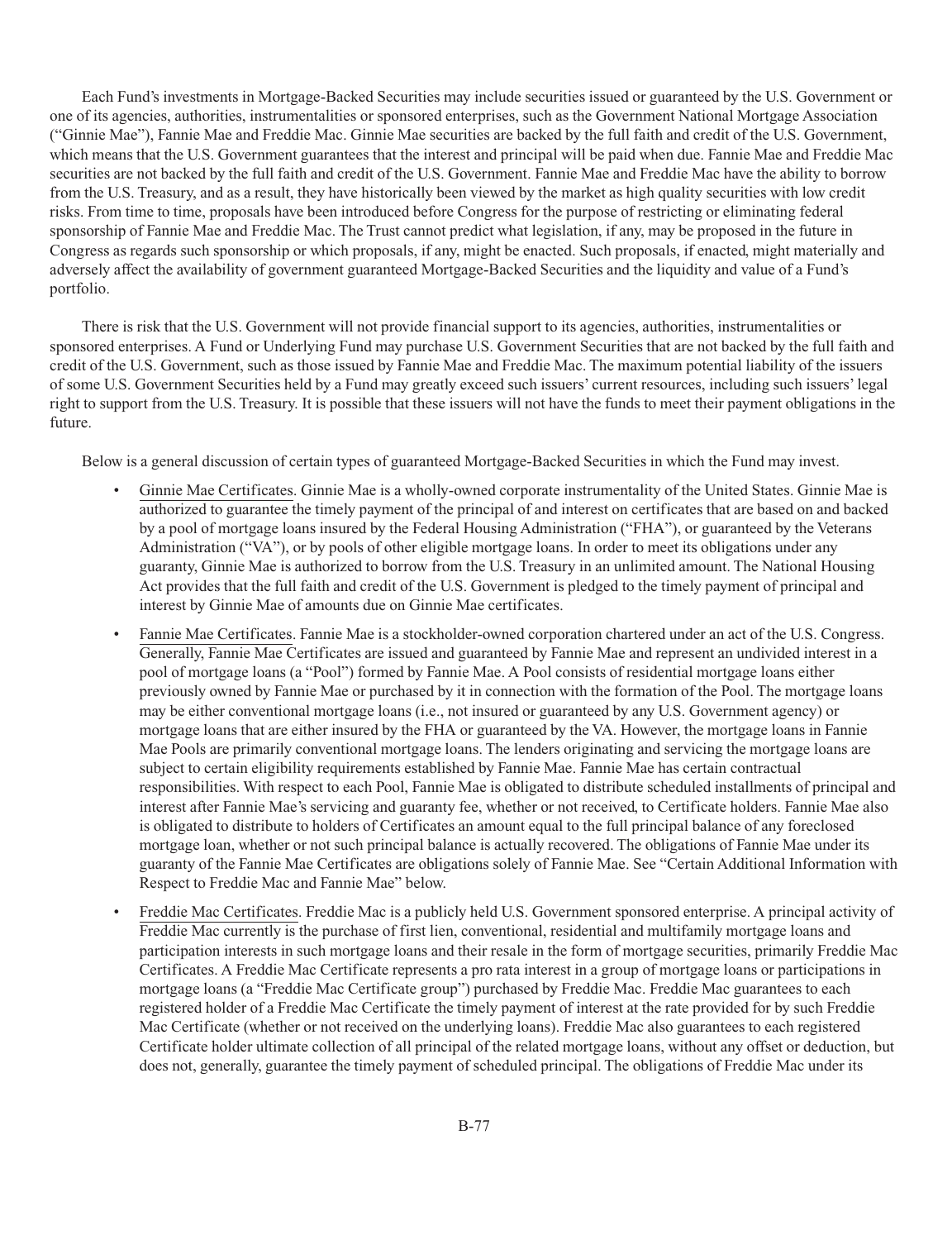guaranty of Freddie Mac Certificates are obligations solely of Freddie Mac. See "Certain Additional Information with Respect to Freddie Mac and Fannie Mae" below.

The mortgage loans underlying the Freddie Mac and Fannie Mae Certificates consist of adjustable rate or fixed-rate mortgage loans with original terms to maturity of up to forty years. These mortgage loans are usually secured by first liens on one-to-four-family residential properties or multi-family projects. Each mortgage loan must meet the applicable standards set forth in the law creating Freddie Mac or Fannie Mae. A Freddie Mac Certificate group may include whole loans, participation interests in whole loans, undivided interests in whole loans and participations comprising another Freddie Mac Certificate group.

Under the direction of FHFA (as defined below), Fannie Mae and Freddie Mac have entered into a joint initiative to develop a common securitization platform ("CSP") for the issuance of a uniform Mortgage-Backed Security ("UMBS") (the "Single Security Initiative"), which would generally align the characteristics of Fannie Mae and Freddie Mac Certificates. The Single Security Initiative is intended to maximize liquidity for both Fannie Mae and Freddie Mac Mortgage-Backed Securities in the "to-be-announced" market. The CSP began issuing UMBS in June 2019. While the initial effects of the issuance of UMBS on the market for mortgage-related securities have been relatively minimal, the long-term effects are still uncertain.

Conventional Mortgage Loans. The conventional mortgage loans underlying the Freddie Mac and Fannie Mae Certificates consist of adjustable rate or fixed-rate mortgage loans normally with original terms to maturity of between five and thirty years. Substantially all of these mortgage loans are secured by first liens on one- to four-family residential properties or multi-family projects. Each mortgage loan must meet the applicable standards set forth in the law creating Freddie Mac or Fannie Mae. A Freddie Mac Certificate group may include whole loans, participation interests in whole loans, undivided interests in whole loans and participations comprising another Freddie Mac Certificate group.

Certain Additional Information with Respect to Freddie Mac and Fannie Mae. The volatility and disruption that impacted the capital and credit markets during late 2008 and into 2009 have led to increased market concerns about Freddie Mac's and Fannie Mae's ability to withstand future credit losses associated with securities held in their investment portfolios, and on which they provide guarantees, without the direct support of the federal government. On September 6, 2008, both Freddie Mac and Fannie Mae were placed under the conservatorship of the Federal Housing Finance Agency ("FHFA"). Under the plan of conservatorship, the FHFA has assumed control of, and generally has the power to direct, the operations of Freddie Mac and Fannie Mae, and is empowered to exercise all powers collectively held by their respective shareholders, directors and officers, including the power to (1) take over the assets of and operate Freddie Mac and Fannie Mae with all the powers of the shareholders, the directors, and the officers of Freddie Mac and Fannie Mae and conduct all business of Freddie Mac and Fannie Mae; (2) collect all obligations and money due to Freddie Mac and Fannie Mae; (3) perform all functions of Freddie Mac and Fannie Mae which are consistent with the conservator's appointment; (4) preserve and conserve the assets and property of Freddie Mac and Fannie Mae; and (5) contract for assistance in fulfilling any function, activity, action or duty of the conservator. In addition, in connection with the actions taken by the FHFA, the U.S. Treasury has entered into certain preferred stock purchase agreements with each of Freddie Mac and Fannie Mae which established the U.S. Treasury as the holder of a new class of senior preferred stock in each of Freddie Mac and Fannie Mae, which stock was issued in connection with financial contributions from the U.S. Treasury to Freddie Mac and Fannie Mae. The conditions attached to the financial contribution made by the U.S. Treasury to Freddie Mac and Fannie Mae and the issuance of this senior preferred stock placed significant restrictions on the activities of Freddie Mac and Fannie Mae. Freddie Mac and Fannie Mae must obtain the consent of the U.S. Treasury to, among other things, (i) make any payment to purchase or redeem its capital stock or pay any dividend other than in respect of the senior preferred stock issued to the U.S. Treasury, (ii) issue capital stock of any kind, (iii) terminate the conservatorship of the FHFA except in connection with a receivership, or (iv) increase its debt beyond certain specified levels. In addition, significant restrictions were placed on the maximum size of each of Freddie Mac's and Fannie Mae's respective portfolios of mortgages and Mortgage-Backed Securities, and the purchase agreements entered into by Freddie Mac and Fannie Mae provide that the maximum size of their portfolios of these assets must decrease by a specified percentage each year. On June 16, 2010, FHFA ordered Fannie Mae and Freddie Mac's stock de-listed from the New York Stock Exchange ("NYSE") after the price of common stock in Fannie Mae fell below the NYSE minimum average closing price of \$1 for more than 30 days.

The FHFA and the White House have made public statements regarding plans to consider ending the conservatorships of Fannie Mae and Freddie Mac. In the event that Fannie Mae and Freddie Mac are taken out of conservatorship, it is unclear how the capital structure of Fannie Mae and Freddie Mac would be constructed and what effects, if any, there may be on Fannie Mae's and Freddie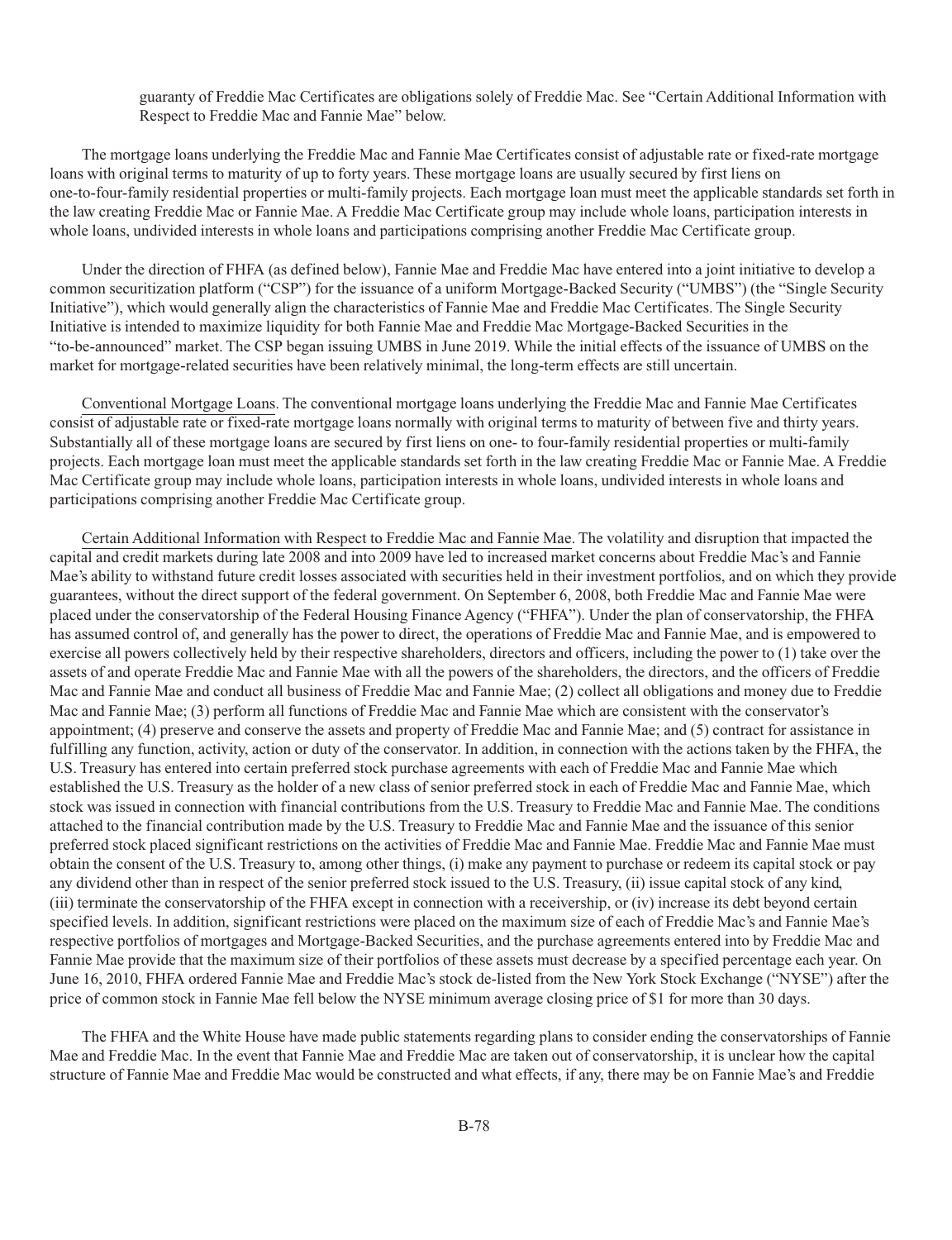Mac's creditworthiness and guarantees of certain Mortgage-Backed Securities. It is also unclear whether the Treasury would continue to enforce its rights or perform its obligations under the senior preferred stock programs. Should Fannie Mae's and Freddie Mac's conservatorship end, there could be an adverse impact on the value of their securities, which could cause losses to a Fund.

Privately Issued Mortgage-Backed Securities. Each Fund (except the U.S. Equity Insights, Small Cap Equity Insights, International Equity Insights, Equity Index, Trend Driven Allocation and Government Money Market Funds) and certain Underlying Funds may invest in privately issued Mortgage-Backed Securities. Privately issued Mortgage-Backed Securities are generally backed by pools of conventional (i.e., non-government guaranteed or insured) mortgage loans. The seller or servicer of the underlying mortgage obligations will generally make representations and warranties to certificate-holders as to certain characteristics of the mortgage loans and as to the accuracy of certain information furnished to the trustee in respect of each such mortgage loan. Upon a breach of any representation or warranty that materially and adversely affects the interests of the related certificate-holders in a mortgage loan, the seller or servicer generally will be obligated either to cure the breach in all material respects, to repurchase the mortgage loan or, if the related agreement so provides, to substitute in its place a mortgage loan pursuant to the conditions set forth therein. Such a repurchase or substitution obligation may constitute the sole remedy available to the related certificate-holders or the trustee for the material breach of any such representation or warranty by the seller or servicer.

## **Mortgage Pass-Through Securities**

To the extent consistent with its investment policies, each Fund (other than the U.S. Equity Insights, Small Cap Equity Insights, International Equity Insights, Equity Index, Trend Driven Allocation and Government Money Market Funds) and certain Underlying Funds may invest in both government guaranteed and privately issued mortgage pass-through securities ("Mortgage Pass-Throughs") that are fixed or adjustable rate Mortgage-Backed Securities which provide for monthly payments that are a "pass-through" of the monthly interest and principal payments (including any prepayments) made by the individual borrowers on the pooled mortgage loans, net of any fees or other amounts paid to any guarantor, administrator and/or servicer of the underlying mortgage loans. The seller or servicer of the underlying mortgage obligations will generally make representations and warranties to certificate-holders as to certain characteristics of the mortgage loans and as to the accuracy of certain information furnished to the trustee in respect of each such mortgage loan. Upon a breach of any representation or warranty that materially and adversely affects the interests of the related certificate-holders in a mortgage loan, the seller or servicer generally may be obligated either to cure the breach in all material respects, to repurchase the mortgage loan or, if the related agreement so provides, to substitute in its place a mortgage loan pursuant to the conditions set forth therein. Such a repurchase or substitution obligation may constitute the sole remedy available to the related certificate-holders or the trustee for the material breach of any such representation or warranty by the seller or servicer.

The following discussion describes certain aspects of only a few of the wide variety of structures of Mortgage Pass-Throughs that are available or may be issued.

General Description of Certificates. Mortgage Pass-Throughs may be issued in one or more classes of senior certificates and one or more classes of subordinate certificates. Each such class may bear a different pass-through rate. Generally, each certificate will evidence the specified interest of the holder thereof in the payments of principal or interest or both in respect of the mortgage pool comprising part of the trust fund for such certificates.

Any class of certificates may also be divided into subclasses entitled to varying amounts of principal and interest. If a REMIC election has been made, certificates of such subclasses may be entitled to payments on the basis of a stated principal balance and stated interest rate, and payments among different subclasses may be made on a sequential, concurrent, pro rata or disproportionate basis, or any combination thereof. The stated interest rate on any such subclass of certificates may be a fixed rate or one which varies in direct or inverse relationship to an objective interest index.

Generally, each registered holder of a certificate will be entitled to receive its pro rata share of monthly distributions of all or a portion of principal of the underlying mortgage loans or of interest on the principal balances thereof, which accrues at the applicable mortgage pass-through rate, or both. The difference between the mortgage interest rate and the related mortgage pass-through rate (less the amount, if any, of retained yield) with respect to each mortgage loan will generally be paid to the servicer as a servicing fee. Because certain adjustable rate mortgage loans included in a mortgage pool may provide for deferred interest (i.e., negative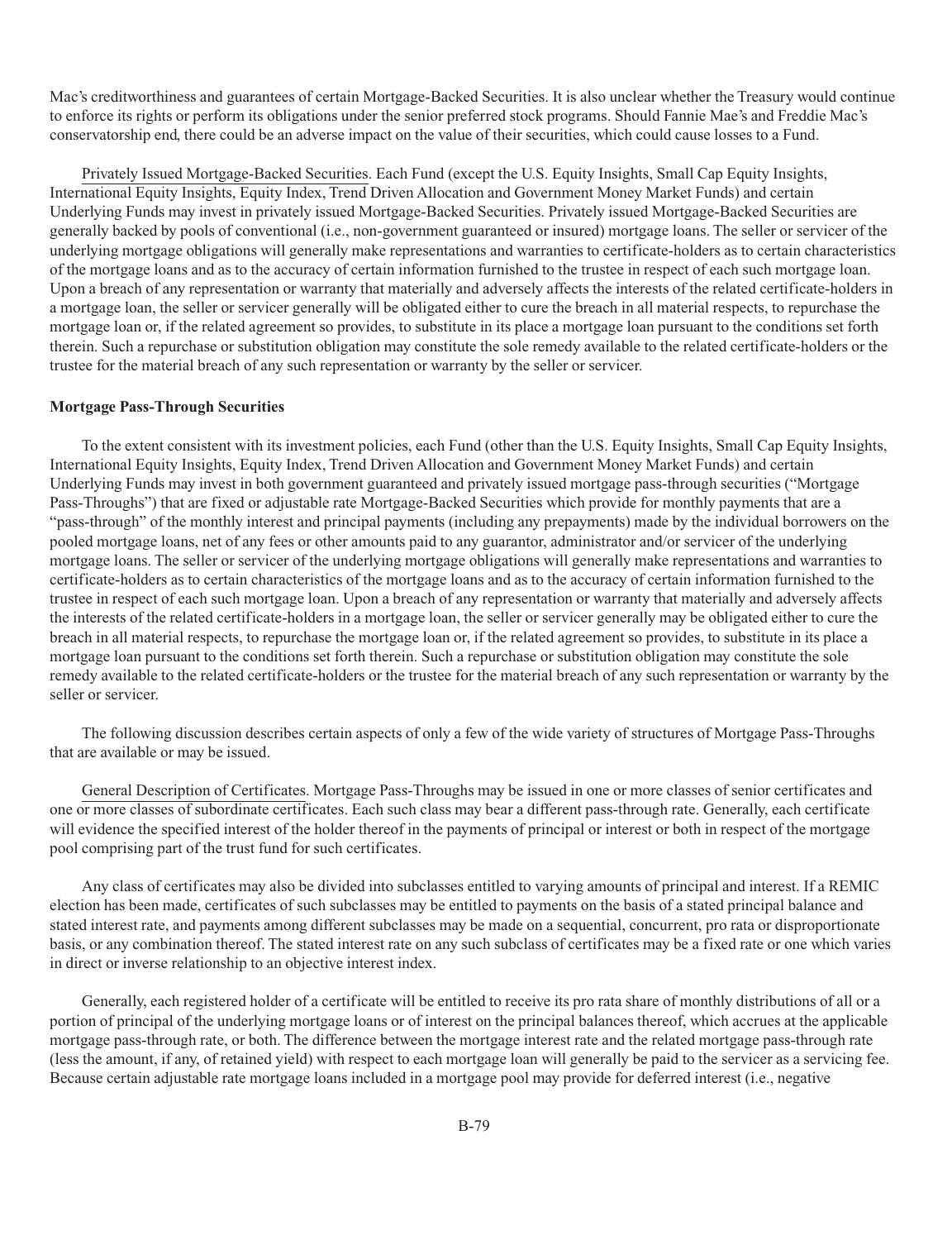amortization), the amount of interest actually paid by a mortgagor in any month may be less than the amount of interest accrued on the outstanding principal balance of the related mortgage loan during the relevant period at the applicable mortgage interest rate. In such event, the amount of interest that is treated as deferred interest will generally be added to the principal balance of the related mortgage loan and will be distributed pro rata to certificate-holders as principal of such mortgage loan when paid by the mortgagor in subsequent monthly payments or at maturity.

Ratings. The ratings assigned by a rating organization to Mortgage Pass-Throughs generally address the likelihood of the receipt of distributions on the underlying mortgage loans by the related certificate-holders under the agreements pursuant to which such certificates are issued. A rating organization's ratings normally take into consideration the credit quality of the related mortgage pool, including any credit support providers, structural and legal aspects associated with such certificates, and the extent to which the payment stream on such mortgage pool is adequate to make payments required by such certificates. A rating organization's ratings on such certificates do not, however, constitute a statement regarding frequency of prepayments on the related mortgage loans. In addition, the rating assigned by a rating organization to a certificate may not address the possibility that, in the event of the insolvency of the issuer of certificates where a subordinated interest was retained, the issuance and sale of the senior certificates may be recharacterized as a financing and, as a result of such recharacterization, payments on such certificates may be affected. A rating organization may downgrade or withdraw a rating assigned by it to any Mortgage Pass-Through at any time, and no assurance can be made that any ratings on any Mortgage Pass-Throughs included in a Fund will be maintained, or that if such ratings are assigned, they will not be downgraded or withdrawn by the assigning rating organization.

In the past, rating agencies have placed on credit watch or downgraded the ratings previously assigned to a large number of mortgage-backed securities (which may include certain of the Mortgage-Backed Securities in which a Fund may have invested or may in the future be invested), and may continue to do so in the future. In the event that any Mortgage-Backed Security held by a Fund is placed on credit watch or downgraded, the value of such Mortgage-Backed Security may decline and the Fund may consequently experience losses in respect of such Mortgage-Backed Security.

Credit Enhancement. Mortgage pools created by non-governmental issuers generally offer a higher yield than government and government-related pools because of the absence of direct or indirect government or agency payment guarantees. To lessen the effect of failures by obligors on underlying assets to make payments, Mortgage Pass-Throughs may contain elements of credit support. Credit support falls generally into two categories: (i) liquidity protection and (ii) protection against losses resulting from default by an obligor on the underlying assets. Liquidity protection refers to the provision of advances, generally by the entity administering the pools of mortgages, the provision of a reserve fund, or a combination thereof, to ensure, subject to certain limitations, that scheduled payments on the underlying pool are made in a timely fashion. Protection against losses resulting from default ensures ultimate payment of the obligations on at least a portion of the assets in the pool. Such credit support can be provided by, among other things, payment guarantees, letters of credit, pool insurance, subordination, or any combination thereof.

Subordination; Shifting of Interest; Reserve Fund. In order to achieve ratings on one or more classes of Mortgage Pass-Throughs, one or more classes of certificates may be subordinate certificates which provide that the rights of the subordinate certificate-holders to receive any or a specified portion of distributions with respect to the underlying mortgage loans may be subordinated to the rights of the senior certificate holders. If so structured, the subordination feature may be enhanced by distributing to the senior certificate-holders on certain distribution dates, as payment of principal, a specified percentage (which generally declines over time) of all principal payments received during the preceding prepayment period ("shifting interest credit enhancement"). This will have the effect of accelerating the amortization of the senior certificates while increasing the interest in the trust fund evidenced by the subordinate certificates. Increasing the interest of the subordinate certificates relative to that of the senior certificates is intended to preserve the availability of the subordination provided by the subordinate certificates. In addition, because the senior certificate-holders in a shifting interest credit enhancement structure are entitled to receive a percentage of principal prepayments which is greater than their proportionate interest in the trust fund, the rate of principal prepayments on the mortgage loans may have an even greater effect on the rate of principal payments and the amount of interest payments on, and the yield to maturity of, the senior certificates.

In addition to providing for a preferential right of the senior certificate-holders to receive current distributions from the mortgage pool, a reserve fund may be established relating to such certificates (the "Reserve Fund"). The Reserve Fund may be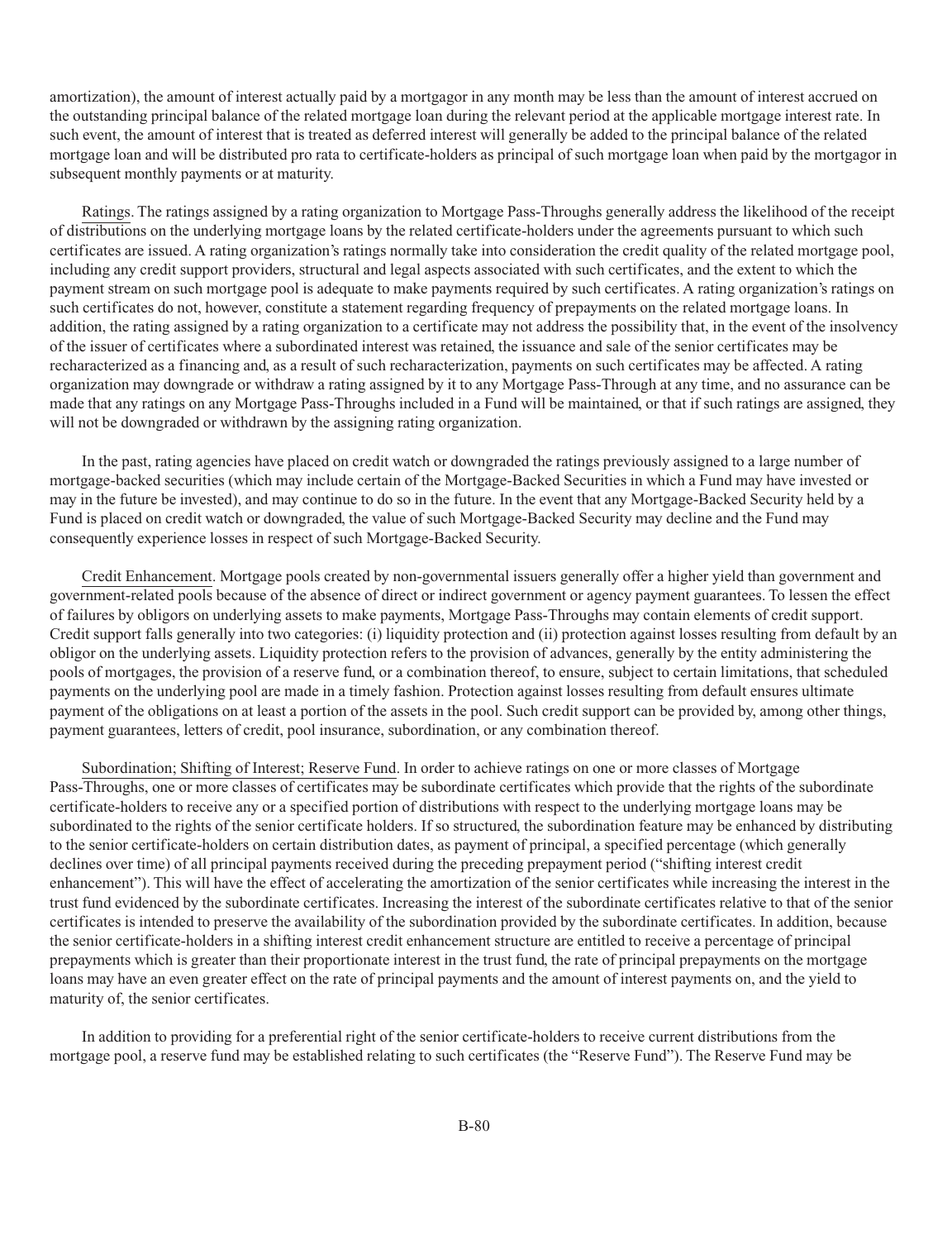created with an initial cash deposit by the originator or servicer and augmented by the retention of distributions otherwise available to the subordinate certificate-holders or by excess servicing fees until the Reserve Fund reaches a specified amount.

The subordination feature, and any Reserve Fund, are intended to enhance the likelihood of timely receipt by senior certificate-holders of the full amount of scheduled monthly payments of principal and interest due to them and will protect the senior certificate-holders against certain losses; however, in certain circumstances the Reserve Fund could be depleted and temporary shortfalls could result. In the event that the Reserve Fund is depleted before the subordinated amount is reduced to zero, senior certificate-holders will nevertheless have a preferential right to receive current distributions from the mortgage pool to the extent of the then outstanding subordinated amount. Unless otherwise specified, until the subordinated amount is reduced to zero, on any distribution date any amount otherwise distributable to the subordinate certificates or, to the extent specified, in the Reserve Fund will generally be used to offset the amount of any losses realized with respect to the mortgage loans ("Realized Losses"). Realized Losses remaining after application of such amounts will generally be applied to reduce the ownership interest of the subordinate certificates in the mortgage pool. If the subordinated amount has been reduced to zero, Realized Losses generally will be allocated pro rata among all certificate-holders in proportion to their respective outstanding interests in the mortgage pool.

Alternative Credit Enhancement. As an alternative, or in addition to the credit enhancement afforded by subordination, credit enhancement for Mortgage Pass-Throughs may be provided through bond insurers, or at the mortgage loan-level through mortgage insurance, hazard insurance, or through the deposit of cash, certificates of deposit, letters of credit, a limited guaranty or by such other methods as are acceptable to a rating agency. In certain circumstances, such as where credit enhancement is provided by bond insurers, guarantees or letters of credit, the security is subject to credit risk because of its exposure to the credit risk of an external credit enhancement provider.

Voluntary Advances. Generally, in the event of delinquencies in payments on the mortgage loans underlying the Mortgage Pass-Throughs, the servicer may agree to make advances of cash for the benefit of certificate-holders, but generally will do so only to the extent that it determines such voluntary advances will be recoverable from future payments and collections on the mortgage loans or otherwise.

Optional Termination. Generally, the servicer may, at its option with respect to any certificates, repurchase all of the underlying mortgage loans remaining outstanding at such time if the aggregate outstanding principal balance of such mortgage loans is less than a specified percentage (generally 5-10%) of the aggregate outstanding principal balance of the mortgage loans as of the cut-off date specified with respect to such series.

Multiple Class Mortgage-Backed Securities and Collateralized Mortgage Obligations. Each Fund (except the U.S. Equity Insights, Small Cap Equity Insights, International Equity Insights, Equity Index, Trend Driven Allocation and Government Money Market Funds) and certain Underlying Funds may invest in multiple class securities including collateralized mortgage obligations ("CMOs") and REMIC Certificates. These securities may be issued by U.S. Government agencies, instrumentalities or sponsored enterprises such as Fannie Mae or Freddie Mac or by trusts formed by private originators of, or investors in, mortgage loans, including savings and loan associations, mortgage bankers, commercial banks, insurance companies, investment banks and special purpose subsidiaries of the foregoing. In general, CMOs are debt obligations of a legal entity that are collateralized by, and multiple class Mortgage-Backed Securities represent direct ownership interests in, a pool of mortgage loans or Mortgage-Backed Securities the payments on which are used to make payments on the CMOs or multiple class Mortgage-Backed Securities.

Fannie Mae REMIC Certificates are issued and guaranteed as to timely distribution of principal and interest by Fannie Mae. In addition, Fannie Mae will be obligated to distribute the principal balance of each class of REMIC Certificates in full, whether or not sufficient funds are otherwise available.

Freddie Mac guarantees the timely payment of interest on Freddie Mac REMIC Certificates and also guarantees the payment of principal as payments are required to be made on the underlying mortgage participation certificates ("PCs"). PCs represent undivided interests in specified level payment, residential mortgages or participations therein purchased by Freddie Mac and placed in a PC pool. With respect to principal payments on PCs, Freddie Mac generally guarantees ultimate collection of all principal of the related mortgage loans without offset or deduction but the receipt of the required payments may be delayed. Freddie Mac also guarantees timely payment of principal of certain PCs.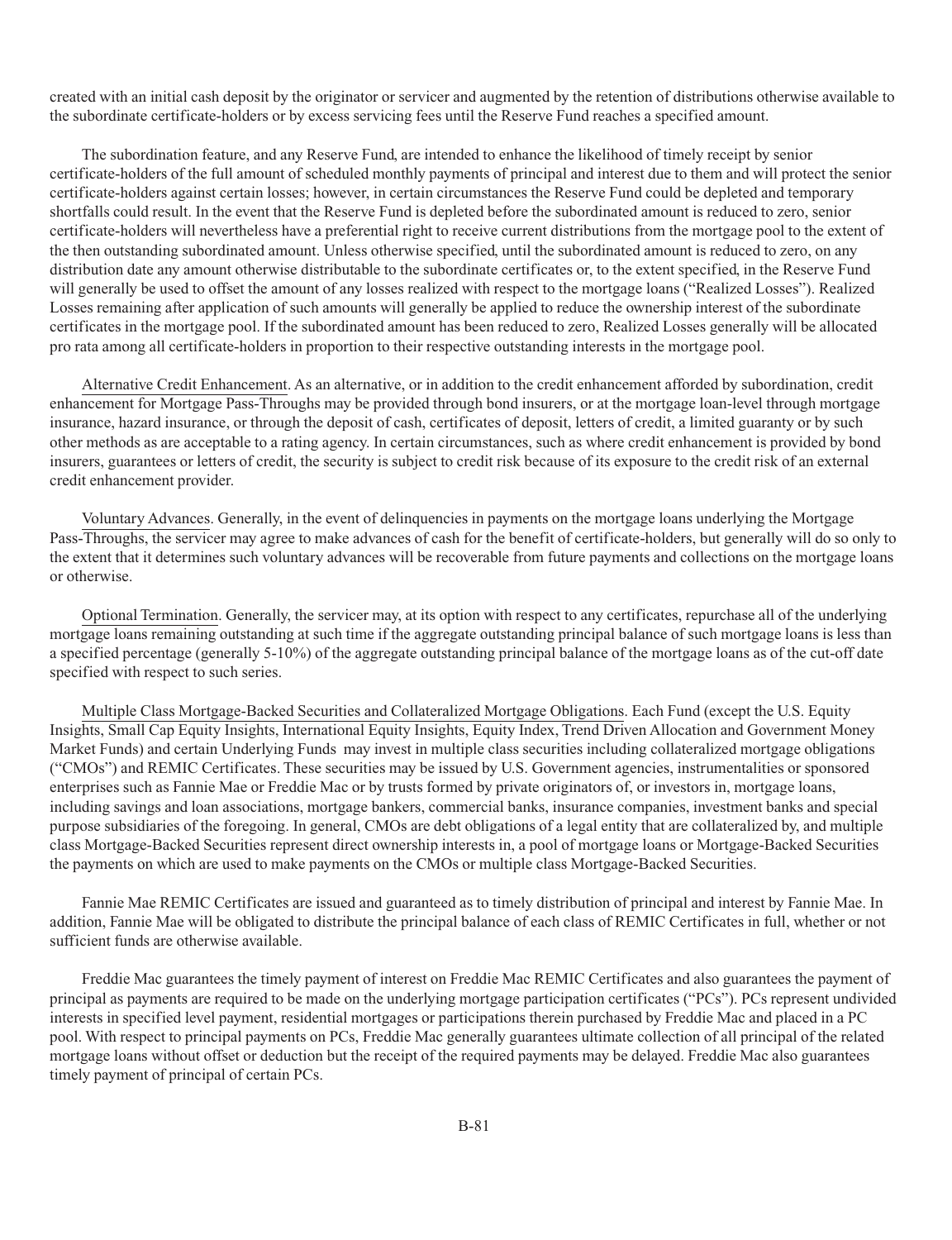CMOs and guaranteed REMIC Certificates issued by Fannie Mae and Freddie Mac are types of multiple class Mortgage-Backed Securities. The REMIC Certificates represent beneficial ownership interests in a REMIC trust, generally consisting of mortgage loans or Fannie Mae, Freddie Mac or Ginnie Mae guaranteed Mortgage-Backed Securities (the "Mortgage Assets"). The obligations of Fannie Mae or Freddie Mac under their respective guaranty of the REMIC Certificates are obligations solely of Fannie Mae or Freddie Mac, respectively. See "Certain Additional Information with Respect to Freddie Mac and Fannie Mae."

CMOs and REMIC Certificates are issued in multiple classes. Each class of CMOs or REMIC Certificates, often referred to as a "tranche," is issued at a specific adjustable or fixed interest rate and must be fully retired no later than its final distribution date. Principal prepayments on the mortgage loans or the Mortgage Assets underlying the CMOs or REMIC Certificates may cause some or all of the classes of CMOs or REMIC Certificates to be retired substantially earlier than their final distribution dates. Generally, interest is paid or accrues on all classes of CMOs or REMIC Certificates on a monthly basis.

The principal of and interest on the Mortgage Assets may be allocated among the several classes of CMOs or REMIC Certificates in various ways. In certain structures (known as "sequential pay" CMOs or REMIC Certificates), payments of principal, including any principal prepayments, on the Mortgage Assets generally are applied to the classes of CMOs or REMIC Certificates in the order of their respective final distribution dates. Thus, no payment of principal will be made on any class of sequential pay CMOs or REMIC Certificates until all other classes having an earlier final distribution date have been paid in full.

Additional structures of CMOs and REMIC Certificates include, among others, "parallel pay" CMOs and REMIC Certificates. Parallel pay CMOs or REMIC Certificates are those which are structured to apply principal payments and prepayments of the Mortgage Assets to two or more classes concurrently on a proportionate or disproportionate basis. These simultaneous payments are taken into account in calculating the final distribution date of each class.

A wide variety of REMIC Certificates may be issued in parallel pay or sequential pay structures. These securities include accrual certificates (also known as "Z-Bonds"), which only accrue interest at a specified rate until all other certificates having an earlier final distribution date have been retired and are converted thereafter to an interest-paying security, and planned amortization class ("PAC") certificates, which are parallel pay REMIC Certificates that generally require that specified amounts of principal be applied on each payment date to one or more classes or REMIC Certificates (the "PAC Certificates"), even though all other principal payments and prepayments of the Mortgage Assets are then required to be applied to one or more other classes of the PAC Certificates. The scheduled principal payments for the PAC Certificates generally have the highest priority on each payment date after interest due has been paid to all classes entitled to receive interest currently. Shortfalls, if any, are added to the amount payable on the next payment date. The PAC Certificate payment schedule is taken into account in calculating the final distribution date of each class of PAC. In order to create PAC tranches, one or more tranches generally must be created that absorb most of the volatility in the underlying mortgage assets. These tranches tend to have market prices and yields that are much more volatile than other PAC classes.

Commercial Mortgage-Backed Securities. Commercial mortgage-backed securities ("CMBS") are a type of Mortgage Pass-Through that are primarily backed by a pool of commercial mortgage loans. The commercial mortgage loans are, in turn, generally secured by commercial mortgaged properties (such as office properties, retail properties, hospitality properties, industrial properties, healthcare related properties or other types of income producing real property). CMBS generally entitle the holders thereof to receive payments that depend primarily on the cash flow from a specified pool of commercial or multifamily mortgage loans. CMBS will be affected by payments, defaults, delinquencies and losses on the underlying mortgage loans. The underlying mortgage loans generally are secured by income producing properties such as office properties, retail properties, multifamily properties, manufactured housing, hospitality properties, industrial properties and self-storage properties. Because issuers of CMBS have no significant assets other than the underlying commercial real estate loans and because of the significant credit risks inherent in the underlying collateral, credit risk is a correspondingly important consideration with respect to the related CMBS. Certain of the mortgage loans underlying CMBS constituting part of the collateral interests may be delinquent, in default or in foreclosure.

Commercial real estate lending may expose a lender (and the related Mortgage-Backed Security) to a greater risk of loss than certain other forms of lending because it typically involves making larger loans to single borrowers or groups of related borrowers. In addition, in the case of certain commercial mortgage loans, repayment of loans secured by commercial and multifamily properties depends upon the ability of the related real estate project to generate income sufficient to pay debt service, operating expenses and leasing commissions and to make necessary repairs, tenant improvements and capital improvements, and in the case of loans that do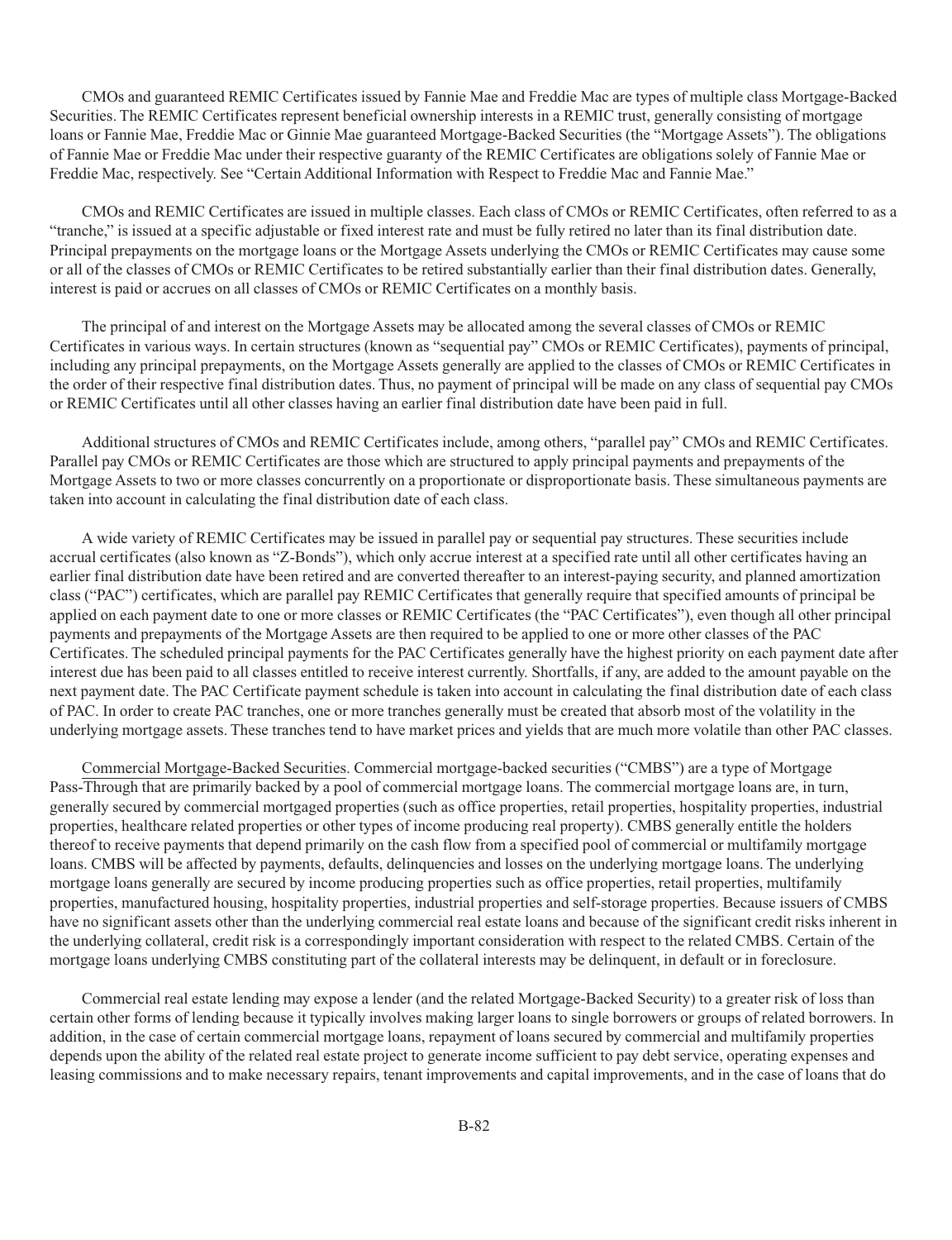not fully amortize over their terms, to retain sufficient value to permit the borrower to pay off the loan at maturity through a sale or refinancing of the mortgaged property. The net operating income from and value of any commercial property is subject to various risks, including changes in general or local economic conditions and/or specific industry segments; declines in real estate values; declines in rental or occupancy rates; increases in interest rates, real estate tax rates and other operating expenses; changes in governmental rules, regulations and fiscal policies; acts of God; terrorist threats and attacks and social unrest and civil disturbances. In addition, certain of the mortgaged properties securing the pools of commercial mortgage loans underlying CMBS may have a higher degree of geographic concentration in a few states or regions. Any deterioration in the real estate market or economy or adverse events in such states or regions, may increase the rate of delinquency and default experience (and as a consequence, losses) with respect to mortgage loans related to properties in such state or region. Pools of mortgaged properties securing the commercial mortgage loans underlying CMBS may also have a higher degree of concentration in certain types of commercial properties. Accordingly, such pools of mortgage loans represent higher exposure to risks particular to those types of commercial properties. Certain pools of commercial mortgage loans underlying CMBS consist of a fewer number of mortgage loans with outstanding balances that are larger than average. If a mortgage pool includes mortgage loans with larger than average balances, any realized losses on such mortgage loans could be more severe, relative to the size of the pool, than would be the case if the aggregate balance of the pool were distributed among a larger number of mortgage loans. Certain borrowers or affiliates thereof relating to certain of the commercial mortgage loans underlying CMBS may have had a history of bankruptcy. Certain mortgaged properties securing the commercial mortgage loans underlying CMBS may have been exposed to environmental conditions or circumstances. The ratings in respect of certain of the CMBS comprising the Mortgage-Backed Securities may have been withdrawn, reduced or placed on credit watch since issuance. In addition, losses and/or appraisal reductions may be allocated to certain of such CMBS and certain of the collateral or the assets underlying such collateral may be delinquent and/or may default from time to time.

CMBS held by a Fund may be subordinated to one or more other classes of securities of the same series for purposes of, among other things, establishing payment priorities and offsetting losses and other shortfalls with respect to the related underlying mortgage loans. Realized losses in respect of the mortgage loans included in the CMBS pool and trust expenses generally will be allocated to the most subordinated class of securities of the related series. Accordingly, to the extent any CMBS is or becomes the most subordinated class of securities of the related series, any delinquency or default on any underlying mortgage loan may result in shortfalls, realized loss allocations or extensions of its weighted average life and will have a more immediate and disproportionate effect on the related CMBS than on a related more senior class of CMBS of the same series. Further, even if a class is not the most subordinate class of securities, there can be no assurance that the subordination offered to such class will be sufficient on any date to offset all losses or expenses incurred by the underlying trust. CMBS are typically not guaranteed or insured, and distributions on such CMBS generally will depend solely upon the amount and timing of payments and other collections on the related underlying commercial mortgage loans.

Stripped Mortgage-Backed Securities. The Core Fixed Income Fund and certain Underlying Funds may invest in stripped mortgage-backed securities ("SMBS"), which are derivative multiclass mortgage securities, issued or guaranteed by the U.S. Government, its agencies or instrumentalities or non-governmental originators. SMBS are usually structured with two different classes: one that receives substantially all of the interest payments (the interest-only, or "IO" and/or the high coupon rate with relatively low principal amount, or "IOette"), and the other that receives substantially all of the principal payments (the principal-only, or "PO"), from a pool of mortgage loans.

Certain SMBS may not be readily marketable. The market value of POs generally is unusually volatile in response to changes in interest rates. The yields on IOs and IOettes are generally higher than prevailing market yields on other Mortgage-Backed Securities because their cash flow patterns are more volatile and there is a greater risk that the initial investment will not be fully recouped. A Fund's investments in SMBS may require the Fund to sell certain of its portfolio securities to generate sufficient cash to satisfy certain income distribution requirements. These and other factors discussed in the section above, entitled "Illiquid Investments," may impact the liquidity of investments in SMBS.

## **Municipal Securities**

General. The Core Fixed Income Fund and certain of the Underlying Funds may invest in fixed income securities issued by or on behalf of states, territories and possessions of the United States (including the District of Columbia) and their political subdivisions, agencies and instrumentalities thereof ("Municipal Securities"), the interest on which is exempt from regular federal income tax (i.e.,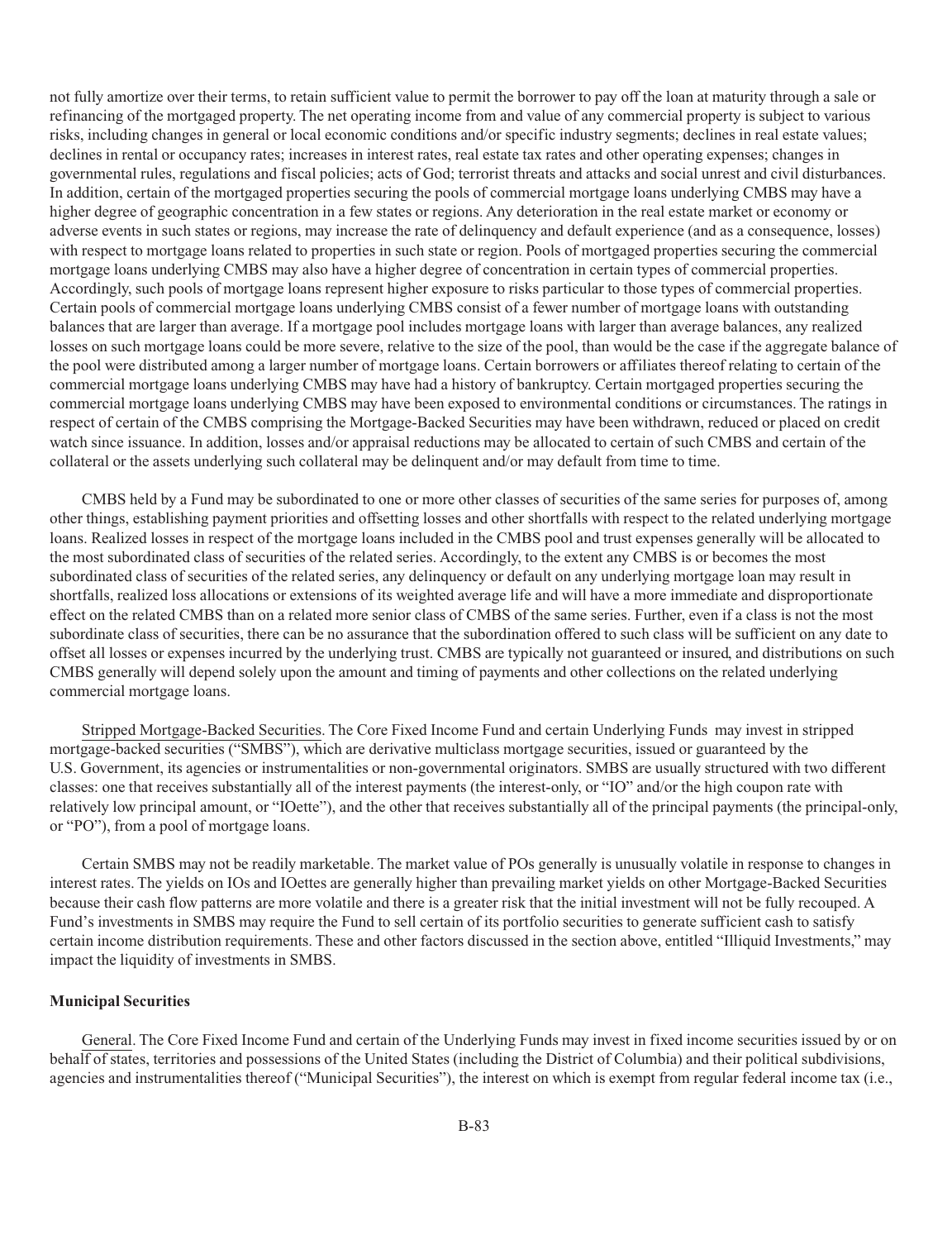excluded from gross income for federal income tax purposes but not necessarily exempt from the federal alternative minimum tax or from the income taxes of any state or local government). In addition, Municipal Securities include participation interests in such securities the interest on which is, in the opinion of bond counsel or counsel selected by the Investment Adviser, excluded from gross income for federal income tax purposes. The Funds may revise their definition of Municipal Securities in the future to include other types of securities that currently exist, the interest on which is or will be, in the opinion of such counsel, excluded from gross income for federal income tax purposes, provided that investing in such securities is consistent with each Fund's investment objective and policies. The Core Fixed Income Fund and certain Underlying Funds may also invest in taxable Municipal Securities.

The yields and market values of Municipal Securities are determined primarily by the general level of interest rates, the creditworthiness of the issuers of Municipal Securities and economic and political conditions affecting such issuers. The yields and market prices of Municipal Securities may be adversely affected by changes in tax rates and policies, which may have less effect on the market for taxable fixed income securities. Moreover, certain types of Municipal Securities, such as housing revenue bonds, involve prepayment risks which could affect the yield on such securities. The credit rating assigned to Municipal Securities may reflect the existence of guarantees, letters of credit or other credit enhancement features available to the issuers or holders of such Municipal Securities.

Dividends paid by the Fund that are derived from interest paid on both tax-exempt and taxable Municipal Securities will be taxable to the Funds' shareholders.

Municipal Securities are often issued to obtain funds for various public purposes including refunding outstanding obligations, obtaining funds for general operating expenses, and obtaining funds to lend to other public institutions and facilities. Municipal Securities also include certain "private activity bonds" or industrial development bonds, which are issued by or on behalf of public authorities to provide financing aid to acquire sites or construct or equip facilities within a municipality for privately or publicly owned corporations.

Investments in Municipal Securities are subject to the risk that the issuer could default on its obligations. Such a default could result from the inadequacy of the sources or revenues from which interest and principal payments are to be made, including property tax collections, sales tax revenue, income tax revenue and local, state and federal government funding, or the assets collateralizing such obligations. Municipal Securities and issuers of Municipal Securities may be more susceptible to downgrade, default, and bankruptcy as a result of recent periods of economic stress. During and following the economic downturn beginning in 2008, several municipalities have filed for bankruptcy protection or have indicated that they may seek bankruptcy protection in the future. In addition, many states and municipalities have been adversely impacted by the ongoing COVID-19 pandemic as a result of declines in revenues and increased expenditures required to manage and mitigate the outbreak. Revenue bonds, including private activity bonds, are backed only by specific assets or revenue sources and not by the full faith and credit of the governmental issuer.

The two principal classifications of Municipal Securities are "general obligations" and "revenue obligations." General obligations are secured by the issuer's pledge of its full faith and credit for the payment of principal and interest, although the characteristics and enforcement of general obligations may vary according to the law applicable to the particular issuer. Revenue obligations, which include, but are not limited to, private activity bonds, resource recovery bonds, certificates of participation and certain municipal notes, are not backed by the credit and taxing authority of the issuer, and are payable solely from the revenues derived from a particular facility or class of facilities or, in some cases, from the proceeds of a special excise or other specific revenue source. Nevertheless, the obligations of the issuer of a revenue obligation may be backed by a letter of credit, guarantee or insurance. General obligations and revenue obligations may be issued in a variety of forms, including commercial paper, fixed, variable and floating rate securities, tender option bonds, auction rate bonds, zero coupon bonds, deferred interest bonds and capital appreciation bonds.

In addition to general obligations and revenue obligations, there is a variety of hybrid and special types of Municipal Securities. There are also numerous differences in the security of Municipal Securities both within and between these two principal classifications.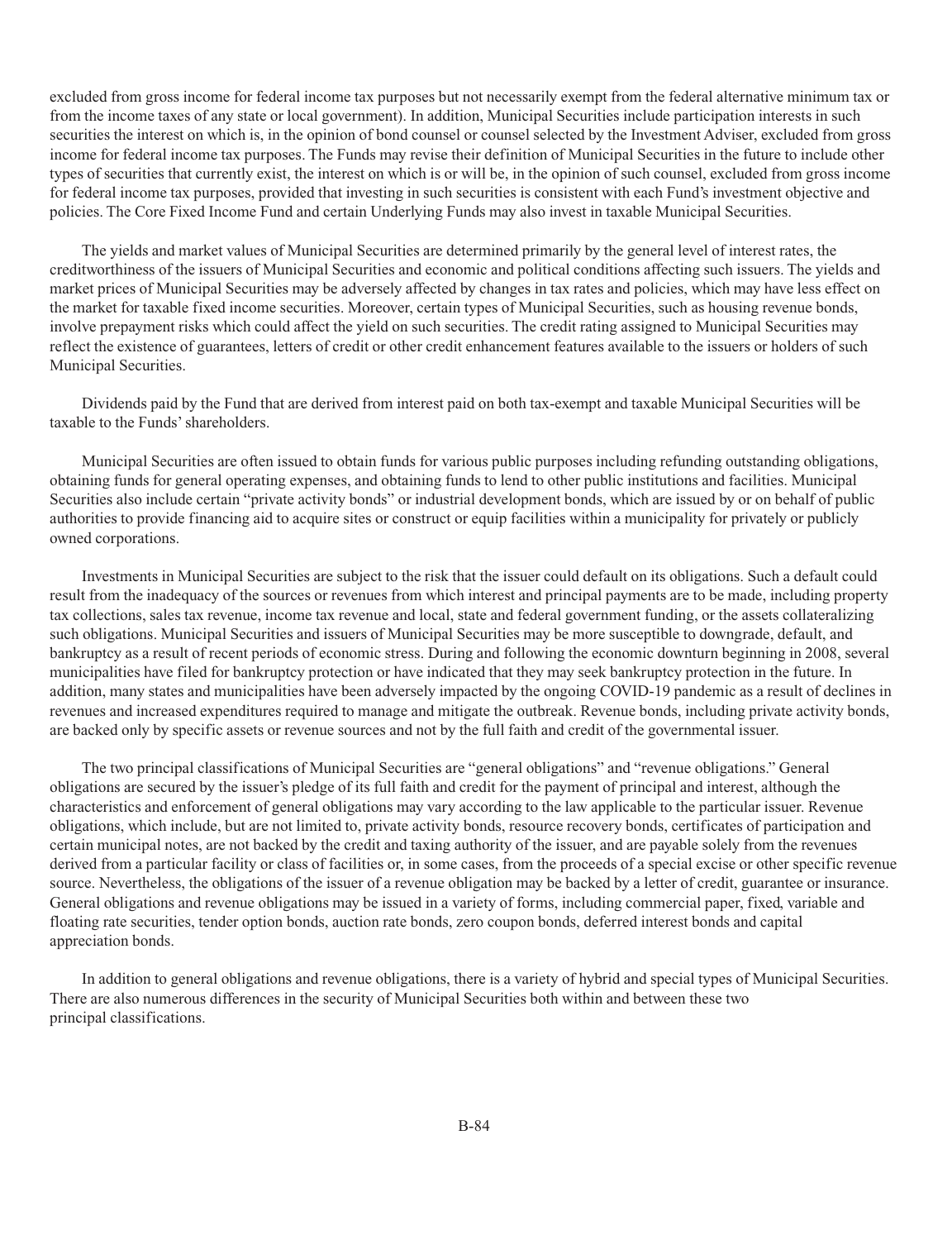For the purpose of applying the Fund's investment restrictions, the identification of the issuer of a Municipal Security which is not a general obligation is made by the Investment Adviser based on the characteristics of the Municipal Security, the most important of which is the source of funds for the payment of principal and interest on such securities.

An entire issue of Municipal Securities may be purchased by one or a small number of institutional investors, including one or more Funds. Thus, the issue may not be said to be publicly offered. Unlike some securities that are not publicly offered, a secondary market exists for many Municipal Securities that were not publicly offered initially and such securities may be readily marketable.

The credit rating assigned to Municipal Securities may reflect the existence of guarantees, letters of credit or other credit enhancement features available to the issuers or holders of such Municipal Securities.

The obligations of the issuer to pay the principal of and interest on a Municipal Security are subject to the provisions of bankruptcy, insolvency and other laws affecting the rights and remedies of creditors, such as the Federal Bankruptcy Code, and laws, if any, that may be enacted by Congress or state legislatures extending the time for payment of principal or interest or imposing other constraints upon the enforcement of such obligations. There is also the possibility that, as a result of litigation or other conditions, the power or ability of the issuer to pay when due principal of or interest on a Municipal Security may be materially affected.

From time to time, proposals have been introduced before Congress for the purpose of restricting or eliminating the federal income tax exemption for interest on Municipal Securities. For example, under the Tax Reform Act of 1986, interest on certain private activity bonds must be included in an investor's federal alternative minimum taxable income. The Trust cannot predict what legislation, if any, may be proposed in the future in Congress as regards the federal income tax status of interest on Municipal Securities or which proposals, if any, might be enacted. Such proposals, if enacted, might materially and adversely affect the liquidity and value of Municipal Securities in a Fund's portfolio.

**Special Risk Considerations Relating to California Municipal Obligations.** Certain Underlying Funds may invest in municipal obligations of the State of California ("California" or, as used in this section, the "State"), its public authorities and local governments ("California Municipal Obligations"), and consequently may be affected by political, social, economic, environmental, public health, or other developments within California and by the financial condition of California's political subdivisions, agencies, instrumentalities and public authorities. Provisions of the California Constitution and State statutes that limit the taxing and spending authority of California governmental entities may impair the ability of California governmental issuers to maintain debt service on their obligations. Future federal and California political and economic developments, constitutional amendments, legislative measures, executive orders, administrative regulations, litigation and voter initiatives as well as environmental or public health emergencies could have an adverse effect on the debt obligations of California issuers. Some of the significant financial considerations relating to investments in California Municipal Obligations are summarized below. The following section provides only a brief summary of the complex factors affecting the financial condition of California that could, in turn, adversely affect an Underlying Fund's investments in California Municipal Obligations. This information is based on information publicly available from State authorities and other sources available prior to April 29, 2022, and has not been independently verified. As a result of the severe market volatility and economic downturn following the outbreak of COVID-19, the economic circumstances in California may change negatively and more rapidly than usual, and California may be less able to maintain up-to-date information for the public. It should be noted that the creditworthiness of obligations issued by local issuers may be unrelated to the creditworthiness of obligations issued by the State, and that there is no obligation on the part of California to make payment on such local obligations in the event of default in the absence of a specific guarantee or pledge provided by California. Furthermore, obligations of issuers of California Municipal Obligations are subject to the provisions of bankruptcy, insolvency and other laws affecting the rights and remedies of creditors. Accordingly, an insolvent municipality may file for bankruptcy, as allowed by Chapter 9 of the Bankruptcy Code. This section provides a financially distressed municipality protection from its creditors while it develops and negotiates a plan for reorganizing its debts. The reorganization of a municipality's debts may be accomplished by extending debt maturities, reducing the amount of principal or interest, refinancing the debt or other measures which may significantly affect the rights of creditors and the value of the securities issued by the municipality and the value of an Underlying Fund's investments. As a result of continuing financial and economic difficulties, several California municipalities have filed for bankruptcy protection under Chapter 9 or have indicated that they may seek such bankruptcy protection in the future. Additional municipal bankruptcy filings may occur in the future. Any such action could negatively impact the value of an Underlying Fund's investments in the securities of those issuers or other issuers in California.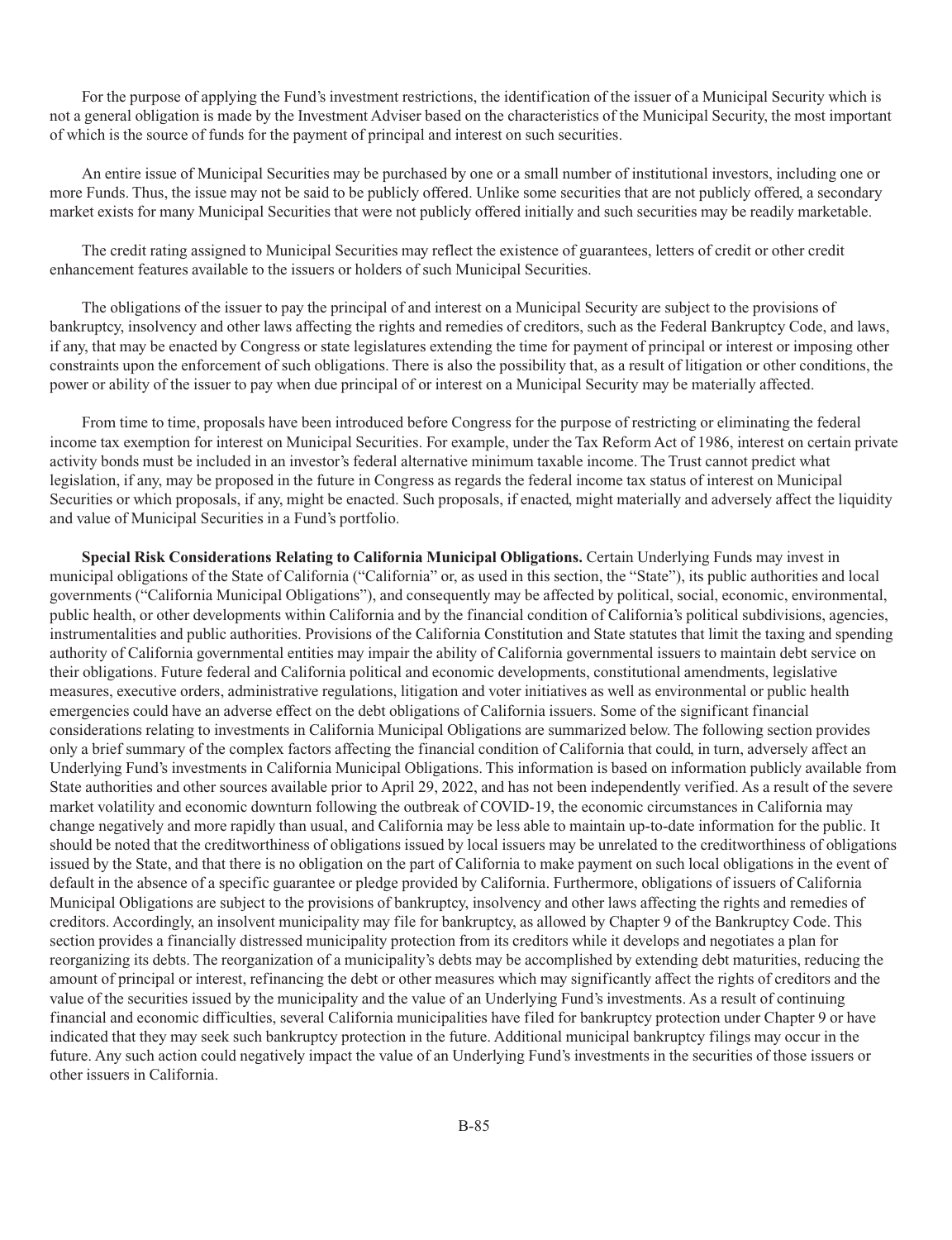Certain California Municipal Obligations held by an Underlying Fund may be obligations of issuers that rely in whole or in substantial part on California state government revenues for the continuance of their operations and payment of their obligations. Whether and to what extent the California Legislature will continue to appropriate a portion of the State's General Fund to counties, cities and their various entities, which depend upon State government appropriations, is not entirely certain. To the extent local entities do not receive money from the State government to pay for their operations and services, their ability to pay debt service on obligations held by an Underlying Funds may be impaired.

California Municipal Obligations, including certain tax-exempt securities, in which an Underlying Fund may invest may be obligations payable solely from the revenues of specific institutions, or may be secured by specific properties, which are subject to provisions of California law that could adversely affect the holders of such obligations.

California's economy, the largest state economy in the United States and one of the largest and most diverse in the world, has major components in high technology, trade, entertainment, manufacturing, tourism, construction and services. The makeup of California's economy generally mirrors that of the national economy; and as a result, economic developments that affect such industries may have a similar impact on the State and national economies.

Although California's fiscal health has improved since the economic downturn beginning in 2008, California's General Fund was adversely impacted by the health-related and economic impact of the COVID-19 pandemic. Efforts to respond to and mitigate the spread of COVID-19 have had a negative impact on the California and national economies. These efforts have resulted in increased and ongoing direct expenditures required to address the impact of COVID-19. These expenditures include, but are not limited to, vaccinations, the purchase of personal protective equipment and medical and sanitation supplies, emergency facilities, testing and contact tracing, and housing and food assistance. To help address the public health and economic impact of COVID-19, the federal government passed the Coronavirus Aid, Relief, and Economic Security Act ("CARES Act"), which provided for approximately \$2.2 trillion in disaster relief. Among other things, the CARES Act established the Coronavirus Relief Fund ("CRF"), of which California has received approximately \$9.5 billion. In March 2021, the American Rescue Plan was signed into law, which provides an additional \$350 billion in emergency funding for state, local, territorial, and Tribal governments. California was allocated approximately \$27 billion in American Rescue Plan funding. While these measures have generally helped improve the economic outlook in California, it is not presently possible to predict whether these measures will be sufficient to address the long-term economic impacts of COVID-19. In addition, it is not presently possible to predict the extent of the short- and long-term harm that COVID-19 could cause to California's economy. A meaningful decline in revenues, which may result from high levels of unemployment and the closure of businesses, could negatively impact California's ability to meet its debt obligations, including with respect to investments held by an Underlying Fund. Moreover, the rate and level at which the federal government has taken on new debt could have a negative impact on its fiscal health, which could lead to prolonged challenges for its economy as well as inflationary pressures.

In March 2004, voters approved Proposition 58, which amended the California State Constitution to require balanced budgets in the future, yet this has not prevented the State from enacting budgets that rely on borrowing. Proposition 58 also created the Budget Stabilization Account ("BSA") as a secondary budgetary reserve and established the process for transferring General Fund revenues into the BSA.

Beginning with fiscal year 2015-16, the BSA provisions of Proposition 58 were superseded by Proposition 2. Proposition 2 provides for both paying down debt and other long-term liabilities, and saving for a rainy day by making specified deposits into the BSA. Proposition 2 takes into account California's heavy dependence on the performance of the stock market and the resulting capital gains. Beginning in fiscal year 2015-16, California must calculate capital gains revenues in excess of 8% of General Fund tax revenues and add such amount to 1.5% of the General Fund tax revenues; half of this amount is used to service long-term debt, and the other half of this amount is deposited into the BSA. Proposition 2 also only allows withdrawals from the BSA for a disaster or if spending remains commensurate or below the highest level of spending in the preceding three years. Due to COVID-19, California's Governor declared a budget emergency in 2020, which allowed the Legislature to suspend the required transfer for fiscal year 2020-21 and withdraw \$7.8 billion from the BSA. The Governor's proposed fiscal year 2022-23 budget projects the BSA will reach a balance of \$20.9 billion by the end of fiscal year 2022-23.

Overall, California's real gross domestic product grew by 7.8% in 2021 and totaled approximately \$3.4 trillion at current prices, making it the fifth largest economy in the world. The unemployment rate in California grew to a peak of 16.0% in April 2020, but fell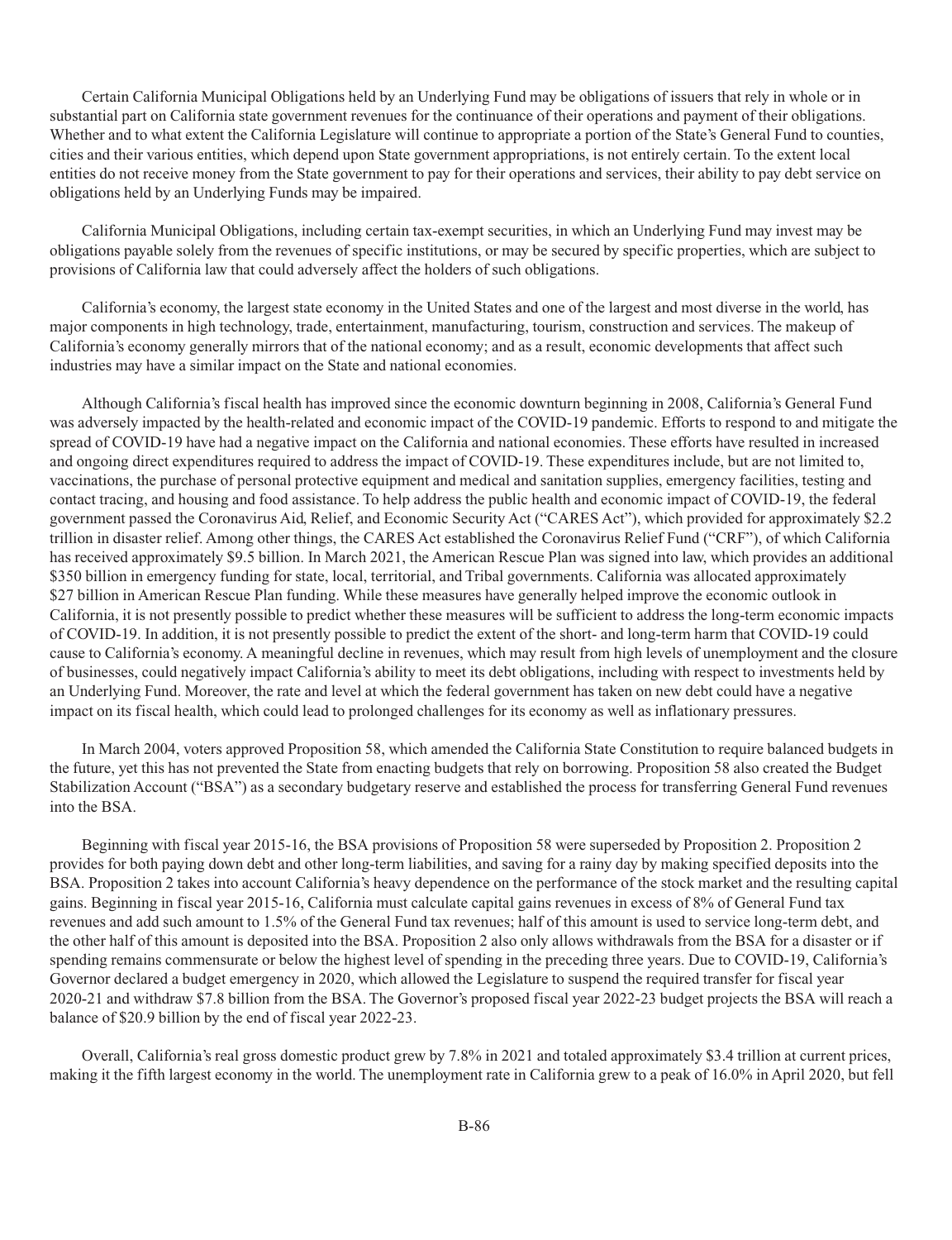to 5.3% as of February 2022. Employment in some of California's largest industries, including trade, transportation, and utilities, education and health services, and professional and business services, declined to 3.6%, 3.5%, and 5.8%, respectively, throughout 2021. Personal income grew by 8.5% in 2021 due largely to transfer payments.

Revenue bonds represent both obligations payable from State revenue-producing enterprises and projects and conduit obligations payable from revenues paid by private users or local governments of facilities financed by such revenue bonds. Such enterprises and projects include transportation projects, various public works projects, public and private educational facilities (including the California State University and University of California systems), housing, health facilities, and pollution control facilities. State agencies and authorities had approximately \$40.3 billion aggregate principal amount of revenue bonds, which are non-recourse to the General Fund, outstanding as of December 31, 2021.

As of April 18, 2022, California's general obligation bonds were assigned ratings of Aa2, AA- and AA by Moody's, Standard & Poor's and Fitch, respectively. It should be recognized that these ratings are not an absolute standard of quality, but rather general indicators. Such ratings reflect only the view of the originating rating agencies, from which an explanation of the significance of such ratings may be obtained. There is no assurance that a particular rating will continue for any given period of time or that any such rating will not be revised downward or withdrawn entirely if, in the judgment of the agency establishing the rating, circumstances so warrant. A downward revision or withdrawal of such ratings, or either of them, may affect the market price of the State municipal obligations in which an Underlying Fund invests. As of January 1, 2022, California had outstanding approximately \$69.7 billion in long-term general obligation bonds.

The Governor released his proposed budget for fiscal year 2022-23 on January 10, 2022 ("2022-23 Governor's Budget"). The 2022-23 Governor's Budget focuses on supporting and expediting the State's health and economic recovery from the crisis caused by COVID-19. The 2022-23 Governor's Budget projects that General Fund revenues and transfers will be \$195.7 billion (a decline of 0.5% relative to the prior year) and expenditures will be \$213.1 billion (an increase of 1.5% relative to the prior year). The 2022-23 Governor's Budget projects that the State will begin fiscal year 2023-24 with a surplus of \$6.2 billion.

The State is a party to numerous legal proceedings, many of which normally occur in governmental operations and which, if decided against the State, might require the State to make significant future expenditures or impair future revenue sources. Because of the prospective nature of these proceedings, it is not presently possible to predict the ultimate outcome of such proceedings, estimate the potential impact on the ability of the State to make debt service payments, or determine what impact, if any, such proceedings may have on an Underlying Fund's investments in California Municipal Obligations.

Constitutional and statutory amendments as well as budget developments may affect the ability of California issuers to pay interest and principal on their obligations. The overall effect may depend upon whether a particular California tax-exempt security is a general or limited obligation bond and on the type of security provided for the bond. It is possible that measures affecting the taxing or spending authority of California or its political subdivisions may be approved or enacted in the future.

**Special Risk Considerations Relating to Illinois Municipal Obligations.** Illinois has experienced significant budgetary challenges in recent years. Illinois did not enact a full general fund budget for fiscal year 2016 or for fiscal year 2017, but rather certain expenditures continued to occur through statutory transfers, statutory continuing appropriations, or court orders and consent decrees. Notwithstanding the lack of an enacted general fund budget, Illinois was able to pay all debt service payments on general obligation bonds during fiscal year 2016 and fiscal year 2017 through statutory continuing appropriations or enacted state appropriations from the General Obligation Bond Retirement and Interest Fund. While Illinois was able to pass timely budgets in 2018, 2019, 2020, 2021 any future failures to pass a budget could have an adverse impact on the state's ability to pay outstanding debt obligations, including with respect to debt owned by an Underlying Fund.

The economic and financial condition of Illinois also may be affected by various financial, social, economic, public health, environmental and political factors. While Illinois' economy has become increasingly service-based in recent years, the agricultural and manufacturing industries still constitute a significant portion of the state's economy. The imposition of tariffs on imports by the federal government could negatively impact the agricultural and manufacturing industries if trading partners impose retaliatory tariffs on goods exported from the United States, including from Illinois. A decrease in export revenues could reduce the resources available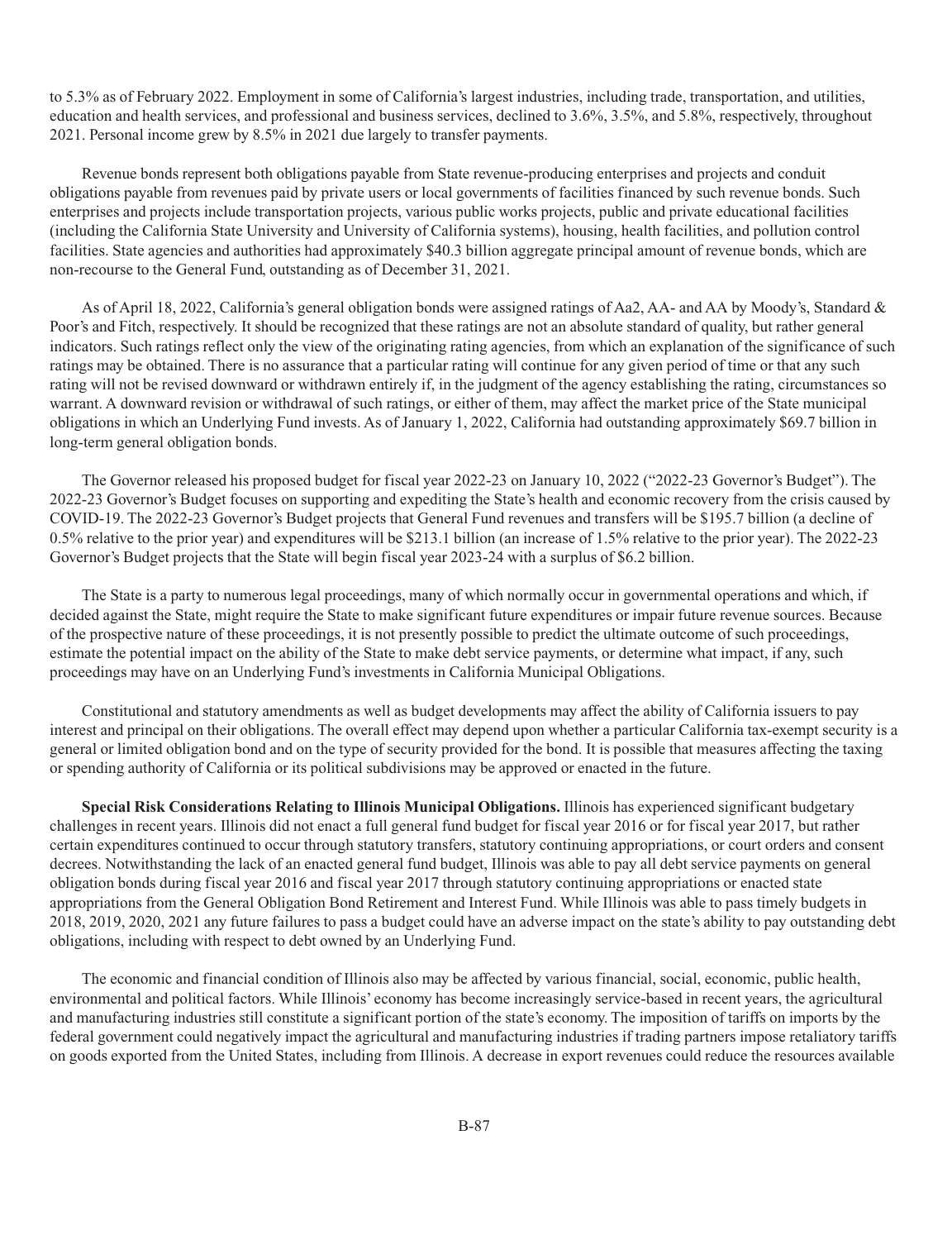to Illinois to make payments on its outstanding debt obligations, which could reduce the value or marketability of its Municipal Securities.

In addition, Illinois' General Fund was adversely impacted by the health-related and economic impacts of COVID-19. The effects of COVID-19 and the actions taken to halt its spread had a negative impact on Illinois' economy. To help address the public health and economic impact of COVID-19, the federal government passed the CARES Act, which provided for approximately \$2.2 trillion in disaster relief. Among other things, the CARES Act established the CRF, of which Illinois has received approximately \$4.9 billion. In March 2021, the American Rescue Plan was signed into law, which provides an additional \$350 billion in emergency funding for state, local, territorial, and Tribal governments. Illinois was allocated approximately \$8.1 billion in American Rescue Plan Funds. While these measures have generally helped improve the economic outlook in Illinois, it is not presently possible to predict whether the CRF and American Rescue Plan funds allocated to Illinois will be sufficient to address the long-term impact of COVID-19. The rate and level at which the federal government has taken on new debt could have a negative impact on its fiscal health, which could lead to prolonged challenges for the economy and inflationary pressures. A meaningful decline in revenues could negatively impact Illinois' ability to meet its debt obligations, including with respect to investments held by an Underlying Fund.

In addition, in response to COVID-19, the Illinois legislature passed the Coronavirus Urgent Remediation Emergency Borrowing Act ("CURE Borrowing Act") in June 2020. The CURE Borrowing Act authorizes Illinois to borrow money from the Federal Reserve's Municipal Liquidity Facility or other Federal Reserve Bank programs and issue general obligation bonds, notes or other obligations of the state in a principal amount of \$5 billion. The proceeds from the CURE Borrowing Act must be used to help address the economic or health challenges resulting from COVID-19. In December 2020, Illinois issued \$2 billion in CURE Borrowing Act notes. The CURE Borrowing Act notes were paid off in their entirety in January 2022.

Illinois has also faced increasing levels of debt in recent years. As of December 31, 2021, Illinois had approximately \$27.8 billion in general obligation bonds outstanding. The ratings assigned to Illinois' general obligation bonds by Moody's, Standard & Poor's and Fitch as of April 18, 2022 were Baa2, BBB+, and BBB-, respectively. There is no assurance that these ratings will continue for any given period of time or that they will not be revised or withdrawn entirely by the rating agency if, in the judgment of such rating agency, circumstances so warrant. A downward revision or withdrawal of any such rating may have an adverse effect on the market prices of the securities issued by Illinois, which would in turn negatively impact the performance of an Underlying Fund.

**Special Risk Considerations Relating to New York Municipal Obligations.** The economic and financial condition of New York may be affected by various financial, social, economic, public health, environmental and political factors. For example, the securities industry is more central to New York's economy than to the national economy, therefore any significant decline in stock market performance could adversely affect the New York's income and employment levels. Furthermore, such financial, social, economic, public health, environmental and political factors can be very complex, may vary from year to year and can be the result of actions taken not only by New York and its agencies and instrumentalities, but also by entities, such as the federal government, that are not under the control of New York.

New York was one of the epicenters of the COVID-19 outbreak in the United States. New York implemented a \$40 million special emergency appropriation for pandemic response services and expenses in 2020. Expenses covered by the emergency appropriation include, but are not limited to, vaccinations, the purchase of personal protective equipment and medical and sanitation supplies; emergency facilities; testing and contact tracing; housing and food assistance; reopening expenses; and certain personnel and telework expenses. As a result of the economic disruption caused by the outbreak of COVID-19, New York's unemployment rate grew from 3.7% in February 2020 to 14.5% in May 2020, and New York expects private sector employment to decline by approximately 7.5% throughout 2020. New York has received approximately \$5.1 billion so far from the CRF to help address increased costs due to COVID-19. In addition, New York received approximately \$12.7 billion in federal funds from the \$350 billion in state, local, territorial, and Tribal government disaster relief aid provided for in the American Rescue Plan. These measures helped to improve the economy in New York, and the unemployment rate had fallen to 4.9% as of February 2022. While these measures gave generally helped improve the economic outlook in New York, it is not presently possible to predict whether the CREF and American Rescue Plan funds allocated to New York will be sufficient to address the long-term economic impact of COVID-19. Moreover, the rate and level at which the federal and New York governments have taken on new debt could have a negative impact on their fiscal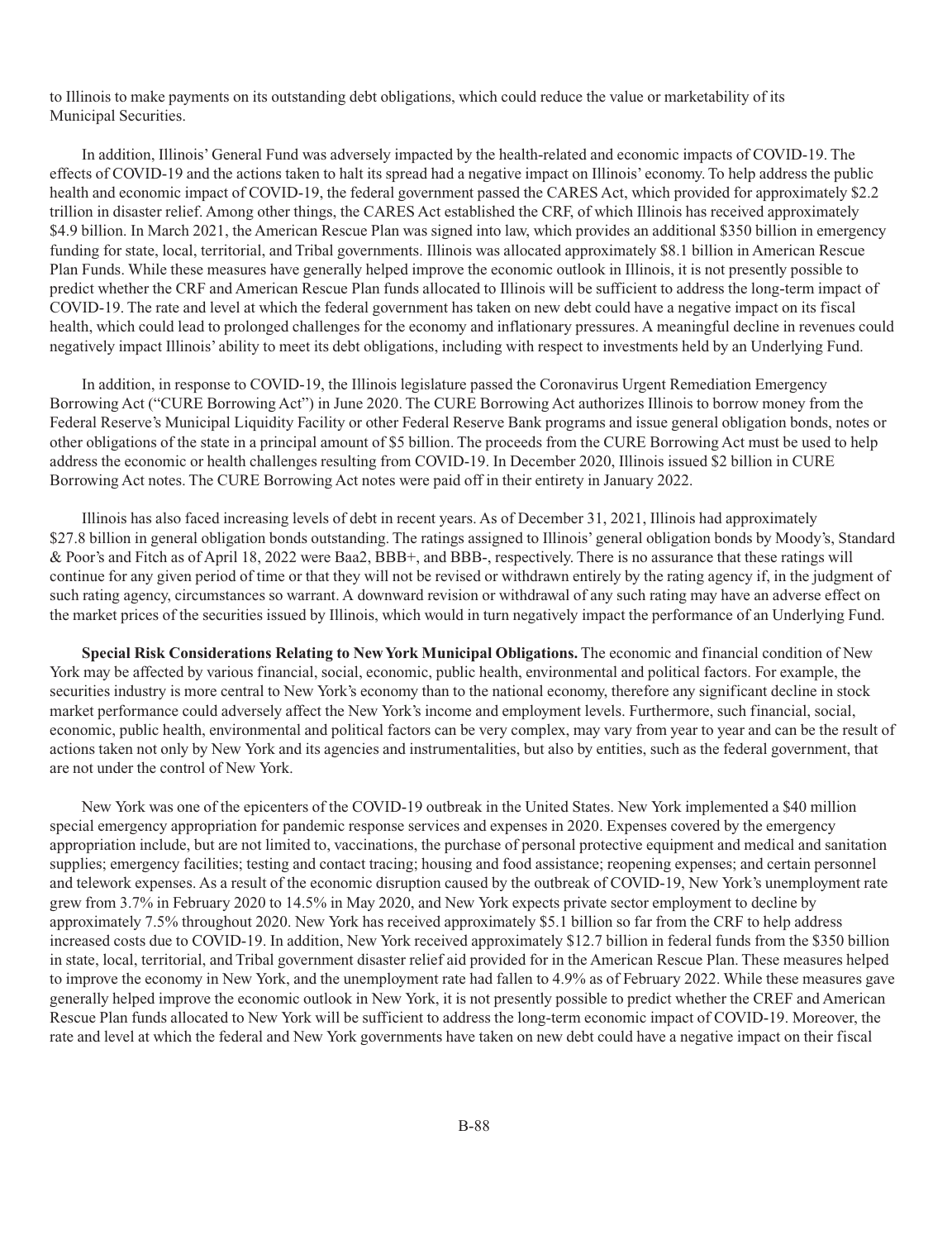health, which could lead to prolonged challenges for their economies as well as inflationary pressures. A meaningful decline in revenues could negatively impact New York's ability to meet its debt obligations, including with respect to investments held by an Underlying Fund.

New York City accounts for a significant portion of New York's population and personal income, and New York City's financial health could have a substantial impact on New York in many ways. Notably, New York City accounted for a significant number of New York's COVID-19 cases and has been negatively impacted by the adverse health and economic consequences. New York City continues to require substantial assistance from New York and depends on state aid to be able to balance its budget, meet its obligations, and address the spread of COVID-19. New York could be negatively affected by adverse economic circumstances in New York City.

The ratings assigned to New York's general obligation bonds by Moody's, Standard & Poor's and Fitch as of April 18, 2022 were Aa1, AA+, and AA+, respectively. There is no assurance that these ratings will continue for any given period of time or that they will not be revised or withdrawn entirely by the rating agency if, in the judgment of such rating agency, circumstances so warrant. A downward revision or withdrawal of any such rating may have an adverse effect on the market prices of the securities issued by New York, which would in turn negatively impact the performance of an Underlying Fund.

**Special Risk Considerations Relating to Puerto Rico Municipal Obligations.** Certain Underlying Funds may invest in municipal obligations of the Commonwealth of Puerto Rico ("Puerto Rico" or, as used in this section, the "Commonwealth"), its public authorities and local governments ("Puerto Rico Municipal Obligations"), and consequently may be affected by political and economic developments within Puerto Rico and by the financial condition of Puerto Rico's political subdivisions, agencies, instrumentalities and public authorities. Future federal and Puerto Rico political and economic developments, constitutional amendments, legislative measures, executive orders, administrative regulations, litigation and voter initiatives as well as environmental events could have an adverse effect on the debt obligations of Puerto Rican issuers. Some of the significant financial considerations relating to investments in Puerto Rico Municipal Obligations are summarized below. The following section provides only a brief summary of the complex factors affecting the financial condition of Puerto Rico that could, in turn, adversely affect an Underlying Fund's investments in Puerto Rico Municipal Obligations. This information is based on information publicly available from Commonwealth authorities and other sources available prior to April 29, 2022 and has not been independently verified.

Puerto Rico and its public corporations are not eligible for protection under Chapter 9 of the Bankruptcy Code, which is the only chapter available to municipalities. Accordingly, in the event that Puerto Rico is unable to meet both the need to fund governmental services and its debt obligations, it may be required to take emergency measures, which may include measures to disburse public funds in accordance with legally established priority norms. The Puerto Rico Oversight, Management, and Economic Stability Act ("PROMESA") was signed into law on June 30, 2016, which allows Puerto Rico to restructure its outstanding debt obligations. It also establishes an oversight and management board (the "Oversight Board") that is empowered to approve Puerto Rico's fiscal plans and budgets. The budget process requires the Oversight Board, the Governor, and the Commonwealth's Legislative Assembly to develop a compliant budget. The proposed budget is required to be consistent with a fiscal plan developed by the Oversight Board and the Governor. If the Governor and the Legislative Assembly fail to develop a budget that complies with the fiscal plan approved by the Oversight Board by the day before the first day of the fiscal year for which the budget is being developed, the Oversight Board shall submit a compliant budget to the Governor and the Legislative Assembly, and the Oversight Board's budget is deemed approved and becomes effective. The Oversight Board is comprised of seven members appointed by the president who are nominated by a bipartisan selection process.

The Commonwealth has faced a number of fiscal challenges, including a structural imbalance between its General Fund revenues and expenditures, numerous environmental disasters, and a public health emergency resulting from the spread of COVID-19. The outbreak of COVID-19 in early 2020 had a direct negative impact on economic activity in the Commonwealth. The Commonwealth incurred unexpected expenditures to address the spread of COVID-19, which include, but are not limited to, vaccinations, the purchase of personal protective equipment and medical and sanitation supplies, emergency facilities, testing and contact tracing, housing and food assistance, reopening expenses, and certain personnel and telework expenses. Although the federal government has passed several economic relief packages as of the date of this SAI, which would allocate more than \$14 billion to the Commonwealth, there can be no assurances that the relief will be sufficient to address the long-term economic harm resulting from the spread of COVID-19. In addition, the rate and level at which the federal government and the Commonwealth have taken on new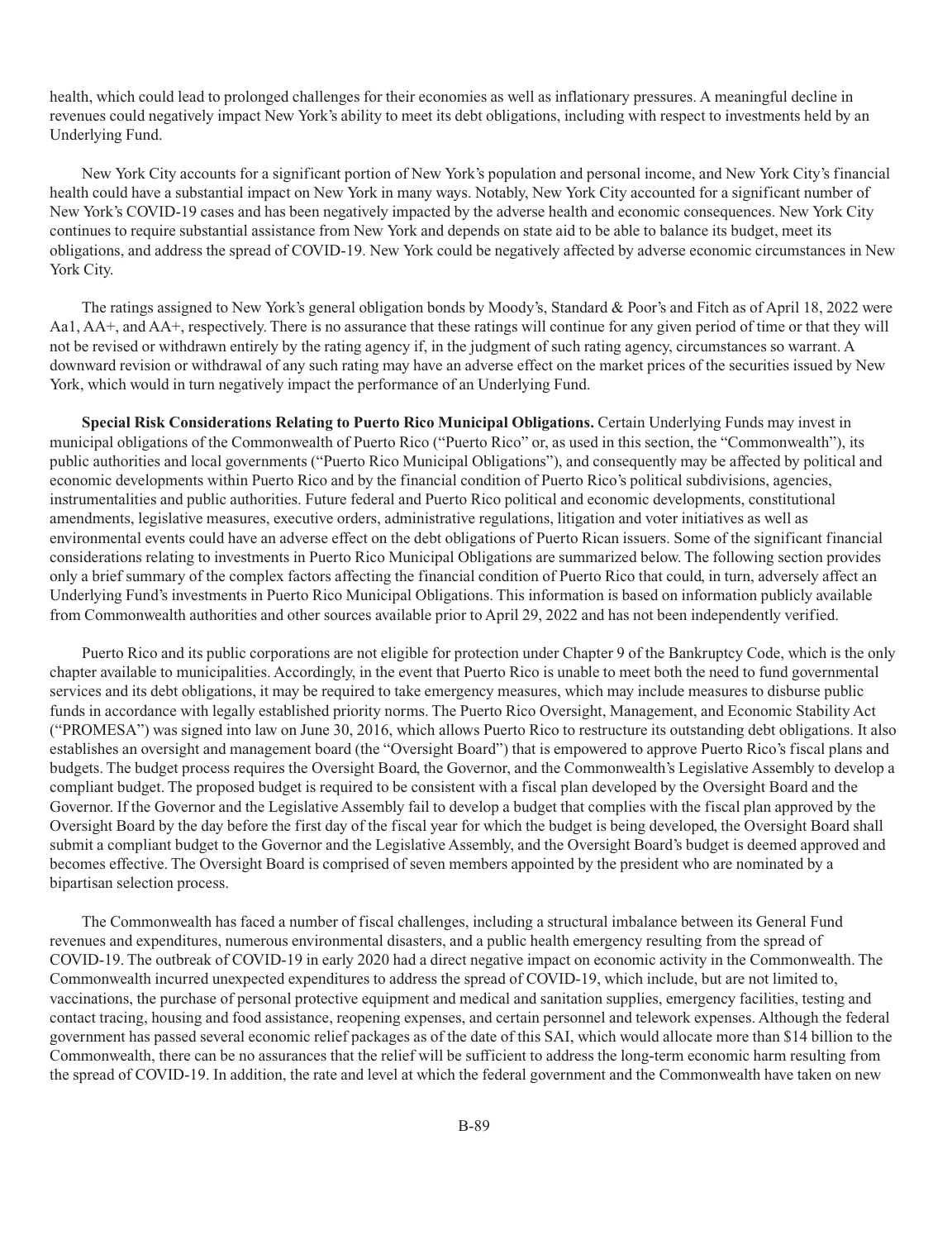debt could have a negative impact on their fiscal health, which could lead to prolonged challenges for their respective economies as well as inflationary pressures.

The Commonwealth's Fiscal Plan for FY 2023 was certified by the Oversight Board in January 2022. The Fiscal Plan for FY 23 contemplates approximately \$84 billion in federal disaster relief to address damage caused by recent natural disasters and COVID-19. Apart from federal aid, the Fiscal Plan for FY 23 projects general fund revenues of approximately \$12.7 billion. The Oversight Board certified the Commonwealth's FY 22 budget on June 30, 2021. The FY 2022 budget provides for approximately \$10.1 billion in General Fund expenditures against approximately \$10.2 billion in revenue.

In 2017, pursuant to Title III of PROMESA, the Oversight Board filed petitions in federal court on behalf of Puerto Rico and certain of its instrumentalities, including the Puerto Rico Sales Tax Financing Corporation ("COFINA"), the Employees Retirement System ("ERS"), the Puerto Rico Highways and Transportation Authority, and the Puerto Rico Electric Power Utility ("PREPA"), to begin proceedings to restructure their outstanding debt. As a result of these petitions, the ability of the creditors of Puerto Rico and its instrumentalities that have filed for Title III relief to take action with respect to outstanding obligations has been temporarily stayed. The judge assigned to oversee the Title III proceedings initiated a confidential mediation process administered by five federal judges. In addition, the judge has concurrently overseen legal proceedings related to the Title III petitions and mediation.

In January 2022, the judge overseeing the Commonwealth's Title III proceedings approved Plan of Agreement between the Commonwealth and creditors to restructure approximately \$35 billion of debt and non-debt claims. Under the Plan of Adjustment, the Commonwealth's outstanding debt would be reduced by approximately 80% to just over \$7.0 billion and annual debt service payments would be limited to a percentage of revenues. Although these settlement Plans have substantially reduced the outstanding debt obligations of the Commonwealth and certain of its instrumentalities, there can be no assurances that Puerto Rico will be able to negotiate settlements with respect to the balance of its outstanding debt. In addition, the composition of the Oversight Board has changed significantly in recent years, and there is no assurance that the board members will approve future restructuring agreements with other creditors.

With respect to the ongoing litigation between the Commonwealth and COFINA, a Plan of Agreement relating to the COFINA bonds was approved by the judge overseeing the Title III proceedings on February 4, 2019, which restructured approximately \$17.0 billion of COFINA debt and provides the Commonwealth with an average annual savings of \$456 million through 2057, an overall savings of approximately 32%.

With respect to PREPA's Title III proceeding, a preliminary agreement has been reached between the PREPA bondholders, on one side and PREPA, the Oversight Board, and Fiscal Agency and Financial Advisory Authority, on the other side, to restructure the outstanding PREPA bonds. Under the preliminary agreement, PREPA's obligations with respect to outstanding bonds would be reduced by up to 32.5%. The preliminary agreement is subject to review by the judge overseeing PREPA's Title III proceedings. The proceedings related to the preliminary agreement were delayed as a result of the outbreak of COVID-19. It is not presently possible to predict whether the agreement will be finalized or if there will be any further delays in the proceedings. If PREPA, the Commonwealth, or any other instrumentalities are unable to restructure their debt, the value of their outstanding debt obligations could be adversely impacted, which could be negatively impact investments held by an Underlying Fund.

Puerto Rico's budget is also impacted by extensive unfunded pension obligations related to the Commonwealth's three public retirement systems, the ERS, the Teachers Retirement System ("TRS") and the Judiciary Retirement System ("JRS"), all of which are funded primarily through appropriations from the general fund. As of July 1 2016, the total actuarial liabilities for the ERS, TRS, and JRS were approximately \$38.0 billion, \$18.0 billion, and \$700 million, respectively. The total annual benefits due from the ERS, TRS, and JRS for fiscal year 2018 total approximately \$1.7 billion, \$800,000, and \$28 million, respectively. In 2017, the Legislative Assembly enacted laws to reform the operation and funding of Puerto Rico's pension systems. Those laws required the ERS to sell its assets and transfer the proceeds to the general fund. In addition, employer contributions to the pension systems, which had been operating on as "pay-as-you-go" basis, were eliminated, and the general fund assumed any payments that the pension systems could not make. Puerto Rico may have to make additional contributions to the pension systems, which could result in reduced funding for other priorities, including payments on its outstanding debt obligations. Alternatively, Puerto Rico may be forced to raise revenue or issue additional debt. Either outcome could increase the pressure on Puerto Rico's budget, which could have an adverse impact on a Fund's investment in Puerto Rico Municipal Obligations.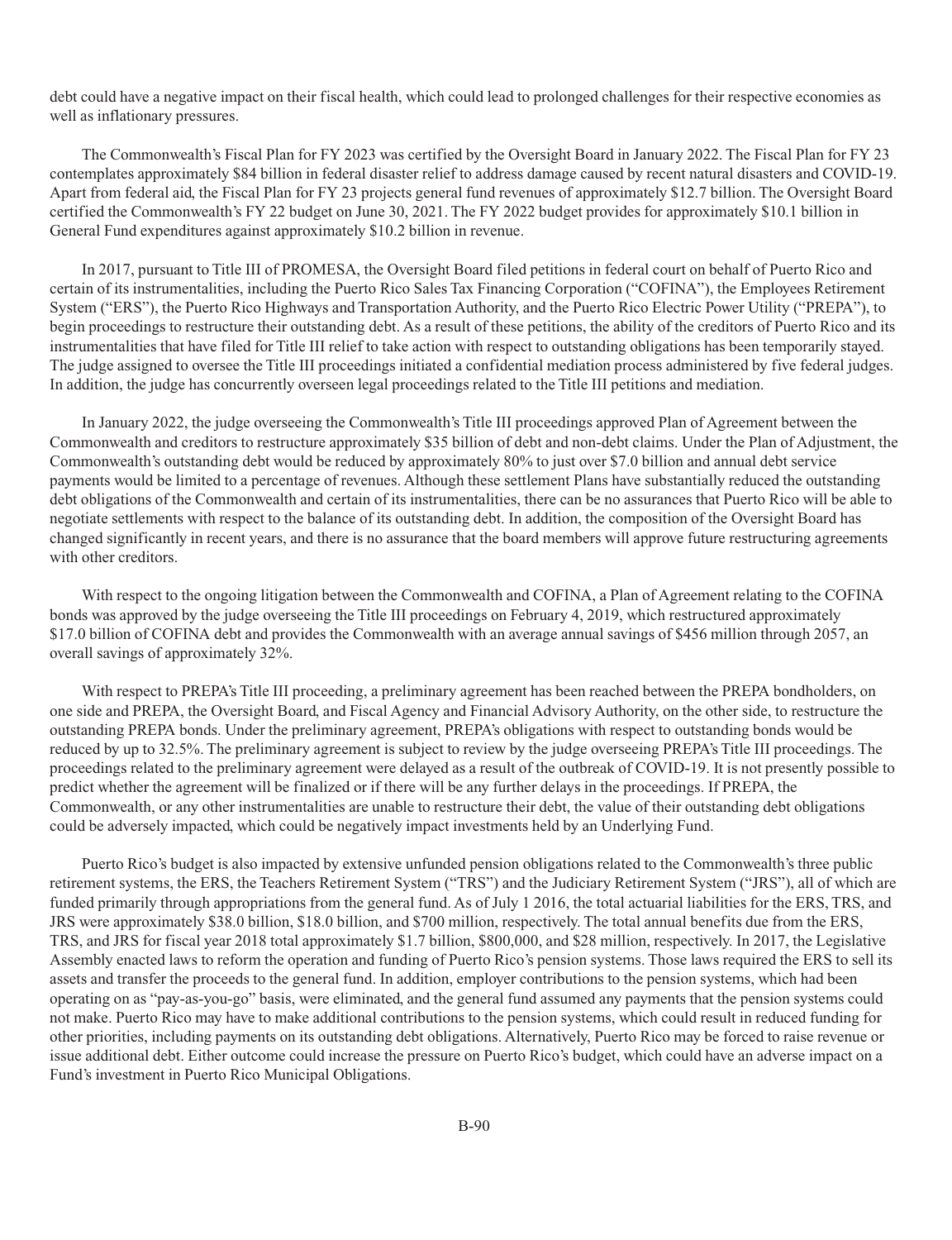In September 2017, two successive hurricanes – Irma and Maria – caused severe damage to Puerto Rico. Hurricane Irma passed to the north of the Commonwealth, but Hurricane Maria made direct landfall, and the damage caused by both storms was extensive. The Commonwealth's infrastructure was severely damaged by high winds and substantial flooding, and much of the Commonwealth was left without power. Current estimates suggest that Hurricane Maria caused approximately \$80 billion in damage and has caused a real decline in gross national product of in the year following the storms. In June 2019, President Trump signed a \$19 billion disaster relief bill, of which approximately \$1 billion would be allocated to the Commonwealth. In addition, while the Commonwealth's population has declined every year since 2013, the trend was accelerated after the damage caused by Hurricanes Irma and Maria displaced residents.

The damage caused by Hurricanes Irma and Maria is expected to have substantially adverse effects on the Commonwealth's economy. In addition to diverting funds to relief and recovery efforts, the Commonwealth is expected to lose revenue as a result of decreased tourism and general business operations. There can be no assurances that the Commonwealth will receive the necessary aid to rebuild from the damage caused by Hurricanes Irma and Maria, and it is not currently possible to predict the long-term impact that Hurricanes Irma and Maria will have on the Commonwealth's economy. All these developments have a material adverse effect on the Commonwealth's finances and negatively impact the payment of principal and interest, the marketability, liquidity and value of securities issued by the Commonwealth that are held by an Underlying Fund.

In late December 2019 and January 2020, a series of earthquakes, including a magnitude 6.4 earthquake, the strongest to hit the island in more than a century, caused an estimated \$200 million in damage. The aftershocks from the earthquakes may continue for years, and it is not currently possible to predict the extent of the damage that could arise from any aftershocks. The damage caused by the hurricanes, earthquakes, and the outbreak of COVID-19 is expected to have substantially adverse effects on the Commonwealth's economy. In addition to diverting funds to relief and recovery efforts, the Commonwealth is expected to lose substantial revenue as a result of decreased tourism (including from travel restrictions), decreased general business operations, and other measures implemented to slow the spread of COVID-19. There can be no assurances that the Commonwealth will receive the necessary aid to rebuild from the damage or that future catastrophic weather events, natural disasters, or public health emergencies will not cause similar damage. Any such developments could have an adverse effect on the Commonwealth's finances and negatively impact the payment of principal and interest, the marketability, liquidity, and value of securities issued by the Commonwealth.

As of April 18, 2022, the Commonwealth's general obligation debt was assigned a credit rating of D by Moody's . Standard & Poor's and Moody's discontinued its unenhanced rating on the Commonwealth's general obligation debt in 2018 and 2021, respectively. These ratings represent non-investment grade status. The downgraded credit rating has adversely impacted the liquidity of Puerto Rico's debt securities. There is no assurance that these ratings will continue for any given period of time or that they will not be revised or withdrawn entirely by the rating agency if, in the judgment of such rating agency, circumstances so warrant. A downward revision or withdrawal of any such rating may have an adverse effect on the market prices of the securities issued by the Commonwealth and its political subdivisions, instrumentalities, and authorities.

In addition to the litigation described above, Puerto Rico is a party to numerous legal proceedings, many of which normally occur in governmental operations and which, if decided against the Commonwealth, might require the Commonwealth to make significant future expenditures or impair future revenue sources. Because of the prospective nature of these proceedings, it is not presently possible to predict the ultimate outcome of such proceedings, estimate the potential impact on Puerto Rico's ability to make debt service payments, or determine what impact, if any, such proceedings may have on an Underlying Fund's investments in Puerto Rico Municipal Obligations.

**Municipal Leases, Certificates of Participation and Other Participation Interests.** The Core Fixed Income Fund and certain Underlying Funds may invest in municipal leases, certificates of participation and other participation interests. A municipal lease is an obligation in the form of a lease or installment purchase which is issued by a state or local government to acquire equipment and facilities. Income from such obligations is generally exempt from state and local taxes in the state of issuance. Municipal leases frequently involve special risks not normally associated with general obligations or revenue bonds. Leases and installment purchase or conditional sale contracts (which normally provide for title to the leased asset to pass eventually to the governmental issuer) have evolved as a means for governmental issuers to acquire property and equipment without meeting the constitutional and statutory requirements for the issuance of debt. The debt issuance limitations are deemed to be inapplicable because of the inclusion in many leases or contracts of "non-appropriation" clauses that relieve the governmental issuer of any obligation to make future payments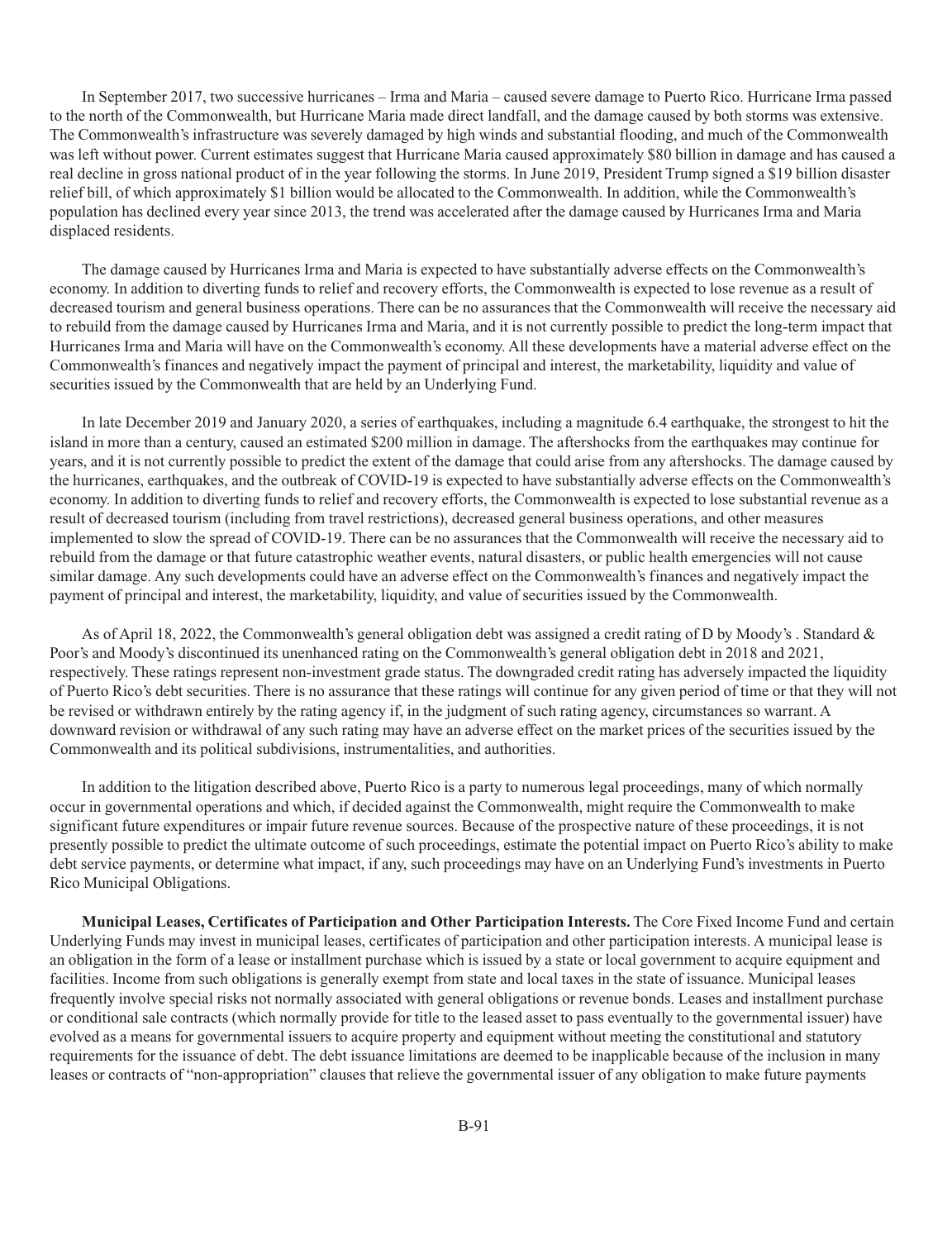under the lease or contract unless money is appropriated for such purpose by the appropriate legislative body on a yearly or other periodic basis. In addition, such leases or contracts may be subject to the temporary abatement of payments in the event the issuer is prevented from maintaining occupancy of the leased premises or utilizing the leased equipment. Although the obligations may be secured by the leased equipment or facilities, the disposition of the property in the event of non-appropriation or foreclosure might prove difficult, time consuming and costly, and result in a delay in recovering or the failure to fully recover a Fund's original investment. To the extent that a Fund invests in unrated municipal leases or participates in such leases, the credit quality rating and risk of cancellation of such unrated leases will be monitored on an ongoing basis.

Certificates of participation represent undivided interests in municipal leases, installment purchase agreements or other instruments. The certificates are typically issued by a trust or other entity which has received an assignment of the payments to be made by the state or political subdivision under such leases or installment purchase agreements.

The Funds and certain Underlying Funds may purchase participations in Municipal Securities held by a commercial bank or other financial institution. Such participations provide a Fund with the right to a pro rata undivided interest in the underlying Municipal Securities. In addition, such participations generally provide a Fund with the right to demand payment, on not more than seven days' notice, of all or any part of such Fund's participation interest in the underlying Municipal Securities, plus accrued interest.

**Municipal Notes.** Municipal Securities in the form of notes generally are used to provide for short-term capital needs, in anticipation of an issuer's receipt of other revenues or financing, and typically have maturities of up to three years. Such instruments may include tax anticipation notes, revenue anticipation notes, bond anticipation notes, tax and revenue anticipation notes and construction loan notes. Tax anticipation notes are issued to finance the working capital needs of governments. Generally, they are issued in anticipation of various tax revenues, such as income, sales, property, use and business taxes, and are payable from these specific future taxes. Revenue anticipation notes are issued in expectation of receipt of other kinds of revenue, such as federal revenues available under federal revenue sharing programs. Bond anticipation notes are issued to provide interim financing until long-term bond financing can be arranged. In most cases, the long-term bonds then provide the funds needed for repayment of the notes. Tax and revenue anticipation notes combine the funding sources of both tax anticipation notes and revenue anticipation notes. Construction loan notes are sold to provide construction financing. These notes are secured by mortgage notes insured by the FHA; however, the proceeds from the insurance may be less than the economic equivalent of the payment of principal and interest on the mortgage note if there has been a default. The obligations of an issuer of municipal notes are generally secured by the anticipated revenues from taxes, grants or bond financing. An investment in such instruments, however, presents a risk that the anticipated revenues will not be received or that such revenues will be insufficient to satisfy the issuer's payment obligations under the notes or that refinancing will be otherwise unavailable.

**Tax-Exempt Commercial Paper.** Issues of commercial paper typically represent short-term, unsecured, negotiable promissory notes. These obligations are issued by state and local governments and their agencies to finance working capital needs of municipalities or to provide interim construction financing and are paid from general revenues of municipalities or are refinanced with long-term debt. In most cases, tax-exempt commercial paper is backed by letters of credit, lending agreements, note repurchase agreements or other credit facility agreements offered by banks or other institutions.

**Pre-Refunded Municipal Securities.** The principal of and interest on pre-refunded Municipal Securities are no longer paid from the original revenue source for the securities. Instead, the source of such payments is typically an escrow fund consisting of U.S. Government Securities. The assets in the escrow fund are derived from the proceeds of refunding bonds issued by the same issuer as the pre-refunded Municipal Securities. Issuers of Municipal Securities use this advance refunding technique to obtain more favorable terms with respect to securities that are not yet subject to call or redemption by the issuer. For example, advance refunding enables an issuer to refinance debt at lower market interest rates, restructure debt to improve cash flow or eliminate restrictive covenants in the indenture or other governing instrument for the pre-refunded Municipal Securities. However, except for a change in the revenue source from which principal and interest payments are made, the pre-refunded Municipal Securities remain outstanding on their original terms until they mature or are redeemed by the issuer. Pre-refunded Municipal Securities are often purchased at a price which represents a premium over their face value.

**Private Activity Bonds.** The Core Fixed Income Fund and certain Underlying Funds may each invest in certain types of Municipal Securities, generally referred to as industrial development bonds (and referred to under current tax law as private activity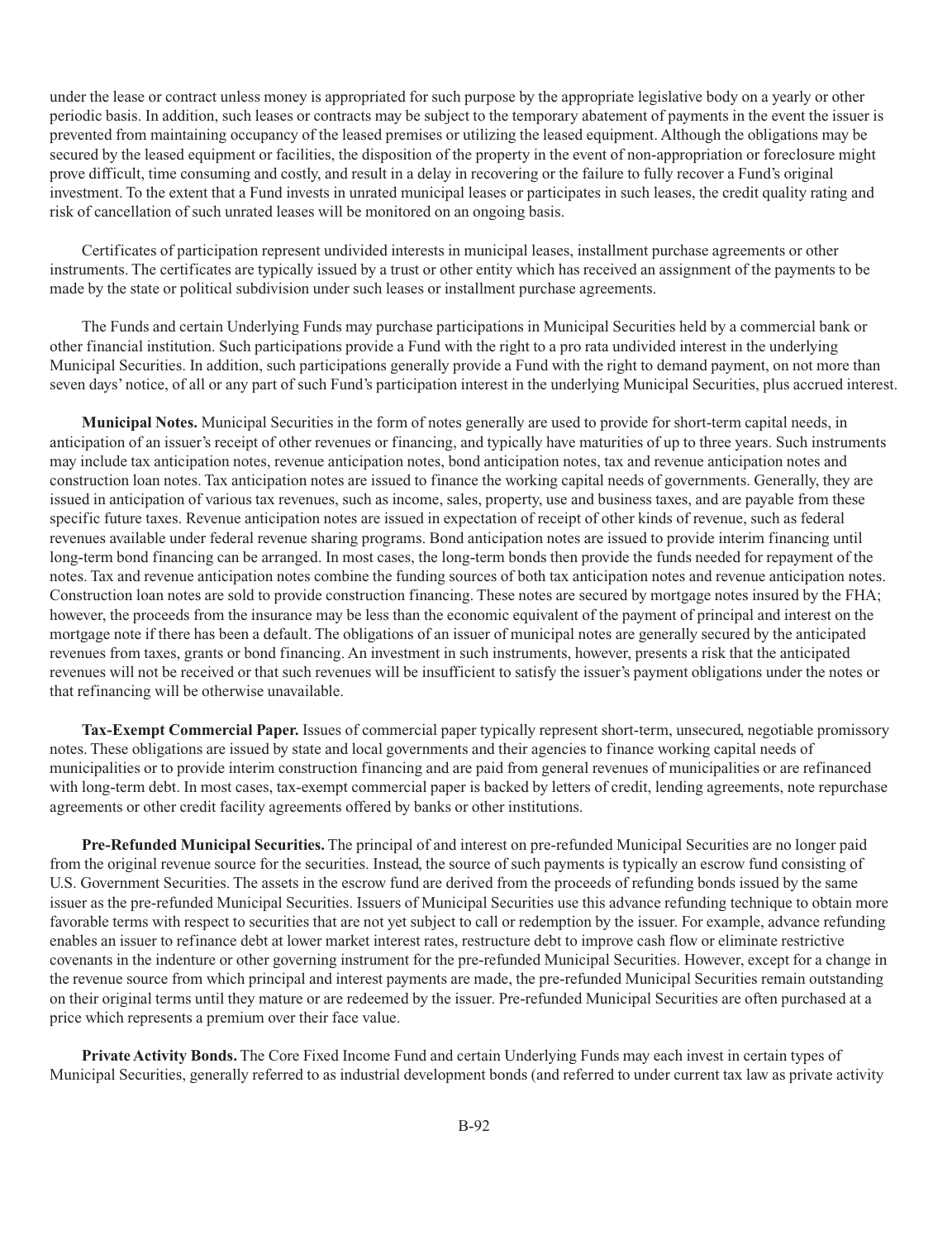bonds), which are issued by or on behalf of public authorities to obtain funds to provide privately operated housing facilities, airport, mass transit or port facilities, sewage disposal, solid waste disposal or hazardous waste treatment or disposal facilities and certain local facilities for water supply, gas or electricity. Other types of industrial development bonds, the proceeds of which are used for the construction, equipment, repair or improvement of privately operated industrial or commercial facilities, may constitute Municipal Securities, although the current federal tax laws place substantial limitations on the size of such issues.

**Tender Option Bonds.** A tender option bond is a Municipal Security (generally held pursuant to a custodial arrangement) having a relatively long maturity and bearing interest at a fixed rate substantially higher than prevailing short-term, tax-exempt rates. The bond is typically issued with the agreement of a third party, such as a bank, broker-dealer or other financial institution, which grants the security holders the option, at periodic intervals, to tender their securities to the institution and receive the face value thereof. As consideration for providing the option, the financial institution receives periodic fees equal to the difference between the bond's fixed coupon rate and the rate, as determined by a remarketing or similar agent at or near the commencement of such period, that would cause the securities, coupled with the tender option, to trade at par on the date of such determination. Thus, after payment of this fee, the security holder effectively holds a demand obligation that bears interest at the prevailing short-term, tax-exempt rate. However, an institution will not be obligated to accept tendered bonds in the event of certain defaults or a significant downgrade in the credit rating assigned to the issuer of the bond.

**Auction Rate Securities.** The Core Fixed Income Fund and certain Underlying Funds may invest in auction rate securities. Auction rate securities include auction rate Municipal Securities and auction rate preferred securities issued by closed-end investment companies that invest primarily in Municipal Securities (collectively, "auction rate securities"). Provided that the auction mechanism is successful, auction rate securities usually permit the holder to sell the securities in an auction at par value at specified intervals. The dividend is reset by "Dutch" auction in which bids are made by broker-dealers and other institutions for a certain amount of securities at a specified minimum yield. The dividend rate set by the auction is the lowest interest or dividend rate that covers all securities offered for sale.

While this process is designed to permit auction rate securities to be traded at par value, there is some risk that an auction will fail due to insufficient demand for the securities. In certain market environments, auction failures may be more prevalent, which may adversely affect the liquidity and price of auction rate securities. Moreover, between auctions, there may be no secondary market for these securities, and sales conducted on a secondary market may not be on terms favorable to the seller. Thus, with respect to liquidity and price stability, auction rate securities may differ substantially from cash equivalents, notwithstanding the frequency of auctions and the credit quality of the security. A Fund will take the time remaining until the next scheduled auction date into account for the purpose of determining the auction rate securities' duration.

Dividends on auction rate preferred securities issued by a closed-end fund may be designated as exempt from federal income tax to the extent they are attributable to exempt income earned by the fund on the securities in its portfolio and distributed to holders of the preferred securities, provided that the preferred securities are treated as equity securities for federal income tax purposes and the closed-end fund complies with certain tests under the Internal Revenue Code of 1986, as amended (the "Code").

A Fund's investments in auction rate securities of closed-end funds are subject to the limitations prescribed by the Act and certain state securities regulations. The Funds will indirectly bear their proportionate share of any management and other fees paid by such closed-end funds in addition to the advisory fees payable directly by the Funds.

**Insurance and Letters of Credit.** The Core Fixed Income Fund and certain Underlying Funds may invest in "insured" tax-exempt Municipal Securities. Insured Municipal Securities are securities for which scheduled payments of interest and principal are guaranteed by a private (non-governmental) insurance company. The insurance only entitles a Fund to receive the face or par value of the securities held by the Fund. The insurance does not guarantee the market value of the Municipal Securities or the value of the Shares of a Fund.

The Funds may utilize new issue or secondary market insurance. A new issue insurance policy is purchased by a bond issuer who wishes to increase the credit rating of a security. By paying a premium and meeting the insurer's underwriting standards, the bond issuer is able to obtain a high credit rating (usually, Aaa from Moody's or AAA from Standard & Poor's) for the issued security.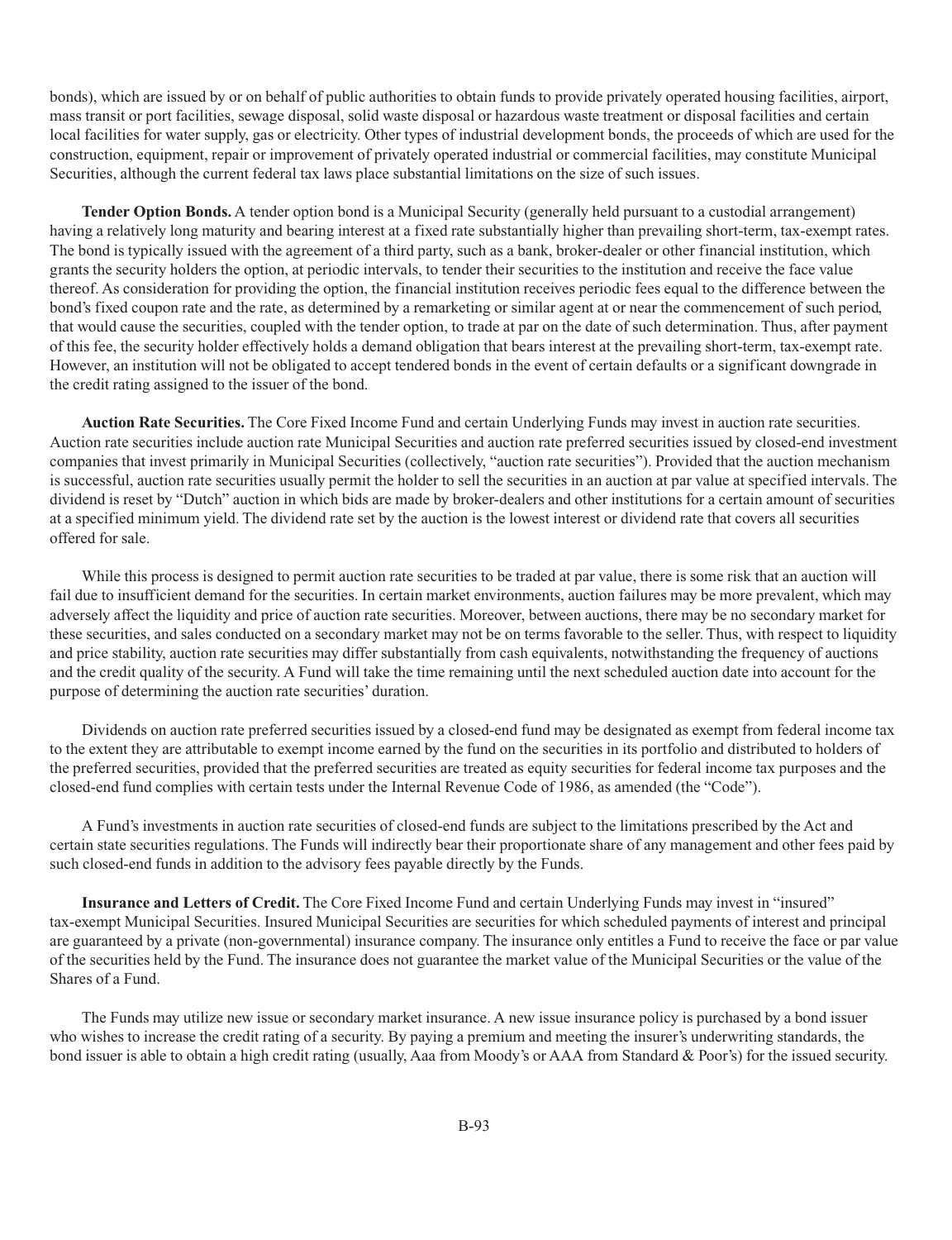Such insurance is likely to increase the purchase price and resale value of the security. New issue insurance policies generally are non-cancelable and continue in force as long as the bonds are outstanding.

A secondary market insurance policy is purchased by an investor (such as a Fund) subsequent to a bond's original issuance and generally insures a particular bond for the remainder of its term. The Funds may purchase bonds which have already been insured under a secondary market insurance policy by a prior investor, or the Funds may directly purchase such a policy from insurers for bonds which are currently uninsured.

An insured Municipal Security acquired by a Fund will typically be covered by only one of the above types of policies.

**Standby Commitments.** In order to enhance the liquidity of Municipal Securities, certain Underlying Funds may acquire the right to sell a security to another party at a guaranteed price and date. Such a right to resell may be referred to as a "standby commitment" or liquidity put, depending on its characteristics. The aggregate price which an Underlying Fund pays for securities with standby commitments may be higher than the price which otherwise would be paid for the securities. Standby commitments may not be available or may not be available on satisfactory terms.

Standby commitments may involve letters of credit issued by domestic or foreign banks supporting the other party's ability to purchase the security from an Underlying Fund. The right to sell may be exercisable on demand or at specified intervals, and may form part of a security or be acquired separately by an Underlying Fund. In considering whether a security meets an Underlying Fund's quality standards, the particular Underlying Fund will look to the creditworthiness of the party providing the Underlying Fund with the right to sell as well as the quality of the security itself.

Certain Underlying Funds value Municipal Securities which are subject to standby commitments at amortized cost. The exercise price of the standby commitments is expected to approximate such amortized cost. No value is assigned to the standby commitments for purposes of determining an Underlying Fund's NAV. The cost of a standby commitment is carried as unrealized depreciation from the time of purchase until it is exercised or expires. Because the value of a standby commitment is dependent on the ability of the standby commitment writer to meet its obligation to repurchase, an Underlying Fund's policy is to enter into standby commitment transactions only with banks, brokers or dealers which present a minimal risk of default.

The Investment Adviser understands that the IRS has issued a favorable revenue ruling to the effect that, under specified circumstances, a registered investment company will be the owner of tax exempt municipal obligations acquired subject to a put option. The IRS has subsequently announced that it will not ordinarily issue advance ruling letters as to the identity of the true owner of property in cases involving the sale of securities or participation interests therein if the purchaser has the right to cause the security, or the participation interest therein, to be purchased by either the seller or a third party. Certain Underlying Funds intend to take the position that they are the owner of any Municipal Securities acquired subject to a standby commitment or acquired or held with certain other types of put rights and that tax exempt interest earned with respect to such Municipal Securities will be tax exempt in their hands. There is no assurance that standby commitments will be available to the Underlying Funds nor have the Underlying Funds assumed that such commitments would continue to be available under all market conditions.

**Call Risk and Reinvestment Risk.** Municipal Securities may include "call" provisions which permit the issuers of such securities, at any time or after a specified period, to redeem the securities prior to their stated maturity. In the event that Municipal Securities held in an Underlying Fund's portfolio are called prior to the maturity, the Underlying Fund will be required to reinvest the proceeds on such securities at an earlier date and may be able to do so only at lower yields, thereby reducing the Underlying Fund's return on its portfolio securities.

Tobacco Settlement Revenue Bonds. Certain Underlying Funds may each invest a portion of its assets in tobacco settlement revenue bonds. Tobacco settlement revenue bonds are municipal obligations that are backed entirely by expected revenues to be derived from lawsuits involving tobacco related deaths and illnesses which were settled between certain states and American tobacco companies. Tobacco settlement revenue bonds are secured by an issuing state's proportionate share in the Master Settlement Agreement ("MSA"). The MSA is an agreement, reached out of court in November 1998 between 46 states and nearly all of the U.S. tobacco manufacturers. The MSA provides for annual payments in perpetuity by the manufacturers to the states in exchange for releasing all claims against the manufacturers and a pledge of no further litigation. Tobacco manufacturers pay into a master escrow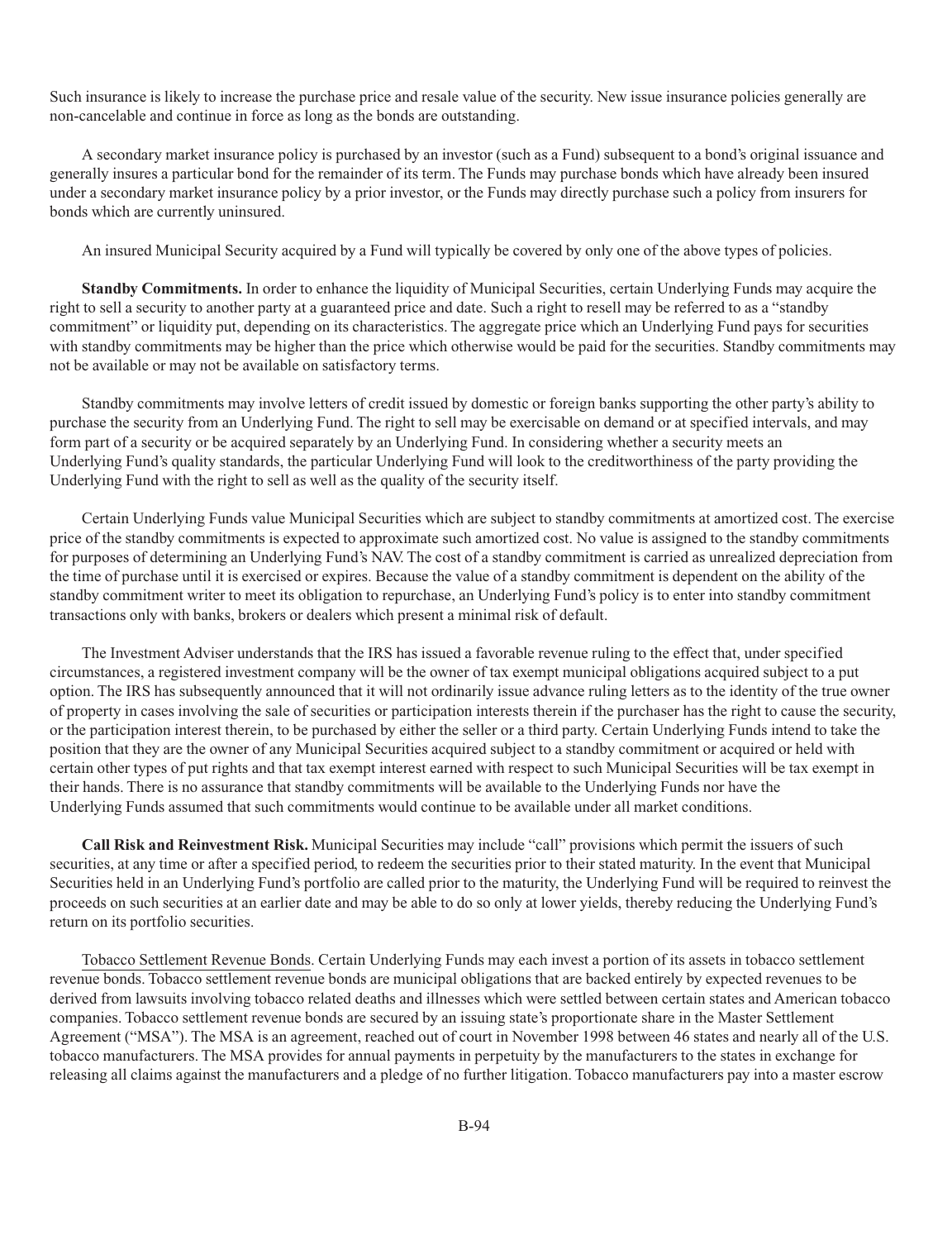trust based on their market share, and each state receives a fixed percentage of the payment as set forth in the MSA. A number of states have securitized the future flow of those payments by selling bonds pursuant to indentures or through distinct governmental entities created for such purpose. The principal and interest payments on the bonds are backed by the future revenue flow related to the MSA. Annual payments on the bonds, and thus risk to an Underlying Fund, are highly dependent on the receipt of future settlement payments to the state or its governmental entity.

The actual amount of future settlement payments is further dependent on many factors, including, but not limited to, annual domestic cigarette shipments, reduced cigarette consumption, increased taxes on cigarettes, inflation, financial capability of tobacco companies, continuing litigation and the possibility of tobacco manufacturer bankruptcy. The initial and annual payments made by the tobacco companies will be adjusted based on a number of factors, the most important of which is domestic cigarette consumption. If the volume of cigarettes shipped in the U.S. by manufacturers participating in the settlement decreases significantly, payments due from them will also decrease. Demand for cigarettes in the U.S. could continue to decline due to price increases needed to recoup the cost of payments by tobacco companies. Demand could also be affected by: anti-smoking campaigns, tax increases, reduced advertising, enforcement of laws prohibiting sales to minors; elimination of certain sales venues such as vending machines; and the spread of local ordinances restricting smoking in public places. As a result, payments made by tobacco manufacturers could be negatively impacted if the decrease in tobacco consumption is significantly greater than the forecasted decline. A market share loss by the MSA companies to non-MSA participating tobacco manufacturers would cause a downward adjustment in the payment amounts. A participating manufacturer filing for bankruptcy also could cause delays or reductions in bond payments. The MSA itself has been subject to legal challenges and has, to date, withstood those challenges.

### **Non-Diversified Status**

The Strategic Growth Fund and certain Underlying Funds are non-diversified, meaning that they are permitted to invest a larger percentage of their assets in one or more issuers or in fewer issuers than diversified mutual funds. Thus, the Strategic Growth Fund and certain Underlying Funds may be more susceptible to adverse developments affecting any single issuer held in their respective portfolios, and may be more susceptible to greater losses because of these developments. Because Strategic Growth Fund and certain Underlying Funds are "non-diversified" under the Act, the Funds are subject only to certain federal tax diversification requirements. Pursuant to such requirements, each Fund must diversify its holdings so that, in general, at the close of each quarter of its taxable year, (a) at least 50% of the fair market value of each Fund's total (gross) assets is comprised of cash, cash items, U.S. Government Securities and, securities of other regulated investment companies. and other securities limited in respect of any one issuer to an amount not greater in value than 5% of the value of each Fund's total assets and to not more than 10% of the outstanding voting securities of such issuer, and (b) not more than 25% of the value of their total (gross) assets is invested in the securities of any one issuer (other than U.S. Government Securities and securities of other regulated investment companies), two or more issuers controlled by each Fund and engaged in the same, similar or related trades or businesses, or certain publicly traded partnerships.

### **Options on Securities, Securities Indices and Foreign Currencies**

**Writing and Purchasing Call and Put Options on Securities and Securities Indices.** Each Fund (other than the Government Money Market Fund) and certain Underlying Funds may write (sell) call and put options on any securities in which it may invest or on any securities index composed of securities in which it may invest. A Fund may write such options on securities that are listed on national domestic securities exchanges or foreign securities exchanges or traded in the over-the-counter market. A call option written by a Fund obligates that Fund to sell specified securities to the holder of the option at a specified price if the option is exercised on or before the expiration date. Depending upon the type of call option, the purchaser of a call option either (i) has the right to any appreciation in the value of the security over a fixed price (the "exercise price") on a certain date in the future (the "expiration date") or (ii) has the right to any appreciation in the value of the security over the exercise price at any time prior to the expiration of the option. If the purchaser exercises the option, a Fund pays the purchaser the difference between the price of the security and the exercise price of the option. The premium, the exercise price and the market value of the security determine the gain or loss realized by a Fund as the seller of the call option. A Fund can also repurchase the call option prior to the expiration date, ending its obligation. In this case, the cost of entering into closing purchase transactions will determine the gain or loss realized by the Fund. All call options written by a Fund are covered, which means that such Fund will own the securities subject to the option as long as the option is outstanding or such Fund will use the other methods described below. A Fund's purpose in writing call options is to realize greater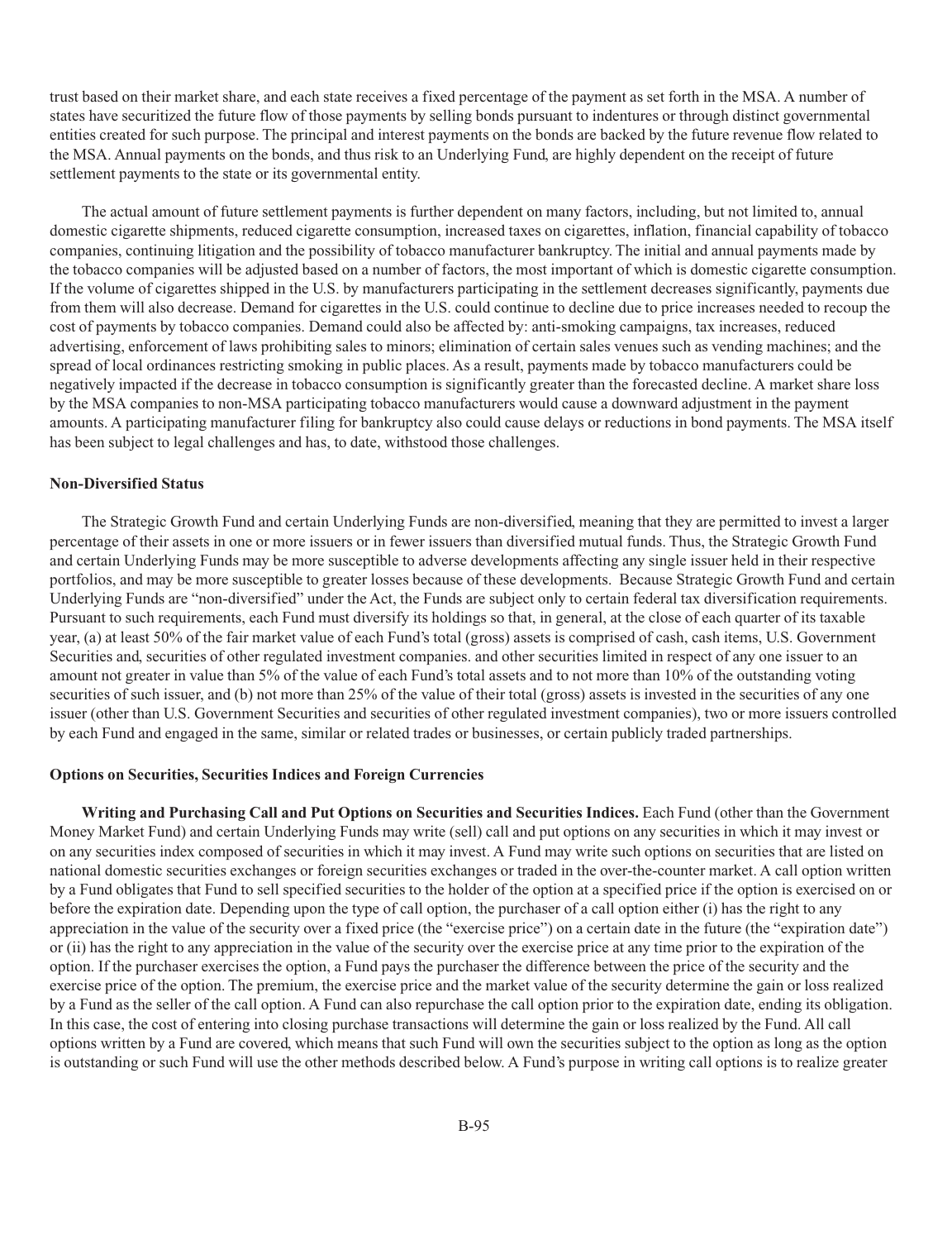income than would be realized on portfolio securities transactions alone. However, a Fund may forego the opportunity to profit from an increase in the market price of the underlying security.

A put option written by a Fund obligates the Fund to purchase specified securities from the option holder at a specified price if the option is exercised on or before the expiration date. All put options written by a Fund would be covered, which means that such Fund will identify on its books cash or liquid assets with a value at least equal to the exercise price of the put option (less any margin on deposit) or will use the other methods described below. For more information about these practices, see "Description of Investment Securities and Practices – Asset Segregation."

The purpose of writing such options is to generate additional income for the Fund. However, in return for the option premium, each Fund accepts the risk that it may be required to purchase the underlying securities at a price in excess of the securities' market value at the time of purchase.

In the case of a call option, the option may be "covered" if a Fund owns the instrument underlying the call or has an absolute and immediate right to acquire that instrument without additional cash consideration (or, if additional cash consideration is required, liquid assets in such amount are identified on the Fund's books) upon conversion or exchange of other instruments held by it. A call option may also be covered if a Fund holds a call on the same instrument as the option written where the exercise price of the option held is (i) equal to or less than the exercise price of the option written, or (ii) greater than the exercise price of the option written provided the Fund identifies on its books liquid assets in the amount of the difference. A put option may also be covered if a Fund holds a put on the same instrument as the option written where the exercise price of the option held is (i) equal to or higher than the exercise price of the option written, or (ii) less than the exercise price of the option written provided the Fund identifies liquid assets in the amount of the difference. A Fund may also cover options on securities by identifying cash or liquid assets, as permitted by applicable law, with a value when added to any margin on deposit that is equal to the market value of the securities in the case of a call option. In the case of the Core Fixed Income Fund and certain Underlying Funds, identified cash or liquid assets may be quoted or denominated in any currency.

A Fund may also write (sell) call and put options on any securities index comprised of securities in which it may invest. Options on securities indices are similar to options on securities, except that the exercise of securities index options requires cash payments and does not involve the actual purchase or sale of securities. In addition, securities index options are designed to reflect price fluctuations in a group of securities or segment of the securities market rather than price fluctuations in a single security.

A Fund may cover call options on a securities index by owning securities whose price changes are expected to be similar to those of the underlying index, or by having an absolute and immediate right to acquire such securities without additional cash consideration (or for additional consideration which has been identified by the Fund on its books) upon conversion or exchange of other securities in its portfolio. A Fund may also cover call and put options by identifying cash or liquid assets, as permitted by applicable law, with a value, when added to any margin on deposit, that is equal to the market value of the underlying securities in the case of a call option or the exercise price in the case of a put option or by owning offsetting options as described above.

A Fund may terminate its obligations under an exchange-traded call or put option by purchasing an option identical to the one it has written. Obligations under over-the-counter options may be terminated only by entering into an offsetting transaction with the counterparty to such option. Such purchases are referred to as "closing purchase transactions."

Each Fund (other than the Government Money Market Fund) and certain Underlying Funds may also purchase put and call options on any securities in which it may invest or any securities index comprised of securities in which it may invest. A Fund may also enter into closing sale transactions in order to realize gains or minimize losses on options it had purchased.

A Fund may purchase call options in anticipation of an increase, or put options in anticipation of a decrease ("protective puts") in the market value of securities or other instruments of the type in which it may invest. The purchase of a call option would entitle a Fund, in return for the premium paid, to purchase specified securities at a specified price during the option period. A Fund would ordinarily realize a gain on the purchase of a call option if, during the option period, the value of such securities or other instruments exceeded the sum of the exercise price, the premium paid and transaction costs; otherwise the Fund would realize either no gain or a loss on the purchase of the call option.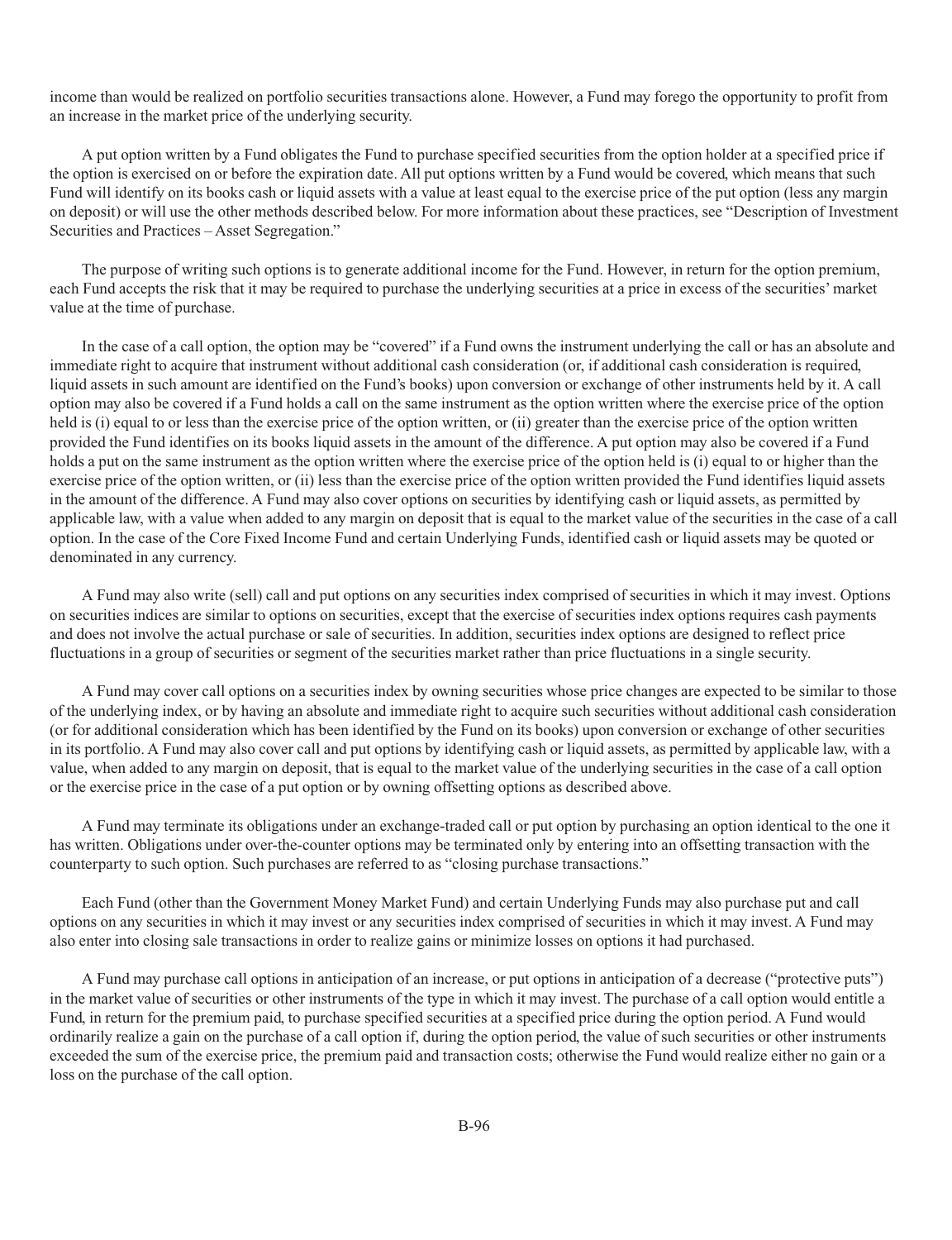The purchase of a put option would entitle a Fund, in exchange for the premium paid, to sell specified securities or other instruments at a specified price during the option period. The purchase of protective puts is designed to offset or hedge against a decline in the market value of a Fund's securities or other instruments. Put options may also be purchased by a Fund for the purpose of affirmatively benefiting from a decline in the price of securities or other instruments which it does not own. A Fund would ordinarily realize a gain if, during the option period, the value of the underlying securities or other instruments decreased below the exercise price sufficiently to cover the premium and transaction costs; otherwise the Fund would realize either no gain or a loss on the purchase of the put option. Gains and losses on the purchase of put options may be offset by countervailing changes in the value of the underlying portfolio securities or other instruments.

A Fund would purchase put and call options on securities indices for the same purposes as it would purchase options on individual securities.

**Yield Curve Options.** The Core Fixed Income Fund and certain Underlying Funds may enter into options on the yield "spread" or differential between two securities. Such transactions are referred to as "yield curve" options. In contrast to other types of options, a yield curve option is based on the difference between the yields of designated securities, rather than the prices of the individual securities, and is settled through cash payments. Accordingly, a yield curve option is profitable to the holder if this differential widens (in the case of a call) or narrows (in the case of a put), regardless of whether the yields of the underlying securities increase or decrease.

A Fund may purchase or write yield curve options for the same purposes as other options on securities. For example, a Fund may purchase a call option on the yield spread between two securities if the Fund owns one of the securities and anticipates purchasing the other security and wants to hedge against an adverse change in the yield spread between the two securities. A Fund may also purchase or write yield curve options in an effort to increase current income if, in the judgment of the Investment Adviser, the Fund will be able to profit from movements in the spread between the yields of the underlying securities. The trading of yield curve options is subject to all of the risks associated with the trading of other types of options. In addition, however, such options present a risk of loss even if the yield of one of the underlying securities remains constant, or if the spread moves in a direction or to an extent which was not anticipated.

Yield curve options written by a Fund will be "covered." A call (or put) option is covered if the Fund holds another call (or put) option on the spread between the same two securities and identifies on its books cash or liquid assets sufficient to cover the Fund's net liability under the two options. Therefore, a Fund's liability for such a covered option is generally limited to the difference between the amount of the Fund's liability under the option written by the Fund less the value of the option held by the Fund. Yield curve options may also be covered in such other manner as may be in accordance with the requirements of the counterparty with which the option is traded and applicable laws and regulations. Yield curve options are traded over-the-counter, and established trading markets for these options may not exist.

**Writing and Purchasing Call and Put Options on Currency.** A Fund and certain Underlying Funds may, to the extent that it invests in foreign securities, write and purchase put and call options on foreign currencies for the purpose of protecting against declines in the U.S. dollar value of foreign portfolio securities and against increases in the U.S. dollar cost of foreign securities to be acquired. As with other kinds of option transactions, however, the writing of an option on foreign currency will constitute only a partial hedge, up to the amount of the premium received. If an option that a Fund has written is exercised, the Fund could be required to purchase or sell foreign currencies at disadvantageous exchange rates, thereby incurring losses. The purchase of an option on foreign currency may constitute an effective hedge against exchange rate fluctuations; however, in the event of exchange rate movements adverse to a Fund's position, the Fund may forfeit the entire amount of the premium plus related transaction costs. Options on foreign currencies may be traded on U.S. and foreign exchanges or over-the-counter.

Options on currency may also be used for cross–hedging purposes, which involves writing or purchasing options on one currency to seek to hedge against changes in exchange rates for a different currency with a pattern of correlation, or to seek to increase total return when the Investment Adviser anticipates that the currency will appreciate or depreciate in value, but the securities quoted or denominated in that currency do not present attractive investment opportunities and are not included in the Fund's portfolio.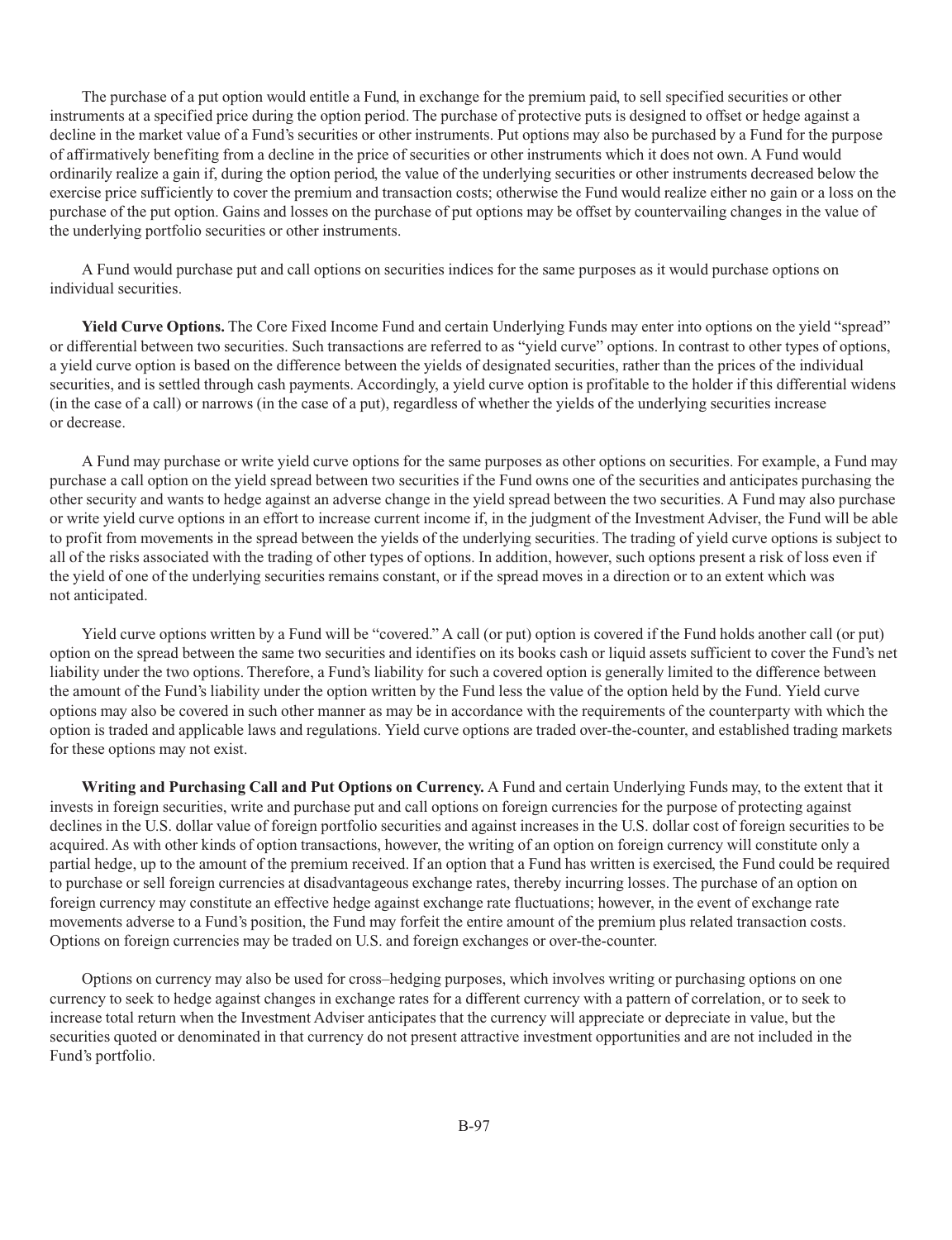A currency call option written by a Fund obligates the Fund to sell a specified currency to the holder of the option at a specified price if the option is exercised before the expiration date. A currency put option written by a Fund obligates the Fund to purchase a specified currency from the option holder at a specified price if the option is exercised before the expiration date. The writing of currency options involves a risk that a Fund will, upon exercise of the option, be required to sell currency subject to a call at a price that is less than the currency's market value or be required to purchase currency subject to a put at a price that exceeds the currency's market value. Written put and call options on foreign currencies may be covered in a manner similar to written put and call options on securities and securities indices described under "Writing and Purchasing Call and Put Options on Securities and Securities Indices" above.

A Fund may terminate its obligations under a call or put option by purchasing an option identical to the one it has written. Such purchases are referred to as "closing purchase transactions." A Fund may enter into closing sale transactions in order to realize gains or minimize losses on options purchased by the Fund.

A Fund may purchase call options on foreign currency in anticipation of an increase in the U.S. dollar value of currency in which securities to be acquired by the Fund are quoted or denominated. The purchase of a call option would entitle the Fund, in return for the premium paid, to purchase specified currency at a specified price during the option period. A Fund would ordinarily realize a gain if, during the option period, the value of such currency exceeded the sum of the exercise price, the premium paid and transaction costs; otherwise the Fund would realize either no gain or a loss on the purchase of the call option.

A Fund may purchase put options in anticipation of a decline in the U.S. dollar value of currency in which securities in its portfolio are quoted or denominated ("protective puts"). The purchase of a put option would entitle a Fund, in exchange for the premium paid, to sell specified currency at a specified price during the option period. The purchase of protective puts is usually designed to offset or hedge against a decline in the dollar value of a Fund's portfolio securities due to currency exchange rate fluctuations. A Fund would ordinarily realize a gain if, during the option period, the value of the underlying currency decreased below the exercise price sufficiently to more than cover the premium and transaction costs; otherwise the Fund would realize either no gain or a loss on the purchase of the put option. Gains and losses on the purchase of protective put options would tend to be offset by countervailing changes in the value of underlying currency or portfolio securities.

In addition to using options for the hedging purposes described above, the Funds may use options on currency to seek to increase total return. The Funds may write (sell) put and call options on any currency in an attempt to realize greater income than would be realized on portfolio securities transactions alone. However, in writing call options for additional income, the Funds may forego the opportunity to profit from an increase in the market value of the underlying currency. Also, when writing put options, the Funds accept, in return for the option premium, the risk that they may be required to purchase the underlying currency at a price in excess of the currency's market value at the time of purchase.

**Risks Associated with Options Transactions.** There is no assurance that a liquid secondary market on an options exchange will exist for any particular exchange–traded option or at any particular time. If a Fund is unable to effect a closing purchase transaction with respect to options it has written, the Fund will not be able to sell the underlying securities or dispose of the assets identified on its books to cover the position until the options expire or are exercised. Similarly, if a Fund is unable to effect a closing sale transaction with respect to options it has purchased, it will have to exercise the options in order to realize any profit and will incur transaction costs upon the purchase or sale of underlying securities.

Reasons for the absence of a liquid secondary market on an exchange include the following: (i) there may be insufficient trading interest in certain options; (ii) restrictions may be imposed by an exchange on opening or closing transactions or both; (iii) trading halts, suspensions or other restrictions may be imposed with respect to particular classes or series of options; (iv) unusual or unforeseen circumstances may interrupt normal operations on an exchange; (v) the facilities of an exchange or the Options Clearing Corporation may not at all times be adequate to handle current trading volume; or (vi) one or more exchanges could, for economic or other reasons, decide or be compelled at some future date to discontinue the trading of options (or a particular class or series of options), in which event the secondary market on that exchange (or in that class or series of options) would cease to exist, although outstanding options on that exchange that had been issued by the Options Clearing Corporation as a result of trades on that exchange would continue to be exercisable in accordance with their terms.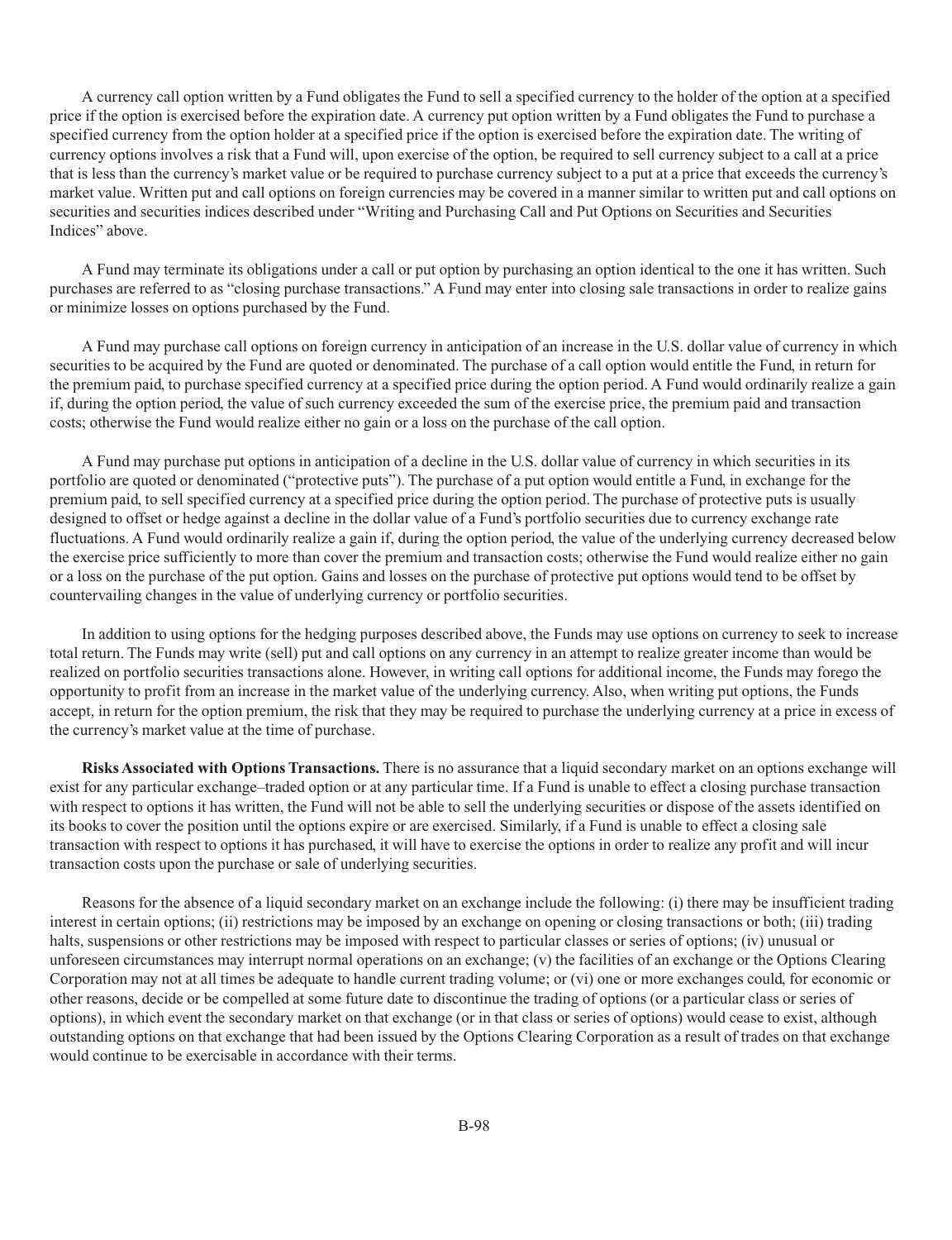There can be no assurance that higher trading activity, order flow or other unforeseen events will not, at times, render certain of the facilities of the Options Clearing Corporation or various exchanges inadequate. Such events have, in the past, resulted in the institution by an exchange of special procedures, such as trading rotations, restrictions on certain types of order or trading halts or suspensions with respect to one or more options. These special procedures may limit liquidity.

Each Fund (other than the Government Money Market Fund) and certain Underlying Funds may purchase and sell both options that are traded on U.S. and foreign exchanges and options traded over-the-counter with broker-dealers who make markets in these options. The ability to terminate over-the-counter options is more limited than with exchange-traded options and may involve the risk that broker-dealers participating in such transactions will not fulfill their obligations.

Transactions by each Fund in options will be subject to limitations established by each of the exchanges, boards of trade or other trading facilities on which such options are traded governing the maximum number of options in each class which may be written or purchased by a single investor or group of investors acting in concert, regardless of whether the options are written or purchased on the same or different exchanges, boards of trade or other trading facility or are held in one or more accounts or through one or more brokers. Thus, the number of options which a Fund may write or purchase may be affected by options written or purchased by other investment advisory clients of the Investment Adviser. An exchange, board of trade or other trading facility may order the liquidation of positions found to be in excess of these limits, and it may impose certain other sanctions.

The writing and purchase of options is a highly specialized activity which involves investment techniques and risks different from those associated with ordinary portfolio securities transactions. The use of options to seek to increase total return involves the risk of loss if the Investment Adviser is incorrect in its expectation of fluctuations in securities prices or interest rates. The successful use of options for hedging purposes also depends in part on the ability of the Investment Adviser to manage future price fluctuations and the degree of correlation between the options and securities (or currency) markets. If the Investment Adviser is incorrect in its expectation of changes in securities prices or determination of the correlation between the securities or securities indices on which options are written and purchased and the securities in a Fund's investment portfolio, the Fund may incur losses that it would not otherwise incur. The writing of options could increase a Fund's portfolio turnover rate and, therefore, associated brokerage commissions or spreads.

**Special Risks Associated with Options on Currency.** An exchange-traded options position may be closed out only on an options exchange that provides a secondary market for an option of the same series. Although a Fund will generally purchase or write only those options for which there appears to be an active secondary market, there is no assurance that a liquid secondary market on an exchange will exist for any particular option, or at any particular time. For some options no secondary market on an exchange may exist. In such event, it might not be possible to effect closing transactions in particular options, with the result that a Fund would have to exercise its options in order to realize any profit and would incur transaction costs upon the sale of underlying securities pursuant to the exercise of put options. If a Fund as an option writer is unable to effect a closing purchase transaction in a secondary market, it will not be able to sell the underlying currency (or security quoted or denominated in that currency), or dispose of the identified assets, until the option expires or it delivers the underlying currency upon exercise.

There is no assurance that higher than anticipated trading activity or other unforeseen events might not, at times, render certain of the facilities of the Options Clearing Corporation inadequate, and thereby result in the institution by an exchange of special procedures which may interfere with the timely execution of customers' orders.

A Fund may purchase and write over-the-counter options. Trading in over-the-counter options is subject to the risk that the other party will be unable or unwilling to close out options purchased or written by a Fund.

The amount of the premiums that a Fund may pay or receive may be adversely affected as new or existing institutions, including other investment companies, engage in or increase their option purchasing and writing activities.

### **Pooled Investment Vehicles**

Each Fund and certain Underlying Funds may invest in securities of pooled investment vehicles, including other investment companies and ETFs. A Fund will indirectly bear its proportionate share of any management fees and other expenses paid by pooled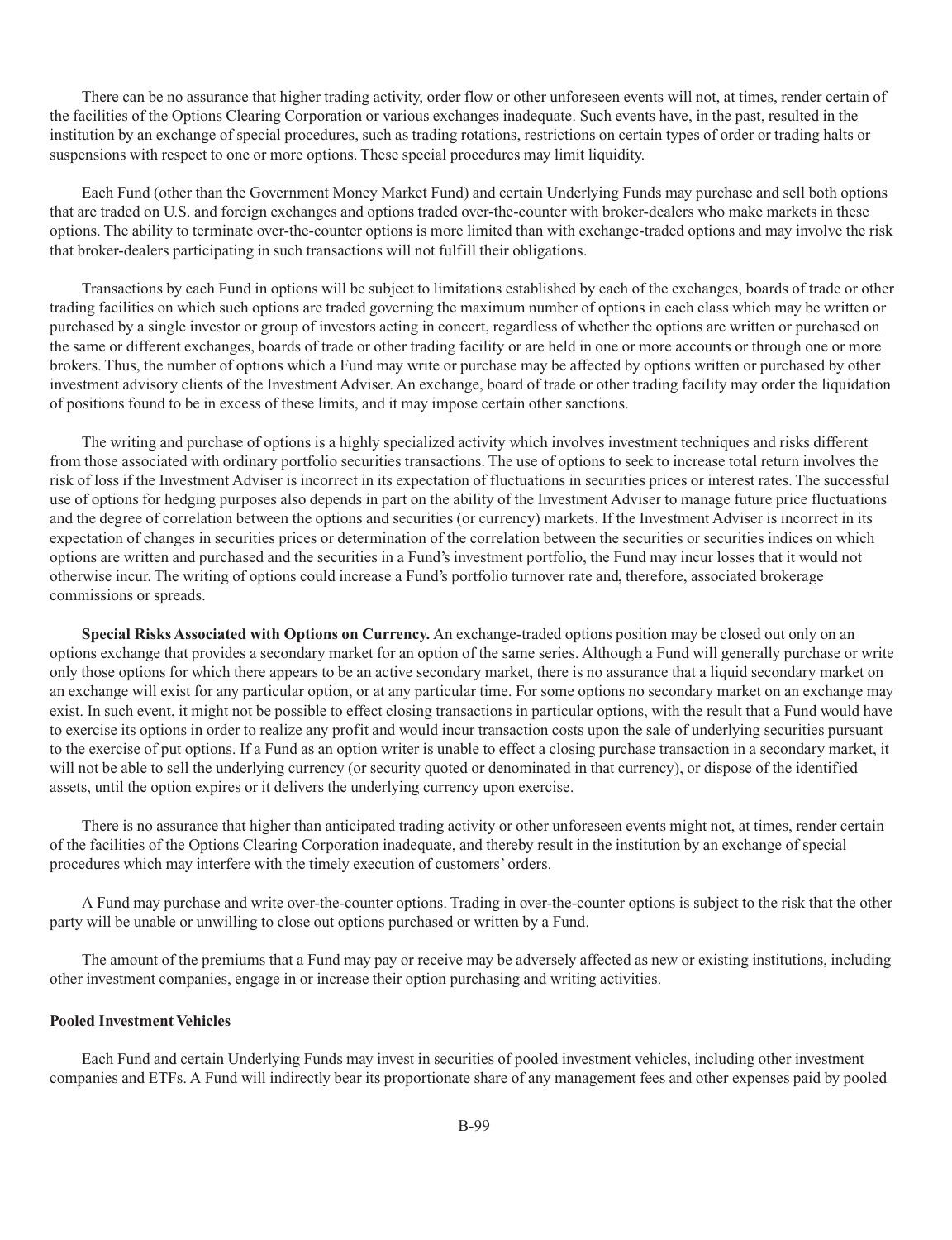investment vehicles in which it invests, in addition to the management fees (and other expenses) of the Fund. A Fund's investments in pooled investment vehicles are subject to statutory limitations prescribed by the Act, including in certain circumstances a prohibition on the Fund acquiring more than 3% of the voting shares of any other investment company, and a prohibition on investing more than 5% of the Fund's total assets in securities of any one investment company or more than 10% of its total assets in the securities of all investment companies.

Subject to applicable law and/or pursuant to an exemptive rule adopted by the SEC or an exemptive order obtained from the SEC, the Fund may invest in other investment companies, including ETFs and money market funds, beyond the statutory limits described above or otherwise provided that certain conditions are met. Some of those other investment companies may be funds for which Investment Adviser, or any of its affiliates, serves as investment adviser, administrator and/or distributor. Although each Fund does not expect to do so in the foreseeable future, each Fund is authorized to invest substantially all of its assets in a single open-end investment company or series thereof that has substantially the same investment policies and fundamental restrictions as the Fund. Additionally, if a Fund serves as an "acquired fund" of another Goldman Sachs Fund or unaffiliated investment company, the Fund's ability to invest in other investment companies and private funds may be limited and, under these circumstances, the Fund's investments in other investment companies and private funds will be consistent with applicable law and/or exemptive rules adopted by or exemptive relief obtained from the SEC. For example, to the extent the Fund serves as an acquired fund in a fund of funds arrangement in reliance on Rule 12d1-4 under the Act, the Fund would be prohibited from purchasing or otherwise acquiring the securities of an investment company or private fund if, after such purchase or acquisition, the aggregate value of the Fund's investments in such investment companies and private funds would exceed 10% of the value of the Fund's total assets, subject to limited exceptions (including for investments in money market funds).

Each Fund (other than the U.S. Equity Insights, Small Cap Equity Insights, and Government Money Market Funds) and certain Underlying Funds may purchase shares of investment companies investing primarily in foreign securities, including "country funds." Country funds have portfolios consisting primarily of securities of issuers located in specified foreign countries or regions.

ETFs are shares of pooled investment vehicles issuing shares which are traded like traditional equity securities on a stock exchange. An ETF generally represents a portfolio of securities or other assets, which is often designed to track a particular market segment or index. An investment in an ETF, like one in any pooled investment vehicle, carries risks of its underlying securities or other assets. An ETF may fail to accurately track the returns of the market segment or index that it is designed to track, and the price of an ETF's shares may fluctuate or lose money. In addition, because they, unlike other pooled investment vehicles, are traded on an exchange, ETFs are subject to the following risks: (i) the market price of the ETF's shares may trade at a premium or discount to the ETF's NAV; (ii) an active trading market for an ETF may not develop or be maintained; and (iii) there is no assurance that the requirements of the exchange necessary to maintain the listing of the ETF will continue to be met or remain unchanged. In the event substantial market or other disruptions affecting ETFs should occur in the future, the liquidity and value of a Fund's shares could also be substantially and adversely affected.

## **Portfolio Maturity**

Dollar-weighted average maturity is derived by multiplying the value of each investment by the time remaining to its maturity, adding these calculations, and then dividing the total by the value of a Fund's portfolio. An obligation's maturity is typically determined on a stated final maturity basis, although there are some exceptions. For example, if an issuer of an instrument takes advantage of a maturity-shortening device, such as a call, refunding, or redemption provision, the date on which the instrument is expected to be called, refunded, or redeemed may be considered to be its maturity date. There is no guarantee that the expected call, refund or redemption will occur and the Fund's average maturity may lengthen beyond the Investment Adviser's expectations should the expected call refund or redemption not occur. Similarly, in calculating its dollar-weighted average maturity, the Fund may determine the maturity of a variable or floating rate obligation according to the interest rate reset date, or the date principal can be recovered on demand, rather than the date of ultimate maturity.

## **Portfolio Turnover**

Each Fund and Underlying Fund may engage in active short-term trading to benefit from price disparities among different issues of securities or among the markets for equity securities, or for other reasons. As a result of active management, it is anticipated that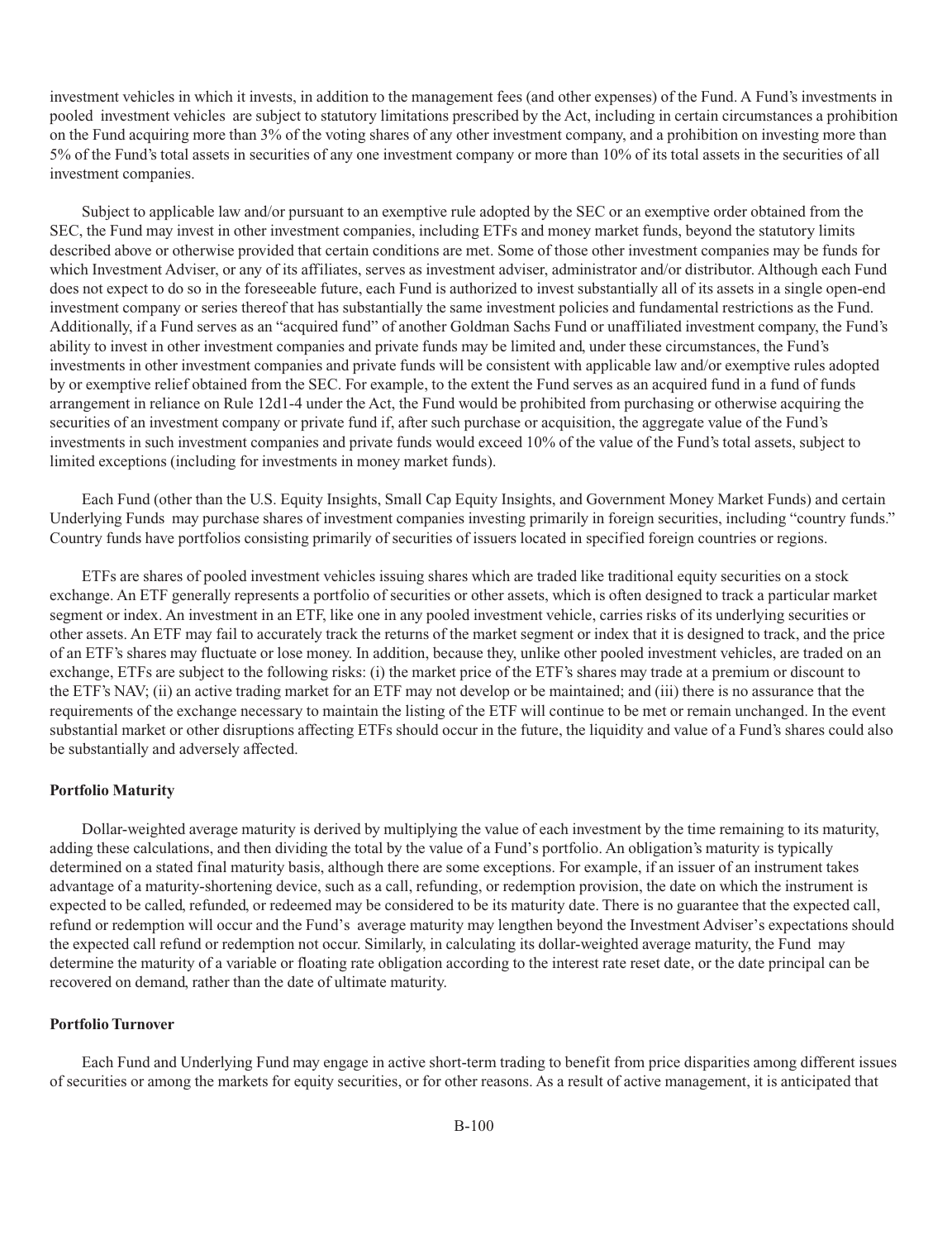the portfolio turnover rate of the Fund may vary greatly from year to year as well as within a particular year, and may be affected by changes in the holdings of specific issuers, changes in country and currency weightings, cash requirements for redemption of shares and by requirements which enable the Funds to receive favorable tax treatment. The Funds are not restricted by policy with regard to portfolio turnover and will make changes in their investment portfolio from time to time as business and economic conditions as well as market prices may dictate.It can change from year to year without notice.

During the fiscal year ended December 31, 2021, the Trend Driven Allocation Fund's portfolio turnover rate increased from its portfolio turnover rate from the prior year due to volatile market conditions and increased trading.

### **Preferred Stock,Warrants and Stock Purchase Rights**

Each Equity Fund, the Core Fixed Income Fund, the Trend Driven Allocation Fund and certain Underlying Funds may invest in preferred stock, warrants and stock purchase rights ("rights") (in addition to those acquired in units or attached to other securities). Preferred stocks are securities that represent an ownership interest providing the holder with claims on the issuer's earnings and assets before common stock owners but after bond owners. Unlike debt securities, the obligations of an issuer of preferred stock, including dividend and other payment obligations, may not typically be accelerated by the holders of such preferred stock on the occurrence of an event of default (such as a covenant default or filing of a bankruptcy petition) or other non-compliance by the issuer with the terms of the preferred stock. Often, however, on the occurrence of any such event of default or non-compliance by the issuer, preferred stockholders will be entitled to gain representation on the issuer's board of directors or increase their existing board representation. In addition, preferred stockholders may be granted voting rights with respect to certain issues on the occurrence of any event of default.

Warrants and other rights are options that entitle the holder to buy equity securities at a specific price for a specific period of time. A Fund or Underlying Fund will invest in warrants and rights only if such equity securities are deemed appropriate by the Investment Adviser for investment by the Fund. The Equity Insights Funds have no present intention of acquiring warrants or rights. Warrants and rights have no voting rights, receive no dividends and have no rights with respect to the assets of the issuer.

## **Real Estate Investment Trusts**

Each Equity Fund, the Trend Driven Allocation Fund and certain Underlying Funds may invest in shares of REITs. REITs are pooled investment vehicles which invest primarily in real estate or real estate related loans. REITs are generally classified as equity REITs, mortgage REITs or a combination of equity and mortgage REITs. Equity REITs invest the majority of their assets directly in real property and derive income primarily from the collection of rents. Equity REITs can also realize capital gains by selling properties that have appreciated in value. Mortgage REITs invest the majority of their assets in real estate mortgages and derive income from the collection of interest payments. Like regulated investment companies such as the Funds, REITs are not taxed on income distributed to shareholders provided they comply with certain requirements under the Code. A Fund will indirectly bear its proportionate share of any expenses paid by REITs in which it invests in addition to the expenses paid by a Fund.

Investing in REITs involves certain unique risks. Equity REITs may be affected by changes in the value of the underlying property owned by such REITs, while mortgage REITs may be affected by the quality of any credit extended. REITs are dependent upon management skills, are not diversified (except to the extent the Code requires), and are subject to the risks of financing projects. REITs are subject to heavy cash flow dependency, default by borrowers, self-liquidation, and the possibilities of failing to qualify for the exemption from tax for distributed income under the Code and failing to maintain their exemptions from the Act. REITs (especially mortgage REITs) are also subject to interest rate risks.

#### **Repurchase Agreements**

Each Fund and certain Underlying Funds may enter into repurchase agreements with counterparties approved by the Investment Adviser pursuant to procedures approved by the Board of Trustees that furnish collateral at least equal in value or market price to the amount of the repurchase obligation. The Funds may also enter into repurchase agreements involving obligations other than U.S. Government Securities, which may be subject to special risks and may not have the benefit of certain protections in the event of the counterparty's insolvency. A repurchase agreement is an arrangement under which a Fund purchases securities and the seller agrees to repurchase the securities within a particular time and at a specified price. Custody of the securities is maintained by a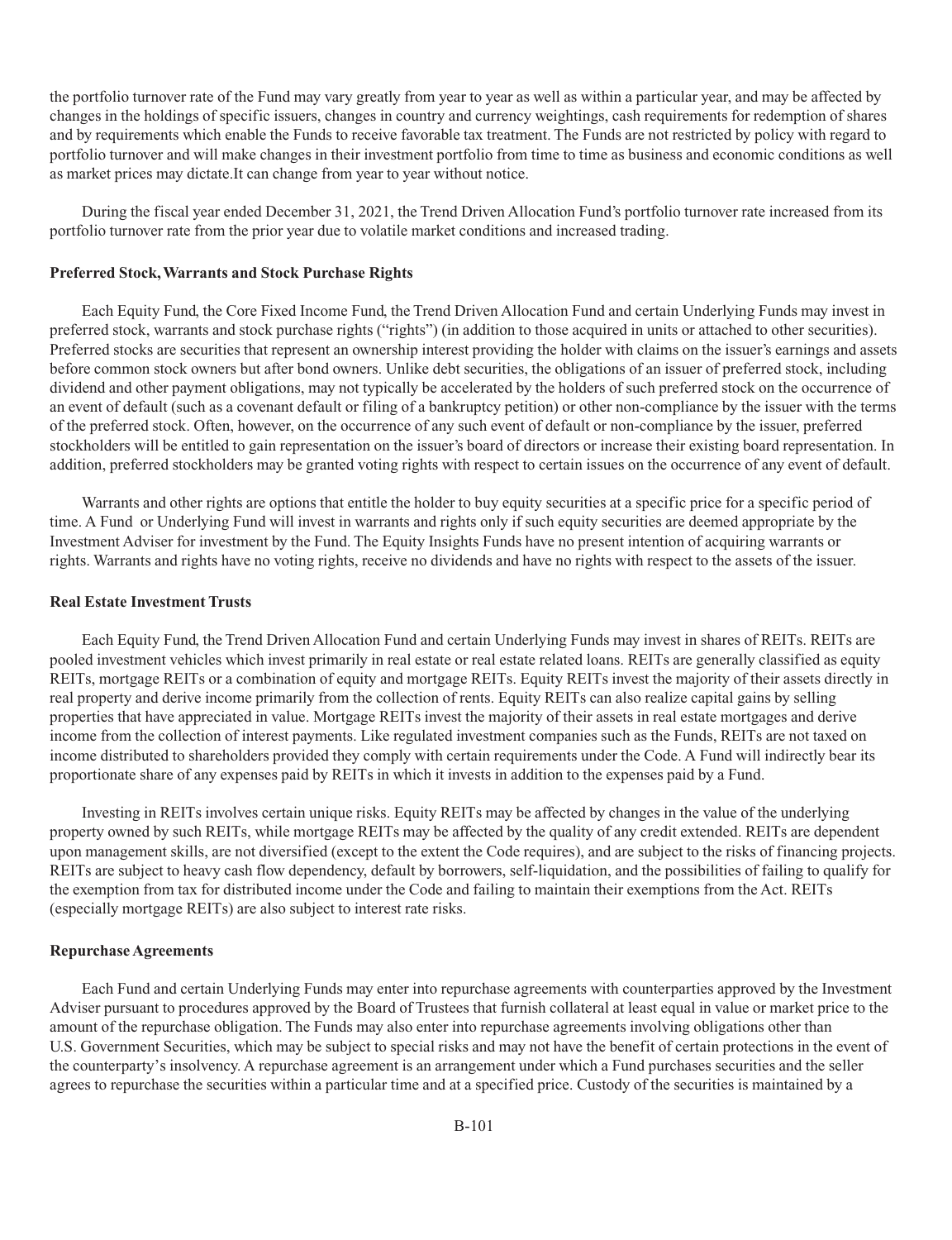Fund's custodian (or subcustodian). The repurchase price may be higher than the purchase price, the difference being income to a Fund, or the purchase and repurchase prices may be the same, with interest at a stated rate due to a Fund together with the repurchase price on repurchase. In either case, the income to a Fund is unrelated to the interest rate on the security subject to the repurchase agreement.

For purposes of the Act and generally for tax purposes, a repurchase agreement is deemed to be a loan from a Fund to the seller of the security. For other purposes, it is not always clear whether a court would consider the security purchased by a Fund subject to a repurchase agreement as being owned by a Fund or as being collateral for a loan by a Fund to the seller. In the event of commencement of bankruptcy or insolvency proceedings with respect to the seller of the security before repurchase of the security under a repurchase agreement, a Fund may encounter delay and incur costs before being able to sell the security. Such a delay may involve loss of interest or a decline in value of the security. If the court characterizes the transaction as a loan and a Fund has not perfected a security interest in the security, a Fund may be required to return the security to the seller's estate and be treated as an unsecured creditor of the seller. As an unsecured creditor, a Fund would be at risk of losing some or all of the principal and interest involved in the transaction. To minimize this risk, the Funds utilize custodians and subcustodians that the Investment Adviser believes follow customary securities industry practice with respect to repurchase agreements, and the Investment Adviser analyzes the creditworthiness of the obligor, in this case the seller of the securities. But because of the legal uncertainties, this risk, like others associated with repurchase agreements, cannot be eliminated.

Apart from the risk of bankruptcy or insolvency proceedings, there is also the risk that the seller may fail to repurchase the security. However, if the market value of the security subject to the repurchase agreement becomes less than the repurchase price (including accrued interest), a Fund will direct the seller of the security to deliver additional securities so that the market value of all securities subject to the repurchase agreement equals or exceeds the repurchase price. Certain repurchase agreements which provide for settlement in more than seven days can be liquidated before the nominal fixed term on seven days or less notice.

Each Fund may not invest in repurchase agreements maturing in more than seven days if, as a result thereof, more than 15% of the net assets of that Fund taken at market value (with respect to the Government Money Market Fund, 5% of its total assets measured using the amortized cost method of valuation) would be invested in such investments and other securities which are not readily marketable. In addition, each Fund, together with other registered investment companies having management agreements with the Investment Adviser or its affiliates, may transfer uninvested cash balances into a single joint account, the daily aggregate balance of which will be invested in one or more repurchase agreements.

# **Restricted Securities**

Each Fund (other than the Government Money Market Fund) and Underlying Funds may purchase securities and other financial instruments that are not registered or that are offered in an exempt non-public offering ("Restricted Securities") under the 1933 Act, including securities eligible for resale to "qualified institutional buyers" pursuant to Rule 144A under the 1933 Act. The purchase price and subsequent valuation of Restricted Securities may reflect a discount from the price at which such securities trade when they are not restricted, because the restriction makes them less liquid. The amount of the discount from the prevailing market price is expected to vary depending upon the type of security, the character of the issuer, the party who will bear the expenses of registering the Restricted Securities and prevailing supply and demand conditions. These and other factors discussed in the section above, entitled "Illiquid Investments," may impact the liquidity of investments in Restricted Securities.

## **Reverse Repurchase Agreements**

The Fixed Income and Trend Driven Allocation Funds and certain Underlying Funds may borrow money by entering into transactions called reverse repurchase agreements. Under these arrangements, a Fund will sell portfolio securities to dealers in U.S. Government Securities or members of the Federal Reserve System, with an agreement to repurchase the security on an agreed date, price and interest payment. For the Core Fixed Income and Trend Driven Allocation Funds and certain Underlying Funds, these reverse repurchase agreements may involve foreign government securities. Reverse repurchase agreements involve the possible risk that the value of portfolio securities a Fund relinquishes may decline below the price the Fund must pay when the transaction closes. Borrowings may magnify the potential for gain or loss on amounts invested resulting in an increase in the speculative character of a Fund's outstanding shares.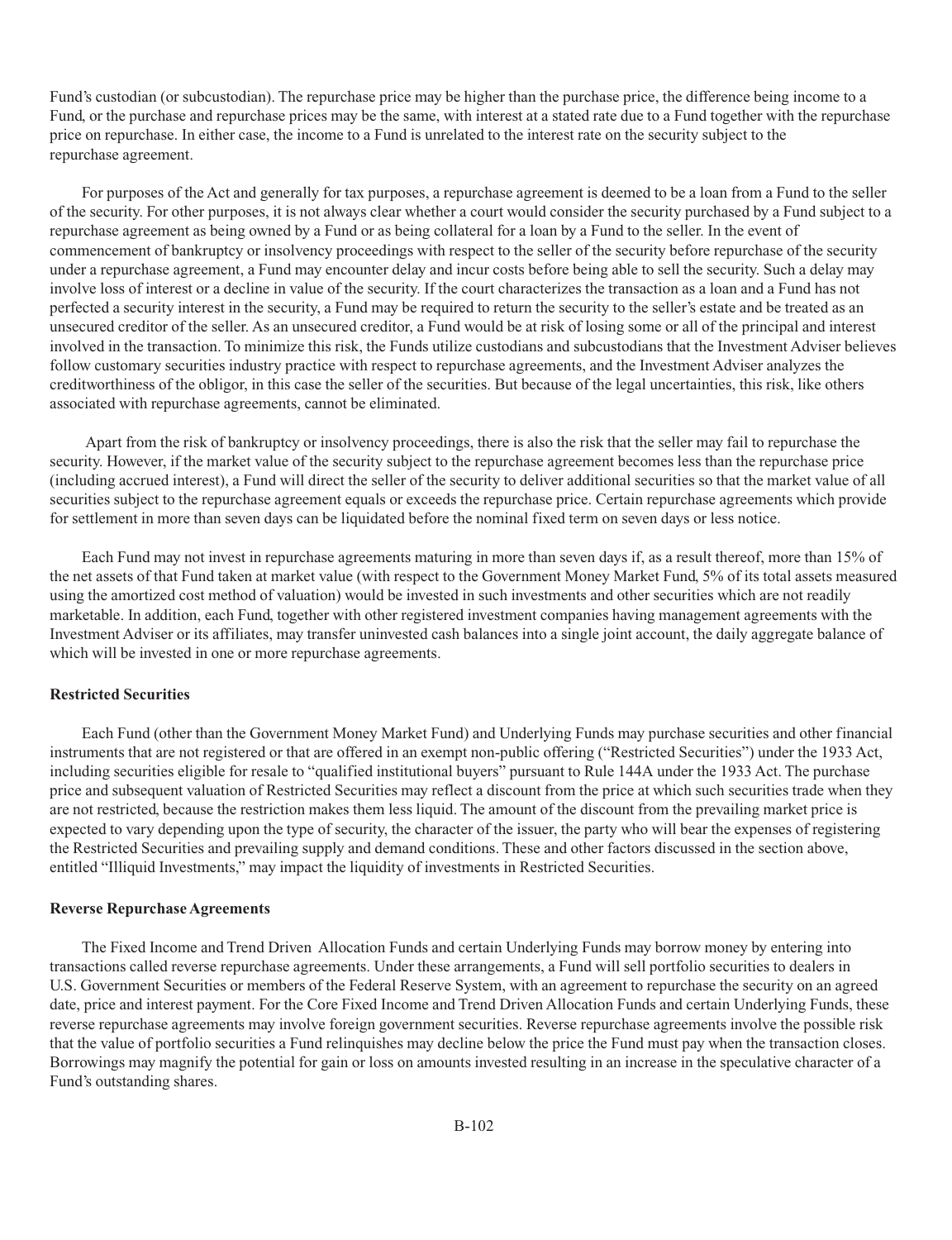Reverse repurchase agreements are a form of secured borrowing and subject a Fund to the risks associated with leverage, including exposure to potential gains and losses in excess of the amount invested. If the securities held by a Fund decline in value while these transactions are outstanding, the NAV of the Fund's outstanding shares will decline in value by proportionately more than the decline in value of the securities. In addition, reverse repurchase agreements involve the risk that the investment return earned by a Fund (from the investment of the proceeds) will be less than the interest expense of the transaction, that the market value of the securities sold by a Fund will decline below the price the Fund is obligated to pay to repurchase the securities, and that the other party may fail to return the securities in a timely manner or at all. When a Fund enters into a reverse repurchase agreement, it is subject to the risk that the buyer under the agreement may file for bankruptcy, become insolvent or otherwise default on its obligations to the Fund. In the event of a default by the counterparty, there may be delays, costs and risks of loss involved in a Fund's exercising its rights under the agreement, or those rights may be limited by other contractual agreements or obligations or by applicable law. Such an insolvency may result in a loss equal to the amount by which the value of the securities or other assets sold by a Fund exceeds the repurchase price payable by the Fund; if the value of the purchased securities or other assets increases during such a delay, that loss may also be increased. In addition, a Fund may be unable to sell the instruments it acquires with the proceeds of the reverse repurchase agreement at a time when it would be advantageous to do so, or may be required to liquidate portfolio securities at a time when it would be disadvantageous to do so in order to make payments with respect to its obligations under a reverse repurchase agreement. This could adversely affect a Fund's strategy and result in lower fund returns. A Fund could lose money if it is unable to recover the securities or if the value of investments made by the Fund using the proceeds of the transaction is less than the value of securities.

When a Fund enters into a reverse repurchase agreement, it identifies on its books cash or liquid assets that have a value equal to or greater than the repurchase price. The amount of cash or liquid assets so identified is then monitored continuously by its investment adviser to make sure that an appropriate value is maintained. Reverse repurchase agreements are considered to be borrowings under the Act.

As discussed in more detail above, the SEC adopted a final rule related to the use of derivatives, short sales, reverse repurchase agreements and certain other transactions by registered investment companies. In connection with the final rule, the SEC and its staff will rescind and withdraw applicable guidance and relief regarding asset segregation and coverage transactions reflected in a Fund's asset segregation and cover practices discussed herein. For more information about these practices, see the section entitled "Asset Segregation" above.

#### **Risks of Qualified Financial Contracts**

Regulations adopted by federal banking regulators under the Dodd-Frank Act, which took effect throughout 2019, require that certain qualified financial contracts ("QFCs") with counterparties that are part of U.S. or foreign global systemically important banking organizations be amended to include contractual restrictions on close-out and cross-default rights. QFCs include, but are not limited to, securities contracts, commodities contracts, forward contracts, repurchase agreements, securities lending agreements and swaps agreements, as well as related master agreements, security agreements, credit enhancements, and reimbursement obligations. If a covered counterparty of a Fund, Underlying Fund or certain of the covered counterparty's affiliates were to become subject to certain insolvency proceedings, the Fund or Underlying Fund may be temporarily unable to exercise certain default rights, and the QFC may be transferred to another entity. These requirements may impact a Fund's or Underlying Fund's credit and counterparty risks.

## **Short Sales**

Certain Underlying Funds may engage in short sales. Short sales are transactions in which a Fund sells a security it does not own in anticipation of a decline in the market value of that security. To complete such a transaction, the Fund must borrow the security to make delivery to the buyer. The Fund then is obligated to replace the security borrowed by purchasing it at the market price at the time of replacement. The price at such time may be more or less than the price at which the security was sold by the Fund . Until the security is replaced, the Fund is required to pay to the lender amounts equal to any dividend which accrues during the period of the loan. To borrow the security, the Fund also may be required to pay a premium, which would increase the cost of the security sold. There will also be other costs associated with short sales.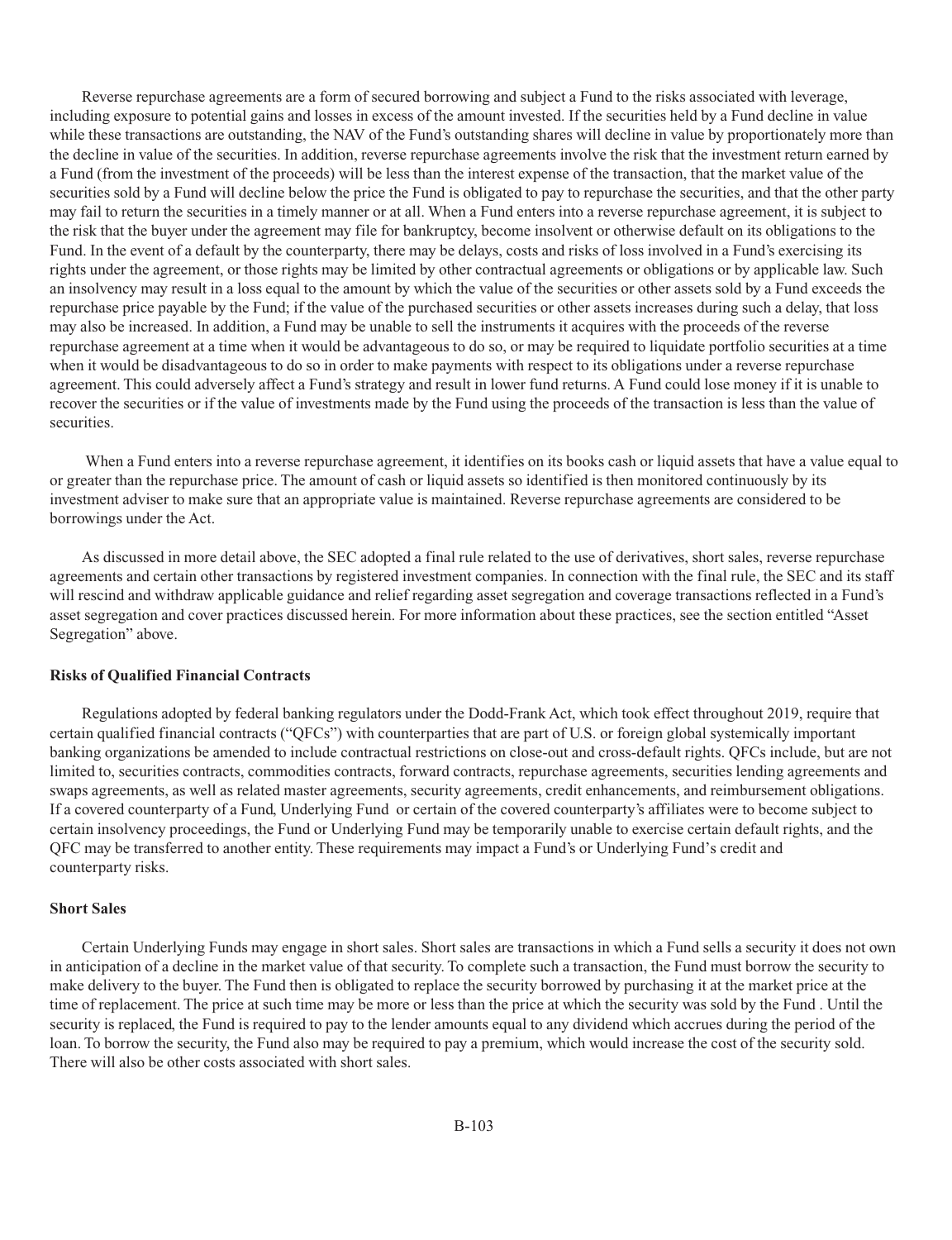An Underlying Fund will incur a loss as a result of the short sale if the price of the security increases between the date of the short sale and the date on which the Fund replaces the borrowed security. The Fund will realize a gain if the security declines in price between those dates. This result is the opposite of what one would expect from a cash purchase of a long position in a security. The amount of any gain will be decreased, and the amount of any loss increased, by the amount of any premium or amounts in lieu of interest the Fund may be required to pay in connection with a short sale, and will be also decreased by any transaction or other costs.

Until a Fund replaces a borrowed security in connection with a short sale, the Fund will (a) identify on its books cash or liquid assets at such a level that the identified assets plus any amount deposited as collateral will equal the current value of the security sold short or (b) otherwise cover its short position in accordance with applicable law.

As discussed in more detail above, the SEC adopted a final rule related to the use of derivatives, short sales, reverse repurchase agreements and certain other transactions by registered investment companies. In connection with the final rule, the SEC and its staff will rescind and withdraw applicable guidance and relief regarding asset segregation and coverage transactions reflected in a Fund's asset segregation and cover practices discussed herein. For more information about these practices, see the section entitled "Asset Segregation" above.

There is no guarantee that a Fund will be able to close out a short position at any particular time or at an acceptable price. During the time that a Fund is short a security, it is subject to the risk that the lender of the security will terminate the loan at a time when the Fund is unable to borrow the same security from another lender. If that occurs, the Fund may be "bought in" at the price required to purchase the security needed to close out the short position, which may be a disadvantageous price.

## **Short Sales Against the Box**

Each Equity Fund (other than the U.S. Equity Insights, Small Cap Equity Insights, International Equity Insights and Equity Index Funds) and certain Underlying Funds may engage in short sales against the box. In a short sale, the seller sells a borrowed security and has a corresponding obligation to the lender to return the identical security. The seller does not immediately deliver the securities sold and is said to have a short position in those securities until delivery occurs. While a short sale is made by selling a security the seller does not own, a short sale is "against the box" to the extent that the seller contemporaneously owns or has the right to obtain, at no added cost, securities identical to those sold short. It may be entered into by a Fund, for example, to lock in a sales price for a security the Fund does not wish to sell immediately. If a Fund sells securities short against the box, it may protect itself from loss if the price of the securities declines in the future, but will lose the opportunity to profit on such securities if the price rises.

If a Fund effects a short sale of securities at a time when it has an unrealized gain on the securities, it may be required to recognize that gain as if it had actually sold the securities (as a "constructive sale") on the date it effects the short sale. However, such constructive sale treatment may not apply if a Fund closes out the short sale with securities other than the appreciated securities held at the time of the short sale and if certain other conditions are satisfied. Uncertainty regarding the tax consequences of effecting short sales may limit the extent to which a Fund may effect short sales.

#### **Special Purpose Acquisition Companies**

The Mid Cap Growth Fund, Large Cap Value Fund, Mid Cap Value Fund, and Strategic Growth Fund may invest in stock, warrants, and other securities of special purpose acquisition companies ("SPACs") or similar special purpose entities that pool funds to seek potential acquisition opportunities. A SPAC is typically a publicly traded company that raises funds through an initial public offering ("IPO") for the purpose of acquiring or merging with another company to be identified subsequent to the SPAC's IPO. The securities of a SPAC are often issued in "units" that include one share of common stock and one right or warrant (or partial right or warrant) conveying the right to purchase additional shares or partial shares. Unless and until a transaction is completed, a SPAC generally invests its assets (less a portion retained to cover expenses) in U.S. government securities, money market funds and similar investments. If an acquisition or merger that meets the requirements for the SPAC is not completed within a pre-established period of time, the invested funds are returned to the SPAC's shareholders, less certain permitted expenses, and any rights or warrants issued by the SPAC will expire worthless.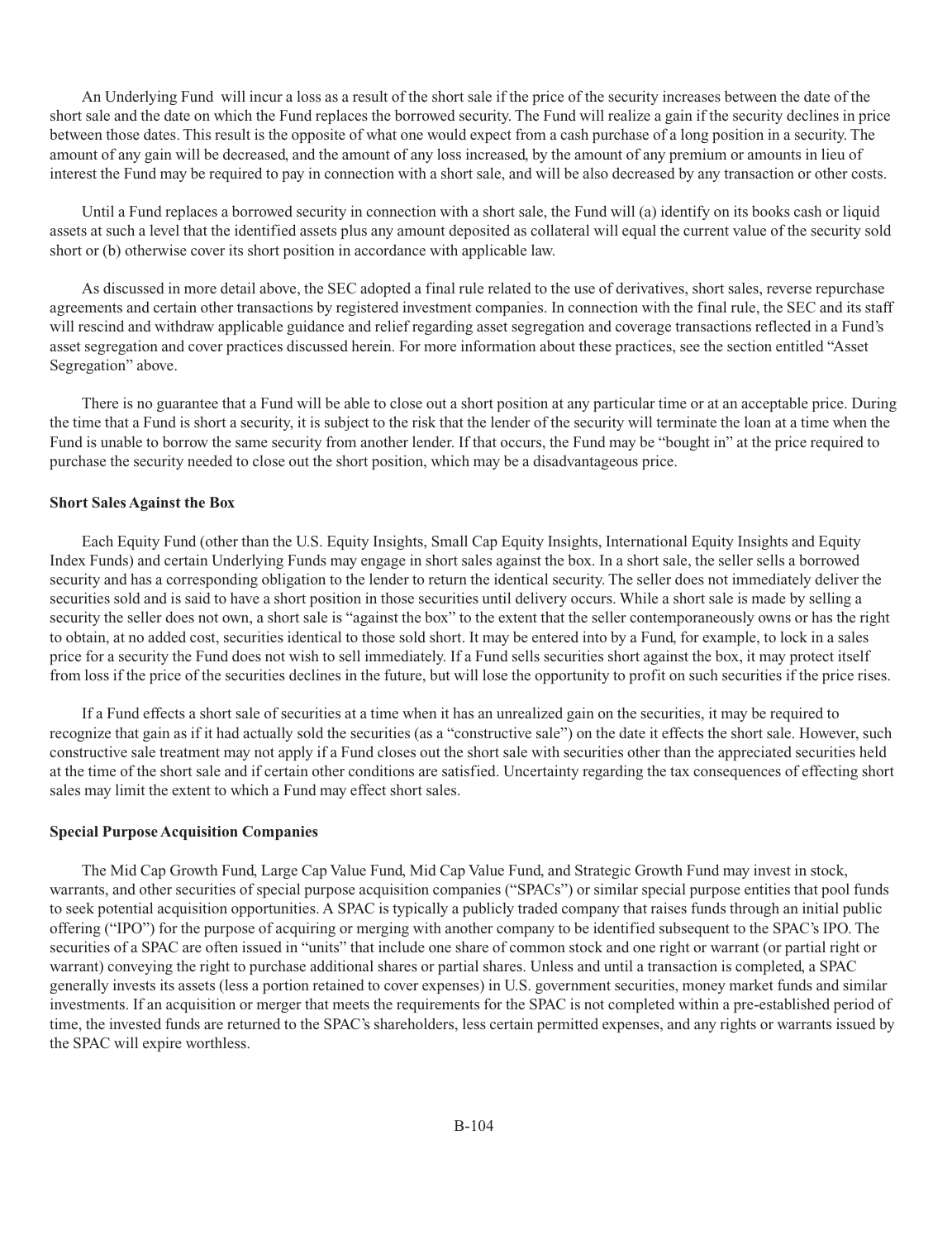Because SPACs and similar entities are in essence blank check companies without operating history or ongoing business other than seeking acquisitions, the value of their securities is particularly dependent on the ability of the entity's management to identify and complete a profitable acquisition. An investment in a SPAC is subject to a variety of risks, including that (i) a portion of the monies raised by the SPAC for the purpose of effecting an acquisition or merger may be expended prior to the transaction for payment of taxes and other expenses; (ii) prior to any acquisition or merger, a SPAC's assets are typically invested in U.S. government securities, money market funds and similar investments whose returns or yields may be significantly lower than those of a Fund's other investments; (iii) a Fund generally will not receive significant income from its investments in SPACs (both prior to and after any acquisition or merger) and, therefore, the Fund's investments in SPACs will not significantly contribute to the Fund's distributions to shareholders; (iv) attractive acquisition or merger targets may become scarce if the number of SPACs seeking to acquire operating businesses increases; (v) an attractive acquisition or merger target may not be identified at all, in which case the SPAC will be required to return any remaining monies to shareholders; (vi) if an acquisition or merger target is identified, a Fund may elect not to participate in, or vote to approve, the proposed transaction or the Fund may be required to divest its interests in the SPAC, due to regulatory or other considerations, in which case the Fund may not reap any resulting benefits; (vii) the warrants or other rights with respect to the SPAC held by a Fund may expire worthless or may be redeemed by the SPAC at an unfavorable price; (viii) any proposed merger or acquisition may be unable to obtain the requisite approval, if any, of SPAC shareholders and/or antitrust and securities regulators; (ix) under any circumstances in which a Fund receives a refund of all or a portion of its original investment (which typically represents a pro rata share of the proceeds of the SPAC's assets, less any applicable taxes), the returns on that investment may be negligible, and the Fund may be subject to opportunity costs to the extent that alternative investments would have produced higher returns;  $(x)$  to the extent an acquisition or merger is announced or completed, shareholders who redeem their shares prior to that time may not reap any resulting benefits; (xi) a Fund may be delayed in receiving any redemption or liquidation proceeds from a SPAC to which it is entitled; (xii) an acquisition or merger once effected may prove unsuccessful and an investment in the SPAC may lose value; (xiii) an investment in a SPAC may be diluted by additional later offerings of interests in the SPAC or by other investors exercising existing rights to purchase shares of the SPAC; (xiv) only a thinly traded market for shares of or interests in a SPAC may develop, or there may be no market at all, leaving a Fund unable to sell its interest in a SPAC or to sell its interest only at a price below what the Fund believes is the SPAC interest's intrinsic value; and (xv) the values of investments in SPACs may be highly volatile and may depreciate significantly over time.

### **Structured Notes**

The Core Fixed Income Fund and certain Underlying Funds may invest in structured notes. Structured notes are derivative debt securities, the interest rate and/or principal of which is determined by an unrelated indicator. The value of the principal of and/or interest on structured notes is determined by reference to changes in the return, interest rate or value at maturity of a specific asset, reference rate or index (the "reference instrument") or the relative change in two or more reference instruments. The terms of structured notes may provide that in certain circumstances no principal is due at maturity, which may result in a loss of invested capital. The interest rate or the principal amount payable upon maturity or redemption may also be increased or decreased, depending upon changes in the applicable reference instruments. Structured notes may be positively or negatively indexed, so that an increase in value of the reference instrument may produce an increase or a decrease in the interest rate or value of the structured note at maturity. In addition, changes in the interest rate or the value of the structured note at maturity may be calculated as a specified multiple of the change in the value of the reference instrument; therefore, the value of such note may be very volatile. Structured notes may entail a greater degree of market risk than other types of debt securities because the investor bears the risk of the reference instrument. Structured notes may also be more volatile, less liquid and more difficult to accurately price than less complex securities or more traditional debt securities.

## **Temporary Investments**

Each Fund (except the Equity Index and Government Money Market Funds) and each Underlying Fund may, for temporary defensive purposes (and to the extent it is permitted to invest in the following), invest up to 100% of its total assets in: U.S. Government Securities; commercial paper rated at least A-2 by S&P Global Ratings, P-2 by Moody's or having a comparable credit rating by another nationally recognized statistical rating organization ("NRSRO") (or if unrated, determined by the Investment Adviser to be of comparable credit quality); certificates of deposit; bankers' acceptances; repurchase agreements; non-convertible preferred stocks and non-convertible corporate bonds with a remaining maturity of less than one year; ETFs and other investment companies; and cash items.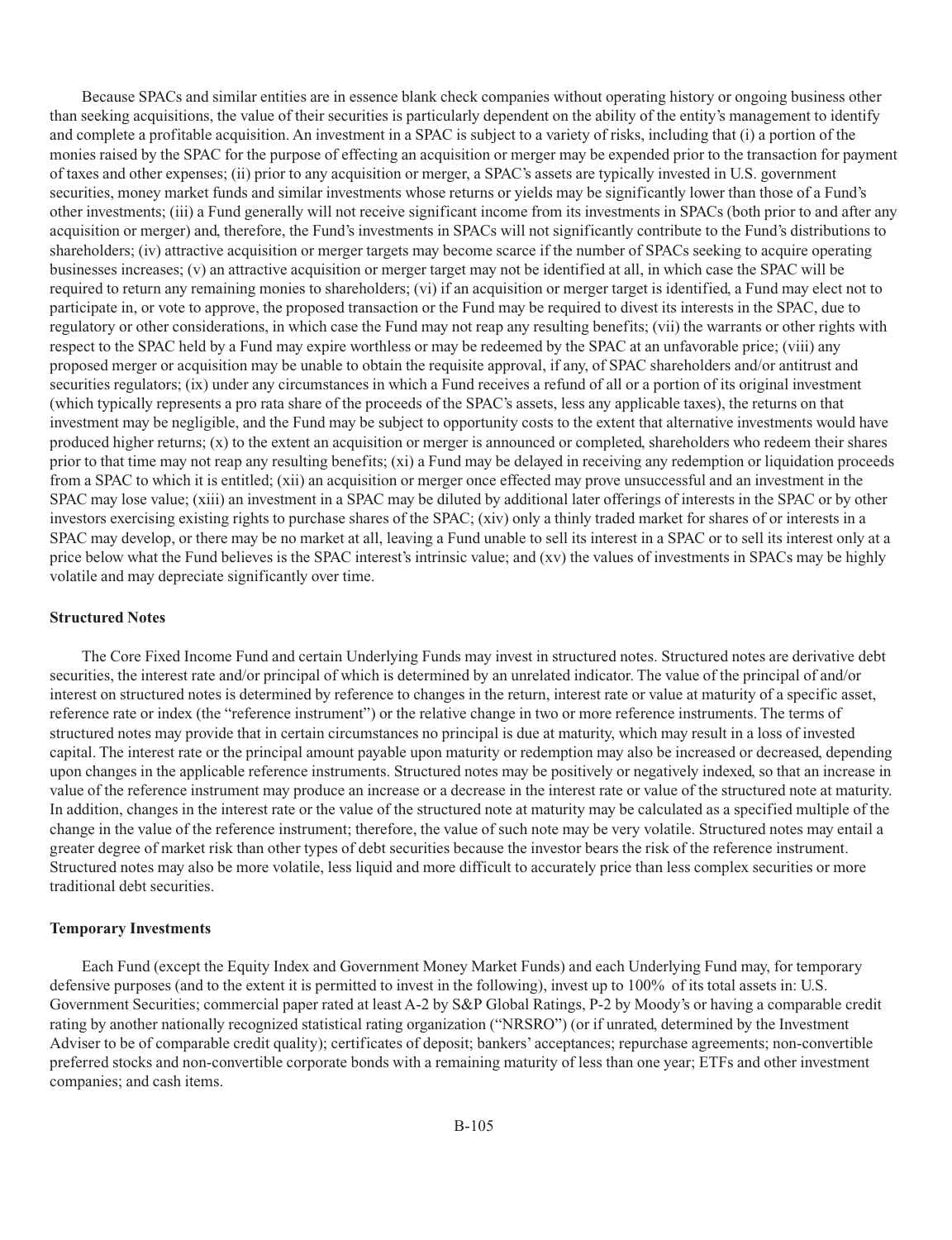Under normal circumstances, the cash positions of the Government Money Market Fund will not exceed 20% of the Fund's net assets plus any borrowings for investment purposes (measured at the time of investment). Under unusual circumstances, including adverse market conditions or the prevailing interest rate environment, or when the Investment Adviser believes there is an insufficient supply of appropriate money market instruments in which to invest, or in the case of unusually large cash inflows or redemptions, the Government Money Market Fund may hold uninvested cash in lieu of appropriate money market instruments. Cash assets are not income generating and, as a result, the Government Money Market Fund's current yield may be adversely affected during periods when such positions are held. Cash positions may also subject the Government Money Market Fund to additional risks and costs, such as increased exposure to the custodian bank holding the assets and any fees imposed for large cash balances. The Equity Index Fund will not make investments for defensive purposes, but may invest in short-term debt securities to maintain liquidity, or pending investment in stocks.

When a Fund's assets are invested in such instruments (or are uninvested), the Fund may not be achieving its investment objective.

## **Trust Preferred Securities**

The Fixed Income and Trend Driven Allocation Funds and certain Underlying Funds may invest in trust preferred securities. A trust preferred or capital security is a long dated bond (for example 30 years) with preferred features. The preferred features are that payment of interest can be deferred for a specified period without initiating a default event. From a bondholder's viewpoint, the securities are senior in claim to standard preferred but are junior to other bondholders. From the issuer's viewpoint, the securities are attractive because their interest is deductible for tax purposes like other types of debt instruments.

#### **U.S. Government Securities**

Each Fund and Underlying Fund may invest in U.S. Government Securities which are obligations issued or guaranteed by the U.S. Government, its agencies, instrumentalities or sponsored enterprises. Some U.S. Government Securities (such as Treasury bills, notes and bonds, which differ only in their interest rates, maturities and times of issuance) are supported by the full faith and credit of the United States. Others, such as obligations issued or guaranteed by U.S. Government agencies, instrumentalities or sponsored enterprises, are supported either by (i) the right of the issuer to borrow from the U.S. Treasury, (ii) the discretionary authority of the U.S. Government to purchase certain obligations of the issuer or (iii) only the credit of the issuer. The U.S. Government is under no legal obligation, in general, to purchase the obligations of its agencies, instrumentalities or sponsored enterprises. No assurance can be given that the U.S. Government will provide financial support to U.S. Government agencies, instrumentalities or sponsored enterprises in the future, and the U.S. Government may be unable to pay debts when due.

U.S. Government Securities include (to the extent consistent with the Act) securities for which the payment of principal and interest is backed by an irrevocable letter of credit issued by the U.S. Government, or its agencies, instrumentalities or sponsored enterprises. U.S. Government Securities may also include (to the extent consistent with the Act) participations in loans made to foreign governments or their agencies that are guaranteed as to principal and interest by the U.S. Government or its agencies, instrumentalities or sponsored enterprises. The secondary market for certain of these participations is extremely limited. These and other factors discussed in the section above, entitled "Illiquid Investments," may impact the liquidity of investments in these participations.

A Fund or certain Underlying Funds may also purchase U.S. Government Securities in private placements and may also invest in separately traded principal and interest components of securities guaranteed or issued by the U.S. Treasury that are traded independently under the separate trading of registered interest and principal of securities program ("STRIPS"). A Fund (other than the Government Money Market Fund) may also invest in zero coupon U.S. Treasury Securities and in zero coupon securities issued by financial institutions which represent a proportionate interest in underlying U.S. Treasury Securities.

Inflation Protected Securities. The Funds and certain Underlying Funds may invest in Treasury inflation-protected securities, and in addition, the Core Fixed Income Fund, Multi-Strategy Alternatives Portfolio and certain Underlying Funds may invest in non-U.S. and corporate inflation-protected securities (together, "IPS"), which are securities whose principal value is periodically adjusted according to the rate of inflation. The interest rate on IPS is fixed at issuance, but over the life of the bond this interest may be paid on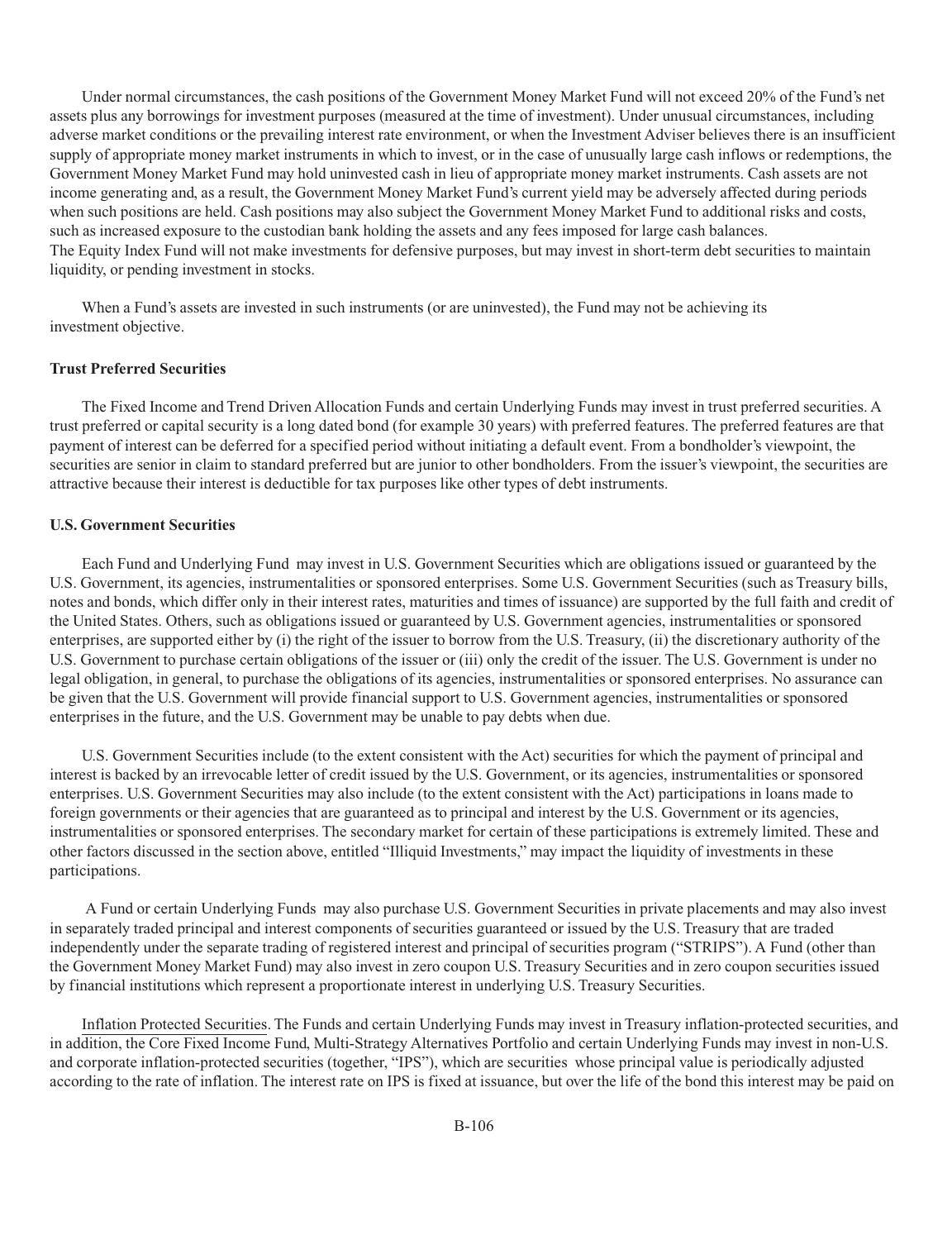an increasing or decreasing principal value that has been adjusted for inflation. Although repayment of the greater of the adjusted or original bond principal upon maturity is guaranteed, the market value of IPS is not guaranteed, and will fluctuate.

The values of IPS generally fluctuate in response to changes in real interest rates, which are in turn tied to the relationship between nominal interest rates and the rate of inflation. If inflation were to rise at a faster rate than nominal interest rates, real interest rates will decline, leading to an increase in the value of IPS. In contrast, if nominal interest rates were to increase at a faster rate than inflation, real interest rates will rise, leading to a decrease in the value of IPS. If inflation is lower than expected during the period a Fund holds IPS, a Fund may earn less on the IPS than on a conventional bond. If interest rates rise due to reasons other than inflation (for example, due to changes in the currency exchange rates), investors in IPS may not be protected to the extent that the increase is not reflected in the bonds' inflation measure. There can be no assurance that the inflation index for IPS will accurately measure the real rate of inflation in the prices of goods and services.

The U.S. Treasury utilizes the CPIU as the measurement of inflation, while other issuers of IPS may use different indices as the measure of inflation. Any increase in principal value of IPS caused by an increase in the consumer price index is taxable in the year the increase occurs, even though a Fund holding IPS will not receive cash representing the increase at that time. As a result, a Fund could be required at times to liquidate other investments, including when it is not advantageous to do so, in order to satisfy its distribution requirements as a regulated investment company.

If a Fund invests in IPS, it will be required to treat as original issue discount any increase in the principal amount of the securities that occurs during the course of its taxable year. If a Fund purchases such IPS that are issued in stripped form, either as stripped bonds or coupons, it will be treated as if it had purchased a newly issued debt instrument having original issue discount.

Because a Fund is required to distribute substantially all of its net investment income (including accrued original issue discount), a Fund's investment in either zero coupon bonds or IPS may require it to distribute to shareholders an amount greater than the total cash income it actually receives. Accordingly, in order to make the required distributions, a Fund may be required to borrow or liquidate securities.

#### **Variable Rate Demand Obligations**

The Core Fixed Income Fund and certain Underlying Funds may invest in "leveraged" inverse floating rate debt instruments ("inverse floaters"), including "leveraged inverse floaters." The interest rate on inverse floaters resets in the opposite direction from the market rate of interest to which the inverse floater is indexed. An inverse floater may be considered to be leveraged to the extent that its interest rate varies by a magnitude that exceeds the magnitude of the change in the index rate of interest. The higher the degree of leverage inherent in inverse floaters is associated with greater volatility in their market values. Accordingly, the duration of an inverse floater may exceed its stated final maturity. Certain inverse floaters may be illiquid investments for purposes of the Core Fixed Income Fund's limitation on illiquid investments.

## **When-Issued Securities and Forward Commitments**

Each Fund (except the Trend Driven Allocation Fund) and certain Underlying Funds may purchase securities on a when-issued basis, including TBA ("To Be Announced") securities, or purchase or sell securities on a forward commitment basis beyond the customary settlement time. TBA securities, which are usually mortgage-backed securities, are purchased on a forward commitment basis with an approximate principal amount and no defined maturity date.These transactions involve a commitment by a Fund to purchase or sell securities at a future date. The price of the underlying securities (usually expressed in terms of yield) and the date when the securities will be delivered and paid for (the settlement date) are fixed at the time the transaction is negotiated. In addition, recently finalized rules of the Financial Industry Regulatory Authority ("FINRA") include mandatory margin requirements that require a Fund to post collateral in connection with its TBA transactions. There is no similar requirement applicable to a Fund's TBA counterparties. The required collateralization of TBA trades could increase the cost of TBA transactions to a Fund and impose added operational complexity. When-issued purchases and forward commitment transactions are negotiated directly with the other party, and such commitments are not traded on exchanges. A Fund will generally purchase securities on a when-issued basis or purchase or sell securities on a forward commitment basis only with the intention of completing the transaction and actually purchasing or selling the securities. If deemed advisable as a matter of investment strategy, however, a Fund may dispose of or negotiate a commitment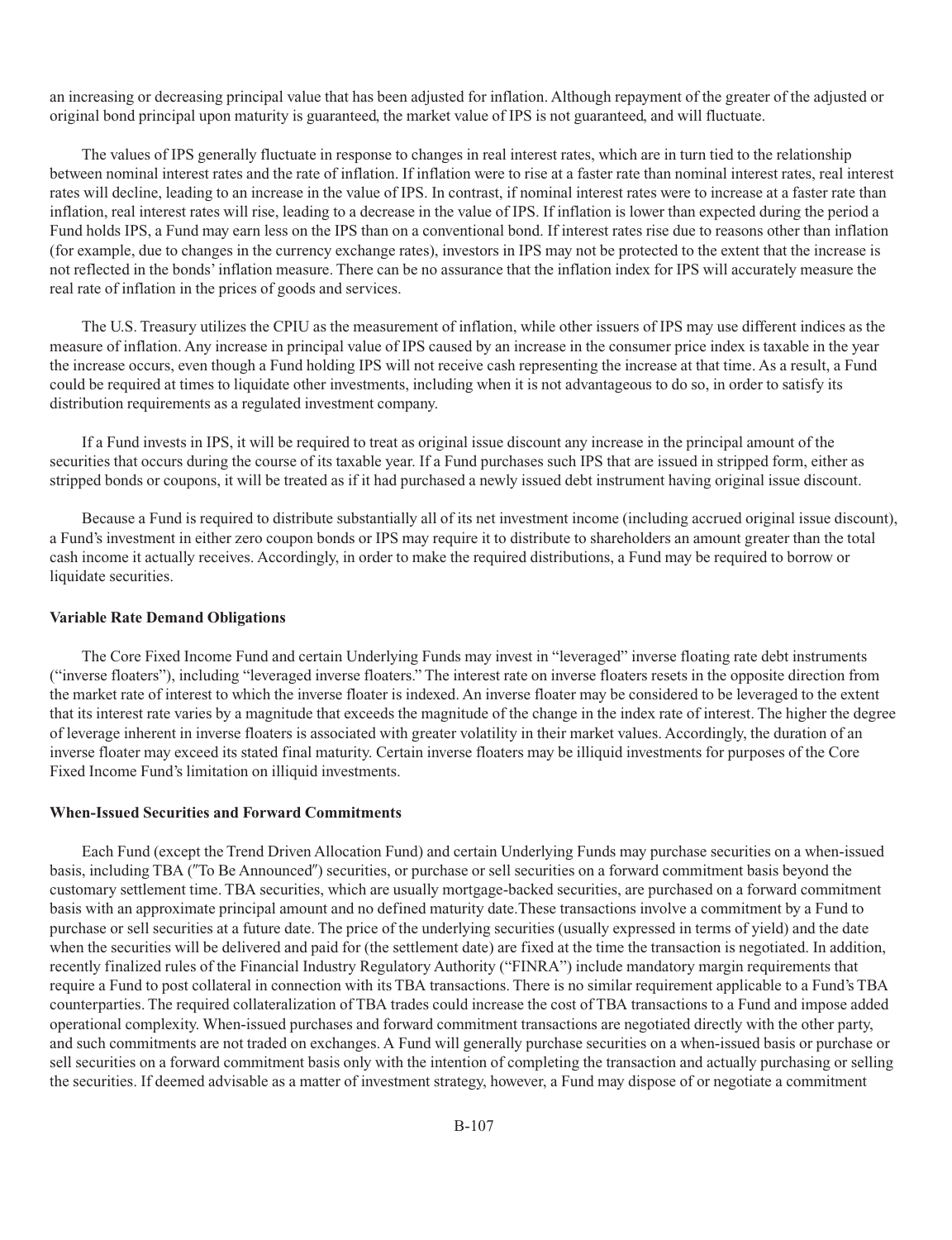after entering into it. A Fund may also sell securities it has committed to purchase before those securities are delivered to the Fund on the settlement date. A Fund may realize capital gains or losses in connection with these transactions. For purposes of determining a Fund's duration, the maturity of when-issued or forward commitment securities will be calculated from the commitment date. A Fund is generally required to identify on its books cash and liquid assets in an amount sufficient to meet the purchase price unless the Fund's obligations are otherwise covered. Alternatively, a Fund may enter into offsetting contracts for the forward sale of other securities that it owns. Securities purchased or sold on a when-issued or forward commitment basis involve a risk of loss if the value of the security to be purchased declines prior to the settlement date or if the value of the security to be sold increases prior to the settlement date.

#### **Zero Coupon, Deferred Interest, Pay-in-Kind and Capital Appreciation Bonds**

Each Fund (other than the Government Money Market Fund) and certain Underlying Funds may invest in zero coupon bonds. The Core Fixed Income Fund, Trend Driven Allocation Fund and certain Underlying Funds also may invest in deferred interest, pay-in-kind ("PIK") and capital appreciation bonds. Zero coupon, deferred interest and capital appreciation bonds are debt securities issued or sold at a discount from their face value and which do not entitle the holder to any periodic payment of interest prior to maturity or a specified date. The original issue discount varies depending on the time remaining until maturity or cash payment date, prevailing interest rates, the liquidity of the security and the perceived credit quality of the issuer. These securities also may take the form of debt securities that have been stripped of their unmatured interest coupons, the coupons themselves or receipts or certificates representing interests in such stripped debt obligations or coupons.

PIK securities may be debt obligations or preferred shares that provide the issuer with the option of paying interest or dividends on such obligations in cash or in the form of additional securities rather than cash. Similar to zero coupon bonds and deferred interest bonds, PIK securities are designed to give an issuer flexibility in managing cash flow. PIK securities that are debt securities can be either senior or subordinated debt and generally trade flat (i.e., without accrued interest). The trading price of PIK debt securities generally reflects the market value of the underlying debt plus an amount representing accrued interest since the last interest payment.

The market prices of zero coupon, deferred interest, capital appreciation bonds and PIK securities generally are more volatile than the market prices of interest bearing securities and are likely to respond to a greater degree to changes in interest rates than interest bearing securities having similar maturities and credit quality. Moreover, zero coupon, deferred interest, capital appreciation and PIK securities involve the additional risk that, unlike securities that periodically pay interest to maturity, a Fund will realize no cash until a specified future payment date unless a portion of such securities is sold and, if the issuer of such securities defaults, a Fund may obtain no return at all on its investment. The valuation of such investments requires judgment regarding the collection of future payments. In addition, even though such securities do not provide for the payment of current interest in cash, a Fund is nonetheless required to accrue income on such investments for each taxable year and generally is required to distribute such accrued amounts (net of deductible expenses, if any) to avoid being subject to tax. Because no cash is generally received at the time of the accrual, a Fund may be required to liquidate other portfolio securities to obtain sufficient cash to satisfy federal tax distribution requirements applicable to the Fund. A portion of the discount with respect to stripped tax-exempt securities or their coupons may be taxable. See "TAXATION."

### *Special Note Regarding Regulatory Changes and Other Market Events*

Federal, state, and foreign governments, regulatory agencies, and self-regulatory organizations may take actions that affect the regulation of the Fund or the instruments in which the Fund invests, or the issuers of such instruments, in ways that are unforeseeable. Future legislation or regulation or other governmental actions could limit or preclude the Fund's ability to achieve its investment objective or otherwise adversely impact an investment in the Fund. Furthermore, worsened market conditions, including as a result of U.S. government shutdowns or the perceived creditworthiness of the United States, could have a negative impact on securities markets.

The Funds' investments, payment obligations and financing terms may be based on floating rates, such as London Interbank Offer Rate ("LIBOR"), EURIBOR and other similar types of reference rates (each, a "Reference Rate"). On March 5, 2021, the United Kingdom's Financial Conduct Authority ("FCA") and ICE Benchmark Authority formally announced the dates after which the LIBORs will no longer be representative and subsequently case publication. Certain LIBORs (e.g., all EUR and CHF LIBOR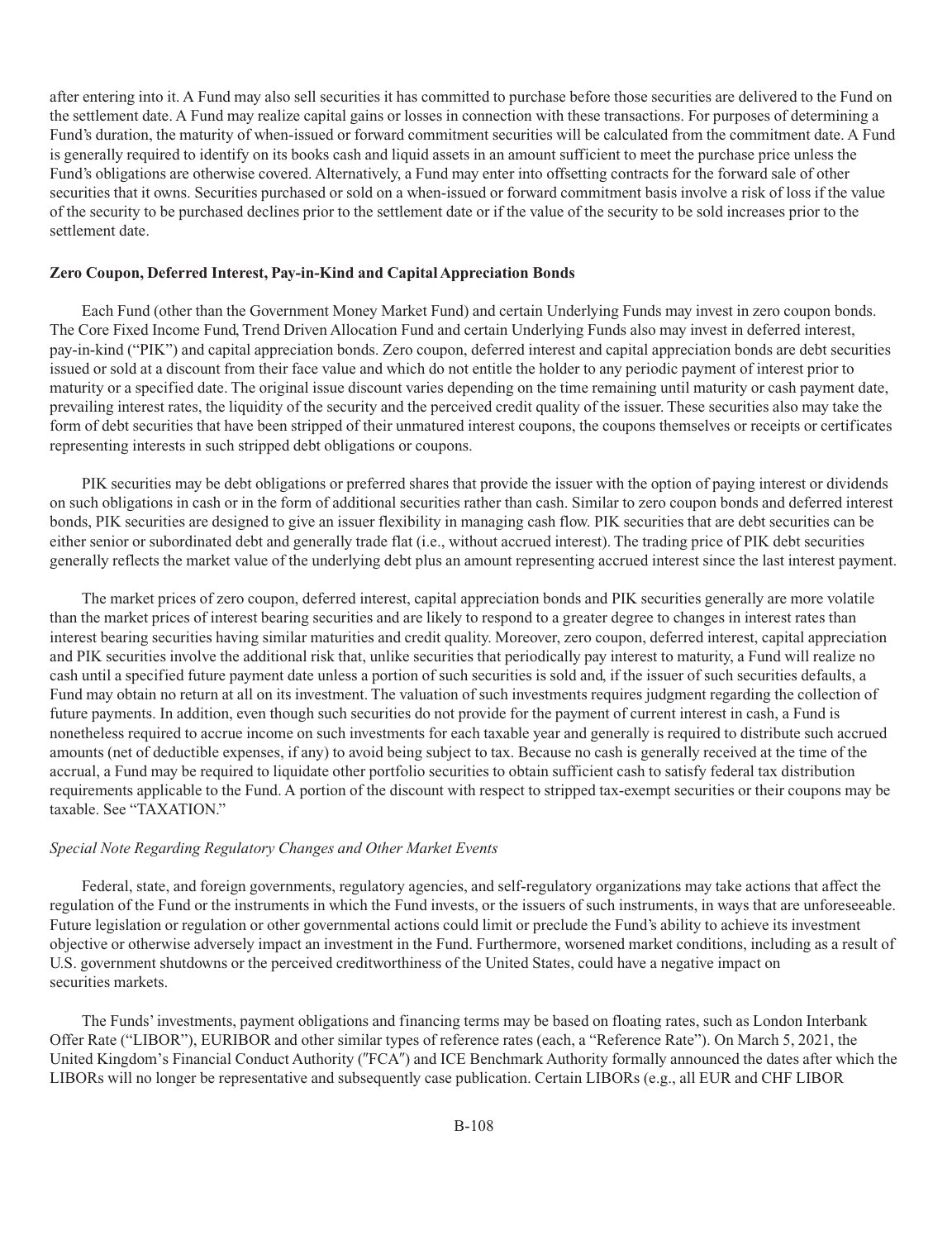settings, the Spot Next/Overnight, 1 week, 2 month and 12 month JPY and GBP LIBOR settings, and the 1 week and 2 months US dollar LIBOR settings) ceased publication on December 31, 2021. However, the publication of certain other LIBORs (e.g., the overnight, 1 month, 3 month, 6 month, and 12 months USD LIBOR settings) will continue through at least June 30, 2023. This announcement and any additional regulatory or market changes may have an adverse impact on the Funds' investments, performance or financial condition. Until then, the Funds may continue to invest in instruments that reference such rates or otherwise use such Reference Rates due to favorable liquidity or pricing.

In advance of the expected transition dates, regulators and market participants have worked and will seek to work together to identify or develop successor Reference Rates (*e.g.*, the Secured Overnight Financing Rate, which is likely to replace U.S. dollar LIBOR and measures the cost of overnight borrowings through repurchase agreement transactions collateralized with U.S. Treasury securities) and how the calculation of associated spreads (if any) should be adjusted. Additionally, prior to the expected transition dates, it is expected that industry trade associations and participants will focus on the transition mechanisms by which the Reference Rates and spreads (if any) in existing contracts or instruments may be amended, whether through market-wide protocols, fallback contractual provisions, bespoke negotiations or amendments or otherwise. Nonetheless, the termination of certain Reference Rates presents risks to the Funds. At this time, it is not possible to exhaustively identify or predict the effect of any such changes, any establishment of alternative Reference Rates or any other reforms to Reference Rates that may be enacted in the United Kingdom or elsewhere. The elimination of a Reference Rate or any other changes or reforms to the determination or supervision of Reference Rates may affect the value, liquidity or return on certain Fund investments and may result in costs incurred in connection with closing out positions and entering into new trades, adversely impacting a Fund's overall financial condition or results of operations. The impact of any successor or substitute Reference Rate, if any, will vary on an investment-by-investment basis, and any differences may be material and/or create material economic mismatches, especially if investments are used for hedging or similar purposes. In addition, although certain Fund investments may provide for a successor or substitute Reference Rate (or terms governing how to determine a successor or substitute Reference Rate) if the Reference Rate becomes unavailable, certain Fund investments may not provide such a successor or substitute Reference Rate (or terms governing how to determine a successor or substitute Reference Rate). Accordingly, there may be disputes as to: (i) any successor or substitute Reference Rate; or (ii) the enforceability of any Fund investment that does not provide such a successor or substitute Reference Rate (or terms governing how to determine a successor or substitute Reference Rate). The Investment Adviser, Goldman Sachs and/or their affiliates may have discretion to determine a successor or substitute Reference Rate, including any price or other adjustments to account for differences between the successor or substitute Reference Rate and the previous rate. The successor or substitute Reference Rate and any adjustments selected may negatively impact the Fund's investments, performance or financial condition, including in ways unforeseen by the Investment Adviser, Goldman Sachs and/or their affiliates. In addition, any successor or substitute Reference Rate and any pricing adjustments imposed by a regulator or by counterparties or otherwise may adversely affect a Fund's performance and/or NAV, and may expose a Fund to additional tax, accounting and regulatory risks.

In the aftermath of the 2007-2008 financial crisis, the financial sector experienced reduced liquidity in credit and other fixed income markets, and an unusually high degree of volatility, both domestically and internationally. While entire markets were impacted, issuers that had exposure to the real estate, mortgage and credit markets were particularly affected. The instability in the financial markets led the U.S. Government to take a number of unprecedented actions designed to support certain financial institutions and certain segments of the financial markets. For example, the Dodd-Frank Act, which was enacted in 2010, provides for broad regulation of financial institutions, consumer financial products and services, broker-dealers, over-the-counter derivatives, investment advisers, credit rating agencies and mortgage lending.

Governments or their agencies may also acquire distressed assets from financial institutions and acquire ownership interests in those institutions. The implications of government ownership and disposition of these assets are unclear, and such ownership or disposition may have positive or negative effects on the liquidity, valuation and performance of the Funds' portfolio holdings.

In addition, global economies and financial markets are becoming increasingly interconnected, and political, economic and other conditions and events (including, but not limited to, natural disasters, pandemics, epidemics, and social unrest) in one country, region, or financial market may adversely impact issuers in a different country, region or financial market. Furthermore, the occurrence of, among other events, natural or man-made disasters, severe weather or geological events, fires, floods, earthquakes, outbreaks of disease (such as COVID-19, avian influenza or H1N1/09), epidemics, pandemics, malicious acts, cyber-attacks, terrorist acts or the occurrence of climate change, may also adversely impact the performance of a Fund. Such events may result in, among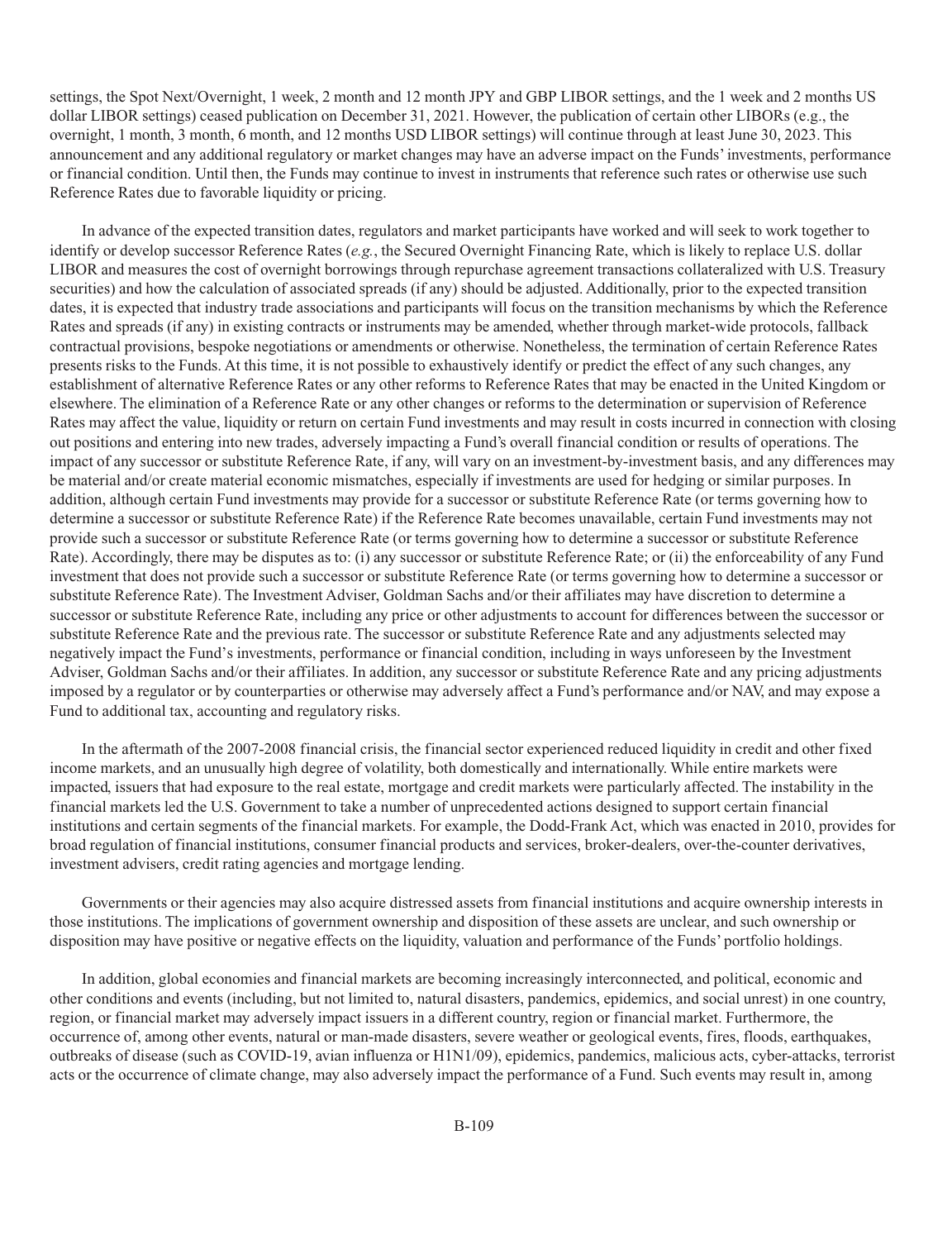other things, closing borders, exchange closures, health screenings, healthcare service delays, quarantines, cancellations, supply chain disruptions, lower consumer demand, market volatility and general uncertainty. Such events could adversely impact issuers, markets and economies over the short- and long-term, including in ways that cannot necessarily be foreseen. A Fund could be negatively impacted if the value of a portfolio holding were harmed by such political or economic conditions or events. Moreover, such negative political and economic conditions and events could disrupt the processes necessary for a Fund's operations. See "Special Note Regarding Operational, Cyber Security and Litigation Risks" for additional information on operational risks.

Moreover, in response to the outbreak of COVID-19, as with other serious economic disruptions, governmental authorities and regulators are enacting significant fiscal and monetary policy changes, including, among other things, lowering interest rates. Interest rates in the United States are currently at historically low levels. During periods when interest rates are low (or negative), a Fund's yield (or total return) may also be low and fall below zero. Changing interest rates, including rates that fall below zero, may have unpredictable effects on markets, may result in heightened market volatility and may detract from Fund performance to the extent a Fund is exposed to such interest rates and/or volatility. Certain European countries and Japan have pursued negative interest rate policies. A negative interest rate policy is an unconventional central bank monetary policy tool where nominal target interest rates are set with negative value intended to help create self-sustaining growth in the local economy. To the extent a Fund holds a debt instrument with a negative interest rate, the Fund would generate a negative return on that investment. If negative interest rates become more prevalent in the market, investors may seek to reallocate their investment to other income-producing assets, which could further reduce the value of instruments with a negative yield.

### *Special Note Regarding Operational, Cyber Security and Litigation Risks*

An investment in a Fund or Underlying Fund may be negatively impacted because of the operational risks arising from factors such as processing errors and human errors, inadequate or failed internal or external processes, failures in systems and technology, changes in personnel, and errors caused by third-party service providers or trading counterparties. The use of certain investment strategies that involve manual or additional processing, such as over-the-counter derivatives, increases these risks. Although each Fund attempts to minimize such failures through controls and oversight, it is not possible to identify all of the operational risks that may affect a Fund or to develop processes and controls that completely eliminate or mitigate the occurrence of such failures. A Fund and its shareholders could be negatively impacted as a result.

Each Fund is also susceptible to operational and information security risks resulting from cyber-attacks. In general, cyber-attacks result from deliberate attacks, but other events may have effects similar to those caused by cyber-attacks. Cyber-attacks include, among others, stealing or corrupting confidential information and other data that is maintained online or digitally for financial gain, denial-of-service attacks on websites causing operational disruption, and the unauthorized release of confidential information and other data. Cyber-attacks affecting a Fund or its Investment Adviser, sub-adviser, custodian, Transfer Agent, intermediary or other third-party service provider may adversely impact a Fund and its shareholders. These cyber-attacks have the ability to cause significant disruptions and impact business operations; to result in financial losses; to prevent shareholders from transacting business; to interfere with a Fund's calculation of NAV and to lead to violations of applicable privacy and other laws, regulatory fines, penalties, reputational damage, reimbursement or other compensation costs and/or additional compliance costs. Similar to operational risk in general, a Fund and its service providers, including GSAM, have instituted risk management systems designed to minimize the risks associated with cyber security. However, there is a risk that these systems will not succeed (or that any remediation efforts will not be successful), especially because a Fund does not directly control the risk management systems of the service providers to the Fund, its trading counterparties or the issuers in which the Fund may invest. Moreover, there is a risk that cyber-attacks will not be detected.

The Funds may be subject to third-party litigation, which could give rise to legal liability. These matters involving a Fund may arise from its activities and investments and could have a materially adverse effect on the Fund, including the expense of defending against claims and paying any amounts pursuant to settlements or judgments. There can be no guarantee that these matters will not arise in the normal course of business. If a Fund were to be found liable in any suit or proceeding, any associated damages and/or penalties could have a materially adverse effect on the Fund's finances, in addition to being materially damaging to its reputation.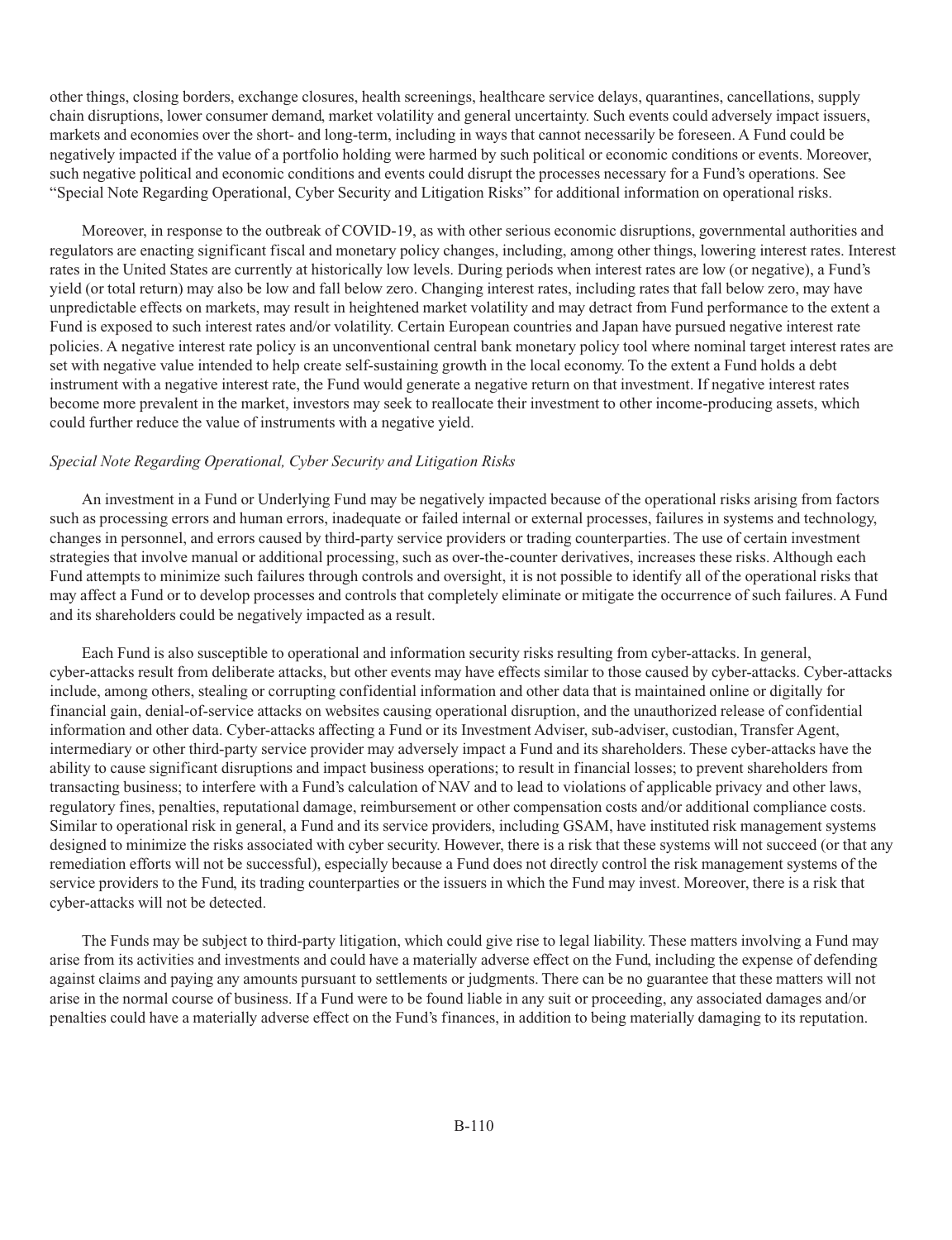## **INVESTMENT RESTRICTIONS**

The investment restrictions set forth below have been adopted by the Trust as fundamental policies that cannot be changed with respect to a Fund without the affirmative vote of the holders of a majority of the outstanding voting securities (as defined in the Act) of the affected Fund. The investment objective of each Fund and all other investment policies or practices of each Fund are considered by the Trust not to be fundamental and accordingly may be changed without shareholder approval. For purposes of the Act, a "majority" of the outstanding voting securities means the lesser of (i) 67% or more of the shares of the Trust or a Fund present at a meeting, if the holders of more than 50% of the outstanding shares of the Trust or a Fund are present or represented by proxy, or (ii) more than 50% of the outstanding shares of the Trust or a Fund.

For purposes of the following limitations (except for the asset coverage requirement with respect to borrowing, which is subject to different requirements under the Act), any limitation which involves a maximum percentage shall not be considered violated unless an excess over the percentage occurs immediately after, and is caused by, an acquisition or encumbrance of securities or assets of, or borrowings by, a Fund. With respect to investment restriction number (8) below, each Fund (with the exception of the Strategic Growth Fund) is currently classified as a diversified open-end management company under the Act. With respect to the Funds' fundamental investment restriction number (2) below, asset coverage of at least 300% (as defined in the Act), inclusive of any amounts borrowed, must be maintained at all times.

### **Fundamental Investment Restrictions**

As a matter of fundamental policy, a Fund may not:

## **All Funds Except the Multi-Strategy Alternatives Portfolio and Government Money Market Fund**

(1) Invest 25% or more of its total assets in the securities of one or more issuers conducting their principal business activities in the same industry (excluding the U.S. Government or any of its agencies or instrumentalities). (For the purposes of this restriction, state and municipal governments and their agencies, authorities and instrumentalities are not deemed to be industries; telephone companies are considered to be a separate industry from water, gas or electric utilities; personal credit finance companies and business credit finance companies are deemed to be separate industries; and wholly-owned finance companies are considered to be in the industry of their parents if their activities are primarily related to financing the activities of their parents.) This restriction does not apply to investments in municipal securities which have been pre-refunded by the use of obligations of the U.S. Government or any of its agencies or instrumentalities;

### **Multi-Strategy Alternatives Portfolio**

(1) Invest more than 25% of its total assets in the securities of one or more issuers conducting their principal business activities in the same industry;

### **Government Money Market Fund**

(1) Purchase securities if such purchase would cause more than 25% in the aggregate of the market value of the total assets of the Fund to be invested in the securities of one or more issuers having their principal business activities in the same industry, provided that there is no limitation with respect to, and the Fund reserves freedom of action, when otherwise consistent with its investment policies, to concentrate its investments in obligations issued or guaranteed by the U.S. government, its agencies or instrumentalities, obligations (other than commercial paper) issued or guaranteed by U.S. banks and U.S. branches of U.S. or foreign banks and repurchase agreements and securities loans collateralized by such U.S. government obligations or such bank obligations;

# **U.S. Equity Insights, Small Cap Equity Insights, Strategic Growth, Large Cap Value, Mid Cap Value and International Equity Insights Funds**

(2) Borrow money, except (a) the Fund may borrow from banks (as defined in the Act) or through reverse repurchase agreements in amounts up to 33-1/3% of its total assets (including the amount borrowed), (b) the Fund may, to the extent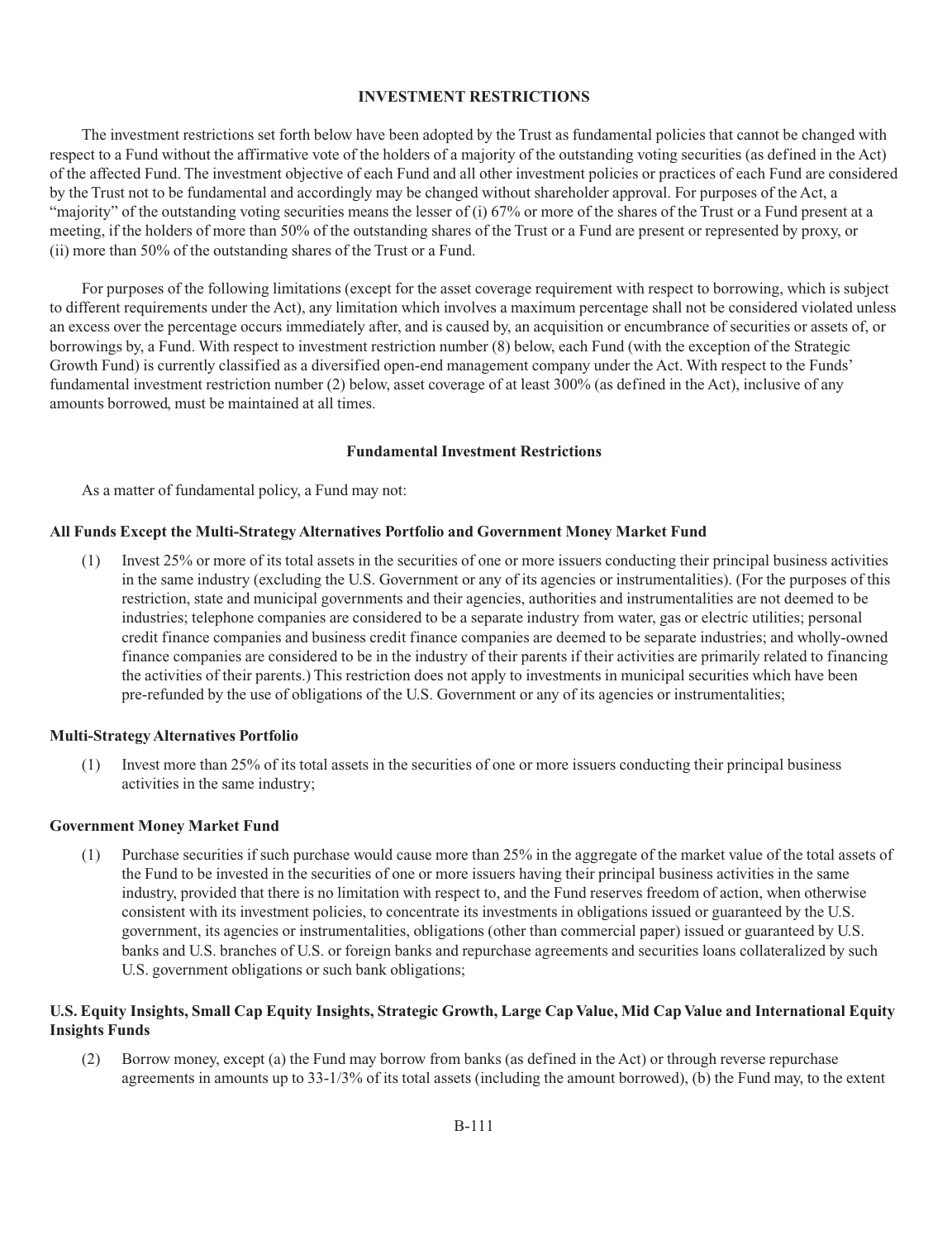permitted by applicable law, borrow up to an additional 5% of its total assets for temporary purposes, (c) the Fund may obtain such short-term credits as may be necessary for the clearance of purchases and sales of portfolio securities, (d) the Fund may purchase securities on margin to the extent permitted by applicable law and (e) the Fund may engage in transactions in mortgage dollar rolls which are accounted for as financings.

The following interpretation applies to, but is not part of, this fundamental policy: In determining whether a particular investment in portfolio instruments or participation in portfolio transactions is subject to this borrowing policy, the accounting treatment of such instrument or participation shall be considered, but shall not by itself be determinative. Whether a particular instrument or transaction constitutes a borrowing shall be determined by the Board, after consideration of all of the relevant circumstances.

## **Mid Cap Growth, Equity Index and Core Fixed Income Funds**

(2) Borrow money, except (a) the Fund, to the extent permitted by applicable law, may borrow from banks (as defined in the Act), other affiliated investment companies and other persons or through reverse repurchase agreements in amounts up to 33-1/3% of its total assets (including the amount borrowed), (b) the Fund may, to the extent permitted by applicable law, borrow up to an additional 5% of its total assets for temporary purposes, (c) the Fund may obtain such short-term credits as may be necessary for the clearance of purchases and sales of portfolio securities, (d) the Fund may purchase securities on margin to the extent permitted by applicable law and (e) the Fund may engage in transactions in mortgage dollar rolls which are accounted for as financings.

The following interpretation applies to, but is not part of, this fundamental policy: In determining whether a particular investment in portfolio instruments or participation in portfolio transactions is subject to this borrowing policy, the accounting treatment of such instrument or participation shall be considered, but shall not by itself be determinative. Whether a particular instrument or transaction constitutes a borrowing shall be determined by the Board, after consideration of all of the relevant circumstances.

## **Trend Driven Allocation Fund**

(2) Borrow money, except (a) the Fund may borrow from banks (as defined in the Act), other affiliated investment companies and other persons or through reverse repurchase agreements in amounts up to 33-1/3% of its total assets (including the amount borrowed), (b) the Fund may, to the extent permitted by applicable law, borrow up to an additional 5% of its total assets for temporary purposes, (c) the Fund may obtain such short-term credits as may be necessary for the clearance of purchases and sales of portfolio securities, (d) the Fund may purchase securities on margin to the extent permitted by applicable law and (e) the Fund may engage in transactions in mortgage dollar rolls which are accounted for as financings;

The following interpretation applies to, but is not part of, this fundamental policy: In determining whether a particular investment in portfolio instruments or participation in portfolio transactions is subject to this borrowing policy, the accounting treatment of such instrument or participation shall be considered, but shall not by itself be determinative. Whether a particular instrument or transaction constitutes a borrowing shall be determined by the Board, after consideration of all of the relevant circumstances.

## **Multi-Strategy Alternatives Portfolio**

(2) Borrow money, except (a) the Fund, to the extent permitted by applicable law, may borrow from banks (as defined in the Act), other affiliated investment companies and other persons or through reverse repurchase agreements in amounts up to 33-1/3% of its total assets (including the amount borrowed) (investments in reverse repurchase agreements would not be subject to this percentage limitation if they are "covered" in accordance with the Act); (b) the Fund may, to the extent permitted by applicable law, borrow up to an additional 5% of its total assets for temporary purposes; (c) the Fund may obtain such short-term credits as may be necessary for the clearance of purchases and sales of portfolio securities; (d) the Fund may purchase securities on margin to the extent permitted by applicable law; and (e) the Fund may engage in transactions in mortgage dollar rolls which are accounted for as financings.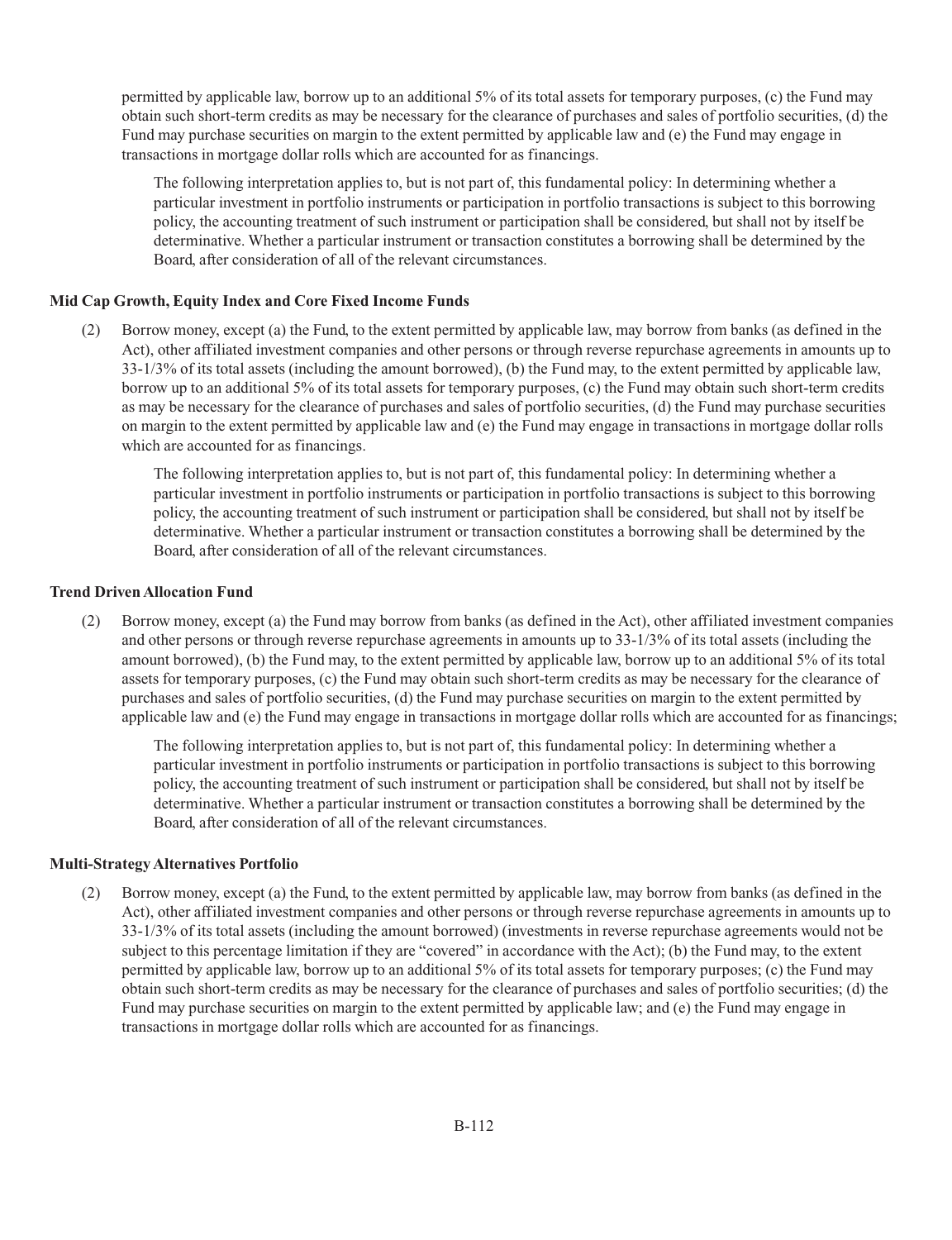The following interpretation applies to, but is not part of, this fundamental policy: In determining whether a particular investment in portfolio instruments or participation in portfolio transactions is subject to this borrowing policy, the accounting treatment of such instrument or participation shall be considered, but shall not by itself be determinative. Whether a particular instrument or transaction constitutes a borrowing shall be determined by the Board, after consideration of all of the relevant circumstances.

## **Government Money Market Fund**

Borrow money, except (a) the Fund, to the extent permitted by applicable law, may borrow from banks (as defined in the Act), other affiliated investment companies and other persons or through reverse repurchase agreements in amounts up to 33-1/3% of its total assets (including the amount borrowed), (b) the Fund may, to the extent permitted by applicable law, borrow up to an additional 5% of its total assets for temporary purposes, (c) the Fund may obtain such short-term credits as may be necessary for the clearance of purchases and sales of portfolio securities, (d) the Fund may purchase securities on margin to the extent permitted by applicable law and (e) the Fund may engage in transactions in mortgage dollar rolls which are accounted for as financings;

The following interpretation applies to, but is not part of, this fundamental policy: In determining whether a particular investment in portfolio instruments or participation in portfolio transactions is subject to this borrowing policy, the accounting treatment of such instrument or participation shall be considered, but shall not by itself be determinative. Whether a particular instrument or transaction constitutes a borrowing shall be determined by the Board, after consideration of all of the relevant circumstances.

# **U.S. Equity Insights, Small Cap Equity Insights, Strategic Growth, Large Cap Value, Mid Cap Value and International Equity Insights Funds**

(3) Make loans, except through (a) the purchase of debt obligations in accordance with the Fund's investment objective and policies, (b) repurchase agreements with banks, brokers, dealers and other financial institutions and (c) loans of securities as permitted by applicable law;

# **Mid Cap Growth, Equity Index, Core Fixed Income, Trend Driven Allocation, Multi-Strategy Alternatives Portfolio and Government Money Market Funds**

(3) Make loans, except through (a) the purchase of debt obligations in accordance with the Fund's investment objective and policies, (b) repurchase agreements with banks, brokers, dealers and other financial institutions, (c) loans of securities as permitted by applicable law, and (d) loans to affiliates of such Funds to the extent permitted by law;

# **All Funds**

(4) Underwrite securities issued by others, except to the extent that the sale of portfolio securities by the Fund may be deemed to be an underwriting;

## **All Funds Except the Core Fixed Income Fund**

(5) Purchase, hold or deal in real estate, although the Fund may purchase and sell securities that are secured by real estate or interests therein, securities of real estate investment trusts and mortgage-related securities and may hold and sell real estate acquired by the Fund as a result of the ownership of securities;

## **Core Fixed Income Fund**

(5) Hold or deal in real estate (including real estate limited partnerships) or oil, gas or mineral leases, although the Fund may purchase and sell securities that are secured by real estate or interests therein, may purchase mortgage-related securities and may hold and sell real estate acquired by the Fund as a result of the ownership of securities;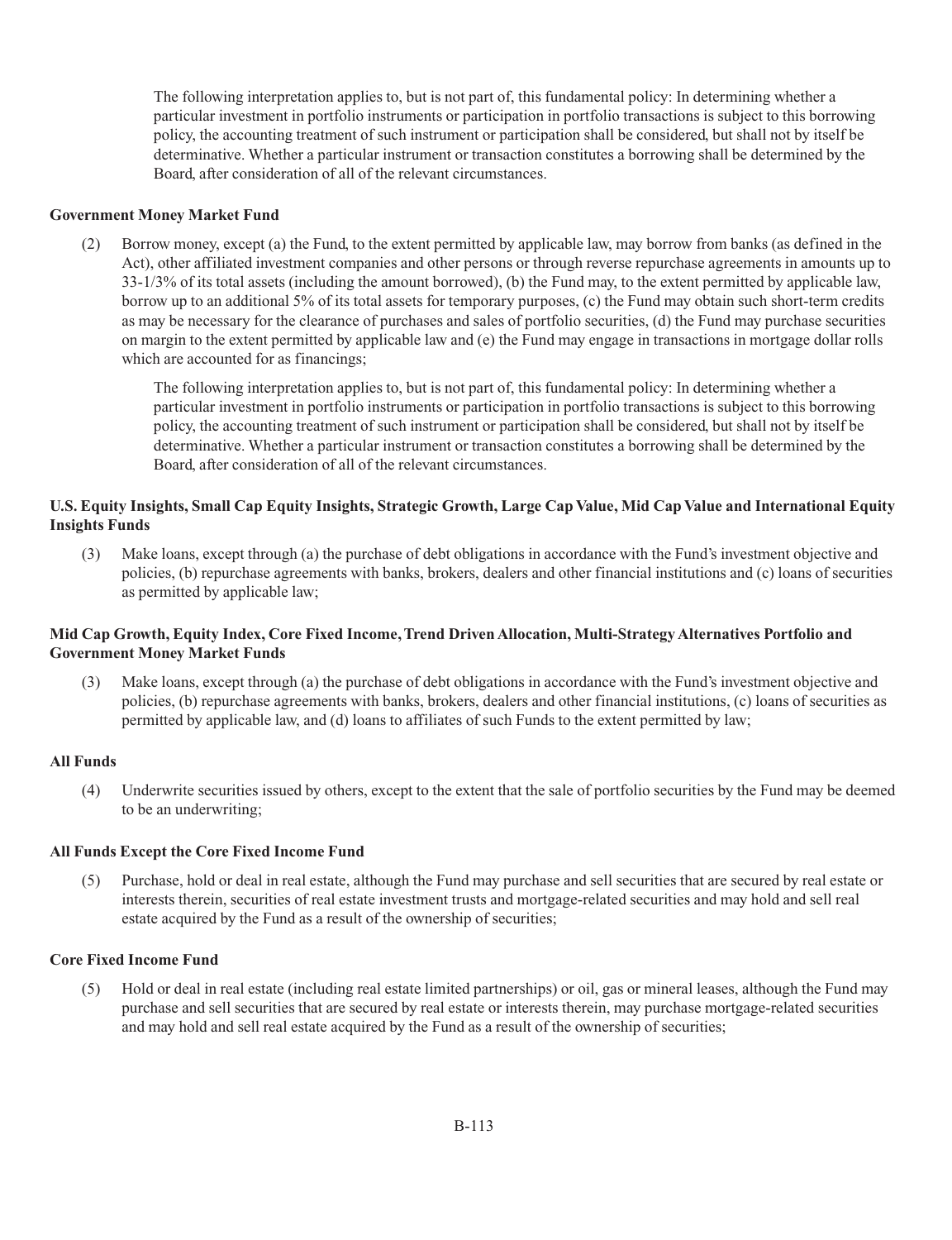## **All Funds Except Multi-Strategy Alternatives Portfolio**

(6) Invest in commodities or commodity contracts, except that the Fund may invest in currency and financial instruments and contracts that are commodities or commodity contracts;

## **Multi-Strategy Alternatives Portfolio**

(6) Invest in physical commodities, except that the Fund may invest in currency and financial instruments and contracts in accordance with its investment objective and policies, including without limitation, structured notes, futures contracts, swaps, options on commodities, currencies, swaps and futures, ETFs, investment pools and other instruments, regardless of whether such instrument is considered to be a commodity;

## **All Funds**

(7) Issue senior securities to the extent such issuance would violate applicable law;

## **All Funds Except the Strategic Growth Fund**

(8) Make any investment inconsistent with the Fund's classification as a diversified company under the Act. This restriction does not, however, apply to any Fund classified as a non-diversified company under the Act;

The Trend Driven Allocation Fund was previously registered as a non-diversified investment company. Pursuant to current positions of the SEC staff, the Fund's classification has changed from non-diversified to diversified, and the Fund will not be able to become non-diversified unless it seeks and obtains the approval of shareholders. Accordingly, the Fund may not make any investment inconsistent with the Fund's classification as a diversified company under the Act.

Each Fund may, notwithstanding any other fundamental investment restriction or policy, invest some or all of its assets in a single open-end investment company or series thereof with substantially the same investment restrictions and policies as the Fund. Greater than 25% of the Multi-Strategy Alternatives Portfolio's total assets may be indirectly exposed to a particular industry through its investment in one or more Underlying Funds.

For purposes of the Funds' industry concentration policies, the Investment Adviser may analyze the characteristics of a particular issuer and instrument and may assign an industry classification consistent with those characteristics. The Investment Adviser may, but need not, consider industry classifications provided by third parties, and the classifications applied to Fund investments will be informed by applicable law.

### **Non-Fundamental Investment Restrictions**

In addition to the fundamental policies mentioned above, the Trustees have adopted the following non-fundamental policies with respect to the Government Money Market Fund, which can be changed or amended by action of the Trustees without approval of shareholders. Again, for purposes of the following limitations, any limitation which involves a maximum percentage shall not be considered violated unless an excess over the percentage occurs immediately after, and is caused by, an acquisition of securities by the Fund.

The Government Money Market Fund may not:

- (a) Purchase additional securities if the Fund's borrowings (excluding covered mortgage dollar rolls and such short-term credits as may be necessary for the clearance of purchases and sales of portfolio securities) exceed 5% of its net assets; or
- (b) Make short sales of securities, except that the Fund may make short sales against the box; or
- (c) Engage in reverse repurchase transactions, notwithstanding the Fund's fundamental policy that would allow the Fund to borrow through reverse repurchase agreements.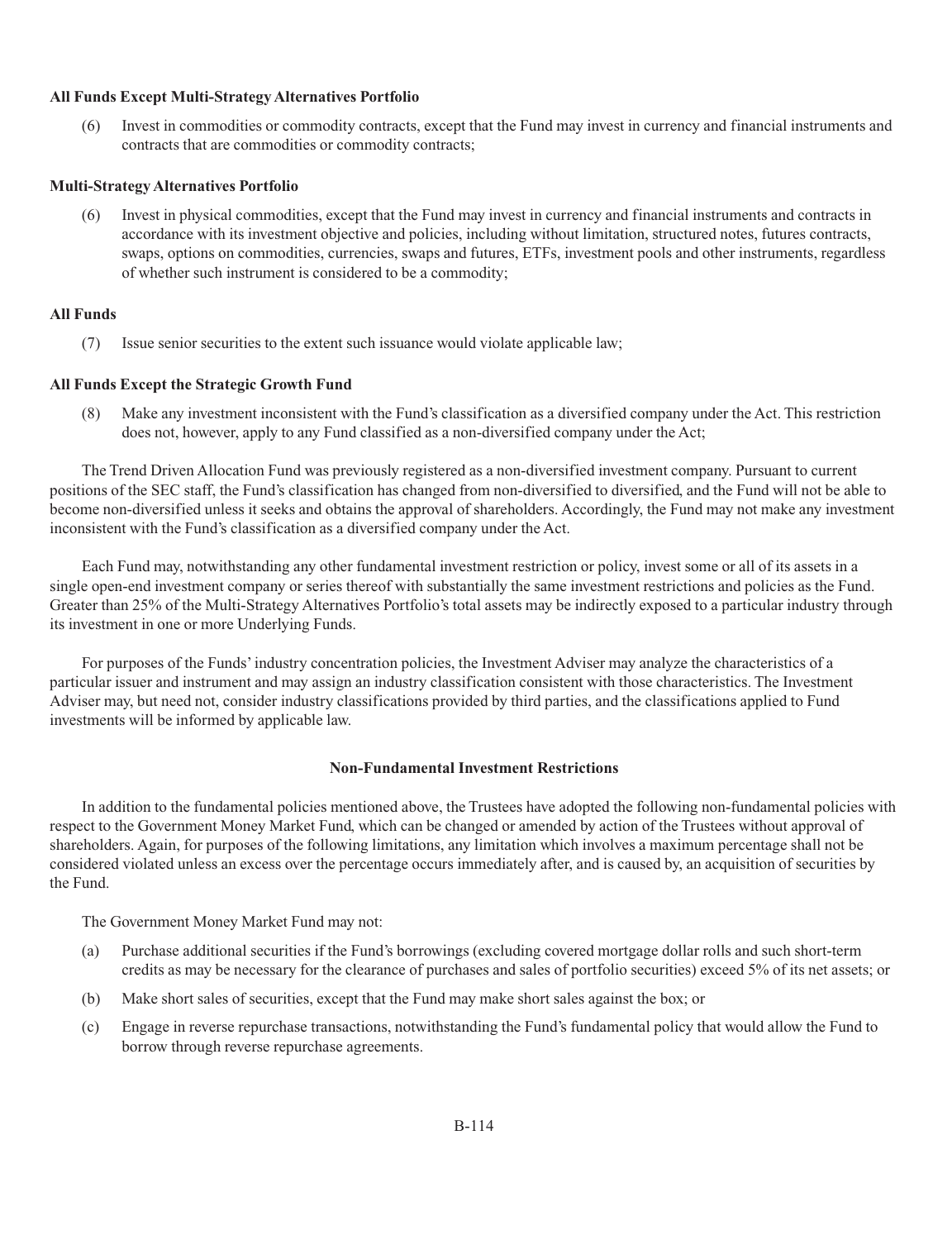#### **Additional Restrictions Applicable to the Government Money Market Fund**

The Government Money Market Fund must also comply, as a non-fundamental policy, with Rule 2a-7 under the Act. While a detailed and technical rule, Rule 2a-7 generally requires money market funds to meet four basic risk-limiting conditions relating to portfolio maturity, portfolio quality, portfolio diversification and portfolio liquidity.

*Portfolio maturity*. Rule 2a-7 requires that the maximum maturity (as determined in accordance with Rule 2a-7) of any security in the Government Money Market Fund's portfolio not exceed 13 months and the Fund's dollar-weighted average portfolio maturity and dollar-weighted average portfolio life not exceed 60 days or 120 days, respectively.

*Portfolio quality*. Under Rule 2a-7, the Government Money Market Fund may invest only in "Eligible Securities." Eligible Securities are U.S. dollar-denominated securities that are either (i) U.S. Government Securities, (ii) issued by other investment companies that are money market funds, or (iii) determined by the Investment Adviser to present minimal credit risks to the Fund. In addition, the Fund, as a matter of non-fundamental policy, only invests in First Tier Securities. "First Tier Securities" are (a) securities rated in the highest short-term rating category by at least two NRSROs, or if only one NRSRO has assigned a rating, by that NRSRO; (b) securities issued or guaranteed by, or that otherwise allow the Fund under certain conditions to demand payment from, an entity with such ratings; or (c) securities subject to repurchase agreements that are collateralized by First Tier Securities. U.S. Government Securities are considered First Tier Securities. Securities rated in the top two short-term rating categories by at least two NRSROs or by the only NRSRO which has assigned a rating, but which are not First Tier securities are "Second Tier securities." Securities without short-term ratings may be purchased if they are deemed to be of comparable quality by the Investment Adviser to First Tier Securities. In addition, the Fund may generally rely on the credit quality of the guarantee or demand feature in determining the credit quality of a security supported by a guarantee or demand feature. NRSROs include Standard & Poor's, Moody's, Fitch and Dominion Bond Rating Service Limited. For a description of their rating categories, see Appendix A.

*Portfolio diversification*. The Government Money Market Fund may not invest more than 5% of its total assets in the securities of any one issuer (except U.S. Government Securities, repurchase agreements collateralized fully by such securities and certain securities that are backed by escrowed U.S. Government Securities). The Fund may, however, invest up to 25% of its total assets in the First Tier Securities of a single issuer for a period of up to three business days after the purchase thereof. Certain affiliated issuers are treated as a single issuer for purposes of these requirements. Subject to certain exceptions, immediately after the acquisition of any demand features or guarantees (i.e., generally, the right to sell the security at a price equal to its approximate amortized cost (for a demand feature) or principal amount (for a guarantee) plus accrued interest), with respect to all of the assets of the Fund, no more than 10% of the Fund's total assets may be invested in securities issued by or subject to demand features or guarantees issued by the same issuer.

*Portfolio liquidity*. The Government Money Market Fund is required to maintain a sufficient degree of liquidity necessary to meet reasonably foreseeable redemption requests. In addition, the Fund: (i) must hold at least 10% of its total assets in "daily liquid assets" (as defined in the Prospectus); and (ii) must hold at least 30% of its total assets in "weekly liquid assets" (as defined in the Prospectus). The Fund may not acquire an illiquid security if, after the purchase, more than 5% of the Fund's total assets would consist of illiquid securities.

*Defaults and other Adverse Events*. In the event that a portfolio security of the Fund experiences a default or certain other adverse events, the Rule imposes additional requirements. Upon the occurrence of (i) a default with respect to a portfolio security (other than an immaterial default unrelated to the financial condition of the issuer), (ii) a portfolio security ceasing to be an Eligible Security (e.g., no longer presents minimal credit risks), or (iii) an event of insolvency (as defined in the Rule) occurring with respect to the issuer of a portfolio security or the provider of any demand feature or guarantee, the Fund will dispose of such security as soon as practicable consistent with achieving an orderly disposition of the security, absent a finding by the Board of Trustees that disposal of the portfolio security would not be in the best interests of the Fund (which determination may take into account, among other factors, market conditions that could affect the orderly disposition of the portfolio security).

"Value" for the purposes of all investment restrictions means the value used in determining a Fund's NAV. "U.S. Government Securities" shall mean securities issued or guaranteed by the U.S. government or any of its agencies or instrumentalities.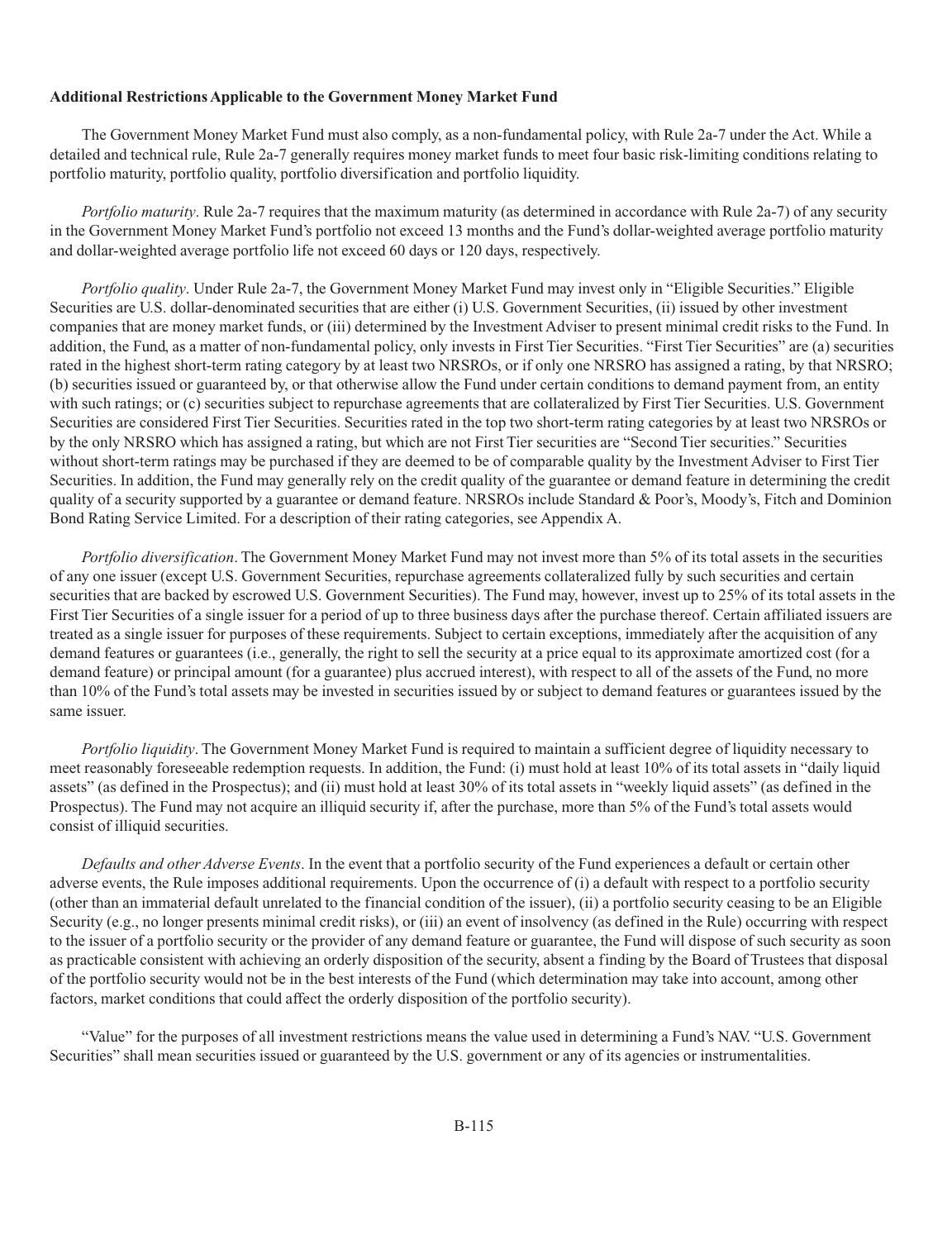## **TRUSTEES AND OFFICERS**

#### **The Trust's Leadership Structure**

The business and affairs of the Funds are managed under the direction of the Board of Trustees (the "Board"), subject to the laws of the State of Delaware and the Trust's Declaration of Trust. The Trustees are responsible for deciding matters of overall policy and reviewing the actions of the Trust's service providers. The officers of the Trust conduct and supervise each Fund's daily business operations. Trustees who are not deemed to be "interested persons" of the Trust as defined in the Act are referred to as "Independent Trustees." Trustees who are deemed to be "interested persons" of the Trust are referred to as "Interested Trustees." The Board is currently composed of ten Independent Trustees and one Interested Trustee. The Board has selected an Independent Trustee to act as Chair, whose duties include presiding at meetings of the Board and its Committees, except as otherwise specified in the applicable Committee charter documents, and acting as a focal point to address significant issues that may arise between regularly scheduled Board and Committee meetings. In the performance of the Chair's duties, the Chair will consult with the other Independent Trustees and the Funds' officers and legal counsel, as appropriate. The Chair may perform other functions as requested by the Board from time to time.

The Board meets as often as necessary to discharge its responsibilities. Currently, the Board conducts regular, meetings at least six times a year, and holds special in-person or telephonic meetings as necessary to address specific issues that require attention prior to the next regularly scheduled meeting. In addition, the Independent Trustees meet at least annually to review, among other things, investment management agreements, distribution (Rule 12b-1) and/or service plans and related agreements, transfer agency agreements and certain other agreements providing for the compensation of Goldman Sachs and/or its affiliates by the Funds, and to consider such other matters as they deem appropriate.

The Board has established five standing committees – Audit, Governance and Nominating, Compliance, Valuation and Contract Review Committees. The Board may establish other committees, or nominate one or more Trustees to examine particular issues related to the Board's oversight responsibilities, from time to time. Each Committee meets periodically to perform its delegated oversight functions and reports its findings and recommendations to the Board. For more information on the Committees, see the section "STANDING BOARD COMMITTEES," below.

The Trustees have determined that the Trust's leadership structure is appropriate because it allows the Trustees to effectively perform their oversight responsibilities.

## **Trustees of the Trust**

Information pertaining to the Trustees of the Trust as of April 29, 2022 is set forth below.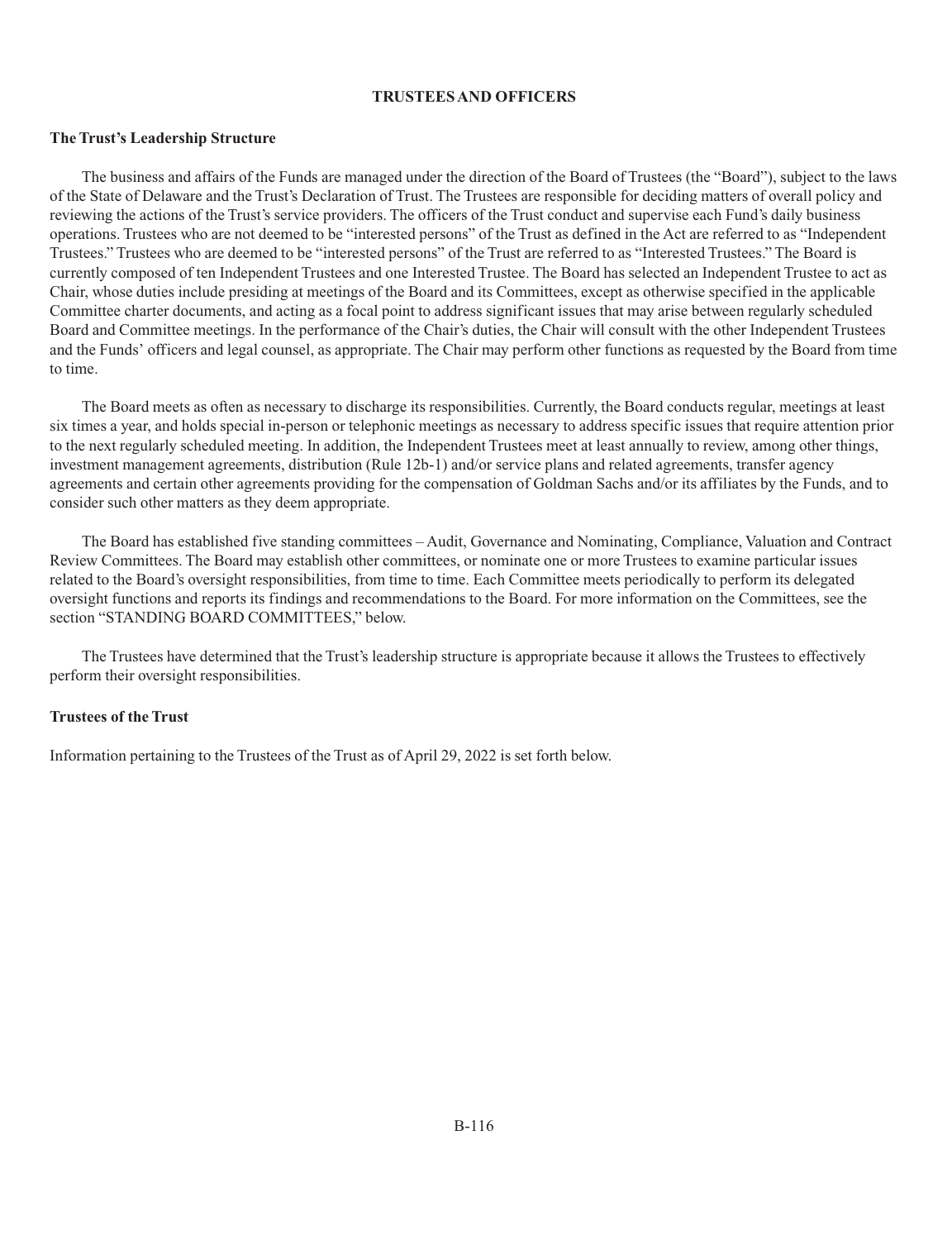# **Independent Trustees**

| Name, Address<br>and Age <sup>1</sup> | Position(s)<br><b>Held with</b><br>the Trust | <b>Term of Office</b><br>and Length of<br>Time Served <sup>2</sup> | <b>Principal Occupation(s) During Past 5 Years</b>                                                                                                                                                                                                                                                                                                                                                                                                                                                                                                                                                               | Number of<br>Portfolios in<br><b>Fund Complex</b><br>Overseen by<br>Trustee <sup>3</sup> | Other<br><b>Directorships</b><br><b>Held</b> by<br>Trustee <sup>4</sup>    |
|---------------------------------------|----------------------------------------------|--------------------------------------------------------------------|------------------------------------------------------------------------------------------------------------------------------------------------------------------------------------------------------------------------------------------------------------------------------------------------------------------------------------------------------------------------------------------------------------------------------------------------------------------------------------------------------------------------------------------------------------------------------------------------------------------|------------------------------------------------------------------------------------------|----------------------------------------------------------------------------|
| Jessica Palmer<br>Age: 73             | Chair of the<br>Board of<br>Trustees         | Since 2018<br>(Trustee since)<br>2007)                             | Ms. Palmer is retired. She was formerly Consultant,<br>Citigroup Human Resources Department (2007-<br>2008); Managing Director, Citigroup Corporate and<br>Investment Banking (previously, Salomon Smith<br>Barney/Salomon Brothers) (1984-2006). Ms.<br>Palmer was a Member of the Board of Trustees of<br>Indian Mountain School (private elementary and<br>secondary school) (2004-2009).                                                                                                                                                                                                                     | 105                                                                                      | None                                                                       |
|                                       |                                              |                                                                    | Chair of the Board of Trustees—Goldman Sachs<br>Variable Insurance Trust and Goldman Sachs Trust.                                                                                                                                                                                                                                                                                                                                                                                                                                                                                                                |                                                                                          |                                                                            |
| Dwight L.<br><b>Bush</b><br>Age: 65   | Trustee                                      | Since 2020                                                         | Ambassador Bush is President and CEO of D.L.<br>Bush & Associates (a financial advisory and private<br>investment firm) $(2002-2014$ and $2017$ -present);<br>Director of MoneyLion, Inc. (an operator of a<br>data-driven, digital financial platform)<br>(2021–present); and was formerly U.S. Ambassador<br>to the Kingdom of Morocco (2014–2017) and a<br>Member of the Board of Directors of Santander<br>Bank, N.A. (2018–2019). Previously,<br>Ambassador Bush served as an Advisory Board<br>Member of Goldman Sachs Variable Insurance Trust<br>and Goldman Sachs Trust (October 2019-January<br>2020). | 105                                                                                      | None                                                                       |
|                                       |                                              |                                                                    | Trustee—Goldman Sachs Variable Insurance Trust<br>and Goldman Sachs Trust.                                                                                                                                                                                                                                                                                                                                                                                                                                                                                                                                       |                                                                                          |                                                                            |
| Kathryn A.<br>Cassidy<br>Age: 68      | Trustee                                      | Since $2015$                                                       | Ms. Cassidy is retired. She is Director, Vertical<br>Aerospace Ltd. (an aerospace and technology<br>company) (2021–present). Formerly, Ms. Cassidy<br>was Advisor to the Chairman (May 2014–December<br>2014); and Senior Vice President and Treasurer<br>(2008-2014), General Electric Company & General<br>Electric Capital Corporation (technology and<br>financial services companies).                                                                                                                                                                                                                      | 105                                                                                      | Vertical<br>Aerospace Ltd.<br>(an aerospace)<br>and technology<br>company) |
|                                       |                                              |                                                                    | Trustee-Goldman Sachs Variable Insurance Trust<br>and Goldman Sachs Trust.                                                                                                                                                                                                                                                                                                                                                                                                                                                                                                                                       |                                                                                          |                                                                            |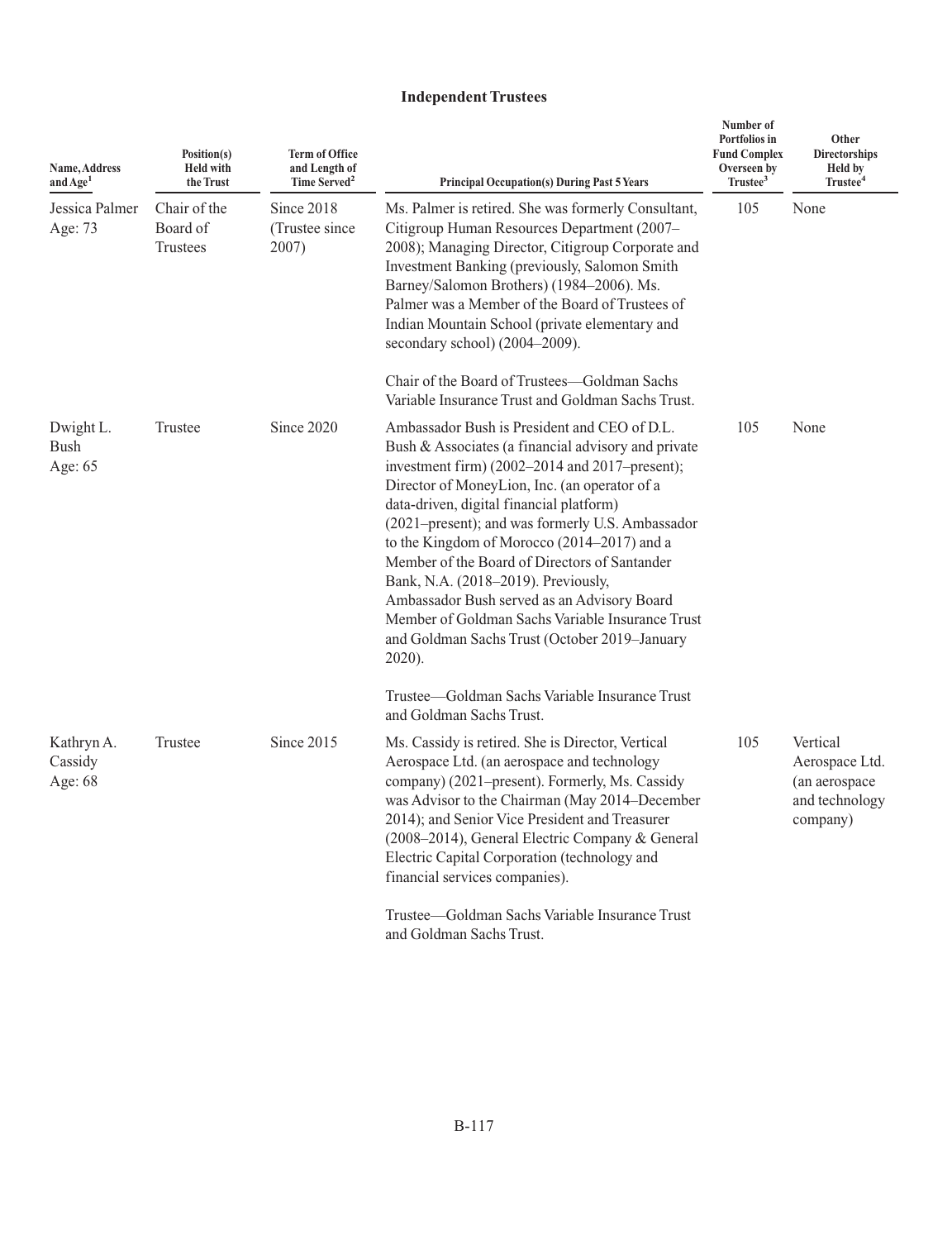| Position(s)<br>Name, Address<br><b>Held with</b><br>and Age <sup>1</sup><br>the Trust |         | <b>Term of Office</b><br>and Length of<br>Time Served <sup>2</sup> | <b>Principal Occupation(s) During Past 5 Years</b>                                                                                                                                                                                                                                                                                                                                                                                                                                                                                                                                     | Number of<br>Portfolios in<br><b>Fund Complex</b><br>Overseen by<br>Trustee <sup>3</sup> | Other<br><b>Directorships</b><br><b>Held</b> by<br>Trustee <sup>4</sup> |  |
|---------------------------------------------------------------------------------------|---------|--------------------------------------------------------------------|----------------------------------------------------------------------------------------------------------------------------------------------------------------------------------------------------------------------------------------------------------------------------------------------------------------------------------------------------------------------------------------------------------------------------------------------------------------------------------------------------------------------------------------------------------------------------------------|------------------------------------------------------------------------------------------|-------------------------------------------------------------------------|--|
| John G. Chou<br>Age: 65                                                               | Trustee | Since 2022                                                         | Mr. Chou is Executive Vice President and Special<br>Advisor to the Chairman and CEO of<br>AmerisourceBergen Corporation (a pharmaceutical<br>and healthcare company) (2021–present); and<br>formerly held various executive management<br>positions with AmerisourceBergen Corporation,<br>including Executive Vice President and Chief Legal<br>Officer (2019–2021); Corporate Secretary<br>(2019–2020); Executive Vice President and Chief<br>Legal & Business Officer (2017–2019); and<br><b>Executive Vice President and General Counsel</b><br>$(2011 - 2017).$                   | 105                                                                                      | None                                                                    |  |
|                                                                                       |         |                                                                    | Trustee—Goldman Sachs Variable Insurance Trust<br>and Goldman Sachs Trust.                                                                                                                                                                                                                                                                                                                                                                                                                                                                                                             |                                                                                          |                                                                         |  |
| Diana M.<br>Daniels<br>Age: 72                                                        | Trustee | Since 2007                                                         | Ms. Daniels is retired. Formerly, she was Vice<br>President, General Counsel and Secretary, The<br>Washington Post Company (1991-2006). Ms.<br>Daniels is a Trustee Emeritus and serves as a<br>Presidential Councillor of Cornell University<br>(2013–Present); former Member of the Legal<br>Advisory Board, New York Stock Exchange<br>(2003–2006) and of the Corporate Advisory Board,<br>Standish Mellon Management Advisors<br>$(2006 - 2007).$                                                                                                                                  | 105                                                                                      | None                                                                    |  |
|                                                                                       |         |                                                                    | Trustee—Goldman Sachs Variable Insurance Trust<br>and Goldman Sachs Trust.                                                                                                                                                                                                                                                                                                                                                                                                                                                                                                             |                                                                                          |                                                                         |  |
| Joaquin<br>Delgado<br>Age: 62                                                         | Trustee | Since 2020                                                         | Dr. Delgado is retired. He is Director, Stepan<br>Company (a specialty chemical manufacturer)<br>(2011–present); and was formerly Director,<br>Hexion Inc. (a specialty chemical manufacturer)<br>(2019–2022); Executive Vice President, Consumer<br>Business Group of 3M Company (July 2016–July<br>2019); and Executive Vice President, Health Care<br>Business Group of 3M Company (October<br>2012-July 2016). Previously, Dr. Delgado served as<br>an Advisory Board Member of Goldman Sachs<br>Variable Insurance Trust and Goldman Sachs Trust<br>(October 2019– January 2020). | 105                                                                                      | <b>Stepan Company</b><br>(a specialty<br>chemical<br>manufacturer)      |  |
|                                                                                       |         |                                                                    | Trustee-Goldman Sachs Variable Insurance Trust<br>and Goldman Sachs Trust.                                                                                                                                                                                                                                                                                                                                                                                                                                                                                                             |                                                                                          |                                                                         |  |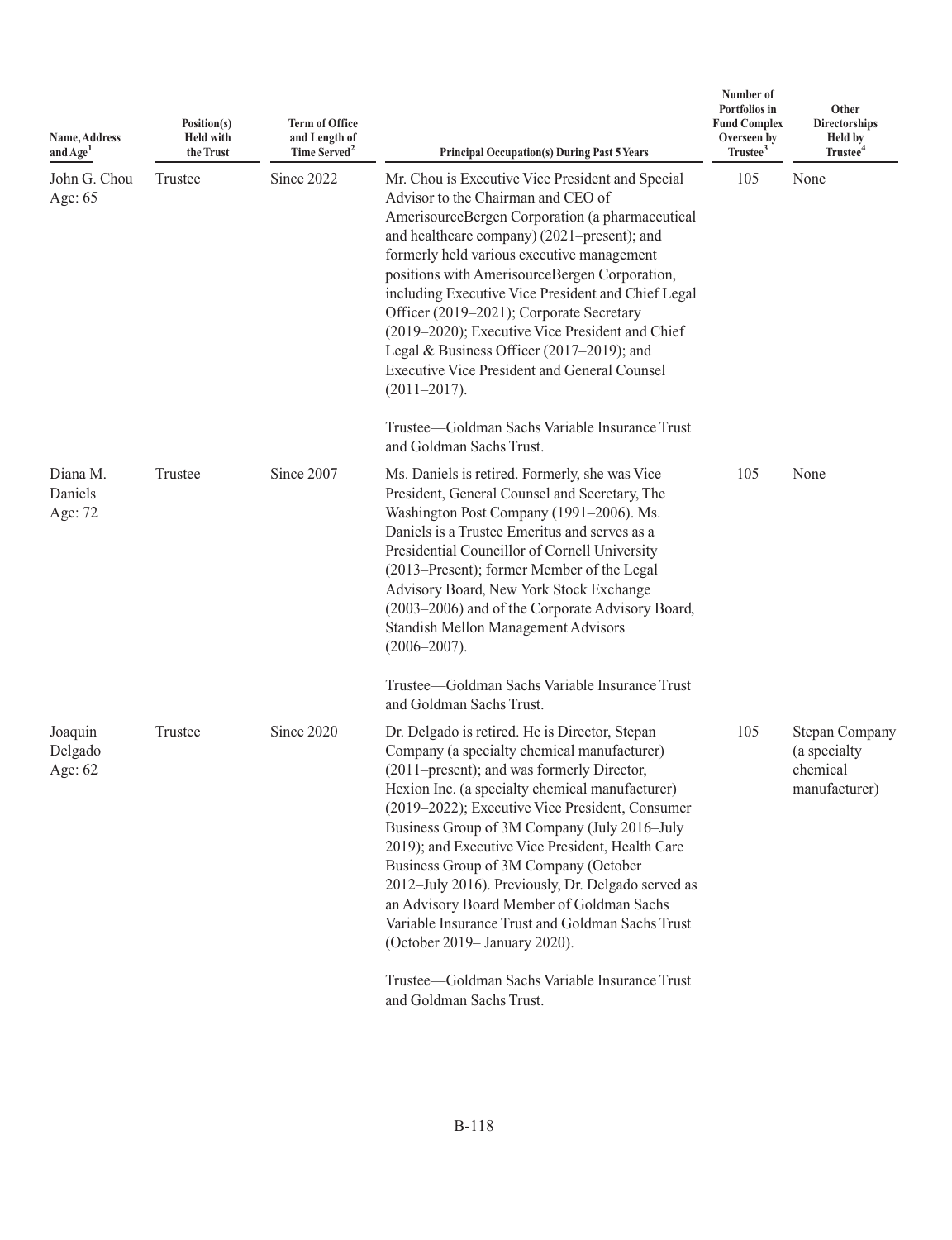| Name, Address<br>and Age <sup>1</sup> | Position(s)<br><b>Term of Office</b><br><b>Held with</b><br>and Length of<br>Time Served <sup>2</sup><br>the Trust                                                                                      |            | <b>Principal Occupation(s) During Past 5 Years</b>                                                                                                                                                                                                                                                                                                                                                                                                                            | Number of<br>Portfolios in<br><b>Fund Complex</b><br>Overseen by<br>Trustee <sup>3</sup> | Other<br><b>Directorships</b><br><b>Held</b> by<br>Trustee <sup>4</sup>                   |  |
|---------------------------------------|---------------------------------------------------------------------------------------------------------------------------------------------------------------------------------------------------------|------------|-------------------------------------------------------------------------------------------------------------------------------------------------------------------------------------------------------------------------------------------------------------------------------------------------------------------------------------------------------------------------------------------------------------------------------------------------------------------------------|------------------------------------------------------------------------------------------|-------------------------------------------------------------------------------------------|--|
| Eileen H.<br>Dowling<br>Age: 59       | Since 2021<br>Ms. Dowling is retired. Formerly, she was Senior<br>Trustee<br>Advisor (April 2021–September 2021); and<br>Managing Director (2013-2021), BlackRock, Inc. (a<br>financial services firm). |            | 105                                                                                                                                                                                                                                                                                                                                                                                                                                                                           | None                                                                                     |                                                                                           |  |
|                                       |                                                                                                                                                                                                         |            | Trustee—Goldman Sachs Variable Insurance Trust<br>and Goldman Sachs Trust.                                                                                                                                                                                                                                                                                                                                                                                                    |                                                                                          |                                                                                           |  |
| Roy W.<br>Templin<br>Age: 61          | Trustee                                                                                                                                                                                                 | Since 2013 | Mr. Templin is retired. He is Director, Armstrong<br>World Industries, Inc. (a designer and manufacturer<br>of ceiling and wall systems) (2016–Present); and<br>was formerly Chairman of the Board of Directors,<br>Con-Way Incorporated (a transportation, logistics<br>and supply chain management service company)<br>(2014–2015); Executive Vice President and Chief<br>Financial Officer, Whirlpool Corporation (an<br>appliance manufacturer and marketer) (2004–2012). | 105                                                                                      | Armstrong<br>World<br>Industries, Inc. (a<br>ceiling and wall<br>systems<br>manufacturer) |  |
|                                       |                                                                                                                                                                                                         |            | Trustee—Goldman Sachs Variable Insurance Trust<br>and Goldman Sachs Trust.                                                                                                                                                                                                                                                                                                                                                                                                    |                                                                                          |                                                                                           |  |
| Gregory G.<br>Weaver<br>Age: 70       | Trustee                                                                                                                                                                                                 | Since 2015 | Mr. Weaver is retired. He is Director, Verizon<br>Communications Inc. (2015–Present); and was<br>formerly Chairman and Chief Executive Officer,<br>Deloitte & Touche LLP (a professional services<br>firm) (2001-2005 and 2012-2014); and Member of<br>the Board of Directors, Deloitte & Touche LLP<br>$(2006 - 2012).$                                                                                                                                                      | 105                                                                                      | Verizon<br>Communications, Inc.                                                           |  |
|                                       |                                                                                                                                                                                                         |            | Trustee—Goldman Sachs Variable Insurance Trust<br>and Goldman Sachs Trust.                                                                                                                                                                                                                                                                                                                                                                                                    |                                                                                          |                                                                                           |  |
| Paul C. Wirth<br>Age: 64              | Trustee                                                                                                                                                                                                 | Since 2022 | Mr. Wirth is retired. Formerly, he was Deputy Chief<br>Financial Officer and Principal Accounting Officer<br>(2011–2020); Finance Director and Principal<br>Accounting Officer (2010–2011); and Managing<br>Director, Global Controller, and Chief Accounting<br>Officer (2005–2010) of Morgan Stanley.                                                                                                                                                                       | 105                                                                                      | None                                                                                      |  |
|                                       |                                                                                                                                                                                                         |            | Trustee-Goldman Sachs Variable Insurance Trust<br>and Goldman Sachs Trust.                                                                                                                                                                                                                                                                                                                                                                                                    |                                                                                          |                                                                                           |  |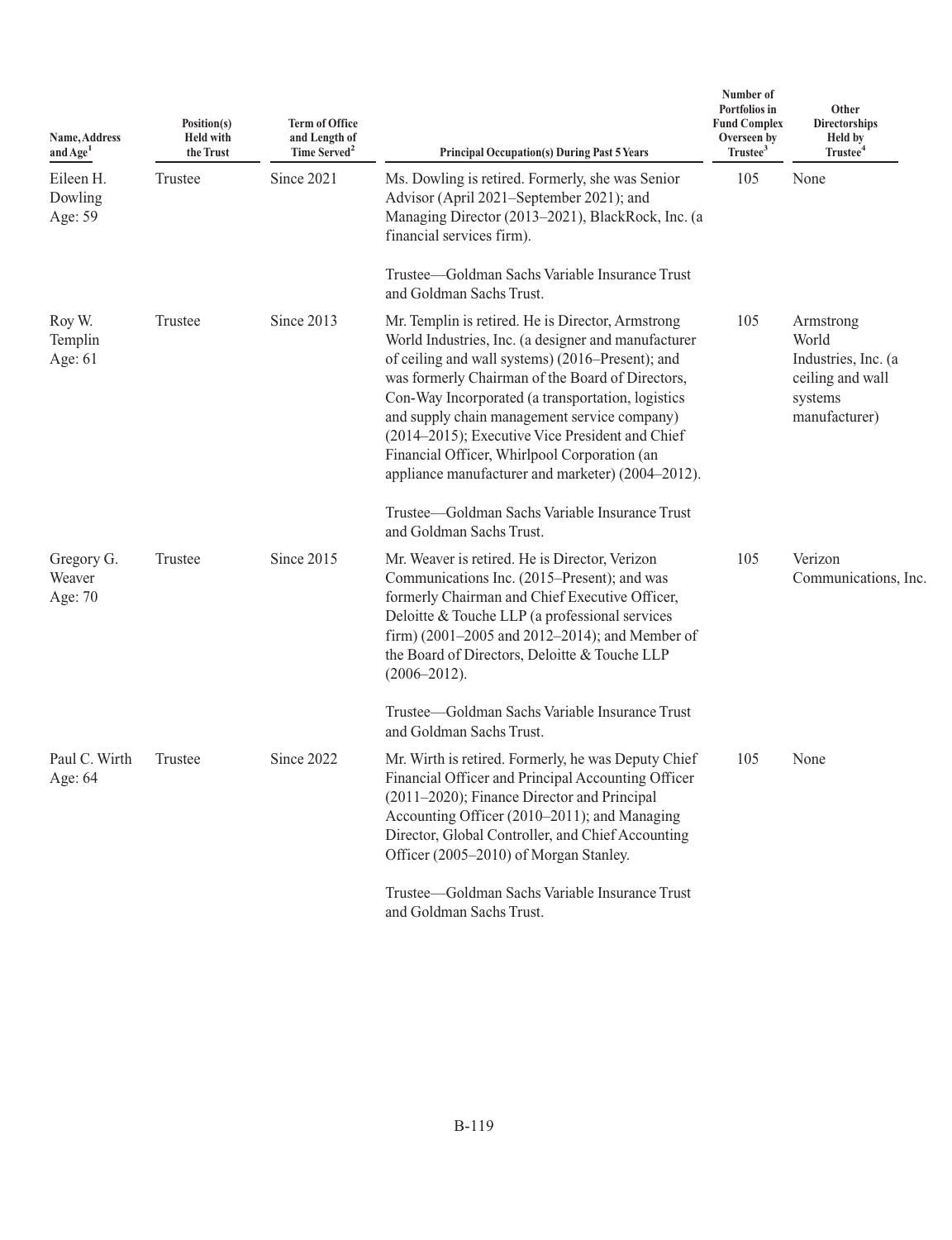## **Interested Trustee**

| James A.  | President and | Since 2007 | Advisory Director, Goldman Sachs (January 2018)            | 170 None |
|-----------|---------------|------------|------------------------------------------------------------|----------|
| McNamara* | Trustee       |            | -Present); Managing Director, Goldman Sachs (January       |          |
| Age: $59$ |               |            | 2000–December 2017); Director of Institutional Fund Sales, |          |
|           |               |            | GSAM (April 1998– December 2000); and Senior Vice          |          |
|           |               |            | President and Manager, Dreyfus Institutional Service       |          |
|           |               |            | Corporation (January 1993–April 1998).                     |          |
|           |               |            | President and Trustee—Goldman Sachs Variable Insurance     |          |
|           |               |            | Trust: Goldman Sachs Trust: Goldman Sachs Trust II:        |          |
|           |               |            | Goldman Sachs MLP and Energy Renaissance Fund;             |          |
|           |               |            | Goldman Sachs ETF Trust; Goldman Sachs ETF Trust II;       |          |
|           |               |            | Goldman Sachs Credit Income Fund; and Goldman Sachs        |          |
|           |               |            | Real Estate Diversified Income Fund.                       |          |

- Mr. McNamara is considered to be an "Interested Trustee" because he holds positions with Goldman Sachs and owns securities issued by The Goldman Sachs Group, Inc. Mr. McNamara holds comparable positions with certain other companies of which
- Goldman Sachs, GSAM or an affiliate thereof is the investment adviser, administrator and/or distributor.<br><sup>1</sup> Each Trustee may be contacted by writing to the Trustee, c/o Goldman Sachs, 200 West Street, New York, New York, Attn: Caroline Kraus.<br><sup>2</sup> Subject to such policies as may be adopted by the Board from time-to-time, each Trustee holds office for an indefinite
- term, until the earliest of: (a) the election of his or her successor; (b) the date the Trustee resigns or is removed by the Board or shareholders, in accordance with the Trust's Declaration of Trust; or (c) the termination of the Trust. The Board has adopted policies which provide that each Independent Trustee shall retire as of December 31<sup>st</sup> of the calendar year in which he or she reaches (a) his or her 75<sup>th</sup> birthday or (b) the 15<sup>th</sup> anniversary of the date he or she became a Trustee, whichever is earlier, unless a waiver of such requirements shall have been adopted by a majority of the other Trustees. These policies may be changed
- by the Trustees without shareholder vote.<br><sup>3</sup> The Goldman Sachs Fund Complex includes certain other companies listed above for each respective Trustee. As of April 29, 2022, Goldman Sachs Variable Insurance Trust consisted of 16 portfolios (12 of which offered shares to the public); Goldman Sachs Trust consisted of 89 portfolios (87 of which offered shares to the public); Goldman Sachs Trust II consisted of 18 portfolios (16 of which offered shares to the public); Goldman Sachs ETF Trust consisted of 43 portfolios (29 of which offered shares to the public); and Goldman Sachs ETF Trust II, Goldman Sachs MLP and Energy Renaissance Fund, Goldman Sachs Credit Income Fund and Goldman Sachs Real Estate Diversified Income Fund each consisted of one portfolio. Goldman Sachs
- Credit Income Fund did not offer shares to the public.<br><sup>4</sup> This column includes only directorships of companies required to report to the SEC under the Securities Exchange Act of 1934 (i.e., "public companies") or other investment companies registered under the Act.

The significance or relevance of a Trustee's particular experience, qualifications, attributes and/or skills is considered by the Board on an individual basis. Experience, qualifications, attributes and/or skills common to all Trustees include the ability to critically review, evaluate and discuss information provided to them and to interact effectively with the other Trustees and with representatives of the Investment Adviser and its affiliates, other service providers, legal counsel and the Funds' independent registered public accounting firm, the capacity to address financial and legal issues and exercise reasonable business judgment, and a commitment to the representation of the interests of the Funds and their shareholders. The Governance and Nominating Committee's charter contains certain other factors that are considered by the Governance and Nominating Committee in identifying and evaluating potential nominees to serve as Independent Trustees. Based on each Trustee's experience, qualifications, attributes and/or skills, considered individually and with respect to the experience, qualifications, attributes and/or skills of other Trustees, the Board has concluded that each Trustee should serve as a Trustee. Below is a brief discussion of the experience, qualifications, attributes and/or skills of each individual Trustee as of April 29, 2022 that led the Board to conclude that such individual should serve as a Trustee.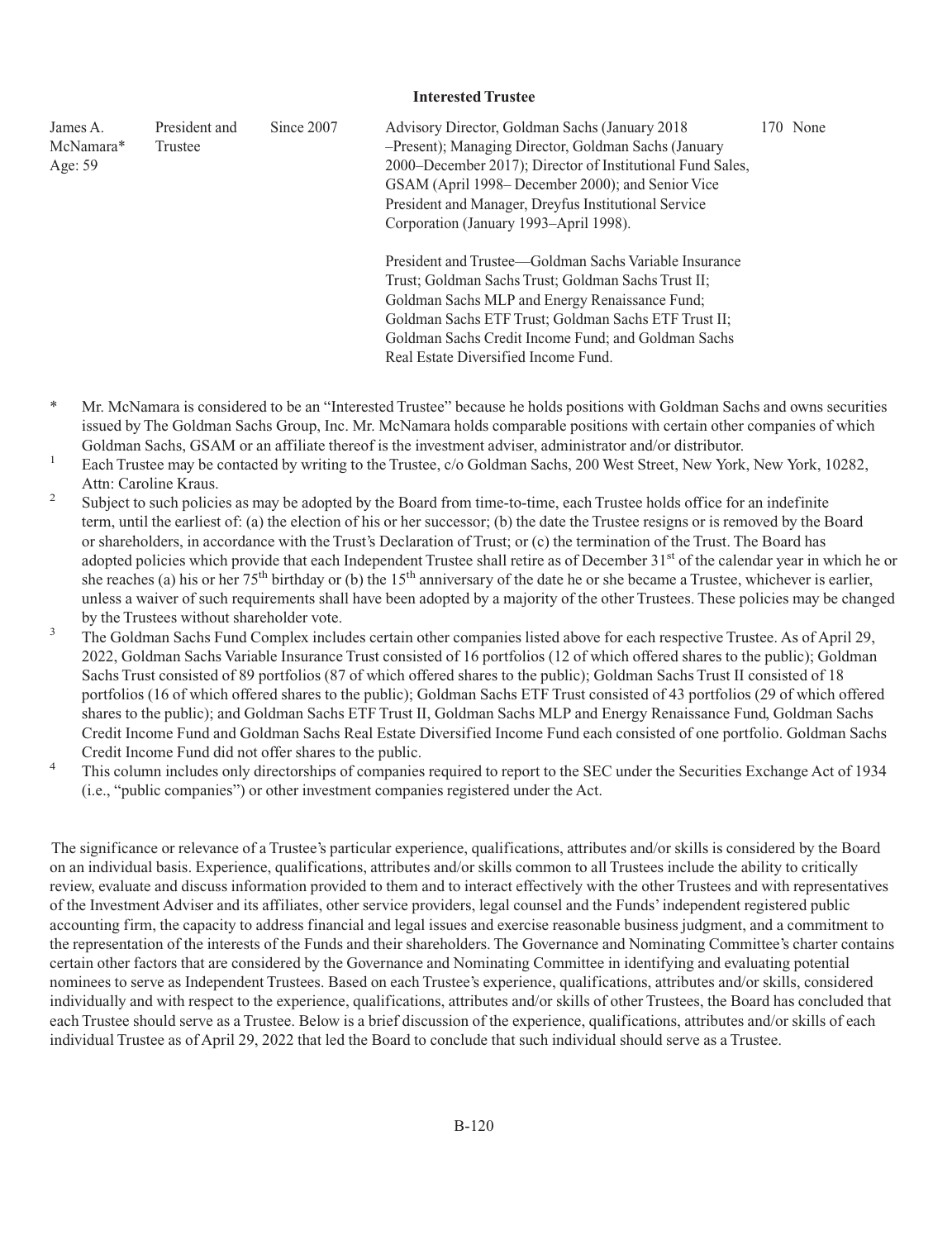**Jessica Palmer**. Ms. Palmer has served as a Trustee since 2007 and Chair of the Board since 2018. Ms. Palmer worked at Citigroup Corporate and Investment Banking (previously, Salomon Smith Barney/Salomon Brothers) for over 20 years, where she was a Managing Director. While at Citigroup Corporate and Investment Banking, Ms. Palmer was Head of Global Risk Management, Chair of the Global Commitment Committee, Co-Chair of International Investment Banking (New York) and Head of Fixed Income Capital Markets. Ms. Palmer was also a member of the Management Committee and Risk Management Operating Committee of Citigroup, Inc. Ms. Palmer was also Assistant Vice President of the International Division at Wells Fargo Bank, N.A. Ms. Palmer was also a member of the Board of Trustees of a private elementary and secondary school. Based on the foregoing, Ms. Palmer is experienced with financial and investment matters.

**Dwight L. Bush.** Ambassador Bush has served as a Trustee since 2020. Ambassador Bush also serves as President and CEO of D.L. Bush & Associates, a financial advisory and private investment firm, and Director of MoneyLion, Inc., an operator of a data-driven, digital financial platform. From 2014 to 2017, he served as U.S. Ambassador to the Kingdom of Morocco. Prior to his service as U.S. Ambassador, he established and served as CEO of Urban Trust Bank and UTB Education Finance, LLC, an integrated provider of education credit services. Ambassador Bush was previously Vice President of Corporate Development for SLM Corporation (commonly known as Sallie Mae). Formerly, he served as a member of the Board of Directors of Santander Bank, N.A., JER Investors Trust, a specialty real estate finance company, and as Vice Chairman of the Board of Directors of CASI Pharmaceuticals (formerly Entremed, Inc.) where he was Chairman of the Audit Committee. He also serves as a member of the Board of Directors for several philanthropic organizations, including the Middle East Investment Initiative and the American Council of Young Political Leaders, and has served on the executive committee of Cornell University. Ambassador Bush previously served on the Trust's Advisory Board. Based on the foregoing, Ambassador Bush is experienced with financial and investment matters.

**Kathryn A. Cassidy.** Ms. Cassidy has served as a Trustee since 2015. She is a member of the Board of Directors for Vertical Aerospace Ltd., a publicly-traded aerospace and technology company, where she serves as Chair of the Audit Committee. Previously, Ms. Cassidy held several senior management positions at General Electric Company ("GE") and General Electric Capital Corporation ("GECapital") and its subsidiaries, where she worked for 35 years, most recently as Advisor to the Chairman of GECapital and Senior Vice President and Treasurer of GE and GECapital. As Senior Vice President and Treasurer, Ms. Cassidy led capital markets and treasury matters of multiple initial public offerings. Ms. Cassidy was responsible for managing global treasury operations, including global funding, hedging, derivative accounting and execution, cash and liquidity management, cash operations and treasury services, and global regulatory compliance and reporting for liquidity, derivatives, market risk and counterparty credit risk. Ms. Cassidy also serves as a Director of buildOn, a not-for-profit organization, where she serves as Chair of the Finance Committee. Based on the foregoing, Ms. Cassidy is experienced with financial and investment matters.

**John G. Chou**. Mr. Chou has served as a Trustee since 2022. Mr. Chou currently serves as Executive Vice President and Special Advisor to the Chairman and Chief Executive Officer at AmerisourceBergen Corporation, where he also formerly held several executive and senior management positions since 2002, including Executive Vice President and Chief Legal Officer, Executive Vice President and Chief Legal & Business Officer, and Executive Vice President and General Counsel. In addition, he previously held senior legal positions at Cigna Corporation, ARCO Chemical Europe, and Arco Chemical Company, and also practiced law at various law firms, including most recently as a member of Eckert Seamens Cherin & Mellott, LLC. Mr. Chou currently serves as a member of the Board of Trustees of Episcopal Community Services and the Board of Directors of Committee of Seventy. Based on the foregoing, Mr. Chou is experienced with financial and investment matters.

**Diana M. Daniels.** Ms. Daniels has served as a Trustee since 2007. Ms. Daniels also serves as a Trustee Emeritus and Presidential Councillor of Cornell University. Ms. Daniels held several senior management positions at The Washington Post Company and its subsidiaries, where she worked for 29 years. While at The Washington Post Company, Ms. Daniels served as Vice President, General Counsel, Secretary to the Board of Directors and Secretary to the Audit Committee. Previously, Ms. Daniels served as Vice President and General Counsel of Newsweek, Inc. Ms. Daniels has also served as Vice Chair and Chairman of the Executive Committee of the Board of Trustees of Cornell University and as a member of the Corporate Advisory Board of Standish Mellon Management Advisors and of the Legal Advisory Board of New York Stock Exchange. Ms. Daniels is also a member of the American Law Institute and of the Advisory Council of the Inter-American Press Association. Based on the foregoing, Ms. Daniels is experienced with legal, financial and investment matters.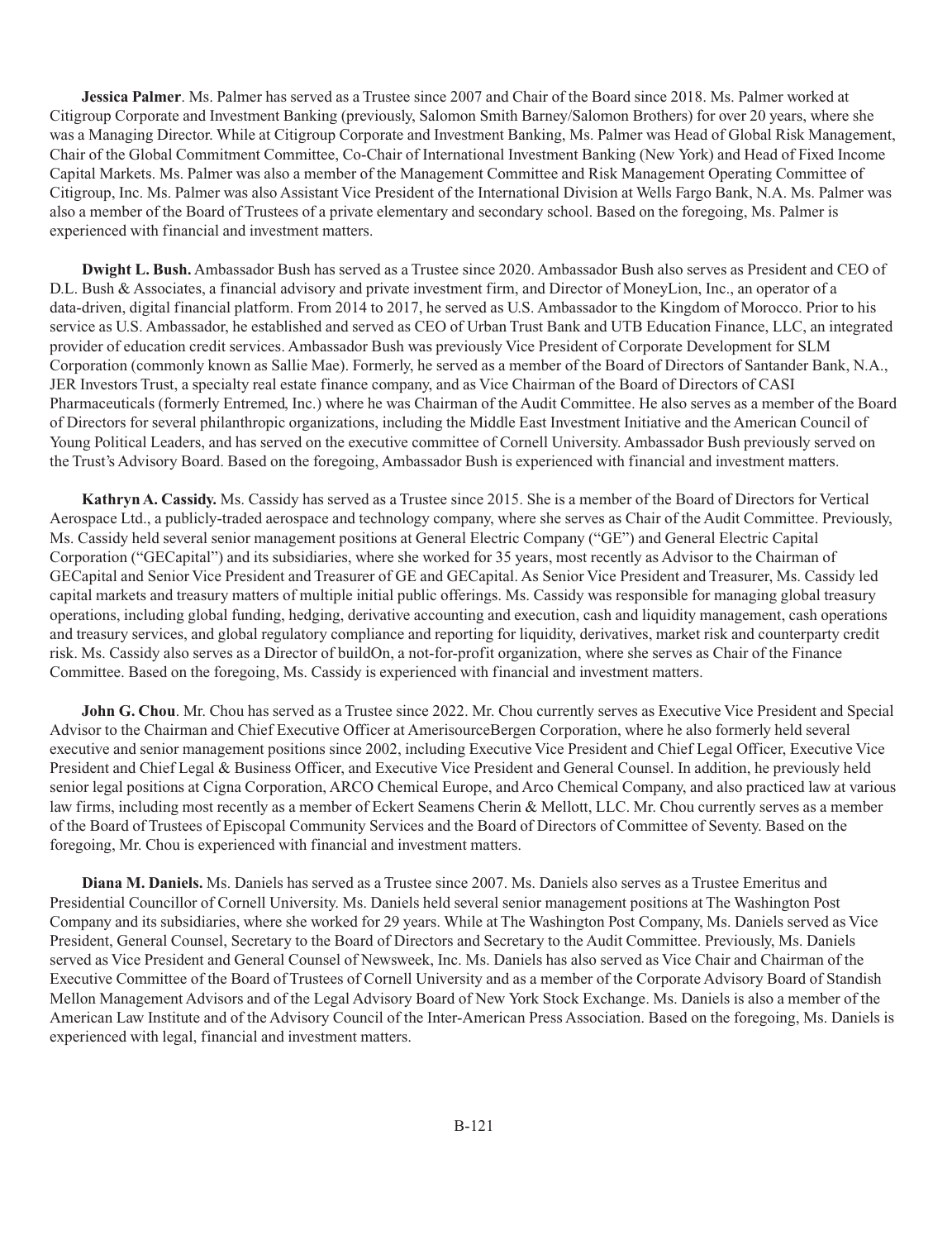**Joaquin Delgado.** Dr. Delgado has served as a Trustee since 2020. Dr. Delgado is a member of the Board of Directors for Stepan Company, a publicly-traded specialty chemical manufacturer. Previously, Dr. Delgado was a member of the Board of Directors for Hexion Inc., a privately held specialty chemical manufacturer, and held several senior management positions at 3M Company, where he worked for over 30 years, most recently as Executive Vice President of 3M Company's Consumer Business Group. As Executive Vice President, Vice President, and General Manager at 3M Company, Dr. Delgado directed mergers and acquisitions worldwide, and was responsible for managing global operations in specialized markets such as semiconductors, consumer electronics, communications, medical and office supplies and software. Dr. Delgado also serves as a member of the Board of Directors of Ballet Austin, a not-for-profit organization. Additionally, he formerly served as a member of the Board of Directors of MacPhail Center for Music, a not-for-profit organization. Dr. Delgado previously served on the Trust's Advisory Board. Based on the foregoing, Dr. Delgado is experienced with financial and investment matters.

**Eileen H. Dowling**. Ms. Dowling has served as a Trustee since 2021. Ms. Dowling worked at BlackRock for over 10 years, where she was a Managing Director and, most recently, a Senior Advisor. While at BlackRock, Ms. Dowling held several senior management positions responsible for clients, investment products and marketing, including Global Head of Consultant Relations, Global Head of Multinationals, Global Head of the Institutional Product Group and Global Head of Institutional Marketing. She also was a member of BlackRock's Global Operating Committee and Product Executive Committee. From 2007-2011, Ms. Dowling was a Managing Director and Global Head of Marketing at Credit Suisse Asset Management. Prior to that, over an 18-year period at Merrill Lynch, Ms. Dowling served in several roles in Investment Banking, Capital Markets and Research. Ms. Dowling currently serves as a Member of the Advisory Board and Finance Committee of New York University's Glucksman Ireland House. Based on the foregoing, Ms. Dowling is experienced with investment, financial and accounting matters.

**RoyW. Templin.** Mr. Templin has served as a Trustee since 2013. Mr. Templin is a member of the Board of Directors of Armstrong World Industries, Inc., a ceiling and wall systems manufacturer, where he serves as Chair of the Finance Committee and the Audit Committee, and as a member of the Nominating and Governance Committee. Previously, Mr. Templin served as Chairman of the Board of Directors of Con-Way Incorporated, a transportation, logistics and supply-chain management services company, prior to its sale to XPO Logistics, Inc. in 2015. Mr. Templin held a number of senior management positions at Whirlpool Corporation, an appliance manufacturer and marketer, including Executive Vice President and Chief Financial Officer, Vice President and Corporate Controller there. At Whirlpool, Mr. Templin served on the Executive Committee and was responsible for all aspects of finance globally, including treasury, accounting, risk management, investor relations, internal auditing, tax and facilities. Prior to joining Whirlpool, Mr. Templin served in several roles at Kimball International, a furniture and electronic assemblies manufacturer, including Vice President of Finance and Chief Accounting Officer. Mr. Templin is a certified public accountant and a certified management accountant. Based on the foregoing, Mr. Templin is experienced with accounting, financial and investment matters.

**Gregory G.Weaver.** Mr. Weaver has served as a Trustee since 2015. Mr. Weaver has been designated as the Board's "audit committee financial expert" given his extensive accounting and finance experience. Mr. Weaver also serves as a Director of Verizon Communications Inc., where he serves as Chair of the Audit Committee. Previously, Mr. Weaver was a partner with Deloitte  $\&$ Touche LLP for 30 years. He was the firm's first chairman and chief executive officer from 2001–2005, and was elected to serve a second term (2012–2014). While serving as chairman at Deloitte & Touche LLP, Mr. Weaver led the audit and enterprise risk services practice, overseeing all operations, strategic positioning, audit quality, and talent matters. Mr. Weaver also served as a member of the firm's Board of Directors for six years where he served on the Governance Committee and Partner Earnings and Benefits Committee and was chairman of the Elected Leaders Committee and Strategic Investment Committee. Mr. Weaver is also a Board member and Audit Committee chair of the YMCA of Westfield, New Jersey. Mr. Weaver has also served as President of the Council of Boy Scouts of America in Long Rivers, Connecticut, President of A Better Chance in Glastonbury, Connecticut, as a member of the Financial Accounting Standards Advisory Council and as a board member of the Stan Ross Department of Accountancy, Baruch College. Based on the foregoing, Mr. Weaver is experienced with accounting, financial and investment matters.

**Paul C.Wirth**. Mr. Wirth has served as a Trustee since 2022. Previously, Mr. Wirth held various senior management positions at Morgan Stanley, where he worked for over 15 years. While with Morgan Stanley, Mr. Wirth served as Deputy Chief Financial Officer and Principal Accounting Officer, Finance Director and Principal Accounting Officer, and Managing Director, Global Controller and Chief Accounting Officer. Prior to Morgan Stanley, Mr. Wirth held senior positions at Credit Suisse First Boston, Deloitte & Touche LLP, and KPMG LLP. Mr. Wirth served as a member of the Board of Directors of certain Morgan Stanley subsidiaries, including Morgan Stanley Europe Holding SE, where he also served as Audit Committee Chairman. He is also a member of the St. John's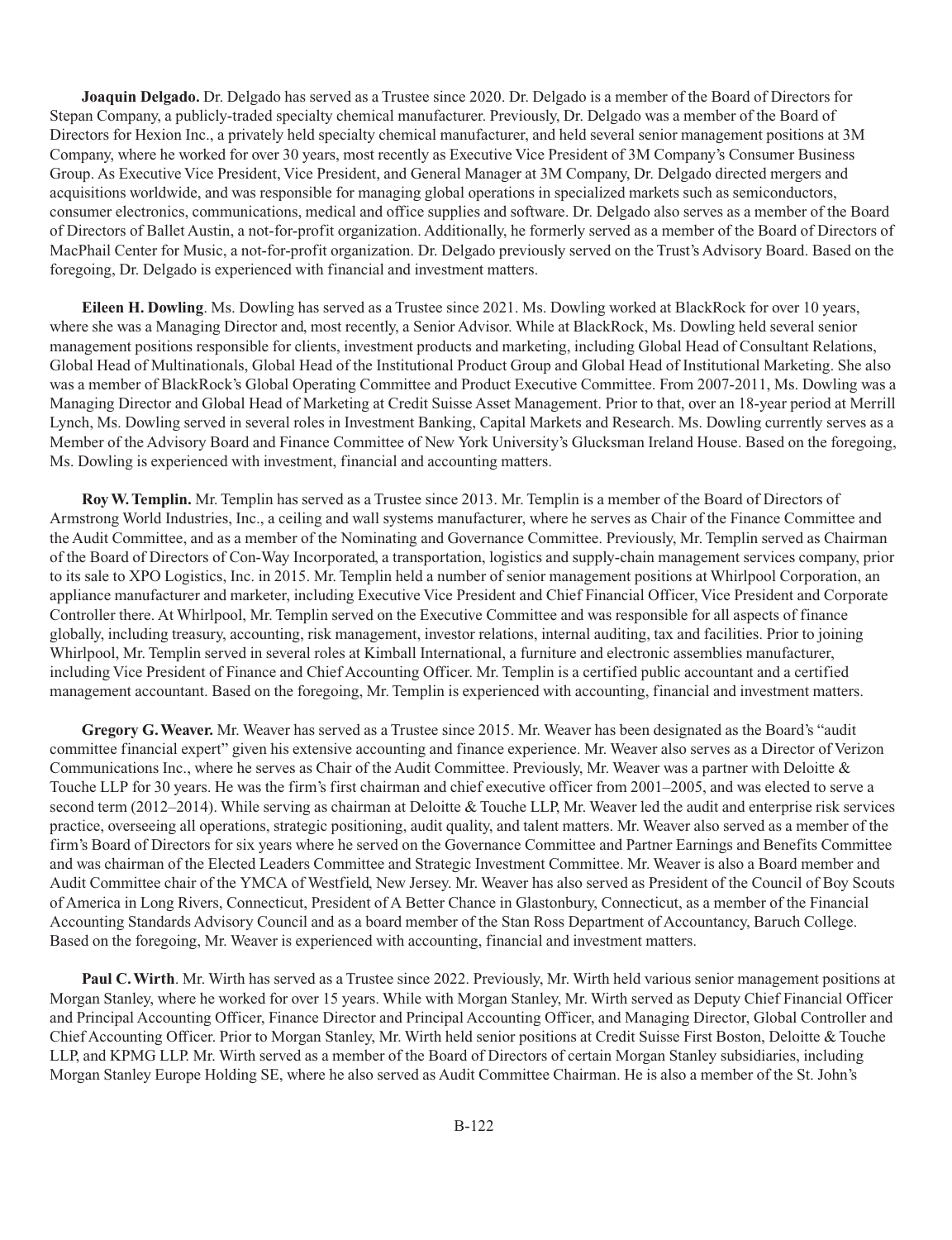University Board of Governors since October 2020 and was previously a member of the Peter J. Tobin College of Business Board of Trustees from 2011 to 2017. Mr. Wirth is also a certified public accountant. Based on the foregoing, Mr. Wirth is experienced with financial and investment matters.

**James A. McNamara.** Mr. McNamara has served as a Trustee and President of the Trust since 2007 and has served as an officer of the Trust since 2001. Mr. McNamara is an Advisory Director to Goldman Sachs. Prior to retiring as Managing Director at Goldman Sachs in 2017, Mr. McNamara was head of Global Third Party Distribution at GSAM and was previously head of U.S. Third Party Distribution. Prior to that role, Mr. McNamara served as Director of Institutional Fund Sales. Prior to joining Goldman Sachs, Mr. McNamara was Vice President and Manager at Dreyfus Institutional Service Corporation. Based on the foregoing, Mr. McNamara is experienced with financial and investment matters.

## **Officers of the Trust**

Information pertaining to the officers of the Trust as of April 29, 2022 is set forth below.

| Name, Age and Address                                                     | <b>Position(s)</b> Held<br>with the Trust                                              | Term of Office and<br><b>Length of Time</b><br>Served <sup>1</sup>            | <b>Principal Occupation(s)</b><br><b>During Past 5 Years</b>                                                                                                                                                                                                                                                                                                                                                                                                                                                                                                                                                                                                                                                                                                                           |  |  |  |  |
|---------------------------------------------------------------------------|----------------------------------------------------------------------------------------|-------------------------------------------------------------------------------|----------------------------------------------------------------------------------------------------------------------------------------------------------------------------------------------------------------------------------------------------------------------------------------------------------------------------------------------------------------------------------------------------------------------------------------------------------------------------------------------------------------------------------------------------------------------------------------------------------------------------------------------------------------------------------------------------------------------------------------------------------------------------------------|--|--|--|--|
| James A. McNamara<br>200 West Street<br>New York, NY 10282<br>Age: 59     | Trustee and<br>President                                                               | Since 2007                                                                    | Advisory Director, Goldman Sachs (January 2018 – Present); Managing<br>Director, Goldman Sachs (January 2000 – December 2017); Director of<br>Institutional Fund Sales, GSAM (April 1998 – December 2000); and Senior<br>Vice President and Manager, Dreyfus Institutional Service Corporation<br>(January 1993 – April 1998).                                                                                                                                                                                                                                                                                                                                                                                                                                                         |  |  |  |  |
|                                                                           |                                                                                        |                                                                               | President and Trustee—Goldman Sachs Variable Insurance Trust; Goldman<br>Sachs Trust; Goldman Sachs Trust II; Goldman Sachs ETF Trust; Goldman<br>Sachs ETF Trust II; Goldman Sachs MLP and Energy Renaissance Fund;<br>Goldman Sachs Credit Income Fund; and Goldman Sachs Real Estate<br>Diversified Income Fund.                                                                                                                                                                                                                                                                                                                                                                                                                                                                    |  |  |  |  |
| Joseph F. DiMaria<br>30 Hudson Street<br>Jersey City, NJ 07302<br>Age: 53 | Treasurer,<br>Principal Financial<br>Officer and<br>Principal<br>Accounting<br>Officer | Since 2017<br>(Treasurer and<br>Principal Financial<br>Officer since<br>2019) | Managing Director, Goldman Sachs (November 2015 – Present) and Vice<br>President - Mutual Fund Administration, Columbia Management<br>Investment Advisers, LLC (May 2010 – October 2015).<br>Treasurer, Principal Financial Officer and Principal Accounting<br>Officer-Goldman Sachs Variable Insurance Trust (previously Assistant<br>Treasurer (2016)); Goldman Sachs Trust (previously Assistant Treasurer<br>(2016)); Goldman Sachs Trust II (previously Assistant Treasurer<br>(2017)); Goldman Sachs MLP and Energy Renaissance Fund (previously<br>Assistant Treasurer (2017)); Goldman Sachs ETF Trust (previously<br>Assistant Treasurer (2017)); Goldman Sachs ETF Trust II; Goldman Sachs<br>Credit Income Fund; and Goldman Sachs Real Estate Diversified<br>Income Fund. |  |  |  |  |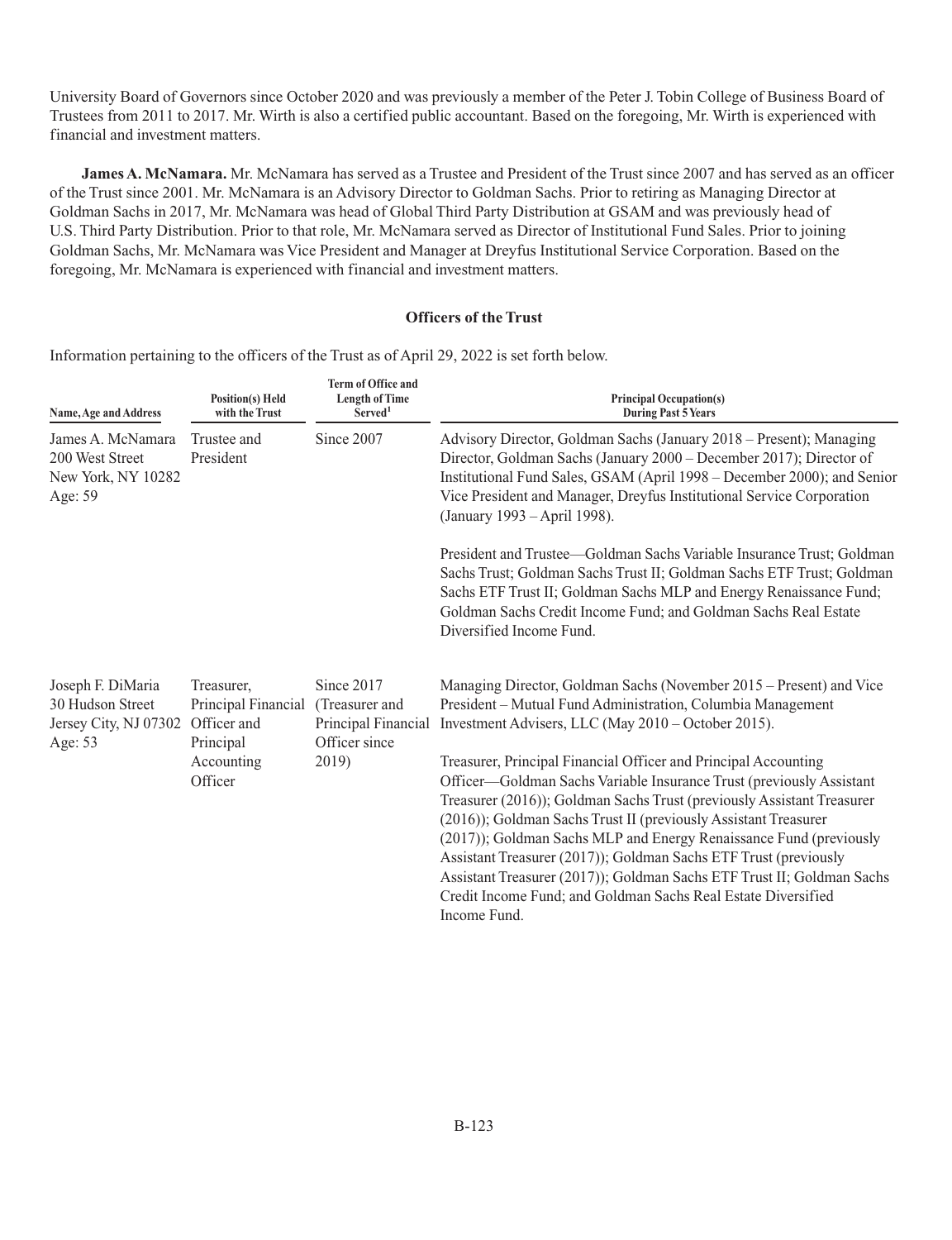| Name, Age and Address                                                    | <b>Position(s)</b> Held<br>with the Trust | Term of Office and<br><b>Length of Time</b><br>Served <sup>1</sup> | <b>Principal Occupation(s)</b><br><b>During Past 5 Years</b>                                                                                                                                                                                                                                                                                                                                                                                                                                        |  |  |  |
|--------------------------------------------------------------------------|-------------------------------------------|--------------------------------------------------------------------|-----------------------------------------------------------------------------------------------------------------------------------------------------------------------------------------------------------------------------------------------------------------------------------------------------------------------------------------------------------------------------------------------------------------------------------------------------------------------------------------------------|--|--|--|
| Julien Yoo<br>200 West Street<br>New York, NY 10282<br>Age: 50           | Chief Compliance<br>Officer               | Since 2019                                                         | Managing Director, Goldman Sachs (January 2020–Present); Vice<br>President, Goldman Sachs (December 2014–December 2019); and Vice<br>President, Morgan Stanley Investment Management (2005-2010).                                                                                                                                                                                                                                                                                                   |  |  |  |
|                                                                          |                                           |                                                                    | Chief Compliance Officer-Goldman Sachs Variable Insurance Trust;<br>Goldman Sachs Trust; Goldman Sachs Trust II; Goldman Sachs BDC, Inc.;<br>Goldman Sachs Private Middle Market Credit LLC; Goldman Sachs Private<br>Middle Market Credit II LLC; Goldman Sachs Middle Market Lending<br>Corp.; Goldman Sachs MLP and Energy Renaissance Fund; Goldman<br>Sachs ETF Trust; Goldman Sachs ETF Trust II; Goldman Sachs Credit<br>Income Fund; and Goldman Sachs Real Estate Diversified Income Fund. |  |  |  |
| Peter W. Fortner<br>30 Hudson Street<br>Jersey City, NJ 07302<br>Age: 64 | Assistant<br>Treasurer                    | Since 2000                                                         | Vice President, Goldman Sachs (July 2000–Present); Principal Accounting<br>Officer and Treasurer, Commerce Bank Mutual Fund Complex<br>(2008–Present); Treasurer of Goldman Sachs Philanthropy Fund<br>(2019–Present); and Treasurer of Ayco Charitable Foundation<br>$(2020 -$ Present).                                                                                                                                                                                                           |  |  |  |
|                                                                          |                                           |                                                                    | Assistant Treasurer-Goldman Sachs Variable Insurance Trust; Goldman<br>Sachs Trust; Goldman Sachs Trust II; Goldman Sachs MLP and Energy<br>Renaissance Fund; Goldman Sachs ETF Trust; Goldman Sachs ETF Trust<br>II; Goldman Sachs Credit Income Fund; and Goldman Sachs Real Estate<br>Diversified Income Fund.                                                                                                                                                                                   |  |  |  |
| Allison Fracchiolla<br>30 Hudson Street                                  | Assistant<br>Treasurer                    | Since 2014                                                         | Vice President, Goldman Sachs (January 2013–Present).                                                                                                                                                                                                                                                                                                                                                                                                                                               |  |  |  |
| Jersey City, NJ 07302<br>Age: 38                                         |                                           |                                                                    | Assistant Treasurer-Goldman Sachs Variable Insurance Trust; Goldman<br>Sachs Trust; Goldman Sachs Trust II; Goldman Sachs ETF Trust; Goldman<br>Sachs ETF Trust II; Goldman Sachs MLP and Energy Renaissance Fund;<br>and Goldman Sachs Real Estate Diversified Income Fund.                                                                                                                                                                                                                        |  |  |  |
| <b>Tyler Hanks</b><br>222 S. Main St                                     | Assistant<br>Treasurer                    | Since 2019                                                         | Vice President, Goldman Sachs (January 2016—Present); and Associate,<br>Goldman Sachs (January 2014-January 2016).                                                                                                                                                                                                                                                                                                                                                                                  |  |  |  |
| Salt Lake City, UT<br>84101<br>Age: 40                                   |                                           |                                                                    | Assistant Treasurer-Goldman Sachs Variable Insurance Trust; Goldman<br>Sachs Trust; Goldman Sachs Trust II; Goldman Sachs MLP and Energy<br>Renaissance Fund; Goldman Sachs ETF Trust; Goldman Sachs ETF Trust<br>II; Goldman Sachs Credit Income Fund; and Goldman Sachs Real Estate<br>Diversified Income Fund.                                                                                                                                                                                   |  |  |  |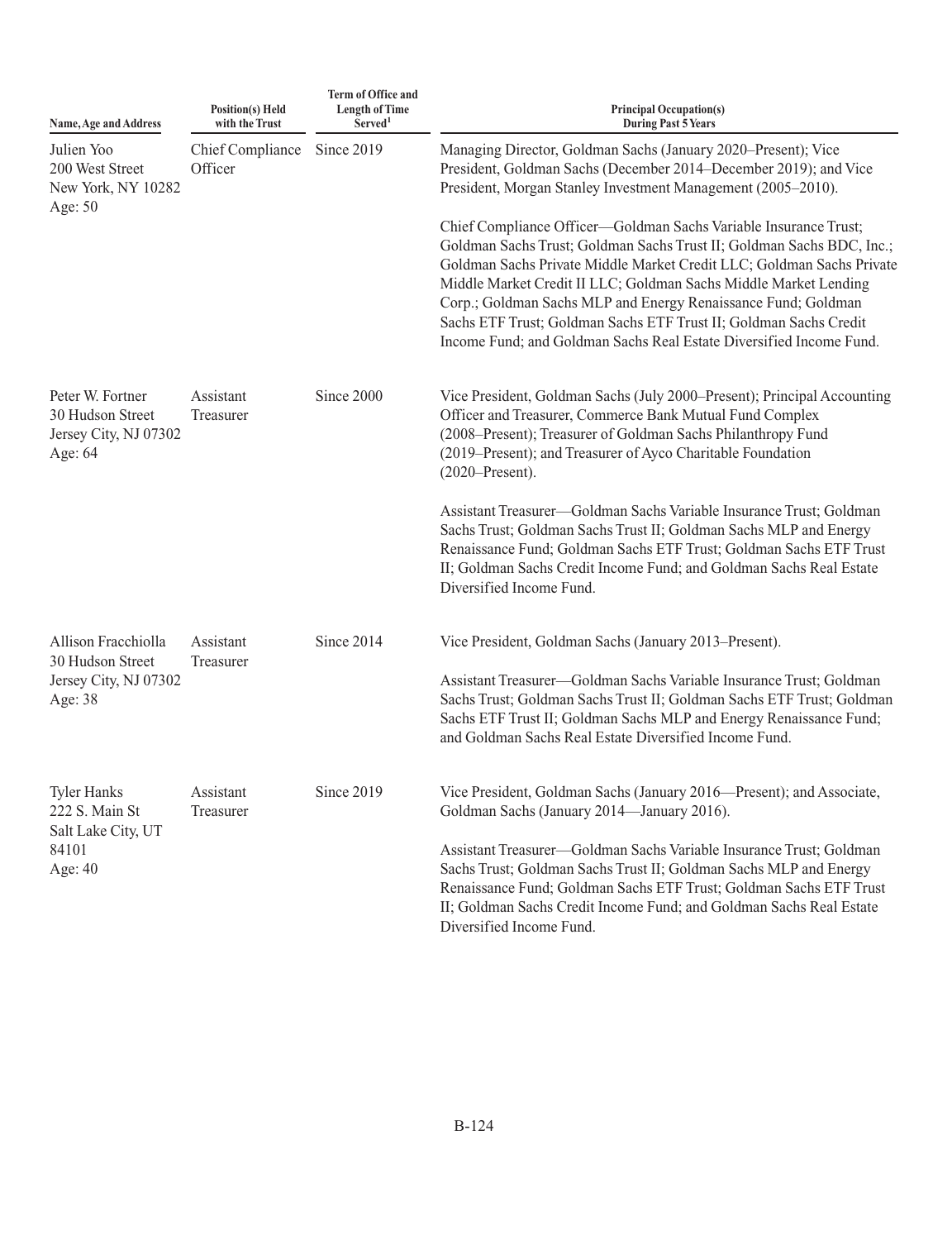| Name, Age and Address                                             | <b>Position(s)</b> Held<br>with the Trust | Term of Office and<br><b>Length of Time</b><br>Served <sup>1</sup> | <b>Principal Occupation(s)</b><br><b>During Past 5 Years</b>                                                                                                                                                                                                                                                                                                                                                                                                                                   |  |  |  |  |
|-------------------------------------------------------------------|-------------------------------------------|--------------------------------------------------------------------|------------------------------------------------------------------------------------------------------------------------------------------------------------------------------------------------------------------------------------------------------------------------------------------------------------------------------------------------------------------------------------------------------------------------------------------------------------------------------------------------|--|--|--|--|
| Kirsten Frivold<br>Imohiosen<br>200 West Street                   | Assistant<br>Treasurer                    | Since 2019                                                         | Managing Director, Goldman Sachs (January 2018–Present); and Vice<br>President, Goldman Sachs (May 1999–December 2017).                                                                                                                                                                                                                                                                                                                                                                        |  |  |  |  |
| New York, NY 10282<br>Age: 52                                     |                                           |                                                                    | Assistant Treasurer-Goldman Sachs Variable Insurance Trust; Goldman<br>Sachs Trust; Goldman Sachs Trust II; Goldman Sachs MLP and Energy<br>Renaissance Fund; Goldman Sachs BDC, Inc.; Goldman Sachs Private<br>Middle Market Credit LLC; Goldman Sachs Private Middle Market Credit<br>II LLC; Goldman Sachs Middle Market Lending Corp.; Goldman<br>Sachs ETF Trust; Goldman Sachs ETF Trust II; Goldman Sachs Credit<br>Income Fund; and Goldman Sachs Real Estate Diversified Income Fund. |  |  |  |  |
| Steven Z. Indich<br>30 Hudson Street                              | Assistant<br>Treasurer                    | Since 2019                                                         | Vice President, Goldman Sachs (February 2010 – Present).                                                                                                                                                                                                                                                                                                                                                                                                                                       |  |  |  |  |
| Jersey City, NJ 07302<br>Age: 52                                  |                                           |                                                                    | Assistant Treasurer-Goldman Sachs Variable Insurance Trust; Goldman<br>Sachs Trust; Goldman Sachs Trust II; Goldman Sachs MLP and Energy<br>Renaissance Fund; Goldman Sachs BDC, Inc.; Goldman Sachs Private<br>Middle Market Credit LLC; Goldman Sachs Private Middle Market Credit<br>II LLC; Goldman Sachs Middle Market Lending Corp.; Goldman<br>Sachs ETF Trust; Goldman Sachs ETF Trust II; Goldman Sachs Credit<br>Income Fund; and Goldman Sachs Real Estate Diversified Income Fund. |  |  |  |  |
| Carol Liu<br>30 Hudson Street<br>Jersey City, NJ 07302<br>Age: 47 | Assistant<br>Treasurer                    | Since 2019                                                         | Vice President, Goldman Sachs (October 2017 – Present); Tax Director,<br>The Raine Group LLC (August 2015 – October 2017); and Tax Director,<br>Icon Investments LLC (January 2012 – August 2015).                                                                                                                                                                                                                                                                                             |  |  |  |  |
|                                                                   |                                           |                                                                    | Assistant Treasurer-Goldman Sachs Variable Insurance Trust; Goldman<br>Sachs Trust; Goldman Sachs Trust II; Goldman Sachs MLP and Energy<br>Renaissance Fund; Goldman Sachs BDC, Inc.; Goldman Sachs Private<br>Middle Market Credit LLC; Goldman Sachs Private Middle Market Credit<br>II LLC; Goldman Sachs Middle Market Lending Corp.; Goldman<br>Sachs ETF Trust; Goldman Sachs ETF Trust II; Goldman Sachs Credit<br>Income Fund; and Goldman Sachs Real Estate Diversified Income Fund. |  |  |  |  |
| Christopher Bradford Vice President                               |                                           | Since 2020                                                         | Vice President, Goldman Sachs (January 2014–Present).                                                                                                                                                                                                                                                                                                                                                                                                                                          |  |  |  |  |
| 30 Hudson Street<br>Jersey City, NJ 07302<br>Age: $40$            |                                           |                                                                    | Vice President—Goldman Sachs Variable Insurance Trust; Goldman Sachs<br>Trust; Goldman Sachs Trust II; Goldman Sachs ETF Trust; Goldman<br>Sachs ETF Trust II; Goldman Sachs MLP and Energy Renaissance Fund;<br>Goldman Sachs Real Estate Diversified Income Fund; and Goldman Sachs<br>Credit Income Fund.                                                                                                                                                                                   |  |  |  |  |
| Kenneth Cawley<br>71 South Wacker<br>Drive<br>Chicago, IL 60606   | Vice President                            | Since 2021                                                         | Managing Director, Goldman Sachs (2017 – Present), Vice President<br>(December 1999–2017); Associate (December 1996–December 1999);<br>Associate, Discover Financial (August 1994–December 1996).                                                                                                                                                                                                                                                                                              |  |  |  |  |
| Age: 52                                                           |                                           |                                                                    | Vice President—Goldman Sachs Variable Insurance Trust; Goldman Sachs<br>Trust; and Goldman Sachs Trust II.                                                                                                                                                                                                                                                                                                                                                                                     |  |  |  |  |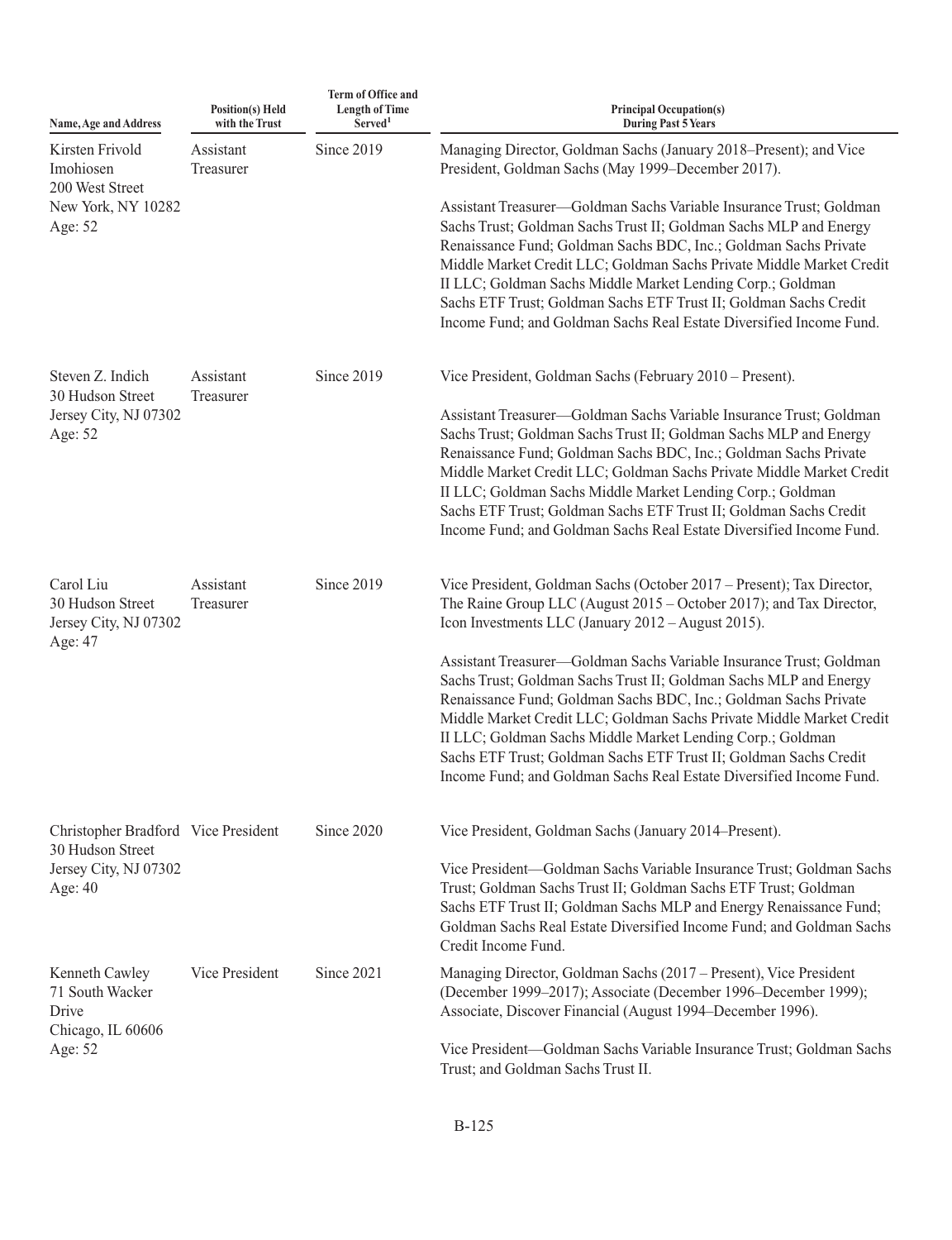| Name, Age and Address                                                 | <b>Position(s)</b> Held<br>with the Trust | Term of Office and<br><b>Length of Time</b><br>Served <sup>1</sup> | <b>Principal Occupation(s)</b><br><b>During Past 5 Years</b>                                                                                                                                                                                                                                                                                                                                                                                                                                                                                                                                                                                                                                                                                               |
|-----------------------------------------------------------------------|-------------------------------------------|--------------------------------------------------------------------|------------------------------------------------------------------------------------------------------------------------------------------------------------------------------------------------------------------------------------------------------------------------------------------------------------------------------------------------------------------------------------------------------------------------------------------------------------------------------------------------------------------------------------------------------------------------------------------------------------------------------------------------------------------------------------------------------------------------------------------------------------|
| Anney Chi<br>200 West Street<br>New York, NY 10282<br>Age: 39         | Vice President                            | Since 2022                                                         | Vice President, Goldman Sachs (2014–Present).<br>Vice President-Goldman Sachs Variable Insurance Trust; and Goldman<br>Sachs Trust.                                                                                                                                                                                                                                                                                                                                                                                                                                                                                                                                                                                                                        |
| <b>TP</b> Enders<br>200 West Street<br>New York, NY 10282<br>Age: 53  | Vice President                            | Since 2021                                                         | Managing Director, Goldman Sachs (January 2012–Present); Vice<br>President, Goldman Sachs (April 2004–December 2011)<br>Vice President—Goldman Sachs Variable Insurance Trust; Goldman Sachs<br>Trust; Goldman Sachs Trust II; Goldman Sachs ETF Trust; Goldman<br>Sachs ETF Trust II; Goldman Sachs MLP and Energy Renaissance Fund;<br>Goldman Sachs Credit Income Fund; and Goldman Sachs Real Estate<br>Diversified Income Fund.                                                                                                                                                                                                                                                                                                                       |
| Frank Murphy<br>200 West Street<br>New York, NY 10282<br>Age: 47      | Vice President                            | Since 2019                                                         | Managing Director, Goldman Sachs (2015 – Present); Vice President,<br>Goldman Sachs (2003 – 2014); Associate, Goldman Sachs (2001 – 2002);<br>and Analyst, Goldman Sachs (1999 - 2001).<br>Vice President-Goldman Sachs Variable Insurance Trust; and Goldman<br>Sachs Trust.                                                                                                                                                                                                                                                                                                                                                                                                                                                                              |
| Caroline L. Kraus<br>200 West Street<br>New York, NY 10282<br>Age: 45 | Secretary                                 | Since 2012                                                         | Managing Director, Goldman Sachs (January 2016–Present); Vice<br>President, Goldman Sachs (August 2006–December 2015); Senior Counsel,<br>Goldman Sachs (January 2020–Present); Associate General Counsel,<br>Goldman Sachs (2012–December 2019); Assistant General Counsel,<br>Goldman Sachs (August 2006–December 2011); and Associate, Weil,<br>Gotshal & Manges, LLP (2002-2006).<br>Secretary—Goldman Sachs Variable Insurance Trust (previously Assistant<br>Secretary (2012)); Goldman Sachs Trust (previously Assistant Secretary<br>(2012)); Goldman Sachs Trust II; Goldman Sachs BDC, Inc.; Goldman<br>Sachs Private Middle Market Credit LLC; Goldman Sachs Private Middle<br>Market Credit II LLC; Goldman Sachs Middle Market Lending Corp.; |
| David A. Fishman<br>200 West Street<br>New York, NY 10282<br>Age: 57  | Assistant<br>Secretary                    | Since 2001                                                         | Goldman Sachs MLP and Energy Renaissance Fund; Goldman Sachs ETF<br>Trust; Goldman Sachs ETF Trust II; Goldman Sachs Credit Income Fund;<br>and Goldman Sachs Real Estate Diversified Income Fund.<br>Managing Director, Goldman Sachs (December 2001 – Present); and Vice<br>President, Goldman Sachs (1997 – December 2001).<br>Assistant Secretary-Goldman Sachs Variable Insurance Trust; and<br>Goldman Sachs Trust.                                                                                                                                                                                                                                                                                                                                  |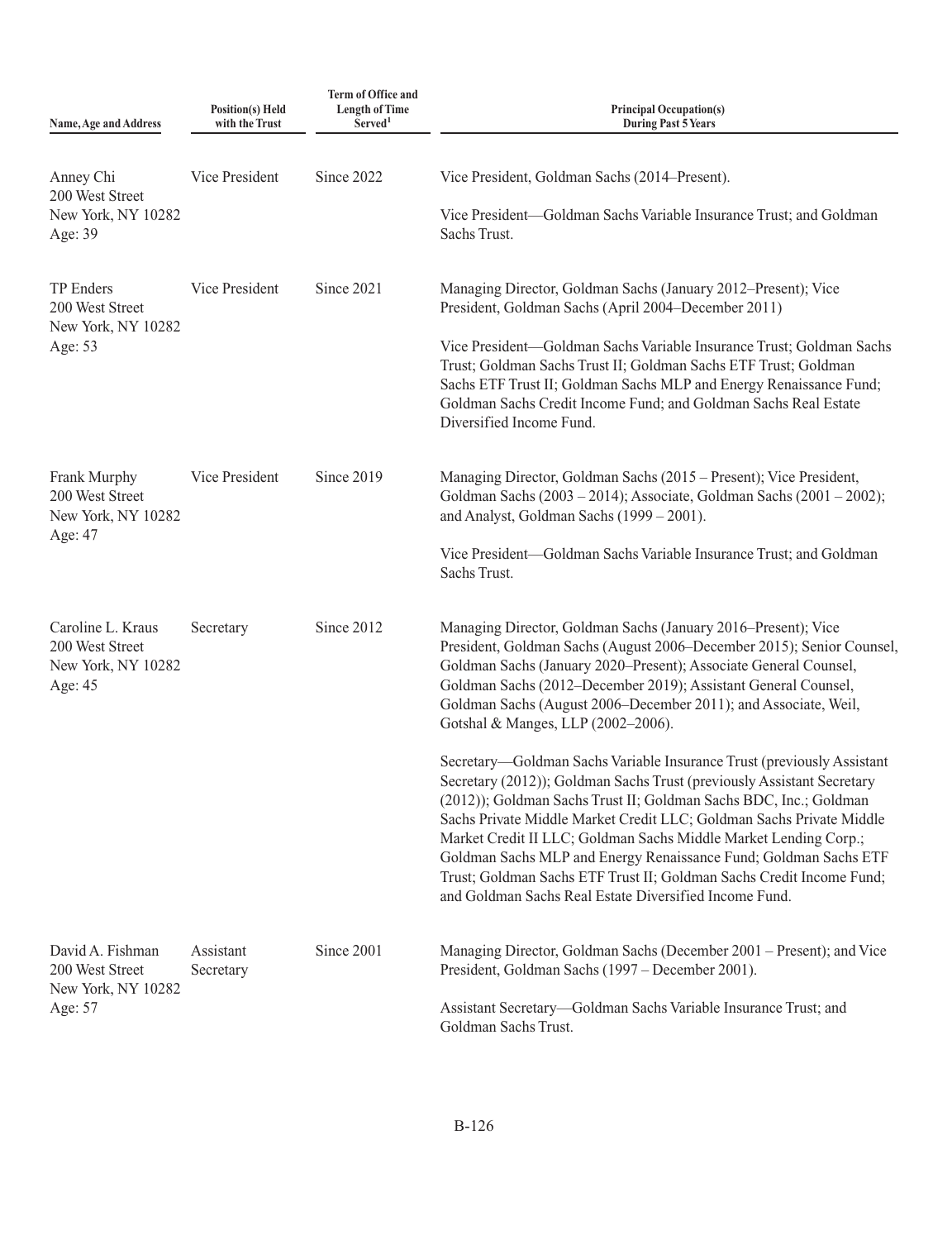| Name, Age and Address                                   | <b>Position(s)</b> Held<br>with the Trust | Term of Office and<br>Length of Time<br>Served <sup>1</sup> | <b>Principal Occupation(s)</b><br><b>During Past 5 Years</b>                                                                                                                        |
|---------------------------------------------------------|-------------------------------------------|-------------------------------------------------------------|-------------------------------------------------------------------------------------------------------------------------------------------------------------------------------------|
| Shaun Cullinan<br>200 West Street<br>New York, NY 10282 | Assistant<br>Secretary                    | Since $2018$                                                | Managing Director, Goldman Sachs (2018 – Present); Vice President,<br>Goldman Sachs (2009 – 2017); Associate, Goldman Sachs (2006 – 2008);<br>Analyst, Goldman Sachs (2004 - 2005). |
| Age: $42$                                               |                                           |                                                             | Assistant Secretary—Goldman Sachs Variable Insurance Trust; Goldman<br>Sachs Trust; and Goldman Sachs Trust II.                                                                     |

<sup>1</sup> Officers hold office at the pleasure of the Board of Trustees or until their successors are duly elected and qualified. Each officer holds comparable positions with certain other companies of which Goldman Sachs, GSAM or an affiliate thereof is the investment adviser, administrator and/or distributor.

## **Standing Board Committees**

The Audit Committee oversees the audit process and provides assistance to the Board with respect to fund accounting, tax compliance and financial statement matters. In performing its responsibilities, the Audit Committee selects and recommends annually to the Board an independent registered public accounting firm to audit the books and records of the Trust for the ensuing year, and reviews with the firm the scope and results of each audit. All of the Independent Trustees serve on the Audit Committee and Mr. Weaver serves as Chair of the Audit Committee. The Audit Committee held four meetings during the fiscal year ended December 31, 2021.

The Governance and Nominating Committee has been established to: (i) assist the Board in matters involving mutual fund governance, which includes making recommendations to the Board with respect to the effectiveness of the Board in carrying out its responsibilities in governing the Funds and overseeing their management; (ii) select and nominate candidates for appointment or election to serve as Independent Trustees; and (iii) advise the Board on ways to improve its effectiveness. All of the Independent Trustees serve on the Governance and Nominating Committee. The Governance and Nominating Committee held three meetings during the fiscal year ended December 31, 2021. As stated above, each Trustee holds office for an indefinite term until the occurrence of certain events. In filling Board vacancies, the Governance and Nominating Committee will consider nominees recommended by shareholders. Nominee recommendations should be submitted to the Trust at its mailing address stated in the Funds' Prospectuses and should be directed to the attention of the Goldman Sachs Variable Insurance Trust Governance and Nominating Committee.

The Compliance Committee has been established for the purpose of overseeing the compliance processes: (i) of the Funds; and (ii) insofar as they relate to services provided to the Funds, of the Funds' Investment Adviser, Distributor, administrator (if any), and Transfer Agent, except that compliance processes relating to the accounting and financial reporting processes, and certain related matters, are overseen by the Audit Committee. In addition, the Compliance Committee provides assistance to the Board with respect to compliance matters. The Compliance Committee met six times during the fiscal year ended December 31, 2021. All of the Independent Trustees serve on the Compliance Committee.

The Valuation Committee is authorized to act for the Board in connection with the valuation of portfolio securities held by the Funds in accordance with the Trust's Valuation Procedures. Messrs. McNamara and DiMaria serve on the Valuation Committee. The Valuation Committee met twelve times during the fiscal year ended December 31, 2021.

The Contract Review Committee has been established for the purpose of overseeing the processes of the Board for reviewing and monitoring performance under the Funds' investment management, distribution, transfer agency and certain other agreements with the Funds' Investment Adviser and their affiliates. The Contract Review Committee is also responsible for overseeing the Board's processes for considering and reviewing performance under the operation of the Funds' distribution, service, shareholder administration and other plans, and any agreements related to the plans, whether or not such plans and agreements are adopted pursuant to Rule 12b-1 under the Act. The Contract Review Committee also provides appropriate assistance to the Board in connection with the Board's approval, oversight and review of the Funds' other service providers including, without limitation, the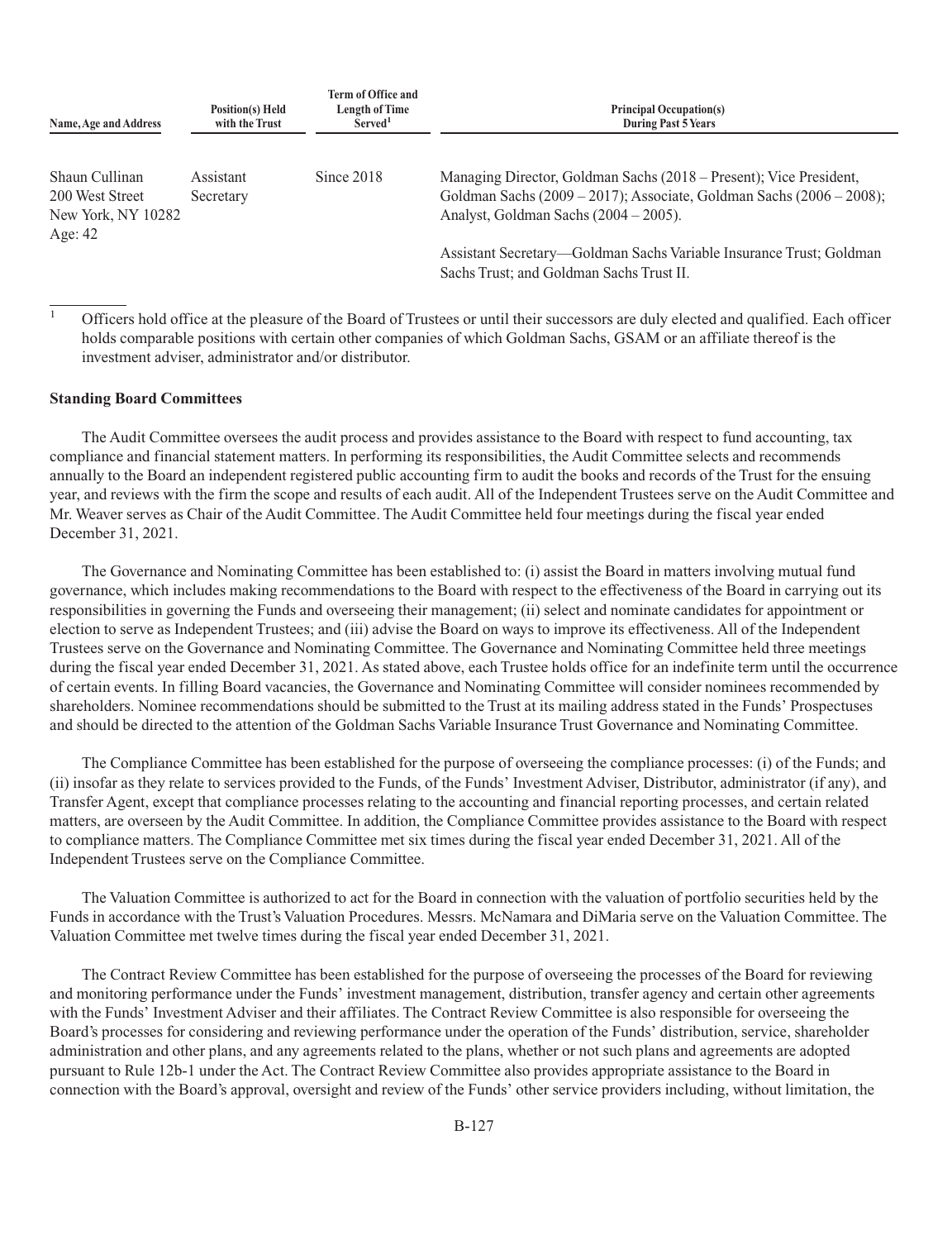Funds' custodian/accounting agent, sub-transfer agents, professional (legal and accounting) firms and printing firms. The Contract Review Committee met two times during the fiscal year ended December 31, 2021. All of the Independent Trustees serve on the Contract Review Committee.

### **Risk Oversight**

The Board is responsible for the oversight of the activities of the Funds and Underlying Funds, including oversight of risk management. Day-to-day risk management with respect to the Funds and Underlying Funds is the responsibility of GSAM or other service providers (depending on the nature of the risk), subject to supervision by GSAM. The risks of the Funds and Underlying Funds include, but are not limited to, liquidity risk, investment risk, compliance risk, operational risk, reputational risk, credit risk and counterparty risk. Each of GSAM and the other service providers have their own independent interest in risk management and their policies and methods of risk management may differ from the Funds'. Underlying Funds' and each other's in the setting of priorities, the resources available or the effectiveness of relevant controls. As a result, the Board recognizes that it is not possible to identify all of the risks that may affect the Funds or Underlying Funds or to develop processes and controls to eliminate or mitigate their occurrence or effects, and that some risks are simply beyond the control of the Funds or GSAM, its affiliates or other service providers.

The Board effectuates its oversight role primarily through regular and special meetings of the Board and Board committees. In certain cases, risk management issues are specifically addressed in reports, presentations and discussions. For example, on an annual basis, GSAM will provide the Board with a written report that addresses the operation, adequacy and effectiveness of the Trust's liquidity risk management program, which is designed to assess and manage the Fund's liquidity risk. GSAM also has a risk management team that assists GSAM in managing investment risk. Representatives from the risk management team meet regularly with the Board to discuss their analysis and methodologies. In addition, investment risk is discussed in the context of regular presentations to the Board on Fund and Underlying Funds strategy and performance. Other types of risk are addressed as part of presentations on related topics (e.g. compliance policies) or in the context of presentations focused specifically on one or more risks. The Board also receives reports from GSAM management on operational risks, reputational risks and counterparty risks relating to the Funds and Underlying Funds.

Board oversight of risk management is also performed by various Board committees. For example, the Audit Committee meets with both the Funds' independent registered public accounting firm and GSAM's internal audit group to review risk controls in place that support the Funds as well as test results, and the Compliance Committee meets with the CCO and representatives of GSAM's compliance group to review testing results of the Funds' compliance policies and procedures and other compliance issues. Board oversight of risk is also performed as needed between meetings through communications between GSAM and the Board. The Board may, at any time and in its discretion, change the manner in which it conducts risk oversight. The Board's oversight role does not make the Board a guarantor of the Funds' investments or activities.

### **Trustee Ownership of Fund Shares**

The following table shows the dollar range of shares beneficially owned by each Trustee (then serving) in the Funds and other portfolios of the Goldman Sachs Fund Complex as of December 31, 2021. Shares of the Funds are offered only to separate accounts of Participating Insurance Companies for the purpose of funding various annuity contracts and variable life insurance policies and are not available for direct investment by the Trustees.

| <b>Name of Trustee</b>    | <b>Dollar Range of</b><br><b>Equity Securities in</b><br>the Funds <sup>1</sup> | <b>Aggregate Dollar Range of</b><br><b>Equity Securities in All</b><br><b>Portfolios in Fund Complex</b><br><b>Overseen By Trustee</b> |
|---------------------------|---------------------------------------------------------------------------------|----------------------------------------------------------------------------------------------------------------------------------------|
| Jessica Palmer            | None                                                                            | Over \$100,000                                                                                                                         |
| Dwight L. Bush            | None                                                                            | Over \$100,000                                                                                                                         |
| Kathryn A. Cassidy        | None                                                                            | Over \$100,000                                                                                                                         |
| John G. Chou <sup>2</sup> | None                                                                            | None                                                                                                                                   |
| Diana M. Daniels          | None                                                                            | Over \$100,000                                                                                                                         |
| Joaquin Delgado           | None                                                                            | Over \$100,000                                                                                                                         |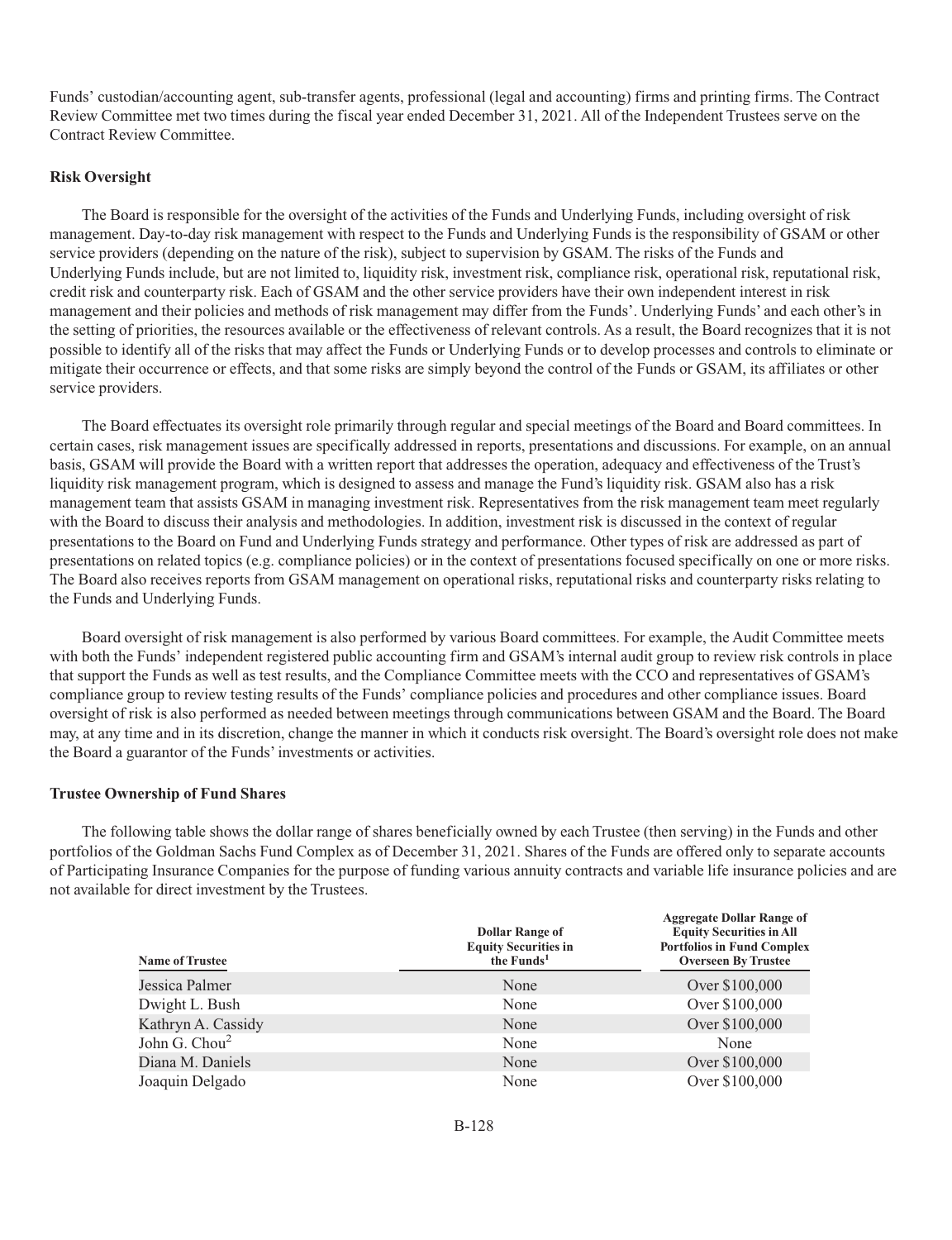| <b>Name of Trustee</b>         | <b>Dollar Range of</b><br><b>Equity Securities in</b><br>the $Funds1$ | <b>Aggregate Dollar Range of</b><br><b>Equity Securities in All</b><br><b>Portfolios in Fund Complex</b><br><b>Overseen By Trustee</b> |
|--------------------------------|-----------------------------------------------------------------------|----------------------------------------------------------------------------------------------------------------------------------------|
| Eileen H. Dowling <sup>3</sup> | None                                                                  | Over \$100,000                                                                                                                         |
| James A. McNamara              | None                                                                  | Over \$100,000                                                                                                                         |
| Roy W. Templin                 | None                                                                  | Over \$100,000                                                                                                                         |
| Gregory G. Weaver              | None                                                                  | Over \$100,000                                                                                                                         |
| Paul C. Wirth <sup>2</sup>     | None                                                                  | None                                                                                                                                   |

 $\frac{1}{1}$  Includes the value of shares beneficially owned by each Trustee in each each Fund described in this SAI. Shares of the Funds are not offered directly to the public.<br><sup>2</sup> Mr. Chou and Mr. Wirth began serving as Trustees effective April 12, 2022.<br><sup>3</sup> Ms. Dowling began serving as a Trustee effective October 12, 2021.

As of April 1, 2022, the Trustees and Officers of the Trust as a group owned less than 1% of the outstanding shares of beneficial interest of each Fund.

## **Board Compensation**

Each Independent Trustee is compensated with a unitary annual fee for his or her services as a Trustee of the Trust and as a member of the Governance and Nominating Committee, Compliance Committee, Contract Review Committee, and Audit Committee. The Chair and "audit committee financial expert" receive additional compensation for their services. The Independent Trustees are also reimbursed for reasonable travel expenses incurred in connection with attending meetings. The Trust may also pay the reasonable incidental costs of a Trustee to attend training or other types of conferences relating to the investment company industry.

The following tables set forth certain information with respect to the compensation of each Trustee of the Trust for the fiscal year ended December 31, 2021:

|                                |                                           | <b>Trustee Compensation</b> <sup>1</sup>              |                                    |                            |                          |                                                        |                               |
|--------------------------------|-------------------------------------------|-------------------------------------------------------|------------------------------------|----------------------------|--------------------------|--------------------------------------------------------|-------------------------------|
| <b>Name of Trustee</b>         | U.S.<br><b>Equity</b><br>Insights<br>Fund | <b>Small Cap</b><br><b>Equity</b><br>Insights<br>Fund | <b>Strategic</b><br>Growth<br>Fund | Large Cap<br>Value<br>Fund | Mid Cap<br>Value<br>Fund | <b>International</b><br><b>Equity Insights</b><br>Fund | <b>Mid Cap Growth</b><br>Fund |
| Jessica Palmer <sup>2</sup>    | \$3,494                                   | \$3,439                                               | \$3,515                            | \$3,524                    | \$3,536                  | \$3,433                                                | \$3,427                       |
| Dwight L. Bush                 | 2,332                                     | 2,295                                                 | 2,345                              | 2,351                      | 2,360                    | 2,291                                                  | 2,287                         |
| Kathryn A. Cassidy             | 2,332                                     | 2,295                                                 | 2,345                              | 2,351                      | 2,360                    | 2,291                                                  | 2,287                         |
| John G. Chou <sup>3</sup>      | $\theta$                                  | $\theta$                                              | $\theta$                           | $\Omega$                   | $\theta$                 | $\Omega$                                               | $\Omega$                      |
| Diana M. Daniels               | 2,332                                     | 2,295                                                 | 2,345                              | 2,351                      | 2,360                    | 2,291                                                  | 2,287                         |
| Joaquin Delgado                | 2,332                                     | 2,295                                                 | 2,345                              | 2,351                      | 2,360                    | 2,291                                                  | 2,287                         |
| Eileen H. Dowling <sup>4</sup> | 2,332                                     | 2,295                                                 | 2,345                              | 2,351                      | 2,360                    | 2,291                                                  | 2,287                         |
| James A. McNamara <sup>5</sup> |                                           |                                                       |                                    |                            |                          |                                                        |                               |
| Roy W. Templin                 | 2,332                                     | 2,295                                                 | 2,345                              | 2,351                      | 2,360                    | 2,291                                                  | 2,287                         |
| Gregory G. Weaver <sup>6</sup> | 2,735                                     | 2,692                                                 | 2,751                              | 2,758                      | 2,768                    | 2,687                                                  | 2,682                         |
| Paul C. Wirth <sup>3</sup>     | $\theta$                                  | $\theta$                                              | $\theta$                           | $\theta$                   | $\theta$                 | $\theta$                                               |                               |

| <b>Name of Trustee</b>      | <b>Equity</b><br><b>Index</b><br>Fund | Core<br>Fixed<br>Income<br>Fund | <b>Trend Driven</b><br><b>Allocation</b><br>Fund | Multi-<br><b>Strategy</b><br><b>Alternatives</b><br>Portfolio | Government<br>Money<br><b>Market</b><br>Fund |
|-----------------------------|---------------------------------------|---------------------------------|--------------------------------------------------|---------------------------------------------------------------|----------------------------------------------|
| Jessica Palmer <sup>2</sup> | \$3,457                               | \$3,428                         | \$3,493                                          | \$3,414                                                       | \$3,668                                      |
| Dwight L. Bush              | 2,307                                 | 2.288                           | 2,331                                            | 2,278                                                         | 2,448                                        |
| Kathryn A. Cassidy          | 2,307                                 | 2.288                           | 2,331                                            | 2,278                                                         | 2,448                                        |
| John G. Chou <sup>3</sup>   |                                       |                                 |                                                  |                                                               |                                              |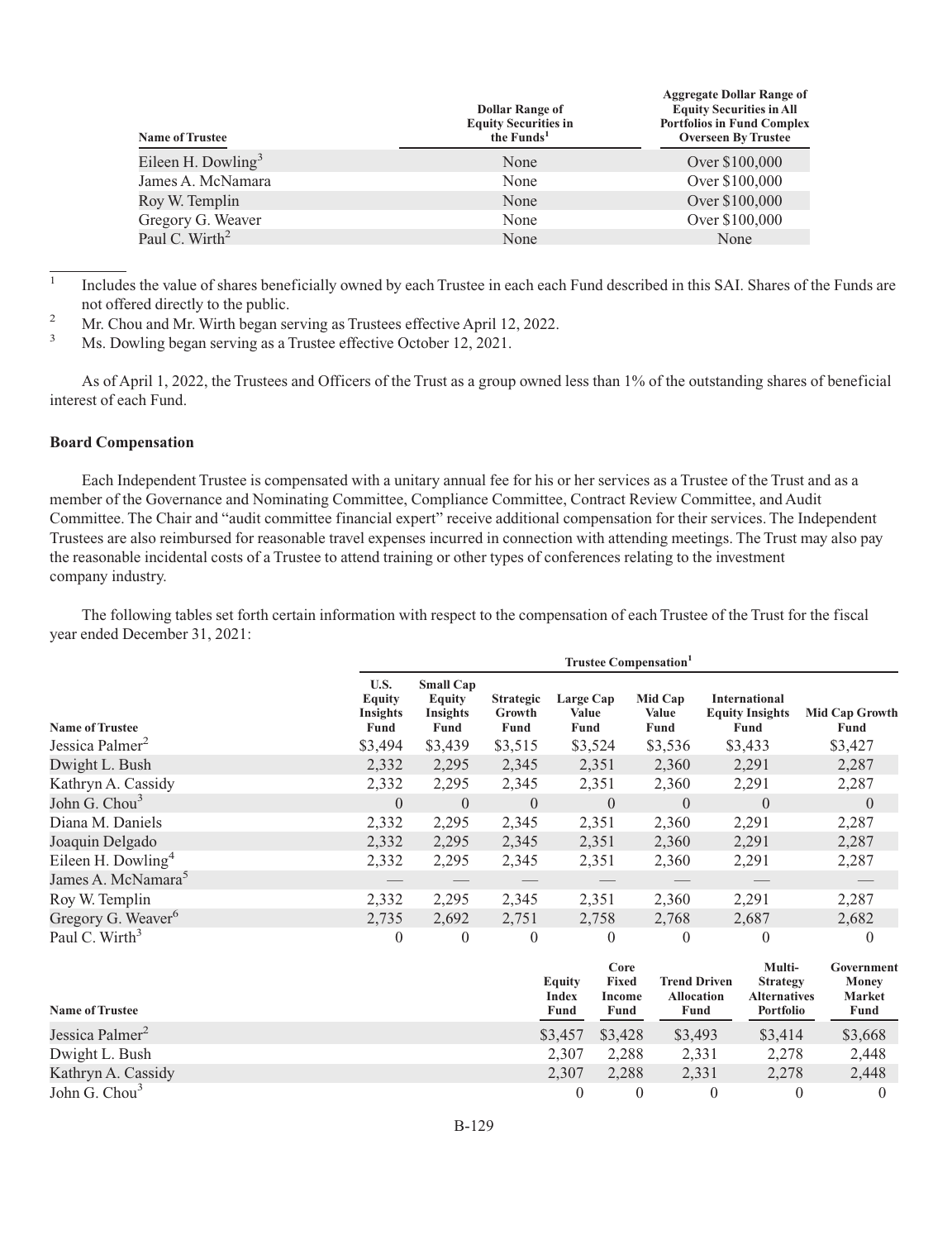| <b>Name of Trustee</b>         | Equity<br>Index<br>Fund | Core<br>Fixed<br>Income<br>Fund | <b>Trend Driven</b><br><b>Allocation</b><br>Fund | Multi-<br><b>Strategy</b><br><b>Alternatives</b><br>Portfolio | Government<br>Money<br><b>Market</b><br>Fund |
|--------------------------------|-------------------------|---------------------------------|--------------------------------------------------|---------------------------------------------------------------|----------------------------------------------|
| Diana M. Daniels               | 2,307                   | 2,288                           | 2,331                                            | 2,278                                                         | 2,448                                        |
| Joaquin Delgado                | 2,307                   | 2,288                           | 2,331                                            | 2,278                                                         | 2,448                                        |
| Eileen H. Dowling <sup>4</sup> | 2,307                   | 2,288                           | 2,331                                            | 2,278                                                         | 2,448                                        |
| James A. McNamara <sup>5</sup> |                         |                                 |                                                  |                                                               |                                              |
| Roy W. Templin                 | 2,307                   | 2,288                           | 2,331                                            | 2,278                                                         | 2,448                                        |
| Gregory G. Weaver <sup>6</sup> | 2,706                   | 2,683                           | 2,734                                            | 2,672                                                         | 2,871                                        |
| Paul C. Wirth <sup>3</sup>     | $\Omega$                |                                 | $\Omega$                                         |                                                               |                                              |

| <b>Name of Trustee</b>         | <b>Pension or</b><br><b>Retirement</b><br><b>Benefits Accrued as</b><br>Part of the Trust's<br><b>Expenses</b> | <b>Total Compensation</b><br><b>From Fund</b><br>Complex<br>(including the<br>$Funds$ <sup>1</sup> |
|--------------------------------|----------------------------------------------------------------------------------------------------------------|----------------------------------------------------------------------------------------------------|
| Jessica Palmer <sup>2</sup>    |                                                                                                                | \$511,000                                                                                          |
| Dwight L. Bush                 |                                                                                                                | 341,000                                                                                            |
| Kathryn A. Cassidy             |                                                                                                                | 341,000                                                                                            |
| John G. Chou <sup>3</sup>      |                                                                                                                | $\theta$                                                                                           |
| Diana M. Daniels               |                                                                                                                | 341,000                                                                                            |
| Joaquin Delgado                |                                                                                                                | 341,000                                                                                            |
| Eileen H. Dowling <sup>4</sup> |                                                                                                                | 85,250                                                                                             |
| James A. McNamara <sup>5</sup> |                                                                                                                |                                                                                                    |
| Roy W. Templin                 |                                                                                                                | 341,000                                                                                            |
| Gregory G. Weaver <sup>6</sup> |                                                                                                                | 400,000                                                                                            |
| Paul C. Wirth <sup>3</sup>     |                                                                                                                | $\Omega$                                                                                           |

Represents fees paid to each Trustee during the fiscal year ended December 31, 2021.<br>
2<br>
Includes compensation as Board Chair.<br>
3<br>
Mr. Chou and Mr. Wirth began serving as Trustees effective April 12, 2022.<br>
4<br>
Ms. Dowling Complex. <sup>6</sup> Includes compensation as "audit committee financial expert," as defined in Item 3 of Form N-CSR.

### **Miscellaneous**

The Trust, the Investment Adviser, the Sub-Adviser and principal underwriter have adopted codes of ethics under Rule 17j-1 of the Act that permit personnel subject to their particular codes of ethics to invest in securities, including securities that may be purchased or held by the Funds.

### **MANAGEMENT SERVICES**

#### **Investment Adviser and Sub-Adviser**

As stated in the Funds' Prospectuses, GSAM (formerly, Goldman Sachs Funds Management, L.P.), 200 West Street, New York, New York 10282, serves as Investment Adviser to the each Fund and Underlying Fund. GSAM is an indirect, wholly-owned subsidiary of The Goldman Sachs Group, Inc. and an affiliate of Goldman Sachs. Prior to the end of April 2003, Goldman Sachs Asset Management, a business unit of the Investment Management Division of Goldman Sachs served as the Fund's investment adviser. On or about April 26, 2003, GSAM assumed Goldman Sachs Asset Management's investment advisory responsibilities for the Funds. SSGA Funds Management, Inc., One Iron Street, Boston, Massachusetts 02210, serves as Sub-Adviser to the Equity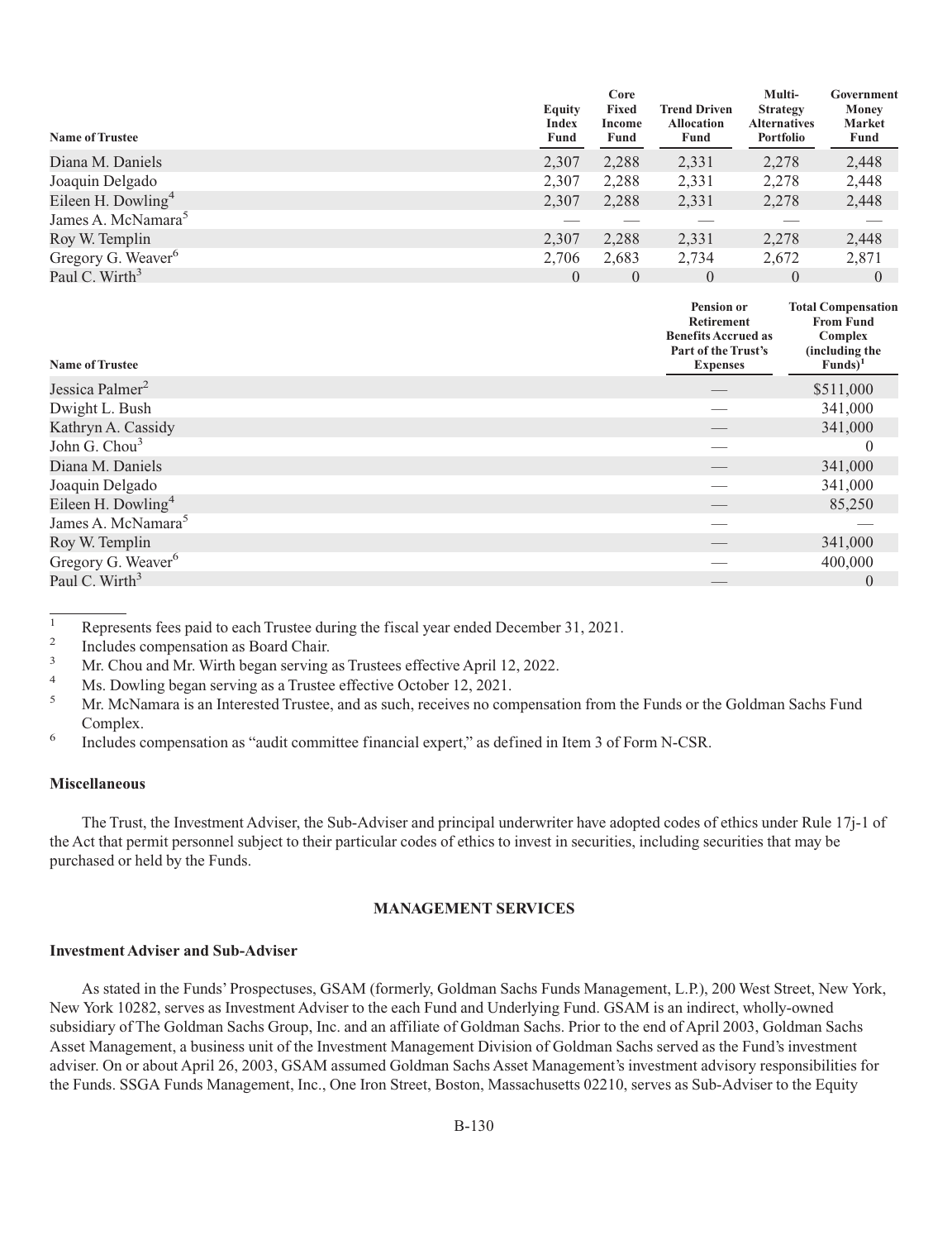Index Fund. See "Service Providers" in the Funds' Prospectuses for a description of the applicable Investment Adviser's or Sub-Adviser's duties to the Funds.

Founded in 1869, The Goldman Sachs Group, Inc. is a publicly-held financial holding company and a leading global investment banking, securities and investment management firm. Goldman Sachs is a leader in developing portfolio strategies and in many fields of investing and financing, participating in financial markets worldwide and serving individuals, institutions, corporations and governments. Goldman Sachs is also among the principal market sources for current and thorough information on companies, industrial sectors, markets, economies and currencies, and trades and makes markets in a wide range of equity and debt securities 24 hours a day. The firm is headquartered in New York with offices in countries throughout the world. It has trading professionals throughout the United States, as well as in London, Frankfurt, Tokyo, Seoul, Sao Paulo and other major financial centers around the world. The active participation of Goldman Sachs in the world's financial markets enhances its ability to identify attractive investments. Goldman Sachs has agreed to permit the Funds to use the name "Goldman Sachs" or a derivative thereof as part of each Fund's name for as long as each Fund's Management Agreement (as described below) is in effect.

The Management Agreement for the U.S. Equity Insights, Small Cap Equity Insights, Strategic Growth, Large Cap Value, Mid Cap Value and International Equity Insights Funds was initially approved by the Trustees, including a majority of the Trustees who are not parties to the Management Agreement or "interested persons" (as such term is defined in the Act) of any party thereto (the "non-interested Trustees"), on October 21, 1997. The Management Agreements were initially approved by the Trustees, including a majority of the non-interested Trustees, with respect to the Mid Cap Growth, Equity Index, Core Fixed Income and Government Money Market Funds on August 4, 2005. The Management Agreement for the Trend Driven Allocation Fund was initially approved by the Trustees, including a majority of the non-interested Trustees, on December 14, 2011. The Management Agreement for the Multi-Strategy Alternatives Portfolio was initially approved by the Trustees, including a majority of the non-interested Trustees, on February 11, 2014. Each Management Agreement with respect to these Funds was most recently approved by the Trustees, including a majority of the non-interested Trustees, on June 15-16, 2021. A discussion regarding the Board of Trustees' basis for approving the Management Agreements is available in the Funds' semi-annual reports dated June 30, 2021.

The Management Agreements will remain in effect with respect to the Funds until June 30, 2022 and will continue in effect with respect to each Fund from year to year thereafter provided such continuance is specifically approved at least annually as set forth in the Management Agreement.

Each Management Agreement will terminate automatically with respect to a Fund if assigned (as defined in the Act). Each Management Agreement is also terminable at any time without penalty by the Trustees of the Trust or by vote of a majority of the outstanding voting securities of a Fund on 60 days written notice to the Investment Adviser and by the Investment Adviser on 60 days written notice to the Trust.

The Management Agreements for the Underlying Funds then in existence on April 21, 1997 were last approved by the shareholders of such Underlying Funds on that date. The Management Agreements for those Underlying Funds that commenced investment operations after April 21, 1997 were last approved by the initial sole shareholder of each such Underlying Fund, prior to the Underlying Fund's commencement of operations.

Pursuant to the Management Agreements, the Investment Adviser is entitled to receive the fees listed below, payable monthly based on each Fund's average daily net assets. Also included below are the actual management fee rates paid by each Fund (after reflection of any management fee waivers, as indicated in the Fund's prospectuses) for the fiscal year ended December 31, 2021. The management fee waivers will remain in effect through at least April 29, 2023, and prior to such date, the Investment Adviser may not terminate these arrangements without the approval of the Board of Trustees. The management fee waivers may be modified or terminated by the Investment Adviser at its discretion and without shareholder approval after such date, although the Investment Adviser does not presently intend to do so. The Actual Rate may not correlate to the Contractual Rate as a result of these management fee waivers that may be in effect from time to time. The Investment Adviser may waive a portion of its management fee payable by a Fund in an amount equal to any management fees it earns as an investment adviser to any of the affiliated Underlying Funds in which a Fund invests.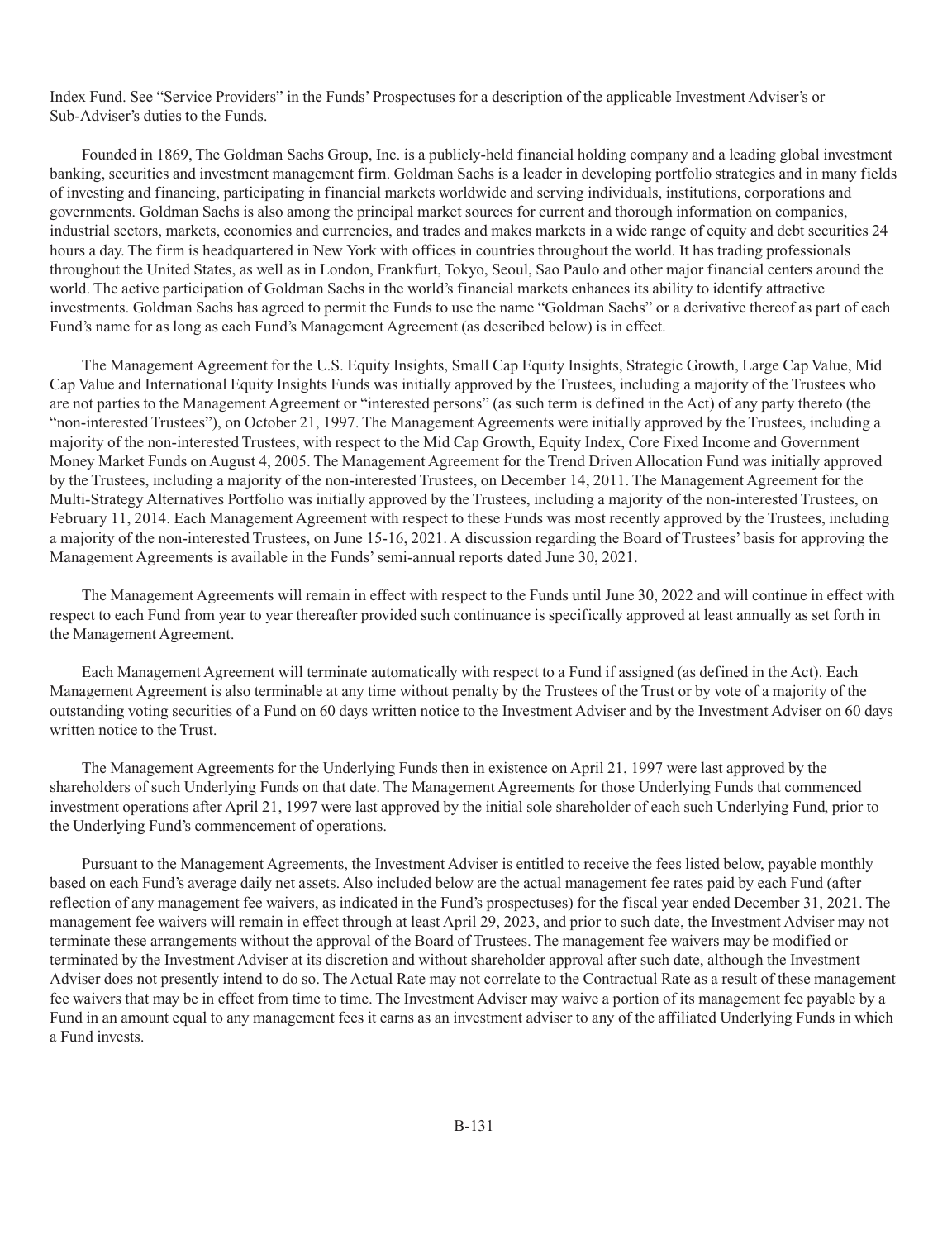The Investment Adviser may waive a portion of its management fee payable by a Fund in an amount equal to any management fees it earns as an investment adviser to any of the affiliated funds in which the Fund invests.

| Fund                                 | <b>Contractual Rate</b>                                                                                                                                        | <b>Actual Rate</b><br>For the Fiscal<br><b>Year Ended</b><br>December 31, 2021 |
|--------------------------------------|----------------------------------------------------------------------------------------------------------------------------------------------------------------|--------------------------------------------------------------------------------|
| U.S. Equity Insights                 | 0.62% on the first \$1 billion<br>0.59% on the next \$1 billion<br>0.56% on the next \$3 billion<br>0.55% on the next \$3 billion<br>0.54% over \$8 billion    | 0.54%                                                                          |
| Small Cap Equity Insights            | 0.70% on the first \$2 billion<br>0.63% on the next \$3 billion<br>0.60% on the next \$3 billion<br>0.59% over \$8 billion                                     | 0.70%                                                                          |
| Strategic Growth                     | 0.71% on the first \$1 billion<br>0.64% on the next \$1 billion<br>0.61% on the next \$3 billion<br>0.59% on the next \$3 billion<br>0.58% over \$8 billion    | 0.71%                                                                          |
| Large Cap Value                      | 0.72% on the first \$1 billion<br>0.65% on the next \$1 billion<br>0.62% on the next \$3 billion<br>$0.60\%$ on the next \$3 billion<br>0.59% over \$8 billion | 0.68%                                                                          |
| Mid Cap Value                        | 0.77% on the first \$2 billion<br>0.69% on the next \$3 billion<br>0.66% on the next \$3 billion<br>0.65% over \$8 billion                                     | 0.77%                                                                          |
| Mid Cap Growth                       | 0.87% on the first \$2 billion<br>0.78% on the next \$3 billion<br>0.74% on the next \$3 billion<br>0.73% over \$8 billion                                     | 0.82%                                                                          |
| <b>Equity Index</b>                  | 0.09% on the first \$400 million<br>$0.10\%$ over \$400 million                                                                                                | 0.21%                                                                          |
| <b>International Equity Insights</b> | 0.81% on the first \$1 billion<br>0.73% on the next \$1 billion<br>0.69% on the next \$3 billion<br>0.68% on the next \$3 billion<br>0.67% over \$8 billion    | 0.81%                                                                          |
| Core Fixed Income                    | 0.40% on the first \$1 billion<br>0.36% on the next \$1 billion<br>0.34% on the next \$3 billion<br>0.33% on the next \$3 billion<br>0.32% over \$8 billion    | 0.40%                                                                          |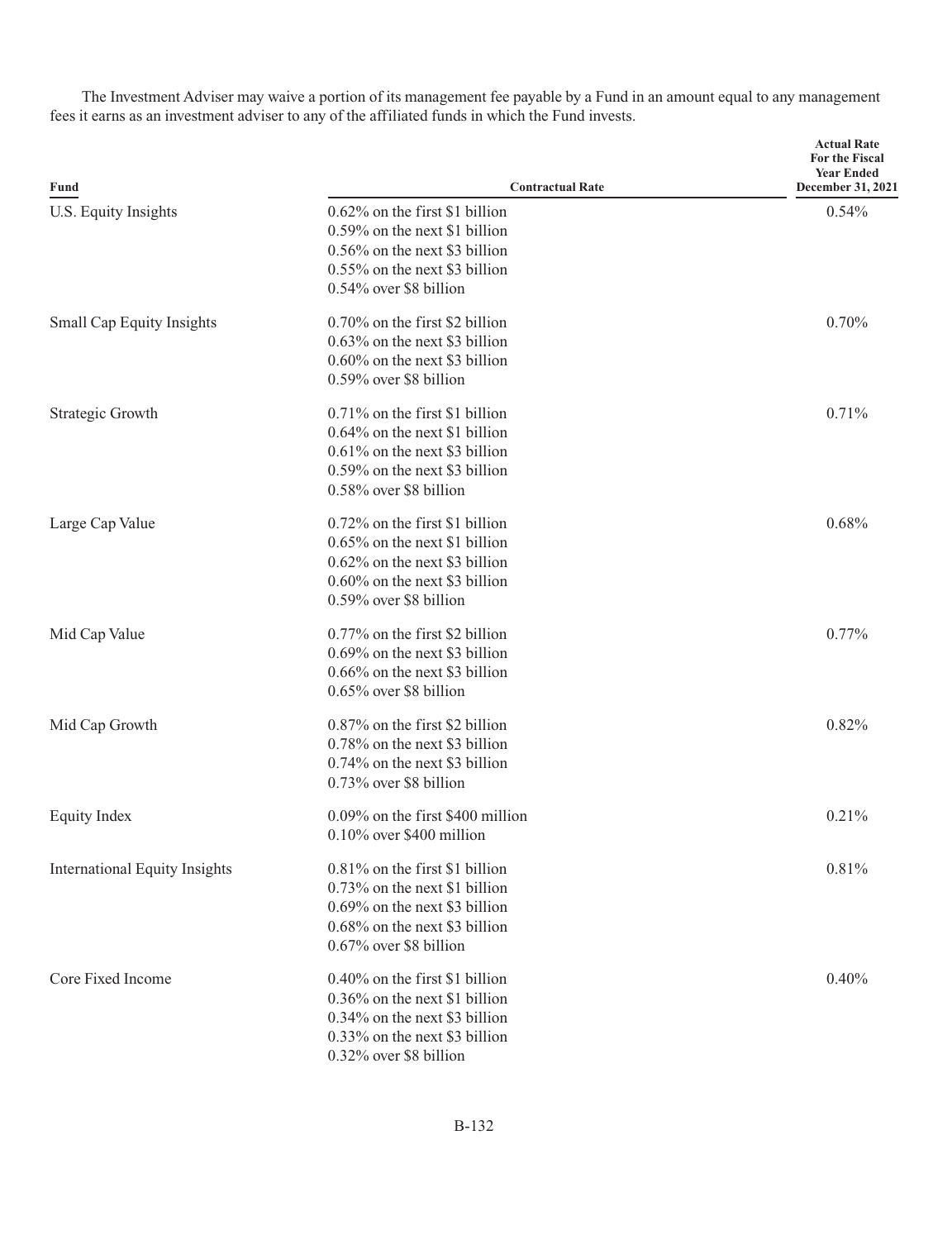| Fund                           | <b>Contractual Rate</b>           | <b>Actual Rate</b><br>For the Fiscal<br><b>Year Ended</b><br>December 31, 2021 |
|--------------------------------|-----------------------------------|--------------------------------------------------------------------------------|
| <b>Trend Driven Allocation</b> | $0.79\%$ on the first \$1 billion | 0.65%                                                                          |
|                                | $0.71\%$ on the next \$1 billion  |                                                                                |
|                                | $0.68\%$ on the next \$3 billion  |                                                                                |
|                                | $0.66\%$ on the next \$3 billion  |                                                                                |
|                                | $0.65\%$ over \$8 billion         |                                                                                |
| Government Money Market        | $0.16\%$                          | $0.09\%$                                                                       |
| Multi-Strategy Alternatives    | $0.15\%$                          | 0.15%                                                                          |

For the fiscal years ended December 31, 2021, December 31, 2020 and December 31, 2019, the amount of fees incurred by each Fund then in existence pursuant to the Management Agreements was as follows:

|                                           |                    | 2021                         | 2020                      |                              | 2019               |                              |
|-------------------------------------------|--------------------|------------------------------|---------------------------|------------------------------|--------------------|------------------------------|
|                                           | With Fee<br>Waiver | <b>Without Fee</b><br>Waiver | <b>With Fee</b><br>Waiver | <b>Without Fee</b><br>Waiver | With Fee<br>Waiver | <b>Without Fee</b><br>Waiver |
| U.S. Equity Insights Fund                 | \$1,916,063        | \$2,199,946 \$1,594,873      |                           | \$1,831,171                  | \$1,658,795        | \$1,904,549                  |
| Small Cap Equity Insights Fund            | 881,079            | 881,928                      | 581,452                   | 582,184                      | 649,083            | 649,394                      |
| Strategic Growth Fund                     | 3,117,234          | 3,119,318                    | 2,581,818                 | 2,587,267                    | 2,401,112          | 2,407,661                    |
| Large Cap Value Fund                      | 3,257,554          | 3,450,732                    | 2,846,842                 | 3,007,574                    | 3,186,918          | 3,330,092                    |
| Mid Cap Value Fund                        | 4,048,923          | 4,051,144                    | 3,090,339                 | 3,099,830                    | 3,730,733          | 3,744,475                    |
| <b>International Equity Insights Fund</b> | 847,873            | 847,876                      | 670,073                   | 670,183                      | 710,183            | 710,254                      |
| Mid Cap Growth Fund                       | 655,195            | 698,556                      | 588,872                   | 618,788                      | 592,914            | 624,144                      |
| <b>Equity Index Fund</b>                  | 425,507            | 607,870                      | 352,169                   | 503,097                      | 358,168            | 511,673                      |
| Core Fixed Income Fund                    | 335,381            | 338,730                      | 239,768                   | 248,369                      | 167,933            | 174,659                      |
| Trend Driven Allocation Fund              | 2,239,424          | 2,766,329                    | 1,901,391                 | 2,565,307                    | 2,007,223          | 2,749,622                    |
| Multi-Strategy Alternatives Portfolio     | (503)              | 39,904                       | (2,093)                   | 31,529                       | (1,008)            | 25,725                       |
| Government Money Market Fund              | 926.501            | ,741,265                     | 1,690,348                 | 1,696,715                    | 1,126,412          | 1,126,412                    |

Unless required to be performed by others pursuant to agreements with the Funds, the Investment Adviser also performs certain administrative services for each Fund under the Management Agreement. Such administrative services include, subject to the general supervision of the Trustees of the Trust, (i) providing supervision of all aspects of the Fund's non-investment operations; (ii) providing the Fund with personnel to perform such executive, administrative and clerical services as are reasonably necessary to provide effective administration of the Fund; (iii) arranging for, at the Fund's expense, the preparation of all of the Fund's required tax returns, the preparation and submission of reports to existing shareholders, the periodic updating of the Fund's prospectus and statement of additional information, and the preparation of reports filed with the SEC and other regulatory authorities; (iv) maintaining all of the Fund's records; and (v) providing the Fund with adequate office space and all necessary office equipment and services.

The Sub-Advisory Agreement between GSAM and the Sub-Adviser with respect to the Equity Index Fund was initially approved by the Trustees, including a majority of the non-interested Trustees, on August 4, 2005. The Sub-Advisory Agreement was most recently approved by the Trustees, including a majority of the non-interested Trustees, on June 15-16, 2021. A discussion regarding the Board of Trustees' basis for approving the Sub-Advisory Agreement is available in the Equity Index Fund's semi-annual report dated June 30, 2021.

The Sub-Advisory Agreement will remain in effect until June 30, 2022 and will continue in effect from year to year thereafter provided such continuance is specifically approved at least annually by (i) the vote of a majority of the Fund's outstanding voting securities or a majority of the Trustees of the Trust, and (ii) the vote of a majority of the non-interested Trustees of the Trust, cast at a meeting called for the purpose of voting on such approval. The Sub-Advisory Agreement will terminate automatically if assigned (as defined in the Act). The Sub-Advisory Agreement is also terminable at any time without penalty by the Trustees of the Trust or by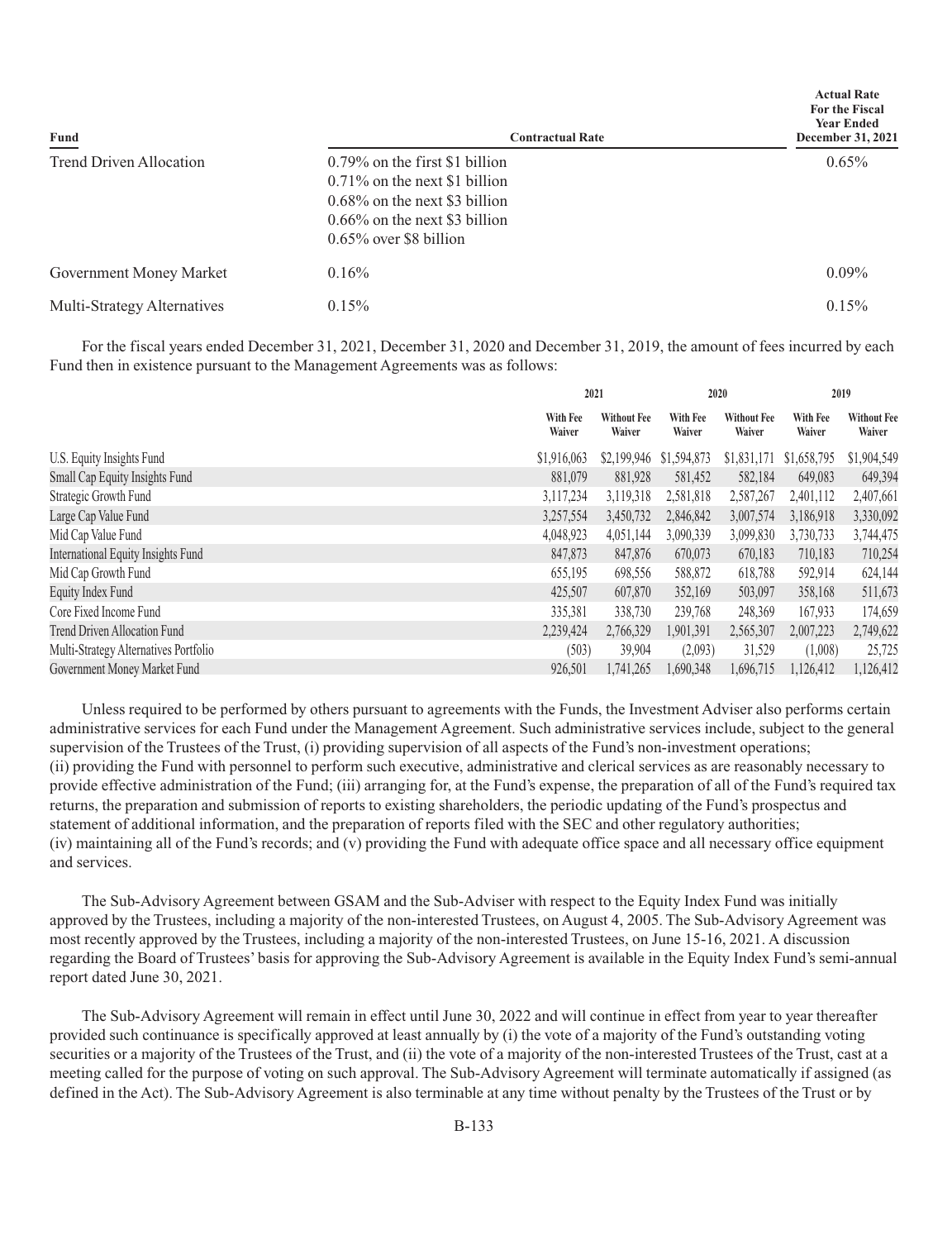GSAM or by vote of a majority of the outstanding voting securities of the Fund on 60 days written notice to the Sub-Adviser and by the Sub-Adviser on 60 days written notice to the Trust.

For the services provided and expenses assumed under the Sub-Advisory Agreement, GSAM pays the Sub-Adviser a monthly management fee at the following annual rates of the average daily net assets of the Equity Index Fund:

> 0.03% on the first \$50 million; 0.02% on the next \$200 million; 0.01% on the next \$750 million; and 0.008% over \$1 billion.

For the fiscal years ended December 31, 2021, December 31, 2020 and December 31, 2019, GSAM has made payments to the Sub-Adviser pursuant to this Sub-Advisory Agreement of \$33,655<sup>1</sup>, \$38,540, and \$39,125, respectively.

 $\overline{1}$  This amount reflects the payments made for the period from January 1, 2021 through September 30, 2021.

## **Legal Proceedings.**

On October 22, 2020, The Goldman Sachs Group, Inc. announced a settlement of matters involving 1Malaysia Development Bhd. (1MDB), a Malaysian sovereign wealth fund, with the United States Department of Justice as well as criminal and civil authorities in the United Kingdom, Singapore and Hong Kong. Further information regarding the 1MDB settlement can be found at https://www.goldmansachs.com/media-relations/press-releases/current/goldman-sachs-2020-10-22.html. The Goldman Sachs Group, Inc. previously entered into a settlement agreement with the Government of Malaysia and 1MDB to resolve all criminal and regulatory proceedings in Malaysia relating to 1MDB.

The Investment Adviser, Goldman Sachs and certain of their affiliates have received exemptive relief from the SEC to permit them to continue serving as investment adviser and principal underwriter for U.S.-registered investment companies.

### **Portfolio Managers — Other Accounts Managed by the Portfolio Managers**

The following table discloses accounts within each type of category listed below for which the portfolio managers are jointly and primarily responsible for day to day portfolio management.

Please note that all of the fixed income portfolios are managed on a team basis. While lead portfolio managers may be associated with accounts in their specific strategy, the entire team is familiar with our general strategies and objectives and multiple individuals are involved in the management of a portfolio. We believe this approach ensures a high degree of continuity of portfolio management style and knowledge.

For each portfolio manager listed below, the total number of accounts managed is a reflection of accounts within the strategy they oversee or manage, as well as accounts which participate in the sector they manage. There are multiple portfolio managers involved with each account.

The Equity Index Fund is managed by the Sub-Adviser's Global Equity Beta Solutions Group. Portfolio managers Michael Feehily, Melissa Kapitulik and Michael Finocchi jointly and primarily have the day-to-day responsibility for management of the Equity Index Fund.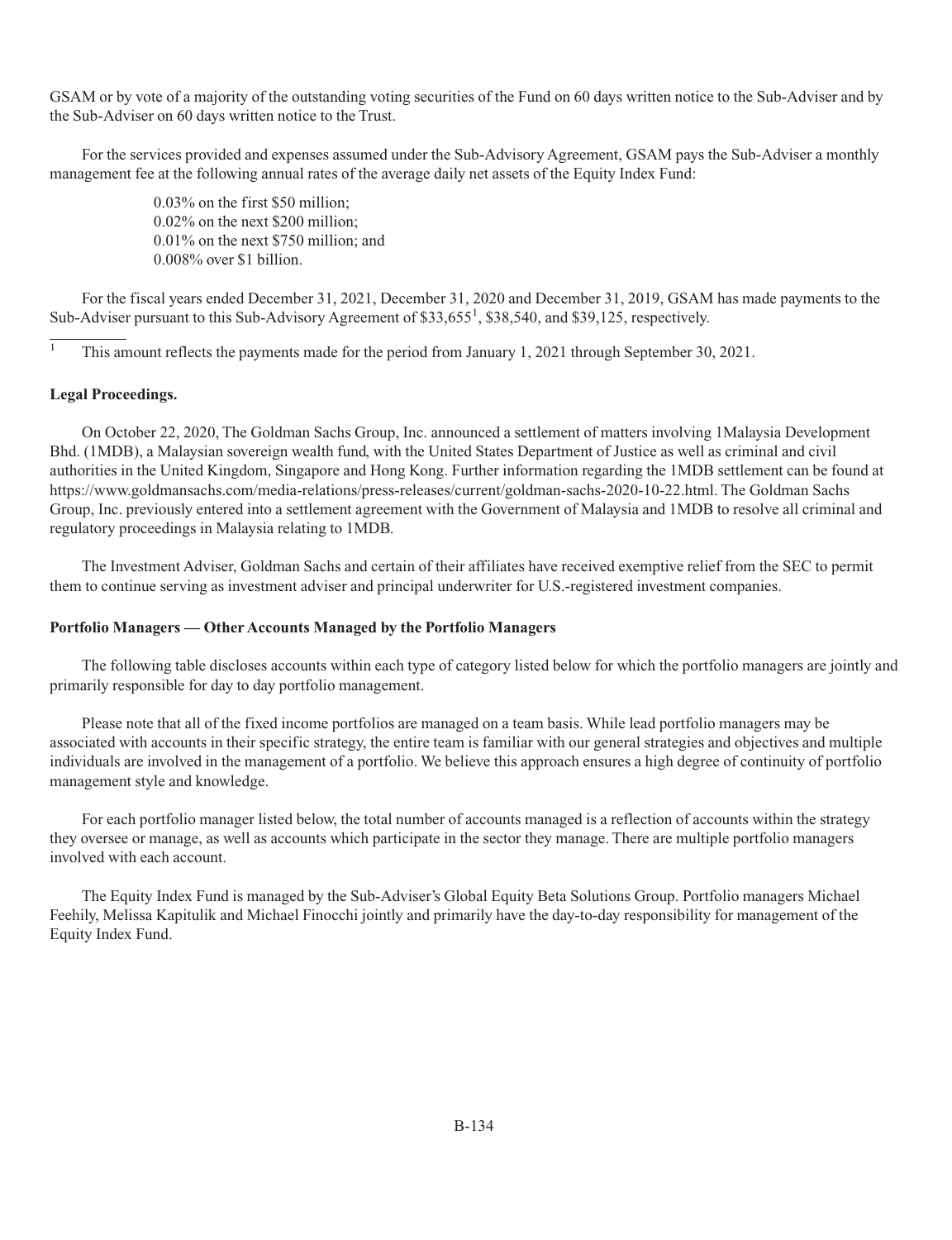|                                         |                                           |                                                         |                               | Number of Other Accounts Managed and Total Assets by<br>Account Type <sup>1</sup> |                                            |                        |                                                   |                                            | Number of Other Accounts and Total Assets for Which Advisory Fee is<br>Performance Based |                            |                               |                                        |
|-----------------------------------------|-------------------------------------------|---------------------------------------------------------|-------------------------------|-----------------------------------------------------------------------------------|--------------------------------------------|------------------------|---------------------------------------------------|--------------------------------------------|------------------------------------------------------------------------------------------|----------------------------|-------------------------------|----------------------------------------|
|                                         |                                           | Registered<br>Investment<br>Companies                   |                               | <b>Investment Vehicles</b><br>Other Pooled                                        | Accounts                                   | <b>Other</b>           | Companies<br>Registered<br>Investment             |                                            | <b>Investment Vehicles</b><br><b>Other Pooled</b>                                        |                            | Accounts<br><b>Other</b>      |                                        |
| Name of Portfolio Manager               | Number of<br>Accounts                     | Assets<br>Managed                                       | Number of<br>Accounts         | Managed<br>Assets                                                                 | Number of<br>Accounts                      | Assets<br>Managed      | Number of Assets<br>Accounts Managed<br>Number of |                                            | Number of<br>Accounts                                                                    | Managed<br>Assets          | Accounts Managed<br>Number of | Assets                                 |
| U.S. Equity Insights Fund               |                                           |                                                         |                               |                                                                                   |                                            |                        |                                                   |                                            |                                                                                          |                            |                               |                                        |
| Quantitative Investment Strategies Team |                                           |                                                         |                               |                                                                                   |                                            |                        |                                                   |                                            |                                                                                          |                            |                               |                                        |
| Len loffe                               |                                           |                                                         |                               |                                                                                   |                                            |                        |                                                   |                                            |                                                                                          |                            |                               | \$605                                  |
| Osman Ali                               | 3782                                      | $\begin{array}{c}\n\$ 26,142 \\ \$ 26,142\n\end{array}$ | <b>គគគ</b><br>គគ              | \$13,440<br>\$13,440<br>\$13,440<br>\$13,440                                      | 55555                                      | $$18,051$<br>$$18,051$ | $\circ \circ \circ \circ$                         | $88888$                                    | $\circ \circ \circ \circ$                                                                | 2222                       |                               |                                        |
| Dennis Walsh                            |                                           | \$ 26,142                                               |                               |                                                                                   |                                            | \$18,051<br>\$18,051   |                                                   |                                            |                                                                                          |                            |                               | \$605<br>\$605                         |
| Takashi Suwabe                          |                                           | 26,142<br>$\rightarrow$                                 |                               |                                                                                   |                                            |                        |                                                   |                                            |                                                                                          |                            |                               | \$605                                  |
| Small Cap Equity Insights Fund          |                                           |                                                         |                               |                                                                                   |                                            |                        |                                                   |                                            |                                                                                          |                            |                               |                                        |
| Quantitative Investment Strategies Team |                                           |                                                         |                               |                                                                                   |                                            |                        |                                                   |                                            |                                                                                          |                            |                               |                                        |
| Len loffe                               |                                           | 26,142<br>$\bullet$                                     |                               | \$13,440<br>\$13,440<br>\$13,440<br>\$13,440                                      |                                            |                        |                                                   |                                            |                                                                                          |                            |                               | \$605                                  |
| Osman Ali                               |                                           | 26,142                                                  |                               |                                                                                   |                                            | $$18,051$<br>$$18,051$ |                                                   |                                            |                                                                                          |                            |                               | \$605                                  |
| Dennis Walsh                            | 3787                                      | $$26,142$<br>$$26,142$                                  | <b>ដន</b> ភ                   |                                                                                   | 55555                                      | \$18,051<br>\$18,051   | $\circ \circ \circ \circ$                         | $88888$                                    | $\circ \circ \circ \circ$                                                                | 2222                       |                               | \$605<br>\$605                         |
| Takashi Suwabe                          |                                           |                                                         |                               |                                                                                   |                                            |                        |                                                   |                                            |                                                                                          |                            |                               |                                        |
| Strategic Growth Fund                   |                                           |                                                         |                               |                                                                                   |                                            |                        |                                                   |                                            |                                                                                          |                            |                               |                                        |
| U.S. Equity Team                        |                                           |                                                         |                               |                                                                                   |                                            |                        |                                                   |                                            |                                                                                          |                            |                               |                                        |
| Steven M. Barry                         |                                           | $8,641$<br>$2,601$                                      |                               | 15,571<br>2,222                                                                   | $\frac{2}{3}$                              | $$15,571$<br>$$1,765$  |                                                   | $\frac{8}{2}$                              |                                                                                          | \$8                        |                               | $\circ$                                |
| Stephen E. Becker                       | $\frac{\infty}{\infty}$                   | $\frac{1}{2}$                                           | $\overline{2}$ $\overline{6}$ | $\leftrightarrow$                                                                 |                                            | 1,765                  | $\circ$                                           |                                            | $\circ$                                                                                  |                            | $\circ$                       | $\Theta$                               |
| Large Cap Value Fund                    |                                           |                                                         |                               |                                                                                   |                                            |                        |                                                   |                                            |                                                                                          |                            |                               |                                        |
| U.S. Equity Team                        |                                           |                                                         |                               |                                                                                   |                                            |                        |                                                   |                                            |                                                                                          |                            |                               |                                        |
| Charles "Brook" Dane                    | $\sim$ $\sim$                             | $\frac{1}{2}$                                           | $\equiv$                      | $$13,641$<br>$$914$                                                               | $35 \n2$                                   | $\frac{1}{2}$          | $\circ$                                           | $\frac{8}{2}$                              | $\circ$                                                                                  | \$8                        | $\circ$                       | $\circ$<br>$\leftrightarrow$           |
| Kevin Martens                           |                                           | 3,098<br>2,803                                          |                               | 914                                                                               |                                            | 688<br>1,219           |                                                   |                                            |                                                                                          |                            |                               |                                        |
| Mid Cap Value Fund                      |                                           |                                                         |                               |                                                                                   |                                            |                        |                                                   |                                            |                                                                                          |                            |                               |                                        |
| U.S. Equity Team                        |                                           |                                                         |                               |                                                                                   |                                            |                        |                                                   |                                            |                                                                                          |                            |                               |                                        |
| Sung Cho                                | $\mathbf{c}$                              | 3,098<br>$\leftrightarrow$                              | $\quad \  \, \sqsubseteq$     | \$13,641                                                                          | 55                                         | 688<br>$\rightarrow$   | $\circ$                                           | వ్                                         | $\circ$                                                                                  | $\boldsymbol{\mathcal{S}}$ | $\circ$                       | $\circ$<br>$\leftrightarrow$           |
| Mid Cap Growth Fund                     |                                           |                                                         |                               |                                                                                   |                                            |                        |                                                   |                                            |                                                                                          |                            |                               |                                        |
| U.S. Equity Team                        |                                           |                                                         |                               |                                                                                   |                                            |                        |                                                   |                                            |                                                                                          |                            |                               |                                        |
| Steven M. Barry                         |                                           | 8,641                                                   | $\Box$                        | $$15,571$<br>$$165$                                                               |                                            | $$15,571$<br>$$362$    |                                                   | 88                                         |                                                                                          | \$0                        |                               | $\circ$                                |
| Jenny Chang                             | $\frac{8}{3}$                             | 1,519<br>$\bullet$                                      |                               | 165                                                                               | $\begin{array}{c} 0 \\ \infty \end{array}$ | 362                    | $\circ$ $\circ$                                   |                                            | $\circ$ $\circ$                                                                          |                            | $\circ$ $\circ$               | $\circ$<br>$\frac{1}{2}$               |
| Equity Index Fund <sup>2</sup>          |                                           |                                                         |                               |                                                                                   |                                            |                        |                                                   |                                            |                                                                                          |                            |                               |                                        |
| Michael Feehily                         |                                           | \$987,926                                               | 377                           | \$826,741                                                                         |                                            | \$515,272              |                                                   |                                            |                                                                                          |                            |                               |                                        |
| Melissa Kapitulik                       | $\begin{array}{c} 132 \\ 132 \end{array}$ | \$987,926                                               | 377                           | \$826,741                                                                         | នី នី នី                                   | \$515,272              | $\circ \circ \circ$                               | $\begin{array}{c} 8 \\ 8 \\ 8 \end{array}$ | $\circ$ $\circ$                                                                          | 0880                       | $\circ \circ \circ$           | $\circ \circ \circ$<br><b>00 00 00</b> |
| Michael Finocchi                        |                                           | \$987,926                                               | 377                           | \$826,741                                                                         |                                            | \$515,272              |                                                   |                                            |                                                                                          |                            |                               |                                        |
| International Equity Insights Fund      |                                           |                                                         |                               |                                                                                   |                                            |                        |                                                   |                                            |                                                                                          |                            |                               |                                        |
| Quantitative Investment Strategies Team |                                           |                                                         |                               |                                                                                   |                                            |                        |                                                   |                                            |                                                                                          |                            |                               |                                        |
| Len loffe                               | 37                                        | \$ 26,142<br>\$ 26,142                                  | 27                            | \$13,440<br>\$13,440                                                              | 35 <sub>5</sub>                            | \$18,051<br>\$18,051   | $\circ$                                           | $\frac{8}{2}$                              | $\circ$ $\circ$                                                                          | $\frac{0.5}{0.5}$          |                               | \$605                                  |
| Dennis Walsh                            |                                           |                                                         |                               |                                                                                   |                                            |                        |                                                   |                                            |                                                                                          |                            |                               |                                        |

B-135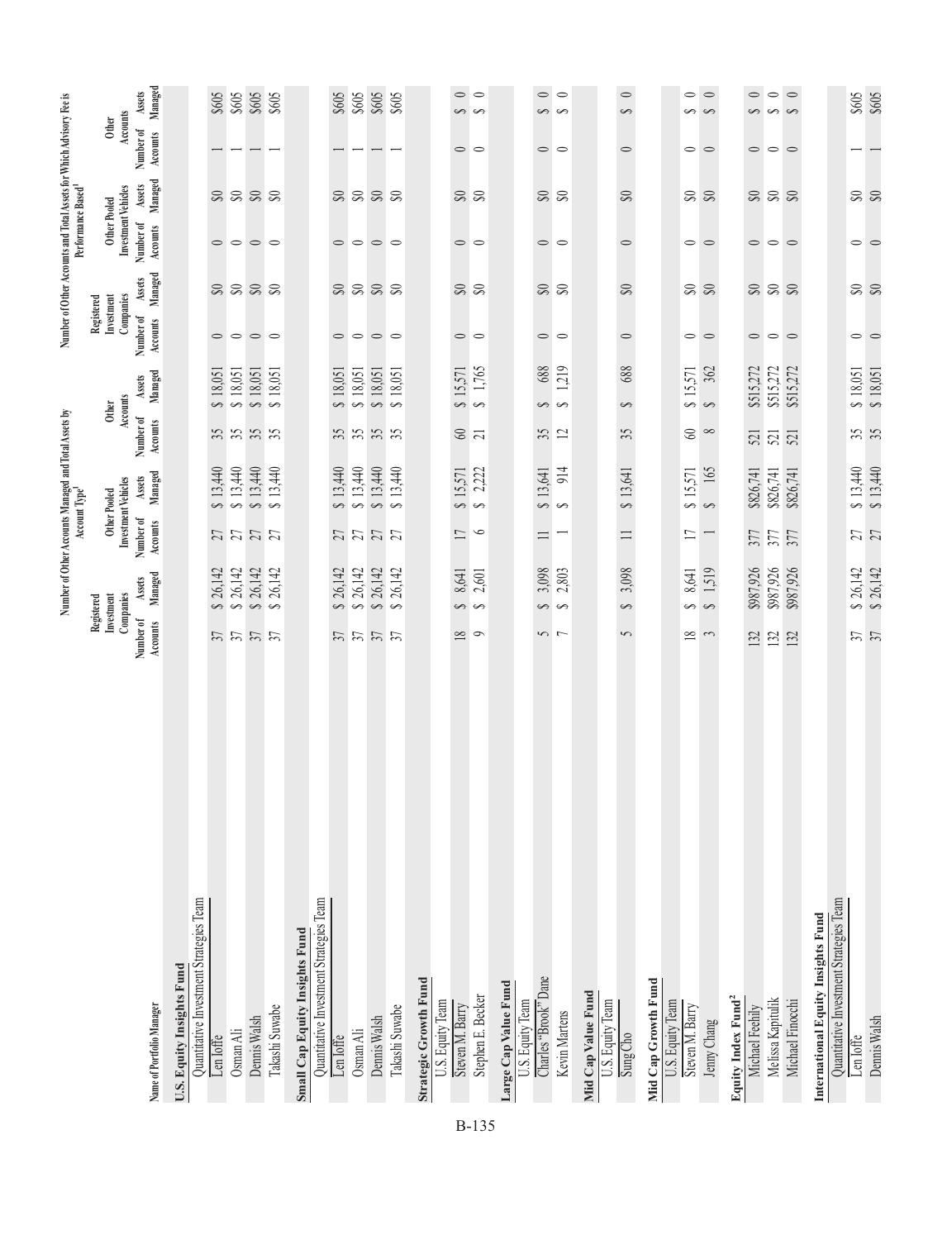|         |                                                                                                                                                                             |                         | Number of Other Accounts Managed and Total Assets by |                | Account Type <sup>1</sup>                         |                |                   |                             |          | Number of Other Accounts and Total Assets for Which Advisory Fee is<br>Performance Based <sup>1</sup> |                     |            |                                 |          |  |
|---------|-----------------------------------------------------------------------------------------------------------------------------------------------------------------------------|-------------------------|------------------------------------------------------|----------------|---------------------------------------------------|----------------|-------------------|-----------------------------|----------|-------------------------------------------------------------------------------------------------------|---------------------|------------|---------------------------------|----------|--|
|         |                                                                                                                                                                             | Registered              |                                                      |                |                                                   |                |                   | Registered                  |          |                                                                                                       |                     |            |                                 |          |  |
|         |                                                                                                                                                                             | Companies<br>Investment |                                                      |                | <b>Investment Vehicles</b><br><b>Other Pooled</b> |                | Accounts<br>Other | Companies<br>Investment     |          | <b>Investment Vehicles</b>                                                                            | <b>Other Pooled</b> |            | <b>Accounts</b><br><b>Other</b> |          |  |
|         | Name of Portfolio Manager                                                                                                                                                   | Number of               | Assets                                               | Number of      | Assets                                            | Number of      | Managed<br>Assets | Number of Assets            |          | Number of Assets                                                                                      |                     |            | Number of Assets                |          |  |
|         | Osman Ali                                                                                                                                                                   | Accounts<br>37          | \$ 26,142<br>Managed                                 | Accounts<br>27 | \$13,440<br>Managed                               | Accounts<br>35 | \$18,051          | Accounts Managed<br>$\circ$ | S        | Accounts Managed<br>$\circ$                                                                           | ∽                   | $\bigcirc$ | Accounts Managed                | 605<br>S |  |
|         | Takashi Suwabe                                                                                                                                                              | 37                      | \$ 26,142                                            | 27             | \$13,440                                          | 35             | \$18,051          | $\circ$                     | S        |                                                                                                       | \$                  |            |                                 | 605      |  |
|         | Core Fixed Income Fund                                                                                                                                                      |                         |                                                      |                |                                                   |                |                   |                             |          |                                                                                                       |                     |            |                                 |          |  |
|         | U.S. Fixed Income Team                                                                                                                                                      |                         |                                                      |                |                                                   |                |                   |                             |          |                                                                                                       |                     |            |                                 |          |  |
|         | Ashish Shah                                                                                                                                                                 | 86                      | \$457,775                                            | 330            | \$275,441                                         | 30,582         | \$610,769         | $\circ$                     | $\infty$ | 42                                                                                                    | \$13,350            |            | 34                              | \$17,262 |  |
|         | <b>Trend Driven Allocation Fund</b>                                                                                                                                         |                         |                                                      |                |                                                   |                |                   |                             |          |                                                                                                       |                     |            |                                 |          |  |
|         | Quantitative Investment Strategies Team                                                                                                                                     |                         |                                                      |                |                                                   |                |                   |                             |          |                                                                                                       |                     |            |                                 |          |  |
|         | Federico Gilly                                                                                                                                                              | $\infty$                | 8,514<br>⊷                                           | $\infty$       | 4,413                                             | ٥              | 1,429             |                             | ⋦        |                                                                                                       |                     |            |                                 |          |  |
|         | Oliver Bunn                                                                                                                                                                 | 4                       | 5,032<br>⊷                                           |                | 1,277                                             | $\bigcirc$     | $\subset$<br>S    | $\circ$                     | $\infty$ | $\circ$                                                                                               | ∽                   | $\circ$    | $\circ$                         | \$       |  |
|         | Multi-Strategy Alternatives Portfolio                                                                                                                                       |                         |                                                      |                |                                                   |                |                   |                             |          |                                                                                                       |                     |            |                                 |          |  |
|         | Multi-Asset Solutions Team                                                                                                                                                  |                         |                                                      |                |                                                   |                |                   |                             |          |                                                                                                       |                     |            |                                 |          |  |
|         | Neill Nuttall                                                                                                                                                               | ಸ                       | \$34,713                                             | 23             | \$14,038                                          | $\approx$      | \$146,860         |                             | ఇ        |                                                                                                       |                     |            | $\sim$                          | 4,437    |  |
|         | Alexandra Wilson-Elizondo                                                                                                                                                   | 26                      | \$29,026                                             |                | $\overline{\phantom{0}}$                          | $\subset$      | $\subset$         | $\subset$                   | S        | $\circ$                                                                                               | S                   |            | $\circ$                         |          |  |
|         | as of December 31, 2021.<br>Unless otherwise noted, this information is                                                                                                     |                         |                                                      |                |                                                   |                |                   |                             |          |                                                                                                       |                     |            |                                 |          |  |
| $B-136$ | Passive equity assets are managed on a team basis. The table refers to accounts of the Global Equity Beta Solutions Group of State Street Global Advisors<br>$($ $\sqrt{2}$ |                         |                                                      |                |                                                   |                |                   |                             |          |                                                                                                       |                     |            |                                 |          |  |

 $\sim$  Passive equity assets are managed on a team basis. The table refers to accounts of the Global Equity Beta Solutions Group of State Street Global Advisors Unless otherwise noted, this information is as of December 31, 2021.<br>Passive equity assets are managed on a team basis. The table refers to accounts of the Global Equity Beta Solutions Group of State Street Global Advisors

Assets are preliminary, in millions of USD, unless otherwise noted. Assets are preliminary, in millions of USD, unless otherwise noted.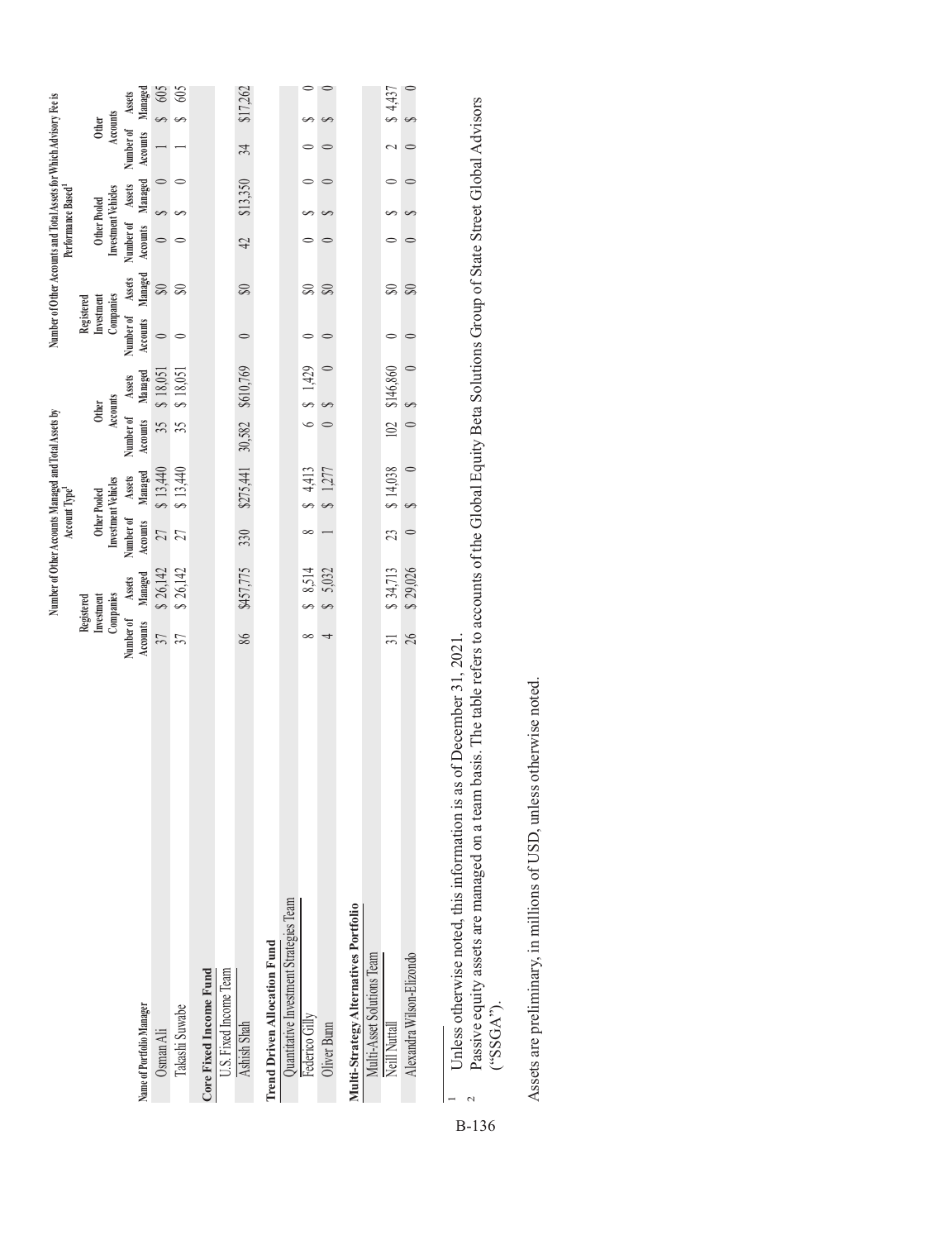Conflicts of Interest. The Investment Adviser's portfolio managers are often responsible for managing one or more of the Funds as well as other accounts, including proprietary accounts, separate accounts and other pooled investment vehicles, such as unregistered hedge funds. A portfolio manager may manage a separate account or other pooled investment vehicle which may have materially higher fee arrangements than the Funds and may also have a performance-based fee. The side-by-side management of these funds may raise potential conflicts of interest relating to cross trading, the allocation of investment opportunities and the aggregation and allocation of trades.

The Investment Adviser has a fiduciary responsibility to manage all client accounts in a fair and equitable manner. The Investment Adviser seeks to provide best execution of all securities transactions and aggregate and then allocate securities to client accounts in a fair and timely manner. To this end, the Investment Adviser has developed policies and procedures designed to mitigate and manage the potential conflicts of interest that may arise from side-by-side management. In addition, the Investment Adviser and the Funds have adopted policies limiting the circumstances under which cross-trades may be effected between a Fund and another client account. The Investment Adviser conducts periodic reviews of trades for consistency with these policies. For more information about conflicts of interests that may arise in connection with the portfolio managers' management of the Funds' investments and the investments of other accounts, see "POTENTIAL CONFLICTS OF INTEREST."

Conflicts of Interest (Sub-Adviser). A portfolio manager that has responsibility for managing more than one account may be subject to potential conflicts of interest because he or she is responsible for other accounts in addition to the Equity Index Fund. Those conflicts could include preferential treatment of one account over others in terms of: (a) the portfolio manager's execution of different investment strategies for various accounts; or (b) the allocation of resources or of investment opportunities.

Portfolio managers may manage numerous accounts for multiple clients. These accounts may include registered investment companies, other types of pooled accounts (e.g., collective investment funds), and separate accounts (i.e., accounts managed on behalf of individuals or public or private institutions). Portfolio managers make investment decisions for each account based on the investment objectives and policies and other relevant investment considerations applicable to that portfolio. A potential conflict of interest may arise as a result of the portfolio managers' responsibility for multiple accounts with similar investment guidelines. Under these circumstances, a potential investment may be suitable for more than one of the portfolio managers' accounts, but the quantity of the investment available for purchase is less than the aggregate amount the accounts would ideally devote to the opportunity. Similar conflicts may arise when multiple accounts seek to dispose of the same investment. The portfolio managers may also manage accounts whose objectives and policies differ from that of the Fund. These differences may be such that under certain circumstances, trading activity appropriate for one account managed by the portfolio manager may have adverse consequences for another account managed by the portfolio manager. For example, an account may sell a significant position in a security, which could cause the market price of that security to decrease, while the Fund maintained its position in that security.

A potential conflict may arise when the portfolio managers are responsible for accounts that have different advisory fees—the difference in fees could create an incentive for the portfolio manager to favor one account over another, for example, in terms of access to investment opportunities. Another potential conflict may arise when the portfolio manager has an investment in one or more accounts that participate in transactions with other accounts. His or her investment(s) may create an incentive for the portfolio manager to favor one account over another. SSGA FM has adopted policies and procedures reasonably designed to address these potential material conflicts. For instance, portfolio managers are normally responsible for all accounts within a certain investment discipline, and do not, absent special circumstances, differentiate among the various accounts when allocating resources. Additionally, SSGA FM and its advisory affiliates have processes and procedures for allocating investment opportunities among portfolios that are designed to provide a fair and equitable allocation.

#### **Portfolio Managers — Compensation**

Compensation for portfolio managers of the Investment Adviser is comprised of a base salary and year-end discretionary variable compensation. The base salary is fixed from year to year. Year-end discretionary variable compensation is primarily a function of each portfolio manager's individual performance and his or her contribution to overall team performance; the performance of GSAM and Goldman Sachs; the team's net revenues for the past year which in part is derived from advisory fees, and for certain accounts, performance-based fees; and anticipated compensation levels among competitor firms. Portfolio managers are rewarded, in part, for their delivery of investment performance, which is reasonably expected to meet or exceed the expectations of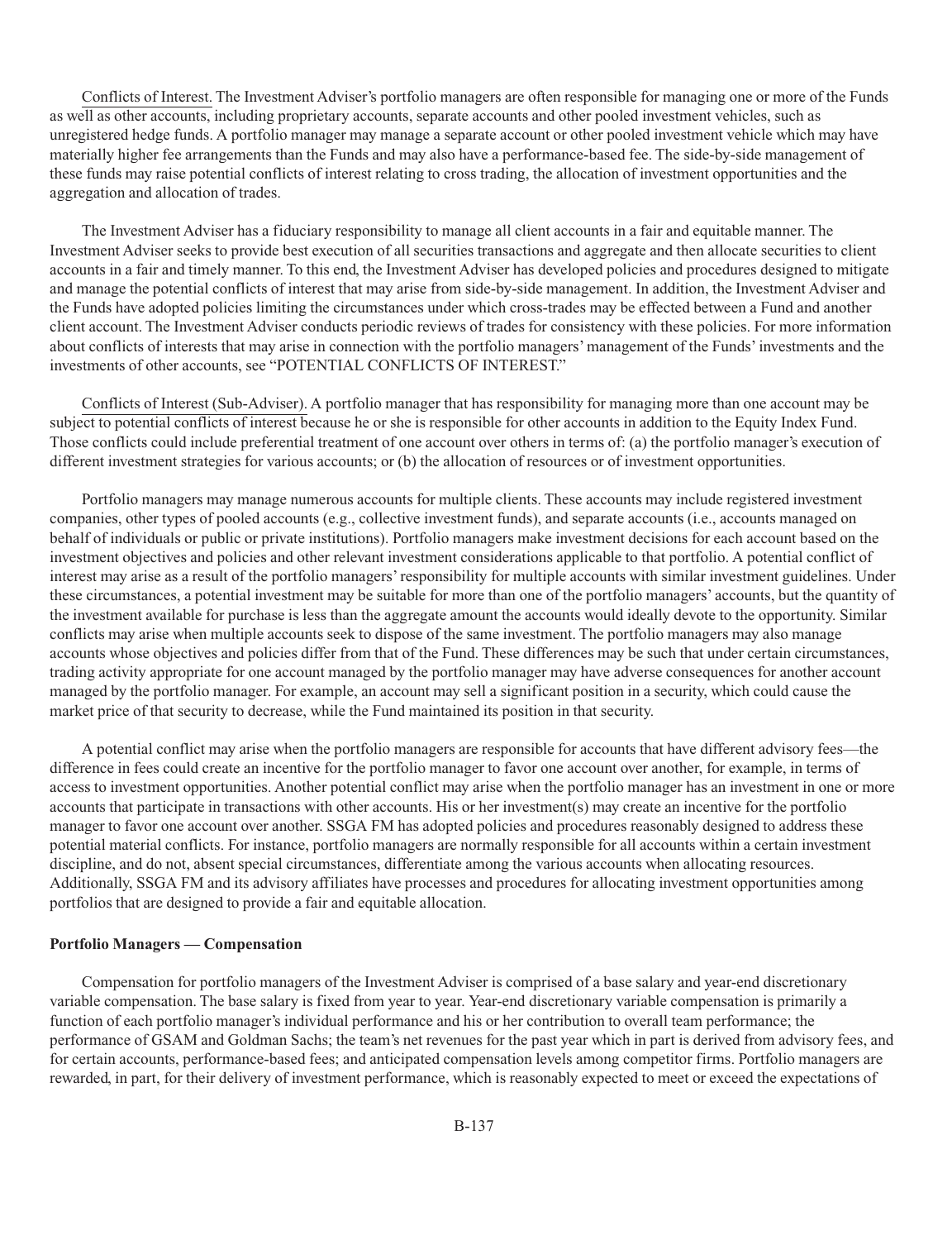clients and fund shareholders in terms of: excess return over an applicable benchmark, peer group ranking, risk management and factors specific to certain funds such as yield or regional focus. Performance is judged over 1-, 3- and 5-year time horizons.

For compensation purposes, the benchmarks for these Funds are:

U.S. Equity Insights Fund: S&P 500® Index

Small Cap Equity Insights Fund: Russell 2000® Index

Strategic Growth Fund: Russell 1000® Growth Index

Large Cap Value Fund: Russell 1000® Value Index

Mid Cap Value Fund: Russell Midcap® Value Index

Mid Cap Growth Fund: Russell Midcap® Growth Index

Equity Index Fund: S&P 500® Index

International Equity Insights Fund: MSCI EAFE Standard (Net, USD, Unhedged) Index

Core Fixed Income Fund: Bloomberg U.S. Aggregate Bond Index

Trend Driven Allocation Fund: Trend Driven Allocation Composite Index

Multi-Strategy Alternatives Portfolio: ICE Bank of America Merrill Lynch Three-Month U.S. Treasury Bill Index

The discretionary variable compensation for portfolio managers is also significantly influenced by various factors, including: (1) effective participation in team research discussions and process; and (2) management of risk in alignment with the targeted risk parameters and investment objectives of a Fund. Other factors may also be considered including: (1) general client/shareholder orientation and (2) teamwork and leadership.

Other Compensation—In addition to base salary and year-end discretionary variable compensation, the Investment Adviser has a number of additional benefits in place including (1) a 401(k) program that enables employees to direct a percentage of their base salary and bonus income into a tax-qualified retirement plan; and (2) investment opportunity programs in which certain professionals may participate subject to certain eligibility requirements.

Sub-Adviser's Portfolio Management Team – Equity Index Fund. SSGA's culture is complemented and reinforced by a total rewards strategy that is based on a pay for performance philosophy which seeks to offer a competitive pay mix of base salary, benefits, cash incentives and deferred compensation.

Salary is based on a number of factors, including external benchmarking data and market trends, State Street Bank and Trust Company ("State Street") performance, SSGA performance, and individual overall performance. SSGA's Global Human Resources department regularly participates in compensation surveys in order to provide SSGA with market-based compensation information that helps support individual pay decisions.

Additionally, subject to State Street and SSGA business results, State Street allocates an incentive pool to SSGA to reward its employees. The size of the incentive pool for most business units is based on the firm's overall profitability and other factors, including performance against risk-related goals. For most SSGA investment teams, SSGA recognizes and rewards performance by linking annual incentive decisions for investment teams to the firm's or business unit's profitability and business unit investment performance over a multi-year period.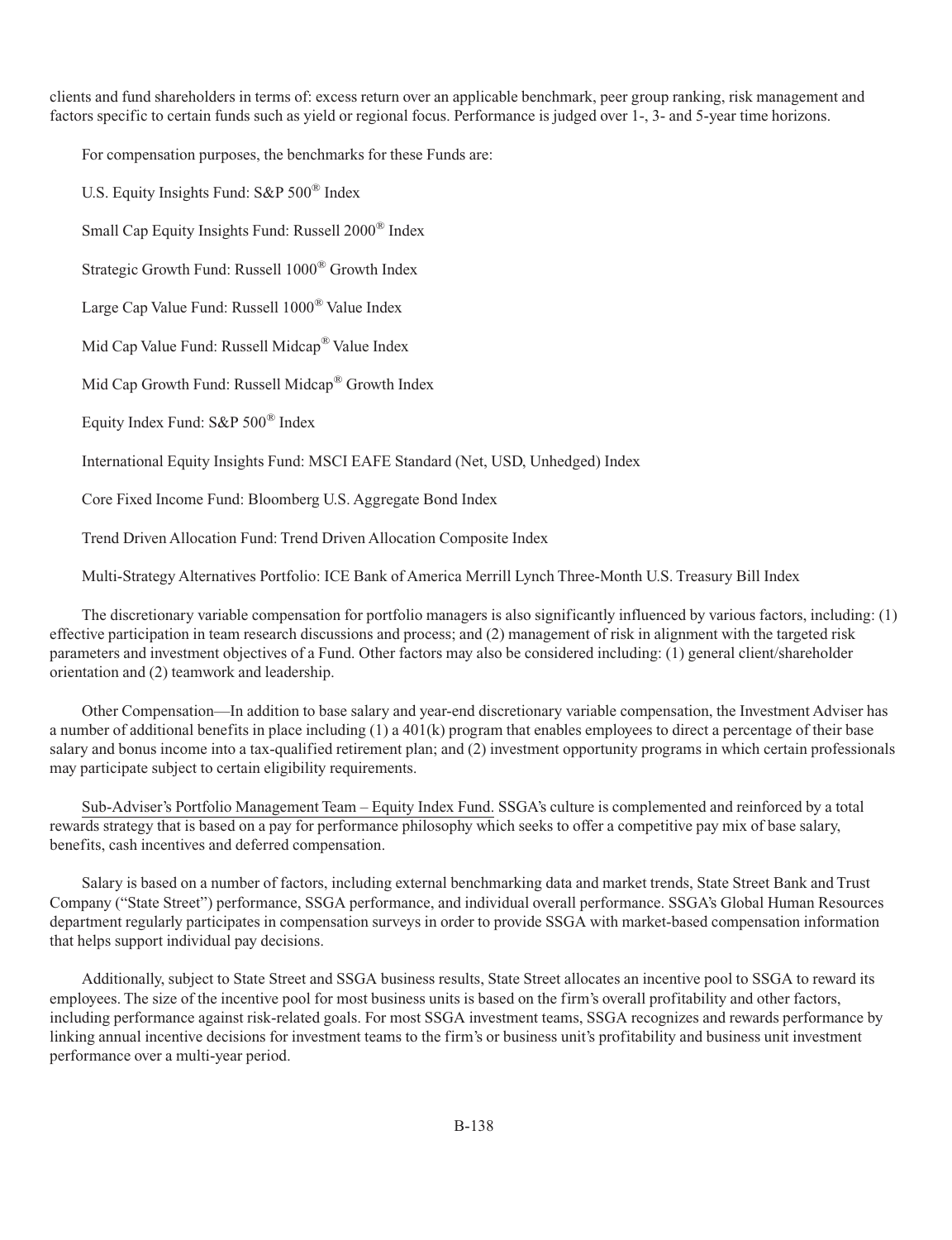Incentive pool funding for most active investment teams is driven in part by the post-tax investment performance of fund(s) managed by the team versus the return levels of the benchmark index(es) of the fund(s) on a one-, three- and, in some cases, five-year basis. For most active investment teams, a material portion of incentive compensation for senior staff is deferred over a four-year period into the SSGA Long-Term Incentive ("SSGA LTI") program. For these teams, the SSGA LTI program indexes the performance of these deferred awards against the post-tax investment performance of fund(s) managed by the team. This is intended to align our investment team's compensation with client interests, both through annual incentive compensation awards and through the long-term value of deferred awards in the SSGA LTI program.

For the passive equity investment team, incentive pool funding is driven in part by the post-tax 1 and 3-year tracking error of the funds managed by the team against the benchmark indexes of the funds.

The discretionary allocation of the incentive pool to the business units within SSGA is influenced by market-based compensation data, as well as the overall performance of each business unit. Individual compensation decisions are made by the employee's manager, in conjunction with the senior management of the employee's business unit. These decisions are based on the overall performance of the employee and, as mentioned above, on the performance of the firm and business unit. Depending on the job level, a portion of the annual incentive may be awarded in deferred compensation, which may include cash and/or Deferred Stock Awards (State Street stock), which typically vest over a four-year period. This helps to retain staff and further aligns SSGA employees' interests with SSGA clients' and shareholders' long-term interests.

SSGA recognizes and rewards outstanding performance by:

- Promoting employee ownership to connect employees directly to the company's success.
- Using rewards to reinforce mission, vision, values and business strategy.
- Seeking to recognize and preserve the firm's unique culture and team orientation.
- Providing all employees the opportunity to share in the success of SSGA.

## **Portfolio Managers — Portfolio Managers' Ownership of Securities in the Funds They Manage**

Shares of the Funds are only offered to separate accounts of Participating Insurance Companies for the purpose of funding various annuity contracts and variable life insurance policies and are not available for direct investment by the portfolio managers as of December 31, 2021, unless otherwise noted.

| <b>Name of Portfolio Manager</b>      | <b>Dollar Range of Equity Securities Beneficially</b><br><b>Owned by Portfolio Manager</b> |
|---------------------------------------|--------------------------------------------------------------------------------------------|
| <b>U.S. Equity Insights Fund</b>      |                                                                                            |
| Osman Ali                             | None                                                                                       |
| Len Ioffe                             | None                                                                                       |
| Dennis Walsh                          | None                                                                                       |
| Takashi Suwabe                        | None                                                                                       |
| <b>Small Cap Equity Insights Fund</b> |                                                                                            |
| Osman Ali                             | None                                                                                       |
| Len Ioffe                             | None                                                                                       |
| Dennis Walsh                          | None                                                                                       |
| Takashi Suwabe                        | None                                                                                       |
| <b>Strategic Growth Fund</b>          |                                                                                            |
| Steven M. Barry                       | None                                                                                       |
| Stephen E. Becker                     | None                                                                                       |
| <b>Large Cap Value Fund</b>           |                                                                                            |
| Charles "Brook" Dane                  | None                                                                                       |
| <b>Kevin Martens</b>                  | None                                                                                       |
| <b>Mid Cap Value Fund</b>             |                                                                                            |
| Sung Cho                              | None                                                                                       |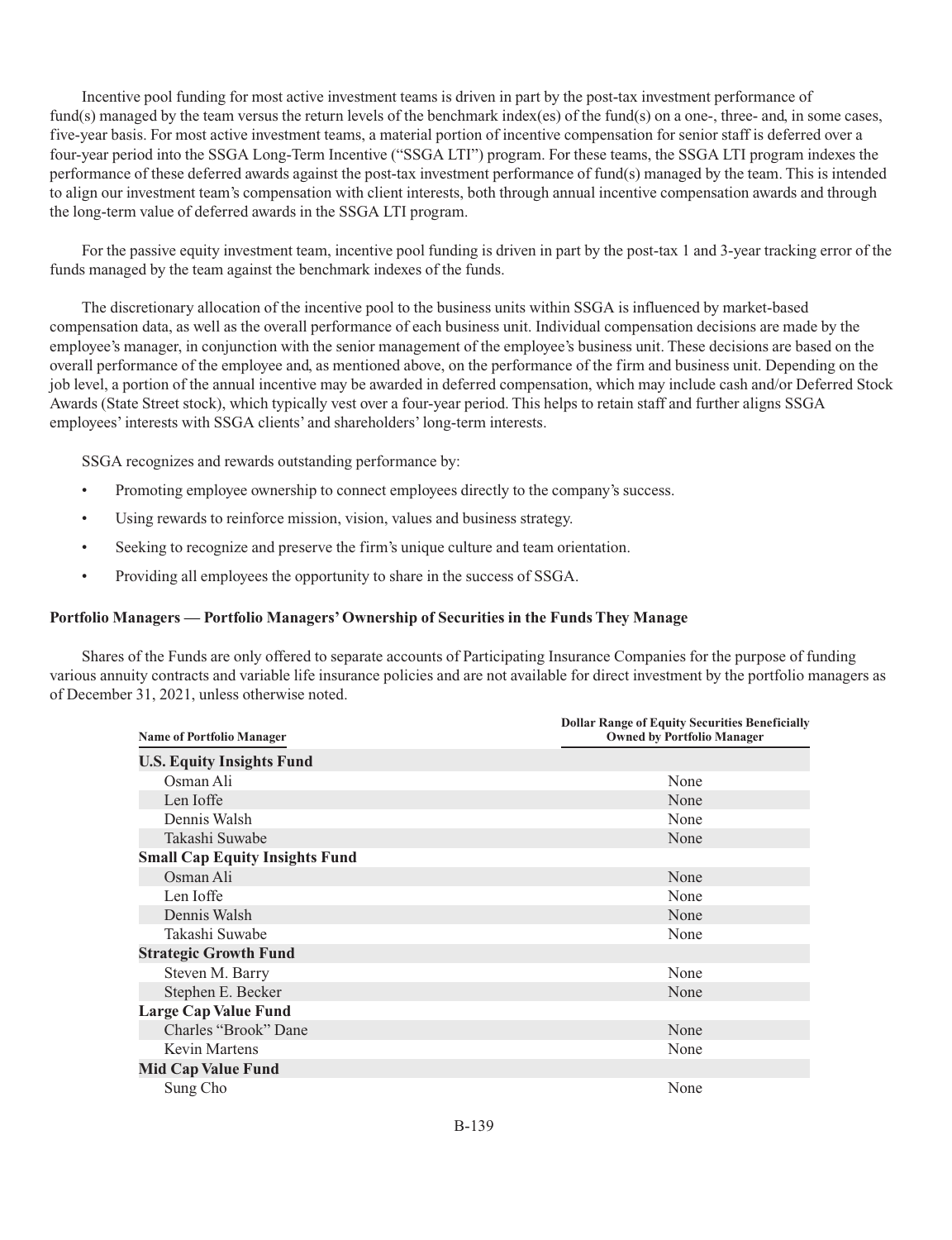| <b>Name of Portfolio Manager</b>             | <b>Dollar Range of Equity Securities Beneficially</b><br><b>Owned by Portfolio Manager</b> |
|----------------------------------------------|--------------------------------------------------------------------------------------------|
| <b>Mid Cap Growth Fund</b>                   |                                                                                            |
| Steven M. Barry                              | None                                                                                       |
| Jenny Chang                                  | None                                                                                       |
| <b>Equity Index Fund</b>                     |                                                                                            |
| Michael Feehily                              | None                                                                                       |
| Melissa Kapitulik                            | None                                                                                       |
| Michael Finocchi                             | None                                                                                       |
| <b>International Equity Insights Fund</b>    |                                                                                            |
| Len Ioffe                                    | None                                                                                       |
| Dennis Walsh                                 | None                                                                                       |
| Osman Ali                                    | None                                                                                       |
| Takashi Suwabe                               | None                                                                                       |
| <b>Core Fixed Income Fund</b>                |                                                                                            |
| Ashish Shah                                  | None                                                                                       |
| <b>Trend Driven Allocation Fund</b>          |                                                                                            |
| Federico Gilly                               | None                                                                                       |
| Oliver Bunn                                  | None                                                                                       |
| <b>Multi-Strategy Alternatives Portfolio</b> |                                                                                            |
| <b>Neill Nuttall</b>                         | None                                                                                       |
| Alexandra Wilson-Elizondo                    | None                                                                                       |

### **Distributor and Transfer Agent**

Goldman Sachs, 200 West Street, New York, New York 10282, serves as the exclusive Distributor of shares of the Funds pursuant to a "best efforts" arrangement as provided by a distribution agreement with the Trust on behalf of each Fund. Shares of the Funds are offered and sold on a continuous basis by Goldman Sachs, acting as agent. Pursuant to the distribution agreement, each Fund is responsible for, among other things, the payment of all fees and expenses in connection with the preparation and filing of any registration statement and prospectus covering the issue and sale of shares, and the registration and qualification of shares for sale with the SEC and in the various states, including registering the Fund as a broker or dealer. Each Fund will also pay the fees and expenses of preparing, printing and mailing prospectuses annually to existing shareholders and any notice, proxy statement, report, prospectus or other communication to shareholders of the Fund, printing and mailing confirmations of purchases of shares, any issue taxes or any initial transfer taxes, a portion of toll-free telephone service for shareholders, wiring funds for share purchases and redemptions (unless paid by the shareholder who initiates the transaction), printing and postage of business reply envelopes and a portion of the computer terminals used by both the Fund and the Distributor.

The Distributor will pay for, among other things, printing and distributing prospectuses or reports prepared for its use in connection with the offering of the shares to variable annuity and variable insurance accounts and preparing, printing and mailing any other literature or advertising in connection with the offering of the shares to variable annuity and variable insurance accounts. The Distributor will pay all fees and expenses in connection with its qualification and registration as a broker or dealer under federal and state laws, a portion of the toll-free telephone service and of computer terminals, and of any activity which is primarily intended to result in the sale of shares issued by each Fund.

As agent, the Distributor currently offers shares of each Fund on a continuous basis to the separate accounts of Participating Insurance Companies in all states in which such Fund may from time to time be registered or where permitted by applicable law. The distribution agreement provides that the Distributor accepts orders for shares at NAV without sales commission or load being charged. The Distributor has made no firm commitment to acquire shares of any Fund.

*Transfer Agent:* Goldman Sachs, 71 South Wacker Drive, Chicago, IL 60606, serves as the Trust's transfer agent. Under its transfer agency agreement with the Trust, Goldman Sachs has undertaken with the Trust with respect to each Fund to: (i) record the issuance, transfer and redemption of shares, (ii) provide purchase and redemption confirmations and quarterly statements, as well as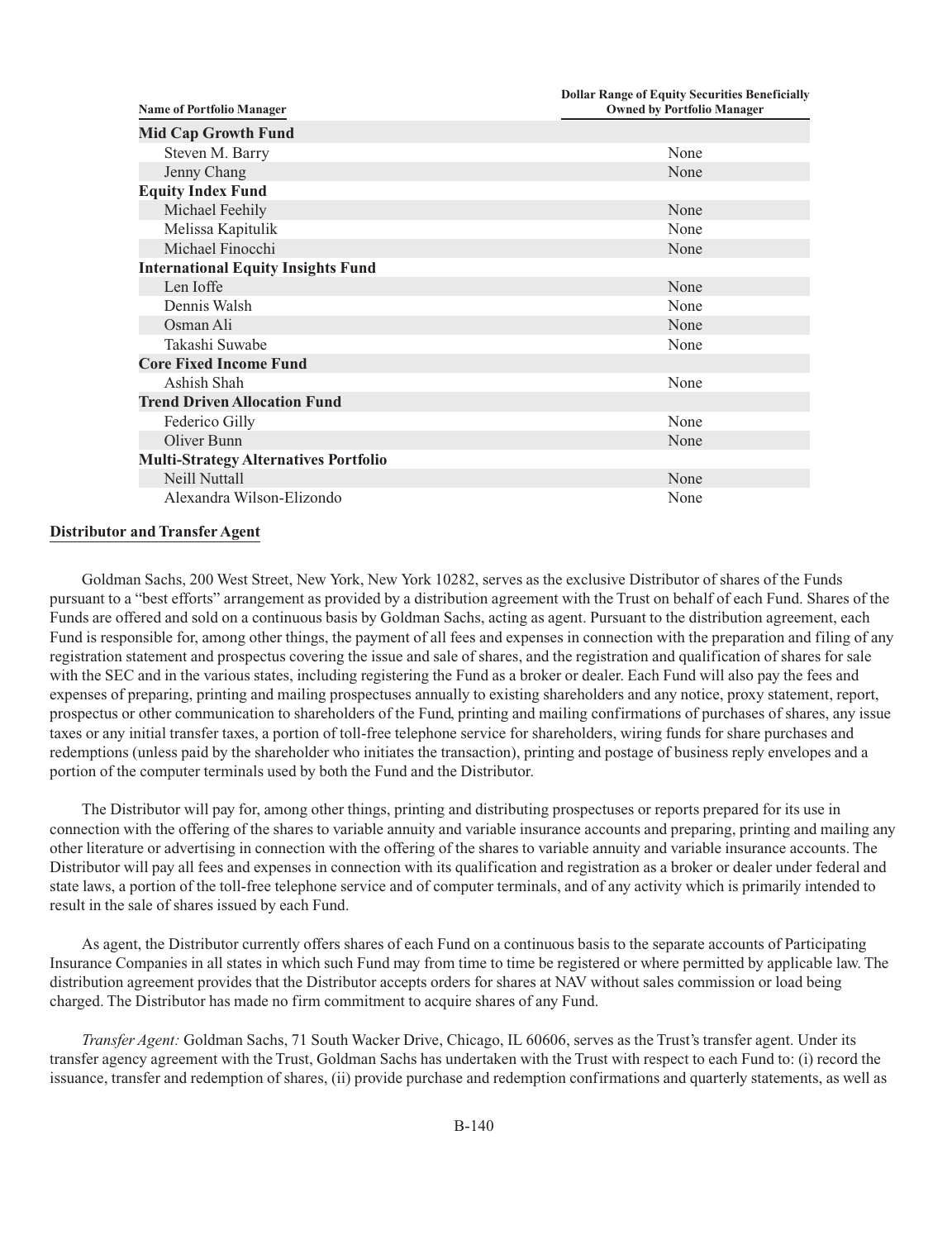certain other statements, (iii) provide certain information to the Trust's custodian and the relevant sub-custodian in connection with redemptions, (iv) provide dividend crediting and certain disbursing agent services, (v) maintain shareholder accounts, (vi) provide certain state Blue Sky and other information, (vii) provide shareholders and certain regulatory authorities with tax related information, (viii) respond to shareholder inquiries, and (ix) render certain other miscellaneous services. The fees charged for transfer agency services are calculated daily and payable monthly at an annual rate of 0.02% of the average daily net assets of each Fund. Goldman Sachs may pay to certain intermediaries who perform transfer agent services to shareholders a networking or sub-transfer agent fee. These payments will be made from the transfer agency fees noted above and in the Funds' Prospectuses.

As compensation for services rendered to the Trust by Goldman Sachs as transfer agent and the assumption by Goldman Sachs of the expenses related thereto, Goldman Sachs received fees net of waivers for the fiscal years ended December 31, 2021, December 31, 2020 and December 31, 2019 from the Funds as follows under the fee schedules then in effect:

|                                       |                                | 2021                            |                          |                                       | 2020                            |                          |                                       | 2019                     |                          |
|---------------------------------------|--------------------------------|---------------------------------|--------------------------|---------------------------------------|---------------------------------|--------------------------|---------------------------------------|--------------------------|--------------------------|
| Fund                                  | Institutional<br><b>Shares</b> | <b>Service</b><br><b>Shares</b> | Advisor<br><b>Shares</b> | <b>Institutional</b><br><b>Shares</b> | <b>Service</b><br><b>Shares</b> | Advisor<br><b>Shares</b> | <b>Institutional</b><br><b>Shares</b> | Service<br><b>Shares</b> | Advisor<br><b>Shares</b> |
| U.S. Equity Insights Fund             | \$59,256                       | \$11,706                        | N/A                      | \$48,788                              | \$10,277                        | N/A                      | \$50,292                              | \$11,140                 | N/A                      |
| Small Cap Equity Insights Fund        | 21,277                         | 3,919                           | N/A                      | 13,784                                | 2,848                           | N/A                      | 15,194                                | 3,359                    | N/A                      |
| Strategic Growth Fund                 | 35,688                         | 52,175                          | N/A                      | 27,801                                | 45,073                          | N/A                      | 23,645                                | 44,171                   | N/A                      |
| Large Cap Value Fund                  | 34,583                         | 61,265                          | N/A                      | 29,107                                | 54,429                          | N/A                      | 31,935                                | 60,560                   | N/A                      |
| Mid Cap Value Fund                    | 72,117                         | 33,101                          | N/A                      | 57,491                                | 23,017                          | N/A                      | 65,836                                | 31,415                   | N/A                      |
| International Equity Insights Fund    | 11,277                         | 9,657                           | N/A                      | 8,390                                 | 8,156                           | N/A                      | 8,208                                 | 9,328                    | N/A                      |
| Mid Cap Growth Fund                   | 45                             | 16,013                          | N/A                      | 22                                    | 14,202                          | N/A                      | 15                                    | 14,331                   | N/A                      |
| Equity Index Fund                     | N/A                            | 40,522                          | N/A                      | N/A                                   | 33,537                          | N/A                      | N/A                                   | 34109                    | N/A                      |
| Core Fixed Income Fund                | 5,059                          | 11,876                          | N/A                      | 4,541                                 | 7,876                           | N/A                      | 1,331                                 | 7,401                    | N/A                      |
| Trend Driven Allocation Fund          | 63                             | 69,966                          | N/A                      | 54                                    | 64,885                          | N/A                      | 52                                    | 69,553                   | N/A                      |
| Multi-Strategy Alternatives Portfolio | 462                            | 1.004                           | 3,854                    | 271                                   | 615                             | 3,317                    | 204                                   | 341                      | 2,885                    |
| Government Money Market Fund          | 112.484                        | 105,155                         | N/A                      | 107,669                               | 104,420                         | N/A                      | 69,747                                | 71,055                   | N/A                      |

### **Expenses**

The Trust, on behalf of each Fund, is responsible for the payment of each Fund's respective expenses. The expenses include, without limitation, the fees payable to the Investment Adviser, the fees and expenses of the Trust's custodian and subcustodians, transfer agent fees and expenses, brokerage fees and commissions, filing fees for the registration or qualification of the Trust's shares under federal or state securities laws, expenses of the organization of the Funds, fees and expenses incurred by the Trust in connection with membership in investment company organizations including, but not limited to, the Investment Company Institute, taxes, interest, costs of liability insurance, fidelity bonds or indemnification, any costs, expenses or losses arising out of any liability of, or claim for damages or other relief asserted against, the Trust for violation of any law, legal, tax and auditing fees and expenses (including the cost of legal and certain accounting services rendered by employees of Goldman Sachs and its affiliates with respect to the Trust), expenses of preparing and setting in type Prospectuses, SAIs, proxy material, reports and notices and the printing and distributing of the same to the Trust's shareholders and regulatory authorities, any fees and expenses assumed by a Fund pursuant to its distribution and service plan, compensation and expenses of its Independent Trustees, the fees and expenses of pricing services, dividend expenses on short sales and extraordinary expenses, if any, incurred by the Trust. Except for fees and expenses under the distribution and service plans applicable to Service Shares or Advisor Shares, and transfer agency fees and expenses, all Fund expenses are borne on a non-class specific basis.

Fees and expenses borne by the Funds relating to legal counsel, registering shares of a Fund, holding meetings and communicating with shareholders may include an allocable portion of the cost of maintaining an internal legal and compliance department. Each Fund may also bear an allocable portion of the Investment Adviser's costs of performing certain accounting services not being provided by the Fund's custodian.

The imposition of the Investment Adviser's fees, as well as other operating expenses, will have the effect of reducing the total return to investors. From time to time, the Investment Adviser may waive receipt of its fees and/or assume certain expenses of a Fund,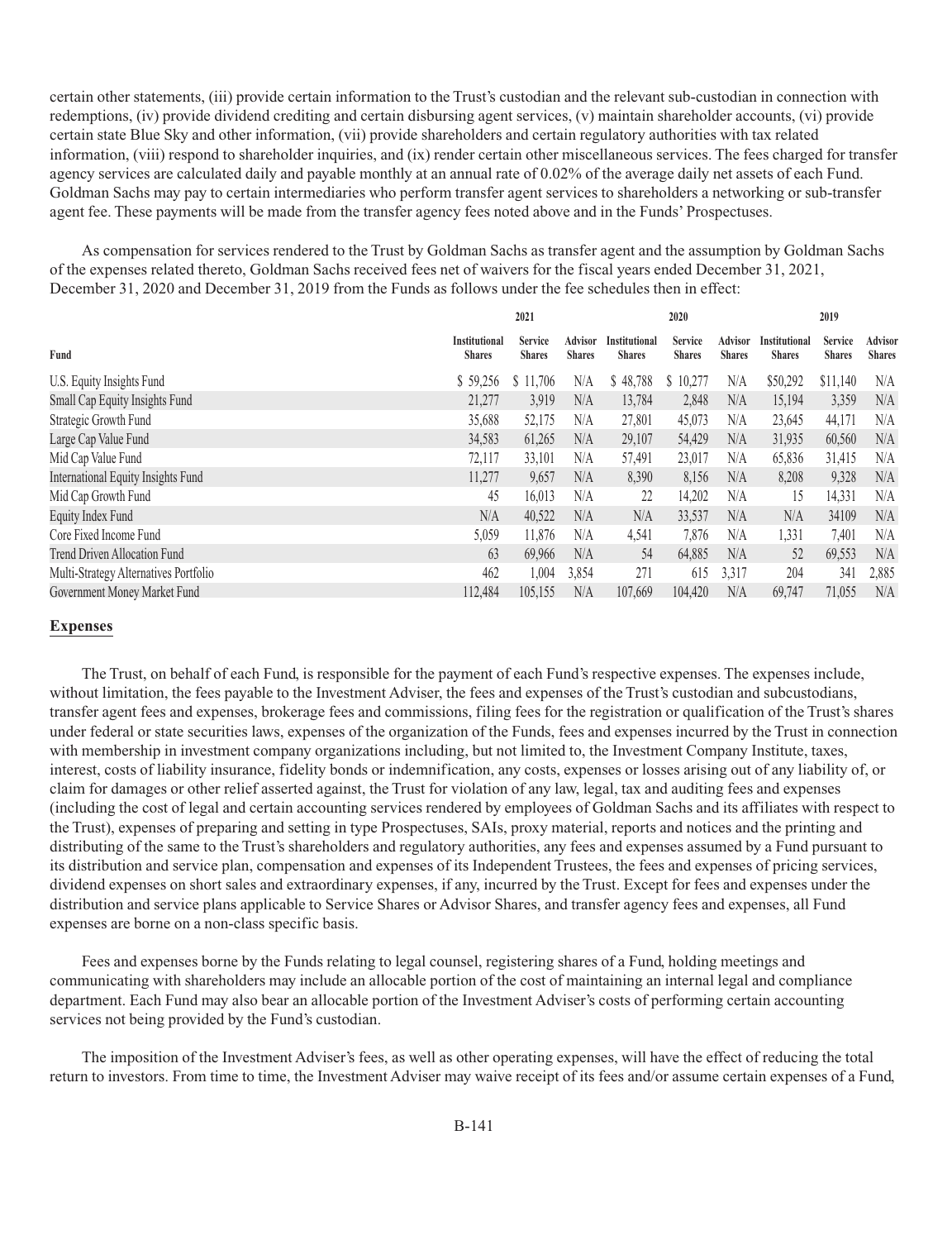which would have the effect of lowering that Fund's overall expense ratio and increasing total return to investors at the time such amounts are waived or assumed, as the case may be.

The Investment Adviser has agreed to reduce or limit certain "Other Expenses" (excluding acquired fund fees and expenses, transfer agency fees and expenses, taxes, interest, brokerage fees, expenses of shareholder meetings, litigation and indemnification, and extraordinary expenses) for the following Funds to the extent such expenses exceed, on an annual basis, the following percentage of each Fund's average daily net assets through at least April 29, 2023:

**Other**

|                                       | Fund | <b>Expenses</b><br>Limit |
|---------------------------------------|------|--------------------------|
| U.S. Equity Insights Fund             |      | 0.004%                   |
| Small Cap Equity Insights Fund        |      | 0.094%                   |
| <b>Strategic Growth Fund</b>          |      | 0.014%                   |
| Large Cap Value Fund                  |      | 0.004%                   |
| Mid Cap Value Fund                    |      | 0.054%                   |
| International Equity Insights Fund    |      | 0.004%                   |
| Mid Cap Growth Fund                   |      | 0.004%                   |
| <b>Equity Index Fund</b>              |      | 0.004%                   |
| Core Fixed Income Fund                |      | 0.004%                   |
| Trend Driven Allocation Fund          |      | 0.004%                   |
| Multi-Strategy Alternatives Portfolio |      | 0.204%                   |
| Government Money Market Fund          |      | $0.004\%$                |

Prior to these dates, the Investment Adviser may not terminate the arrangements without the approval of the Board of Trustees. These arrangements may be modified or terminated by the Investment Adviser after such dates, although the Investment Adviser does not presently intend to do so. The Funds' "Other Expenses" may be further reduced by any custody and transfer agency fee credits received by the Funds.

For the fiscal years ended December 31, 2021, December 31, 2020 and December 31, 2019, the amounts of certain "Other Expenses" of each Fund were reduced or otherwise limited by the Investment Adviser as follows under the expense limitations that were then in effect:

| Fund                                  | 2021             | 2020      | 2019      |
|---------------------------------------|------------------|-----------|-----------|
| U.S. Equity Insights Fund             | \$273,878        | \$316,905 | \$298,441 |
| Small Cap Equity Insights Fund        | 145,033          | 217,819   | 178,315   |
| <b>Strategic Growth Fund</b>          | 235,886          | 254,005   | 271,880   |
| Large Cap Value Fund                  | 291,066          | 283,258   | 293,338   |
| Mid Cap Value Fund                    | $\hspace{0.1cm}$ | 199,736   | 150,131   |
| International Equity Insights Fund    | 310,433          | 405,335   | 352,500   |
| Mid Cap Growth Fund                   | 235,253          | 241,817   | 238,260   |
| Equity Index Fund                     | 264,860          | 315,684   | 327,432   |
| Core Fixed Income Fund                | 341,631          | 315,395   | 280,552   |
| Trend Driven Allocation Fund          | 244,678          | 277,458   | 242,348   |
| Multi-Strategy Alternatives Portfolio | 176,588          | 214,657   | 206,503   |
| Government Money Market Fund          | 274,403          | 254,519   | 189,108   |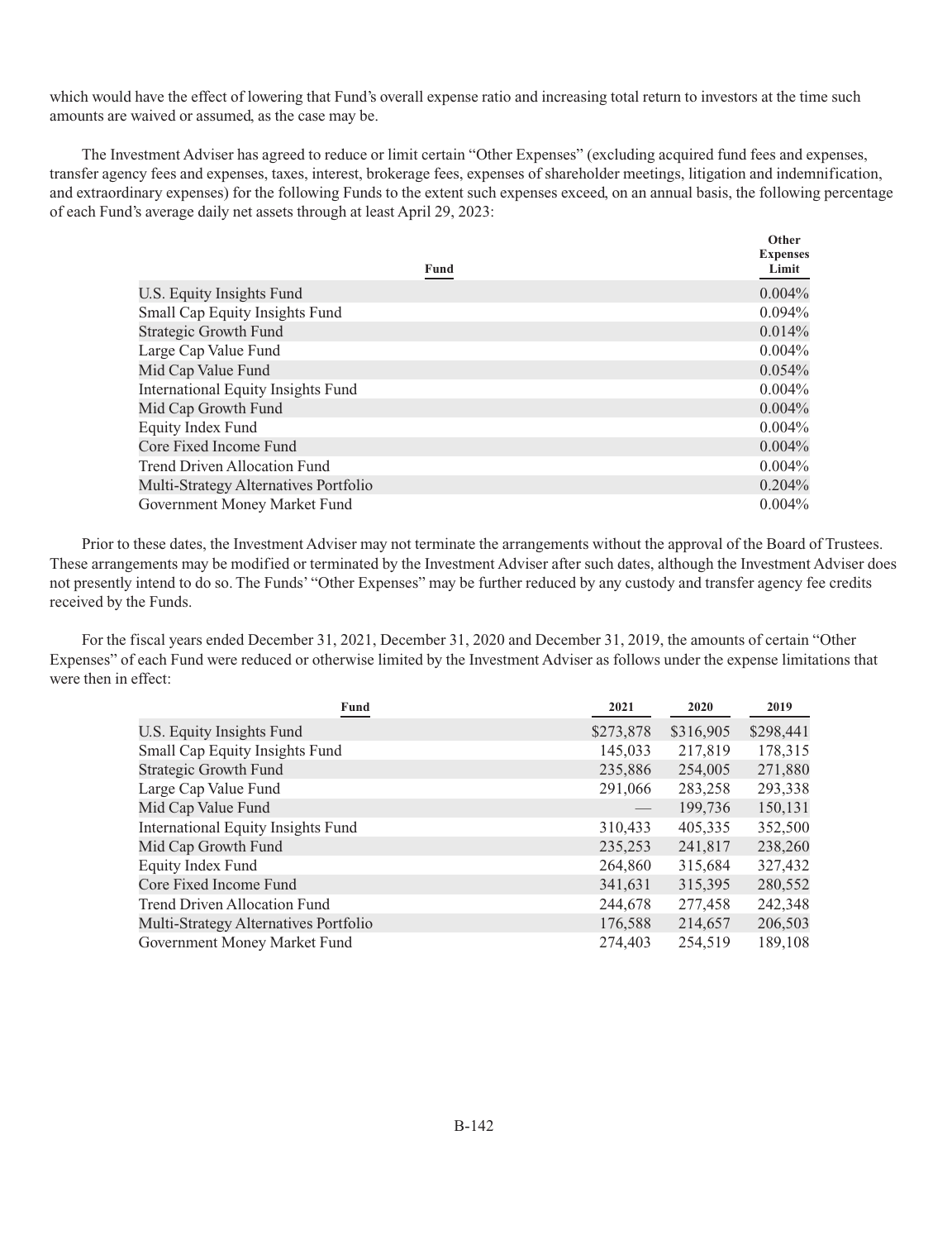## **Custodian**

BNYM, One Wall Street, New York, New York 10286, is the custodian of each Fund's portfolio securities and cash. BNYM also maintains the Trust's accounting records BNYM may appoint domestic and foreign subcustodians and use depositories from time to time to hold certain securities and other instruments purchased by the Trust in foreign countries and to hold cash and currencies for the Trust.

### **Independent Registered Public Accounting Firm**

PricewaterhouseCoopers LLP, 101 Seaport Boulevard, Suite 500, Boston, MA, 02210, is the Funds' independent registered public accounting firm. In addition to audit services, PricewaterhouseCoopers LLP provides assistance on certain non-audit matters.

## **Securities Lending**

Pursuant to an agreement between the Mid Cap Growth Fund, Large Cap Value Fund, Mid Cap Value Fund, Multi-Strategy Alternatives Portfolio, and Strategic Growth Fund and the Bank of New York Mellon ("BNYM"), the Funds may lend their securities through BNYM as securities lending agent to certain qualified borrowers, including Goldman Sachs and its affiliates (the "Securities Agency Lending Agreement"). As securities lending agent of the Funds, BNYM administers the Funds' securities lending program. These services include arranging the securities loans with approved borrowers and collecting fees and rebates due to the Funds from each borrower. BNYM also collects and maintains collateral intended to secure the obligations of each borrower and marks to market daily the value of loaned securities. If a borrower defaults on a loan, BNYM is authorized to exercise contractual remedies as securities lending agent to the Fund and, pursuant to the terms of the Securities Lending Agency Agreement, has agreed to indemnify the Fund for losses due to a borrower's failure to return a lent security, which exclude losses associated with collateral reinvestment. BNYM may also, in its capacity as securities lending agent, invest cash received as collateral in pre-approved investments in accordance with the Securities Lending Agency Agreement. BNYM maintains records of loans made and income derived therefrom and makes available such records that the Funds deem necessary to monitor the securities lending program.

Pursuant to exemptive relief granted by the SEC, the Equity Index Fund, Trend Driven Allocation Fund, Small Cap Equity Insights Fund, International Equity Insights Fund, and U.S. Equity Insights Fund have entered into an agreement to lend their securities through a securities lending agent, Goldman Sachs Bank USA doing business as Goldman Sachs Agency Lending ("GSAL"), to certain qualified borrowers, including Goldman Sachs and its affiliates (the "Securities Lending Agency Agreement"). As securities lending agent of the Funds, GSAL administers the Funds' securities lending program. These services include arranging the securities loans with approved borrowers and collecting fees and rebates due to the Funds from each borrower. GSAL also collects and maintains collateral intended to secure the obligations of each borrower and marks to market daily the value of loaned securities. If a borrower defaults on a loan, GSAL is authorized to exercise contractual remedies on behalf of the lending Fund and, pursuant to the terms of the Securities Lending Agency Agreement, has agreed to indemnify the Fund for certain losses, which exclude losses associated with collateral reinvestment.

GSAL may also, in its capacity as securities lending agent, invest cash received as collateral in pre-approved investments in accordance with the Securities Lending Agency Agreement. GSAL maintains records of loans made and income derived therefrom and makes available such records that the Funds deem necessary to monitor the securities lending program. GSAL will also monitor the Funds' securities lending activities on a daily basis to ensure compliance with the terms of the exemptive relief.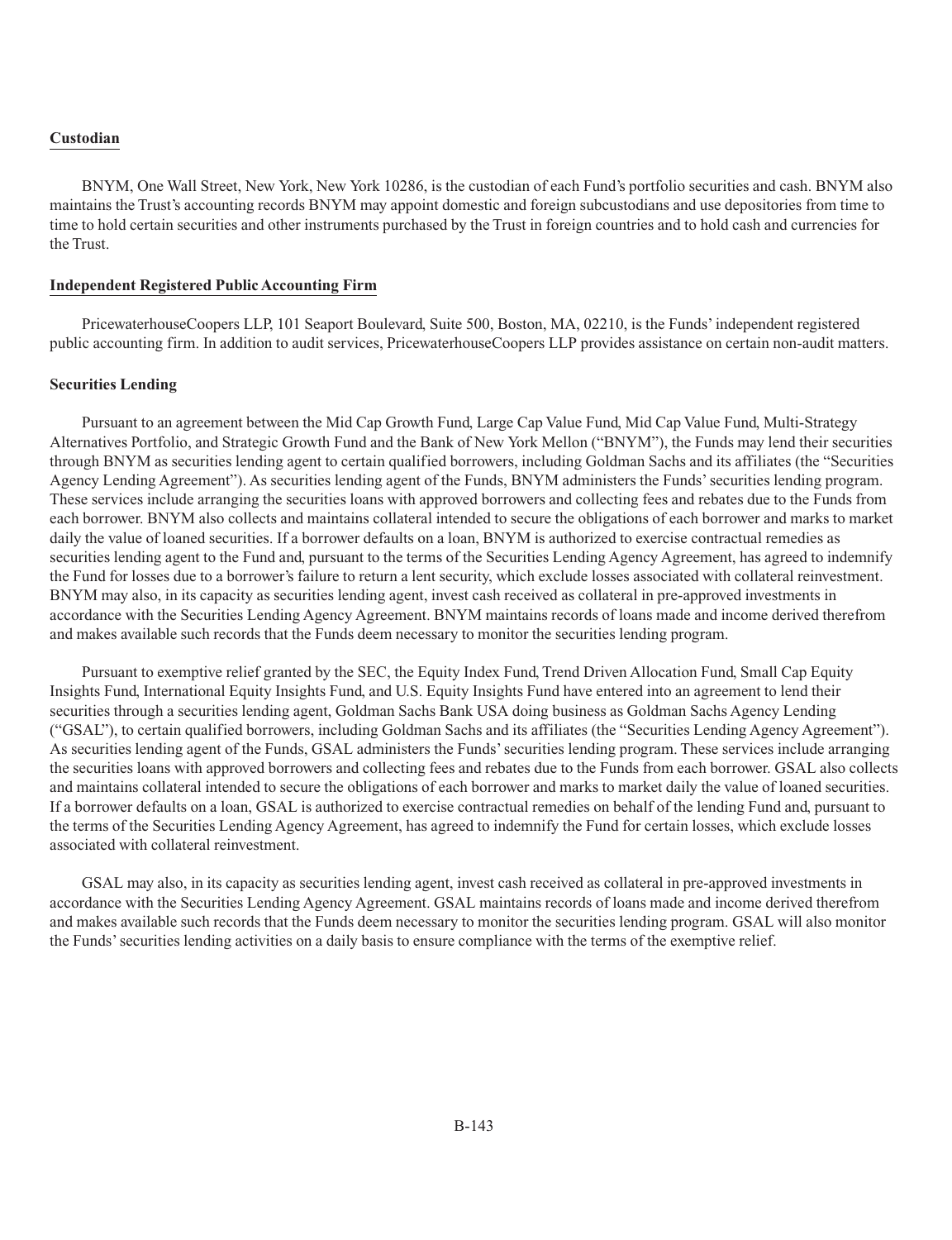For the fiscal year ended December 31, 2021, the Funds earned income and incurred the following costs and expenses as a result of their securities lending activities:

|                                                                                 | <b>Equity Index</b><br>Fund | <b>Trend Driven Allocation Fund</b>                 | <b>Small Cap</b><br><b>Equity</b><br><b>Insights</b><br>Fund |
|---------------------------------------------------------------------------------|-----------------------------|-----------------------------------------------------|--------------------------------------------------------------|
| Gross Income from Securities Lending Activities <sup>1</sup>                    | \$379                       | \$1,777                                             | \$11,265                                                     |
| Fees and/or Compensation for Securities Lending Activities and Related          |                             |                                                     |                                                              |
| <b>Services</b>                                                                 |                             |                                                     |                                                              |
| Revenue Split <sup>2</sup>                                                      | 38                          | 178                                                 | 1,123                                                        |
| Cash Collateral Management Fees <sup>3</sup>                                    |                             |                                                     |                                                              |
| <b>Administrative Fees</b>                                                      |                             |                                                     |                                                              |
| <b>Indemnification Fees</b>                                                     |                             |                                                     |                                                              |
| <b>Rebates to Borrowers</b>                                                     |                             |                                                     |                                                              |
| Other Fees                                                                      |                             |                                                     |                                                              |
| Aggregate Fees/Compensation for Securities Lending Activities                   | 38                          | 178                                                 | 1,123                                                        |
| Net Income from the Securities Lending Activities                               | 341                         | 1,600                                               | 10,142                                                       |
|                                                                                 |                             | <b>International Equity</b><br><b>Insights Fund</b> | <b>U.S. Equity Insights</b><br>Fund                          |
| Gross Income from Securities Lending Activities <sup>1</sup>                    |                             | \$2,781                                             | \$27,144                                                     |
| Fees and/or Compensation for Securities Lending Activities and Related Services |                             |                                                     |                                                              |
| Revenue Split <sup>2</sup>                                                      |                             | 278                                                 | 2,714                                                        |
| Cash Collateral Management Fees <sup>3</sup>                                    |                             |                                                     |                                                              |
| <b>Administrative Fees</b>                                                      |                             |                                                     |                                                              |
| <b>Indemnification Fees</b>                                                     |                             |                                                     |                                                              |
| <b>Rebates to Borrowers</b>                                                     |                             |                                                     |                                                              |
| Other Fees                                                                      |                             |                                                     |                                                              |
| Aggregate Fees/Compensation for Securities Lending Activities                   |                             | 278                                                 | 2,714                                                        |
| Net Income from the Securities Lending Activities                               |                             | 2,503                                               | 24,429                                                       |

Amounts shown above may differ from amounts disclosed in the Funds'Annual Report as a result of timing differences, reconciliations, and certain other adjustments.

 $\overline{1}$  Gross income includes income from the reinvestment of cash collateral, premium income (i.e., rebates paid by the borrower to the lending Fund), loan fees paid by borrowers when collateral is noncash, management fees from a pooled cash collateral

reinvestment vehicle that are deducted from the vehicle's assets before income is distributed, and any other income.<br>Revenue split represents the share of revenue generated by the securities lending program and paid to BNY

vehicle that are not included in the revenue split. The contractual management fees are derived from the pooled cash collateral reinvestment vehicle's most recently available prospectus or offering memorandum. Actual fees incurred from a pooled cash collateral reinvestment vehicle may differ due to other expenses, fee waivers and expense reimbursements.

# **POTENTIAL CONFLICTS OF INTEREST**

# **General Categories of Conflicts Associated with the Funds**

Goldman Sachs (which, for purposes of this "POTENTIAL CONFLICTS OF INTEREST" section, shall mean, collectively, The Goldman Sachs Group, Inc., the Investment Adviser and their affiliates, directors, partners, trustees, managers, members, officers and employees) is a worldwide, full-service investment banking, broker-dealer, asset management and financial services organization and a major participant in global financial markets. As such, it provides a wide range of financial services to a substantial and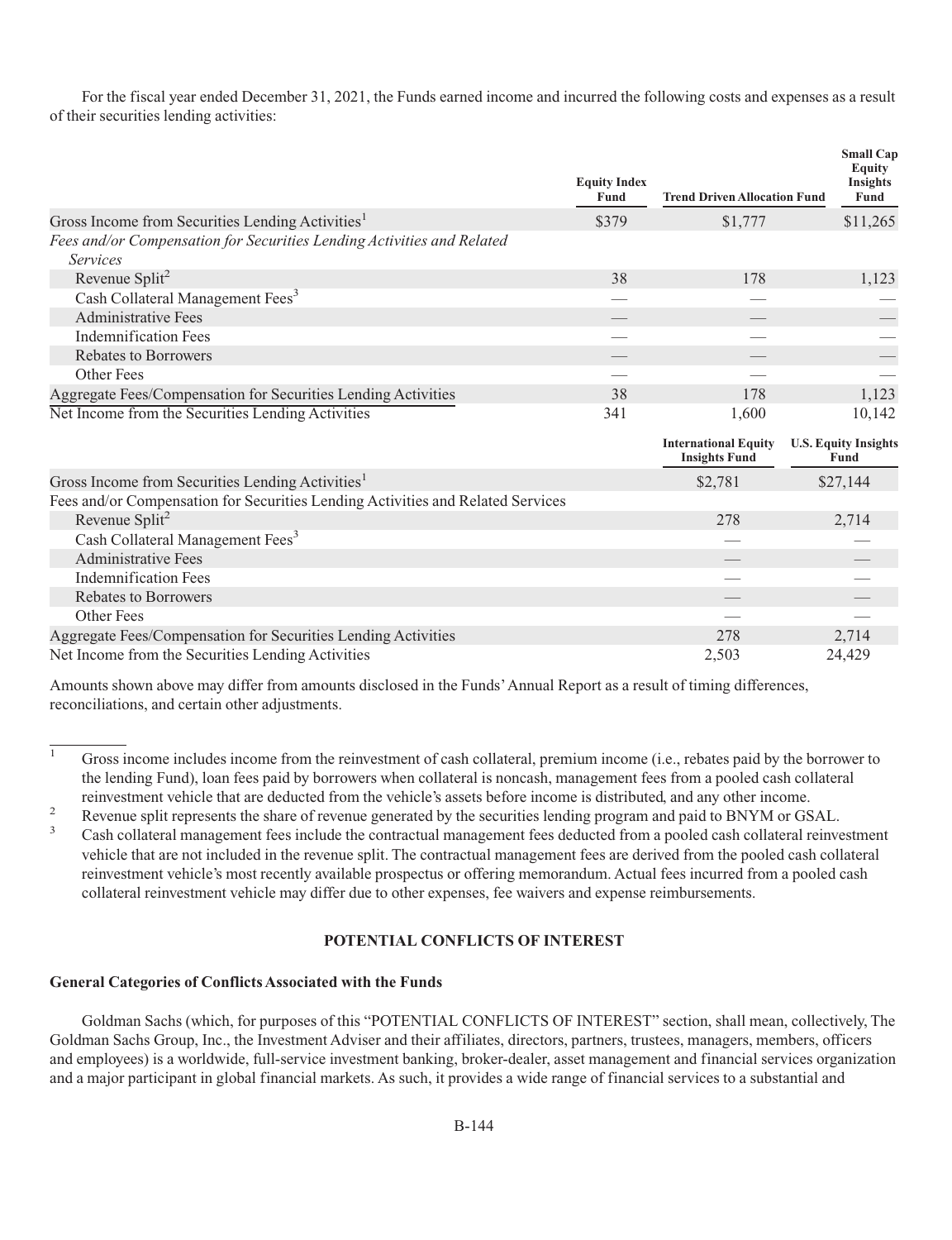diversified client base that includes corporations, financial institutions, governments and individuals. Goldman Sachs acts as broker-dealer, investment adviser, investment banker, underwriter, research provider, administrator, financier, adviser, market maker, trader, prime broker, derivatives dealer, clearing agent, lender, counterparty, agent, principal, distributor, investor or in other commercial capacities for accounts or companies or affiliated or unaffiliated investment funds (including pooled investment vehicles and private funds). In those and other capacities, Goldman Sachs advises and deals with clients and third parties in all markets and transactions and purchases, sells, holds and recommends a broad array of investments, including securities, derivatives, loans, commodities, currencies, credit default swaps, indices, baskets and other financial instruments and products, for its own account and for the accounts of clients and of its personnel. In addition, Goldman Sachs has direct and indirect interests in the global fixed income, currency, commodity, equities, bank loan and other markets. In certain cases, the Investment Adviser causes the Funds to invest in products and strategies sponsored, managed or advised by Goldman Sachs or in which Goldman Sachs has an interest, either directly or indirectly, or otherwise restricts the Funds from making such investments, as further described herein. In this regard, there are instances when Goldman Sachs' activities and dealings with other clients and third parties affect the Funds in ways that disadvantage the Funds and/or benefit Goldman Sachs or other Accounts.

In addition, the Investment Adviser's activities on behalf of certain other entities that are not investment advisory clients of the Investment Adviser create conflicts of interest between such entities, on the one hand, and Accounts (including the Funds), on the other hand, that are the same as or similar to the conflicts that arise between the Funds and other Accounts, as described herein. In managing conflicts of interest that arise as a result of the foregoing, the Investment Adviser generally will be subject to fiduciary requirements. For purposes of this "POTENTIAL CONFLICTS OF INTEREST" section, "Funds" shall mean, collectively, the Funds and any of the other Goldman Sachs Funds, and "Accounts" shall mean Goldman Sachs' own accounts, accounts in which personnel of Goldman Sachs have an interest, accounts of Goldman Sachs' clients, including separately managed accounts (or separate accounts), and investment vehicles that Goldman Sachs sponsors, manages or advises, including the Funds.

The conflicts herein do not purport to be a complete list or explanation of the conflicts associated with the financial or other interests the Investment Adviser or Goldman Sachs may have now or in the future. Additional information about potential conflicts of interest regarding the Investment Adviser and Goldman Sachs is set forth in the Investment Adviser's Form ADV. A copy of Part 1 and Part 2A of the Investment Adviser's Form ADV is available on the SEC's website (www.adviserinfo.sec.gov).

## **The Sale of Fund Shares and the Allocation of Investment Opportunities**

## *Sales Incentives and Related Conflicts Arising from Goldman Sachs'Financial and Other Relationships with Intermediaries*

Goldman Sachs and its personnel, including employees of the Investment Adviser, receive benefits and earn fees and compensation for services provided to Accounts (including the Funds) and in connection with the distribution of the Funds. Any such fees and compensation are generally paid directly or indirectly out of the fees payable to the Investment Adviser in connection with the management of such Accounts (including the Funds). Moreover, Goldman Sachs and its personnel, including employees of the Investment Adviser, have relationships (both involving and not involving the Funds, and including without limitation placement, brokerage, advisory and board relationships) with distributors, consultants and others who recommend, or engage in transactions with or for, the Funds. Such distributors, consultants and other parties may receive compensation from Goldman Sachs or the Funds in connection with such relationships. As a result of these relationships, distributors, consultants and other parties have conflicts that create incentives for them to promote the Funds.

To the extent permitted by applicable law, Goldman Sachs and the Funds have in the past made, and may in the future make, payments to authorized dealers and other financial intermediaries and to salespersons to promote the Funds. These payments may be made out of Goldman Sachs' assets or amounts payable to Goldman Sachs. These payments create an incentive for such persons to highlight, feature or recommend the Funds.

## *Allocation of Investment Opportunities Among the Funds and Other Accounts*

The Investment Adviser manages or advises multiple Accounts (including Accounts in which Goldman Sachs and its personnel have an interest) that have investment objectives that are the same or similar to the Funds and that seek to make or sell investments in the same securities or other instruments, sectors or strategies as the Funds. This creates potential conflicts, particularly in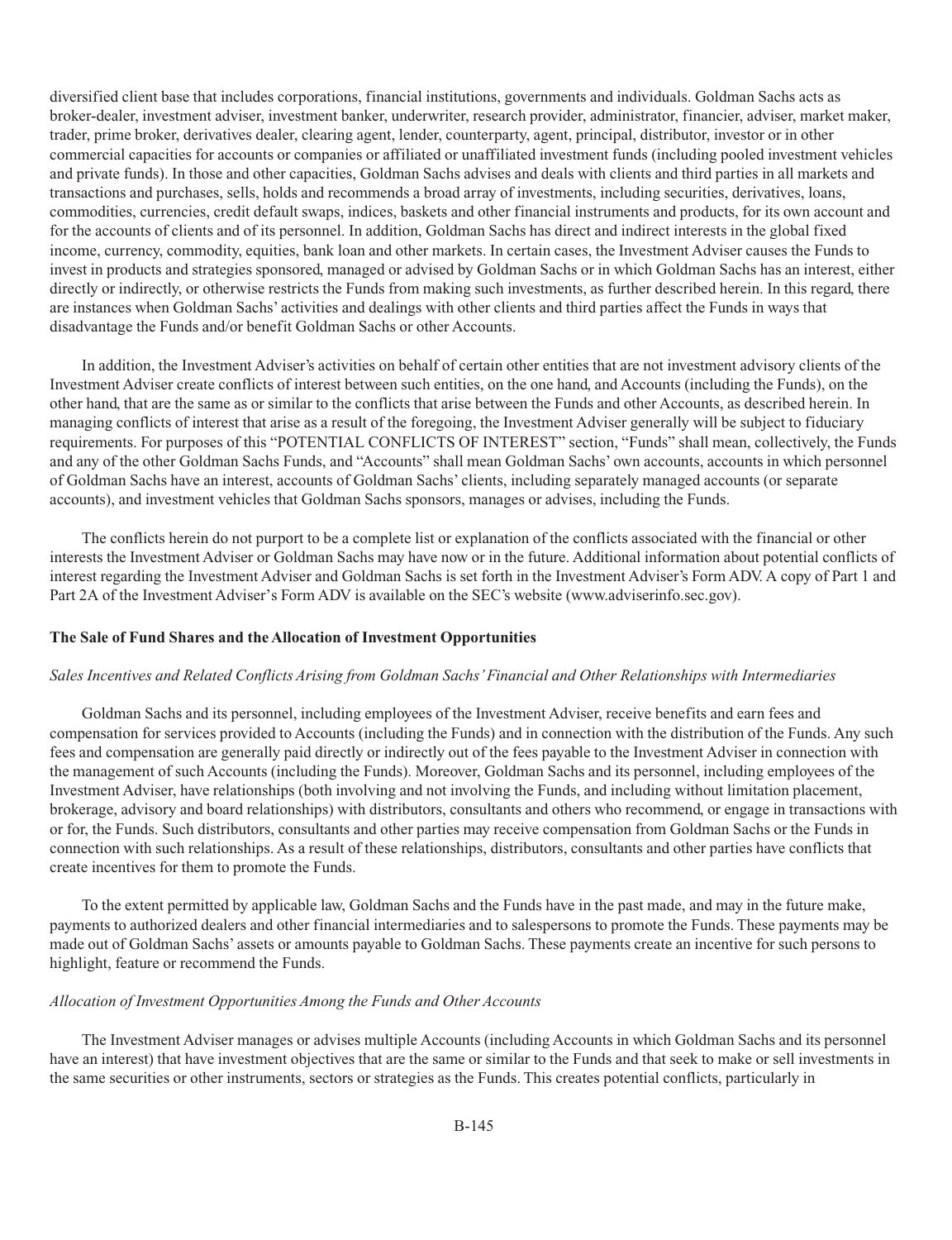circumstances where the availability or liquidity of such investment opportunities is limited (e.g., in local and emerging markets, high yield securities, fixed income securities, regulated industries, small capitalization, direct or indirect investments in private investment funds, investments in master limited partnerships in the oil and gas industry and initial public offerings/new issues).

Accounts (including the Funds) may invest in other Accounts (including the Funds) at or near the establishment of such Accounts, which may facilitate the Accounts achieving a specified size or scale.

The Investment Adviser does not receive performance-based compensation in respect of its investment management activities on behalf of the Funds, but may simultaneously manage Accounts for which the Investment Adviser receives greater fees or other compensation (including performance-based fees or allocations) than it receives in respect of the Funds. The simultaneous management of Accounts that pay greater fees or other compensation and the Funds creates a conflict of interest as the Investment Adviser has an incentive to favor Accounts with the potential to receive greater fees when allocating resources, services, functions or investment opportunities among Accounts. For instance, the Investment Adviser will be faced with a conflict of interest when allocating scarce investment opportunities given the possibly greater fees from Accounts that pay performance-based fees. To address these types of conflicts, the Investment Adviser has adopted policies and procedures under which it will allocate investment opportunities in a manner that it believes is consistent with its obligations and fiduciary duties as an investment adviser. However, the availability, amount, timing, structuring or terms of an investment available to the Funds differ from, and performance may be lower than, the investments and performance of other Accounts in certain cases.

To address these potential conflicts, the Investment Adviser has developed allocation policies and procedures that provide that the Investment Adviser's personnel making portfolio decisions for Accounts will make investment decisions for, and allocate investment opportunities among, such Accounts consistent with the Investment Adviser's fiduciary obligations. These policies and procedures may result in the pro rata allocation (on a basis determined by the Investment Adviser) of limited opportunities across eligible Accounts managed by a particular portfolio management team, but in other cases such allocation may not be pro rata. Furthermore, certain investment opportunities sourced by the Investment Adviser, or Goldman Sachs businesses or divisions outside of the Investment Adviser, may be allocated to Goldman Sachs for its own account or investment vehicles organized to facilitate investment by its current or former directors, partners, trustees, managers, members, officers, consultants, employees, and their families and related entities, including employee benefit plans in which they participate, and not to Accounts. See Item 11 ("Code of Ethics, Participation or Interest in Client Transactions and Personal Trading, Participation or Interest in Client Transactions—Certain Effects of the Activities of Goldman Sachs and Advisory Accounts") of the Investment Adviser's Form ADV.

Allocation-related decisions for the Funds and other Accounts are made by reference to one or more factors. Factors may include: the Account's portfolio and its investment horizons and objectives (including with respect to portfolio construction), guidelines and restrictions (including legal and regulatory restrictions affecting certain Accounts or affecting holdings across Accounts); client instructions; strategic fit and other portfolio management considerations, including different desired levels of exposure to certain strategies; the expected future capacity of the Funds and the applicable Accounts; limits on the Investment Adviser's brokerage discretion; cash and liquidity needs and other considerations; the availability (or lack thereof) of other appropriate or substantially similar investment opportunities; and differences in benchmark factors and hedging strategies among Accounts. Suitability considerations, reputational matters and other considerations may also be considered.

In a case in which one or more Accounts are intended to be the Investment Adviser's primary investment vehicles focused on, or to receive priority with respect to, a particular trading strategy, other Accounts (including the Funds) may not have access to such strategy or may have more limited access than would otherwise be the case. To the extent that such Accounts are managed by areas of Goldman Sachs other than the Investment Adviser, such Accounts will not be subject to the Investment Adviser's allocation policies. Investments by such Accounts may reduce or eliminate the availability of investment opportunities to, or otherwise adversely affect, the Fund. Furthermore, in cases in which one or more Accounts are intended to be the Investment Adviser's primary investment vehicles focused on, or receive priority with respect to, a particular trading strategy or type of investment, such Accounts have specific policies or guidelines with respect to Accounts or other persons receiving the opportunity to invest alongside such Accounts with respect to one or more investments ("Co-Investment Opportunities"). As a result, certain Accounts or other persons will receive allocations to, or rights to invest in, Co-Investment Opportunities that are not available generally to the Funds.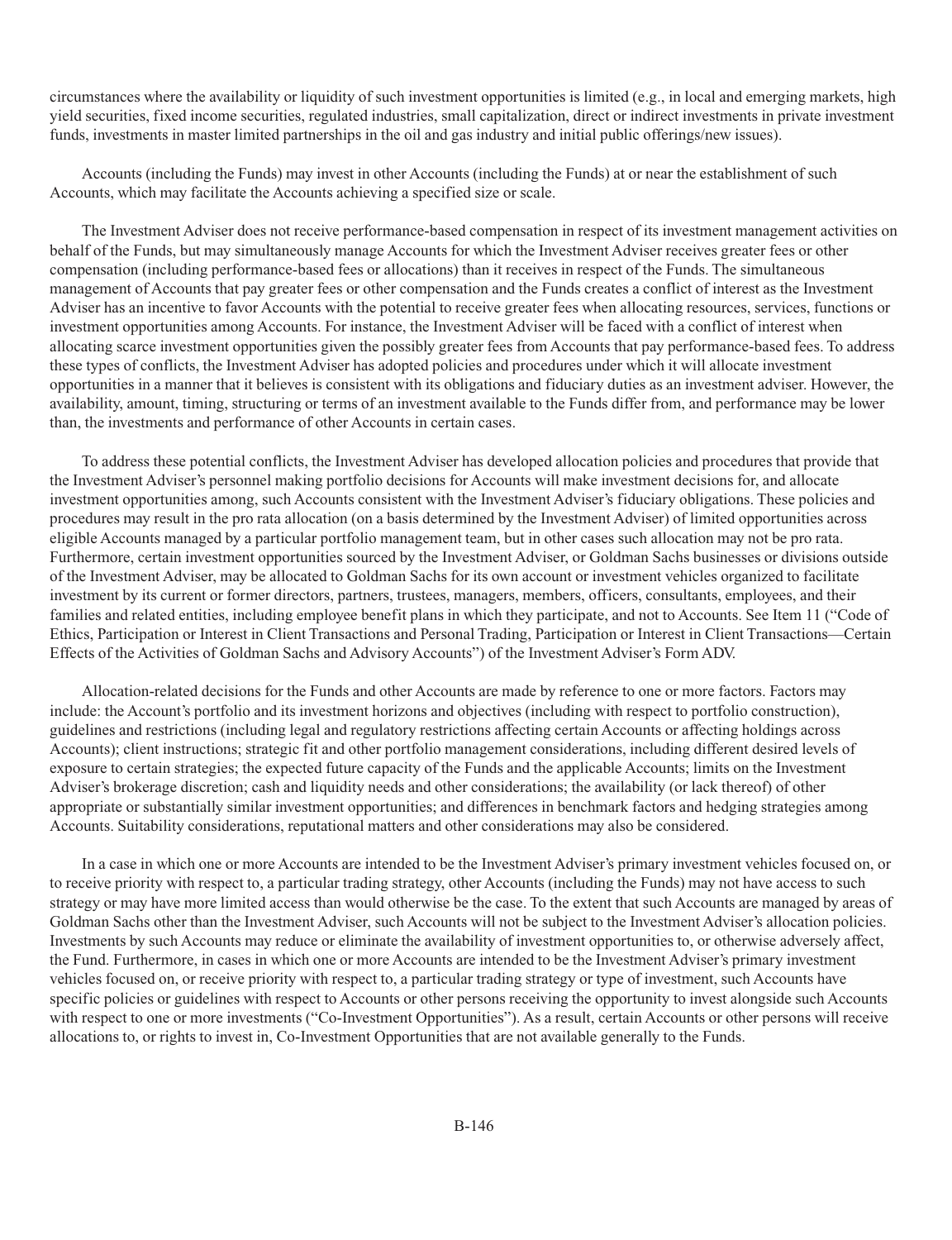In addition, in some cases the Investment Adviser makes investment recommendations to Accounts that make investment decisions independently of the Investment Adviser. In circumstances in which there is limited availability of an investment opportunity, if such Accounts invest in the investment opportunity at the same time as, or prior to, a Fund, the availability of the investment opportunity for the Fund will be reduced irrespective of the Investment Adviser's policies regarding allocations of investments.

The Investment Adviser, from time to time, develops and implements new trading strategies or seeks to participate in new trading strategies and investment opportunities. These strategies and opportunities are not employed in all Accounts or employed pro rata among Accounts where they are used, even if the strategy or opportunity is consistent with the objectives of such Accounts. Further, a trading strategy employed for a Fund that is similar to, or the same as, that of another Account may be implemented differently, sometimes to a material extent. For example, a Fund may invest in different securities or other assets, or invest in the same securities and other assets but in different proportions, than another Account with the same or similar trading strategy. The implementation of the Fund's trading strategy depends on a variety of factors, including the portfolio managers involved in managing the trading strategy for the Account, the time difference associated with the location of different portfolio management teams, and the factors described above and in Item 6 ("PERFORMANCE-BASED FEES AND SIDE-BY-SIDE MANAGEMENT—Side-by-Side Management of Advisory Accounts; Allocation of Opportunities") of the Investment Adviser's Form ADV.

During periods of unusual market conditions, the Investment Adviser may deviate from its normal trade allocation practices. For example, this may occur with respect to the management of unlevered and/or long-only Accounts that are typically managed on a side-by-side basis with levered and/or long-short Accounts.

The Investment Adviser and the Funds may receive notice of, or offers to participate in, investment opportunities from third parties for various reasons. The Investment Adviser in its sole discretion will determine whether a Fund will participate in any such investment opportunities and investors should not expect that the Fund will participate in any such investment opportunities unless the opportunities are received pursuant to contractual requirements, such as preemptive rights or rights offerings, under the terms of the Fund's investments. Some or all Funds may, from time to time, be offered investment opportunities that are made available through Goldman Sachs businesses outside of the Investment Adviser, including, for example, interests in real estate and other private investments. In this regard, a conflict of interest exists to the extent that Goldman Sachs controls or otherwise influences the terms and pricing of such investments and/or retains other benefits in connection therewith. However, Goldman Sachs businesses outside of the Investment Adviser are under no obligation or other duty to provide investment opportunities to the Funds, and generally are not expected to do so. Further, opportunities sourced within particular portfolio management teams within the Investment Adviser may not be allocated to Accounts (including the Funds) managed by such teams or by other teams. Opportunities not allocated (or not fully allocated) to the Funds or other Accounts managed by the Investment Adviser may be undertaken by Goldman Sachs (including the Investment Adviser), including for Goldman Sachs Accounts, or made available to other Accounts or third parties, and the Funds will not receive any compensation related to such opportunities. Even in the case of an opportunity received by a Fund pursuant to contractual requirements, the Investment Adviser may decide in its discretion that the Fund will not participate in such opportunity for portfolio construction reasons, due to the investment objective and strategies of such Fund, or because the Investment Adviser determines that participation would not be appropriate for such Fund for other reasons, in which case the Investment Adviser may allocate such opportunity to another Account. Additional information about the Investment Adviser's allocation policies is set forth in Item 6 ("PERFORMANCE-BASED FEES AND SIDE-BY-SIDE MANAGEMENT—Side-by-Side Management of Advisory Accounts; Allocation of Opportunities") of the Investment Adviser's Form ADV.

As a result of the various considerations above, there will be cases in which certain Accounts (including Accounts in which Goldman Sachs and personnel of Goldman Sachs have an interest) receive an allocation of an investment opportunity at times that the Funds do not, or when the Funds receive an allocation of such opportunities but on different terms than other Accounts (which may be less favorable). The application of these considerations may cause differences in the performance of different Accounts that employ strategies the same or similar to those of the Funds.

Multiple Accounts (including the Funds) may participate in a particular investment or incur expenses applicable in connection with the operation or management of the Accounts, or otherwise may be subject to costs or expenses that are allocable to more than one Account (which may include, without limitation, research expenses, technology expenses, expenses relating to participation in bondholder groups, restructurings, class actions and other litigation, and insurance premiums). The Investment Adviser may allocate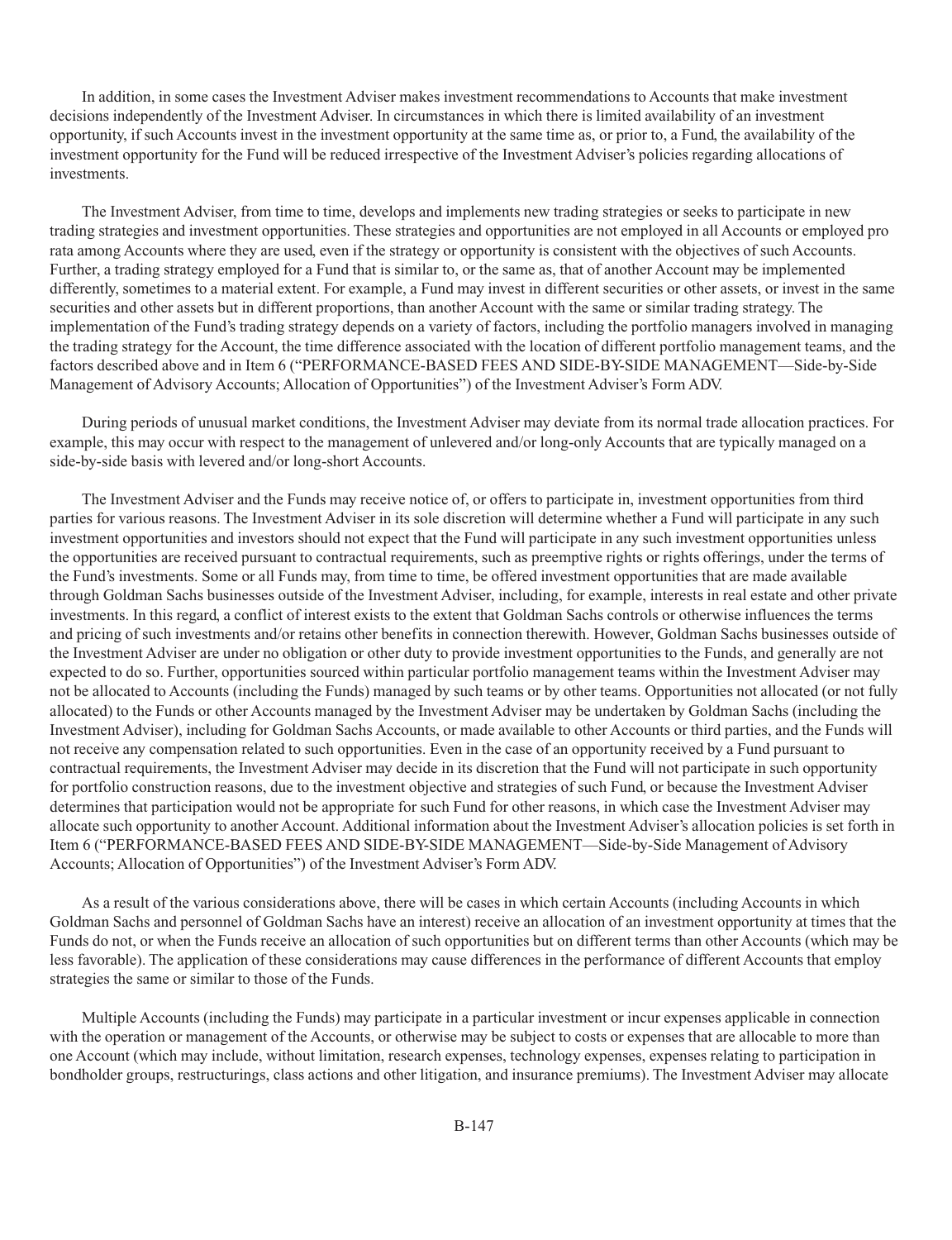investment-related and other expenses on a pro rata or different basis. Certain Accounts are, by their terms or by determination of the Investment Adviser, on a case-by-case basis, not responsible for their share of such expenses, and, in addition, the Investment Adviser has agreed with certain Accounts to cap the amount of expenses (or the amount of certain types of expenses) borne by such Accounts, which results in such Accounts not bearing the full share of expenses they would otherwise have borne as described above. As a result, certain Accounts are responsible for bearing a different or greater amount of expenses, while other Accounts do not bear any, or do not bear their full share, of such expenses. The Investment Adviser may bear any such expenses on behalf of certain Accounts and not for others, as it determines in its sole discretion. If the Investment Adviser bears expenses on behalf of an Account and the Account subsequently receives reimbursement for such expenses, the Investment Adviser will generally be entitled to receive all or a portion of the amount of such reimbursement, up to the amount that was borne by the Investment Adviser on behalf of such Account.

Accounts will generally incur expenses with respect to the consideration and pursuit of transactions that are not ultimately consummated ("broken-deal expenses"). Examples of broken-deal expenses include (i) research costs, (ii) fees and expenses of legal, financial, accounting, consulting or other advisers (including the Investment Adviser or its affiliates) in connection with conducting due diligence or otherwise pursuing a particular non-consummated transaction, (iii) fees and expenses in connection with arranging financing for a particular non-consummated transaction, (iv) travel, entertainment and overtime meal and transportation costs, (v) deposits or down payments that are forfeited in connection with, or amounts paid as a penalty for, a particular non-consummated transaction and (vi) other expenses incurred in connection with activities related to a particular non-consummated transaction.

The Investment Adviser has adopted a policy relating to the allocation of broken-deal expenses among Accounts (including the Funds) and other potential investors. Pursuant to the policy, broken-deal expenses generally will be allocated among Accounts in the manner that the Investment Adviser determines to be fair and equitable, which will be pro rata or on a different basis.

## *Goldman Sachs' Financial and Other Interests May Incentivize Goldman Sachs to Promote the Sale of Fund Shares*

Goldman Sachs and its personnel have interests in promoting sales of Fund shares, and the compensation from such sales may be greater than the compensation relating to sales of interests in other Accounts. Therefore, Goldman Sachs and its personnel may have a financial interest in promoting Fund shares over interests in other Accounts.

#### **Management of the Funds by the Investment Adviser**

#### *Considerations Relating to Information Held by Goldman Sachs*

Goldman Sachs has established certain information barriers and other policies designed to address the sharing of information between different businesses within Goldman Sachs. As a result of information barriers, the Investment Adviser generally will not have access, or will have limited access, to certain information and personnel, including senior personnel, in other areas of Goldman Sachs relating to business transactions for clients (including transactions in investing, banking, prime brokerage and certain other areas), and generally will not manage the Funds with the benefit of information held by such other areas. Goldman Sachs, due to its access to and knowledge of funds, markets and securities based on its prime brokerage and other businesses, will from time to time make decisions based on information or take (or refrain from taking) actions with respect to interests in investments of the kind held (directly or indirectly) by the Funds in a manner that is adverse to the Funds, and will not have any obligation or other duty to share information with the Investment Adviser.

In limited circumstances, however, including for purposes of managing business and reputational risk, and subject to policies and procedures, personnel on one side of an information barrier may have access to information and personnel on the other side of the information barrier through "wall crossings." The Investment Adviser faces conflicts of interest in determining whether to engage in such wall crossings. In addition, Goldman Sachs or the Investment Adviser may determine to move certain personnel, businesses, or business units from one side of an information barrier to the other side of the information barrier. In connection therewith, Goldman Sachs personnel, businesses, and business units that were moved will no longer have access to the personnel, businesses and business units on the side of the information barrier from which they were moved.

Information obtained in connection with such wall crossings and changes to information barriers may limit or restrict the ability of the Investment Adviser to engage in or otherwise effect transactions on behalf of the Funds (including purchasing or selling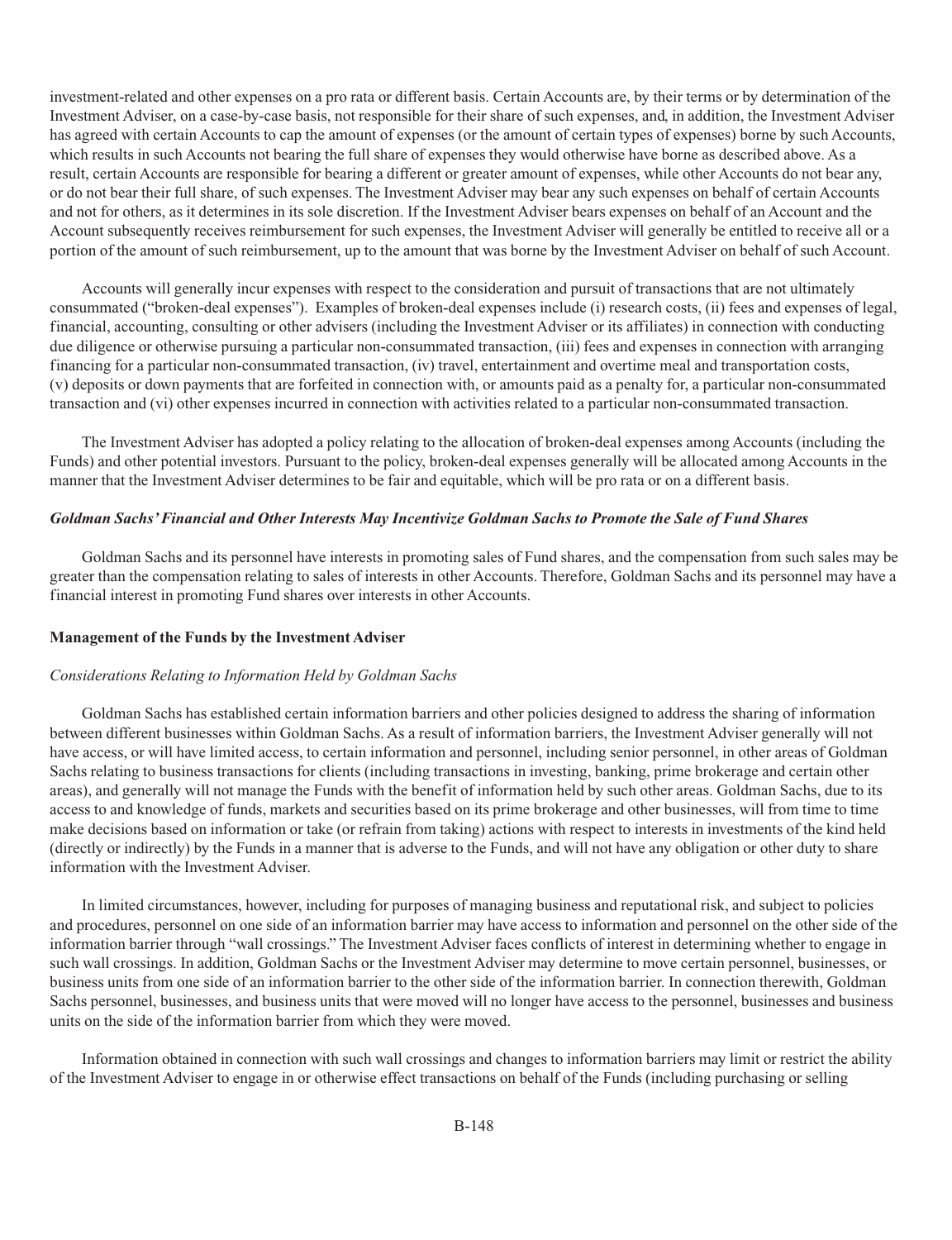securities that the Investment Adviser may otherwise have purchased or sold for an Account in the absence of a wall crossing or change to an information barrier). In managing conflicts of interest that arise as a result of the foregoing, the Investment Adviser generally will be subject to fiduciary requirements. Information barriers also exist between certain businesses within the Investment Adviser. The conflicts described herein with respect to information barriers and otherwise with respect to Goldman Sachs and the Investment Adviser also apply to the Asset Management Division of Goldman Sachs (of which the Investment Adviser is a part), as well as to the businesses within the Asset Management Division of Goldman Sachs (including the Investment Adviser). In addition, there may also be circumstances in which, as a result of information held by certain portfolio management teams in the Investment Adviser, the Investment Adviser limits an activity or transaction for a Fund, including if the Fund is managed by a portfolio management team other than the team holding such information.

In addition, regardless of the existence of information barriers, Goldman Sachs will not have any obligation or other duty to make available for the benefit of the Funds any information regarding Goldman Sachs' trading activities, strategies or views, or the activities, strategies or views used for other Accounts. Furthermore, to the extent that the Investment Adviser has developed fundamental analysis and proprietary technical models or other information, Goldman Sachs and its personnel, or other parts of the Investment Adviser, will not be under any obligation or other duty to share certain information with the Investment Adviser or personnel involved in decision-making for Accounts (including the Funds), and the Funds may make investment decisions that differ from those they would have made if Goldman Sachs had provided such information, and be disadvantaged as a result thereof.

Different areas of the Investment Adviser and Goldman Sachs take views, and make decisions or recommendations, that are different than those of other areas of the Investment Adviser and Goldman Sachs. Different portfolio management teams within the Investment Adviser make decisions based on information or take (or refrain from taking) actions with respect to Accounts they advise in a manner different than or adverse to the Funds. Such teams do not share information with the Funds' portfolio management teams, including as a result of certain information barriers and other policies, and will not have any obligation or other duty to do so.

Goldman Sachs operates a business known as Prime Services, which provides prime brokerage, administrative and other services to clients that from time to time involve investment funds (including pooled investment vehicles and private funds) in which one or more Accounts invest ("Underlying Funds") or markets and securities in which Accounts invest. Prime Services and other parts of Goldman Sachs have broad access to information regarding the current status of certain markets, investments and funds and detailed information about fund operators that is not available to the Investment Adviser. In addition, Goldman Sachs from time to time acts as a prime broker to one or more Underlying Funds, in which case Goldman Sachs will have information concerning the investments and transactions of such Underlying Funds that is not available to the Investment Adviser. As a result of these and other activities, parts of Goldman Sachs will possess information in respect of markets, investments, investment advisers that are affiliated or unaffiliated with Goldman Sachs and Underlying Funds, which, if known to the Investment Adviser, might cause the Investment Adviser to seek to dispose of, retain or increase interests in investments held by Accounts or acquire certain positions on behalf of Accounts, or take other actions. Goldman Sachs will be under no obligation or other duty to make any such information available to the Investment Adviser or personnel involved in decision-making for Accounts (including the Funds).

### *Valuation of the Funds' Investments*

The Investment Adviser, while not the primary valuation agent of the Funds, performs certain valuation services related to securities and assets held in the Funds. The Investment Adviser performs such valuation services in accordance with its valuation policies. The Investment Adviser may value an identical asset differently than another division or unit within Goldman Sachs values the asset, including because such other division or unit has information or uses valuation techniques and models that it does not share with, or that are different than those of, the Investment Adviser. This is particularly the case in respect of difficult-to-value assets. The Investment Adviser may also value an identical asset differently in different Accounts, including because different Accounts are subject to different valuation guidelines pursuant to their respective governing agreements (e.g., in connection with certain regulatory restrictions applicable to different Accounts). Differences in valuation should be expected where different third-party vendors are hired to perform valuation functions for the Accounts, the Accounts are managed or advised by different portfolio management teams within the Investment Adviser that employ different valuation policies or procedures, or otherwise. The Investment Adviser will face a conflict with respect to valuations generally because of their effect on the Investment Adviser's fees and other compensation. Furthermore, the application of particular valuation policies with respect to the Funds will, under certain circumstances, result in improved performance of the Funds.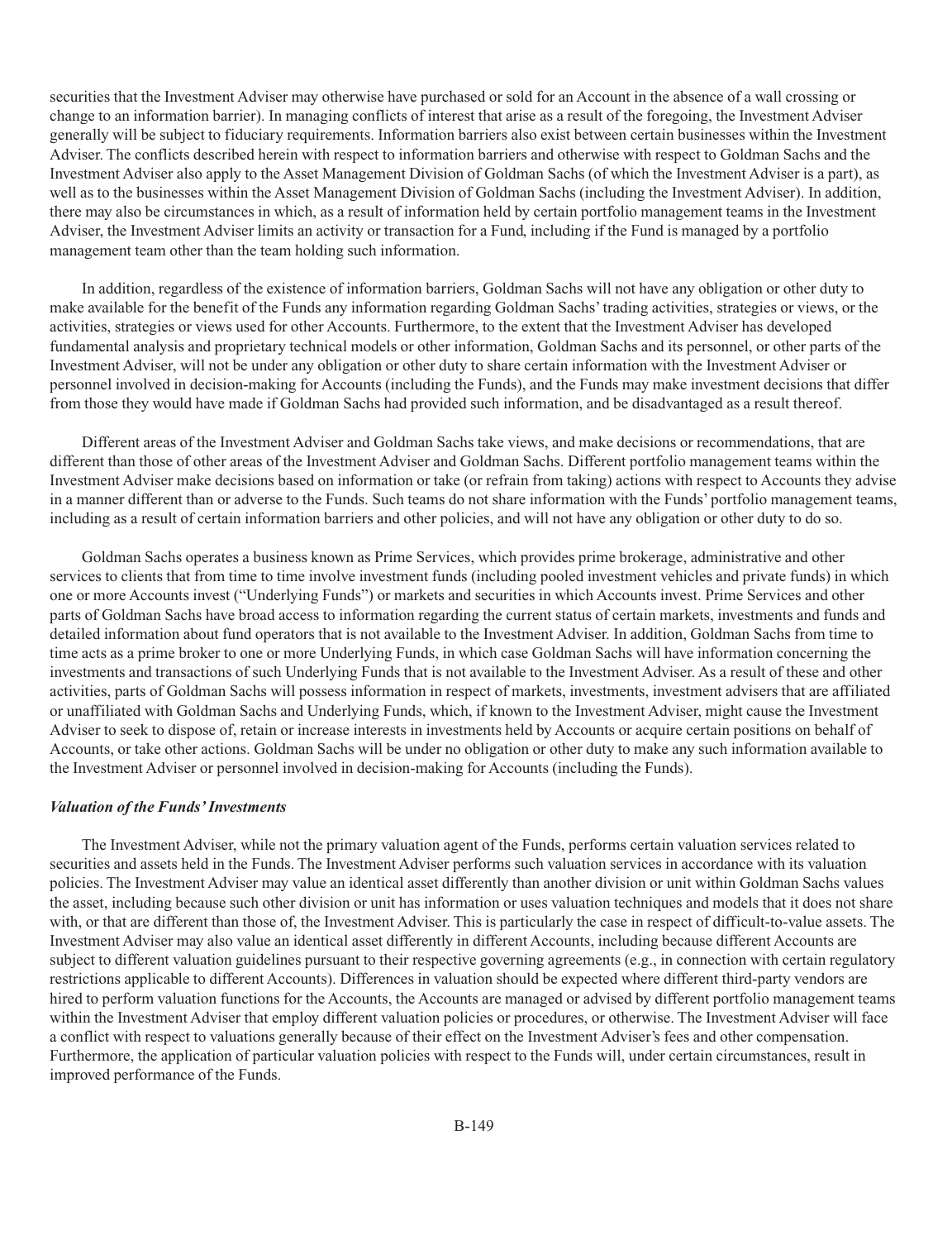### *Data and Information Sharing*

Accounts, the Investment Adviser, and/or their respective affiliates, portfolio companies and other investments (collectively, the "Data Parties") often possess data and information that they may utilize for various purposes and which they would not otherwise possess in the ordinary course of their businesses. For example, information relating to business operations, trends, budgets, customers or users, assets, funding and other metrics that the Data Parties possess or acquire through their management of Accounts and/or their own businesses and investment activities may be used by Goldman Sachs to identify and/or evaluate potential investments for Accounts and to facilitate the management of Accounts, including through operational improvements. Conversely, Goldman Sachs may use data and information that it has or acquires in connection with an Account's activities for the benefit of Goldman Sachs' own businesses and investment activities and their portfolio companies and other investments.

From time to time, Goldman Sachs may commission third-party research, at an Account's expense, in connection with the diligence of an investment opportunity or in connection with its management of a portfolio investment, and such research is expected to subsequently be available to other investment vehicles (and such persons will generally not be required to compensate an Account for the benefit they receive from such research). Such benefits could be material and Goldman Sachs will have no duty, contractual, fiduciary or otherwise, not to use such information in connection with the business and investment activities of itself, Accounts and/or their portfolio companies and other investments.

Furthermore, except for contractual obligations to third parties to maintain confidentiality of certain information, regulatory limitations on the use of material nonpublic information, and the Data Parties' information walls, Goldman Sachs is generally free to use data and information from an Account's activities to assist in the pursuit of its various other interests and activities, including to trade for the benefit of Goldman Sachs or another Account. Accounts and other sources of such data and information may not receive any financial or other benefit from having provided such data and information to Goldman Sachs. The potential ability to monetize such data and information may create incentives for Goldman Sachs to cause an Account to invest in entities and companies with a significant amount of data that it might not otherwise have invested in or on terms less favorable than it otherwise would have sought to obtain.

### *Goldman Sachs' and the Investment Adviser's Activities on Behalf of Other Accounts*

The Investment Adviser provides advisory services to the Funds. Goldman Sachs (including the Investment Adviser), the clients it advises, and its personnel have interests in and advise Accounts that have investment objectives or portfolios similar to, related to or opposed to those of the Funds. Goldman Sachs may receive greater fees or other compensation (including performance-based fees) from such Accounts than it does from the Funds, in which case Goldman Sachs is incentivized to favor such Accounts. In addition, Goldman Sachs (including the Investment Adviser), the clients it advises, and its personnel may engage (or consider engaging) in commercial arrangements or transactions with Accounts, and/or compete for commercial arrangements or transactions in the same types of companies, assets securities and other instruments, as the Funds. Such arrangements, transactions or investments adversely affect such Funds by, for example, limiting their ability to engage in such activity or affecting the pricing or terms of such arrangements, transactions or investments. Moreover, a particular Fund on the one hand, and Goldman Sachs or other Accounts, on the other hand, may vote differently on or take or refrain from taking different actions with respect to the same security, which are disadvantageous to the Fund. Additionally, as described below, the Investment Adviser faces conflicts of interest arising out of Goldman Sachs' relationships and business dealings in connection with decisions to take or refrain from taking certain actions on behalf of Accounts when doing so would be adverse to Goldman Sachs' relationships or other business dealings with such parties.

Transactions by, advice to and activities of Accounts (including with respect to investment decisions, voting and the enforcement of rights) may involve the same or related companies, securities or other assets or instruments as those in which the Funds invest, and it should be expected that such Accounts engage in a strategy while a Fund is undertaking the same or a differing strategy, any of which could directly or indirectly disadvantage the Fund (including its ability to engage in a transaction or other activities).

In various circumstances, different Accounts make investments as part of a single transaction, including in situations in which multiple Accounts comprise a single "fund family." In these circumstances, the participating Accounts may have different interests, including investment horizons. Similarly, capital contribution and other obligations associated with an investment may extend beyond a particular Account's investment period or expected term. In such circumstances, the Investment Adviser may negotiate the terms of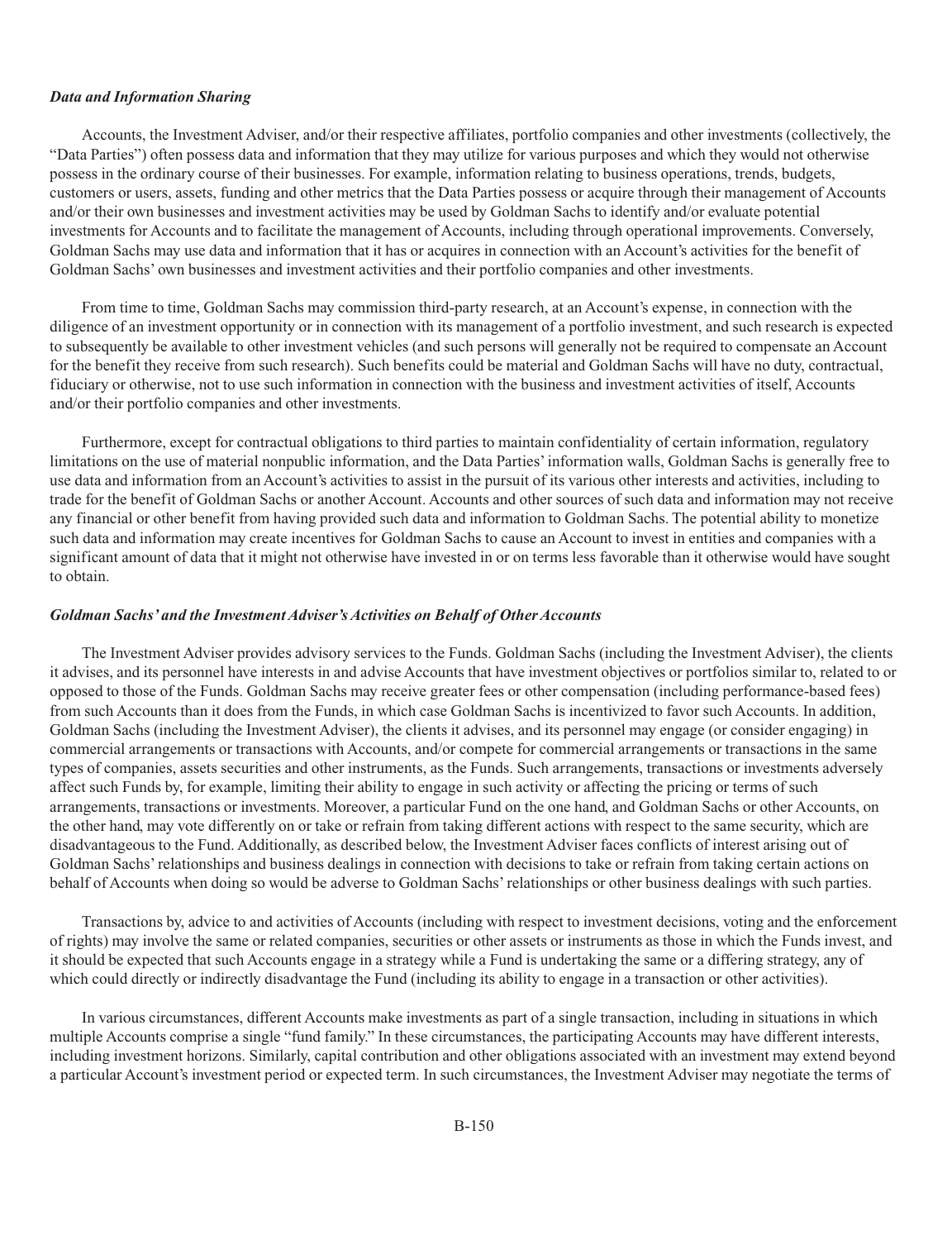an investment on a collective basis and such terms may not be as favorable, from the perspective of a particular Account, than if the Account had been the sole participating Account. Terms required by one Account (for example, due to regulatory requirements) when it invests may negatively impact the ability of another Account to consummate the investment or may adversely alter its terms. Similarly, one Account may seek to dispose of an investment at a time when it would be desirable for another Account to continue to hold such investment (or vice versa). Depending on the structure of the applicable investment, disposing of a portion of the investment may not be practicable or may have adverse effects on the rights of Accounts continuing to hold the investment. When making an investment decision with respect to an investment in which multiple Accounts are invested, Goldman Sachs may primarily take into account the specific effect such investment decision will have on the Accounts as a whole, and not based on the best interests of any particular Account.

In addition, Goldman Sachs may be engaged to provide advice to an Account that is considering entering into a transaction with a Fund, and Goldman Sachs may advise the Account not to pursue the transaction with the Fund, or otherwise in connection with a potential transaction provide advice to the Account that would be adverse to the Fund. Additionally, if a Fund buys a security and an Account establishes a short position in that same security or in similar securities, such short position may result in the impairment of the price of the security that the Fund holds or could be designed to profit from a decline in the price of the security. A Fund could similarly be adversely impacted if it establishes a short position, following which an Account takes a long position in the same security or in similar securities. Furthermore, Goldman Sachs (including the Investment Adviser) may make filings in connection with a shareholder class action lawsuit or similar matter involving a particular security on behalf of an Account (including a Fund), but not on behalf of a different Account (including a Fund) that holds or held the same security, or that is invested in or has extended credit to different parts of the capital structure of the same issuer. Accounts may also have different rights in respect of an investment with the same issuer, or invest in different classes of the same issuer that have different rights, including, without limitation, with respect to liquidity. The determination to exercise such rights by the Investment Adviser on behalf of such other Accounts may have an adverse effect on the Funds.

The Funds are expected to transact with a variety of counterparties. Some of these counterparties will also engage in transactions with other Accounts managed by the Investment Adviser or another Goldman Sachs entity. For example, a Fund may directly or indirectly purchase assets from a counterparty at the same time the counterparty (or an affiliate thereof) is also negotiating to purchase different assets from another Account. This creates potential conflicts of interest, particularly with respect to the terms and purchase prices of the sales. For example, Goldman Sachs may receive fees or other compensation in connection with the sale of assets by an Account to a counterparty, which creates an incentive to negotiate a higher purchase price for those assets in a separate transaction where the Fund is a purchaser.

Similarly, a particular Fund may dispose of one or more assets through a block sale that includes assets held by other Accounts or as part of a series of transactions in which assets from multiple Accounts are sold to the same purchaser. This creates potential conflicts of interest, particularly with regard to the determination of the purchase prices of the applicable assets. For example, Goldman Sachs may receive greater fees or other compensation (including performance-based fees) in connection with the sale of assets in other Accounts that participate in a block sale as compared to the compensation that Goldman Sachs receives in connection with the sale of assets by the particular Fund. There can be no assurance that the compensation received by the particular Fund as a result of participating in a block sale would be greater than the compensation that the particular Fund would receive if its assets were sold as part of a standalone transaction. Any such transaction will be effected in accordance with the Investment Adviser's fiduciary obligations.

Shareholders may be offered access to advisory services through several different Goldman Sachs businesses (including through Goldman Sachs & Co. LLC and the Investment Adviser). Different advisory businesses within Goldman Sachs manage Accounts according to different strategies and apply different criteria to the same or similar strategies and have differing investment views in respect of an issuer or a security or other investment. Similarly, within the Investment Adviser, certain investment teams or portfolio managers can have differing or opposite investment views in respect of an issuer or a security, and as a result some or all of the positions a Fund's investment team or portfolio managers take in respect of the Fund will be inconsistent with, or adversely affected by, the interests and activities of the Accounts advised by other investment teams or portfolio managers of the Investment Adviser. Research, analyses or viewpoints will be available to clients or potential clients at different times. Goldman Sachs will not have any obligation or other duty to make available to the Funds any research or analysis at any particular time or prior to its public dissemination. The Investment Adviser is responsible for making investment decisions on behalf of the Funds, and such investment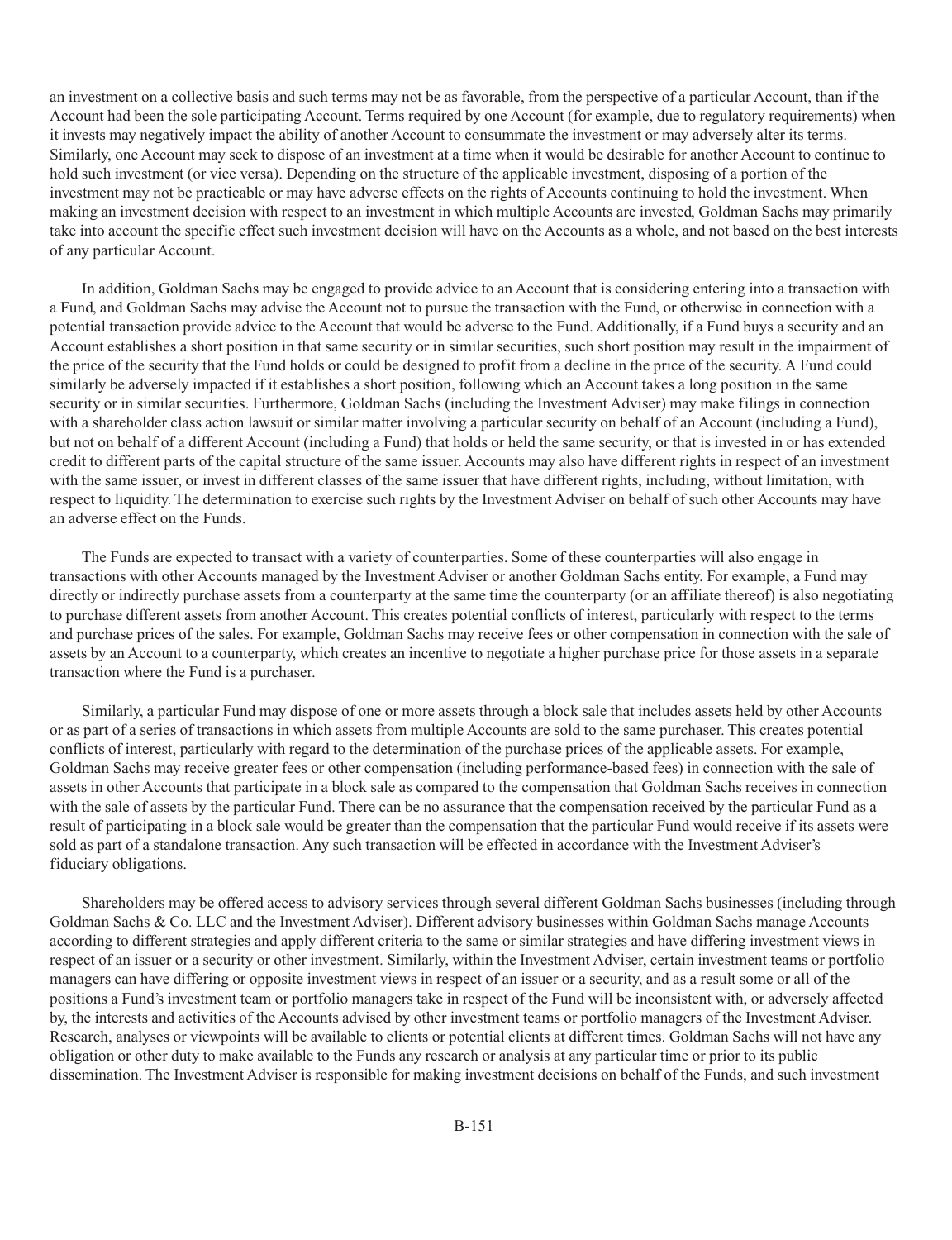decisions can differ from investment decisions or recommendations by Goldman Sachs on behalf of other Accounts. The timing of transactions entered into or recommended by Goldman Sachs, on behalf of itself or its clients, including the Funds, may negatively impact the Funds or benefit certain other Accounts. For example, if Goldman Sachs, on behalf of one or more Accounts, implements an investment decision or strategy ahead of, or contemporaneously with, or behind similar investment decisions or strategies made for the Funds (whether or not the investment decisions emanate from the same research analysis or other information), it could result, due to market impact or other factors, in liquidity constraints or in certain Funds receiving less favorable investment or trading results or incurring increased costs. Similarly, if Goldman Sachs implements an investment decision or strategy that results in a purchase (or sale) of a security for one Fund, such implementation may increase the value of such security already held by another Account (or decrease the value of such security that such other Account intends to purchase), thereby benefitting such other Account.

Subject to applicable law, the Investment Adviser is incentivized to cause the Funds to invest in securities, bank loans or other obligations of companies affiliated with or advised by Goldman Sachs or in which Goldman Sachs or Accounts have an equity, debt or other interest, or to engage in investment transactions that may result in other Accounts being relieved of obligations or otherwise divested of investments, which may enhance the profitability of Goldman Sachs' or other Accounts' investment in and activities with respect to such companies. The Investment Adviser, in its discretion and in certain circumstances, recommends that certain Funds have ongoing business dealings, arrangements or agreements with persons who are (i) former employees of Goldman Sachs, (ii) affiliates or other portfolio companies of Goldman Sachs or other Accounts, (iii) Goldman Sachs' employees' family members and/or relatives and/or certain of their portfolio companies or (iv) persons otherwise associated with an investor in an Account or a portfolio company or service provider of Goldman Sachs or an Account. The Funds may bear, directly or indirectly, the costs of such dealings, arrangements or agreements. These recommendations, and recommendations relating to continuing any such dealings, arrangements or agreements, pose conflicts of interest and may be based on differing incentives due to Goldman Sachs' relationships with such persons. In particular, when acting on behalf of, and making decisions for, Accounts, the Investment Adviser may take into account Goldman Sachs' interests in maintaining its relationships and business dealings with such persons. As a result, the Investment Adviser faces conflicts of interest arising out of Goldman Sachs' relationships and business dealings in connection with decisions to take or refrain from taking certain actions on behalf of Accounts when doing so would be adverse to Goldman Sachs' relationships or other business dealings with such parties.

When the Investment Adviser wishes to place an order for different types of Accounts (including the Funds) for which aggregation is not practicable, the Investment Adviser may use a trade sequencing and rotation policy to determine which type of Account is to be traded first. Under this policy, each portfolio management team may determine the length of its trade rotation period and the sequencing schedule for different categories of clients within this period provided that the trading periods and these sequencing schedules are designed to be reasonable. Within a given trading period, the sequencing schedule establishes when and how frequently a given client category will trade first in the order of rotation. The Investment Adviser may deviate from the predetermined sequencing schedule under certain circumstances, and the Investment Adviser's trade sequencing and rotation policy may be amended, modified or supplemented at any time without prior notice to clients.

## *Potential Conflicts Relating to Follow-On Investments*

From time to time, the Investment Adviser provides opportunities to Accounts (including potentially the Funds) to make investments in companies in which certain Accounts have already invested. Such follow-on investments can create conflicts of interest, such as the determination of the terms of the new investment and the allocation of such opportunities among Accounts (including the Funds). Follow-on investment opportunities may be available to the Funds notwithstanding that the Funds have no existing investment in the issuer, resulting in the assets of the Funds potentially providing value to, or otherwise supporting the investments of, other Accounts. Accounts (including the Funds) may also participate in releveraging, recapitalization, and similar transactions involving companies in which other Accounts have invested or will invest. Conflicts of interest in these and other transactions arise between Accounts (including the Funds) with existing investments in a company and Accounts making subsequent investments in the company, which have opposing interests regarding pricing and other terms. The subsequent investments may dilute or otherwise adversely affect the interests of the previously-invested Accounts (including the Funds).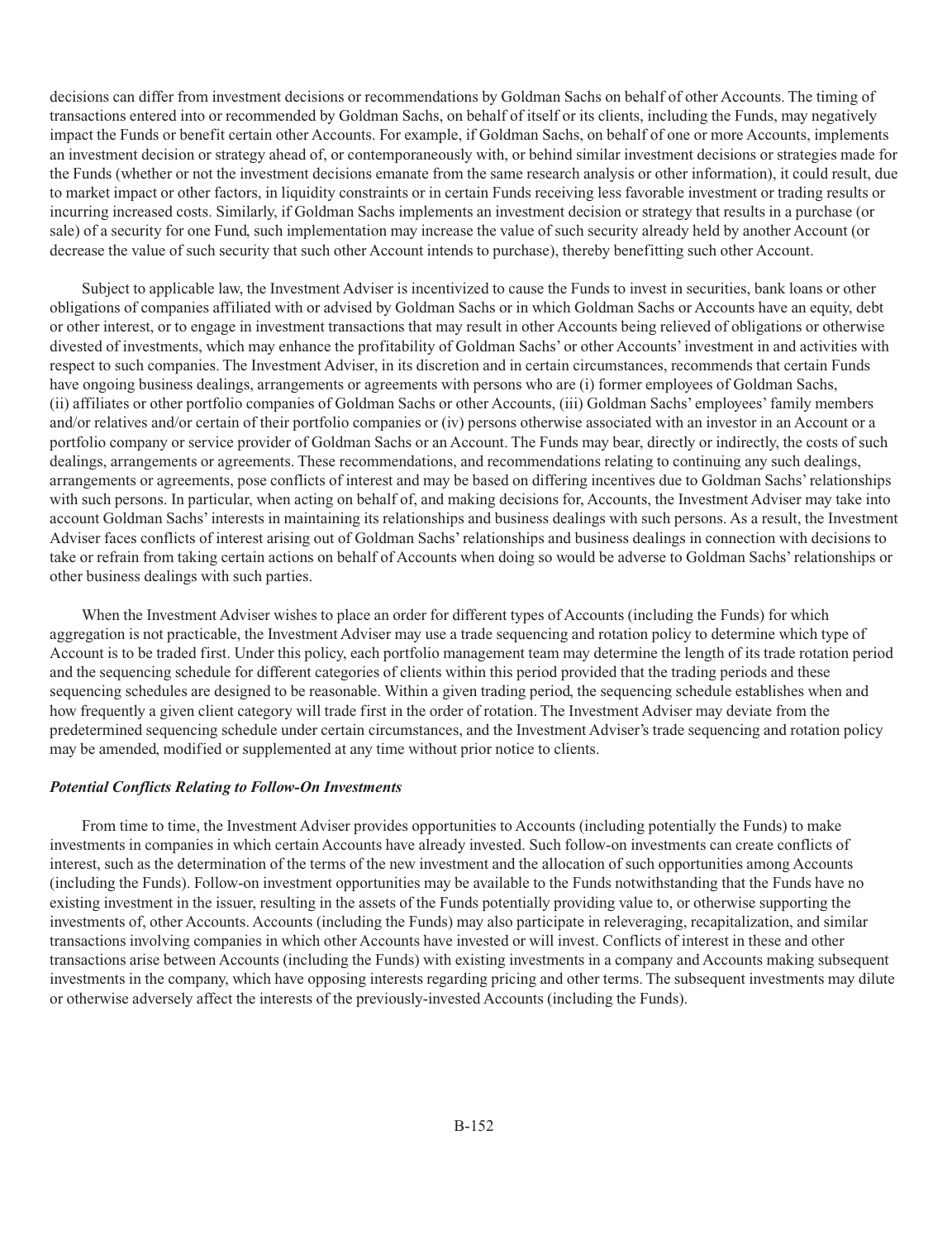### *Diverse Interests of Shareholders*

It should be expected that the various types of investors in and beneficiaries of the Funds, including to the extent applicable the Investment Adviser and its affiliates, have conflicting investment, tax and other interests with respect to their interests in the Funds. When considering a potential investment for a Fund, the Investment Adviser will generally consider the investment objectives of the Fund, not the investment objectives of any particular investor or beneficiary. The Investment Adviser makes decisions, including with respect to tax matters, from time to time that will be more beneficial to one type of investor or beneficiary than another, or to the Investment Adviser and its affiliates than to investors or beneficiaries unaffiliated with the Investment Adviser. In addition, Goldman Sachs faces certain tax risks based on positions taken by the Funds, including as a withholding agent. Goldman Sachs reserves the right on behalf of itself and its affiliates to take actions adverse to the Funds or other Accounts in these circumstances, including withholding amounts to cover actual or potential tax liabilities.

#### *Selection of Service Providers*

The Funds expect to engage service providers (including attorneys and consultants) that in certain cases also provide services to Goldman Sachs and other Accounts. In addition, certain service providers to the Investment Adviser or Funds are also portfolio companies or other affiliates of the Investment Adviser or other Accounts (for example, a portfolio company of an Account may retain a portfolio company of another Account). To the extent it is involved in such selection, the Investment Adviser intends to select these service providers based on a number of factors, including expertise and experience, knowledge of related or similar products, quality of service, reputation in the marketplace, relationships with the Investment Adviser, Goldman Sachs or others, and price. These service providers may have business, financial, or other relationships with Goldman Sachs (including its personnel), which may influence the Investment Adviser's selection of these service providers for the Funds. In such circumstances, there is a conflict of interest between Goldman Sachs (acting on behalf of the Funds) and the Funds or between Funds if the Funds determine not to engage or continue to engage these service providers.

The Investment Adviser may, in its sole discretion, determine to provide, or engage or recommend an affiliate of the Investment Adviser to provide, certain services to the Funds, instead of engaging or recommending one or more third parties to provide such services. Subject to the governance requirements of a particular Fund and applicable law, the Investment Adviser or its affiliates, as applicable, will receive compensation in connection with the provision of such services. As a result, the Investment Adviser faces a conflict of interest when selecting or recommending service providers for the Funds. Notwithstanding the foregoing, the selection or recommendation of service providers for the Funds will be conducted in accordance with the Investment Adviser's fiduciary obligations to the Funds. The service providers selected or recommended by the Investment Adviser may charge different rates to different recipients based on the specific services provided, the personnel providing the services, the complexity of the services provided or other factors. As a result, the rates paid with respect to these service providers by a Fund, on the one hand, may be more or less favorable than the rates paid by Goldman Sachs, including the Investment Adviser, on the other hand. In addition, the rates paid by the Investment Adviser or the Funds, on the one hand, may be more or less favorable than the rates paid by other parts of Goldman Sachs or Accounts managed by other parts of Goldman Sachs, on the other hand. Goldman Sachs (including the Investment Adviser), its personnel, and/or Accounts may hold investments in companies that provide services to entities in which the Funds invest generally, and, subject to applicable law, the Investment Adviser may refer or introduce such companies' services to entities that have issued securities held by the Funds.

#### *Investments in Goldman Sachs Funds*

To the extent permitted by applicable law, the Funds will, from time to time invest in money market and/or other funds sponsored, managed or advised by Goldman Sachs. In connection with any such investments, a Fund, to the extent permitted by the Act, will pay all advisory, administrative or Rule 12b-1 fees applicable to the investment. To the extent consistent with applicable law, certain Funds that invest in other funds sponsored, managed or advised by Goldman Sachs pay advisory fees to the Investment Adviser that are not reduced by any fees payable by such other funds to Goldman Sachs as manager of such other funds (i.e., there will be "double fees" involved in making any such investment, which would not arise in connection with the direct allocation of assets by investors in the Funds to such other funds). In such circumstances, as well as in all other circumstances in which Goldman Sachs receives any fees or other compensation in any form relating to the provision of services, no accounting or repayment to the Funds will be required.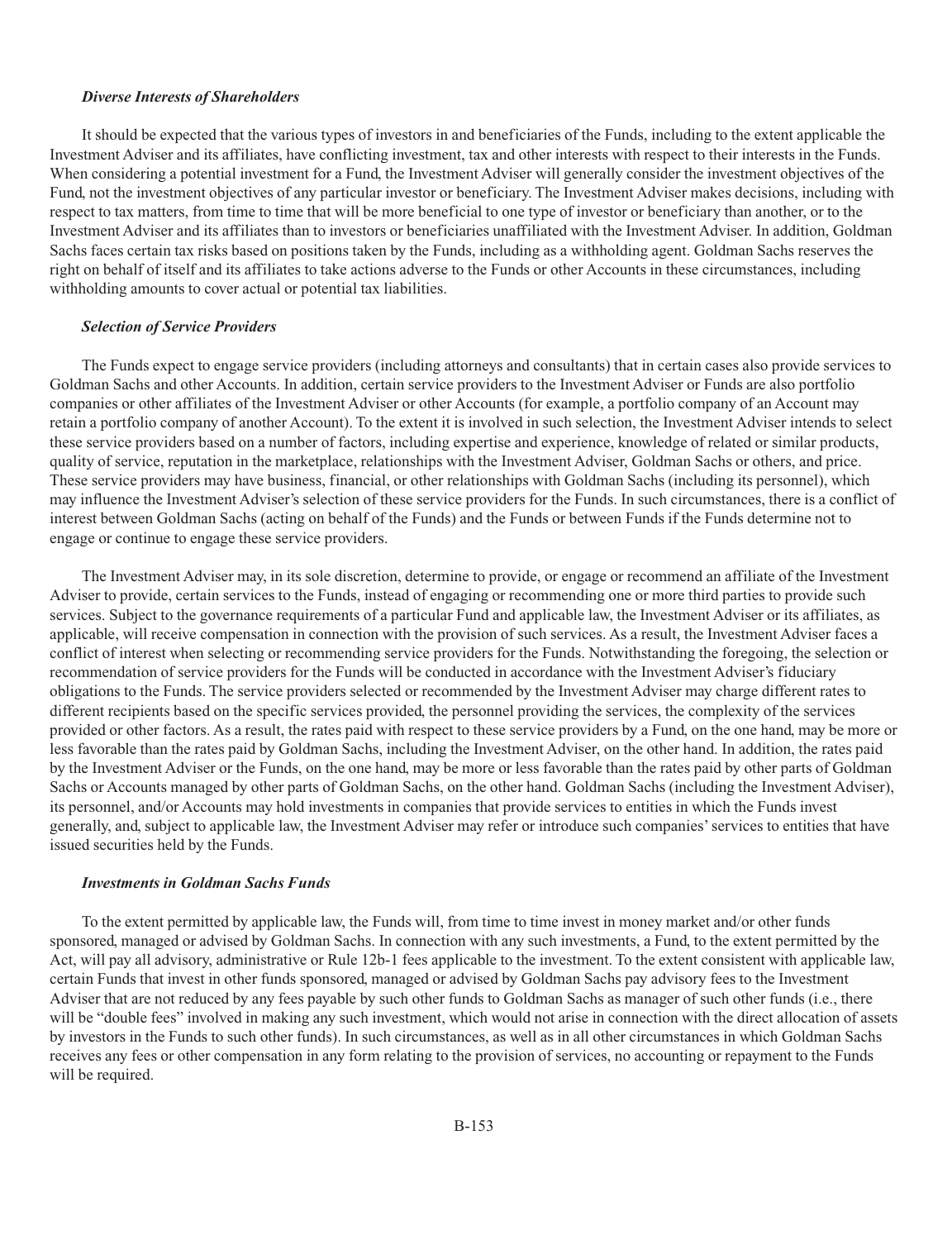The Investment Adviser, from time to time, manages Accounts (including the Funds), which may, individually or in the aggregate, own a substantial amount of the Funds. Further, the Investment Adviser, its affiliates, or another entity (i.e., a seed investor) may invest in the Funds at or near the establishment of such Funds, which may facilitate the Funds achieving a specified size or scale. Seed investors may contribute all or a majority of the assets in the Fund. There is a risk that such seed investors may redeem their investments in the Fund. Such redemptions could have a significant negative impact on the Fund, including on its liquidity.

#### *Goldman Sachs May In-Source or Outsource*

Subject to applicable law, Goldman Sachs, including the Investment Adviser, may from time to time and without notice to investors in-source or outsource certain processes or functions in connection with a variety of services that it provides to the Funds in its administrative or other capacities. Such in-sourcing or outsourcing may give rise to additional conflicts of interest.

#### *Distributions of Assets Other Than Cash*

With respect to redemptions from the Funds, the Funds will, in certain circumstances, have discretion to decide whether to permit or limit redemptions and whether to make distributions in connection with redemptions in the form of securities or other assets, and in such case, the composition of such distributions. In making such decisions, the Investment Adviser will sometimes have a potentially conflicting division of loyalties and responsibilities to redeeming investors and remaining investors.

### **Goldman SachsWill Act in a Capacity Other Than Investment Adviser to the Funds**

### *Investments in and Advice Regarding Different Parts of an Issuer's Capital Structure*

In some cases, Goldman Sachs (including the Investment Adviser) or Accounts, on the one hand, and the Funds, on the other hand, invest in or extend credit to different parts of the capital structure of a single issuer. As a result, Goldman Sachs (including the Investment Adviser) or Accounts may take actions that adversely affect the Funds. In addition, in some cases, Goldman Sachs (including the Investment Adviser) advises Accounts with respect to different parts of the capital structure of the same issuer, or classes of securities that are subordinate or senior to securities, in which the Funds invest. Goldman Sachs (including the Investment Adviser) is able to pursue rights, provide advice or engage in other activities, or refrain from pursuing rights, providing advice or engaging in other activities, on behalf of itself or other Accounts with respect to an issuer in which the Funds have invested, and such actions (or inaction) may have a material adverse effect on the Funds.

For example, in the event that Goldman Sachs (including the Investment Adviser) or an Account holds loans, securities or other positions in the capital structure of an issuer that ranks senior in preference to the holdings of a Fund in the same issuer, and the issuer experiences financial or operational challenges, Goldman Sachs (including the Investment Adviser), acting on behalf of itself or the Account, may seek a liquidation, reorganization or restructuring of the issuer that has, or terms in connection with the foregoing, that have, an adverse effect on or otherwise conflict with the interests of the Fund's holdings in the issuer. In connection with any such liquidation, reorganization or restructuring, the Fund's holdings in the issuer may be extinguished or substantially diluted, while Goldman Sachs (including the Investment Adviser) or another Account recovers some or all of the amounts due to them. In addition, in connection with any lending arrangements involving the issuer in which Goldman Sachs (including the Investment Adviser) or an Account participates, Goldman Sachs (including the Investment Adviser) or the Account may seek to exercise its rights under the applicable loan agreement or other document, in a manner detrimental to the Fund. In situations in which Goldman Sachs (including the Investment Adviser) holds positions in multiple parts of the capital structure of an issuer across Accounts (including the Funds), the Investment Adviser may not pursue actions or remedies available to the Fund, as a result of legal and regulatory requirements or otherwise.

These potential issues are examples of conflicts that Goldman Sachs (including the Investment Adviser) will face in situations in which the Funds, and Goldman Sachs (including the Investment Adviser) or other Accounts, invest in or extend credit to different parts of the capital structure of a single issuer. Goldman Sachs (including the Investment Adviser) addresses these issues based on the circumstances of particular situations. For example, Goldman Sachs (including the Investment Adviser) relies on information barriers between different Goldman Sachs (including the Investment Adviser) business units or portfolio management teams. Goldman Sachs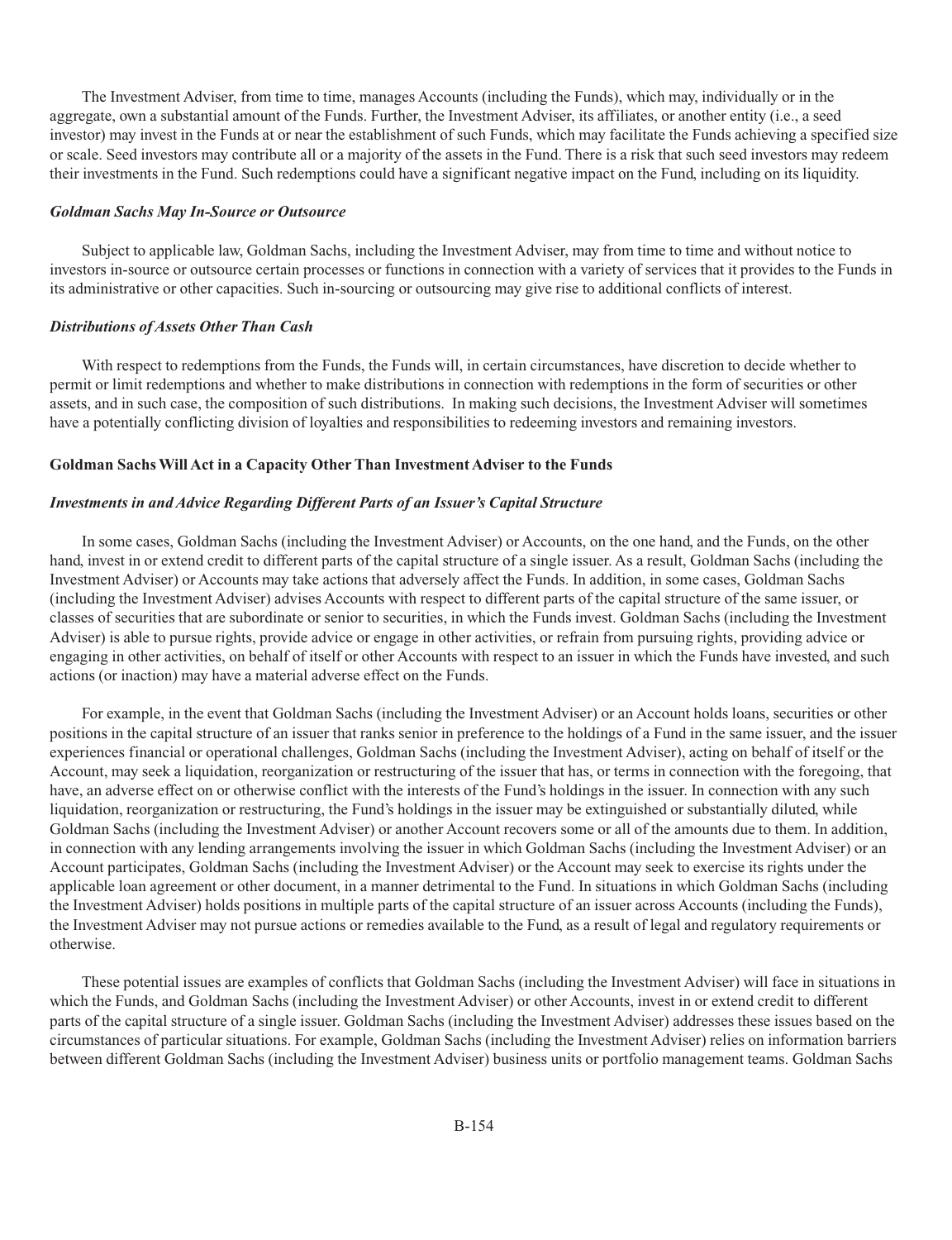(including the Investment Adviser) in some circumstances relies on the actions of similarly situated holders of loans or securities rather than, or in connection with, taking such actions itself on behalf of the Funds.

As a result of the various conflicts and related issues described above and the fact that conflicts will not necessarily be resolved in favor of the interests of the Funds, the Funds could sustain losses during periods in which Goldman Sachs (including the Investment Adviser) and other Accounts (including Accounts sponsored, managed or advised by the Investment Adviser) achieve profits generally or with respect to particular holdings in the same issuer, or could achieve lower profits or higher losses than would have been the case had the conflicts described above not existed. It should be expected that the negative effects described above will be more pronounced in connection with transactions in, or the Funds' use of, small capitalization, emerging market, distressed or less liquid strategies.

## *Principal and Cross Transactions*

When permitted by applicable law and the Investment Adviser's policies, the Investment Adviser, acting on behalf of certain Funds (for example, those employing taxable fixed income, municipal bond fixed income and structured investment strategies), may (but is under no obligation or other duty to) enter into transactions in securities and other instruments with or through Goldman Sachs or in Accounts managed by the Investment Adviser or its affiliates and cause the Funds to engage in transactions in which the Investment Adviser acts as principal on its own behalf (principal transactions), advises both sides of a transaction (cross transactions) and acts as broker for, and receives a commission from, the Funds on one side of a transaction and a brokerage account on the other side of the transaction (agency cross transactions). There are potential conflicts of interest, regulatory issues or restrictions contained in the Investment Adviser's internal policies relating to these transactions which could limit the Investment Adviser's determination and/or ability to engage in these transactions for Accounts (including the Funds). In certain circumstances such as when Goldman Sachs is the only or one of a few participants in a particular market or is one of the largest such participants, such limitations will eliminate or reduce the availability of certain investment opportunities to Accounts (including the Funds) or impact the price or terms on which transactions relating to such investment opportunities may be effected.

Goldman Sachs will have a potentially conflicting division of loyalties and responsibilities to the parties in such transactions. The Investment Adviser has developed policies and procedures in relation to such transactions and conflicts. Cross transactions may disproportionately benefit some Accounts relative to other Accounts, including the Funds, due to the relative amount of market savings obtained by the Accounts, and cross transactions may be effected at different prices for different Accounts due to differing legal and/or regulatory requirements applicable to such Accounts. Certain Accounts are also prohibited from participating in cross transactions, even if consent is obtained. Where principal, cross or agency cross transactions are not prohibited, such transactions will be effected in accordance with fiduciary requirements and applicable law (which include disclosure and consent).

### *Goldman Sachs Acting in Multiple Commercial Capacities*

To the extent permitted by applicable law, an issuer in which a Fund has an interest may hire Goldman Sachs to provide underwriting, merger advisory, other financial advisory, placement agency, foreign currency hedging, research, asset management services, brokerage services or other services to the issuer. Furthermore, Goldman Sachs sponsors, manages, advises or provides services to affiliated Underlying Funds (or their personnel) in which the Funds invest. Goldman Sachs may be entitled to compensation in connection with the provision of such services, and the Funds will not be entitled to any such compensation. Goldman Sachs will have an interest in obtaining fees and other compensation in connection with such services that are favorable to Goldman Sachs, and in connection with providing such services takes commercial steps in its own interest, or advises the parties to which it is providing services, or takes other actions. Such actions may benefit Goldman Sachs. For example, Goldman Sachs may require repayment of all or part of a loan from a company in which an Account (including a Fund) holds an interest, which could cause the company to default or be required to liquidate its assets more rapidly, which could adversely affect the value of the company and the value of the Funds invested therein. If Goldman Sachs advises a company to make changes to its capital structure, the result would be a reduction in the value or priority of a security held (directly or indirectly) by one or more Funds. In addition, underwriters, placement agents or managers of initial public offerings, including Goldman Sachs, often require the Funds who hold privately placed securities of a company to execute a lock-up agreement prior to such company's initial public offering restricting the resale of the securities for a period of time before and following the IPO. As a result, the Investment Adviser will be restricted from selling the securities in such Funds at a more favorable price. Actions taken or advised to be taken by Goldman Sachs in connection with other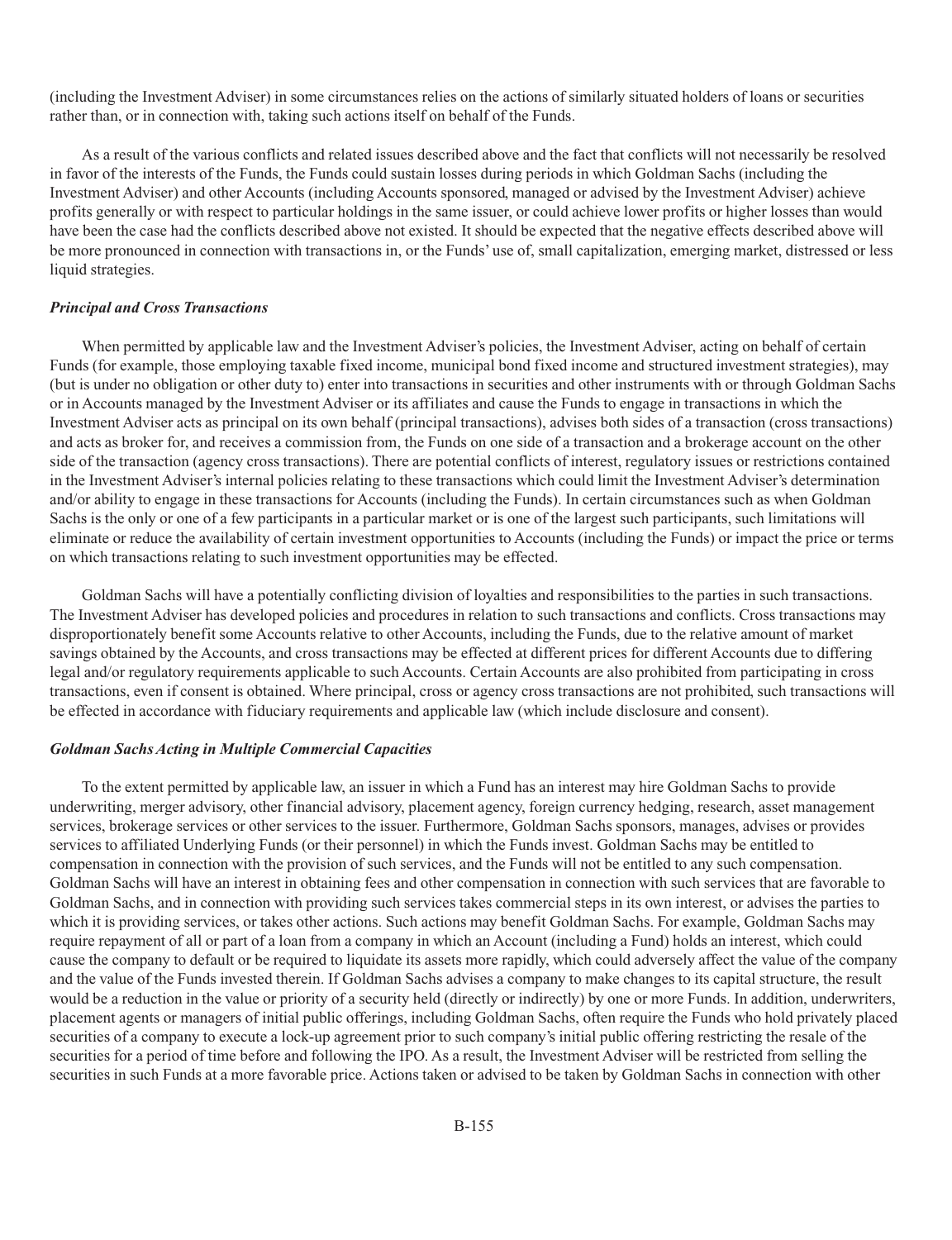types of transactions may also result in adverse consequences for the Funds. Goldman Sachs faces conflicts of interest in providing and selecting services for the Funds because Goldman Sachs provides many services and has many commercial relationships with companies and affiliated and unaffiliated Underlying Funds (or their applicable personnel). Providing services to the Funds and companies (or their personnel) in which the Funds invest enhances Goldman Sachs' relationships with various parties, facilitates additional business development and enables Goldman Sachs to obtain additional business and/or generate additional revenue. The Funds will not be entitled to compensation related to any such benefit to businesses of Goldman Sachs. In addition, such relationships may adversely impact the Funds, including, for example, by restricting potential investment opportunities, as described below, incentivizing the Investment Adviser to take or refrain from taking certain actions on behalf of the Funds when doing so would be adverse to such business relationships, and/or influencing the Investment Adviser's selection or recommendation of certain investment products and/or strategies over others.

Certain of Goldman Sachs' activities on behalf of its clients also restrict investment opportunities that are otherwise available to the Funds. For example, Goldman Sachs is often engaged by companies as a financial advisor, or to provide financing or other services, in connection with commercial transactions that are potential investment opportunities for the Funds. There are circumstances in which the Funds are precluded from participating in such transactions as a result of Goldman Sachs' engagement by such companies. In addition, in connection with an equity offering of securities of a portfolio company for which Goldman Sachs is acting as an underwriter, Accounts may, in certain instances, be subject to regulatory restrictions (in addition to contractual restrictions) on their ability to sell equity securities of the portfolio company for a period after completion of the offering. Goldman Sachs reserves the right to act for these companies in such circumstances, notwithstanding the potential adverse effect on the Funds. Goldman Sachs (including the Investment Adviser) also represents creditor or debtor companies in proceedings under Chapter 11 of the U.S. Bankruptcy Code (and equivalent non-U.S. bankruptcy laws) or prior to these filings. From time to time, Goldman Sachs (including the Investment Adviser) serves on creditor or equity committees. It should be expected that these actions, for which Goldman Sachs may be compensated, will limit or preclude the flexibility that the Funds otherwise have to buy or sell securities issued by those companies, as well as certain other assets. Please also see "—Management of the Funds by the Investment Adviser—Considerations Relating to Information Held by Goldman Sachs" above and "—Potential Limitations and Restrictions on Investment Opportunities and Activities of Goldman Sachs and the Funds" below.

Subject to applicable law, the Investment Adviser is incentivized to cause the Funds to invest in securities, bank loans or other obligations of companies affiliated with or advised by Goldman Sachs or in which Goldman Sachs or Accounts have an equity, debt or other interest, or to engage in investment transactions that may result in Goldman Sachs or other Accounts being relieved of obligations or otherwise divested of investments. For example, subject to applicable law certain Funds may acquire securities or indebtedness of a company affiliated with Goldman Sachs directly or indirectly through syndicate or secondary market purchases, or make a loan to, or purchase securities from, a company that uses the proceeds to repay loans made by Goldman Sachs. These activities by a Fund may enhance the profitability of Goldman Sachs or other Accounts with respect to their investment in and activities relating to such companies. The Fund will not be entitled to compensation as a result of this enhanced profitability.

To the extent permitted by applicable law, Goldman Sachs (including the Investment Adviser) creates, writes, sells, issues, invests in or acts as placement agent or distributor of derivative instruments related to the Funds, or with respect to underlying securities or assets of the Funds or which are be otherwise based on or seek to replicate or hedge the performance of the Funds. Such derivative transactions, and any associated hedging activity, may differ from and be adverse to the interests of the Funds.

Goldman Sachs makes loans to, and enters into margin, asset-based or other credit facilities or similar transactions with, clients, companies or individuals that are secured by publicly or privately held securities or other assets, including a client's Fund shares as described above. Some of these borrowers are public or private companies, or founders, officers or shareholders in companies in which the Funds (directly or indirectly) invest, and such loans may be secured by securities of such companies, which may be the same as, pari passu with, or more senior or junior to, interests held (directly or indirectly) by the Funds. In connection with its rights as lender, Goldman Sachs acts to protect its own commercial interest and may take actions that adversely affect the borrower, including by liquidating or causing the liquidation of securities on behalf of a borrower or foreclosing and liquidating such securities in Goldman Sachs' own name. Such actions will adversely affect the Funds (if, for example, a large position in a security is liquidated, among the other potential adverse consequences will be that the value of such security will decline rapidly and the Funds will in turn decline in value or will be unable to liquidate their positions in such security at an advantageous price or at all). In addition, Goldman Sachs may make loans to shareholders or enter into similar transactions that are secured by a pledge of, or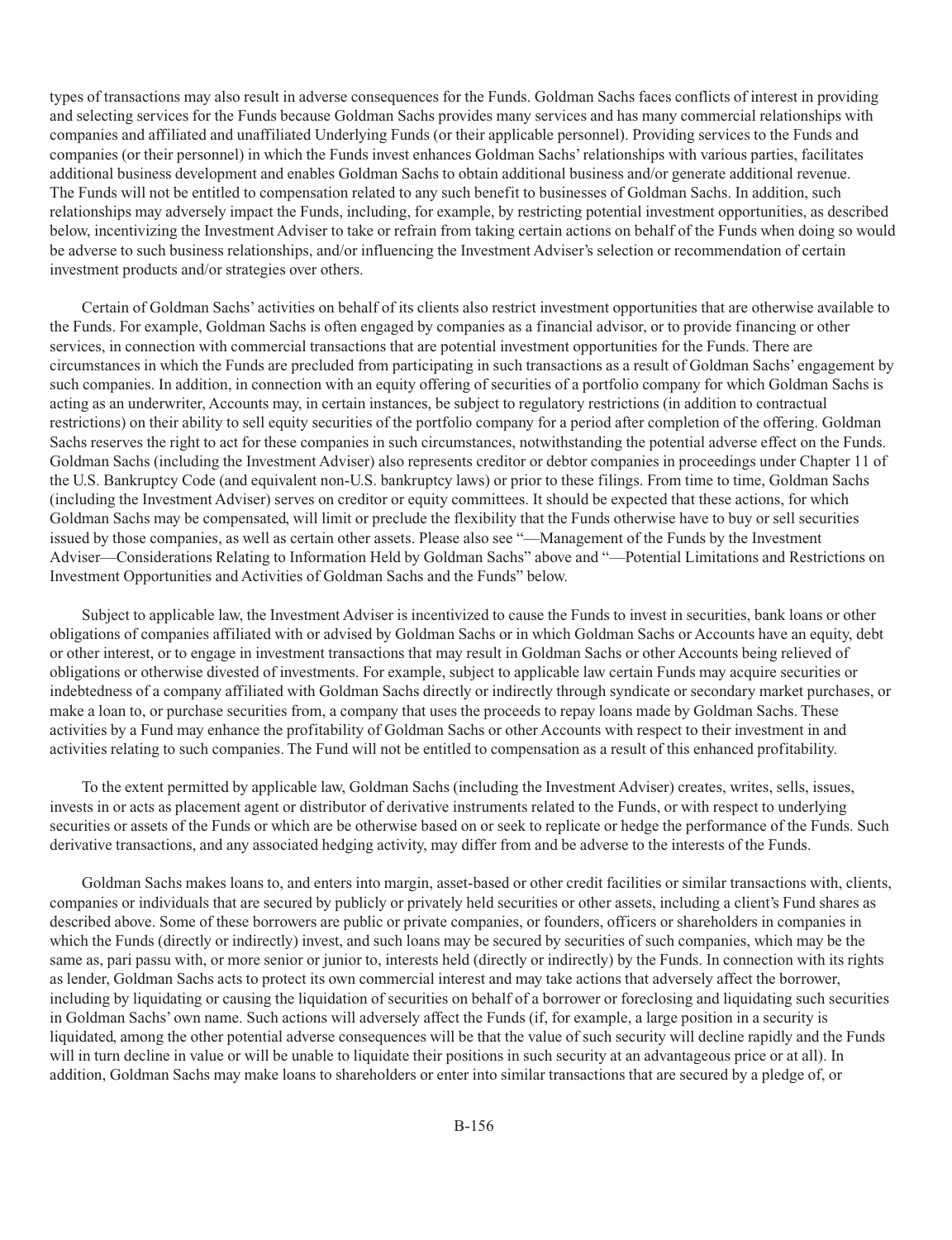mortgage over, a shareholder's Fund shares, which would provide Goldman Sachs with the right to redeem such Fund shares in the event that such shareholder defaults on its obligations. These transactions and related redemptions may be significant and may be made without notice to the shareholders.

## **Code of Ethics and Personal Trading**

Each of the Funds and Goldman Sachs, as each Fund's Investment Adviser and Distributor, has adopted a Code of Ethics (the "Code of Ethics") in compliance with Section 17(j) of the Act designed to provide that personnel of the Investment Adviser, and certain additional Goldman Sachs personnel who support the Investment Adviser, comply with applicable federal securities laws and place the interests of clients first in conducting personal securities transactions. The Code of Ethics imposes certain restrictions on securities transactions in the personal accounts of covered persons to help avoid conflicts of interest. Subject to the limitations of the Code of Ethics, covered persons buy and sell securities or other investments for their personal accounts, including investments in the Funds, and also take positions that are the same as, different from, or made at different times than, positions taken (directly or indirectly) by the Funds. The Codes of Ethics are available on the EDGAR Database on the SEC's Internet site at http://www.sec.gov. Copies may also be obtained after paying a duplicating fee by electronic request to publicinfo@sec.gov. Additionally, all Goldman Sachs personnel, including personnel of the Investment Adviser, are subject to firm-wide policies and procedures regarding confidential and proprietary information, information barriers, private investments, outside business activities and personal trading.

#### **Proxy Voting by the Investment Adviser**

The Investment Adviser has implemented processes designed to prevent conflicts of interest from influencing proxy voting decisions that it makes on behalf of advisory clients, including the Funds, and to help ensure that such decisions are made in accordance with its fiduciary obligations to its clients. Notwithstanding such proxy voting processes, proxy voting decisions made by the Investment Adviser in respect of securities held by the Funds may benefit the interests of Goldman Sachs and/or Accounts other than the Funds. For a more detailed discussion of these policies and procedures, see the section of this SAI entitled "PROXY VOTING."

## **Potential Limitations and Restrictions on Investment Opportunities and Activities of Goldman Sachs and the Funds**

The Investment Adviser restricts its investment decisions and activities on behalf of the Funds in various circumstances, including as a result of applicable regulatory requirements, information held by the Investment Adviser or Goldman Sachs, Goldman Sachs' roles in connection with other clients and in the capital markets (including in connection with advice it gives to such clients or commercial arrangements or transactions that are undertaken by such clients or by Goldman Sachs), Goldman Sachs' internal policies and/or potential reputational risk in connection with Accounts (including the Funds). In certain cases, the Investment Adviser will not engage in transactions or other activities for, or enforce certain rights in favor of, one or more Funds due to Goldman Sachs' activities outside the Funds (e.g., the Investment Adviser may refrain from making investments for the Funds that would cause Goldman Sachs to exceed position limits or cause Goldman Sachs to have additional disclosure obligations and may limit purchases or sales of securities in respect of which Goldman Sachs is engaged in an underwriting or other distribution) and regulatory requirements, policies and reputational risk assessments.

In addition, in certain circumstances, the Investment Adviser restricts, limits or reduces the amount of a Fund's investment, or restricts the type of governance or voting rights it acquires or exercises, where the Fund (potentially together with Goldman Sachs and other Accounts) exceeds a certain ownership interest, or possesses certain degrees of voting or control or has other interests. For example, such limitations may exist if a position or transaction could require a filing or license or other regulatory or corporate consent, which could, among other things, result in additional costs and disclosure obligations for, or impose regulatory restrictions on, Goldman Sachs, including the Investment Adviser, or on other Accounts, or where exceeding a threshold is prohibited or results in regulatory or other restrictions. In certain cases, restrictions and limitations will be applied to avoid approaching such threshold. Circumstances in which such restrictions or limitations arise include, without limitation: (i) a prohibition against owning more than a certain percentage of an issuer's securities; (ii) a "poison pill" that has a dilutive impact on the holdings of the Fund should a threshold be exceeded; (iii) provisions that cause Goldman Sachs to be considered an "interested stockholder" of an issuer; (iv) provisions that cause Goldman Sachs to be considered an "affiliate" or "control person" of the issuer; and (v) the imposition by an issuer (through charter amendment, contract or otherwise) or governmental, regulatory or self-regulatory organization (through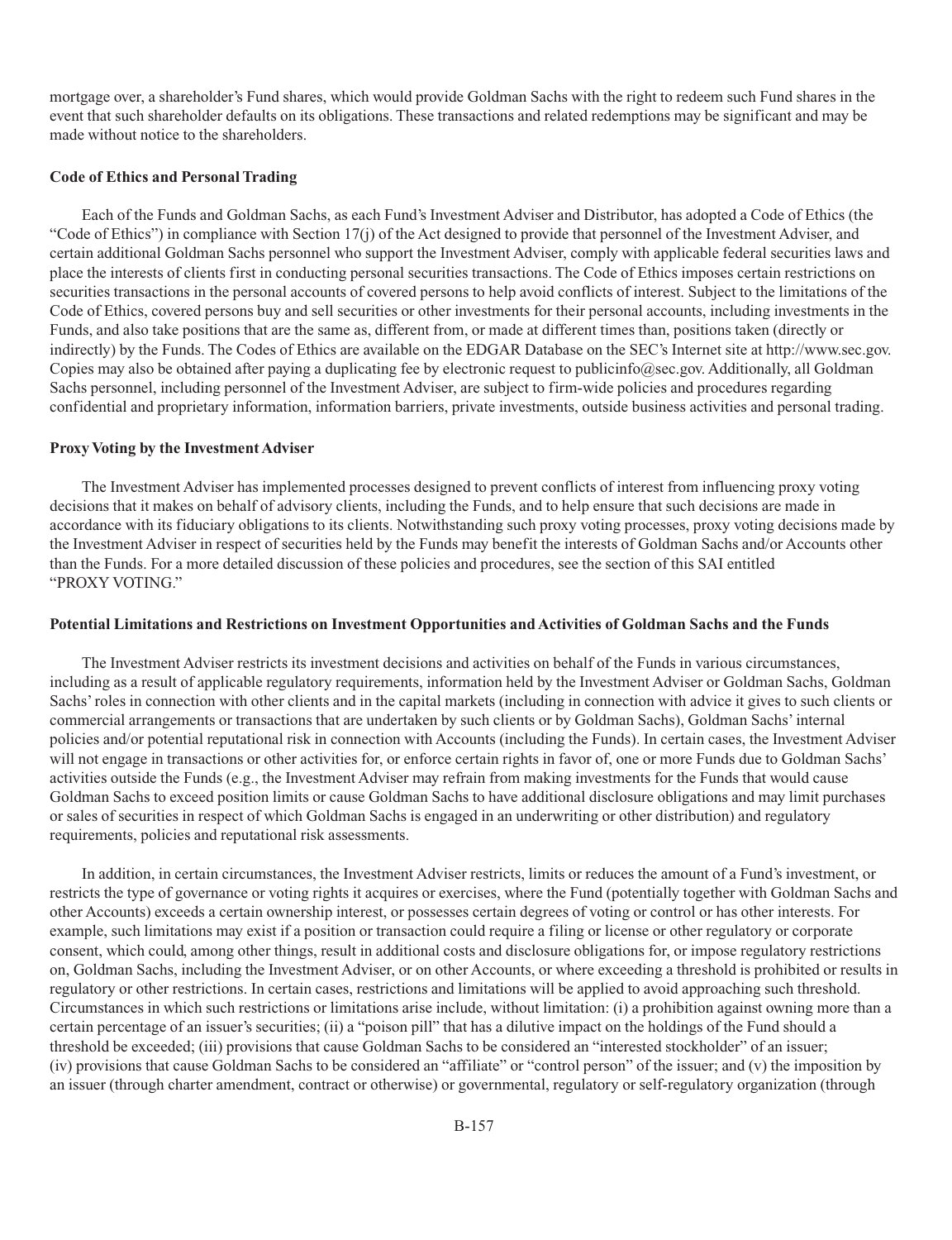law, rule, regulation, interpretation or other guidance) of other restrictions or limitations. In addition, due to regulatory restrictions, certain Accounts are prohibited from, or are subject to certain restrictions when, trading with or through Goldman Sachs, engaging Goldman Sachs as a service provider or purchasing investments issued or managed by Goldman Sachs.

When faced with the foregoing limitations, Goldman Sachs will generally avoid exceeding the threshold because exceeding the threshold could have an adverse impact on the ability of the Investment Adviser or Goldman Sachs to conduct its business activities. The Investment Adviser may also reduce a Fund's interest in, or restrict a Fund from participating in, an investment opportunity that has limited availability or where Goldman Sachs has determined to cap its aggregate investment in consideration of certain regulatory or other requirements so that other Accounts that pursue similar investment strategies are able to acquire an interest in the investment opportunity. In some cases, the Investment Adviser determines not to engage in certain transactions or activities beneficial to the Funds because engaging in such transactions or activities in compliance with applicable law would result in significant cost to, or administrative burden on, the Investment Adviser or create the potential risk of trade or other errors.

The Investment Adviser generally is not permitted to use material non-public information in effecting purchases and sales in transactions for the Funds that involve public securities. The Investment Adviser may limit an activity or transaction (such as a purchase or sale transaction) which might otherwise be engaged in by the Funds, including as a result of information held by Goldman Sachs (including the Investment Adviser or its personnel). For example, directors, officers and employees of Goldman Sachs may take seats on the boards of directors of, or have board of directors observer rights with respect to, companies in which Goldman Sachs invests on behalf of the Funds. To the extent a director, officer or employee of Goldman Sachs were to take a seat on the board of directors of, or have board of directors observer rights with respect to, a public company, the Investment Adviser (or certain of its investment teams) may be limited and/or restricted in its or their ability to trade in the securities of the company. In addition, any such director, officer or employee of Goldman Sachs that is a member of the board of directors of a portfolio company may have duties in his or her capacity as a director that conflict with the Investment Adviser's duties to Accounts, and may act in a manner that disadvantages or otherwise harms a Fund and/or Goldman Sachs. In the event the Investment Adviser declines access to, or otherwise does not receive, material non-public information regarding an issuer, the Investment Adviser may base investment decisions with respect to securities of such issuer solely on public information, thereby limiting the amount of information available to the Investment Adviser in connection with such investment decisions.

Different areas of Goldman Sachs come into possession of material non-public information regarding an issuer of securities held by an Underlying Fund in which an Account invests. In the absence of information barriers between such different areas of Goldman Sachs or under certain other circumstances, the Account will be prohibited, including by internal policies, from trading, redeeming from or otherwise disposing of such security or such Underlying Fund during the period such material non-public information is held by such other part of Goldman Sachs, which period may be substantial. As a result, the Account would not be permitted to redeem from an Underlying Fund in whole or in part during periods when it otherwise would have been able to do so, which could adversely affect the Account. Other investors in the Underlying Fund that are not subject to such restrictions may be able to redeem from the Underlying Fund during such periods.

In addition, the Investment Adviser's clients may partially or fully fund a new Account with in-kind securities in which the Investment Adviser is restricted. In such circumstances, the Investment Adviser will generally sell any such securities at the next available trading window, subject to operational and technological limitations (unless such securities are subject to another express arrangement), requiring such Accounts to dispose of investments at an earlier or later date and/or at a less favorable price than would otherwise have been the case had the Investment Adviser not been so restricted. Accounts will be responsible for all tax liabilities that result from any such sale transactions.

The Investment Adviser operates a program reasonably designed to ensure compliance generally with economic and trade sanctions-related obligations applicable directly to its activities (although such obligations are not necessarily the same obligations to which any particular Fund is subject). Such economic and trade sanctions may prohibit, among other things, transactions with and the provision of services to, directly or indirectly, certain countries, territories, entities and individuals. It should be expected that these economic and trade sanctions, if applicable, and the application by the Investment Adviser of its compliance program in respect thereof, will restrict or limit the Funds' investment activities, and may require the Investment Adviser to cause a Fund to sell its position in a particular investment at an inopportune time and/or when the Investment Adviser would otherwise not have done so.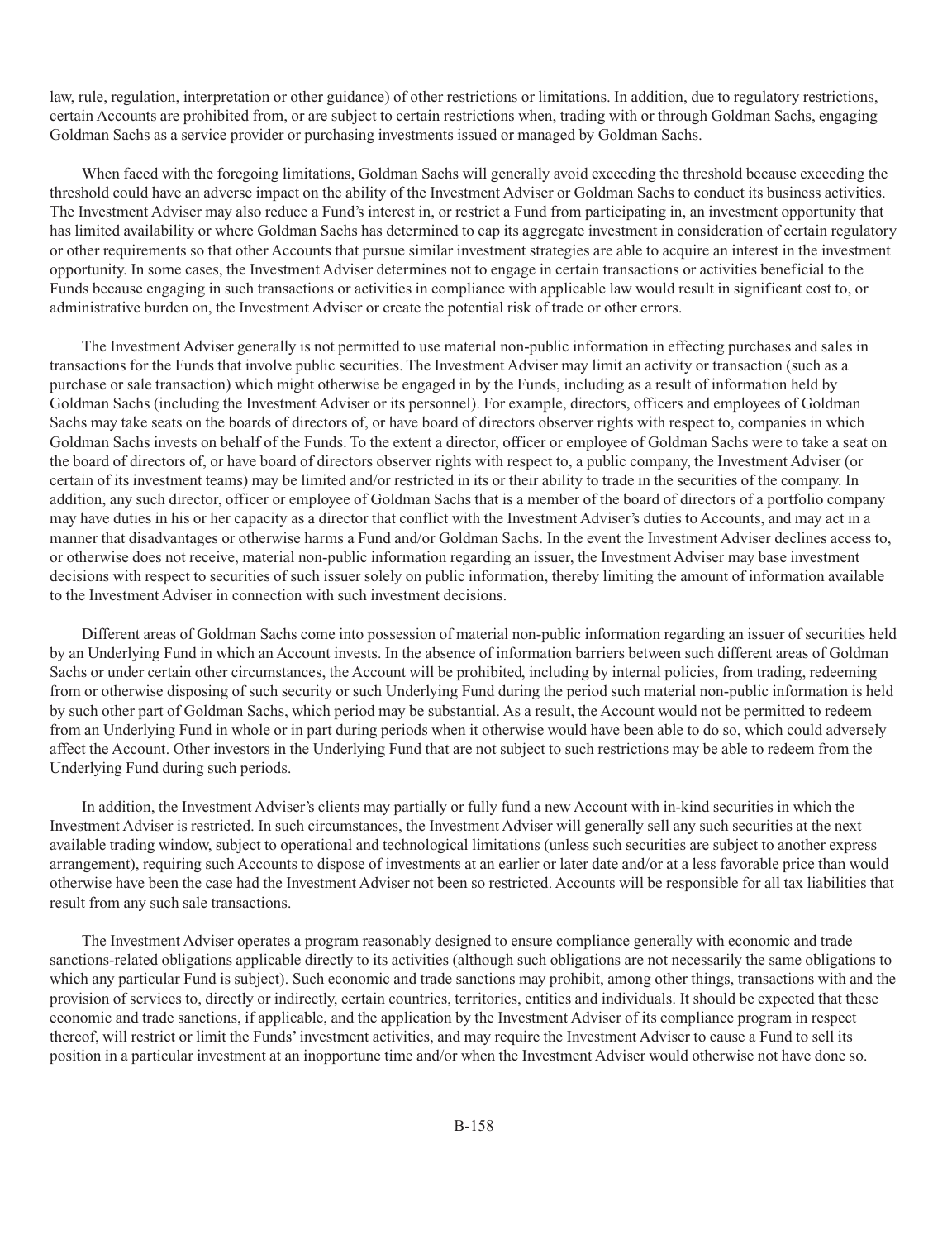The Investment Adviser may determine to limit or not engage at all in transactions and activities on behalf of the Funds for reputational, legal or other reasons. Examples of when such determinations may be made include, but are not limited to, where Goldman Sachs is providing (or may provide) advice or services to an entity involved in such activity or transaction, where Goldman Sachs or an Account is or may be engaged in the same or a related activity or transaction to that being considered on behalf of the Funds, where Goldman Sachs or an Account has an interest in an entity involved in such activity or transaction, where there are political, public relations, or other reputational considerations relating to counterparties or other participants in such activity or transaction or where such activity or transaction on behalf of or in respect of the Funds could affect in tangible or intangible ways Goldman Sachs, the Investment Adviser, an Account or their activities.

Goldman Sachs has and seeks to have long-term relationships with many significant participants in the financial markets. Goldman Sachs also has and seeks to have longstanding relationships with, and regularly provides financing, investment banking services and other services to, a significant number of corporations and private equity sponsors, leveraged buyout and hedge fund purchasers, and their respective senior managers, shareholders and partners. Some of these purchasers may directly or indirectly compete with Accounts for investment opportunities. Goldman Sachs considers these relationships in its management of Accounts. In this regard, there may be certain investment opportunities or certain investment strategies that Goldman Sachs (i) does not undertake on behalf of Accounts in view of these relationships, or (ii) refers to clients (in whole or in part) instead of retaining for Accounts. Similarly, Goldman Sachs may take the existence and development of such relationships into consideration in the management of Fund portfolios. Without limiting the generality of the foregoing, there may, for example, be certain strategies involving the acquisition, management or realization of particular investments that an Account will not employ in light of these relationships, as well as investment opportunities or strategies that an Account will not pursue in light of their potential impact on other areas of Goldman Sachs or on Account investments or be unable to pursue as a result of non-competition agreements or other similar undertakings made by Goldman Sachs.

Goldman Sachs will consider its client relationships and the need to preserve its reputation in its management of Accounts and, as a result, (i) there may be certain investment opportunities or strategies that Goldman Sachs will not undertake on behalf of Funds or will refer to one or more Funds but not others, (ii) there may be certain rights or activities that Goldman Sachs will not undertake on behalf of Funds (including in respect of director representation and recusal), or (iii) there may be certain investments that, in certain limited circumstances, are sold, disposed of or restructured earlier or later than otherwise expected.

In order to engage in certain transactions on behalf of a Fund, the Investment Adviser will also be subject to (or cause the Fund to become subject to) the rules, terms and/or conditions of any venues through which it trades securities, derivatives or other instruments. This includes, but is not limited to, where the Investment Adviser and/or the Fund are required to comply with the rules of certain exchanges, execution platforms, trading facilities, clearing houses and other venues, or are required to consent to the jurisdiction of any such venues. The rules, terms and/or conditions of any such venue often result in the Investment Adviser and/or the Fund being subject to, among other things, margin requirements, additional fees and other charges, disciplinary procedures, reporting and recordkeeping, position limits and other restrictions on trading, settlement risks and other related conditions on trading set out by such venues.

From time to time, a Fund, the Investment Adviser or its affiliates and/or their service providers or agents are required, or determine that it is advisable, to disclose certain information about the Fund, including, but not limited to, investments held by the Fund, and the names and percentage interest of beneficial owners thereof (and the underlying beneficial owners of such beneficial owners), to third parties, including local governmental authorities, regulatory organizations, taxing authorities, markets, exchanges, clearing facilities, custodians, brokers and trading counterparties of, or service providers to, the Investment Adviser or the Fund. The Investment Adviser generally expects to comply with requests to disclose such information as it so determines including through electronic delivery platforms; however, in some cases, the Investment Adviser will cause the sale of certain assets for the Fund rather than make certain required disclosures, at a time that is inopportune from a pricing or other standpoint. In addition, the Investment Adviser may provide third parties with aggregated data regarding the activities of, or certain performance or other metrics associated with the Accounts, and the Investment Adviser may receive compensation from such third parties for providing them such information.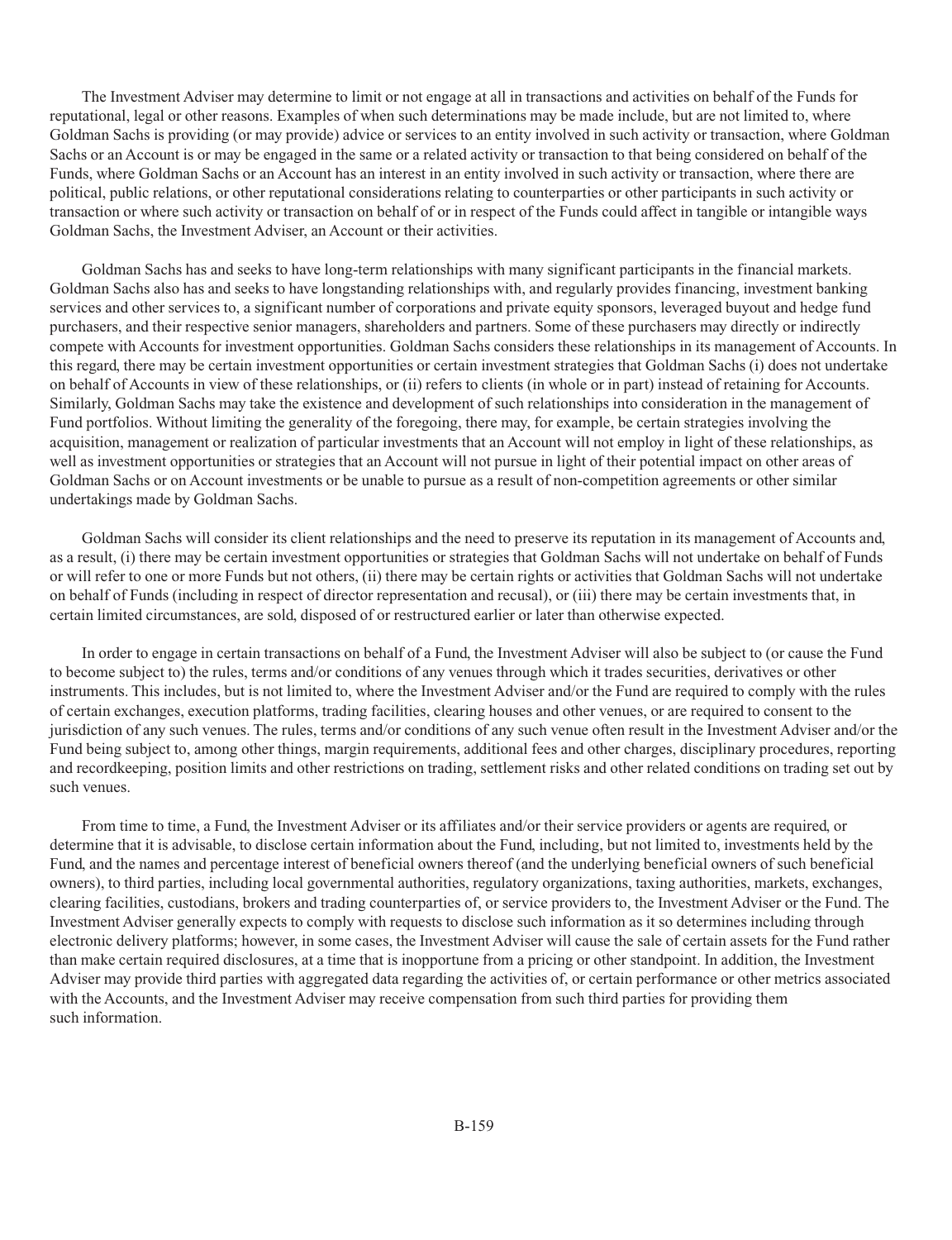Goldman Sachs may become subject to additional restrictions on its business activities that could have an impact on the Funds' activities. In addition, the Investment Adviser may restrict its investment decisions and activities on behalf of the Funds and not other Accounts, including Accounts sponsored, managed or advised by the Investment Adviser.

### **Brokerage Transactions**

The Investment Adviser often selects U.S. and non-U.S. broker-dealers (including affiliates of the Investment Adviser) that furnish the Investment Adviser, the Funds, Investment Adviser affiliates and other Goldman Sachs personnel with proprietary or third-party brokerage and research services (collectively, "brokerage and research services") that provide, in the Investment Adviser's view, appropriate assistance to the Investment Adviser in the investment decision-making process. These brokerage and research services may be bundled with the trade execution, clearing or settlement services provided by a particular broker-dealer and, subject to applicable law, the Investment Adviser may pay for such brokerage and research services with client commissions (or "soft dollars"). There are instances or situations in which such practices are subject to restrictions under applicable law. For example, the EU's Markets in Financial Instruments Directive II ("MiFID II") restricts EU domiciled investment advisers from receiving research and other materials that do not qualify as "acceptable minor non-monetary benefits" from broker-dealers unless the research or materials are paid for by the investment advisers from their own resources or from research payment accounts funded by and with the agreement of their clients.

Accounts differ with regard to whether and to what extent they pay for brokerage and research services through commissions and, subject to applicable law, brokerage and research services may be used to service the Funds and any or all other Accounts throughout the Investment Adviser, including Accounts that do not pay commissions to the broker-dealer relating to the brokerage and research service arrangements. As a result, brokerage and research services (including soft dollar benefits) may disproportionately benefit other Accounts relative to the Funds based on the relative amount of commissions paid by the Funds and in particular those Accounts that do not pay for brokerage and research services or do so to a lesser extent, including in connection with the establishment of maximum budgets for research costs (and switching to execution-only pricing when maximums are met). The Investment Adviser does not attempt to allocate soft dollar benefits proportionately among clients or to track the benefits of brokerage and research services to the commissions associated with a particular Account or group of Accounts.

#### **Aggregation of Orders by the Investment Adviser**

The Investment Adviser follows policies and procedures pursuant to which it may (but is not required to) combine or aggregate purchase or sale orders for the same security or other instrument for multiple Accounts (including Accounts in which Goldman Sachs or personnel of Goldman Sachs have an interest) (sometimes referred to as "bunching"), so that the orders can be executed at the same time and block trade treatment of any such orders can be elected when available. The Investment Adviser aggregates orders when the Investment Adviser considers doing so to be operationally feasible and appropriate and in the interests of its clients and may elect block trade treatment when available. In addition, under certain circumstances orders for the Funds may be aggregated with orders for Accounts that contain Goldman Sachs assets.

When a bunched order or block trade is completely filled, or if the order is only partially filled, at the end of the day, the Investment Adviser generally will allocate the securities or other instruments purchased or the proceeds of any sale pro rata among the participating Accounts, based on the Funds' relative sizes. If an order is filled at several different prices, through multiple trades (whether at a particular broker-dealer or among multiple broker-dealers), generally all participating Accounts will receive the average price and pay the average commission, however, this may not always be the case (due to, e.g., odd lots, rounding, market practice or constraints applicable to particular Accounts).

Although it may do so in certain circumstances, the Investment Adviser does not always bunch or aggregate orders for different Funds, elect block trade treatment or net buy and sell orders for the same Fund, if portfolio management decisions relating to the orders are made by different portfolio management teams or if different portfolio management processes are used for different account types, if bunching, aggregating, electing block trade treatment or netting is not appropriate or practicable from the Investment Adviser's operational or other perspective, or if doing so would not be appropriate in light of applicable regulatory considerations, which may differ among Accounts. For example, time zone differences, trading instructions, cash flows, separate trading desks or portfolio management processes may, among other factors, result in separate, non-aggregated, non-netted executions, with orders in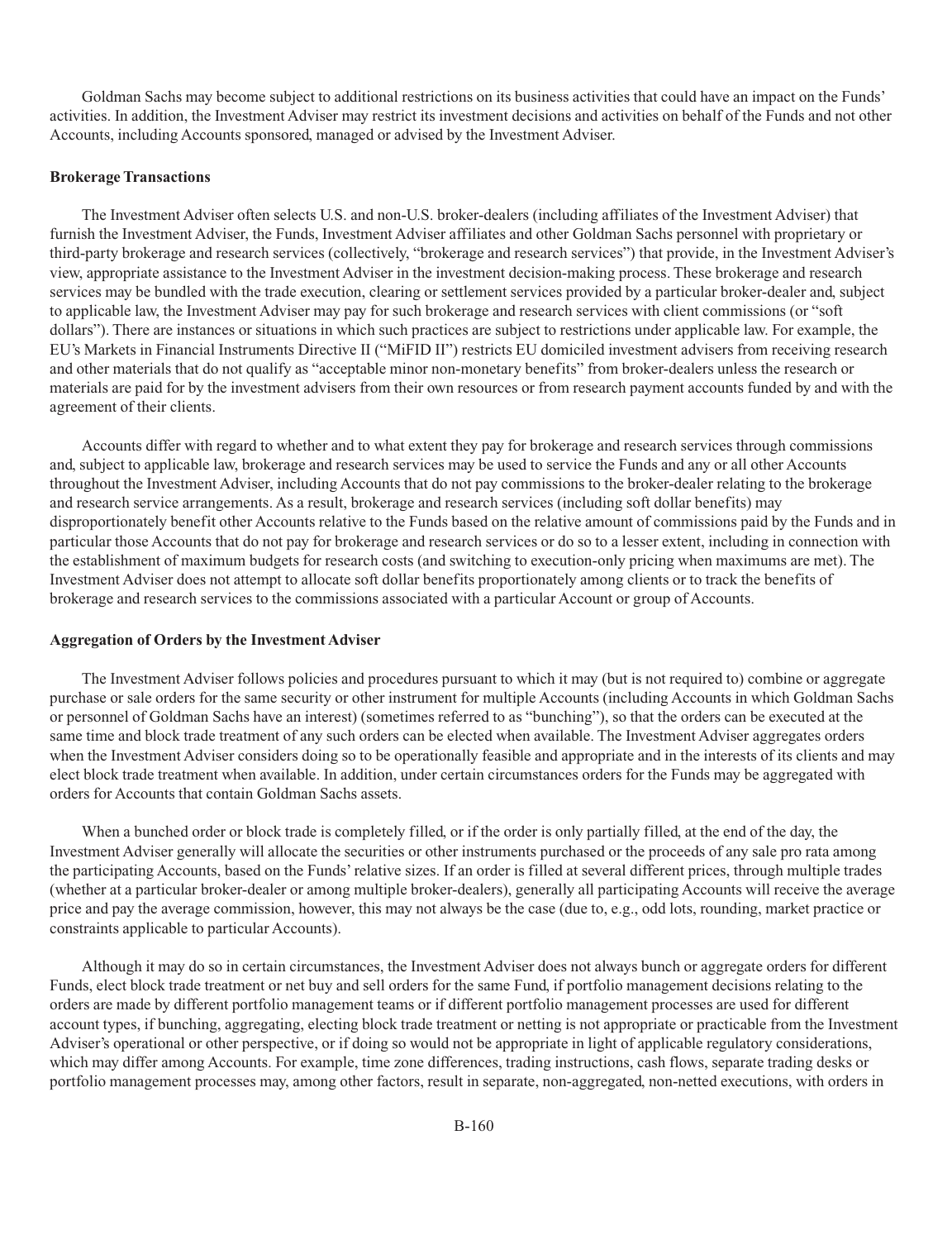the same instrument being entered for different Accounts at different times or, in the case of netting, buy and sell trades for the same instrument being entered for the same Account. The Investment Adviser may be able to negotiate a better price and lower commission rate on aggregated orders than on orders for Funds that are not aggregated, and incur lower transaction costs on netted orders than orders that are not netted. The Investment Adviser is under no obligation or other duty to aggregate or net for particular orders. Where orders for a Fund are not aggregated with other orders, or not netted against orders for the Fund or other Accounts, the Fund will not benefit from a better price and lower commission rate or lower transaction cost that might have been available had the orders been aggregated or netted. Aggregation and netting of orders may disproportionately benefit some Accounts relative to other Accounts, including a Fund, due to the relative amount of market savings obtained by the Accounts. The Investment Adviser may aggregate orders of Accounts that are subject to MiFID II ("MiFID II Advisory Accounts") with orders of Accounts not subject to MiFID II, including those that generate soft dollar commissions (including the Funds) and those that restrict the use of soft dollars. All Accounts included in an aggregated order with MiFID II Advisory Accounts pay (or receive) the same average price for the security and the same execution costs (measured by rate). However, MiFID II Advisory Accounts included in an aggregated order may pay commissions at "execution-only" rates below the total commission rates paid by Accounts included in the aggregated order that are not subject to MiFID II.

# **PORTFOLIO TRANSACTIONS AND BROKERAGE**

The Investment Adviser and Sub-Adviser are responsible for decisions to buy and sell securities for the Funds, the selection of brokers and dealers to effect the transactions and the negotiation of brokerage commissions, if any. Purchases and sales of securities may be executed internally by a broker-dealer, effected on an agency basis in a block transaction, or routed to competing market centers for execution. The compensation paid to the broker for providing execution services generally is negotiated and reflected in either a commission or a "net" price. Executions provided on a net price basis, with dealers acting as principal for their own accounts without a stated commission, usually include a profit to the dealer.

In underwritten offerings, securities are purchased at a fixed price which includes an amount of compensation to the underwriter, generally referred to as the underwriter's concession or discount. On occasion, certain money market instruments may be purchased directly from an issuer, in which case no commissions or discounts are paid.

The portfolio transactions for certain Underlying Funds are generally effected at a net price without a broker's commission (i.e., a dealer is dealing with an Underlying Fund as principal and receives compensation equal to the spread between the dealer's cost for a given security and the resale price of such security). In certain foreign countries, debt securities are traded on exchanges at fixed commission rates.

In placing orders for portfolio securities or other financial instruments of a Fund, the Investment Adviser and Sub-Adviser are generally required to give primary consideration to obtaining the most favorable execution and net price available. This means that the Investment Adviser or Sub-Adviser will seek to execute each transaction at a price and commission, if any, which provides the most favorable total cost or proceeds reasonably attainable in the circumstances. As permitted by Section 28(e) of the Securities Exchange Act of 1934 ("Section 28(e)"), the Fund may pay a broker who provides brokerage and research services to the Fund an amount of disclosed commission in excess of the commission which another broker would have charged for effecting that transaction. Such practice is subject to a good faith determination by the Trustees that such commission is reasonable in light of the services provided and to such policies as the Trustees may adopt from time to time. While the Investment Adviser generally seeks reasonably competitive spreads or commissions, a Fund will not necessarily be paying the lowest spread or commission available. Within the framework of this policy, the Investment Adviser will consider research and investment services provided by brokers or dealers who effect or are parties to portfolio transactions of a Fund, the Investment Adviser and its affiliates, or their other clients. Such research and investment services are those which brokerage houses customarily provide to institutional investors and include research reports on particular industries and companies; economic surveys and analyses; recommendations as to specific securities; research products including quotation equipment and computer related programs; advice concerning the value of securities, the advisability of investing in, purchasing or selling securities and the availability of securities or the purchasers or sellers of securities; analyses and reports concerning issuers, industries, securities, economic factors and trends, portfolio strategy and performance of accounts; services relating to effecting securities transactions and functions incidental thereto (such as clearance and settlement); and other lawful and appropriate assistance to the Investment Adviser in the performance of its decision-making responsibilities.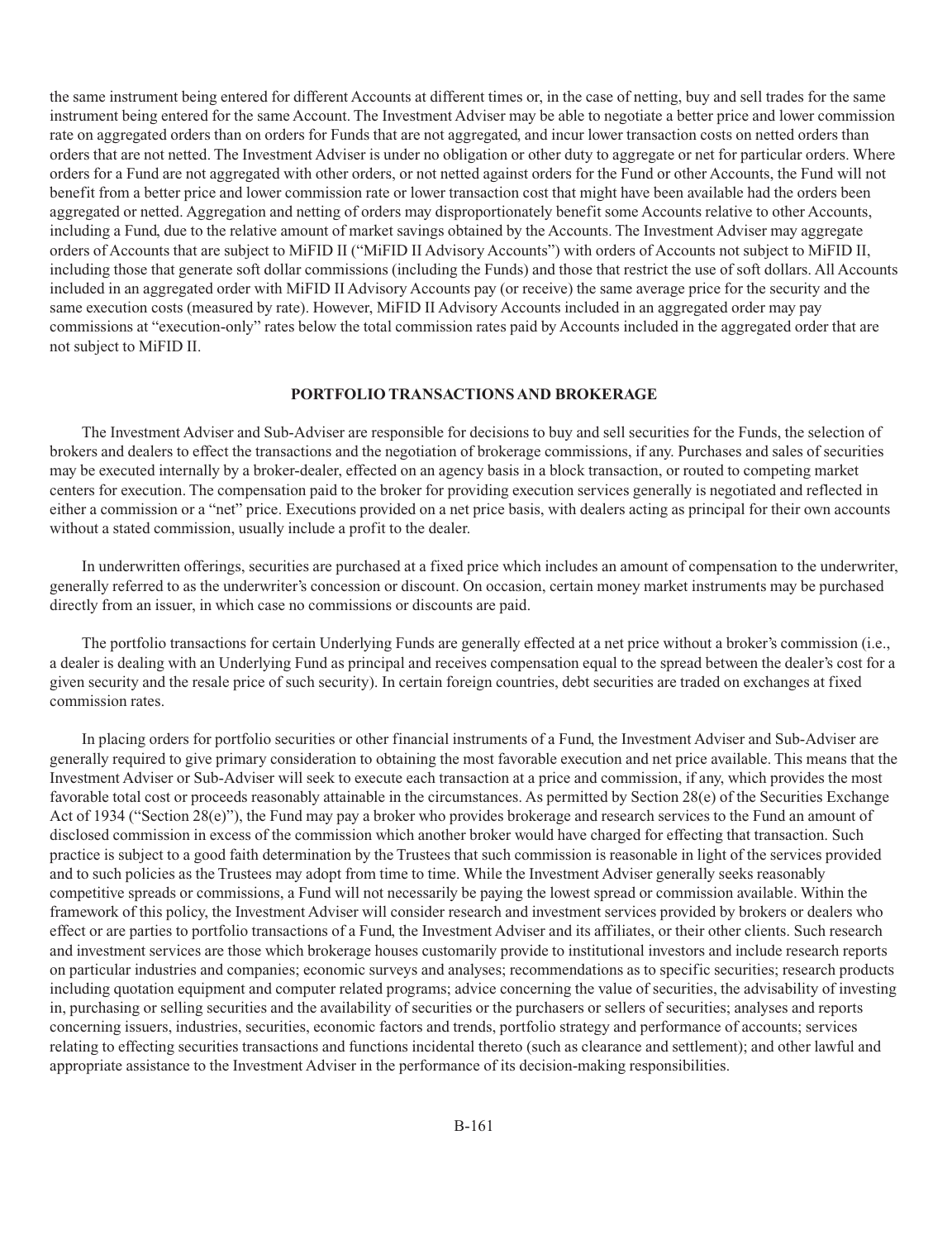Such services are used by the Investment Adviser in connection with all of its investment activities, and some of such services obtained in connection with the execution of transactions for a Fund may be used in managing other investment accounts. Conversely, brokers furnishing such services may be selected for the execution of transactions of such other accounts, whose aggregate assets may be larger than those of a Fund's, and the services furnished by such brokers may be used by the Investment Adviser in providing management services for the Trust. The Investment Adviser may also participate in so-called "commission sharing arrangements" and "client commission arrangements" under which the Investment Adviser may execute transactions through a broker-dealer and request that the broker-dealer allocate a portion of the commissions or commission credits to another firm that provides research to the Investment Adviser. The Investment Adviser excludes from use under these arrangements those products and services that are not fully eligible under applicable law and regulatory interpretations – even as to the portion that would be eligible if accounted for separately.

The research services received as part of commission sharing and client commission arrangements will comply with Section  $28(e)$  and may be subject to different legal requirements in the jurisdictions in which the Investment Adviser does business. Participating in commission sharing and client commission arrangements may enable the Investment Adviser to consolidate payments for research through one or more channels using accumulated client commissions or credits from transactions executed through a particular broker-dealer to obtain research provided by other firms. Such arrangements also help to ensure the continued receipt of research services while facilitating best execution in the trading process. The Investment Adviser believes such research services are useful in their investment decision-making process by, among other things, ensuring access to a variety of high quality research, access to individual analysts and availability of resources that the Investment Adviser might not be provided access to absent such arrangements.

On occasions when the Investment Adviser or Sub-Adviser deems the purchase or sale of a security or other financial instrument to be in the best interest of a Fund as well as its other customers (including any other fund or other investment company or advisory account for which such Investment Adviser acts as investment adviser or sub-investment adviser), the Investment Adviser or Sub-Adviser, to the extent permitted by applicable laws and regulations, may aggregate the securities to be sold or purchased for the Fund with those to be sold or purchased for such other customers in order to obtain the best net price and most favorable execution under the circumstances. In such event, allocation of the securities so purchased or sold, as well as the expenses incurred in the transaction, will be made by the applicable Investment Adviser or Sub-Adviser in the manner it considers to be equitable and consistent with its fiduciary obligations to such Fund and such other customers. In some instances, this procedure may adversely affect the price and size of the position obtainable for a Fund.

Certain Funds may participate in a commission recapture program. Under the program, participating broker-dealers rebate a percentage of commissions earned as Fund portfolio transactions to the particular Fund from which they were generated. The rebated commissions are expected to be treated as realized capital gains of the Funds.

Subject to the above considerations, the Investment Adviser and Sub-Adviser may use Goldman Sachs or an affiliate as a broker for a Fund. In order for Goldman Sachs or an affiliate, acting as agent, to effect any portfolio transactions for each Fund, the commissions, fees or other remuneration received by Goldman Sachs or an affiliate must be reasonable and fair compared to the commissions, fees or other remuneration received by other brokers in connection with comparable transactions involving similar securities or futures contracts. Furthermore, the Trustees, including a majority of the Independent Trustees, have adopted procedures which are reasonably designed to provide that any commissions, fees or other remuneration paid to Goldman Sachs are consistent with the foregoing standard. Brokerage transactions with Goldman Sachs are also subject to such fiduciary standards as may be imposed upon Goldman Sachs by applicable law.

Commission rates in the U.S. are established pursuant to negotiations with the broker based on the quality and quantity of execution services provided by the broker in the light of generally prevailing rates. The allocation of orders among brokers and the commission rates paid are reviewed periodically by the Trustees. The amount of brokerage commissions paid by a Fund may vary substantially from year to year because of differences in shareholder purchase and redemption activity, portfolio turnover rates and other factors.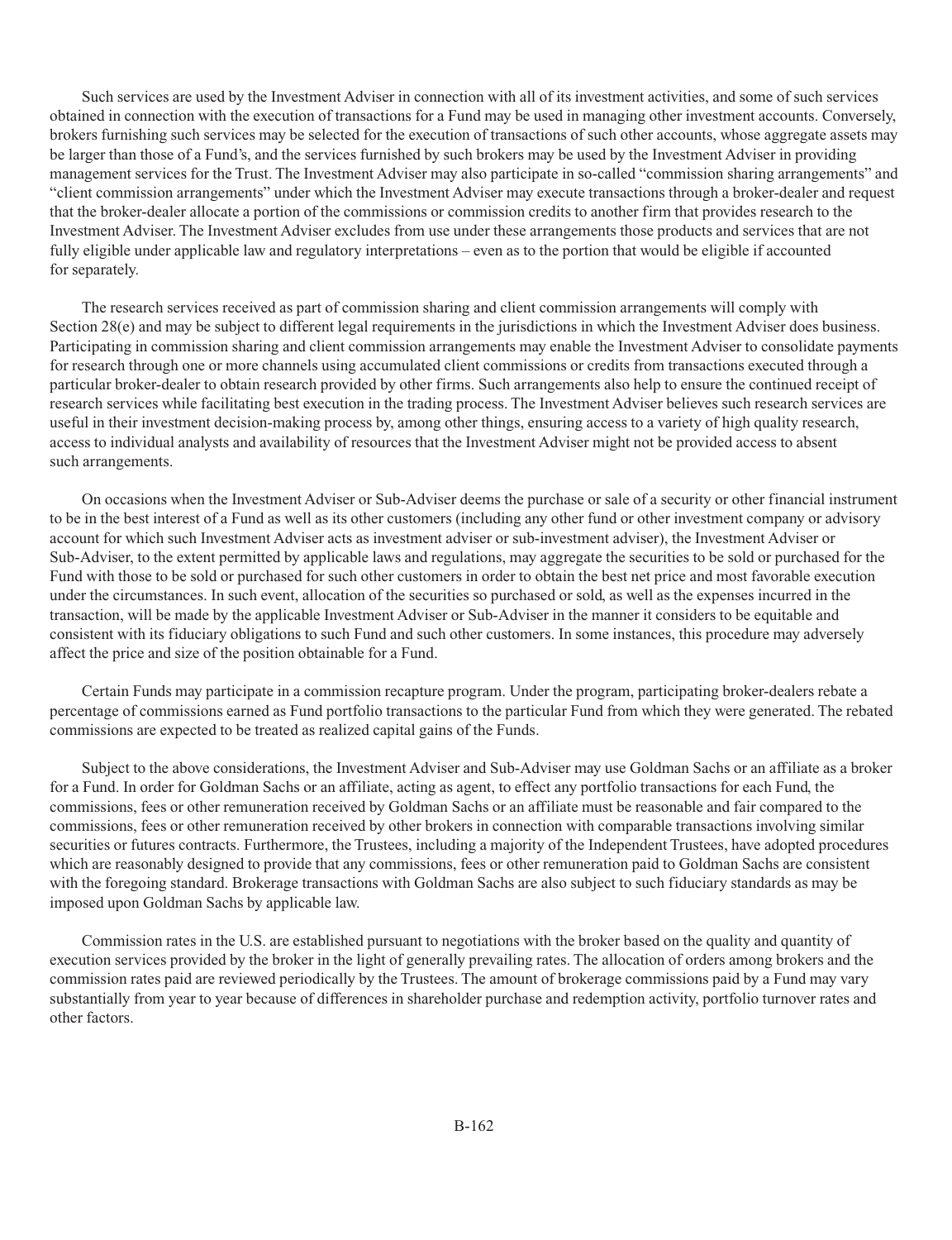For the fiscal years ended December 31, 2021, December 31, 2020 and December 31, 2019, each Fund paid brokerage commissions as follows.

| <b>Fiscal Year Ended</b><br>December 31, 2021: | <b>Total</b><br><b>Brokerage</b><br><b>Commissions</b><br>Paid <sup>1</sup> |                | <b>Total</b><br><b>Brokerage</b><br><b>Commissions</b><br>Paid to<br>Goldman Sachs <sup>1</sup> |    | <b>Total</b><br><b>Amount of</b><br><b>Transactions</b><br>on which<br><b>Commissions</b><br>Paid <sup>1</sup> |          | <b>Transactions</b><br><b>Effected</b><br>through<br><b>Brokers</b><br>Providing<br>Research | <b>Brokerage</b><br>Commissions<br>Paid<br>to Brokers<br>Providing<br>Research <sup>2</sup> |
|------------------------------------------------|-----------------------------------------------------------------------------|----------------|-------------------------------------------------------------------------------------------------|----|----------------------------------------------------------------------------------------------------------------|----------|----------------------------------------------------------------------------------------------|---------------------------------------------------------------------------------------------|
| U.S. Equity Insights Fund                      | \$43,727                                                                    | $\overline{0}$ |                                                                                                 | S. | 26,774,636                                                                                                     | $(0\%)$  | $\theta$                                                                                     | $\theta$                                                                                    |
| Small Cap Equity Insights Fund                 | 46,774                                                                      | 109            | $(0\%)$                                                                                         |    |                                                                                                                | $\theta$ | 0                                                                                            | $\Omega$                                                                                    |
| <b>Strategic Growth Fund</b>                   | 35,050                                                                      | 919            | (3%)                                                                                            |    | 41,381,496                                                                                                     | (7%)     | 229, 100, 193                                                                                | 33,527                                                                                      |
| Large Cap Value Fund                           | 161,871                                                                     | 39             | $(0\%)$                                                                                         |    | 76,982,293                                                                                                     | $(1\%)$  | 580,970,222                                                                                  | 158,352                                                                                     |
| Mid Cap Value Fund                             | 260,071                                                                     | 436            | $(0\%)$                                                                                         |    | 383, 199, 420                                                                                                  | $(0\%)$  | 710,135,410                                                                                  | 257,789                                                                                     |
| Mid Cap Growth Fund                            | 21.807                                                                      | 64             | $(0\%)$                                                                                         |    | 580,801,101                                                                                                    | $(0\%)$  | 92,984,917                                                                                   | 21,631                                                                                      |
| Equity Index                                   | 1,445                                                                       | $\overline{0}$ |                                                                                                 |    | 436,081,072                                                                                                    | $(0\%)$  | $\theta$                                                                                     | $\theta$                                                                                    |
| International Equity Insights Fund             | 58,581                                                                      | $\theta$       |                                                                                                 |    | 722,258,457                                                                                                    | $(0\%)$  | $\theta$                                                                                     | $\theta$                                                                                    |
| Core Fixed Income Fund                         | 4502                                                                        | $\theta$       |                                                                                                 |    | 233,933,829                                                                                                    | $(0\%)$  | $\theta$                                                                                     | $\theta$                                                                                    |
| <b>Trend Driven Allocation Fund</b>            | 29,211                                                                      | $\theta$       |                                                                                                 |    | 3,339,267,785                                                                                                  | $(0\%)$  | $\Omega$                                                                                     | $\theta$                                                                                    |
| Multi-Strategy Alternatives Portfolio          | 508                                                                         | $\overline{0}$ |                                                                                                 |    | 92,298,842                                                                                                     | $(0\%)$  | $\theta$                                                                                     | $\theta$                                                                                    |
| Government Money Market Fund                   | $\theta$                                                                    | $\theta$       |                                                                                                 |    | 1,466,612,804                                                                                                  | $(0\%)$  | $\theta$                                                                                     | $\Omega$                                                                                    |

**Amount of**

 $\overline{1}$  The figures in the table report brokerage commissions only from securities transactions. Percentages next to each dollar figure represent percentages of total amount of commissions paid to, or transactions effected through, Goldman Sachs and other affiliated broker-dealers.<br><sup>2</sup> The information above reflects the full commission amounts paid to brokers that provide research to the Investment Adviser.

Only a portion of such commission pays for research and the remainder of such commission is to compensate the broker for execution services, commitment of capital and other services related to the execution of brokerage transactions.

| <b>Fiscal Year Ended</b><br>December 31, 2020: | <b>Total</b><br><b>Brokerage</b><br><b>Commissions</b><br>Paid <sup>1</sup> | <b>Total</b><br><b>Brokerage</b><br><b>Commissions</b><br>Paid to<br>Goldman Sachs <sup>1</sup> | <b>Total</b><br><b>Amount</b> of<br><b>Transactions</b><br>on which<br><b>Commissions</b><br>Paid <sup>1</sup> |         | <b>Amount of</b><br><b>Transactions</b><br><b>Effected</b><br>through<br><b>Brokers</b><br>Providing<br>Research | <b>Brokerage</b><br><b>Commissions</b><br>Paid<br>to Brokers<br>Providing<br>Research <sup>2</sup> |  |
|------------------------------------------------|-----------------------------------------------------------------------------|-------------------------------------------------------------------------------------------------|----------------------------------------------------------------------------------------------------------------|---------|------------------------------------------------------------------------------------------------------------------|----------------------------------------------------------------------------------------------------|--|
| U.S. Equity Insights Fund                      | \$44,913                                                                    | $\overline{0}$                                                                                  | \$1,203,439,870                                                                                                | $(0\%)$ | $\overline{0}$                                                                                                   | $\theta$                                                                                           |  |
| Small Cap Equity Insights Fund                 | 26,939                                                                      | 118                                                                                             | 256,740,426                                                                                                    | $(0\%)$ | $\theta$                                                                                                         | $\mathbf{0}$                                                                                       |  |
| Strategic Growth Fund                          | 87,692                                                                      | $\Omega$                                                                                        | 388,092,400                                                                                                    | (3%)    | 60,987,259                                                                                                       | 12,411                                                                                             |  |
| Large Cap Value Fund                           | 169,213                                                                     | $\theta$                                                                                        | 494, 615, 115                                                                                                  | $(0\%)$ | 56,514,818                                                                                                       | 12,726                                                                                             |  |
| Mid Cap Value Fund                             | 469,005                                                                     | $\overline{0}$                                                                                  | 913,990,176                                                                                                    | $(0\%)$ | 158, 179, 323                                                                                                    | 63,736                                                                                             |  |
| Mid Cap Growth Fund                            | 30,775                                                                      | $\mathbf{0}$                                                                                    | 116,678,705                                                                                                    | $(1\%)$ | 26,837,313                                                                                                       | 7,808                                                                                              |  |
| Equity Index                                   | 2,073                                                                       | $\overline{0}$                                                                                  | 43,023,662                                                                                                     | $(0\%)$ | $\overline{0}$                                                                                                   | $\Omega$                                                                                           |  |
| <b>International Equity Insights Fund</b>      | 49,438                                                                      | $\mathbf{0}$                                                                                    | 306,515,318                                                                                                    | $(0\%)$ | $\theta$                                                                                                         | $\theta$                                                                                           |  |
| Core Fixed Income Fund                         | 3,438                                                                       | $\overline{0}$                                                                                  | 311,383,059                                                                                                    | $(0\%)$ | $\overline{0}$                                                                                                   | $\overline{0}$                                                                                     |  |
| Trend Driven Allocation Fund                   | 34,924                                                                      | $\theta$                                                                                        | 3,357,450,201                                                                                                  | $(0\%)$ | $\overline{0}$                                                                                                   | $\Omega$                                                                                           |  |
| Multi-Strategy Alternatives Portfolio          | 533                                                                         | $\overline{0}$                                                                                  | 21,152,339                                                                                                     | $(0\%)$ | $\overline{0}$                                                                                                   | $\Omega$                                                                                           |  |
| Government Money Market Fund                   | 0                                                                           | $\mathbf{0}$                                                                                    |                                                                                                                |         | $\theta$                                                                                                         | $\theta$                                                                                           |  |

<sup>&</sup>lt;sup>1</sup> The figures in the table report brokerage commissions only from securities transactions. Percentages next to each dollar figure represent percentages of total amount of commissions paid to, or transactions effected through, Goldman Sachs and other affiliated broker-dealers.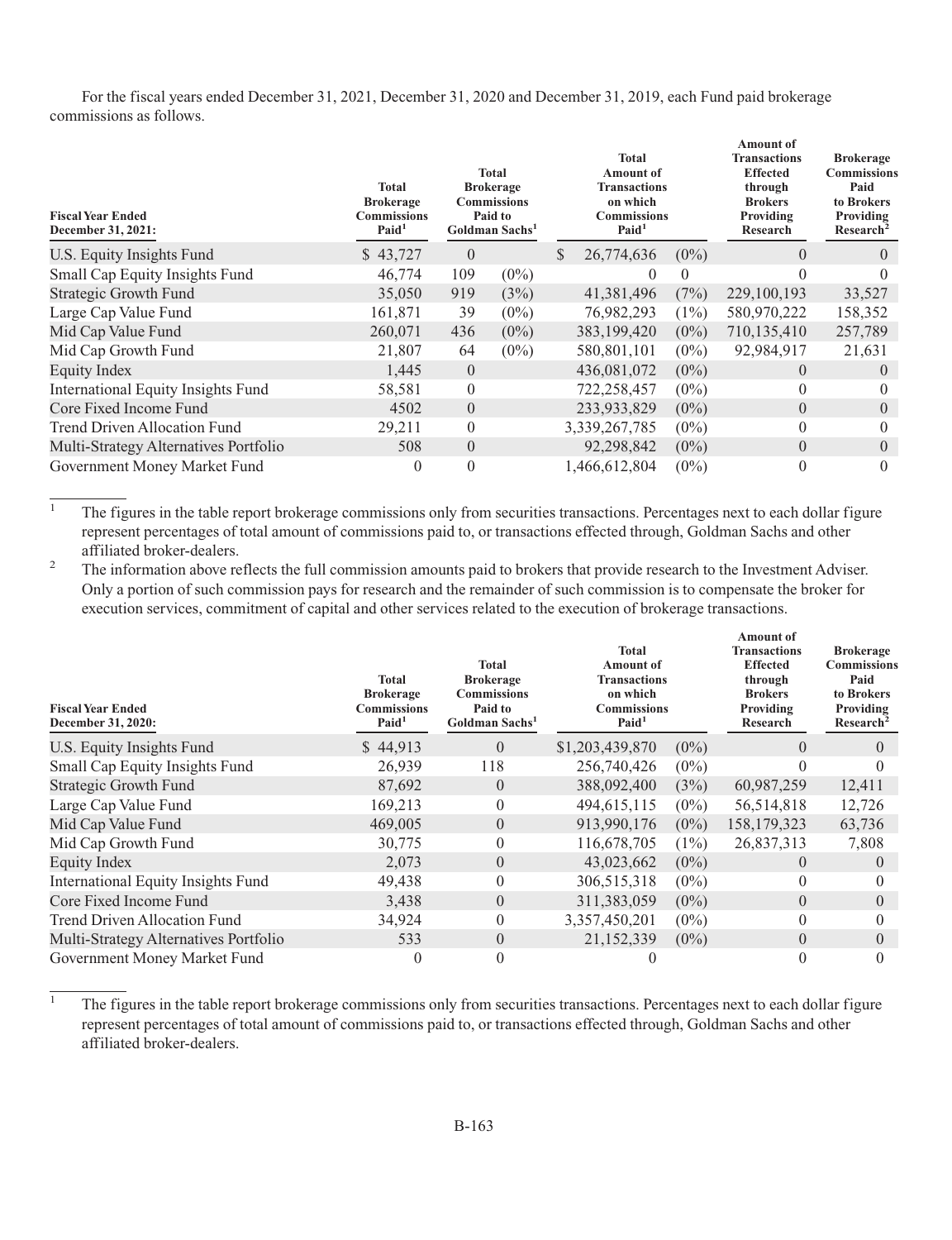<sup>2</sup> The information above reflects the full commission amounts paid to brokers that provide research to the Investment Adviser. Only a portion of such commission pays for research and the remainder of such commission is to compensate the broker for execution services, commitment of capital and other services related to the execution of brokerage transactions.

**Amount of**

| <b>Fiscal Year Ended</b><br>December 31, 2019: | <b>Total</b><br><b>Brokerage</b><br><b>Commissions</b><br>Paid <sup>1</sup> | <b>Total</b><br><b>Brokerage</b><br><b>Commissions</b><br>Paid to<br>Goldman Sachs <sup>1</sup> |         | <b>Total</b><br><b>Amount of</b><br><b>Transactions</b><br>on which<br><b>Commissions</b><br>Paid <sup>1</sup> |         | muutti vi<br><b>Transactions</b><br><b>Effected</b><br>through<br><b>Brokers</b><br>Providing<br>Research | <b>Brokerage</b><br><b>Commissions</b><br>Paid<br>to Brokers<br>Providing<br>Research <sup>2</sup> |
|------------------------------------------------|-----------------------------------------------------------------------------|-------------------------------------------------------------------------------------------------|---------|----------------------------------------------------------------------------------------------------------------|---------|-----------------------------------------------------------------------------------------------------------|----------------------------------------------------------------------------------------------------|
| U.S. Equity Insights Fund                      | \$42,638                                                                    | 889<br>S.                                                                                       | (2%)    | \$1,177,943,604                                                                                                | $(0\%)$ | $\left( \right)$                                                                                          | $\left( \right)$                                                                                   |
| Small Cap Equity Insights Fund                 | 22,391                                                                      | 259                                                                                             | $(1\%)$ | 247,595,147                                                                                                    | $(0\%)$ | $\Omega$                                                                                                  | $\theta$                                                                                           |
| <b>Strategic Growth Fund</b>                   | 71,489                                                                      | 442                                                                                             | $(1\%)$ | 324, 311, 786                                                                                                  | $(0\%)$ | \$320,962,377                                                                                             | \$70,045                                                                                           |
| Large Cap Value Fund                           | 183,916                                                                     | 1,870                                                                                           | $(1\%)$ | 579,675,066                                                                                                    | $(0\%)$ | 566,883,651                                                                                               | 180,228                                                                                            |
| Mid Cap Value Fund                             | 385,684                                                                     | 888                                                                                             | $(0\%)$ | 833, 143, 954                                                                                                  | $(0\%)$ | 806, 198, 335                                                                                             | 374,990                                                                                            |
| Mid Cap Growth Fund                            | 29,942                                                                      | 465                                                                                             | (2%)    | 109,050,383                                                                                                    | (2%)    | $\left( \right)$                                                                                          | $\theta$                                                                                           |
| <b>Equity Index</b>                            | 2,142                                                                       | $\theta$                                                                                        |         | 34,464,291                                                                                                     | $(0\%)$ | $\theta$                                                                                                  | $\theta$                                                                                           |
| International Equity Insights Fund             | 42,958                                                                      | 6                                                                                               | $(0\%)$ | 274, 223, 857                                                                                                  | $(0\%)$ | $\theta$                                                                                                  | $\theta$                                                                                           |
| Core Fixed Income Fund                         | 4,333                                                                       | $\theta$                                                                                        |         | 293, 355, 860                                                                                                  | $(0\%)$ | $\theta$                                                                                                  | $\theta$                                                                                           |
| Trend Driven Allocation Fund                   | 29,955                                                                      | $\theta$                                                                                        |         | 3,203,335,399                                                                                                  | $(0\%)$ | $\theta$                                                                                                  | $\theta$                                                                                           |
| Multi-Strategy Alternatives Portfolio          | 1,757                                                                       | $\theta$                                                                                        |         | 49,785,403                                                                                                     | $(0\%)$ | $\Omega$                                                                                                  | $\overline{0}$                                                                                     |
| Government Money Market Fund                   | O                                                                           | $\theta$                                                                                        |         |                                                                                                                |         | $\theta$                                                                                                  | $\theta$                                                                                           |

 $\frac{1}{1}$  The figures in the table report brokerage commissions only from securities transactions. Percentages next to each dollar figure represent percentages of total amount of commissions paid to, or transactions effected through, Goldman Sachs and other

affiliated broker-dealers.<br><sup>2</sup> The information above reflects the full commission amounts paid to brokers that provide research to the Investment Adviser. Only a portion of such commission pays for research and the remainder of such commission is to compensate the broker for execution services, commitment of capital and other services related to the execution of brokerage transactions.

# **Funds' Investments in Regular Broker-Dealers**

During the fiscal year ended December 31, 2021, the Trust's regular "broker-dealers," as defined in Rule 10b-1 under the Act, were: Barclays Capital Inc., BofA Securities, Inc., Citigroup Global Markets Inc., Credit Suisee Securities (Europe) Limited; J.P. Morgan Securities LLC, Morgan Stanley & Co. International PLC, Morgan Stanley & Co. LLC, National Financial Services LLC, UBS AG, UBS Securities LLC and Virtu Americas LLC.

As of December 31, 2021, those Funds not listed below held no securities of their regular broker-dealers. As of the same date, the following Funds held the following amounts of securities of their regular broker-dealers, as defined in Rule 10b-1 under the Act, or their parents.

| Fund                                      | <b>Broker/Dealer</b>          | Amount  |
|-------------------------------------------|-------------------------------|---------|
| Core Fixed Income Fund                    | Barclays Capital Inc.         | 53<br>S |
| Core Fixed Income Fund                    | BofA Securities, Inc.         | 103     |
| Core Fixed Income Fund                    | Citigroup Global Markets Inc. | 3,752   |
| Core Fixed Income Fund                    | Morgan Stanley & Co. LLC      | 155     |
| Core Fixed Income Fund                    | UBS AG                        | 12      |
| Equity Index Fund                         | BofA Securities, Inc.         | 131     |
| <b>Equity Index Fund</b>                  | J.P. Morgan Securities LLC    | 85      |
| Equity Index Fund                         | Morgan Stanley & Co. LLC      | 164     |
| <b>Equity Index Fund</b>                  | <b>UBS</b> Securities LLC     | 97      |
| <b>International Equity Insights Fund</b> | BofA Securities, Inc.         | 5,125   |
| <b>International Equity Insights Fund</b> | Citigroup Global Markets Inc. | 2,001   |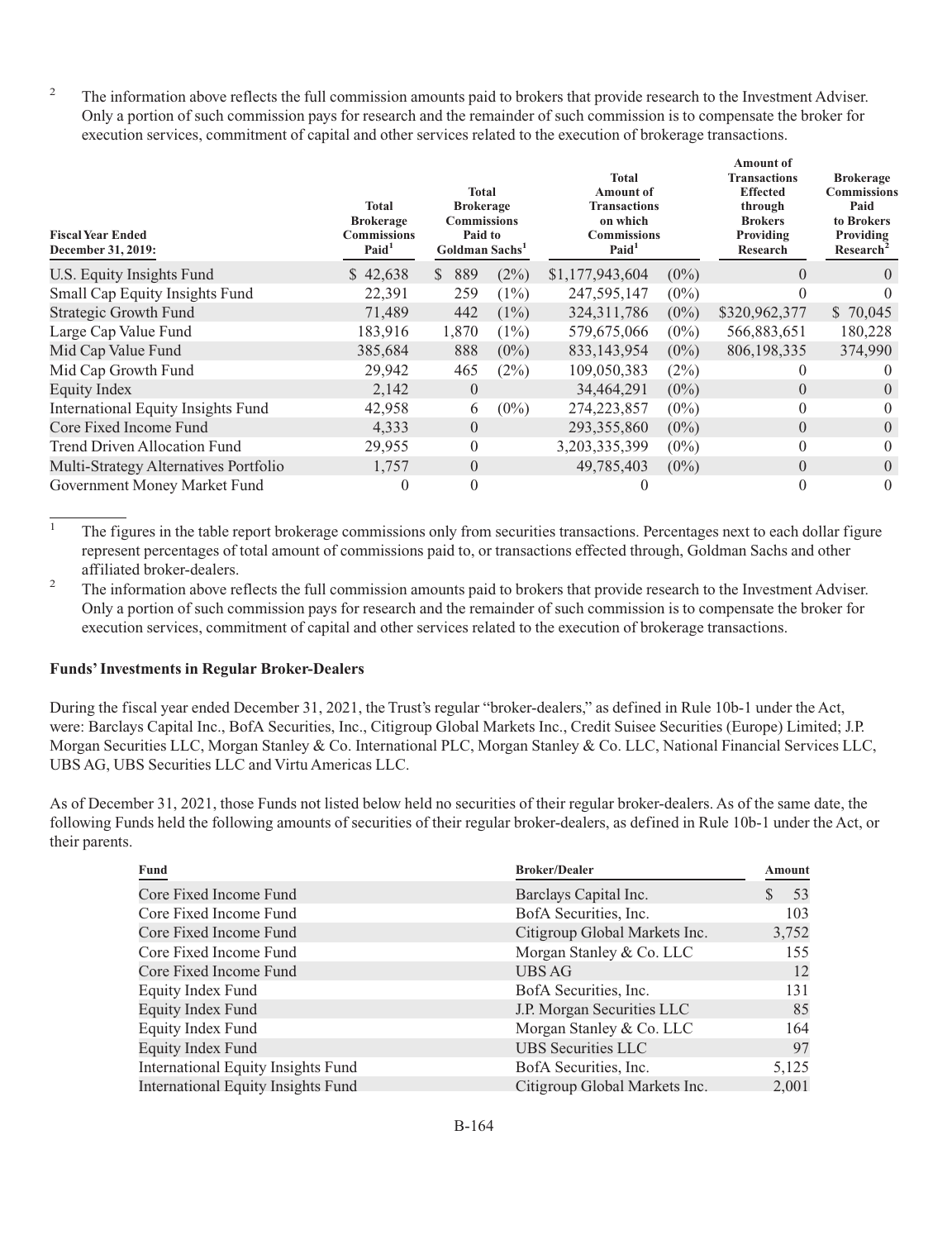| 7,864<br><b>International Equity Insights Fund</b><br>J.P. Morgan Securities LLC<br>International Equity Insights Fund<br>Morgan Stanley & Co. LLC<br>1,712<br><b>International Equity Insights Fund</b><br><b>UBS</b> Securities LLC<br>16,101<br>Barclays Capital Inc.<br>7,478<br>Large Cap Value Fund<br>Citigroup Global Markets Inc.<br>2,916<br>J.P. Morgan Securities LLC<br>Large Cap Value Fund<br>3,505<br>National Financial Services LLC<br>Large Cap Value Fund<br>127,638<br><b>UBS</b> Securities LLC<br>Large Cap Value Fund<br>2,028<br>Mid Cap Growth Fund<br>Barclays Capital Inc.<br>1,486<br>BofA Securities, Inc.<br>Mid Cap Growth Fund<br>426<br>Mid Cap Growth Fund<br>J.P. Morgan Securities LLC<br>1,107<br>Morgan Stanley & Co. LLC<br>Mid Cap Growth Fund<br>1,185<br>National Financial Services LLC<br>12,769<br>Mid Cap Growth Fund<br><b>UBS</b> Securities LLC<br>Mid Cap Growth Fund<br>1,021<br>Mid Cap Value Fund<br>Barclays Capital Inc.<br>4,953<br>Mid Cap Value Fund<br>BofA Securities, Inc.<br>8,359<br>Mid Cap Value Fund<br>Citigroup Global Markets Inc.<br>7,998<br>J.P. Morgan Securities LLC<br>Mid Cap Value Fund<br>25,300<br>Mid Cap Value Fund<br>Morgan Stanley & Co. LLC<br>7,578<br>National Financial Services LLC<br>Mid Cap Value Fund<br>159,075<br>Mid Cap Value Fund<br><b>UBS</b> Securities LLC<br>6,309<br>Multi-Strategy Alternatives Portfolio<br>Barclays Capital Inc.<br>168<br>BofA Securities, Inc.<br>28<br>Multi-Strategy Alternatives Portfolio<br>Multi-Strategy Alternatives Portfolio<br>Citigroup Global Markets Inc.<br>25<br><b>Credit Suisse Securities</b><br>Multi-Strategy Alternatives Portfolio<br>(Europe) Limited<br>269<br>Multi-Strategy Alternatives Portfolio<br><b>UBS AG</b><br>17<br>Small Cap Equity Insights Fund<br>BofA Securities, Inc.<br>3,335<br>Small Cap Equity Insights Fund<br>Citigroup Global Markets Inc.<br>1,012<br>Small Cap Equity Insights Fund<br>J.P. Morgan Securities LLC<br>2,237<br>Morgan Stanley & Co. LLC<br>Small Cap Equity Insights Fund<br>2,433<br>Small Cap Equity Insights Fund<br>National Financial Services LLC<br>25,726<br>Small Cap Equity Insights Fund<br>UBS Securities LLC<br>5,142<br>Virtu Americas LLC<br>Small Cap Equity Insights Fund<br>2,641<br>Strategic Growth Fund<br>BofA Securities, Inc.<br>1,913<br><b>Strategic Growth Fund</b><br>Citigroup Global Markets Inc.<br>1,625<br>Strategic Growth Fund<br>National Financial Services LLC<br>21,436<br><b>Strategic Growth Fund</b><br><b>UBS</b> Securities LLC<br>1,558<br><b>Strategic Growth Fund</b><br>Virtu Americas LLC<br>627<br><b>Trend Driven Allocation Fund</b><br>Barclays Capital Inc.<br>8,640<br>Trend Driven Allocation Fund<br>BofA Securities, Inc.<br>148 | Fund                                | <b>Broker/Dealer</b> | Amount |
|--------------------------------------------------------------------------------------------------------------------------------------------------------------------------------------------------------------------------------------------------------------------------------------------------------------------------------------------------------------------------------------------------------------------------------------------------------------------------------------------------------------------------------------------------------------------------------------------------------------------------------------------------------------------------------------------------------------------------------------------------------------------------------------------------------------------------------------------------------------------------------------------------------------------------------------------------------------------------------------------------------------------------------------------------------------------------------------------------------------------------------------------------------------------------------------------------------------------------------------------------------------------------------------------------------------------------------------------------------------------------------------------------------------------------------------------------------------------------------------------------------------------------------------------------------------------------------------------------------------------------------------------------------------------------------------------------------------------------------------------------------------------------------------------------------------------------------------------------------------------------------------------------------------------------------------------------------------------------------------------------------------------------------------------------------------------------------------------------------------------------------------------------------------------------------------------------------------------------------------------------------------------------------------------------------------------------------------------------------------------------------------------------------------------------------------------------------------------------------------------------------------------------------------------------------------------------------------------------------------------------------------------------------------------------------------------------------------------------------------------------------------------------------------------|-------------------------------------|----------------------|--------|
|                                                                                                                                                                                                                                                                                                                                                                                                                                                                                                                                                                                                                                                                                                                                                                                                                                                                                                                                                                                                                                                                                                                                                                                                                                                                                                                                                                                                                                                                                                                                                                                                                                                                                                                                                                                                                                                                                                                                                                                                                                                                                                                                                                                                                                                                                                                                                                                                                                                                                                                                                                                                                                                                                                                                                                                            |                                     |                      |        |
|                                                                                                                                                                                                                                                                                                                                                                                                                                                                                                                                                                                                                                                                                                                                                                                                                                                                                                                                                                                                                                                                                                                                                                                                                                                                                                                                                                                                                                                                                                                                                                                                                                                                                                                                                                                                                                                                                                                                                                                                                                                                                                                                                                                                                                                                                                                                                                                                                                                                                                                                                                                                                                                                                                                                                                                            |                                     |                      |        |
|                                                                                                                                                                                                                                                                                                                                                                                                                                                                                                                                                                                                                                                                                                                                                                                                                                                                                                                                                                                                                                                                                                                                                                                                                                                                                                                                                                                                                                                                                                                                                                                                                                                                                                                                                                                                                                                                                                                                                                                                                                                                                                                                                                                                                                                                                                                                                                                                                                                                                                                                                                                                                                                                                                                                                                                            |                                     |                      |        |
|                                                                                                                                                                                                                                                                                                                                                                                                                                                                                                                                                                                                                                                                                                                                                                                                                                                                                                                                                                                                                                                                                                                                                                                                                                                                                                                                                                                                                                                                                                                                                                                                                                                                                                                                                                                                                                                                                                                                                                                                                                                                                                                                                                                                                                                                                                                                                                                                                                                                                                                                                                                                                                                                                                                                                                                            | Large Cap Value Fund                |                      |        |
|                                                                                                                                                                                                                                                                                                                                                                                                                                                                                                                                                                                                                                                                                                                                                                                                                                                                                                                                                                                                                                                                                                                                                                                                                                                                                                                                                                                                                                                                                                                                                                                                                                                                                                                                                                                                                                                                                                                                                                                                                                                                                                                                                                                                                                                                                                                                                                                                                                                                                                                                                                                                                                                                                                                                                                                            |                                     |                      |        |
|                                                                                                                                                                                                                                                                                                                                                                                                                                                                                                                                                                                                                                                                                                                                                                                                                                                                                                                                                                                                                                                                                                                                                                                                                                                                                                                                                                                                                                                                                                                                                                                                                                                                                                                                                                                                                                                                                                                                                                                                                                                                                                                                                                                                                                                                                                                                                                                                                                                                                                                                                                                                                                                                                                                                                                                            |                                     |                      |        |
|                                                                                                                                                                                                                                                                                                                                                                                                                                                                                                                                                                                                                                                                                                                                                                                                                                                                                                                                                                                                                                                                                                                                                                                                                                                                                                                                                                                                                                                                                                                                                                                                                                                                                                                                                                                                                                                                                                                                                                                                                                                                                                                                                                                                                                                                                                                                                                                                                                                                                                                                                                                                                                                                                                                                                                                            |                                     |                      |        |
|                                                                                                                                                                                                                                                                                                                                                                                                                                                                                                                                                                                                                                                                                                                                                                                                                                                                                                                                                                                                                                                                                                                                                                                                                                                                                                                                                                                                                                                                                                                                                                                                                                                                                                                                                                                                                                                                                                                                                                                                                                                                                                                                                                                                                                                                                                                                                                                                                                                                                                                                                                                                                                                                                                                                                                                            |                                     |                      |        |
|                                                                                                                                                                                                                                                                                                                                                                                                                                                                                                                                                                                                                                                                                                                                                                                                                                                                                                                                                                                                                                                                                                                                                                                                                                                                                                                                                                                                                                                                                                                                                                                                                                                                                                                                                                                                                                                                                                                                                                                                                                                                                                                                                                                                                                                                                                                                                                                                                                                                                                                                                                                                                                                                                                                                                                                            |                                     |                      |        |
|                                                                                                                                                                                                                                                                                                                                                                                                                                                                                                                                                                                                                                                                                                                                                                                                                                                                                                                                                                                                                                                                                                                                                                                                                                                                                                                                                                                                                                                                                                                                                                                                                                                                                                                                                                                                                                                                                                                                                                                                                                                                                                                                                                                                                                                                                                                                                                                                                                                                                                                                                                                                                                                                                                                                                                                            |                                     |                      |        |
|                                                                                                                                                                                                                                                                                                                                                                                                                                                                                                                                                                                                                                                                                                                                                                                                                                                                                                                                                                                                                                                                                                                                                                                                                                                                                                                                                                                                                                                                                                                                                                                                                                                                                                                                                                                                                                                                                                                                                                                                                                                                                                                                                                                                                                                                                                                                                                                                                                                                                                                                                                                                                                                                                                                                                                                            |                                     |                      |        |
|                                                                                                                                                                                                                                                                                                                                                                                                                                                                                                                                                                                                                                                                                                                                                                                                                                                                                                                                                                                                                                                                                                                                                                                                                                                                                                                                                                                                                                                                                                                                                                                                                                                                                                                                                                                                                                                                                                                                                                                                                                                                                                                                                                                                                                                                                                                                                                                                                                                                                                                                                                                                                                                                                                                                                                                            |                                     |                      |        |
|                                                                                                                                                                                                                                                                                                                                                                                                                                                                                                                                                                                                                                                                                                                                                                                                                                                                                                                                                                                                                                                                                                                                                                                                                                                                                                                                                                                                                                                                                                                                                                                                                                                                                                                                                                                                                                                                                                                                                                                                                                                                                                                                                                                                                                                                                                                                                                                                                                                                                                                                                                                                                                                                                                                                                                                            |                                     |                      |        |
|                                                                                                                                                                                                                                                                                                                                                                                                                                                                                                                                                                                                                                                                                                                                                                                                                                                                                                                                                                                                                                                                                                                                                                                                                                                                                                                                                                                                                                                                                                                                                                                                                                                                                                                                                                                                                                                                                                                                                                                                                                                                                                                                                                                                                                                                                                                                                                                                                                                                                                                                                                                                                                                                                                                                                                                            |                                     |                      |        |
|                                                                                                                                                                                                                                                                                                                                                                                                                                                                                                                                                                                                                                                                                                                                                                                                                                                                                                                                                                                                                                                                                                                                                                                                                                                                                                                                                                                                                                                                                                                                                                                                                                                                                                                                                                                                                                                                                                                                                                                                                                                                                                                                                                                                                                                                                                                                                                                                                                                                                                                                                                                                                                                                                                                                                                                            |                                     |                      |        |
|                                                                                                                                                                                                                                                                                                                                                                                                                                                                                                                                                                                                                                                                                                                                                                                                                                                                                                                                                                                                                                                                                                                                                                                                                                                                                                                                                                                                                                                                                                                                                                                                                                                                                                                                                                                                                                                                                                                                                                                                                                                                                                                                                                                                                                                                                                                                                                                                                                                                                                                                                                                                                                                                                                                                                                                            |                                     |                      |        |
|                                                                                                                                                                                                                                                                                                                                                                                                                                                                                                                                                                                                                                                                                                                                                                                                                                                                                                                                                                                                                                                                                                                                                                                                                                                                                                                                                                                                                                                                                                                                                                                                                                                                                                                                                                                                                                                                                                                                                                                                                                                                                                                                                                                                                                                                                                                                                                                                                                                                                                                                                                                                                                                                                                                                                                                            |                                     |                      |        |
|                                                                                                                                                                                                                                                                                                                                                                                                                                                                                                                                                                                                                                                                                                                                                                                                                                                                                                                                                                                                                                                                                                                                                                                                                                                                                                                                                                                                                                                                                                                                                                                                                                                                                                                                                                                                                                                                                                                                                                                                                                                                                                                                                                                                                                                                                                                                                                                                                                                                                                                                                                                                                                                                                                                                                                                            |                                     |                      |        |
|                                                                                                                                                                                                                                                                                                                                                                                                                                                                                                                                                                                                                                                                                                                                                                                                                                                                                                                                                                                                                                                                                                                                                                                                                                                                                                                                                                                                                                                                                                                                                                                                                                                                                                                                                                                                                                                                                                                                                                                                                                                                                                                                                                                                                                                                                                                                                                                                                                                                                                                                                                                                                                                                                                                                                                                            |                                     |                      |        |
|                                                                                                                                                                                                                                                                                                                                                                                                                                                                                                                                                                                                                                                                                                                                                                                                                                                                                                                                                                                                                                                                                                                                                                                                                                                                                                                                                                                                                                                                                                                                                                                                                                                                                                                                                                                                                                                                                                                                                                                                                                                                                                                                                                                                                                                                                                                                                                                                                                                                                                                                                                                                                                                                                                                                                                                            |                                     |                      |        |
|                                                                                                                                                                                                                                                                                                                                                                                                                                                                                                                                                                                                                                                                                                                                                                                                                                                                                                                                                                                                                                                                                                                                                                                                                                                                                                                                                                                                                                                                                                                                                                                                                                                                                                                                                                                                                                                                                                                                                                                                                                                                                                                                                                                                                                                                                                                                                                                                                                                                                                                                                                                                                                                                                                                                                                                            |                                     |                      |        |
|                                                                                                                                                                                                                                                                                                                                                                                                                                                                                                                                                                                                                                                                                                                                                                                                                                                                                                                                                                                                                                                                                                                                                                                                                                                                                                                                                                                                                                                                                                                                                                                                                                                                                                                                                                                                                                                                                                                                                                                                                                                                                                                                                                                                                                                                                                                                                                                                                                                                                                                                                                                                                                                                                                                                                                                            |                                     |                      |        |
|                                                                                                                                                                                                                                                                                                                                                                                                                                                                                                                                                                                                                                                                                                                                                                                                                                                                                                                                                                                                                                                                                                                                                                                                                                                                                                                                                                                                                                                                                                                                                                                                                                                                                                                                                                                                                                                                                                                                                                                                                                                                                                                                                                                                                                                                                                                                                                                                                                                                                                                                                                                                                                                                                                                                                                                            |                                     |                      |        |
|                                                                                                                                                                                                                                                                                                                                                                                                                                                                                                                                                                                                                                                                                                                                                                                                                                                                                                                                                                                                                                                                                                                                                                                                                                                                                                                                                                                                                                                                                                                                                                                                                                                                                                                                                                                                                                                                                                                                                                                                                                                                                                                                                                                                                                                                                                                                                                                                                                                                                                                                                                                                                                                                                                                                                                                            |                                     |                      |        |
|                                                                                                                                                                                                                                                                                                                                                                                                                                                                                                                                                                                                                                                                                                                                                                                                                                                                                                                                                                                                                                                                                                                                                                                                                                                                                                                                                                                                                                                                                                                                                                                                                                                                                                                                                                                                                                                                                                                                                                                                                                                                                                                                                                                                                                                                                                                                                                                                                                                                                                                                                                                                                                                                                                                                                                                            |                                     |                      |        |
|                                                                                                                                                                                                                                                                                                                                                                                                                                                                                                                                                                                                                                                                                                                                                                                                                                                                                                                                                                                                                                                                                                                                                                                                                                                                                                                                                                                                                                                                                                                                                                                                                                                                                                                                                                                                                                                                                                                                                                                                                                                                                                                                                                                                                                                                                                                                                                                                                                                                                                                                                                                                                                                                                                                                                                                            |                                     |                      |        |
|                                                                                                                                                                                                                                                                                                                                                                                                                                                                                                                                                                                                                                                                                                                                                                                                                                                                                                                                                                                                                                                                                                                                                                                                                                                                                                                                                                                                                                                                                                                                                                                                                                                                                                                                                                                                                                                                                                                                                                                                                                                                                                                                                                                                                                                                                                                                                                                                                                                                                                                                                                                                                                                                                                                                                                                            |                                     |                      |        |
|                                                                                                                                                                                                                                                                                                                                                                                                                                                                                                                                                                                                                                                                                                                                                                                                                                                                                                                                                                                                                                                                                                                                                                                                                                                                                                                                                                                                                                                                                                                                                                                                                                                                                                                                                                                                                                                                                                                                                                                                                                                                                                                                                                                                                                                                                                                                                                                                                                                                                                                                                                                                                                                                                                                                                                                            |                                     |                      |        |
|                                                                                                                                                                                                                                                                                                                                                                                                                                                                                                                                                                                                                                                                                                                                                                                                                                                                                                                                                                                                                                                                                                                                                                                                                                                                                                                                                                                                                                                                                                                                                                                                                                                                                                                                                                                                                                                                                                                                                                                                                                                                                                                                                                                                                                                                                                                                                                                                                                                                                                                                                                                                                                                                                                                                                                                            |                                     |                      |        |
|                                                                                                                                                                                                                                                                                                                                                                                                                                                                                                                                                                                                                                                                                                                                                                                                                                                                                                                                                                                                                                                                                                                                                                                                                                                                                                                                                                                                                                                                                                                                                                                                                                                                                                                                                                                                                                                                                                                                                                                                                                                                                                                                                                                                                                                                                                                                                                                                                                                                                                                                                                                                                                                                                                                                                                                            |                                     |                      |        |
|                                                                                                                                                                                                                                                                                                                                                                                                                                                                                                                                                                                                                                                                                                                                                                                                                                                                                                                                                                                                                                                                                                                                                                                                                                                                                                                                                                                                                                                                                                                                                                                                                                                                                                                                                                                                                                                                                                                                                                                                                                                                                                                                                                                                                                                                                                                                                                                                                                                                                                                                                                                                                                                                                                                                                                                            |                                     |                      |        |
|                                                                                                                                                                                                                                                                                                                                                                                                                                                                                                                                                                                                                                                                                                                                                                                                                                                                                                                                                                                                                                                                                                                                                                                                                                                                                                                                                                                                                                                                                                                                                                                                                                                                                                                                                                                                                                                                                                                                                                                                                                                                                                                                                                                                                                                                                                                                                                                                                                                                                                                                                                                                                                                                                                                                                                                            |                                     |                      |        |
|                                                                                                                                                                                                                                                                                                                                                                                                                                                                                                                                                                                                                                                                                                                                                                                                                                                                                                                                                                                                                                                                                                                                                                                                                                                                                                                                                                                                                                                                                                                                                                                                                                                                                                                                                                                                                                                                                                                                                                                                                                                                                                                                                                                                                                                                                                                                                                                                                                                                                                                                                                                                                                                                                                                                                                                            |                                     |                      |        |
|                                                                                                                                                                                                                                                                                                                                                                                                                                                                                                                                                                                                                                                                                                                                                                                                                                                                                                                                                                                                                                                                                                                                                                                                                                                                                                                                                                                                                                                                                                                                                                                                                                                                                                                                                                                                                                                                                                                                                                                                                                                                                                                                                                                                                                                                                                                                                                                                                                                                                                                                                                                                                                                                                                                                                                                            |                                     |                      |        |
|                                                                                                                                                                                                                                                                                                                                                                                                                                                                                                                                                                                                                                                                                                                                                                                                                                                                                                                                                                                                                                                                                                                                                                                                                                                                                                                                                                                                                                                                                                                                                                                                                                                                                                                                                                                                                                                                                                                                                                                                                                                                                                                                                                                                                                                                                                                                                                                                                                                                                                                                                                                                                                                                                                                                                                                            |                                     |                      |        |
|                                                                                                                                                                                                                                                                                                                                                                                                                                                                                                                                                                                                                                                                                                                                                                                                                                                                                                                                                                                                                                                                                                                                                                                                                                                                                                                                                                                                                                                                                                                                                                                                                                                                                                                                                                                                                                                                                                                                                                                                                                                                                                                                                                                                                                                                                                                                                                                                                                                                                                                                                                                                                                                                                                                                                                                            |                                     |                      |        |
|                                                                                                                                                                                                                                                                                                                                                                                                                                                                                                                                                                                                                                                                                                                                                                                                                                                                                                                                                                                                                                                                                                                                                                                                                                                                                                                                                                                                                                                                                                                                                                                                                                                                                                                                                                                                                                                                                                                                                                                                                                                                                                                                                                                                                                                                                                                                                                                                                                                                                                                                                                                                                                                                                                                                                                                            |                                     |                      |        |
|                                                                                                                                                                                                                                                                                                                                                                                                                                                                                                                                                                                                                                                                                                                                                                                                                                                                                                                                                                                                                                                                                                                                                                                                                                                                                                                                                                                                                                                                                                                                                                                                                                                                                                                                                                                                                                                                                                                                                                                                                                                                                                                                                                                                                                                                                                                                                                                                                                                                                                                                                                                                                                                                                                                                                                                            |                                     |                      |        |
|                                                                                                                                                                                                                                                                                                                                                                                                                                                                                                                                                                                                                                                                                                                                                                                                                                                                                                                                                                                                                                                                                                                                                                                                                                                                                                                                                                                                                                                                                                                                                                                                                                                                                                                                                                                                                                                                                                                                                                                                                                                                                                                                                                                                                                                                                                                                                                                                                                                                                                                                                                                                                                                                                                                                                                                            |                                     |                      |        |
|                                                                                                                                                                                                                                                                                                                                                                                                                                                                                                                                                                                                                                                                                                                                                                                                                                                                                                                                                                                                                                                                                                                                                                                                                                                                                                                                                                                                                                                                                                                                                                                                                                                                                                                                                                                                                                                                                                                                                                                                                                                                                                                                                                                                                                                                                                                                                                                                                                                                                                                                                                                                                                                                                                                                                                                            |                                     |                      |        |
|                                                                                                                                                                                                                                                                                                                                                                                                                                                                                                                                                                                                                                                                                                                                                                                                                                                                                                                                                                                                                                                                                                                                                                                                                                                                                                                                                                                                                                                                                                                                                                                                                                                                                                                                                                                                                                                                                                                                                                                                                                                                                                                                                                                                                                                                                                                                                                                                                                                                                                                                                                                                                                                                                                                                                                                            |                                     |                      |        |
| Morgan Stanley & Co International                                                                                                                                                                                                                                                                                                                                                                                                                                                                                                                                                                                                                                                                                                                                                                                                                                                                                                                                                                                                                                                                                                                                                                                                                                                                                                                                                                                                                                                                                                                                                                                                                                                                                                                                                                                                                                                                                                                                                                                                                                                                                                                                                                                                                                                                                                                                                                                                                                                                                                                                                                                                                                                                                                                                                          | <b>Trend Driven Allocation Fund</b> |                      |        |
| <b>PLC</b><br>5,057                                                                                                                                                                                                                                                                                                                                                                                                                                                                                                                                                                                                                                                                                                                                                                                                                                                                                                                                                                                                                                                                                                                                                                                                                                                                                                                                                                                                                                                                                                                                                                                                                                                                                                                                                                                                                                                                                                                                                                                                                                                                                                                                                                                                                                                                                                                                                                                                                                                                                                                                                                                                                                                                                                                                                                        |                                     |                      |        |
| Virtu Americas LLC<br>1,906                                                                                                                                                                                                                                                                                                                                                                                                                                                                                                                                                                                                                                                                                                                                                                                                                                                                                                                                                                                                                                                                                                                                                                                                                                                                                                                                                                                                                                                                                                                                                                                                                                                                                                                                                                                                                                                                                                                                                                                                                                                                                                                                                                                                                                                                                                                                                                                                                                                                                                                                                                                                                                                                                                                                                                | <b>Trend Driven Allocation Fund</b> |                      |        |
| BofA Securities, Inc.<br>3,641                                                                                                                                                                                                                                                                                                                                                                                                                                                                                                                                                                                                                                                                                                                                                                                                                                                                                                                                                                                                                                                                                                                                                                                                                                                                                                                                                                                                                                                                                                                                                                                                                                                                                                                                                                                                                                                                                                                                                                                                                                                                                                                                                                                                                                                                                                                                                                                                                                                                                                                                                                                                                                                                                                                                                             | U.S. Equity Insights Fund           |                      |        |
| J.P. Morgan Securities LLC<br>1,210                                                                                                                                                                                                                                                                                                                                                                                                                                                                                                                                                                                                                                                                                                                                                                                                                                                                                                                                                                                                                                                                                                                                                                                                                                                                                                                                                                                                                                                                                                                                                                                                                                                                                                                                                                                                                                                                                                                                                                                                                                                                                                                                                                                                                                                                                                                                                                                                                                                                                                                                                                                                                                                                                                                                                        | U.S. Equity Insights Fund           |                      |        |
| Morgan Stanley & Co. LLC<br>1,338                                                                                                                                                                                                                                                                                                                                                                                                                                                                                                                                                                                                                                                                                                                                                                                                                                                                                                                                                                                                                                                                                                                                                                                                                                                                                                                                                                                                                                                                                                                                                                                                                                                                                                                                                                                                                                                                                                                                                                                                                                                                                                                                                                                                                                                                                                                                                                                                                                                                                                                                                                                                                                                                                                                                                          | U.S. Equity Insights Fund           |                      |        |
| National Financial Services LLC<br>25,192                                                                                                                                                                                                                                                                                                                                                                                                                                                                                                                                                                                                                                                                                                                                                                                                                                                                                                                                                                                                                                                                                                                                                                                                                                                                                                                                                                                                                                                                                                                                                                                                                                                                                                                                                                                                                                                                                                                                                                                                                                                                                                                                                                                                                                                                                                                                                                                                                                                                                                                                                                                                                                                                                                                                                  | U.S. Equity Insights Fund           |                      |        |
| <b>UBS Securities LLC</b><br>3,949                                                                                                                                                                                                                                                                                                                                                                                                                                                                                                                                                                                                                                                                                                                                                                                                                                                                                                                                                                                                                                                                                                                                                                                                                                                                                                                                                                                                                                                                                                                                                                                                                                                                                                                                                                                                                                                                                                                                                                                                                                                                                                                                                                                                                                                                                                                                                                                                                                                                                                                                                                                                                                                                                                                                                         | U.S. Equity Insights Fund           |                      |        |
| Virtu Americas LLC<br>5,303                                                                                                                                                                                                                                                                                                                                                                                                                                                                                                                                                                                                                                                                                                                                                                                                                                                                                                                                                                                                                                                                                                                                                                                                                                                                                                                                                                                                                                                                                                                                                                                                                                                                                                                                                                                                                                                                                                                                                                                                                                                                                                                                                                                                                                                                                                                                                                                                                                                                                                                                                                                                                                                                                                                                                                | U.S. Equity Insights Fund           |                      |        |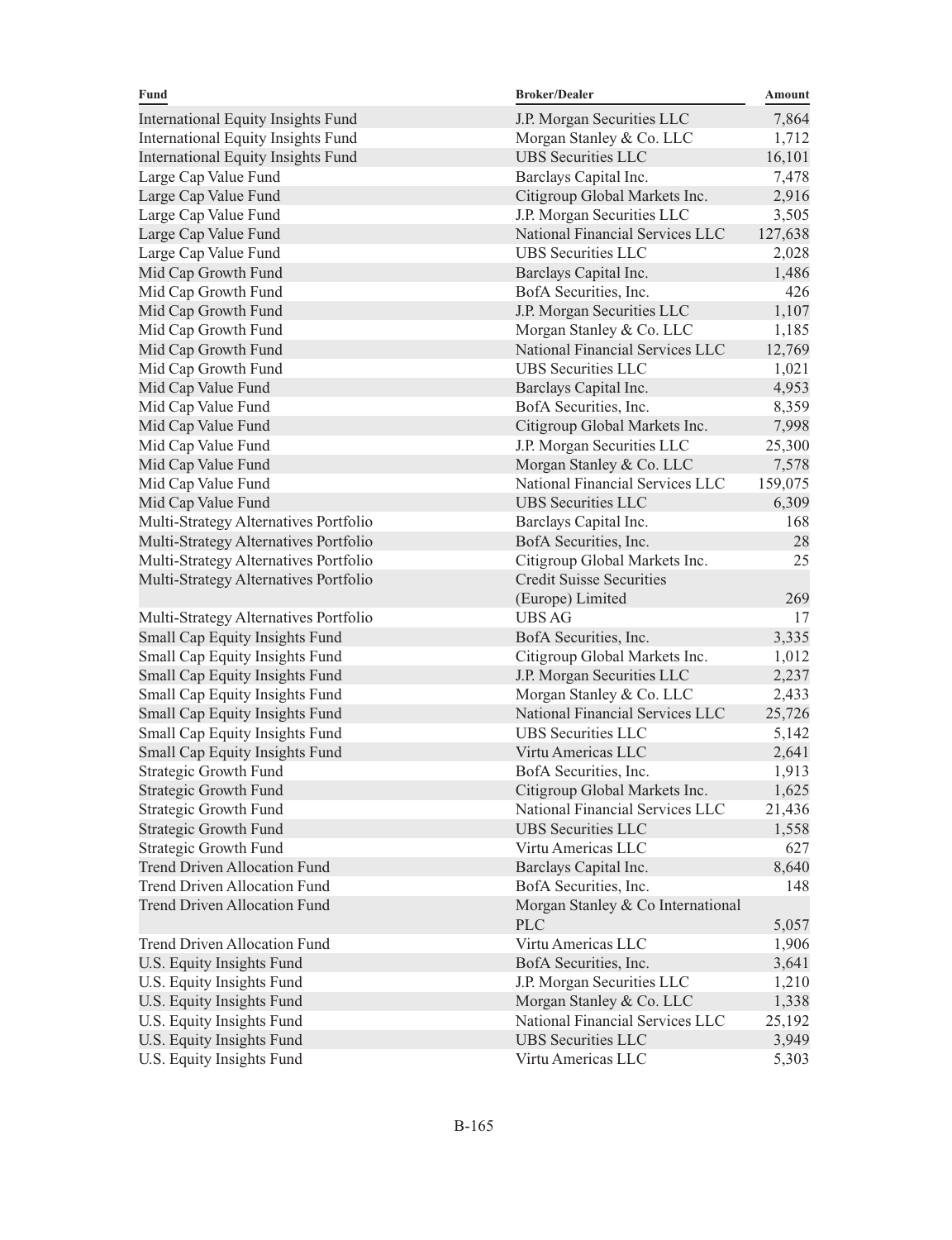## **NET ASSET VALUE**

General. In accordance with procedures adopted by the Trustees, the NAV per share of each class of each Fund is calculated by determining the value of the net assets attributed to each class of that Fund and dividing by the number of outstanding shares of that class. All securities (except for those of the Government Money Market Fund) are generally valued on each Business Day as of the close of regular trading on the New York Stock Exchange (normally, but not always, 4:00 p.m. Eastern Time) or such other time as the New York Stock Exchange or National Association of Securities Dealers Automated Quotations System ("NASDAQ") market may officially close. The term "Business Day" means any day the New York Stock Exchange is open for trading which is Monday through Friday except for holidays. The New York Stock Exchange is closed on the following holidays: New Year's Day, Martin Luther King, Jr. Day, Washington's Birthday, Good Friday, Memorial Day, Independence Day, Labor Day, Thanksgiving Day and Christmas. Certain Fund shares may be priced on such days if the Securities Industry and Financial Markets Association ("SIFMA") recommends that bond markets remain open for all or part of the day.

NAV per share of each share class of the Government Money Market Fund is generally calculated by the Fund's fund accounting agent on each business day as of 5:00 p.m. Eastern Time. Shares may also be priced periodically throughout the day by the Fund's fund accounting agent. Except as provided below, Fund shares will be priced on any day the New York Stock Exchange is open, except for days on which the Federal Reserve Bank is closed for local holidays. Shares of the Fund may be priced on days on which the Federal Reserve Bank is closed for local holidays (i.e., Columbus Day and Veterans Day). Fund shares will generally not be priced on any day the New York Stock Exchange is closed, although Fund shares may be priced on days when the New York Stock Exchange is closed if the SIFMA recommends that the bond markets remain open for all or part of the day. On any business day when the SIFMA recommends that the bond markets close early, the Fund reserves the right to close at or prior to the SIFMA recommended closing time. If the Fund does so, it will cease granting same business day credit for purchase and redemption orders received after the Fund's closing time and credit will be given on the next business day.

The time at which transactions and shares are priced and the time by which orders must be received may be changed in case of an emergency or if regular trading on the New York Stock Exchange is stopped at a time other than its regularly scheduled closing time.

The Trust reserves the right to reprocess purchase (including dividend reinvestments), redemption and exchange transactions that were processed at a NAV that is subsequently adjusted, and to recover amounts from (or distribute amounts to) shareholders accordingly based on the official closing NAV, as adjusted. The Trust reserves the right to advance the time by which purchase and redemption orders must be received for same business day credit as otherwise permitted by the SEC. In addition, each Fund may compute its NAV as of any time permitted pursuant to any exemption, order or statement of the SEC or its staff.

For the purpose of calculating the NAV per share of the Funds, investments are valued under valuation procedures established by the Trustees. Portfolio securities of a Fund and the Underlying Funds for which accurate market quotations are readily available are generally valued as follows: (i) equity securities listed on any U.S. or foreign stock exchange or on the NASDAQ will be valued at the last sale price or the official closing price on the exchange or system in which they are principally traded on the valuation date. If there is no sale or official closing price on the valuation date, equity securities may be valued at the closing bid price for long positions or the closing ask price for short positions at the time closest to, but no later than, the NAV calculation time. If the relevant exchange or system has not closed by the above-mentioned time for determining a Fund's NAV, the securities will be valued at the last sale price or official closing price, or if not available at the bid price at the time the NAV is determined; (ii) over-the-counter equity securities not quoted on NASDAQ will be valued at the last sale price on the valuation day or, if no sale occurs, at the last bid price for long positions or the last ask price for short positions, at the time closest to, but no later than, the NAV calculation time; (iii) equity securities for which no prices are obtained under sections (i) or (ii), including those for which a pricing service supplies no exchange quotation or a quotation that is believed by the Investment Adviser to not represent fair value, will be valued through the use of broker quotes, if possible; (iv) fixed income securities will be valued via electronic feeds from independent pricing services to the administrator using evaluated prices provided by a recognized pricing service and dealer-supplied quotations. Fixed income securities for which a pricing service either does not supply a quotation or supplies a quotation that is believed by the Investment Adviser to not represent fair value, will be valued through the use of broker quotes, if possible; (v) fixed income securities for which accurate market quotations are not readily available will be valued by the Investment Adviser based on Board-approved fair valuation policies that incorporate matrix pricing or valuation models, which utilize certain inputs and assumptions, including, but not limited to, yield or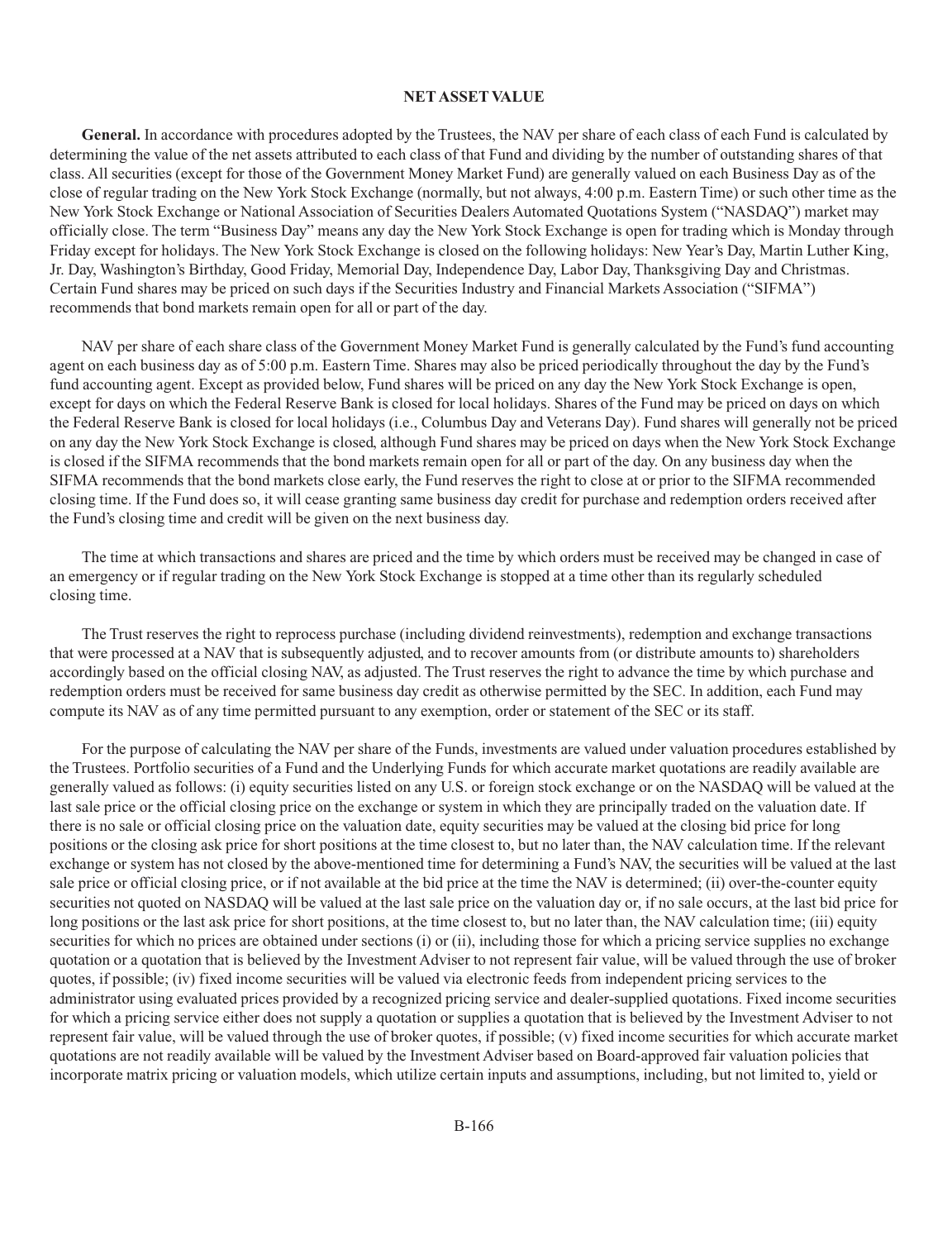price with respect to comparable fixed income securities and various other factors; (vi) investments in open-end registered investment companies (excluding investments in ETFs) and investments in private funds are valued based on the NAV of those registered investment companies or private funds (which may use fair value pricing as discussed in their prospectus or offering memorandum); (vii) spot foreign exchange rates will be valued using a pricing service at the time closest to, but no later than, the NAV calculation time, and forward foreign currency contracts will be valued by adding forward points provided by an independent pricing service to the spot foreign exchange rates and interpolating based upon maturity dates of each contract or by using outright forward rates, where available (if quotations are unavailable from a pricing service or, if the quotations by the Investment Adviser are believed to be inaccurate, the contracts will be valued by calculating the mean between the last bid and ask quotations supplied by at least one dealer in such contracts); (viii) exchange-traded futures contracts will be valued at the last published settlement price on the exchange where they are principally traded (or, if a sale occurs after the last published settlement price but before the NAV calculation time, at the last sale price at the time closest to, but no later than, the NAV calculation time); (ix) exchange-traded options contracts with settlement prices will be valued at the last published settlement price on the exchange where they are principally traded (or, if a sale occurs after the last published settlement price but before the NAV calculation time, at the last sale price at the time closest to, but no later than, the NAV calculation time); (x) exchange-traded options contracts without settlement prices will be valued at the midpoint of the bid and ask prices on the exchange where they are principally traded (or, in the absence of two-way trading, at the last bid price for long positions and the last ask price for short positions at the time closest to, but no later than, the NAV calculation time); (xi) over-the-counter derivatives, including, but not limited to, interest rate swaps, credit default swaps, total return index swaps, put/call option combos, total return basket swaps, index volatility and FX variance swaps, will be valued at their fair market value as determined using counterparty supplied valuations, an independent pricing service or valuation models which use market data inputs supplied by an independent pricing service; and (xii) all other instruments, including those for which a pricing service supplies no exchange quotation/price or a quotation that is believed by the Investment Adviser to be inaccurate, will be valued in accordance with the valuation procedures approved by the Board of Trustees. Securities may also be valued at fair value in accordance with procedures approved by the Board of Trustees where the Funds' fund accounting agent is unable for other reasons to facilitate pricing of individual securities or calculate the Funds' NAV, or if the Investment Adviser believes that such quotations do not accurately reflect fair value. Fair values determined in accordance with the valuation procedures approved by the Board of Trustees may be based on subjective judgments and it is possible that the prices resulting from such valuation procedures may differ materially from the value realized on a sale. In determining the NAV of the Multi-Strategy Alternatives Portfolio, the NAV of the Underlying Funds' shares held by the Portfolio will be their NAV at the time of computation.

The value of all assets and liabilities expressed in foreign currencies will be converted into U.S. dollar values at current exchange rates of such currencies against U.S. dollars as of the close of regular trading on the New York Stock Exchange (normally, but not always, 4:00 p.m. Eastern Time). If such quotations are not available, the rate of exchange will be determined in good faith under procedures established by the Board of Trustees.

Generally, trading in securities on European, Asian and Far Eastern securities exchanges and on over–the–counter markets in these regions is substantially completed at various times prior to the close of business on each Business Day in New York (i.e., a day on which the New York Stock Exchange is open for trading). In addition, European, Asian or Far Eastern securities trading generally or in a particular country or countries may not take place on all Business Days in New York. Furthermore, trading takes place in various foreign markets on days which are not Business Days in New York and days on which the Funds' and Underlying Funds' NAVs are not calculated. Such calculation does not take place contemporaneously with the determination of the prices of the majority of the portfolio securities used in such calculation. For investments in foreign equity securities, "fair value" prices will be provided by an independent third-party pricing (fair value) service (if available), in accordance with fair value procedures approved by the Trustees. Fair value prices are used because many foreign markets operate at times that do not coincide with those of the major U.S. markets. Events that could affect the values of foreign portfolio holdings may occur between the close of the foreign market and the time of determining the NAV, and would not otherwise be reflected in the NAV. If the independent third-party pricing (fair value) service does not provide a fair value for a particular security or if the value does not meet the established criteria for the Funds and Underlying Funds, the most recent closing price for such a security on its principal exchange will generally be its fair value on such date.

The Investment Adviser, consistent with its procedures and applicable regulatory guidance, may (but need not) determine to make an adjustment to the previous closing prices of either domestic or foreign securities in light of significant events, to reflect what it believes to be the fair value of the securities at the time of determining a Fund's or Underlying Fund's NAV. Significant events that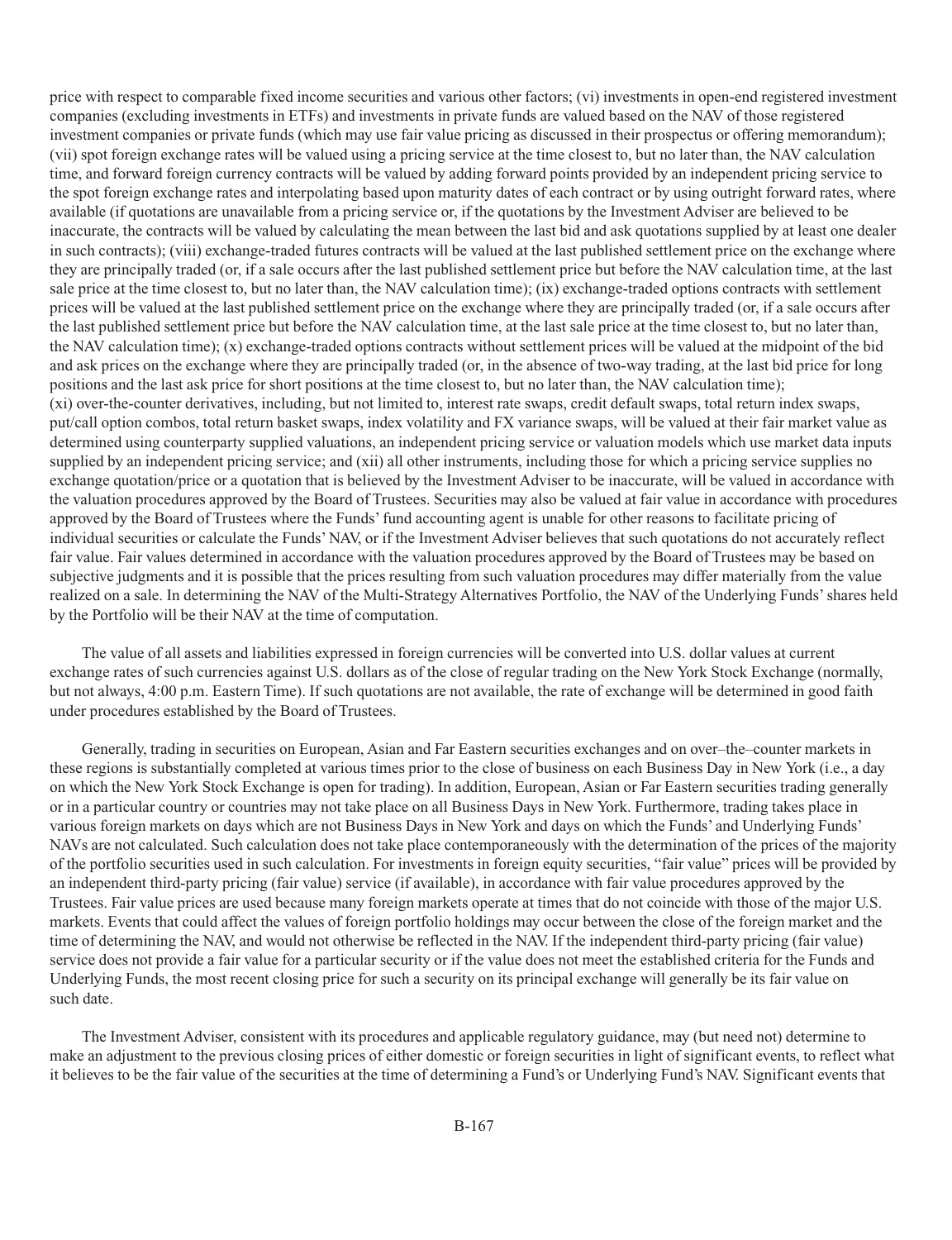could affect a large number of securities in a particular market may include, but are not limited to: situations relating to one or more single issuers in a market sector; significant fluctuations in U.S. or foreign markets; market dislocations; market disruptions or unscheduled market closings; equipment failures; natural or man-made disasters or acts of God; armed conflicts; governmental actions or other developments; as well as the same or similar events which may affect specific issuers or the securities markets even though not tied directly to the securities markets. Other significant events that could relate to a single issuer may include, but are not limited to: corporate actions such as reorganizations, mergers and buy-outs; corporate announcements, including those relating to earnings, products and regulatory news; significant litigation; ratings downgrades; bankruptcies; and trading limits or suspensions.

In general, fair value represents a good faith approximation of the current value of an asset and may be used when there is no public market or possibly no market at all for an asset. A security that is fair valued may be valued at a price higher or lower than actual market quotations or the value determined by other funds using their own fair valuation procedures or by other investors. The fair value of an asset may not be the price at which that asset is ultimately sold.

The proceeds received by each Fund and each other series of the Trust from the issue or sale of its shares, and all net investment income, realized and unrealized gain and proceeds thereof, subject only to the rights of creditors, will be specifically allocated to such Fund or particular series and constitute the underlying assets of that Fund or series. The underlying assets of each Fund will be segregated on the books of account, and will be charged with the liabilities in respect of such Fund and with a share of the general liabilities of the Trust. Expenses of the Trust with respect to the Funds and the other series of the Trust are generally allocated in proportion to the NAVs of the respective Funds or series except where allocations of expenses can otherwise be fairly made.

Each Fund relies on various sources to calculate its NAV. The ability of the Funds' fund accounting agent to calculate the NAV per share of each share class of the Funds is subject to operational risks associated with processing or human errors, systems or technology failures, cyber attacks and errors caused by third party service providers, data sources, or trading counterparties. Such failures may result in delays in the calculation of a Fund's NAV and/or the inability to calculate NAV over extended time periods. The Funds may be unable to recover any losses associated with such failures. In addition, if the third party service providers and/or data sources upon which a Fund directly or indirectly relies to calculate its NAV or price individual securities are unavailable or otherwise unable to calculate the NAV correctly, it may be necessary for alternative procedures to be utilized to price the securities at the time of determining the Fund's NAV.

**Government Money Market Fund.** The Government Money Market Fund's securities are valued using the amortized cost method of valuation in an effort to maintain a constant NAV of \$1.00 per share, which the Board of Trustees has determined to be in the best interest of the Fund and its shareholders. This method involves valuing a security at cost on the date of acquisition and thereafter assuming a constant accretion of a discount or amortization of a premium to maturity, regardless of the impact of fluctuating interest rates and other factors on the market value of the instrument. While this method provides certainty in valuation, it may result in periods during which value, as determined by amortized cost, is higher or lower than the price the Fund would receive if it sold the instrument. During such periods, the yield to an investor in the Fund may differ somewhat from that obtained in a similar investment company which uses available market quotations to value all of its portfolio securities. During periods of declining interest rates, the quoted yield on shares of the Fund may tend to be higher than a like computation made by a fund with identical investments utilizing a method of valuation based upon market prices and estimates of market prices for all of its portfolio instruments. Thus, if the use of amortized cost resulted in a lower aggregate portfolio value on a particular day, a prospective investor in the Fund would be able to obtain a somewhat higher yield if he or she purchased shares of the Fund on that day, than would result from investment in a fund utilizing solely market values, and existing investors in the Fund would receive less investment income. The converse would apply in a period of rising interest rates.

The Trustees have established procedures designed to stabilize, to the extent reasonably possible, the Government Money Market Fund's price per share as computed for the purpose of sales and redemptions at \$1.00. Such procedures include review of the Fund by the Trustees, at such intervals as they deem appropriate, to determine whether the Fund's NAV calculated by using available market quotations (or an appropriate substitute which reflects market conditions) deviates from \$1.00 per share based on amortized cost, as well as review of methods used to calculate the deviation. If such deviation exceeds 1/2 of 1%, the Trustees will promptly consider what action, if any, will be initiated. In the event the Trustees determine that a deviation exists which may result in material dilution or other unfair results to investors or existing shareholders, they will take such corrective action as they regard to be necessary and appropriate, including the sale of portfolio instruments prior to maturity to realize capital gains or losses or to shorten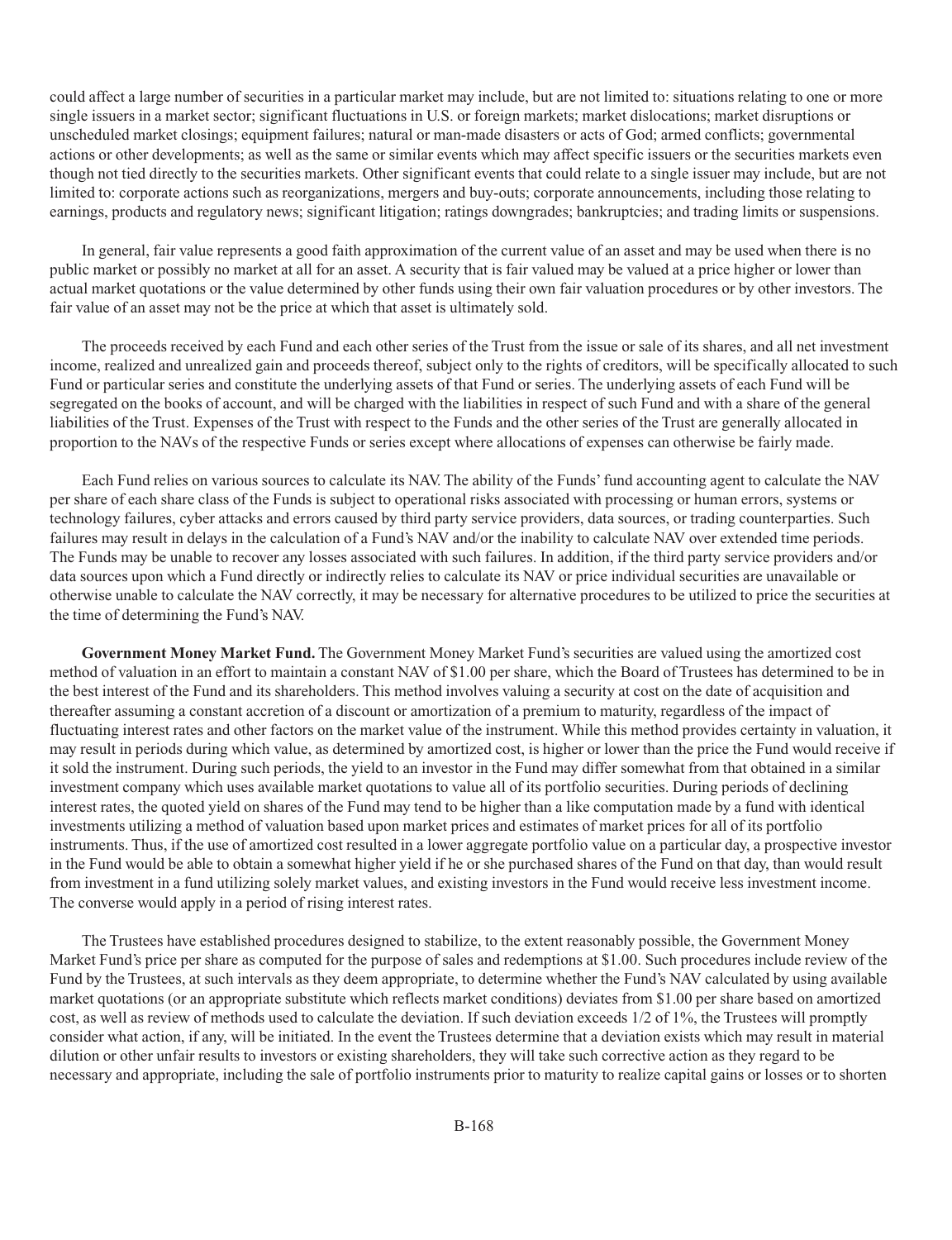average portfolio maturity; withholding part or all of dividends or payment of distributions from capital or capital gains; redeeming shares in-kind; or establishing a NAV per share by using available market quotations or equivalents. In addition, in order to stabilize the NAV per share at \$1.00 (or otherwise minimize principal volatility), the Trustees have the authority (i) to reduce or increase the number of shares outstanding on a pro rata basis, and (ii) to offset each shareholder's pro rata portion of the deviation between the NAV per share and \$1.00 from the shareholder's accrued dividend account or from future dividends. The Fund may hold cash for the purpose of stabilizing its NAV per share. Holdings of cash, on which no return is earned, would tend to lower the yield on the Fund's shares.

In order to continue to use the amortized cost method of valuation for the Fund's investments, the investments of the Fund must comply with Rule 2a-7 under the Act.

# **Errors and Corrective Actions**

The Investment Adviser will report to the Board of Trustees any material breaches of investment objective, policies or restrictions and any material errors in the calculation of the NAV of a Fund or Underlying Fund or the processing of purchases and redemptions. Depending on the nature and size of an error, corrective action may or may not be required. Corrective action may involve a prospective correction of the NAV only, correction of any erroneous NAV and compensation to a Fund or Underlying Fund, or correction of any erroneous NAV, compensation to a Fund or Underlying Fund and reprocessing of individual shareholder transactions. The Trust's policies on errors and corrective action limit or restrict when corrective action will be taken or when compensation to a Fund or Underlying Fund or its shareholders will be paid, and not all mistakes will result in compensable errors. As a result, neither a Fund or Underlying Fund nor its shareholders who purchase or redeem shares during periods in which errors accrue or occur may be compensated in connection with the resolution of an error. Shareholders will generally not be notified of the occurrence of a compensable error or the resolution thereof absent unusual circumstances. As discussed in more detail under "NET ASSET VALUE," a Fund's portfolio securities may be priced based on quotations for those securities provided by pricing services. There can be no guarantee that a quotation provided by a pricing service will be accurate.

## **SHARES OF THE TRUST**

Each Fund is a series of Goldman Sachs Variable Insurance Trust, which was formed under the laws of the state of Delaware on September 16, 1997. The Trustees have authority under the Trust's Declaration of Trust to create and classify shares of beneficial interest in separate series, without further action by shareholders. The Trustees also have authority to classify and reclassify any series or portfolio of shares into one or more classes. As of April 29, 2022, the Trustees have classified shares in each Fund as a class of shares called Service Shares, have classified additional shares in the following Funds as a second class of shares called Institutional Shares: U.S. Equity Insights Fund, Small Cap Equity Insights Fund, Strategic Growth Fund, Large Cap Value Fund, Mid Cap Value Fund, Mid Cap Growth Fund, International Equity Insights Fund, Core Fixed Income Fund, Trend Driven Allocation Fund, Multi-Strategy Alternatives Portfolio and Government Money Market Fund, and have also classified additional shares in the Multi-Strategy Alternatives Portfolio as a third class of shares called Advisor Shares. Additional series and classes may be added in the future.

Each Service Share, Institutional Share and Advisor Share of a Fund represents a proportionate interest in the assets belonging to the applicable class of the Fund. All expenses of a Fund are borne at the same rate by each class of shares, except that fees and expenses under distribution and service plans are borne exclusively by Service Shares and Advisor Shares, as applicable. The Trustees may determine in the future that it is appropriate to allocate other expenses differently among classes of shares and may do so to the extent consistent with the rules of the SEC and positions of the IRS. Each class of shares may have different minimum investment requirements and be entitled to different shareholder services. In addition, the fees and expenses under the distribution and service plans for Service Shares and Advisor Shares may be subject to fee waivers or reimbursements, as discussed more fully in the Funds' Prospectuses.

It is possible that a participating insurance company or its affiliate may offer different classes of shares (i.e., Service Shares, Institutional Shares and Advisor Shares) to its customers and thus receive different compensation with respect to different classes of shares of each Fund. Dividends paid by each Fund, if any, with respect to each class of shares will be calculated in the same manner, at the same time on the same day and will be in the same amount, except for differences caused by the fact that the respective plan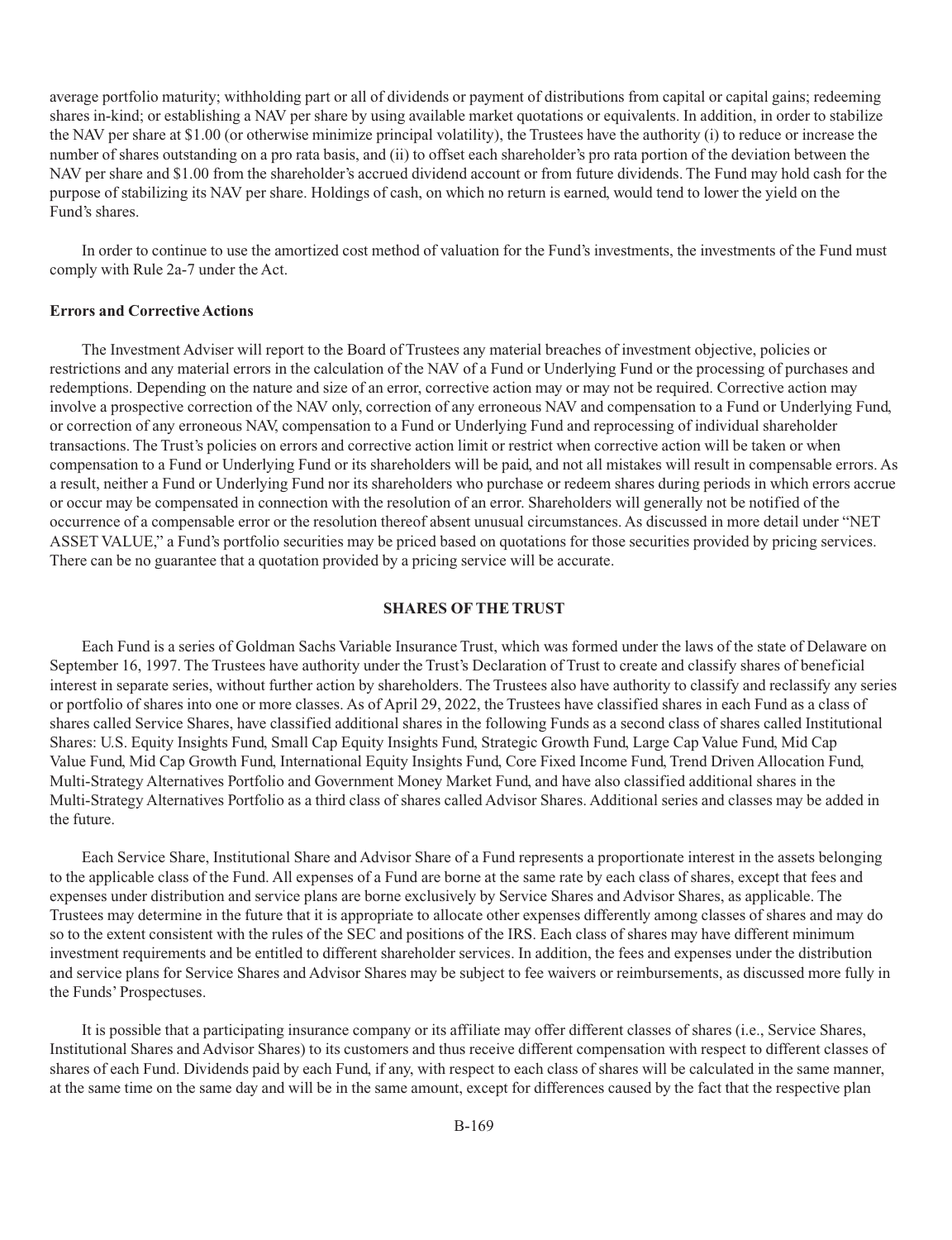fees relating to a particular class will be borne exclusively by that class. Similarly, the NAV per share may differ depending upon the class of shares purchased.

Certain aspects of the shares may be altered after advance notice to shareholders if it is deemed necessary in order to satisfy certain tax regulatory requirements.

When issued for the consideration described in the Funds' prospectuses, shares are fully paid and non-assessable. The Trustees may, however, cause shareholders, or shareholders of a particular series or class, to pay certain custodian, transfer, servicing or similar agent charges by setting off the same against declared but unpaid dividends or by reducing share ownership (or by both means). In the event of liquidation, shareholders are entitled to share pro rata in the net assets of the applicable class of the relevant Fund available for distribution to such shareholders. All shares are freely transferable and have no preemptive, subscription or conversion rights. The Trustees may require shareholders to redeem Shares for any reason under terms set by the Trustees.

The Act requires that where more than one series of shares exists, each series must be preferred over all other series in respect of assets specifically allocated to such series. In addition, Rule 18f-2 under the Act provides that any matter required to be submitted by the provisions of the Act or applicable state law, or otherwise, to the holders of the outstanding voting securities of an investment company such as the Trust shall not be deemed to have been effectively acted upon unless approved by the holders of a majority of the outstanding shares of each series affected by such matter. Rule 18f-2 further provides that a series shall be deemed to be affected by a matter unless the interests of each series in the matter are substantially identical or the matter does not affect any interest of such series. However, Rule 18f-2 exempts the selection of independent public accountants, the approval of principal distribution contracts and the election of trustees from the separate voting requirements of Rule 18f-2.

The Trust is not required to hold annual meetings of shareholders and does not intend to hold such meetings. In the event that a meeting of shareholders is held, each share of the Trust will be entitled, as determined by the Trustees without the vote or consent of the shareholders, either to one vote for each share or to one vote for each dollar of NAV represented by such share on all matters presented to shareholders including the election of Trustees (this method of voting being referred to as "dollar based voting"). However, to the extent required by the Act or otherwise determined by the Trustees, series and classes of the Trust will vote separately from each other. Shareholders of the Trust do not have cumulative voting rights in the election of Trustees. Meetings of shareholders of the Trust, or any series or class thereof, may be called by the Trustees, certain officers or upon the written request of holders of 10% or more of the shares entitled to vote at such meetings. The Trustees will call a special meeting of shareholders for the purpose of electing Trustees if, at any time, less than a majority of Trustees holding office at the time were elected by shareholders. The shareholders of the Trust will have voting rights only with respect to the limited number of matters specified in the Declaration of Trust and such other matters as the Trustees may determine or may be required by law.

The Declaration of Trust provides for indemnification of Trustees, officers, employees and agents of the Trust unless the recipient is adjudicated (i) to be liable by reason of willful misfeasance, bad faith, gross negligence or reckless disregard of the duties involved in the conduct of such person's office or (ii) not to have acted in good faith in the reasonable belief that such person's actions were in the best interest of the Trust. The Declaration of Trust provides that, if any shareholder or former shareholder of any series is held personally liable solely by reason of being or having been a shareholder and not because of the shareholder's acts or omissions or for some other reason, the shareholder or former shareholder (or the shareholder's heirs, executors, administrators, legal representatives or general successors) shall be held harmless from and indemnified against all loss and expense arising from such liability. The Trust, acting on behalf of any affected series, must, upon request by such shareholder, assume the defense of any claim made against such shareholder for any act or obligation of the series and satisfy any judgment thereon from the assets of the series.

The Declaration of Trust permits the termination of the Trust or of any series or class of the Trust (i) by a majority of the affected shareholders at a meeting of shareholders of the Trust, series or class; or (ii) by a majority of the Trustees without shareholder approval if the Trustees determine, in their sole discretion, that such action is in the best interest of the Trust, such series, such class or their respective shareholders. The Trustees may consider such factors as they, in their sole discretion, deem appropriate in making such determination, including (i) the inability of the Trust or any series or class to maintain its assets at an appropriate size; (ii) changes in laws or regulations governing the Trust, series, or class or affecting assets of the type in which it invests; or (iii) economic developments or trends having a significant adverse impact on the business or operations of the Trust or series.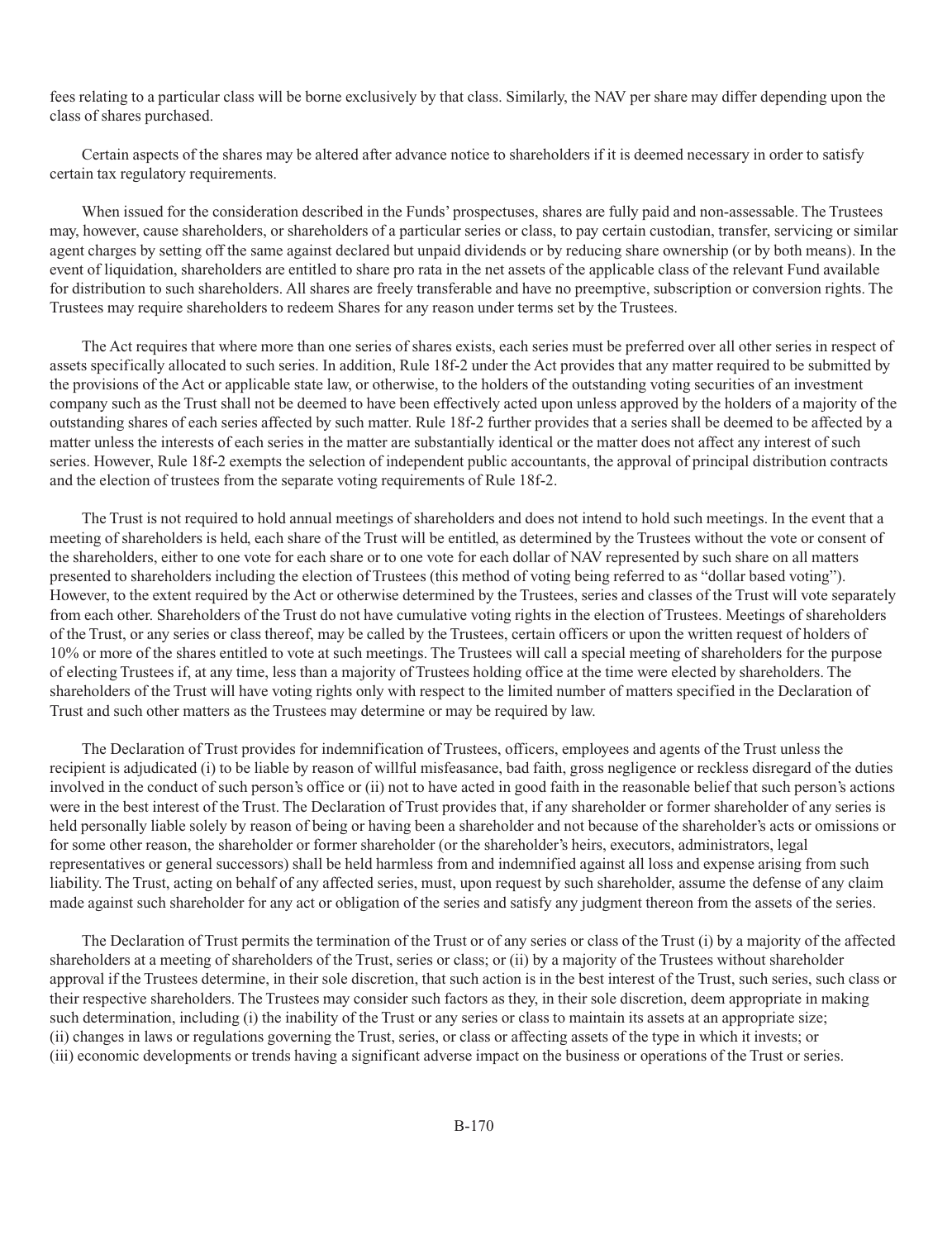The Declaration of Trust authorizes the Trustees without shareholder approval to cause the Trust, or any series thereof, to merge or consolidate with any corporation, association, trust or other organization or sell or exchange all or substantially all of the property belonging to the Trust or any series thereof. In addition, the Trustees, without shareholder approval, may adopt a master-feeder structure by investing all or a portion of the assets of a series of the Trust in the securities of another open-end investment company with substantially the same investment objective, restrictions and policies.

The Declaration of Trust permits the Trustees to amend the Declaration of Trust without a shareholder vote. However, shareholders of the Trust have the right to vote on any amendment (i) that would adversely affect the voting rights of shareholders; (ii) that is required by law to be approved by shareholders; (iii) that would amend the provisions of the Declaration of Trust regarding amendments and supplements thereto; or (iv) that the Trustees determine to submit to shareholders.

The Trustees may appoint separate Trustees with respect to one or more series or classes of the Trust's shares (the "Series Trustees"). Series Trustees may, but are not required to, serve as Trustees of the Trust or any other series or class of the Trust. To the extent provided by the Trustees in the appointment of Series Trustees, the Series Trustees may have, to the exclusion of any other Trustees of the Trust, all the powers and authorities of Trustees under the Declaration of Trust with respect to such Series or Class, but may have no power or authority with respect to any other series or class.

#### **Shareholder and Trustee Liability**

Under Delaware Law, the shareholders of the Funds are not generally subject to liability for the debts or obligations of the Trust. Similarly, Delaware law provides that a series of the Trust will not be liable for the debts or obligations of any other series of the Trust. However, no similar statutory or other authority limiting statutory trust shareholder liability exists in other states. As a result, to the extent that a Delaware statutory trust or a shareholder is subject to the jurisdiction of courts of such other states, the courts may not apply Delaware law and may thereby subject the Delaware statutory trust shareholders to liability. To guard against this risk, the Declaration of Trust contains an express disclaimer of shareholder liability for acts or obligations of a series. Notice of such disclaimer will normally be given in each agreement, obligation or instrument entered into or executed by a series of the Trust. The Declaration of Trust provides for indemnification by the relevant series for all loss suffered by a shareholder as a result of an obligation of the series. The Declaration of Trust also provides that a series shall, upon request, assume the defense of any claim made against any shareholder for any act or obligation of the series and satisfy any judgment thereon. In view of the above, the risk of personal liability of shareholders of a Delaware statutory trust is remote.

In addition to the requirements under Delaware law, the Declaration of Trust provides that shareholders of a series may bring a derivative action on behalf of the series only if the following conditions are met: (a) shareholders eligible to bring such derivative action under Delaware law who hold at least 10% of the outstanding shares of the series, or 10% of the outstanding shares of the class to which such action relates, shall join in the request for the Trustees to commence such action; and (b) the Trustees must be afforded a reasonable amount of time to consider such shareholder request and to investigate the basis of such claim. The Trustees will be entitled to retain counsel or other advisers in considering the merits of the request and may require an undertaking by the shareholders making such request to reimburse the series for the expense of any such advisers in the event that the Trustees determine not to bring such action.

The Declaration of Trust further provides that the Trustees will not be liable for errors of judgment or mistakes of fact or law, but nothing in the Declaration of Trust protects a Trustee against liability to which he or she would otherwise be subject by reason of willful misfeasance, bad faith, gross negligence, or reckless disregard of the duties involved in the conduct of his or her office.

# **TAXATION**

Shares of the Funds are offered to Separate Accounts that fund variable annuity contracts and variable insurance policies issued by Participating Insurance Companies. See the prospectuses for such contracts for a discussion of the special taxation of insurance companies with respect to the Separate Accounts, the variable annuity contracts, variable insurance policies and the holders thereof.

The following is only a summary of certain additional tax considerations generally affecting the Funds and their shareholders that are not described in the Prospectuses. The discussions below and in the Prospectuses are not intended as substitutes for careful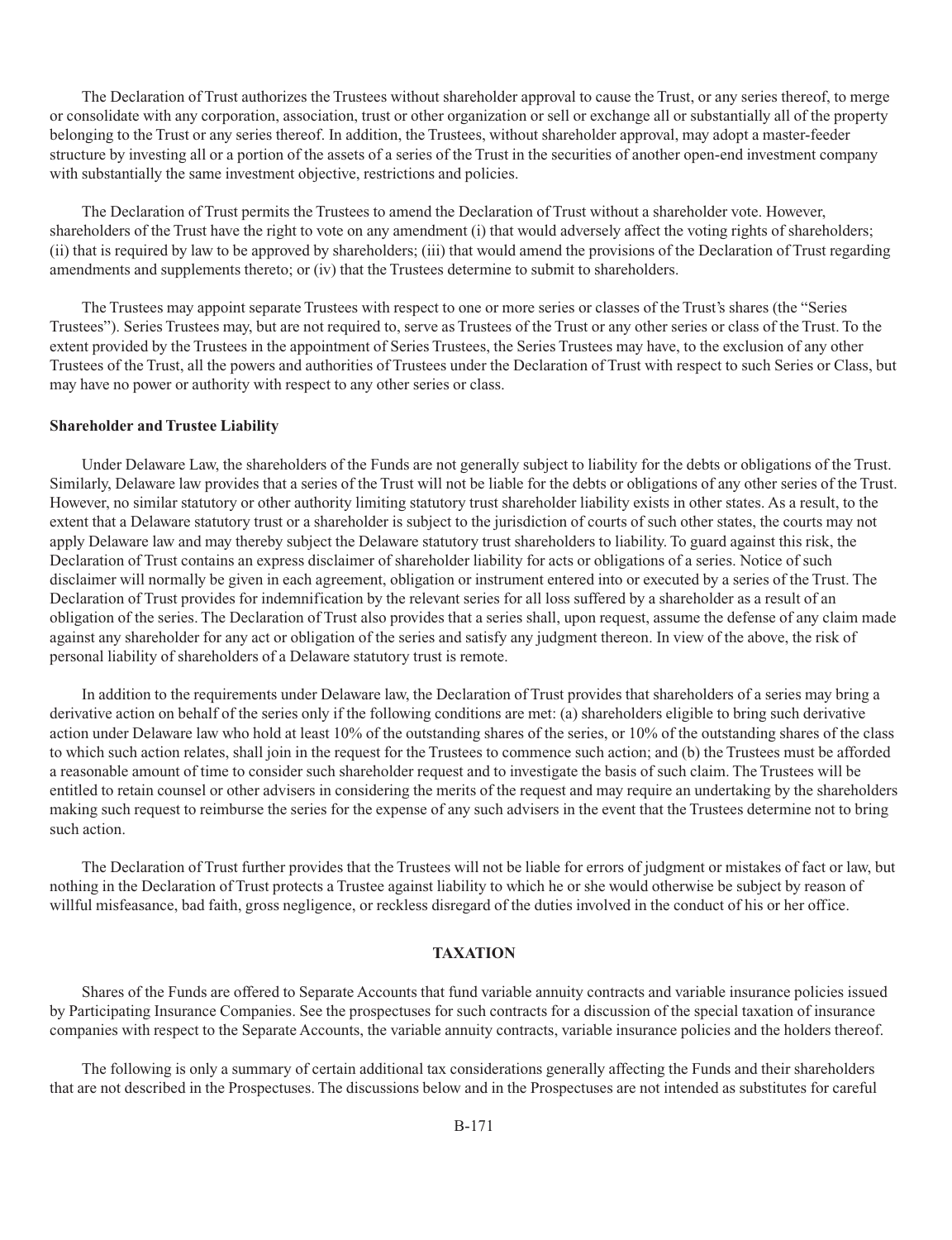tax planning. Each prospective investor is urged to consult his or her own tax adviser with respect to the specific federal, state, local and foreign tax consequences of investing in a Fund. The summary is based on the laws in effect on April 29, 2022, which are subject to change.

#### **General**

The holders of variable life insurance policies or annuity contracts should not be subject to tax with respect to distributions made on, or redemptions of, Fund shares, assuming that the variable life insurance policies and annuity contracts qualify under the Code, as life insurance or annuities, respectively, and that the Separate Account shareholders are treated as owners of the Fund shares. Thus, this summary does not describe the tax consequences to a holder of a life insurance policy or annuity contract as a result of the ownership of such policies or contracts. Policy or contract holders must consult the prospectuses of their respective policies or contracts for information concerning the federal income tax consequences of owning such policies or contracts. This summary also does not describe the tax consequences applicable to the owners of the Fund shares because the Fund shares will be sold only to insurance companies. Thus, purchasers of Fund shares must consult their own tax advisers regarding the federal, state, and local tax consequences of owning Fund shares.

Each of the Funds has elected to be treated and intends to qualify for each of its taxable years as a regulated investment company under Subchapter M of Subtitle A, Chapter 1, of the Code. Qualification as a regulated investment company under the Code requires, among other things, that (1) a Fund derive at least 90% of its gross income for its taxable year from dividends, interest, payments with respect to securities loans and gains from the sale or other disposition of stocks or securities or foreign currencies, income from qualified publicly traded partnerships or other income (including but not limited to gains from options, futures, and forward contracts) derived with respect to its business of investing in such stock, securities or currencies (the "90% gross income test"); and (2) the Fund diversify its holdings so that, at the close of each quarter of its taxable year, (a) at least 50% of the market value of such Fund's total (gross) assets is comprised of cash, cash items, U.S. Government Securities, securities of other regulated investment companies and other securities limited in respect of any one issuer to an amount not greater in value than 5% of the value of such Fund's total assets and to not more than 10% of the outstanding voting securities of such issuer, and (b) not more than 25% of the value of its total (gross) assets is invested in the securities of any one issuer (other than U.S. Government Securities and securities of other regulated investment companies) or two or more issuers controlled by the Fund and engaged in the same, similar or related trades or businesses, or certain publicly traded partnerships. For purposes of the 90% gross income test, income that a Fund earns from equity interests in certain entities that are not treated as corporations (e.g., partnerships or trusts) for U.S. tax purposes will generally have the same character for such Fund as in the hands of such an entity; consequently, a Fund may be required to limit its equity investments in such entities that earn fee income, rental income, or other nonqualifying income. In addition, future Treasury regulations could provide that qualifying income under the 90% gross income test will not include gains from foreign currency transactions that are not directly related to a Fund's principal business of investing in stock or securities or options and futures with respect to stock or securities. Using foreign currency positions or entering into foreign currency options, futures and forward or swap contracts for purposes other than hedging currency risk with respect to securities in a Fund's portfolio or anticipated to be acquired may not qualify as "directly-related" under these tests.

If a Fund complies with such provisions, then in any taxable year in which such Fund distributes, in compliance with the Code's timing and other requirements, at least 90% of its "investment company taxable income" (which includes dividends, taxable interest, taxable accrued original issue discount and market discount income, income from securities lending, any net short term capital gain in excess of net long term capital loss, certain net realized foreign exchange gains and any other taxable income other than "net capital gain," as defined below, and is reduced by deductible expenses), and at least 90% of the excess of its gross tax-exempt interest income (if any) over certain disallowed deductions, such Fund (but not its shareholders) will be relieved of federal income tax on any income of the Fund, including long term capital gains, distributed to shareholders. However, if a Fund retains any investment company taxable income or "net capital gain" (the excess of net long term capital gain over net short term capital loss), it will be subject to a tax at regular corporate rates on the amount retained, or, if the shortfall in distributions is large enough, a Fund could be disqualified as a regulated investment company.

Each Fund intends to distribute for each taxable year to its shareholders all or substantially all of its investment company taxable income, net capital gain and any net tax-exempt interest. Exchange control or other foreign laws, regulations or practices may restrict repatriation of investment income, capital or the proceeds of securities sales by foreign investors such as a Fund and may therefore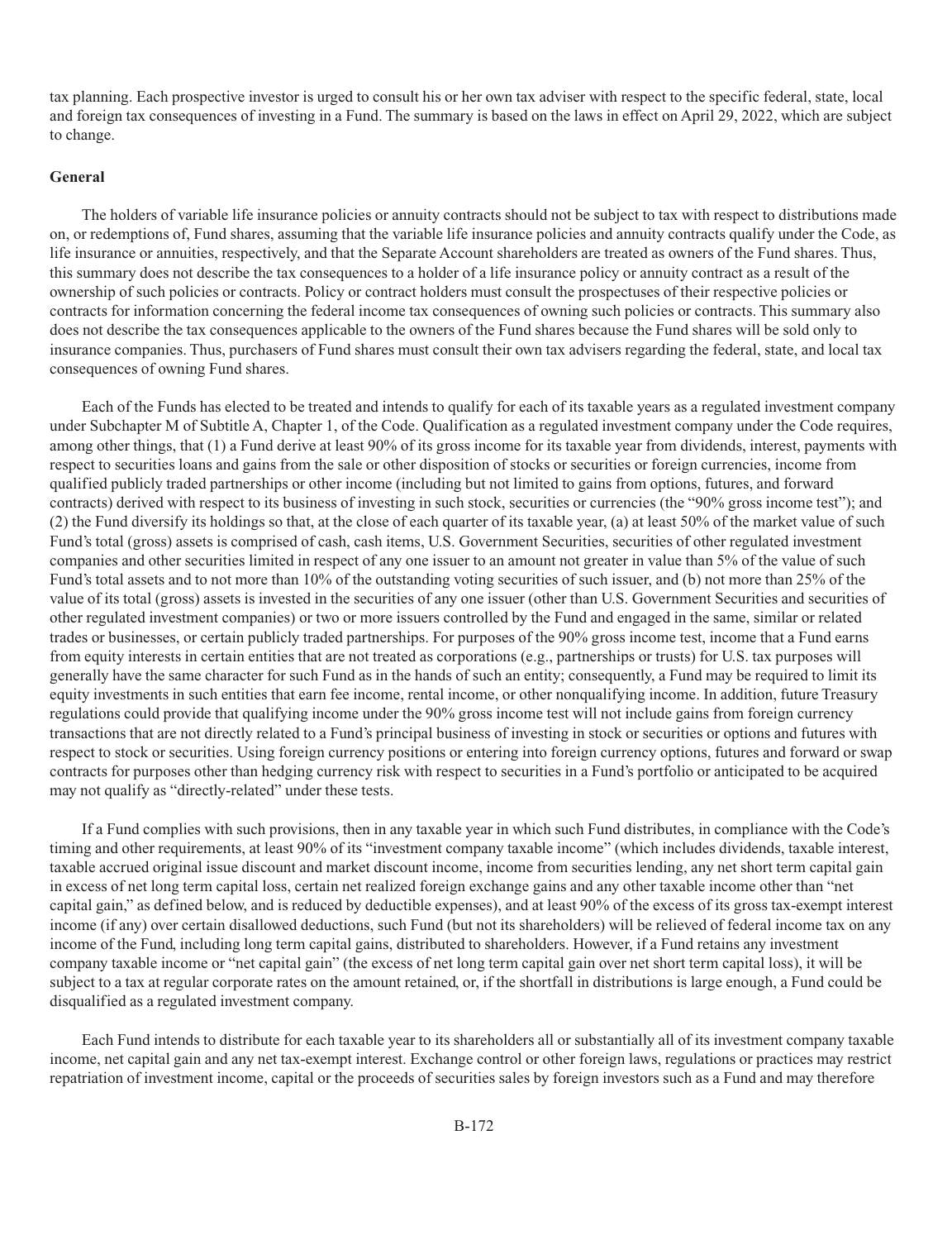make it more difficult for such a Fund to satisfy the distribution requirements described above, as well as the excise tax distribution requirements described below. However, each Fund generally expects to be able to obtain sufficient cash to satisfy such requirements from new investors, the sale of securities or other sources. If for any taxable year a Fund does not qualify as a regulated investment company, it will be taxed on all of its investment company taxable income and net capital gain at corporate rate without any deduction for dividends paid.

Each Fund intends to comply with the diversification requirements imposed by Section 817(h) of the Code and the regulations thereunder (the "Diversification Requirements"). Under Code Section 817(h), a variable life insurance or annuity contract will not be treated as a life insurance policy or annuity contract, respectively, under the Code, unless the Separate Account upon which such contract or policy is based is "adequately diversified." A Separate Account will be adequately diversified if it satisfies one of two alternative tests set forth in the U.S. Treasury regulations. Specifically, the U.S. Treasury regulations provide that, except as permitted by the "safe harbor" discussed below, as of the end of each calendar quarter (or within 30 days thereafter) no more than 55% of the Separate Account's total assets may be represented by any one investment, no more than 70% by any two investments, no more than 80% by any three investments and no more than 90% by any four investments. For this purpose, all securities of the same issuer are considered a single investment, and each U.S. government agency and instrumentality is considered a separate issuer. As a safe harbor, a Separate Account will be treated as being adequately diversified if the diversification requirements under Subchapter M are satisfied and no more than 55% of the value of the account's total assets are cash and cash items, U.S. Government Securities and securities of other regulated investment companies. In addition, a Separate Account with respect to a variable life insurance contract is treated as adequately diversified to the extent of its investment in securities issued by the United States Treasury.

For purposes of these alternative diversification tests, a Separate Account investing in shares of a regulated investment company generally will be entitled to "look through" the regulated investment company to its pro rata portion of the regulated investment company's assets, provided that the shares of such regulated investment company are held only by insurance companies and certain fund managers (a "Closed Fund"). Each Fund will be a Closed Fund.

IRS Notice 2016-32 provides that a "government money market fund," as such term is defined in Rule 2a-7 under the 1940 Act, will generally be deemed to meet the Diversification Requirements for an insurance company separate account investing in such a fund. The guidance does not extend to fund-of-funds structures where the account invests in an insurance-dedicated fund that invests in a portfolio of lower-tier funds that includes a government money market fund. In addition, the guidance does not extend to accounts in which an insurance-dedicated government money market fund is only one of several investments that the account holds.

If the Separate Account upon which a variable contract is based is not "adequately diversified" under the foregoing rules for each calendar quarter, then (i) the variable contract is not treated as a life insurance contract or annuity contract under the Code for all subsequent periods during which such account is not "adequately diversified" and (ii) the holders of such contract must include as ordinary income the "income on the contract" for each taxable year. Further, the income on a life insurance contract for all prior taxable years is treated as received or accrued during the taxable year of the policyholder in which the contract ceases to meet the definition of a "life insurance contract" under the Code. The "income on the contract" is, generally, the excess of (i) the sum of the increase in the net surrender value of the contract during the taxable year and the cost of the life insurance protection provided under the contract during the year, over (ii) the premiums paid under the contract during the taxable year. In addition, if a Fund did not constitute a Closed Fund, the holders of the contracts and annuities which invest in the Fund through a Separate Account might be treated as owners of Fund shares and might be subject to tax on distributions made by the Fund.

To avoid a 4% federal excise tax, each Fund must generally distribute (or be deemed to have distributed) by December 31 of each calendar year an amount at least equal to the sum of 98% of its taxable ordinary income (taking into account certain deferrals and elections) for the calendar year, 98.2% of the excess of its capital gains over its capital losses (generally computed on the basis of the one-year period ending on October 31 of such year), and all taxable ordinary income and the excess of capital gains over capital losses for all previous years that were not distributed for those years and on which the Fund paid no federal income tax. For federal income tax purposes, dividends declared by a Fund in October, November or December to shareholders of record on a specified date in such a month and paid during January of the following year are taxable to such shareholders, and deductible by the Fund, as if paid on December 31 of the year declared. The excise tax provisions described above do not apply to a regulated investment company, like the Funds, all of whose shareholders at all times during the calendar year are segregated asset accounts of life insurance companies where the shares are held in connection with variable contracts, and certain qualified pension plans, tax-exempt entities and certain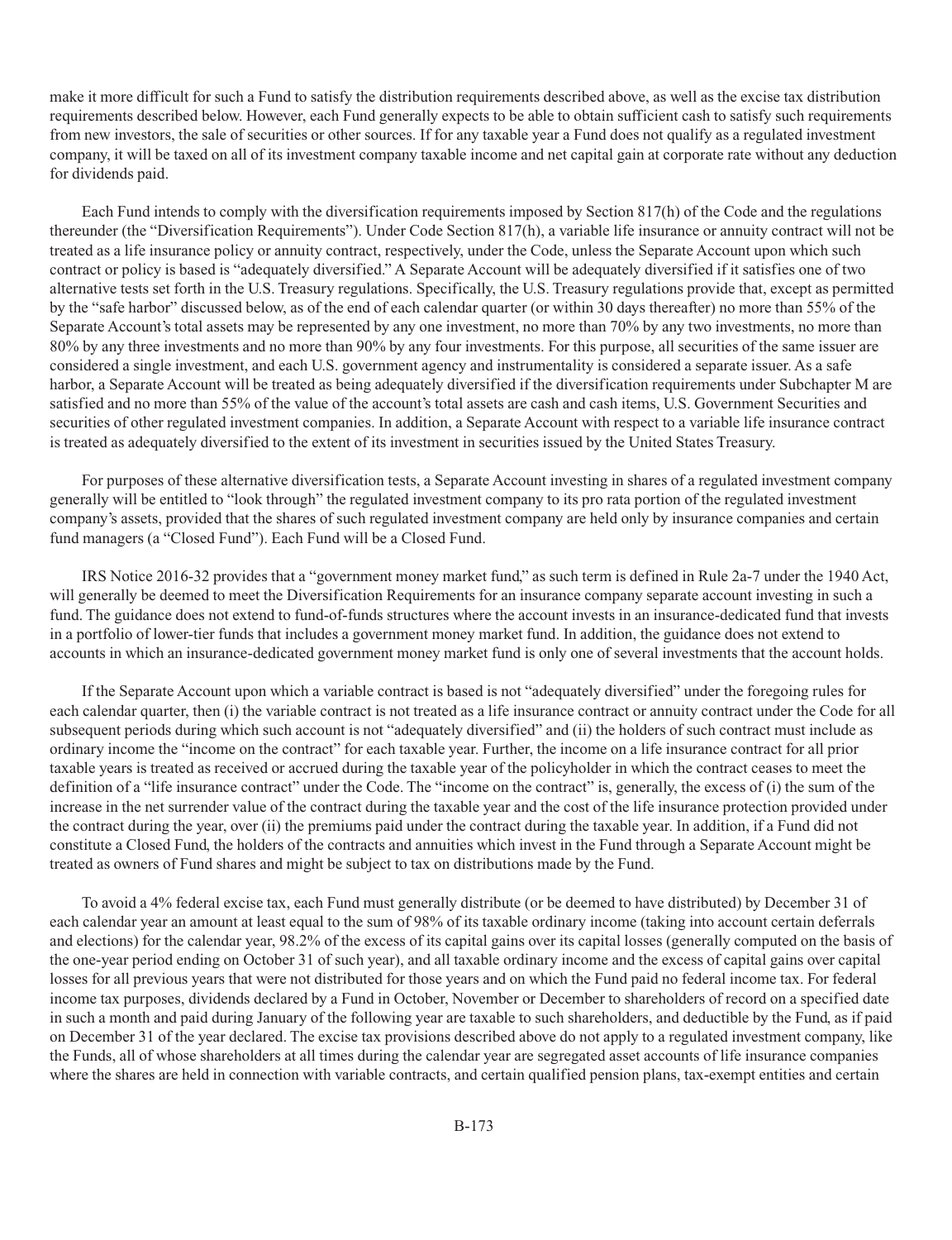other entities. (For this purpose, any shares of a Fund attributable to an investment in the Fund not exceeding \$250,000 made in connection with the organization of the Fund shall not be taken into account.) Accordingly, if this condition regarding the ownership of shares of the Fund is met, the excise tax will be inapplicable to the Fund. If required to do so, each Fund anticipates that it will generally make timely distributions of income and capital gains in compliance with these requirements so that it will generally not be required to pay the excise tax.

Each Fund is permitted to carry forward losses indefinitely. As of December 31, 2021, the following Funds had capital loss carryforwards approximating the amounts indicated, expiring in the years indicated:

|                      | <b>Core Fixed Income Fund</b> | Multi<br><b>Strategy</b><br><b>Alternatives</b><br>Portfolio |
|----------------------|-------------------------------|--------------------------------------------------------------|
| Perpetual Long-term  | \$65,428                      | \$193,227                                                    |
| Perpetual Short-term | \$353,719                     | \$207,367                                                    |

**Multi**

Certain of the Funds will be subject to foreign taxes on their income (possibly including, in some cases, capital gains) from foreign securities. Tax conventions between certain countries and the U.S. may reduce or eliminate such taxes in some cases.

Investments in lower-rated securities may present special tax issues for a Fund to the extent actual or anticipated defaults may be more likely with respect to such securities. Tax rules are not entirely clear about issues such as when a Fund may cease to accrue interest, original issue discount, or market discount; when and to what extent deductions may be taken for bad debts or worthless securities; how payments received on obligations in default should be allocated between principal and income; and whether exchanges of debt obligations in a workout context are taxable. These and other issues will be addressed by a Fund, in the event it invests in such securities, in order to seek to eliminate or minimize any adverse tax consequences.

## **State and Local**

Each Fund may be subject to state or local taxes in jurisdictions in which such Fund may be deemed to be doing business. In addition, in those states or localities which have income tax laws, the treatment of such Fund and its shareholders under such laws may differ from their treatment under federal income tax laws, and investment in such Fund may have tax consequences for shareholders different from those of a direct investment in such Fund's portfolio securities.

# **PROXY VOTING**

The Trust, on behalf of the Funds, has delegated the voting of portfolio securities to the Investment Adviser and Sub-Adviser. For client accounts for which the Investment Adviser has voting discretion, the Investment Adviser has adopted policies and procedures (the "Proxy Voting Policy") for the voting of proxies. Under the Proxy Voting Policy, the Investment Adviser's guiding principles in performing proxy voting are to make decisions that favor proposals that in the Investment Adviser's view tend to maximize a company's shareholder value and are not influenced by conflicts of interest. To implement these guiding principles for investments in publicly-traded equities, the Investment Adviser has developed customized proxy voting guidelines (the "Guidelines") that they generally apply when voting on behalf of client accounts. Attached as Appendix B is a summary of the Guidelines. These Guidelines address a wide variety of individual topics, including, among other matters, shareholder voting rights, anti-takeover defenses, board structures, the election of directors, executive and director compensation, reorganizations, mergers, issues of corporate social responsibility and various shareholder proposals. The Proxy Voting Policy, including the Guidelines, is reviewed periodically to ensure that it continues to be consistent with the Investment Adviser's guiding principles. The Guidelines embody the positions and factors the Investment Adviser generally considers important in casting proxy votes.

The Investment Adviser has retained a third-party proxy voting service ("Proxy Service"), currently Institutional Shareholder Services, to assist in the implementation and administration of certain proxy voting-related functions including, without limitation, operational, recordkeeping and reporting services. The Proxy Service also prepares a written analysis and recommendation (a "Recommendation") of each proxy vote that reflects the Proxy Service's application of the Guidelines to particular proxy issues. While it is the Investment Adviser's policy generally to follow the Guidelines and Recommendations from the Proxy Service, the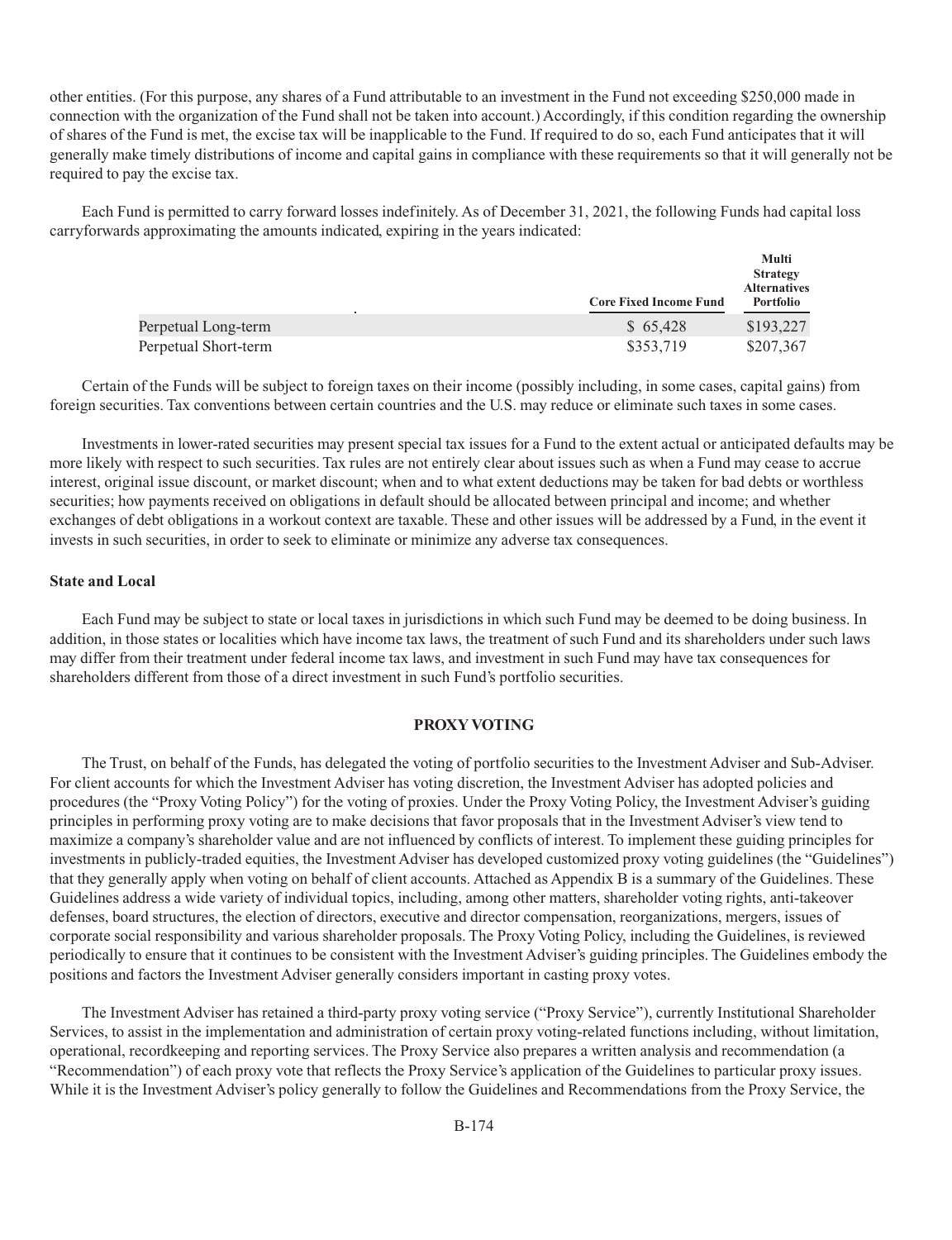Investment Adviser's portfolio management teams ("Portfolio Management Teams") may on certain proxy votes seek approval to diverge from the Guidelines or a Recommendation by following an "override" process. Such decisions are subject to a review and approval process, including a determination that the decision is not influenced by any conflict of interest. A Portfolio Management Team that receives approval through the override process to cast a proxy vote that diverges from the Guidelines and/or a Recommendation may vote differently than other Portfolio Management Teams that did not seek to override that vote. In forming their views on particular matters, the Portfolio Management Teams are also permitted to consider applicable regional rules and practices, including codes of conduct and other guides, regarding proxy voting, in addition to the Guidelines and Recommendations. The Investment Adviser may hire other service providers to replace or supplement the Proxy Service with respect to any of the services the Investment Adviser currently receives from the Proxy Service.

GSAM conducts periodic due diligence meetings with the Proxy Service which include, but are not limited to, a review of the Proxy Service's general organizational structure, new developments with respect to research and technology, work flow improvements and internal due diligence with respect to conflicts of interest.

From time to time, the Investment Adviser may face regulatory, compliance, legal or logistical limits with respect to voting securities that they may purchase or hold for client accounts, which can affect the Investment Adviser's ability to vote such proxies, as well as the desirability of voting such proxies. Among other limits, federal, state and foreign regulatory restrictions or company specific ownership limits, as well as legal matters related to consolidated groups, may restrict the total percentage of an issuer's voting securities that the Investment Adviser can hold for clients and the nature of the Investment Adviser's voting in such securities. The Investment Adviser's ability to vote proxies may also be affected by, among other things: (i) late receipt of meeting notices; (ii) requirements to vote proxies in person: (iii) restrictions on a foreigner's ability to exercise votes; (iv) potential difficulties in translating the proxy; (v) requirements to provide local agents with unrestricted powers of attorney to facilitate voting instructions; and (vi) requirements that investors who exercise their voting rights surrender the right to dispose of their holdings for some specified period in proximity to the shareholder meeting.

The Investment Adviser has adopted policies and procedures designed to prevent conflicts of interest from influencing its proxy voting decisions that the Investment Adviser makes on behalf of a client account. These policies and procedures include the Investment Adviser's use of the Guidelines and Recommendations from the Proxy Service, the override approval process previously discussed, and the establishment of information barriers between the Investment Adviser and other businesses within The Goldman Sachs Group, Inc. Notwithstanding such proxy voting policies and procedures, actual proxy voting decisions of the Investment Adviser may have the effect of benefitting the interests of other clients or businesses of other divisions or units of Goldman Sachs and/or its affiliates.

SSGA Funds Management, Inc., the Sub-Adviser to the Equity Index Fund, has also adopted policies and procedures for the voting of proxies. SSGA FM seeks to vote proxies in the best interests of its clients. In the ordinary course of business, this entails voting proxies in a way which SSGA FM believes will maximize shareholder value of the Fund's holdings. A more detailed description of SSGA FM's proxy voting policy is included in Appendix C of the SAI.

Voting decisions with respect to fixed income securities and the securities of privately held issuers generally will be made by a Fund's managers based on their assessment of the particular transactions or other matters at issue.

Information regarding how the Funds voted proxies relating to portfolio securities during the most recent 12-month period ended June 30 is available on or through the Funds' website at [www.gsam.com/content/gsam/us/en/advisors/resources/clientservice/](http://www.gsam.com/content/gsam/us/en/advisors/resources/clientservice/) proxyvoting.html without charge and on the SEC's website at www.sec.gov.

# **PAYMENTS TO OTHERS (INCLUDING INTERMEDIARIES)**

The Investment Adviser, Distributor and/or their affiliates may make payments to participating insurance companies, and other financial intermediaries and securities dealers ("Intermediaries") and other persons from time to time to promote the sale, distribution and/or servicing of shares of the Funds. These payments ("Additional Payments") are made out of the Investment Adviser's, Distributor's and/or their affiliates' own assets (which may come directly or indirectly from fees paid by the Funds), are not an additional charge to the Funds or their shareholders, and do not change the price paid by investors for the purchase of a Fund's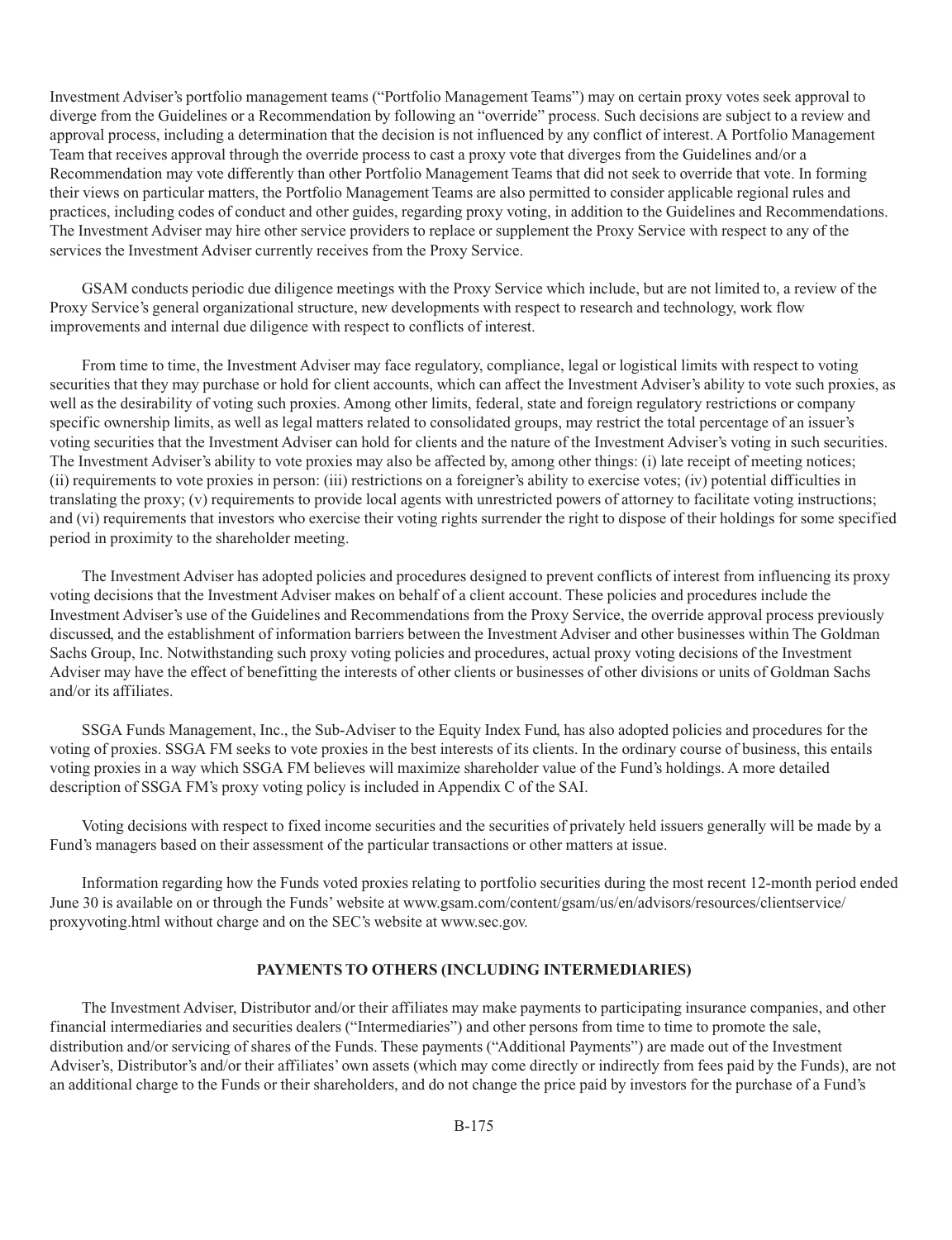shares or the amount a Fund receives as proceeds from such purchases. Although paid by the Investment Adviser, Distributor, and/or their affiliates, the Additional Payments are in addition to the distribution and service fees paid by the Funds to the Intermediaries as described in the Funds' Prospectuses and this SAI.

The Additional Payments are intended to compensate Intermediaries and other persons for, among other things: marketing shares of the Funds, which may consist of payments relating to Funds included on preferred or recommended fund lists or in certain sales programs from time to time sponsored by the recipients; "due diligence" examination and/or review of the Funds from time to time; access to the Intermediaries' registered representatives or salespersons, including at conferences and other meetings; assistance in training and education of personnel; "finders" or "referral fees" for directing investors to the Funds; marketing support fees for providing assistance in promoting the sale of Fund shares (which may include promotions in communications with the Intermediaries' customers, registered representatives and salespersons); the support or purchase of technology platforms/software offered by the Investment Adviser, Distributor and/or their affiliates or third parties (which may be used by Intermediaries to provide advisory and/or brokerage services to their customers); provision of analytical or other data to the Investment Adviser or its affiliates relating to sales of shares of the Funds; and/or other specified services intended to assist in the distribution and marketing of the Funds, including provision of consultative services to the Investment Adviser or its affiliates relating to marketing of the Funds and/or sale of shares of the Funds. In addition, the Investment Adviser, Distributor and/or their affiliates may make Additional Payments (including through sub-transfer agency and networking agreements) for sub-accounting, administrative, shareholder processing and/or recordkeeping services that are in addition to the transfer agent, shareholder administration, servicing and processing fees paid by the Funds, including Additional Payments to third-party recordkeepers and/or administrators of retirement plan sponsors (which may reduce the cost to retirement plan sponsors for retaining third-party recordkeepers and/or administrators). These Additional Payments may exceed amounts earned on these assets by the Investment Adviser, Distributor and/or their affiliates for the performance of these or similar services. The Additional Payments may be a fixed dollar amount; may be based on the number of customer accounts maintained by an Intermediary or other person that provides services to you; may be based on a percentage of the value of shares sold to, or held by, customers of the Intermediary or other person involved; or may be calculated on another basis. The Additional Payments are negotiated with each recipient based on a range of factors, including but not limited to the recipient's ability to attract and retain assets (including particular classes of Fund shares), target markets, customer relationships, quality of service and industry reputation. Although the individual components may be higher or lower and the total amount of Additional Payments made to any recipient in any given year will vary, the amount of these Additional Payments (excluding payments made through sub-transfer agency and networking agreements), on average, is normally not expected to exceed 0.50% (annualized) of the amount sold or invested through a recipient.

These Additional Payments may be significant to certain Intermediaries and other persons, and may be an important factor in an Intermediary or other person's willingness to support the sale of the Funds through its distribution system.

The Investment Adviser, Distributor and/or their affiliates may be motivated to make Additional Payments since they promote the sale of Fund shares to clients of the recipients and the retention of those investments by those clients. To the extent recipients sell more shares of the Funds or retain shares of the Funds in their clients' accounts, the Investment Adviser and Distributor benefit from the incremental management and other fees paid by the Funds with respect to those assets.

In addition, certain Intermediaries and other persons may have access to certain research and investment services from the Investment Adviser, Distributor and/or their affiliates. Such research and investment services ("Additional Services") may include research reports; economic analysis; portfolio analysis, portfolio construction and similar tools and software; business planning services; certain marketing and investor education materials and strategic asset allocation modeling. The recipient may not pay for these products or services or may only pay for a portion of the total cost of these products or services. The cost of the Additional Services and the particular services provided may vary from recipient to recipient.

The Additional Payments made by the Investment Adviser, Distributor and/or their affiliates or the Additional Services received by an Intermediary or other person may vary with respect to the type of fund (e.g., equity fund, fixed income fund or money market fund) sold by or through the Intermediary or other person. In addition, the Additional Payment arrangements may include breakpoints in compensation which provide that the percentage rate of compensation varies as the dollar value of the amount sold or invested through an Intermediary or other person increases.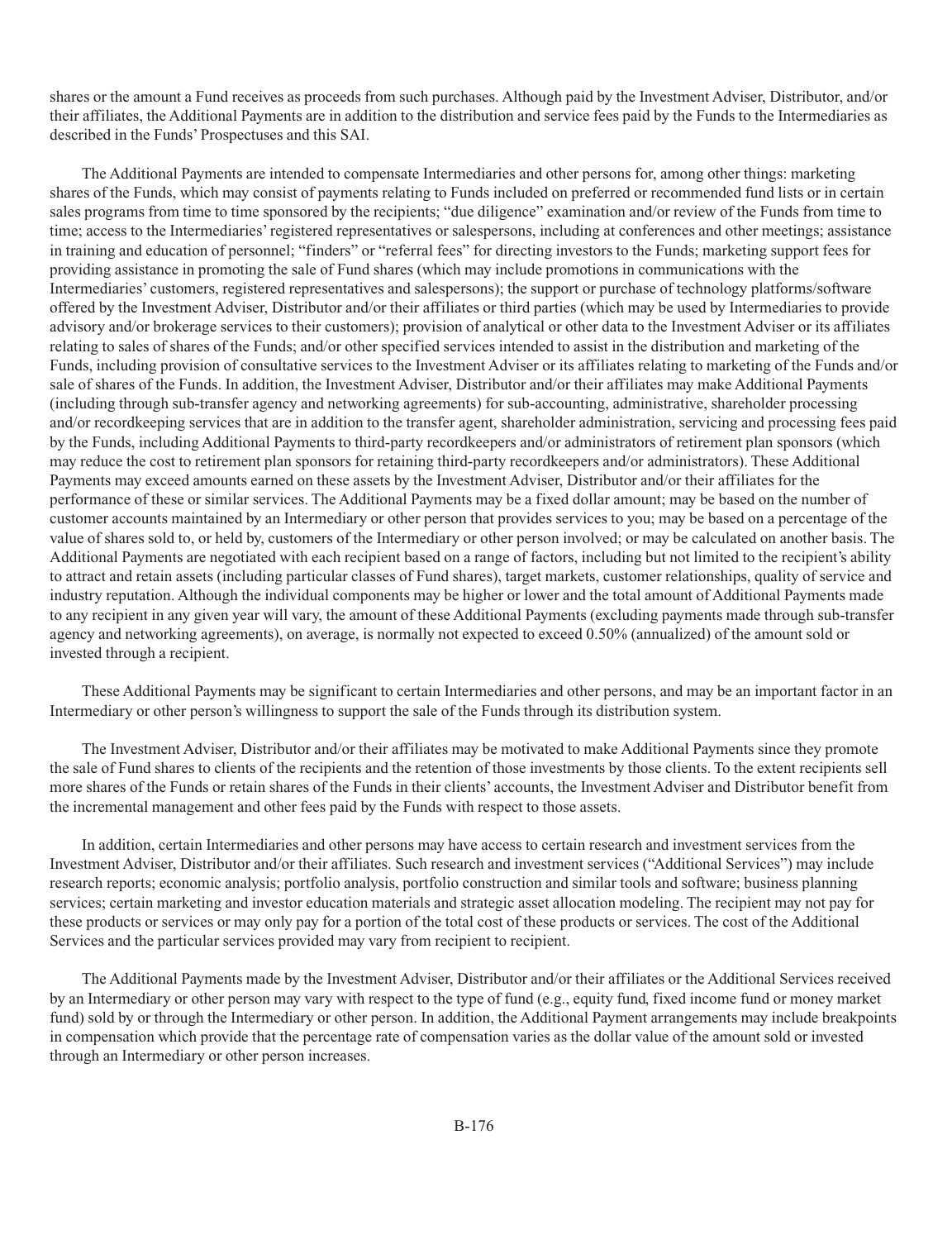The presence of these Additional Payments or Additional Services, the varying fee structure and the basis on which an Intermediary compensates its registered representatives or salespersons may create an incentive for a particular Intermediary, registered representative, salesperson or other person to highlight, feature or recommend funds, including the Funds, or other investments based, at least in part, on the level of compensation paid. Additionally, if one mutual fund sponsor makes greater distribution payments than another, a recipient of these payments may have an incentive to recommend one fund complex over another. Similarly, if an Intermediary or other person receives more distribution assistance for one share class versus another, that Intermediary or other person may have an incentive to recommend that share class. Because Intermediaries and other persons may be paid varying amounts per class for sub-transfer agency and related recordkeeping services, the service requirements of which also may vary by class, this may create an additional incentive for financial firms and their financial advisers to favor one fund complex over another, or one fund class over another. You should consider whether such incentives exist when evaluating any recommendations from an Intermediary or other person to purchase or sell Shares of the Funds and when considering which share class is most appropriate for you.

For the year ended December 31, 2021, the Investment Adviser, Distributor and their affiliates made Additional Payments out of their own assets to approximately 204 recipients, totaling approximately \$158.9 million (excluding payments made through sub-transfer agency and networking agreements and certain other types of payments described below), with respect to all of the Funds of the Trust, all of the funds in an affiliated investment company, Goldman Sachs Trust, Goldman Sachs Trust II, and Goldman Sachs Real Estate Diversified Income Fund. During the year ended December 31, 2021, the Investment Adviser, Distributor and/or their affiliates had contractual arrangements to make Additional Payments to the persons of the Trust, Goldman Sachs Trust, Goldman Sachs Trust II, and Goldman Sachs Real Estate Diversified Income Fund listed below (or their affiliates or successors), among others. This list will change over time, and any additions, modifications or deletions thereto that have occurred since December 31, 2021 are not reflected. Additional persons may receive payments in 2022 and in future years. Certain arrangements are still being negotiated, and there is a possibility that payments will be made retroactively to persons not listed below.

> ADP Broker-Dealer, Inc. ADP LLC ADP, Inc. Allstate Life Insurance Company Allstate Life Insurance Company of New York Amalgamated Bank of Chicago American Enterprise Investment Services, Inc. (AEIS) American General Life Insurance Company American National Trust and Investment Management Company dba Old National Trust Company (Oltrust & Co.) American United Life Insurance Company Ameriprise Financial Services LLC/Ameriprise financial Services Inc. Ascensus, LLC. Associated Trust Company, N.A. Banc of America Securities LLC BancorpSouth Bank of New York Bankers Trust Company BB&T Capital Markets BMO Harris Bank N.A.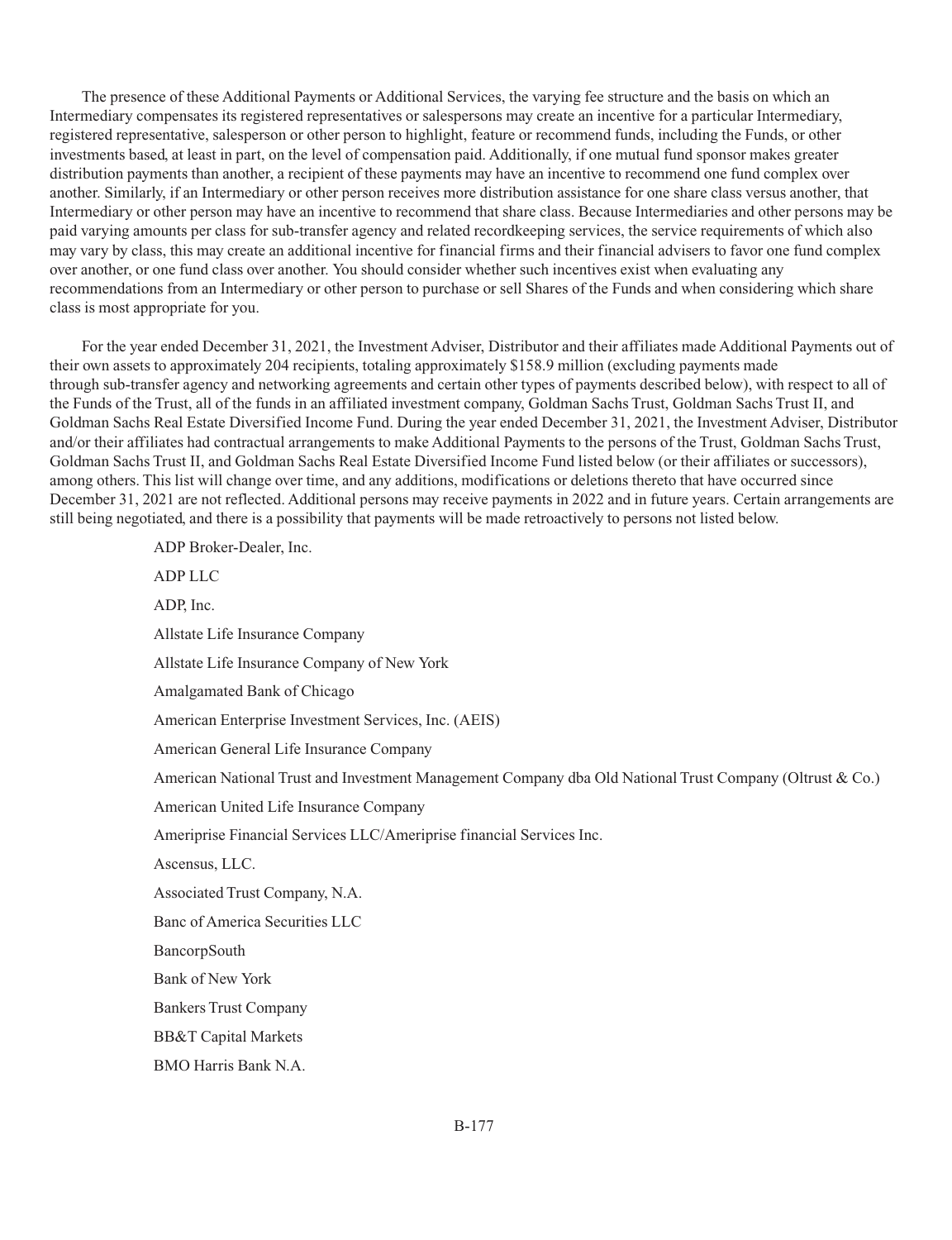BMO Nesbitt Burns BNY Mellon National Association BOSC, Inc. Branch Banking and Trust Company Brighthouse Life Insurance Company Brown Brothers Harriman & Co. C.M. Life Insurance Company California Department of Human Resources Catalyst Corporate Federal Credit Union Cetera Advisor Networks LLC Cetera advisors LLC Cetera Financial Group Cetera Financial Specialists LLC Cetera Investment Services LLC Charles Schwab & Co., Inc. Chicago Mercantile Exchange, Inc. Citi Custody Citibank N.A. Citigroup Global Markets, Inc. Citizens Bank National Association CME Shareholder Servicing LLC Comerica Bank Comerica Securities, Inc. Commerce Bank Commerce Bank, N.A. Commerce Trust Co. Commonwealth Annuity and Life Insurance Company Commonwealth Equity Services, Inc. dba Commonwealth Financial Network Companion Life Insurance Company Compass Bank Computershare Trust Company, N.A. Connecticut General Life Insurance Company Continental Stock Transfer & Trust Company Credit Suisse Securities (USA) LLC Dain Rauscher Inc.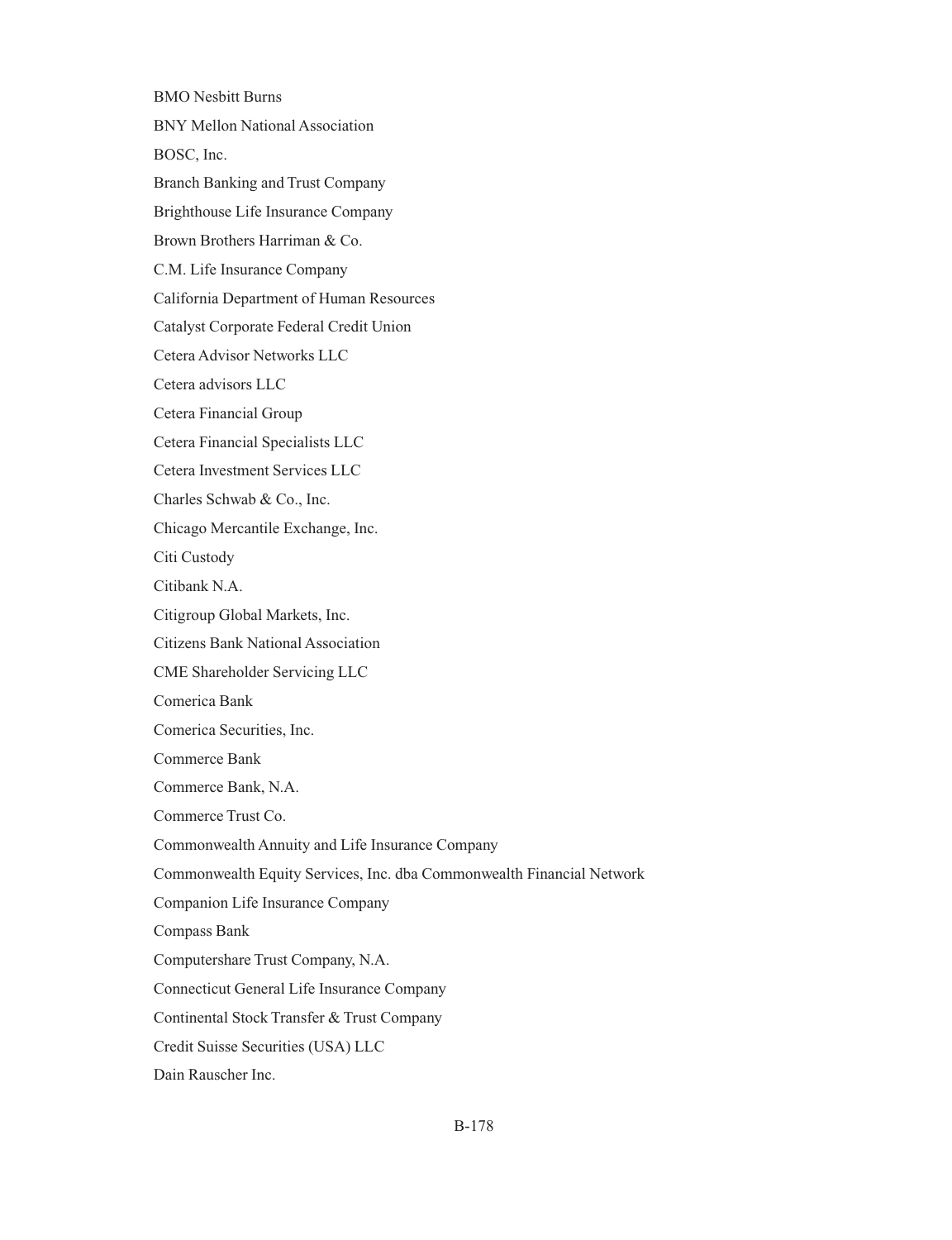Deutsche Bank Trust Company Americas Diversified Investment Advisors Drexel Hamilton, LLC Edward D. Jones & Co., L.P. Enterprise Bank & Trust Farmers New World Life Insurance Company Federal Deposit Insurance Corporation Fidelity Brokerage Services LLC Fidelity Investments Institutional Operations Company Fidelity Investments Institutional Operations Company, Inc. Fifth Third Bank Fifth Third Securities Inc. First Allied Securities Inc First Commercial Bank, N.A. First Hawaiian Bank First National Bank of Omaha FIS Business Systems LLC Forethought Life Insurance Company Fulton Bank, N.A. Fulton Financial Advisors, National Association Genworth Life and Annuity Insurance Company Genworth Life Insurance Company Genworth Life Insurance Company of New York GreatBanc Trust Co. Great-West Financial Retirement Plan Services, LLC Great-West Life & Annuity Insurance Company GW Capital Management, LLC GWFS Equities, Inc. GWFS Equities, Incorporated **HANCO** Hartford Life Insurance Company Hazeltree Fund Services, Inc. Hewitt Associates LLC; Alight Solutions LLC Horace Mann Life Insurance Company HSBC Bank U.S.A., N.A.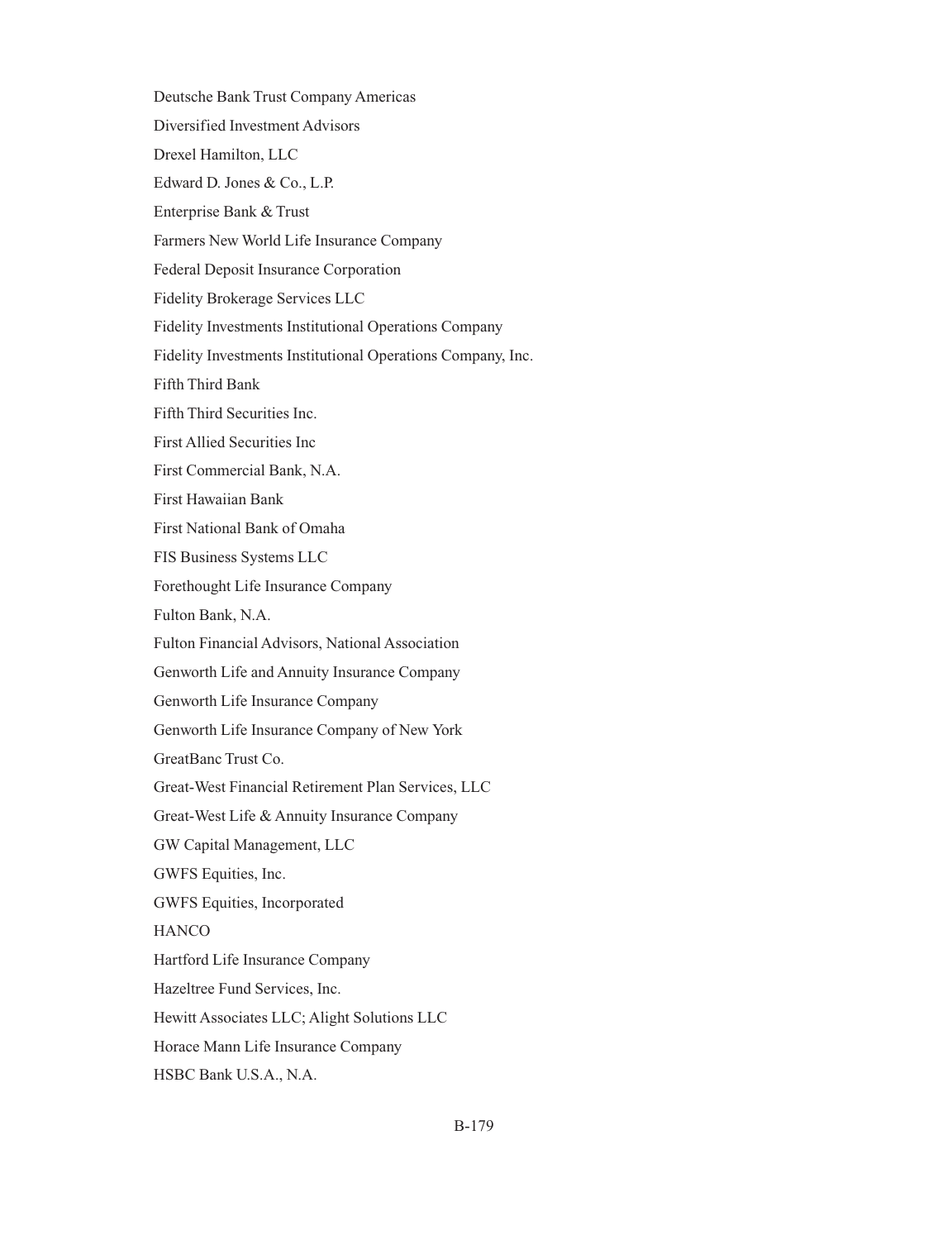HSBC Bank USA Hunt, Dupree & Rhine Huntington Securities ICMA RC-Services, LLC ICMA Retirement Corporation Institutional Cash Distributors (division of Merriman Curhan Ford & Co.) Investmart, Inc. J.P. Morgan Institutional Investments Inc. Jefferies LLC Jefferson National Life Insurance Company Jefferson National Life Insurance Company of New York Jefferson Pilot Financial Insurance Company John Hancock Trust Company JPMorgan Chase Bank, N.A. JPMorgan Securities, Inc Key Bank N.A. LaSalle Bank, N.A. Law Debenture Trust Company of New York Lincoln Benefit Life Company Lincoln Life & Annuity Company of New York Lincoln Retirement Services Company, LLC LOOP CAPITAL MARKETS LLC LPL Financial Corporation LPL Financial LLC M&I Brokerage Services, Inc. M&I Data Services (division of The Marshall & Ilsley Corportation) M&T Bank M&T Securities, Inc. Massachusetts Mutual Life Insurance Company MassMutual Retirement Services, LLC Matrix Financial Solutions Matrix Trust Company McCready and Keene, Inc Members Life Insurance Company Merrill Lynch, Pierce, Fenner & Smith Incorporated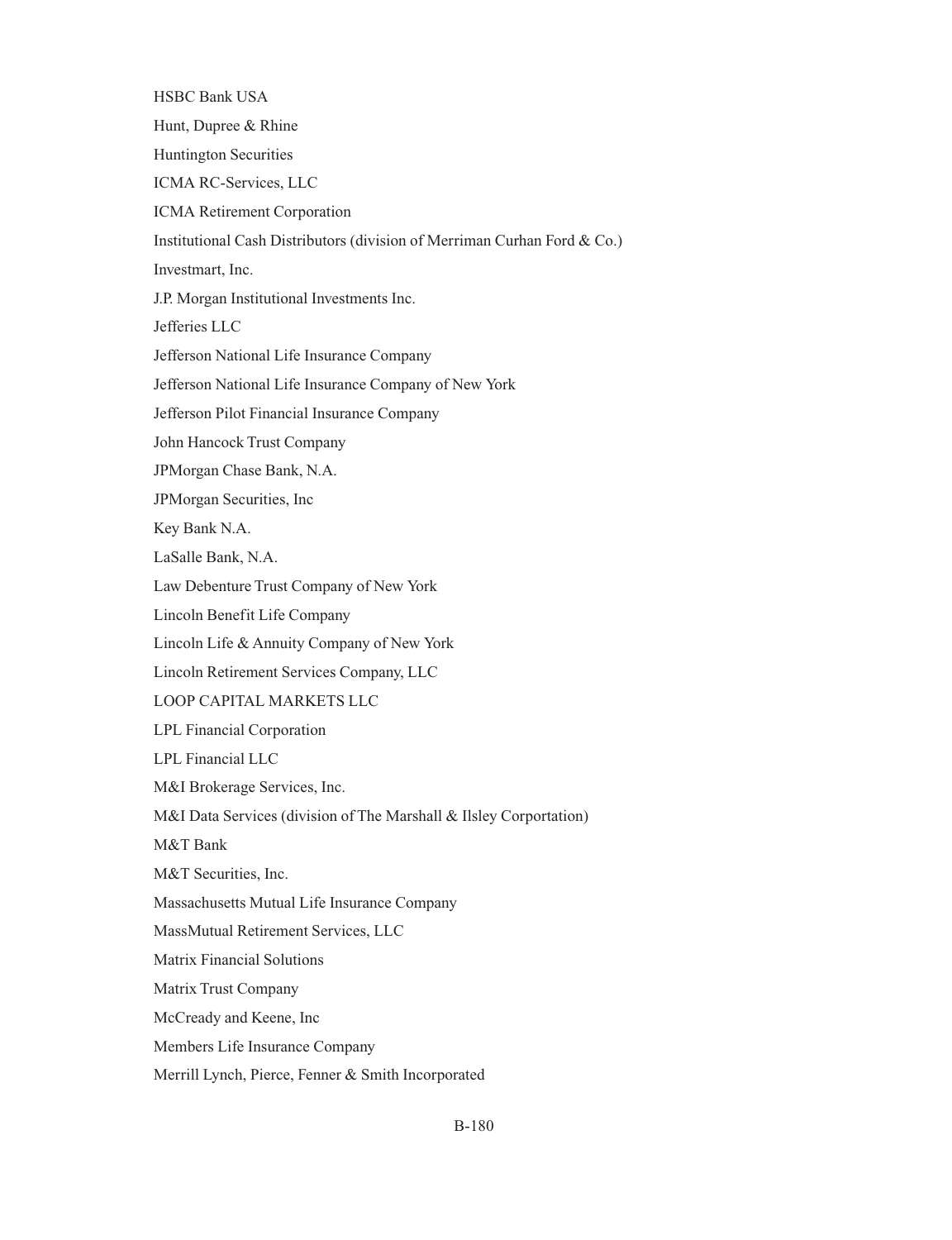MidFirst Bank Midland National Life Insurance Company Minnesota Life Insurance Company MML Distributors, LLC Moreton Capital Markets, LLC Morgan Stanley & Co. LLC Morgan Stanley Smith Barney LLC MSCS Financial Services Division of Broadridge Business Process Outsourcing, LLC MSCS Financial Services, LLC MSEC, LLC National Financial Services LLC National Security Life and Annuity Company Nationwide Financial Services, Inc. Newport Group, Inc. Newport Retirement Services, Inc. Ohio National Equities, Inc. Oppenheimer & Co. Inc. Pacific Life & Annuity Company; Pacific Life Insurance company Parkside Financial Bank & Trust Pershing LLC PNC Bank, N.A. PNC Bank, National Organization PNC Capital Markets LLC Principal Life Insurance Company Protective Life Insurance Company PruCo Life Insurance Company PruCo Life Insurance Company of New Jersey R. SEELAUS & CO., LLC Raymond James & Associates, Inc. Raymond James Financial Services RBC Capital Markets, LLC Regions Bank Reliance Trust Company Reliance Trust Company; Daily Access Concepts RiverSource Life Insurance Co. of New York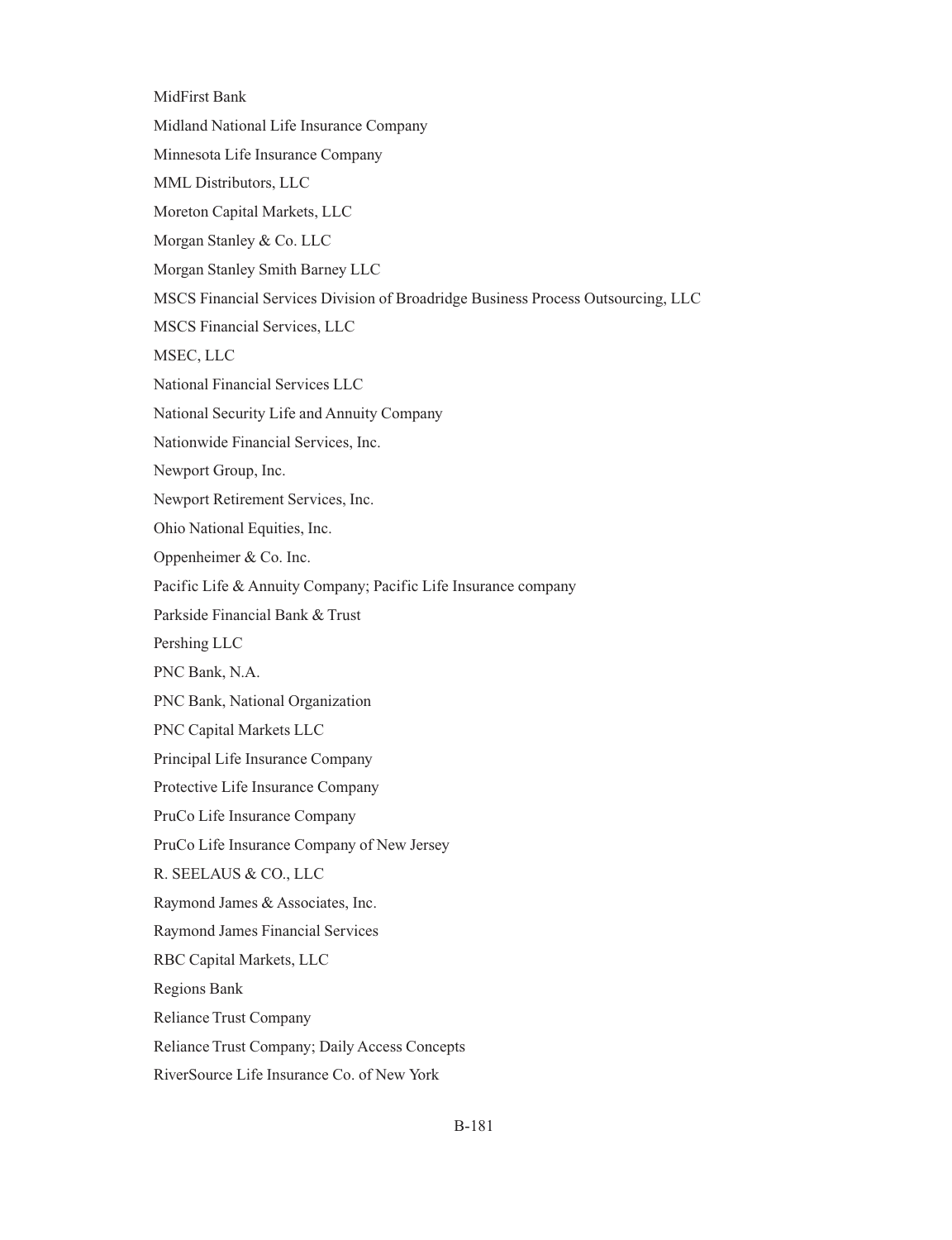RiverSource Life Insurance Company Robert W. Baird & Co. Incorporated Scott & Stringfellow Security Benefit Life Insurance Company Security Distributors, Inc. Signature Bank Standard Insurance Company State Street Bank and Trust Company State Street Global Markets, LLC Sun Life Assurance Company of Canada (U.S.) Sun Life Insurance and Annuity Company of New York Sungard Institutional Brokerage, Inc. SunTrust Bank SunTrust Robinson Humphrey, Inc. T. Rowe Price Retirement Plan Services, Inc. TD Ameritrade Inc. TD Bank National Association Teachers Insurance and Annuity Association of America The Glenmede Trust Company N.A. The Lincoln National Life Insurance Company The Northern Trust Company The Ohio National Life Insurance Company The Prudential Insurance Company of America The Travelers Insurance Company The Travelers Life and Annuity Company The United States Life Insurance Company in the City of New York The Vanguard Group, Inc. The Variable Annuity Life Insurance Company Transamerica Financial Life Insurance Company Transamerica Life Insurance Company Treasury Curve, LLC Trustmark National Bank U.S. Bank, N.A. UBS Financial Services Inc. Union Bank, N.A.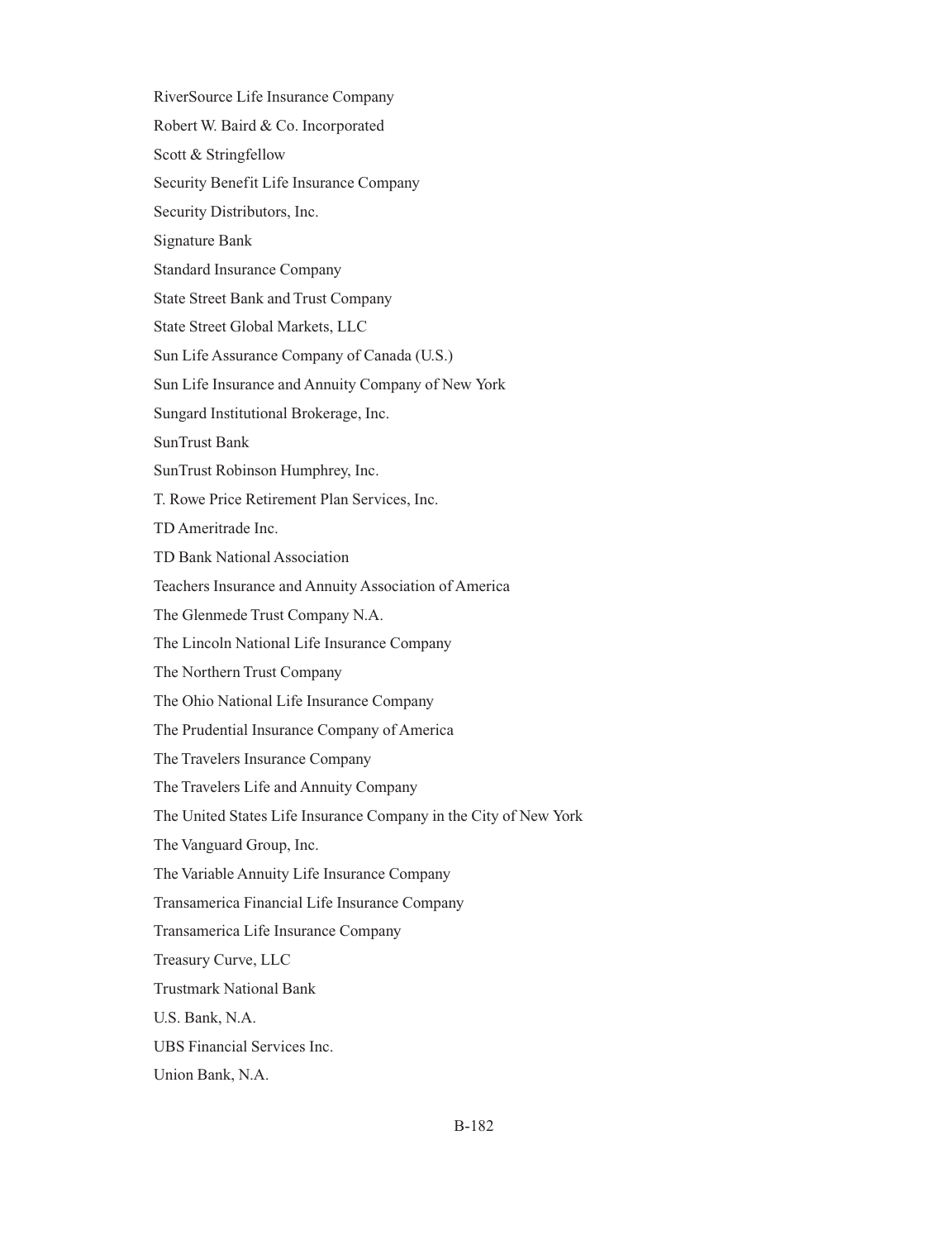United of Omaha Life Insurance Company VALIC Retirement Services Company Voya Financial Partners, LLC Voya Institutional Plan Services, LLC Voya Retirement Advisors, LLC Voya Retirement Insurance and Annuity Company Wachovia Capital Markets, LLC Wells Fargo Bank Wells Fargo Bank, N.A. Wells Fargo Clearing Services, LLC. Wells Fargo Corporate Trust Services Wells Fargo Securities LLC Western Alliance Bank Wilmington Trust Retirement and Institutional Services Company Zions Bank Zurich American Life Insurance Company

Your Intermediary, or any other person that provides services to you, may charge you additional fees or commissions other than those disclosed in the Prospectuses. Shareholders should contact their Intermediary, or any other person that provides services to you, for more information about the Additional Payments or Additional Services they receive and any potential conflicts of interest, as well as for information regarding any fees and/or commissions it charges. For additional questions, please contact Goldman Sachs Funds at 1-800-621-2550.

Not included on the list above are other subsidiaries of Goldman Sachs who may receive revenue from the Investment Adviser, Distributor and/or their affiliates through intra-company compensation arrangements and for financial, distribution, administrative and operational services.

Furthermore, the Investment Adviser, Distributor and/or their affiliates may, to the extent permitted by applicable regulations, sponsor various trainings and educational programs and reimburse investors for certain expenses incurred in connection with accessing the Funds through portal arrangements. The Investment Adviser, Distributor and their affiliates may also pay for the travel expenses, meals, lodging and entertainment of Intermediaries and their salespersons and guests in connection with educational, sales and promotional programs subject to applicable FINRA regulations. Other compensation may also be offered from time to time to the extent not prohibited by applicable federal or state laws or FINRA regulations. This compensation is not included in, and is made in addition to, the Additional Payments described above.

#### **OTHER INFORMATION**

# **Selective Disclosure of Portfolio Holdings Information and Portfolio Characteristics Information**

The Board of Trustees of the Trust and the Investment Adviser have adopted a policy on the selective disclosure of portfolio holdings information and portfolio characteristics information. The policy seeks to (1) ensure that the disclosure of portfolio holdings information and portfolio characteristics information is in the best interest of Fund shareholders; and (2) address the conflicts of interest associated with the disclosure of portfolio holdings information and portfolio characteristics information. The policy provides that neither a Fund nor the Trust's officers or Trustees, nor the Investment Adviser, Distributor or any agent, or any employee thereof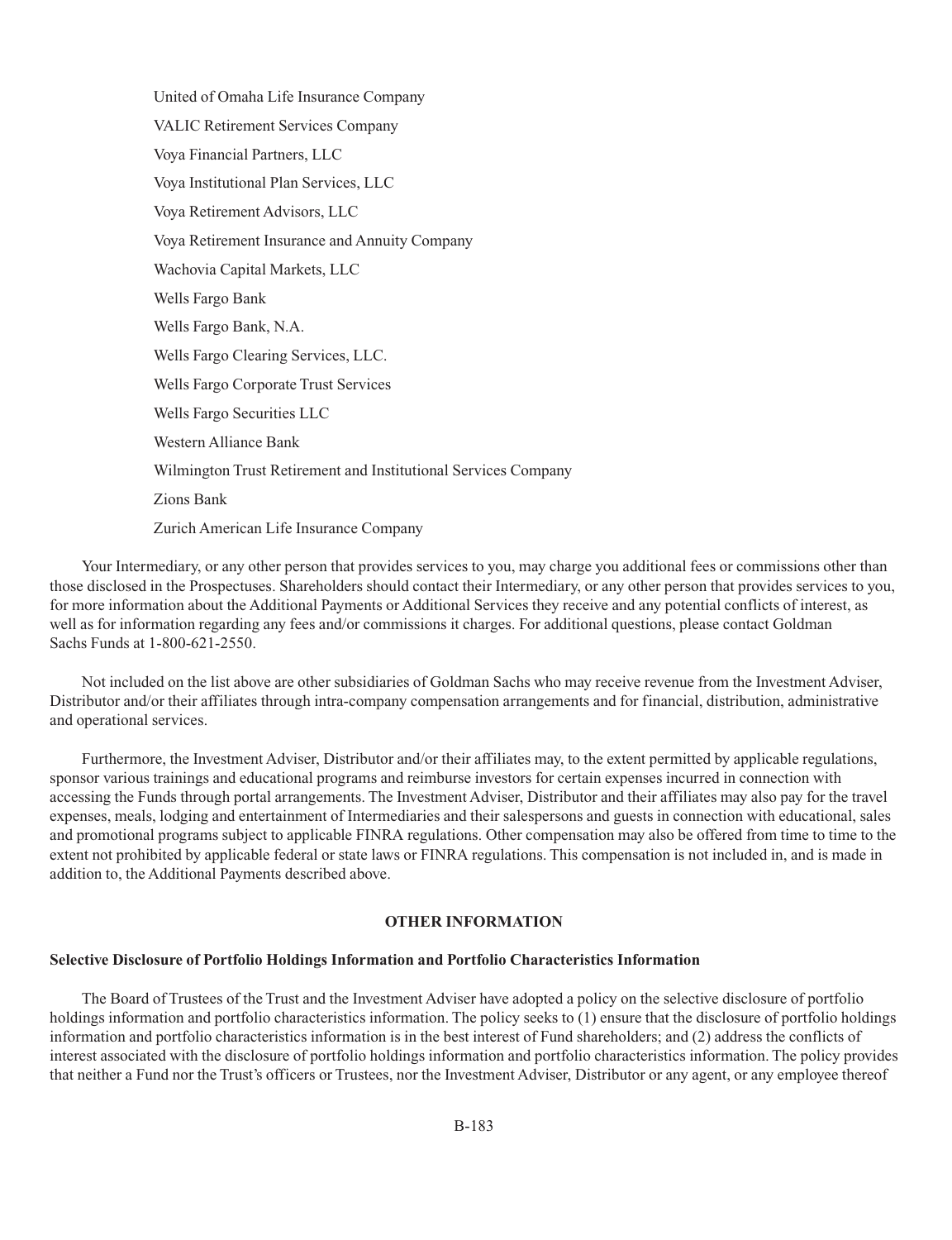("Fund Representative"), will disclose a Fund's portfolio holdings information or portfolio characteristics information to any person other than in accordance with the policy. For purposes of the policy, "portfolio holdings information" means a Fund's actual portfolio holdings, as well as non-public information about its trading strategies or pending transactions. Portfolio holdings information does not include summary or statistical information which is derived from (but does not include) individual portfolio holdings ("portfolio characteristics information").

Under the policy, neither a Fund nor any Fund Representative may solicit or accept any compensation or other consideration in connection with the disclosure of portfolio holdings information or portfolio characteristics information. A Fund Representative may generally provide portfolio holdings information and material portfolio characteristics information to third parties if such information has been included in a Fund's public filings with the SEC or is disclosed on the Funds' publicly accessible website or is otherwise publicly available.

*Portfolio Holdings Information.* Portfolio holdings information that is not filed with the SEC or disclosed on the Funds' publicly available website may be provided to third parties (including, without limitation, individuals, institutional investors, intermediaries that sell shares of the Fund, consultants and third-party data providers) only for legitimate business purposes and only if the third-party recipients are required to keep all such portfolio holdings information confidential and are prohibited from trading on the information they receive in violation of the federal securities laws. Disclosure to such third parties must be approved in advance by the Investment Adviser's legal or compliance department. Disclosure to providers of auditing, custody, proxy voting and other similar services; rating and ranking organizations; lenders and other third-party service providers that may obtain access to such information in the performance of their contractual duties to the Funds will generally be permitted. In general, each recipient of non-public portfolio holdings information must sign a confidentiality agreement and agree not to trade on the basis of such information in violation of the federal securities laws, although this requirement will not apply when the recipient is otherwise subject to a duty of confidentiality.

In accordance with the policy, the identity of those recipients who receive non-public portfolio holdings information on an ongoing basis is as follows: the Investment Adviser and its affiliates, the Funds' independent registered public accounting firm, the Funds' custodian, the Funds' legal counsel—Dechert LLP, the Funds' tax service provider—Deloitte & Touche LLP, the Funds' financial printer—Donnelley Financial Solutions Inc., the Funds' proxy voting service—ISS, the Funds' class action processing service provider—Financial Recovery Technologies, LLC and the Investment Company Institute (Government Money Market Fund only). KPMG LLP, an investor in certain Underlying Funds, also receives certain non-public portfolio holdings information on an ongoing basis in order to facilitate compliance with the auditor independence requirements to which it is subject. With respect to Trend Driven Allocation Fund, Participating Insurance Companies that invest in the Fund may, upon request, receive a report periodically (e.g., daily or weekly) that summarizes the Fund's current asset allocation profile. In addition, the Core Fixed Income Fund provides non-public portfolio holdings information to Standard & Poor's to allow the Fund to be rated by it, and certain Goldman Sachs Equity Funds provide non-public portfolio holdings information to FactSet, a provider of global financial and economic information. These entities are obligated to keep such information confidential. Third-party providers of custodial services to the Funds may release non-public portfolio holdings information of the Funds only with the permission of certain Fund Representatives. From time to time portfolio holdings information may be provided to broker-dealers, prime brokers, FCMs or derivatives clearing merchants in connection with a Fund's portfolio trading activities. In providing this information, reasonable precautions, including, but not limited to, the execution of a non-disclosure agreement and limitations on the scope of the portfolio holdings information disclosed, are taken to avoid any potential misuse of the disclosed information. All marketing materials prepared by the Trust's principal underwriter are reviewed by Goldman Sachs' Compliance department for consistency with the policy.

The Equity Funds (except for the Equity Insights Funds) described in this SAI currently intend to publish on the Trust's website (http://www.gsamfunds.com/vit) complete portfolio holdings for each Equity Fund as of the end of each calendar quarter subject to a fifteen calendar day lag between the date of the information and the date on which the information is disclosed. In addition, the Equity Funds (including the Equity Insights Funds) intend to publish month-end top ten holdings on the Trust's website subject to a fifteen calendar day lag between the date of the information and the date on which the information is disclosed. The Equity Insights Funds currently intend to publish on the Trust's website complete portfolio holdings for each Equity Insights Fund as of the end of each fiscal quarter subject to a sixty calendar-day lag between the date of the information and the date on which the information is disclosed. The Equity Insights Funds may however, at their discretion, publish these holdings earlier than sixty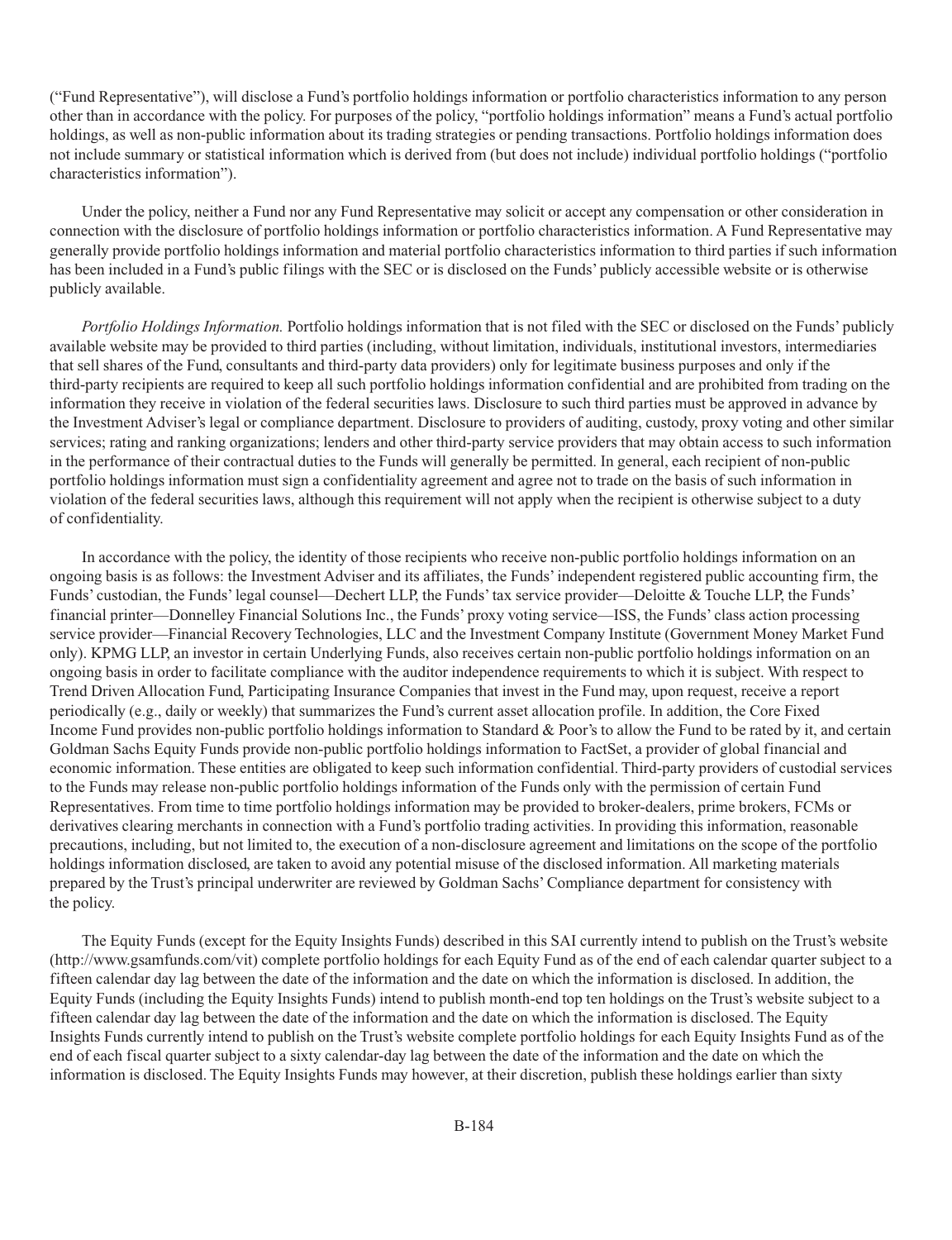calendar days, if deemed necessary by the Funds. The Core Fixed Income Fund described in this SAI currently intends to publish complete portfolio holdings on its website as of the end of each fiscal quarter, subject to a thirty calendar day lag between the date of the information and the date on which the information is disclosed. In addition, the Core Fixed Income Fund will publish month-end top ten holdings, on its website subject to a fifteen day lag between the date of the information and the date on which the information is disclosed. The Trend Driven Allocation Fund currently intends to publish on the Trust's website complete portfolio holdings for the Fund as of the end of each calendar month subject to a ten calendar day lag between the date of the information and the date on which the information is disclosed. In addition, the Fund publishes selected portfolio holdings information as of the end of each month on its website subject to a fifteen day lag between the date of the information and the date on which the information is disclosed. Portfolio holdings information for the Multi-Strategy Alternatives Portfolio may be made available periodically on the Portfolio's website (http://www.gsamfunds.com/vit). For information regarding the disclosure of an Underlying Fund's portfolio securities holdings, see the applicable Underlying Fund's prospectus and SAI. The Government Money Market Fund publishes on its website a schedule of its portfolio holdings, including the Fund's WAM and WAL (and certain related information as required by Rule 2a-7) as of the last business day of each month, no later than five business days after the end of the prior month. This information is available on the Government Money Market Fund's website for at least six months. The Government Money Market Fund also publishes a schedule of its holdings on a weekly basis, with no lag required between the date of the information and the date on which the information is disclosed. This weekly holdings information will be available on the website until the next publication date. In addition, the Government Money Market Fund files more detailed portfolio holdings information with the SEC on Form N-MFP no later than five business days after the end of each month, which will be publicly available on the SEC's website upon filing. The Government Money Market Fund's website contains a link to an SEC website where the Fund's most recent 12 months of publicly available information may be obtained. Finally, notwithstanding its use of the amortized cost method of valuation, the Government Money Market Fund publishes on its website a graph depicting its current market-based NAV per share (rounded to the fourth decimal place), as of each business day for the preceding six months, as of the end of the preceding business day. The Government Money Market Fund's current market-based NAVE is based on available market quotations of the Fund's portfolio securities as provided by a third party pricing vendor or broker as of 3:00 p.m. Eastern Time on the date stated (this valuation methodology also includes marking to market those securities with remaining maturities of 60 days or less). In addition, in the event that the Government Money Market Fund files information regarding certain material events with the SEC on Form N-CR, the Fund will disclose on its website certain information that the Fund is required to report on Form N-CR. Such material events include the provision of any financial support by an affiliated person of the Government Money Market Fund or a decline in weekly liquid assets below 10% of the Fund's total assets. This information will appear on the Government Money Market Fund's website no later than the same business day on which the Fund files Form N-CR with the SEC and will be available on the Fund's website for at least one year. In addition, certain portfolio statistics (other than portfolio holdings information) are available on a daily basis by calling 1-800-621-2550. A Fund may publish on the website complete portfolio holdings information more frequently if it has a legitimate business purpose for doing so. Holdings information may be posted to web portals available only to clients of the Investment Adviser or its affiliates immediately following the posting of such information on the Funds' website. Operational disruptions and other systems disruptions may delay the posting of this information on the Trust's website.

Each Fund files portfolio holdings information within 60 days after the end of each fiscal quarter on Form N-PORT. Portfolio holdings information for the third month of each fiscal quarter will be publicly available on the SEC's website at http://www.sec.gov. Each Fund's complete schedule of portfolio holdings for the second and fourth quarters of each fiscal year is included in the semi-annual and annual reports to shareholders, respectively, and is filed with the SEC on Form N-CSR. A semi-annual or annual report for each Fund will become available to investors within 60 days after the period to which it relates. Each Fund's Forms N-PORT and Forms N-CSR are available on the SEC's website listed above. The portfolio holdings disclosure policies of the Underlying Funds are in the Underlying Funds' respective SAIs.

*Portfolio Characteristics Information*. Material portfolio characteristics information that is not publicly available (e.g., information that is not filed with the SEC or disclosed on the Funds' publicly available website) or calculated from publicly available information may be provided to third parties only if the third-party recipients are required to keep all such portfolio characteristics information confidential and are prohibited from trading on the information they receive in violation of the federal securities laws. Disclosure to such third parties must be approved in advance by the Investment Adviser's legal or compliance department, who must first determine that the Fund has a legitimate business purpose for doing so. In general, each recipient of material, non-public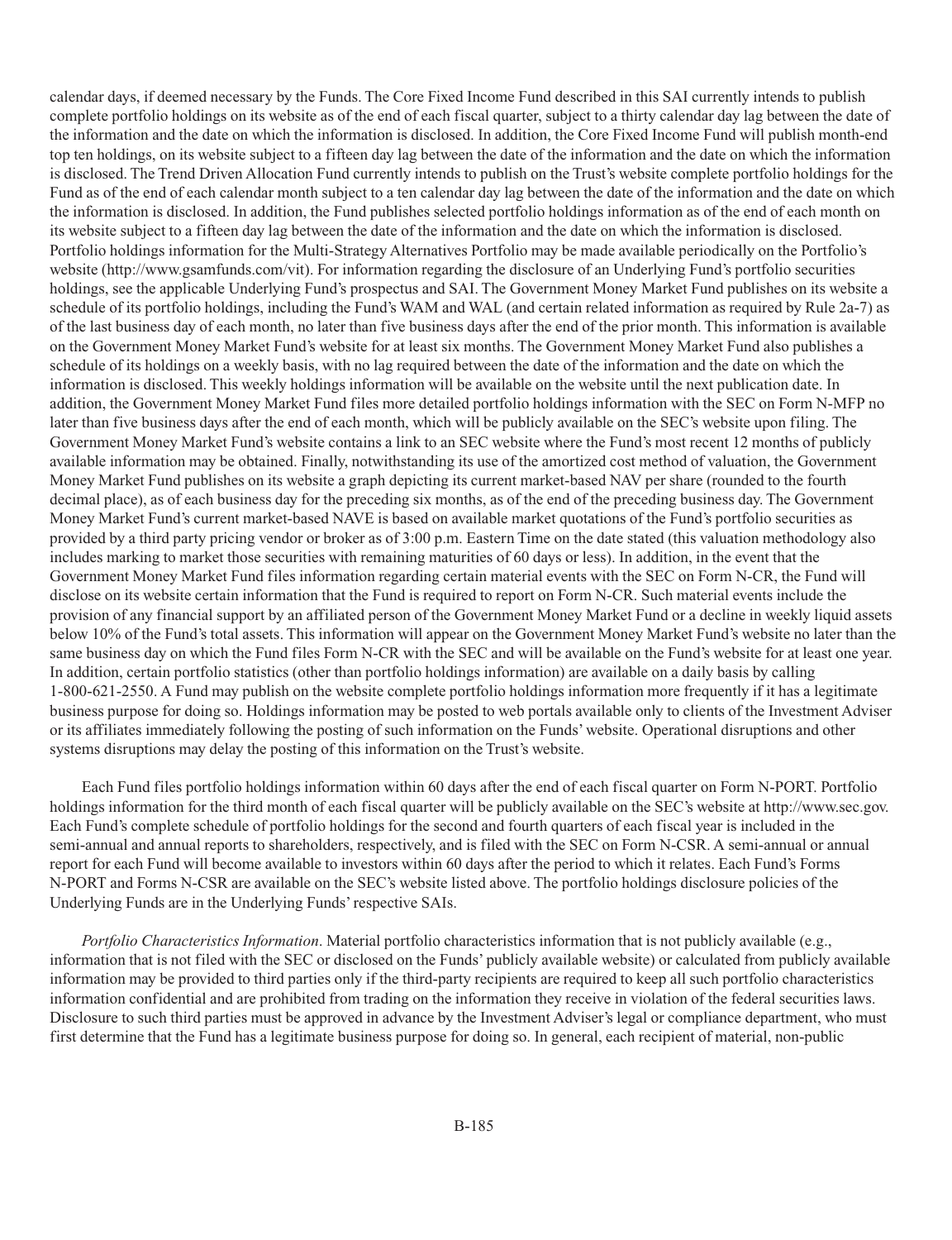portfolio characteristics information must sign a confidentiality agreement and agree not to trade on the basis of such information in violation of the federal securities laws, although this requirement will not apply when the recipient is otherwise subject to a duty of confidentiality.

However, upon request, a Fund will provide certain non-public portfolio characteristics information to any (i) shareholder or (ii) non-shareholder (including, without limitation, individuals, institutional investors, intermediaries that sell shares of the Fund, consultants and third-party data providers) whose request for such information satisfies and/or serves a legitimate business purpose for the Fund. Examples of portfolio characteristics information include, but are not limited to, statistical information about a Fund's portfolio. Portfolio characteristics information that is made available upon request would normally include:

- Asset Allocation Information The allocation of a Fund's portfolio among asset classes, regions, countries, industries, sub-industries, sectors, sub-sectors, strategies or subadvisers; credit quality ratings; and weighted average market capitalization ranges.
- Financial Characteristics Information The financial characteristics of a Fund's portfolio, such as alpha; beta; R-squared; Sharpe ratio; information ratio; standard deviation; tracking error; various earnings and price based ratios (*e.g*., price-to-earnings and price-to-book); value at risk (VaR); duration information; weighted-average maturity/life; portfolio turnover; attribution; and other aggregated risk statistics (*e.g*., aggregate liquidity classification information).

In accordance with the policy, this type of portfolio characteristics information that is made available upon request will be disclosed in accordance with, and subject to the time lag indicated in, the schedule below. This portfolio characteristics information may be requested by calling Goldman Sachs & Co. LLC toll-free at 1-800-526-7384 (for Class A, Class C, Class R and Investor Shareholders) or 1-800-621-2550 (for Institutional, Service, Administration, Separate Account Institutional, Class R6 and Class P Shareholders). Portfolio characteristics information that is otherwise publicly available may be disclosed without these time lags.

The type and volume of portfolio characteristics information that is made available upon request will vary among the Goldman Sachs Funds (depending on the investment strategies and the portfolio management team of the applicable Fund). If portfolio characteristics information is disclosed to one recipient, it must also be disclosed to all other eligible recipients requesting the same information. However, under certain circumstances, the volume of portfolio characteristics information provided to one recipient may differ from the volume of portfolio characteristics information provided to other recipients.

| <b>Type of Information</b>                                                                                              | <b>When Available Upon Request</b>                                                                                                                                                                                                                                             |
|-------------------------------------------------------------------------------------------------------------------------|--------------------------------------------------------------------------------------------------------------------------------------------------------------------------------------------------------------------------------------------------------------------------------|
| <b>Portfolio Characteristics Information</b><br>(Except for Aggregate Liquidity)<br><b>Classification Information</b> ) | Prior to 15 Business Days After Month-End: Cannot disclose without (i) a<br>confidentiality agreement; (ii) an agreement not to trade on the basis of non-public<br>information in violation of the federal securities laws; and (iii) legal or compliance<br>approval.        |
|                                                                                                                         | <b>15 Business Days After Month-End:</b> May disclose to (i) shareholders and (ii) any<br>non-shareholder whose request satisfies and/or serves a legitimate business purpose for<br>the applicable Fund.                                                                      |
| <b>Aggregate Liquidity Classification</b><br><b>Information</b>                                                         | <b>Prior to 90 Calendar Days After Month-End:</b> Cannot disclose without (i) a<br>confidentiality agreement; (ii) an agreement not to trade on the basis of non-public<br>information in violation of the federal securities laws; and (iii) legal or compliance<br>approval. |
|                                                                                                                         | 90 Calendar Days After Month-End: May disclose to (i) shareholders and (ii) any<br>non-shareholder whose request satisfies and/or serves a legitimate business purpose for<br>the applicable Fund.                                                                             |

In addition, the Funds described in this SAI currently intend to publish certain portfolio characteristics information on the Trust's website (http://www.gsamfunds.com/vit) as of the end of each month or fiscal quarter, and such information will generally be subject to a 15 day lag. Operational disruptions and other systems disruptions may delay the posting of this information on the Trust's website or the availability of this information by calling Goldman Sachs & Co. LLC at the toll-free numbers listed above.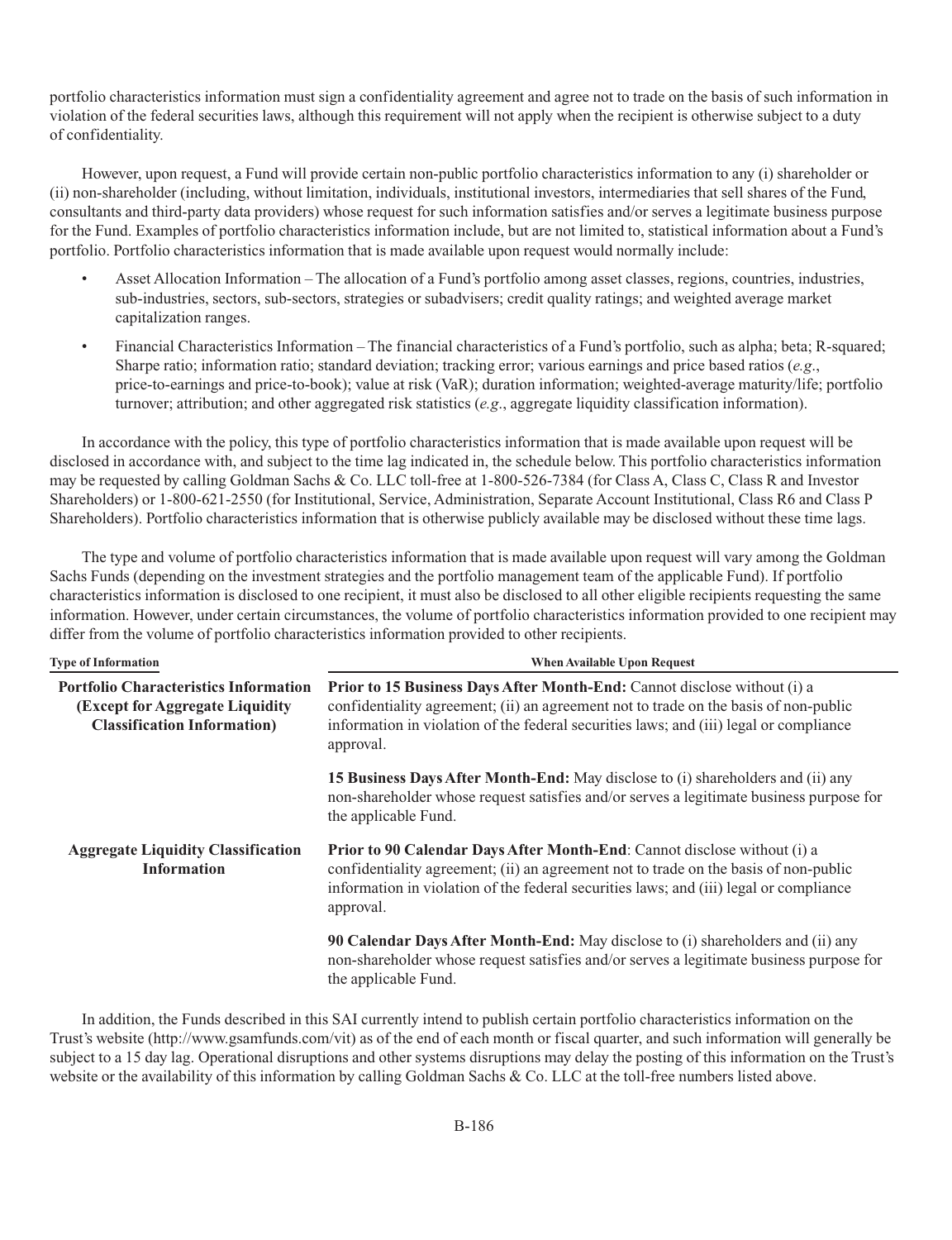*Oversight of the Policy*. Under the policy, Fund Representatives will periodically supply the Board of the Trustees with a list of third parties who receive non-public portfolio holdings information and material, non-public portfolio characteristics information pursuant to an ongoing arrangement subject to a confidentiality agreement and agreement not to trade on the basis of such information in violation of the federal securities laws. In addition, the Board receives information, on a quarterly basis, on such arrangements that were permitted during the preceding quarter. Under the policy, the Investment Adviser's legal and compliance personnel authorize the disclosure of portfolio holdings information and portfolio characteristics information.

#### **Disclosure of Current NAV Per Share**

Each Fund's current NAV per share is available through the Funds' website at www.gsamfunds.com/vit or by contacting the Funds at 1-800-621-2550.

#### **Miscellaneous**

A Fund will redeem shares solely in cash up to the lesser of \$250,000 or 1% of the NAV of the Fund during any 90-day period for any one shareholder. Each Fund, however, reserves the right, in its sole discretion, to pay redemptions by a distribution in-kind of securities (instead of cash) if (i) the redemption exceeds the lesser of \$250,000 or 1% of the NAV of the Fund at the time of redemption; or (ii) with respect to lesser redemption amounts, the redeeming shareholder requests in writing a distribution in-kind of securities instead of cash. The securities distributed in-kind would be valued for this purpose using the same method employed in calculating each Fund's NAV per share. See "NET ASSET VALUE." If a shareholder receives redemption proceeds in-kind, the shareholder should expect to incur transaction costs upon the disposition of the securities received in the redemption. In addition, if you receive redemption proceeds in-kind, you will be subject to market gains or losses upon the disposition of those securities.

The right of a shareholder to redeem shares and the date of payment by each Fund may be suspended for more than seven days for any period during which the New York Stock Exchange is closed, other than the customary weekends or holidays, or when trading on such Exchange is restricted as determined by the SEC; or during any emergency, as determined by the SEC, as a result of which it is not reasonably practicable for such Fund to dispose of securities owned by it or fairly to determine the value of its net assets; or for such other period as the SEC may by order permit for the protection of shareholders of such Fund. (The Trust may also suspend or postpone the recordation of the transfer of shares upon the occurrence of any of the foregoing conditions.)

As stated in the Funds' Prospectuses, the Trust may authorize Intermediaries and other institutions that provide recordkeeping, reporting and processing services to their customers to accept on the Trust's behalf purchase, redemption and exchange orders placed by or on behalf of their customers and, if approved by the Trust, to designate other intermediaries to accept such orders. These institutions may receive payments from the Trust or Goldman Sachs for their services. Certain Intermediaries or other institutions may enter into sub-transfer agency agreements with the Trust or Goldman Sachs with respect to their services.

In the interest of economy and convenience, the Trust does not issue certificates representing the Funds' shares. Instead, the Transfer Agent maintains a record of each shareholder's ownership. Each shareholder receives confirmation of purchase and redemption orders from the Transfer Agent. Fund shares and any distributions paid by the Funds are reflected in account statements from the Transfer Agent.

The Funds' Prospectuses and this SAI do not contain all the information included in the Registration Statement filed with the SEC under the 1933 Act with respect to the securities offered by the Prospectuses. Certain portions of the Registration Statement have been omitted from the Prospectuses and this SAI pursuant to the rules and regulations of the SEC. The Registration Statement including the exhibits filed therewith may be examined at the office of the SEC in Washington, D.C.

Statements contained in the Funds' Prospectuses or in this SAI as to the contents of any contract or other document referred to are not necessarily complete, and, in each instance, reference is made to the copy of such contract or other document filed as an exhibit to the Registration Statement of which the Prospectuses and this SAI form a part, each such statement being qualified in all respects by such reference.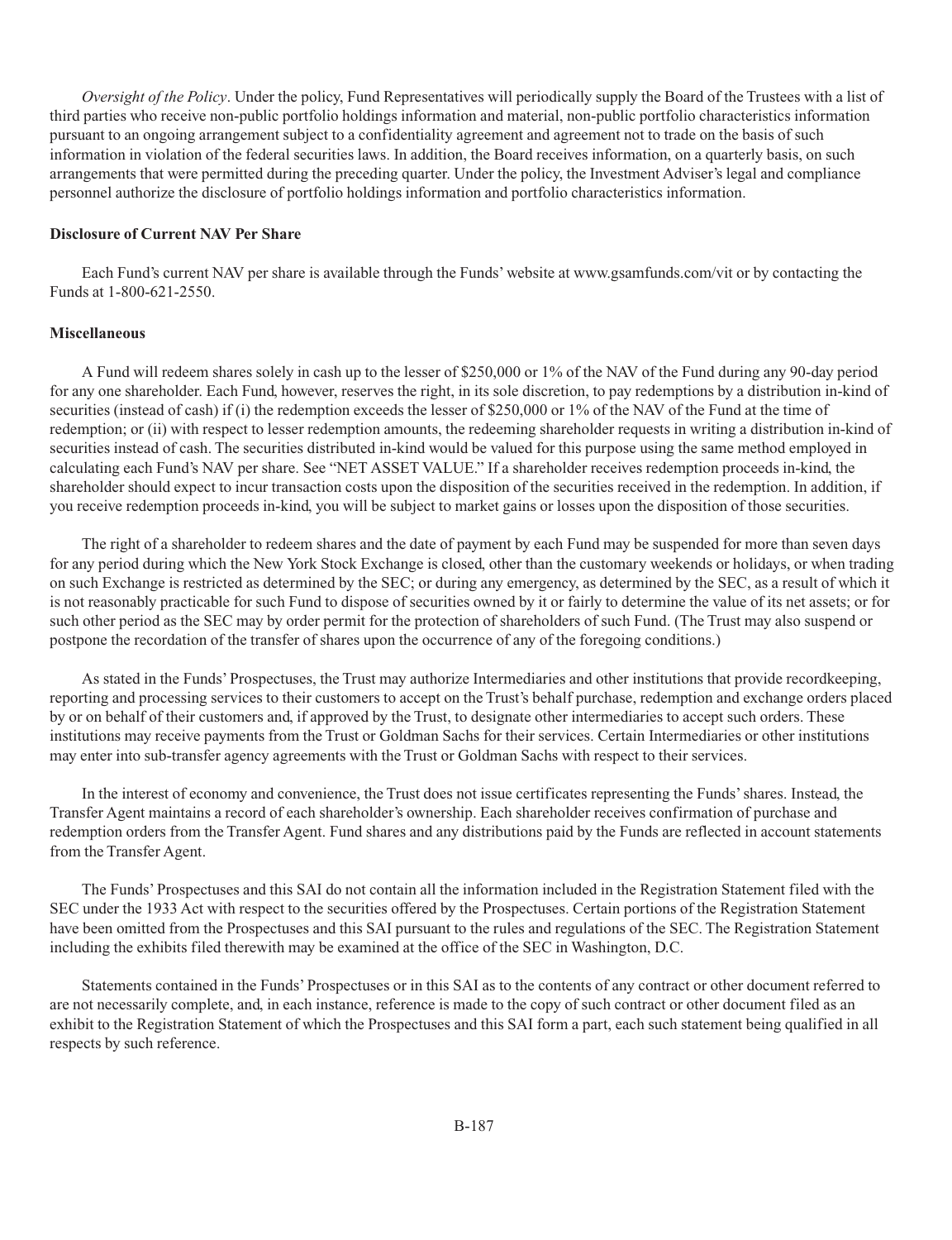#### **Line of Credit**

As of December 31, 2021, the Funds participated in a \$1,000,000,000 committed, unsecured revolving line of credit facility together with other funds of the Trust and registered investment companies having management or investment advisory agreements with GSAM or its affiliates. This facility is to be used for temporary emergency purposes or to allow for an orderly liquidation of securities to meet redemption requests. The interest rate on borrowings is based on the federal funds rate. The facility also requires a fee to be paid by the Funds based on the amount of the commitment that has not been utilized. During the fiscal year ended December 31, 2021, the Funds did not have any borrowings under the facility.

#### **Large Trade Notifications**

The Transfer Agent may from time to time receive notice that an Intermediary has received a purchase, redemption or exchange order for a large trade in a Fund's shares. The Fund may determine to enter into portfolio transactions in anticipation of that order, even though the order may not have been processed at the time the Fund entered into such portfolio transactions. This practice provides for a closer correlation between the time shareholders place large trade orders and the time a Fund enters into portfolio transactions based on those orders, and may permit the Fund to be more fully invested in investment securities, in the case of purchase orders, and to more orderly liquidate its investment positions, in the case of redemption orders. The Intermediary may not, however, ultimately process the order. In this case, (i) if a Fund enters into portfolio transactions in anticipation of an order for a large trade redemption of Fund shares; or (ii) if a Fund enters into portfolio transactions in anticipation of an order for a large purchase of Fund shares and such portfolio transactions occur on the date on which the Intermediary indicated that such order would occur, the Fund will bear any borrowing, trading, overdraft or other transactions costs or investment losses resulting from such portfolio transactions. Conversely, the Fund would benefit from any earnings and investment gains resulting from such portfolio transactions.

#### **Corporate Actions**

From time to time, the issuer of a security held in a Fund's or Underlying Fund's portfolio may initiate a corporate action relating to that security. Corporate actions relating to equity securities may include, among others, an offer to purchase new shares, or to tender existing shares, of that security at a certain price. Corporate actions relating to debt securities may include, among others, an offer for early redemption of the debt security, or an offer to convert the debt security into stock. Certain corporate actions are voluntary, meaning that a Fund or Underlying Fund may only participate in the corporate action if it elects to do so in a timely fashion. Participation in certain corporate actions may enhance the value of a Fund's or Underlying Fund's investment portfolio.

In cases where a Fund or Underlying Fund or its Investment Adviser receives sufficient advance notice of a voluntary corporate action, the Investment Adviser will exercise its discretion, in good faith, to determine whether the Fund or Underlying Fund will participate in that corporate action. If a Fund or Underlying Fund or its Investment Adviser does not receive sufficient advance notice of a voluntary corporate action, the Fund or Underlying Fund may not be able to timely elect to participate in that corporate action. Participation or lack of participation in a voluntary corporate action may result in a negative impact on the value of a Fund's or Underlying Fund's investment portfolio.

#### **FINANCIAL STATEMENTS**

The audited financial statements and related report of PricewaterhouseCoopers LLP, independent registered public accounting firm for each of the Funds, contained in the Funds' 2021 Annual Reports are incorporated herein by reference. The financial statements in each Fund's Annual Report have been incorporated herein by reference in reliance upon such report given upon the authority of such firm as experts in accounting and auditing. A Fund's Annual Report or Semi-Annual Report may be obtained upon request and without charge by writing Goldman Sachs & Co. LLC, P.O. Box 06050, Chicago, Illinois 60606-6306 or by calling Goldman Sachs & Co. LLC, at the telephone number on the back cover of the Funds' Prospectuses.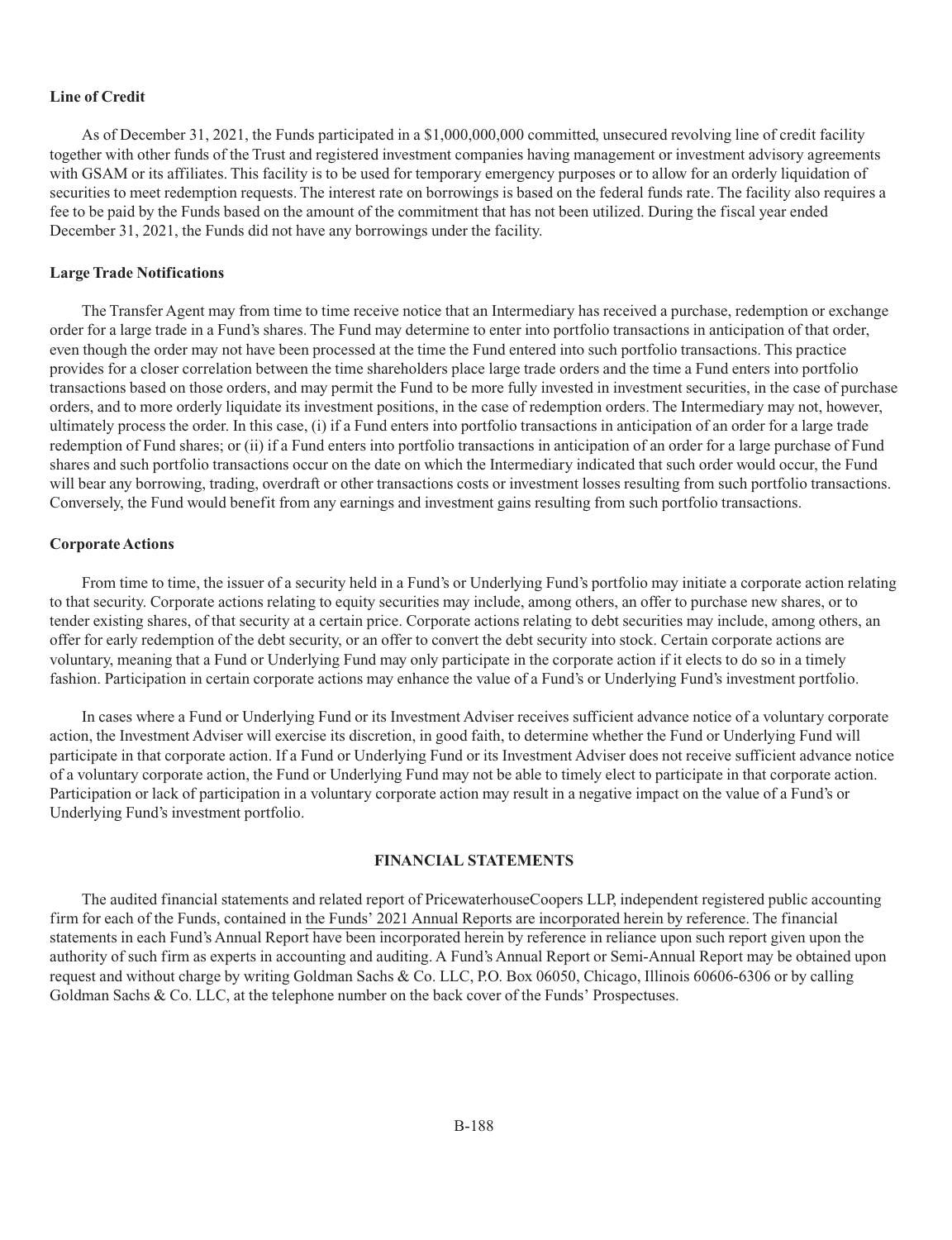#### **DISTRIBUTION AND SERVICE PLANS (Service Shares and Advisor Shares)**

**Distribution and Service Plans**. As described in the Funds' prospectuses for Services Shares and Advisor shares, the Trust has adopted, on behalf of Service Shares and Advisor Shares of each Fund offering those share classes, Distribution and Service Plans (each, a "Plan"). See "Shareholder Guide – Distribution Services and Fees" in the Service Shares and Advisor Shares Prospectuses. The fees payable under the Plan are subject to Rule 12b-1 under the Act (with the exception of the Service Plan component of the Advisor Shares Plan), and finance distribution and other services that are provided to investors in the Funds and enable the Funds to offer investors the choice of investing in Service Shares and Advisor Shares when investing in the Funds. In addition, fees payable under the Plans may be used to assist the Funds in reaching and maintaining asset levels that are efficient for the Funds' operations and investments.

The Plans for each Fund were most recently approved on June 15-16, 2021 by a majority vote of the Trustees of the Trust, including a majority of the non-interested Trustees of the Trust who have no direct or indirect financial interest in the Plan, cast at a meeting called for the purpose of approving the Plans.

The compensation for distribution services payable under a Plan to Goldman Sachs may not exceed 0.25% and 0.15% per annum of a Fund's average daily net assets attributable to Service Shares and Advisor Shares, respectively, of such Fund.

Under the Service Plan component of the Advisor Shares Plan, Goldman Sachs is also entitled to receive a separate fee for personal and account maintenance services equal on an annual basis to 0.25% of the Portfolio's average daily net assets attributable to Advisor Shares. Under the Service Plan component of the Advisor Shares Plan, personal and account maintenance and administration services and expenses include, but are not limited to: payments made to or on account of Goldman Sachs, other brokers, dealers and financial service firms that have entered into agreements with Goldman Sachs or their respective officers, sales representatives and employees who respond to inquiries of, and furnish assistance to, shareholders regarding their ownership of the Portfolio's Advisor Shares or the contracts; teleservicing support in connection with the Portfolio; delivery of current Prospectuses, reports, notices, proxies and proxy statements and other informational materials; facilitation of the tabulation of investors' votes in the event of a Trust shareholder vote; receiving, tabulating and transmitting proxies executed by or on behalf of investors; maintenance of investor records reflecting shares purchased and redeemed and share balances, and the conveyance of that information to the Trust or Goldman Sachs as may be reasonably requested; provision of support services, including providing information about the Trust and its Funds and answering questions concerning the Trust and its Funds, including questions respecting investors' interests in one or more Funds; provision and administration of insurance features for the benefit of investors in connection with the Funds, which may include fund transfers, dollar cost averaging, asset allocation, portfolio rebalancing, earnings sweep, and pre-authorized deposits and withdrawals; receiving, aggregating and forwarding purchase and redemption orders; acting as the nominee for investors; maintaining account records and providing investors with account statements; processing dividend payments; issuing investor reports and transaction confirmations; providing subaccounting services; general account administration activities; and providing such similar services as the Trust may reasonably request to the extent Goldman Sachs or the authorized firm is permitted to do so under applicable statutes, rules or regulation.

Under the Service Shares Plan, the Distributor at its discretion may use compensation for distribution services paid under the Plan for personal and account maintenance services and expenses so long as such total compensation under the Plan does not exceed the maximum cap on "service fees" imposed by FINRA. Goldman Sachs has implemented waivers with respect to the U.S. Equity Insights and Mid Cap Growth Funds, under which their distribution and service fees are not expected to exceed an annual rate of 0.21% and 0.15%, respectively, of the Funds' average daily net assets attributable to Service Shares. Each waiver will continue through at least April 29, 2023, and prior to such date, Goldman Sachs may not terminate the arrangement without the approval of the trustees. The waivers may be modified or terminated by Goldman Sachs at its discretion and without shareholder approval after such date, although Goldman Sachs does not presently intend to do so.

Each Plan is a compensation plan which provides for the payment of a specified fee without regard to the expenses actually incurred by Goldman Sachs. If such fee exceeds Goldman Sachs' expenses, Goldman Sachs may realize a profit from these arrangements. The distribution fees received by Goldman Sachs under the Plans may be sold by Goldman Sachs as distributor to entities which provide financing for payments to participating insurance companies in respect of sales of Service Shares and Advisor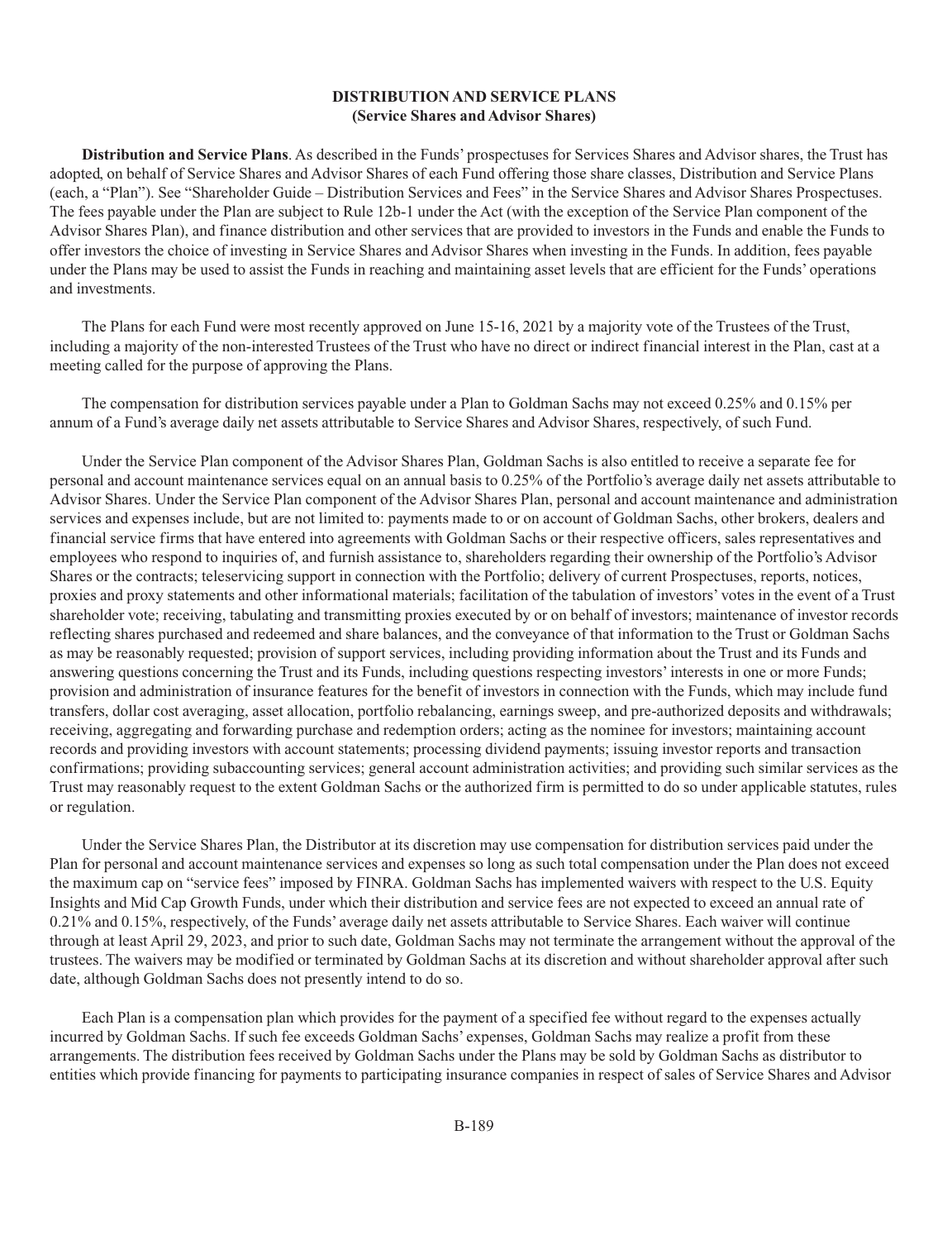Shares. To the extent such fees are not paid to such dealers, Goldman Sachs may retain such fees as compensation for its services and expenses of distributing the Funds' Service Shares and Advisor Shares.

Under the Plans, Goldman Sachs, as Distributor of each Fund's Service Shares and Advisor Shares, will provide to the Trustees of the Trust for their review, and the Trustees of the Trust will review at least quarterly, a written report of the services provided and amounts expended by Goldman Sachs under the Plans and the purposes for which such services were performed and expenditures were made.

The Plans will remain in effect until June 30, 2022, and from year to year thereafter, provided that such continuance is approved annually by a majority vote of the Trustees of the Trust, including a majority of the non-interested Trustees of the Trust who have no direct or indirect financial interest in the Plans. The Plans may not be amended to increase materially the amount of distribution compensation described therein without approval of a majority of the outstanding Service Shares and Advisor Shares of the affected Fund. All material amendments of the Plans must also be approved by the Trustees of the Trust in the manner described above. A Plan may be terminated at any time as to any Fund without payment of any penalty by a vote of a majority of the non-interested Trustees of the Trust or by vote of a majority of the Service Shares and Advisor Shares of the affected Fund. If a Plan were terminated by the Trustees of the Trust and no successor plan was adopted, the Fund would cease to make payments to Goldman Sachs under the Plan and Goldman Sachs would be unable to recover the amount of any of its unreimbursed expenditures. So long as the Plans are in effect, the selection and nomination of non-interested Trustees of the Trust will be committed to the discretion of the non-interested Trustees of the Trust. The Trustees of the Trust have determined that in their judgment there is a reasonable likelihood that the Plans will benefit the Funds and their Service and Advisor Shares shareholders, respectively.

The amount of the distribution and service fees paid by each Fund's Service Shares to Goldman Sachs pursuant to the Service Shares Plan was as follows for the fiscal years ended December 31, 2021, December 31, 2020 and December 31, 2019.

|                                           | 2021                                 |                            |                                      | 2020                              | 2019                                 |                                   |
|-------------------------------------------|--------------------------------------|----------------------------|--------------------------------------|-----------------------------------|--------------------------------------|-----------------------------------|
| Fund                                      | <b>Without Fee</b><br><b>Waivers</b> | With Fee<br><b>Waivers</b> | <b>Without Fee</b><br><b>Waivers</b> | <b>With Fee</b><br><b>Waivers</b> | <b>Without Fee</b><br><b>Waivers</b> | <b>With Fee</b><br><b>Waivers</b> |
| U.S. Equity Insights Fund <sup>1</sup>    | 129,058                              | 129,058<br>S.              | 128,470<br>S.                        | 107,915<br>S.                     | \$139,256                            | \$139,256                         |
| Small Cap Equity Insights Fund            | 48,988                               | 48,988                     | 35,603                               | 35,603                            | 41,989                               | 41,989                            |
| Strategic Growth Fund                     | 652,229                              | 652,229                    | 563,466                              | 563,466                           | 552,180                              | 552,180                           |
| Large Cap Value Fund                      | 765,855                              | 765,855                    | 680,420                              | 680,420                           | 757,066                              | 757,066                           |
| Mid Cap Value Fund                        | 413,782                              | 413,782                    | 287,742                              | 287,742                           | 392,722                              | 392,722                           |
| <b>International Equity Insights Fund</b> | 112.989                              | 112,989                    | 101.959                              | 101,959                           | 116,609                              | 116,609                           |
| Mid Cap Growth Fund <sup>2</sup>          | 200,180                              | 200,180                    | 177,535                              | 113,623                           | 179,158                              | 179,158                           |
| <b>Equity Index Fund</b>                  | 506,557                              | 506,557                    | 419,248                              | 419,248                           | 426,393                              | 426,393                           |
| Core Fixed Income Fund                    | 148,468                              | 148,468                    | 98,458                               | 98,458                            | 92,522                               | 92,522                            |
| <b>Trend Driven Allocation Fund</b>       | 874,629                              | 874,629                    | 811,131                              | 811,131                           | 869,476                              | 869,476                           |
| Multi-Strategy Alternatives Portfolio     | 12,553                               | 12,553                     | 7,687                                | 7,687                             | 4,263                                | 4,263                             |
| Government Money Market Fund              | 1,314,534                            | 1,314,534                  | 1,305,250                            | 1,305,250                         | 888,181                              | 888,181                           |

<sup>1</sup> During the fiscal years ended December 31, 2021, December 31, 2020 and December 31, 2019, Goldman Sachs agreed to waive a portion of its distribution and service plan fees payable by the Fund, and actual distribution and service plan fees paid were equal to 0.21% of the average net assets of the Fund.<br><sup>2</sup> During the fiscal years ended December 31, 2021, December 31, 2020 and December 31, 2019, Goldman Sachs agreed to waive

a portion of its distribution and service plan fees payable by the Fund, and actual distribution and service plan fees paid were equal to 0.16% of the average net assets of the Fund.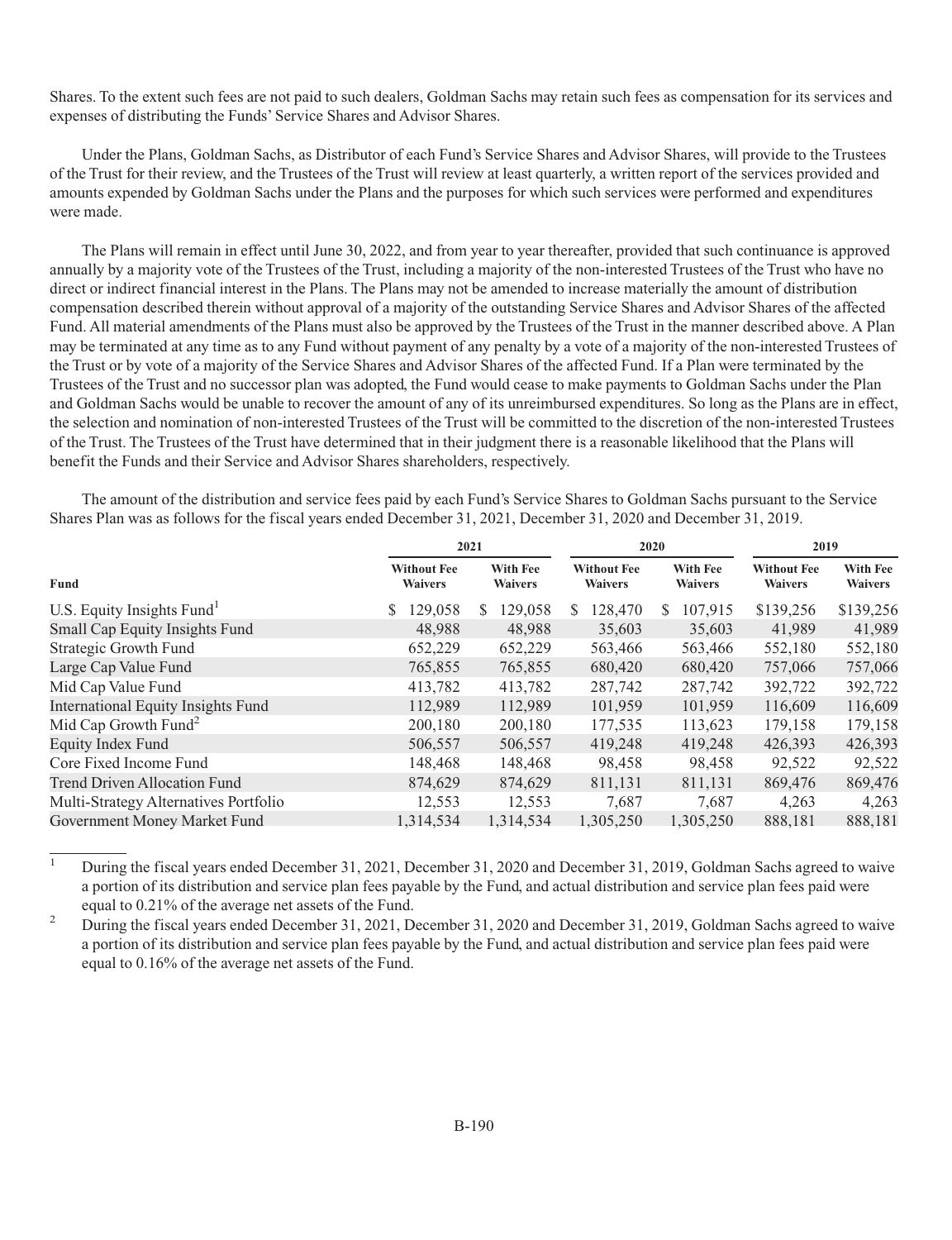The amount of the distribution and service fees paid by each Fund offering Advisor Shares to Goldman Sachs pursuant to the Advisor Shares Plan was as follows for the fiscal years ended December 31, 2021, December 31, 2019 and December 31, 2018.

|                                       | 2021                              |                                  | 2020                              |                                  | 2019                                |                                  |
|---------------------------------------|-----------------------------------|----------------------------------|-----------------------------------|----------------------------------|-------------------------------------|----------------------------------|
| Fund                                  | <b>With Fee</b><br><b>Waivers</b> | Without<br>Fee<br><b>Waivers</b> | <b>With Fee</b><br><b>Waivers</b> | Without<br>Fee<br><b>Waivers</b> | With Fee<br><b>Waivers</b>          | Without<br>Fee<br><b>Waivers</b> |
| Multi-Strategy Alternatives Portfolio | \$29,322                          | \$29.332                         |                                   |                                  | \$24,885 \$24,885 \$57,705 \$57,705 |                                  |

During the fiscal year ended December 31, 2021, Goldman Sachs incurred the following distribution expenses under the Plan on behalf of the Funds' Service Shares.

| <b>Fund</b>                         | Compensation<br>to Participating<br><b>Insurance</b><br><b>Companies and</b><br>Other<br>Intermediaries <sup>1</sup> | Compensation<br>and Expenses<br>of the<br><b>Distributor and Its Sales</b><br>Personnel | <b>Allocable</b><br>Overhead,<br><b>Telephone</b><br>and<br><b>Travel</b><br><b>Expenses</b> | <b>Printing and</b><br><b>Mailing of</b><br>Prospectuses to<br>Other than<br>Current<br><b>Shareholders</b> | <b>Preparation and</b><br>Distribution of<br><b>Sales Literature</b><br>and Advertising | <b>Totals</b> |
|-------------------------------------|----------------------------------------------------------------------------------------------------------------------|-----------------------------------------------------------------------------------------|----------------------------------------------------------------------------------------------|-------------------------------------------------------------------------------------------------------------|-----------------------------------------------------------------------------------------|---------------|
| U.S. Equity Insights Fund           | \$122,836                                                                                                            | \$17,578                                                                                | \$ 8,875                                                                                     | \$377                                                                                                       | \$1,117                                                                                 | 150,783<br>S. |
| Small Cap Equity Insights Fund      | 48,376                                                                                                               | 10,043                                                                                  | 4,884                                                                                        | 207                                                                                                         | 615                                                                                     | 64,126        |
| <b>Strategic Growth Fund</b>        | 652,850                                                                                                              | 103,101                                                                                 | 52,467                                                                                       | 2,227                                                                                                       | 6,604                                                                                   | 817,249       |
| Large Cap Value Fund                | 772,526                                                                                                              | 100,594                                                                                 | 51,087                                                                                       | 2,169                                                                                                       | 6,431                                                                                   | 932,806       |
| Mid Cap Value Fund                  | 425,501                                                                                                              | 70,699                                                                                  | 35,869                                                                                       | 1,523                                                                                                       | 4,515                                                                                   | 538,107       |
| <b>International Equity</b>         |                                                                                                                      |                                                                                         |                                                                                              |                                                                                                             |                                                                                         |               |
| Insights Fund                       | 122,561                                                                                                              | 15,572                                                                                  | 7,511                                                                                        | 319                                                                                                         | 945                                                                                     | 146,909       |
| Mid Cap Growth Fund                 | 128,708                                                                                                              | 9,721                                                                                   | 3,876                                                                                        | 165                                                                                                         | 488                                                                                     | 142,957       |
| <b>Equity Index Fund</b>            | 495,739                                                                                                              | 30,544                                                                                  | 15,795                                                                                       | 671                                                                                                         | 1,988                                                                                   | 544,736       |
| Core Fixed Income Fund              | 146,532                                                                                                              | 6,851                                                                                   | 2,754                                                                                        | 117                                                                                                         | 347                                                                                     | 156,600       |
| <b>Trend Driven Allocation Fund</b> | 876,592                                                                                                              | 145,545                                                                                 | 69,932                                                                                       | 2,969                                                                                                       | 8,803                                                                                   | 1,103,841     |
| Multi-Strategy Alternatives         |                                                                                                                      |                                                                                         |                                                                                              |                                                                                                             |                                                                                         |               |
| Portfolio                           | 12,479                                                                                                               | 12,532                                                                                  | 4,470                                                                                        | 190                                                                                                         | 563                                                                                     | 30,234        |
| Government Money Market Fund        | $\theta$                                                                                                             | 4,774                                                                                   | 1,896                                                                                        | 80                                                                                                          | 239                                                                                     | 6,989         |

 $\overline{1}$  Advance commissions paid to dealers of 1% on Service Shares are considered deferred assets which are amortized over a period of 18 months; amounts presented above reflect amortization expense recorded during the period presented.

During the fiscal year ended December 31, 2021, Goldman Sachs incurred the following distribution expenses under the Plan on behalf of the Fund offering Advisor Shares.

| Fund                                  | Compensation<br>to Participating<br>Insurance<br><b>Companies and</b><br><b>Other</b><br>Intermediaries <sup>1</sup> | Compensation<br>and Expenses<br>of the<br><b>Distributor</b><br>and Its Sales<br>Personnel | Allocable<br>Overhead,<br>Telephone and<br>Travel<br><b>Expenses</b> | Printing and<br><b>Mailing of</b><br><b>Prospectuses to</b><br>Other than<br>Current<br><b>Shareholders</b> | <b>Preparation and</b><br>Distribution of<br><b>Sales Literature</b><br>and Advertising | <b>Totals</b> |
|---------------------------------------|----------------------------------------------------------------------------------------------------------------------|--------------------------------------------------------------------------------------------|----------------------------------------------------------------------|-------------------------------------------------------------------------------------------------------------|-----------------------------------------------------------------------------------------|---------------|
|                                       |                                                                                                                      |                                                                                            |                                                                      |                                                                                                             |                                                                                         |               |
| Multi-Strategy Alternatives Portfolio | \$77,133                                                                                                             | \$20,601                                                                                   | \$8,859                                                              | \$376                                                                                                       | \$1,115                                                                                 | \$108,085     |

 $\overline{1}$  Advance commissions paid to dealers of 1% on Advisor Shares are considered deferred assets which are amortized over a period of 18 months; amounts presented above reflect amortization expense recorded during the period presented.

#### **Principal Holders of Securities**

As of April 11, 2022, the following shareholders were shown in the Trust's records as owning 5% or more of any class of a Fund's shares. Except as listed below, the Trust does not know of any other person who owns of record or beneficially 5% or more of any class of a Fund's shares: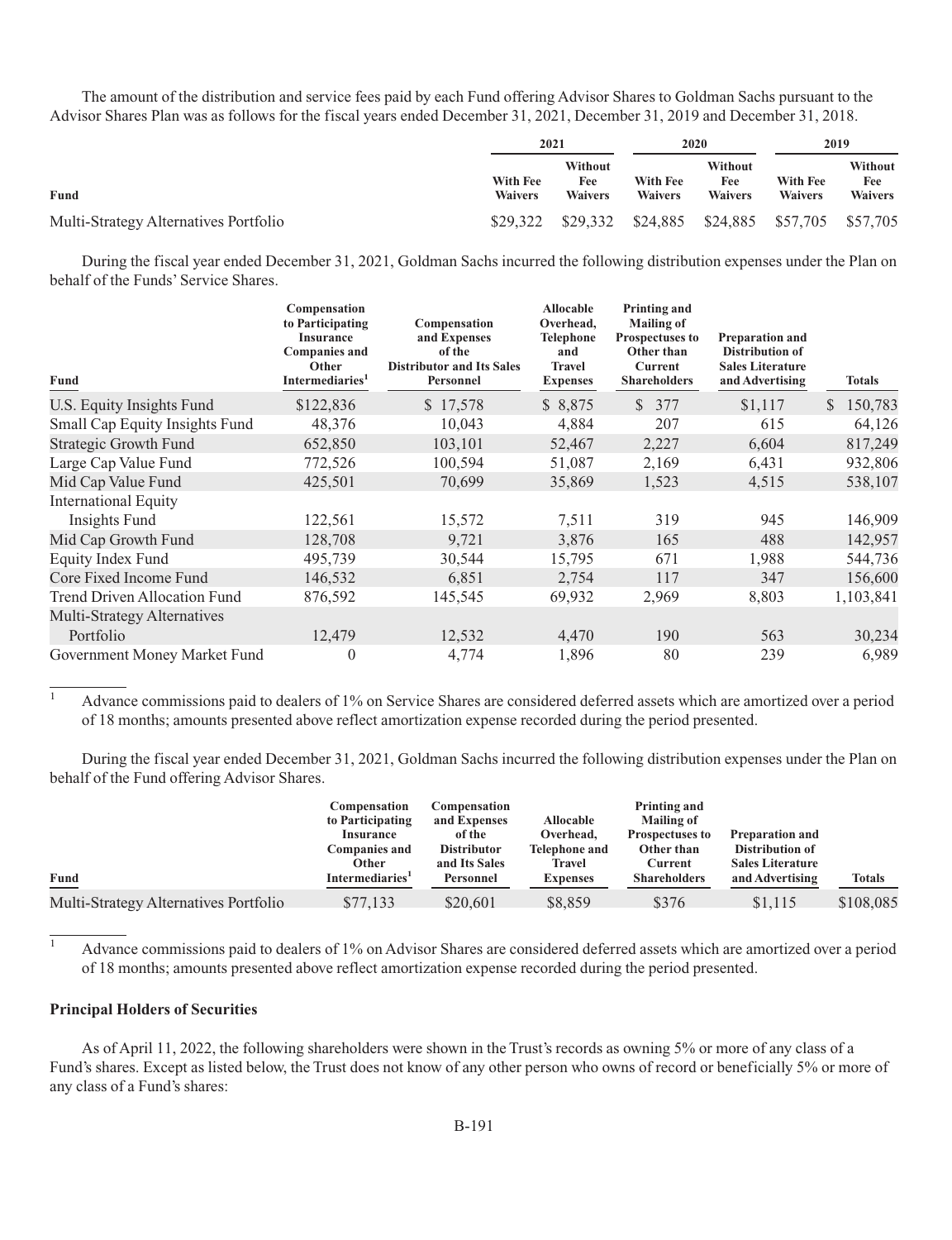# **U.S. Equity Insights Fund**

| <b>Class</b>  | Name/Address                                                                                                                                                                    | Percentage of<br><b>Class</b> |
|---------------|---------------------------------------------------------------------------------------------------------------------------------------------------------------------------------|-------------------------------|
| Institutional | Riversource Life Insurance Co. of New York, A/C 1 Investment Accounting – Managed Assets,<br>1646 AXP Financial Center, Minneapolis, MN 55474-0001                              | $56.56\%$ *                   |
| Institutional | Protective Life Insurance Co., Protective Variable Annuity Separate Account No. 1,<br>Attn: Annuity Operational Accounting, 2801 Highway 280 S., Birmingham, AL 35223-2479      | 9.76%                         |
| Institutional | The Ohio National Life Insurance Co., FBO its Separate Accounts, Attn: Dennis Taney, One<br>Financial Way, Cincinnati, OH 45242-5800                                            | 8.86%                         |
| Service       | Commonwealth Annuity & Life, Annuity Company to Commonwealth Annuity and Life<br>Insurance Company, Attn: Separate Account S-291, 440 Lincoln St., Worcester, MA 01653-<br>0002 | $45.85\%*$                    |
| Service       | The Ohio National Life Insurance Co., FBO its Separate Accounts, One Financial Way,<br>Cincinnati, OH 45242-5800                                                                | 22.46%                        |
| Service       | Commonwealth Annuity & Life, First Allmerica Financial Life Insurance Company,<br>Attn: Separate Account S-291, 440 Lincoln St., Worcester, MA 01653-0002                       | 10.17%                        |
| Service       | Forethought Life Insurance Company, 10 W. Market Street, Suite 2300, Indianapolis, IN<br>46204-2954                                                                             | $6.01\%$                      |

# **Small Cap Equity Insights Fund**

| <b>Class</b>  | Name/Address                                                                                                                                                                                       | <b>Percentage of Class</b> |
|---------------|----------------------------------------------------------------------------------------------------------------------------------------------------------------------------------------------------|----------------------------|
| Institutional | Protective Life Insurance Co., Protective Variable Annuity Separate Account No. 1,<br>Attn: Annuity Operational Accounting, 2801 Highway 280 S., Birmingham, AL<br>35223-2479                      | 20.29%                     |
| Institutional | Riversource Life Insurance Company, Riversource Life Insurance Co. of New York, A/C<br>1 Investment Accounting – Managed Assets, 1646 AXP Financial Center, Minneapolis,<br>MN 55474-0001          | 11.87%                     |
| Institutional | Protective Life Insurance Co., Protective Variable Annuity Separate Account No. 2,<br>Attn: Annuity Operational Accounting, 2801 Highway 280 S., Birmingham, AL<br>35223-2479                      | 9.32%                      |
| Institutional | Mid Atlantic Trust Company FBO, Mutual of America Separate Account 2, 1251<br>Waterfront Pl. Suite 525, Pittsburgh PA 15222-4228                                                                   | 8.91%                      |
| Institutional | Providence Life Assurance Company, Bermuda Ltd., 7 Par-La-Ville Road, Hamilton<br>HM11, Bermuda                                                                                                    | $6.99\%$                   |
| Institutional | Midland National Life Insurance Co., 1 Midland Plz., Sioux Falls, SD 57193-0001                                                                                                                    | 5.21%                      |
| Institutional | Principal Securities, Inc., Principal Life Insurance Co. Cust., FBO Principal Investment<br>Plus Variable Annuity, Attn: Individual Life Accounting, 711 High Street, Des Moines, IA<br>50392-0001 | $5.04\%$                   |
| Service       | Protective Life Insurance Co., Protective Variable Annuity Separate Account No. 1,<br>Attn: Annuity Operational Accounting, 2801 Highway 280 S., Birmingham, AL<br>35223-2479                      | 54.65%*                    |
| Service       | Thrivent Financial for Lutherans, 600 Portland Avenue S., Suite 100, Minneapolis, MN<br>55415-4402                                                                                                 | $26.83\%*$                 |

# **Strategic Growth Fund**

| <b>Class</b>  | Name/Address                                                                             | Percentage of<br><b>Class</b> |
|---------------|------------------------------------------------------------------------------------------|-------------------------------|
| Institutional | Protective Life Insurance Co., Protective Variable Annuity Separate Account No. 1,       |                               |
|               | Attn: Annuity Operational Accounting, 2801 Highway 280 S., Birmingham, AL 35223-2479     | 20.25%                        |
| Institutional | Farmers New World Life Insurance Co., Farmers New World Life – VUL, Attn: Heather Smith, |                               |
|               | 3120 139th Avenue SE, Suite 300, Bellevue, WA 98005-4491                                 | $17.25\%$                     |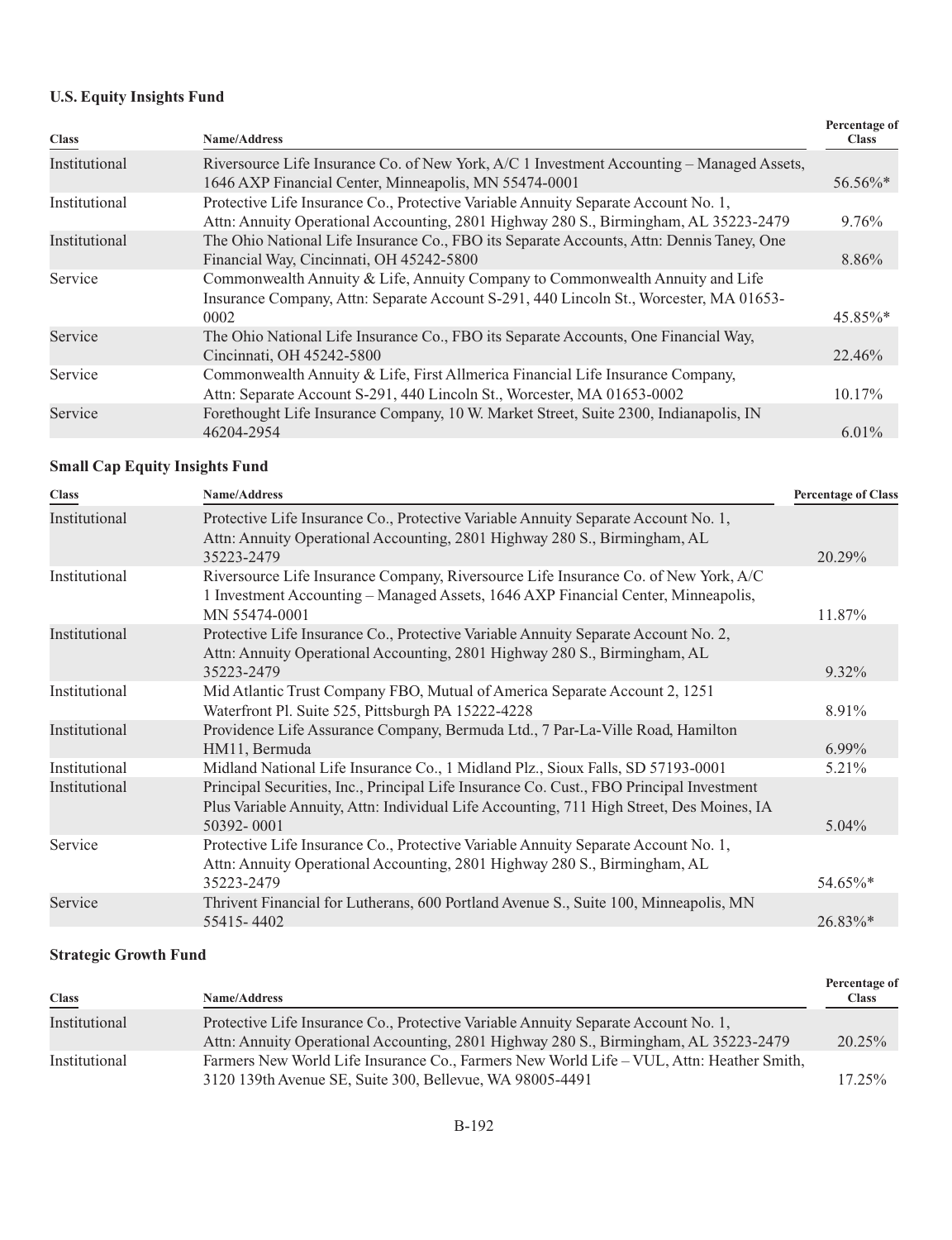| <b>Class</b>  | Name/Address                                                                             | Percentage of<br><b>Class</b> |
|---------------|------------------------------------------------------------------------------------------|-------------------------------|
| Institutional | Protective Life Insurance Co., Protective Variable Annuity Separate Account No. 2,       |                               |
|               | Attn: Annuity Operational Accounting, 2801 Highway 280 S., Birmingham, AL 35223-2479     | $10.83\%$                     |
| Institutional | The Ohio National Life Insurance Co., FBO its Separate Accounts, Attn: Dennis Taney, One |                               |
|               | Financial Way, Cincinnati, OH 45242-5800                                                 | 8.42%                         |
| Institutional | Lincoln Financial Distributors, The Lincoln National Life Insurance Company, 1300 S.     |                               |
|               | Clinton Street, Fort Wayne, IN 46802-3506                                                | 7.95%                         |
| Institutional | Mass Mutual Life Insurance, Attn: RS Fund Operations, 1295 State St., Springfield, MA    |                               |
|               | $01111 - 0001$                                                                           | $7.34\%$                      |
| Institutional | MetLife Investors Insurance Co., MetLife Insurance Company of Connecticut,               |                               |
|               | Attn: Shareholder Accounting, PO Box 990027, Hartford, CT 06199-0027                     | 5.58%                         |
| Service       | Protective Life Insurance Co., Protective Variable Annuity Separate Account No. 1,       |                               |
|               | Attn: Annuity Operational Accounting, 2801 Highway 280 S., Birmingham, AL 35223-2479     | $66.04\%$ *                   |
| Service       | The Ohio National Life Insurance Co., FBO its Separate Accounts, Attn: Dennis Taney, One |                               |
|               | Financial Way, Cincinnati, OH 45242-5800                                                 | 15.72%                        |
| Service       | Commonwealth Annuity & Life, First Allmerica Financial Life Insurance Company,           |                               |
|               | Attn: Separate Account S-291, 440 Lincoln St., Worcester, MA 01653-0002                  | 11.04%                        |

# **Large Cap Value Fund**

| <b>Class</b>  | Name/Address                                                                                                                                                               | Percentage of<br><b>Class</b> |
|---------------|----------------------------------------------------------------------------------------------------------------------------------------------------------------------------|-------------------------------|
| Institutional | The Ohio National Life Insurance Co., FBO its Separate Accounts, Attn: Dennis Taney, One<br>Financial Way, Cincinnati, OH 45242-5800                                       | $47.84\%*$                    |
| Institutional | Protective Life Insurance Co., Protective Variable Annuity Separate Account No. 1,<br>Attn: Annuity Operational Accounting, 2801 Highway 280 S., Birmingham, AL 35223-2479 | 22.20%                        |
| Institutional | Protective Life Insurance Co., Protective Variable Annuity Separate Account No. 2,<br>Attn: Annuity Operational Accounting, 2801 Highway 280 S., Birmingham, AL 35223-2479 | $9.35\%$                      |
| Institutional | Lombard International Life Assurance Company, One Liberty Place, 54th Floor,<br>1650 Market St., Philadelphia, PA 19103-4201                                               | 5.31%                         |
| Service       | Lincoln Financial Distributors, Lincoln National Life Insurance Company, 1300 S Clinton<br>Street, Fort Wayne, IN 46802-3506                                               | $46.05\%$ *                   |
| Service       | Protective Life Insurance Co., Protective Variable Annuity Separate Account No. 1,<br>Attn: Annuity Operational Accounting, 2801 Highway 280 S., Birmingham, AL 35223-2479 | 34.89%*                       |
| Service       | The Ohio National Life Insurance Co., FBO its Separate Accounts, One Financial Way,<br>Cincinnati, OH 45242-5800                                                           | 14.93%                        |

# **Mid Cap Value Fund**

| <b>Class</b>  | Name/Address                                                                                                                                                                        | Percentage of<br><b>Class</b> |
|---------------|-------------------------------------------------------------------------------------------------------------------------------------------------------------------------------------|-------------------------------|
| Institutional | Riversource Life Insurance Co., Riversource Life Insurance Co. of New York, A/C 1<br>Investment Accounting—Managed Assets, 1646 AXP Financial Center, Minneapolis, MN<br>55474-0001 | $61.26\%$ *                   |
| Institutional | Life of Virginia, GE Life & Annuity Assurance Co., Attn: Variable Accounting, 6620 W. Broad<br>St., Bldg 2, Richmond, VA 23230-1721                                                 | 10.08%                        |
| Service       | Protective Life Insurance Co., Protective Variable Annuity Separate Account No. 1,<br>Attn: Annuity Operational Accounting, 2801 Highway 280 S., Birmingham, AL 35223-2479          | 83.18%*                       |
| Service       | Protective Life Insurance Co., Protective Variable Annuity Separate Account No. 2,<br>Attn: Annuity Operational Accounting, 2801 Highway 280 S., Birmingham, AL 35223-2479          | $5.26\%$                      |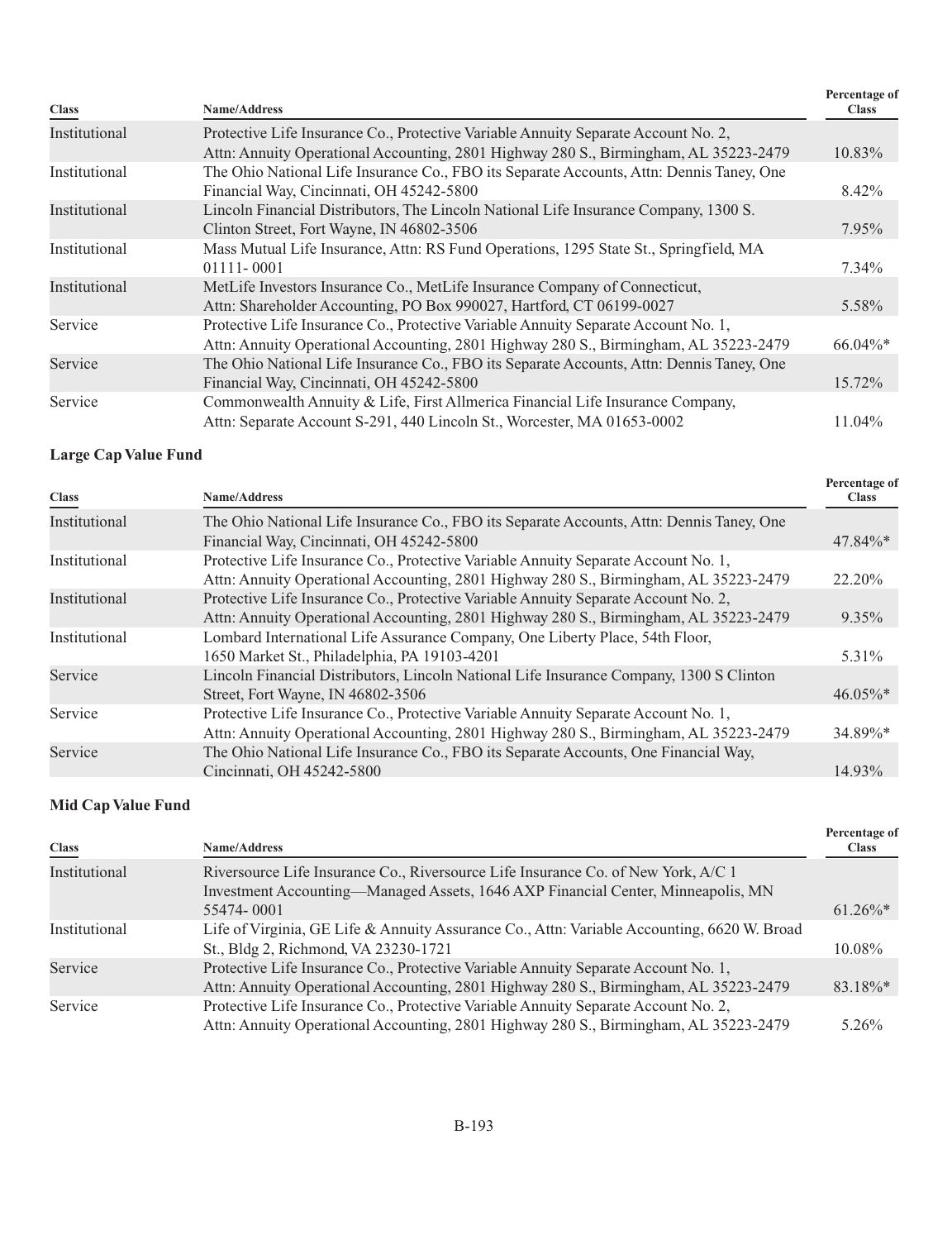# **Mid Cap Growth Fund**

| <b>Class</b>  | Name/Address                                                                                                                                                               | Percentage of<br><b>Class</b> |
|---------------|----------------------------------------------------------------------------------------------------------------------------------------------------------------------------|-------------------------------|
| Institutional | Lombard International Life Assurance Company, One Liberty Place, 54th Floor,<br>1650 Market St., Philadelphia, PA 19103-4201                                               | $89.12\%*$                    |
| Institutional | Kemper Inv. Life Insurance Co., Zurich American Life Insurance Company, Attn: Paul<br>Narsingh, 165 Broadway 21st Fl., New York, NY 10006-1454                             | 5.44%                         |
| Institutional | GSAM Holdings LLC Seed Account, Attn: IMD-India-SAOS, Helios Business Park, 150<br>Outer Ring Road, Kadubeesanahalli, Bengaluru 560103, India                              | 5.43%                         |
| Service       | Protective Life Insurance Co., Protective Variable Annuity Separate Account No. 1,<br>Attn: Annuity Operational Accounting, 2801 Highway 280 S., Birmingham, AL 35223-2479 | $75.51\%$ *                   |
| Service       | Commonwealth Annuity & Life, First Allmerica Financial Life Insurance Company,<br>Attn: Separate Account S-291, 440 Lincoln St., Worcester, MA 01653-0002                  | $11.25\%$                     |

# **Equity Index Fund**

| <b>Class</b> | Name/Address                                                                                                                                                               | Percentage of<br><b>Class</b> |
|--------------|----------------------------------------------------------------------------------------------------------------------------------------------------------------------------|-------------------------------|
| Service      | Commonwealth Annuity & Life, Annuity Company to Commonwealth Annuity and Life<br>Insurance Company, Attn: Separate Account S-291, 440 Lincoln Street, Worcester, MA 01653- |                               |
|              | 0002                                                                                                                                                                       | 87.83%*                       |
| Service      | Commonwealth Annuity & Life, First Allmerica Financial Life Insurance Company,                                                                                             |                               |
|              | Attn: Separate Account S-291, 440 Lincoln St., Worcester, MA 01653-0002                                                                                                    | 7.16%                         |

# **International Equity Insights Fund**

| <b>Class</b>  | Name/Address                                                                         | Percentage of<br><b>Class</b> |
|---------------|--------------------------------------------------------------------------------------|-------------------------------|
| Institutional | Protective Life Insurance Co., Protective Variable Annuity Separate Account No. 1,   |                               |
|               | Attn: Annuity Operational Accounting, 2801 Highway 280 S., Birmingham, AL 35223-2479 | $31.34\%*$                    |
| Institutional | Lombard International Life Assurance Company, One Liberty Place, 54th Floor,         |                               |
|               | 1650 Market St., Philadelphia, PA 19103-4201                                         | 22.18%                        |
| Institutional | Providence Life Assurance Company, Bermuda Ltd., 7 Par-La-Ville Road, Hamilton HM11, |                               |
|               | Bermuda                                                                              | 11.40%                        |
| Institutional | Protective Life Insurance Co., Protective Variable Annuity Separate Account No. 2,   |                               |
|               | Attn: Annuity Operational Accounting, 2801 Highway 280 S., Birmingham, AL 35223-2479 | 10.82%                        |
| Institutional | Kemper Inv. Life Insurance Co., Zurich American Life Insurance Company, Separate     |                               |
|               | Accounts, 165 Broadway 21st Fl., New York, NY 10006-1454                             | 9.43%                         |
| Institutional | AIG Life Insurance Co., AIG Life Of Bermuda Ltd., In Respect of Seg. Acct, Bermuda   |                               |
|               | VL-U-II, 27 Richmond Rd., PO Box HM 152, Hamilton HM AX, Bermuda                     | 7.46%                         |
| Service       | Protective Life Insurance Co., Protective Variable Annuity Separate Account No. 1,   |                               |
|               | Attn: Annuity Operational Accounting, 2801 Highway 280 S., Birmingham, AL 35223-2479 | $82.14\%*$                    |
| Service       | Protective Life Insurance Co., Protective Variable Annuity Separate Account No. 2,   |                               |
|               | Attn: Annuity Operational Accounting, 2801 Highway 280 S., Birmingham, AL 35223-2479 | 7.29%                         |
| Service       | Commonwealth Annuity & Life, First Allmerica Financial Life Insurance Company,       |                               |
|               | Attn: Separate Account S-291, 440 Lincoln St., Worcester, MA 01653-0002              | $6.80\%$                      |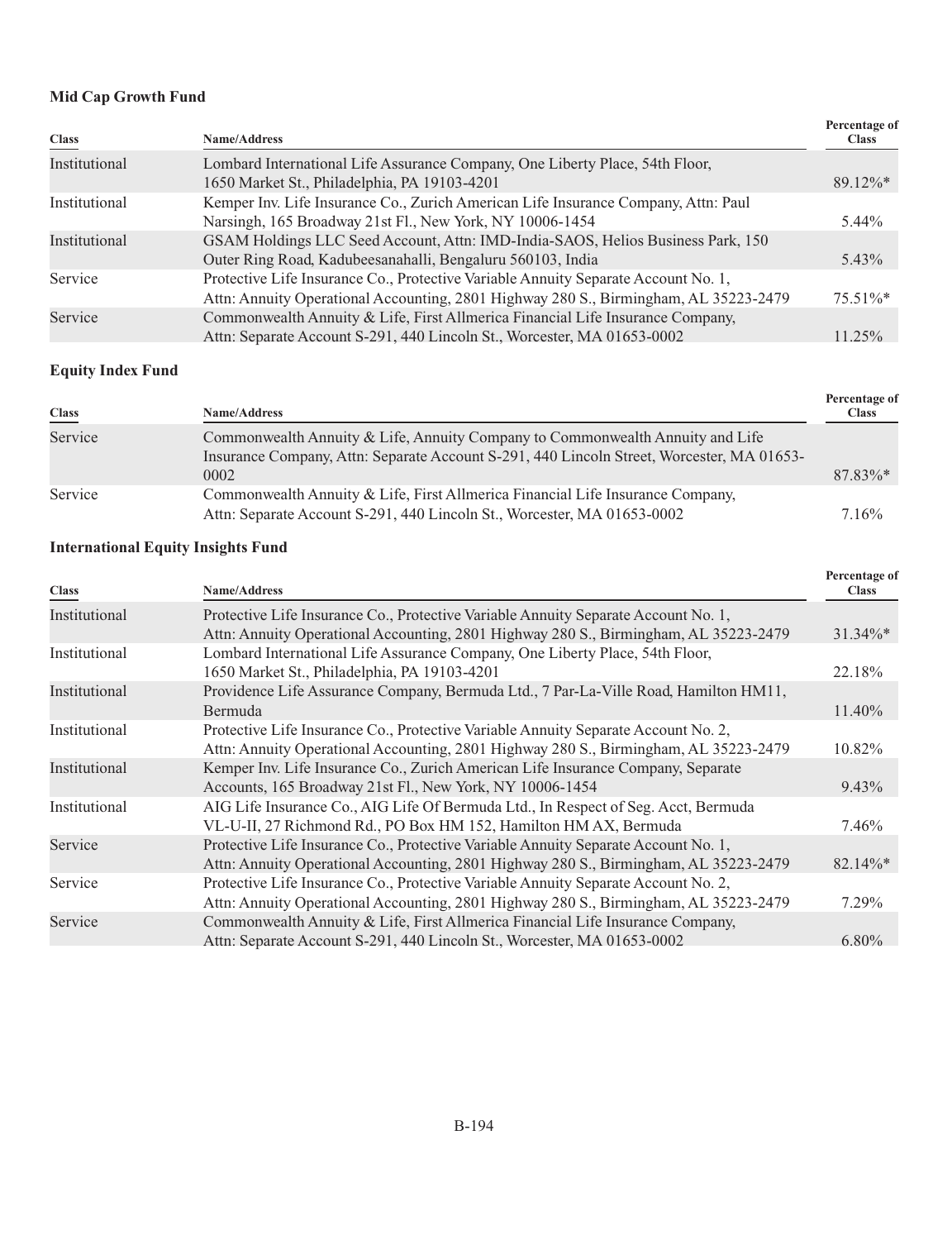## **Core Fixed Income Fund**

| <b>Class</b>  | Name/Address                                                                                                                                                               | Percentage of<br><b>Class</b> |
|---------------|----------------------------------------------------------------------------------------------------------------------------------------------------------------------------|-------------------------------|
| Institutional | Lombard International Life Assurance Company, One Liberty Place, 54th Floor,<br>1650 Market St., Philadelphia, PA 19103-4201                                               | $69.76\%*$                    |
| Institutional | Protective Life Insurance Co., Protective Variable Annuity Separate Account No. 2,<br>Attn: Annuity Operational Accounting, 2801 Highway 280 S., Birmingham, AL 35223-2479 | $16.31\%$                     |
| Institutional | AIG Life Insurance Co., AIG Life Of Bermuda Ltd., In Respect of Seg. Acct, Bermuda<br>VL-U-II, 27 Richmond Rd., PO Box HM 152, Hamilton HM AX, Bermuda                     | $11.16\%$                     |
| Service       | Protective Life Insurance Co., Protective Variable Annuity Separate Account No. 1,<br>Attn: Annuity Operational Accounting, 2801 Highway 280 S., Birmingham, AL 35223-2479 | $44.70\%$ *                   |
| Service       | Thrivent Financial for Lutherans, 600 Portland Avenue S., Suite 100, Minneapolis, MN 55415-<br>4402                                                                        | $43.00\%*$                    |

# **Trend Driven Allocation Fund**

| <b>Class</b>  | Name/Address                                                                                                                                  | Percentage of<br><b>Class</b> |
|---------------|-----------------------------------------------------------------------------------------------------------------------------------------------|-------------------------------|
| Institutional | Lombard International Life Assurance Company, One Liberty Place, 54th Floor,<br>1650 Market St., Philadelphia, PA 19103-4201                  | 88.29%*                       |
| Institutional | GSAM Holdings LLC Seed Account, Attn: IMD-India-SAOS, Helios Business Park, 150<br>Outer Ring Road, Kadubeesanahalli, Bengaluru 560103, India | 11.70%                        |
| Service       | Securian Financial Services Inc., Minnesota Life Insurance Company, 400 Robert Street N.,<br>Suite A, Saint Paul, MN 55101-2099               | $54.19\%*$                    |
| Service       | The Ohio National Life Insurance Co., FBO its Separate Accounts, One Financial Way,<br>Cincinnati, OH 45242-5800                              | $37.21\%*$                    |

# **Multi-Strategy Alternatives Portfolio**

| <b>Class</b>  | Name/Address                                                                                                                                                                              | Percentage of<br><b>Class</b> |
|---------------|-------------------------------------------------------------------------------------------------------------------------------------------------------------------------------------------|-------------------------------|
| Advisor       | Riversource Life Insurance Company, Riversource Life Insurance Co. of New York, A/C 1<br>Investment Accounting – Managed Assets, 1646 AXP Financial Center, Minneapolis, MN<br>55474-0001 | $47.85\%$ *                   |
| Advisor       | Jefferson National Life Insurance Co., 10350 Ormsby Park Place, Louisville, KY 40223-6178                                                                                                 | 22.63%                        |
| Advisor       | Lincoln Financial Distributors, Lincoln National Life Insurance Company, 1300 S Clinton<br>Street, Fort Wayne, IN 46802-3506                                                              |                               |
| Advisor       | Protective Life Insurance Co., Great-West Life & Annuity, FBO Variable Annuity 2 Smarttrack<br>I, 8515 E. Orchard Rd #2T2, Greenwood Village, CO 80111-5002                               |                               |
| Institutional | Lincoln Financial Distributors, Lincoln National Life Insurance Company, 1300 S Clinton<br>Street, Fort Wayne, IN 46802-3506                                                              |                               |
| Institutional | Kemper Inv. Life Insurance Co., Zurich American Life Insurance Company, Attn: Paul<br>Narsingh, 165 Broadway 21st Fl., New York, NY 10006-1454                                            |                               |
| Institutional | Lombard International Life Assurance Company, One Liberty Place, 54th Floor,<br>1650 Market St., Philadelphia, PA 19103-4201                                                              |                               |
| Service       | Nationwide Investment Services, Nationwide Life Insurance Company, c/o IPO Portfolio<br>Accounting (NWVAII), PO Box 182029, Columbus, OH 43218-2029                                       |                               |
| Service       | Nationwide Investment Services, Nationwide Life Insurance Company, c/o IPO Portfolio<br>Accounting (NWVA4), PO Box 182029, Columbus, OH 43218-2029                                        | $5.51\%$                      |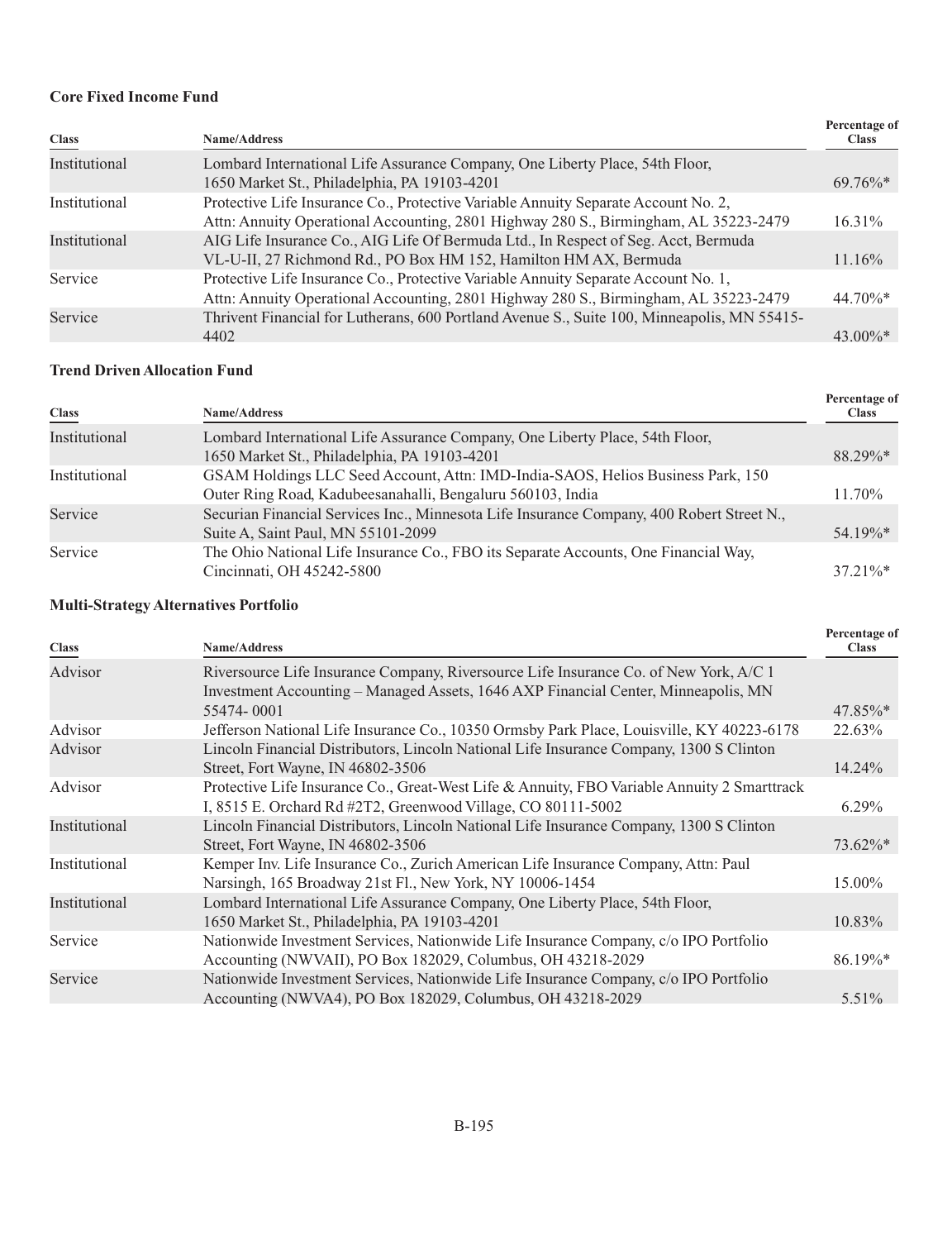# **Government Money Market Fund**

| <b>Class</b>  | Name/Address                                                                                                                                                                             | Percentage of<br><b>Class</b> |
|---------------|------------------------------------------------------------------------------------------------------------------------------------------------------------------------------------------|-------------------------------|
| Institutional | Nationwide Investment Services, Nationwide Insurance Co. Cust., FBO NWPP, c/o IPO                                                                                                        |                               |
|               | Portfolio Accounting, PO Box 182029, Columbus, OH 43218-2029                                                                                                                             | $63.14\%*$                    |
| Institutional | National Financial Services LLC, NFS LLC FBO JP Morgan Chase Bank NA, FBO CGLIC-<br>SA5RMF-GSAM Govt Money Market, 499 Washington Blvd, Jersey City NJ 07310-1995                        | 12.48%                        |
| Institutional | National Financial Services LLC, NFS LLC FBO JP Morgan Chase Bank NA, FBO CGLIC-<br>SAFEM—GSAM Govt Money Market, 499 Washington Blvd, Jersey City NJ 07310-1995                         | $9.26\%$                      |
| Service       | AIG Life Insurance Co., American General Life Ins Co., Variable Separate Account<br>(VSA), Attn: Variable Products Accounting, 2727A Allen Parkway #-D1 MSC 4, Houston, TX<br>77019-2107 | $48.37\%$ *                   |
| Service       | Life of Virginia, GE Life & Annuity Assurance Co., Attn: Variable Accounting, 6620 W. Broad<br>St., Bldg 2, Richmond, VA 23230-1721                                                      |                               |
| Service       | Commonwealth Annuity & Life, Annuity Company to Commonwealth Annuity and Life<br>Insurance Company, Attn: Separate Account S-291, 440 Lincoln Street, Worcester, MA 01653-<br>0002       |                               |
| Service       | United States Life Insurance Co., FS Variable Separate Account FSVSA, Attn: Variable<br>Products Accounting, 2727-A Allen Pwy 4-D1, Houston TX 77019-2107                                | $5.19\%$                      |

\* Entity owned more than 25% of the outstanding shares of the Fund. A shareholder owning of record or beneficially more than 25% of a Fund's outstanding shares may be considered a control person and could have a more significant effect on matters presented at a shareholders' meeting than votes of other shareholders.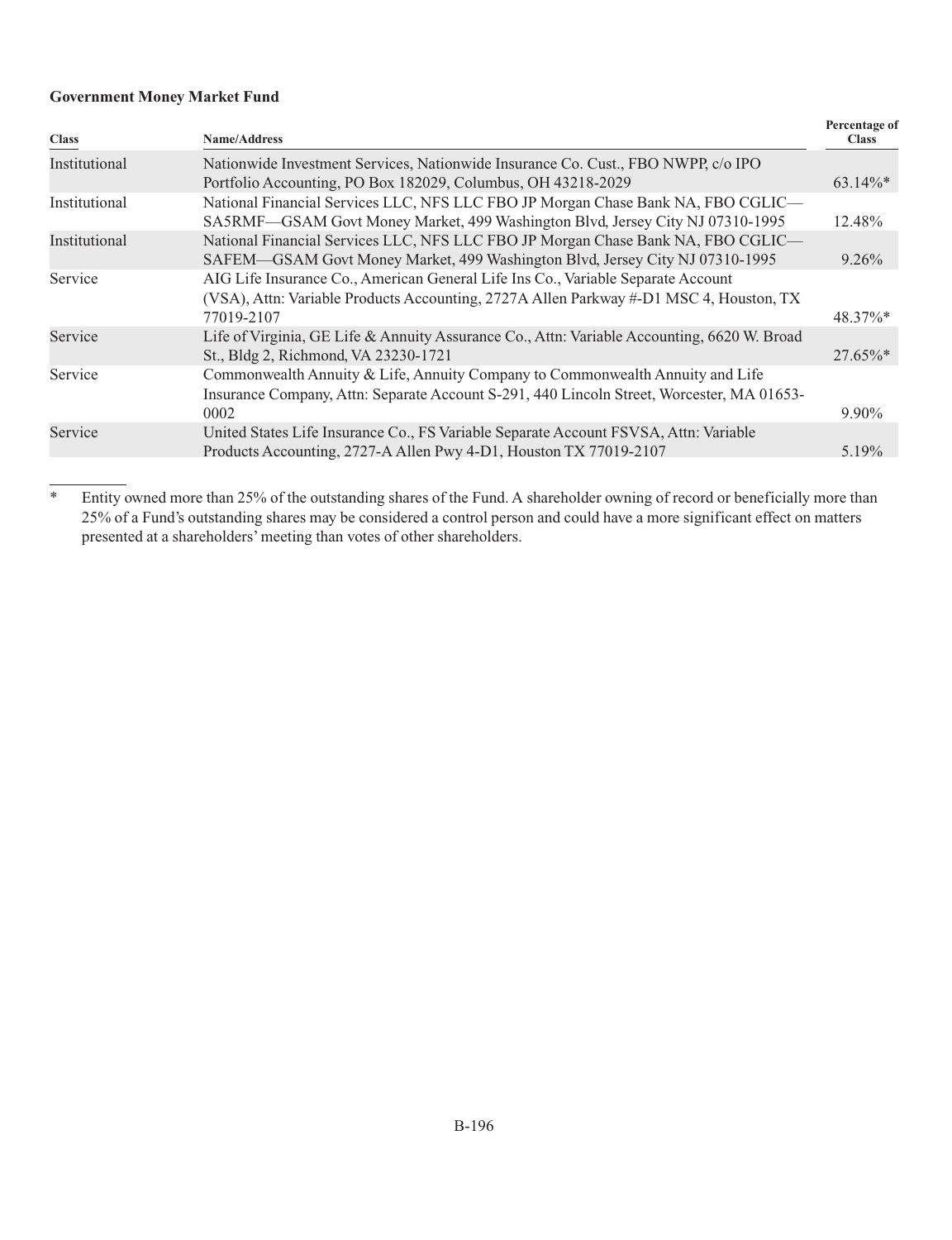#### **APPENDIX A DESCRIPTION OF SECURITIES RATINGS**

#### **Short-Term Credit Ratings**

An S&P Global Ratings short-term issue credit rating is a forward-looking opinion about the creditworthiness of an obligor with respect to a specific financial obligation having an original maturity of no more than 365 days. The following summarizes the rating categories used by S&P Global Ratings for short-term issues:

"A-1" – A short-term obligation rated "A-1" is rated in the highest category by S&P Global Ratings. The obligor's capacity to meet its financial commitments on the obligation is strong. Within this category, certain obligations are designated with a plus sign (+). This indicates that the obligor's capacity to meet its financial commitments on these obligations is extremely strong.

"A-2" – A short-term obligation rated "A-2" is somewhat more susceptible to the adverse effects of changes in circumstances and economic conditions than obligations in higher rating categories. However, the obligor's capacity to meet its financial commitments on the obligation is satisfactory.

"A-3" – A short-term obligation rated "A-3" exhibits adequate protection parameters. However, adverse economic conditions or changing circumstances are more likely to weaken an obligor's capacity to meet its financial commitments on the obligation.

"B" – A short-term obligation rated "B" is regarded as vulnerable and has significant speculative characteristics. The obligor currently has the capacity to meet its financial commitments; however, it faces major ongoing uncertainties that could lead to the obligor's inadequate capacity to meet its financial commitments.

"C" – A short-term obligation rated "C" is currently vulnerable to nonpayment and is dependent upon favorable business, financial, and economic conditions for the obligor to meet its financial commitments on the obligation.

" $D$ " – A short-term obligation rated "D" is in default or in breach of an imputed promise. For non-hybrid capital instruments, the "D" rating category is used when payments on an obligation are not made on the date due, unless S&P Global Ratings believes that such payments will be made within any stated grace period. However, any stated grace period longer than five business days will be treated as five business days. The "D" rating also will be used upon the filing of a bankruptcy petition or the taking of a similar action and where default on an obligation is a virtual certainty, for example due to automatic stay provisions. An obligation's rating is lowered to "D" if it is subject to a distressed exchange offer.

Local Currency and Foreign Currency Ratings – S&P Global Ratings' issuer credit ratings make a distinction between foreign currency ratings and local currency ratings. An issuer's foreign currency rating will differ from its local currency rating when the obligor has a different capacity to meet its obligations denominated in its local currency, vs. obligations denominated in a foreign currency.

Moody's Investors Service ("Moody's") short-term ratings are forward-looking opinions of the relative credit risks of financial obligations with an original maturity of thirteen months or less and reflect both on the likelihood of a default on contractually promised payments and the expected financial loss suffered in the event of default.

Moody's employs the following designations to indicate the relative repayment ability of rated issuers:

"P-1" – Issuers (or supporting institutions) rated Prime-1 have a superior ability to repay short-term debt obligations.

"P-2" – Issuers (or supporting institutions) rated Prime-2 have a strong ability to repay short-term debt obligations.

"P-3" – Issuers (or supporting institutions) rated Prime-3 have an acceptable ability to repay short-term obligations.

"NP" – Issuers (or supporting institutions) rated Not Prime do not fall within any of the Prime rating categories.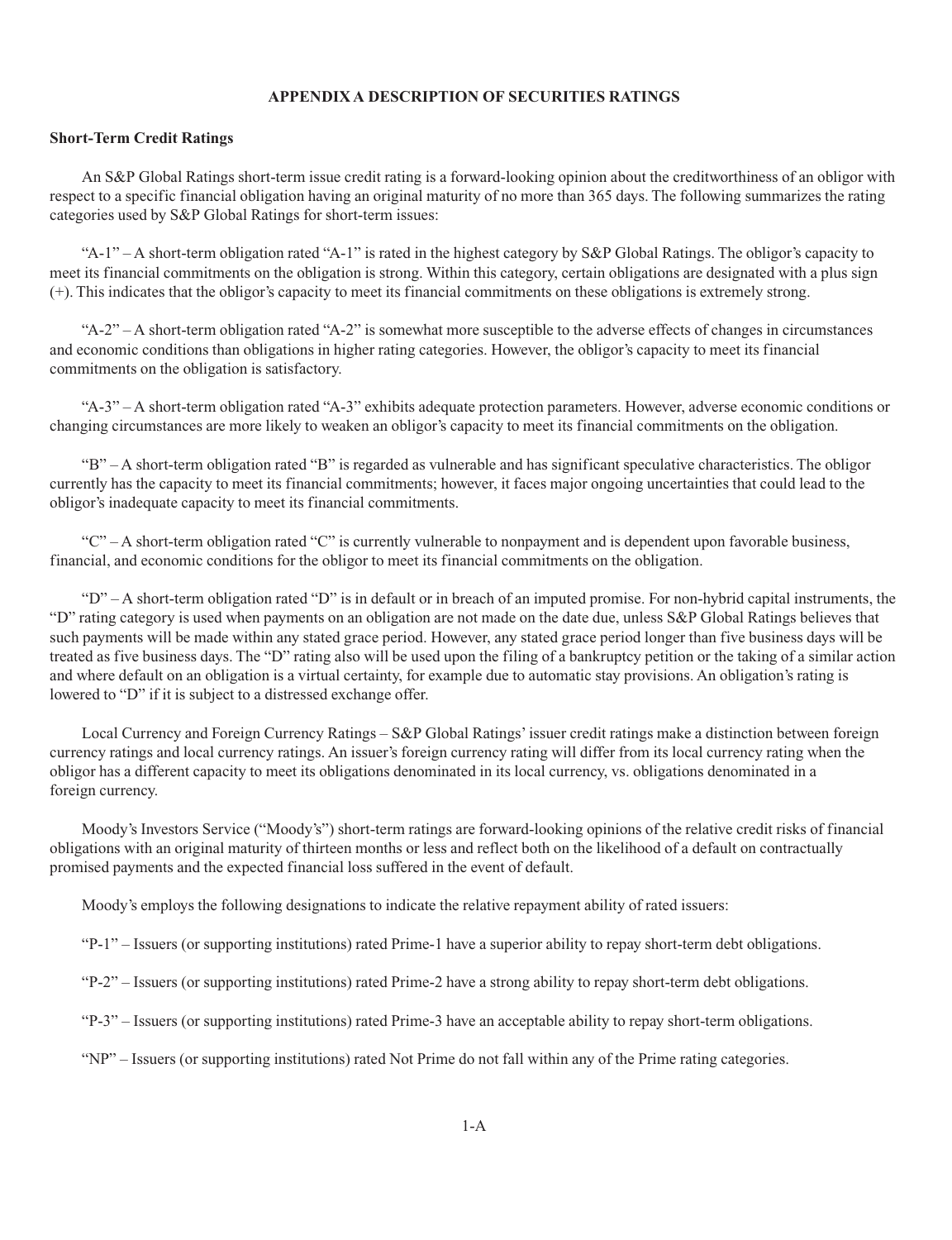Fitch, Inc. / Fitch Ratings Ltd. ("Fitch") short-term issuer or obligation ratings are based in all cases on the short-term vulnerability to default of the rated entity and relates to the capacity to meet financial obligations in accordance with the documentation governing the relevant obligation. Short-term deposit ratings may be adjusted for loss severity. Short-Term Ratings are assigned to obligations whose initial maturity is viewed as "short term" based on market convention. Typically, this means up to 13 months for corporate, sovereign, and structured obligations and up to 36 months for obligations in U.S. public finance markets.

The following summarizes the rating categories used by Fitch for short-term obligations:

"F1" – Securities possess the highest short-term credit quality. This designation indicates the strongest intrinsic capacity for timely payment of financial commitments; may have an added "+" to denote any exceptionally strong credit feature.

"F2" – Securities possess good short-term credit quality. This designation indicates good intrinsic capacity for timely payment of financial commitments.

"F3" – Securities possess fair short-term credit quality. This designation indicates that the intrinsic capacity for timely payment of financial commitments is adequate.

"B" – Securities possess speculative short-term credit quality. This designation indicates minimal capacity for timely payment of financial commitments, plus heightened vulnerability to near term adverse changes in financial and economic conditions.

"C" – Securities possess high short-term default risk. Default is a real possibility.

"RD" – Restricted Default. Indicates an entity that has defaulted on one or more of its financial commitments, although it continues to meet other financial obligations. Typically applicable to entity ratings only.

"D" – Default. Indicates a broad-based default event for an entity, or the default of a short-term obligation.

"NR" – This designation indicates that Fitch does not publicly rate the associated issuer or issue.

"WD" – This designation indicates that the rating has been withdrawn and is no longer maintained by Fitch.

 $DBRS^®$  Ratings Limited ("DBRS") short-term debt rating scale provides an opinion on the risk that an issuer will not meet its short-term financial obligations in a timely manner. Ratings are based on quantitative and qualitative considerations relevant to the issuer and the relative ranking of claims. The "R-1" and "R-2" rating categories are further denoted by the sub-categories "(high)", "(middle)", and "(low)".

The following summarizes the ratings used by DBRS for commercial paper and short-term debt:

"R-1 (high)" – Short-term debt rated "R-1 (high)" is of the highest credit quality. The capacity for the payment of short-term financial obligations as they fall due is exceptionally high. Unlikely to be adversely affected by future events.

"R-1 (middle)" – Short-term debt rated "R-1 (middle)" is of superior credit quality. The capacity for the payment of short-term financial obligations as they fall due is very high. Differs from "R-1 (high)" by a relatively modest degree. Unlikely to be significantly vulnerable to future events.

"R-1 (low)" – Short-term debt rated "R-1 (low)" is of good credit quality. The capacity for the payment of short-term financial obligations as they fall due is substantial. Overall strength is not as favorable as higher rating categories. May be vulnerable to future events, but qualifying negative factors are considered manageable.

"R-2 (high)" – Short-term debt rated "R-2 (high)" is considered to be at the upper end of adequate credit quality. The capacity for the payment of short-term financial obligations as they fall due is acceptable. May be vulnerable to future events.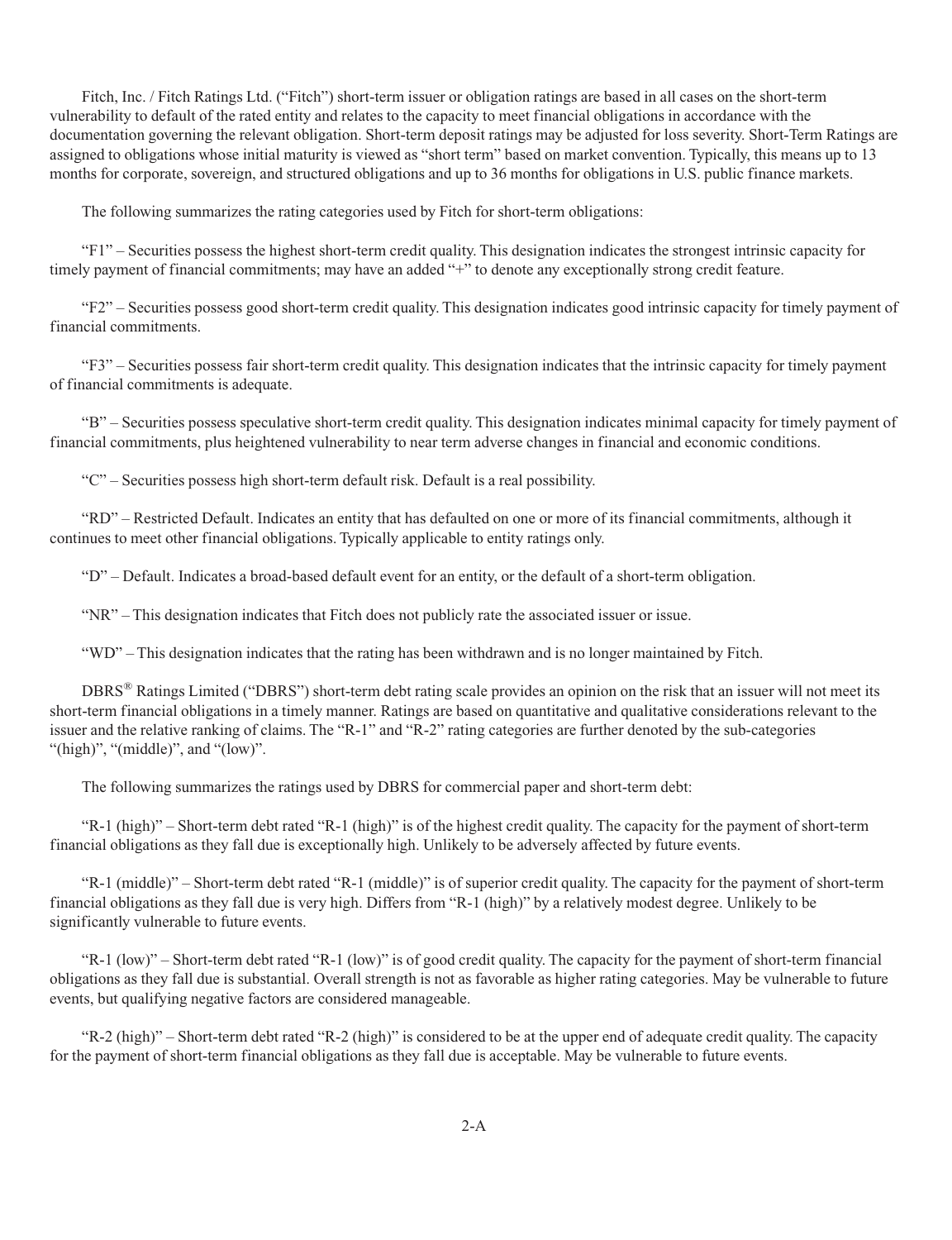"R-2 (middle)" – Short-term debt rated "R-2 (middle)" is considered to be of adequate credit quality. The capacity for the payment of short-term financial obligations as they fall due is acceptable. May be vulnerable to future events or may be exposed to other factors that could reduce credit quality.

"R-2 (low)" – Short-term debt rated "R-2 (low)" is considered to be at the lower end of adequate credit quality. The capacity for the payment of short-term financial obligations as they fall due is acceptable. May be vulnerable to future events. A number of challenges are present that could affect the issuer's ability to meet such obligations.

"R-3" – Short-term debt rated "R-3" is considered to be at the lowest end of adequate credit quality. There is a capacity for the payment of short-term financial obligations as they fall due. May be vulnerable to future events and the certainty of meeting such obligations could be impacted by a variety of developments.

"R-4" – Short-term debt rated "R-4" is considered to be of speculative credit quality. The capacity for the payment of short-term financial obligations as they fall due is uncertain.

"R-5" – Short-term debt rated "R-5" is considered to be of highly speculative credit quality. There is a high level of uncertainty as to the capacity to meet short-term financial obligations as they fall due.

"D" – Short-term debt rated "D" is assigned when the issuer has filed under any applicable bankruptcy, insolvency or winding up statute or there is a failure to satisfy an obligation after the exhaustion of grace periods, a downgrade to "D" may occur. DBRS may also use "SD" (Selective Default) in cases where only some securities are impacted, such as the case of a "distressed exchange".

#### **Long-Term Credit Ratings**

The following summarizes the ratings used by S&P Global Ratings for long-term issues:

"AAA" – An obligation rated "AAA" has the highest rating assigned by S&P Global Ratings. The obligor's capacity to meet its financial commitments on the obligation is extremely strong.

"AA" – An obligation rated "AA" differs from the highest-rated obligations only to a small degree. The obligor's capacity to meet its financial commitments on the obligation is very strong.

"A" – An obligation rated "A" is somewhat more susceptible to the adverse effects of changes in circumstances and economic conditions than obligations in higher-rated categories. However, the obligor's capacity to meet its financial commitments on the obligation is still strong.

"BBB" – An obligation rated "BBB" exhibits adequate protection parameters. However, adverse economic conditions or changing circumstances are more likely to weaken the obligor's capacity to meet its financial commitments on the obligation.

Obligations rated "BB," "B," "CCC," "CC" and "C" are regarded as having significant speculative characteristics. "BB" indicates the least degree of speculation and "C" the highest. While such obligations will likely have some quality and protective characteristics, these may be outweighed by large uncertainties or major exposures to adverse conditions.

"BB" – An obligation rated "BB" is less vulnerable to nonpayment than other speculative issues. However, it faces major ongoing uncertainties or exposure to adverse business, financial, or economic conditions that could lead to the obligor's inadequate capacity to meet its financial commitments on the obligation.

"B" – An obligation rated "B" is more vulnerable to nonpayment than obligations rated "BB", but the obligor currently has the capacity to meet its financial commitments on the obligation. Adverse business, financial, or economic conditions will likely impair the obligor's capacity or willingness to meet its financial commitments on the obligation.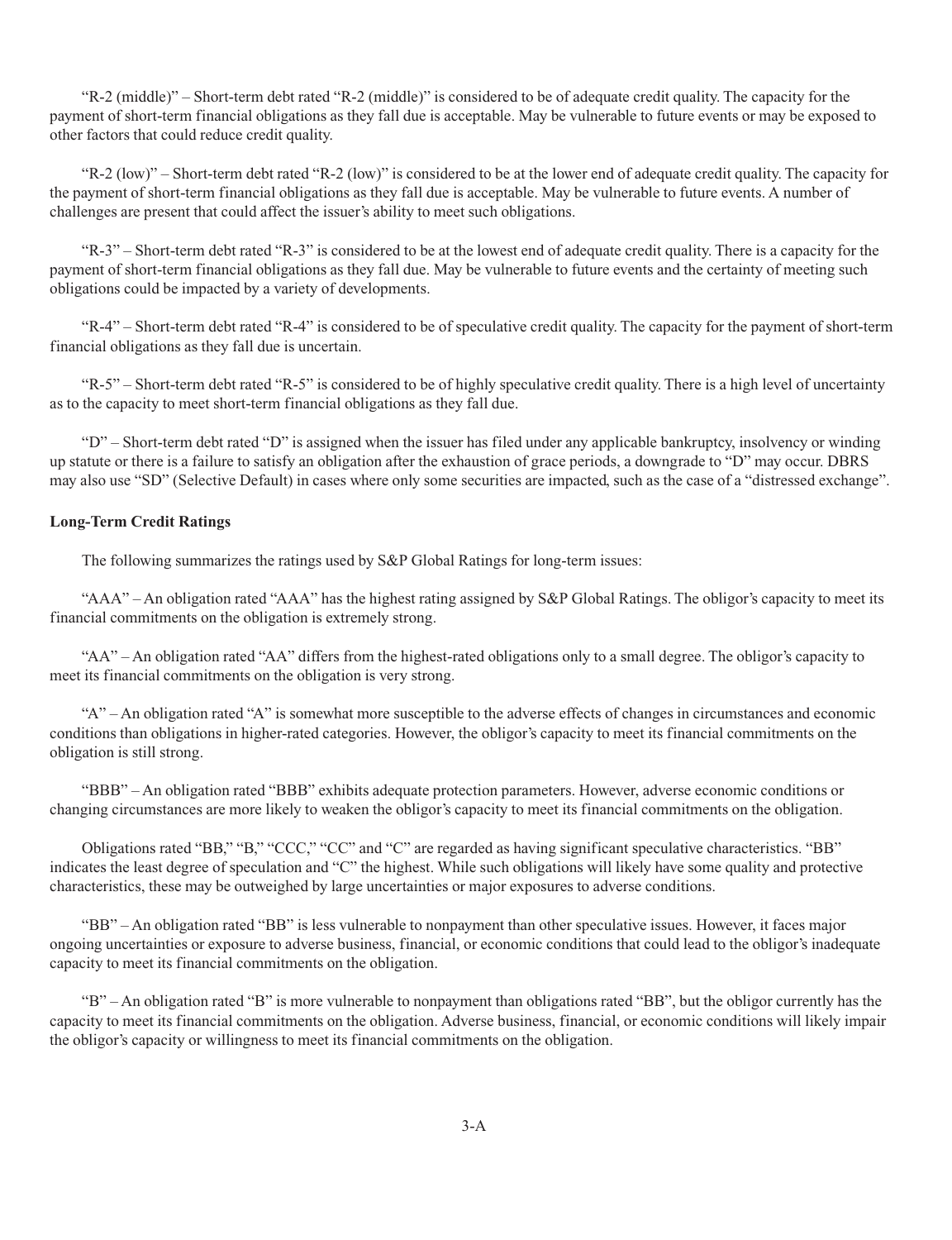"CCC" – An obligation rated "CCC" is currently vulnerable to nonpayment and is dependent upon favorable business, financial, and economic conditions for the obligor to meet its financial commitments on the obligation. In the event of adverse business, financial, or economic conditions, the obligor is not likely to have the capacity to meet its financial commitments on the obligation.

"CC" – An obligation rated "CC" is currently highly vulnerable to nonpayment. The "CC" rating is used when a default has not yet occurred but S&P Global Ratings expects default to be a virtual certainty, regardless of the anticipated time to default.

"C" – An obligation rated "C" is currently highly vulnerable to nonpayment, and the obligation is expected to have lower relative seniority or lower ultimate recovery compared with obligations that are rated higher.

"D" – An obligation rated "D" is in default or in breach of an imputed promise. For non-hybrid capital instruments, the "D" rating category is used when payments on an obligation are not made on the date due, unless S&P Global Ratings believes that such payments will be made within five business days in the absence of a stated grace period or within the earlier of the stated grace period or 30 calendar days. The "D" rating also will be used upon the filing of a bankruptcy petition or the taking of similar action and where default on an obligation is a virtual certainty, for example due to automatic stay provisions. An obligation's rating is lowered to "D" if it is subject to a distressed exchange offer.

"NR" – This indicates that no rating has been requested, or that there is insufficient information on which to base a rating, or that S&P Global Ratings does not rate a particular obligation as a matter of policy.

Plus  $(+)$  or minus  $(-)$  – The ratings from "AA" to "CCC" may be modified by the addition of a plus  $(+)$  or minus  $(-)$  sign to show relative standing within the major rating categories.

Local Currency and Foreign Currency Ratings – S&P Global Ratings' issuer credit ratings make a distinction between foreign currency ratings and local currency ratings. An issuer's foreign currency rating will differ from its local currency rating when the obligor has a different capacity to meet its obligations denominated in its local currency, vs. obligations denominated in a foreign currency.

Moody's long-term ratings are forward-looking opinions of the relative credit risks of financial obligations with an original maturity of one year or more and reflect both on the likelihood of a default on contractually promised payments and the expected financial loss suffered in the event of default. The following summarizes the ratings used by Moody's for long-term debt:

"Aaa" – Obligations rated "Aaa" are judged to be of the highest quality, subject to the lowest level of credit risk.

"Aa" – Obligations rated "Aa" are judged to be of high quality and are subject to very low credit risk.

"A" – Obligations rated "A" are judged to be upper-medium grade and are subject to low credit risk.

"Baa" – Obligations rated "Baa" are judged to be medium-grade and subject to moderate credit risk and as such may possess certain speculative characteristics.

"Ba" – Obligations rated "Ba" are judged to be speculative and are subject to substantial credit risk.

"B" – Obligations rated "B" are considered speculative and are subject to high credit risk.

"Caa" – Obligations rated "Caa" are judged to be speculative of poor standing and are subject to very high credit risk.

"Ca" – Obligations rated "Ca" are highly speculative and are likely in, or very near, default, with some prospect of recovery of principal and interest.

"C" – Obligations rated "C" are the lowest rated and are typically in default, with little prospect for recovery of principal or interest.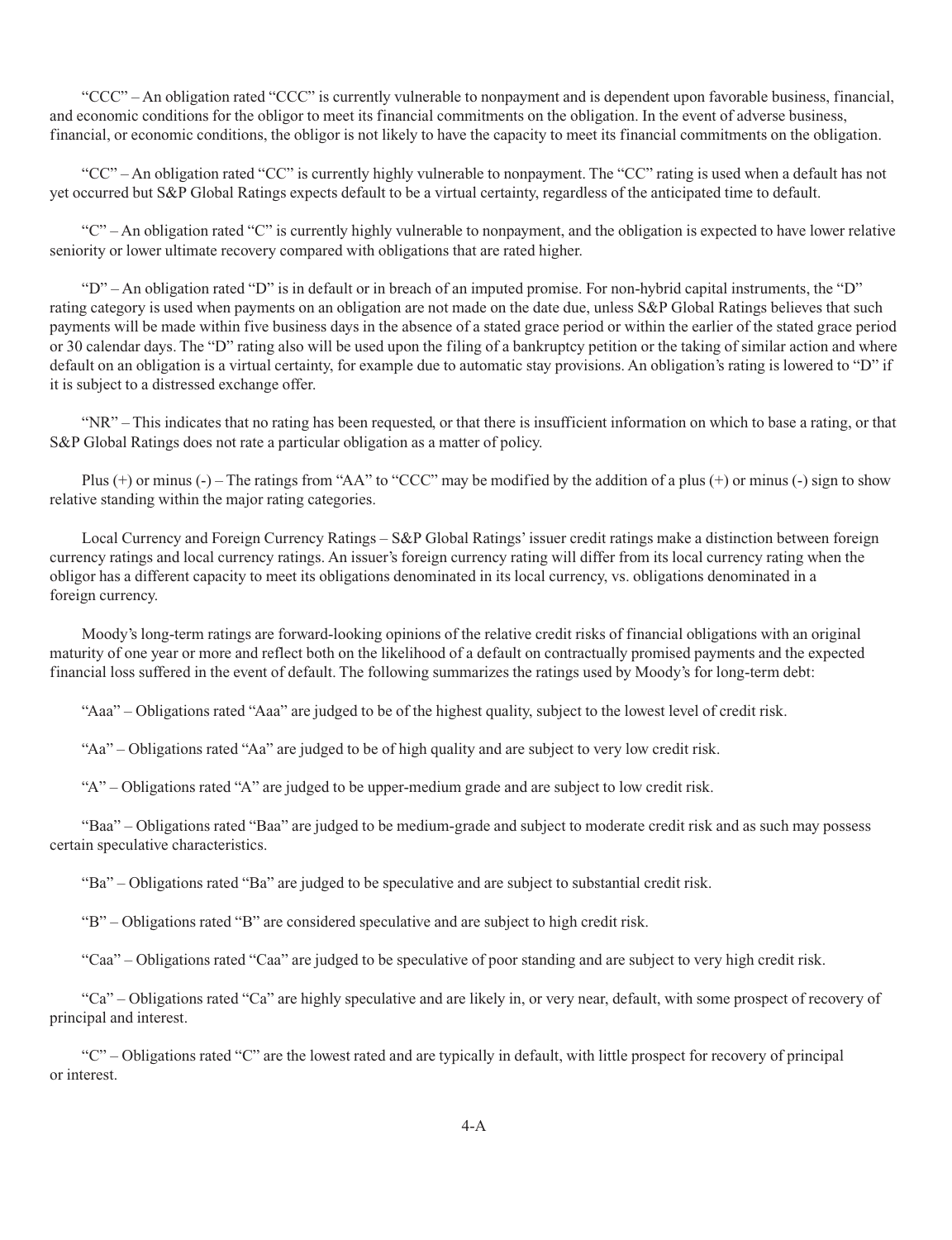Note: Moody's appends numerical modifiers 1, 2, and 3 to each generic rating classification from "Aa" through "Caa." The modifier 1 indicates that the obligation ranks in the higher end of its generic rating category; the modifier 2 indicates a mid-range ranking; and the modifier 3 indicates a ranking in the lower end of that generic rating category.

The following summarizes long-term ratings used by Fitch:

"AAA" – Securities considered to be of the highest credit quality. "AAA" ratings denote the lowest expectation of credit risk. They are assigned only in cases of exceptionally strong capacity for payment of financial commitments. This capacity is highly unlikely to be adversely affected by foreseeable events.

"AA" – Securities considered to be of very high credit quality. "AA" ratings denote expectations of very low credit risk. They indicate very strong capacity for payment of financial commitments. This capacity is not significantly vulnerable to foreseeable events.

"A" – Securities considered to be of high credit quality. "A" ratings denote expectations of low credit risk. The capacity for payment of financial commitments is considered strong. This capacity may, nevertheless, be more vulnerable to adverse business or economic conditions than is the case for higher ratings.

"BBB" – Securities considered to be of good credit quality. "BBB" ratings indicate that expectations of credit risk are currently low. The capacity for payment of financial commitments is considered adequate, but adverse business or economic conditions are more likely to impair this capacity.

"BB" – Securities considered to be speculative. "BB" ratings indicate an elevated vulnerability to credit risk, particularly in the event of adverse changes in business or economic conditions over time; however, business or financial alternatives may be available to allow financial commitments to be met.

"B" – Securities considered to be highly speculative. "B" ratings indicate that material credit risk is present.

"CCC" – A "CCC" rating indicates that substantial credit risk is present.

"CC" – A "CC" rating indicates very high levels of credit risk.

"C" – A "C" rating indicates exceptionally high levels of credit risk.

Defaulted obligations typically are not assigned "RD" or "D" ratings but are instead rated in the "B" to "C" rating categories, depending on their recovery prospects and other relevant characteristics. Fitch believes that this approach better aligns obligations that have comparable overall expected loss but varying vulnerability to default and loss.

Plus (+) or minus (-) may be appended to a rating to denote relative status within major rating categories. Such suffixes are not added to the "AAA" category or to categories below "CCC".

"NR" – Denotes that Fitch does not publicly rate the associated issue or issuer.

"WD" – Indicates that the rating has been withdrawn and is no longer maintained by Fitch.

The DBRS long-term rating scale provides an opinion on the risk of default. That is, the risk that an issuer will fail to satisfy its financial obligations in accordance with the terms under which an obligation has been issued. Ratings are based on quantitative and qualitative considerations relevant to the issuer, and the relative ranking of the claims. All rating categories other than "AAA" and "D" also contain subcategories "(high)" and "(low)". The absence of either a "(high)" or "(low)" designation indicates the rating is in the middle of the category. The following summarizes the ratings used by DBRS for long-term debt: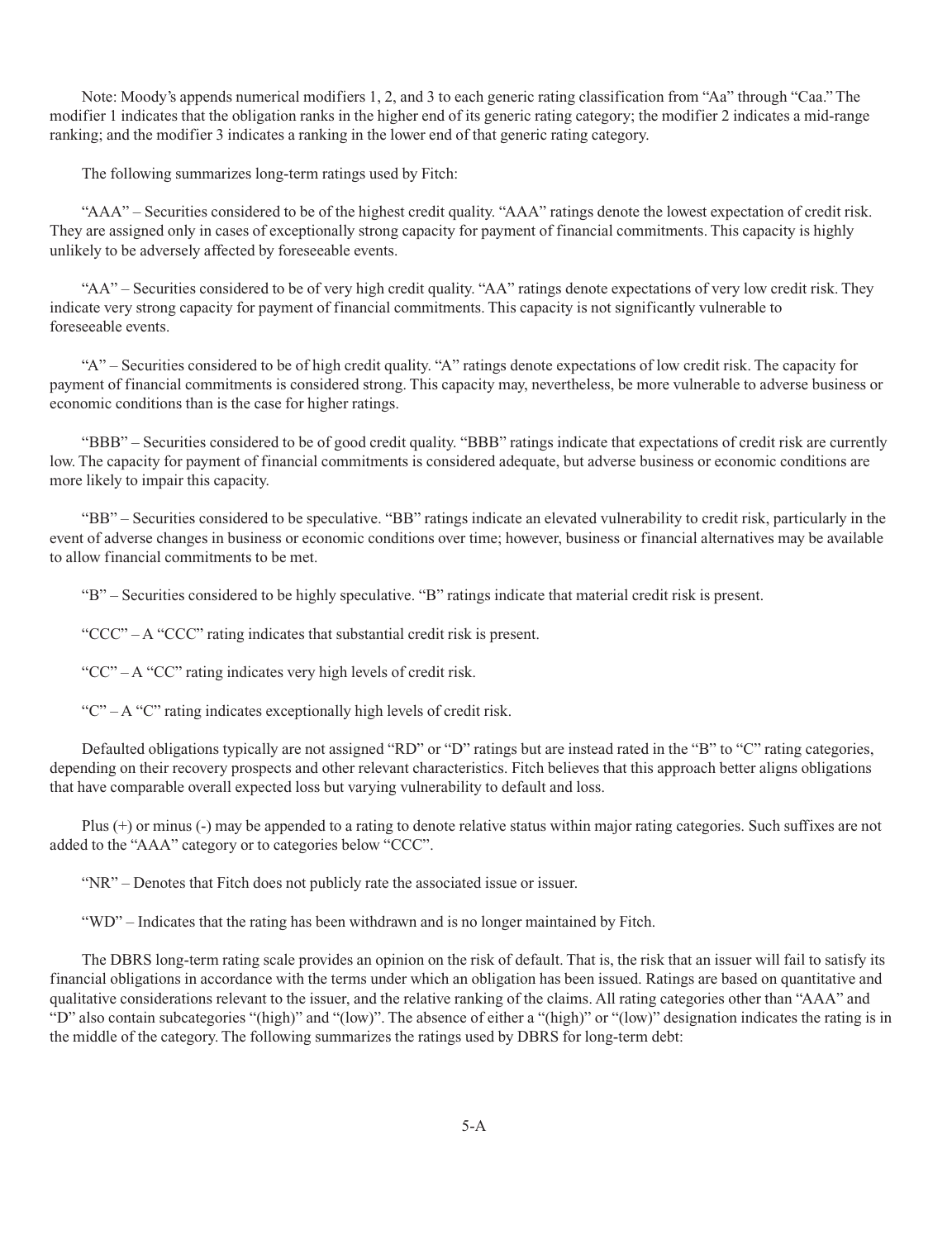"AAA" – Long-term debt rated "AAA" is of the highest credit quality. The capacity for the payment of financial obligations is exceptionally high and unlikely to be adversely affected by future events.

"AA" – Long-term debt rated "AA" is of superior credit quality. The capacity for the payment of financial obligations is considered high. Credit quality differs from "AAA" only to a small degree. Unlikely to be significantly vulnerable to future events.

"A" – Long-term debt rated "A" is of good credit quality. The capacity for the payment of financial obligations is substantial, but of lesser credit quality than "AA." May be vulnerable to future events, but qualifying negative factors are considered manageable.

"BBB" – Long-term debt rated "BBB" is of adequate credit quality. The capacity for the payment of financial obligations is considered acceptable. May be vulnerable to future events.

"BB" – Long-term debt rated "BB" is of speculative , non-investment grade credit quality. The capacity for the payment of financial obligations is uncertain. Vulnerable to future events.

"B" – Long-term debt rated "B" is of highly speculative credit quality. There is a high level of uncertainty as to the capacity to meet financial obligations.

"CCC", "CC" and "C" – Long-term debt rated in any of these categories is of very highly speculative credit quality. In danger of defaulting on financial obligations. There is little difference between these three categories, although "CC" and "C" ratings are normally applied to obligations that are seen as highly likely to default, or subordinated to obligations rated in the "CCC" to "B" range. Obligations in respect of which default has not technically taken place but is considered inevitable may be rated in the "C" category.

"D" – A security rated "D" is assigned when the issuer has filed under any applicable bankruptcy, insolvency or winding up statute or there is a failure to satisfy an obligation after the exhaustion of grace periods, a downgrade to "D" may occur. DBRS may also use "SD" (Selective Default) in cases where only some securities are impacted, such as the case of a "distressed exchange".

#### **Municipal Note Ratings**

An S&P Global Ratings U.S. municipal note rating reflects S&P Global Ratings' opinion about the liquidity factors and market access risks unique to the notes. Notes due in three years or less will likely receive a note rating. Notes with an original maturity of more than three years will most likely receive a long-term debt rating. In determining which type of rating, if any, to assign, S&P Global Ratings' analysis will review the following considerations:

Amortization schedule-the larger the final maturity relative to other maturities, the more likely it will be treated as a note; and

Source of payment-the more dependent the issue is on the market for its refinancing, the more likely it will be treated as a note.

Note rating symbols are as follows:

"SP-1" – A municipal note rated "SP-1" exhibits a strong capacity to pay principal and interest. An issue determined to possess a very strong capacity to pay debt service is given a plus (+) designation.

"SP-2" – A municipal note rated "SP-2" exhibits a satisfactory capacity to pay principal and interest, with some vulnerability to adverse financial and economic changes over the term of the notes.

"SP-3" – A municipal note rated "SP-3" exhibits a speculative capacity to pay principal and interest.

Moody's uses the Municipal Investment Grade ("MIG") scale to rate U.S. municipal bond anticipation notes of up to three years maturity. Municipal notes rated on the MIG scale may be secured by either pledged revenues or proceeds of a take-out financing received prior to note maturity. MIG ratings expire at the maturity of the obligation, and the issuer's long-term rating is only one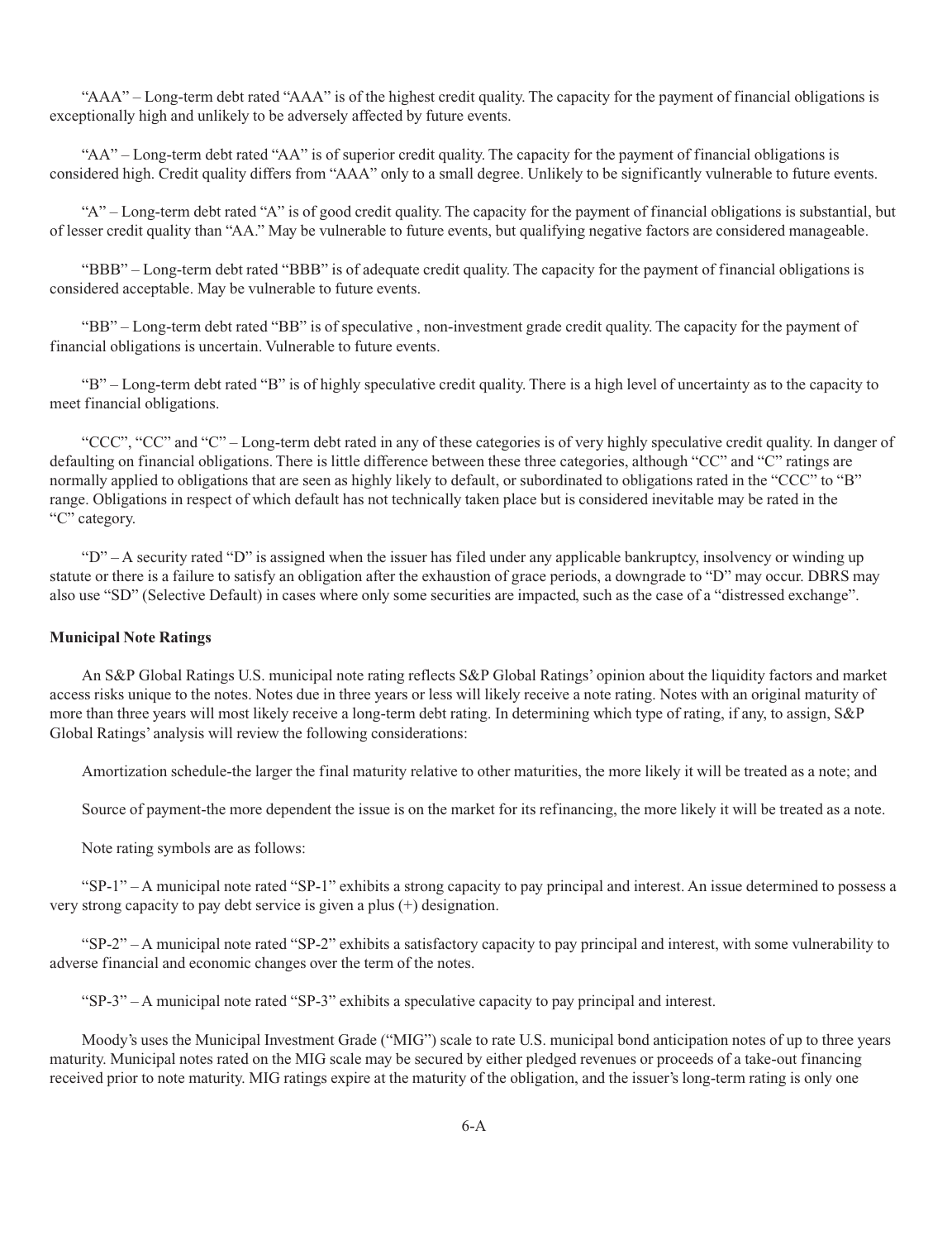consideration in assigning the MIG rating. MIG ratings are divided into three levels – "MIG-1" through "MIG-3"—while speculative grade short-term obligations are designated "SG." The following summarizes the ratings used by Moody's for these short-term obligations:

"MIG-1" – This designation denotes superior credit quality. Excellent protection is afforded by established cash flows, highly reliable liquidity support, or demonstrated broad-based access to the market for refinancing.

"MIG-2" – This designation denotes strong credit quality. Margins of protection are ample, although not as large as in the preceding group.

"MIG-3" – This designation denotes acceptable credit quality. Liquidity and cash-flow protection may be narrow, and market access for refinancing is likely to be less well-established.

"SG" – This designation denotes speculative-grade credit quality. Debt instruments in this category may lack sufficient margins of protection.

In the case of variable rate demand obligations ("VRDOs"), a two-component rating is assigned; a long- or short-term debt rating and a demand obligation rating. The first element represents Moody's evaluation of risk associated with scheduled principal and interest payments. The second element represents Moody's evaluation of risk associated with the ability to receive purchase price upon demand ("demand feature"). The second element uses a rating from a variation of the MIG scale called the Variable Municipal Investment Grade ("VMIG") scale. The rating transitions on the VMIG scale differ from those on the Prime scale to reflect the risk that external liquidity support generally will terminate if the issuer's long-term rating drops below investment grade.

"VMIG-1" – This designation denotes superior credit quality. Excellent protection is afforded by the superior short-term credit strength of the liquidity provider and structural and legal protections that ensure the timely payment of purchase price upon demand.

"VMIG-2" – This designation denotes strong credit quality. Good protection is afforded by the strong short-term credit strength of the liquidity provider and structural and legal protections that ensure the timely payment of purchase price upon demand.

"VMIG-3" – This designation denotes acceptable credit quality. Adequate protection is afforded by the satisfactory short-term credit strength of the liquidity provider and structural and legal protections that ensure the timely payment of purchase price upon demand.

"SG" – This designation denotes speculative-grade credit quality. Demand features rated in this category may be supported by a liquidity provider that does not have an investment grade short-term rating or may lack the structural and/or legal protections necessary to ensure the timely payment of purchase price upon demand.

"NR" – Is assigned to an unrated obligation.

Fitch uses the same ratings for municipal securities as described above for other short-term credit ratings.

#### **About Credit Ratings**

An S&P Global Ratings issue credit rating is a forward-looking opinion about the creditworthiness of an obligor with respect to a specific financial obligation, a specific class of financial obligations, or a specific financial program (including ratings on medium-term note programs and commercial paper programs). It takes into consideration the creditworthiness of guarantors, insurers, or other forms of credit enhancement on the obligation and takes into account the currency in which the obligation is denominated. The opinion reflects S&P Global Ratings' view of the obligor's capacity and willingness to meet its financial commitments as they come due, and this opinion may assess terms, such as collateral security and subordination, which could affect ultimate payment in the event of default.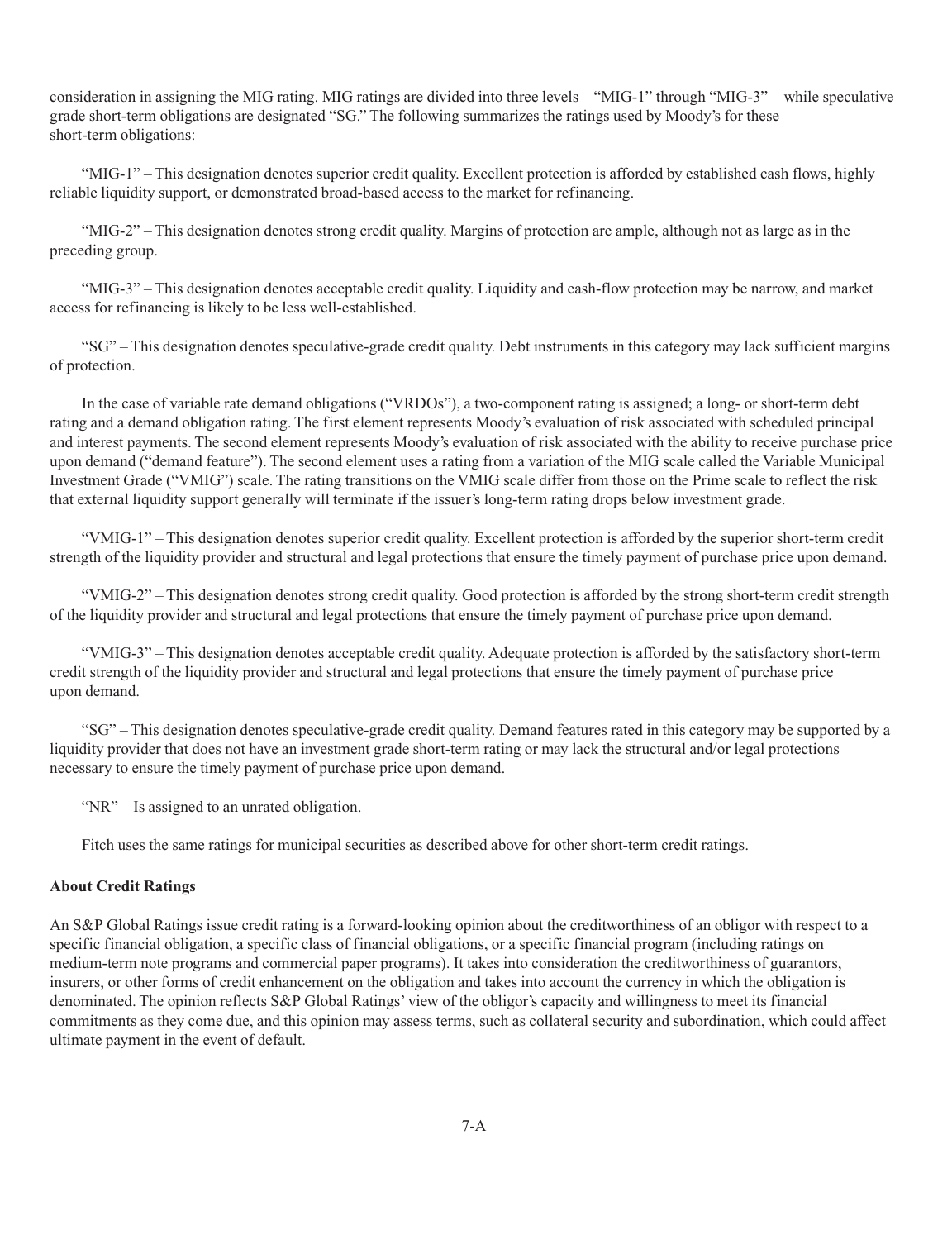Moody's credit ratings must be construed solely as statements of opinion and not statements of fact or recommendations to purchase, sell or hold any securities.

Fitch's credit ratings relating to issuers are an opinion on the relative ability of an entity to meet financial commitments, such as interest, preferred dividends, repayment of principal, insurance claims or counterparty obligations. Fitch credit ratings are used by investors as indications of the likelihood of receiving the money owed to them in accordance with the terms on which they invested. Fitch's credit ratings cover the global spectrum of corporate, sovereign financial, bank, insurance and public finance entities (including supranational and sub-national entities) and the securities or other obligations they issue, as well as structured finance securities backed by receivables or other financial assets.

Credit ratings provided by DBRS are forward-looking opinions about credit risk which reflect the creditworthiness of an issuer, rated entity, and/or security. Credit ratings are not statements of fact. While historical statistics and performance can be important considerations, credit ratings are not based solely on such; they include subjective considerations and involve expectations for future performance that cannot be guaranteed. To the extent that future events and economic conditions do not match expectations, credit ratings assigned to issuers and/or securities can change. Credit ratings are also based on approved and applicable methodologies, models and criteria ("Methodologies"), which are periodically updated and when material changes are deemed necessary, this may also lead to rating changes.

Credit ratings typically provide an opinion on the risk that investors may not be repaid in accordance with the terms under which the obligation was issued. In some cases, credit ratings may also include consideration for the relative ranking of claims and recovery, should default occur. Credit ratings are meant to provide opinions on relative measures of risk and are not based on expectations of any specific default probability, nor are they meant to predict such.

The data and information on which DBRS bases its opinions is not audited or verified by DBRS, although DBRS conducts a reasonableness review of information received and relied upon in accordance with its Methodologies and policies.

DBRS uses rating symbols as a concise method of expressing its opinion to the market but there are a limited number of rating categories for the possible slight risk differentials that exist across the rating spectrum and DBRS does not assert that credit ratings in the same category are of "exactly" the same quality.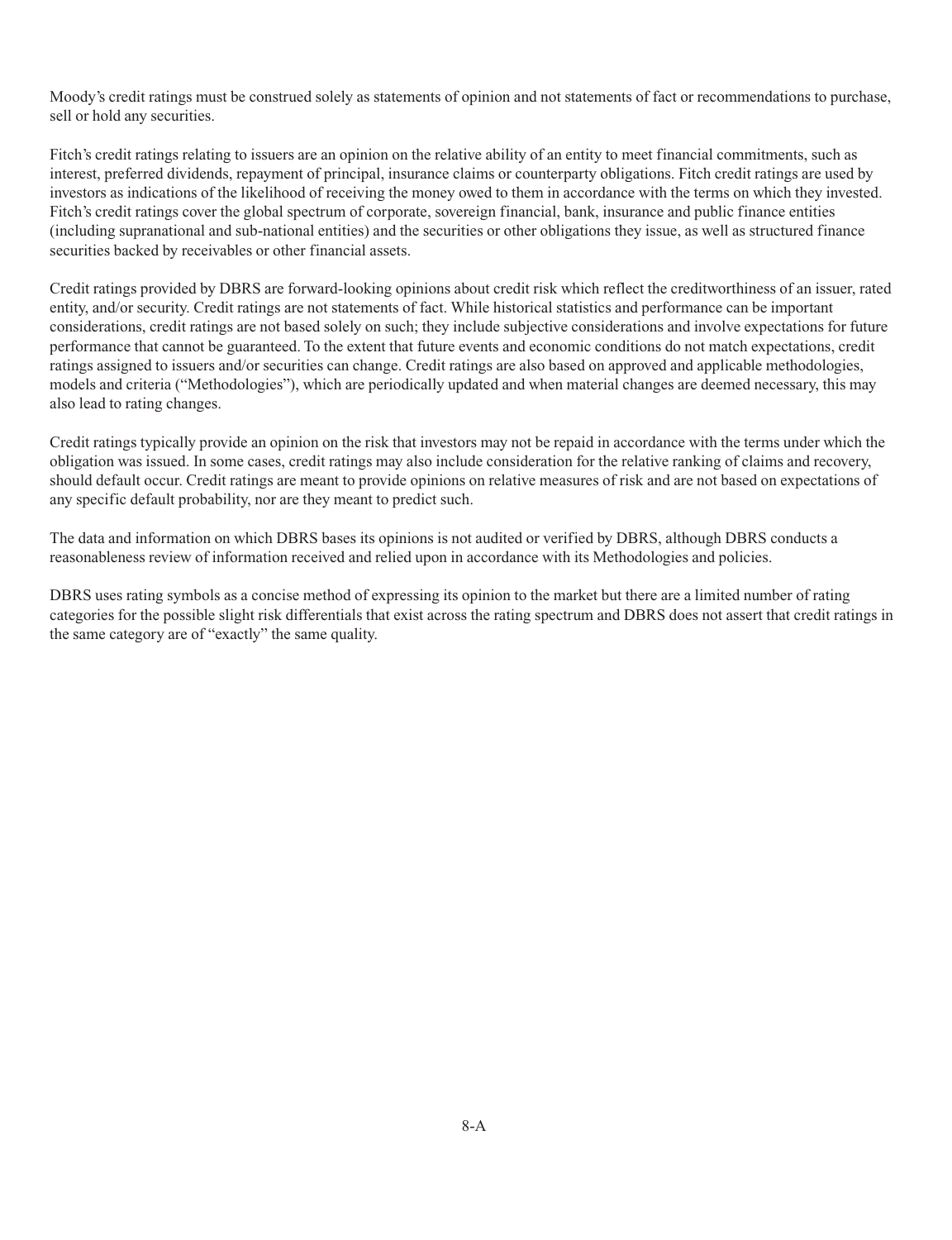# **APPENDIX B GSAM PROXY VOTING GUIDELINES SUMMARY**

## **Effective March 2022**

The following is a summary of the material GSAM Proxy Voting Guidelines (the "Guidelines"), which form the substantive basis of GSAM's Policy and Procedures on Proxy Voting for Investment Advisory Clients (the "Policy"). As described in the main body of the Policy, one or more GSAM Portfolio Management Teams and/or the Global Stewardship Team may diverge from the Guidelines and a related Recommendation on any particular proxy vote or in connection with any individual investment decision in accordance with the Policy.

## **[Region:Americas](#page-207-0)**

| 1. | <b>Business Items</b>                                                        | $2-B$    |
|----|------------------------------------------------------------------------------|----------|
| 2. | <b>Board of Directors</b>                                                    | $3-B$    |
| 3. | Executive and Non-Executive Compensation                                     | $7 - B$  |
| 4. | Shareholders Rights and Defenses                                             | $10 - B$ |
| 5. | <b>Strategic Transactions and Capital Structures</b>                         | $11-B$   |
| 6. | <b>Environmental and Social Issues</b>                                       | $13-B$   |
|    | <b>Region: Europe, Middle East and Africa (EMEA) Proxy Items</b>             |          |
| 1. | <b>Business Items</b>                                                        | $18-B$   |
| 2. | <b>Board of Directors</b>                                                    | $19-B$   |
| 3. | Remuneration                                                                 | $24-B$   |
| 4. | Shareholder Rights and Defences                                              | $26-B$   |
| 5. | Strategic Transactions, Capital Structures and other Business Considerations | $26-B$   |
| 6. | <b>Environmental and Social Issues</b>                                       | $29-B$   |
|    | Region: Asia Pacific (APAC) Proxy Items                                      |          |
| 1. | <b>Business Items</b>                                                        | $33-B$   |
| 2. | <b>Board of Directors</b>                                                    | $34-B$   |
| 3. | Remuneration                                                                 | $39-B$   |
| 4. | Shareholder Rights and Defences                                              | $41-B$   |
| 5. | Strategic Transactions, Capital Structures and other Business Considerations | $41-B$   |
| 6. | <b>Environmental and Social Issues</b>                                       | $43 - B$ |
|    | <b>Region: Japan Proxy Items</b>                                             |          |
| 1. | Operational Items                                                            | $48-B$   |
| 2. | Board of Directors and Statutory Auditors                                    | $49-B$   |
| 3. | Compensation                                                                 | $53 - B$ |
| 4. | Shareholder Rights and Defenses                                              | $53-B$   |
| 5. | <b>Strategic Transactions and Capital Structures</b>                         | $54-B$   |
| 6. | <b>Environmental and Social Issues</b>                                       | $55 - B$ |
|    |                                                                              |          |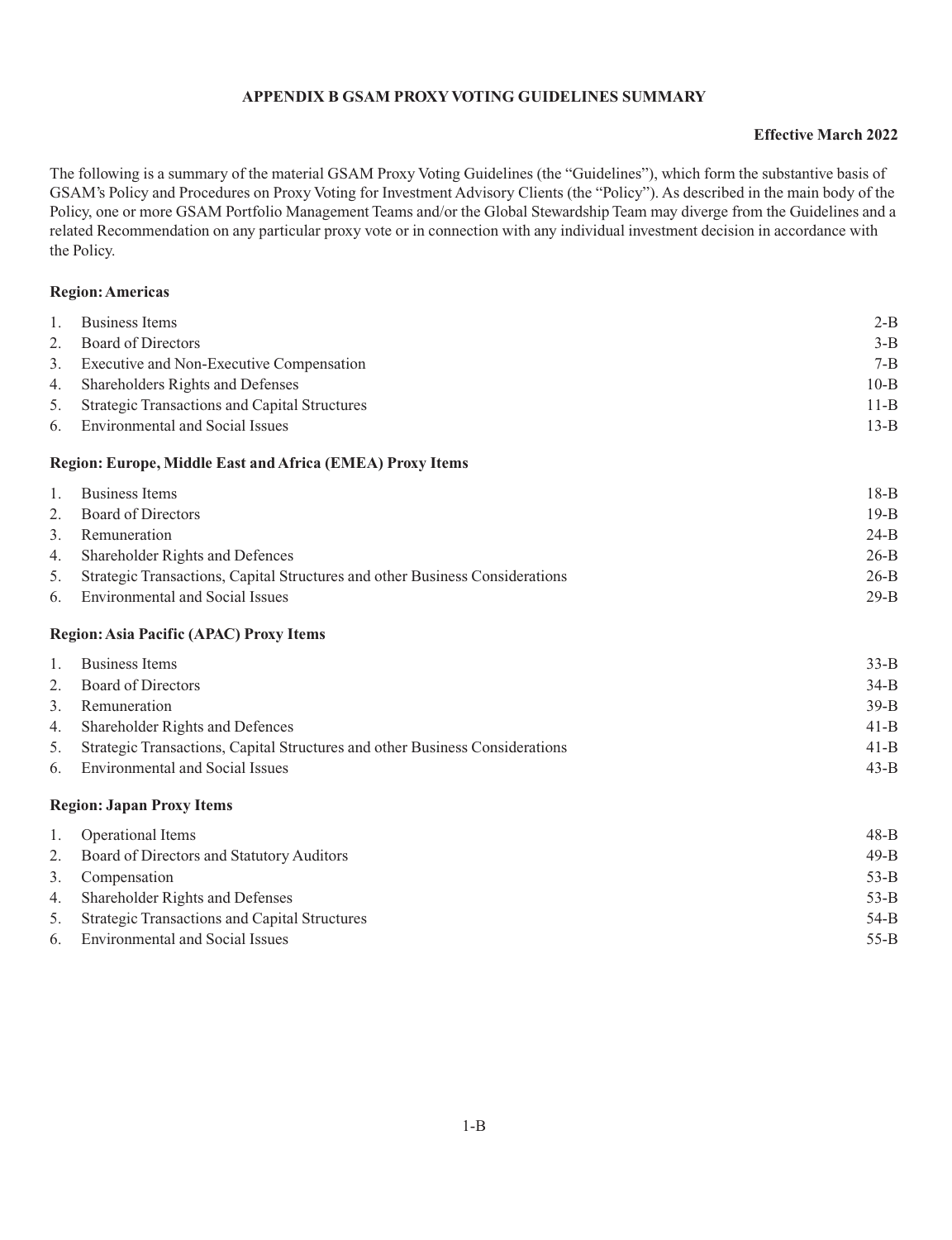#### **Region:Americas**

<span id="page-207-0"></span>*The following section is a summary of the Guidelines, which form the substantive basis of the Policy with respect to North, Central and South American public equity investments of operating and/or holding companies Applying these guidelines is subject to certain regional and country-specific exceptions and modifications and is not inclusive of all considerations in each market.*

## **1. Business Items**

## **Auditor Ratification**

Vote FOR proposals to ratify auditors, unless any of the following apply within the last year:

- An auditor has a financial interest in or association with the company, and is therefore not independent;
- There is reason to believe that the independent auditor has rendered an opinion that is neither accurate nor indicative of the company's financial position;
- Poor accounting practices are identified that rise to a serious level of concern, such as: fraud; misapplication of GAAP; or material weaknesses identified in Section 404 disclosures; or
- Fees for non-audit services are excessive (generally over 50% or more of the audit fees).

Vote CASE-BY-CASE on shareholder proposals asking companies to prohibit or limit their auditors from engaging in non-audit services or asking for audit firm rotation.

## **Reincorporation Proposals**

We may support management proposals to reincorporate as long as the reincorporation would not substantially diminish shareholder rights. We may not support shareholder proposals for reincorporation unless the current state of incorporation is substantially less shareholder friendly than the proposed reincorporation, there is a strong economic case to reincorporate or the company has a history of making decisions that are not shareholder friendly.

## **Exclusive Venue for Shareholder Lawsuits**

Generally vote FOR on exclusive venue proposals, taking into account:

- Whether the company has been materially harmed by shareholder litigation outside its jurisdiction of incorporation, based on disclosure in the company's proxy statement;
- Whether the company has the following good governance features:
	- Majority independent board;
	- Independent key committees;
	- An annually elected board;
	- A majority vote standard in uncontested director elections;
	- The absence of a poison pill, unless the pill was approved by shareholders; and/or
	- Separate Chairman CEO role or, if combined, an independent chairman with clearly delineated duties.

## **Virtual Meetings**

Generally vote FOR proposals allowing for the convening of hybrid\* shareholder meetings if it is clear that it is not the intention to hold virtual-only AGMs. Generally vote AGAINST proposals allowing for the convening of virtual-only\* shareholder meetings.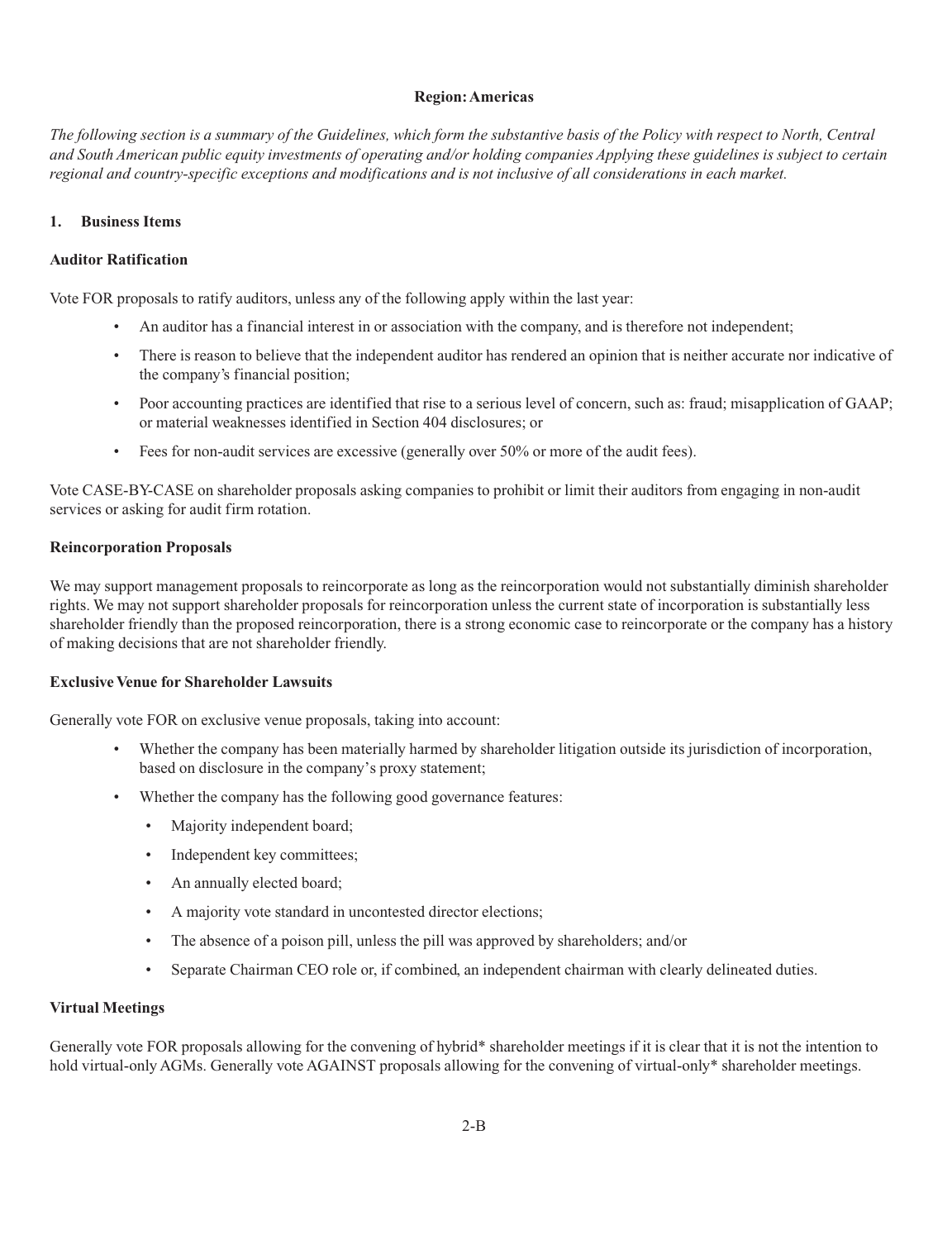<span id="page-208-0"></span>\* The phrase "virtual-only shareholder meeting" refers to a meeting of shareholders that is held exclusively through the use of online technology without a corresponding in-person meeting. The term "hybrid shareholder meeting" refers to an in-person, or physical, meeting in which shareholders are permitted to participate online.

## **Public Benefit Corporation Proposals**

Generally vote FOR management proposals and CASE-BY-CASE on shareholder proposals related to the conversion of the company into a public benefit corporation.

#### **Transact Other Business**

Vote AGAINST other business when it appears as a voting item.

#### **Administrative Requests**

Generally vote FOR non-contentious administrative management requests.

## **2. Board of Directors**

The board of directors should promote the interests of shareholders by acting in an oversight and/or advisory role; should consist of a majority of independent directors and/or meet local best practice expectations; and should be held accountable for actions and results related to their responsibilities. Vote on director nominees should be determined on a CASE-BY-CASE basis.

#### **Voting on Director Nominees in Uncontested Elections**

#### **Board Composition**

We generally believe diverse teams have the potential to outperform and we expect the companies that we invest in to focus on the importance of diversity. When evaluating board composition, we believe a diversity of ethnicity, gender and experience is an important consideration. We encourage companies to disclose the composition of their board in the proxy statement and may vote against members of the board without disclosure. See below how we execute our vote at companies that do not meet our diversity expectations.

Vote AGAINST or WITHHOLD from members of the Nominating Committee:

- At companies incorporated in the US if the board does not have at least 10% women directors and at least one other diverse board director;
- At companies within the S&P 500, if, in addition to our gender expectations, the board does not have at least one diverse director from an underrepresented ethnic group;
- At companies not incorporated in the US, if the board does not have at least 10% women directors or does not meet the requirements of local listing rules or corporate governance codes or national targets

Vote AGAINST or WITHHOLD from the full board at companies incorporated in the US that do not have at least one woman director.

Vote AGAINST or WITHHOLD from individual directors who:

- Sit on more than five public company boards;
- Are CEOs of public companies who sit on the boards of more than two public companies besides their own--withhold only at their outside boards.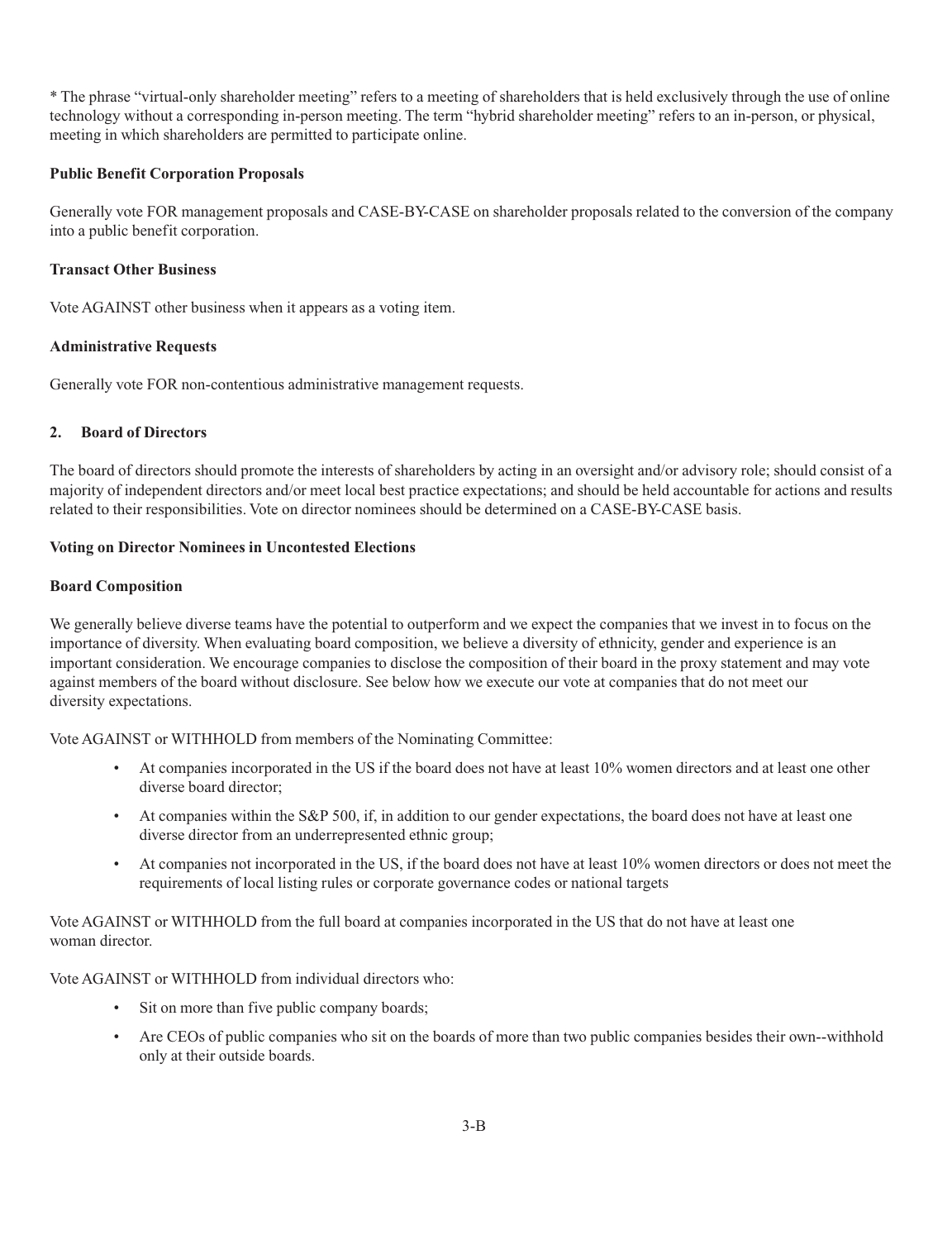Vote AGAINST or WITHHOLD from members of the Nominating Committee if the average board tenure exceeds 15 years, and there has not been a new nominee in the past 5 years.

## **Director Independence**

At companies incorporated in the US, where applicable, the New York Stock Exchange or NASDAQ Listing Standards definition is to be used to classify directors as inside directors, affiliated outside directors, or independent outside directors.

Additionally, we will consider compensation committee interlocking directors to be affiliated (defined as CEOs who sit on each other's compensation committees).

Vote AGAINST or WITHHOLD from inside directors and affiliated outside directors (as described above) when:

- The inside director or affiliated outside director serves on the Audit, Compensation or Nominating Committees; and
- The company lacks an Audit, Compensation or Nominating Committee so that the full board functions as such committees and inside directors or affiliated outside directors are participating in voting on matters that independent committees should be voting on.

## **Director Accountability**

Vote AGAINST or WITHHOLD from individual directors who attend less than 75% of the board and committee meetings without a disclosed valid excuse.

Generally, vote FOR the bundled election of management nominees, unless adequate disclosures of the nominees have not been provided in a timely manner or if one or more of the nominees does not meet the expectation of our policy.

Other items considered for an AGAINST vote include specific concerns about the individual or the company, such as criminal wrongdoing or breach of fiduciary responsibilities, sanctions from government or authority, violations of laws and regulations, the presence of inappropriate related party transactions, or other issues related to improper business practices

Vote AGAINST or WITHHOLD from members of the full board or appropriate committee (or only the independent chairman or lead director as may be appropriate in situations such as where there is a classified board and members of the appropriate committee are not up for re-election or the appropriate committee is comprised of the entire board) for the below reasons. New nominees will be considered on a case-by-case basis. Extreme cases may warrant a vote against the entire board.

- Material failures of governance, stewardship, or fiduciary responsibilities at the company, including but not limited to violations of the United Nations Global Compact principles and/or other significant global standards and failure to disclose material environmental, social and governance information;
- Egregious actions related to the director(s)' service on other boards that raise substantial doubt about his or her ability to effectively oversee management and serve the best interests of shareholders at any company;
- The board failed to act on a shareholder proposal that received approval of the majority of shares cast for the previous two consecutive years (a management proposal with other than a FOR recommendation by management will not be considered as sufficient action taken); an adopted proposal that is substantially similar to the original shareholder proposal will be deemed sufficient; (vote against members of the committee of the board that is responsible for the issue under consideration). If we did not support the shareholder proposal in both years, we will still vote against the committee member(s).
- The company's poison pill has a dead-hand or modified dead-hand feature for two or more years. Vote against/withhold every year until this feature is removed; however, vote against the poison pill if there is one on the ballot with this feature rather than the director;
- The board adopts or renews a poison pill without shareholder approval, does not commit to putting it to shareholder vote within 12 months of adoption (or in the case of a newly public company, does not commit to put the pill to a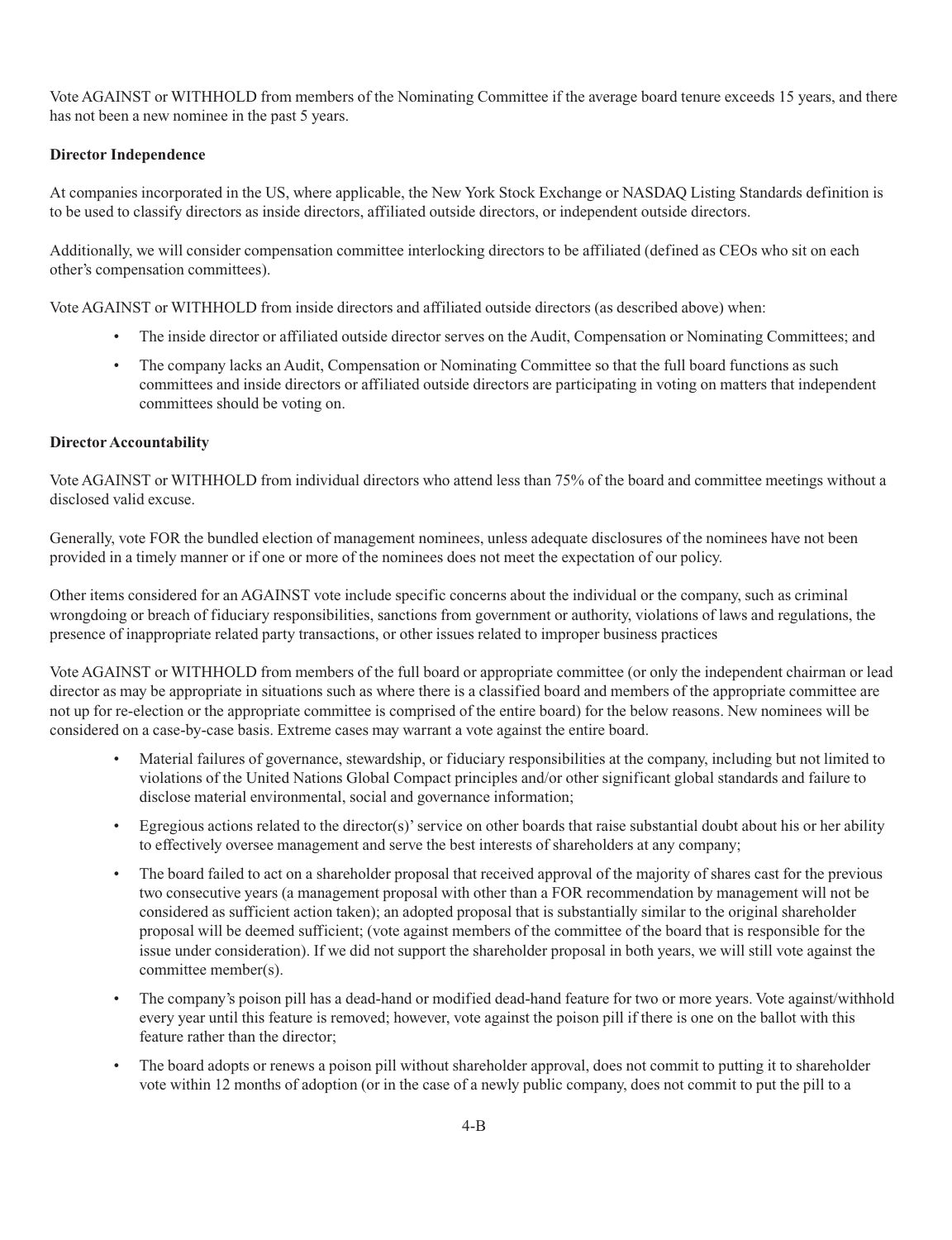shareholder vote within 12 months following the IPO), or reneges on a commitment to put the pill to a vote, and has not yet received a withhold/against recommendation for this issue;

- The board failed to act on takeover offers where the majority of the shareholders tendered their shares;
- The company does not disclose various components of current emissions, a proxy for a company's dependency on fossil fuels and other sources of greenhouse gasses (Scope 1, Scope 2, Scope 3 emissions), material to the company's business
- If in an extreme situation the board lacks accountability and oversight, coupled with sustained poor performance relative to peers.

#### **Committee Responsibilities and Expectations**

Companies should establish committees to oversee areas such as audit, executive and non-executive compensation, director nominations and ESG oversight. The responsibilities of the committees should be publicly disclosed.

#### **Audit Committee**

Vote AGAINST or WITHHOLD from the members of the Audit Committee if:

- The non-audit fees paid to the auditor are excessive (generally over 50% or more of the audit fees);
- The company receives an adverse opinion on the company's financial statements from its auditor and there is not clear evidence that the situation has been remedied;
- There is excessive pledging or hedging of stock by executives;
- There is persuasive evidence that the Audit Committee entered into an inappropriate indemnification agreement with its auditor that limits the ability of the company, or its shareholders, to pursue legitimate legal recourse against the audit firm; or
- No members of the Audit Committee hold sufficient financial expertise.

Vote CASE-BY-CASE on members of the Audit Committee and/or the full board if poor accounting practices, which rise to a level of serious concern are identified, such as fraud, misapplication of GAAP and material weaknesses identified in Section 404 disclosures.

Examine the severity, breadth, chronological sequence and duration, as well as the company's efforts at remediation or corrective actions, in determining whether negative vote recommendations are warranted against the members of the Audit Committee who are responsible for the poor accounting practices, or the entire board.

#### **Compensation Committee**

See section 3 on Executive and Non-Executive compensation for reasons to withhold from members of the Compensation Committee.

#### **Nominating/Governance Committee**

Vote AGAINST or WITHHOLD from the members of the Nominating/Governance Committee if:

- The company has opted into, or failed to opt out of, state laws requiring a classified board structure;
- At the previous board election, any director received more than 50% withhold/against votes of the shares cast and the company has failed to address the underlying issue(s) that caused the high withhold/against vote;
- The board does not meet our diversity expectations;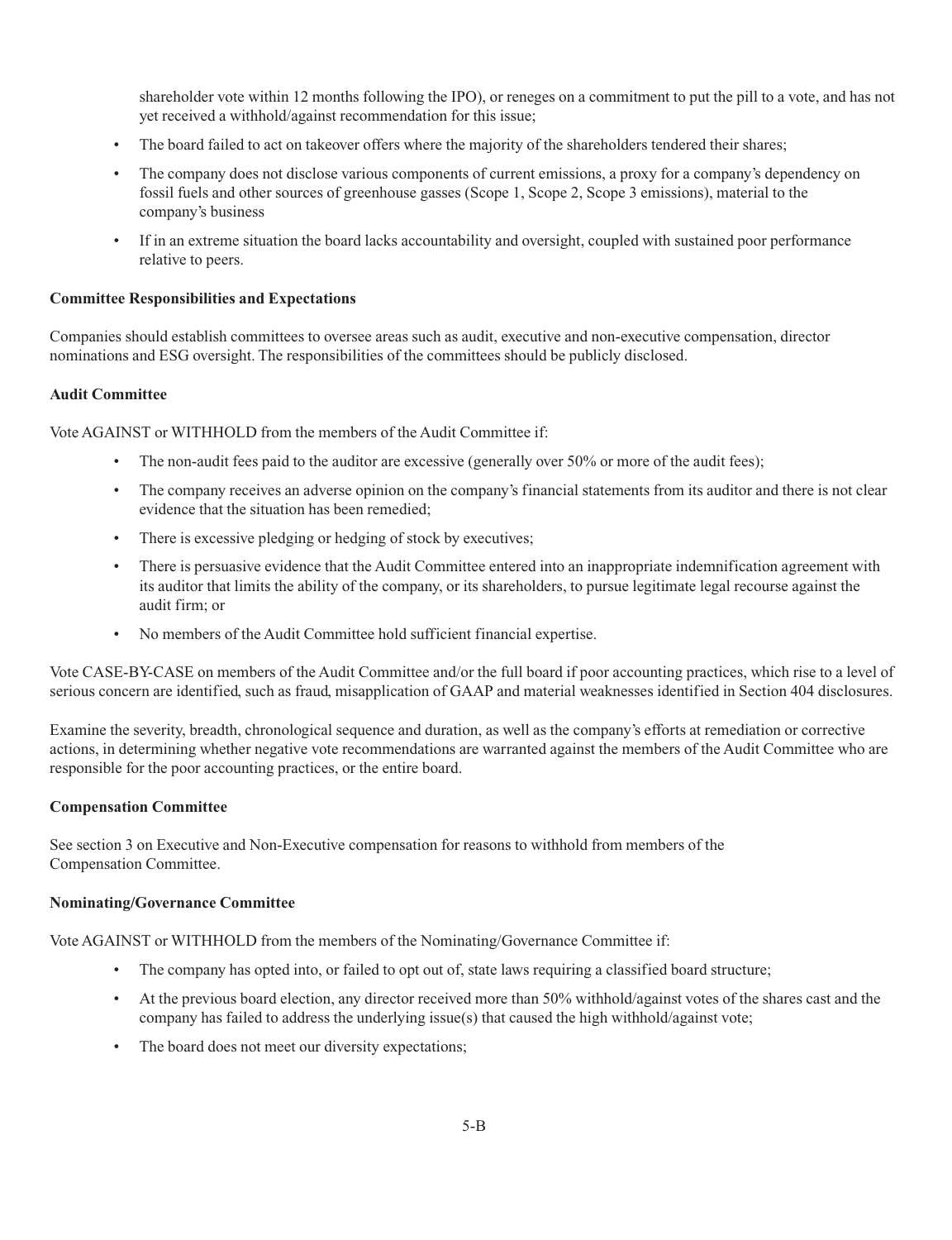• The board amends the company's bylaws or charter without shareholder approval in a manner that materially diminishes shareholders' rights or could adversely impact shareholders.

#### **Voting on Director Nominees in Contested Elections**

Vote on a CASE-BY-CASE basis in contested elections of directors, e.g., the election of shareholder nominees or the dismissal of incumbent directors, determining which directors are best suited to add value for shareholders.

The analysis will generally be based on, but not limited to, the following major decision factors:

- Company performance relative to its peers;
- Strategy of the incumbents versus the dissidents;
- Independence of board candidates;
- Experience and skills of board candidates;
- Governance profile of the company;
- Evidence of management entrenchment;
- Responsiveness to shareholders:
- Whether a takeover offer has been rebuffed; and
- Whether minority or majority representation is being sought.

#### **Proxy Access**

Vote CASE-BY-CASE on shareholder or management proposals asking for proxy access.

We may support proxy access as an important right for shareholders and as an alternative to costly proxy contests and as a method for us to vote for directors on an individual basis, as appropriate, rather than voting on one slate or the other. While this could be an important shareholder right, the following factors will be taken into account when evaluating the shareholder proposals:

- The ownership thresholds, percentage and duration proposed (we generally will not support if the ownership threshold is less than 3%);
- The maximum proportion of directors that shareholders may nominate each year (we generally will not support if the proportion of directors is greater than 25%); and
- Other restricting factors that when taken in combination could serve to materially limit the proxy access provision.

We will take the above factors into account when evaluating proposals proactively adopted by the company or in response to a shareholder proposal to adopt or amend the right. A vote against governance committee members could result if provisions exist that materially limit the right to proxy access.

#### **Reimbursing Proxy Solicitation Expenses**

Vote CASE-BY-CASE on proposals to reimburse proxy solicitation expenses. When voting in conjunction with support of a dissident slate, vote FOR the reimbursement of all appropriate proxy solicitation expenses associated with the election.

# **Other Board Related Proposals (Management and Shareholder)**

**Independent Board Chair** (for applicable markets)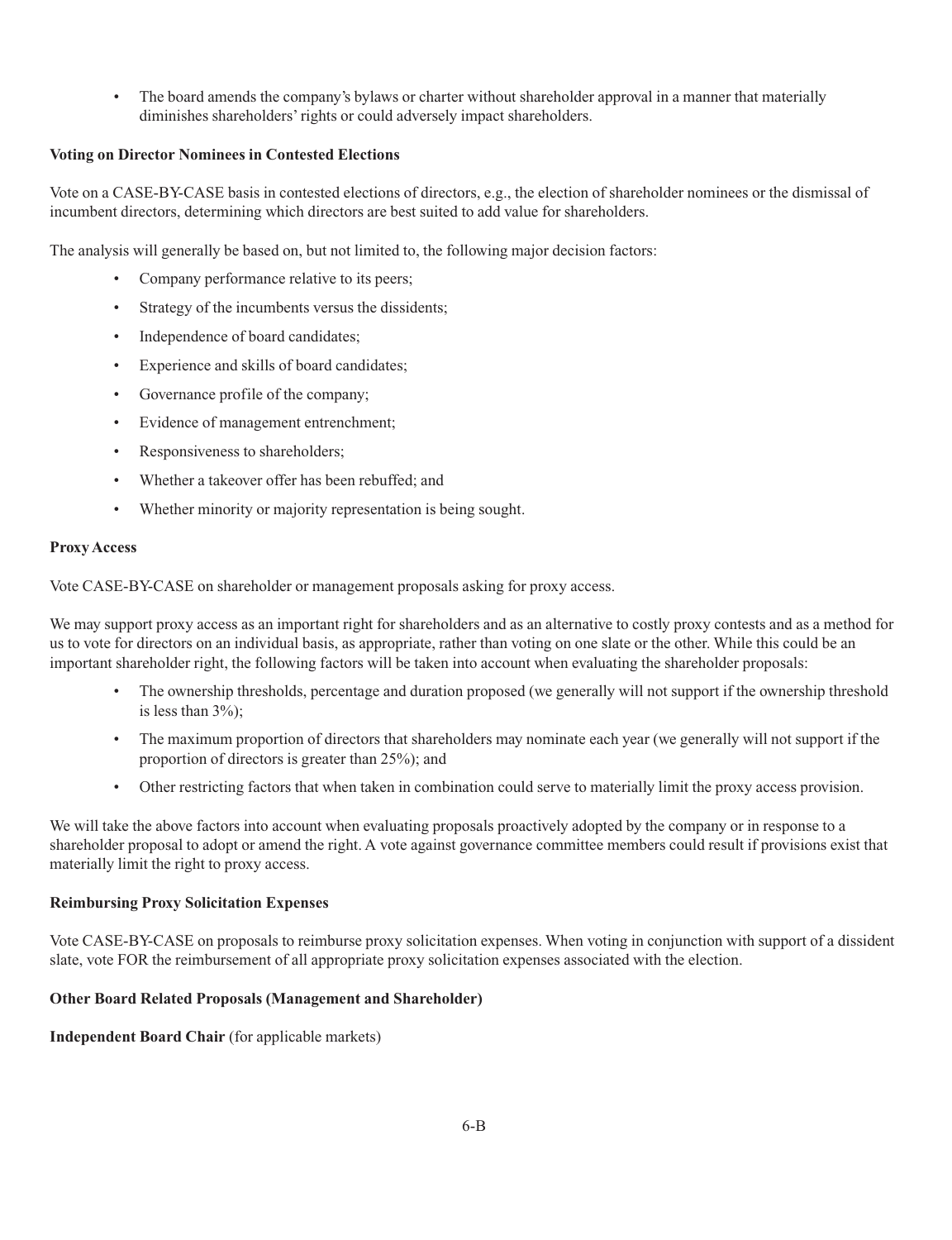<span id="page-212-0"></span>We will generally vote AGAINST shareholder proposals requiring that the chairman's position be filled by an independent director, if the company satisfies 3 of the 4 following criteria:

- Two-thirds independent board, or majority in countries where employee representation is common practice;
- A designated, or a rotating, lead director, elected by and from the independent board members with clearly delineated and comprehensive duties;
- Fully independent key committees; and/or
- Established, publicly disclosed, governance guidelines and director biographies/profiles.

## **Shareholder Proposals Regarding Board Declassification**

We will generally vote FOR proposals requesting that the board adopt a declassified board structure.

# **Majority Vote Shareholder Proposals**

We will vote FOR proposals requesting that the board adopt majority voting in the election of directors provided it does not conflict with the state law where the company is incorporated. We also look for companies to adopt a post-election policy outlining how the company will address the situation of a holdover director.

# **Cumulative Vote Shareholder Proposals**

We will generally vote FOR shareholder proposals to restore or provide cumulative unless:

• The company has adopted (i) majority vote standard with a carve-out for plurality voting in situations where there are more nominees than seats and (ii) a director resignation policy to address failed elections.

# **3. Executive and Non-Executive Compensation**

## **Pay Practices**

Good pay practices should align management's interests with long-term shareholder value creation. Detailed disclosure of compensation criteria is preferred; proof that companies follow the criteria should be evident and retroactive performance target changes without proper disclosure is not viewed favorably. Compensation practices should allow a company to attract and retain proven talent. Some examples of poor pay practices include: abnormally large bonus payouts without justifiable performance linkage or proper disclosure, egregious employment contracts, excessive severance and/or change in control provisions, repricing or replacing of underwater stock options/stock appreciation rights without prior shareholder approval, and excessive perquisites. A company should also have an appropriate balance of short-term vs. long-term metrics and the metrics should be aligned with business goals and objectives.

If the company maintains problematic or poor pay practices, generally vote:

- AGAINST Management Say on Pay (MSOP) Proposals; or
- AGAINST an equity-based incentive plan proposal if excessive non-performance-based equity awards are the major contributor to a pay-for-performance misalignment.
- If no MSOP or equity-based incentive plan proposal item is on the ballot, vote AGAINST/WITHHOLD from compensation committee members.

## **Equity Compensation Plans**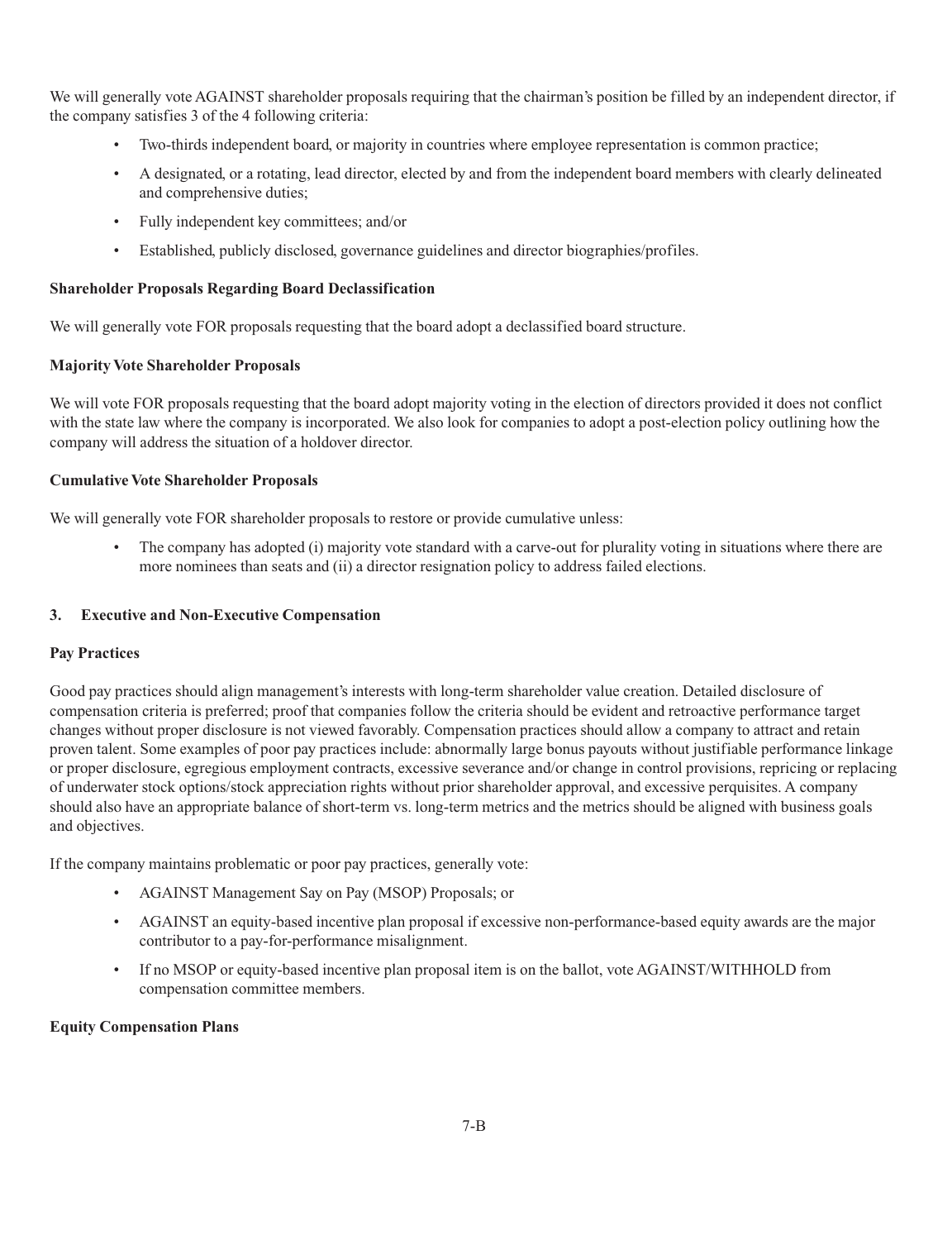Vote CASE-BY-CASE on equity-based compensation plans. Evaluation takes into account potential plan cost, plan features and grant practices. While a negative combination of these factors could cause a vote AGAINST, other reasons to vote AGAINST the equity plan could include the following factors:

- The plan permits the repricing of stock options/stock appreciation rights (SARs) without prior shareholder approval; or
- There is more than one problematic material feature of the plan, which could include one of the following: unfavorable change-in-control features, presence of gross ups and options reload.

## **Advisory Vote on Executive Compensation (Say-on-Pay, MSOP) Management Proposals**

Vote FOR annual frequency and AGAINST all proposals asking for any frequency less than annual.

Vote CASE-BY-CASE on management proposals for an advisory vote on executive compensation considering the following factors in the context of each company's specific circumstances and the board's disclosed rationale for its practices.

Factors Considered Include:

- Pay for Performance Disconnect;
	- We will consider there to be a disconnect based on a quantitative assessment of the following: CEO pay vs. TSR ("Total Shareholder Return") and peers, CEO pay as a percentage of the median peer group or CEO pay vs. shareholder return over time.
- Long-term equity-based compensation is 100% time-based;
- Board's responsiveness if company received 70% or less shareholder support in the previous year's MSOP vote;
- Abnormally large bonus payouts without justifiable performance linkage or proper disclosure;
- Egregious employment contracts;
- Excessive perquisites or excessive severance and/or change in control provisions;
- Repricing or replacing of underwater stock options without prior shareholder approval;
- Egregious pension/SERP (supplemental executive retirement plan) payouts;
- Extraordinary relocation benefits;
- Internal pay disparity; and
- Lack of transparent disclosure of compensation philosophy and goals and targets, including details on short-term and long-term performance incentives.

## **Other Compensation Proposals and Policies**

## **Employee Stock Purchase Plans -- Non-Qualified Plans**

Vote CASE-BY-CASE on nonqualified employee stock purchase plans taking into account the following factors:

- Broad-based participation;
- Limits on employee contributions;
- Company matching contributions; and
- Presence of a discount on the stock price on the date of purchase.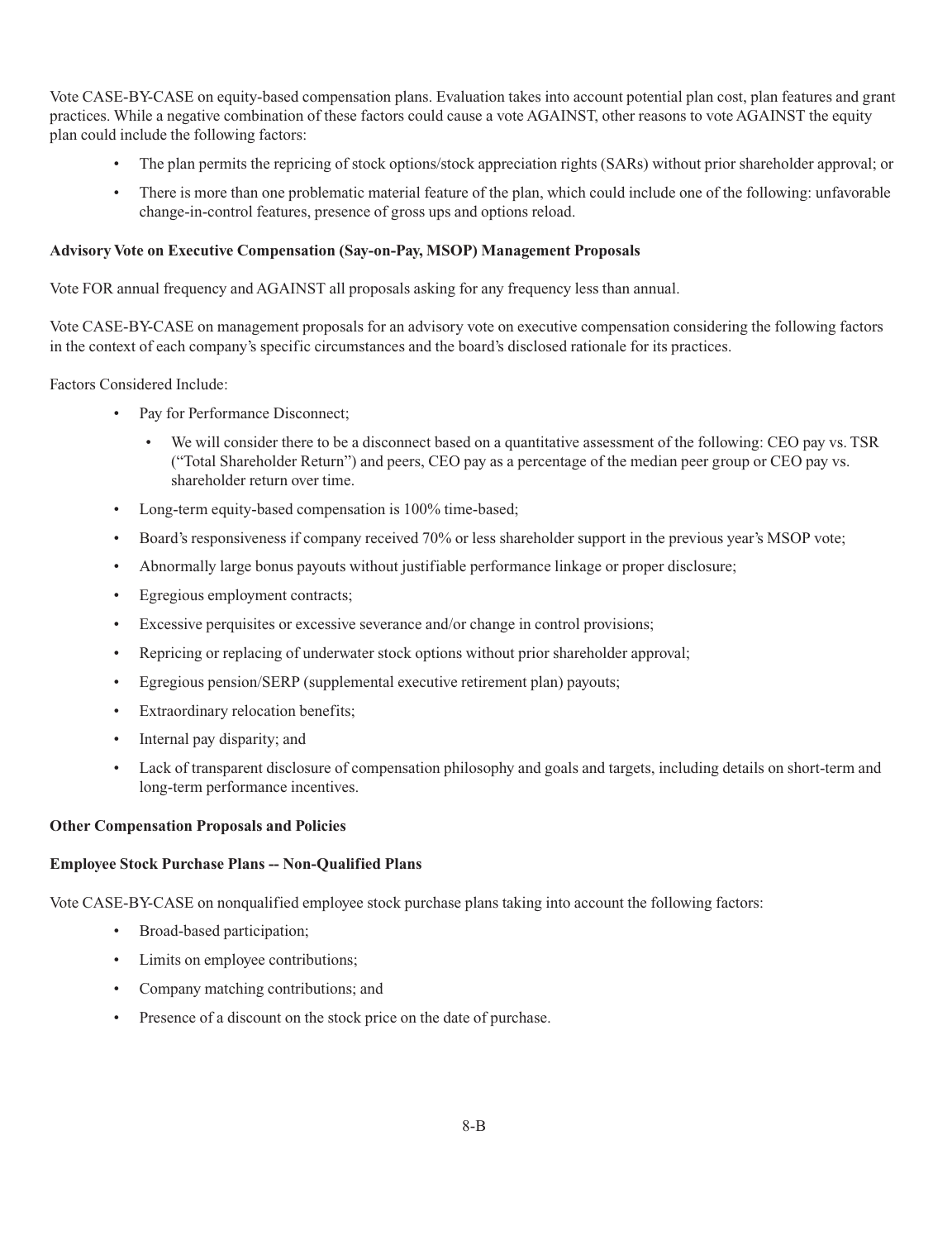## **Option Exchange Programs/Repricing Options**

Vote CASE-BY-CASE on management proposals seeking approval to exchange/reprice options, taking into consideration:

- Historic trading patterns--the stock price should not be so volatile that the options are likely to be back "in-the-money" over the near term;
- Rationale for the re-pricing;
- If it is a value-for-value exchange;
- If surrendered stock options are added back to the plan reserve;
- Option vesting;
- Term of the option--the term should remain the same as that of the replaced option;
- Exercise price--should be set at fair market or a premium to market;
- Participants--executive officers and directors should be excluded.

Vote FOR shareholder proposals to put option repricings to a shareholder vote.

## **Stock Retention Holding Period**

Vote FOR shareholder proposals asking for a policy requiring that senior executives retain a significant percentage of shares acquired through equity compensation programs if the policy requests retention for two years or less following the termination of their employment (through retirement or otherwise) and a holding threshold percentage of 50% or less.

Also consider whether the company has any holding period, retention ratio, or officer ownership requirements in place and the terms/provisions of awards already granted.

# **Elimination of Accelerated Vesting in the Event of a Change in Control**

Vote AGAINST shareholder proposals seeking a policy eliminating the accelerated vesting of time-based equity awards in the event of a change-in-control.

## **Performance-based Equity Awards and Pay-for-Superior-Performance Proposals**

Generally vote FOR unless there is sufficient evidence that the current compensation structure is already substantially performance-based. We consider performance-based awards to include awards that are tied to shareholder return or other metrics that are relevant to the business.

## **Say on Supplemental Executive Retirement Plans (SERP)**

Generally vote AGAINST proposals asking for shareholder votes on SERP.

## **Compensation Committee**

Vote AGAINST or WITHHOLD from the members of the Compensation Committee if:

- We voted against the company's MSOP in the previous year, the company's previous MSOP received significant opposition of votes cast and we are voting against this year's MSOP;
- The board implements a MSOP on a less frequent basis than the frequency that received the plurality of votes cast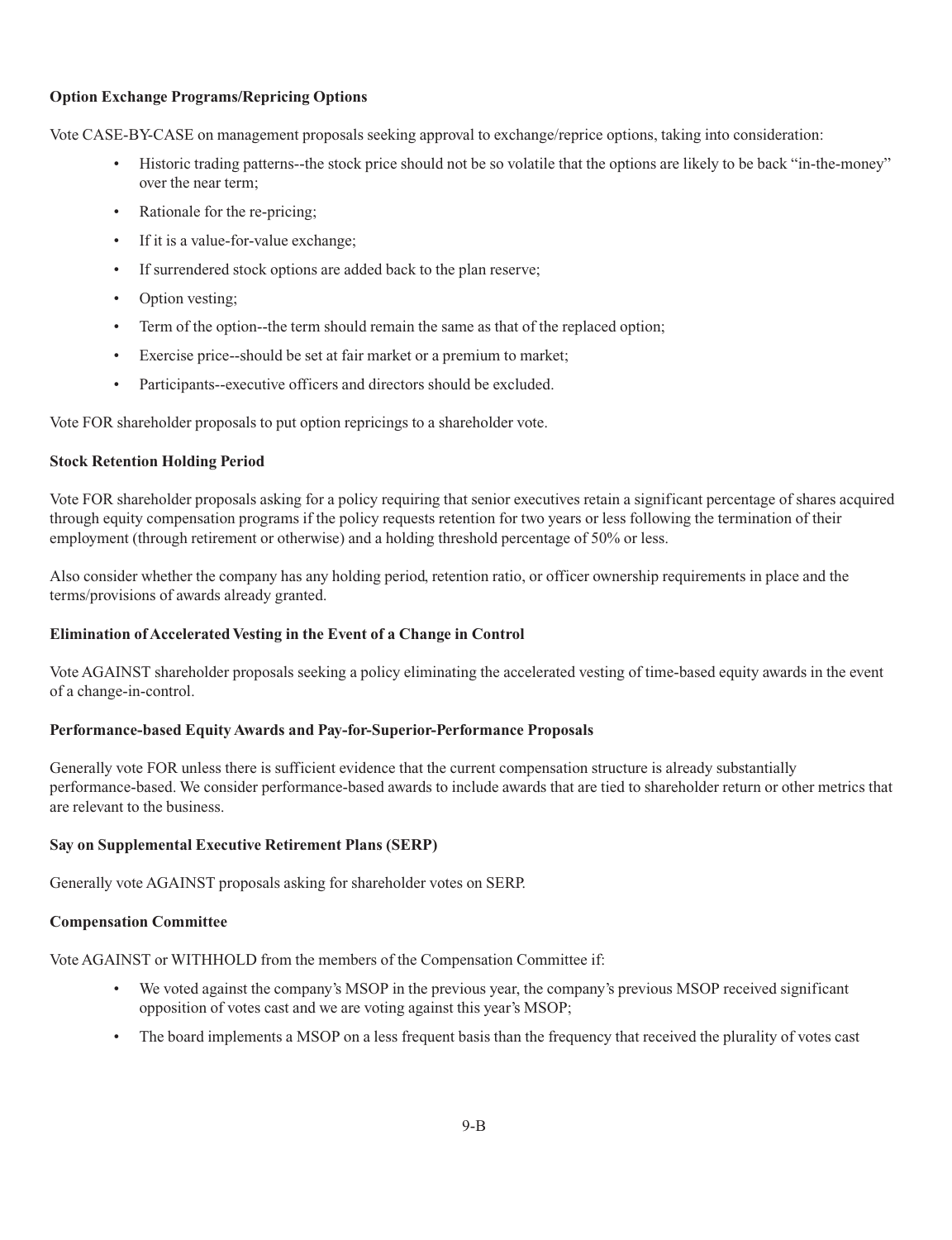## <span id="page-215-0"></span>**4. Shareholders Rights and Defenses**

#### **Shareholder Ability to Act byWritten Consent**

Generally vote FOR shareholder proposals that provide shareholders with the ability to act by written consent, unless:

- The company already gives shareholders the right to call special meetings at a threshold of 25% or lower; and
- The company has a history of strong governance practices.

#### **Special Meetings Arrangements**

Generally vote FOR management proposals that provide shareholders with the ability to call special meetings.

Generally vote FOR shareholder proposals that provide shareholders with the ability to call special meetings at a threshold of 25% or lower if the company currently does not give shareholders the right to call special meetings. However, if a company already gives shareholders the right to call special meetings at a threshold of at least 25%, vote AGAINST shareholder proposals to further reduce the threshold.

Generally vote AGAINST management proposals seeking shareholder approval for the company to hold special meetings with 14 days notice unless the company offers shareholders the ability to vote by electronic means and a proposal to reduce the period of notice to not less than 14 days has received majority support.

#### **Advance Notice Requirements for Shareholder Proposals/Nominations**

Vote CASE-BY-CASE on advance notice proposals, giving support to proposals that allow shareholders to submit proposals/nominations reasonably close to the meeting date and within the broadest window possible, recognizing the need to allow sufficient notice for company, regulatory and shareholder review.

## **Shareholder Voting Requirements**

Vote AGAINST proposals to require a supermajority shareholder vote. Generally vote FOR management and shareholder proposals to reduce supermajority vote requirements.

#### **Poison Pills**

Vote FOR shareholder proposals requesting that the company submit its poison pill to a shareholder vote or redeem it, unless the company has:

- a shareholder-approved poison pill in place; or
- adopted a policy concerning the adoption of a pill in the future specifying certain shareholder friendly provisions.

Vote FOR shareholder proposals calling for poison pills to be put to a vote within a time period of less than one year after adoption.

Vote CASE-BY-CASE on management proposals on poison pill ratification, focusing on the features of the shareholder rights plan.

In addition, the rationale for adopting the pill should be thoroughly explained by the company. In examining the request for the pill, take into consideration the company's existing governance structure, including: board independence, existing takeover defenses, and any problematic governance concerns.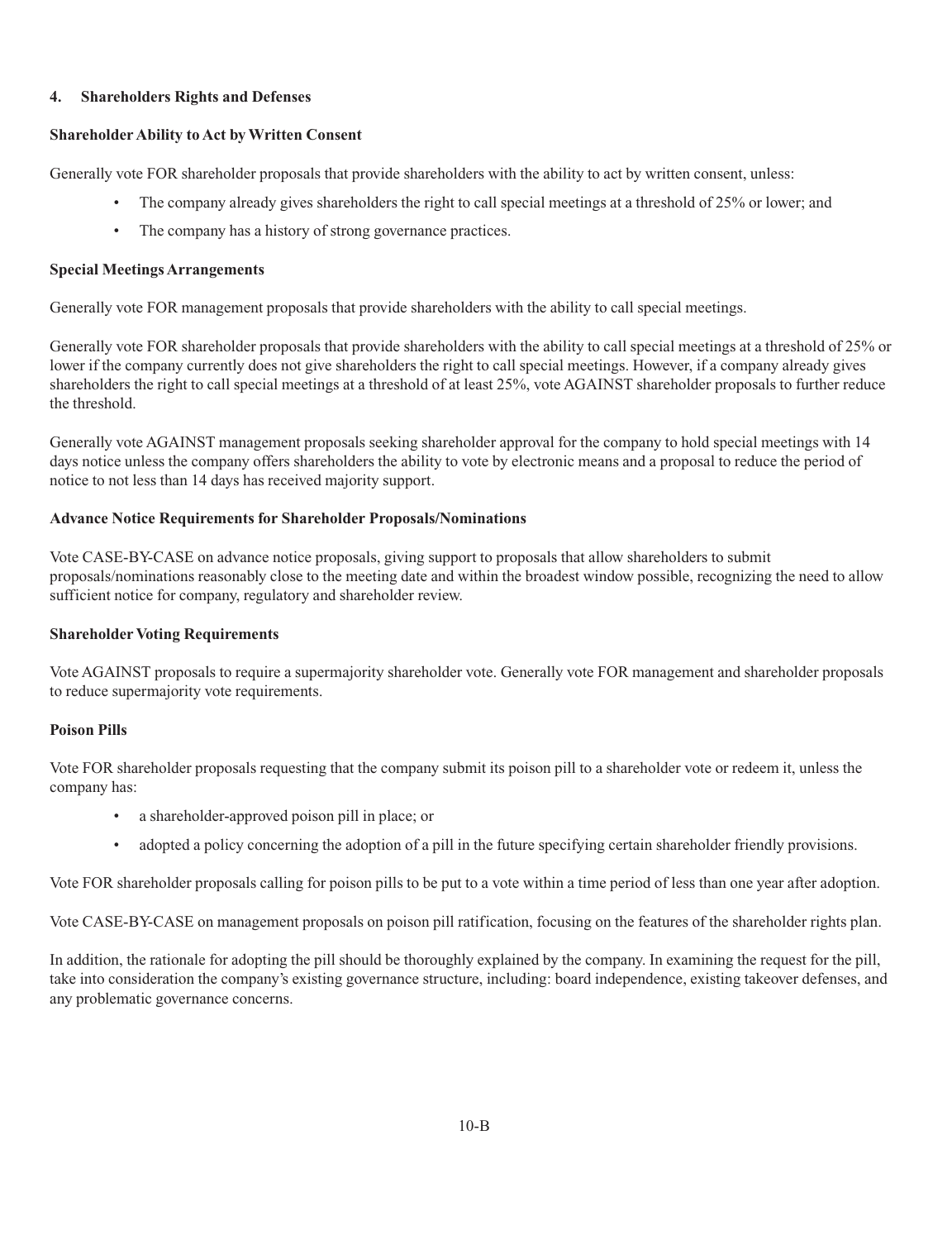## **5. Strategic Transactions and Capital Structures**

## **Reorganizations/Restructurings**

Vote reorganizations and restructurings on a CASE-BY-CASE basis.

## **Mergers and Acquisitions**

Vote CASE-BY-CASE on mergers and acquisitions taking into account the following based on publicly available information:

- Valuation;
- Market reaction;
- Strategic rationale;
- Management's track record of successful integration of historical acquisitions;
- Presence of conflicts of interest; and
- Governance profile of the combined company.

## **Dual Class Structures**

Vote FOR resolutions that seek to maintain or convert to a one-share, one-vote capital structure.

Vote AGAINST requests for the creation or continuation of dual-class capital structures or the creation of new or additional super voting shares.

### **Share Issuance Requests**

### *General Issuances:*

Vote FOR issuance requests with preemptive rights to a maximum of 100% over currently issued capital or any stricter limit set in local best practice recommendations or law.

Vote FOR issuance requests without preemptive rights to a maximum of 20% of currently issued capital or any stricter limit set in local best practice recommendations or law.

### *Specific Issuances:*

Vote on a CASE-BY-CASE basis on all requests, with or without preemptive rights.

### **Increases in Authorized Capital**

Vote FOR non-specific proposals to increase authorized capital up to 100% over the current authorization unless the increase would leave the company with less than 30% of its new authorization outstanding, or any stricter limit set in local best practice recommendations or law.

Vote FOR specific proposals to increase authorized capital to any amount, unless:

- The specific purpose of the increase (such as a share-based acquisition or merger) does not meet guidelines for the purpose being proposed; or
- The increase would leave the company with less than 30% of its new authorization outstanding after adjusting for all proposed issuances or any stricter limit set in local best practice recommendations or law.

Vote AGAINST proposals to adopt unlimited capital authorizations.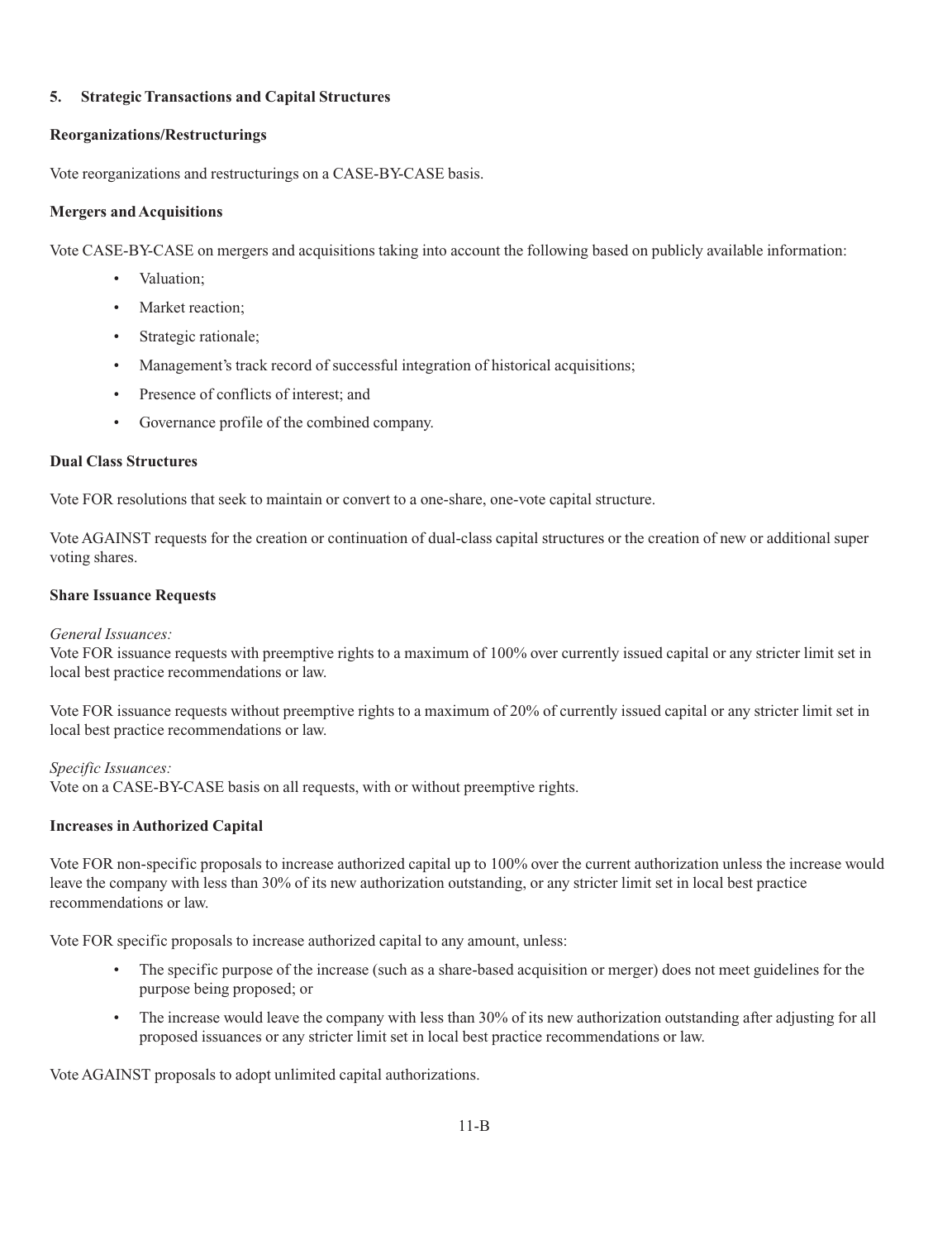### **Reduction of Capital**

Vote FOR proposals to reduce capital for routine accounting purposes unless the terms are unfavorable to shareholders.

Vote proposals to reduce capital in connection with corporate restructuring on a CASE-BY-CASE basis.

### **Preferred Stock**

Vote FOR the creation of a new class of preferred stock or for issuances of preferred stock up to 50% of issued capital unless the terms of the preferred stock would adversely affect the rights of existing shareholders.

Vote FOR the creation/issuance of convertible preferred stock as long as the maximum number of common

shares that could be issued upon conversion meets guidelines on equity issuance requests.

Vote AGAINST the creation of a new class of preference shares that would carry superior voting rights to the common shares.

Vote AGAINST the creation of blank check preferred stock unless the board clearly states that the authorization will not be used to thwart a takeover bid.

Vote proposals to increase blank check preferred authorizations on a CASE-BY-CASE basis.

#### **Debt Issuance Requests**

Vote non-convertible debt issuance requests on a CASE-BY-CASE basis, with or without preemptive rights.

Vote FOR the creation/issuance of convertible debt instruments as long as the maximum number of common shares that could be issued upon conversion meets guidelines on equity issuance requests.

Vote FOR proposals to restructure existing debt arrangements unless the terms of the restructuring would adversely affect the rights of shareholders.

#### **Increase in Borrowing Powers**

Vote proposals to approve increases in a company's borrowing powers on a CASE-BY-CASE basis.

### **Share Repurchase Plans**

We will generally recommend FOR share repurchase programs taking into account whether:

- The share repurchase program can be used as a takeover defense;
- There is clear evidence of historical abuse;
- There is no safeguard in the share repurchase program against selective buybacks;
- Pricing provisions and safeguards in the share repurchase program are deemed to be unreasonable in light of market practice.

### **Reissuance of Repurchased Shares**

Vote FOR requests to reissue any repurchased shares unless there is clear evidence of abuse of this authority in the past.

### **Capitalization of Reserves for Bonus Issues/Increase in Par Value**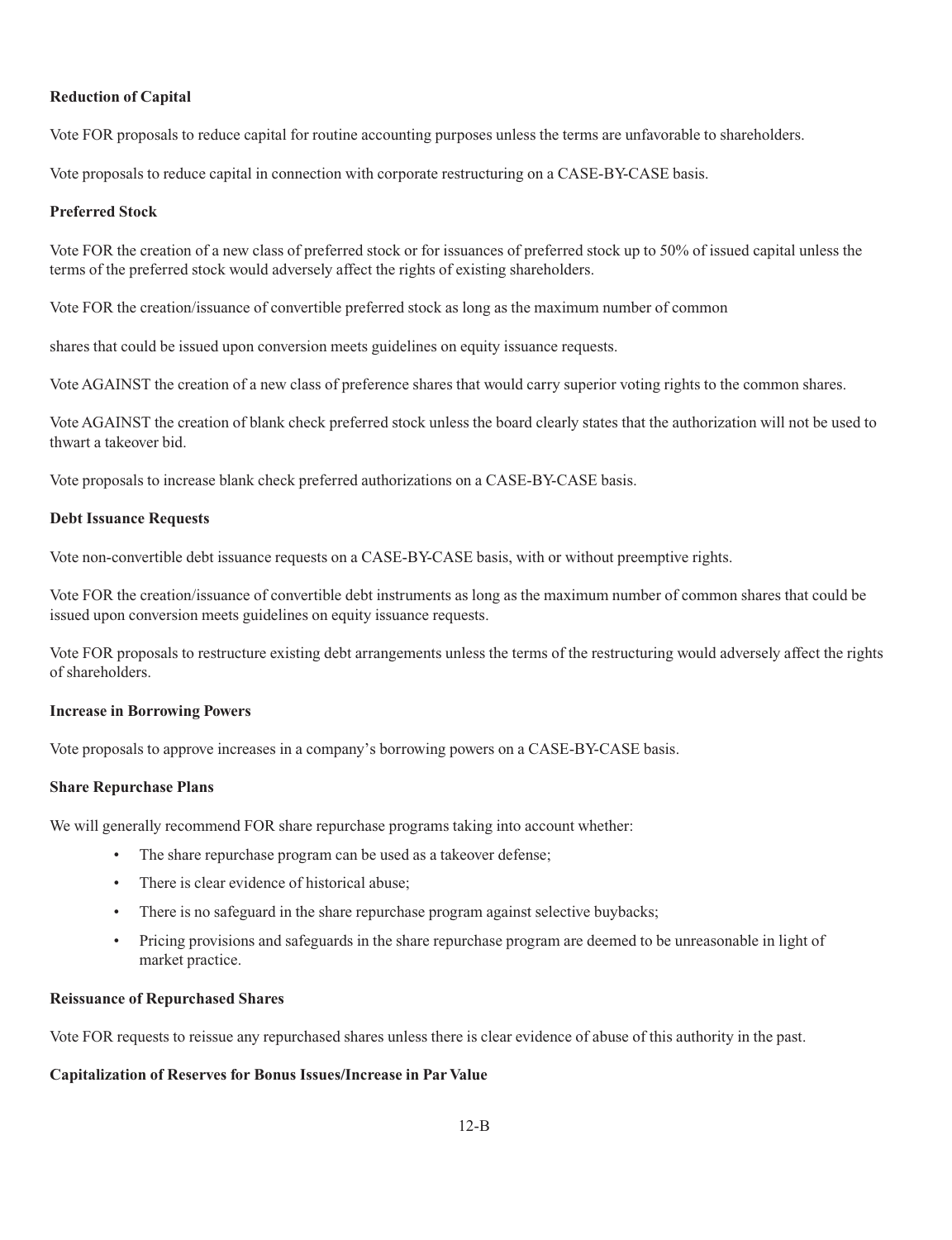Vote FOR requests to capitalize reserves for bonus issues of shares or to increase par value.

### **Reorganizations/Restructurings**

Vote reorganizations and restructurings on a CASE-BY-CASE basis.

### **Reincorporation Proposals**

Vote reincorporation proposals on a CASE-BY-CASE basis.

### **Related-Party Transactions**

Vote related-party transactions on a CASE-BY-CASE basis, considering factors including, but not limited to, the following:

- The parties on either side of the transaction;
- The nature of the asset to be transferred/service to be provided;
- The pricing of the transaction (and any associated professional valuation);
- The views of independent directors (where provided);
- The views of an independent financial adviser (where appointed);
- Whether any entities party to the transaction (including advisers) is conflicted; and The stated rationale for the transaction, including discussions of timing

#### **Common and Preferred Stock Authorization**

Generally vote FOR proposals to increase the number of shares of common stock authorized for issuance.

Generally vote FOR proposals to increase the number of shares of preferred stock, as long as there is a commitment to not use the shares for anti-takeover purposes.

#### **6. Environmental and Social Issues**

#### **Overall Approach**

Proposals considered under this category could include, among others, reports on:

1) employee labor and safety policies;

2) impact on the environment of the company's production or manufacturing operations;

3) societal impact of products manufactured;

4) risks throughout the supply chain or operations including labor practices, animal treatment practices within food production and conflict minerals; and

5) overall board structure, including diversity.

When evaluating environmental and social shareholder proposals, the following factors are generally considered:

• The company's current level of publicly available disclosure, including if the company already discloses similar information through existing reports or policies;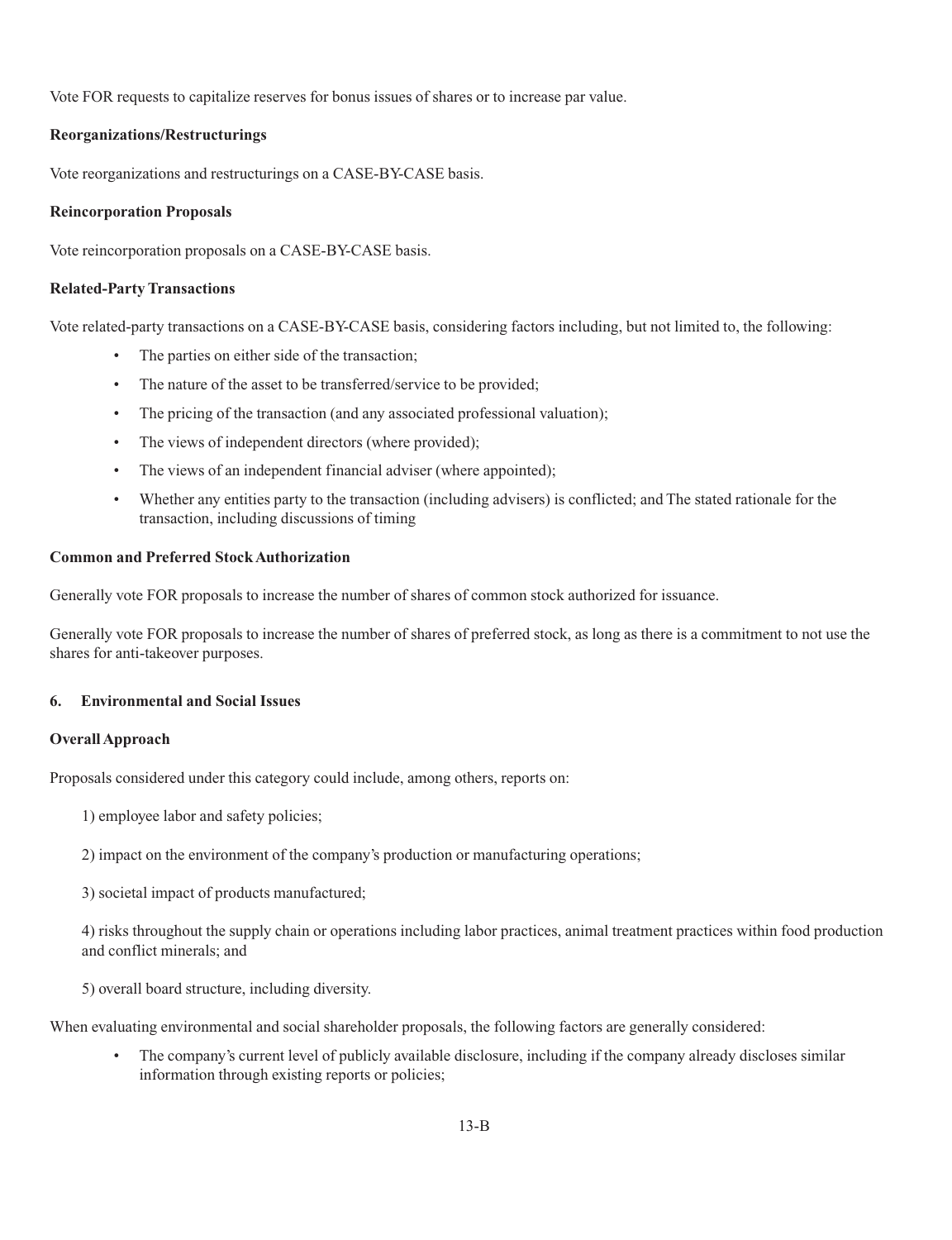- If the company has implemented or formally committed to the implementation of a reporting program based on the Sustainability Accounting Standards Board's (SASB) materiality standards, the Task Force on Climate-related Financial Disclosure's (TCFD) recommendations, or a similar standard;
- Whether adoption of the proposal is likely to enhance or protect shareholder value;
- Whether the information requested concerns business issues that relate to a meaningful percentage of the company's business;
- The degree to which the company's stated position on the issues raised in the proposal could affect its reputation or sales, or leave it vulnerable to a boycott or selective purchasing;
- Whether the company has already responded in some appropriate manner to the request embodied in the proposal;
- What other companies in the relevant industry have done in response to the issue addressed in the proposal;
- Whether the proposal itself is well framed and the cost of preparing the report is reasonable;
- Whether the subject of the proposal is best left to the discretion of the board;
- Whether the company has material fines or violations in the area and if so, if appropriate actions have already been taken to remedy going forward;
- Whether providing this information would reveal proprietary or confidential information that would place the company at a competitive disadvantage.

### **Environmental Issues**

## **Climate Transition Plans**

Generally vote CASE-BY-CASE on management proposed climate transition plans. When evaluating management proposed plans, the following factors are generally considered:

- If the company has detailed disclosure of the governance, strategy, risk mitigation efforts, and metrics and targets based on the TCFD's recommendations, or a similar standard;
- If the company has detailed disclosure of their current emissions data based on the SASB materiality framework; and
- If the company has detailed disclosure in line with Paris Agreement goals.

Generally vote CASE-BY-CASE on shareholder proposals requesting climate transition plans. When evaluating these shareholder proposals, the following factors are generally considered:

- The company's current level of publicly available disclosure including if the company already discloses similar information through existing reports or policies;
- If the proposal asks for detailed disclosure according to the TCFD's recommendations;
- If the proposal asks for detailed disclosure of the company's current emissions data based on the SASB materiality framework;
- If the proposal asks for long-term targets, as well as short and medium term milestones;
- If the proposal asks for targets to be aligned to a globally accepted framework, such as Paris Aligned or Net Zero;
- If the proposal asks for targets to be approved by the Science Based Target Initiative ("SBTi");
- If the proposal seeks to add reasonable transparency and is not onerous or overly prescriptive; and
- Whether the proposal is binding or non-binding.

#### **Environmental Sustainability Reporting**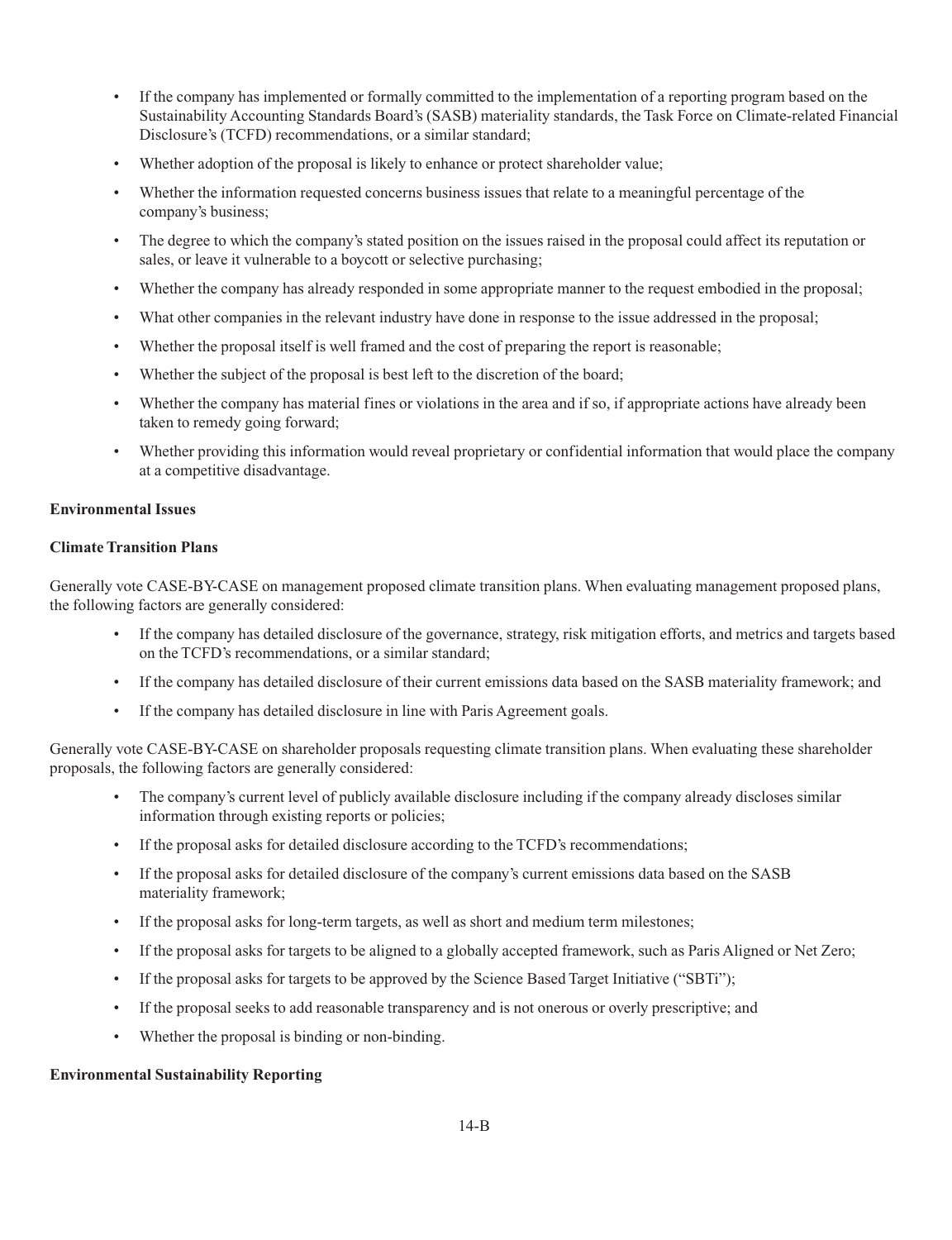Generally vote FOR shareholders proposals requesting the company to report on its policies, initiatives and oversight mechanisms related to environmental sustainability, including the impacts of climate change and biodiversity loss. The following factors will be considered:

- The company's current level of publicly available disclosure including if the company already discloses similar information through existing reports or policies;
- If the company has formally committed to the implementation of a reporting program based on the SASB materiality standards, the TCFD's recommendations, or a similar standard within a specified time frame;
- If the company's current level of disclosure is comparable to that of its industry peers; and
- If there are significant controversies, fines, penalties, or litigation associated with the company's environmental performance.

#### **Other Environmental Proposals**

Vote CASE-BY-CASE on the following shareholder proposals if relevant to the company:

- Seeking information on the financial, physical, or regulatory risks a company faces related to climate change on its operations and investment, or on how the company identifies, measures and manages such risks;
- Calling for the reduction of Greenhouse Gas (GHG) emissions;
- Seeking reports on responses to regulatory and public pressures surrounding climate change, and for disclosure of research that aided in setting company policies around climate change;
- Requesting an action plan including science based targets and a commitment to net zero emissions by 2050 or earlier;
- Requesting a report/disclosure of goals on GHG emissions from company operations and/or products;
- Requesting a company report on its energy efficiency policies; and
- Requesting reports on the feasibility of developing renewable energy resources.

#### **Social Issues**

#### **Board andWorkforce Demographics**

A company should have a clear, public Equal Employment Opportunity (EEO) statement and/or diversity policy. Generally vote FOR proposals seeking to amend a company's EEO statement or diversity policies to additionally prohibit discrimination based on sexual orientation and/or gender identity.

Generally vote FOR proposals requesting reports on a company's efforts to diversify the board, unless:

- The gender and racial minority representation of the company's board is reasonably inclusive in relation to companies of similar size and business; and
- The board already reports on its nominating procedures and gender and racial minority initiatives on the board.

## **Gender Pay Gap**

Generally vote CASE-BY-CASE on proposals requesting reports on a company's pay data by gender, or a report on a company's policies and goals to reduce any gender pay gap, taking into account:

- The company's current policies and disclosure related to both its diversity and inclusion policies and practices and its compensation philosophy and fair and equitable compensation practices;
- Whether the company has been the subject of recent controversy, litigation or regulatory actions related to gender pay gap issues; and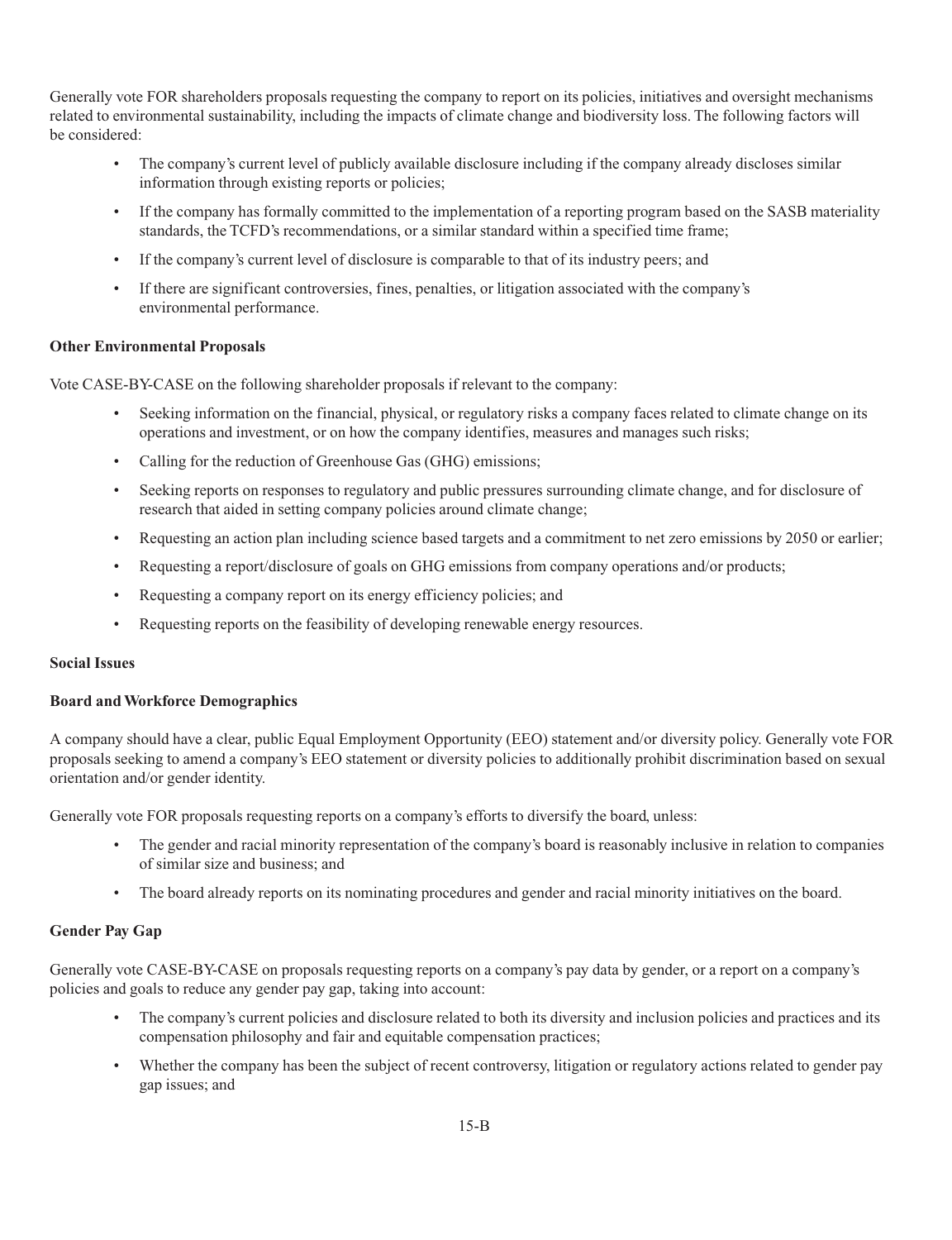• Whether the company's reporting regarding gender pay gap policies or initiatives is lagging its peers.

## **Labor, Human and Animal Rights Standards**

Generally vote FOR proposals requesting a report on company or company supplier labor, human, and/or animal rights standards and policies, or on the impact of its operations on society, unless such information is already publicly disclosed considering:

- The degree to which existing relevant policies and practices are disclosed;
- Whether or not existing relevant policies are consistent with internationally recognized standards;
- Whether company facilities and those of its suppliers are monitored and how;
- Company participation in fair labor organizations or other internationally recognized human rights initiatives;
- Scope and nature of business conducted in markets known to have higher risk of workplace labor/human rights abuse;
- Recent, significant company controversies, fines, or litigation regarding human rights at the company or its suppliers;
- The scope of the request; and
- Deviation from industry sector peer company standards and practices.

Generally vote CASE-BY-CASE on shareholder proposals requesting reports about a company's use of mandatory arbitrations in employment claims, taking into account the company's existing policies and disclosures of policies.

Generally vote CASE-BY-CASE on shareholder proposals requesting reports on the actions taken by a company to prevent sexual and other forms of harassment or on the risks posed by the company's failure to take such actions, taking into account the company's existing policies and disclosures of policies.

## **Racial Equity Audit**

- Generally vote CASE-BY-CASE on shareholder proposals requesting the board oversee a racial equity audit. While we believe the decision to initiate an independent audit is best left to management judgment under the oversight of the board of directors, the following factors are generally considered:
	- The degree to which existing relevant policies and practices are disclosed;
	- Recent, significant company controversies, fines, or litigation regarding human rights at the company or its suppliers; and
	- Whether the gender and racial minority representation of the company's board is reasonably inclusive in relation to companies of similar size and business.

### **Political Contributions and Trade Association Spending/Lobbying Expenditures and Initiatives**

We generally believe that it is the role of boards and management to determine the appropriate level of disclosure of all types of corporate political activity. When evaluating these proposals, we consider the prescriptive nature of the proposal and the overall benefit to shareholders along with a company's current disclosure of policies, practices and oversight.

Generally vote AGAINST proposals asking the company to affirm political nonpartisanship in the workplace so long as:

- There are no recent, significant controversies, fines or litigation regarding the company's political contributions or trade association spending; and
- The company has procedures in place to ensure that employee contributions to company-sponsored political action committees (PACs) are strictly voluntary and prohibits coercion.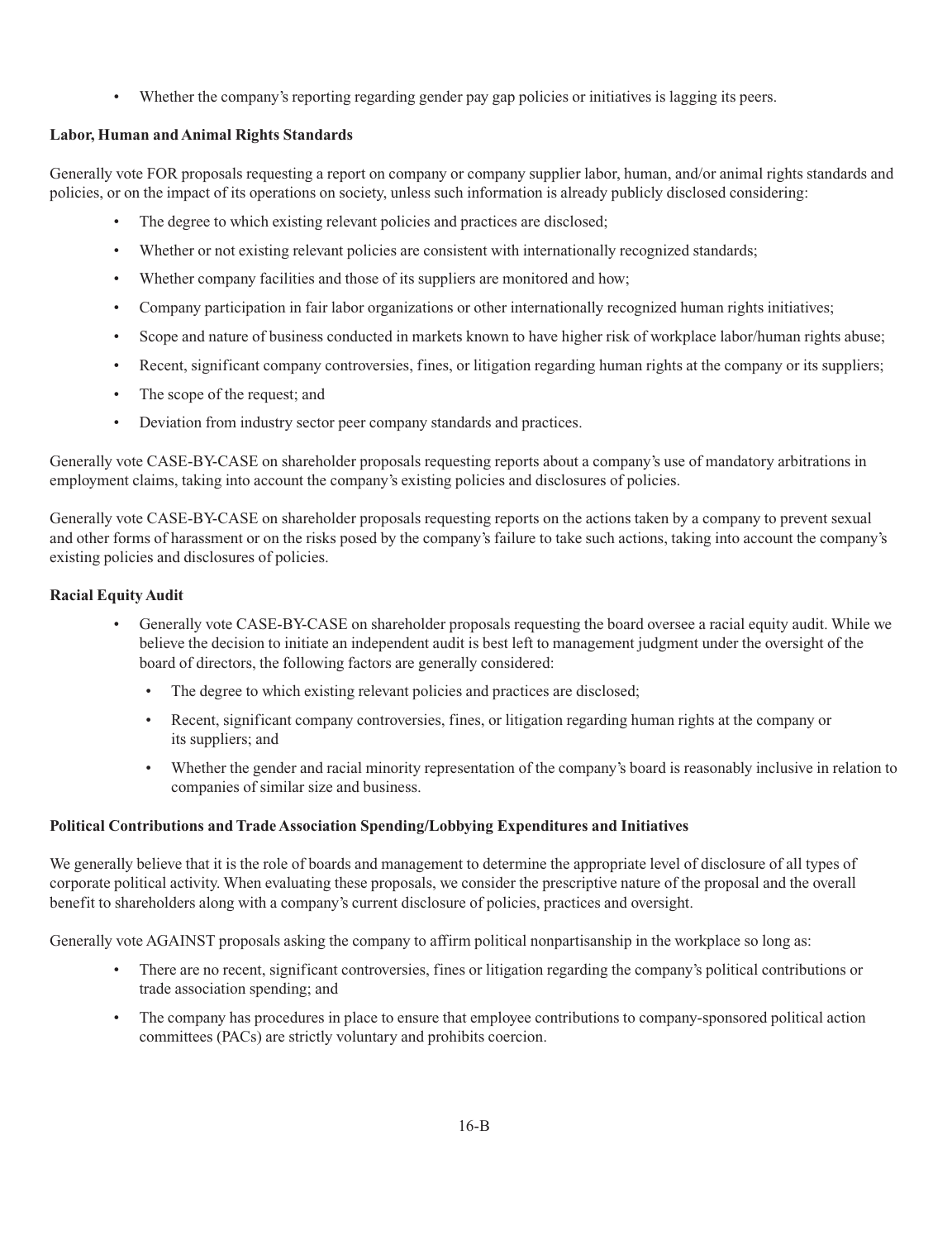Generally vote AGAINST proposals requesting increased disclosure of a company's policies with respect to political contributions, lobbying and trade association spending as long as:

- There is no significant potential threat or actual harm to shareholders' interests;
- There are no recent significant controversies or litigation related to the company's political contributions or governmental affairs; and
- There is publicly available information to assess the company's oversight related to such expenditures of corporate assets.

We generally will vote AGAINST proposals asking for detailed disclosure of political contributions or trade association or lobbying expenditures.

We generally will vote AGAINST proposals barring the company from making political contributions. Businesses are affected by legislation at the federal, state, and local level and barring political contributions can put the company at a competitive disadvantage.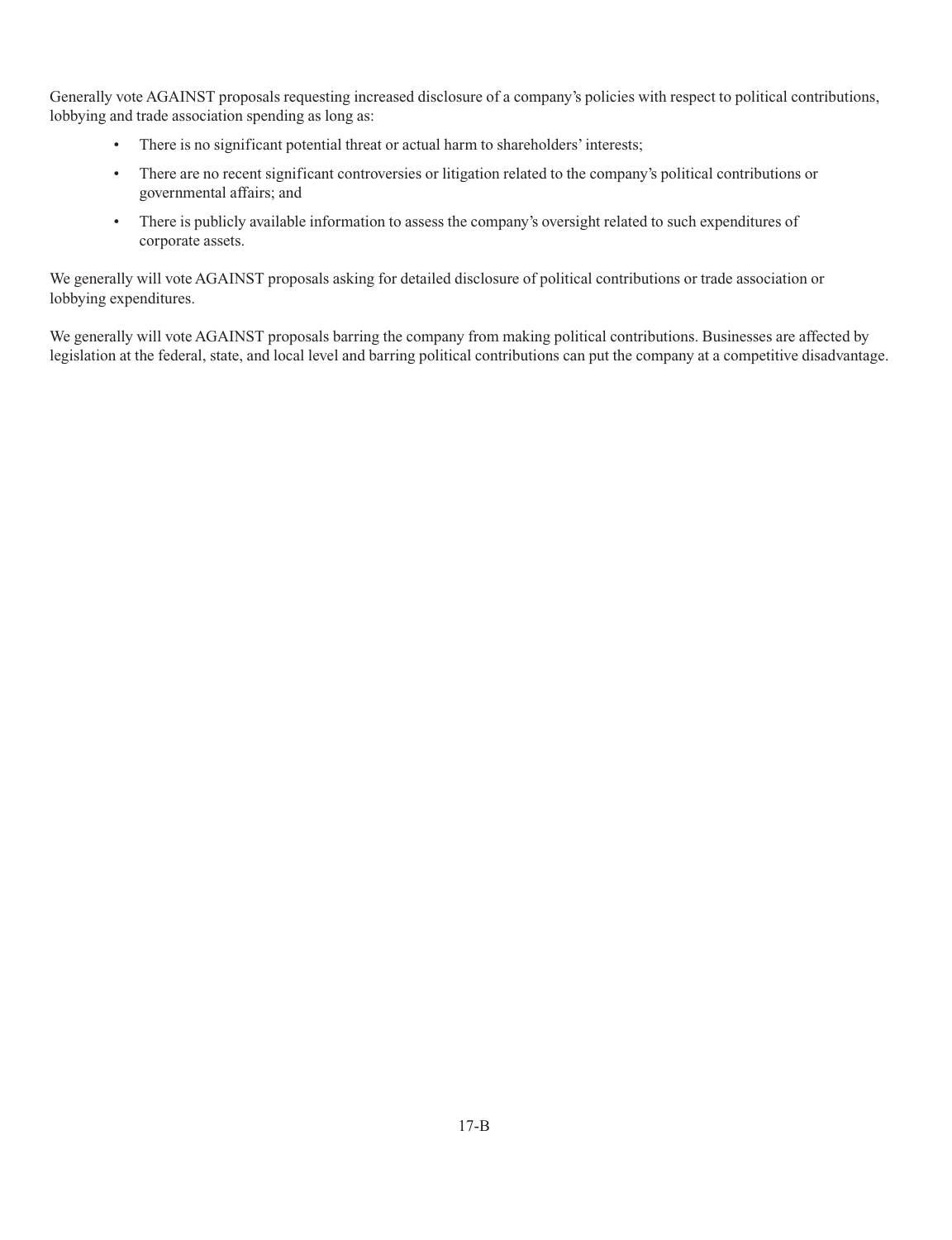### **Region: Europe, Middle East and Africa (EMEA) Proxy Items**

*The following section is a broad summary of the Guidelines, which form the basis of the Policy with respect to EMEA public equity investments of operating and/or holding companies. Applying these guidelines is subject to certain regional and country-specific exceptions and modifications and is not inclusive of all considerations in each market.*

### **1. Business Items**

#### **Financial Results/Director and Auditor Reports**

Vote FOR approval of financial statements and director and auditor reports, unless:

- There are serious concerns about the accounts presented, audit procedures used or audit opinion rendered; or
- The company is not responsive to shareholder questions about specific items that should be publicly disclosed.

#### **Appointment of Auditors and Auditor Fees**

Vote FOR the re-election of auditors and proposals authorizing the board to fix auditor fees unless:

- There are serious concerns about the accounts presented, audit procedures used or audit opinion rendered;
- There is reason to believe that the auditor has rendered an opinion that is neither accurate nor indicative of the company's financial position;
- Name of the proposed auditor has not been published;
- The auditors are being changed without explanation;
- Non-audit-related fees are substantial, or are in excess of standard annual audit-related fees, or in excess of permitted local limits and guidelines; or
- The appointment of external auditors if they have previously served the company in an executive capacity or can otherwise be considered affiliated with the company.

#### **Appointment of Internal Statutory Auditors**

Vote FOR the appointment or re-election of statutory auditors, unless:

- There are serious concerns about the statutory reports presented or the audit procedures used;
- Questions exist concerning any of the statutory auditors being appointed; or
- The auditors have previously served the company in an executive capacity or can otherwise be considered affiliated with the company.

#### **Reincorporation Proposals**

Vote reincorporation proposals on a CASE-BY-CASE basis

## **Allocation of Income**

Vote FOR approval of the allocation of income, unless:

- The dividend payout ratio has been consistently low without adequate explanation; or
- The payout is excessive given the company's financial position.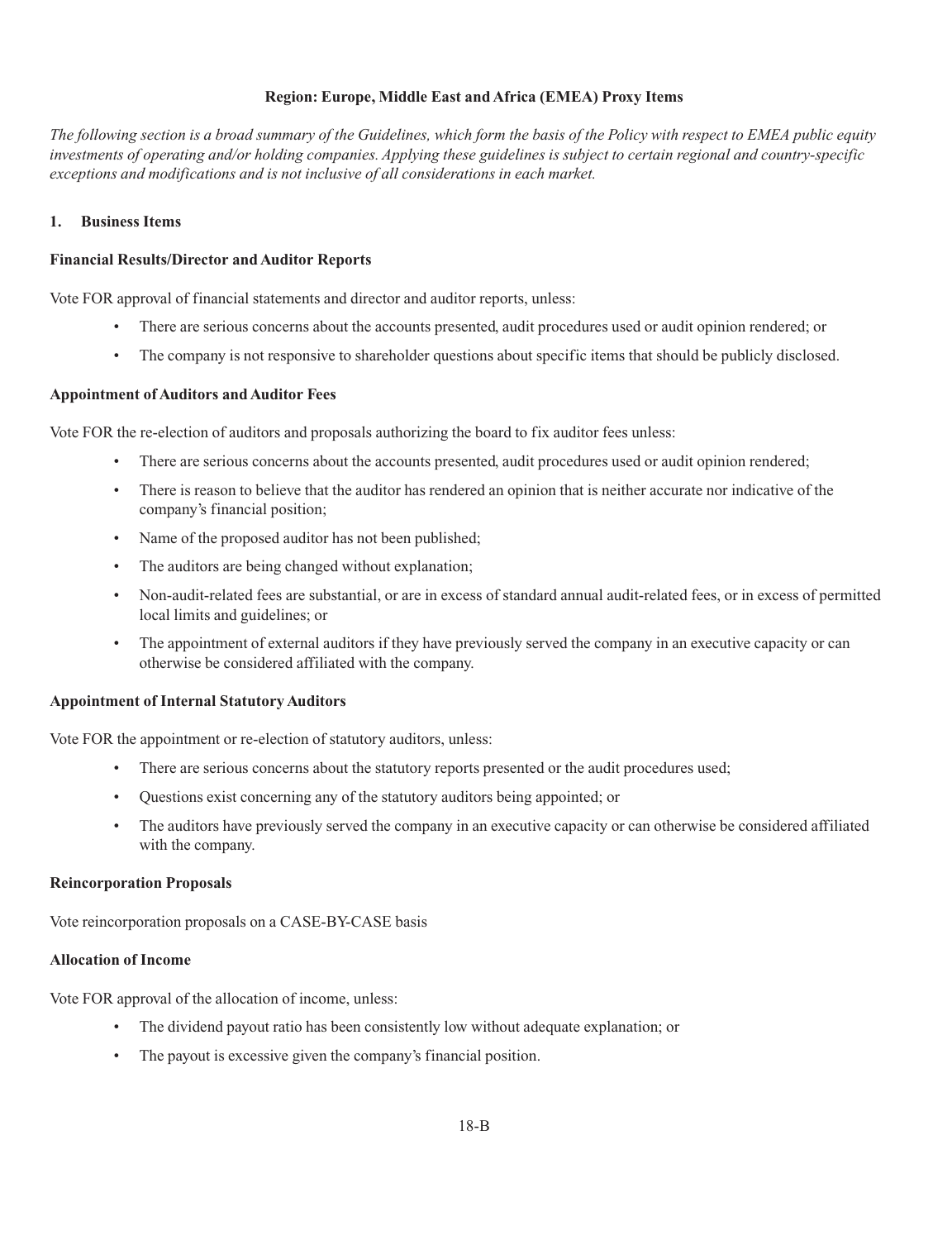#### **Stock (Scrip) Dividend Alternative**

Vote FOR most stock (scrip) dividend proposals.

Vote AGAINST proposals that do not allow for a cash option unless management demonstrates that the cash option is harmful to shareholder value.

#### **Amendments to Articles of Association**

Vote amendments to the articles of association on a CASE-BY-CASE basis.

### **Change in Company Fiscal Term**

Vote FOR resolutions to change a company's fiscal term unless a company's motivation for the change is to postpone its annual general meeting.

#### **Lower Disclosure Threshold for Stock Ownership**

Vote AGAINST resolutions to lower the stock ownership disclosure threshold below 5% unless specific reasons exist to implement a lower threshold.

#### **Amend Quorum Requirements**

Vote proposals to amend quorum requirements for shareholder meetings on a CASE-BY-CASE basis.

## **Virtual Meetings**

Generally vote FOR proposals allowing for the convening of hybrid\* shareholder meetings if it is clear that it is not the intention to hold virtual-only AGMs. Generally vote AGAINST proposals allowing for the convening of virtual-only\* shareholder meetings.

\* The phrase "virtual-only shareholder meeting" refers to a meeting of shareholders that is held exclusively through the use of online technology without a corresponding in-person meeting. The term "hybrid shareholder meeting" refers to an in-person, or physical, meeting in which shareholders are permitted to participate online.

### **Public Benefit Corporation Proposals**

Generally vote FOR management proposals and CASE-BY-CASE on shareholder proposals related to the conversion of the company into a public benefit corporation.

## **Transact Other Business**

Vote AGAINST other business when it appears as a voting item.

#### **Administrative Requests**

Generally vote FOR non-contentious administrative management requests.

### **2. Board of Directors**

The board of directors should promote the interests of shareholders by acting in an oversight and/or advisory role; should consist of a majority of independent directors and / or meet local best practice expectations; and should be held accountable for actions and results related to their responsibilities.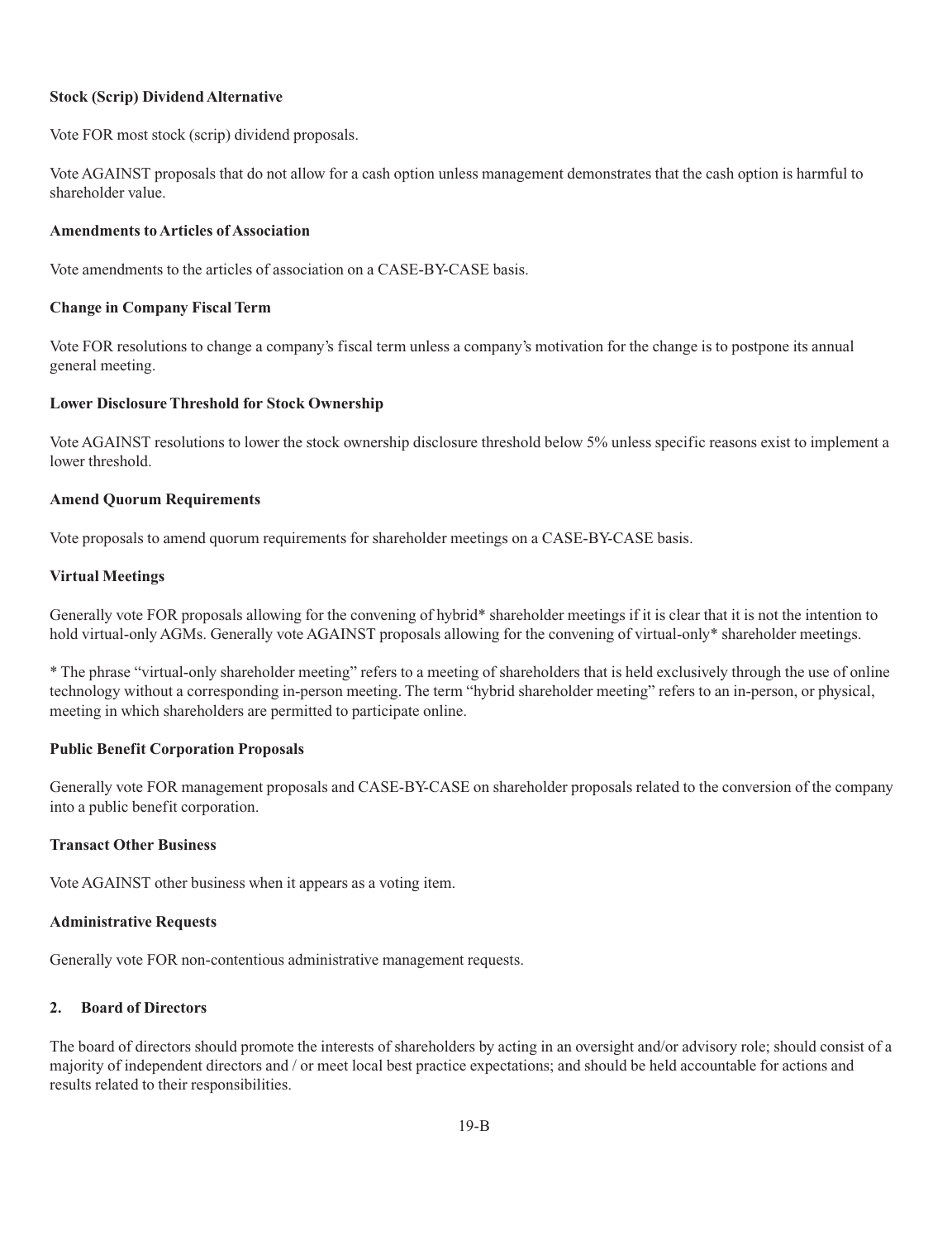### **Voting on Director Nominees in Uncontested Elections**

Vote on director nominees should be determined on a CASE-BY-CASE basis taking into consideration the following:

- Adequate disclosure has not been provided in a timely manner; or
- There are clear concerns over questionable finances or restatements; or
- There have been questionable transactions or conflicts of interest; or
- There are any records of abuses against minority shareholder interests; or
- The board fails to meet minimum corporate governance standards; or
- There are reservations about:
	- Director terms
	- Bundling of proposals to elect directors
	- Board independence
	- Disclosure of named nominees
	- Combined Chairman/CEO
	- Election of former CEO as Chairman of the board
	- Overboarded directors
	- Composition of committees
	- Director independence
	- Number of directors on the board
	- Lack of gender diversity on the board
- Specific concerns about the individual or company, such as criminal wrongdoing or breach of fiduciary responsibilities; or
- There are other considerations which may include sanction from government or authority, violations of laws and regulations, or other issues relate to improper business practice, failure to replace management, or egregious actions related to service on other boards.

### **Board Composition**

We generally believe diverse teams have the potential to outperform and we expect the companies that we invest in to focus on the importance of diversity. When evaluating board composition, we believe a diversity of ethnicity, gender and experience is an important consideration. We encourage companies to disclose the composition of their board in the proxy statement and may vote against members of the board without disclosure. See below how we execute our vote at companies that do not meet our diversity expectations.

Vote AGAINST members of the Nominating Committee:

- At companies if the board does not have at least 10% women directors, or does not meet the requirements of local listing rules or corporate governance codes or national targets;
- At companies in the FTSE100 if the board does not have at least one director from an underrepresented minority ethnic background, in line with the Parker review guidelines.

#### **Employee and /or Labor Representatives**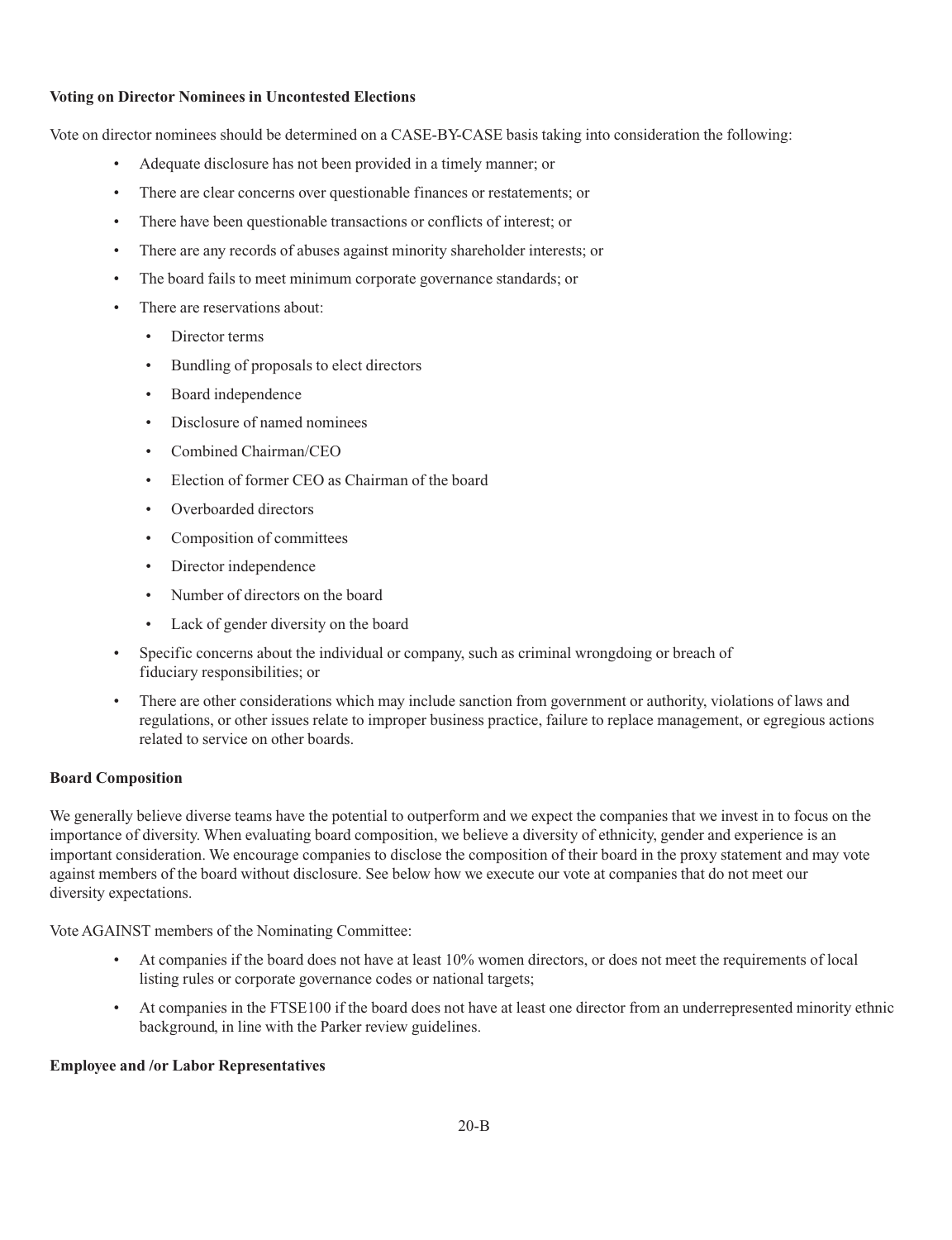Vote FOR employee and/or labor representatives if they sit on either the audit or compensation committee and are required by law to be on those committees.

Vote AGAINST employee and/or labor representatives if they sit on either the audit or compensation committee, if they are not required to be on those committees.

#### **Director Independence**

## **Classification of Directors**

### **Executive Director**

- Employee or executive of the company;
- Any director who is classified as a non-executive, but receives salary, fees, bonus, and/or other benefits that are in line with the highest-paid executives of the company.

#### **Non-Independent Non-Executive Director (NED)**

- Any director who is attested by the board to be a non-independent NED;
- Any director specifically designated as a representative of a significant shareholder of the company;
- Any director who is also an employee or executive of a significant shareholder of the company;
- Beneficial owner (direct or indirect) of at least 10% of the company's stock, either in economic terms or in voting rights (this may be aggregated if voting power is distributed among more than one member of a defined group, e.g., family members who beneficially own less than 10% individually, but collectively own more than 10%), unless market best practice dictates a lower ownership and/or disclosure threshold (and in other special market-specific circumstances);
- Government representative;
- Currently provides (or a relative provides) professional services to the company, to an affiliate of the company, or to an individual officer of the company or of one of its affiliates in excess of \$10,000 per year;
- Represents customer, supplier, creditor, banker, or other entity with which company maintains transactional/commercial relationship (unless company discloses information to apply a materiality test);
- Any director who has conflicting or cross-directorships with executive directors or the chairman of the company;
- Relative of a current employee of the company or its affiliates;
- Relative of a former executive of the company or its affiliates;
- A new appointee elected other than by a formal process through the General Meeting (such as a contractual appointment by a substantial shareholder);
- Founder/co-founder/member of founding family but not currently an employee;
- Former executive (a cooling off period may be applied);
- Years of service is generally not a determining factor unless it is recommended best practice in a market and/or in extreme circumstances, in which case it may be considered; and
- Any additional relationship or principle considered to compromise independence under local corporate governance best practice guidance.

#### **Independent NED**

• No material connection, either directly or indirectly, to the company other than a board seat.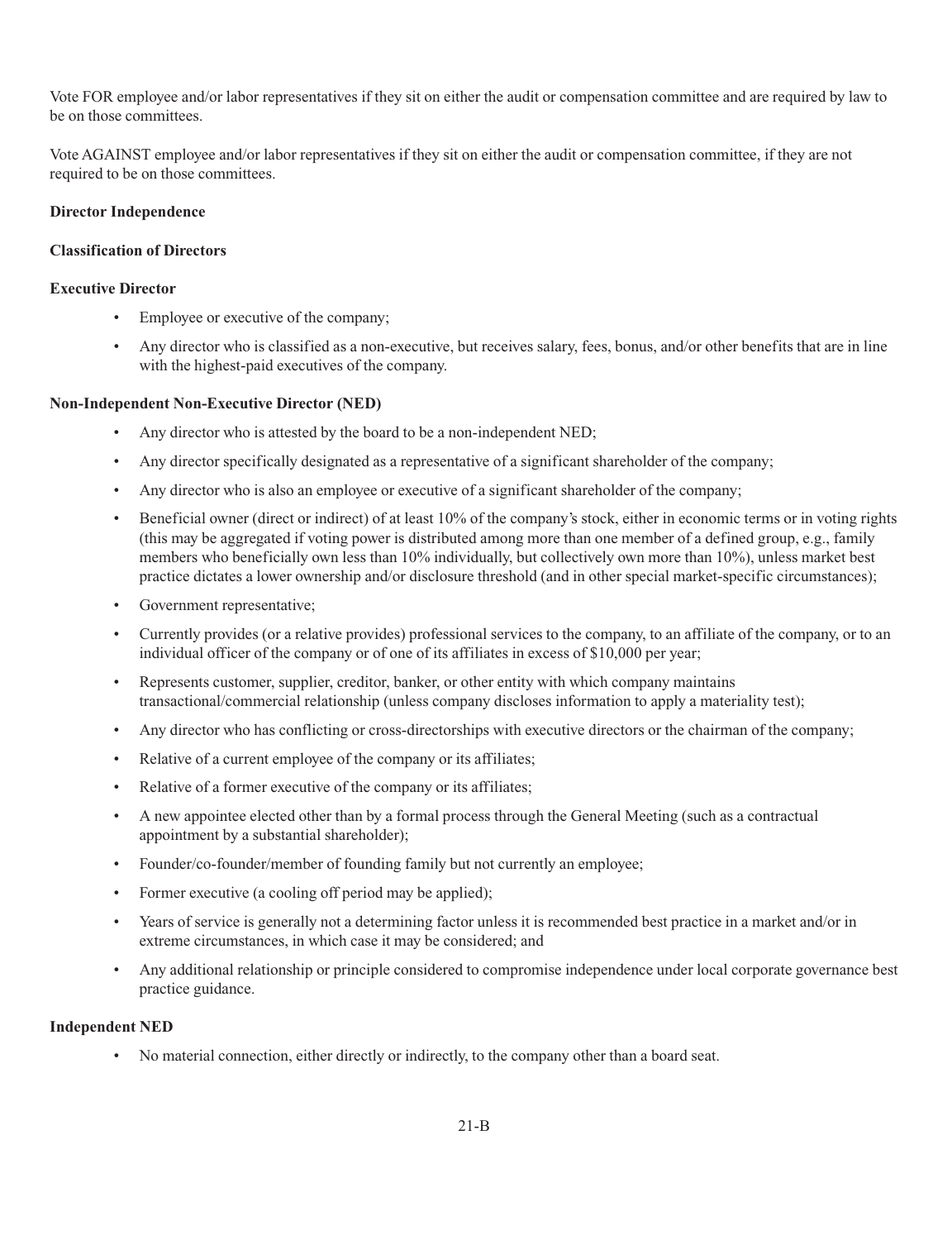### **Employee Representative**

• Represents employees or employee shareholders of the company (classified as "employee representative" but considered a non-independent NED).

### **Director Accountability**

Vote AGAINST individual directors who attend less than 75% of the board and committee meetings without a disclosed valid excuse.

Generally, vote FOR the bundled election of management nominees, unless adequate disclosures of the nominees have not been provided in a timely manner or if one or more of the nominees does not meet the expectation of our policy.

Other items considered for an AGAINST vote include specific concerns about the individual or the company, such as criminal wrongdoing or breach of fiduciary responsibilities, sanctions from government or authority, violations of laws and regulations, the presence of inappropriate related party transactions, or other issues related to improper business practices

Vote AGAINST members of the full board or appropriate committee (or only the independent chairman or lead director as may be appropriate in situations such as where there is a classified board and members of the appropriate committee are not up for re-election or the appropriate committee is comprised of the entire board) for the below reasons. New nominees will be considered on a case-by-case basis. Extreme cases may warrant a vote against the entire board.

- Material failures of governance, stewardship, or fiduciary responsibilities at the company,
- including but not limited to violations of the United Nations Global Compact principles and/or other significant global standards and failure to disclose material environmental, social and governance information;
- Egregious actions related to the director(s)' service on other boards that raise substantial doubt about his or her ability to effectively oversee management and serve the best interests of shareholders at any company;
- The board failed to act on a shareholder proposal that received approval of the majority of shares cast for the previous two consecutive years (a management proposal with other than a FOR recommendation by management will not be considered as sufficient action taken); an adopted proposal that is substantially similar to the original shareholder proposal will be deemed sufficient; (vote against members of the committee of the board that is responsible for the issue under consideration). If we did not support the shareholder proposal in both years, we will still vote against the committee member(s).
- The board failed to act on takeover offers where the majority of the shareholders tendered their shares;
- The company does not disclose various components of current emissions, a proxy for a company's dependency on fossil fuels and other sources of greenhouse gasses (Scope 1, Scope 2, Scope 3 emissions), material to the company's business;
- If in an extreme situation the board lacks accountability and oversight, coupled with sustained poor performance relative to peers.

### **Discharge of Directors**

Generally vote FOR the discharge of directors, including members of the management board and/or supervisory board, unless there is reliable information about significant and compelling controversies that the board is not fulfilling its fiduciary duties warranted by:

- A lack of oversight or actions by board members which invoke shareholder distrust related to
- malfeasance or poor supervision, such as operating in private or company interest rather than in
- shareholder interest; or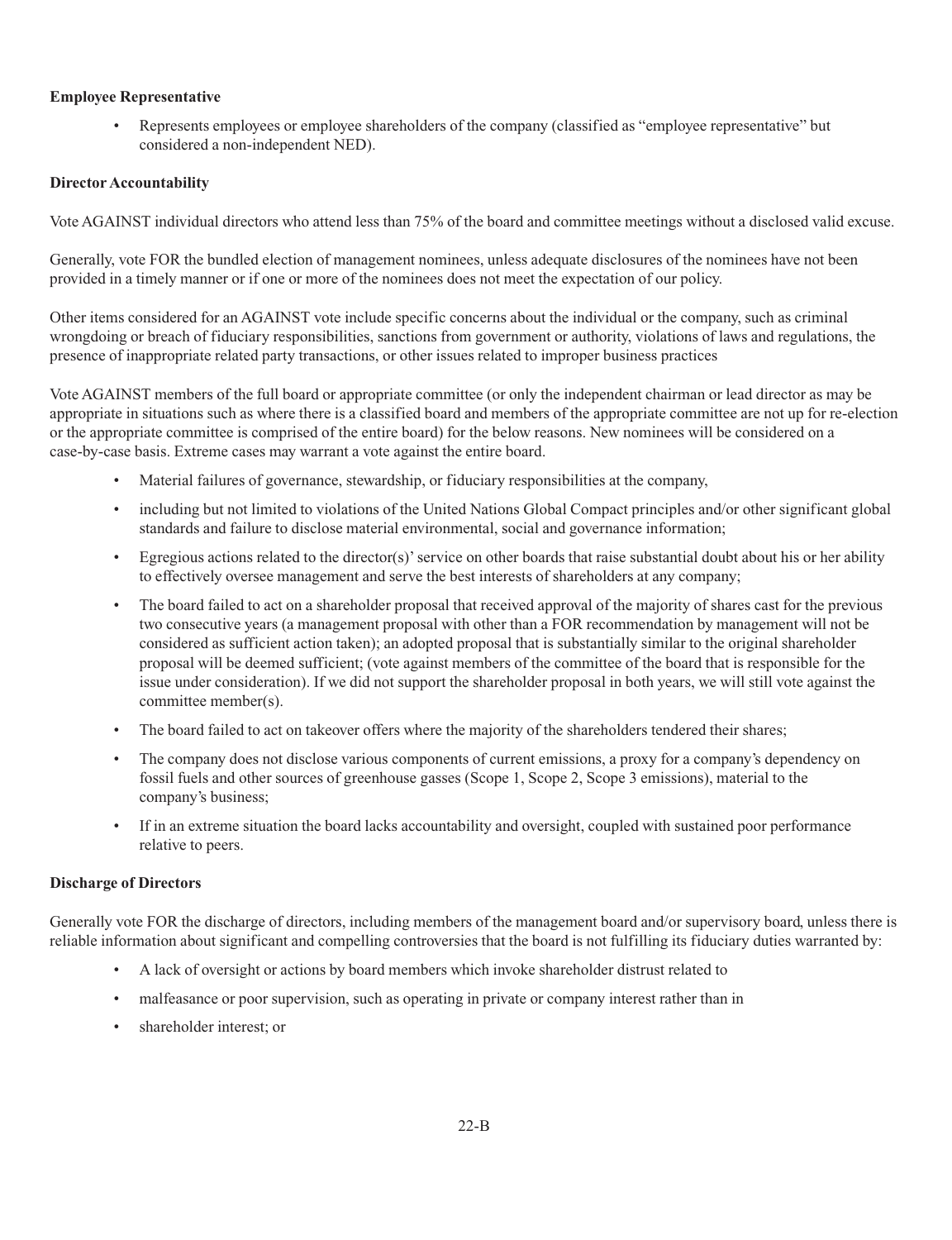- Any legal issues (e.g., civil/criminal) aiming to hold the board responsible for breach of trust in the past or related to currently alleged actions yet to be confirmed (and not only the fiscal year in question), such as price fixing, insider trading, bribery, fraud, and other illegal actions; or
- Other egregious governance issues where shareholders may bring legal action against the company or its directors; or
- Vote on a CASE-BY-CASE basis where a vote against other agenda items are deemed inappropriate.

### **Committee Responsibilities and Expectations**

Companies should establish committees to oversee areas such as audit, executive and non-executive compensation, director nominations and ESG oversight. The responsibilities of the committees should be publicly disclosed.

#### **Audit Committee**

Vote AGAINST members of the Audit Committee if:

- Non-audit-related fees are substantial, or are in excess of standard annual audit-related fees, or in excess of permitted local limits and guidelines.
- The company receives an adverse opinion on the company's financial statements from its auditor and there is not clear evidence that the situation has been remedied;
- There is excessive pledging or hedging of stock by executives;
- There is persuasive evidence that the Audit Committee entered into an inappropriate indemnification agreement with its auditor that limits the ability of the company, or its shareholders, to pursue legitimate legal recourse against the audit firm; or
- No members of the Audit Committee hold sufficient financial expertise.

Vote CASE-BY-CASE on members of the Audit Committee and/or the full board if poor accounting practices, which rise to a level of serious concern are identified, such as fraud, misapplication of accounting principles and material weaknesses identified in audit-related disclosures.

Examine the severity, breadth, chronological sequence and duration, as well as the company's efforts at remediation or corrective actions, in determining whether negative vote recommendations are warranted against the members of the Audit Committee who are responsible for the poor accounting practices, or the entire board.

### **Remuneration Committee**

See section 3 on Remuneration for reasons to vote against members of the Remuneration Committee.

### **Nominating/Governance Committee**

Vote AGAINST members of the Nominating/Governance Committee if:

- At the previous board election, any director received more than 50% withhold/against votes of the shares cast and the company has failed to address the underlying issue(s) that caused the high withhold/against vote;
- The board does not meet our diversity expectations;
- The board amends the company's bylaws or charter without shareholder approval in a manner that materially diminishes shareholders' rights or could adversely impact shareholders

### **Voting on Director Nomineess in Contested Elections**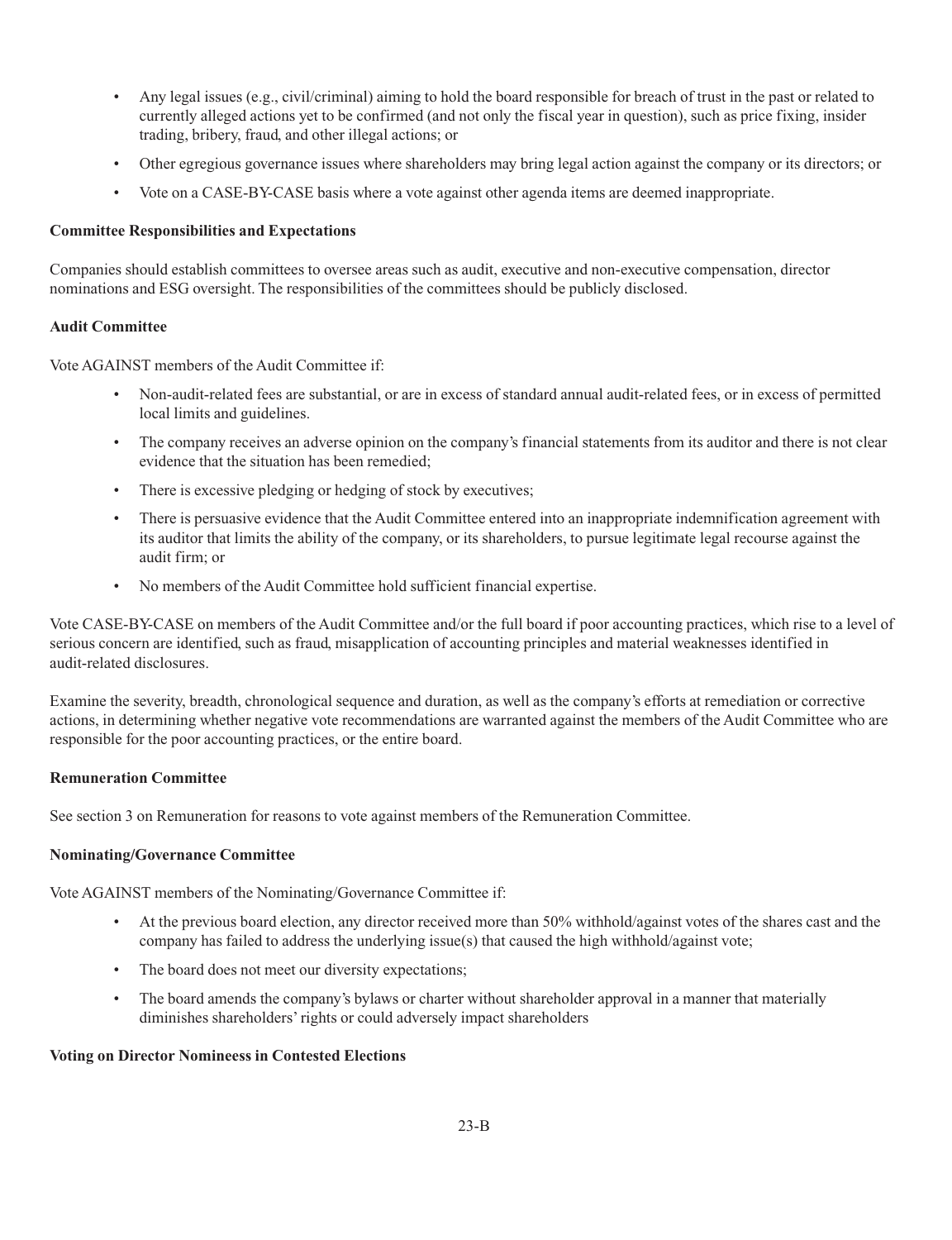Vote on a CASE-BY-CASE basis in contested elections of directors, e.g., the election of shareholder nominees or the dismissal of incumbent directors, determining which directors are best suited to add value for shareholders.

The analysis will generally be based on, but not limited to, the following major decision factors:

- Company performance relative to its peers;
- Strategy of the incumbents versus the dissidents;
- Independence of board candidates;
- Experience and skills of board candidates;
- Governance profile of the company;
- Evidence of management entrenchment;
- Responsiveness to shareholders;
- Whether a takeover offer has been rebuffed; and
- Whether minority or majority representation is being sought.

# **Other Board Related Proposals (Management and Shareholder)**

Vote AGAINST the introduction of classified boards and mandatory retirement ages for directors.

Vote AGAINST proposals to alter board structure or size in the context of a fight for control of the company or the board.

### **Independent Board Chair (for applicable markets)**

We will generally vote AGAINST shareholder proposals requiring that the chairman's position be filled by an independent director, if the company satisfies 3 of the 4 following criteria:

- Two-thirds independent board, or majority in countries where employee representation is common practice;
- A designated, or a rotating, lead director, elected by and from the independent board members with clearly delineated and comprehensive duties;
- Fully independent key committees; and/or
- Established, publicly disclosed, governance guidelines and director biographies/profiles.

## **3. Remuneration**

### **Pay Practices**

Good pay practices should align management's interests with long-term shareholder value creation. Detailed disclosure of remuneration criteria is preferred; proof that companies follow the criteria should be evident and retroactive performance target changes without proper disclosure is not viewed favorably. Remuneration practices should allow a company to attract and retain proven talent. Some examples of poor pay practices include: abnormally large bonus payouts without justifiable performance linkage or proper disclosure, egregious employment contracts, excessive severance and/or change in control provisions, repricing or replacing of underwater stock options/stock appreciation rights without prior shareholder approval, and excessive perquisites. A company should also have an appropriate balance of short-term vs. long-term metrics and the metrics should be aligned with business goals and objectives.

If the company maintains problematic or poor pay practices, generally vote:

• AGAINST Management Say on Pay (MSOP) Proposals, Remuneration Reports; or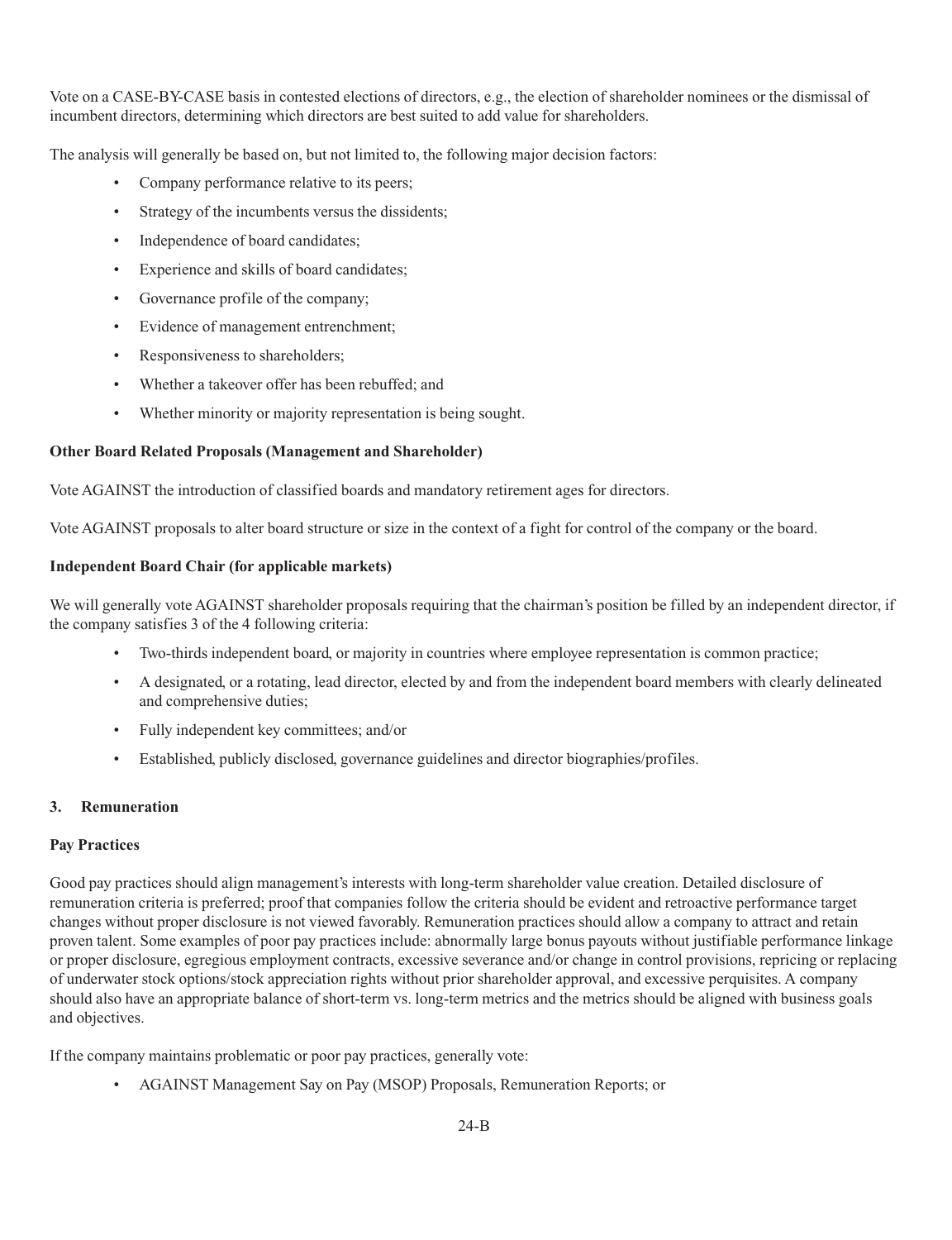- AGAINST an equity-based incentive plan proposal if excessive non-performance-based equity awards are the major contributor to a pay-for-performance misalignment.
- If no MSOP or equity-based incentive plan proposal item is on the ballot, vote AGAINST from Remuneration Committee members.

#### **Remuneration Plans**

Vote CASE-BY-CASE on management proposals for a vote on executive remuneration, considering the following factors in the context of each company's specific circumstances and the board's disclosed rationale for its practices.

Factors considered may include:

- Pay for Performance Disconnect;
	- We will consider there to be a disconnect based on a quantitative assessment of the following: CEO pay vs. TSR ("Total Shareholder Return") and peers, CEO pay as a percentage of the median peer group or CEO pay vs. shareholder return over time.
- Long-term equity-based compensation is 100% time-based;
- Board's responsiveness if company received low shareholder support in the previous year's MSOP or remuneration vote;
- Abnormally large bonus payouts without justifiable performance linkage or proper disclosure;
- Egregious employment contracts;
- Excessive perquisites or excessive severance and/or change in control provisions;
- Repricing or replacing of underwater stock options without prior shareholder approval;
- Egregious pension/SERP (supplemental executive retirement plan) payouts;
- Extraordinary relocation benefits;
- Internal pay disparity; and
- Lack of transparent disclosure of compensation philosophy and goals and targets, including details on short-term and long-term performance incentives.

#### **Non-Executive Director Compensation**

Vote FOR proposals to award cash fees to non-executive directors unless the amounts are excessive relative to other companies in the country or industry.

Vote non-executive director compensation proposals that include both cash and share-based components on a CASE-BY-CASE basis.

Vote proposals that bundle compensation for both non-executive and executive directors into a single resolution on a CASE-BY-CASE basis.

Vote AGAINST proposals to introduce retirement benefits for non-executive directors.

### **Director, Officer, and Auditor Indemnification and Liability Provisions**

Vote proposals seeking indemnification and liability protection for directors and officers on a CASE-BY-CASE basis.

Vote AGAINST proposals to indemnify auditors.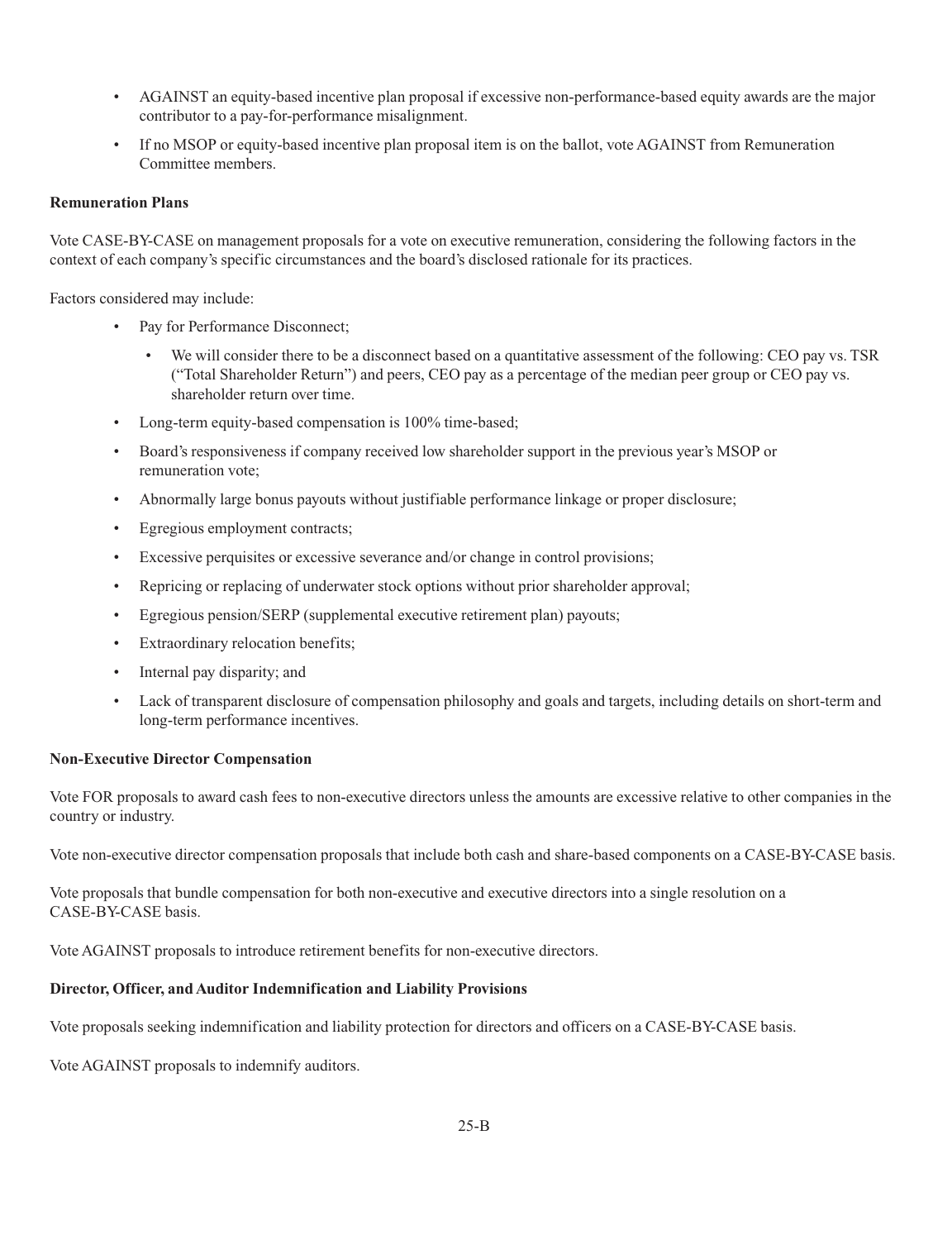### **Other Remuneration Related Proposals**

Vote on other remuneration related proposals on a CASE-BY-CASE basis.

#### **Remuneration Committee**

When voting for members of the Remuneration Committee, factors considered may include:

- We voted against the company's MSOP in the previous year, the company's previous MSOP received significant opposition of votes cast and we are voting against this year's MSOP; and
- The board implements a MSOP on a less frequent basis than the frequency that received the plurality of votes cast
- Remuneration structure is widely inconsistent with local market best practices or regulations

#### **4. Shareholder Rights and Defences**

## **Antitakeover Mechanisms**

Generally vote AGAINST all antitakeover proposals, unless they are structured in such a way that they give shareholders the ultimate decision on any proposal or offer.

For the Netherlands, vote recommendations regarding management proposals to approve protective preference shares will be determined on a CASE-BY-CASE basis.

For French companies listed on a regulated market, generally VOTE AGAINST any general authorities impacting the share capital (i.e. authorities for share repurchase plans and any general share issuances with or without preemptive rights) if they can be used for antitakeover purposes without shareholders' prior explicit approval.

### **5. Strategic Transactions, Capital Structures and other Business Considerations**

#### **Reorganizations/Restructurings**

Vote reorganizations and restructurings on a CASE-BY-CASE basis.

### **Mergers and Acquisitions**

Vote CASE-BY-CASE on mergers and acquisitions taking into account the following based on publicly available information:

- Valuation;
- Market reaction;
- Strategic rationale;
- Management's track record of successful integration of historical acquisitions;
- Presence of conflicts of interest; and
- Governance profile of the combined company.

#### **Dual Class Structures**

Vote FOR resolutions that seek to maintain or convert to a one-share, one-vote capital structure.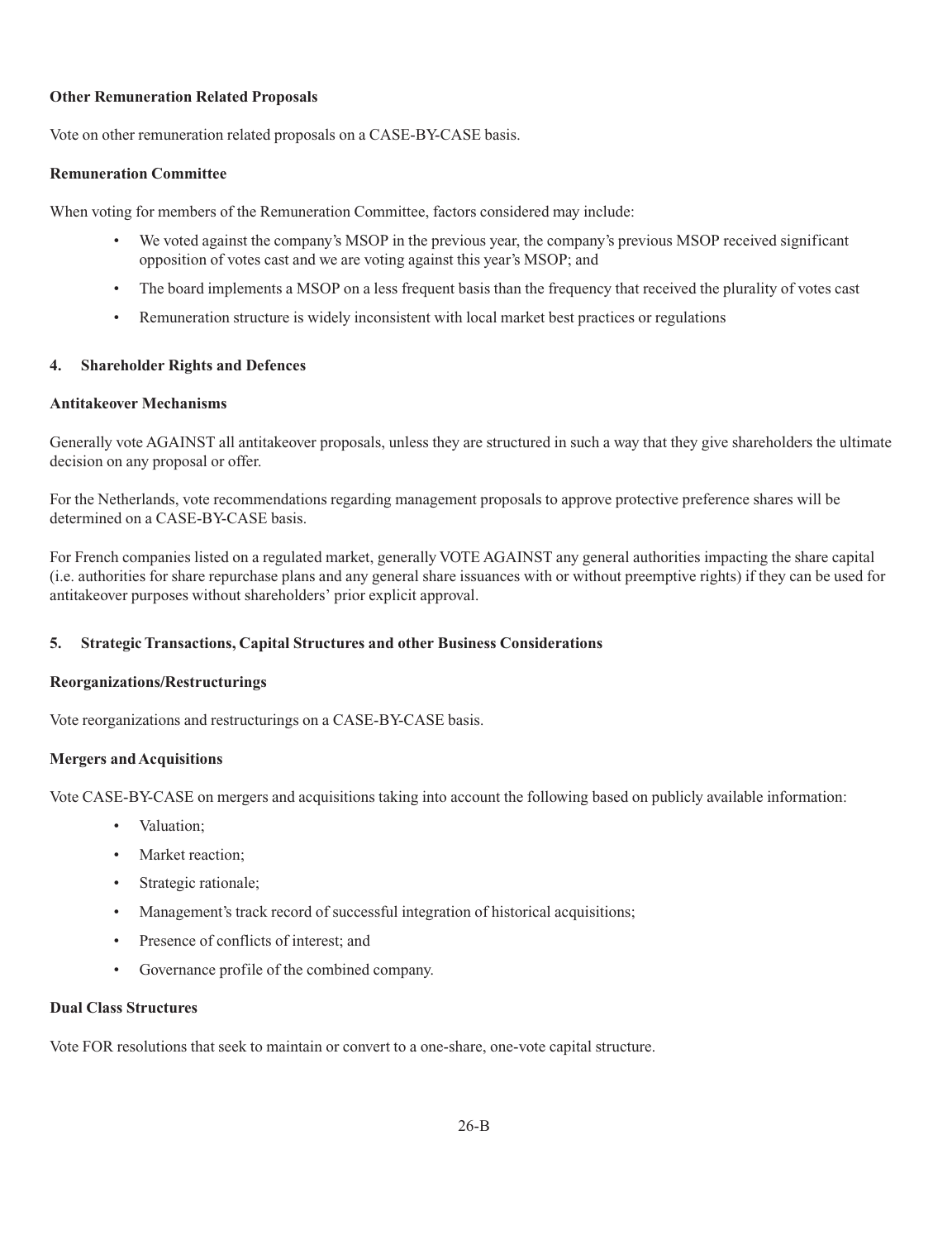Vote AGAINST requests for the creation or continuation of dual-class capital structures or the creation of new or additional super voting shares.

### **Share Issuance Requests**

#### *General Issuances:*

Vote FOR issuance requests with preemptive rights to a maximum of 100% over currently issued capital

or any stricter limit set in local best practice recommendations or law.

Vote FOR issuance requests without preemptive rights to a maximum of 20% of currently issued capital or any stricter limit set in local best practice recommendations or law.

#### *Specific Issuances:*

Vote on a CASE-BY-CASE basis on all requests, with or without preemptive rights.

#### **Increases in Authorized Capital**

Vote FOR non-specific proposals to increase authorized capital up to 100% over the current authorization unless the increase would leave the company with less than 30% of its new authorization outstanding, or any stricter limit set in local best practice recommendations or law.

Vote FOR specific proposals to increase authorized capital to any amount, unless:

- The specific purpose of the increase (such as a share-based acquisition or merger) does not meet guidelines for the purpose being proposed; or
- The increase would leave the company with less than 30% of its new authorization outstanding after adjusting for all proposed issuances or any stricter limit set in local best practice recommendations or law.

Vote AGAINST proposals to adopt unlimited capital authorizations.

#### **Reduction of Capital**

Vote FOR proposals to reduce capital for routine accounting purposes unless the terms are unfavorable to shareholders.

Vote proposals to reduce capital in connection with corporate restructuring on a CASE-BY-CASE basis.

### **Preferred Stock**

Vote FOR the creation of a new class of preferred stock or for issuances of preferred stock up to 50% of issued capital unless the terms of the preferred stock would adversely affect the rights of existing shareholders.

Vote FOR the creation/issuance of convertible preferred stock as long as the maximum number of common shares that could be issued upon conversion meets guidelines on equity issuance requests.

Vote AGAINST the creation of a new class of preference shares that would carry superior voting rights to the common shares.

Vote AGAINST the creation of blank check preferred stock unless the board clearly states that the authorization will not be used to thwart a takeover bid.

Vote proposals to increase blank check preferred authorizations on a CASE-BY-CASE basis.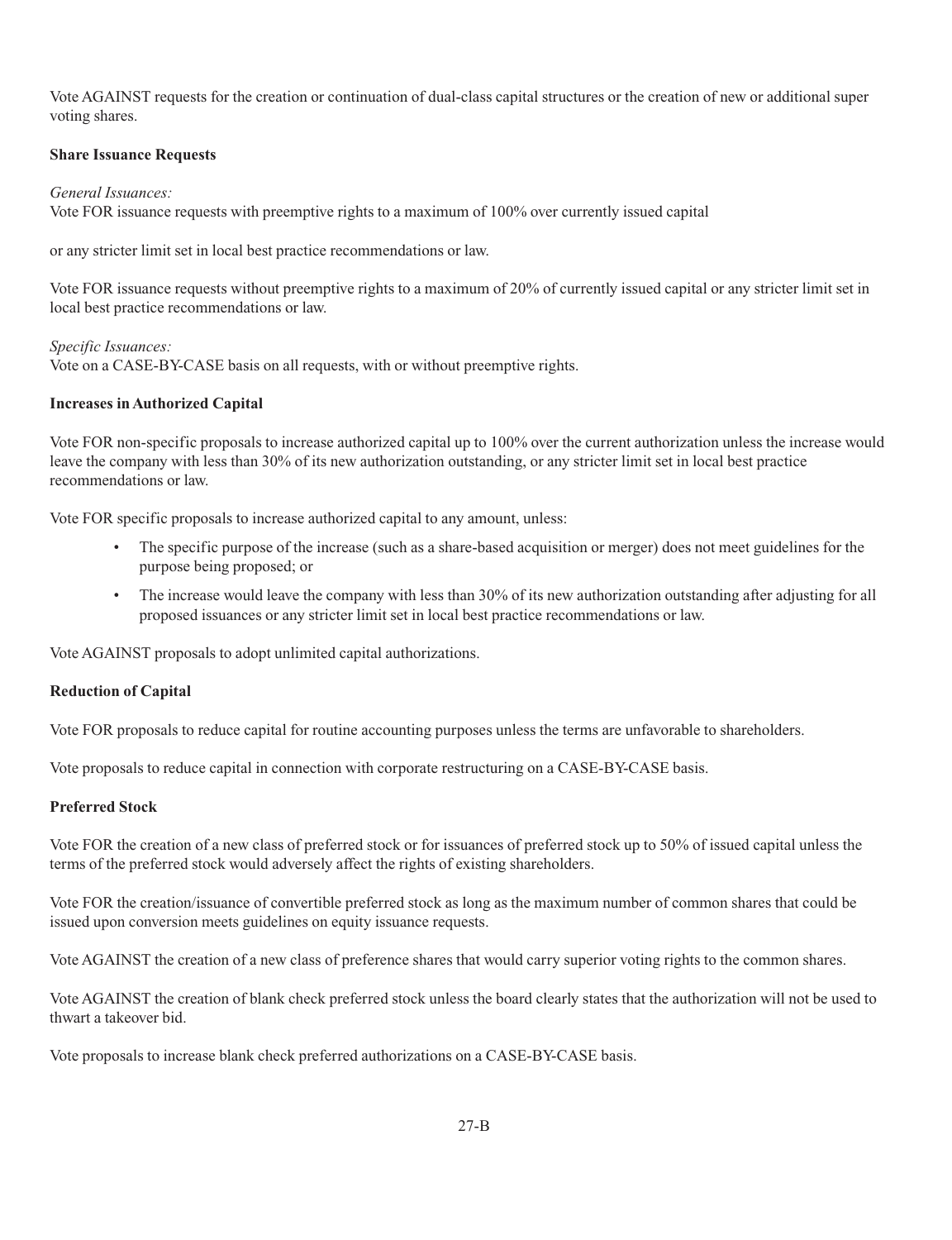#### **Debt Issuance Requests**

Vote non-convertible debt issuance requests on a CASE-BY-CASE basis, with or without preemptive rights.

Vote FOR the creation/issuance of convertible debt instruments as long as the maximum number of common shares that could be issued upon conversion meets guidelines on equity issuance requests.

Vote FOR proposals to restructure existing debt arrangements unless the terms of the restructuring would adversely affect the rights of shareholders.

#### **Increase in Borrowing Powers**

Vote proposals to approve increases in a company's borrowing powers on a CASE-BY-CASE basis.

#### **Share Repurchase Plans**

We will generally recommend FOR share repurchase programs taking into account whether:

- The share repurchase program can be used as a takeover defense;
- There is clear evidence of historical abuse;
- There is no safeguard in the share repurchase program against selective buybacks;
- Pricing provisions and safeguards in the share repurchase program are deemed to be unreasonable in light of market practice.

### **Reissuance of Repurchased Shares**

Vote FOR requests to reissue any repurchased shares unless there is clear evidence of abuse of this authority in the past.

### **Capitalization of Reserves for Bonus Issues/Increase in Par Value**

Vote FOR requests to capitalize reserves for bonus issues of shares or to increase par value.

#### **Reorganizations/Restructurings**

Vote reorganizations and restructurings on a CASE-BY-CASE basis.

## **Reincorporation Proposals**

Vote reincorporation proposals on a CASE-BY-CASE basis.

### **Related-Party Transactions**

Vote related-party transactions on a CASE-BY-CASE basis, considering factors including, but not limited to, the following:

- The parties on either side of the transaction;
- The nature of the asset to be transferred/service to be provided;
- The pricing of the transaction (and any associated professional valuation);
- The views of independent directors (where provided);
- The views of an independent financial adviser (where appointed);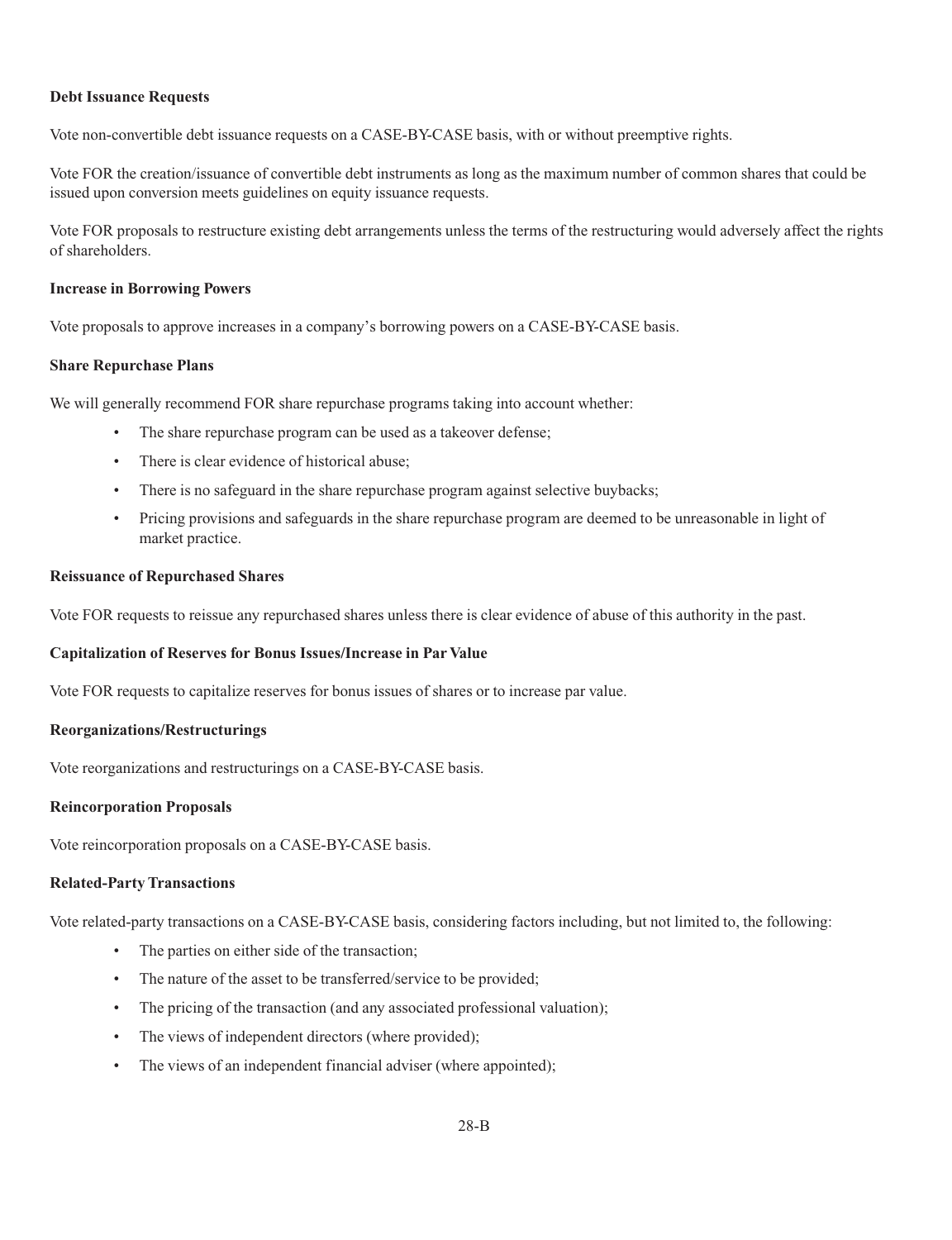- Whether any entities party to the transaction (including advisers) is conflicted; and
- The stated rationale for the transaction, including discussions of timing

## **6. Environmental and Social Issues**

## **Overall Approach**

Proposals considered under this category could include, among others, reports on:

- 1) employee labor and safety policies;
- 2) impact on the environment of the company's production or manufacturing operations;

3) societal impact of products manufactured;

4) risks throughout the supply chain or operations including labor practices, animal treatment practices within food production and conflict minerals; and

5) overall board structure, including diversity.

When evaluating environmental and social shareholder proposals, the following factors are generally considered:

- The company's current level of publicly available disclosure, including if the company already discloses similar information through existing reports or policies;
- If the company has implemented or formally committed to the implementation of a reporting program based on the Sustainability Accounting Standards Board's (SASB) materiality standards, the Task Force on Climate-related Financial Disclosure's (TCFD) recommendations, or a similar standard;
- Whether adoption of the proposal is likely to enhance or protect shareholder value;
- Whether the information requested concerns business issues that relate to a meaningful percentage of the company's business;
- The degree to which the company's stated position on the issues raised in the proposal could affect its reputation or sales, or leave it vulnerable to a boycott or selective purchasing;
- Whether the company has already responded in some appropriate manner to the request embodied in the proposal;
- What other companies in the relevant industry have done in response to the issue addressed in the proposal;
- Whether the proposal itself is well framed and the cost of preparing the report is reasonable;
- Whether the subject of the proposal is best left to the discretion of the board;
- Whether the company has material fines or violations in the area and if so, if appropriate actions have already been taken to remedy going forward;
- Whether providing this information would reveal proprietary or confidential information that would place the company at a competitive disadvantage.

### **Environmental Issues**

# **Climate Transition Plans**

Generally vote CASE-BY-CASE on management proposed climate transition plans. When evaluating management proposed plans, the following factors are generally considered: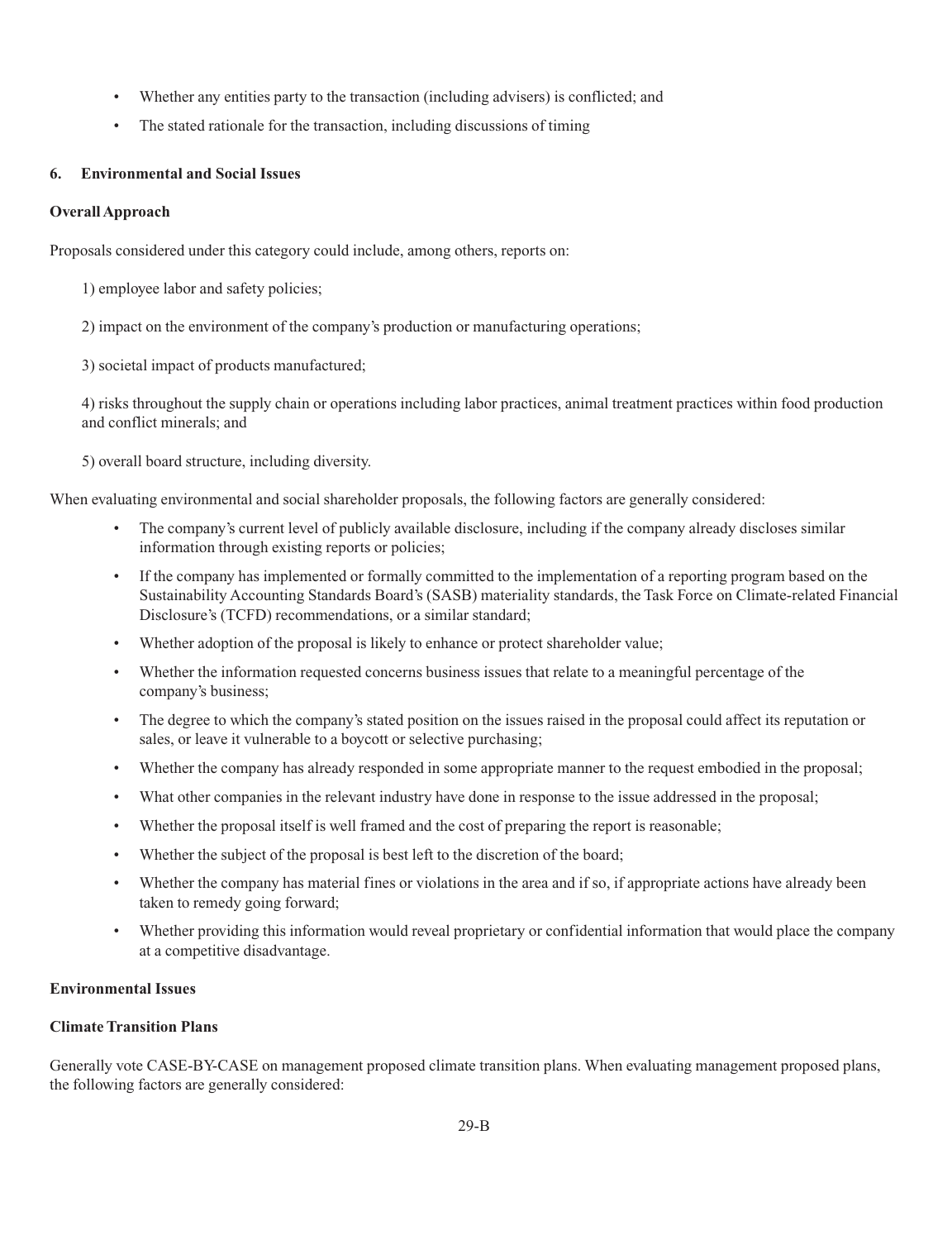- If the company has detailed disclosure of the governance, strategy, risk mitigation efforts, and metrics and targets based on the TCFD's recommendations, or a similar standard;
- If the company has detailed disclosure of their current emissions data based on the SASB materiality framework; and
- If the company has detailed disclosure in line with Paris Agreement goals.

Generally vote CASE-BY-CASE on shareholder proposals requesting climate transition plans. When evaluating these shareholder proposals, the following factors are generally considered:

- The company's current level of publicly available disclosure including if the company already discloses similar information through existing reports or policies;
- If the proposal asks for detailed disclosure according to the TCFD's recommendations;
- If the proposal asks for detailed disclosure of the company's current emissions data based on the SASB materiality framework;
- If the proposal asks for long-term targets, as well as short and medium term milestones;
- If the proposal asks for targets to be aligned to a globally accepted framework, such as Paris Aligned or Net Zero;
- If the proposal asks for targets to be approved by the Science Based Target Initiative ("SBTi");
- If the proposal seeks to add reasonable transparency and is not onerous or overly prescriptive; and
- Whether the proposal is binding or non-binding.

### **Environmental Sustainability Reporting**

Generally vote FOR shareholders proposals requesting the company to report on its policies, initiatives and oversight mechanisms related to environmental sustainability, including the impacts of climate change and biodiversity loss. The following factors will be considered:

- The company's current level of publicly available disclosure including if the company already discloses similar information through existing reports or policies;
- If the company has formally committed to the implementation of a reporting program based on the SASB materiality standards, the TCFD's recommendations, or a similar standard within a specified time frame;
- If the company's current level of disclosure is comparable to that of its industry peers; and
- If there are significant controversies, fines, penalties, or litigation associated with the company's environmental performance.

### **Other Environmental Proposals**

Vote CASE-BY-CASE on the following shareholder proposals if relevant to the company:

- Seeking information on the financial, physical, or regulatory risks a company faces related to climate change on its operations and investment, or on how the company identifies, measures and manages such risks;
- Calling for the reduction of Greenhouse Gas (GHG) emissions;
- Seeking reports on responses to regulatory and public pressures surrounding climate change, and for disclosure of research that aided in setting company policies around climate change;
- Requesting an action plan including science based targets and a commitment to net zero emissions by 2050 or earlier;
- Requesting a report/disclosure of goals on GHG emissions from company operations and/or products;
- Requesting a company report on its energy efficiency policies; and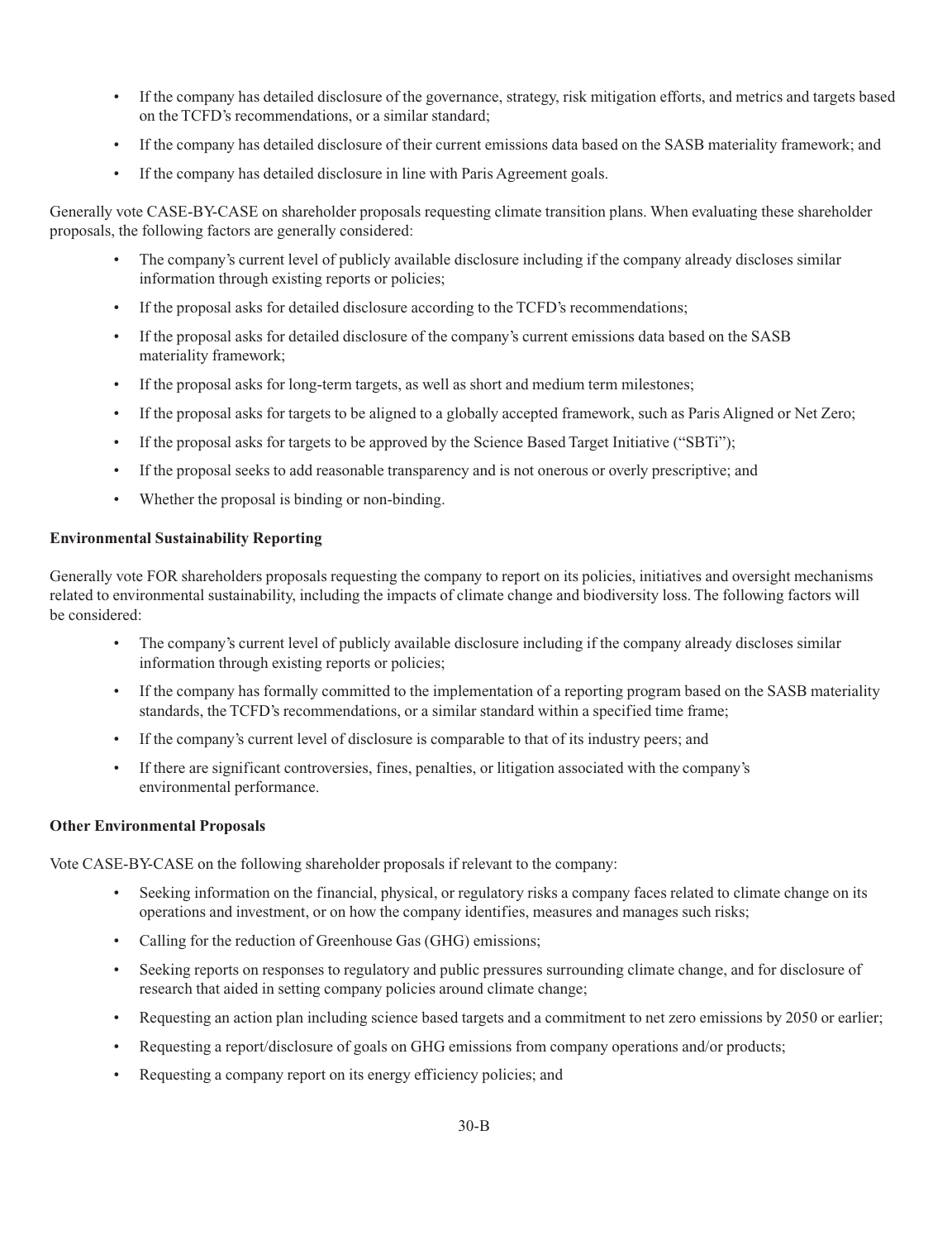• Requesting reports on the feasibility of developing renewable energy resources.

## **Social Issues**

# **Board andWorkforce Demographics**

A company should have a clear, public Equal Employment Opportunity (EEO) statement and/or diversity policy. Generally vote FOR proposals seeking to amend a company's EEO statement or diversity policies to additionally prohibit discrimination based on sexual orientation and/or gender identity.

Generally vote FOR proposals requesting reports on a company's efforts to diversify the board, unless:

- The gender and racial minority representation of the company's board is reasonably inclusive in relation to companies of similar size and business; and
- The board already reports on its nominating procedures and gender and racial minority initiatives on the board.

# **Gender Pay Gap**

Generally vote CASE-BY-CASE on proposals requesting reports on a company's pay data by gender, or a report on a company's policies and goals to reduce any gender pay gap, taking into account:

- The company's current policies and disclosure related to both its diversity and inclusion policies and practices and its compensation philosophy and fair and equitable compensation practices;
- Whether the company has been the subject of recent controversy, litigation or regulatory actions related to gender pay gap issues; and
- Whether the company's reporting regarding gender pay gap policies or initiatives is lagging its peers.

## **Labor, Human and Animal Rights Standards**

Generally vote FOR proposals requesting a report on company or company supplier labor, human, and/or animal rights standards and policies, or on the impact of its operations on society, unless such information is already publicly disclosed considering:

- The degree to which existing relevant policies and practices are disclosed;
- Whether or not existing relevant policies are consistent with internationally recognized standards;
- Whether company facilities and those of its suppliers are monitored and how;
- Company participation in fair labor organizations or other internationally recognized human rights initiatives;
- Scope and nature of business conducted in markets known to have higher risk of workplace labor/human rights abuse;
- Recent, significant company controversies, fines, or litigation regarding human rights at the company or its suppliers;
- The scope of the request; and
- Deviation from industry sector peer company standards and practices.

Generally vote CASE-BY-CASE on shareholder proposals requesting reports about a company's use of mandatory arbitrations in employment claims, taking into account the company's existing policies and disclosures of policies.

Generally vote CASE-BY-CASE on shareholder proposals requesting reports on the actions taken by a company to prevent sexual and other forms of harassment or on the risks posed by the company's failure to take such actions, taking into account the company's existing policies and disclosures of policies.

# **Racial Equity Audit**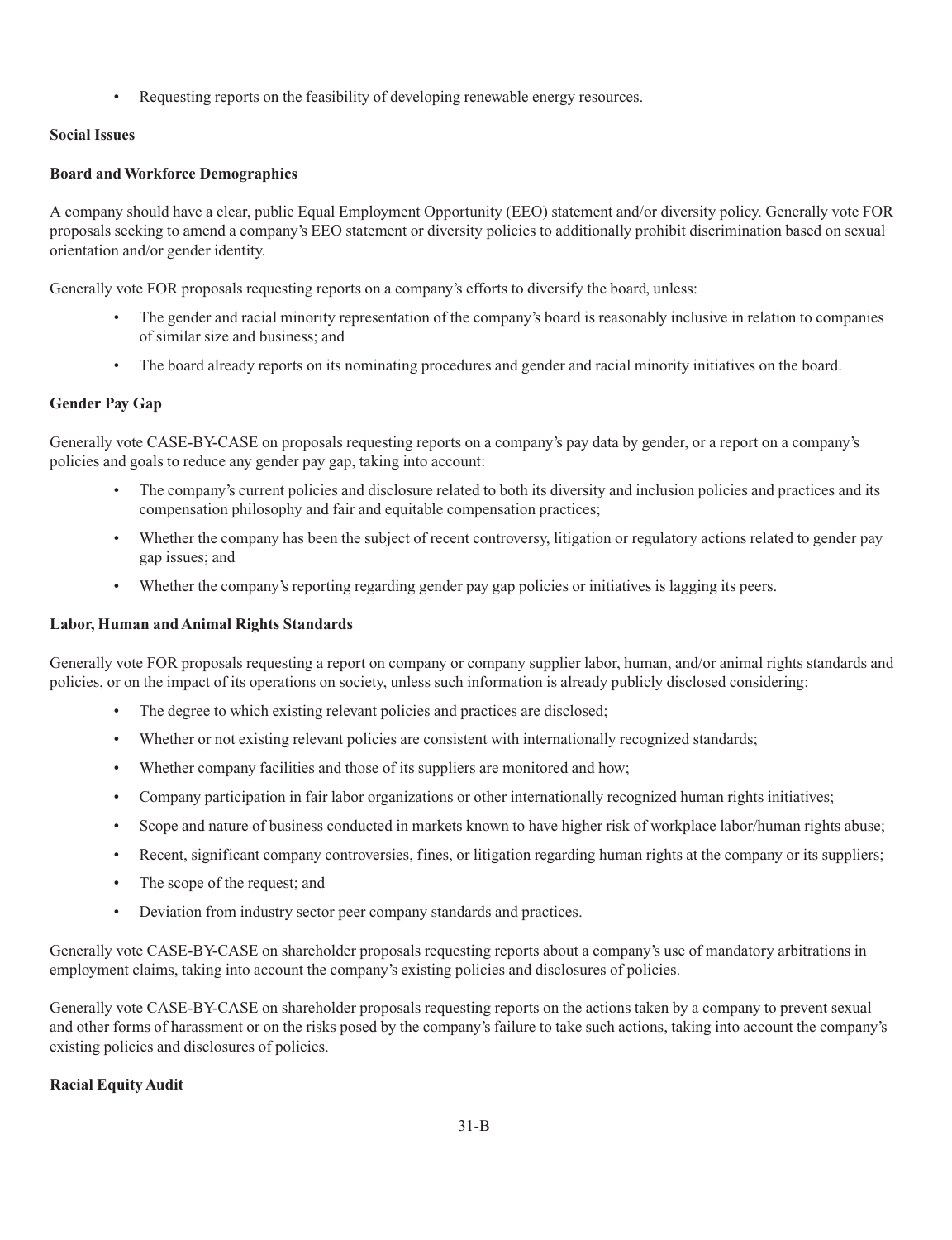- Generally vote CASE-BY-CASE on shareholder proposals requesting the board oversee a racial equity audit. While we believe the decision to initiate an independent audit is best left to management judgment under the oversight of the board of directors, the following factors are generally considered:
	- The degree to which existing relevant policies and practices are disclosed;
	- Recent, significant company controversies, fines, or litigation regarding human rights at the company or its suppliers; and
	- Whether the gender and racial minority representation of the company's board is reasonably inclusive in relation to companies of similar size and business.

### **Political Contributions and Trade Association Spending/Lobbying Expenditures and Initiatives**

We generally believe that it is the role of boards and management to determine the appropriate level of disclosure of all types of corporate political activity. When evaluating these proposals, we consider the prescriptive nature of the proposal and the overall benefit to shareholders along with a company's current disclosure of policies, practices and oversight.

Generally vote AGAINST proposals asking the company to affirm political nonpartisanship in the workplace so long as:

- There are no recent, significant controversies, fines or litigation regarding the company's political contributions or trade association spending; and
- The company has procedures in place to ensure that employee contributions to company-sponsored political action committees (PACs) are strictly voluntary and prohibits coercion.

Generally vote AGAINST proposals requesting increased disclosure of a company's policies with respect to political contributions, lobbying and trade association spending as long as:

- There is no significant potential threat or actual harm to shareholders' interests;
- There are no recent significant controversies or litigation related to the company's political contributions or governmental affairs; and
- There is publicly available information to assess the company's oversight related to such expenditures of corporate assets.

We generally will vote AGAINST proposals asking for detailed disclosure of political contributions or trade association or lobbying expenditures.

We generally will vote AGAINST proposals barring the company from making political contributions. Businesses are affected by legislation at the federal, state, and local level and barring political contributions can put the company at a competitive disadvantage.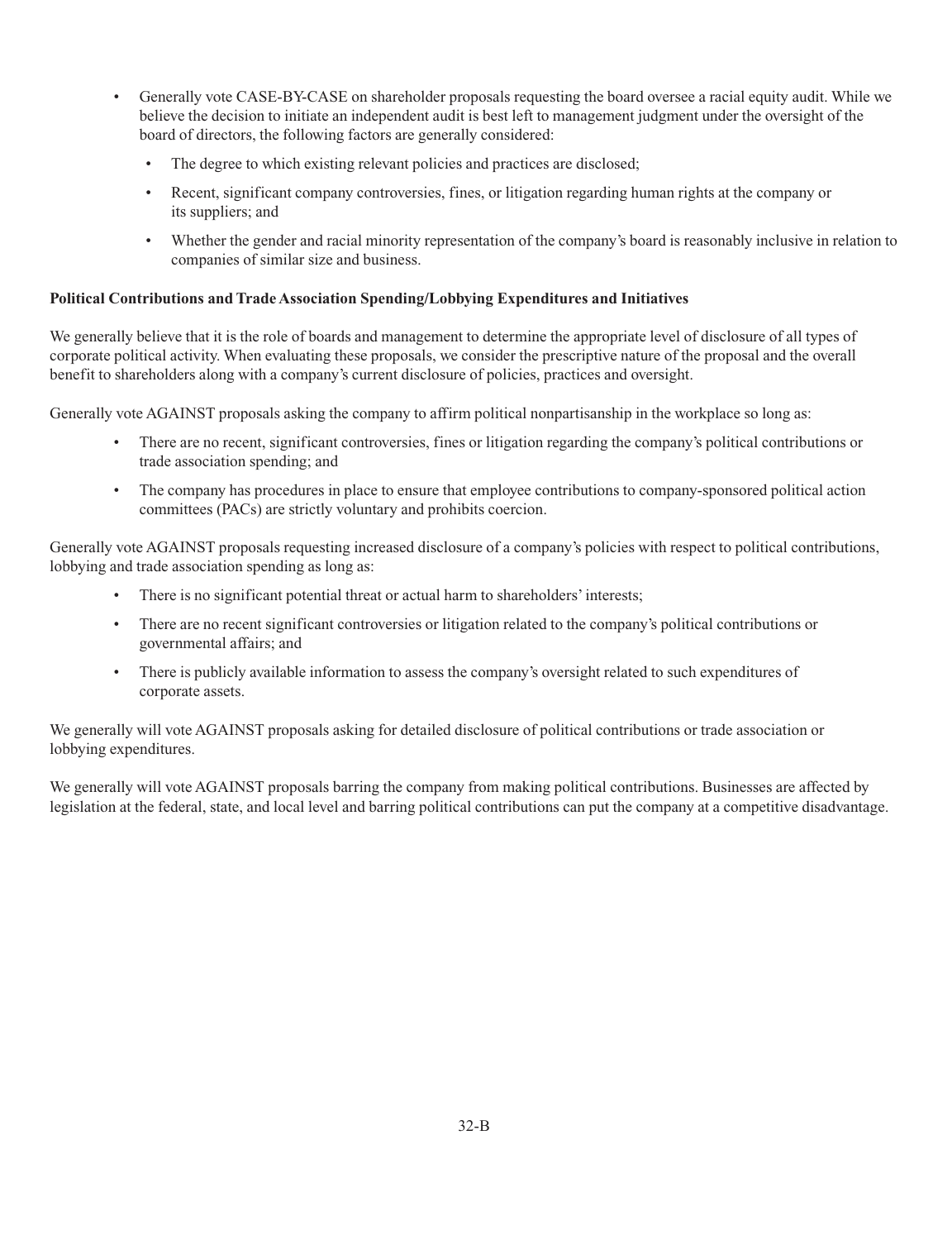#### **Region:Asia Pacific (APAC) Proxy Items**

*The following section is a broad summary of the Guidelines, which form the basis of the Policy with respect to APAC public equity investments of operating and/or holding companies. Applying these guidelines is subject to certain regional and country-specific exceptions and modifications and is not inclusive of all considerations in each market. For Japan-specific policies, see Japan Proxy Items from page X.*

### **1. Business Items**

#### **Financial Results/Director and Auditor Reports**

Vote FOR approval of financial statements and director and auditor reports, unless:

- There are serious concerns about the accounts presented, audit procedures used or audit opinion rendered; or
- The company is not responsive to shareholder questions about specific items that should be publicly disclosed.

### **Appointment of Auditors and Auditor Fees**

Vote FOR the re-election of auditors and proposals authorizing the board to fix auditor fees unless:

- There are serious concerns about the accounts presented, audit procedures used or audit opinion rendered;
- There is reason to believe that the auditor has rendered an opinion that is neither accurate nor indicative of the company's financial position;
- Name of the proposed auditor has not been published;
- The auditors are being changed without explanation;
- Non-audit-related fees are substantial, or are in excess of standard annual audit-related fees, or in excess of permitted local limits and guidelines; or
- The appointment of external auditors if they have previously served the company in an executive capacity or can otherwise be considered affiliated with the company.

#### **Appointment of Internal Statutory Auditors**

Vote FOR the appointment or re-election of statutory auditors, unless:

- There are serious concerns about the statutory reports presented or the audit procedures used;
- Questions exist concerning any of the statutory auditors being appointed; or
- The auditors have previously served the company in an executive capacity or can otherwise be considered affiliated with the company.

#### **Reincorporation Proposals**

Vote reincorporation proposals on a CASE-BY-CASE basis.

#### **Allocation of Income**

Vote FOR approval of the allocation of income, unless:

- The dividend payout ratio has been consistently low without adequate explanation; or
- The payout is excessive given the company's financial position.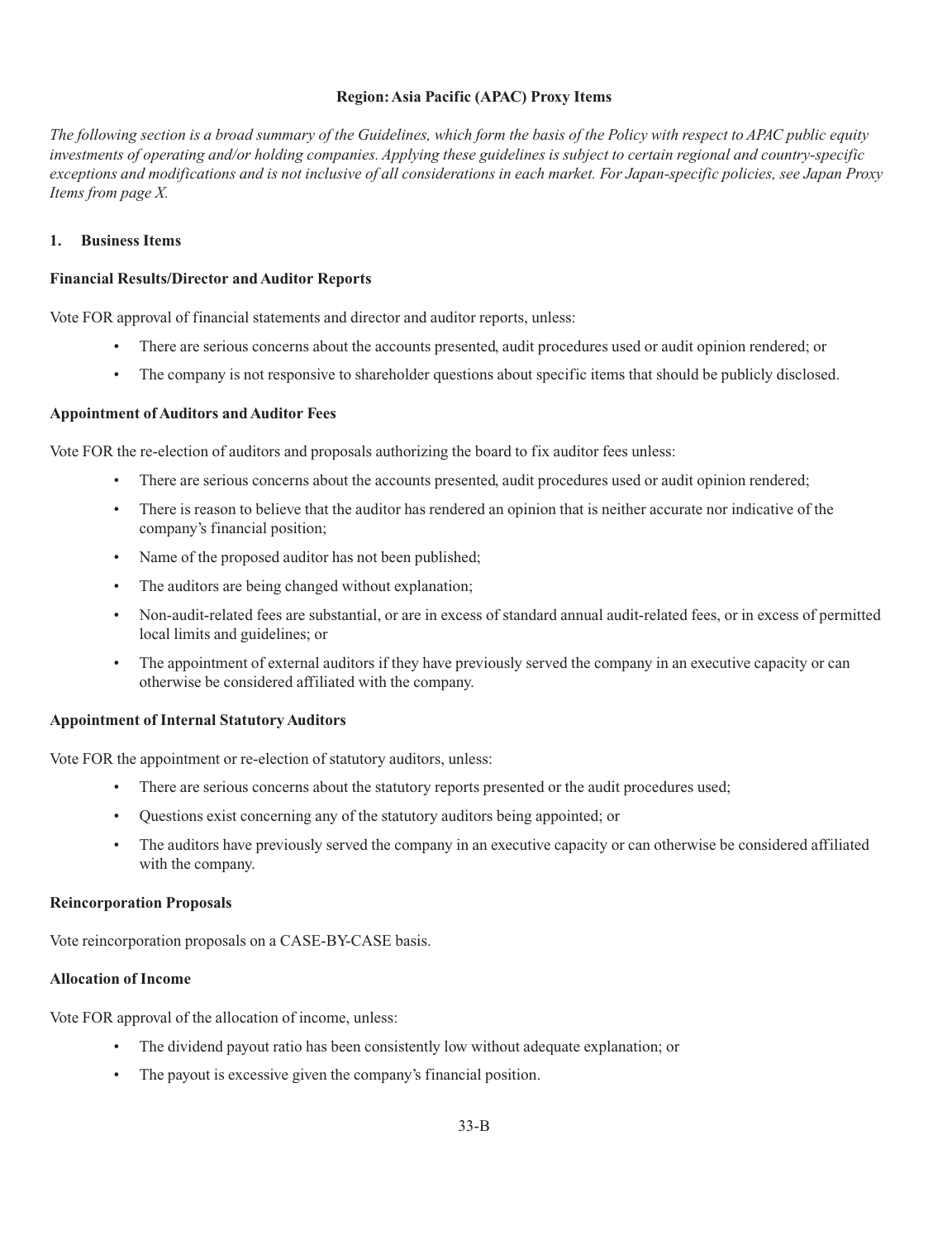### **Stock (Scrip) Dividend Alternative**

Vote FOR most stock (scrip) dividend proposals.

Vote AGAINST proposals that do not allow for a cash option unless management demonstrates that the cash option is harmful to shareholder value.

#### **Amendments to Articles of Association**

Vote amendments to the articles of association on a CASE-BY-CASE basis.

### **Change in Company Fiscal Term**

Vote FOR resolutions to change a company's fiscal term unless a company's motivation for the change is to postpone its annual general meeting.

#### **Lower Disclosure Threshold for Stock Ownership**

Vote AGAINST resolutions to lower the stock ownership disclosure threshold below 5% unless specific reasons exist to implement a lower threshold.

#### **Amend Quorum Requirements**

Vote proposals to amend quorum requirements for shareholder meetings on a CASE-BY-CASE basis.

## **Virtual Meetings**

Generally vote FOR proposals allowing for the convening of hybrid\* shareholder meetings if it is clear that it is not the intention to hold virtual-only AGMs. Generally vote AGAINST proposals allowing for the convening of virtual-only\* shareholder meetings.

\* The phrase "virtual-only shareholder meeting" refers to a meeting of shareholders that is held exclusively through the use of online technology without a corresponding in-person meeting. The term "hybrid shareholder meeting" refers to an in-person, or physical, meeting in which shareholders are permitted to participate online.

## **Transact Other Business**

Vote AGAINST other business when it appears as a voting item.

### **Administrative Requests**

Generally vote FOR non-contentious administrative management requests.

### **2. Board of Directors**

The board of directors should promote the interests of shareholders by acting in an oversight and/or advisory role; should consist of a majority of independent directors and / or meet local best practice expectations; and should be held accountable for actions and results related to their responsibilities.

#### **Voting on Director Nominees in Uncontested Elections**

- Vote on director nominees should be determined on a CASE-BY-CASE basis taking into consideration the following:
- Adequate disclosure has not been provided in a timely manner; or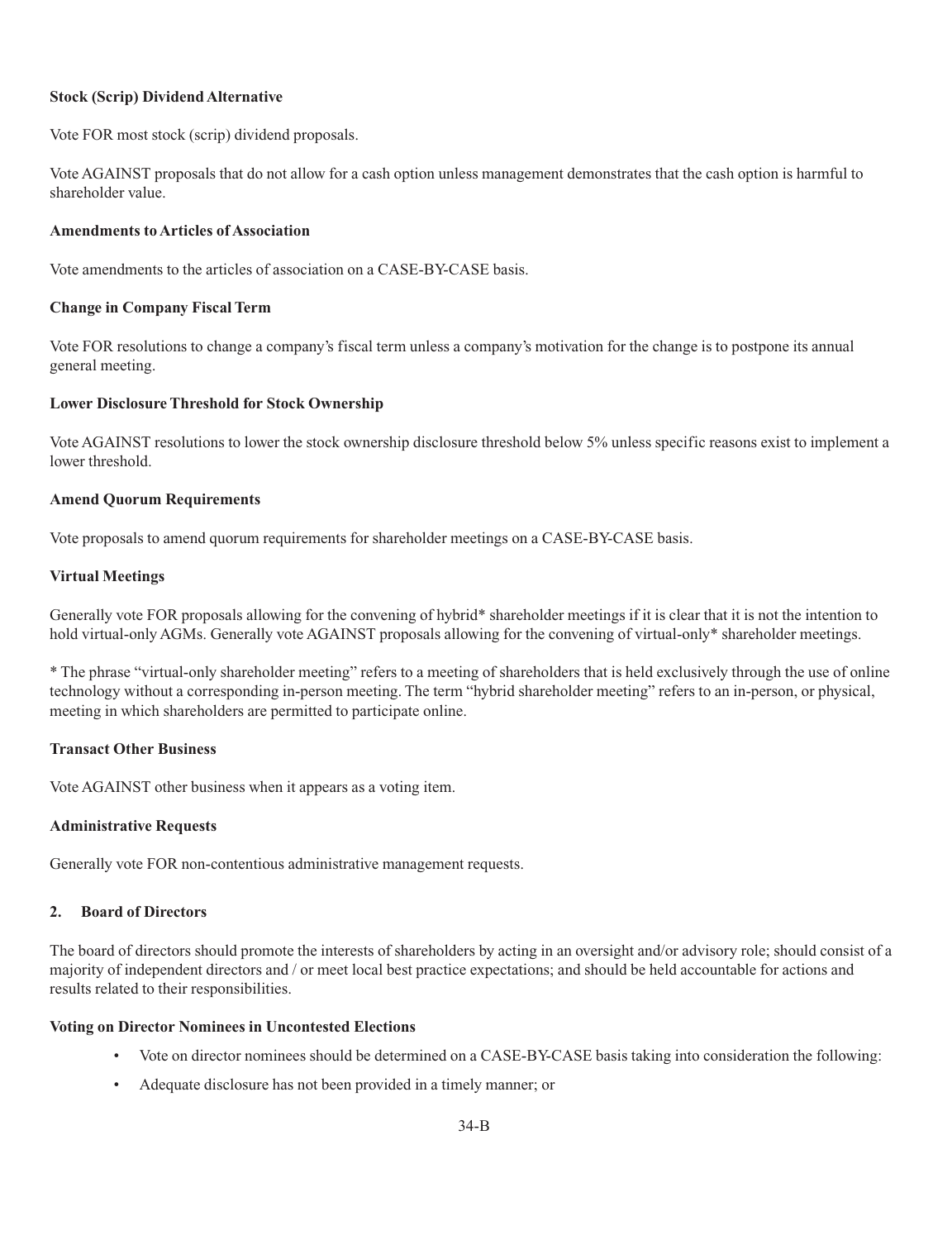- There are clear concerns over questionable finances or restatements; or
- There have been questionable transactions or conflicts of interest; or
- There are any records of abuses against minority shareholder interests; or
- The board fails to meet minimum corporate governance standards; or
- There are reservations about:
	- Director terms
	- Bundling of proposals to elect directors
	- Board independence
	- Disclosure of named nominees
	- Combined Chairman/CEO
	- Election of former CEO as Chairman of the board
	- Overboarded directors
	- Composition of committees
	- Director independence
	- Number of directors on the board
	- Lack of gender diversity on the board
- Specific concerns about the individual or company, such as criminal wrongdoing or breach of fiduciary responsibilities; or
- There are other considerations which may include sanction from government or authority, violations of laws and regulations, or other issues relate to improper business practice, failure to replace management, or egregious actions related to service on other boards.

#### **Board Composition**

We generally believe diverse teams have the potential to outperform and we expect the companies that we invest in to focus on the importance of diversity. When evaluating board composition, we believe a diversity of ethnicity, gender and experience is an important consideration. We encourage companies to disclose the composition of their board in the proxy statement and may vote against members of the board without disclosure. See below how we execute our vote at companies that do not meet our diversity expectations.

Vote AGAINST members of the Nominating Committee:

• At companies if the board does not have at least 10% women directors, or does not meet the requirements of local listing rules or corporate governance codes or national targets;

#### **Employee and /or Labor Representatives**

Vote FOR employee and/or labor representatives if they sit on either the audit or compensation committee and are required by law to be on those committees.

Vote AGAINST employee and/or labor representatives if they sit on either the audit or compensation committee, if they are not required to be on those committees.

#### **Director Independence**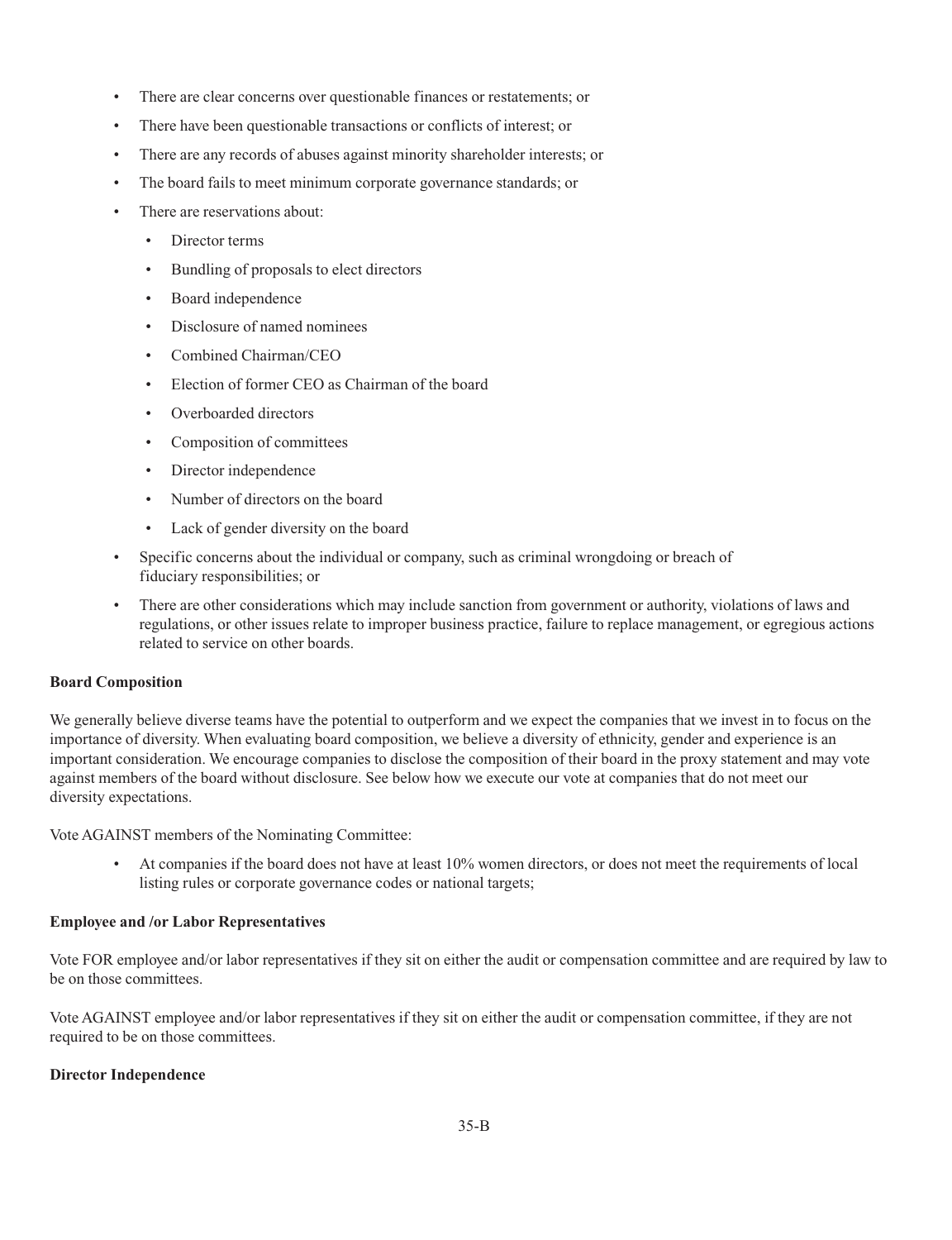#### **Classification of Directors**

### **Executive Director**

- Employee or executive of the company;
- Any director who is classified as a non-executive, but receives salary, fees, bonus, and/or other benefits that are in line with the highest-paid executives of the company.

### **Non-Independent Non-Executive Director (NED)**

- Any director who is attested by the board to be a non-independent NED;
- Any director specifically designated as a representative of a significant shareholder of the company;
- Any director who is also an employee or executive of a significant shareholder of the company;
- Beneficial owner (direct or indirect) of at least 10% of the company's stock, either in economic terms or in voting rights (this may be aggregated if voting power is distributed among more than one member of a defined group, e.g., family members who beneficially own less than 10% individually, but collectively own more than 10%), unless market best practice dictates a lower ownership and/or disclosure threshold (and in other special market-specific circumstances);
- Government representative;
- Currently provides (or a relative provides) professional services to the company, to an affiliate of the company, or to an individual officer of the company or of one of its affiliates in excess of \$10,000 per year;
- Represents customer, supplier, creditor, banker, or other entity with which company maintains transactional/commercial relationship (unless company discloses information to apply a materiality test);
- Any director who has conflicting or cross-directorships with executive directors or the chairman of the company;
- Relative of a current employee of the company or its affiliates;
- Relative of a former executive of the company or its affiliates;
- A new appointee elected other than by a formal process through the General Meeting (such as a contractual appointment by a substantial shareholder);
- Founder/co-founder/member of founding family but not currently an employee;
- Former executive (a cooling off period may be applied);
- Years of service is generally not a determining factor unless it is recommended best practice in a market and/or in extreme circumstances, in which case it may be considered; and
- Any additional relationship or principle considered to compromise independence under local corporate governance best practice guidance.

#### **Independent NED**

• No material connection, either directly or indirectly, to the company other than a board seat.

## **Employee Representative**

• Represents employees or employee shareholders of the company (classified as "employee representative" but considered a non-independent NED).

#### **Director Accountability**

Vote AGAINST individual directors who attend less than 75% of the board and committee meetings without a disclosed valid excuse.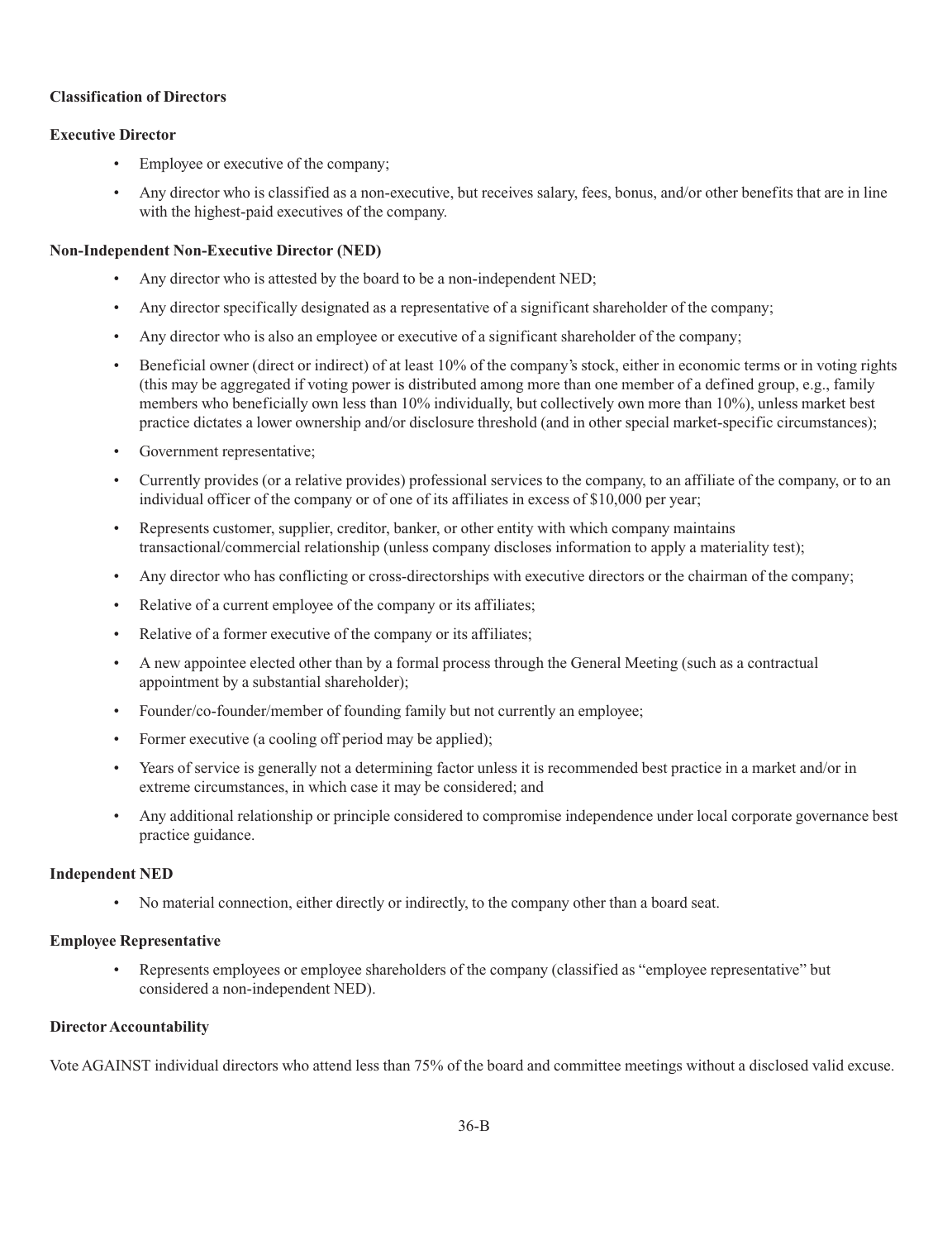Generally, vote FOR the bundled election of management nominees, unless adequate disclosures of the nominees have not been provided in a timely manner or if one or more of the nominees does not meet the expectation of our policy.

Other items considered for an AGAINST vote include specific concerns about the individual or the company, such as criminal wrongdoing or breach of fiduciary responsibilities, sanctions from government or authority, violations of laws and regulations, the presence of inappropriate related party transactions, or other issues related to improper business practices

Vote AGAINST members of the full board or appropriate committee (or only the independent chairman or lead director as may be appropriate in situations such as where there is a classified board and members of the appropriate committee are not up for re-election or the appropriate committee is comprised of the entire board) for the below reasons. New nominees will be considered on a case-by-case basis. Extreme cases may warrant a vote against the entire board.

- Material failures of governance, stewardship, or fiduciary responsibilities at the company,
- including but not limited to violations of the United Nations Global Compact principles and/or other significant global standards and failure to disclose material environmental, social and governance information;
- Egregious actions related to the director(s)' service on other boards that raise substantial doubt about his or her ability to effectively oversee management and serve the best interests of shareholders at any company;
- The board failed to act on a shareholder proposal that received approval of the majority of shares cast for the previous two consecutive years (a management proposal with other than a FOR recommendation by management will not be considered as sufficient action taken); an adopted proposal that is substantially similar to the original shareholder proposal will be deemed sufficient; (vote against members of the committee of the board that is responsible for the issue under consideration). If we did not support the shareholder proposal in both years, we will still vote against the committee member(s).
- The board failed to act on takeover offers where the majority of the shareholders tendered their shares;
- The company does not disclose various components of current emissions, a proxy for a company's dependency on fossil fuels and other sources of greenhouse gasses (Scope 1, Scope 2, Scope 3 emissions), material to the company's business;
- If in an extreme situation the board lacks accountability and oversight, coupled with sustained poor performance relative to peers.

#### **Discharge of Directors**

Generally vote FOR the discharge of directors, including members of the management board and/or supervisory board, unless there is reliable information about significant and compelling controversies that the board is not fulfilling its fiduciary duties warranted by:

- A lack of oversight or actions by board members which invoke shareholder distrust related to
- malfeasance or poor supervision, such as operating in private or company interest rather than in
- shareholder interest; or
- Any legal issues (e.g., civil/criminal) aiming to hold the board responsible for breach of trust in the past or related to currently alleged actions yet to be confirmed (and not only the fiscal year in question), such as price fixing, insider trading, bribery, fraud, and other illegal actions; or
- Other egregious governance issues where shareholders may bring legal action against the company or its directors; or
- Vote on a CASE-BY-CASE basis where a vote against other agenda items are deemed inappropriate.

#### **Committee Responsibilities and Expectations**

Companies should establish committees to oversee areas such as audit, executive and non-executive compensation, director nominations and ESG oversight. The responsibilities of the committees should be publicly disclosed.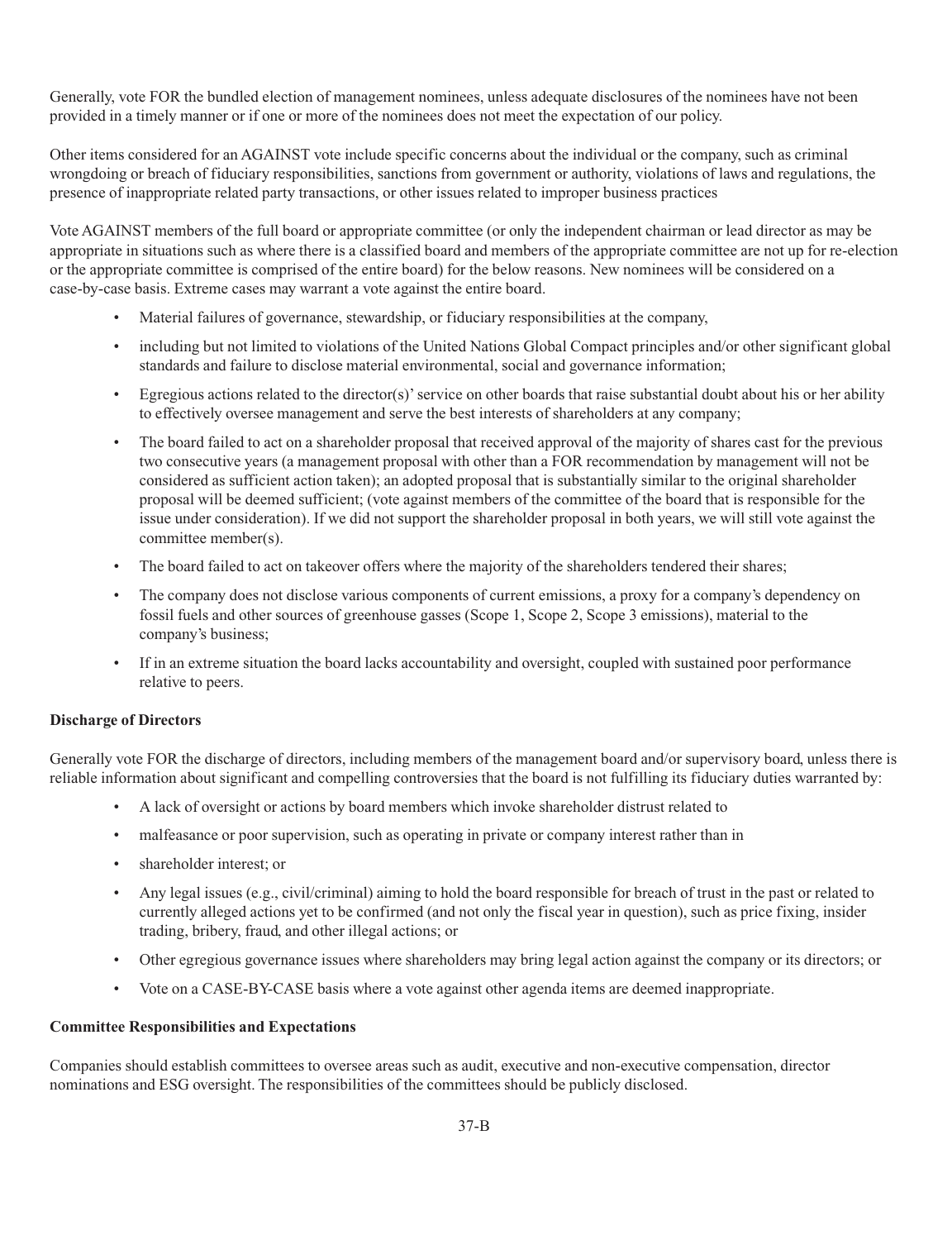### **Audit Committee**

Vote AGAINST members of the Audit Committee if:

- Non-audit-related fees are substantial, or are in excess of standard annual audit-related fees, or in excess of permitted local limits and guidelines.
- The company receives an adverse opinion on the company's financial statements from its auditor and there is not clear evidence that the situation has been remedied;
- There is excessive pledging or hedging of stock by executives;
- There is persuasive evidence that the Audit Committee entered into an inappropriate indemnification agreement with its auditor that limits the ability of the company, or its shareholders, to pursue legitimate legal recourse against the audit firm; or
- No members of the Audit Committee hold sufficient financial expertise.

Vote CASE-BY-CASE on members of the Audit Committee and/or the full board if poor accounting practices, which rise to a level of serious concern are identified, such as fraud, misapplication of accounting principles and material weaknesses identified in audit-related disclosures.

Examine the severity, breadth, chronological sequence and duration, as well as the company's efforts at remediation or corrective actions, in determining whether negative vote recommendations are warranted against the members of the Audit Committee who are responsible for the poor accounting practices, or the entire board.

### **Remuneration Committee**

See section 3 on Remuneration for reasons to vote against members of the Remuneration Committee.

### **Nominating/Governance Committee**

Vote AGAINST members of the Nominating/Governance Committee if:

- At the previous board election, any director received more than 50% withhold/against votes of the shares cast and the company has failed to address the underlying issue(s) that caused the high withhold/against vote;
- The board does not meet our diversity expectations;
- The board amends the company's bylaws or charter without shareholder approval in a manner that materially diminishes shareholders' rights or could adversely impact shareholders

### **Voting on Director Nominees in Contested Elections**

Vote on a CASE-BY-CASE basis in contested elections of directors, e.g., the election of shareholder nominees or the dismissal of incumbent directors, determining which directors are best suited to add value for shareholders.

The analysis will generally be based on, but not limited to, the following major decision factors:

- Company performance relative to its peers;
- Strategy of the incumbents versus the dissidents;
- Independence of board candidates;
- Experience and skills of board candidates;
- Governance profile of the company;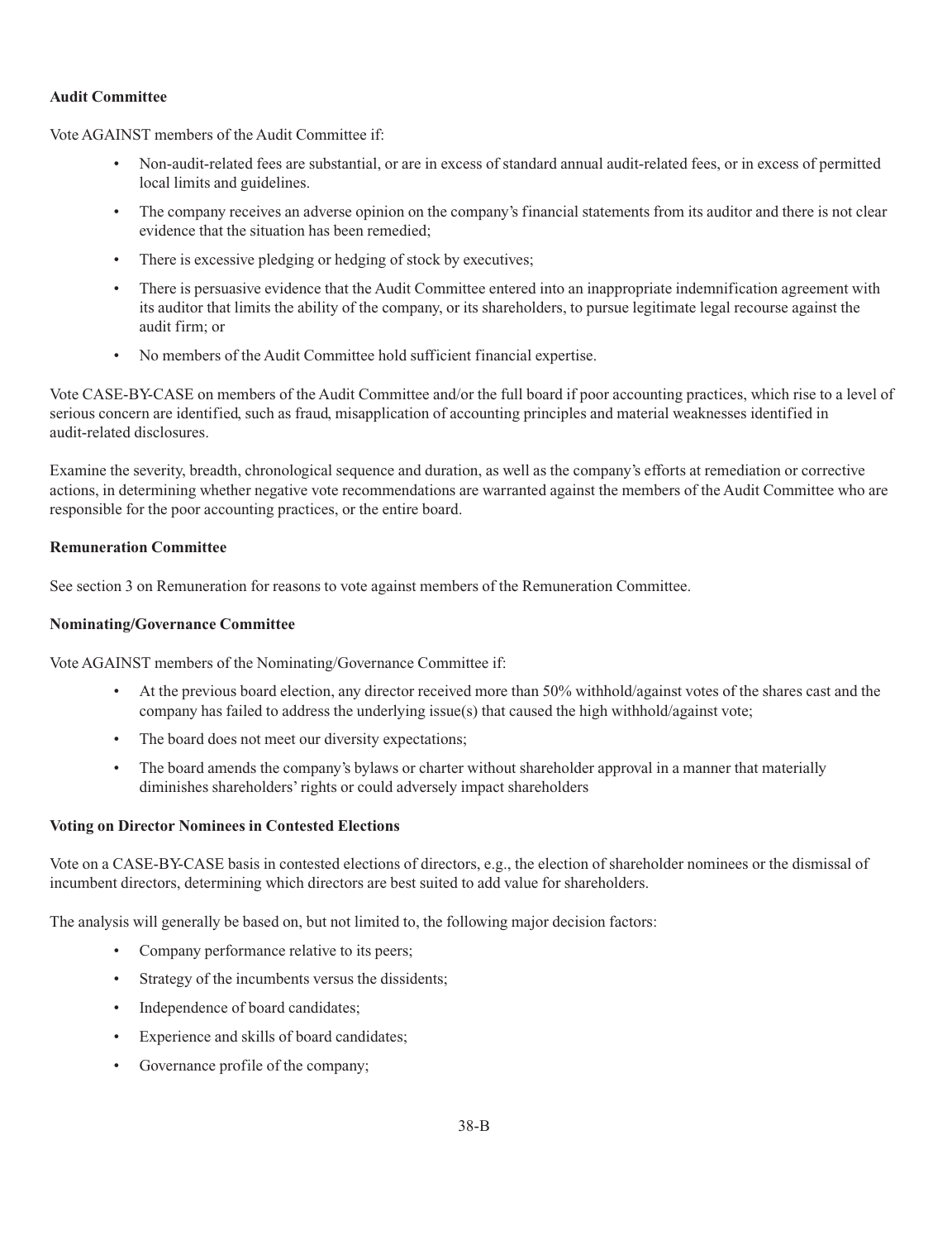- Evidence of management entrenchment;
- Responsiveness to shareholders;
- Whether a takeover offer has been rebuffed; and
- Whether minority or majority representation is being sought.

## **Other Board Related Proposals (Management and Shareholder)**

Vote AGAINST the introduction of classified boards and mandatory retirement ages for directors.

Vote AGAINST proposals to alter board structure or size in the context of a fight for control of the company or the board.

## **Independent Board Chair (for applicable markets)**

We will generally vote AGAINST shareholder proposals requiring that the chairman's position be filled by an independent director, if the company satisfies 3 of the 4 following criteria:

- Two-thirds independent board, or majority in countries where employee representation is common practice;
- A designated, or a rotating, lead director, elected by and from the independent board members with clearly delineated and comprehensive duties;
- Fully independent key committees; and/or
- Established, publicly disclosed, governance guidelines and director biographies/profiles.

### **3. Remuneration**

## **Pay Practices**

Good pay practices should align management's interests with long-term shareholder value creation. Detailed disclosure of remuneration criteria is preferred; proof that companies follow the criteria should be evident and retroactive performance target changes without proper disclosure is not viewed favorably. Remuneration practices should allow a company to attract and retain proven talent. Some examples of poor pay practices include: abnormally large bonus payouts without justifiable performance linkage or proper disclosure, egregious employment contracts, excessive severance and/or change in control provisions, repricing or replacing of underwater stock options/stock appreciation rights without prior shareholder approval, and excessive perquisites. A company should also have an appropriate balance of short-term vs. long-term metrics and the metrics should be aligned with business goals and objectives.

If the company maintains problematic or poor pay practices, generally vote:

- AGAINST Management Say on Pay (MSOP) Proposals, Remuneration Reports; or
- AGAINST an equity-based incentive plan proposal if excessive non-performance-based equity awards are the major contributor to a pay-for-performance misalignment.
- If no MSOP or equity-based incentive plan proposal item is on the ballot, vote AGAINST from Remuneration Committee members.

### **Remuneration Plans**

Vote CASE-BY-CASE on management proposals for a vote on executive remuneration, considering the following factors in the context of each company's specific circumstances and the board's disclosed rationale for its practices.

Factors considered may include: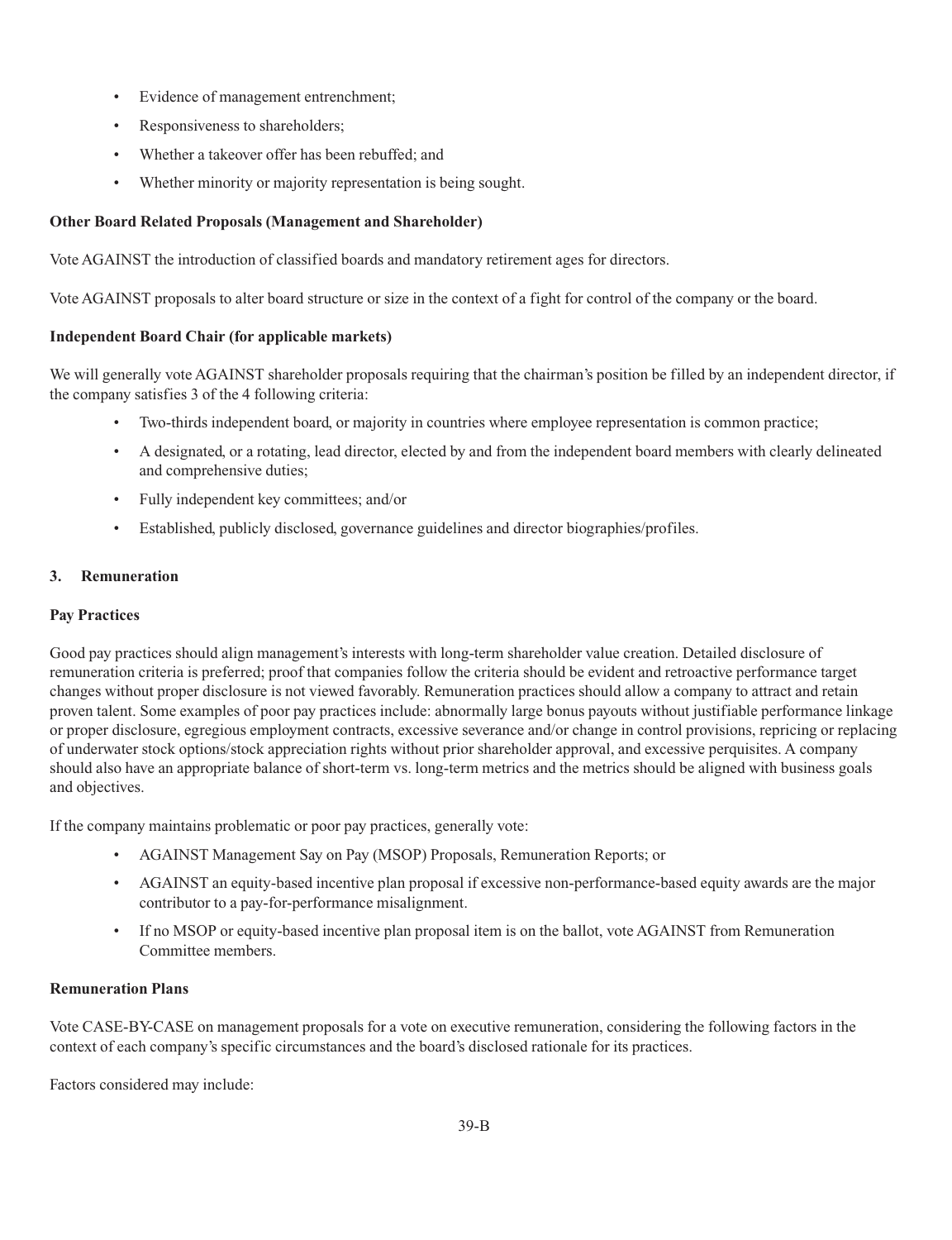- Pay for Performance Disconnect;
	- We will consider there to be a disconnect based on a quantitative assessment of the following: CEO pay vs. TSR ("Total Shareholder Return") and peers, CEO pay as a percentage of the median peer group or CEO pay vs. shareholder return over time.
- Long-term equity-based compensation is 100% time-based;
- Board's responsiveness if company received low shareholder support in the previous year's MSOP or remuneration vote;
- Abnormally large bonus payouts without justifiable performance linkage or proper disclosure;
- Egregious employment contracts;
- Excessive perquisites or excessive severance and/or change in control provisions;
- Repricing or replacing of underwater stock options without prior shareholder approval;
- Egregious pension/SERP (supplemental executive retirement plan) payouts;
- Extraordinary relocation benefits;
- Internal pay disparity; and
- Lack of transparent disclosure of compensation philosophy and goals and targets, including details on short-term and long-term performance incentives.

## **Non-Executive Director Compensation**

Vote FOR proposals to award cash fees to non-executive directors unless the amounts are excessive relative to other companies in the country or industry.

Vote non-executive director compensation proposals that include both cash and share-based components on a CASE-BY-CASE basis.

Vote proposals that bundle compensation for both non-executive and executive directors into a single resolution on a CASE-BY-CASE basis.

Vote AGAINST proposals to introduce retirement benefits for non-executive directors.

### **Director, Officer, and Auditor Indemnification and Liability Provisions**

Vote proposals seeking indemnification and liability protection for directors and officers on a CASE-BY-CASE basis.

Vote AGAINST proposals to indemnify auditors.

### **Other Remuneration Related Proposals**

Vote on other remuneration related proposals on a CASE-BY-CASE basis.

### **Remuneration Committee**

When voting for members of the Remuneration Committee, factors considered may include:

- We voted against the company's MSOP in the previous year, the company's previous MSOP received significant opposition of votes cast and we are voting against this year's MSOP; and
- The board implements a MSOP on a less frequent basis than the frequency that received the plurality of votes cast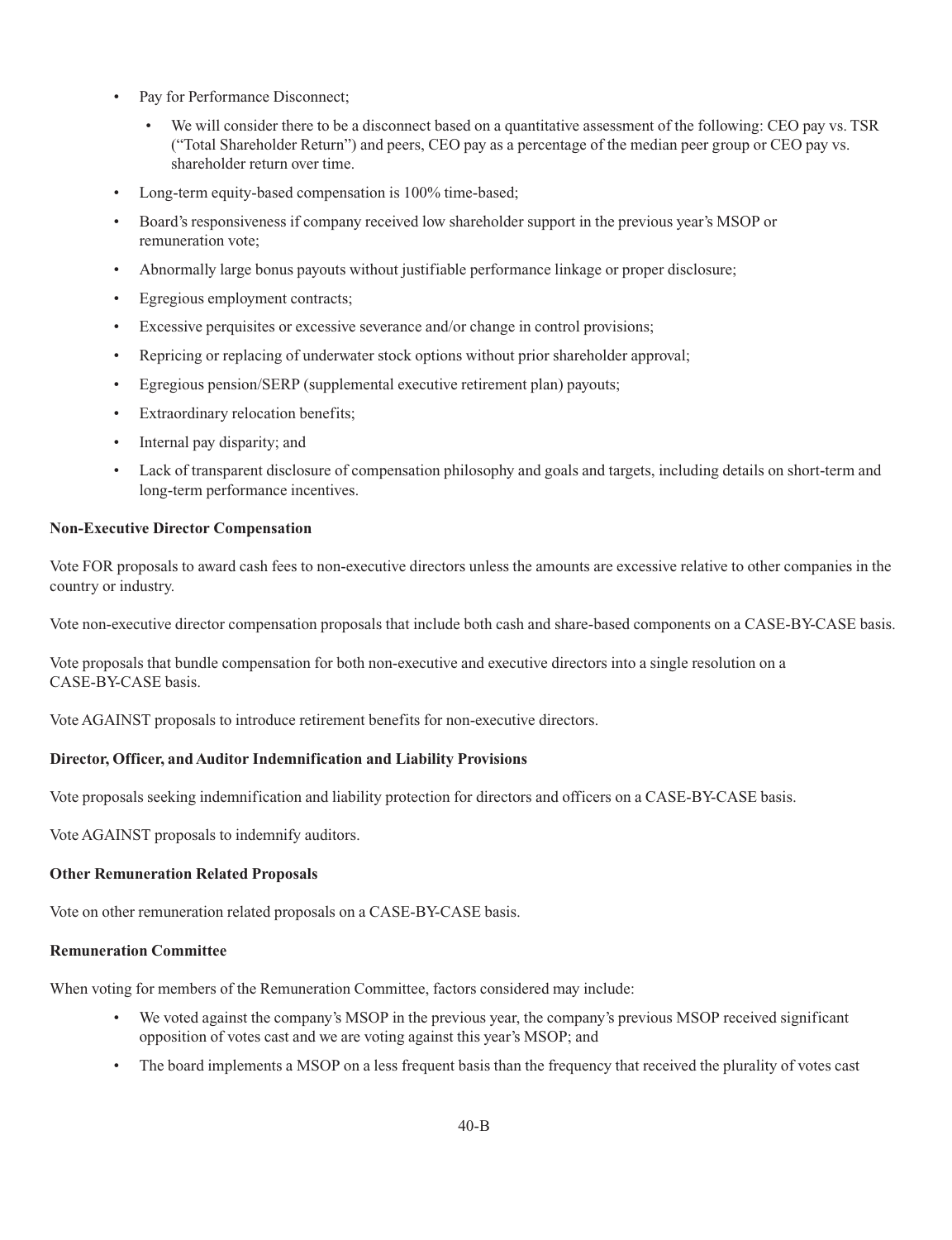• Remuneration structure is widely inconsistent with local market best practices or regulations

### **4. Shareholder Rights and Defences**

### **Antitakeover Mechanisms**

Generally vote AGAINST all antitakeover proposals, unless they are structured in such a way that they give

shareholders the ultimate decision on any proposal or offer.

#### **5. Strategic Transactions, Capital Structures and other Business Considerations**

#### **Reorganizations/Restructurings**

Vote reorganizations and restructurings on a CASE-BY-CASE basis.

#### **Mergers and Acquisitions**

Vote CASE-BY-CASE on mergers and acquisitions taking into account the following based on publicly available information:

- Valuation;
- Market reaction:
- Strategic rationale;
- Management's track record of successful integration of historical acquisitions;
- Presence of conflicts of interest; and
- Governance profile of the combined company.

# **Dual Class Structures**

Vote FOR resolutions that seek to maintain or convert to a one-share, one-vote capital structure.

Vote AGAINST requests for the creation or continuation of dual-class capital structures or the creation of new or additional super voting shares.

#### **Share Issuance Requests**

#### *General Issuances:*

Vote FOR issuance requests with preemptive rights to a maximum of 100% over currently issued capital or any stricter limit set in local best practice recommendations or law.

Vote FOR issuance requests without preemptive rights to a maximum of 20% of currently issued capital or any stricter limit set in local best practice recommendations or law. At companies in India, vote FOR issuance requests without preemptive rights to a maximum of 25% of currently issued capital.

#### *Specific Issuances:*

Vote on a CASE-BY-CASE basis on all requests, with or without preemptive rights.

### **Increases in Authorized Capital**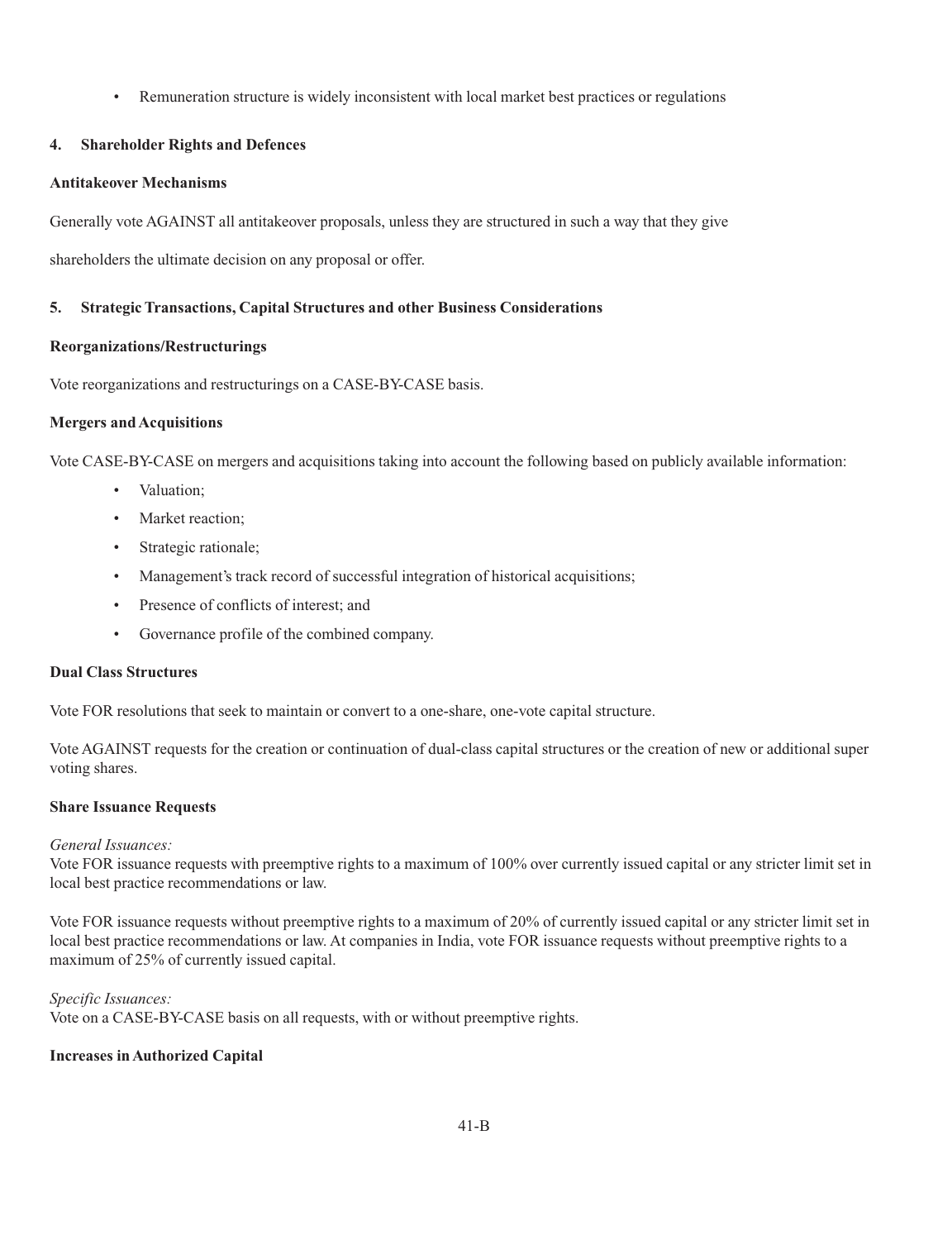Vote FOR non-specific proposals to increase authorized capital up to 100% over the current authorization unless the increase would leave the company with less than 30% of its new authorization outstanding, or any stricter limit set in local best practice recommendations or law.

Vote FOR specific proposals to increase authorized capital to any amount, unless:

- The specific purpose of the increase (such as a share-based acquisition or merger) does not meet guidelines for the purpose being proposed; or
- The increase would leave the company with less than 30% of its new authorization outstanding after adjusting for all proposed issuances, or any stricter limit set in local best practice recommendations or law.

Vote AGAINST proposals to adopt unlimited capital authorizations.

#### **Reduction of Capital**

Vote FOR proposals to reduce capital for routine accounting purposes unless the terms are unfavorable to shareholders.

Vote proposals to reduce capital in connection with corporate restructuring on a CASE-BY-CASE basis.

### **Preferred Stock**

Vote FOR the creation of a new class of preferred stock or for issuances of preferred stock up to 50% of issued capital unless the terms of the preferred stock would adversely affect the rights of existing shareholders.

Vote FOR the creation/issuance of convertible preferred stock as long as the maximum number of common

shares that could be issued upon conversion meets guidelines on equity issuance requests.

Vote AGAINST the creation of a new class of preference shares that would carry superior voting rights to the common shares.

Vote AGAINST the creation of blank check preferred stock unless the board clearly states that the authorization will not be used to thwart a takeover bid.

Vote proposals to increase blank check preferred authorizations on a CASE-BY-CASE basis.

#### **Debt Issuance Requests**

Vote non-convertible debt issuance requests on a CASE-BY-CASE basis, with or without preemptive rights.

Vote FOR the creation/issuance of convertible debt instruments as long as the maximum number of common shares that could be issued upon conversion meets guidelines on equity issuance requests.

Vote FOR proposals to restructure existing debt arrangements unless the terms of the restructuring would

adversely affect the rights of shareholders.

#### **Increase in Borrowing Powers**

Vote proposals to approve increases in a company's borrowing powers on a CASE-BY-CASE basis.

**Share Repurchase Plans**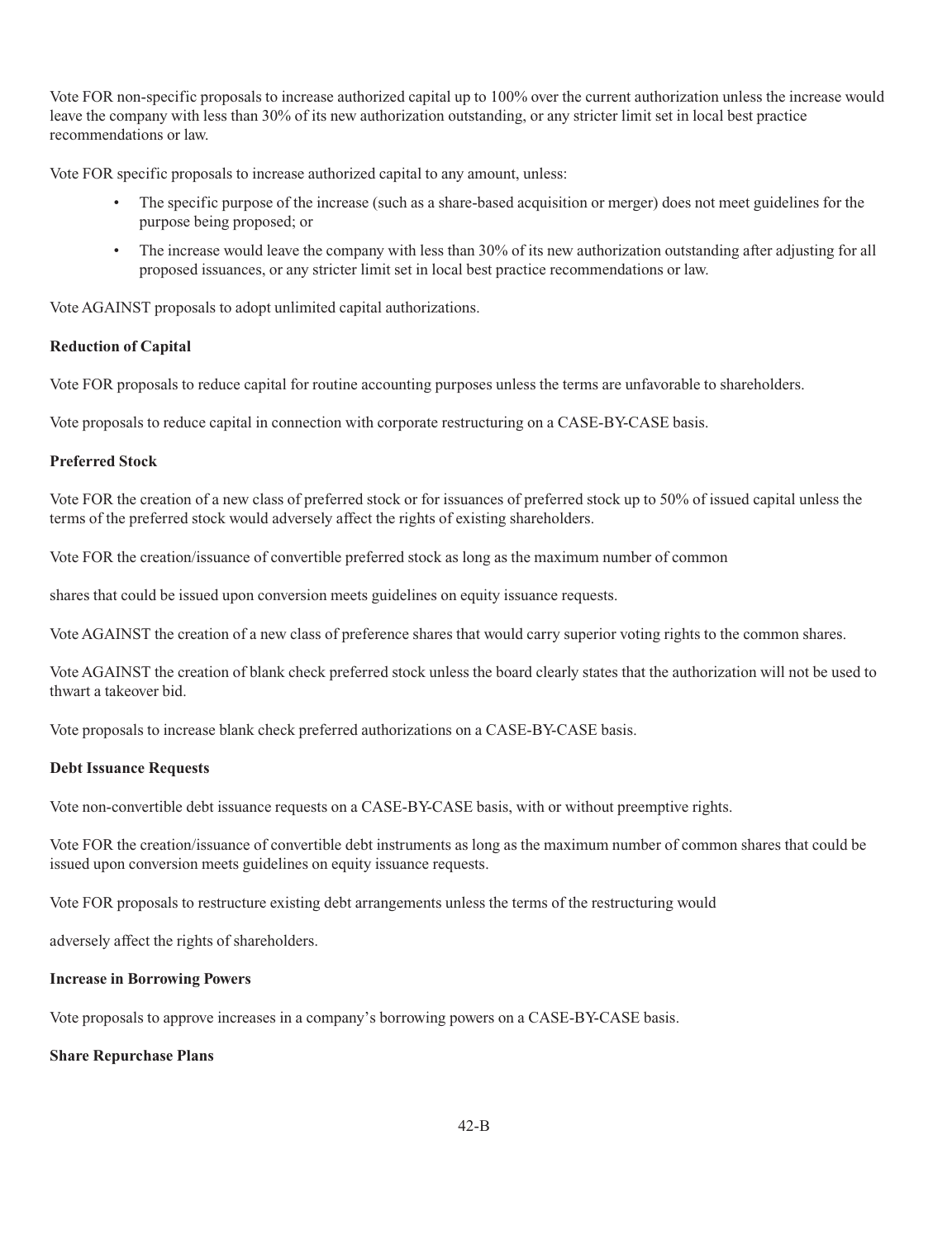We will generally recommend FOR share repurchase programs taking into account whether:

- The share repurchase program can be used as a takeover defense;
- There is clear evidence of historical abuse;
- There is no safeguard in the share repurchase program against selective buybacks;
- Pricing provisions and safeguards in the share repurchase program are deemed to be unreasonable in light of market practice.

#### **Reissuance of Repurchased Shares**

Vote FOR requests to reissue any repurchased shares unless there is clear evidence of abuse of this authority in the past.

#### **Capitalization of Reserves for Bonus Issues/Increase in Par Value**

Vote FOR requests to capitalize reserves for bonus issues of shares or to increase par value.

#### **Reorganizations/Restructurings**

Vote reorganizations and restructurings on a CASE-BY-CASE basis.

#### **Reincorporation Proposals**

Vote reincorporation proposals on a CASE-BY-CASE basis.

#### **Related-Party Transactions**

Vote related-party transactions on a CASE-BY-CASE basis, considering factors including, but not limited to, the following:

- The parties on either side of the transaction;
- The nature of the asset to be transferred/service to be provided;
- The pricing of the transaction (and any associated professional valuation);
- The views of independent directors (where provided);
- The views of an independent financial adviser (where appointed);
- Whether any entities party to the transaction (including advisers) is conflicted; and The stated rationale for the transaction, including discussions of timing

#### **6. Environmental and Social Issues**

#### **Overall Approach**

Proposals considered under this category could include, among others, reports on:

- 1) employee labor and safety policies;
- 2) impact on the environment of the company's production or manufacturing operations;
- 3) societal impact of products manufactured;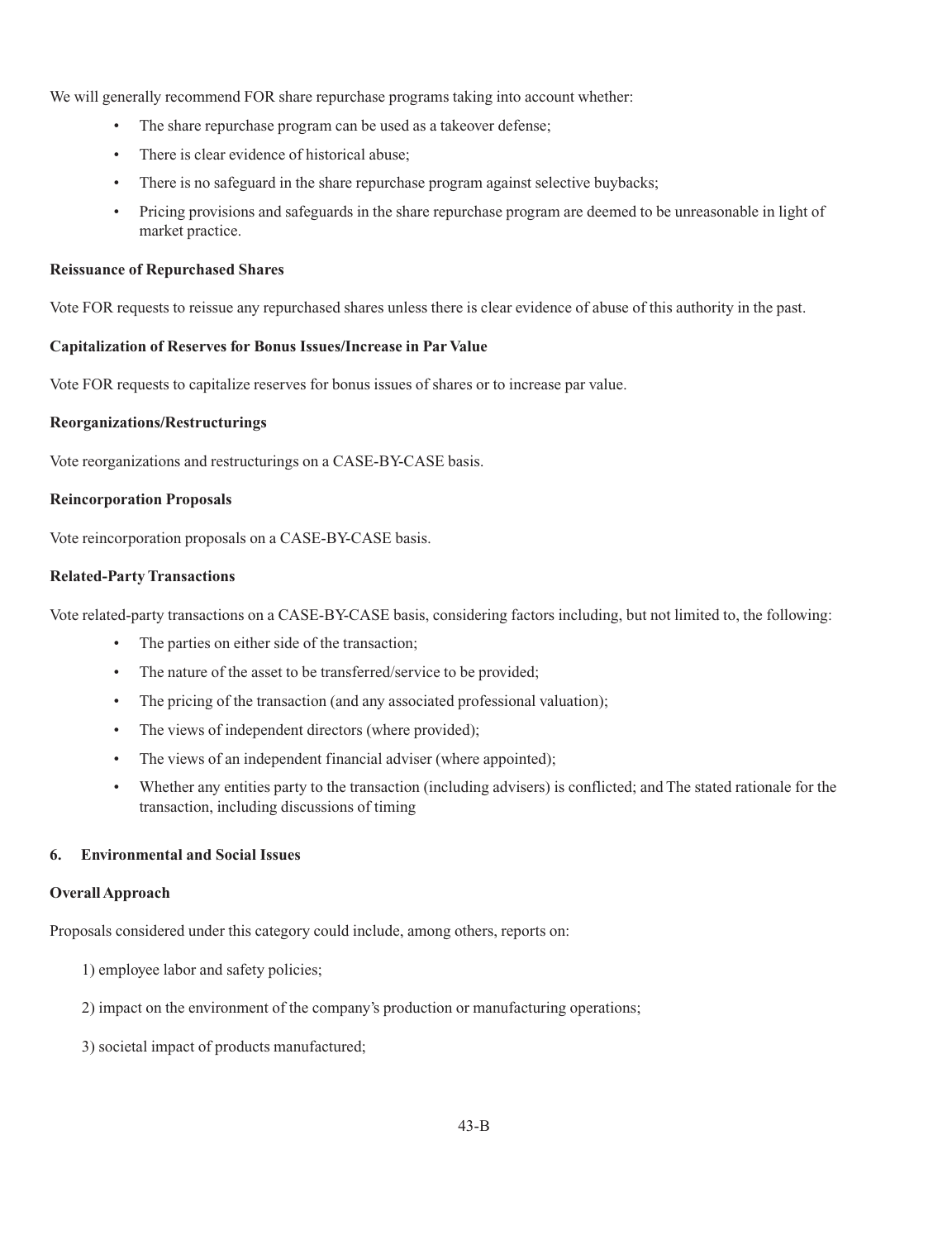4) risks throughout the supply chain or operations including labor practices, animal treatment practices within food production and conflict minerals; and

5) overall board structure, including diversity.

When evaluating environmental and social shareholder proposals, the following factors are generally considered:

- The company's current level of publicly available disclosure, including if the company already discloses similar information through existing reports or policies;
- If the company has implemented or formally committed to the implementation of a reporting program based on the Sustainability Accounting Standards Board's (SASB) materiality standards, the Task Force on Climate-related Financial Disclosure's (TCFD) recommendations, or a similar standard;
- Whether adoption of the proposal is likely to enhance or protect shareholder value;
- Whether the information requested concerns business issues that relate to a meaningful percentage of the company's business;
- The degree to which the company's stated position on the issues raised in the proposal could affect its reputation or sales, or leave it vulnerable to a boycott or selective purchasing;
- Whether the company has already responded in some appropriate manner to the request embodied in the proposal;
- What other companies in the relevant industry have done in response to the issue addressed in the proposal;
- Whether the proposal itself is well framed and the cost of preparing the report is reasonable;
- Whether the subject of the proposal is best left to the discretion of the board;
- Whether the company has material fines or violations in the area and if so, if appropriate actions have already been taken to remedy going forward;
- Whether providing this information would reveal proprietary or confidential information that would place the company at a competitive disadvantage.

#### **Environmental Issues**

#### **Climate Transition Plans**

Generally vote CASE-BY-CASE on management proposed climate transition plans. When evaluating management proposed plans, the following factors are generally considered:

- If the company has detailed disclosure of the governance, strategy, risk mitigation efforts, and metrics and targets based on the TCFD's recommendations, or a similar standard;
- If the company has detailed disclosure of their current emissions data based on the SASB materiality framework; and
- If the company has detailed disclosure in line with Paris Agreement goals.

Generally vote CASE-BY-CASE on shareholder proposals requesting climate transition plans. When evaluating these shareholder proposals, the following factors are generally considered:

- The company's current level of publicly available disclosure including if the company already discloses similar information through existing reports or policies;
- If the proposal asks for detailed disclosure according to the TCFD's recommendations;
- If the proposal asks for detailed disclosure of the company's current emissions data based on the SASB materiality framework;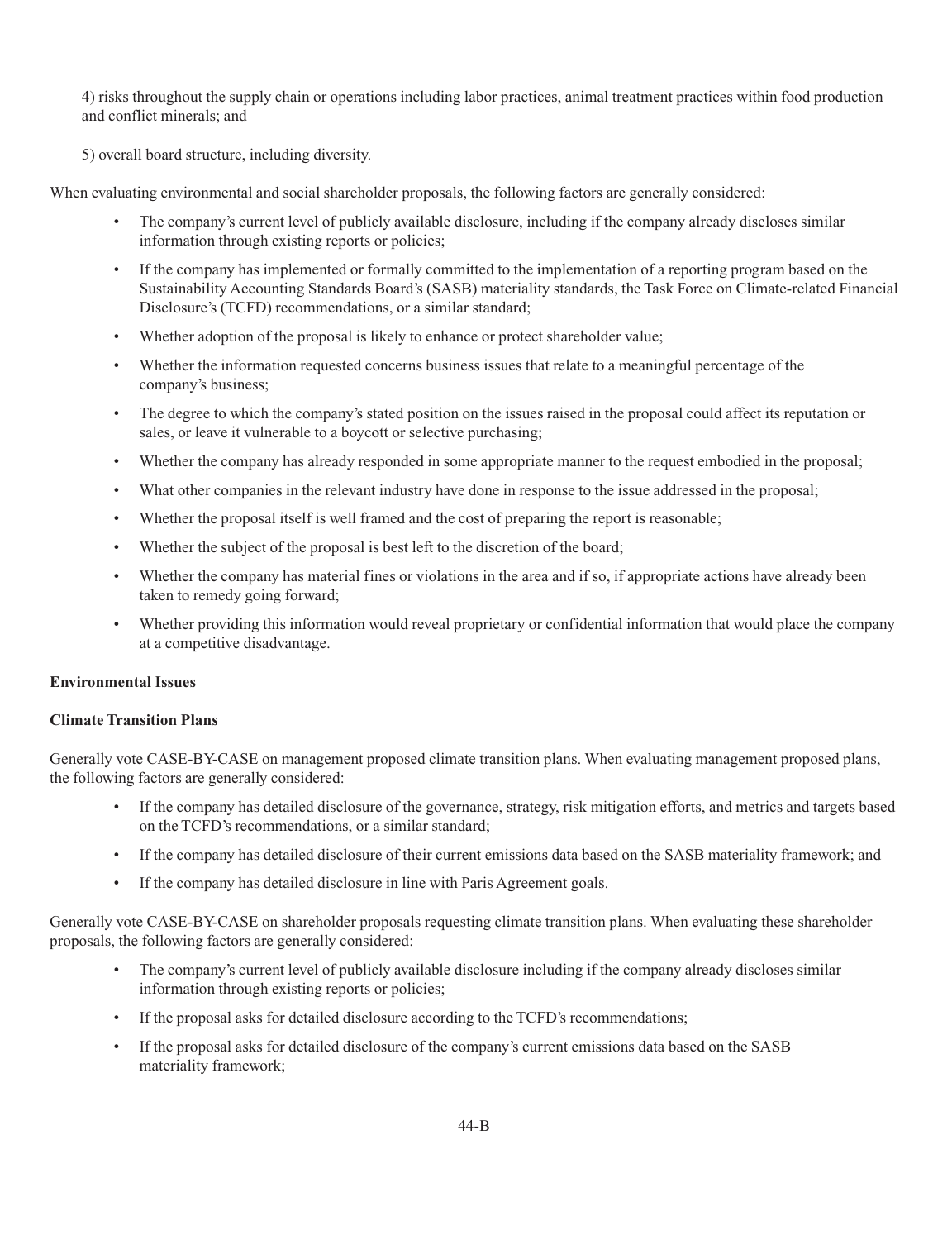- If the proposal asks for long-term targets, as well as short and medium term milestones;
- If the proposal asks for targets to be aligned to a globally accepted framework, such as Paris Aligned or Net Zero;
- If the proposal asks for targets to be approved by the Science Based Target Initiative ("SBTi");
- If the proposal seeks to add reasonable transparency and is not onerous or overly prescriptive; and
- Whether the proposal is binding or non-binding.

## **Environmental Sustainability Reporting**

Generally vote FOR shareholders proposals requesting the company to report on its policies, initiatives and oversight mechanisms related to environmental sustainability, including the impacts of climate change and biodiversity loss. The following factors will be considered:

- The company's current level of publicly available disclosure including if the company already discloses similar information through existing reports or policies;
- If the company has formally committed to the implementation of a reporting program based on the SASB materiality standards, the TCFD's recommendations, or a similar standard within a specified time frame;
- If the company's current level of disclosure is comparable to that of its industry peers; and
- If there are significant controversies, fines, penalties, or litigation associated with the company's environmental performance.

### **Other Environmental Proposals**

Vote CASE-BY-CASE on the following shareholder proposals if relevant to the company:

- Seeking information on the financial, physical, or regulatory risks a company faces related to climate change on its operations and investment, or on how the company identifies, measures and manages such risks;
- Calling for the reduction of Greenhouse Gas (GHG) emissions;
- Seeking reports on responses to regulatory and public pressures surrounding climate change, and for disclosure of research that aided in setting company policies around climate change;
- Requesting an action plan including science based targets and a commitment to net zero emissions by 2050 or earlier;
- Requesting a report/disclosure of goals on GHG emissions from company operations and/or products;
- Requesting a company report on its energy efficiency policies; and
- Requesting reports on the feasibility of developing renewable energy resources.

### **Social Issues**

### **Board andWorkforce Demographics**

A company should have a clear, public Equal Employment Opportunity (EEO) statement and/or diversity policy. Generally vote FOR proposals seeking to amend a company's EEO statement or diversity policies to additionally prohibit discrimination based on sexual orientation and/or gender identity.

Generally vote FOR proposals requesting reports on a company's efforts to diversify the board, unless:

- The gender and racial minority representation of the company's board is reasonably inclusive in relation to companies of similar size and business; and
- The board already reports on its nominating procedures and gender and racial minority initiatives on the board.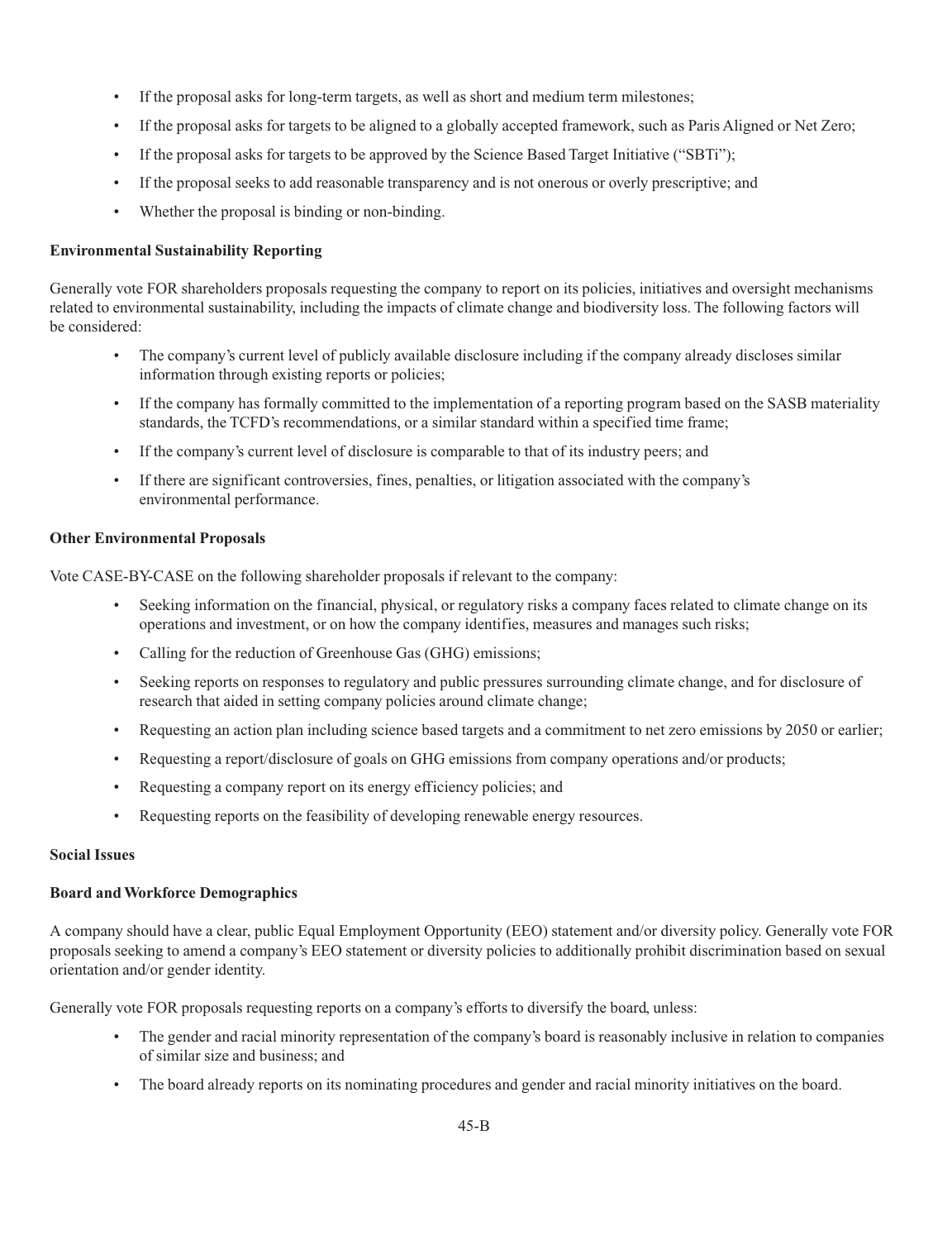# **Gender Pay Gap**

Generally vote CASE-BY-CASE on proposals requesting reports on a company's pay data by gender, or a report on a company's policies and goals to reduce any gender pay gap, taking into account:

- The company's current policies and disclosure related to both its diversity and inclusion policies and practices and its compensation philosophy and fair and equitable compensation practices;
- Whether the company has been the subject of recent controversy, litigation or regulatory actions related to gender pay gap issues; and
- Whether the company's reporting regarding gender pay gap policies or initiatives is lagging its peers.

## **Labor, Human and Animal Rights Standards**

Generally vote FOR proposals requesting a report on company or company supplier labor, human, and/or animal rights standards and policies, or on the impact of its operations on society, unless such information is already publicly disclosed considering:

- The degree to which existing relevant policies and practices are disclosed;
- Whether or not existing relevant policies are consistent with internationally recognized standards;
- Whether company facilities and those of its suppliers are monitored and how;
- Company participation in fair labor organizations or other internationally recognized human rights initiatives;
- Scope and nature of business conducted in markets known to have higher risk of workplace labor/human rights abuse;
- Recent, significant company controversies, fines, or litigation regarding human rights at the company or its suppliers;
- The scope of the request; and
- Deviation from industry sector peer company standards and practices.

Generally vote CASE-BY-CASE on shareholder proposals requesting reports about a company's use of mandatory arbitrations in employment claims, taking into account the company's existing policies and disclosures of policies.

Generally vote CASE-BY-CASE on shareholder proposals requesting reports on the actions taken by a company to prevent sexual and other forms of harassment or on the risks posed by the company's failure to take such actions, taking into account the company's existing policies and disclosures of policies.

### **Racial Equity Audit**

- Generally vote CASE-BY-CASE on shareholder proposals requesting the board oversee a racial equity audit. While we believe the decision to initiate an independent audit is best left to management judgment under the oversight of the board of directors, the following factors are generally considered:
	- The degree to which existing relevant policies and practices are disclosed;
	- Recent, significant company controversies, fines, or litigation regarding human rights at the company or its suppliers; and
	- Whether the gender and racial minority representation of the company's board is reasonably inclusive in relation to companies of similar size and business.

### **Political Contributions and Trade Association Spending/Lobbying Expenditures and Initiatives**

We generally believe that it is the role of boards and management to determine the appropriate level of disclosure of all types of corporate political activity. When evaluating these proposals, we consider the prescriptive nature of the proposal and the overall benefit to shareholders along with a company's current disclosure of policies, practices and oversight.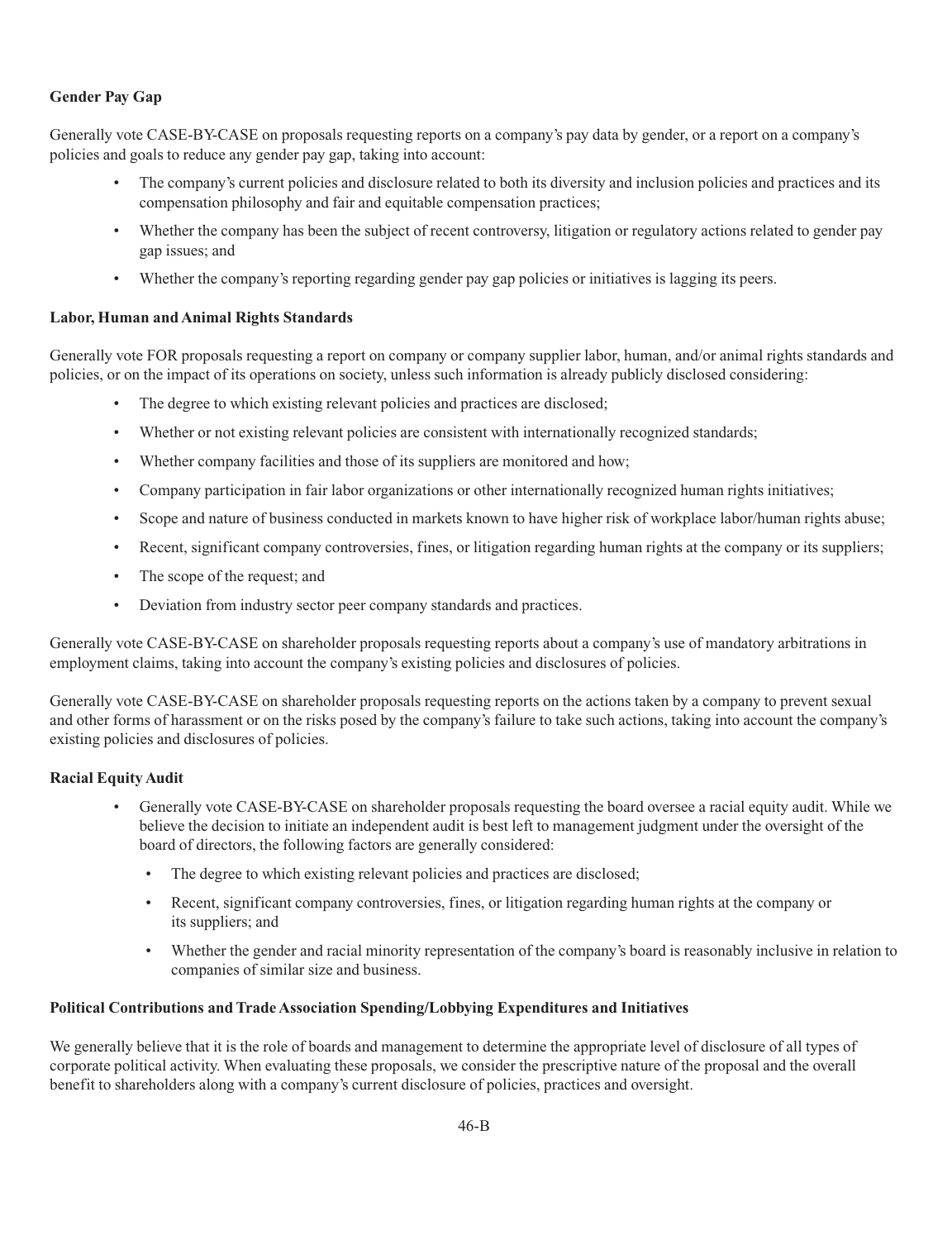Generally vote AGAINST proposals asking the company to affirm political nonpartisanship in the workplace so long as:

- There are no recent, significant controversies, fines or litigation regarding the company's political contributions or trade association spending; and
- The company has procedures in place to ensure that employee contributions to company-sponsored political action committees (PACs) are strictly voluntary and prohibits coercion.

Generally vote AGAINST proposals requesting increased disclosure of a company's policies with respect to political contributions, lobbying and trade association spending as long as:

- There is no significant potential threat or actual harm to shareholders' interests;
- There are no recent significant controversies or litigation related to the company's political contributions or governmental affairs; and
- There is publicly available information to assess the company's oversight related to such expenditures of corporate assets.

We generally will vote AGAINST proposals asking for detailed disclosure of political contributions or trade association or lobbying expenditures.

We generally will vote AGAINST proposals barring the company from making political contributions. Businesses are affected by legislation at the federal, state, and local level and barring political contributions can put the company at a competitive disadvantage.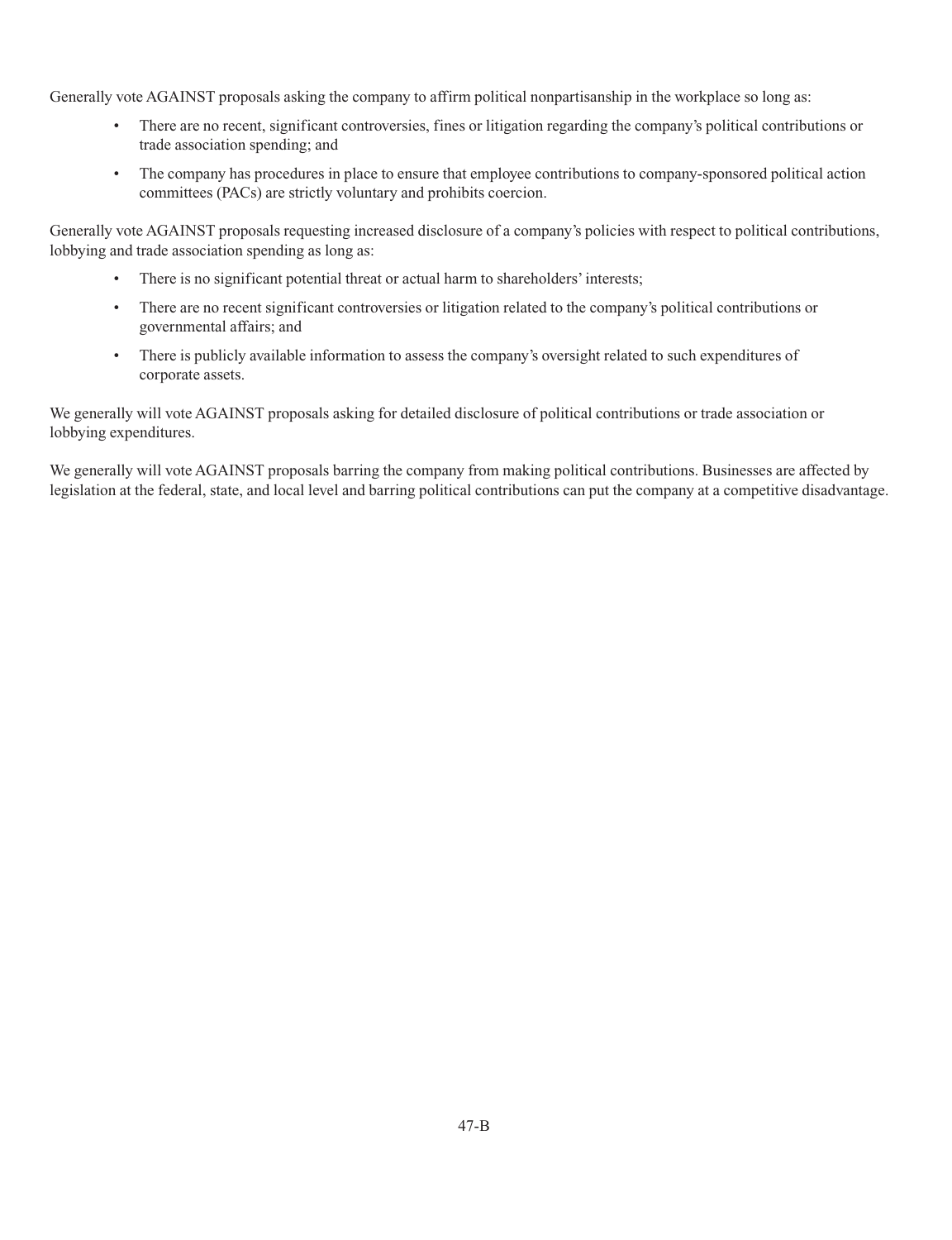#### **Region: Japan Proxy Items**

*The following section is a broad summary of the Guidelines, which form the basis of the Policy with respect to Japanese public equity investments of operating and/or holding companies. Applying these guidelines is not inclusive of all considerations in the Japanese market.*

#### **1. Operational Items**

#### **Financial Results/Director and Auditor Reports**

Vote FOR approval of financial statements and director and auditor reports, unless:

- There are concerns about the accounts presented or audit procedures used; or
- The company is not responsive to shareholder questions about specific items that should be publicly disclosed.

#### **Appointment of Auditors and Auditor Fees**

Vote FOR the re-election of auditors and proposals authorizing the board to fix auditor fees, unless:

- There are serious concerns about the accounts presented, audit procedures used or audit opinion rendered;
- There is reason to believe that the auditor has rendered an opinion that is neither accurate nor indicative of the company's financial position;
- Name of the proposed auditor has not been published;
- The auditors are being changed without explanation;
- Non-audit-related fees are substantial or are in excess of standard annual audit-related fees; or
- The appointment of external auditors if they have previously served the company in an executive capacity or can otherwise be considered affiliated with the company.

#### **Reincorporation Proposals**

Vote reincorporation proposals on a CASE-BY-CASE basis.

#### **Allocation of Income**

Vote FOR approval of the allocation of income, unless:

- The dividend payout ratio is less than 20%, and is not appropriate or sufficient when considering the company's financial position; or
- The company proposes the payments even though the company posted a net loss for the year under review, and the payout is excessive given the company's financial position;

#### **Amendments to Articles of Association**

Vote amendments to the articles of association on a CASE-BY-CASE basis.

#### **Change in Company Fiscal Term**

Vote FOR resolutions to change a company's fiscal term unless a company's motivation for the change is to postpone its annual general meeting.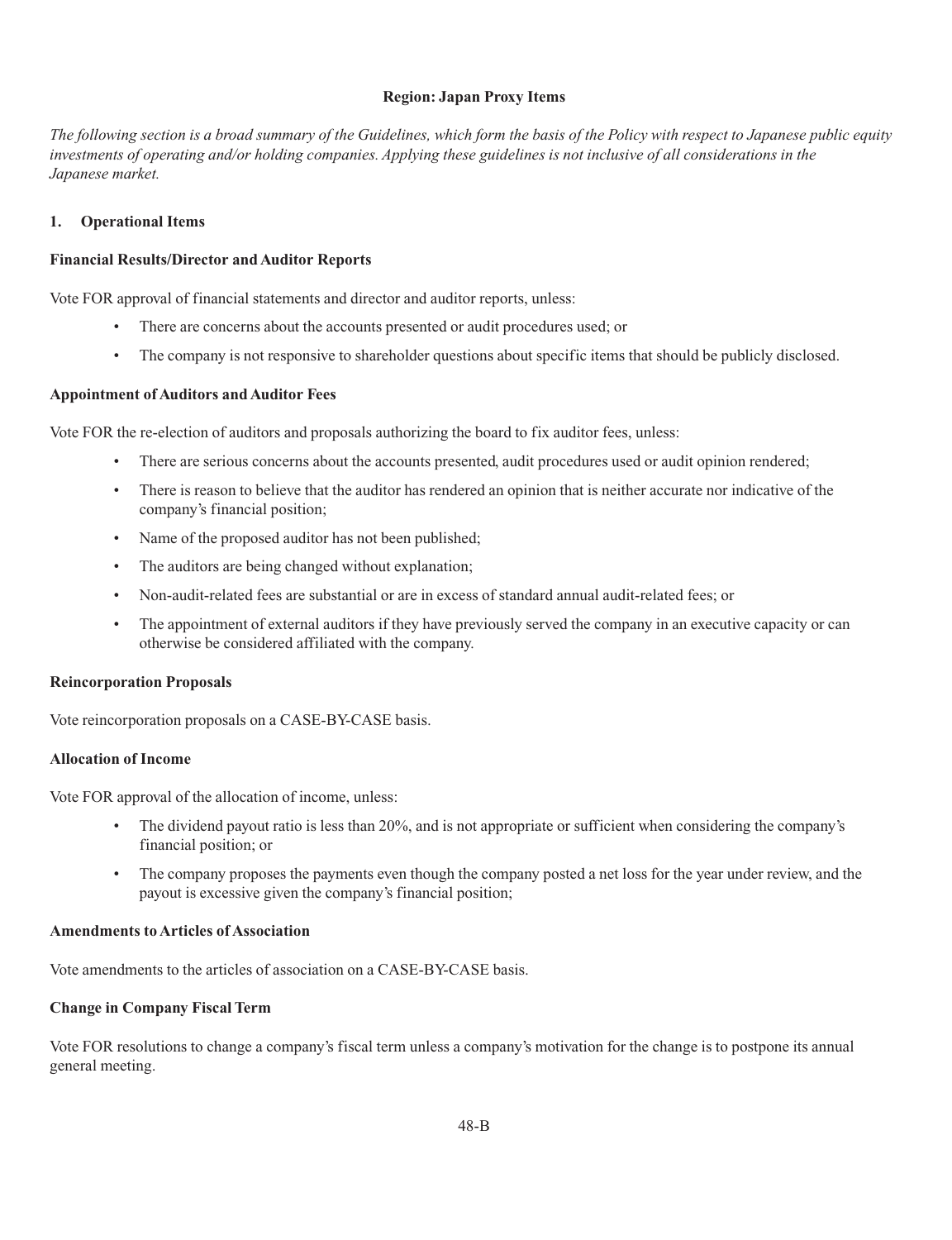### **Amend Quorum Requirements**

Vote proposals to amend quorum requirements for shareholder meetings on a CASE-BY-CASE basis.

### **Virtual Meetings**

Generally vote AGAINST proposals allowing for the convening of virtual-only\* shareholder meetings.

\* The phrase "virtual-only shareholder meeting" refers to a meeting of shareholders that is held exclusively through the use of online technology without a corresponding in-person meeting. The term "hybrid shareholder meeting" refers to an in-person, or physical, meeting in which shareholders are permitted to participate online.

### **2. Board of Directors and Statutory Auditors**

The board of directors should promote the interests of shareholders by acting in an oversight and/or advisory role; should have independent oversight of management; and should be held accountable for actions and results related to their responsibilities.

Voting on Director Nominees in Uncontested Elections

Vote on director nominees should be determined on a CASE-BY-CASE basis taking into consideration the following:.

- The company's committee structure: statutory auditor board structure, U.S.-type three committee structure, or audit committee structure; or
- Adequate disclosure has not been provided in a timely manner; or
- There are clear concerns over questionable finances or restatements; or
- There have been questionable transactions or conflicts of interest; or
- There are any records of abuses against minority shareholder interests; or
- The board fails to meet minimum corporate governance standards; or
- There are reservations about:
	- Director terms
	- Bundling of proposals to elect directors
	- Board independence
	- Disclosure of named nominees
	- Combined Chairman/CEO
	- Election of former CEO as Chairman of the board
	- Overboarded directors
	- Composition of committees
	- Director independence
	- Number of directors on the board
	- Lack of gender diversity on the board
- Specific concerns about the individual or company, such as criminal wrongdoing or breach of fiduciary responsibilities; or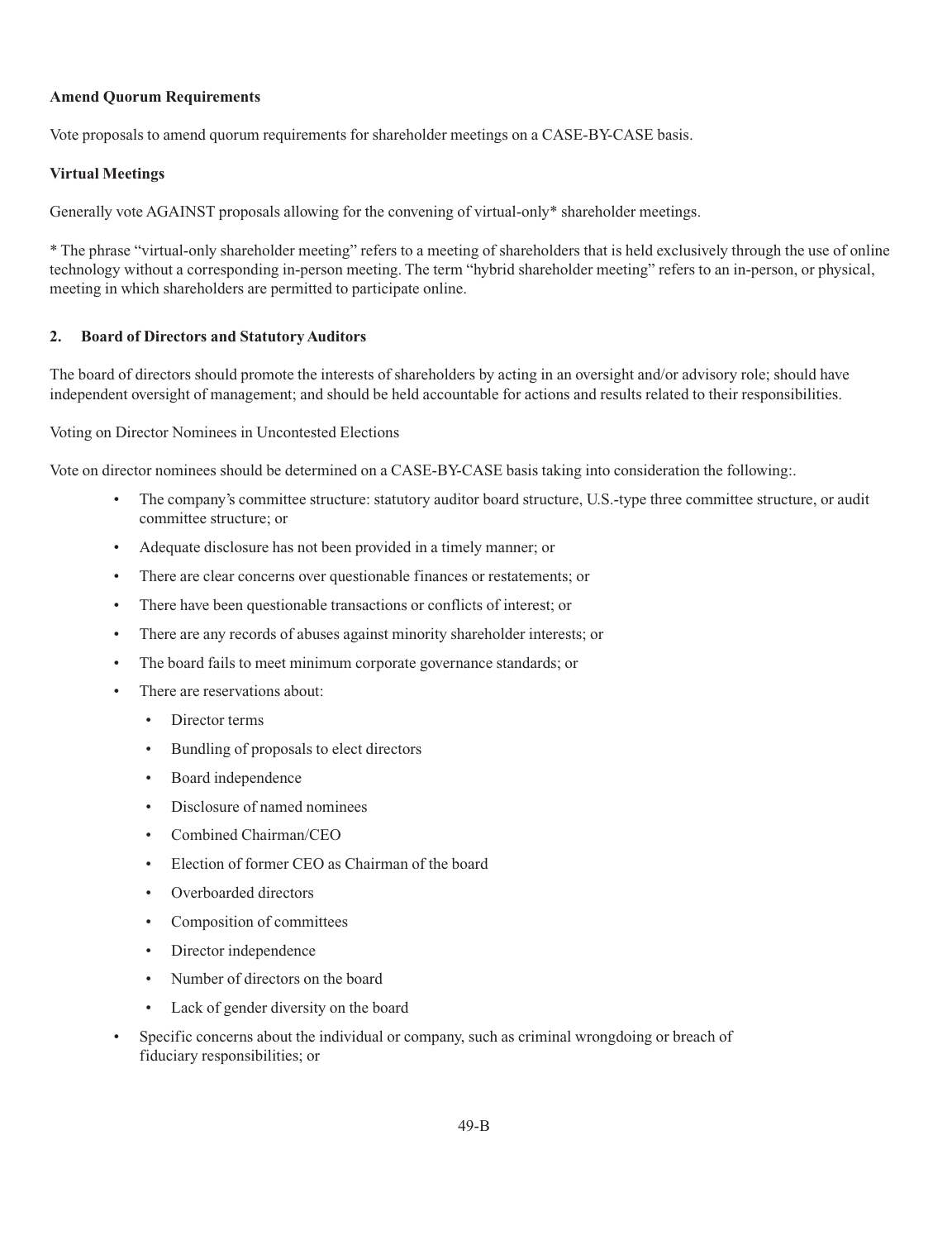• There are other considerations which may include sanctions from government or authority, violations of laws and regulations, or other issues related to improper business practice, failure to replace management, or egregious actions related to service on other boards.

Vote AGAINST top executives when the company has an excessive amount of strategic shareholdings.

Vote AGAINST top executives when the company has posted average return on equity (ROE) of less than five percent over the last five fiscal years.

Vote AGAINST top executives when the company does not disclose various components of current emissions, a proxy for a company's dependency on fossil fuels and other sources of greenhouse gasses (such as Scope 1, Scope 2, Scope 3 emissions), material to the company's business. For companies with 3-committee structure boards, vote AGAINST the Audit Committee Chair.

#### **Board Composition**

We generally believe diverse teams have the potential to outperform and we expect the companies that we invest in to focus on the importance of diversity. When evaluating board composition, we believe a diversity of ethnicity, gender and experience is an important consideration. We encourage companies to disclose the composition of their board in the proxy statement and may vote against members of the board without disclosure. See below how we execute our vote at companies that do not meet our diversity expectations.

Vote AGAINST members of the Nominating Committee if the Board does not have at least 10% women directors. For Japanese boards with statutory auditors or audit committee structure, vote AGAINST top executives.

#### **Director Independence**

#### **Classification of Directors**

### **Inside Director**

- Employee or executive of the company;
- Any director who is not classified as an outside director of the company.

#### **Non-Independent Non-Executive Director (affiliated outsider)**

- Any director specifically designated as a representative of a significant shareholder of the company;
- Any director who is/was also an employee or executive of a significant shareholder of the company;
- Beneficial owner (direct or indirect) of at least 10% of the company's stock, or one of the top 10 shareholders, either in economic terms or in voting rights (this may be aggregated if voting power is distributed among more than one member of a defined group, e.g., family members who beneficially own less than 10% individually, but collectively own more than 10%)
- Government representative;
- Currently provides or previously provided professional services to the company or to an affiliate of the company;
- Represents customer, supplier, creditor, banker, or other entity with which company maintains
- transactional/commercial relationship (unless company discloses information to apply a materiality test);
- Any director who worked at the company's external audit firm (auditor).
- Any director who has conflicting or cross-directorships with executive directors or the chairman of the company;
- Relative of a current employee of the company or its affiliates;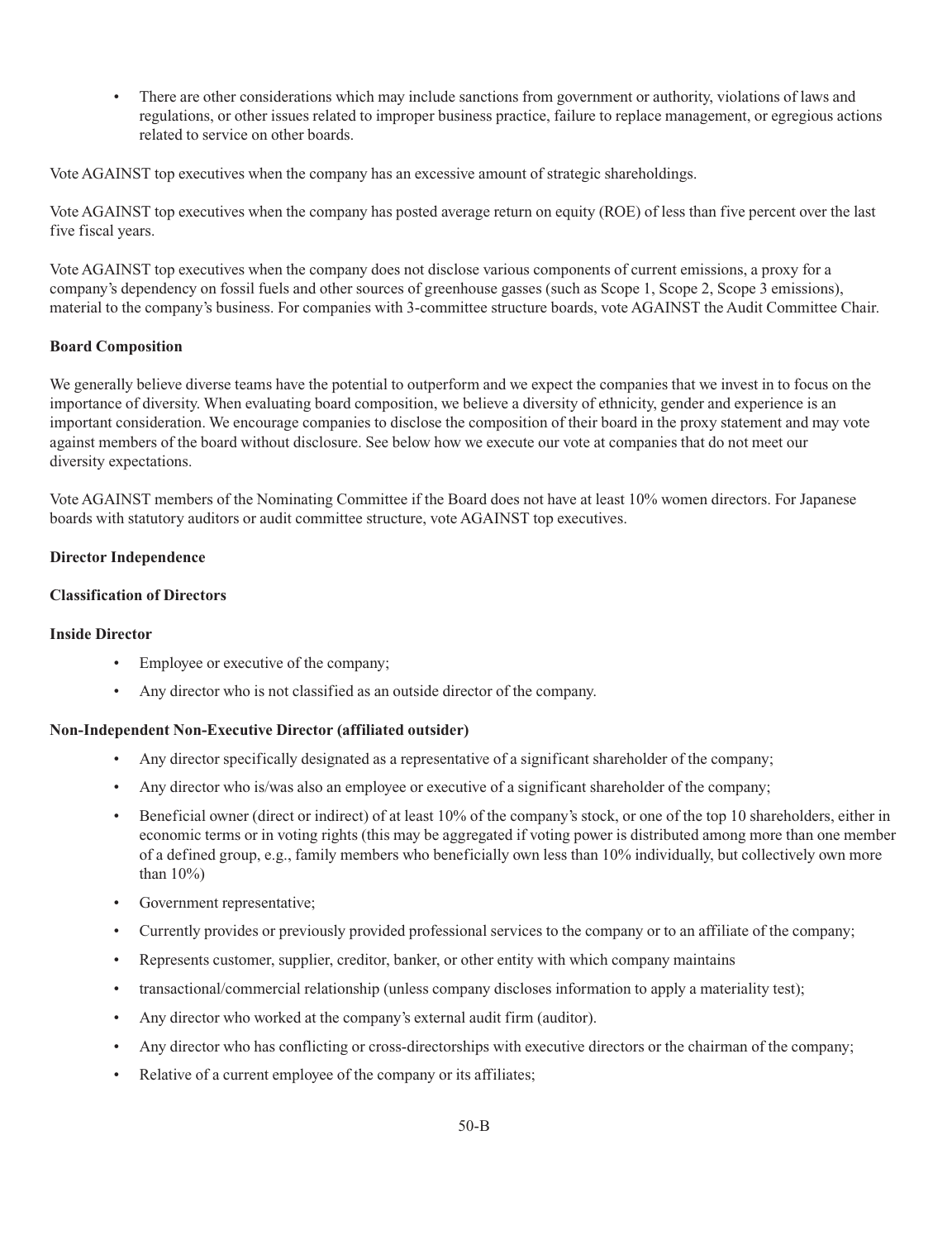- Any director who works or has worked at a company whose shares are held by the company in question as strategic shareholdings (i.e. "cross-shareholdings")
- Former executive;
- Any director who has served at a company as an outside director for 12 years or more;
- Any additional relationship or principle considered to compromise independence under local corporate governance best practice guidance.
- "Cooling off period" for former employees or executives' representation of significant shareholders and other stakeholders, as well as professional services is considered based on the market best practices and liquidity of executive labor market.

#### **Independent Non-Executive Directors (independent outsider)**

• No material connection, either directly or indirectly, to the company other than a board seat.

At companies adopting a board with a statutory auditor committee structure or an audit committee structure, vote AGAINST top executives when the board consists of fewer than two outside directors or less than 1/3 of the board consists of outside directors.

At companies adopting an audit committee structure, vote AGAINST affiliated outside directors who are audit committee members.

At companies adopting a U.S.-type three committee structure, vote AGAINST members of Nominating Committee when the board consists of fewer than two outside directors or less than 1/3 of the board consists of outside directors.

At companies adopting a U.S.-type three committee structure, vote AGAINST affiliated outside directors when less than a majority of the board consists of independent outside directors.

At controlled companies adopting board with a statutory auditor structure or an audit committee structure, vote AGAINST top executives if the board does not consist of majority independent outside directors.

### Director Accountability

Vote AGAINST individual outside directors who attend less than 75% of the board and/or committee meetings without a disclosed valid excuse.

Other items considered for an AGAINST vote include specific concerns about the individual or the company, such as criminal wrongdoing or breach of fiduciary responsibilities, sanctions from government or authority, violations of laws and regulations, the presence of inappropriate related party transactions, or other issues related to improper business practices

Vote AGAINST members of the full board or appropriate committee (or only the independent chairman or lead director as may be appropriate in situations such as where there is a classified board and members of the appropriate committee are not up for re-election or the appropriate committee is comprised of the entire board) for the below reasons. New nominees will be considered on a case-by-case basis. Extreme cases may warrant a vote against the entire board.

- Material failures of governance, stewardship, or fiduciary responsibilities at the company,
- including but not limited to violations of the United Nations Global Compact principles and/or other significant global standards and failure to disclose material environmental, social and governance information;
- Egregious actions related to the director(s)' service on other boards that raise substantial doubt about his or her ability to effectively oversee management and serve the best interests of shareholders at any company;
- The board adopts or renews a poison pill without shareholder approval, does not commit to putting it to shareholder vote within 12 months of adoption (or in the case of a newly public company, does not commit to put the pill to a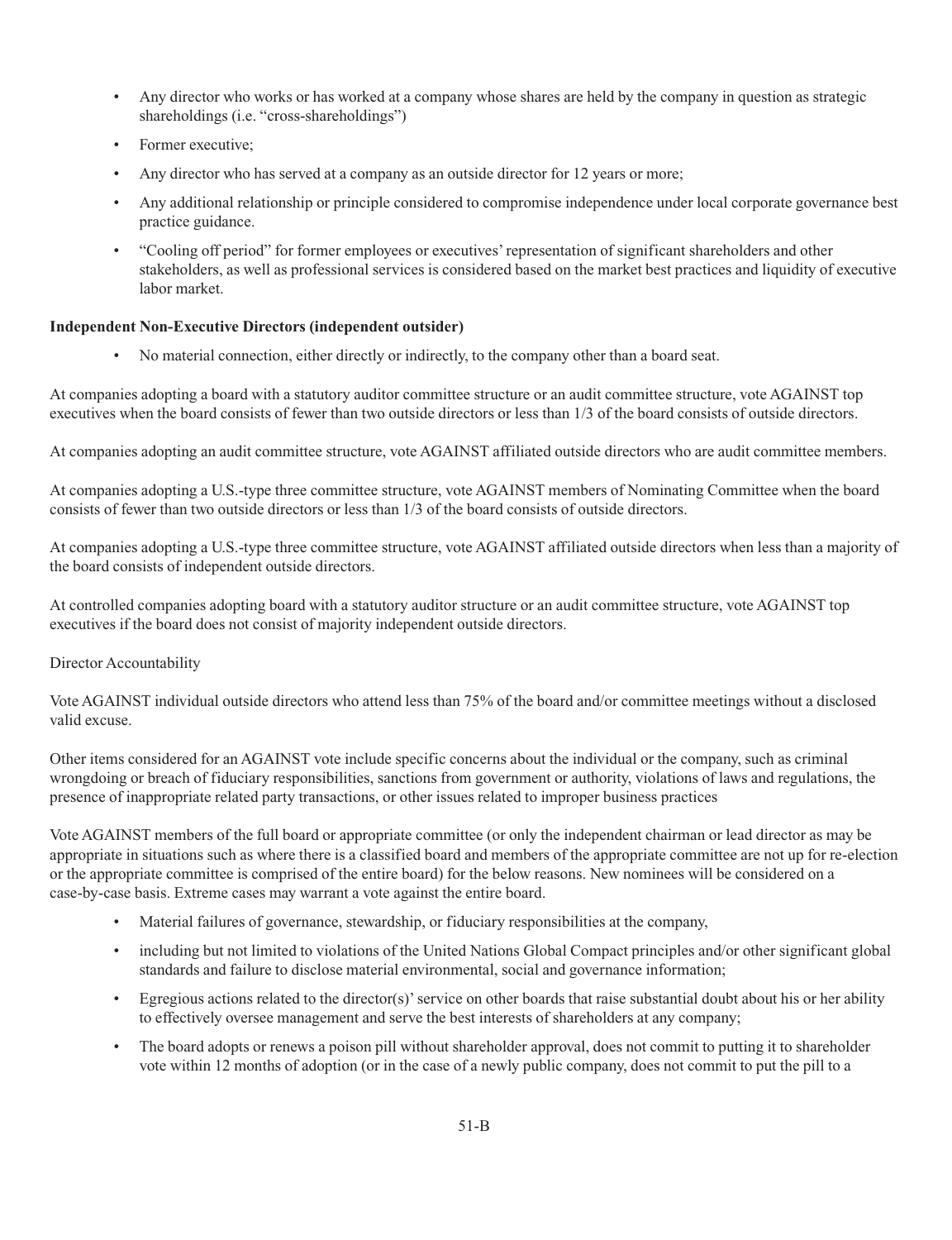shareholder vote within 12 months following the IPO), or reneges on a commitment to put the pill to a vote, and has not yet received a withhold/against recommendation for this issue;

- The board failed to act on takeover offers where the majority of the shareholders tendered their shares;
- If in an extreme situation the board lacks accountability and oversight, coupled with sustained poor performance relative to peers.

#### **Voting on Director Nomineess in Contested Elections**

Vote on a CASE-BY-CASE basis in contested elections of directors, e.g., the election of shareholder nominees or the dismissal of incumbent directors, determining which directors are best suited to add value for shareholders.

The analysis will generally be based on, but not limited to, the following major decision factors:

- Company performance relative to its peers;
- Strategy of the incumbents versus the dissidents;
- Independence of board candidates;
- Experience and skills of board candidates;
- Governance profile of the company;
- Evidence of management entrenchment;
- Responsiveness to shareholders;
- Whether a takeover offer has been rebuffed;
- Whether minority or majority representation is being sought.

Other Board Related Proposals (Management and Shareholder)

Vote AGAINST the introduction of classified boards and mandatory retirement ages for directors.

Vote AGAINST proposals to alter board structure or size in the context of a fight for control of the company or the board.

#### **Independent Board Chair**

We will generally vote AGAINST shareholder proposals requiring that the chairman's position be filled by an independent director, if the company satisfies 3 of the 4 following criteria:

- Two-thirds independent board;
- A designated, or a rotating, lead director, elected by and from the independent board members with clearly delineated and comprehensive duties;
- Fully independent key committees; and/or
- Established, publicly disclosed, governance guidelines and director biographies/profiles.

## **Statutory Auditor Elections**

#### **Statutory Auditor Independence**

Vote AGAINST affiliated outside statutory auditors.

For definition of affiliated outsiders, see "Classification of Directors"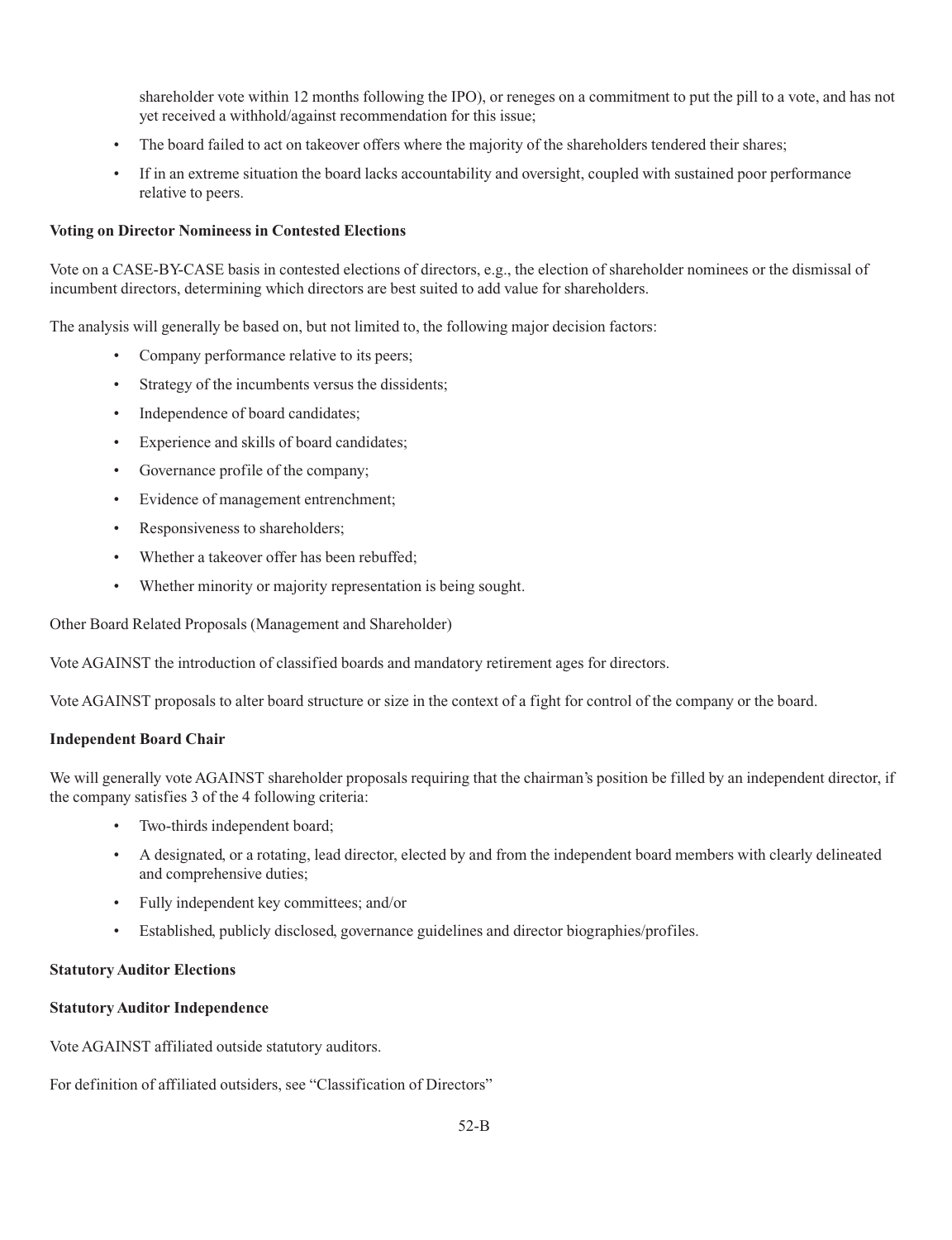#### **Statutory Auditor Appointment**

Vote FOR management nominees taking into consideration the following:

- Adequate disclosure has not been provided in a timely manner; or
- There are clear concerns over questionable finances or restatements; or
- There have been questionable transactions or conflicts of interest; or
- There are any records of abuses against minority shareholder interests; or
- The board fails to meet minimum corporate governance standards; or
- Specific concerns about the individual or company, such as criminal wrongdoing or breach of fiduciary responsibilities; or
- Outside statutory auditor's attendance at less than 75% of the board and statutory auditor meetings without a disclosed valid excuse; or
- Unless there are other considerations which may include sanctions from government or authority, violations of laws and regulations, or other issues related to improper business practice, failure to replace management, or egregious actions related to service on other boards.

#### **3. Compensation**

#### **Director Compensation**

Vote FOR proposals to award cash fees to non-executive directors unless the amounts are excessive relative to other companies in the country or industry.

Vote non-executive director compensation proposals that include both cash and share-based components on a CASE-BY-CASE basis.

Vote proposals that bundle compensation for both non-executive and executive directors into a single resolution on a CASE-BY-CASE basis.

Vote AGAINST proposals to introduce retirement bonuses for outside directors and/or outside statutory auditors, unless the amounts are disclosed and are not excessive relative to other companies in the country or industry.

#### **Compensation Plans**

Vote compensation plans on a CASE-BY-CASE basis.

### **Director, Officer, and Auditor Indemnification and Liability Provisions**

Vote proposals seeking indemnification and liability protection for directors and statutory auditors on a CASE-BY-CASE basis.

Vote AGAINST proposals to indemnify auditors.

### **4. Shareholder Rights and Defenses**

#### **Antitakeover Mechanisms**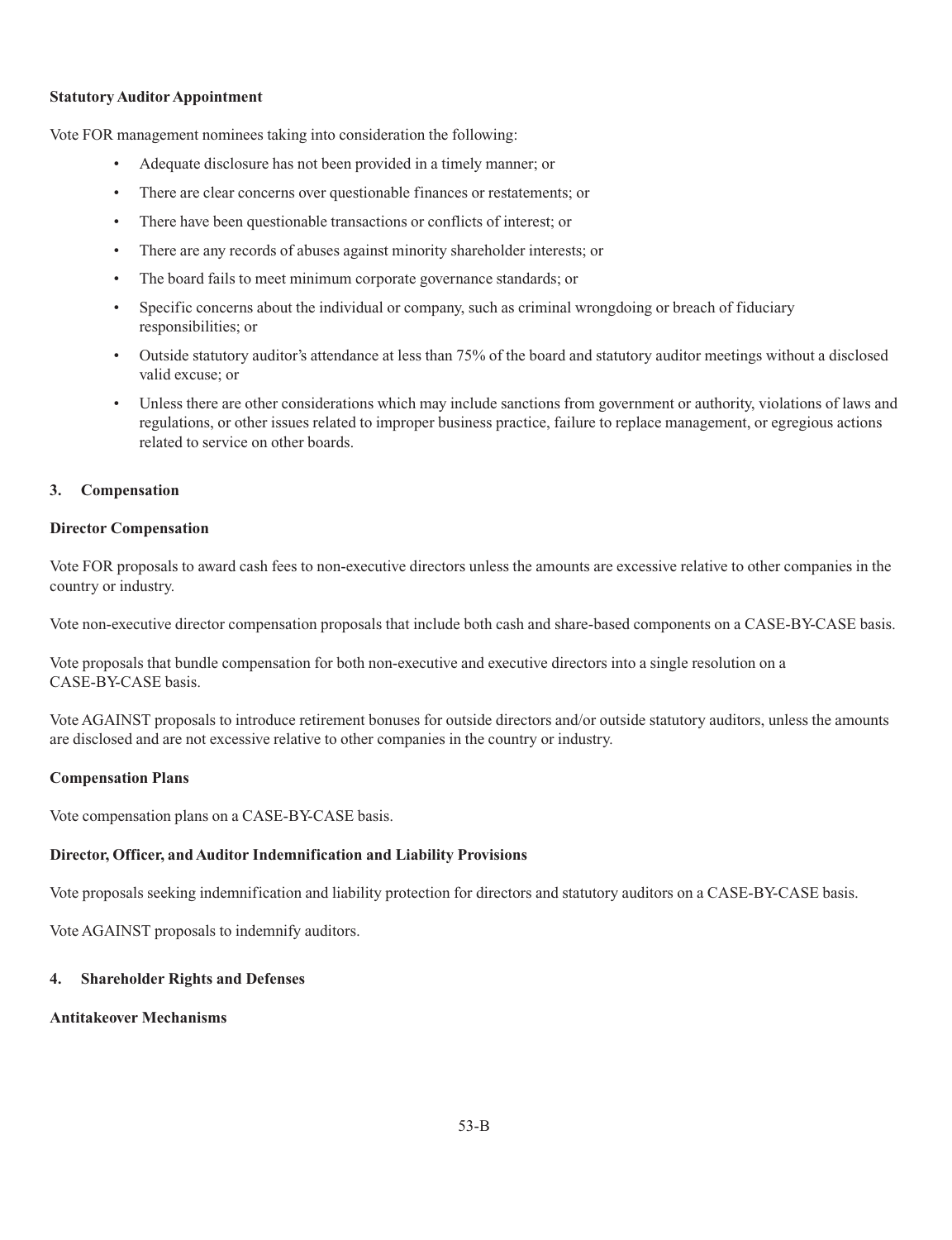Generally vote AGAINST all antitakeover proposals, unless certain conditions are met to ensure the proposal is intended to enhance shareholder value, including consideration of the company's governance structure, the anti-takeover defense duration, the trigger mechanism and governance, and the intended purpose of the antitakeover defense.

## **5. Strategic Transactions and Capital Structures**

#### **Reorganizations/Restructurings**

Vote reorganizations and restructurings on a CASE-BY-CASE basis.

#### Mergers and Acquisitions

Vote CASE-BY-CASE on mergers and acquisitions taking into account the following based on publicly available information:

- Valuation:
- Market reaction:
- Strategic rationale;
- Management's track record of successful integration of historical acquisitions;
- Presence of conflicts of interest; and
- Governance profile of the combined company.

### **Dual Class Structures**

Vote FOR resolutions that seek to maintain or convert to a one-share, one-vote capital structure.

Vote AGAINST requests for the creation or continuation of dual-class capital structures or the creation of new or additional super voting shares.

### **Share Issuance Requests**

### *General Issuances:* Vote FOR issuance requests with preemptive rights to a maximum of 100% over currently issued capital.

Vote FOR issuance requests without preemptive rights to a maximum of 20% of currently issued capital.

#### *Specific Issuances:*

Vote on a CASE-BY-CASE basis on all requests, with or without preemptive rights.

### **Increases in Authorized Capital**

Vote FOR non-specific proposals to increase authorized capital up to 100% over the current authorization unless the increase would leave the company with less than 30% of its new authorization outstanding.

Vote FOR specific proposals to increase authorized capital to any amount, unless:

• The specific purpose of the increase (such as a share-based acquisition or merger) does not meet guidelines for the purpose being proposed.

Vote AGAINST proposals to adopt unlimited capital authorizations.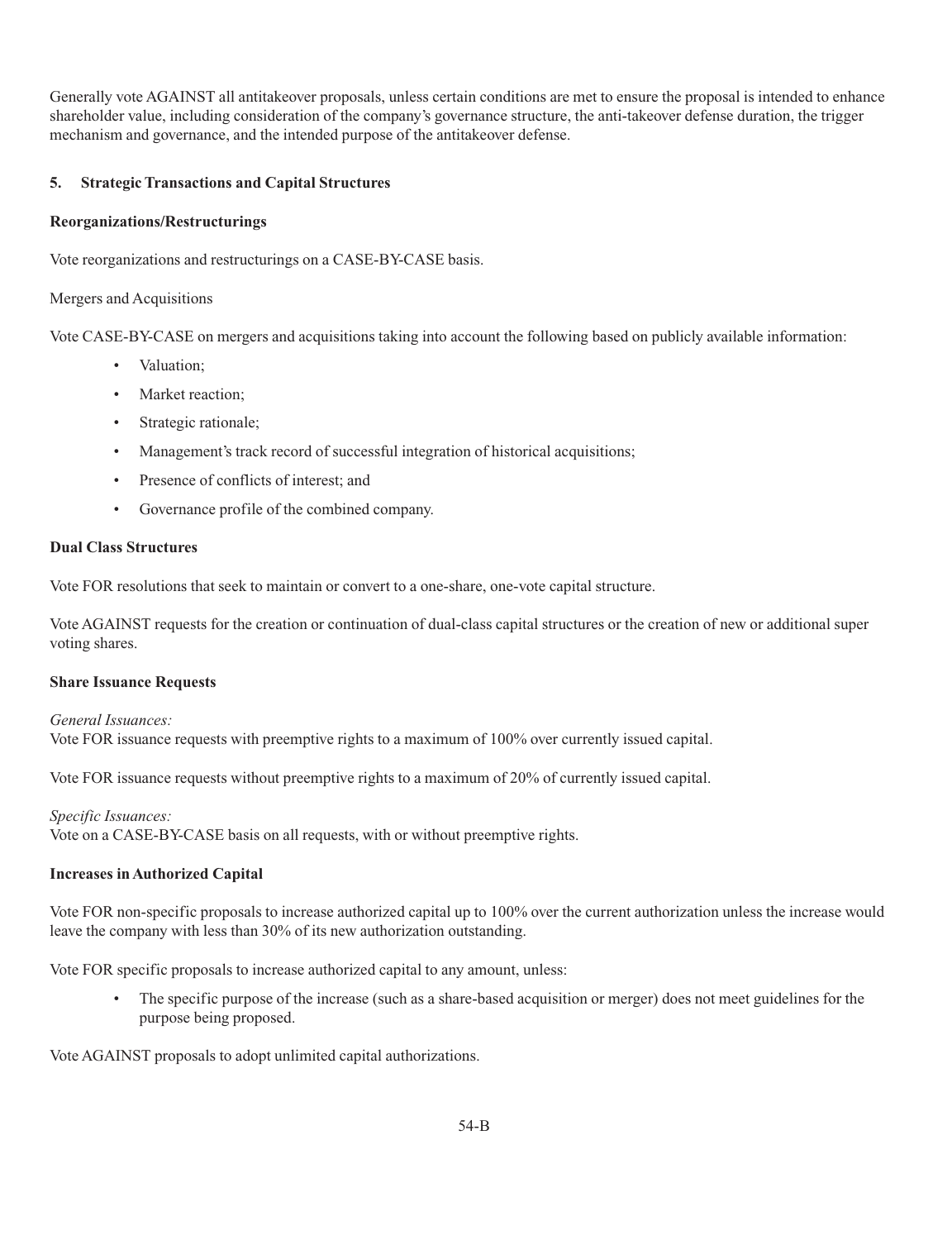### **Reduction of Capital**

Vote FOR proposals to reduce capital for routine accounting purposes unless the terms are unfavorable to shareholders.

Vote proposals to reduce capital in connection with corporate restructuring on a CASE-BY-CASE basis.

#### **Preferred Stock**

Vote FOR the creation of a new class of preferred stock or for issuances of preferred stock up to 50% of issued capital unless the terms of the preferred stock would adversely affect the rights of existing shareholders.

Vote FOR the creation/issuance of convertible preferred stock as long as the maximum number of common shares that could be issued upon conversion meets guidelines on equity issuance requests.

Vote AGAINST the creation of a new class of preference shares that would carry superior voting rights to the common shares.

Vote AGAINST the creation of blank check preferred stock unless the board clearly states that the authorization will not be used to thwart a takeover bid.

Vote proposals to increase blank check preferred authorizations on a CASE-BY-CASE basis.

#### **Share Repurchase Plans**

We will generally recommend FOR share repurchase programs taking into account whether:

- The share repurchase program can be used as a takeover defense;
- There is clear evidence of historical abuse;
- There is no safeguard in the share repurchase program against selective buybacks;
- Pricing provisions and safeguards in the share repurchase program are deemed to be unreasonable in light of market practice.

#### **Related-Party Transactions**

Vote related-party transactions on a CASE-BY-CASE basis, considering factors including, but not limited to, the following:

- The parties on either side of the transaction;
- The nature of the asset to be transferred/service to be provided;
- The pricing of the transaction (and any associated professional valuation);
- The views of independent directors (where provided);
- The views of an independent financial adviser (where appointed);
- Whether any entities party to the transaction (including advisers) is conflicted; and
- The stated rationale for the transaction, including discussions of timing.

### **6. Environmental and Social Issues**

#### **Overall Approach**

Proposals considered under this category could include, among others, reports on: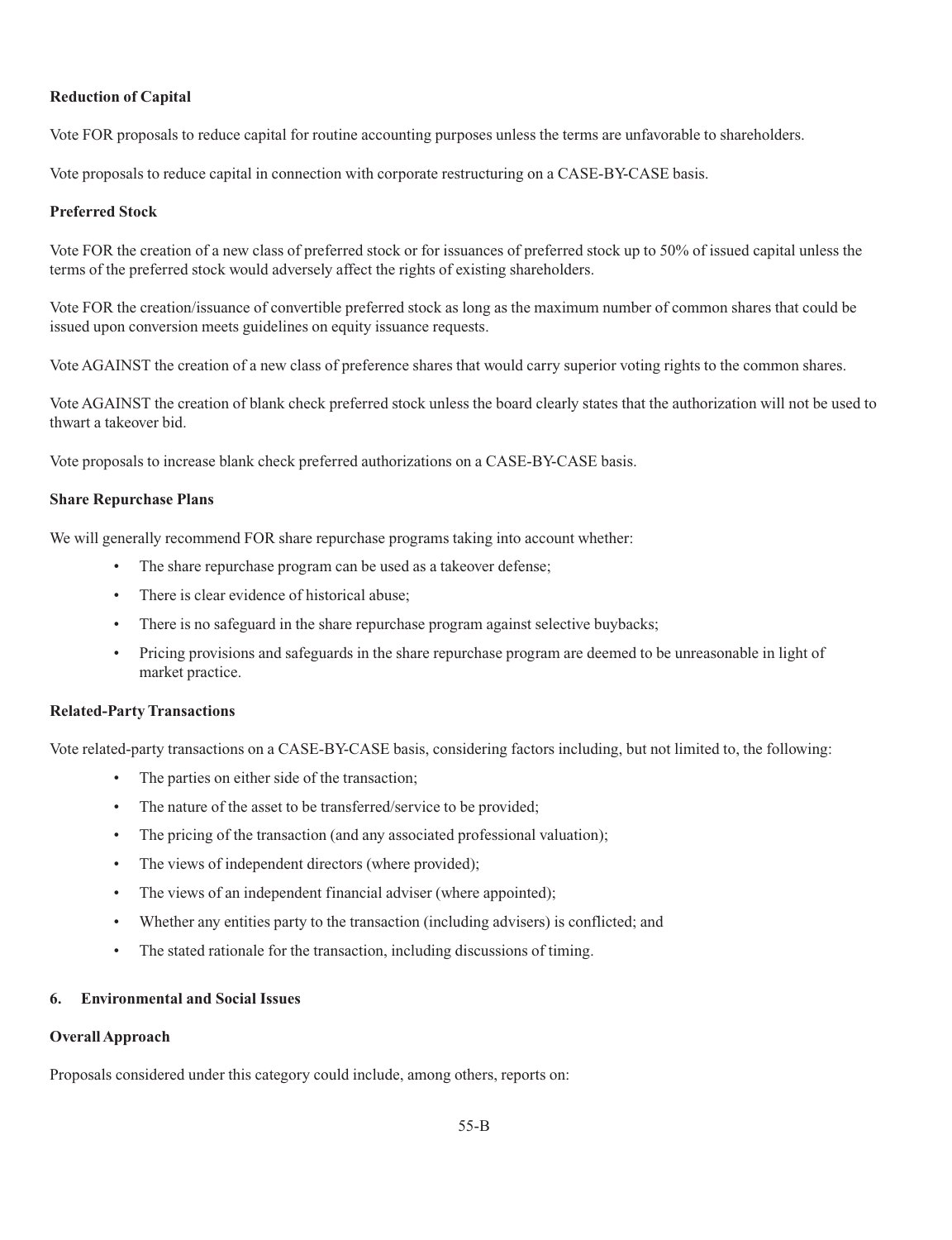1) employee labor and safety policies;

2) impact on the environment of the company's production or manufacturing operations;

3) societal impact of products manufactured;

4) risks throughout the supply chain or operations including labor practices, animal treatment practices within food production and conflict minerals; and

5) overall board structure, including diversity.

- When evaluating environmental and social shareholder proposals, the following factors are generally considered:
- The company's current level of publicly available disclosure, including if the company already discloses similar information through existing reports or policies;
- If the company has implemented or formally committed to the implementation of a reporting program based on the Sustainability Accounting Standards Board's (SASB) materiality standards, the Task Force on Climate-related Financial Disclosure's (TCFD) recommendations, or a similar standard;
- Whether adoption of the proposal is likely to enhance or protect shareholder value;
- Whether the information requested concerns business issues that relate to a meaningful percentage of the company's business;
- The degree to which the company's stated position on the issues raised in the proposal could affect its reputation or sales, or leave it vulnerable to a boycott or selective purchasing;
- Whether the company has already responded in some appropriate manner to the request embodied in the proposal;
- What other companies in the relevant industry have done in response to the issue addressed in the proposal;
- Whether the proposal itself is well framed and the cost of preparing the report is reasonable;
- Whether the subject of the proposal is best left to the discretion of the board;
- Whether the company has material fines or violations in the area and if so, if appropriate actions have already been taken to remedy going forward;
- Whether providing this information would reveal proprietary or confidential information that would place the company at a competitive disadvantage.

### **Environmental Issues**

### **Climate Transition Plans**

Generally vote CASE-BY-CASE on management proposed climate transition plans. When evaluating management proposed plans, the following factors are generally considered:

- If the company has detailed disclosure of the governance, strategy, risk mitigation efforts, and metrics and targets based on the TCFD's recommendations, or a similar standard;
- If the company has detailed disclosure of their current emissions data based on the SASB materiality framework; and
- If the company has detailed disclosure in line with Paris Agreement goals.

Generally vote CASE-BY-CASE on shareholder proposals requesting climate transition plans. When evaluating these shareholder proposals, the following factors are generally considered: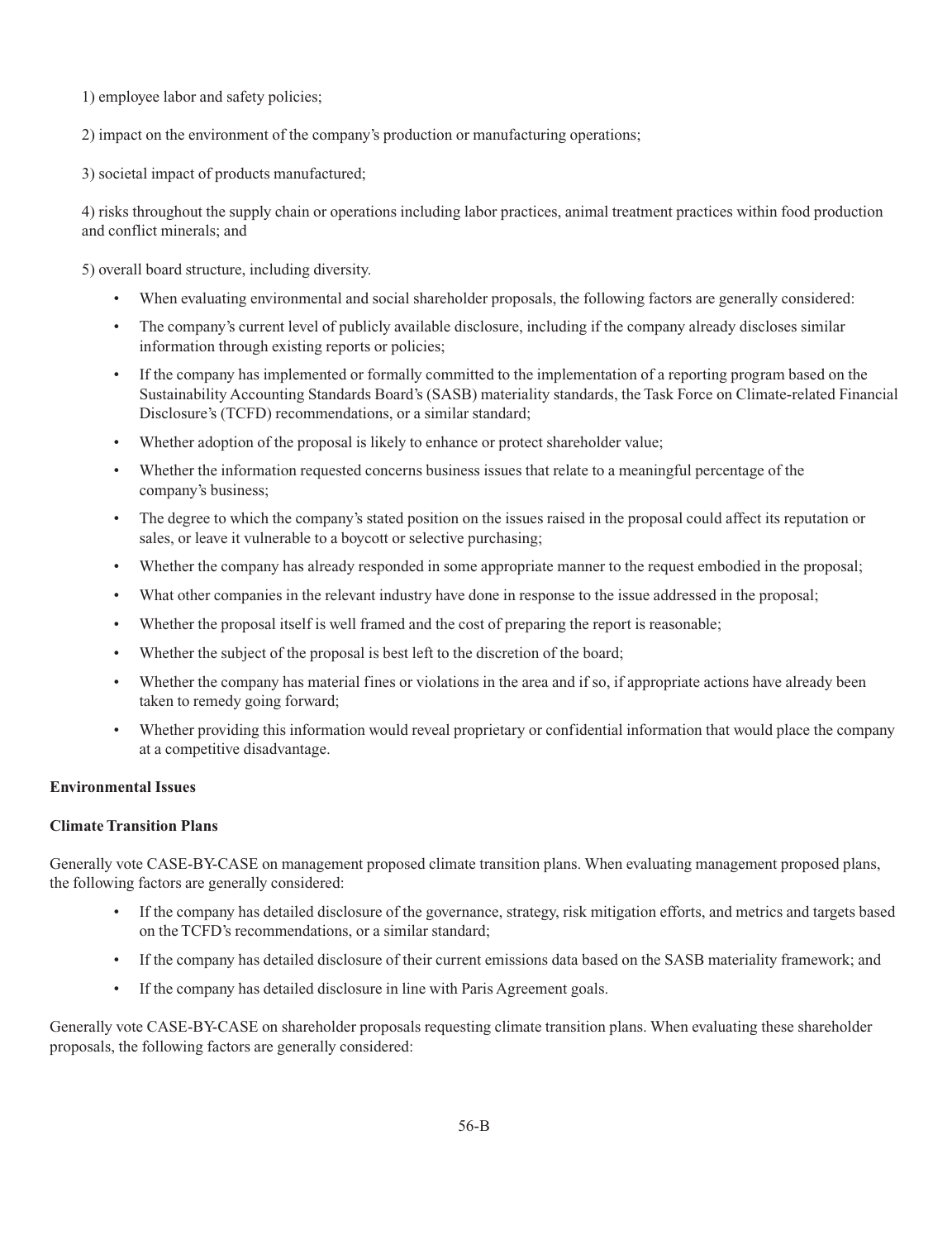- The company's current level of publicly available disclosure including if the company already discloses similar information through existing reports or policies;
- If the proposal asks for detailed disclosure according to the TCFD's recommendations;
- If the proposal asks for detailed disclosure of the company's current emissions data based on the SASB materiality framework;
- If the proposal asks for long-term targets, as well as short and medium term milestones;
- If the proposal asks for targets to be aligned to a globally accepted framework, such as Paris Aligned or Net Zero;
- If the proposal asks for targets to be approved by the Science Based Target Initiative ("SBTi");
- If the proposal seeks to add reasonable transparency and is not onerous or overly prescriptive; and
- Whether the proposal is binding or non-binding.

### **Environmental Sustainability Reporting**

Generally vote FOR shareholders proposals requesting the company to report on its policies, initiatives and oversight mechanisms related to environmental sustainability, including the impacts of climate change and biodiversity loss. The following factors will be considered:

- The company's current level of publicly available disclosure including if the company already discloses similar information through existing reports or policies;
- If the company has formally committed to the implementation of a reporting program based on the SASB materiality standards, the TCFD's recommendations, or a similar standard within a specified time frame;
- If the company's current level of disclosure is comparable to that of its industry peers; and
- If there are significant controversies, fines, penalties, or litigation associated with the company's environmental performance.

### **Other Environmental Proposals**

Vote CASE-BY-CASE on the following shareholder proposals if relevant to the company:

- Seeking information on the financial, physical, or regulatory risks a company faces related to climate change on its operations and investment, or on how the company identifies, measures and manages such risks;
- Calling for the reduction of Greenhouse Gas (GHG) emissions;
- Seeking reports on responses to regulatory and public pressures surrounding climate change, and for disclosure of research that aided in setting company policies around climate change;
- Requesting an action plan including science based targets and a commitment to net zero emissions by 2050 or earlier;
- Requesting a report/disclosure of goals on GHG emissions from company operations and/or products;
- Requesting a company report on its energy efficiency policies; and
- Requesting reports on the feasibility of developing renewable energy resources.

#### **Social Issues**

### **Board andWorkforce Demographics**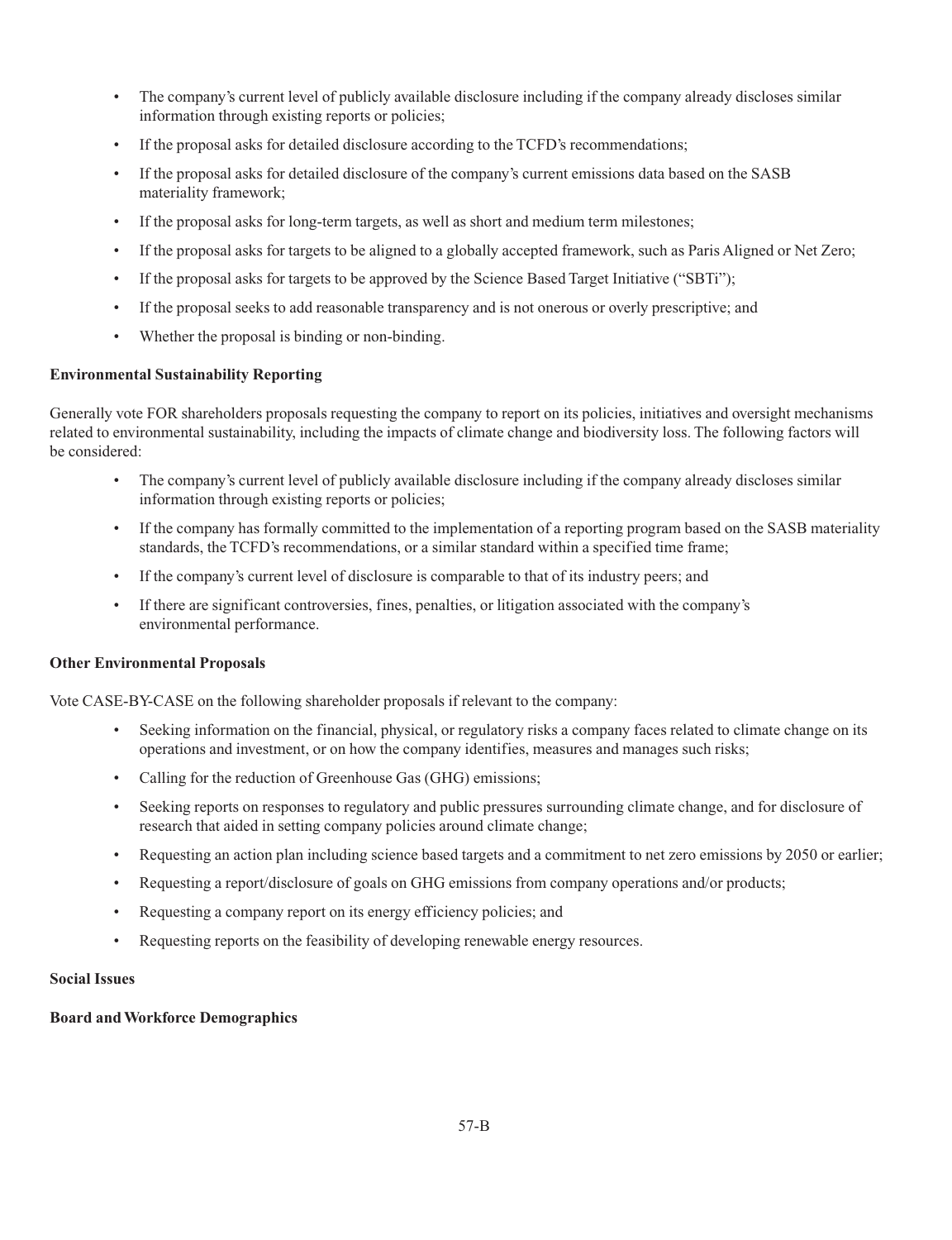A company should have a clear, public Equal Employment Opportunity (EEO) statement and/or diversity policy. Generally vote FOR proposals seeking to amend a company's EEO statement or diversity policies to additionally prohibit discrimination based on sexual orientation and/or gender identity.

Generally vote FOR proposals requesting reports on a company's efforts to diversify the board, unless:

- The gender and racial minority representation of the company's board is reasonably inclusive in relation to companies of similar size and business; and
- The board already reports on its nominating procedures and gender and racial minority initiatives on the board.

### **Gender Pay Gap**

Generally vote CASE-BY-CASE on proposals requesting reports on a company's pay data by gender, or a report on a company's policies and goals to reduce any gender pay gap, taking into account:

- The company's current policies and disclosure related to both its diversity and inclusion policies and practices and its compensation philosophy and fair and equitable compensation practices;
- Whether the company has been the subject of recent controversy, litigation or regulatory actions related to gender pay gap issues; and
- Whether the company's reporting regarding gender pay gap policies or initiatives is lagging its peers.

### **Labor, Human and Animal Rights Standards**

Generally vote FOR proposals requesting a report on company or company supplier labor, human, and/or animal rights standards and policies, or on the impact of its operations on society, unless such information is already publicly disclosed considering:

- The degree to which existing relevant policies and practices are disclosed;
- Whether or not existing relevant policies are consistent with internationally recognized standards;
- Whether company facilities and those of its suppliers are monitored and how;
- Company participation in fair labor organizations or other internationally recognized human rights initiatives;
- Scope and nature of business conducted in markets known to have higher risk of workplace labor/human rights abuse;
- Recent, significant company controversies, fines, or litigation regarding human rights at the company or its suppliers;
- The scope of the request; and
- Deviation from industry sector peer company standards and practices.

Generally vote CASE-BY-CASE on shareholder proposals requesting reports about a company's use of mandatory arbitrations in employment claims, taking into account the company's existing policies and disclosures of policies.

Generally vote CASE-BY-CASE on shareholder proposals requesting reports on the actions taken by a company to prevent sexual and other forms of harassment or on the risks posed by the company's failure to take such actions, taking into account the company's existing policies and disclosures of policies.

### **Racial Equity Audit**

- Generally vote CASE-BY-CASE on shareholder proposals requesting the board oversee a racial equity audit. While we believe the decision to initiate an independent audit is best left to management judgment under the oversight of the board of directors, the following factors are generally considered:
	- The degree to which existing relevant policies and practices are disclosed;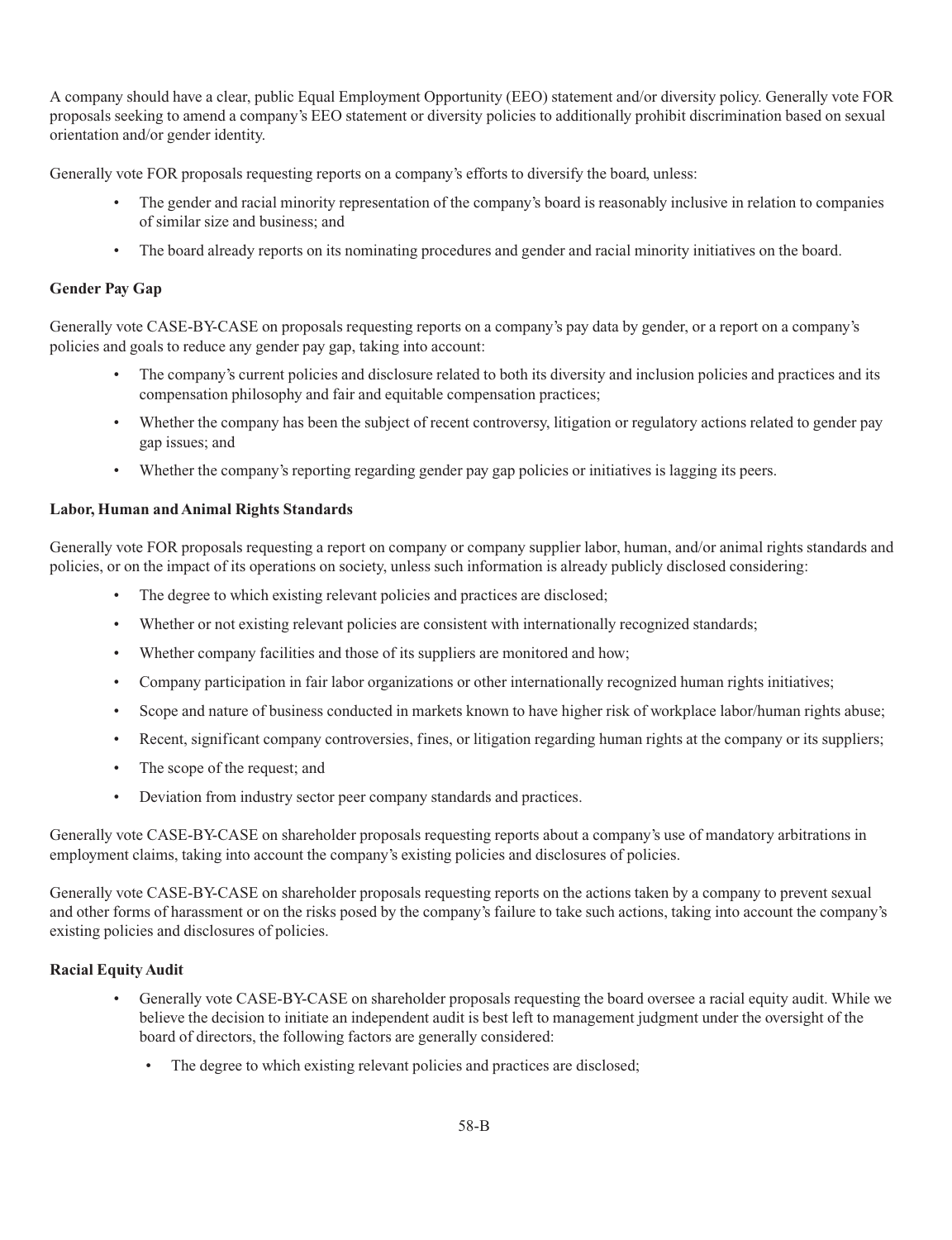• Recent, significant company controversies, fines, or litigation regarding human rights at the company or its suppliers; and

Whether the gender and racial minority representation of the company's board is reasonably inclusive in relation to companies of similar size and business.

# **Political Contributions and Trade Association Spending/Lobbying Expenditures and Initiatives**

We generally believe that it is the role of boards and management to determine the appropriate level of disclosure of all types of corporate political activity. When evaluating these proposals, we consider the prescriptive nature of the proposal and the overall benefit to shareholders along with a company's current disclosure of policies, practices and oversight.

Generally vote AGAINST proposals asking the company to affirm political nonpartisanship in the workplace so long as:

- There are no recent, significant controversies, fines or litigation regarding the company's political contributions or trade association spending; and
- The company has procedures in place to ensure that employee contributions to company-sponsored political action committees (PACs) are strictly voluntary and prohibits coercion.

Generally vote AGAINST proposals requesting increased disclosure of a company's policies with respect to political contributions, lobbying and trade association spending as long as:

- There is no significant potential threat or actual harm to shareholders' interests;
- There are no recent significant controversies or litigation related to the company's political contributions or governmental affairs; and
- There is publicly available information to assess the company's oversight related to such expenditures of corporate assets.

We generally will vote AGAINST proposals asking for detailed disclosure of political contributions or trade association or lobbying expenditures.

We generally will vote AGAINST proposals barring the company from making political contributions. Businesses are affected by legislation at the federal, state, and local level and barring political contributions can put the company at a competitive disadvantage.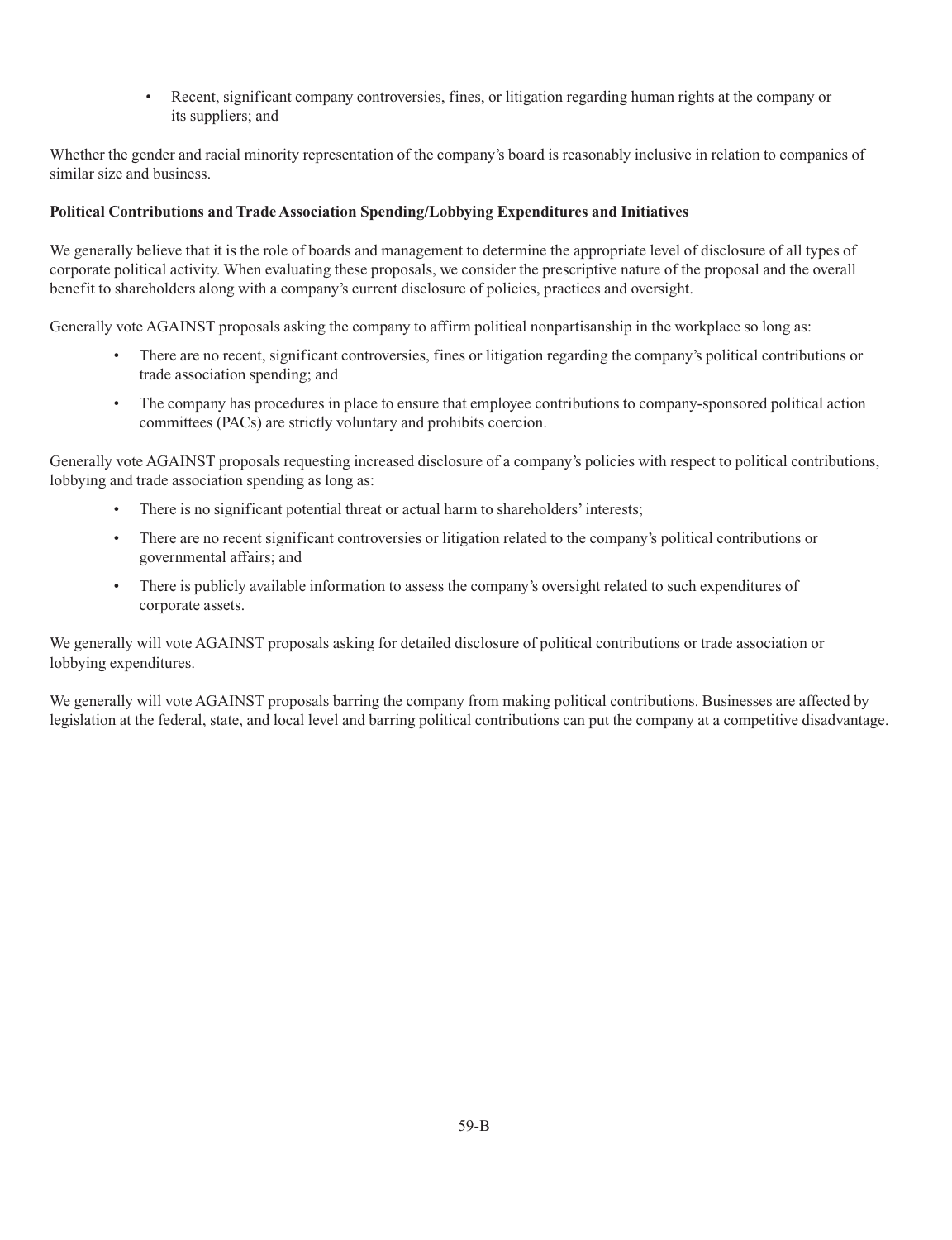# **APPENDIX C STATE STREET GLOBAL ADVISORS PROXY VOTING POLICY**

#### **Effective March 2022**

#### **Global Proxy Voting and Engagement Principles**

State Street Global Advisors, one of the industry's largest institutional asset managers, is the investment management arm of State Street Corporation, a leading provider of financial services to institutional investors. As an investment manager, State Street Global Advisors has discretionary proxy voting authority over most of its client accounts, and State Street Global Advisors votes these proxies in the manner that we believe will most likely protect and promote the long-term economic value of client investments, as described in this document.<sup>1</sup>

State Street Global Advisors maintains Proxy Voting and Engagement Guidelines for select markets, including: Australia, continental Europe, Japan, New Zealand, North America (Canada and the US), the UK and Ireland, and emerging markets. International markets not covered by our market-specific guidelines are reviewed and voted in a manner that is consistent with our Global Proxy Voting and Engagement Principles (the "Principles"); however, State Street Global Advisors also endeavors to show sensitivity to local market practices when voting in these various markets. In limited circumstances, certain pooled investment vehicles for which State Street Global Advisors acts as investment manager may, pursuant to their governing documents, utilize proxy voting guidelines developed by third-party advisors.

#### *State Street Global Advisors'Approach to Proxy Voting and Issuer Engagement*

At State Street Global Advisors, we take our fiduciary duties as an asset manager very seriously. We have a dedicated team of corporate governance professionals who help us carry out our duties as a responsible investor. These duties include engaging with companies, developing and enhancing in-house corporate governance guidelines, analyzing corporate governance issues on a case-by-case basis at the company level, and exercising our voting rights. The underlying goal is to maximize shareholder value.

The Principles may take different perspectives on common governance issues that vary from one market to another. Similarly, engagement activity may take different forms in order to best achieve long-term engagement goals. We believe that proxy voting and engagement with portfolio companies is often the most direct and productive way for shareholders to exercise their ownership rights. This comprehensive toolkit is an integral part of the overall investment process.

We believe engagement and voting activity have a direct relationship. As a result, the integration of our engagement activities, while leveraging the exercise of our voting rights, provides a meaningful shareholder tool that we believe protects and enhances the long-term economic value of the holdings in our client accounts. We maximize our voting power and engagement by maintaining a centralized proxy voting and active ownership process covering all holdings, regardless of strategy. Despite the vast investment strategies and objectives across State Street Global Advisors, the fiduciary responsibilities of share ownership and voting for which State Street Global Advisors has voting discretion are carried out with a single voice and objective. In those limited circumstances in which State Street Global Advisors acts as investment manager to a pooled investment vehicle that, pursuant to its governing documents, utilizes guidelines developed by a third-party advisor, the proxy votes implemented with respect to such a fund may differ from and be contrary to those votes implemented for other portfolios managed by State Street Global Advisors pursuant to its proprietary proxy voting guidelines. With respect to such funds utilizing third-party guidelines, the terms of the applicable third-party guidelines shall apply in place of the Principles described herein.

The Principles support governance structures that we believe add to, or maximize, shareholder value for the companies held in our clients' portfolios. We conduct issuer specific engagements with companies to discuss our principles, including sustainability-related risks. In addition, we encourage issuers to find ways to increase the amount of direct communication board members have with shareholders. Direct communication with executive board members and independent non-executive directors is critical to helping companies understand shareholder concerns. Conversely, we conduct collaborative engagement activities with multiple shareholders and communicate with company representatives about common concerns where appropriate.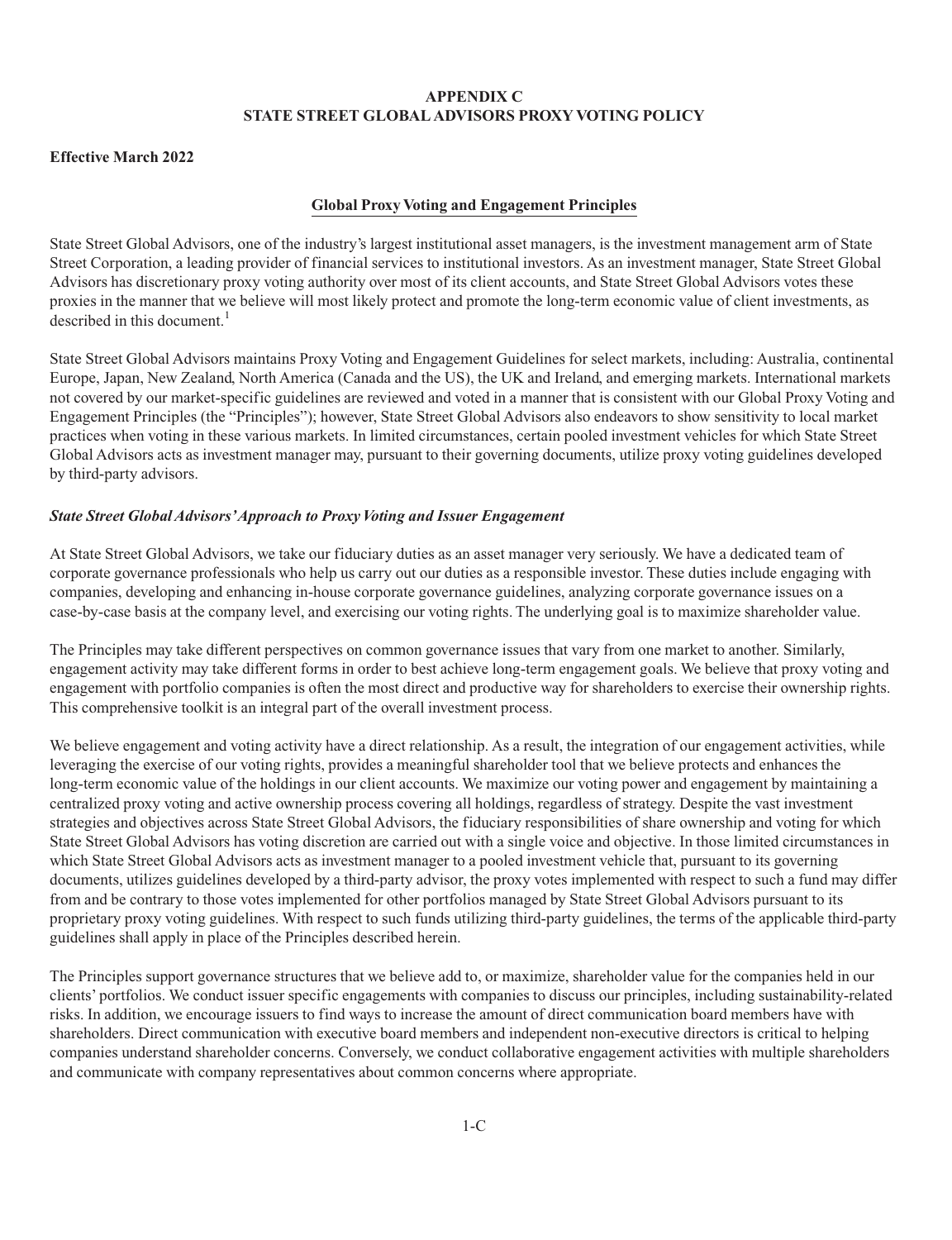In conducting our engagements, we also evaluate the various factors that influence the corporate governance framework of a country, including the macroeconomic conditions and broader political system, the quality of regulatory oversight, the enforcement of property and shareholder rights, and the independence of the judiciary. We understand that regulatory requirements and investor expectations relating to governance practices and engagement activities differ from country to country. As a result, we engage with issuers, regulators, or a combination of the two depending upon the market. We are also a member of various investor associations that seek to address broader corporate governance-related policy at the country level, as well as issuer-specific concerns at a company level.

The State Street Global Advisors Asset Stewardship Team may collaborate with members of the Active Fundamental and various other investment teams to engage with companies on corporate governance issues and to address any specific concerns. This facilitates our comprehensive approach to information gathering as it relates to shareholder items that are to be voted upon at upcoming shareholder meetings. We also conduct issuer-specific engagements with companies, covering various corporate governance and sustainability related topics outside of proxy season.

The Asset Stewardship Team employs a blend of quantitative and qualitative research analysis, and data in order to support screens that identify issuers where active engagement may be necessary to protect and promote shareholder value. Issuer engagement may also be event driven, focusing on issuer-specific corporate governance, sustainability concerns, or more broad industry-related trends. We also consider the size of our total position of the issuer in question and/or the potential negative governance, performance profile, and circumstance at hand. As a result, we believe issuer engagement can take many forms and be triggered by numerous circumstances. The following approaches represent how we define engagement methods:

#### *Active*

We use screening tools designed to capture a mix of company-specific data, including governance and sustainability profiles, to help us focus our voting and engagement activity.

We will actively seek direct dialogue with the board and management of companies that we have identified through our screening processes. Such engagements may lead to further monitoring to ensure that the company improves its governance or sustainability practices. In these cases, the engagement process represents the most meaningful opportunity for us to protect long-term shareholder value from excessive risk due to poor governance and sustainability practices.

#### *Reactive*

Reactive engagement is initiated by the issuers. We routinely discuss specific voting issues and items with the issuer community. Reactive engagement is an opportunity to address not only voting items, but also a wide range of governance and sustainability issues.

We have established an engagement protocol that further describes our approach to issuer engagement.

#### *Measurement*

Assessing the effectiveness of our issuer engagement process is often difficult. In order to limit the subjectivity of effectiveness measurement, we actively seek issuer feedback and monitor the actions issuers take post-engagement in order to identify tangible changes. Thus, we are able to establish indicators to gauge how issuers respond to our concerns and to what degree these responses satisfy our requests. It is also important to note that successful engagement activity can be measured over differing time periods depending upon the relevant facts and circumstances. Engagements can last as briefly as a single meeting or span multiple years.

Depending upon the issue and whether the engagement activity is reactive, recurring, or active, engagement with issuers can take the form of written communication, conference calls, or in-person meetings. We believe active engagement is best conducted directly with company management or board members. Collaborative engagement, where multiple shareholders communicate with company representatives, can serve as a potential forum for issues that are not identified by us as requiring active engagement. An example of such a forum is a shareholder conference call.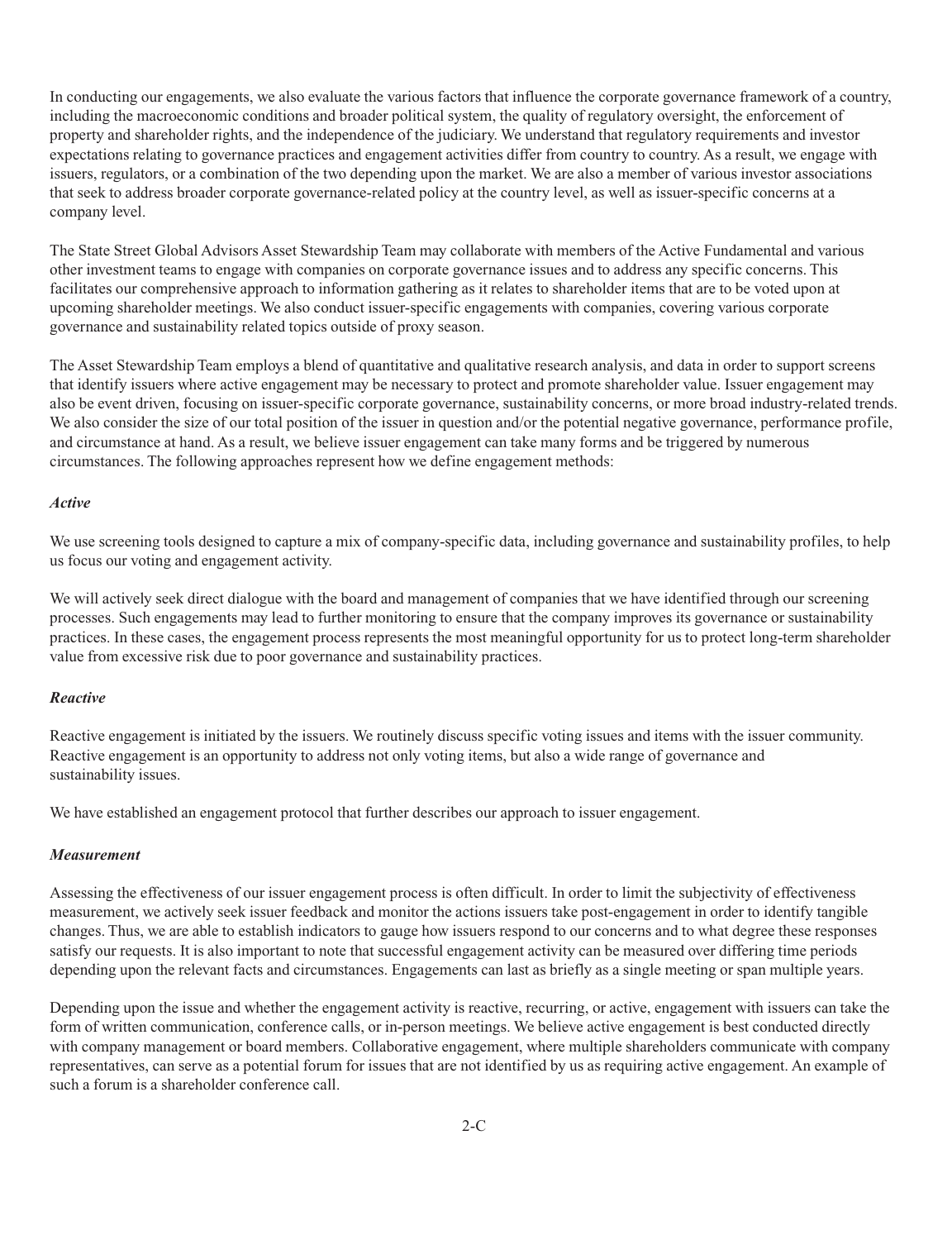#### **Proxy Voting Procedure**

#### *Oversight*

The Asset Stewardship Team is responsible for developing and implementing State Street Global Advisors' proprietary Proxy Voting and Engagement Guidelines (the "Guidelines"), the implementation of third-party proxy voting guidelines where applicable, case-by-case voting items, issuer engagement activities, and research and analysis of governance- related issues. The Stewardship Team's activities are overseen by the State Street Global Advisors ESG Committee. The ESG Committee is responsible for reviewing State Street Global Advisors' stewardship strategy, engagement priorities ,and proxy voting guidelines and monitors the delivery of voting objectives. In addition, the ESG Committee provides oversight of the State Street Global Advisors Stewardship Team, reviews departures from State Street Global Advisors' proxy voting guidelines, and reviews conflicts of interest involving proxy voting.

### **Proxy Voting Process**

In order to facilitate our proxy voting process, we retain Institutional Shareholder Services Inc. ("ISS"), a firm with expertise in proxy voting and corporate governance. We utilize ISS to: (1) act as our proxy voting agent (providing State Street Global Advisors with vote execution and administration services), (2) assist in applying the Guidelines, (3) provide research and analysis relating to general corporate governance issues and specific proxy items, and (4) provide proxy voting guidelines in limited circumstances.

The Asset Stewardship Team reviews with ISS its Guidelines and the services that ISS provides to State Street Global Advisors on an annual or case-by-case basis. As part of its role as proxy agent and prior to providing vote execution services, ISS pre-populates on an electronic platform certain preliminary proxy votes in accordance with the proxy voting guidelines identified by State Street Global Advisors. On most routine proxy voting items (e.g., ratification of auditors), ISS will shortly before applicable submission deadlines use an automated process to affect the pre-populated proxy votes. To the extent the Asset Stewardship Team becomes aware of material new information within a reasonable period of time before ISS affects such votes, the Asset Stewardship Team will assess whether the pre-populated votes should be updated.

In other cases, the Asset Stewardship Team will evaluate the proxy solicitation to determine how to vote based upon the facts and circumstances consistent with our Principles and accompanying Guidelines.

In some instances, the Asset Stewardship Team may refer significant issues to the ESG Committee for a determination of the proxy vote. In addition, in determining whether to refer a proxy vote to the ESG Committee, the Asset Stewardship Team will consider whether a material conflict of interest exists between the interests of our client and those of State Street Global Advisors or its affiliates (as explained in greater detail in our Conflict Mitigation Guidelines).

We vote in all markets where it is feasible; however, we may refrain from voting meetings when power of attorney documentation is required, where voting will have a material impact on our ability to trade the security, where voting is not permissible due to sanctions affecting a company or an individual, where issuer-specific special documentation is required, or where various market or issuer certifications are required. We are unable to vote proxies when certain custodians, used by our clients, do not offer proxy voting in a jurisdiction or when they charge a meeting specific fee in excess of the typical custody service agreement.

### *Conflict of Interest*

See our standalone Conflict Mitigation Guidelines.

### **Proxy Voting and Engagement Principles**

# *Directors and Boards*

The election of directors is one of the most important fiduciary duties we perform as a shareholder. We believe that well-governed companies can protect and pursue shareholder interests better and withstand the challenges of an uncertain economic environment. As such, we seek to vote director elections in a way that we believe will maximize the long-term value of each portfolio's holdings.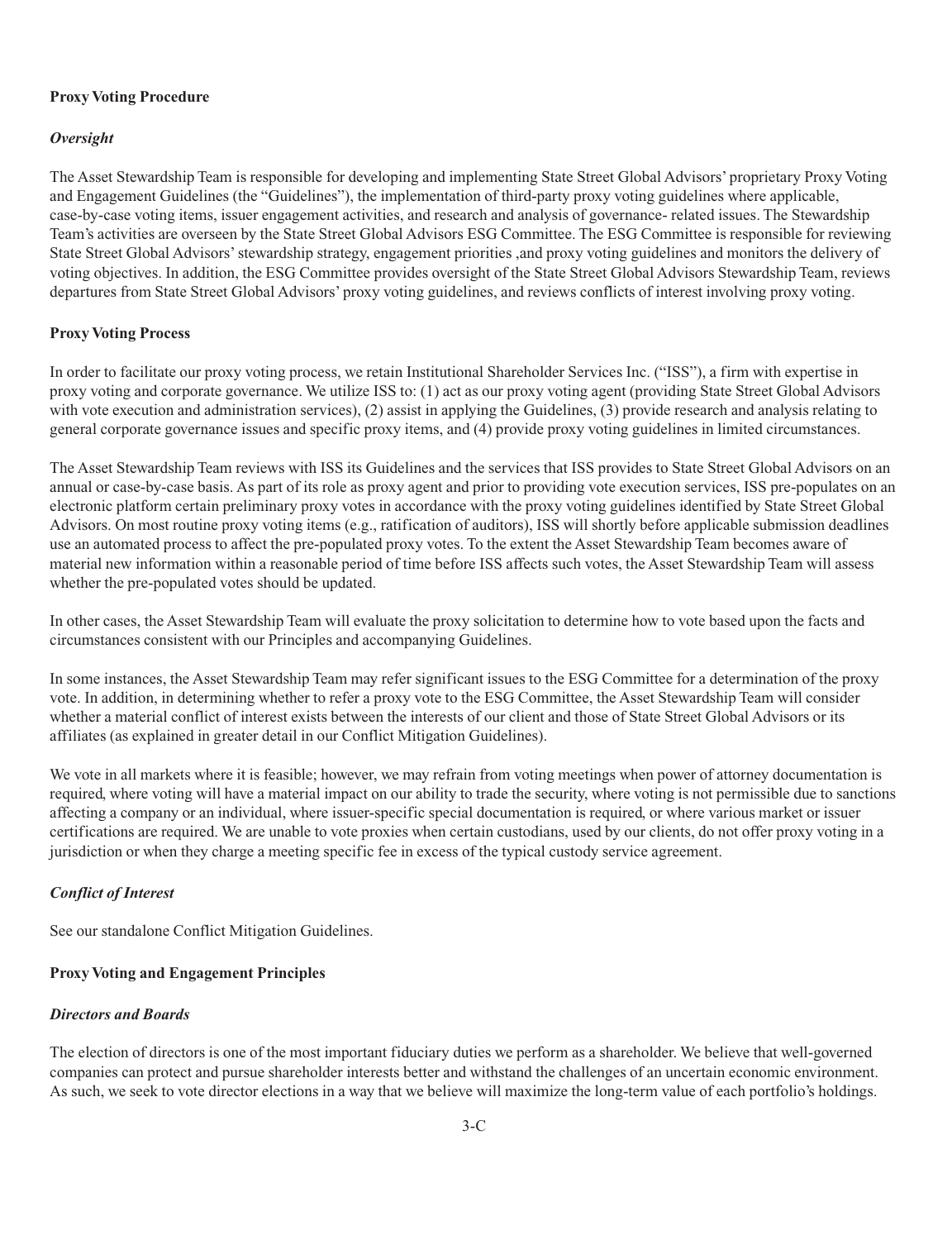Principally, a board acts on behalf of shareholders by protecting their interests and preserving their rights. This concept establishes the standard by which board and director performance is measured. In order to achieve this fundamental principle, the role of the board is to carry out its responsibilities in the best long-term interest of the company and its shareholders. An independent and effective board oversees management, provides guidance on strategic matters, selects the CEO and other senior executives, creates a succession plan for the board and management, provides risk oversight, and assesses the performance of the CEO and management. In contrast, management implements the business and capital allocation strategies and runs the company's day-to-day operations. As part of our engagement process, we routinely discuss the importance of these responsibilities with the boards of issuers.

We believe the quality of a board is a measure of director independence, director succession planning, board diversity, evaluations and refreshment, and company governance practices. In voting to elect nominees, we consider many factors. We believe independent directors are crucial to good corporate governance; they help management establish sound corporate governance policies and practices. A sufficiently independent board will effectively monitor management, maintain appropriate governance practices, and perform oversight functions necessary to protect shareholder interests. We also believe the right mix of skills, independence, diversity, and qualifications among directors provides boards with the knowledge and direct experience to manage risks and operating structures that are often complex and industry-specific.

### *Accounting and Audit-Related Issues*

We believe audit committees are critical and necessary as part of the board's risk oversight role. The audit committee is responsible for setting out an internal audit function that provides robust audit and internal control systems designed to effectively manage potential and emerging risks to the company's operations and strategy. We believe audit committees should have independent directors as members, and we will hold the members of the audit committee responsible for overseeing the management of the audit function.

The disclosure and availability of reliable financial statements in a timely manner is imperative for the investment process. As a result, board oversight of the internal controls and the independence of the audit process are essential if investors are to rely upon financial statements. It is important for the audit committee to appoint external auditors who are independent from management; we expect auditors to provide assurance of a company's financial condition.

#### *Capital Structure, Reorganization and Mergers*

The ability to raise capital is critical for companies to carry out strategy, to grow, and to achieve returns above their cost of capital. The approval of capital raising activities is fundamental to a shareholder's ability to monitor the amounts of proceeds and to ensure capital is deployed efficiently. Altering the capital structure of a company is a critical decision for boards. When making such a decision, we believe the company should disclose a comprehensive business rationale that is consistent with corporate strategy and not overly dilutive to its shareholders.

Mergers or reorganization of the structure of a company often involve proposals relating to reincorporation, restructurings, liquidations, and other major changes to the corporation.

Proposals that are in the best interests of shareholders, demonstrated by enhancing share value or improving the effectiveness of the company's operations, will be supported. In evaluating mergers and acquisitions, we consider the adequacy of the consideration and the impact of the corporate governance provisions to shareholders. In all cases, we use our discretion in order to maximize shareholder value.

Occasionally, companies add anti-takeover provisions that reduce the chances of a potential acquirer to make an offer, or to reduce the likelihood of a successful offer. We do not support proposals that reduce shareholders' rights, entrench management, or reduce the likelihood of shareholders' right to vote on reasonable offers.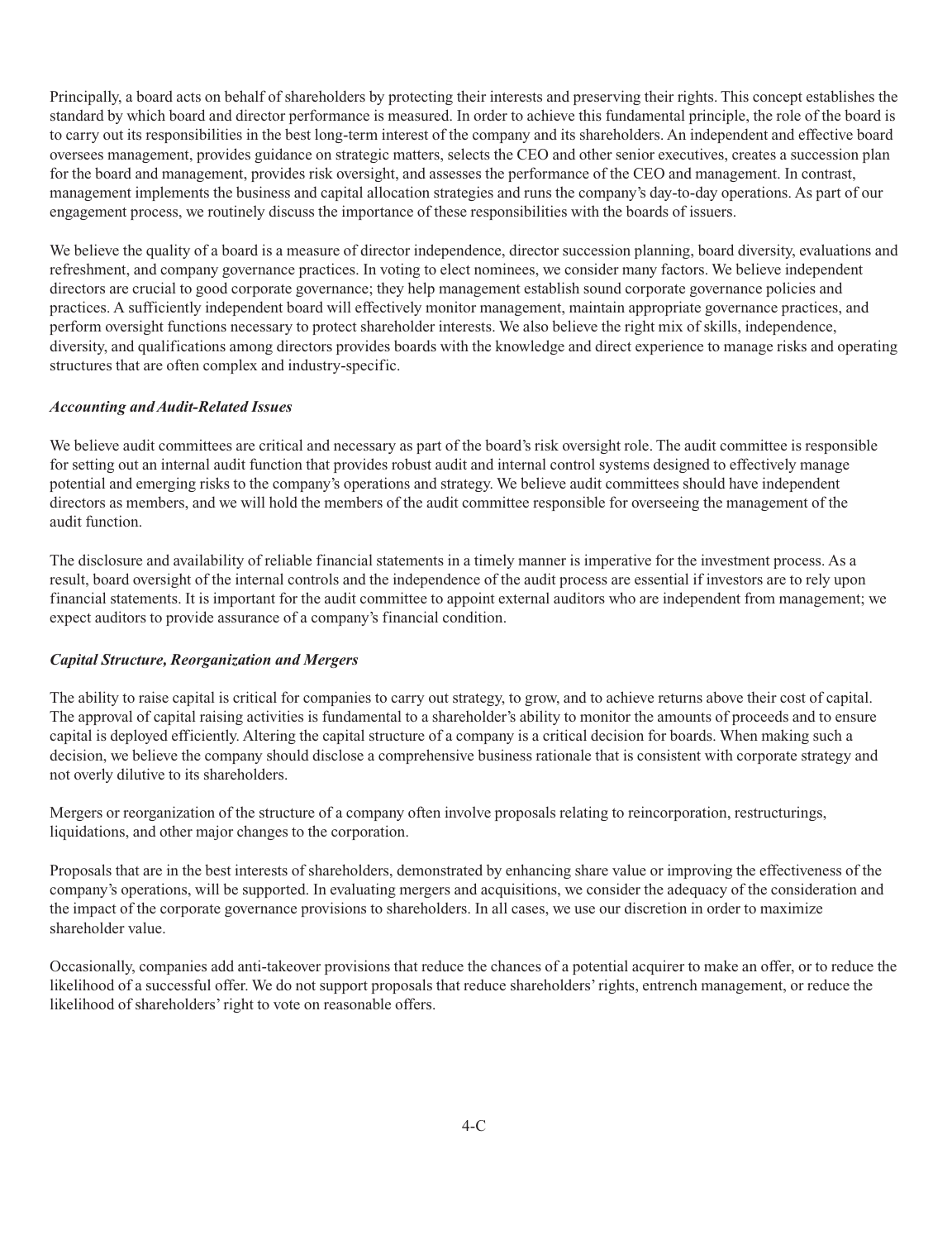### *Compensation*

We consider it the board's responsibility to identify the appropriate level of executive compensation. Despite the differences among the types of plans and the awards possible, there is a simple underlying philosophy that guides our analysis of executive compensation: we believe that there should be a direct relationship between executive compensation and company performance over the long term.

Shareholders should have the opportunity to assess whether pay structures and levels are aligned with business performance. When assessing remuneration reports, we consider factors such as adequate disclosure of various remuneration elements, absolute and relative pay levels, peer selection and benchmarking, the mix of long-term and short-term incentives, alignment of pay structures with shareholder interests, as well as with corporate strategy and performance. We may oppose remuneration reports where pay seems misaligned with shareholders' interests. We may also consider executive compensation practices when re-electing members of the remuneration committee.

We recognize that compensation policies and practices are unique from market to market; often there are significant differences between the level of disclosures, the amount and forms of compensation paid, and the ability of shareholders to approve executive compensation practices. As a result, our ability to assess the appropriateness of executive compensation is often dependent on market practices and laws.

### *Environmental and Social Issues*

As a fiduciary, State Street Global Advisors takes a comprehensive approach to engaging with our portfolio companies about material environmental and social (sustainability) issues. We use our voice and our vote through engagement, proxy voting, and thought leadership in order to communicate with issuers and educate market participants about our perspective on important sustainability topics. Our Asset Stewardship program prioritization process allows us to proactively identify companies for engagement and voting in order to mitigate sustainability risks in our portfolio. Through engagement, we address a broad range of topics that align with our thematic priorities and build long-term relationships with issuers. When voting, we fundamentally consider whether the adoption of a shareholder proposal addressing a material sustainability issue would promote long-term shareholder value in the context of the company's existing practices and disclosures as well as existing market practice.

For more information on our approach to environmental and social issues, please see our Global Proxy Voting and Engagement Guidelines for Environmental and Social Issues and our Frameworks for Voting Environmental and Social Shareholder Proposals both available at ssga.com/about-us/asset-stewardship.html.

#### *General/Routine*

Although we do not seek involvement in the day-to-day operations of an organization, we recognize the need for conscientious oversight and input into management decisions that may affect a company's value. We support proposals that encourage economically advantageous corporate practices and governance, while leaving decisions that are deemed to be routine or constitute ordinary business to management and the board of directors.

### *Fixed Income Stewardship*

The two elements of our fixed income stewardship program are:

### *Proxy Voting:*

While matters that arise for a vote at bondholder meetings vary by jurisdiction, examples of common proxy voting resolutions at bondholder meetings include:

- Approving amendments to debt covenants and/or terms of issuance
- Authorizing procedural matters, such as filing of required documents/other formalities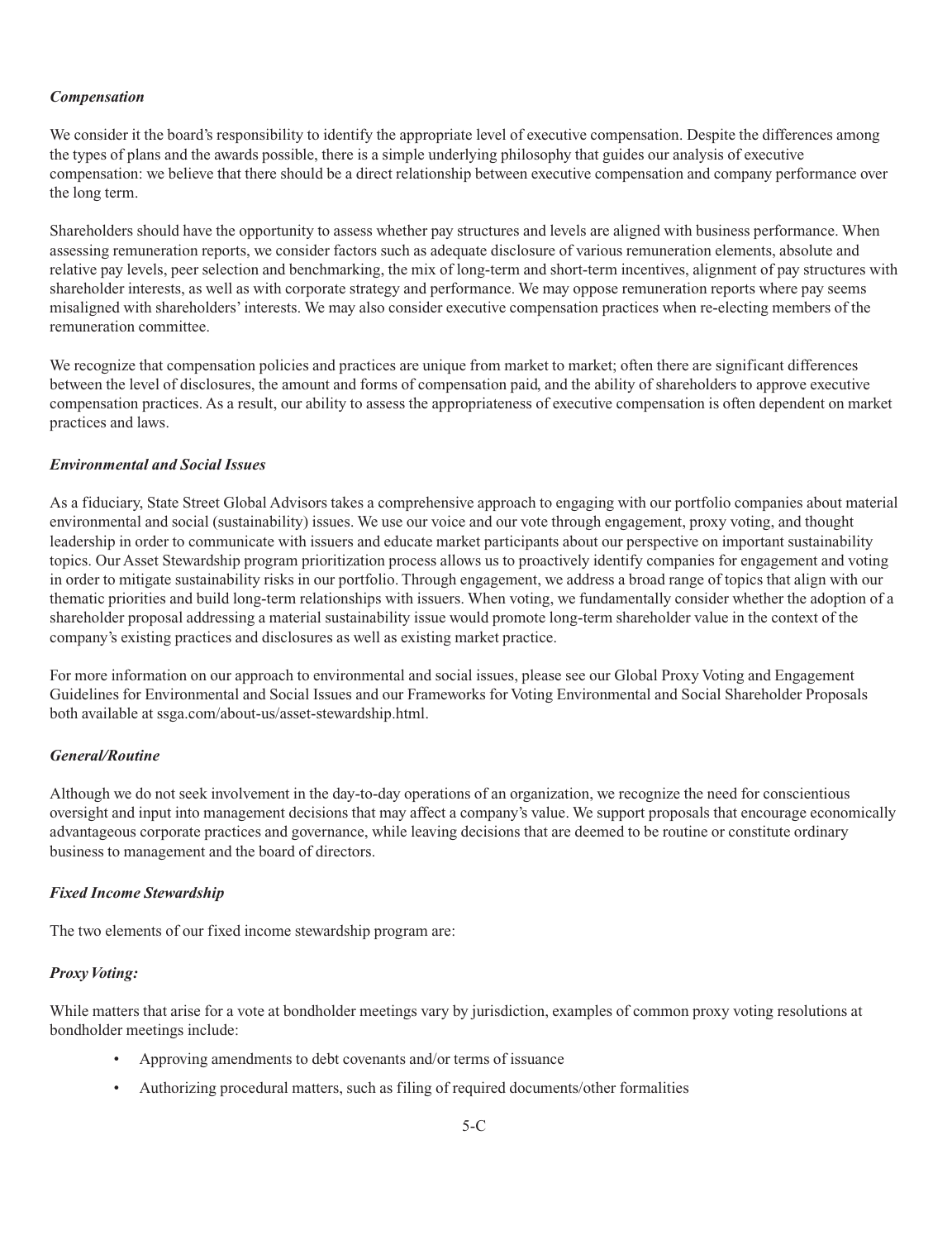- Approving debt restructuring plans
- Abstaining from challenging the bankruptcy trustees
- Authorizing repurchase of issued debt security
- Approving the placement of unissued debt securities under the control of directors
- Approving spin-off/absorption proposals

Given the nature of the items that arise for vote at bondholder meetings, we take a case-by-case approach to voting bondholder resolutions. Where necessary, we will engage with issuers on voting matters prior to arriving at voting decisions. All voting decisions will be made in the best interest of our clients.

# *Issuer Engagement:*

We recognize that debt holders have limited leverage with companies on a day-to-day basis. However, we believe that given the size of our holdings in corporate debt, we can meaningfully influence ESG practices of companies through issuer engagement. Our guidelines for engagement with fixed income issuers broadly follow the engagement guidelines for our equity holdings as described above.

**About State Street Global Advisors** For four decades, State Street Global Advisors has served the world's governments, institutions and financial advisors. With a rigorous, risk-aware approach built on research, analysis and market-tested experience, we build from a breadth of active and index strategies to create cost-effective solutions. As stewards, we help portfolio companies see that what is fair for people and sustainable for the planet can deliver long-term performance. And, as pioneers in index, ETF, and ESG investing, we are always inventing new ways to invest. As a result, we have become the world's fourth-largest asset manager\* with US \$4.14 trillion† under our care.

# *Securities on Loan*

For funds in which we act as trustee, we may recall securities in instances where we believe that a particular vote will have a material impact on the fund(s). Several factors shape this process.

First, we must receive notice of the vote in sufficient time to recall the shares on or before the record date. In many cases, we do not receive timely notice, and we are unable to recall the shares on or before the record date. Second, State Street Global Advisors may exercise its discretion and recall shares if it believes that the benefit of voting shares will outweigh the foregone lending income. This determination requires State Street Global Advisors, with the information available at the time, to form judgments about events or outcomes that are difficult to quantify. Given our expertise and vast experience, we believe that the recall of securities will rarely provide an economic benefit that outweighs the cost of the foregone lending income.

1These Global Proxy Voting and Engagement Guidelines are also applicable to SSGA Funds Management, Inc. SSGA Funds Management, Inc. is an SEC-registered investment adviser. SSGA Funds Management, Inc., State Street Global Advisors Trust Company, and other advisory affiliates of State Street make up State Street Global Advisors, the investment management arm of State Street Corporation.

### **Managing Conflicts of Interest Arising From State Street Global Advisors' Proxy Voting and Engagement Activity**

State Street Corporation has a comprehensive standalone Conflicts of Interest Policy and other policies that address a range of conflicts of interests identified. In addition, State Street Global Advisors, the asset management business of State Street Corporation, maintains a conflicts register that identifies key conflicts and describes systems in place to mitigate the conflicts. This guidance<sup>1</sup> is designed to act in conjunction with related policies and practices employed by other groups within the organization. Further, they complement those policies and practices by providing specific guidance on managing the conflicts of interests that may arise through State Street Global Advisors' proxy voting and engagement activities.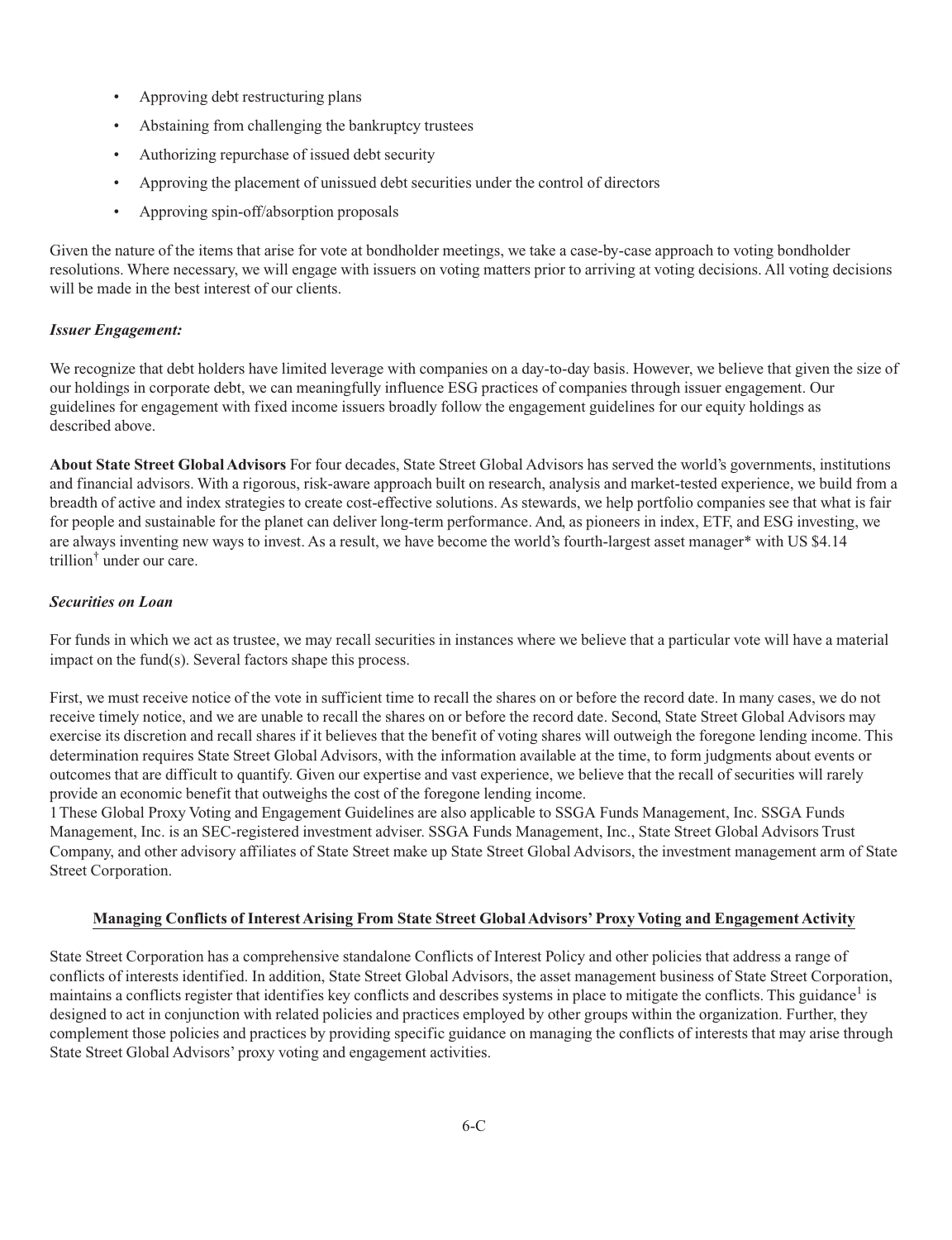#### *Managing Conflicts of Interest Related to Proxy Voting*

State Street Global Advisors has policies and procedures designed to prevent undue influence on State Street Global Advisors' voting activities that may arise from relationships between proxy issuers or companies and State Street Corporation, State Street Global Advisors, State Street Global Advisors affiliates, State Street Global Advisors Funds or State Street Global Advisors Fund affiliates.

Protocols designed to help mitigate potential conflicts of interest include:

- Assigning sole responsibility for the implementation of proxy voting guidelines to members of State Street Global Advisors'Asset Stewardship team. Members of the Asset Stewardship Team may from time to time discuss views on proxy voting matters, company performance, strategy etc. with other State Street Corporation or State Street Global Advisors employees including portfolio managers, senior executives and relationship managers. However, final voting decisions are made solely by the Asset Stewardship team, in a manner that is consistent with the best interests of all clients, taking into account various perspectives on risks and opportunities with a view of maximizing the value of client assets;
- Generally exercising a singular vote decision for each ballot item regardless of our investment strategy;<sup>2</sup>
- Prohibiting members of State Street Global Advisors'Asset Stewardship team from disclosing State Street Global Advisors' voting decision to any individual not affiliated with the proxy voting process prior to the meeting or date of written consent, as the case may be;
- Mandatory disclosure by members of the State Street Global Advisors'Asset Stewardship team, ESG Committee and Investment Committee ("IC") of any personal conflict of interest (e.g., familial relationship with company management, serves as a director on the board of a listed company) to the Global Head of Asset Stewardship, Voting  $\&$ Engagement. Members are required to recuse themselves from any engagement or proxy voting activities related to the conflict;
- In certain instances, client accounts and/or State Street Global Advisors pooled funds, where State Street Global Advisors acts as trustee, may hold shares in State Street Corporation or other State Street Global Advisors affiliated entities, such as mutual funds affiliated with State Street Global Advisors Funds Management, Inc. In general, State Street Global Advisors will outsource any voting decision relating to a shareholder meeting of State Street Corporation or other State Street Global Advisors affiliated entities to independent outside third parties. Delegated third parties exercise vote decisions based upon State Street Global Advisors's Proxy Voting and Engagement Guidelines ("Guidelines"); and.
- Reporting of overrides of Guidelines, if any, to the ESG Committee on a quarterly basis.

In general, we do not believe matters that fall within proxy voting guidelines utilized by State Street Global Advisors and that are voted consistently with such guidelines present any potential conflicts, since the vote on the matter has effectively been determined without reference to the soliciting entity. However, where matters do not fall within the applicable proxy voting guidelines or where we believe that voting in accordance with such guidelines is unwarranted, we conduct an additional review to determine whether there is a conflict of interest. In circumstances where a conflict has been identified and either: (i) the matter does not fall clearly within the applicable guidelines; or (ii) State Street Global Advisors determines that voting in accordance with such guidance is not in the best interests of its clients, the Head of the Asset Stewardship team will determine whether a material relationship exists. If so, the matter is referred to the ESG Committee. The ESG Committee then reviews the matter and determines whether a conflict of interest exists, and if so, how to best resolve such conflict. For example, the ESG Committee may (i) determine that the proxy vote does not give rise to a conflict due to the issues presented, or (ii) retain an independent fiduciary to determine the appropriate vote.

<sup>1</sup> These Managing Conflicts of Interest Arising From State Street Global Advisors' Proxy Voting and Engagement Activity Guidelines are also applicable to SSGA Funds Management, Inc. SSGA Funds Management, Inc. is an SEC-registered investment adviser. SSGA Funds Management, Inc., State Street Global Advisors Trust Company, and other advisory affiliates of State Street make up State Street Global Advisors, the investment management arm of State Street Corporation.

<sup>2</sup> State Street Global Advisors believes such an approach is generally in our clients' best interest as our proxy voting principles are focused on enhancing long term shareholder value and a unified voting approach maximizes our clients' voice and promotes firm-wide integration and sharing of insights between teams to the benefit of clients. In limited circumstances, certain pooled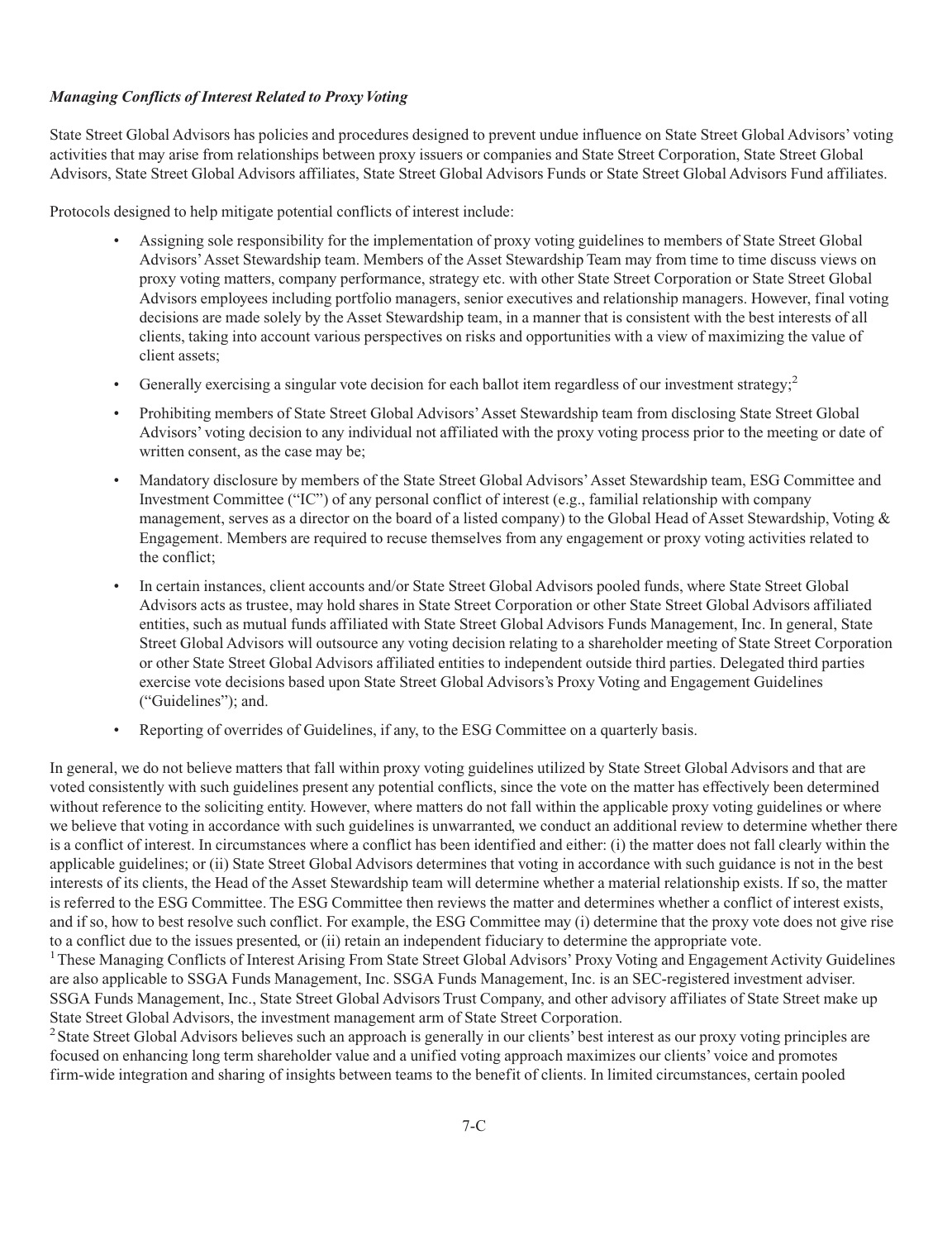investment vehicles for which State Street Global Advisors acts as investment manager may, pursuant to their governing documents, utilize proxy voting guidelines developed by third-party advisors.

### **Global Proxy Voting and Engagement Guidelines for Environmental and Social Issues**

#### *Overview*

Our primary fiduciary obligation to our clients is to maximize the long-term returns of their investments. It is our view that material environmental and social (sustainability) issues can present risks and/or opportunities that impact long-term value creation. This philosophy provides the foundation for our value-based approach to Asset Stewardship.

We use our voice and our vote through engagement, proxy voting, and thought leadership in order to communicate with issuers and educate market participants about our perspective on important sustainability topics.

Our stewardship efforts are rooted in the three pillars of ESG and their intersections. We regularly identify E, S, and G focus areas that guide our proxy voting and engagement efforts. Within these focus areas, we elevate outcome-oriented stewardship priorities each year based on factors including client demand, stakeholder interest, market trends, financial materiality, and portfolio impact.

In limited circumstances, State Street Global Advisors may act as investment manager to pooled investment vehicles that, pursuant to their governing documents, utilize guidelines developed by a third-party advisor. With respect to such funds utilizing third-party guidelines, the voting practices described in the applicable third-party guidelines will apply in place of the voting practices described herein.

### *Our Approach to Assessing Materiality and Relevance of Sustainability Issues*

While we believe that sustainability-related factors can expose potential investment risks as well as drive long-term value creation, the materiality of specific sustainability issues varies from industry to industry and company by company. With this in mind, we leverage several distinct frameworks as well as additional resources to inform our views on the materiality of a sustainability issue at a given company including:

- The Sustainability Accounting Standards Board's (SASB) Industry Standards
- The Task Force on Climate-related Financial Disclosures (TCFD) Framework
- Disclosure expectations in a company's given regulatory environment
- Market expectations for the sector and industry
- Other existing third party frameworks, such as the CDP (formally the Carbon Disclosure Project) or the Global Reporting Initiative
- Our proprietary R-Factor $TM^1$  score
- State Street Global Advisors' proprietary scoring model, which aligns with SASB's Sustainability Accounting Standards, and measures the performance of a company's business operations and governance as it relates to financially material ESG factors facing the company's industry.

We expect companies to disclose information regarding their approach to identifying material sustainability-related risks and the management policies and practices in place to address such issues. We support efforts by companies to demonstrate the ways in which sustainability is incorporated into operations, business activities, and most importantly, long-term business strategy.

### *Our Approach to Sustainability Through Engagements*

Our Asset Stewardship program prioritization process allows us to proactively identify companies for engagement and voting in order to mitigate sustainability risks in our portfolio. Our approach is driven by: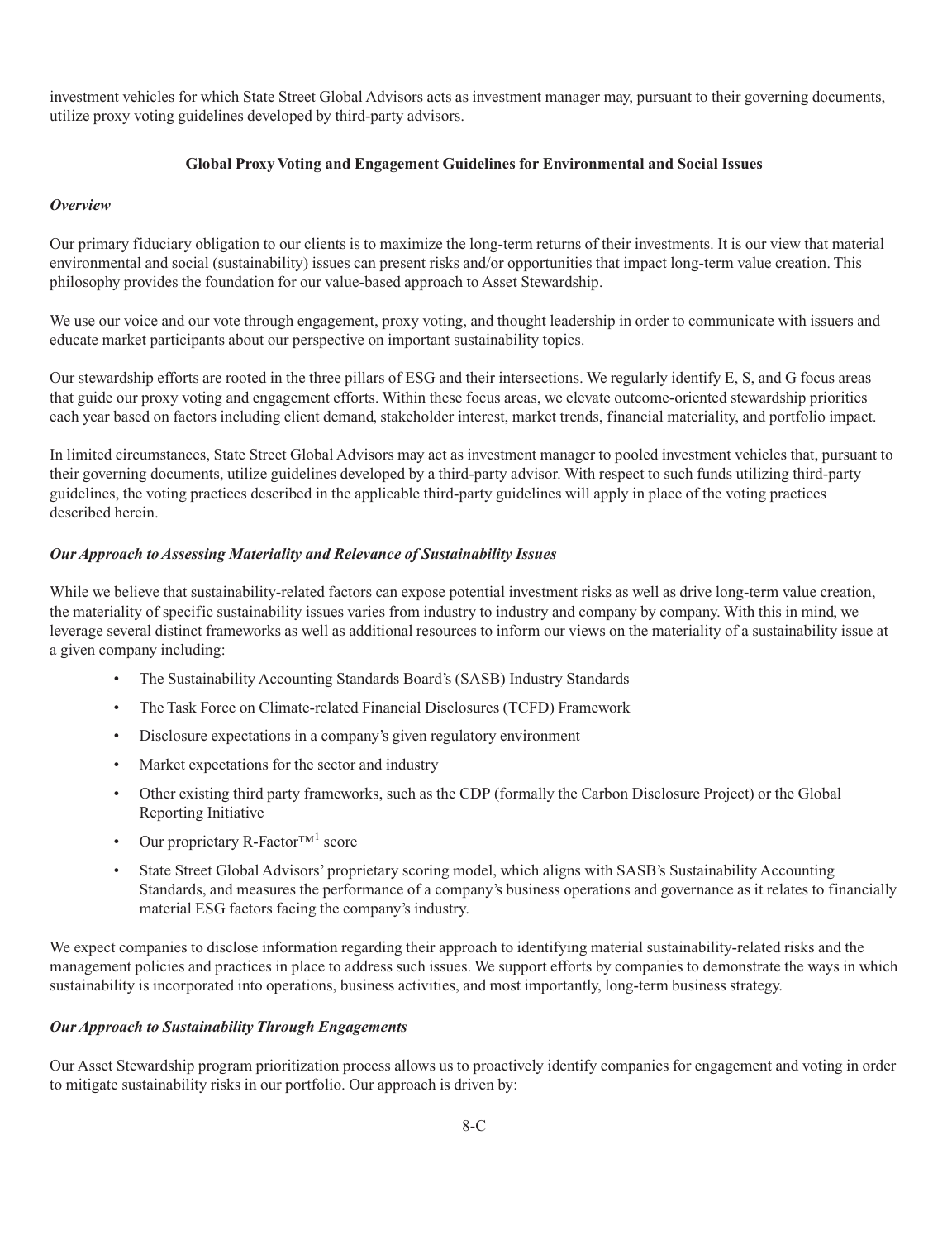## **Proprietary Screens**

We have developed proprietary in-house sustainability screens to help identify companies for proactive engagement. These screens leverage our proprietary R-Factor™ score to identify sector and industry outliers for engagement and voting on sustainability issues.

## **Thematic Prioritization**

As part of our annual stewardship planning process we identify thematic sustainability priorities that will be addressed during most engagement meetings. We develop our priorities based upon several factors, including client feedback, emerging sustainability trends, developing macroeconomic conditions, and evolving regulations. These engagements not only inform our voting decisions but also allow us to monitor improvement over time and to contribute to our evolving perspectives on priority areas.

During the 'voting season,' we prioritize conversations with companies that have triggered our E&S director voting policies or have received an E&S shareholder proposal on their proxy. In the 'offseason,' we discuss our thematic focus areas and stewardship priorities with companies for which these topics are most material.

Through engagement, we address a broad range of topics that align with our thematic priorities and seek to build long-term relationships with issuers. We view engagements as part of an ongoing dialogue, versus a series of one-off conversations. During conversations with issuers, we share expectations and perspectives on of key dimensions of E&S, and seek to understand how companies and their boards manage and oversee related risks.

We also pursue proactive, targeted engagement campaigns with companies for which our focus areas are most material, and/or where improvement is most needed. Through these campaigns, we might make specific asks of companies and measure their progress against our expectations. If we feel a company is making insufficient progress on effective E&S risk management, we will consider taking voting action through relevant shareholder proposals or by targeting directors responsible for oversight.

Through engagement, we address a broad range of topics that align with our thematic priorities and build long-term relationships with issuers.

### **Analyzing Sustainability Proposals.**

We take a case-by-case approach to analyzing shareholder proposals related to sustainability topics and consider the following factors:

- The materiality of the sustainability topic in the proposal to the company's business and sector (see "Our Approach to Assessing Materiality and Relevance of Sustainability Issues" above)
- The content and intent of the proposal
- Whether the adoption of such a proposal would promote long-term shareholder value in the context of the company's disclosure and practices
- The strength of board oversight of the company's relevant sustainability practices
- Quality of public disclosures on the topic
- Quality of engagement and responsiveness to our feedback
- Binding nature of proposal or prescriptiveness of proposal

We also leverage frameworks to analyze certain E&S shareholder proposals. These frameworks, which are not considered formal voting guidelines, can be found on our website.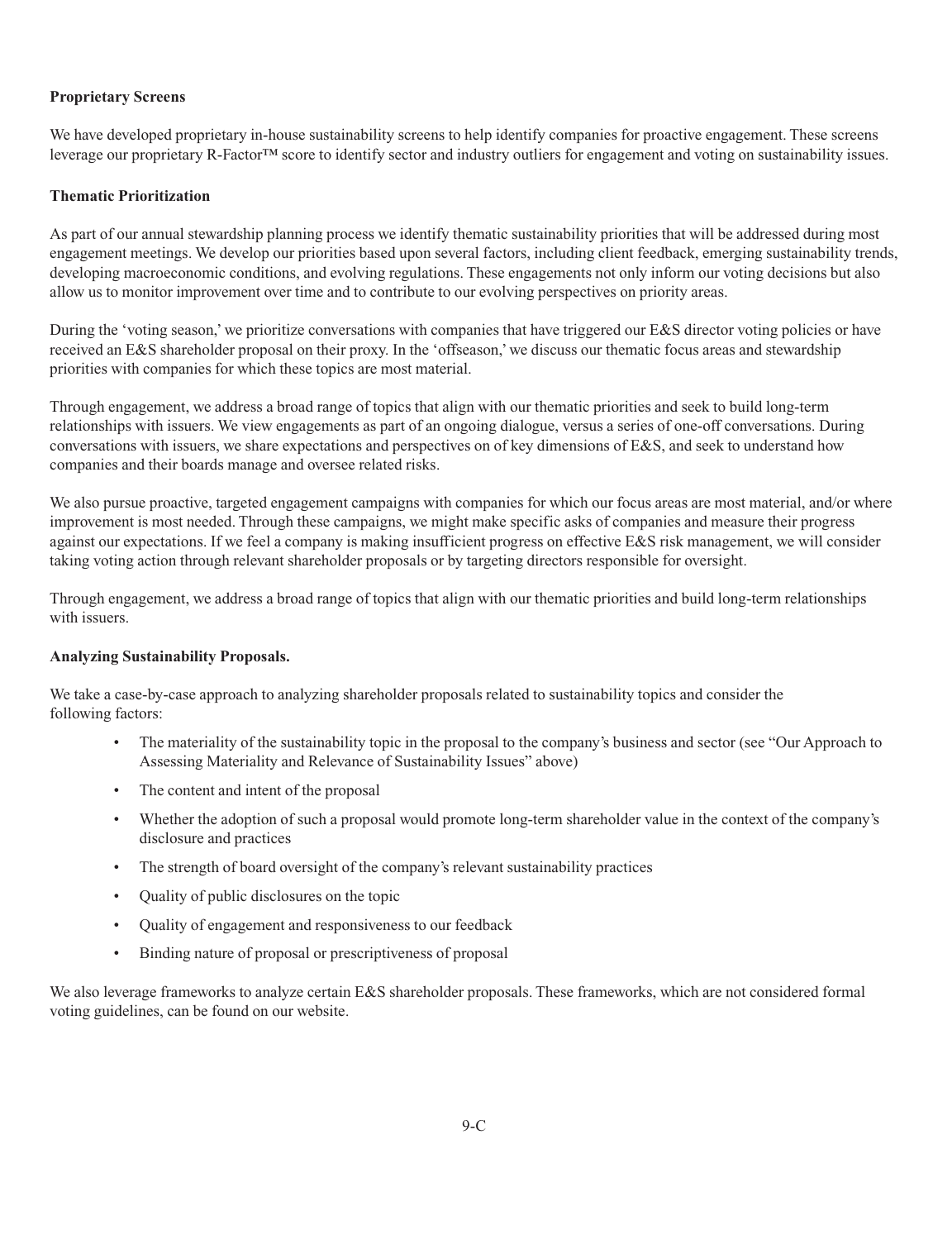#### *Vote Options for Sustainability Proposals*

- For (support for proposal) if the issue is material and the company has poor disclosure and/or practices relative to our expectations.
- Abstain (some reservations) if the issue is material and the company's disclosure and/or practices could be improved relative to our expectations.
- Against (no support for proposal) if the issue is non- material and/or the company's disclosure and/or practices meet our expectations.

# **Proxy Voting and Engagement Guidelines:Australia and New Zealand**

State Street Global Advisors' Australia and New Zealand Proxy Voting and Engagement Guidelines<sup>1</sup> outline our expectations of companies listed on stock exchanges in Australia and New Zealand. These Guidelines complement and should be read in conjunction with State Street Global Advisors' Global Proxy Voting and Engagement Principles, which provide a detailed explanation of our approach to voting and engaging with companies, and State Street Global Advisors' Conflict Mitigation Guidelines.

State Street Global Advisors'Australia and New Zealand Proxy Voting and Engagement Guidelines address areas including board structure, audit related issues, capital structure, remuneration, environmental, social, and other governance related issues.

When voting and engaging with companies in global markets, we consider market specific nuances in the manner that we believe will best protect and promote the long-term economic value of client investments. We expect companies to observe the relevant laws and regulations of their respective markets as well as country specific best practice guidelines, and corporate governance codes. We may hold companies in such markets to our global standards when we feel that a country's regulatory requirements do not address some of the key philosophical principles that we believe are fundamental to our global voting guidelines.

In our analysis and research into corporate governance issues in Australia and New Zealand, we expect all companies at a minimum to comply with the ASX Corporate Governance Principles and proactively monitor companies' adherence to the principles. Consistent with the 'comply or explain' expectations established by the Principles, we encourage companies to proactively disclose their level of compliance with the Principles. In instances of non-compliance when companies cannot explain the nuances of their governance structure effectively, either publicly or through engagement, we may vote against the independent board leader.

### **State Street Global Advisors' Proxy Voting and Engagement Philosophy**

In our view, corporate governance and sustainability issues are an integral part of the investment process. The Asset Stewardship Team consists of investment professionals with expertise in corporate governance and company law, remuneration, accounting, and environmental and social issues. We have established robust corporate governance principles and practices that are backed with extensive analytical expertise in order to understand the complexities of the corporate governance landscape. We engage with companies to provide insight on the principles and practices that drive our voting decisions. We also conduct proactive engagement to address significant shareholder concerns and environmental, social and governance ("ESG") issues in a manner consistent with maximizing shareholder value.

The team works alongside members of State Street Global Advisors'Active Fundamental and Asia-Pacific ("APAC") investment teams, collaborating on issuer engagement and providing input on company specific fundamentals. We are also a member of various investor associations that seek to address broader corporate governance related policy issues in the region.

State Street Global Advisors is a signatory to the United Nations Principles of Responsible Investment ("UNPRI"). We are committed to sustainable investing and are working to further integrate ESG principles into investment and corporate governance practices where applicable and consistent with our fiduciary duty.

## **Directors and Boards**

Principally we believe the primary responsibility of the board of directors is to preserve and enhance shareholder value and protect shareholder interests. In order to carry out their primary responsibilities, directors have to undertake activities that range from setting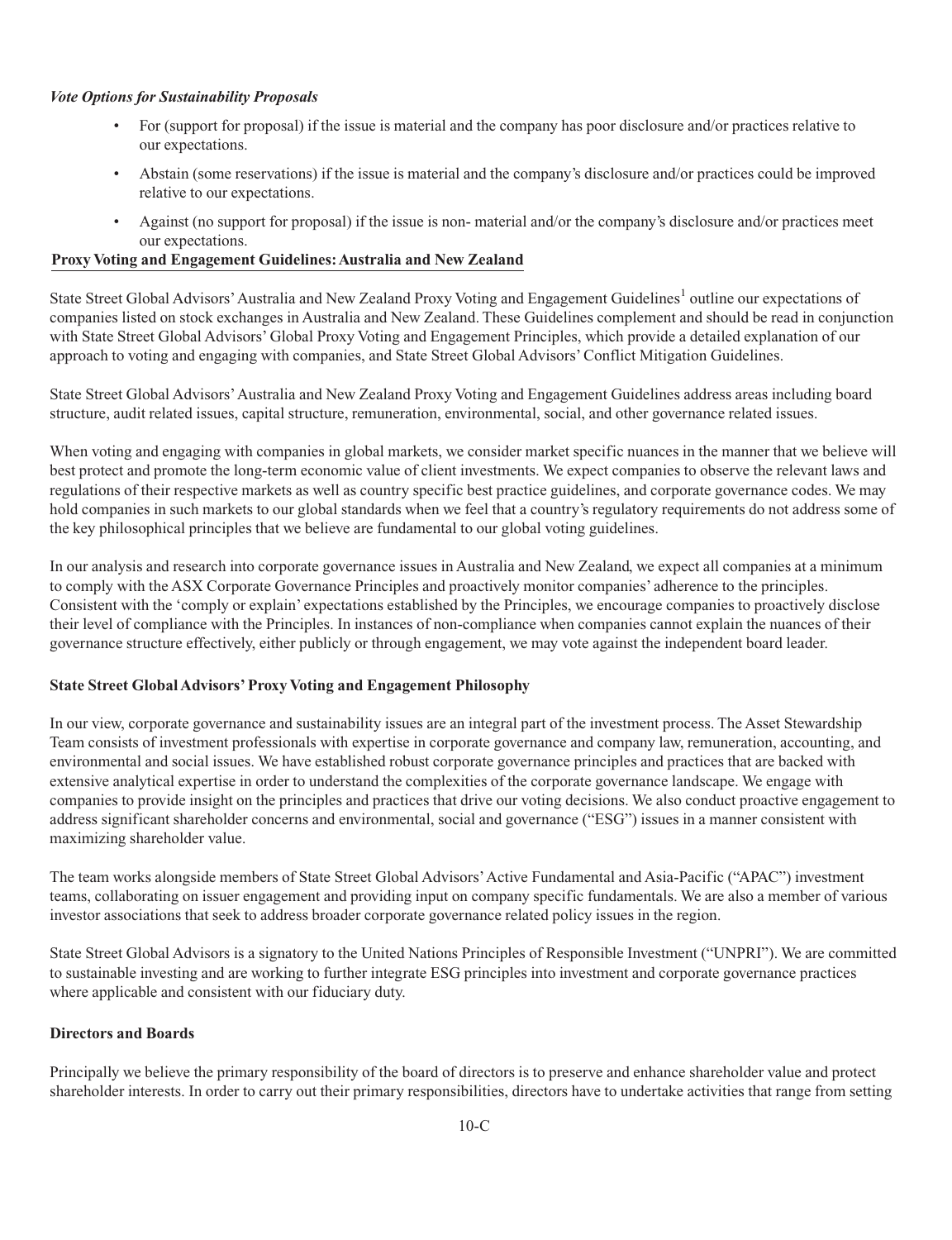strategy and overseeing executive management to monitoring the risks that arise from a company's business, including risks related to sustainability issues. Further, good corporate governance necessitates the existence of effective internal controls and risk management systems, which should be governed by the board.

State Street Global Advisors believes that a well constituted board of directors with a good balance of skills, expertise, and independence provides the foundations for a well governed company. We view board quality as a measure of director independence, director succession planning, board diversity, evaluations and refreshment, and company governance practices. We vote for the (re-)election of directors on a case-by-case basis after considering various factors including board quality, general market practice, and availability of information on director skills and expertise.

In our analysis of boards, we consider whether board members have adequate skills to provide effective oversight of corporate strategy, operations, and risks, including environmental and social issues. Boards should also have a regular evaluation process in place to assess the effectiveness of the board and the skills of board members to address issues, such as emerging risks, changes to corporate strategy, and diversification of operations and geographic footprint.

We may also consider board performance and directors who appear to be remiss in the performance of their oversight responsibilities when analyzing their suitability for reappointment (e.g. fraud, criminal wrongdoing and breach of fiduciary responsibilities.

# **Board Independence**

In principle, we believe independent directors are crucial to corporate governance and help management establish sound ESG policies and practices. A sufficiently independent board will most effectively monitor management and perform oversight functions necessary to protect shareholder interests. We expect boards of ASX 300 and New Zealand listed companies to be comprised of at least a majority of independent directors. At all other Australian listed companies, we expect boards to be comprised of at least one-third independent directors.

Our broad criteria for director independence in Australia and New Zealand include factors such as:

- Participation in related-party transactions and other business relations with the company
- Employment history with company
- Relations with controlling shareholders
- Family ties with any of the company's advisers, directors, or senior employees

While we are generally supportive of having the roles of chairman and CEO separated in the Australian and New Zealand markets, we assess the division of responsibilities between chairman and CEO on a case-by-case basis, giving consideration to factors such as company-specific circumstances, overall level of independence on the board and general corporate governance standards in the company. Similarly, we will monitor for circumstances in which a combined chairman/CEO is appointed or where a former CEO becomes chairman.

### **Director Time Commitments**

When voting on the election or re-election of a director, we also consider the number of outside board directorships that a non-executive and an executive may undertake. Thus, State Street Global Advisors may take voting action against a director who exceeds the number of board mandates listed below.

- Named Executive Officers (NEOs) of a public company who sit on more than two public company boards
- Non-executive board chairs or lead independent directors who sit on more than three public company boards
- Director nominees who sit on more than four public company boards

For non-executive board chairs/lead independent directors and director nominees who hold excessive commitments, as defined above, we may consider waiving our policy and vote in support of a director if a company discloses its director commitment policy in a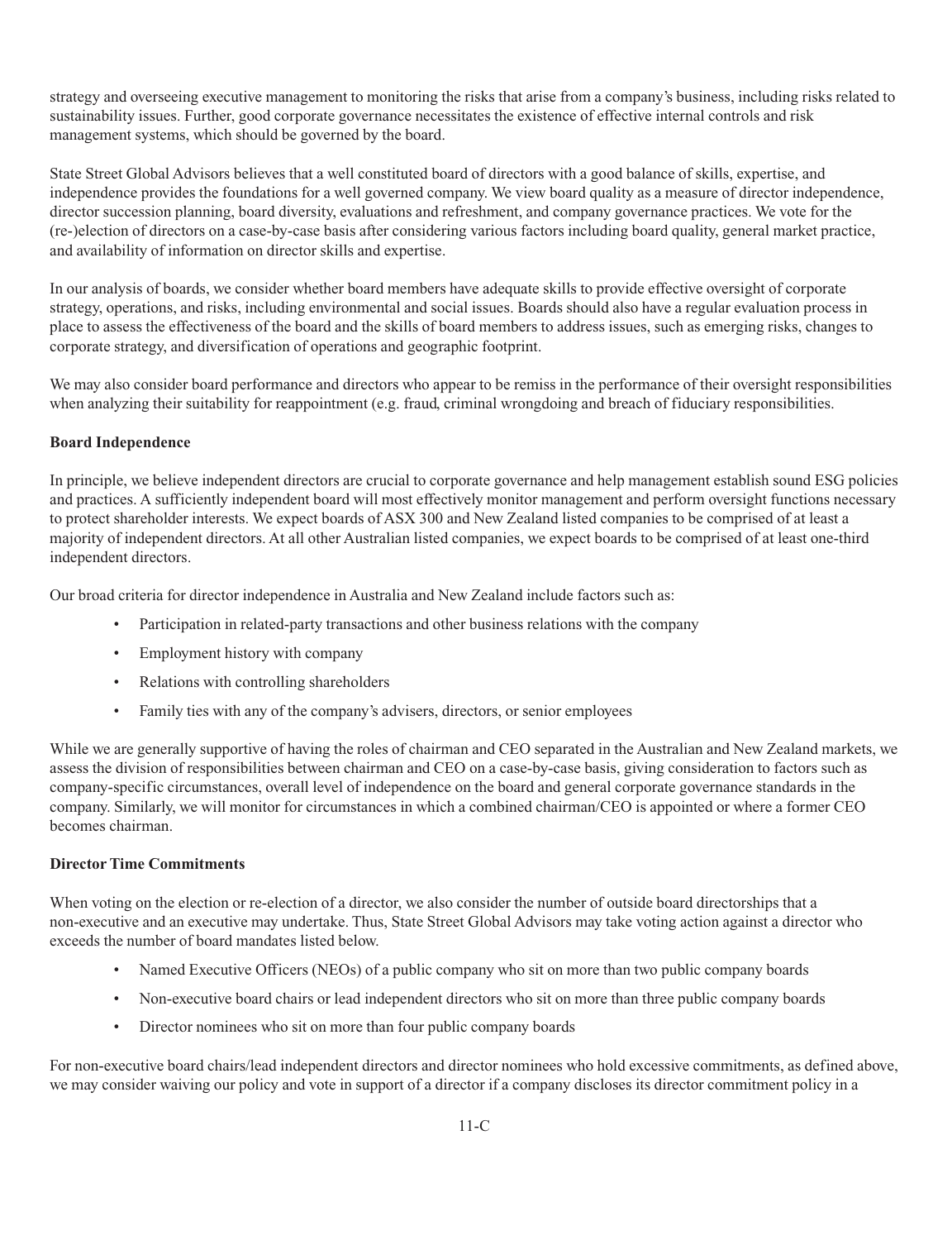publicly available manner (e.g., corporate governance guidelines, proxy statement, company website). This policy or associated disclosure must include:

- A numerical limit on public company board seats a director can serve on  $-$  This limit cannot exceed our policy by more than one seat
- Consideration of public company board leadership positions (e.g., Committee Chair)
- Affirmation that all directors are currently compliant with the company policy
- Description of an annual policy review process undertaken by the Nominating Committee to evaluate outside director time commitments

If a director is imminently leaving a board and this departure is disclosed in a written, time-bound and publicly-available manner, we may consider waiving our withhold vote when evaluating the director for excessive time commitments.

Service on a mutual fund board, the board of a UK investment trust or a Special Purpose Acquisition Company (SPAC) board is not considered when evaluating directors for excessive commitments. However, we do expect these roles to be considered by nominating committees when evaluating director time commitments.

# **Director Attendance at Board Meetings**

We also consider attendance at board meetings and may withhold votes from directors who attend less than 75 percent of board meetings without appropriate explanation or providing reason for their failure to meet the attendance threshold. In addition, we monitor other factors that may influence the independence of a non-executive director, such as performance-related pay, cross-directorships, significant shareholdings, and tenure. We support the annual election of directors and encourage Australian and New Zealand companies to adopt this practice.

# **Board Committees**

We believe companies should have committees for audit, remuneration, and nomination oversight. The audit committee is responsible for monitoring the integrity of the financial statements of the company, appointing external auditors, monitoring their qualifications and independence, and their effectiveness and resource levels. ASX Corporate Governance Principles requires listed companies to have an audit committee of at least three members all of whom are non-executive directors and a majority of whom are independent directors. It also requires that the committee be chaired by an independent director who is not the chair of the board. We hold Australian and New Zealand companies to our global standards for developed financial markets by requiring that all members of the audit committee be independent directors.

The nomination committee is responsible for evaluating and reviewing the balance of skills, knowledge, and experience of the board. It also ensures that adequate succession plans are in place for directors and the CEO. We may vote against the re-election of members of the nomination committee if the board has failed to address concerns over board structure or succession.

# **Board Gender Diversity**

We expect boards of all listed companies to have at least one female board member. If a company fails to meet this expectation, State Street Global Advisors may vote against the Chair of the board's nominating committee or the board leader in the absence of a nominating committee, if necessary. Additionally, if a company fails to meet this expectation for three consecutive years, State Street Global Advisors may vote against all incumbent members of the nominating committee.

# **Board Responsiveness to High Dissent against Pay**

# *Proposals*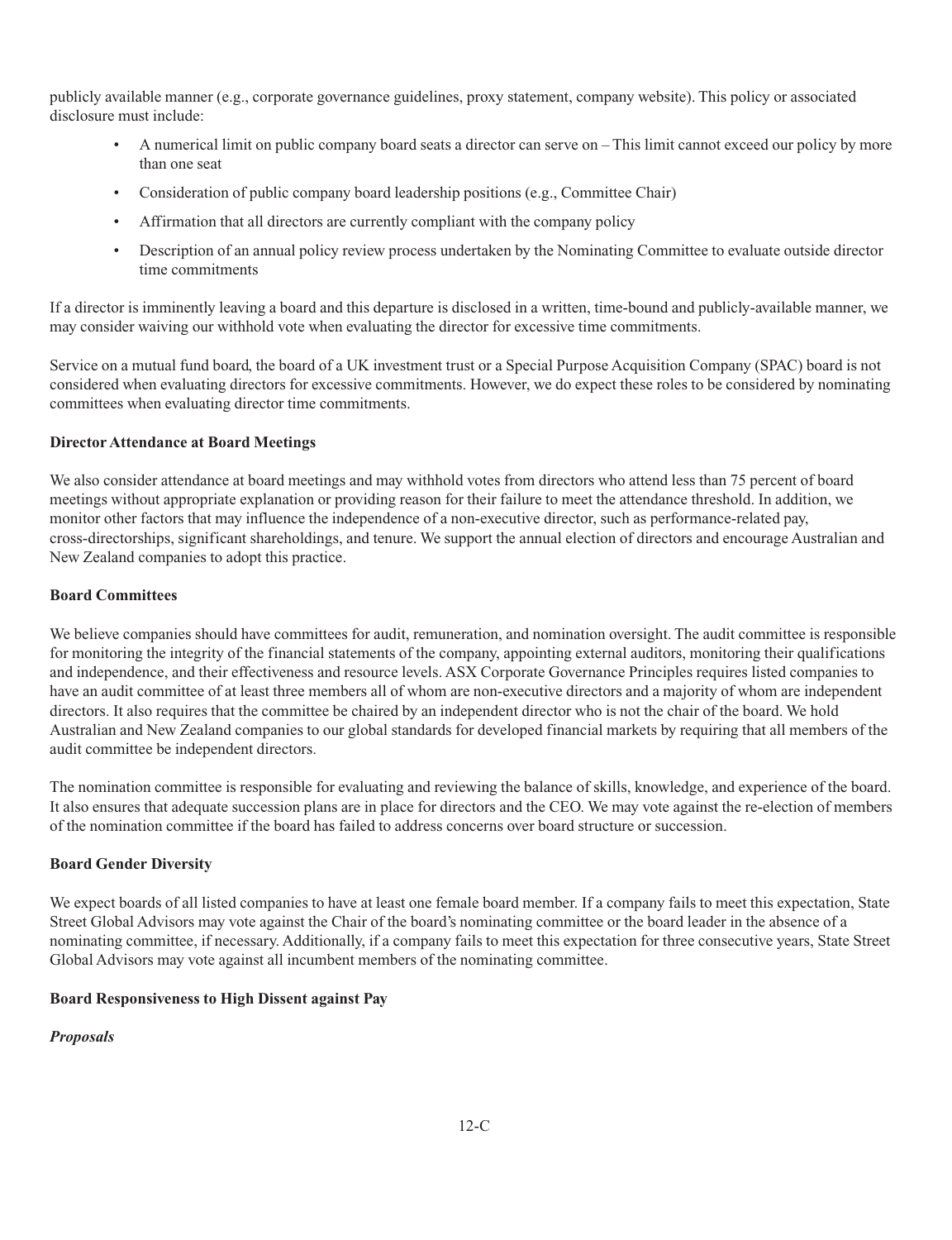Executive pay is another important aspect of corporate governance. We believe that executive pay should be determined by the board of directors. We expect companies to have in place remuneration committees to provide independent oversight over executive pay. ASX Corporate Governance Principles require listed companies to have a remuneration committee of at least three members all of whom are non-executive directors and a majority of whom are independent directors. Since Australia has a non-binding vote on pay with a two-strike rule requiring a board spill vote in the event of a second strike, we believe that the vote provides investors a mechanism to address concerns they may have on the quality of oversight provided by the board on remuneration issues. Accordingly, our voting guidelines accommodate local market practice.

Poorly structured executive compensation plans pose increasing reputational risk to companies. Ongoing high level of dissent against a company's compensation proposals may indicate that the company is not receptive to investor concerns. If the level of dissent against a company's remuneration report and/or remuneration policy is consistently high, and we have determined that a vote against a pay-related proposal is warranted in the third consecutive year, we will vote against the Chair of the remuneration committee.

# **Incorporating R-FactorTM into Director Votes**

R-Factor<sup>TM</sup> is a scoring system created by State Street Global Advisors that measures the performance of a company's business operations and governance as it relates to financially material ESG factors facing the company's industry. R-Factor<sup>TM</sup> encourages companies to manage and disclose material, industry-specific ESG risks and opportunities, thereby reducing investment risk across our own portfolio and the broader market. State Street Global Advisors may take voting action against the independent board leader at companies on the ASX 100 that are R-Factor<sup>TM</sup> laggards<sup>2</sup> and momentum underperformers<sup>3</sup> and cannot articulate how they plan to improve their score.

# **Climate-related Disclosure**

We believe climate change poses a systemic risk to all companies in our portfolio.

State Street Global Advisors has publicly supported the global regulatory efforts to establish a mandatory baseline of climate risk disclosures for all companies. Until these consistent disclosure standards are established, we find that the recommendations of the Taskforce on Climate-related Financial Disclosures (TCFD) provide the most effective framework by which companies can develop strategies to plan for climate-related risks and make their businesses more resilient to the impacts of climate change.

As such, we may vote against the independent board leader at companies in the ASX 100 that fail to provide sufficient disclosure in accordance with the TCFD framework, including:

- Board oversight of climate-related risks and opportunities
- Total Scope 1 and Scope 2 greenhouse gas emissions
- Targets for reducing greenhouse gas emissions

### *Indemnification and Limitations on Liability*

Generally, State Street Global Advisors supports proposals to limit directors' liability and/or expand indemnification and liability protection up to the limit provided by law, if he or she has not acted in bad faith, gross negligence, or reckless disregard of the duties involved in the conduct of his or her office.

### **Audit-Related Issues**

Companies should have robust internal audit and internal control systems designed for effective management of any potential and emerging risks to company operations and strategy. The responsibility of setting out an internal audit function lies with the audit committee, which should have independent non-executive directors designated as members.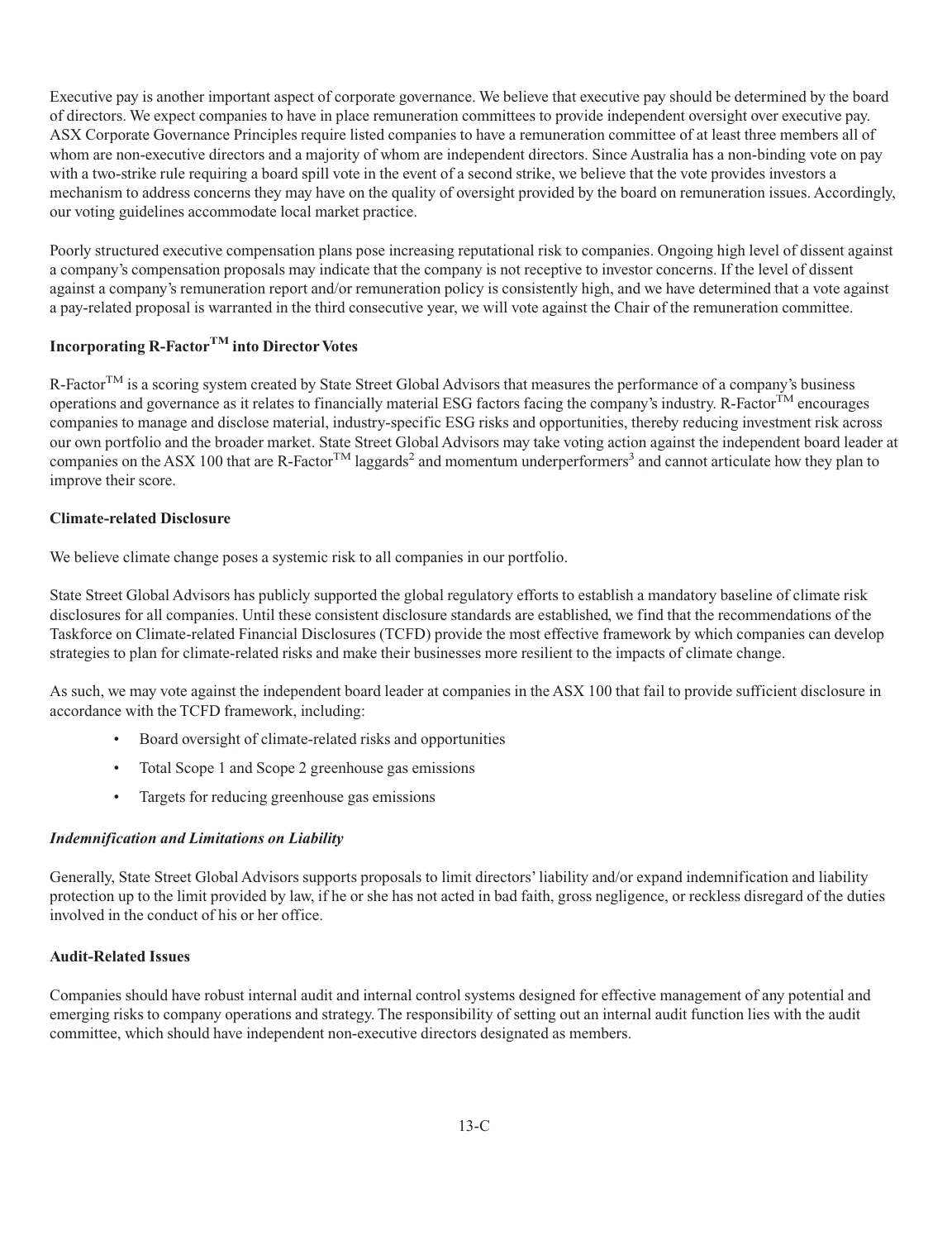#### *Appointment of External Auditors*

State Street Global Advisors believes that a company's auditor is an essential feature of an effective and transparent system of external supervision. Shareholders should be given the opportunity to vote on their appointment or to re-appoint at the annual meeting. When appointing external auditors and approving audit fees, we will take into consideration the level of detail in company disclosures. We will generally not support resolutions if adequate breakdown is not provided and if non-audit fees are more than 50 percent of audit fees. In addition, we may vote against members of the audit committee if we have concerns with audit-related issues or if the level of non-audit fees to audit fees is significant. In certain circumstances, we may consider auditor tenure when evaluating the audit process.

#### *Approval of Financial Statements*

The disclosure and availability of reliable financial statements in a timely manner is imperative for the investment process. We expect external auditors to provide assurance of a company's financial condition. Hence, we will vote against the approval of financial statements if i) they have not been disclosed or audited; ii) the auditor opinion is qualified/ adverse, or the auditor has issued a disclaimer of opinion; or iii) the auditor opinion is not disclosed.

#### **Share Issuances**

### *Shareholder Rights and Capital-Related Issues*

The ability to raise capital is critical for companies to carry out strategy, to grow, and to achieve returns above their cost of capital. The approval of capital raising activities is fundamental to shareholders' ability to monitor the returns and to ensure capital is deployed efficiently. State Street Global Advisors supports capital increases that have sound business reasons and are not excessive relative to a company's existing capital base.

Pre-emption rights are a fundamental right for shareholders to protect their investment in a company. Where companies seek to issue new shares without pre-emption rights, we may vote against if such authorities are greater than 20 percent of the issued share capital. We may also vote against resolutions seeking authority to issue capital with pre-emption rights if the aggregate amount allowed seems excessive and is not justified by the board. Generally, we are against capital issuance proposals greater than 100 percent of the issued share capital when the proceeds are not intended for specific purpose.

### *Share Repurchase Programs*

We generally support proposals to repurchase shares, unless the issuer does not clearly state the business purpose for the program, a definitive number of shares to be repurchased, and the timeframe for the repurchase. We may vote against share repurchase requests that allow share repurchases during a takeover period.

### *Dividends*

We generally support dividend payouts that constitute 30 percent or more of net income. We may vote against the dividend payouts if the dividend payout ratio has been consistently below 30 percent without adequate explanation. We may also vote against if the payout is excessive given the company's financial position. Particular attention will be warranted when the payment may damage the company's long-term financial health.

### *Mergers and Acquisitions*

Mergers or reorganization of the company structure often involve proposals relating to reincorporation, restructurings, liquidations, and other major changes to the corporation. Proposals that are in the best interests of shareholders, demonstrated by enhancing share value or improving the effectiveness of the company's operations, will be supported. In general, provisions that are not viewed as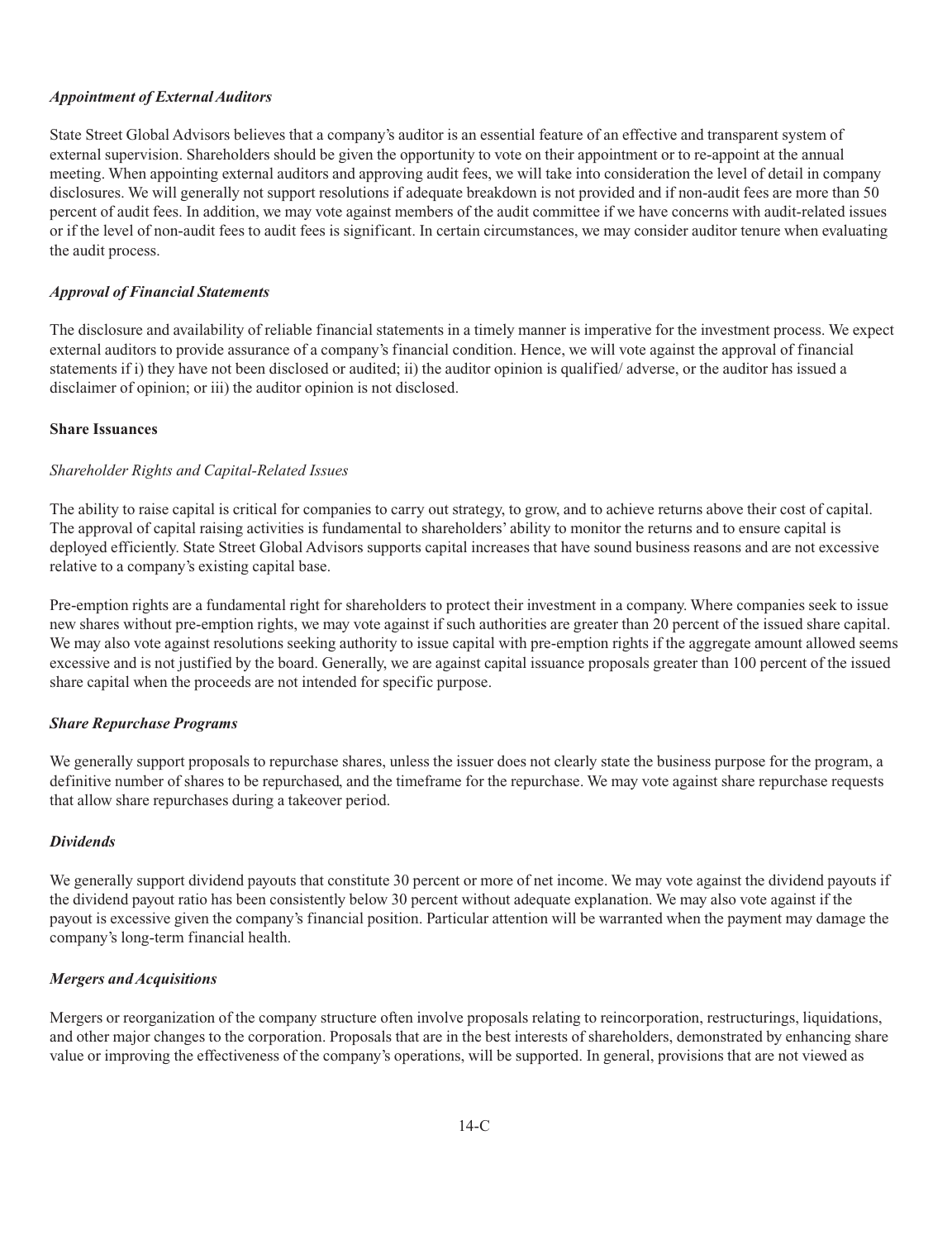financially sound or are thought to be destructive to shareholders' rights are not supported. We will generally support transactions that maximize shareholder value. Some of the considerations include:

- Offer premium
- Strategic rationale
- Board oversight of the process for the recommended transaction, including, director and/or management conflicts of interest
- Offers made at a premium and where there are no other higher bidders
- Offers in which the secondary market price is substantially lower than the net asset value

We may vote against a transaction considering the following:

- Offers with potentially damaging consequences for minority shareholders because of illiquid stock
- Offers where we believe there is a reasonable prospect for an enhanced bid or other bidders
- The current market price of the security exceeds the bid price at the time of voting

#### *Anti–Takeover Measures*

We oppose anti-takeover defenses, such as authorities for the board to issue warrants convertible into shares to existing shareholders during a hostile takeover.

## **Remuneration**

#### *Executive Pay*

There is a simple underlying philosophy that guides State Street Global Advisors' analysis of executive pay; there should be a direct relationship between remuneration and company performance over the long term. Shareholders should have the opportunity to assess whether pay structures and levels are aligned with business performance. When assessing remuneration reports, we consider various factors, such as adequate disclosure of different remuneration elements, absolute and relative pay levels, peer selection and benchmarking, the mix of long-term and short-term incentives, alignment of pay structures with shareholder interests as well as with corporate strategy and performance. SSGA may oppose remuneration reports in which there seems to be a misalignment between pay and shareholders' interests and where incentive policies and schemes have a re-test option or feature. We may also vote against the re-election of members of the remuneration committee if we have serious concerns about remuneration practices and if the company has not been responsive to shareholder pressure to review its approach.

### *Equity Incentive Plans*

We may not support proposals on equity-based incentive plans where insufficient information is provided on matters, such as grant limits, performance metrics, performance, and vesting periods and overall dilution. Generally, we do not support options under such plans being issued at a discount to market price nor plans that allow for re-testing of performance metrics.

### *Non-Executive Director Pay*

Authorities that seek shareholder approval for non-executive directors' fees generally are not controversial. We generally support resolutions regarding directors' fees unless disclosure is poor and we are unable to determine whether the fees are excessive relative to fees paid by other comparable companies. We will evaluate any non-cash or performance-related pay to non-executive directors on a company-by-company basis.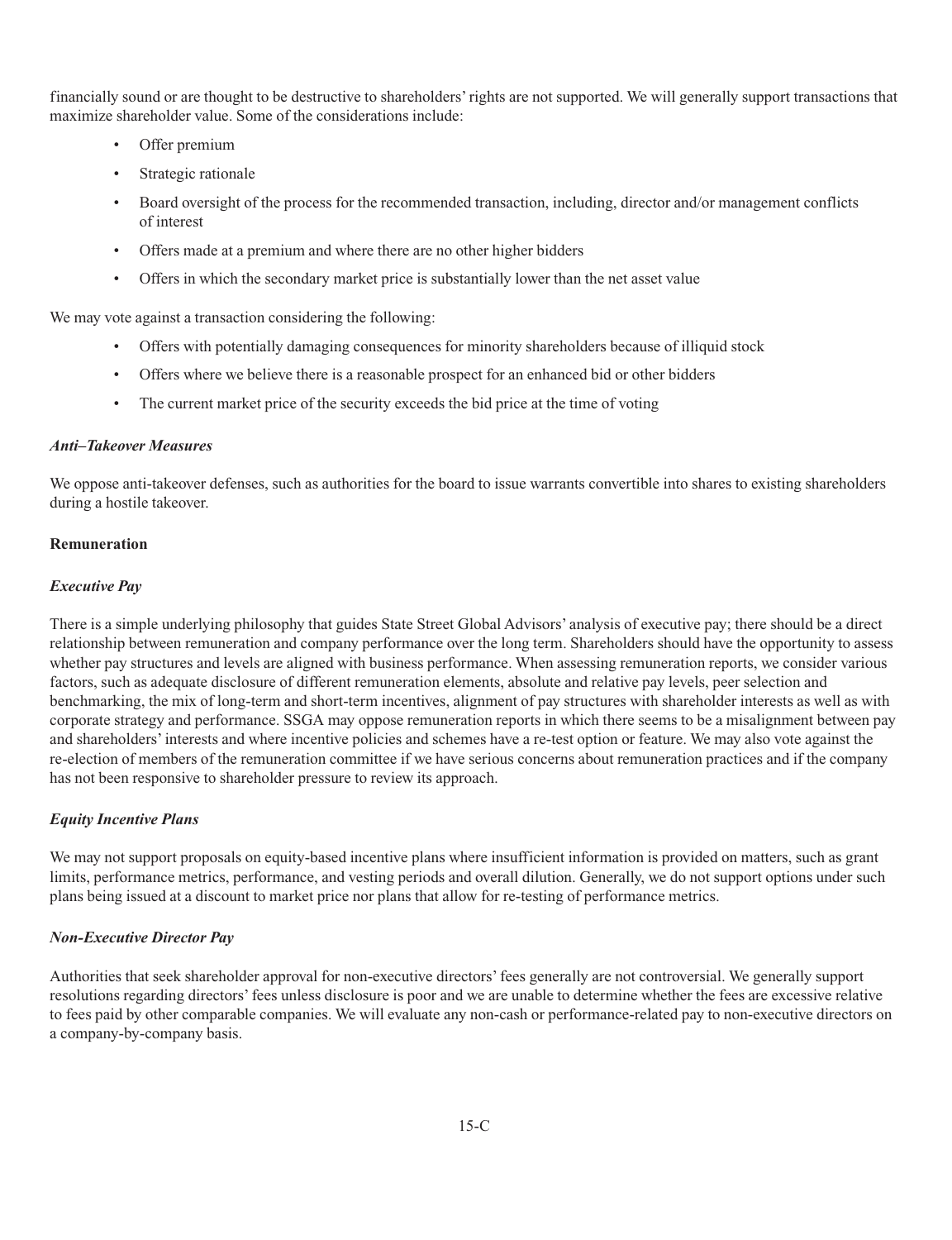#### **Risk Management**

State Street Global Advisors believes that risk management is a key function of the board, which is responsible for setting the overall risk appetite of a company and for providing oversight on the risk management process established by senior executives at a company. We allow boards to have discretion over the ways in which they provide oversight in this area. However, we expect companies to disclose ways in which the board provides oversight on its risk management system and to identify key risks facing the company. Boards should also review existing and emerging risks that evolve in tandem with the political and economic landscape or as companies diversify or expand their operations into new areas.

### *Environmental and Social Issues*

As a fiduciary, State Street Global Advisors takes a comprehensive approach to engaging with our portfolio companies about material environmental and social (sustainability) issues. We use our voice and our vote through engagement, proxy voting, and thought leadership in order to communicate with issuers and educate market participants about our perspective on important sustainability topics. Our Asset Stewardship program prioritization process allows us to proactively identify companies for engagement and voting in order to mitigate sustainability risks in our portfolio. Through engagement, we address a broad range of topics that align with our stewardship priorities and build long-term relationships with issuers. When voting, we fundamentally consider whether the adoption of a shareholder proposal addressing a material sustainability issue would promote long-term shareholder value in the context of the company's existing practices and disclosures as well as existing market practice.

For more information on our approach to environmental and social issues, please see our Global Proxy Voting and Engagement Guidelines for Environmental and Social Issues and our Frameworks for Voting Environmental and Social Shareholder Proposals, both available at ssga.com/about-us/asset-stewardship.html.

# **More Information**

Any client who wishes to receive information on how its proxies were voted should contact its State Street Global Advisors relationship manager.

<sup>1</sup> These Proxy Voting and Engagement Guidelines are also applicable to SSGA Funds Management, Inc. SSGA Funds Management, Inc. is an SEC-registered investment adviser. SSGA Funds Management, Inc., State Street Global Advisors Trust Company, and other advisory affiliates of State Street make up State Street Global Advisors, the investment management arm of State Street Corporation.

<sup>2</sup> Bottom 10 percent of scores relative to industry peers.

<sup>3</sup> Have consistently underperformed their peers over the last two years; bottom 30 percent of scores relative to industry peers.

# **Proxy Voting and Engagement Guidelines: Europe**

State Street Global Advisors' European Proxy Voting and Engagement Guidelines1 cover different corporate governance frameworks and practices in European markets, excluding the United Kingdom and Ireland. These guidelines complement and should be read in conjunction with State Street Global Advisors' Global Proxy Voting and Engagement Principles, which provide a detailed explanation of our approach to voting and engaging with companies, and State Street Global Advisors' Conflict Mitigation Guidelines.

State Street Global Advisors' Proxy Voting and Engagement Guidelines in European markets address areas such as board structure, audit-related issues, capital structure, remuneration, as well as environmental, social and other governance-related issues.

When voting and engaging with companies in European markets, we consider market-specific nuances in the manner that we believe will most likely protect and promote the long-term financial value of client investments. We expect companies to observe the relevant laws and regulations of their respective markets, as well as country-specific best practice guidelines and corporate governance codes. We may hold companies in some markets to our global standards when we feel that a country's regulatory requirements do not address some of the key philosophical principles that we believe are fundamental to our global voting guidelines.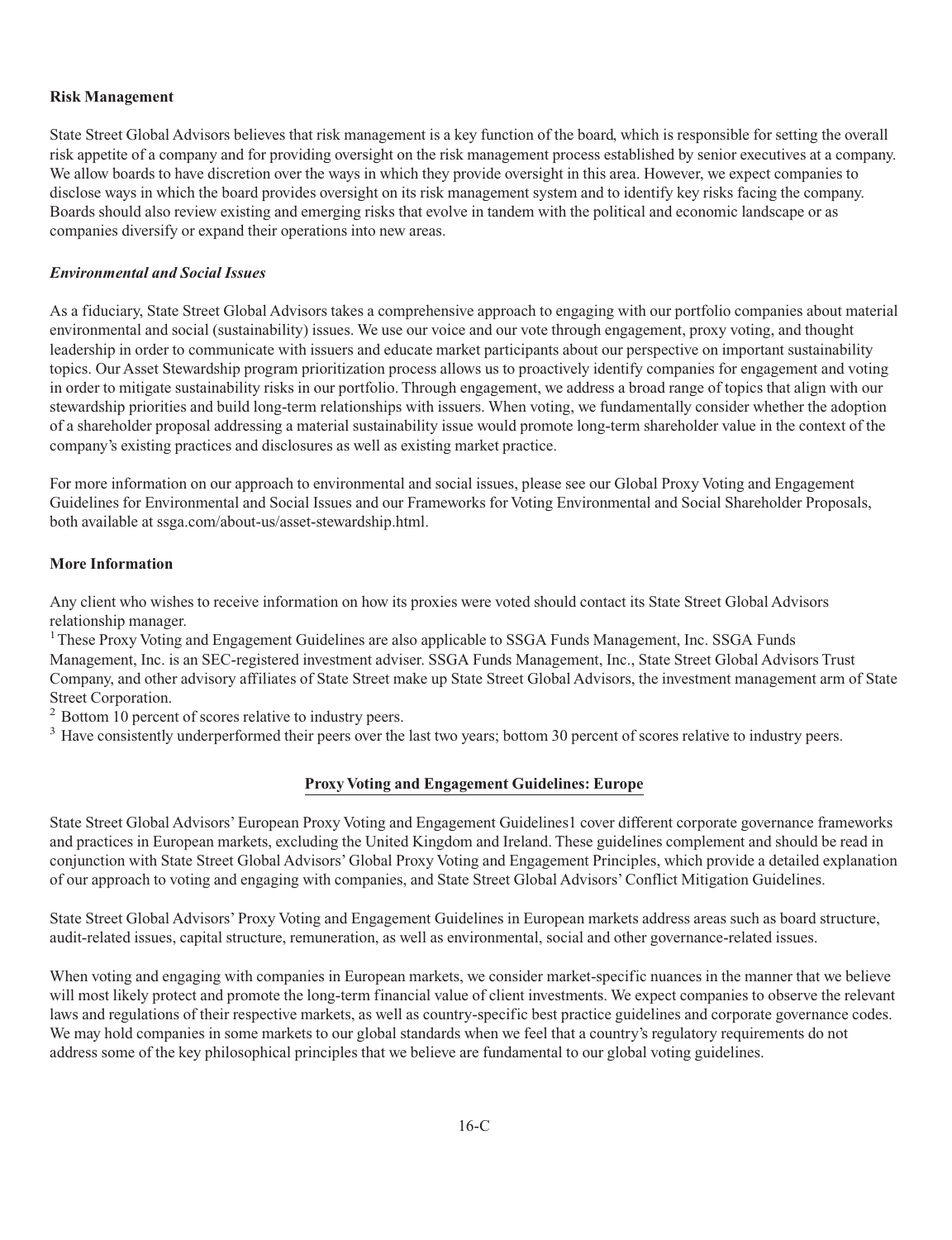In our analysis and research into corporate governance issues in European companies, we also consider guidance issued by the European Commission and country-specific governance codes. We proactively monitor companies' adherence to applicable guidance and requirements. Consistent with the diverse "comply-or-explain" expectations established by guidance and codes, we encourage companies to proactively disclose their level of compliance with applicable provisions and requirements. In cases of non-compliance, when companies cannot explain the nuances of their governance structures effectively, either publicly or through engagement, we may vote against the independent board leader.

## **State Street Global Advisors' Proxy Voting and Engagement Philosophy**

Corporate governance and sustainability issues are an integral part of the investment process. The Asset Stewardship Team consists of investment professionals with expertise in corporate governance and company law, remuneration, accounting, and environmental and social issues. We have established robust corporate governance principles and practices that are backed with extensive analytical expertise in order to understand the complexities of the corporate governance landscape. We engage with companies to provide insight on the principles and practices that drive our voting decisions. We also conduct proactive engagements to address significant shareholder concerns and environmental, social, and governance ("ESG") issues in a manner consistent with maximizing shareholder value.

The team works alongside members of State Street Global Advisors'Active Fundamental and Europe, Middle East and Africa ("EMEA") investment teams, collaborating on issuer engagements and providing input on company-specific fundamentals.

State Street Global Advisors is a signatory to the United Nations Principles for Responsible Investment ("UNPRI"). We are committed to sustainable investing and are working to further integrate ESG principles into investment and corporate governance practices where applicable and consistent with our fiduciary duty.

# **Directors and Boards**

Principally, we believe the primary responsibility of the board of directors is to preserve and enhance shareholder value, and to protect shareholder interests. In order to carry out their primary responsibilities, directors have to undertake activities that range from setting strategy and overseeing executive management, to monitoring the risks that arise from a company's business, including risks related to sustainability issues. Further, good corporate governance necessitates the existence of effective internal controls and risk management systems, which should be governed by the board.

We believe that a well constituted board of directors, with a balance of skills, expertise and independence, provides the foundations for a well governed company. We view board quality as a measure of director independence, director succession planning, board diversity, evaluations and refreshment, and company governance practices. We vote for the (re-)election of directors on a case-by-case basis after considering various factors, including board quality, general market practice, and availability of information on director skills and expertise.

In our analysis of boards, we consider whether board members have adequate skills to provide effective oversight of corporate strategy, operations, and risks, including environmental and social issues. Boards should also have a regular evaluation process in place to assess the effectiveness of the board and the skills of board members to address issues such as emerging risks, changes to corporate strategy, and diversification of operations and geographic footprint.

We may also consider factors such as board performance and directors who appear to be remiss in the performance of their oversight responsibilities (e.g. fraud, criminal wrongdoing and/or breach of fiduciary responsibilities).

### **Board Independence**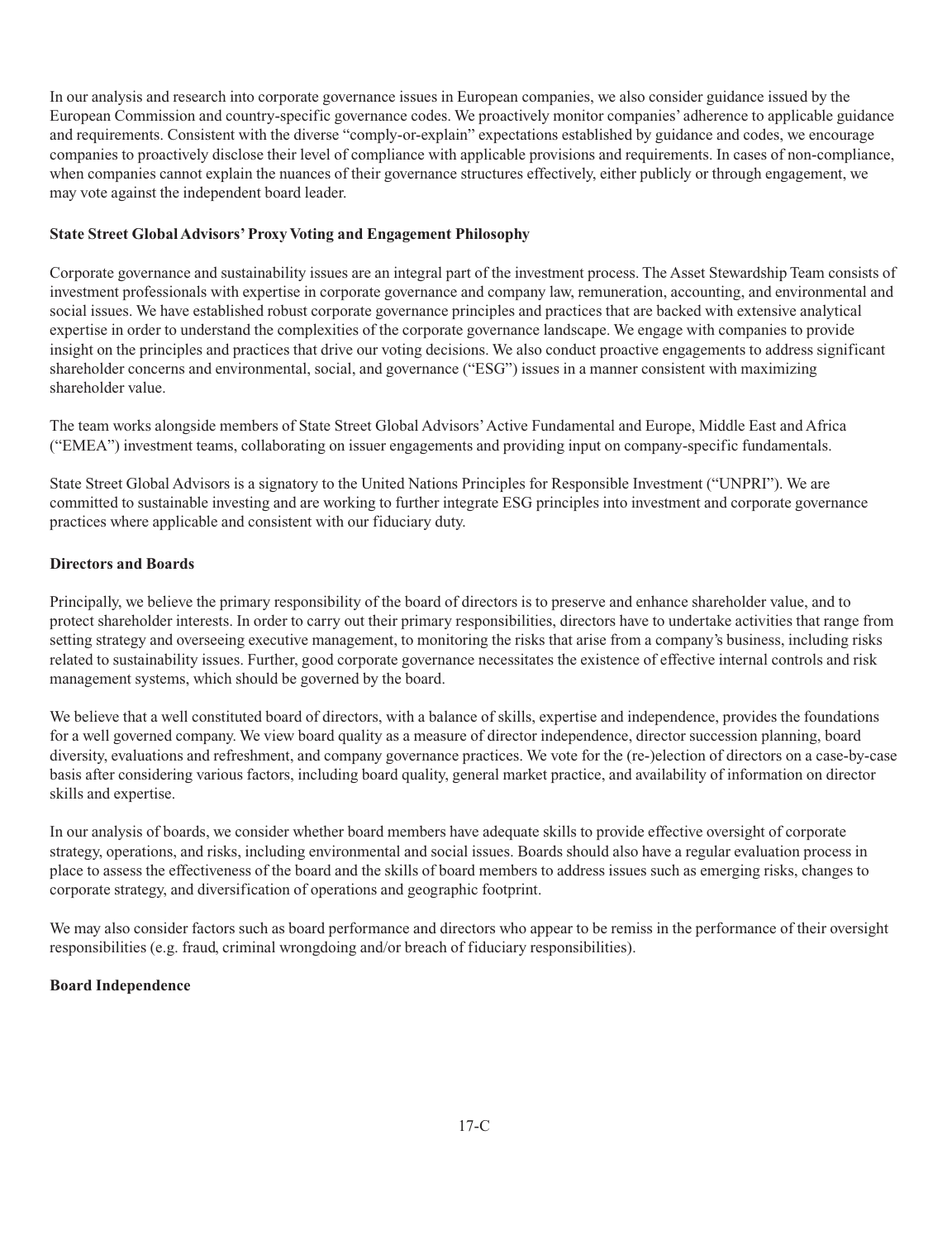In principle, we believe independent directors are crucial to good corporate governance and help management establish sound corporate governance policies and practices. A sufficiently independent board will most effectively monitor management and perform oversight functions necessary to protect shareholder interests.

Our broad criteria for director independence in European companies include factors such as:

- Participation in related–party transactions and other business relations with the company
- Employment history with the company
- Relations with controlling shareholders
- Family ties with any of the company's advisers, directors or senior employees
- Serving as an employee or government representative
- Overall average board tenure and individual director tenure at issuers with classified and de-classified boards, respectively, and
- Company classification of a director as non-independent

#### **Director Time Commitments**

When voting on the election or re-election of a director, we also consider the number of outside board directorships that a non-executive and an executive may undertake. Thus, State Street Global Advisors may take voting action against a director who exceeds the number of board mandates listed below.

- Named Executive Officers (NEOs) of a public company who sit on more than two public company boards
- Non-executive board chairs or lead independent directors who sit on more than three public company boards
- Director nominees who sit on more than four public company boards

For non-executive board chairs/lead independent directors and director nominees who hold excessive commitments, as defined above, we may consider waiving our policy and vote in support of a director if a company discloses its director commitment policy in a publicly available manner (e.g., corporate governance guidelines, proxy statement, company website). This policy or associated disclosure must include:

- A numerical limit on public company board seats a director can serve on This limit cannot exceed our policy by more than one seat
- Consideration of public company board leadership positions (e.g., Committee Chair)
- Affirmation that all directors are currently compliant with the company policy
- Description of an annual policy review process undertaken by the Nominating Committee to evaluate outside director time commitments

If a director is imminently leaving a board and this departure is disclosed in a written, time-bound and publicly-available manner, we may consider waiving our withhold vote when evaluating the director for excessive time commitments.

Service on a mutual fund board, the board of a UK investment trust or a Special Purpose Acquisition Company (SPAC) board is not considered when evaluating directors for excessive commitments. However, we do expect these roles to be considered by nominating committees when evaluating director time commitments.

#### **Director Attendance at Board Meetings**

We also consider attendance at board meetings and may withhold votes from directors who attend less than 75 percent of board meetings without appropriate explanation or providing reason for their failure to meet the attendance threshold. In addition, we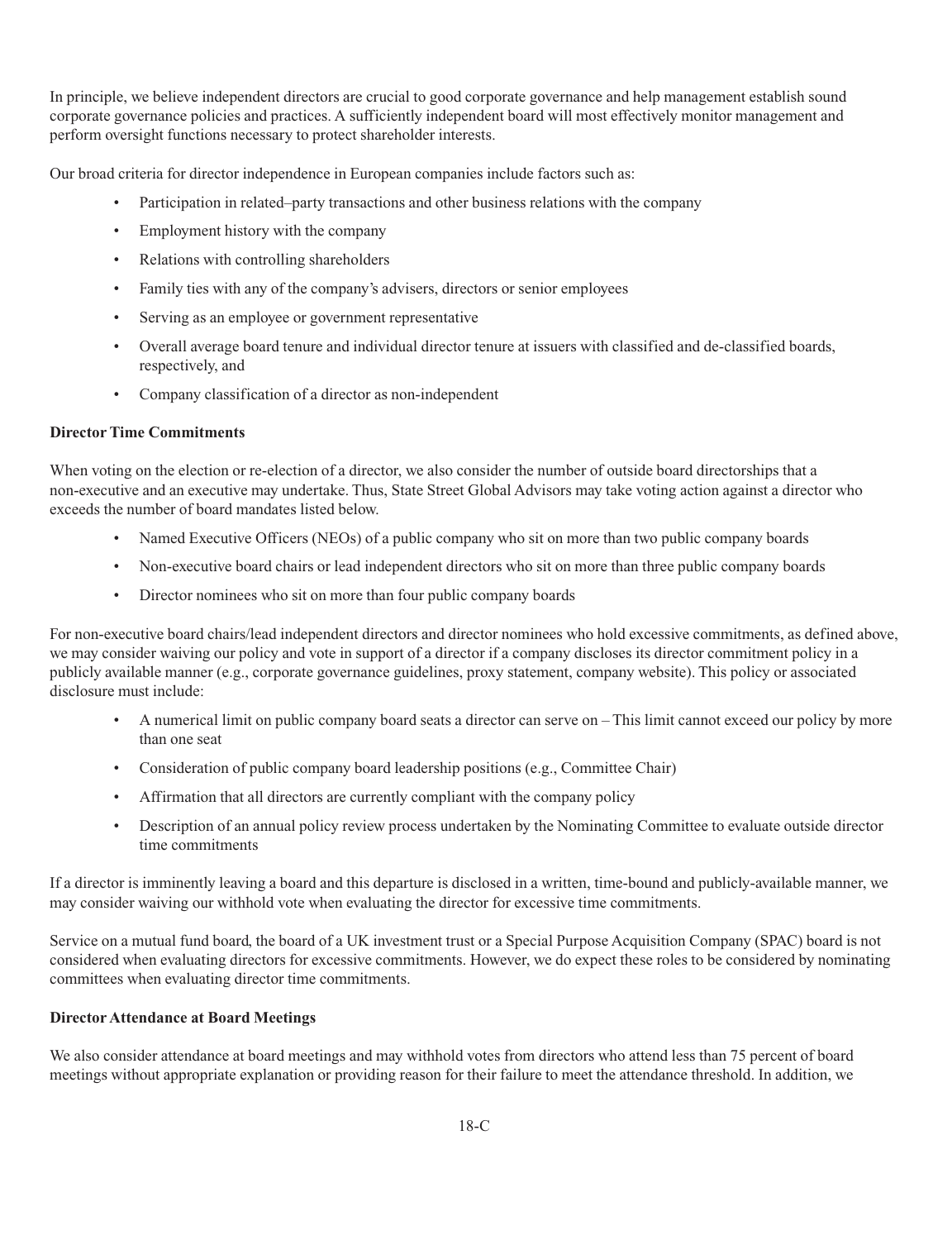monitor other factors that may influence the independence of a non-executive director, such as performance-related pay, cross-directorships, significant shareholdings, and tenure. We support the annual election of directors and encourage Australian and New Zealand companies to adopt this practice.

#### **Board Committees**

We believe companies should have committees for audit, remuneration, and nomination oversight. The audit committee is responsible for monitoring the integrity of the financial statements of the company, appointing external auditors, monitoring their qualifications and independence, and their effectiveness and resource levels. ASX Corporate Governance Principles requires listed companies to have an audit committee of at least three members all of whom are non-executive directors and a majority of whom are independent directors. It also requires that the committee be chaired by an independent director who is not the chair of the board. We hold Australian and New Zealand companies to our global standards for developed financial markets by requiring that all members of the audit committee be independent directors.

The nomination committee is responsible for evaluating and reviewing the balance of skills, knowledge, and experience of the board. It also ensures that adequate succession plans are in place for directors and the CEO. We may vote against the re-election of members of the nomination committee if the board has failed to address concerns over board structure or succession.

### **Board Gender Diversity**

We expect boards of all listed companies to have at least one female board member. If a company fails to meet this expectation, State Street Global Advisors may vote against the Chair of the board's nominating committee or the board leader in the absence of a nominating committee, if necessary. Additionally, if a company fails to meet this expectation for three consecutive years, State Street Global Advisors may vote against all incumbent members of the nominating committee.

#### • **Length of Board Terms**

Although we generally are in favour of the annual election of directors, we recognise that director terms vary considerably in different European markets. We may vote against article/bylaw changes that seek to extend director terms. In addition, we may vote against directors in certain markets if their terms extend beyond four years.

#### **Board Committees**

We believe companies should have relevant board level committees for audit, remuneration and nomination oversight. The audit committee is responsible for monitoring the integrity of the financial statements of the company, appointing external auditors, monitoring their qualifications and independence, and assessing effectiveness and resource levels. Similarly, executive pay is an important aspect of corporate governance, and it should be determined by the board of directors. We expect companies to have remuneration committees to provide independent oversight of executive pay. We may vote against nominees who are executive members of audit or remuneration committees.

In certain European markets, it is not uncommon for the election of directors to be presented in a single slate. In these cases, where executives serve on the audit or the remuneration committees, we may vote against the entire slate.

### **Board Responsiveness to High Dissent Against Pay Proposals**

Poorly structured executive remuneration plans pose increasing reputational risk to companies. Ongoing high levels of dissent against a company's remuneration proposals may indicate that the company is not receptive to investor concerns. If the level of dissent against a company's remuneration report and/or remuneration policy is consistently high, and we have determined that a vote against a remuneration-related proposal is warranted in the third consecutive year, we will vote against the Chair of the remuneration committee.

SSGA may take voting action against board members at companies on the DAX 30 and CAC 40 that are laggards based on their R-Factor<sup>TM</sup> scores<sup>2</sup> and cannot articulate how they plan to improve their score.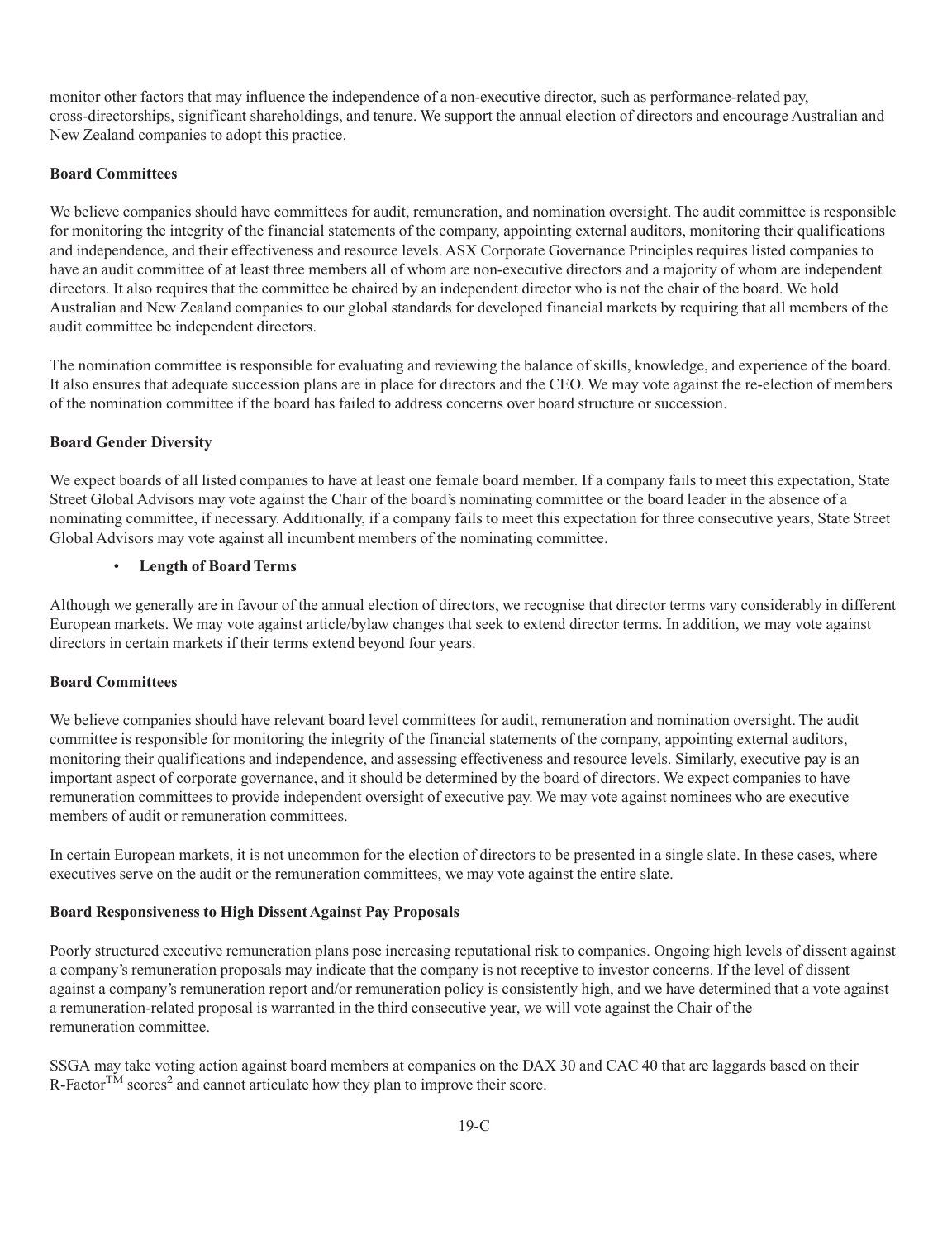# **Incorporating R-FactorTM into Director Votes**

R-Factor<sup>TM</sup> is a scoring system created by State Street Global Advisors that measures the performance of a company's business operations and governance as it relates to financially material ESG factors facing the company's industry. R-Factor<sup>TM</sup> encourages companies to manage and disclose material, industry-specific ESG risks and opportunities, thereby reducing investment risk across our own portfolio and the broader market. State Street Global Advisors may take voting action against the independent board leader at companies on the STOXX 600 that are R-Factor<sup>TM</sup> laggards<sup>2</sup> and momentum underperformers<sup>3</sup> and cannot articulate how they plan to improve their score.

# **Climate-related Disclosure**

We believe climate change poses a systemic risk to all companies in our portfolio.

State Street Global Advisors has publicly supported the global regulatory efforts to establish a mandatory baseline of climate risk disclosures for all companies. Until these consistent disclosure standards are established, we find that the recommendations of the Taskforce on Climate-related Financial Disclosures (TCFD) provide the most effective framework (with?) which companies can develop strategies to plan for climate-related risks and make their businesses more resilient to the impacts of climate change.

As such, we may vote against the independent board leader at companies in the STOXX 600 that fail to provide sufficient disclosure in accordance with the TCFD framework, including:

- Board oversight of climate-related risks and opportunities
- Total Scope 1 and Scope 2 greenhouse gas emissions
- Targets for reducing greenhouse gas emissions

# *Indemnification and Limitations on Liability*

Generally, we support proposals to limit directors' liability and/or expand indemnification and liability protection up to the limit provided by law if a director has not acted in bad faith, with gross negligence, or with reckless disregard of the duties involved in the conduct of his or her office.

### **Audit-Related Issues**

Companies should have robust internal audit and internal control systems designed for effective management of any potential and emerging risks to company operations and strategy. The responsibility of setting up an internal audit function lies with the audit committee, which should have as members independent non-executive directors.

### *Appointment of External Auditors*

We believe that a company's auditor is an essential feature of an effective and transparent system of external supervision. Shareholders should be given the opportunity to vote on their appointment or re-appoint them at the annual meeting. When appointing external auditors and approving audit fees, we consider the level of detail in company disclosures; we will generally not support such resolutions if adequate breakdown is not provided and if non-audit fees are more than 50 percent of audit fees. In addition, we may vote against members of the audit committee if we have concerns with audit-related issues or if the level of non-audit fees to audit fees is significant. We may consider auditor tenure when evaluating the audit process in certain circumstances.

# *Limit Legal Liability of External Auditors*

We generally oppose limiting the legal liability of audit firms as we believe this could create a negative impact on the quality of the audit function.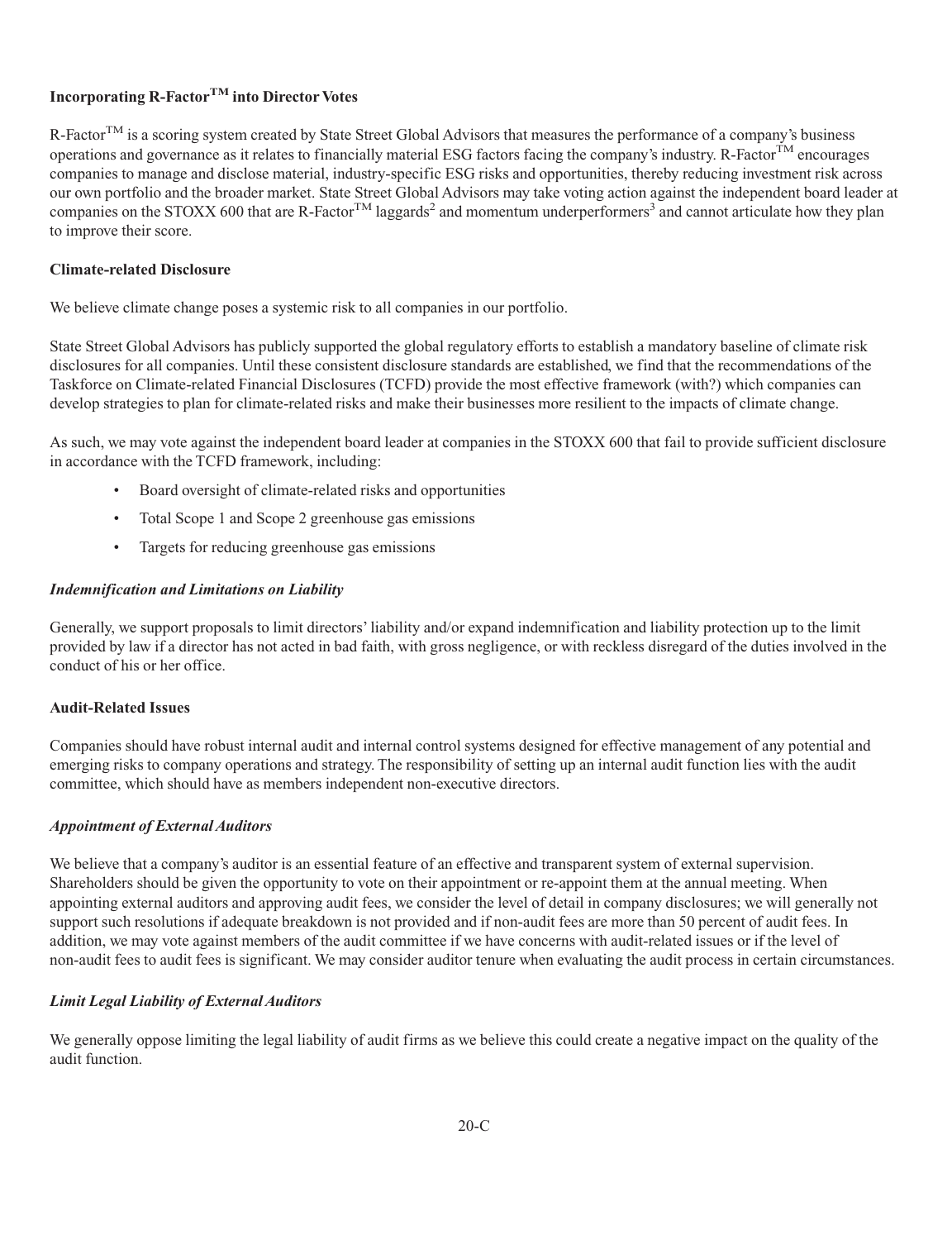## *Approval of Financial Statements*

The disclosure and availability of reliable financial statements in a timely manner is imperative for the investment process. We expect external auditors to provide assurance of a company's financial condition. Hence, we will vote against the approval of financial statements if i) they have not been disclosed or audited; ii) the auditor opinion is qualified/ adverse, or the auditor has issued a disclaimer of opinion; or iii) the auditor opinion is not disclosed.

## **Shareholder Rights and Capital-Related Issues**

In some European markets, differential voting rights continue to exist. State Street Global Advisors supports the one-share, one-vote policy and favors a share structure where all shares have equal voting rights. We believe pre-emption rights should be introduced for shareholders in order to provide adequate protection from excessive dilution from the issuance of new shares or convertible securities to third parties or a small number of select shareholders.

# *Unequal Voting Rights*

We generally oppose proposals authorizing the creation of new classes of common stock with superior voting rights. We will generally oppose the creation of new classes of preferred stock with unspecified voting, conversion, dividend distribution and other rights. In addition, we will not support capitalization changes that add classes of stock with undefined voting rights or classes that may dilute the voting interests of existing shareholders. We support proposals to abolish voting caps and capitalization changes that eliminate other classes of stock and/or unequal voting rights.

# *Increase in Authorized Capital*

The ability to raise capital is critical for companies to carry out strategy, to grow, and to achieve returns above their cost of capital. The approval of capital raising activities is fundamental to shareholders' ability to monitor returns and to ensure capital is deployed efficiently. We support capital increases that have sound business reasons and are not excessive relative to a company's existing capital base.

Pre-emption rights are a fundamental right for shareholders to protect their investment in a company. Where companies seek to issue new shares whilst disapplying pre-emption rights, we may vote against if such authorities are greater than 20 percent of the issued share capital. We may also vote against resolutions that seek authority to issue capital with pre-emption rights if the aggregate amount allowed seems excessive and is not justified by the board. Generally, we oppose capital issuance proposals greater than 100 percent of the issued share capital when the proceeds are not intended for a specific purpose.

# *Share Repurchase Programs*

We typically support proposals to repurchase shares; however, there are exceptions in some cases. We do not support repurchases if the issuer does not clearly state the business purpose for the program, a definitive number of shares to be repurchased, the range of premium/discount to market price at which the company can repurchase shares, and the timeframe for the repurchase. We may vote against share repurchase requests that allow share repurchases during a takeover period.

### *Dividends*

We generally support dividend payouts that constitute 30 percent or more of net income. We may vote against the dividend payouts if the dividend payout ratio has been consistently below 30 percent without adequate explanation or the payout is excessive given the company's financial position. Particular attention will be paid to cases in which the payment may damage the company's long-term financial health.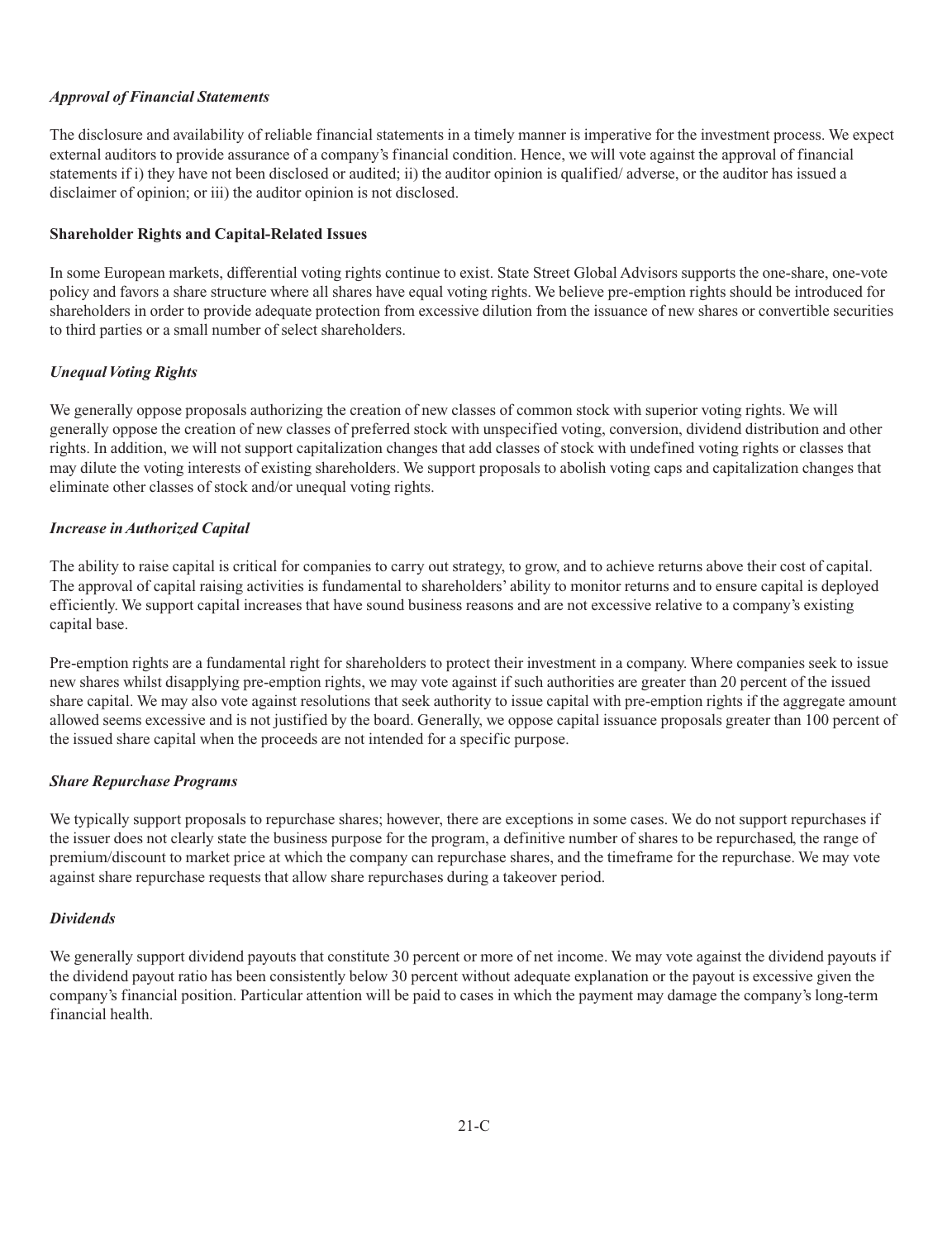## *Related-Party Transactions*

Some companies in European markets have a controlled ownership structure and complex cross-shareholdings between subsidiaries and parent companies ("related companies"). Such structures may result in the prevalence of related-party transactions between the company and its various stakeholders, such as directors and management, subsidiaries and shareholders. In markets where shareholders are required to approve such transactions, we expect companies to provide details of the transaction, such as the nature, the value and the purpose of such a transaction. We also encourage independent directors to ratify such transactions. Further, we encourage companies to describe the level of independent board oversight and the approval process, including details of any independent valuations provided by financial advisors on related-party transactions.

# *Mergers and Acquisitions*

Mergers or restructurings often involve proposals relating to reincorporation, restructurings, mergers, liquidation and other major changes to the corporation. Proposals will be supported if they are in the best interest of the shareholders, which is demonstrated by enhancing share value or improving the effectiveness of the company's operations. In general, provisions that are not viewed as financially sound or are thought to be destructive to shareholders' rights are not supported.

We will generally support transactions that maximize shareholder value. Some of the considerations include:

- Offer premium
- Strategic rationale
- Board oversight of the process for the recommended transaction, including, director and/or management conflicts of interest
- Offers made at a premium and where there are no other higher bidders
- Offers in which the secondary market price is substantially lower than the net asset value

We may vote against a transaction considering the following:

- Offers with potentially damaging consequences for minority shareholders because of illiquid stock
- Offers where we believe there is a reasonable prospect for an enhanced bid or other bidders
- The current market price of the security exceeds the bid price at the time of voting

### *Anti–Takeover Measures*

European markets have diverse regulations concerning the use of share issuances as takeover defenses, with legal restrictions lacking in some markets. We support the one-share, one-vote policy. For example, dual-class capital structures entrench certain shareholders and management, insulating them from possible takeovers. We oppose unlimited share issuance authorizations because they can be used as anti-takeover devices. They have the potential for substantial voting and earnings dilution. We also monitor the duration of time for authorities to issue shares, as well as whether there are restrictions and caps on multiple issuance authorities during the specified time periods. We oppose antitakeover defenses, such as authorities for the board when subject to a hostile takeover to issue warrants convertible into shares to existing shareholders.

### **Remuneration**

### *Executive Pay*

Despite the differences among the various types of plans and awards, there is a simple underlying philosophy that guides our analysis of executive pay: there should be a direct relationship between remuneration and company performance over the long term.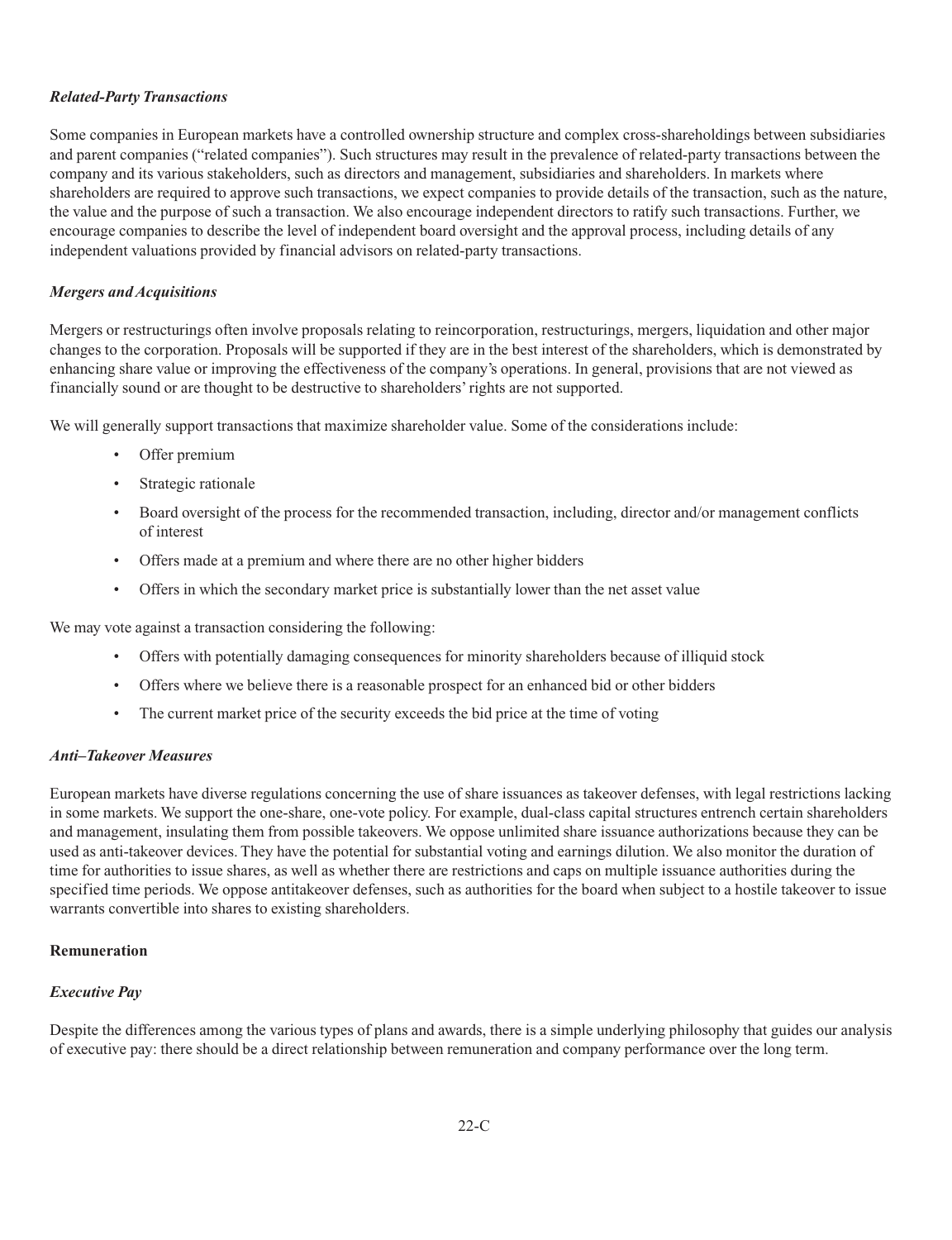Shareholders should have the opportunity to assess whether pay structures and levels are aligned with business performance. When assessing remuneration reports, we consider factors such as adequate disclosure of remuneration elements, absolute and relative pay levels, peer selection and benchmarking, the mix of long-term and short-term incentives, alignment of pay structures with shareholder interests, corporate strategy and performance. We may oppose remuneration reports where pay seems misaligned with shareholders' interests. We may also vote against the re-election of members of the remuneration committee if we have serious concerns about remuneration practices and if the company has not been responsive to shareholder pressure to review its approach.

# *Equity Incentives Plans*

We may not support proposals regarding equity-based incentive plans where insufficient information is provided on matters, including grant limits, performance metrics, performance and vesting periods, and overall dilution. Generally, we do not support options under such plans being issued at a discount to market price or plans that allow for retesting of performance metrics.

# *Non-Executive Director Pay*

In European markets, proposals seeking shareholder approval for non-executive directors' fees are generally not controversial. We typically support resolutions regarding directors' fees unless disclosure is poor and we are unable to determine whether the fees are excessive relative to fees paid by comparable companies. We will evaluate any non-cash or performance-related pay to non-executive directors on a company-by-company basis.

### **Risk Management**

We believe that risk management is a key function of the board, which is responsible for setting the overall risk appetite of a company and for providing oversight on the risk management process established by senior executives at a company. We allow boards to have discretion regarding the ways in which they provide oversight in this area. However, we expect companies to disclose how the board provides oversight on its risk management system and risk identification. Boards should also review existing and emerging risks, as they can change with a changing political and economic landscape or as companies diversify or expand their operations into new areas.

### *Environmental and Social Issues*

As a fiduciary, State Street Global Advisors takes a comprehensive approach to engaging with our portfolio companies about material environmental and social (sustainability) issues. We use our voice and our vote through engagement, proxy voting and thought leadership in order to communicate with issuers and educate market participants about our perspective on important sustainability topics. Our Asset Stewardship program prioritization process allows us to proactively identify companies for engagement and voting in order to mitigate sustainability risks in our portfolio. Through engagement, we address a broad range of topics that align with our stewardship priorities and build long-term relationships with issuers. When voting, we fundamentally consider whether the adoption of a shareholder proposal addressing a material sustainability issue would promote long-term shareholder value in the context of the company's existing practices and disclosures as well as existing market practice.

For more information on our approach to environmental and social issues, please see our Global Proxy Voting and Engagement Guidelines for Environmental and Social Issues and our Frameworks for Voting Environmental and Social Shareholder Proposals, both available at ssga.com/about-us/asset-stewardship.html.

### **More Information**

Any client who wishes to receive information on how its proxies were voted should contact its State Street Global Advisors relationship manager.

<sup>1</sup> These Proxy Voting and Engagement Guidelines are also applicable to SSGA Funds Management, Inc. SSGA Funds Management, Inc. is an SEC-registered investment adviser. SSGA Funds Management, Inc., State Street Global Advisors Trust Company, and other advisory affiliates of State Street make up State Street Global Advisors, the investment management arm of State Street Corporation.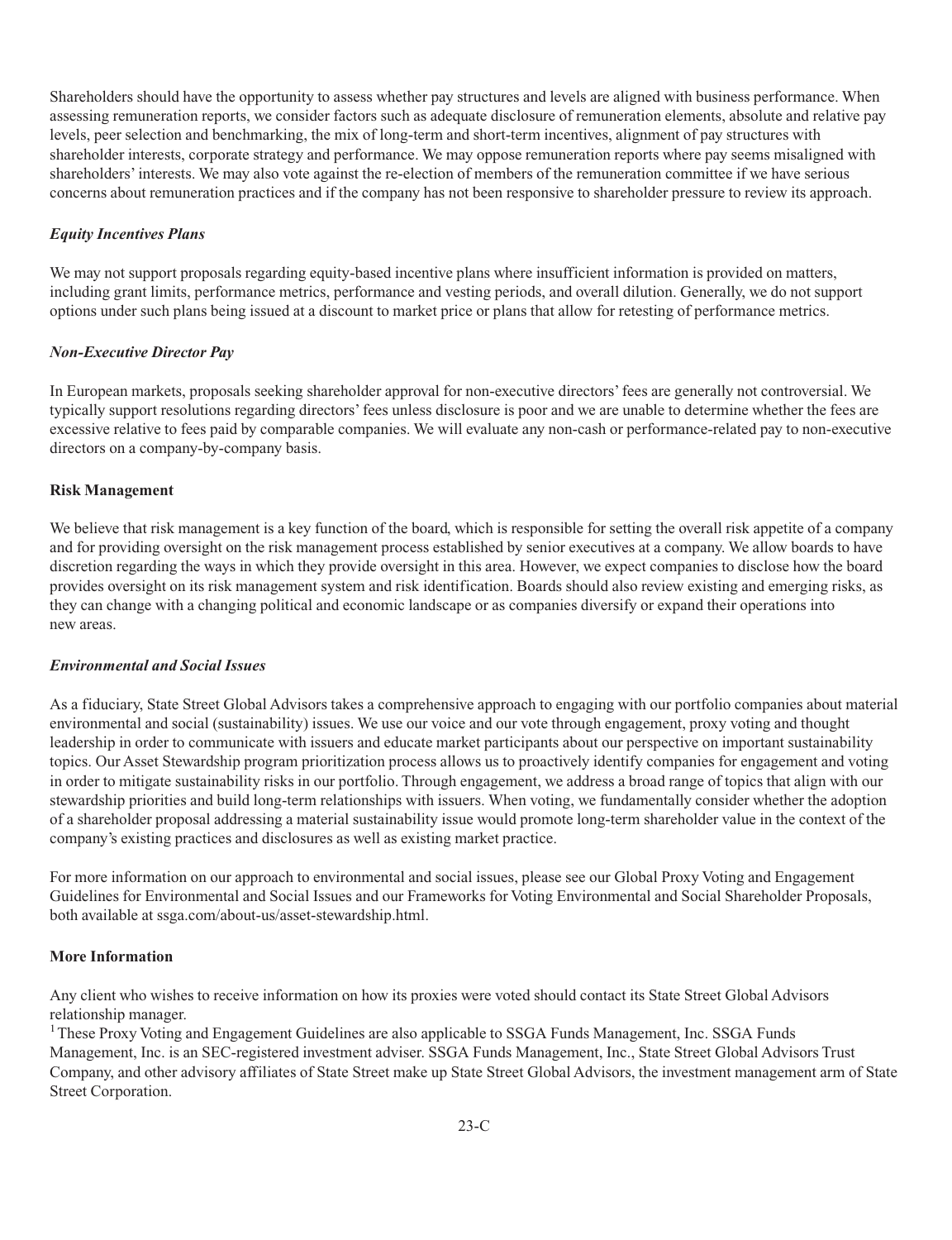<sup>2</sup> Bottom 10 percent of scores relative to industry peers.

<sup>3</sup> Have consistently underperformed their peers over the last two years; bottom 30 percent of scores relative to industry peers.

# **Proxy Voting and Engagement Guidelines: Japan**

State Street Global Advisors' Japan Proxy Voting and Engagement Guidelines<sup>1</sup> outline our expectations of companies listed on stock exchanges in Japan. These Guidelines complement and should be read in conjunction with State Street Global Advisors' overarching Global Proxy Voting and Engagement Guidelines, which provide a detailed explanation of our approach to voting and engaging with companies, and State Street Global Advisors' Conflict Mitigation Guidelines.

State Street Global Advisors' Proxy Voting and Engagement Guidelines in Japan address areas including: board structure, audit related issues, capital structure, remuneration, environmental, social, and other governance-related issues.

When voting and engaging with companies in Japan, State Street Global Advisors takes into consideration the unique aspects of Japanese corporate governance structures. We recognize that under Japanese corporate law, companies may choose between two structures of corporate governance: the statutory auditor system or the committee structure. Most Japanese boards predominantly consist of executives and non-independent outsiders affiliated through commercial relationships or cross-shareholdings. Nonetheless, when evaluating companies, State Street Global Advisors expects Japanese companies to address conflicts of interest and risk management and to demonstrate an effective process for monitoring management. In our analysis and research regarding corporate governance issues in Japan, we expect all companies at a minimum to comply with Japan's Corporate Governance Principles and proactively monitor companies' adherence to the principles. Consistent with the 'comply or explain' expectations established by the Principles, we encourage companies to proactively disclose their level of compliance with the Principles. In instances of non-compliance when companies cannot explain the nuances of their governance structure effectively, either publicly or through engagement, we may vote against the board leader.

# **State Street Global Advisors' Proxy Voting and Engagement Philosophy**

In our view, corporate governance and sustainability issues are an integral part of the investment process. The Asset Stewardship Team consists of investment professionals with expertise in corporate governance and company law, remuneration, accounting, and environmental and social issues. We have established robust corporate governance principles and practices that are backed with extensive analytical expertise to understand the complexities of the corporate governance landscape. We engage with companies to provide insight on the principles and practices that drive our voting decisions. We also conduct proactive engagement to address significant shareholder concerns and environmental, social, and governance ("ESG") issues in a manner consistent with maximizing shareholder value.

The team works alongside members of State Street Global Advisors'Active Fundamental and Asia-Pacific ("APAC") Investment Teams; the teams collaborate on issuer engagement and provide input on company specific fundamentals. We are also a member of various investor associations that seek to address broader corporate governance related policy issues in Japan.

State Street Global Advisors is a signatory to the United Nations Principles of Responsible Investment ("UNPRI") and is compliant with Japan's Stewardship Code and Corporate Governance Code. We are committed to sustainable investing and are working to further integrate ESG principles into investment and corporate governance practices where applicable and consistent with our fiduciary duty.

# **Directors and Boards**

Principally, we believe the primary responsibility of the board of directors is to preserve and enhance shareholder value and protect shareholder interests. In order to carry out their primary responsibilities, directors have to undertake activities that range from setting strategy and overseeing executive management to monitoring the risks that arise from a company's business, including risks related to sustainability issues. Further, good corporate governance necessitates the existence of effective internal controls and risk management systems, which should be governed by the board.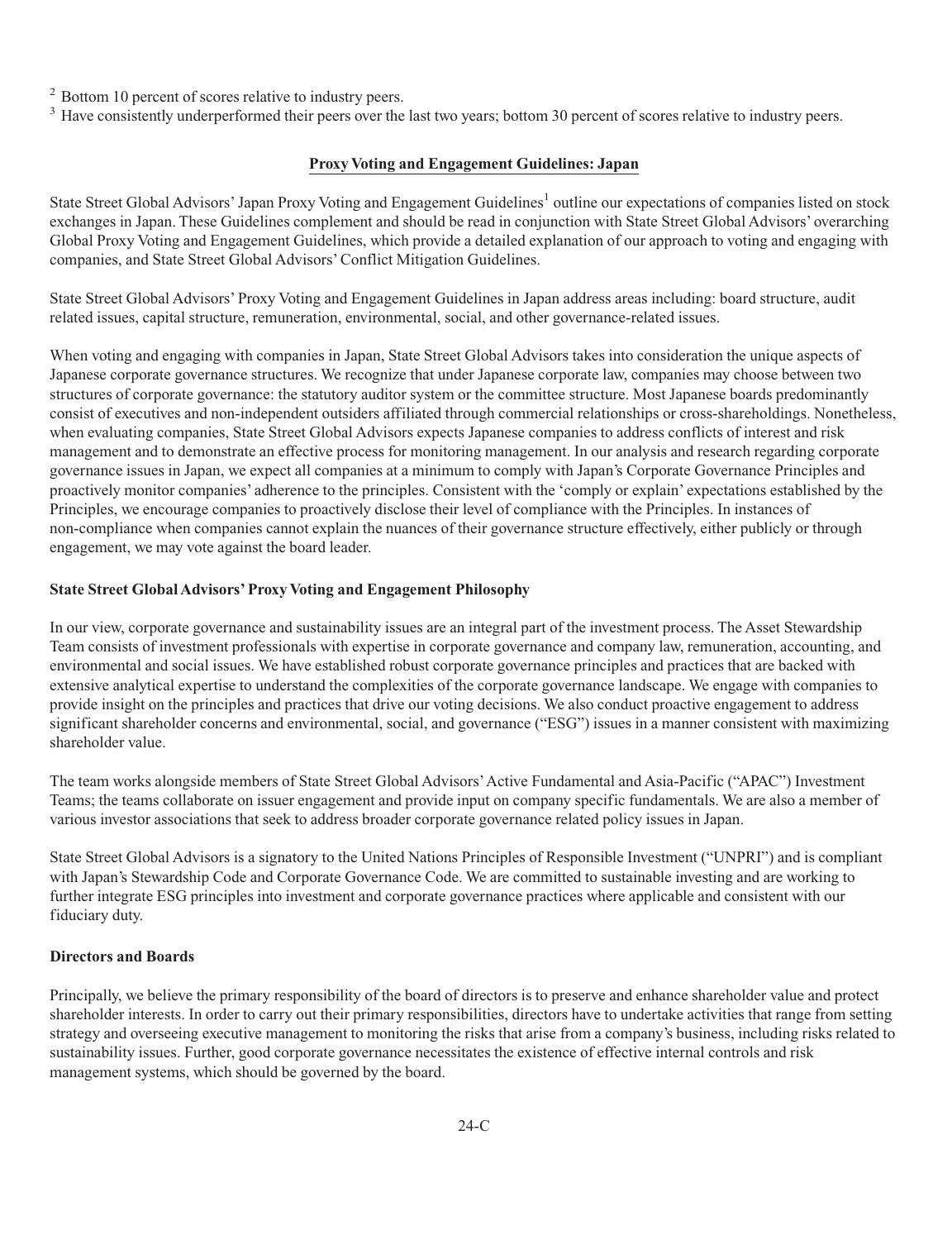State Street Global Advisors believes that a well constituted board of directors with a balance of skills, expertise, and independence, provides the foundation for a well governed company. We view board quality as a measure of director independence, director succession planning, board diversity, evaluations and refreshment, and company governance practices. We vote for the (re-)election of directors on a case-by-case basis after considering various factors, including board quality, general market practice, and availability of information on director skills and expertise. In principle, we believe independent directors are crucial to robust corporate governance and help management establish sound corporate governance policies and practices. A sufficiently independent board will most effectively monitor management and perform oversight functions that are necessary to protect shareholder interests.

Japanese companies have the option of having a traditional board of directors with statutory auditors, a board with a committee structure, or a hybrid board with a board level audit committee. We will generally support companies that seek shareholder approval to adopt a committee or hybrid board structure.

Most Japanese issuers prefer the traditional statutory auditor structure. Statutory auditors act in a quasi-compliance role, as they are not involved in strategic decision-making nor are they part of the formal management decision process. Statutory auditors attend board meetings but do not have voting rights at the board; however, they have the right to seek an injunction and conduct broad investigations of unlawful behavior in the company's operations.

State Street Global Advisors will support the election of statutory auditors, unless the outside statutory auditor nominee is regarded as non-independent based on our criteria, the outside statutory auditor has attended less than 75 percent of meetings of the board of directors or board of statutory auditors during the year under review, or the statutory auditor has been remiss in the performance of their oversight responsibilities (fraud, criminal wrong doing, and breach of fiduciary responsibilities).

For companies with a statutory auditor structure there is no legal requirement that boards have outside directors; however, we believe there should be a transparent process of independent and external monitoring of management on behalf of shareholders.

- We believe that boards of TOPIX 500 companies should have at least three independent directors or be at least one-third independent, whichever requires fewer independent directors. Otherwise, we may oppose the board leader who is responsible for the director nomination process.
- For controlled, non-TOPIX 500 companies with a statutory auditor structure or hybrid structure, we may oppose the board leader if the board does not have at least two independent directors.
- For non-controlled, non-TOPIX 500 companies with a statutory auditor structure or hybrid structure, State Street Global Advisors may oppose the board leader, if the board does not have at least two independent directors.

For companies with a committee structure or a hybrid board structure, we also take into consideration the overall independence level of the committees. In determining director independence, we consider the following factors:

- Participation in related-party transactions and other business relations with the company
- Past employment with the company
- Professional services provided to the company
- Family ties with the company

Regardless of board structure, we may oppose the election of a director for the following reasons:

- Failure to attend board meetings
- In instances of egregious actions related to a director's service on the board
- **Board Gender Diversity**

We expect boards of all listed companies to have at least one female board member. If a company fails to meet this expectation, State Street Global Advisors may vote against the Chair of the board's nominating committee or the board leader in the absence of a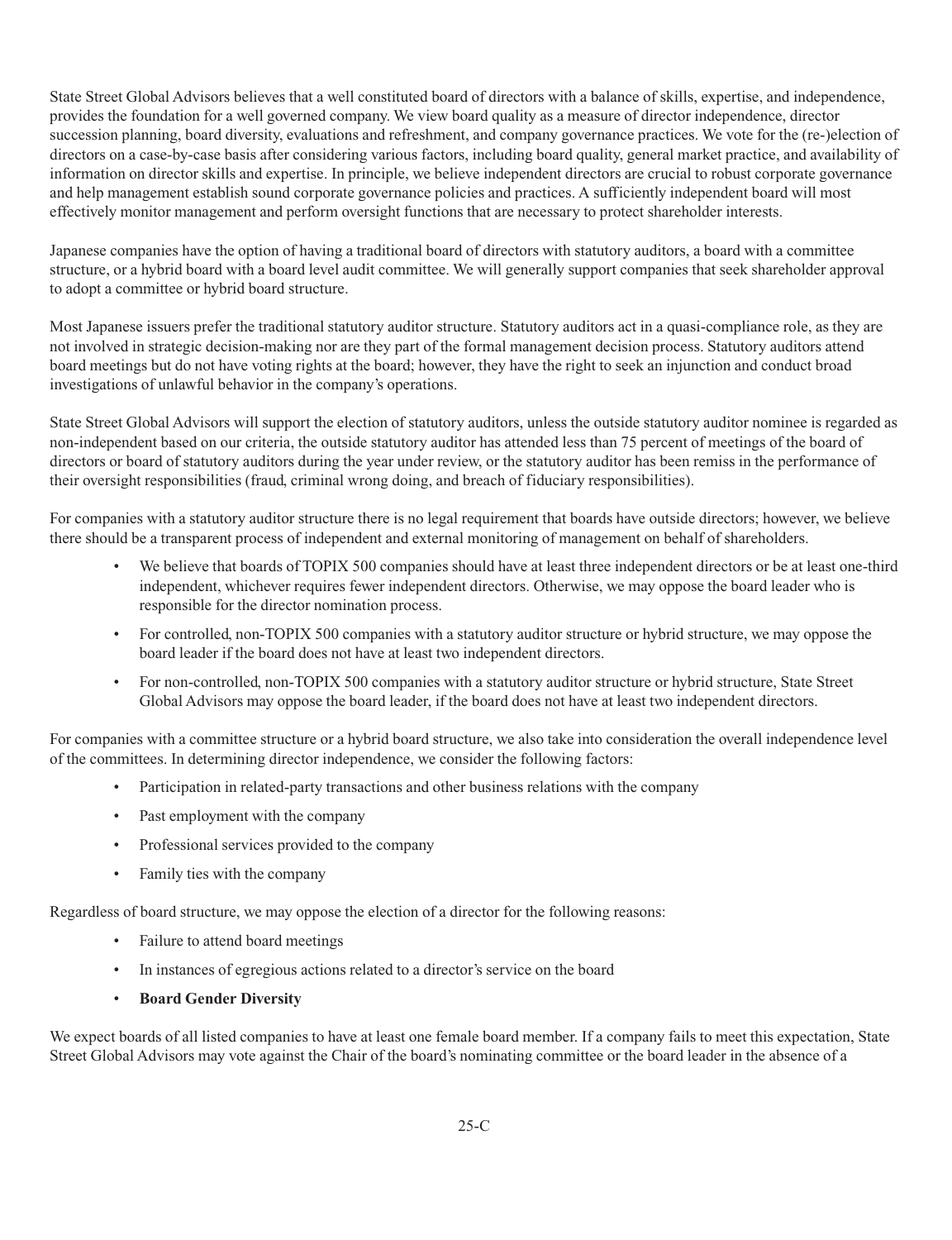nominating committee, if necessary. Additionally, if a company fails to meet this expectation for three consecutive years, State Street Global Advisors may vote against all incumbent members of the nominating committee or those persons deemed responsible for the nomination process.

# **Incorporating R-FactorTM into Director Votes**

R-Factor<sup>TM</sup> is a scoring system created by State Street Global Advisors that measures the performance of a company's business operations and governance as it relates to financially material ESG factors facing the company's industry. R-Factor<sup>TM</sup> encourages companies to manage and disclose material, industry-specific ESG risks and opportunities, thereby reducing investment risk across our own portfolio and the broader market. State Street Global Advisors may take voting action against the independent board leader at companies on the TOPIX 100 that are R-Factor<sup>TM</sup> laggards<sup>2</sup> and momentum underperformers<sup>3</sup> and cannot articulate how they plan to improve their score.

# *Indemnification and Limitations on Liability*

Generally, State Street Global Advisors supports proposals to limit directors' and statutory auditors' liability and/or expand indemnification and liability protection up to the limit provided by law, if he or she has not acted in bad faith, gross negligence, or reckless disregard of the duties involved in the conduct of his or her office. We believe limitations and indemnification are necessary to attract and retain qualified directors.

# **Audit-Related Items**

State Street Global Advisors believes that a company's auditor is an essential feature of an effective and transparent system of external supervision. Shareholders should have the opportunity to vote on the appointment of the auditor at the annual meeting.

# *Ratifying External Auditors*

We generally support the appointment of external auditors unless the external auditor is perceived as being non-independent and there are concerns about the accounts presented and the audit procedures followed.

# *Approval of Financial Statements*

The disclosure and availability of reliable financial statements in a timely manner is imperative for the investment process. We expect external auditors to provide assurance of a company's financial condition. Hence, we will vote against the approval of financial statements if i) they have not been disclosed or audited; ii) the auditor opinion is qualified/adverse, or the auditor has issued a disclaimer of opinion; or iii) the auditor opinion is not disclosed.

# *Limiting Legal Liability of External Auditors*

We generally oppose limiting the legal liability of audit firms as we believe this could create a negative impact on the quality of the audit function.

# **Capital Structure, Reorganization, and Mergers**

State Street Global Advisors supports the "one share one vote" policy and favors a share structure where all shares have equal voting rights. We support proposals to abolish voting caps or multiple voting rights and will oppose measures to introduce these types of restrictions on shareholder rights.

We believe pre-emption rights should be introduced for shareholders. This can provide adequate protection from excessive dilution due to the issuance of new shares or convertible securities to third parties or a small number of select shareholders.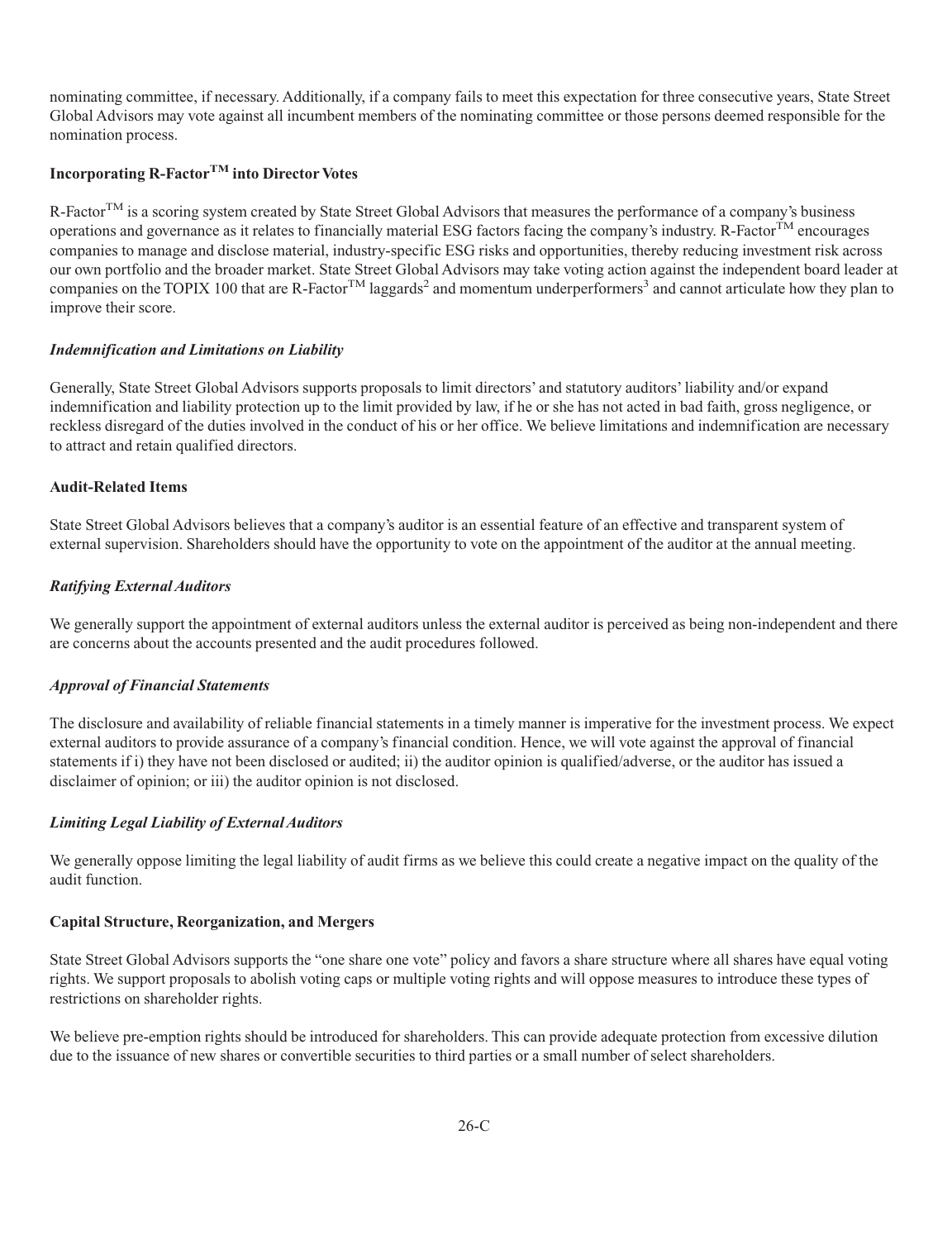# *Unequal Voting Rights*

We generally oppose proposals authorizing the creation of new classes of common stock with superior voting rights. We will generally oppose new classes of preferred stock with unspecified voting, conversion, dividend distribution, and other rights. In addition, we will not support capitalization changes that add classes of stock with undefined voting rights or classes that may dilute the voting interests of existing shareholders.

However, we will support capitalization changes that eliminate other classes of stock and/or unequal voting rights.

# *Increase in Authorized Capital*

We generally support increases in authorized capital where the company provides an adequate explanation for the use of shares. In the absence of an adequate explanation, we may oppose the request if the increase in authorized capital exceeds 100 percent of the currently authorized capital. Where share issuance requests exceed our standard threshold, we will consider the nature of the specific need, such as mergers, acquisitions and stock splits.

# *Dividends*

We generally support dividend payouts that constitute 30 percent or more of net income. We may vote against the dividend payouts if the dividend payout ratio has been consistently below 30 percent without adequate explanation; or, the payout is excessive given the company's financial position. Particular attention will be paid where the payment may damage the company's long-term financial health.

# *Share Repurchase Programs*

Companies are allowed under Japan Corporate Law to amend their articles to authorize the repurchase of shares at the board's discretion. We will oppose an amendment to articles allowing the repurchase of shares at the board's discretion. We believe the company should seek shareholder approval for a share repurchase program at each year's AGM, providing shareholders the right to evaluate the purpose of the repurchase.

We generally support proposals to repurchase shares, unless the issuer does not clearly state the business purpose for the program, a definitive number of shares to be repurchased, and the timeframe for the repurchase. We may vote against share repurchase requests that allow share repurchases during a takeover period.

# *Mergers and Acquisitions*

Mergers or reorganizing the structure of a company often involve proposals relating to reincorporation, restructurings, mergers, liquidations, and other major changes to the corporation. We will support proposals that are in the best interests of the shareholders, demonstrated by enhancing share value or improving the effectiveness of the company's operations. In general, provisions that are deemed to be destructive to shareholders' rights or financially detrimental are not supported.

We evaluate mergers and structural reorganizations on a case-by-case basis. We will generally support transactions that maximize shareholder value. Some of the considerations include, but are not limited to the following:

- Offer premium
- Strategic rationale
- Board oversight of the process for the recommended transaction, including, director and/or management conflicts of interest
- Offers made at a premium and where there are no other higher bidders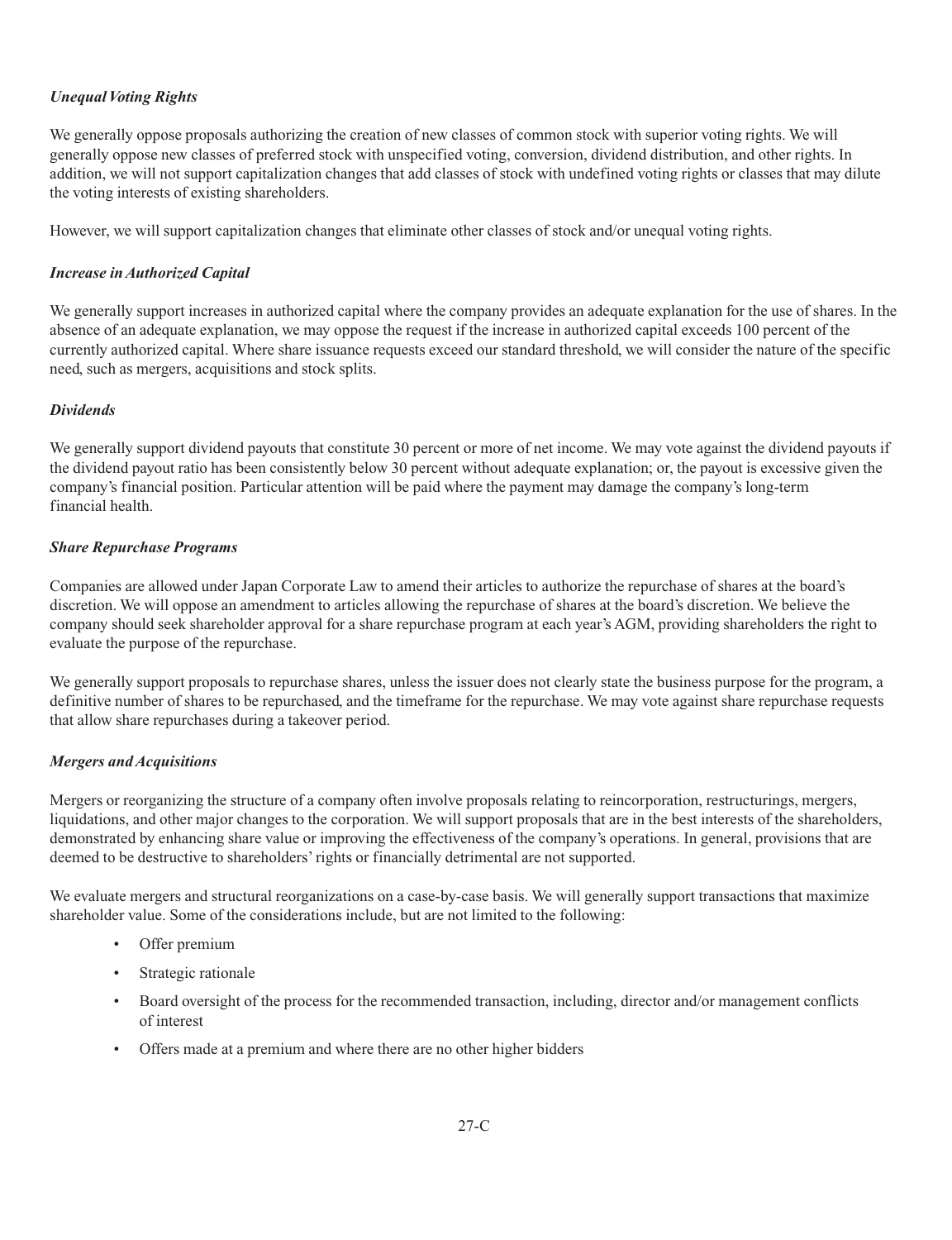• Offers in which the secondary market price is substantially lower than the net asset value

We may vote against a transaction considering the following:

- Offers with potentially damaging consequences for minority shareholders because of illiquid stock
- Offers where we believe there is a reasonable prospect for an enhanced bid or other bidders
- Offers in which the current market price of the security exceeds the bid price at the time of voting

### *Anti–Takeover Measures*

In general, State Street Global Advisors believes that adoption of poison pills that have been structured to protect management and to prevent takeover bids from succeeding is not in shareholders' interest. A shareholder rights plan may lead to management entrenchment. It may also discourage legitimate tender offers and acquisitions. Even if the premium paid to companies with a shareholder rights plan is higher than that offered to unprotected firms, a company's chances of receiving a takeover offer in the first place may be reduced by the presence of a shareholder rights plan.

Proposals that reduce shareholders' rights or have the effect of entrenching incumbent management will not be supported.

Proposals that enhance the right of shareholders to make their own choices as to the desirability of a merger or other proposal are supported.

# *Shareholder Rights Plans*

In evaluating the adoption or renewal of a Japanese issuer's shareholder rights plans ("poison pill"), we consider the following conditions: (i) release of proxy circular with details of the proposal with adequate notice in advance of meeting, (ii) minimum trigger of over 20 percent, (iii) maximum term of three years, (iv) sufficient number of independent directors, (v) presence of an independent committee, (vi) annual election of directors, and (vii) lack of protective or entrenchment features. Additionally, we consider the length of time that a shareholder rights plan has been in effect.

In evaluating an amendment to a shareholder rights plan ("poison pill"), in addition to the conditions above, we will also evaluate and consider supporting proposals where the terms of the new plans are more favorable to shareholders' ability to accept unsolicited offers.

# **Compensation**

In Japan, excessive compensation is rarely an issue. Rather, the problem is the lack of connection between pay and performance. Fixed salaries and cash retirement bonuses tend to comprise a significant portion of the compensation structure while performance-based pay is generally a small portion of the total pay. State Street Global Advisors, where possible, seeks to encourage the use of performance-based compensation in Japan as an incentive for executives and as a way to align interests with shareholders.

# *Adjustments to Aggregate Compensation Ceiling for Directors*

Remuneration for directors is generally reasonable. Typically, each company sets the director compensation parameters as an aggregate thereby limiting the total pay to all directors. When requesting a change, a company must disclose the last time the ceiling was adjusted, and management provides the rationale for the ceiling increase. We will generally support proposed increases to the ceiling if the company discloses the rationale for the increase. We may oppose proposals to increase the ceiling if there has been corporate malfeasance or sustained poor performance.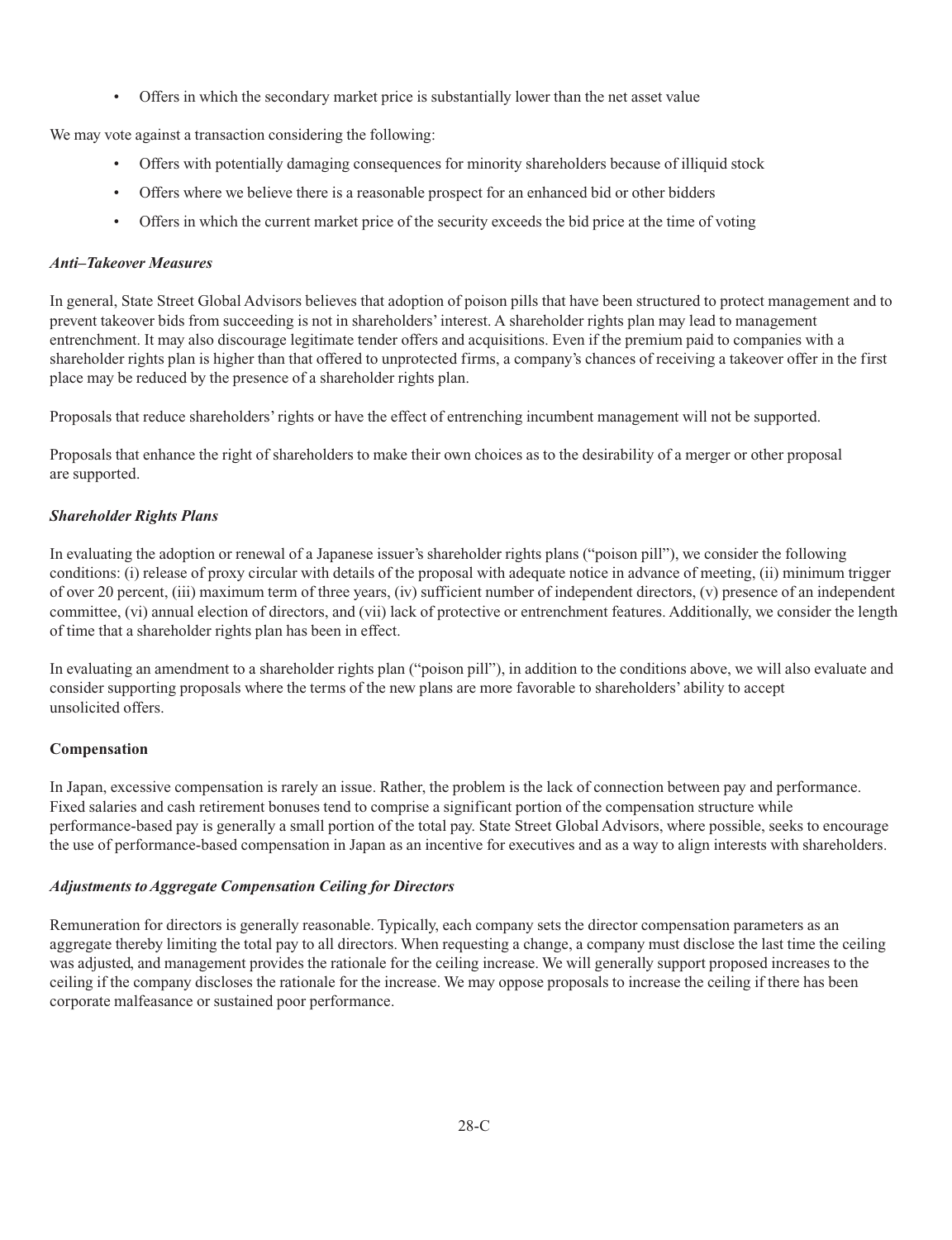### *Annual Bonuses for Directors/Statutory Auditors*

In Japan, since there are no legal requirements that mandate companies to seek shareholder approval before awarding a bonus, we believe that existing shareholder approval of the bonus should be considered best practice. As a result, we support management proposals on executive compensation where there is a strong relationship between executive pay and performance over a five-year period.

### *Retirement Bonuses for Directors/Statutory Auditors*

Retirement bonuses make up a sizeable portion of directors' and auditors' lifetime compensation and are based upon board tenure. While many companies in Japan have abolished this practice, there remain many proposals seeking shareholder approval for the total amounts paid to directors and statutory auditors as a whole. In general, we support these payments unless the recipient is an outsider or in instances where the amount is not disclosed.

#### *Stock Plans*

Most option plans in Japan are conservative, particularly at large companies. Japanese corporate law requires companies to disclose the monetary value of the stock options for directors and/or statutory auditors. Some companies do not disclose the maximum number of options that can be issued per year and shareholders are unable to evaluate the dilution impact. In this case, we cannot calculate the dilution level and, therefore, we may oppose such plans for poor disclosure. We also oppose plans that allow for the repricing of the exercise price.

# *Deep Discount Options*

As Japanese companies move away from the retirement bonus system, deep discount options plans have become more popular. Typically, the exercise price is set at JPY 1 per share. We evaluate deep discount options using the same criteria used to evaluate stock options as well as considering the vesting period.

#### **Environmental and Social Issues**

- As a fiduciary, State Street Global Advisors takes a comprehensive approach to engaging with our portfolio companies about material environmental and social (sustainability) issues. We use our voice and our vote through engagement, proxy voting, and thought leadership in order to communicate with issuers and educate market participants about our perspective on important sustainability topics. Our Asset Stewardship program prioritization process allows us to proactively identify companies for engagement and voting in order to mitigate sustainability risks in our portfolio. Through engagement, we address a broad range of topics that align with our stewardship priorities and build long-term relationships with issuers. When voting, we fundamentally consider whether the adoption of a shareholder proposal addressing a material sustainability issue would promote long-term shareholder value in the context of the company's existing practices and disclosures as well as existing market practice.
- For more information on our approach to environmental and social issues, please see our Global Proxy Voting and Engagement Guidelines for Environmental and Social Issues and our Frameworks for Voting Environmental and Social Shareholder Proposals, both available at ssga.com/about-us/asset-stewardship.html.

#### **Miscellaneous/Routine Items**

# *Expansion of Business Activities*

Japanese companies' articles of incorporation strictly define the types of businesses in which a company is permitted to engage. In general, State Street Global Advisors views proposals that expand and diversify the company's business activities as routine and non-contentious. We will monitor instances in which there has been an inappropriate acquisition and diversification away from the company's main area of competence that resulted in a decrease of shareholder value.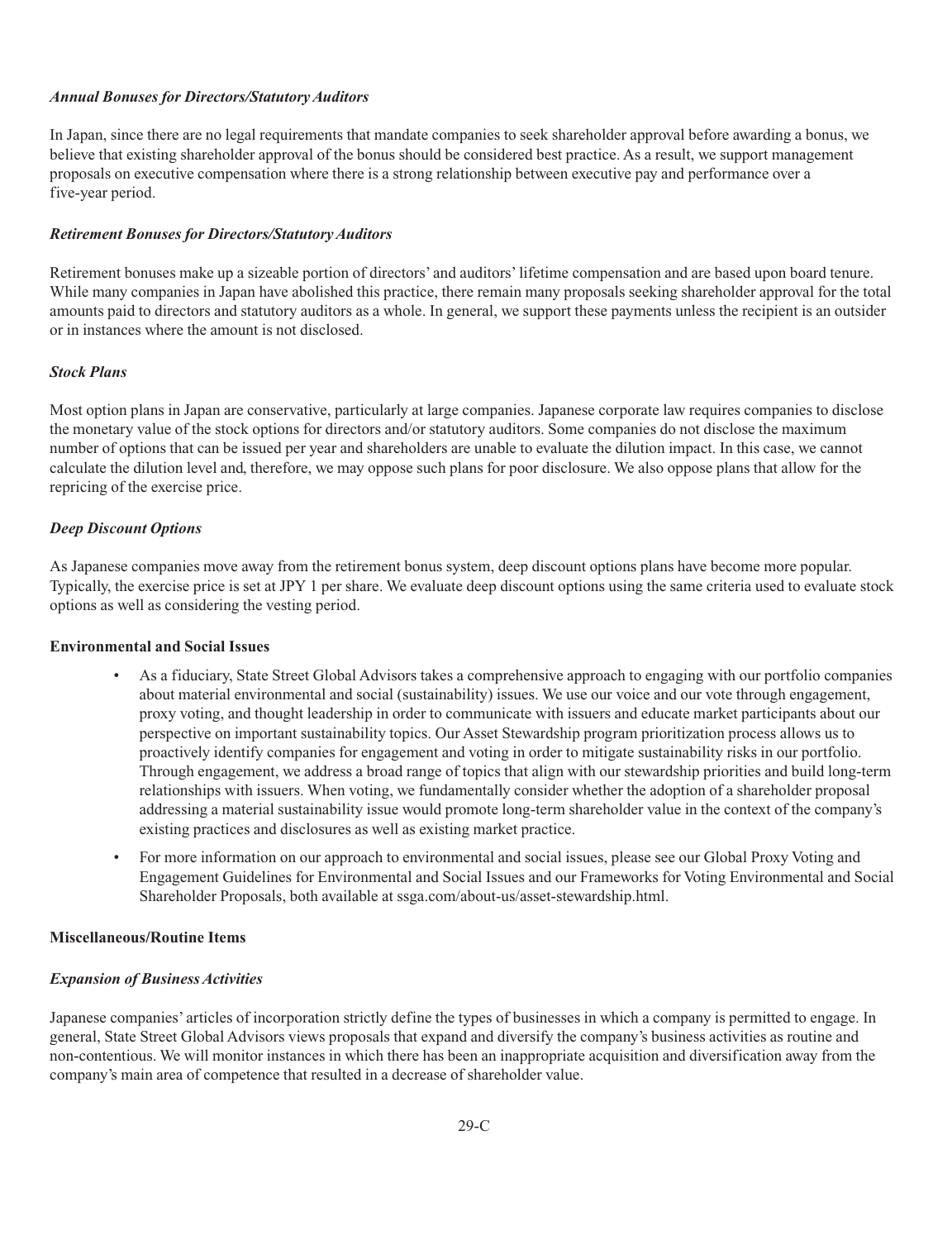### **More Information**

Any client who wishes to receive information on how its proxies were voted should contact its State Street Global Advisors relationship manager.

<sup>1</sup> These Proxy Voting and Engagement Guidelines are also applicable to SSGA Funds Management, Inc. SSGA Funds Management, Inc. is an SEC-registered investment adviser. SSGA Funds Management, Inc., State Street Global Advisors Trust Company, and other advisory affiliates of State Street make up State Street Global Advisors, the investment management arm of State Street Corporation.

<sup>2</sup> Bottom 10 percent of scores relative to industry peers.

<sup>3</sup> Have consistently underperformed their peers over the last two years; bottom 30 percent of scores relative to industry peers.

# **Proxy Voting and Engagement Guidelines: United Kingdom and Ireland**

State Street Global Advisors' United Kingdom and Ireland Proxy Voting and Engagement Guidelines outline our expectations of companies listed on stock exchanges in the United Kingdom and Ireland. These Guidelines complement and should be read in conjunction with State Street Global Advisors' Global Proxy Voting and Engagement Principles, which provide a detailed explanation of our approach to voting and engaging with companies, and State Street Global Advisors' Conflict Mitigation Guidelines.

State Street Global Advisors' United Kingdom ("UK") and Ireland Proxy Voting and Engagement Guidelines address areas including board structure, audit-related issues, capital structure, remuneration, environmental, social and other governance-related issues.

When voting and engaging with companies in global markets, we consider market specific nuances in the manner that we believe will most likely protect and promote the long-term economic value of client investments. We expect companies to observe the relevant laws and regulations of their respective markets, as well as country-specific best practice guidelines and corporate governance codes. When we identify that a country's regulatory requirements do not address some of the key philosophical principles that we believe are fundamental to our global voting guidelines, we may hold companies in such markets to our global standards.

In our analysis and research into corporate governance issues in the UK and Ireland, we expect all companies that obtain a primary listing on the London Stock Exchange or the Irish Stock Exchange, regardless of domicile, to comply with the UK Corporate Governance Code, and proactively monitor companies' adherence to the Code. Consistent with the 'comply or explain' expectations established by the Code, we encourage companies to proactively disclose their level of compliance with the Code. In instances of non-compliance in which companies cannot explain the nuances of their governance structure effectively, either publicly or through engagement, we may vote against the independent board leader.

# **State Street Global Advisors' Proxy Voting and Engagement Philosophy**

In our view, corporate governance and sustainability issues are an integral part of the investment process. The Asset Stewardship Team consists of investment professionals with expertise in corporate governance and company law, remuneration, accounting, and environmental and social issues. We have established robust corporate governance principles and practices that are backed with extensive analytical expertise to understand the complexities of the corporate governance landscape. We engage with companies to provide insight on the principles and practices that drive our voting decisions. We also conduct proactive engagement to address significant shareholder concerns and environmental, social and governance ("ESG") issues in a manner consistent with maximizing shareholder value.

The team works alongside members of State Street Global Advisors'Active Fundamental and Europe, Middle East and Africa ("EMEA") Investment teams. We collaborate on issuer engagements and provide input on company specific fundamentals. We are also a member of various investor associations that seek to address broader corporate governance related policy issues in the UK and European markets.

State Street Global Advisors is a signatory to the United Nations Principles for Responsible Investment ("UNPRI") and is compliant with the UK Stewardship Code. We are committed to sustainable investing and are working to further integrate ESG principles into investment and corporate governance practice where applicable and consistent with our fiduciary duty.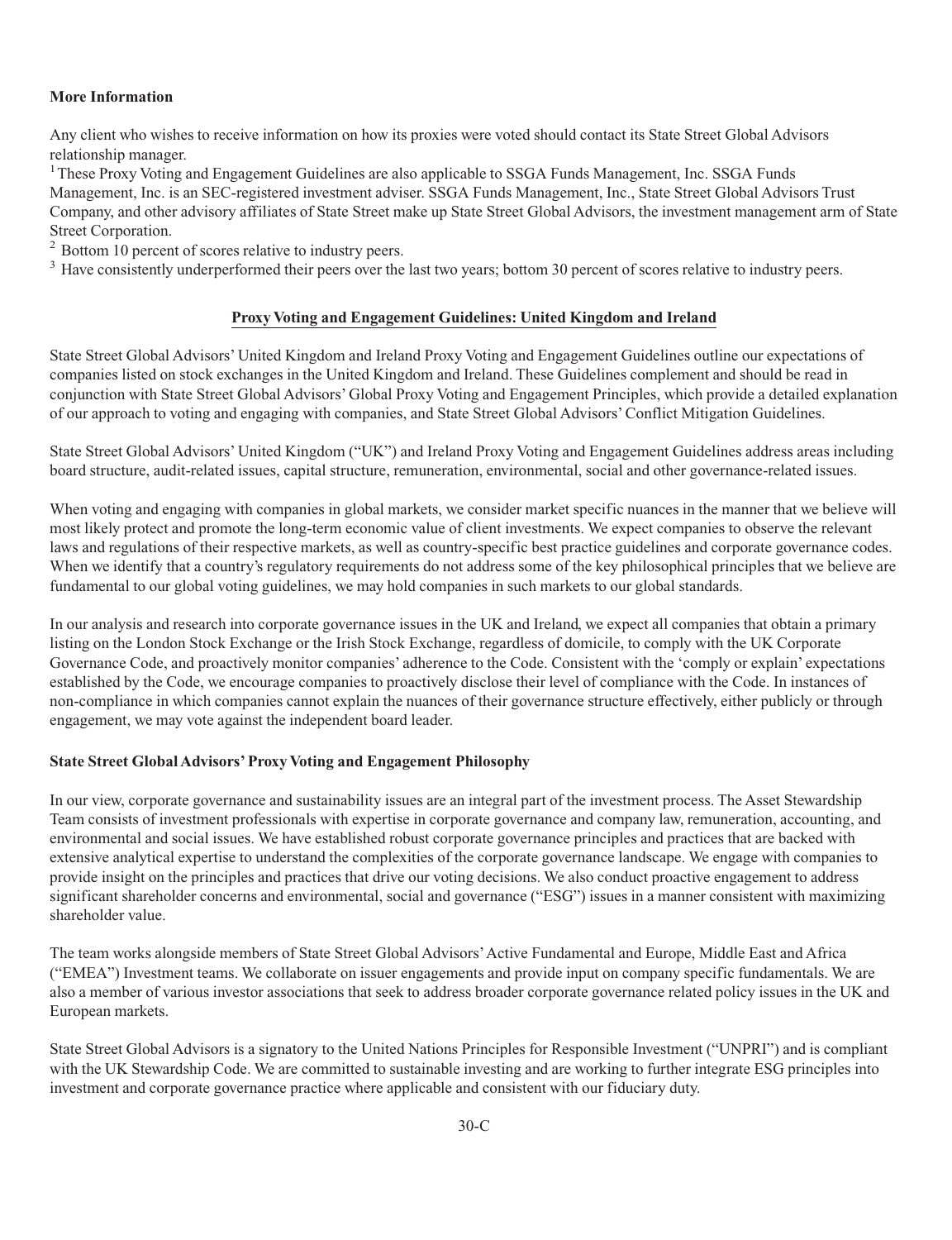# **Directors and Boards**

Principally, we believe the primary responsibility of a board of directors is to preserve and enhance shareholder value and to protect shareholder interests. In order to carry out their primary responsibilities, directors have to undertake activities that range from setting strategy, overseeing executive management, and monitoring the risks that arise from a company's business, including risks related to sustainability issues. Further, good corporate governance necessitates the existence of effective internal controls and risk management systems, which should be governed by the board.

We believe that a well constituted board of directors, with a balance of skills, expertise and independence, provides the foundations for a well governed company. We view board quality as a measure of director independence, director succession planning, board diversity, evaluations and refreshment, and company governance practices. We vote for the (re-)election of directors on a case-by-case basis after considering various factors, including board quality, general market practice, and availability of information on director skills and expertise. In principle, we believe independent directors are crucial to robust corporate governance and help management establish sound corporate governance policies and practices. A sufficiently independent board will most effectively monitor management and perform oversight functions necessary to protect shareholder interests.

Our broad criteria for director independence for UK companies include factors such as:

- Participation in related-party transactions and other business relations with the company
- Employment history with company
- Excessive tenure and a preponderance of long-tenured directors
- Relations with controlling shareholders
- Family ties with any of the company's advisers, directors or senior employees
- Company classification of a director as non-independent

When voting on the election or re-election of a director, we also consider the number of outside board directorships a non-executive and an executive may undertake. Thus, we may withhold votes from board chairs and lead independent directors who sit on more than three public company boards, and from non-executive directors who hold more than four public company board mandates. We may also take voting action against Named Executive Officers who undertake more than two public board memberships. Service on a mutual fund board or a UK investment trust is not considered when evaluating directors for excessive commitments.

We also consider attendance at board meetings and may withhold votes from directors who attend less than 75 percent of board meetings in a given year without appropriate explanation or providing reason for their failure to meet the attendance threshold. In addition, we monitor other factors that may influence the independence of a non-executive director, such as performance-related pay, cross-directorships and significant shareholdings.

We support the annual election of directors.

Further, we expect boards of FTSE 350 listed companies to have at least one female board member. If a company fails to meet this expectation, State Street Global Advisors may vote against the chair of the board's nominating committee or the board leader in the absence of a nominating committee, if necessary. Additionally, if a company fails to meet this expectation for three consecutive years, State Street Global Advisors may vote against all incumbent members of the nominating committee.

In addition, we believe that companies have a responsibility to effectively manage and disclose risks and opportunities related to racial and ethnic diversity. If a company in the FTSE 100 does not disclose, at minimum, the gender, racial and ethnic composition of its board, we will vote against the Chair of the nominating committee.

While we are generally supportive of having the roles of chair and CEO separated in the UK market, we assess the division of responsibilities between chair and CEO on a case-by-case basis, giving consideration to factors such as the company's specific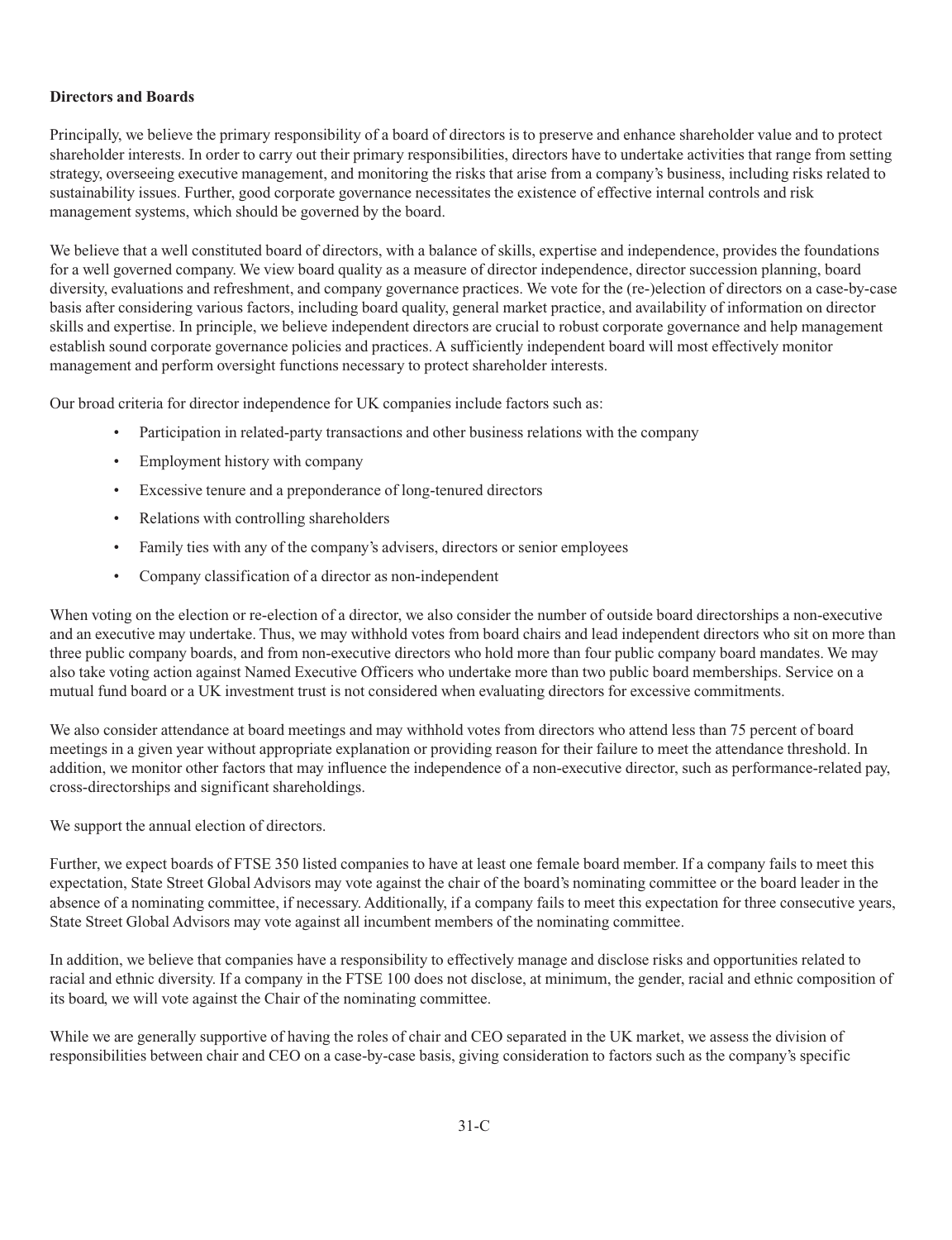circumstances, overall level of independence on the board and general corporate governance standards in the company. Similarly, we monitor for circumstances in which a combined chair/CEO is appointed or a former CEO becomes chair.

We may also consider factors such as board performance and directors who appear to be remiss in the performance of their oversight responsibilities when considering their suitability for reappointment (e.g. fraud, criminal wrongdoing and breach of fiduciary responsibilities).

We believe companies should have committees for audit, remuneration and nomination oversight. The audit committee is responsible for monitoring the integrity of the financial statements of the company, the appointment of external auditors, auditor qualifications and independence, and effectiveness and resource levels. Similarly, executive pay is an important aspect of corporate governance, and it should be determined by the board of directors. We expect companies to have remuneration committees to provide independent oversight over executive pay. We will vote against nominees who are executive members of audit or remuneration committees.

We consider whether board members have adequate skills to provide effective oversight of corporate strategy, operations and risks, including environmental and social issues. Boards should also have a regular evaluation process in place to assess the effectiveness of the board and the skills of board members to address issues such as emerging risks, changes to corporate strategy, and diversification of operations and geographic footprint. The nomination committee is responsible for evaluating and reviewing the balance of skills, knowledge, and experience of the board. It also ensures that adequate succession plans are in place for directors and the CEO. We may vote against the re-election of members of the nomination committee if, over time, the board has failed to address concerns over board structure or succession.

Poorly structured executive compensation plans pose increasing reputational risk to companies. Ongoing high level of dissent against a company's compensation proposals may indicate that the company is not receptive to investor concerns. If the level of dissent against a company's remuneration report and/or remuneration policy is consistently high, and we have determined that a vote against a pay-related proposal is warranted in the third consecutive year, we will vote against the Chair of the remuneration committee.

# **Board Gender Diversity**

We expect boards of all listed companies to have at least one female board member. If a company fails to meet this expectation, State Street Global Advisors may vote against the Chair of the board's nominating committee or the board leader in the absence of a nominating committee, if necessary. Additionally, if a company fails to meet this expectation for three consecutive years, State Street Global Advisors may vote against all incumbent members of the nominating committee.

# **Board Racial/Ethnic Diversity**

We believe that companies have a responsibility to effectively manage and disclose risks and opportunities related to racial and ethnic diversity. If a company in the FTSE 100 does not disclose, at minimum, the gender, racial and ethnic composition of its board, we may vote against the Chair of the nominating committee. We may withhold support from the Chair of the nominating committee also when a company in the FTSE 100 does not have at least one director from an underrepresented community on its board.

# **Director Time Commitments**

When voting on the election or re-election of a director, we also consider the number of outside board directorships a non-executive and an executive may undertake. Thus, State Street Global Advisors may take voting action against a director who exceeds the number of board mandates listed below:

- Named Executive Officers (NEOs) of a public company who sit on more than two public company boards
- Non-executive board chairs or lead independent directors who sit on more than three public company boards
- Director nominees who sit on more than four public company boards

For non-executive board chairs/lead independent directors and director nominees who hold excessive commitments, as defined above, we may consider waiving our policy and vote in support of a director if a company discloses its director commitment policy in a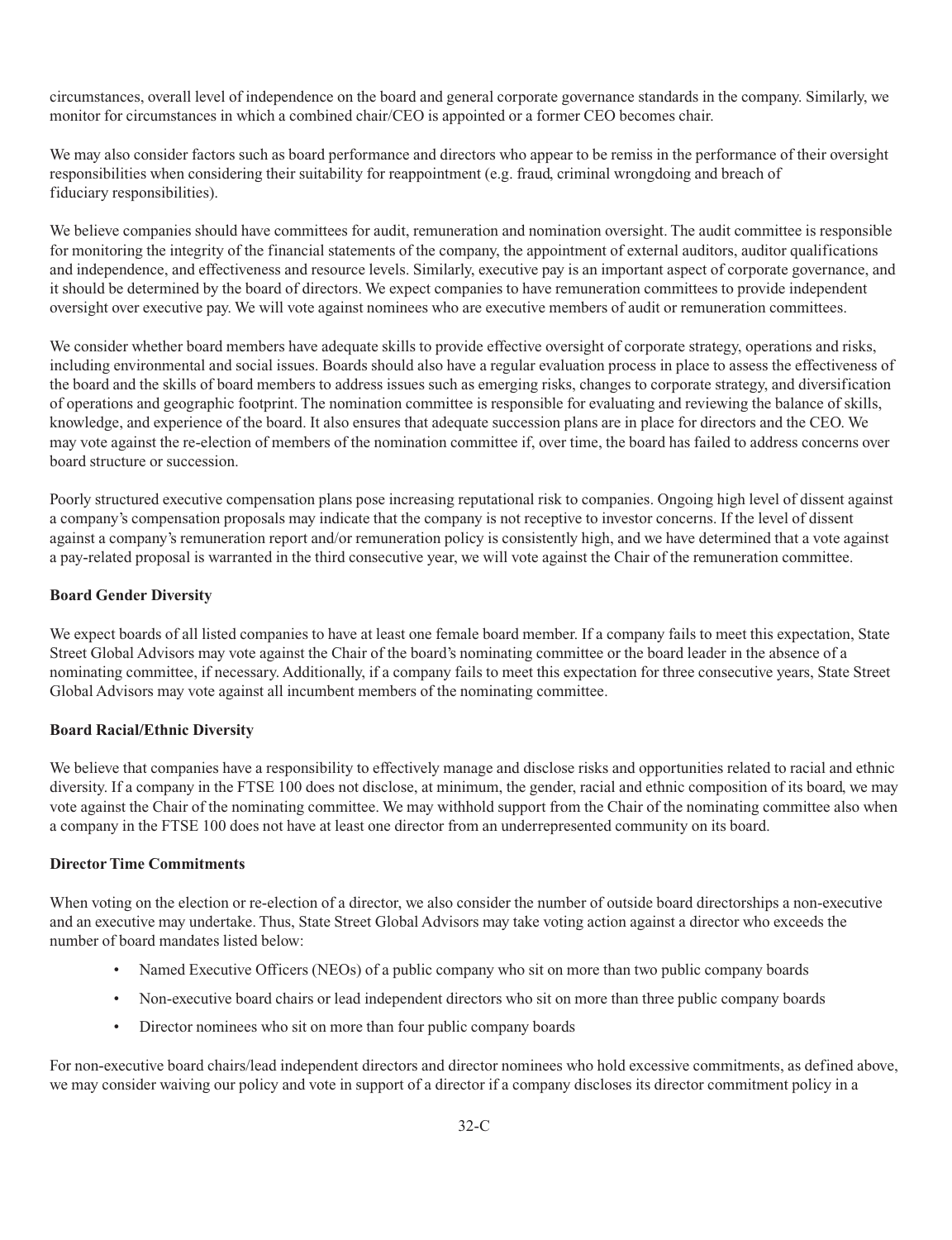publicly available manner (e.g., corporate governance guidelines, proxy statement, company website). This policy or associated disclosure must include:

- A numerical limit on public company board seats a director can serve on This limit cannot exceed our policy by more than one seat
- Consideration of public company board leadership positions (e.g., Committee Chair)
- Affirmation that all directors are currently compliant with the company policy
- Description of an annual policy review process undertaken by the Nominating Committee to evaluate outside director time commitments

If a director is imminently leaving a board and this departure is disclosed in a written, time-bound and publicly-available manner, we may consider waiving our withhold vote when evaluating the director for excessive time commitments.

Service on a mutual fund board, the board of a UK investment trust or a Special Purpose Acquisition Company (SPAC) board is not considered when evaluating directors for excessive commitments.

However, we do expect these roles to be considered by nominating committees when evaluating director time commitments.

# **Incorporating R-FactorTM into Director Votes**

 $R$ -Factor<sup>TM</sup> is a scoring system created by State Street Global Advisors that measures the performance of a company's business operations and governance as it relates to financially material ESG factors facing the company's industry. R-Factor<sup>TM</sup> encourages companies to manage and disclose material, industry-specific ESG risks and opportunities, thereby reducing investment risk across our own portfolio and the broader market. State Street Global Advisors may take voting action against the independent board leader at companies on FTSE 350 that are R-Factor<sup>TM</sup> laggards<sup>1</sup> and momentum underperformers<sup>2</sup> and cannot articulate how they plan to improve their score.

# **Climate-related Disclosure**

We believe climate change poses a systemic risk to all companies in our portfolio.

State Street Global Advisors has publicly supported the global regulatory efforts to establish a mandatory baseline of climate risk disclosures for all companies. Until these consistent disclosure standards are established, we find that the recommendations of the Taskforce on Climate-related Financial Disclosures (TCFD) provide the most effective framework (with?) which companies can develop strategies to plan for climate-related risks and make their businesses more resilient to the impacts of climate change.

As such, we may vote against the independent board leader at companies in the FTSE 350 that fail to provide sufficient disclosure in accordance with the TCFD framework, including:

- Board oversight of climate-related risks and opportunities
- Total Scope 1 and Scope 2 greenhouse gas emissions
- Targets for reducing greenhouse gas emissions

# *Indemnification and Limitations on Liability*

Generally, we support proposals to limit directors' liability and/or expand indemnification and liability protection up to the limit provided by law. This holds if a director has not acted in bad faith, gross negligence, nor reckless disregard of the duties involved in the conduct of his or her office.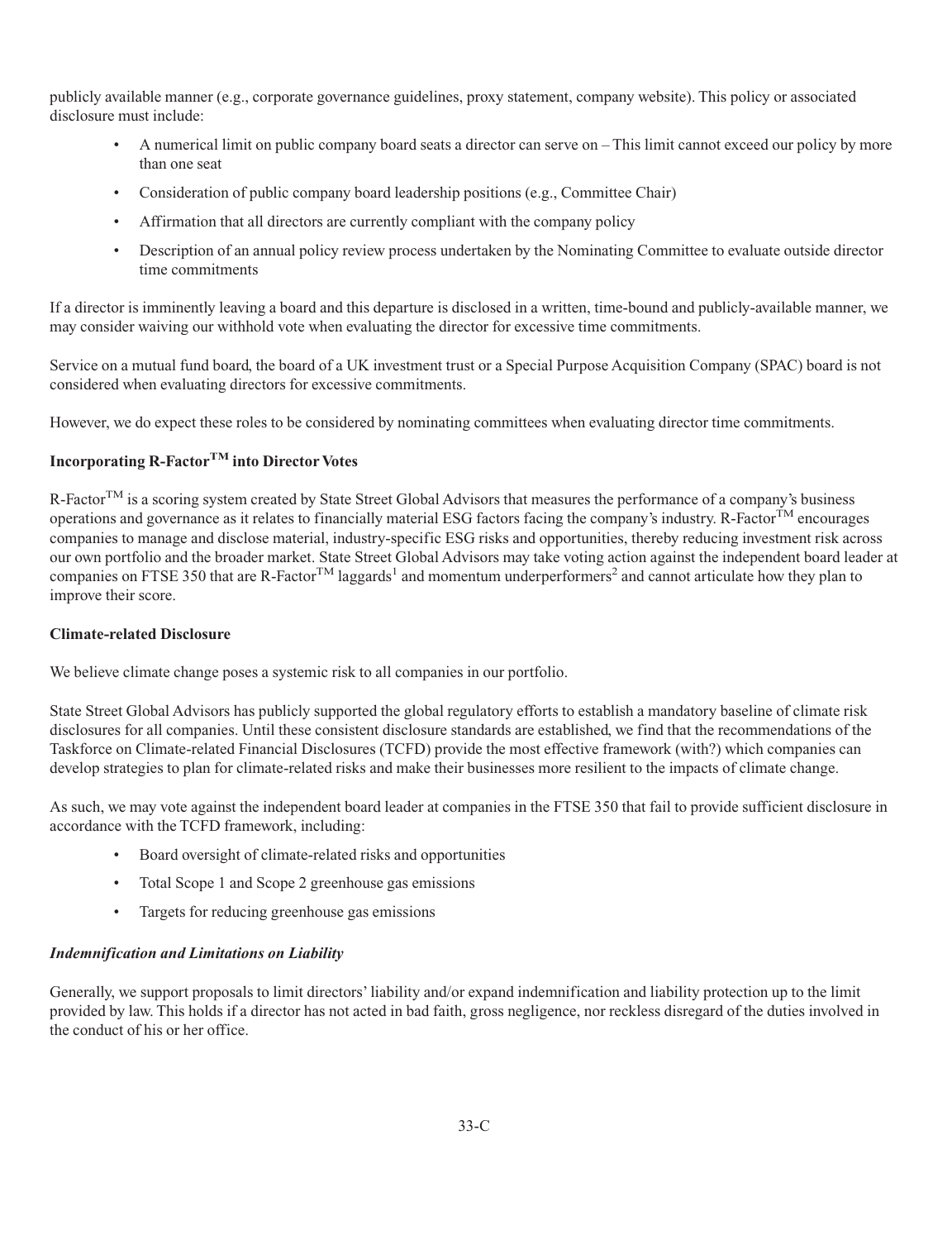# **Audit-Related Issues**

Companies should have robust internal audit and internal control systems designed for effective management of any potential and emerging risks to company operations and strategy. The responsibility of setting out an internal audit function lies with the audit committee, which should have as members independent non-executive directors.

#### *Appointment of External Auditors*

State Street Global Advisors believes that a company's auditor is an essential feature of an effective and transparent system of external supervision. Shareholders should be given the opportunity to vote on their appointment or re-appoint at the annual meeting. When appointing external auditors and approving audit fees, we take into consideration the level of detail in company disclosures and will generally not support such resolutions if an adequate breakdown is not provided and if non-audit fees are more than 50 percent of audit fees. In addition, we may vote against members of the audit committee if we have concerns with audit-related issues or if the level of non-audit fees to audit fees is significant. In certain circumstances, we may consider auditor tenure when evaluating the audit process.

# *Limit Legal Liability of External Auditors*

We generally oppose limiting the legal liability of audit firms because we believe this could create a negative impact on the quality of the audit function.

#### *Approval of Financial Statements*

The disclosure and availability of reliable financial statements in a timely manner is imperative for the investment process. We expect external auditors to provide assurance of a company's financial condition. Hence, we will vote against the approval of financial statements if i) they have not been disclosed or audited; ii) the auditor opinion is qualified/ adverse, or the auditor has issued a disclaimer of opinion; or iii) the auditor opinion is not disclosed.

# **Shareholder Rights and Capital-Related Issues**

# *Share Issuances*

The ability to raise capital is critical for companies to carry out strategy, to grow, and to achieve returns above their cost of capital. The approval of capital raising activities is essential to shareholders' ability to monitor returns and to ensure capital is deployed efficiently. We support capital increases that have sound business reasons and are not excessive relative to a company's existing capital base.

Pre-emption rights are a fundamental right for shareholders to protect their investment in a company. Where companies seek to issue new shares without pre-emption rights, we may vote against if such authorities are greater than 20 percent of the issued share capital. We may also vote against resolutions that seek authority to issue capital with pre-emption rights if the aggregate amount allowed seems excessive and is not justified by the board. Generally, we are against capital issuance proposals greater than 100 percent of the issued share capital when the proceeds are not intended for a specific purpose.

# *Share Repurchase Programs*

We generally support a proposal to repurchase shares. However, this is not the case if the issuer does not clearly state the business purpose for the program, a definitive number of shares to be repurchased, the range of premium/discount to market price at which a company can repurchase shares, and the timeframe for the repurchase. We may vote against share repurchase requests that allow share repurchases during a takeover period.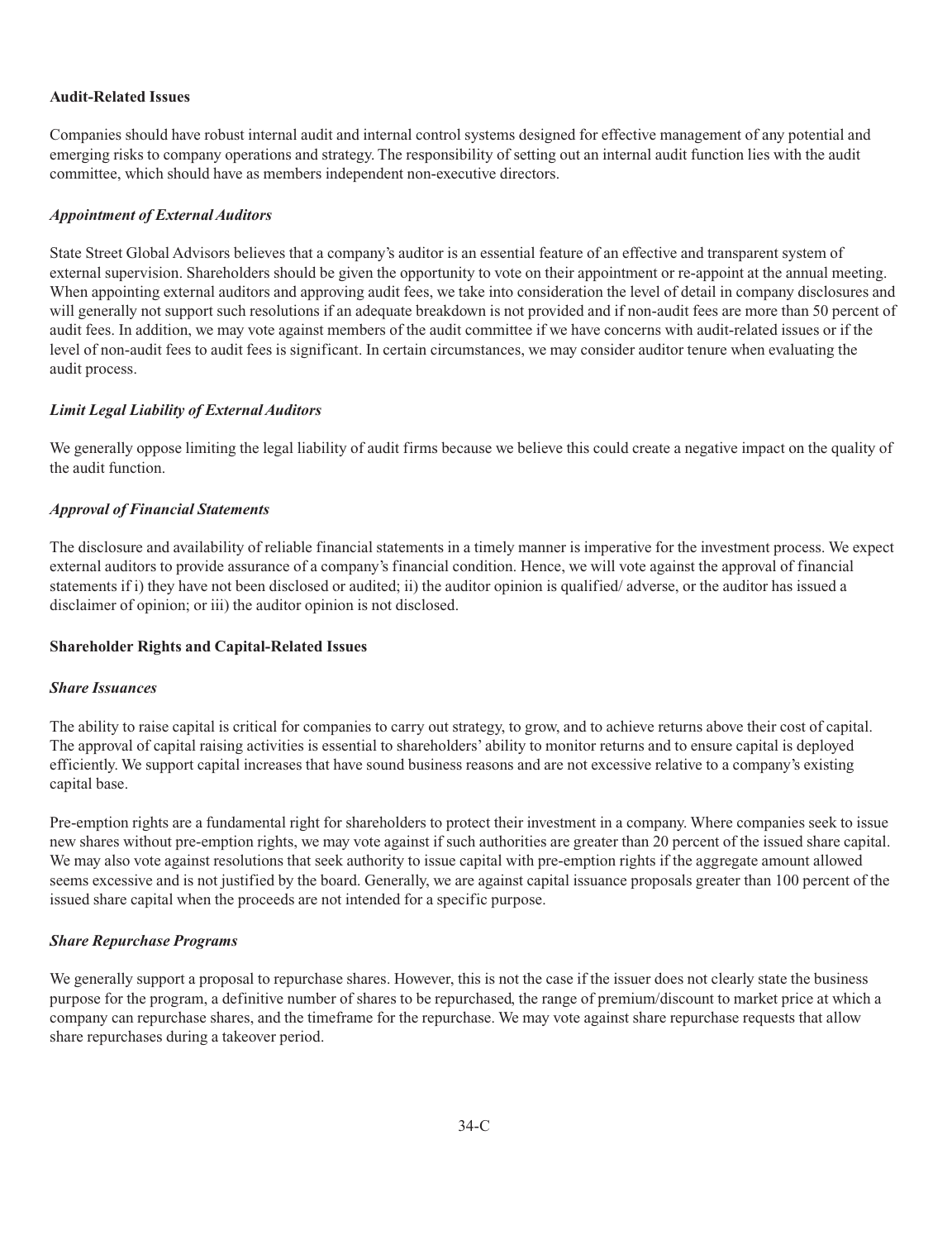# *Dividends*

We generally support dividend payouts that constitute 30 percent or more of net income. We may vote against the dividend payouts if the dividend payout ratio has been consistently below 30 percent without adequate explanation or the payout is excessive given the company's financial position. Particular attention will be paid where the payment may damage the company's long term financial health.

#### *Mergers and Acquisitions*

Mergers or reorganizing the structure of a company often involve proposals relating to reincorporation, restructurings, mergers, liquidations, and other major changes to the corporation. Proposals that are in the best interests of the shareholders, demonstrated by enhancing share value or improving the effectiveness of the company's operations, will be supported. In general, provisions that are not viewed as financially sound or are thought to be destructive to shareholders' rights and are not supported.

We will generally support transactions that maximize shareholder value. Some of the considerations include the following:

- Offer premium
- Strategic rationale
- Board oversight of the process for the recommended transaction, including, director and/or management conflicts of interest
- Offers made at a premium and where there are no other higher bidders
- Offers in which the secondary market price is substantially lower than the net asset value

We may vote against a transaction considering the following:

- Offers with potentially damaging consequences for minority shareholders because of illiquid stock
- Offers in which we believe there is a reasonable prospect for an enhanced bid or other bidders
- The current market price of the security exceeds the bid price at the time of voting

#### *Anti–Takeover Measures*

We oppose anti-take over defenses such as authorities for the board when subject to a hostile take over to issue warrants convertible into shares to existing shareholders.

#### *Notice Period to Convene a General Meeting*

We expect companies to give as much notice as is practicable when calling a general meeting. Generally, we are not supportive of authorizations seeking to reduce the notice period to 14 days.

#### **Remuneration**

#### *Executive Pay*

Despite the differences among the types of plans and awards possible, there is a simple underlying philosophy that guides our analysis of executive pay: there should be a direct relationship between remuneration and company performance over the long term.

Shareholders should have the opportunity to assess whether pay structures and levels are aligned with business performance. When assessing remuneration policies and reports, we consider adequate disclosure of various remuneration elements, absolute and relative pay levels, peer selection and benchmarking, the mix of long-term and short-term incentives, alignment of pay structures with shareholder interests as well as with corporate strategy and performance. We may oppose remuneration reports where pay seems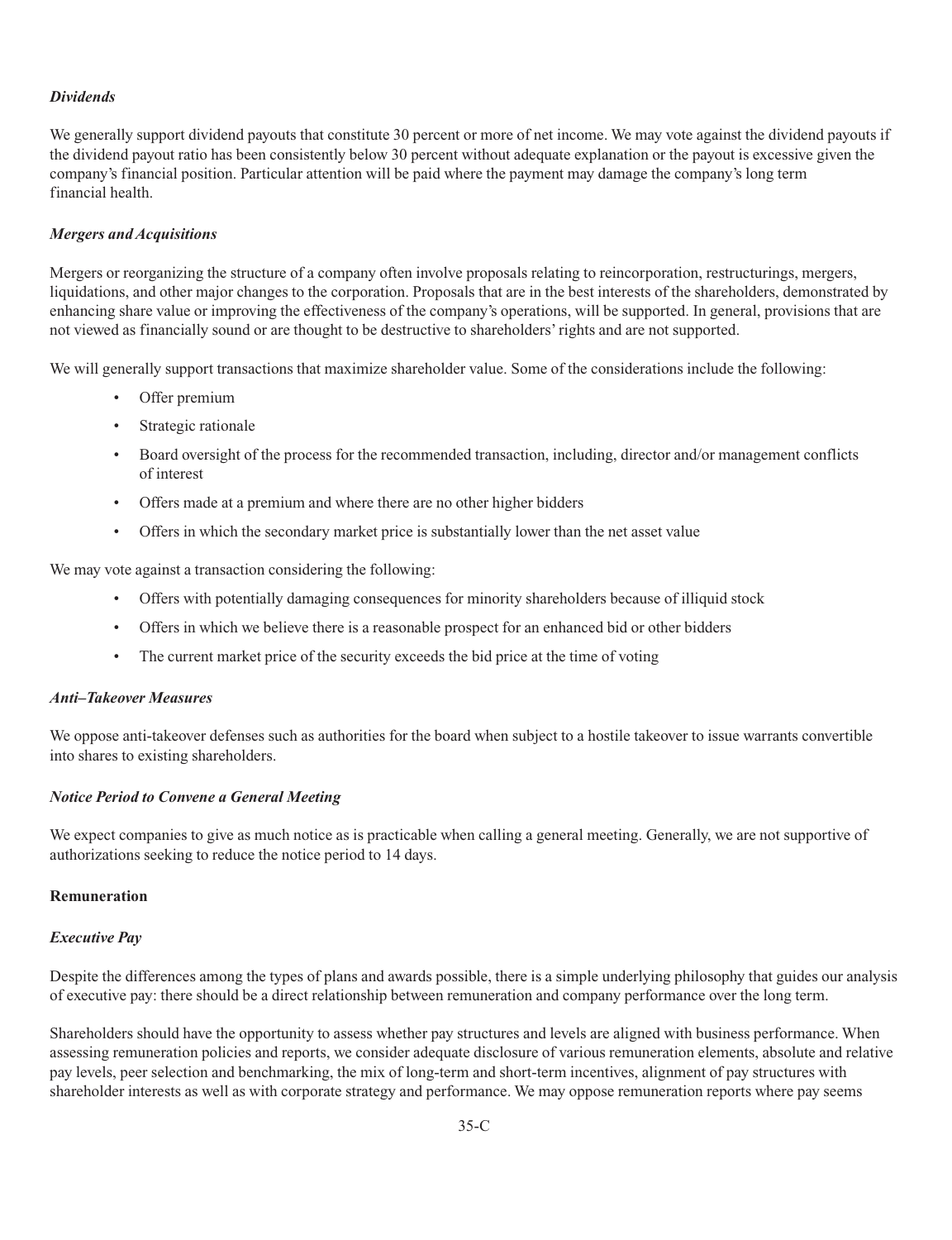misaligned with shareholders' interests. We may also vote against the re-election of members of the remuneration committee if we have serious concerns about remuneration practices or if the company has not been responsive to shareholder concerns.

# *Equity Incentive Plans*

We may not support proposals on equity-based incentive plans where insufficient information is provided on matters such as grant limits, performance metrics, performance, vesting periods, and overall dilution. Generally we do not support options under such plans being issued at a discount to market price or plans that allow for re-testing of performance metrics.

# *Non-Executive Director Pay*

Authorities that seek shareholder approval for non-executive directors' fees are generally not controversial. We typically support resolutions regarding directors' fees unless disclosure is poor and we are unable to determine whether they are excessive relative to fees paid by comparable companies. We will evaluate any non-cash or performance related pay to non-executive directors on a company-by-company basis.

# **Risk Management**

State Street Global Advisors believes that risk management is a key function of the board, which is responsible for setting the overall risk appetite of a company and for providing oversight of the risk management process established by senior executives at a company. We allow boards to have discretion over how they provide oversight in this area. We expect companies to disclose how the board provides oversight on its risk management system and risk identification. Boards should also review existing and emerging risks as they can evolve with a changing political and economic landscape or as companies diversify their operations into new areas.

# *Environmental and Social Issues*

As a fiduciary, State Street Global Advisors takes a comprehensive approach to engaging with our portfolio companies about material environmental and social (sustainability) issues. We use our voice and our vote through engagement, proxy voting, and thought leadership in order to communicate with issuers and educate market participants about our perspective on important sustainability topics. Our Asset Stewardship program prioritization process allows us to proactively identify companies for engagement and voting in order to mitigate sustainability risks in our portfolio. Through engagement, we address a broad range of topics that align with our stewardship priorities and build long-term relationships with issuers. When voting, we fundamentally consider whether the adoption of a shareholder proposal addressing a material sustainability issue would promote long-term shareholder value in the context of the company's existing practices and disclosures as well as existing market practice.

# **More Information**

Any client who wishes to receive information on how its proxies were voted should contact its State Street Global Advisors relationship manager.

For more information on our approach to environmental and social issues, please see our Global Proxy Voting and Engagement Guidelines for Environmental and Social Issues and our Frameworks for Voting Environmental and Social Shareholder Proposals, both available at ssga.com/about-us/asset-stewardship.html.

<sup>1</sup> Bottom 10 percent of scores relative to industry peers.

<sup>2</sup> Have consistently underperformed their peers over the last two years; bottom 30 percent of scores relative to industry peers.

# **Proxy Voting and Engagement Guidelines: North America**

State Street Global Advisors' North America Proxy Voting and Engagement Guidelines<sup>1</sup> outline our expectations of companies listed on stock exchanges in the US and Canada. These Guidelines complement and should be read in conjunction with State Street Global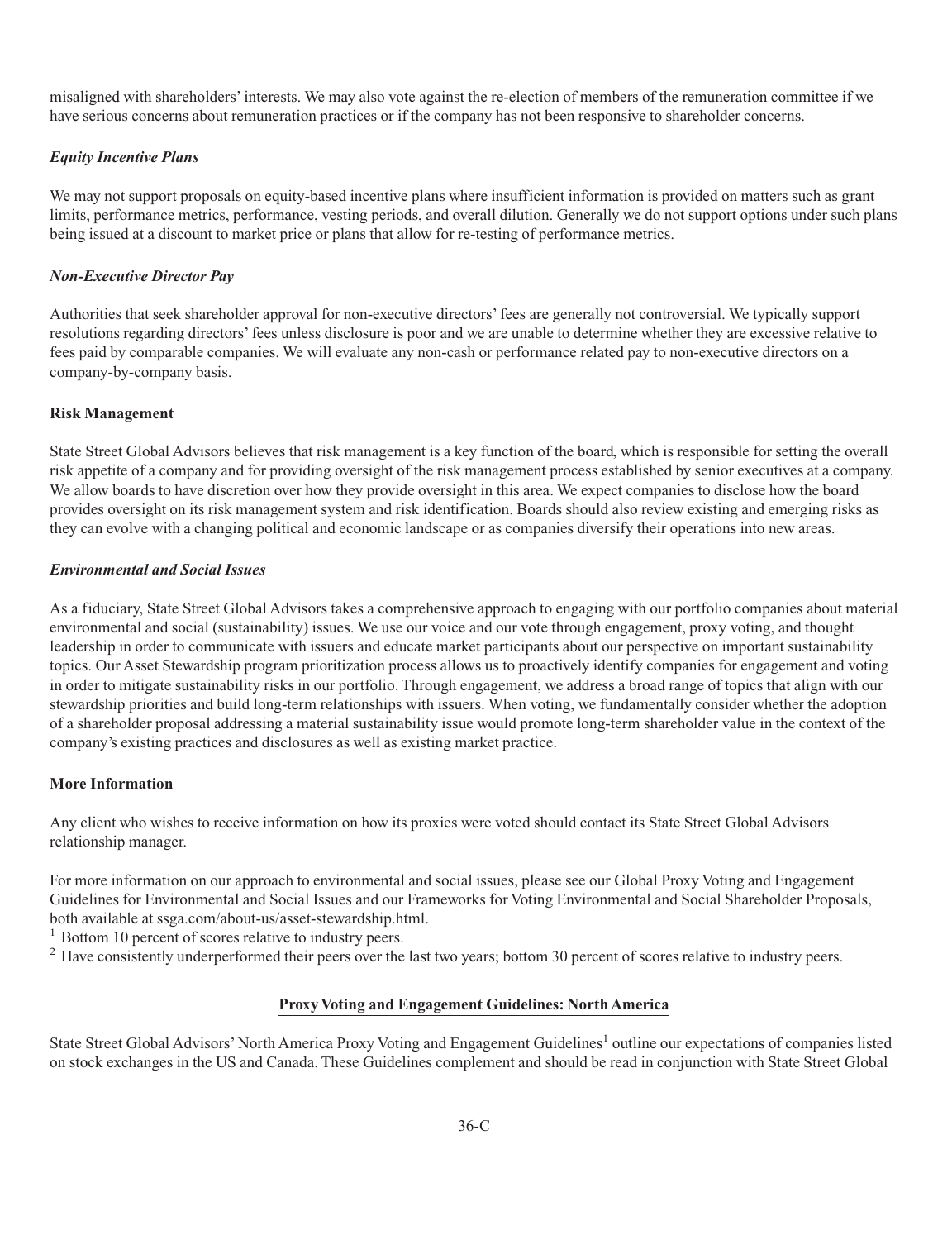Advisors' Global Proxy Voting and Engagement Principles, which provide a detailed explanation of our approach to voting and engaging with companies, and State Street Global Advisors' Conflict Mitigation Guidance.

State Street Global Advisors' North America Proxy Voting and Engagement Guidelines address areas, including board structure, director tenure, audit related issues, capital structure, executive compensation, as well as environmental, social, and other governance-related issues of companies listed on stock exchanges in the US and Canada ("North America").

When voting and engaging with companies in global markets, we consider market specific nuances in the manner that we believe will most likely protect and promote the long-term economic value of client investments. We expect companies to observe the relevant laws and regulations of their respective markets, as well as country specific best practice guidelines and corporate governance codes. When we feel that a country's regulatory requirements do not address some of the key philosophical principles that we believe are fundamental to its global voting guidelines, we may hold companies in such markets to our global standards.

In its analysis and research about corporate governance issues in North America, we expect all companies to act in a transparent manner and to provide detailed disclosure on board profiles, related-party transactions, executive compensation, and other governance issues that impact shareholders' long-term interests. Further, as a founding member of the Investor Stewardship Group ("ISG"), we proactively monitor companies' adherence to the Corporate Governance Principles for US listed companies. Consistent with the "comply-or-explain" expectations established by the principles, we encourage companies to proactively disclose their level of compliance with the principles. In instances of noncompliance when companies cannot explain the nuances of their governance structure effectively, either publicly or through engagement, we may vote against the independent board leader.

# *State Street Global Advisors' Proxy Voting and Engagement Philosophy*

Corporate governance and sustainability issues are an integral part of the investment process. The Asset Stewardship Team consists of investment professionals with expertise in corporate governance and company law, remuneration, accounting, and environmental and social issues. We have established robust corporate governance principles and practices that are backed with extensive analytical expertise to understand the complexities of the corporate governance landscape. We engage with companies to provide insight on the principles and practices that drive our voting decisions. We also conduct proactive engagements to address significant shareholder concerns and environmental, social, and governance ("ESG") issues in a manner consistent with maximizing shareholder value.

The team works alongside members of State Street Global Advisors'Active Fundamental and various other investment teams, collaborating on issuer engagements and providing input on company specific fundamentals. We are also a member of various investor associations that seek to address broader corporate governance related policy issues in North America.

State Street Global Advisors is a signatory to the United Nations Principles of Responsible Investment ("UNPRI") and is compliant with the US Investor Stewardship Group Principles. We are committed to sustainable investing and are working to further integrate ESG principles into investment and corporate governance practices, where applicable and consistent with our fiduciary duty.

#### *Directors and Boards*

Principally, we believe the primary responsibility of the board of directors is to preserve and enhance shareholder value and protect shareholder interests. In order to carry out their primary responsibilities, directors have to undertake activities that range from setting strategy and overseeing executive management to monitoring the risks that arise from a company's business, including risks related to sustainability issues. Further, good corporate governance necessitates the existence of effective internal controls and risk management systems, which should be governed by the board.

State Street Global Advisors believes that a well constituted board of directors, with a balance of skills, expertise, and independence, provides the foundations for a well governed company. We view board quality as a measure of director independence, director succession planning, board diversity, evaluations and refreshment, and company governance practices. We vote for the (re-)election of directors on a case-by-case basis after considering various factors, including board quality, general market practice, and availability of information on director skills and expertise. In principle, we believe independent directors are crucial to robust corporate governance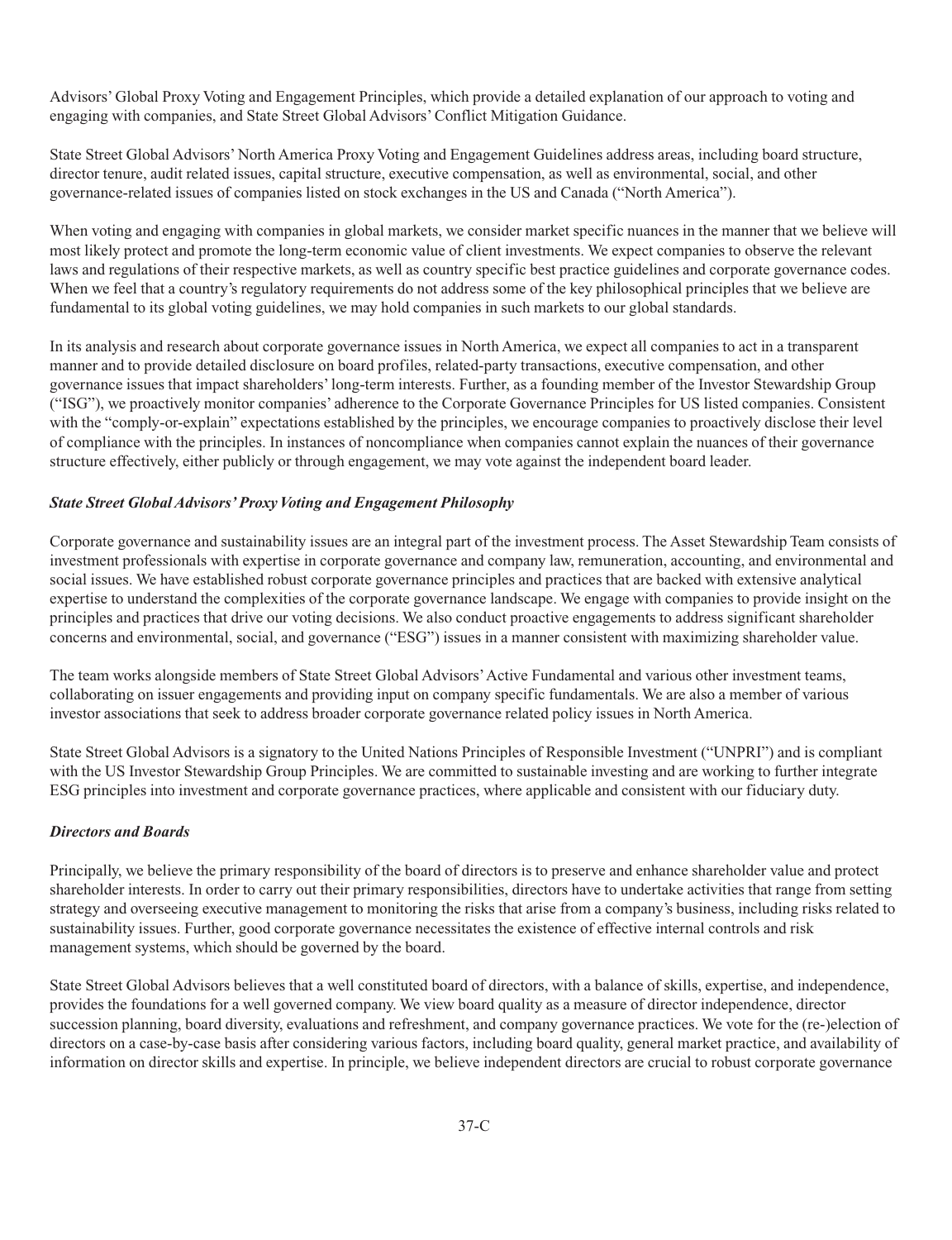and help management establish sound corporate governance policies and practices. A sufficiently independent board will most effectively monitor management and perform oversight functions necessary to protect shareholder interests.

Director-related proposals include issues submitted to shareholders that deal with the composition of the board or with members of a corporation's board of directors. In deciding the director nominee to support, we consider numerous factors.

# *Director Elections*

Our director election guideline focuses on companies' governance profile to identify if a company demonstrates appropriate governance practices or if it exhibits negative governance practices. Factors we consider when evaluating governance practices include, but are not limited to the following:

- Shareholder rights
- Board independence
- Board structure

If a company demonstrates appropriate governance practices, we believe a director should be classified as independent based upon the relevant listing standards or local market practice standards. In such cases, the composition of the key oversight committees of a board should meet the minimum standards of independence. Accordingly, we will vote against a nominee at a company with appropriate governance practices if the director is classified as non-independent under relevant listing standards or local market practice and serves on a key committee of the board (compensation, audit, nominating, or committees required to be fully independent by local market standards).

Conversely, if a company demonstrates negative governance practices, State Street Global Advisors believes the classification standards for director independence should be elevated. In such circumstances, we will evaluate all director nominees based upon the following classification standards:

- Is the nominee an employee of or related to an employee of the issuer or its auditor?
- Does the nominee provide professional services to the issuer?
- Has the nominee attended an appropriate number of board meetings?
- Has the nominee received non-board related compensation from the issuer?

In the US market where companies demonstrate negative governance practices, these stricter standards will apply not only to directors who are a member of a key committee but to all directors on the board as market practice permits. Accordingly, we will vote against a nominee (with the exception of the CEO) where the board has inappropriate governance practices and is considered not independent based on the above independence criteria.

Additionally, we may withhold votes from directors based on the following:

- Overall average board tenure is excessive. In assessing excessive tenure, we consider factors such as the preponderance of long tenured directors, board refreshment practices, and classified board structures
- Directors attend less than 75 percent of board meetings without appropriate explanation or providing reason for their failure to meet the attendance threshold
- Directors of companies that have not been responsive to a shareholder proposal that received a majority shareholder support at the last annual or special meeting
- Consideration can be warranted if management submits the proposal(s) on the ballot as a binding management proposal, recommending shareholders vote for the particular proposal(s)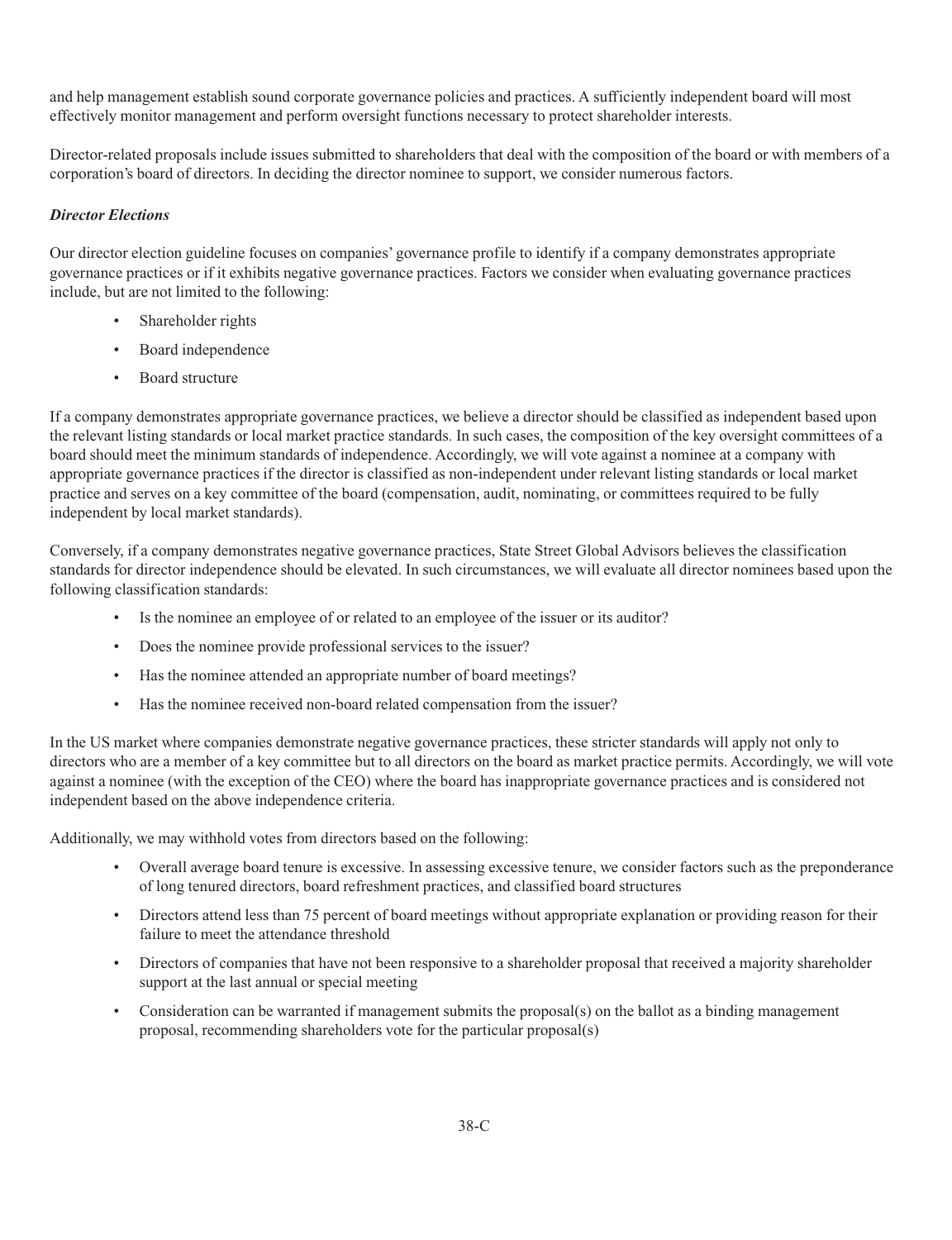- Directors of companies have unilaterally adopted/amended company bylaws that negatively impact our shareholder rights (such as fee-shifting, forum selection, and exclusion service bylaws) without putting such amendments to a shareholder vote
- Compensation committee members where there is a weak relationship between executive pay and performance over a five-year period
- Audit committee members if non-audit fees exceed 50 percent of total fees paid to the auditors
- Directors who appear to have been remiss in their duties

### **Board Gender Diversity**

We expect boards of all listed companies to have at least one female board member. If a company fails to meet this expectation, State Street Global Advisors may vote against the Chair of the board's nominating committee or the board leader in the absence of a nominating committee, if necessary. Additionally, if a company fails to meet this expectation for three consecutive years, State Street Global Advisors may vote against all incumbent members of the nominating committee.

#### **Board Racial/Ethnic Diversity**

We believe that companies have a responsibility to effectively manage and disclose risks and opportunities related to racial and ethnic diversity. If a company in the S&P 500 does not disclose, at minimum, the gender, racial and ethnic composition of its board, we may vote against the Chair of the nominating committee. We may withhold support from the Chair of the nominating committee also when a company in the S&P 500 does not have at least one director from an underrepresented community on its board.

#### **Workforce Diversity**

We may vote against the Chair of the compensation committee at companies in the S&P 500 that do not disclose their EEO-1 reports. Acceptable disclosures include:

- The original EEO-1 report response
- The exact content of the report translated into custom graphics

#### **Director Time Commitments**

When voting on the election or re-election of a director, we also consider the number of outside board directorships a non-executive and an executive may undertake. Thus, State Street Global Advisors may take voting action against a director who exceeds the number of board mandates listed below:

- Named Executive Officers (NEOs) of a public company who sit on more than two public company boards
- Non-executive board chairs or lead independent directors who sit on more than three public company boards
- Director nominees who sit on more than four public company boards

For non-executive board chairs/lead independent directors and director nominees who hold excessive commitments, as defined above, we may consider waiving our policy and vote in support of a director if a company discloses its director commitment policy in a publicly available manner (e.g., corporate governance guidelines, proxy statement, company website). This policy or associated disclosure must include:

- A numerical limit on public company board seats a director can serve on This limit cannot exceed our policy by more than one seat
- Consideration of public company board leadership positions (e.g., Committee Chair)
- Affirmation that all directors are currently compliant with the company policy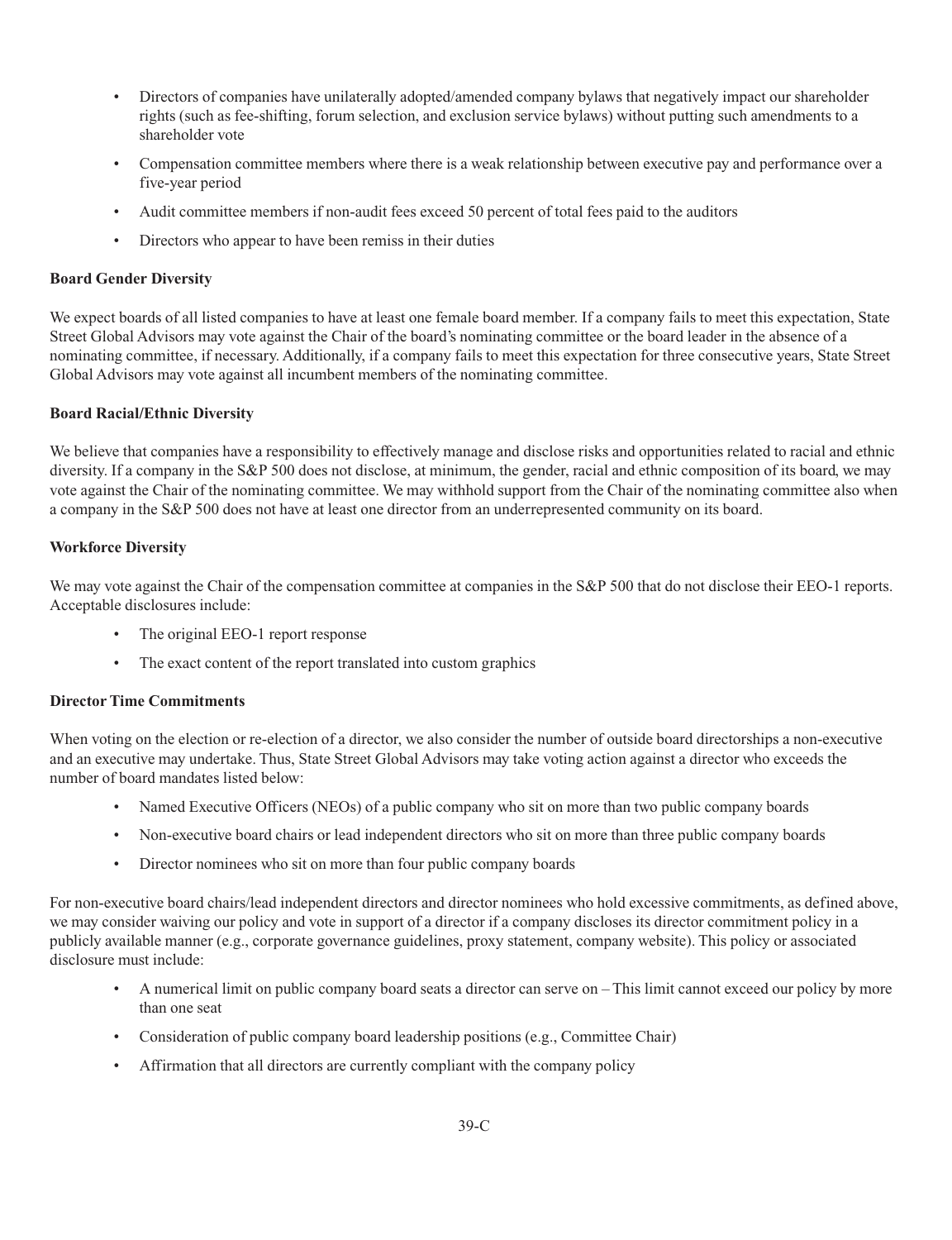• Description of an annual policy review process undertaken by the Nominating Committee to evaluate outside director time commitments

If a director is imminently leaving a board and this departure is disclosed in a written, time-bound and publicly-available manner, we may consider waiving our withhold vote when evaluating the director for excessive time commitments.

Service on a mutual fund board, the board of a UK investment trust or a Special Purpose Acquisition Company (SPAC) board is not considered when evaluating directors for excessive commitments.

However, we do expect these roles to be considered by nominating committees when evaluating director time commitments.

# **Incorporating R-FactorTM into Director Votes**

R-Factor<sup>TM</sup> is a scoring system created by State Street Global Advisors that measures the performance of a company's business operations and governance as it relates to financially material ESG factors facing the company's industry. R-Factor<sup>TM</sup> encourages companies to manage and disclose material, industry-specific ESG risks and opportunities, thereby reducing investment risk across our own portfolio and the broader market. State Street Global Advisors may take voting action against the independent board leader at companies on the S&P 500 that are R-Factor<sup>TM</sup> laggards<sup>2</sup> and momentum underperformers<sup>3</sup> and cannot articulate how they plan to improve their score.

# **Climate-related Disclosure**

We believe climate change poses a systemic risk to all companies in our portfolio.

State Street Global Advisors has publicly supported the global regulatory efforts to establish a mandatory baseline of climate risk disclosures for all companies. Until these consistent disclosure standards are established, we find that the recommendations of the Taskforce on Climate-related Financial Disclosures (TCFD) provide the most effective framework (with?) which companies can develop strategies to plan for climate-related risks and make their businesses more resilient to the impacts of climate change.

As such, we may vote against the independent board leader at companies in the S&P 500 and S&P/TSK that fail to provide sufficient disclosure in accordance with the TCFD framework, including:

- Board oversight of climate-related risks and opportunities
- Total Scope 1 and Scope 2 greenhouse gas emissions
- Targets for reducing greenhouse gas emissions

# *Director-Related Proposals*

We generally vote for the following director-related proposals:

- Discharge of board members' duties, in the absence of pending litigation, regulatory investigation, charges of fraud, or other indications of significant concern
- Proposals to restore shareholders' ability in order to remove directors with or without cause
- Proposals that permit shareholders to elect directors to fill board vacancies
- Shareholder proposals seeking disclosure regarding the company, board, or compensation committee's use of compensation consultants, such as company name, business relationship(s), and fees paid

We generally vote against the following director-related proposals:

• Requirements that candidates for directorships own large amounts of stock before being eligible to be elected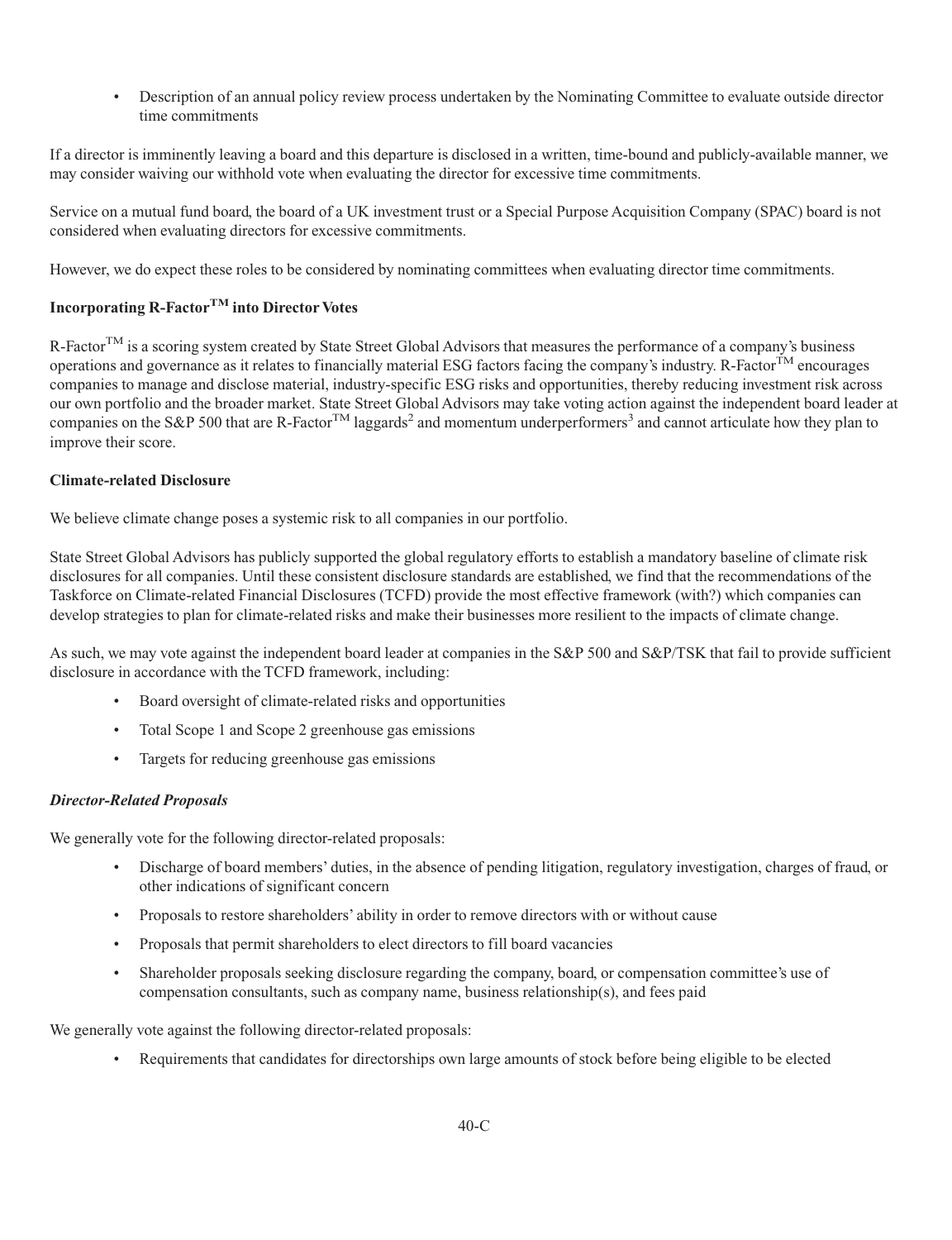- Proposals that relate to the "transaction of other business as properly comes before the meeting," which extend "blank check" powers to those acting as proxy
- Proposals requiring two candidates per board seat

# *Majority Voting*

We will generally support a majority vote standard based on votes cast for the election of directors.

We will generally vote to support amendments to bylaws that would require simple majority of voting shares (i.e. shares cast) to pass or to repeal certain provisions.

# *Annual Elections*

We generally support the establishment of annual elections of the board of directors. Consideration is given to the overall level of board independence and the independence of the key committees, as well as the existence of a shareholder rights plan.

# *Cumulative Voting*

We do not support cumulative voting structures for the election of directors.

# *Separation Chair/CEO*

We analyze proposals for the separation of Chair/CEO on a case-by-case basis taking into consideration numerous factors, including the appointment of and role played by a lead director, a company's performance, and the overall governance structure of the company.

However, we may take voting action against the chair or members of the nominating committee at S&P 500 companies that have combined the roles of chair and CEO and have not appointed a lead independent director.

# *Proxy Access*

In general, we believe that proxy access is a fundamental right and an accountability mechanism for all long-term shareholders. We will consider proposals relating to proxy access on a case-by- case basis. We will support shareholder proposals that set parameters to empower long-term shareholders while providing management the flexibility to design a process that is appropriate for the company's circumstances.

We will review the terms of all other proposals and will support those proposals that have been introduced in the spirit of enhancing shareholder rights.

Considerations include the following:

- The ownership thresholds and holding duration proposed in the resolution
- The binding nature of the proposal
- The number of directors that shareholders may be able to nominate each year
- Company governance structure
- Shareholder rights
- Board performance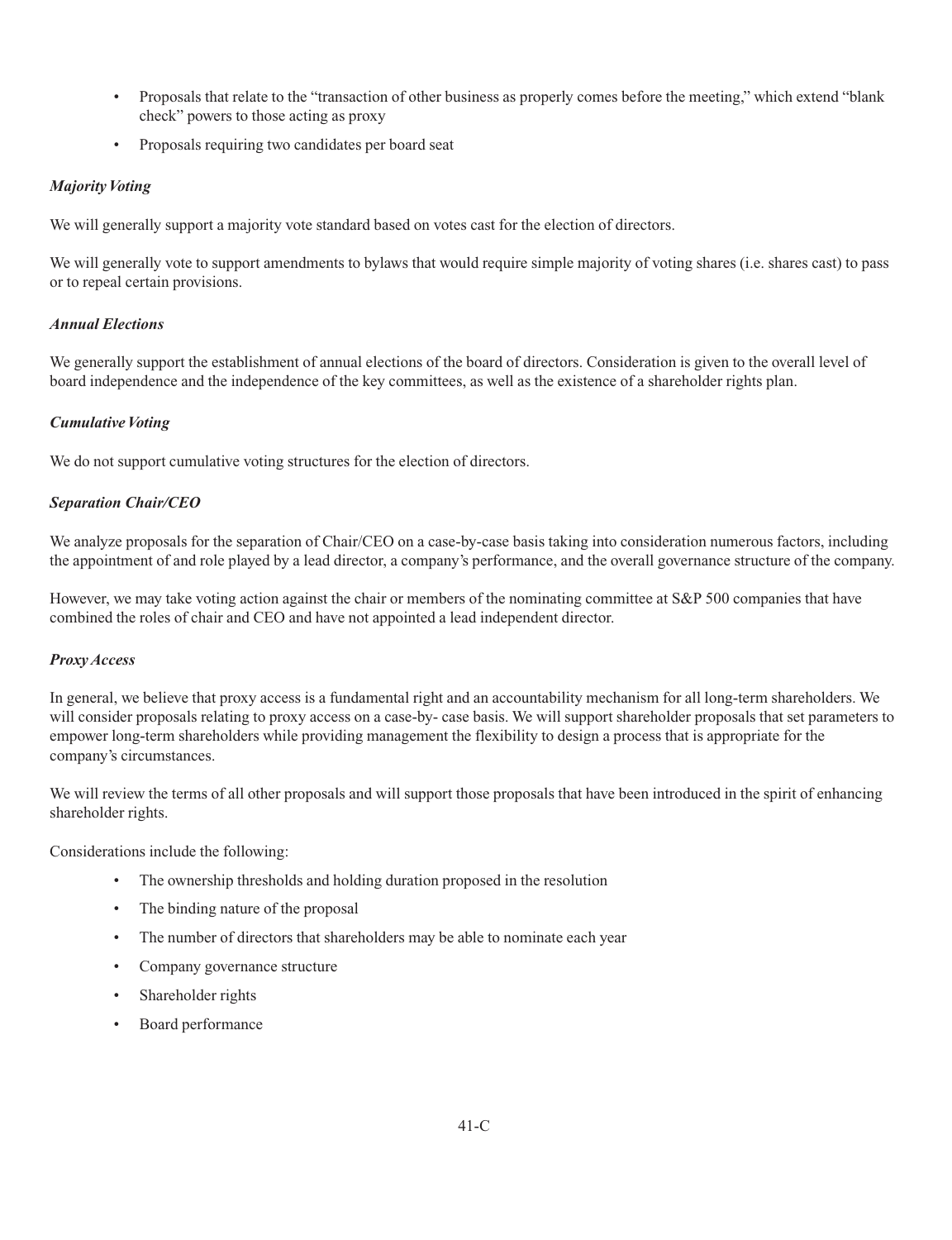# *Age/Term Limits*

Generally, we will vote against age and term limits unless the company is found to have poor board refreshment and director succession practices, and has a preponderance of non- executive directors with excessively long tenures serving on the board.

#### *Approve Remuneration of Directors*

Generally, we will support directors' compensation, provided the amounts are not excessive relative to other issuers in the market or industry. In making our determination, we review whether the compensation is overly dilutive to existing shareholders.

### *Indemnification*

Generally, we support proposals to limit directors' liability and/or expand indemnification and liability protection if he or she has not acted in bad faith, gross negligence, or reckless disregard of the duties involved in the conduct of his or her office.

# *Classified Boards*

We generally support annual elections for the board of directors.

# *Confidential Voting*

We will support confidential voting.

#### *Board Size*

We will support proposals seeking to fix the board size or designate a range for the board size and will vote against proposals that give management the ability to alter the size of the board outside of a specified range without shareholder approval.

#### *Board Responsiveness*

We may vote against the re-election of members of the compensation committee if we have serious concerns about remuneration practices and if the company has not been responsive to shareholder pressure to review its approach. In addition, if the level of dissent against a management proposal on executive pay is consistently high, and we have determined that a vote against a pay-related proposal is warranted in the third consecutive year, we may vote against the Chair of the compensation committee.

# **Audit-Related Issues**

#### *Ratifying Auditors and Approving Auditor Compensation*

We support the approval of auditors and auditor compensation provided that the issuer has properly disclosed audit and non-audit fees relative to market practice and the audit fees are not deemed excessive. We deem audit fees to be excessive if the non-audit fees for the prior year constituted 50 percent or more of the total fees paid to the auditor. We will also support the disclosure of auditor and consulting relationships when the same or related entities are conducting both activities and will support the establishment of a selection committee responsible for the final approval of significant management consultant contract awards where existing firms are already acting in an auditing function.

In circumstances where "other" fees include fees related to initial public offerings, bankruptcy emergence, and spin-offs, and the company makes public disclosure of the amount and nature of those fees which are determined to be an exception to the standard "non-audit fee" category, then such fees may be excluded from the non-audit fees considered in determining the ratio of non-audit to audit/audit-related fees/tax compliance and preparation for purposes of determining whether non-audit fees are excessive.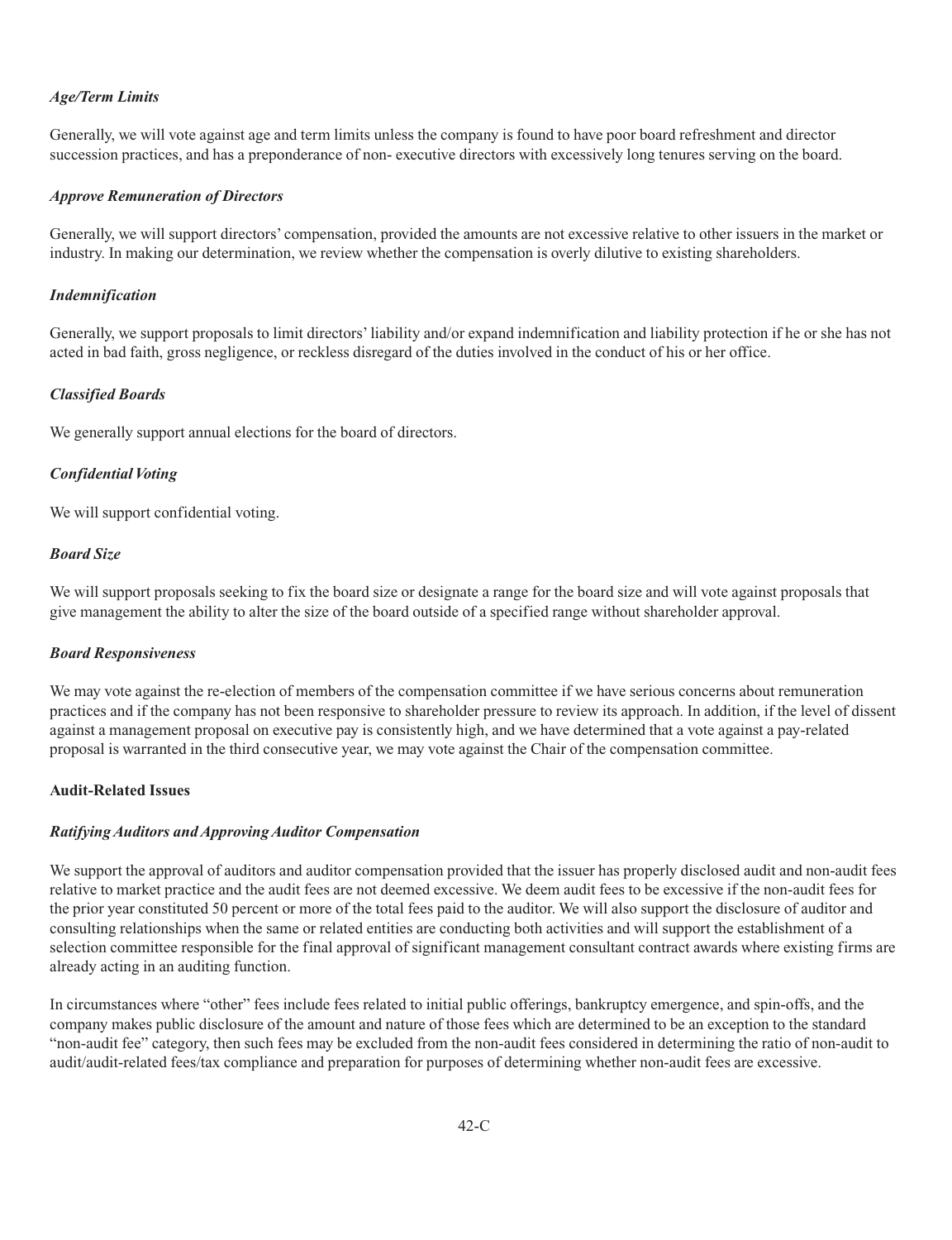We will support the discharge of auditors and requirements that auditors attend the annual meeting of shareholders.<sup>4</sup>

# *Approval of Financial Statements*

The disclosure and availability of reliable financial statements in a timely manner is imperative for the investment process. We expect external auditors to provide assurance of a company's financial condition. Hence, we will vote against the approval of financial statements if i) they have not been disclosed or audited; ii) the auditor opinion is qualified/ adverse, or the auditor has issued a disclaimer of opinion; or iii) the auditor opinion is not disclosed.

# *Capital-Related Issues*

Capital structure proposals include requests by management for approval of amendments to the certificate of incorporation that will alter the capital structure of the company.

The most common request is for an increase in the number of authorized shares of common stock, usually in conjunction with a stock split or dividend. Typically, we support requests that are not unreasonably dilutive or enhance the rights of common shareholders. In considering authorized share proposals, the typical threshold for approval is 100 percent over current authorized shares. However, the threshold may be increased if the company offers a specific need or purpose (merger, stock splits, growth purposes, etc.). All proposals are evaluated on a case-by- case basis taking into account the company's specific financial situation.

# *Increase in Authorized Common Shares*

In general, we support share increases for general corporate purposes up to 100 percent of current authorized stock.

We support increases for specific corporate purposes up to 100 percent of the specific need plus 50 percent of current authorized common stock for US and Canadian firms.

When applying the thresholds, we will also consider the nature of the specific need, such as mergers and acquisitions and stock splits.

# *Increase in Authorized Preferred Shares*

We vote on a case-by-case basis on proposals to increase the number of preferred shares.

Generally, we will vote for the authorization of preferred stock in cases where the company specifies the voting, dividend, conversion, and other rights of such stock and the terms of the preferred stock appear reasonable.

We will support proposals to create "declawed" blank check preferred stock (stock that cannot be used as a takeover defense). However, we will vote against proposals to increase the number of blank check preferred stock authorized for issuance when no shares have been issued or reserved for a specific purpose.

# *Unequal Voting Rights*

We will not support proposals authorizing the creation of new classes of common stock with superior voting rights and will vote against new classes of preferred stock with unspecified voting, conversion, dividend distribution, and other rights. In addition, we will not support capitalization changes that add "blank check" classes of stock (i.e. classes of stock with undefined voting rights) or classes that dilute the voting interests of existing shareholders.

However, we will support capitalization changes that eliminate other classes of stock and/or unequal voting rights.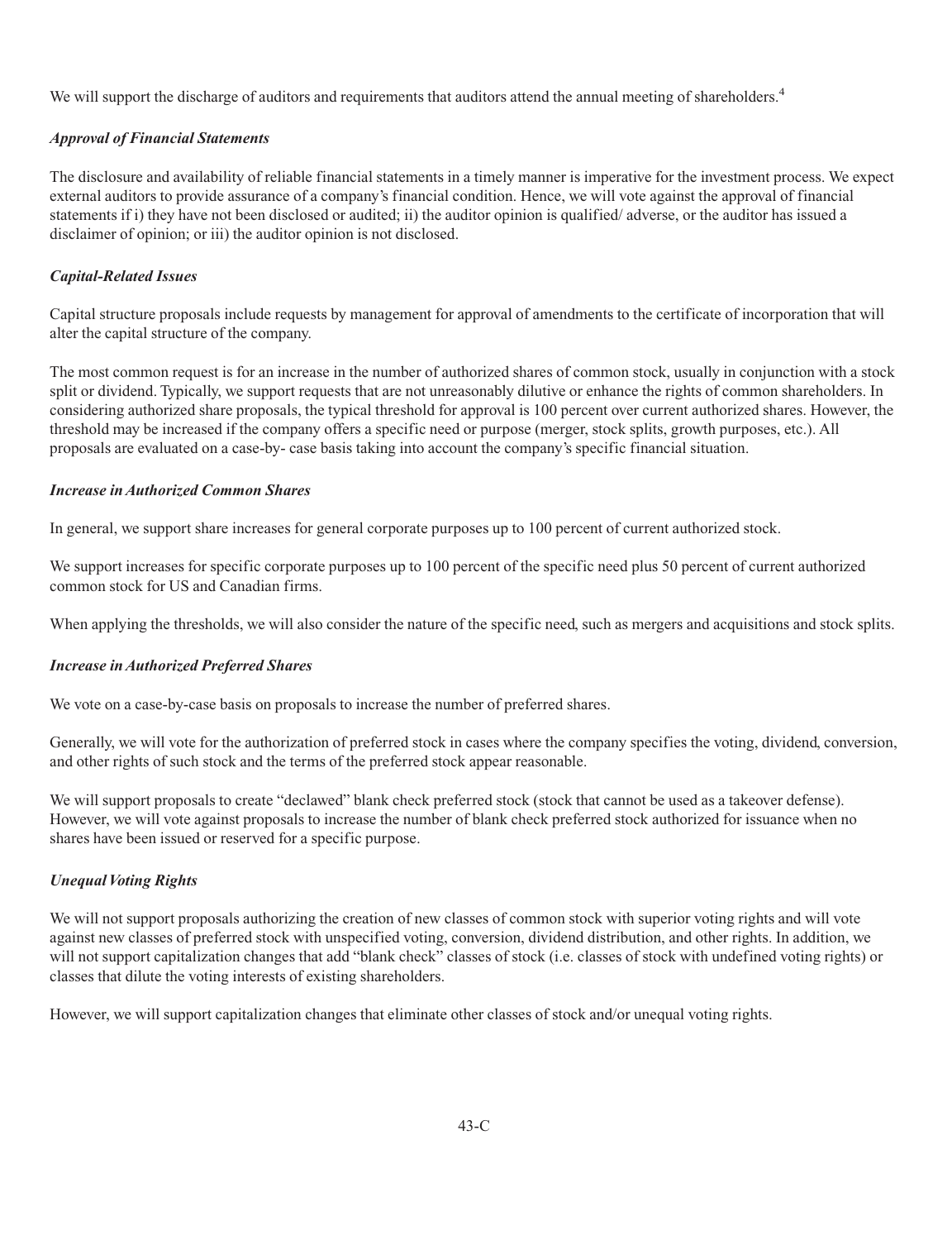# *Mergers and Acquisitions*

Mergers or the reorganization of the structure of a company often involve proposals relating to reincorporation, restructurings, liquidations, and other major changes to the corporation.

Proposals that are in the best interests of the shareholders, demonstrated by enhancing share value or improving the effectiveness of the company's operations, will be supported.

In general, provisions that are not viewed as economically sound or are thought to be destructive to shareholders' rights are not supported.

We will generally support transactions that maximize shareholder value. Some of the considerations include the following:

- Offer premium
- Strategic rationale
- Board oversight of the process for the recommended transaction, including, director and/or management conflicts of interest
- Offers made at a premium and where there are no other higher bidders
- Offers in which the secondary market price is substantially lower than the net asset value

We may vote against a transaction considering the following:

- Offers with potentially damaging consequences for minority shareholders because of illiquid stock, especially in some non-US markets
- Offers where we believe there is a reasonable prospect for an enhanced bid or other bidders
- The current market price of the security exceeds the bid price at the time of voting

#### *Anti–Takeover Issues*

Typically, these are proposals relating to requests by management to amend the certificate of incorporation or bylaws to add or to delete a provision that is deemed to have an anti-takeover effect. The majority of these proposals deal with management's attempt to add some provision that makes a hostile takeover more difficult or will protect incumbent management in the event of a change in control of the company.

Proposals that reduce shareholders' rights or have the effect of entrenching incumbent management will not be supported.

Proposals that enhance the right of shareholders to make their own choices as to the desirability of a merger or other proposal are supported.

# *Shareholder Rights Plans*

**US:** We will support mandates requiring shareholder approval of a shareholder rights plans ("poison pill") and repeals of various anti-takeover related provisions.

In general, we will vote against the adoption or renewal of a US issuer's shareholder rights plan ("poison pill").

We will vote for an amendment to a shareholder rights plan ("poison pill") where the terms of the new plans are more favorable to shareholders' ability to accept unsolicited offers (i.e. if one of the following conditions are met: (i) minimum trigger, flip-in or flip-over of 20 percent, (ii) maximum term of three years, (iii) no "dead hand," "slow hand," "no hand" nor similar feature that limits the ability of a future board to redeem the pill, and (iv) inclusion of a shareholder redemption feature (qualifying offer clause),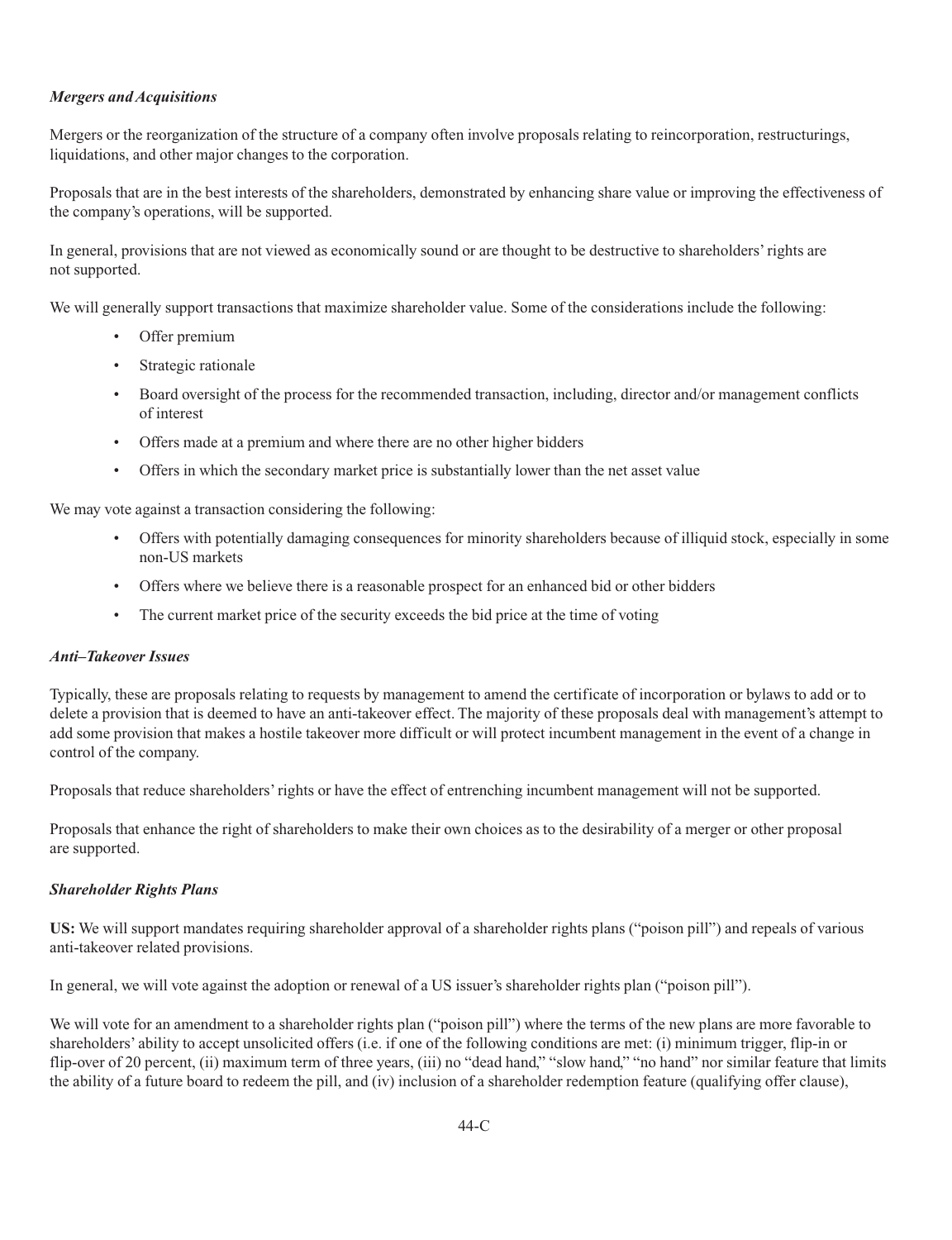permitting ten percent of the shares to call a special meeting or seek a written consent to vote on rescinding the pill if the board refuses to redeem the pill 90 days after a qualifying offer is announced).

**Canada:** We analyze proposals for shareholder approval of a shareholder rights plan ("poison pill") on a case-by-case basis taking into consideration numerous factors, including but not limited to, whether it conforms to 'new generation' rights plans and the scope of the plan.

# *Special Meetings*

We will vote for shareholder proposals related to special meetings at companies that do not provide shareholders the right to call for a special meeting in their bylaws if:

- The company also does not allow shareholders to act by written consent
- The company allows shareholders to act by written consent but the ownership threshold for acting by written consent is set above 25 percent of outstanding shares

We will vote for shareholder proposals related to special meetings at companies that give shareholders (with a minimum 10 percent ownership threshold) the right to call for a special meeting in their bylaws if:

• The current ownership threshold to call for a special meeting is above 25 percent of outstanding shares.

We will vote for management proposals related to special meetings.

# *Written Consent*

We will vote for shareholder proposals on written consent at companies if:

- The company does not have provisions in their bylaws giving shareholders the right to call for a special meeting
- The company allows shareholders the right to call for a special meeting, but the current ownership threshold to call for a special meeting is above 25 percent of outstanding shares
- The company has a poor governance profile

We will vote management proposals on written consent on a case-by-case basis.

# *Super–Majority*

We will generally vote against amendments to bylaws requiring super-majority shareholder votes to pass or repeal certain provisions. We will vote for the reduction or elimination of super-majority vote requirements, unless management of the issuer was concurrently seeking to or had previously made such a reduction or elimination.

# **Remuneration Issues**

Despite the differences among the types of plans and the awards possible there is a simple underlying philosophy that guides the analysis of all compensation plans; namely, the terms of the plan should be designed to provide an incentive for executives and/or employees to align their interests with those of the shareholders and thus work toward enhancing shareholder value. Plans that benefit participants only when the shareholders also benefit are those most likely to be supported.

# *Advisory Vote on Executive Compensation and Frequency*

State Street Global Advisors believes executive compensation plays a critical role in aligning executives' interest with shareholders', attracting, retaining and incentivizing key talent, and ensuring positive correlation between the performance achieved by management and the benefits derived by shareholders. We support management proposals on executive compensation where there is a strong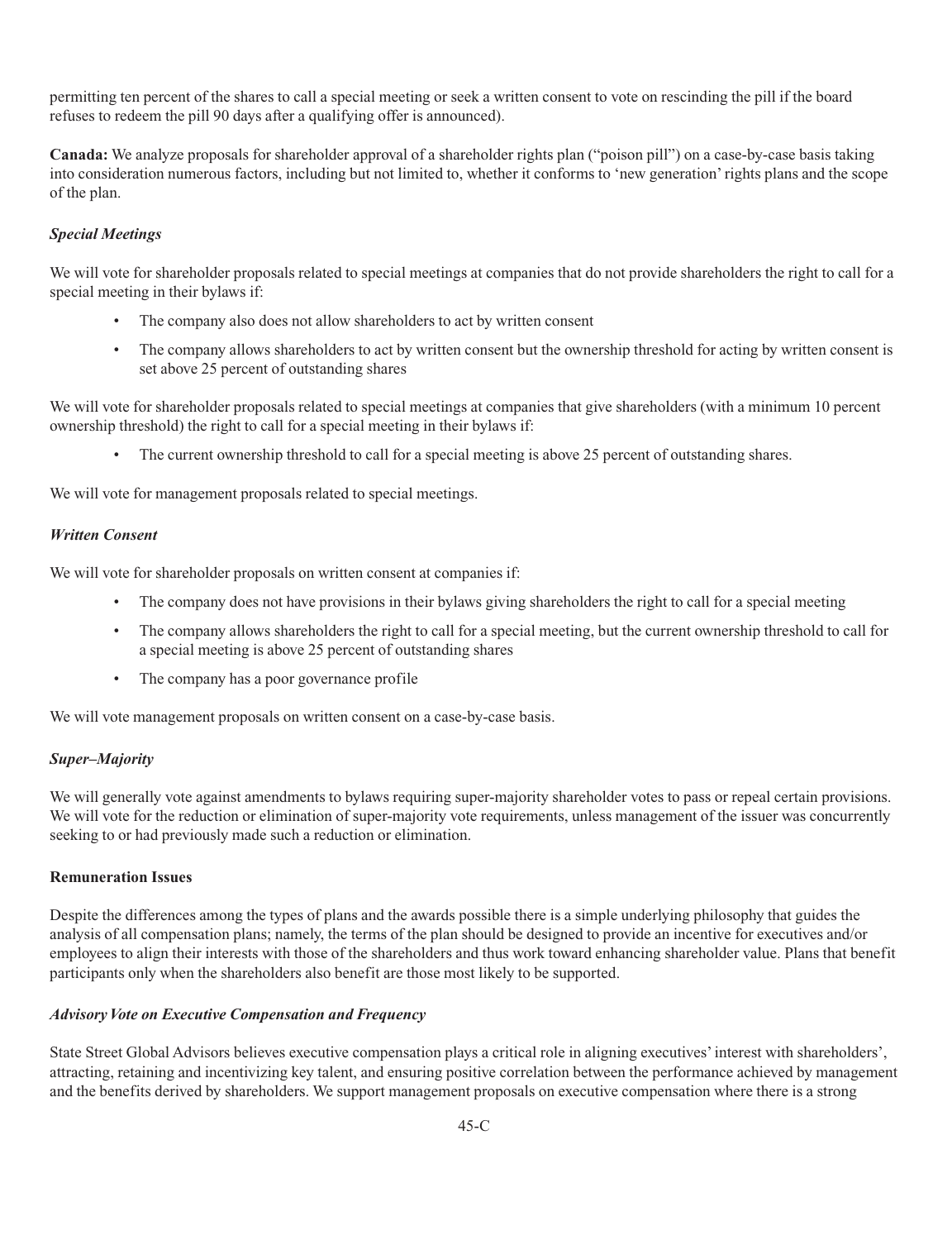relationship between executive pay and performance over a five-year period. We seek adequate disclosure of various compensation elements, absolute and relative pay levels, peer selection and benchmarking, the mix of long-term and short-term incentives, alignment of pay structures with shareholder interests as well as with corporate strategy, and performance.

Further shareholders should have the opportunity to assess whether pay structures and levels are aligned with business performance on an annual basis.

**In Canada**, where advisory votes on executive compensation are not commonplace, we will rely primarily upon engagement to evaluate compensation plans.

# *Employee Equity Award Plans*

We consider numerous criteria when examining equity award proposals. Generally we do not vote against plans for lack of performance or vesting criteria. Rather the main criteria that will result in a vote against an equity award plan are:

**Excessive voting power dilution.** To assess the dilutive effect, we divide the number of shares required to fully fund the proposed plan, the number of authorized but unissued shares and the issued but unexercised shares by the fully diluted share count. We review that number in light of certain factors, such as the industry of the issuer.

**Historical option grants** Excessive historical option grants over the past three years. Plans that provide for historical grant patterns of greater than five to eight percent are generally not supported.

**Repricing.** We will vote against any plan where repricing is expressly permitted. If a company has a history of repricing underwater options, the plan will not be supported.

Other criteria include the following:

- Number of participants or eligible employees
- The variety of awards possible
- The period of time covered by the plan

There are numerous factors that we view as negative. If combined they may result in a vote against a proposal. Factors include:

- Grants to individuals or very small groups of participants
- "Gun-jumping" grants which anticipate shareholder approval of a plan or amendment
- The power of the board to exchange "underwater" options without shareholder approval. This pertains to the ability of a company to reprice options, not the actual act of repricing described above
- Below market rate loans to officers to exercise their options
- The ability to grant options at less than fair market value
- Acceleration of vesting automatically upon a change in control
- Excessive compensation (i.e. compensation plans which we deem to be overly dilutive)

Share Repurchases If a company makes a clear connection between a share repurchase program and its intent to offset dilution created from option plans and the company fully discloses the amount of shares being repurchased, the voting dilution calculation may be adjusted to account for the impact of the buy back.

Companies will not have any such repurchase plan factored into the dilution calculation if they do not (i) clearly state the intentions of any proposed share buy-back plan, (ii) disclose a definitive number of the shares to be bought back, (iii) specify the range of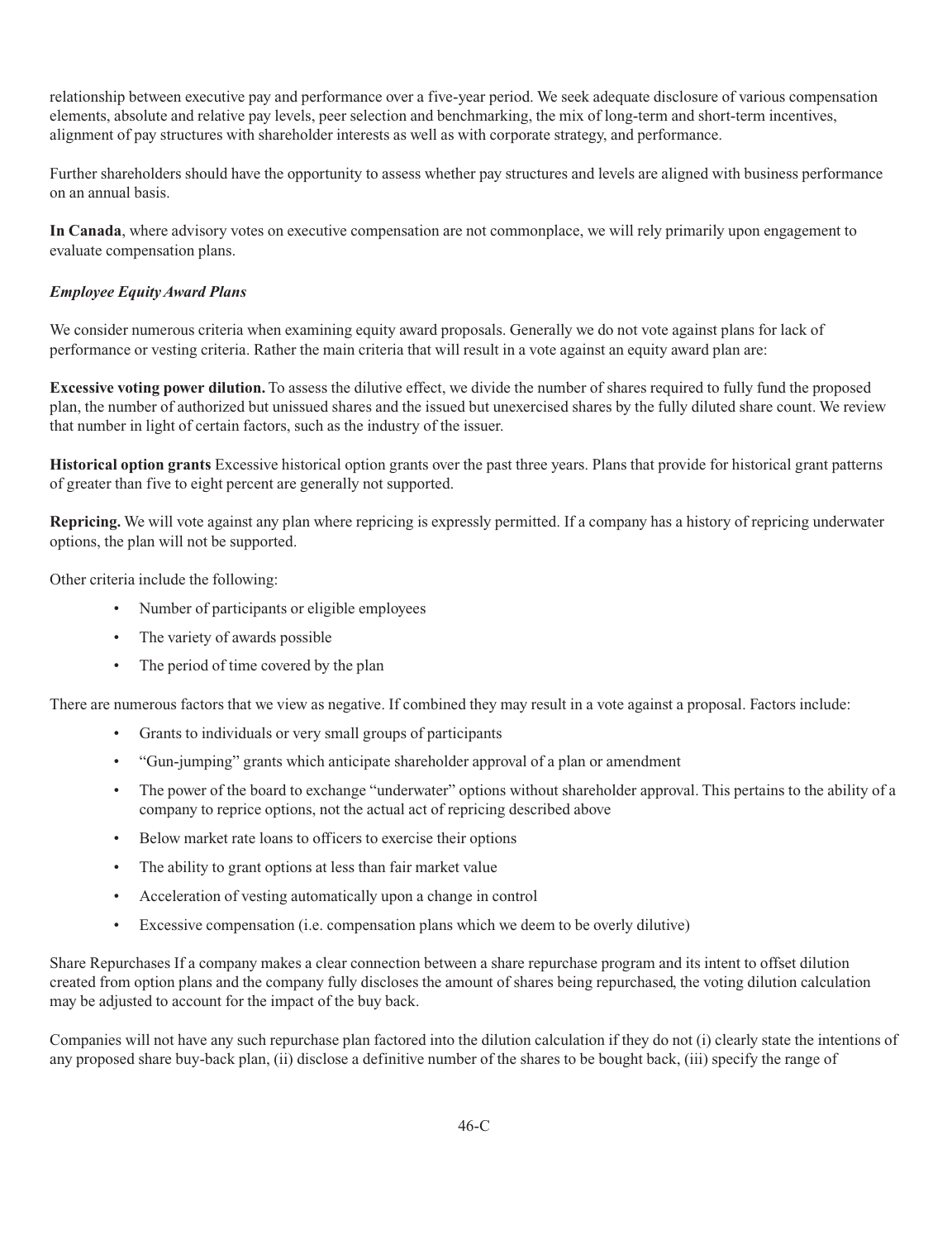premium/discount to market price at which a company can repurchase shares, and (iv) disclose the time frame during which the shares will be bought back.

**162(m) Plan Amendments** If a plan would not normally meet our criteria described above, but was primarily amended to add specific performance criteria to be used with awards that were designed to qualify for performance-based exception from the tax deductibility limitations of Section 162(m) of the Internal Revenue Code, then we will support the proposal to amend the plan.

# *Employee Stock Option Plans*

We generally vote for stock purchase plans with an exercise price of not less than 85 percent of fair market value. However, we take market practice into consideration.

# *Compensation-Related Items*

We generally support the following proposals:

- Expansions to reporting of financial or compensation-related information, within reason
- Proposals requiring the disclosure of executive retirement benefits if the issuer does not have an independent compensation committee

We generally vote against the following proposal:

Retirement bonuses for non-executive directors and auditors

# **Miscellaneous/Routine Items**

We generally support the following miscellaneous/routine governance items:

- Reimbursement of all appropriate proxy solicitation expenses associated with the election when voting in conjunction with support of a dissident slate
- Opting-out of business combination provision
- Proposals that remove restrictions on the right of shareholders to act independently of management
- Liquidation of the company if the company will file for bankruptcy if the proposal is not approved
- Shareholder proposals to put option repricings to a shareholder vote
- General updating of, or corrective amendments to, charter and bylaws not otherwise specifically addressed herein, unless such amendments would reasonably be expected to diminish shareholder rights (e.g. extension of directors' term limits, amending shareholder vote requirement to amend the charter documents, insufficient information provided as to the reason behind the amendment)
- Change in corporation name
- Mandates that amendments to bylaws or charters have shareholder approval
- Management proposals to change the date, time, and/or location of the annual meeting unless the proposed change is unreasonable
- Repeals, prohibitions or adoption of anti-greenmail provisions
- Management proposals to implement a reverse stock split when the number of authorized shares will be proportionately reduced and proposals to implement a reverse stock split to avoid delisting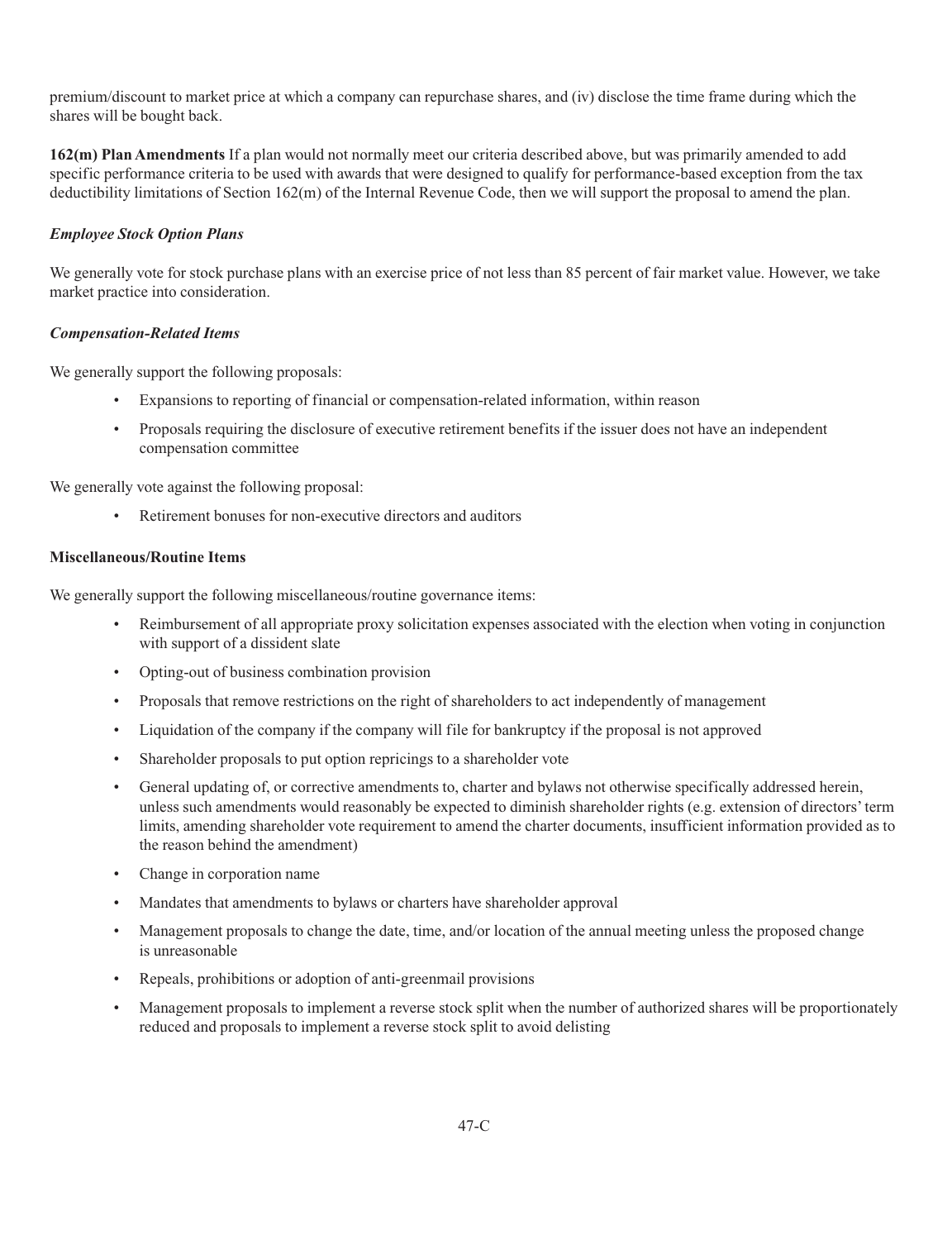• Exclusive forum provisions

State Street Global Advisors generally does not support the following miscellaneous/routine governance items:

- Proposals requesting companies to adopt full tenure holding periods for their executives
- Reincorporation to a location that we believe has more negative attributes than its current location of incorporation
- Shareholder proposals to change the date, time, and/or location of the annual meeting unless the current scheduling or location is unreasonable
- Proposals to approve other business when it appears as a voting item
- Proposals giving the board exclusive authority to amend the bylaws
- Proposals to reduce quorum requirements for shareholder meetings below a majority of the shares outstanding unless there are compelling reasons to support the proposal

# **Environmental and Social Issues**

As a fiduciary, State Street Global Advisors takes a comprehensive approach to engaging with our portfolio companies about material environmental and social (sustainability) issues. We use our voice and our vote through engagement, proxy voting, and thought leadership in order to communicate with issuers and educate market participants about our perspective on important sustainability topics. Our Asset Stewardship program prioritization process allows us to proactively identify companies for engagement and voting in order to mitigate sustainability risks in our portfolio. Through engagement, we address a broad range of topics that align with our stewardship priorities and build long-term relationships with issuers. When voting, we fundamentally consider whether the adoption of a shareholder proposal addressing a material sustainability issue would promote long-term shareholder value in the context of the company's existing practices and disclosures as well as existing market practice.

For more information on our approach to environmental and social issues, please see our Global Proxy Voting and Engagement Guidelines for Environmental and Social Issues and our Frameworks for Voting Environmental and Social Shareholder Proposals, both available at ssga.com/about-us/asset-stewardship.html.

# **More Information**

Any client who wishes to receive information on how its proxies were voted should contact its State Street Global Advisors relationship manager.

1These Proxy Voting and Engagement Guidelines are also applicable to SSGA Funds Management, Inc. SSGA Funds Management, Inc. is an SEC registered investment adviser. SSGA Funds Management, Inc., State Street Global Advisors Trust Company, and other advisory affiliates of State Street make up State Street Global Advisors, the investment management arm of State Street Corporation.

2 Bottom 10 percent of scores relative to industry peers.

3 Have consistently underperformed their peers over the last two years; bottom 30 percent of scores relative to industry peers. 4Common for non-US issuers; request from the issuer to discharge from liability the directors or auditors with respect to actions taken by them during the previous year.

# **Proxy Voting and Engagement Guidelines: Rest of theWorld**

State Street Global Advisors' Rest of the World Proxy Voting and Engagement Guidelines<sup>1</sup> cover different corporate governance frameworks and practices in international markets not covered under specific country/regional guidelines. These Guidelines complement and should be read in conjunction with State Street Global Advisors' overarching Global Proxy Voting and Engagement Principles, which provide a detailed explanation of our approach to voting and engaging with companies, and State Street Global Advisors' Conflict Mitigation Guidelines.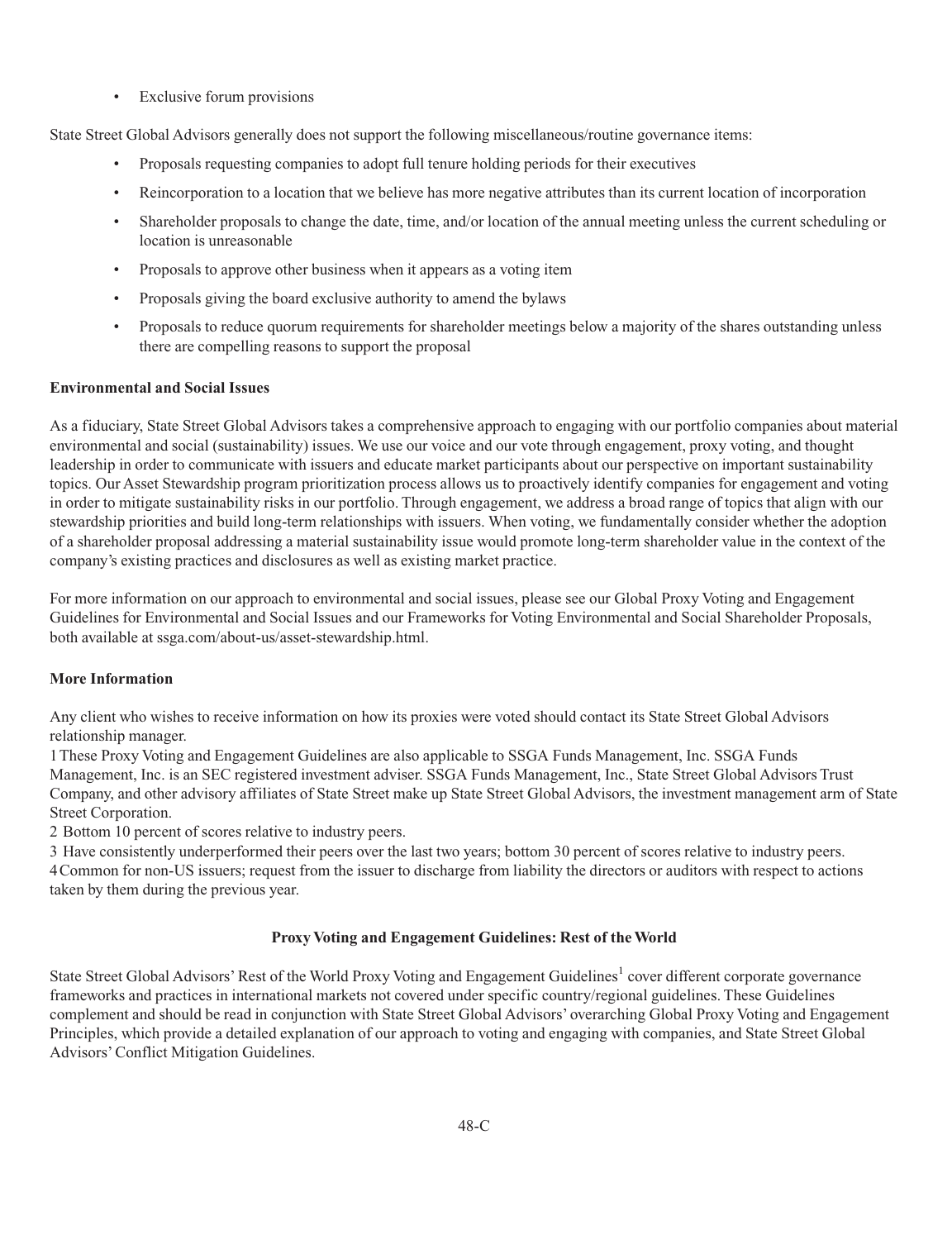At State Street Global Advisors, we recognize that markets not covered under specific country/ regional guidelines, specifically emerging markets, are disparate in their corporate governance frameworks and practices. While they tend to pose broad common governance issues across all markets, such as concentrated ownership, poor disclosure of financial and related-party transactions, and weak enforcement of rules and regulation, our proxy voting Guidelines are designed to identify and to address specific governance concerns in each market. We also evaluate the various factors that contribute to the corporate governance framework of a country. These factors include, but are not limited to: (i) the macroeconomic conditions and broader political system in a country; (ii) quality of regulatory oversight, enforcement of property and shareholder rights; and (iii) the independence of judiciary.

# **State Street Global Advisors' Proxy Voting and Engagement Philosophy in Emerging Markets**

State Street Global Advisors' approach to proxy voting and issuer engagement in emerging markets is designed to increase the value of our investments through the mitigation of governance risks. The overall quality of the corporate governance framework in an emerging market country drives the level of governance risks investors assign to a country. Thus, improving the macro governance framework in a country may help to reduce governance risks and to increase the overall value of our holdings over time. In order to improve the overall governance framework and practices in a country, members of our Asset Stewardship Team endeavor to engage with representatives from regulatory agencies and stock markets to highlight potential concerns with the macro governance framework of a country. We are also a member of various investor associations that seek to address broader corporate governance-related policy issues in emerging markets. To help mitigate company-specific risk, the State Street Global Advisors Asset Stewardship Team works alongside members of the Active Fundamental and emerging market specialists to engage with emerging market companies on governance issues and address any specific concerns, or to get more information regarding shareholder items that are to be voted on at upcoming shareholder meetings. This integrated approach to engagement drives our proxy voting and engagement philosophy in emerging markets.

Our proxy voting Guidelines in emerging markets address six broad areas:

- Directors and Boards
- Accounting and Audit-Related Issues
- Shareholder Rights and Capital-Related Issues
- Remuneration
- Environmental and Social Issues
- General/Routine Issues

# **Directors and Boards**

We believe that a well constituted board of directors, with a balance of skills, expertise and independence, provides the foundation for a well governed company. However, several factors, such as low overall independence level requirements by market regulators, poor biographical disclosure of director profiles, prevalence of related-party transactions, and the general resistance from controlling shareholders to increase board independence, render the election of directors as one of the most important fiduciary duties we perform in emerging market companies.

We vote for the (re-)election of directors on a case-by-case basis after considering various factors, including general market practice and availability of information on director skills and expertise. We expect companies to meet minimum overall board independence standards, as defined in a local corporate governance code or market practice. Therefore, in several countries, we will vote against certain non-independent directors if overall board independence levels do not meet market standards.

Our broad criteria for director independence in emerging market companies include factors such as:

- Participation in related-party transactions
- Employment history with company
- Relations with controlling shareholders and employees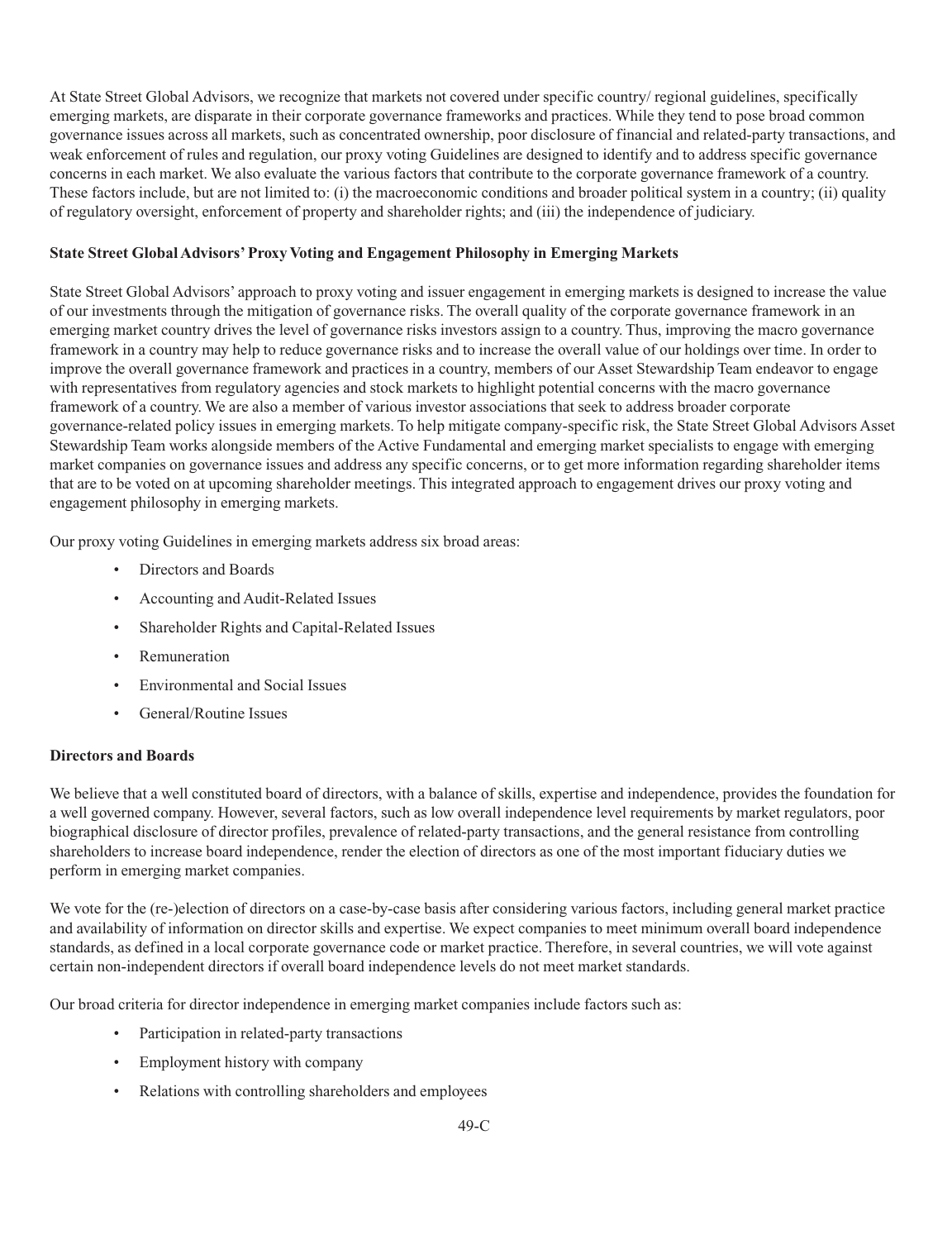• Company classification of a director as non-independent

In some countries, market practice calls for the establishment of a board level audit committee. We believe an audit committee should be responsible for monitoring the integrity of the financial statements of a company and appointing external auditors. It should also monitor their qualifications, independence, effectiveness and resource levels. Based upon our desire to enhance the quality of financial and accounting oversight provided by independent directors, we expect that listed companies have an audit committee constituted of a majority of independent directors.

Further, we expect boards of listed companies in all markets and indices to have at least one female board member. If a company fails to meet this expectation, State Street Global Advisors may vote against the Chair of the board's nominating committee or the board leader in the absence of a nominating committee, if necessary. Additionally, if a company fails to meet this expectation for three consecutive years, State Street Global Advisors may vote against all incumbent members of the nominating committee or those persons deemed responsible for the nomination process. We may waive the policy if a company engages with State Street Global Advisors and provides a specific, timebound plan for adding at least one woman to its board.

Poorly structured executive compensation plans pose increasing reputational risk to companies. Ongoing high level of dissent against a company's compensation proposals may indicate that the company is not receptive to investor concerns. If the level of dissent against a company's remuneration report and/or remuneration policy is consistently high, and we have determined that a vote against a pay-related proposal is warranted in the third consecutive year, we will vote against the Chair of the remuneration committee.

# **Audit-Related Issues**

The disclosure and availability of reliable financial statements in a timely manner is imperative for the investment process. As a result, board oversight of internal controls and the independence of the audit process are essential if investors are to rely upon financial statements. We believe that audit committees provide the necessary oversight for the selection and appointment of auditors, the company's internal controls and the accounting policies, and the overall audit process.

# *Appointment of External Auditors*

We believe that a company's auditor is an essential feature of an effective and transparent system of external supervision. Shareholders should be given the opportunity to vote on their appointment or re-appointment at the annual meeting. We believe that it is imperative for audit committees to select outside auditors who are independent from management.

# *Approval of Financial Statements*

The disclosure and availability of reliable financial statements in a timely manner is imperative for the investment process. We expect external auditors to provide assurance of a company's financial condition. Hence, we will vote against the approval of financial statements if i) they have not been disclosed or audited; ii) the auditor opinion is qualified/adverse, or the auditor has issued a disclaimer of opinion; or iii) the auditor opinion is not disclosed.

# **Shareholder Rights and Capital-Related Issues**

State Street Global Advisors believes that changes to a company's capital structure, such as changes in authorized share capital, share repurchase and debt issuances, are critical decisions made by the board. We believe the company should have a business rationale that is consistent with corporate strategy and should not overly dilute its shareholders.

# *Related-Party Transactions*

Most companies in emerging markets have a controlled ownership structure that often includes complex cross-shareholdings between subsidiaries and parent companies ("related companies"). As a result, there is a high prevalence of related-party transactions between the company and its various stakeholders, such as directors and management. In addition, inter-group loan and loan guarantees provided to related companies are some of the other related-party transactions that increase the risk profile of companies. In markets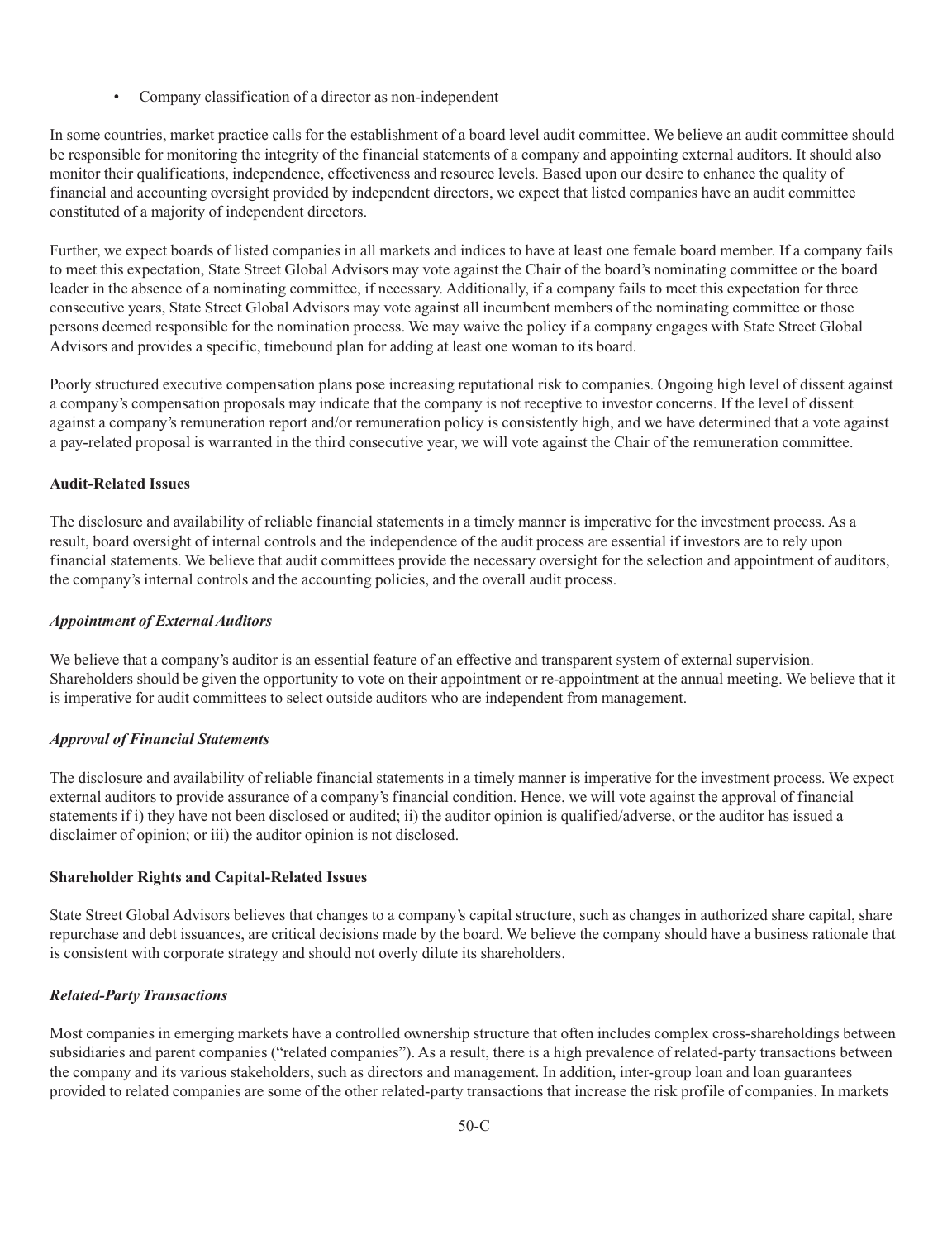where shareholders are required to approve such transactions, we expect companies to provide details about the transaction, such as its nature, value and purpose. This also encourages independent directors to ratify such transactions. Further, we encourage companies to describe the level of independent board oversight and the approval process, including details of any independent valuations provided by financial advisors on related-party transactions.

### *Share Repurchase Programs*

With regard to share repurchase programs, we expect companies to clearly state the business purpose for the program and a definitive number of shares to be repurchased.

### *Mergers and Acquisitions*

Mergers or reorganization of the structure of a company often involve proposals relating to reincorporation, restructurings, liquidations and other major changes to the corporation. Proposals that are in the best interest of the shareholders, demonstrated by enhancing share value or improving the effectiveness of the company's operations, will be supported. In general, provisions that are not viewed as financially sound or are thought to be destructive to shareholders' rights are not supported.

We evaluate mergers and structural reorganizations on a case-by-case basis. We generally support transactions that maximize shareholder value. Some of the considerations include, but are not limited to, the following:

- Offer premium
- Strategic rationale
- Board oversight of the process for the recommended transaction, including, director and/or management conflicts of interest
- Offers made at a premium and where there are no other higher bidders
- Offers in which the secondary market price is substantially lower than the net asset value

We may vote against a transaction considering the following:

- Offers with potentially damaging consequences for minority shareholders because of illiquid stock
- Offers where we believe there is a reasonable prospect for an enhanced bid or other bidders
- The current market price of the security exceeds the bid price at the time of voting

We will actively seek direct dialogue with the board and management of companies that we have identified through our screening processes. Such engagements may lead to further monitoring to ensure the company improves its governance or sustainability practices. In these cases, the engagement process represents the most meaningful opportunity for State Street Global Advisors to protect long-term shareholder value from excessive risk due to poor governance and sustainability practices.

#### **Remuneration**

We consider it to be the board's responsibility to set appropriate levels of executive remuneration. Despite the differences among the types of plans and the potential awards, there is a simple underlying philosophy that guides our analysis of executive remuneration: there should be a direct relationship between executive compensation and company performance over the long term. In emerging markets, we encourage companies to disclose information on senior executive remuneration.

Shareholders should have the opportunity to assess whether pay structures and levels are aligned with business performance. When assessing remuneration reports, we consider factors such as adequate disclosure of remuneration elements, absolute and relative pay levels, peer selection and benchmarking, the mix of long-term and short-term incentives, alignment of pay structures with shareholder interests, corporate strategy and performance. We may oppose remuneration reports where pay seems misaligned with shareholders' interests. We may also vote against the re-election of members of the remuneration committee if we have serious